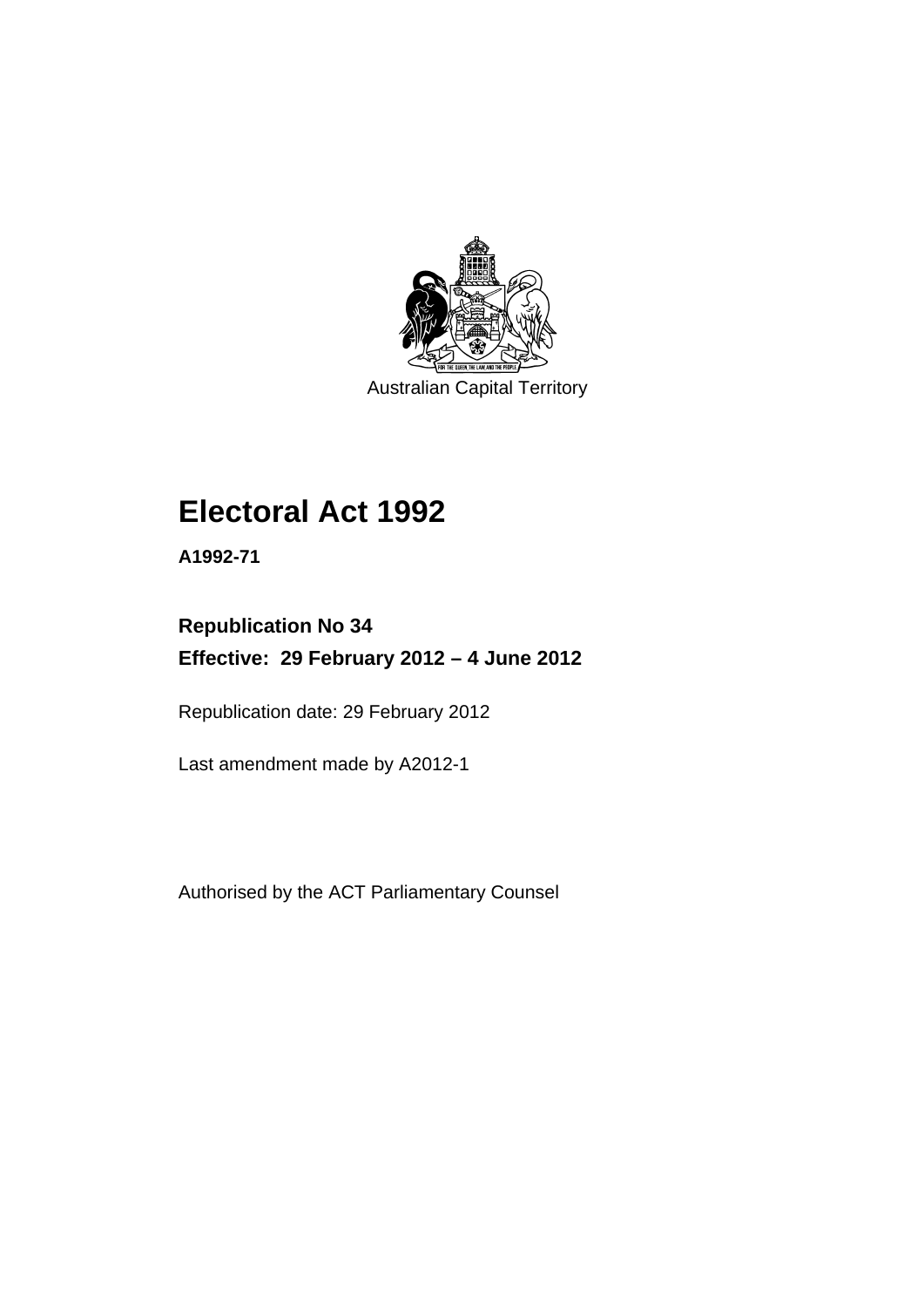### **About this republication**

#### **The republished law**

This is a republication of the *Electoral Act 1992* (including any amendment made under the *Legislation Act 2001*, part 11.3 (Editorial changes)) as in force on 29 February 2012*.* It also includes any commencement, amendment, repeal or expiry affecting this republished law to 29 February 2012.

The legislation history and amendment history of the republished law are set out in endnotes 3 and 4.

#### **Kinds of republications**

The Parliamentary Counsel's Office prepares 2 kinds of republications of ACT laws (see the ACT legislation register at www.legislation.act.gov.au):

- authorised republications to which the *Legislation Act 2001* applies
- unauthorised republications.

The status of this republication appears on the bottom of each page.

#### **Editorial changes**

The *Legislation Act 2001*, part 11.3 authorises the Parliamentary Counsel to make editorial amendments and other changes of a formal nature when preparing a law for republication. Editorial changes do not change the effect of the law, but have effect as if they had been made by an Act commencing on the republication date (see *Legislation Act 2001*, s 115 and s 117). The changes are made if the Parliamentary Counsel considers they are desirable to bring the law into line, or more closely into line, with current legislative drafting practice.

This republication does not include amendments made under part 11.3 (see endnote 1).

#### **Uncommenced provisions and amendments**

If a provision of the republished law has not commenced, the symbol  $\mathbf{U}$  appears immediately before the provision heading. Any uncommenced amendments that affect this republished law are accessible on the ACT legislation register (www.legislation.act.gov.au). For more information, see the home page for this law on the register.

#### **Modifications**

If a provision of the republished law is affected by a current modification, the symbol  $\mathbf{M}$ appears immediately before the provision heading. The text of the modifying provision appears in the endnotes. For the legal status of modifications, see the *Legislation Act 2001*, section 95.

#### **Penalties**

At the republication date, the value of a penalty unit for an offence against this law is \$110 for an individual and \$550 for a corporation (see *Legislation Act 2001*, s 133).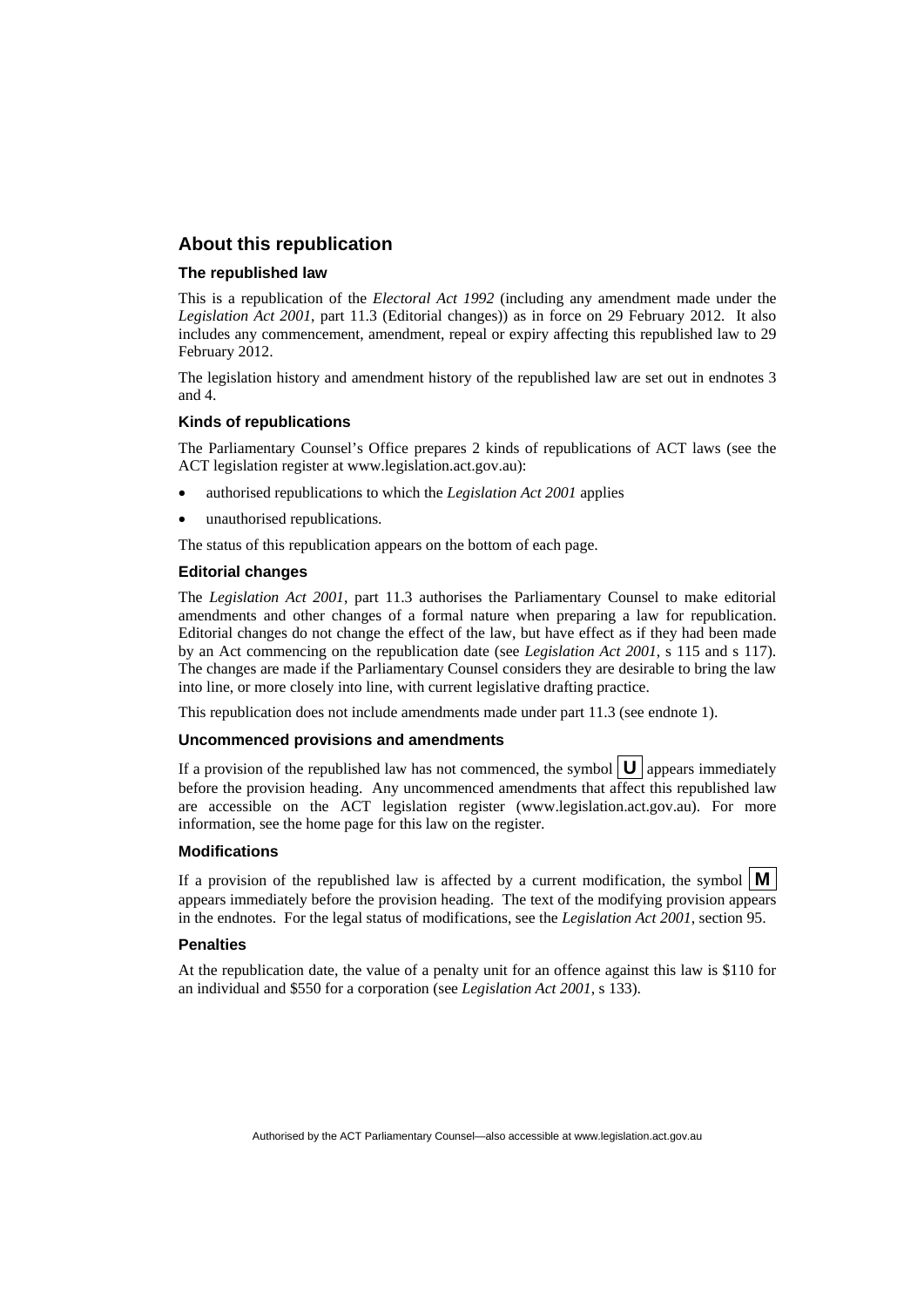

# **Electoral Act 1992**

# **Contents**

| Preamble            |                                                                       | Page<br>2  |
|---------------------|-----------------------------------------------------------------------|------------|
| Part 1              | <b>Preliminary</b>                                                    |            |
| 1                   | Name of Act                                                           | 3          |
| 3                   | Dictionary                                                            | 3          |
| 3A                  | Offences against Act—application of Criminal Code etc                 | 4          |
| 4                   | Meaning of electoral matter                                           | 4          |
| 4A                  | Meaning of available for public inspection                            | 5          |
| Part 2              | <b>Australian Capital Territory Electoral</b><br><b>Commission</b>    |            |
| <b>Division 2.1</b> | <b>Establishment, functions and powers of electoral</b><br>commission |            |
| 5                   | Establishment                                                         | 6          |
| 6                   | Constitution of commission                                            | 6          |
| 7                   | Functions of electoral commission                                     | 6          |
| R34<br>29/02/12     | Electoral Act 1992<br>Effective: 29/02/12-04/06/12                    | contents 1 |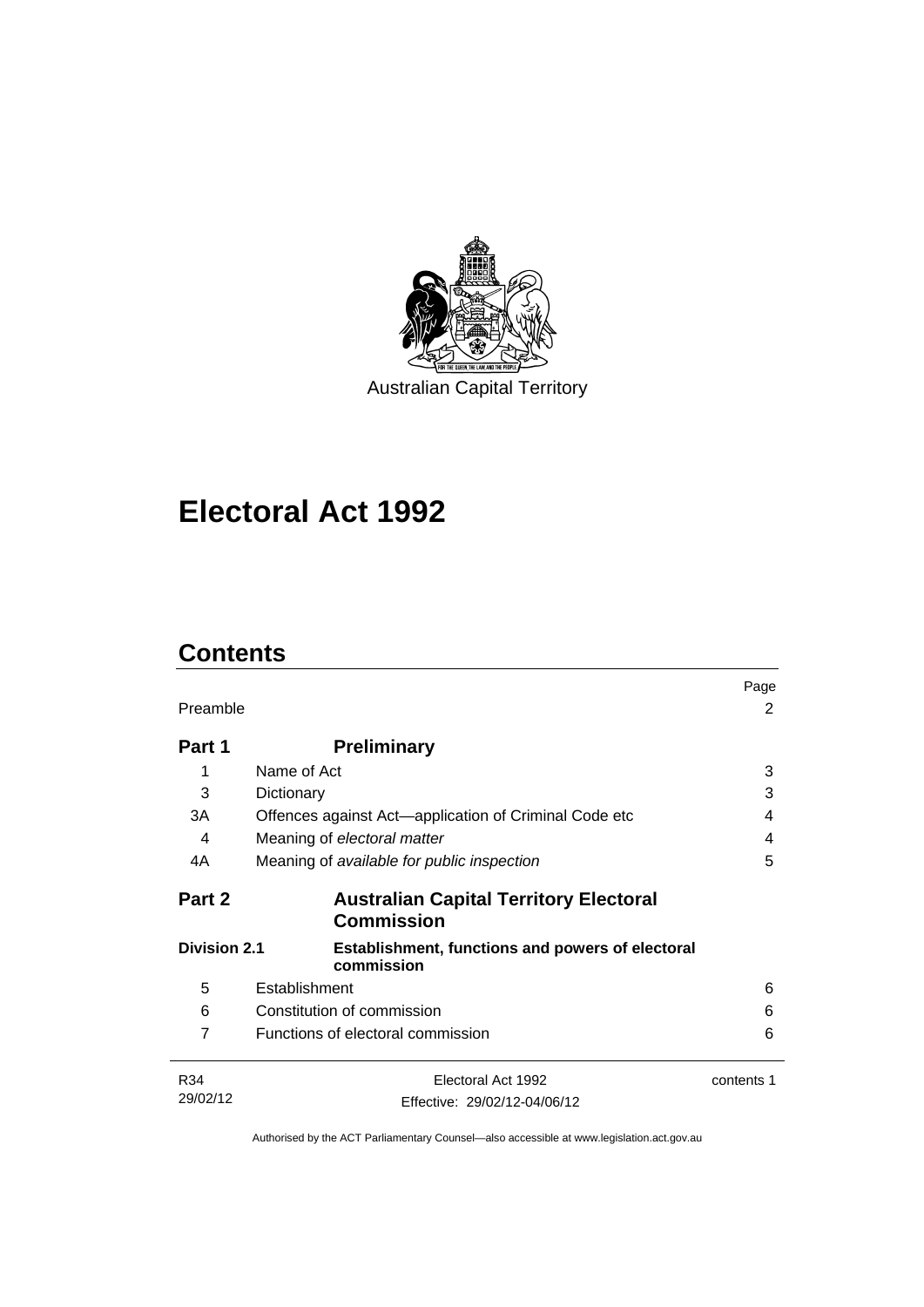| 8                   | Determination of fees                                                        | Page<br>7         |
|---------------------|------------------------------------------------------------------------------|-------------------|
| 10                  | Electoral commission's annual report                                         | 7                 |
| 10A                 | Special reports by electoral commission                                      | 8                 |
| <b>Division 2.2</b> | <b>Members of electoral commission</b>                                       |                   |
| 11                  | Meaning of <i>member</i> for div 2.2                                         | 8                 |
| 12 <sup>2</sup>     | Appointment of members                                                       | 8                 |
| 12A                 | Eligibility for appointment as member                                        | 9                 |
| 12B                 | Eligibility for appointment as chairperson<br>Term of appointment of members | 9                 |
| 13                  |                                                                              | 11                |
| 14                  |                                                                              | 11                |
| 15                  | Conditions of appointment of members generally<br>Leave of absence           | 11                |
| 17                  | Suspension or ending of appointment of members                               | 11                |
|                     |                                                                              |                   |
| <b>Division 2.3</b> | <b>Meetings</b>                                                              |                   |
| 19                  | Procedure                                                                    | $12 \overline{ }$ |
| 20                  | Delegation by electoral commission                                           | 13                |
| 21                  | Disclosure of interests                                                      | 13                |
| Part 3              | Electoral commissioner and staff of electoral<br>commission                  |                   |
| <b>Division 3.1</b> | <b>Electoral commissioner</b>                                                |                   |
| 22                  | Appointment                                                                  | 15                |
| 23                  | Functions of commissioner etc                                                | 15                |
| 24                  | Delegation by commissioner                                                   | 16                |
| 25                  | Term of appointment of commissioner                                          | 16                |
| 26                  | Conditions of appointment of commissioner generally                          | 16                |
| 27                  | Leave of absence                                                             | 16                |
| 29                  | Suspension or ending of appointment of commissioner                          | 17                |
| <b>Division 3.2</b> | Staff of electoral commission                                                |                   |
| 31                  | Staff                                                                        | 18                |
| 32                  | Temporary staff and consultants                                              | 18                |
| 33                  | <b>Officers</b>                                                              | 19                |
| Part 4              | <b>Electorates</b>                                                           |                   |
| 34                  | Multimember electorates                                                      | 20                |
| contents 2          | Electoral Act 1992                                                           | R34               |
|                     | Effective: 29/02/12-04/06/12                                                 | 29/02/12          |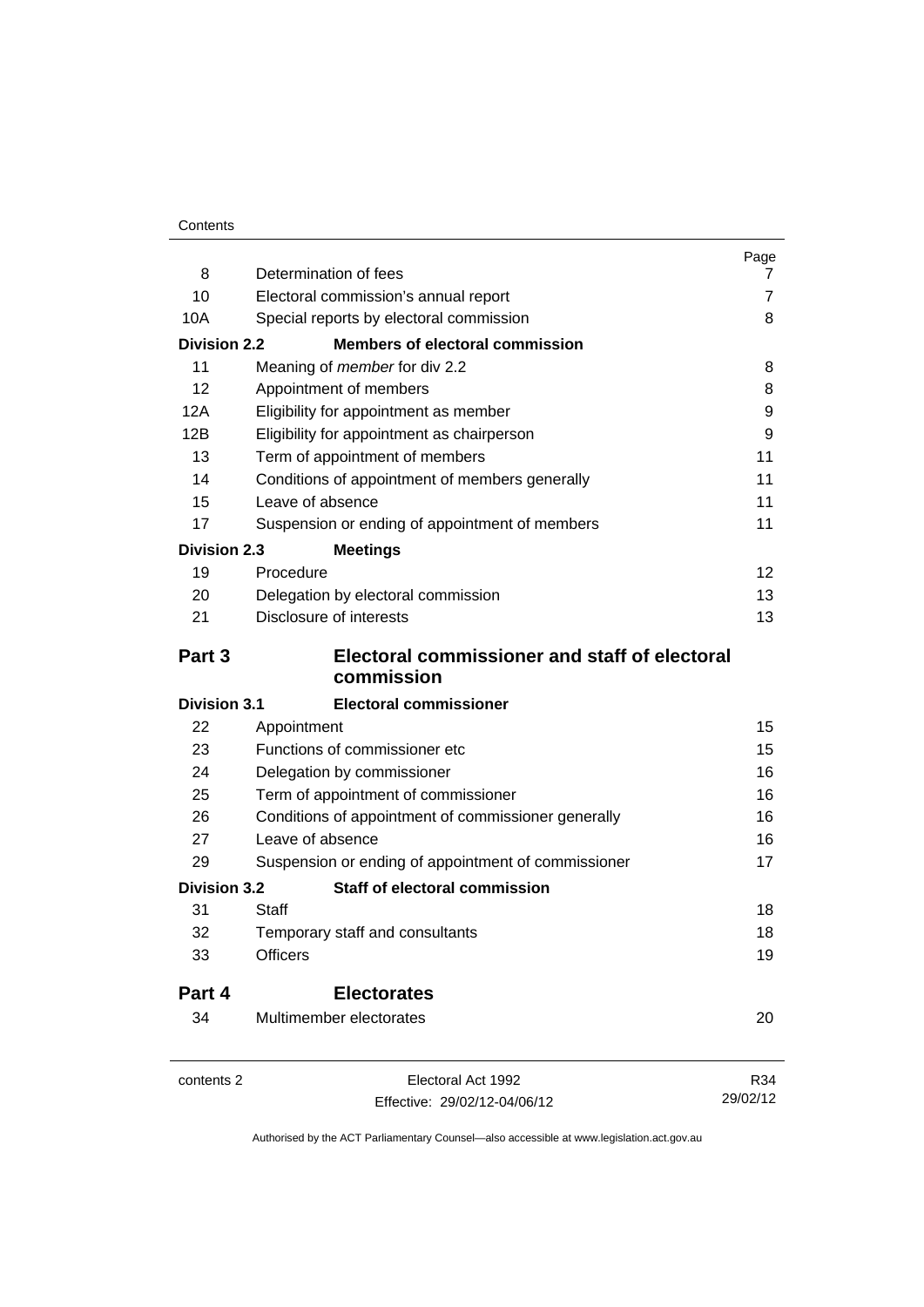| Contents |
|----------|
|----------|

| 35     | Redistribution of electorates                                    | Page<br>20 |
|--------|------------------------------------------------------------------|------------|
| 36     | Factors relevant to redistribution                               | 20         |
| 37     | Timing of redistributions                                        | 21         |
| 38     | Suspension of redistribution process-extraordinary elections     | 22         |
| 39     | <b>Redistribution committees</b>                                 | 22         |
| 40     | Meetings of redistribution committee                             | 23         |
| 41     | Suggestions and comments about redistribution                    | 24         |
| 42     | Outline of proposal                                              | 24         |
| 43     | Proposed redistribution                                          | 25         |
| 44     | Notification and publication of proposal                         | 25         |
| 45     | Dissolution of redistribution committee                          | 26         |
| 46     | Objections                                                       | 26         |
| 47     | Augmented electoral commission                                   | 27         |
| 48     | Meetings of augmented electoral commission                       | 27         |
| 49     | Investigation of objections                                      | 28         |
| 50     | Redistribution-proposal by augmented electoral commission        | 29         |
| 51     | Publication of augmented electoral commission's proposal         | 30         |
| 52     | Objections to augmented electoral commission's proposal          | 30         |
| 53     | Report by augmented electoral commission and public announcement | 31         |
| 54     | Report to Legislative Assembly                                   | 32         |
| 55     | Decisions are final                                              | 33         |
| 56     | Validity not affected                                            | 33         |
| Part 5 | <b>Electoral rolls</b>                                           |            |
| 57     | Electorate and Territory rolls                                   | 34         |
| 58     | Contents of roll                                                 | 34         |
| 59     | Meaning of extract from roll                                     | 35         |
| 60     | Inspection of printed roll extracts                              | 35         |
| 61     | Supply of printed roll extracts to MLAs etc                      | 36         |
| 62     | Supply of roll extracts in electronic form to MLAs etc           | 36         |
| 63     | Use of roll extracts                                             | 36         |
| 65     | Provision of roll information to prescribed authorities          | 37         |
| 66     | Maintenance of rolls                                             | 38         |
| 67     | Power to require information                                     | 39         |
| 68     | Notice of registered deaths                                      | 39         |
|        |                                                                  |            |

R34 29/02/12 Electoral Act 1992 Effective: 29/02/12-04/06/12 contents 3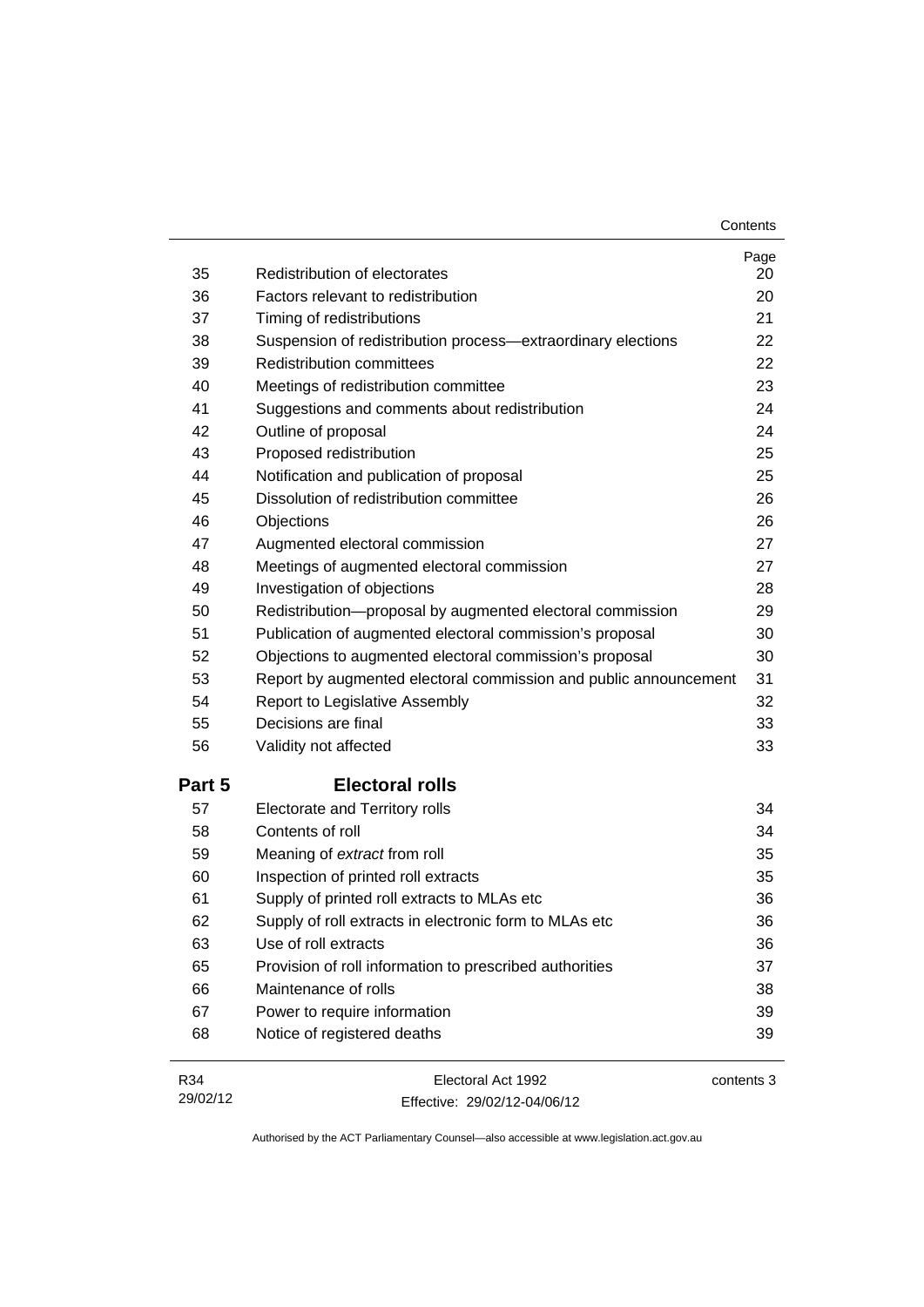| 69     | Disclosure of roll information                                         | Page<br>40 |
|--------|------------------------------------------------------------------------|------------|
| 70     | Joint roll arrangements with Commonwealth                              | 40         |
|        |                                                                        |            |
| Part 6 | <b>Enrolment</b>                                                       |            |
| 71     | Persons taken not to be enrolled on Commonwealth roll                  | 42         |
| 71A    | Address of person serving sentence of imprisonment                     | 42         |
| 72     | Entitlement                                                            | 43         |
| 73     | Compulsory enrolment etc-residents                                     | 43         |
| 74     | Eligible overseas electors                                             | 44         |
| 75     | Age 16 enrolment                                                       | 45         |
| 76     | Enrolment etc                                                          | 46         |
| 77     | Suppression of elector's address                                       | 47         |
| 78     | Inclusion of particulars on roll following suppression                 | 48         |
| 79     | Suppression of elector's address pending review                        | 48         |
| 80     | Closed rolls                                                           | 50         |
| 81     | Objections to enrolment                                                | 51         |
| 82     | Record of claims for enrolment                                         | 53         |
| 83     | Processing enrolment claims                                            | 54         |
| 84     | Transmission of enrolment claims                                       | 54         |
| 85     | Production of claims for enrolment before a court                      | 54         |
| 86     | Claims for enrolment not subject to warrants                           | 55         |
| Part 7 | <b>Registration of political parties</b>                               |            |
| 87     | Definitions-pt 7                                                       | 56         |
| 88     | Register of political parties                                          | 56         |
| 89     | Application for registration of political party                        | 56         |
| 90     | Further information about application for political party registration | 58         |
| 91     | Notification and publication of applications                           | 58         |
| 91A    | Objections to applications and responses                               | 59         |
| 92     | Registration of political parties                                      | 60         |
| 93     | Refusal of applications for registration                               | 61         |
| 94     | Amendment of applications for registration                             | 63         |
| 95     | Changes to particulars in register                                     | 64         |
| 95A    | Objection to continued use of name                                     | 64         |
| 95B    | When certain action cannot be taken                                    | 65         |
|        |                                                                        |            |

contents 4 Electoral Act 1992 Effective: 29/02/12-04/06/12

R34 29/02/12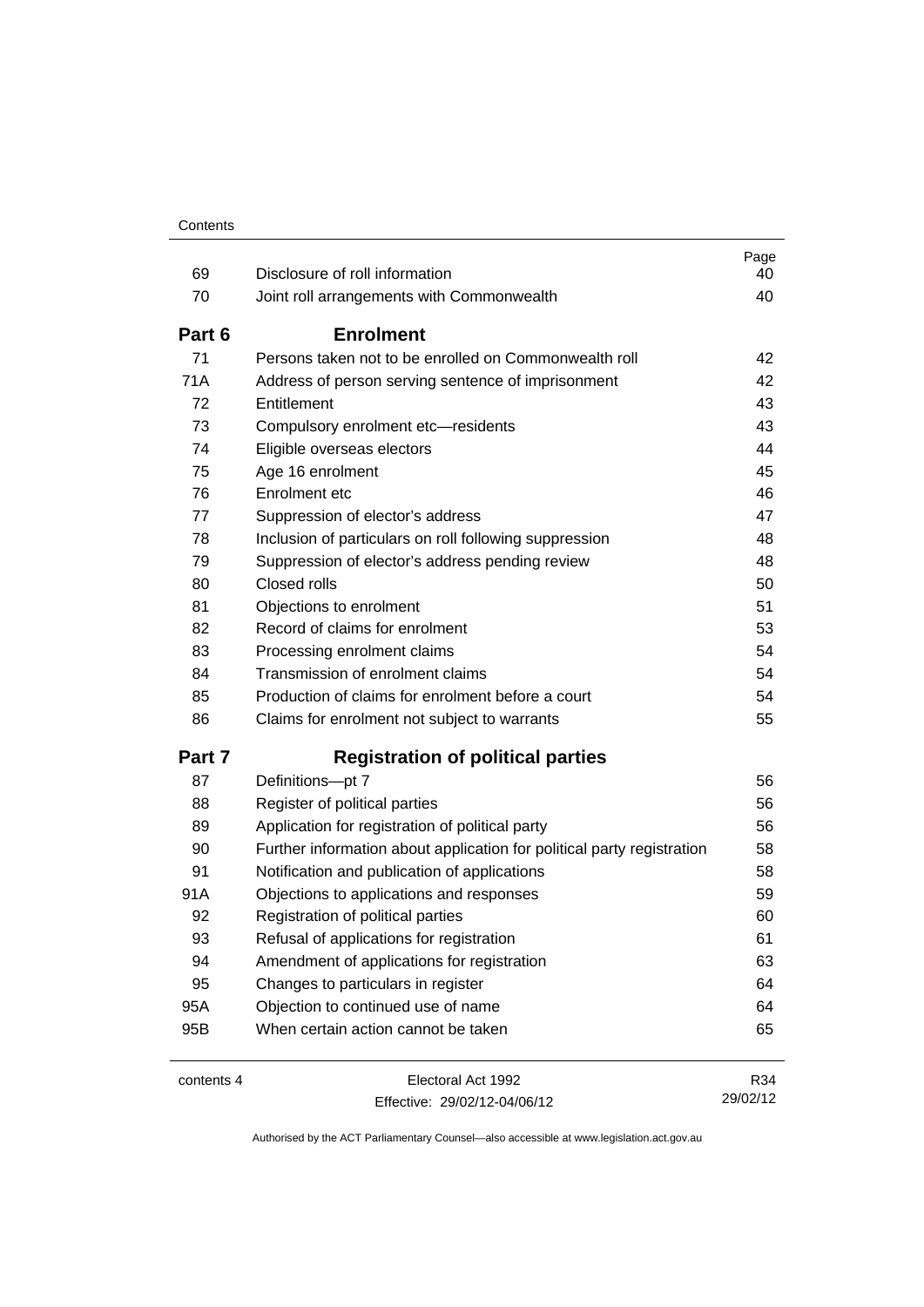| 96<br>96A<br>97<br>97A<br>98<br>99<br>99A | No action under pt 7 during pre-election period<br>Who can be a registered officer<br>Deputy registered officer<br>Information about political parties<br>Cancellation of registration of political parties<br>Use of party name after cancellation<br>General requirements about constitutions of registered parties | Page<br>65<br>66<br>66<br>66<br>67<br>69<br>70 |
|-------------------------------------------|-----------------------------------------------------------------------------------------------------------------------------------------------------------------------------------------------------------------------------------------------------------------------------------------------------------------------|------------------------------------------------|
| Part 8                                    | <b>Timing of elections</b>                                                                                                                                                                                                                                                                                            |                                                |
| 100                                       | Ordinary elections                                                                                                                                                                                                                                                                                                    | 71                                             |
| 101                                       | <b>Extraordinary elections</b>                                                                                                                                                                                                                                                                                        | 71                                             |
| 102                                       | Polling day                                                                                                                                                                                                                                                                                                           | 72                                             |
| Part 9                                    | <b>Arrangements for elections</b>                                                                                                                                                                                                                                                                                     |                                                |
| <b>Division 9.1</b>                       | <b>Nominations</b>                                                                                                                                                                                                                                                                                                    |                                                |
| 103                                       | Eligibility-MLAs                                                                                                                                                                                                                                                                                                      | 73                                             |
| 104                                       | Qualifications for nomination                                                                                                                                                                                                                                                                                         | 74                                             |
| 105                                       | Candidates to be nominated                                                                                                                                                                                                                                                                                            | 75                                             |
| 106                                       | Multiple nominations invalid                                                                                                                                                                                                                                                                                          | 77                                             |
| 107                                       | Withdrawal etc of consent to nomination                                                                                                                                                                                                                                                                               | 77                                             |
| 108                                       | Place and hour of nomination                                                                                                                                                                                                                                                                                          | 77                                             |
| 109                                       | Declaration of candidates                                                                                                                                                                                                                                                                                             | 78                                             |
| 110                                       | Rejection of nominations                                                                                                                                                                                                                                                                                              | 79                                             |
| 111                                       | Need for a poll                                                                                                                                                                                                                                                                                                       | 79                                             |
| 112                                       | Death of candidate before polling day                                                                                                                                                                                                                                                                                 | 80                                             |
| 113                                       | Deposit-return or forfeiture                                                                                                                                                                                                                                                                                          | 80                                             |
| <b>Division 9.2</b>                       | <b>Ballot papers</b>                                                                                                                                                                                                                                                                                                  |                                                |
| 114                                       | <b>Ballot papers</b>                                                                                                                                                                                                                                                                                                  | 81                                             |
| 115                                       | Grouping of candidates' names                                                                                                                                                                                                                                                                                         | 82                                             |
| 116                                       | Printing of ballot papers                                                                                                                                                                                                                                                                                             | 82                                             |
| 117                                       | Names on ballot papers                                                                                                                                                                                                                                                                                                | 84                                             |
| 118                                       | Draw for positions on ballot papers                                                                                                                                                                                                                                                                                   | 85                                             |
| <b>Division 9.3</b>                       | Electronic voting devices and vote counting programs                                                                                                                                                                                                                                                                  |                                                |
| 118A                                      | Approval of computer program for electronic voting and vote counting                                                                                                                                                                                                                                                  | 85                                             |
| R34<br>29/02/12                           | Electoral Act 1992<br>Effective: 29/02/12-04/06/12                                                                                                                                                                                                                                                                    | contents 5                                     |

Authorised by the ACT Parliamentary Counsel—also accessible at www.legislation.act.gov.au

Effective: 29/02/12-04/06/12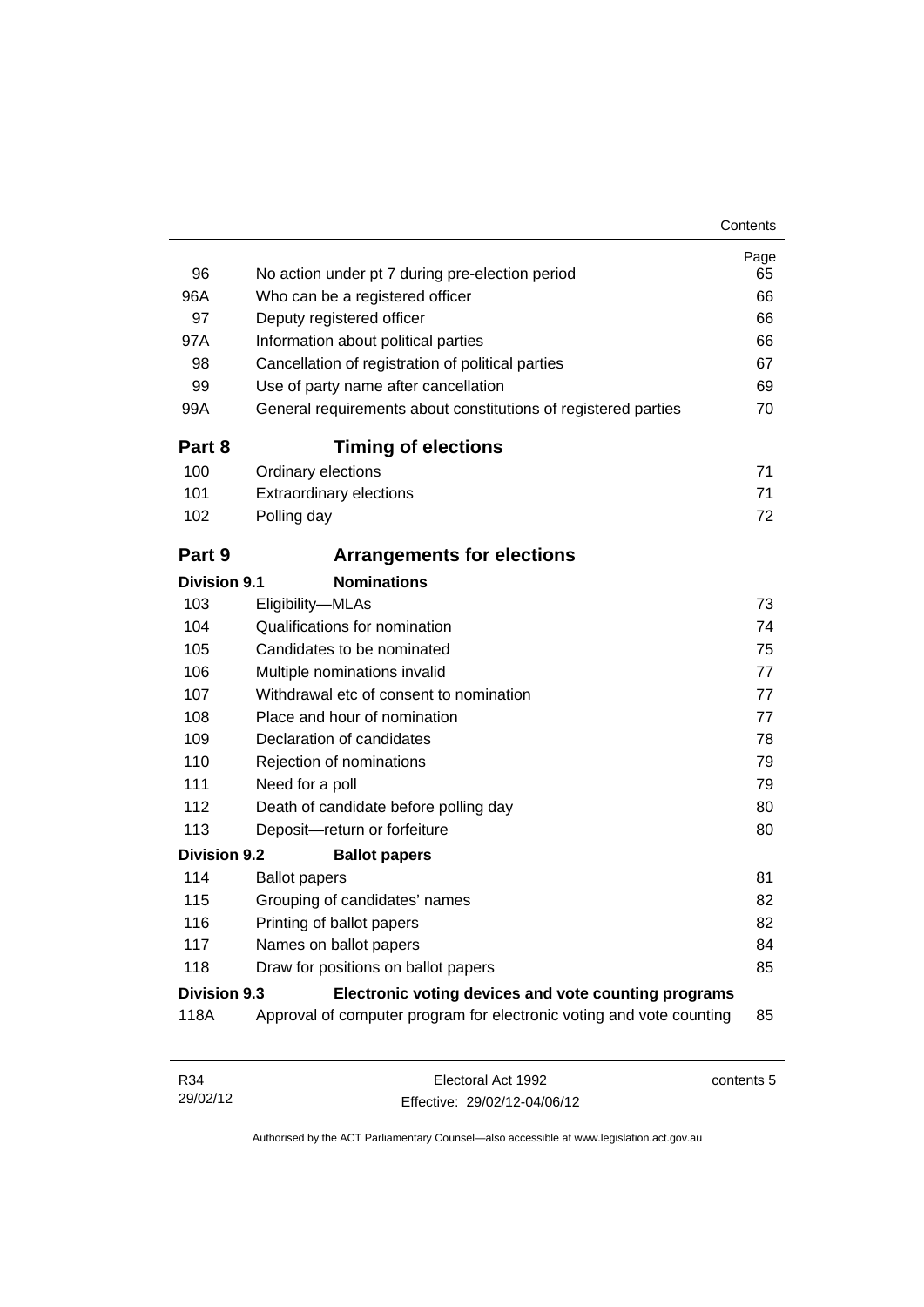#### **Contents**

| <b>Division 9.4</b><br><b>Miscellaneous</b><br>119<br>87<br>Polling places and scrutiny centres<br>120<br>Administrative arrangements<br>87<br>121<br>Certified extracts and certified lists of electors<br>88<br>Use of information from certified extracts or certified lists<br>121A<br>89<br>122<br>90<br>Scrutineers-appointment<br>123<br>Scrutineers-conduct<br>90<br>124<br>Participation by candidates in conduct of election<br>91<br>91<br>125<br>Determining matters by lot<br>126<br>Supplementary elections<br>Part 10<br>Voting<br><b>Division 10.1</b><br>General<br>Entitlement to vote<br>128<br>93<br>129<br>Compulsory voting<br>130<br>Multiple votes prohibited<br>Procedures for voting<br>131<br>132<br>Manner of recording vote<br>Division 10.2<br>Ordinary voting at a polling place<br>133<br>Claims to vote<br>95<br>134<br>Voting in private<br><b>Division 10.3</b><br>Declaration voting at a polling place<br>135<br>Declaration voting at polling places<br>96<br>Division 10.4<br>Voting otherwise than at a polling place<br>Definitions for div 10.4<br>136<br>136A<br>Applications for postal voting papers<br>Ordinary or declaration voting in ACT before polling day<br>136B<br>Declaration voting outside ACT on or before polling day<br>136C<br>103<br>Record of issue of declaration voting papers<br>137<br>105<br>138<br>Inspection of records<br>105<br>139<br>Receipt of declaration voting papers<br>140<br>Registered declaration voters<br>141<br>Issue of voting papers to registered declaration voters<br>Electoral Act 1992<br>R34<br>contents 6 |      |                                                            | Page |
|----------------------------------------------------------------------------------------------------------------------------------------------------------------------------------------------------------------------------------------------------------------------------------------------------------------------------------------------------------------------------------------------------------------------------------------------------------------------------------------------------------------------------------------------------------------------------------------------------------------------------------------------------------------------------------------------------------------------------------------------------------------------------------------------------------------------------------------------------------------------------------------------------------------------------------------------------------------------------------------------------------------------------------------------------------------------------------------------------------------------------------------------------------------------------------------------------------------------------------------------------------------------------------------------------------------------------------------------------------------------------------------------------------------------------------------------------------------------------------------------------------------------------------------------------------------------------------------------------------|------|------------------------------------------------------------|------|
|                                                                                                                                                                                                                                                                                                                                                                                                                                                                                                                                                                                                                                                                                                                                                                                                                                                                                                                                                                                                                                                                                                                                                                                                                                                                                                                                                                                                                                                                                                                                                                                                          | 118B | Security of electronic voting devices and related material | 86   |
|                                                                                                                                                                                                                                                                                                                                                                                                                                                                                                                                                                                                                                                                                                                                                                                                                                                                                                                                                                                                                                                                                                                                                                                                                                                                                                                                                                                                                                                                                                                                                                                                          |      |                                                            |      |
|                                                                                                                                                                                                                                                                                                                                                                                                                                                                                                                                                                                                                                                                                                                                                                                                                                                                                                                                                                                                                                                                                                                                                                                                                                                                                                                                                                                                                                                                                                                                                                                                          |      |                                                            |      |
|                                                                                                                                                                                                                                                                                                                                                                                                                                                                                                                                                                                                                                                                                                                                                                                                                                                                                                                                                                                                                                                                                                                                                                                                                                                                                                                                                                                                                                                                                                                                                                                                          |      |                                                            |      |
|                                                                                                                                                                                                                                                                                                                                                                                                                                                                                                                                                                                                                                                                                                                                                                                                                                                                                                                                                                                                                                                                                                                                                                                                                                                                                                                                                                                                                                                                                                                                                                                                          |      |                                                            |      |
|                                                                                                                                                                                                                                                                                                                                                                                                                                                                                                                                                                                                                                                                                                                                                                                                                                                                                                                                                                                                                                                                                                                                                                                                                                                                                                                                                                                                                                                                                                                                                                                                          |      |                                                            |      |
|                                                                                                                                                                                                                                                                                                                                                                                                                                                                                                                                                                                                                                                                                                                                                                                                                                                                                                                                                                                                                                                                                                                                                                                                                                                                                                                                                                                                                                                                                                                                                                                                          |      |                                                            |      |
|                                                                                                                                                                                                                                                                                                                                                                                                                                                                                                                                                                                                                                                                                                                                                                                                                                                                                                                                                                                                                                                                                                                                                                                                                                                                                                                                                                                                                                                                                                                                                                                                          |      |                                                            |      |
|                                                                                                                                                                                                                                                                                                                                                                                                                                                                                                                                                                                                                                                                                                                                                                                                                                                                                                                                                                                                                                                                                                                                                                                                                                                                                                                                                                                                                                                                                                                                                                                                          |      |                                                            |      |
|                                                                                                                                                                                                                                                                                                                                                                                                                                                                                                                                                                                                                                                                                                                                                                                                                                                                                                                                                                                                                                                                                                                                                                                                                                                                                                                                                                                                                                                                                                                                                                                                          |      |                                                            |      |
|                                                                                                                                                                                                                                                                                                                                                                                                                                                                                                                                                                                                                                                                                                                                                                                                                                                                                                                                                                                                                                                                                                                                                                                                                                                                                                                                                                                                                                                                                                                                                                                                          |      |                                                            | 92   |
|                                                                                                                                                                                                                                                                                                                                                                                                                                                                                                                                                                                                                                                                                                                                                                                                                                                                                                                                                                                                                                                                                                                                                                                                                                                                                                                                                                                                                                                                                                                                                                                                          |      |                                                            |      |
|                                                                                                                                                                                                                                                                                                                                                                                                                                                                                                                                                                                                                                                                                                                                                                                                                                                                                                                                                                                                                                                                                                                                                                                                                                                                                                                                                                                                                                                                                                                                                                                                          |      |                                                            |      |
|                                                                                                                                                                                                                                                                                                                                                                                                                                                                                                                                                                                                                                                                                                                                                                                                                                                                                                                                                                                                                                                                                                                                                                                                                                                                                                                                                                                                                                                                                                                                                                                                          |      |                                                            |      |
|                                                                                                                                                                                                                                                                                                                                                                                                                                                                                                                                                                                                                                                                                                                                                                                                                                                                                                                                                                                                                                                                                                                                                                                                                                                                                                                                                                                                                                                                                                                                                                                                          |      |                                                            | 93   |
|                                                                                                                                                                                                                                                                                                                                                                                                                                                                                                                                                                                                                                                                                                                                                                                                                                                                                                                                                                                                                                                                                                                                                                                                                                                                                                                                                                                                                                                                                                                                                                                                          |      |                                                            | 94   |
|                                                                                                                                                                                                                                                                                                                                                                                                                                                                                                                                                                                                                                                                                                                                                                                                                                                                                                                                                                                                                                                                                                                                                                                                                                                                                                                                                                                                                                                                                                                                                                                                          |      |                                                            | 94   |
|                                                                                                                                                                                                                                                                                                                                                                                                                                                                                                                                                                                                                                                                                                                                                                                                                                                                                                                                                                                                                                                                                                                                                                                                                                                                                                                                                                                                                                                                                                                                                                                                          |      |                                                            | 95   |
|                                                                                                                                                                                                                                                                                                                                                                                                                                                                                                                                                                                                                                                                                                                                                                                                                                                                                                                                                                                                                                                                                                                                                                                                                                                                                                                                                                                                                                                                                                                                                                                                          |      |                                                            |      |
|                                                                                                                                                                                                                                                                                                                                                                                                                                                                                                                                                                                                                                                                                                                                                                                                                                                                                                                                                                                                                                                                                                                                                                                                                                                                                                                                                                                                                                                                                                                                                                                                          |      |                                                            |      |
|                                                                                                                                                                                                                                                                                                                                                                                                                                                                                                                                                                                                                                                                                                                                                                                                                                                                                                                                                                                                                                                                                                                                                                                                                                                                                                                                                                                                                                                                                                                                                                                                          |      |                                                            | 96   |
|                                                                                                                                                                                                                                                                                                                                                                                                                                                                                                                                                                                                                                                                                                                                                                                                                                                                                                                                                                                                                                                                                                                                                                                                                                                                                                                                                                                                                                                                                                                                                                                                          |      |                                                            |      |
|                                                                                                                                                                                                                                                                                                                                                                                                                                                                                                                                                                                                                                                                                                                                                                                                                                                                                                                                                                                                                                                                                                                                                                                                                                                                                                                                                                                                                                                                                                                                                                                                          |      |                                                            |      |
|                                                                                                                                                                                                                                                                                                                                                                                                                                                                                                                                                                                                                                                                                                                                                                                                                                                                                                                                                                                                                                                                                                                                                                                                                                                                                                                                                                                                                                                                                                                                                                                                          |      |                                                            |      |
|                                                                                                                                                                                                                                                                                                                                                                                                                                                                                                                                                                                                                                                                                                                                                                                                                                                                                                                                                                                                                                                                                                                                                                                                                                                                                                                                                                                                                                                                                                                                                                                                          |      |                                                            | 97   |
|                                                                                                                                                                                                                                                                                                                                                                                                                                                                                                                                                                                                                                                                                                                                                                                                                                                                                                                                                                                                                                                                                                                                                                                                                                                                                                                                                                                                                                                                                                                                                                                                          |      |                                                            | 98   |
|                                                                                                                                                                                                                                                                                                                                                                                                                                                                                                                                                                                                                                                                                                                                                                                                                                                                                                                                                                                                                                                                                                                                                                                                                                                                                                                                                                                                                                                                                                                                                                                                          |      |                                                            | 100  |
|                                                                                                                                                                                                                                                                                                                                                                                                                                                                                                                                                                                                                                                                                                                                                                                                                                                                                                                                                                                                                                                                                                                                                                                                                                                                                                                                                                                                                                                                                                                                                                                                          |      |                                                            |      |
|                                                                                                                                                                                                                                                                                                                                                                                                                                                                                                                                                                                                                                                                                                                                                                                                                                                                                                                                                                                                                                                                                                                                                                                                                                                                                                                                                                                                                                                                                                                                                                                                          |      |                                                            |      |
|                                                                                                                                                                                                                                                                                                                                                                                                                                                                                                                                                                                                                                                                                                                                                                                                                                                                                                                                                                                                                                                                                                                                                                                                                                                                                                                                                                                                                                                                                                                                                                                                          |      |                                                            |      |
|                                                                                                                                                                                                                                                                                                                                                                                                                                                                                                                                                                                                                                                                                                                                                                                                                                                                                                                                                                                                                                                                                                                                                                                                                                                                                                                                                                                                                                                                                                                                                                                                          |      |                                                            | 105  |
|                                                                                                                                                                                                                                                                                                                                                                                                                                                                                                                                                                                                                                                                                                                                                                                                                                                                                                                                                                                                                                                                                                                                                                                                                                                                                                                                                                                                                                                                                                                                                                                                          |      |                                                            | 106  |
|                                                                                                                                                                                                                                                                                                                                                                                                                                                                                                                                                                                                                                                                                                                                                                                                                                                                                                                                                                                                                                                                                                                                                                                                                                                                                                                                                                                                                                                                                                                                                                                                          |      |                                                            | 106  |
|                                                                                                                                                                                                                                                                                                                                                                                                                                                                                                                                                                                                                                                                                                                                                                                                                                                                                                                                                                                                                                                                                                                                                                                                                                                                                                                                                                                                                                                                                                                                                                                                          |      |                                                            |      |

Effective: 29/02/12-04/06/12

29/02/12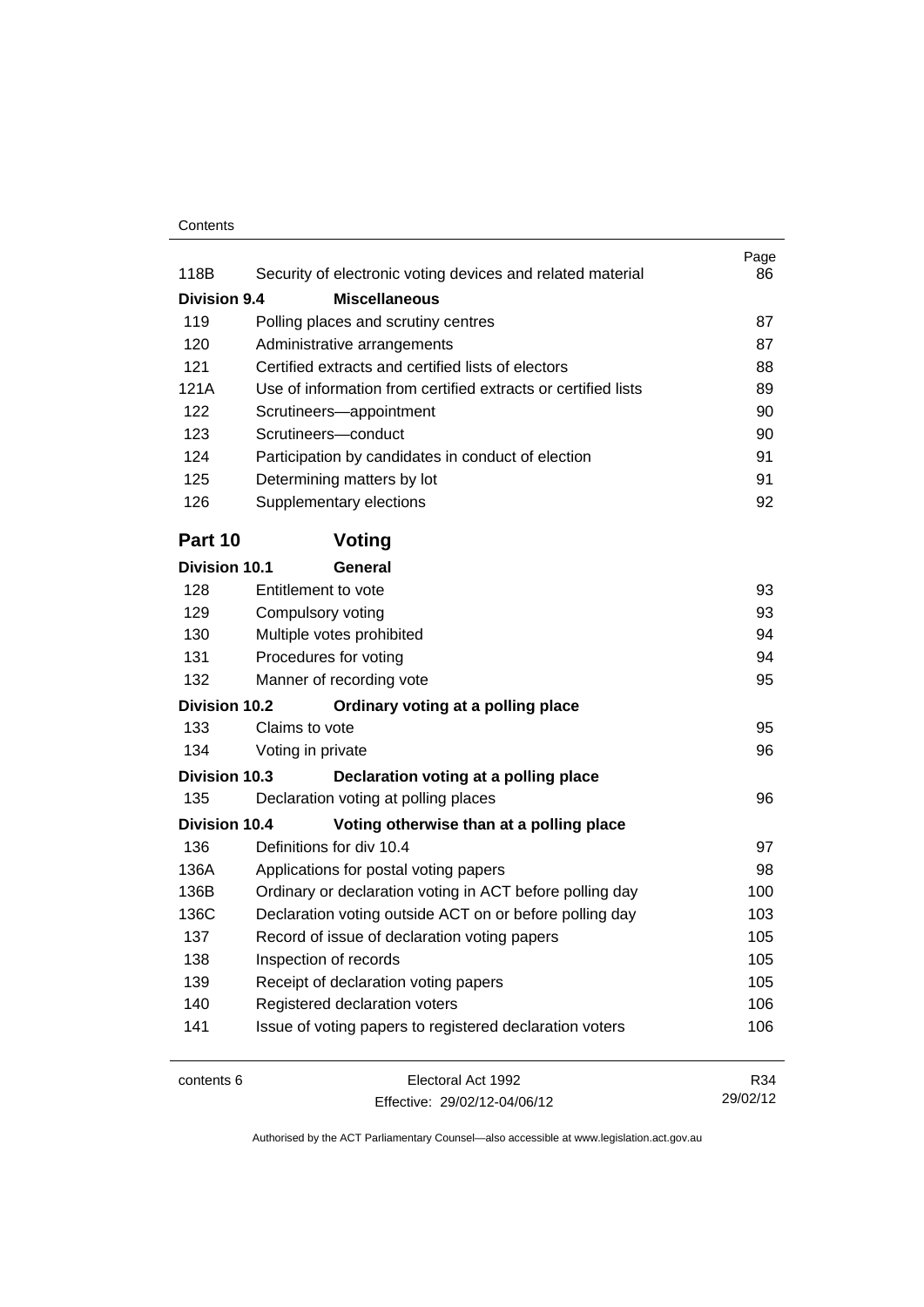|                      |                                                           | Page       |
|----------------------|-----------------------------------------------------------|------------|
| 142                  | Correcting formal errors                                  | 107        |
| 143                  | Soliciting applications for postal declaration votes      | 107        |
| 144                  | Transmission of applications for postal declaration votes | 108        |
| 144A                 | Requirements for casting postal votes                     | 108        |
| 145                  | Interference with declaration voting                      | 108        |
| 146                  | Soliciting completed declaration votes                    | 109        |
| 147                  | Transmission of completed declaration votes               | 109        |
| 148                  | Opening envelopes containing declaration votes            | 110        |
| Division 10.5        | <b>Mobile polling</b>                                     |            |
| 149                  | Definitions for div 10.5                                  | 110        |
| 149A                 | Declaration of special hospitals                          | 110        |
| 150                  | Mobile polling-institutions                               | 110        |
| 151                  | Functions of visiting officers                            | 111        |
| 152                  | Failure to visit institution                              | 112        |
| 153                  | Custody of ballot boxes and electoral papers              | 112        |
| <b>Division 10.6</b> | <b>Miscellaneous</b>                                      |            |
| 154                  | Arrangements at polling places                            | 112        |
| 155                  | Particulars on ballot papers before issue                 | 113        |
| 156                  | Assistance to voters                                      | 113        |
| 156A                 | Assistance to voters unable to enter polling place        | 114        |
| 157                  | Spoilt ballot papers                                      | 115        |
| 158                  | Custody of ballot boxes and electoral papers              | 116        |
| 159                  | Extension of time for conducting elections                | 116        |
| 160                  | Suspension and adjournment of polling                     | 117        |
| <b>Division 10.7</b> | <b>Failure to vote</b>                                    |            |
| 161                  | Default notice                                            | 117        |
| 162                  | First notice                                              | 118        |
| 163                  | Second notice                                             | 118        |
| 164                  | Final notice                                              | 119        |
| 165                  | Discharge of liability                                    | 119        |
| 166                  | Response on behalf of elector                             | 120        |
| Part 11              | <b>Polling in Antarctica</b>                              |            |
| 167                  | Definitions for pt 11                                     | 121        |
| R34                  | Electoral Act 1992                                        | contents 7 |

**Contents** 

29/02/12

Effective: 29/02/12-04/06/12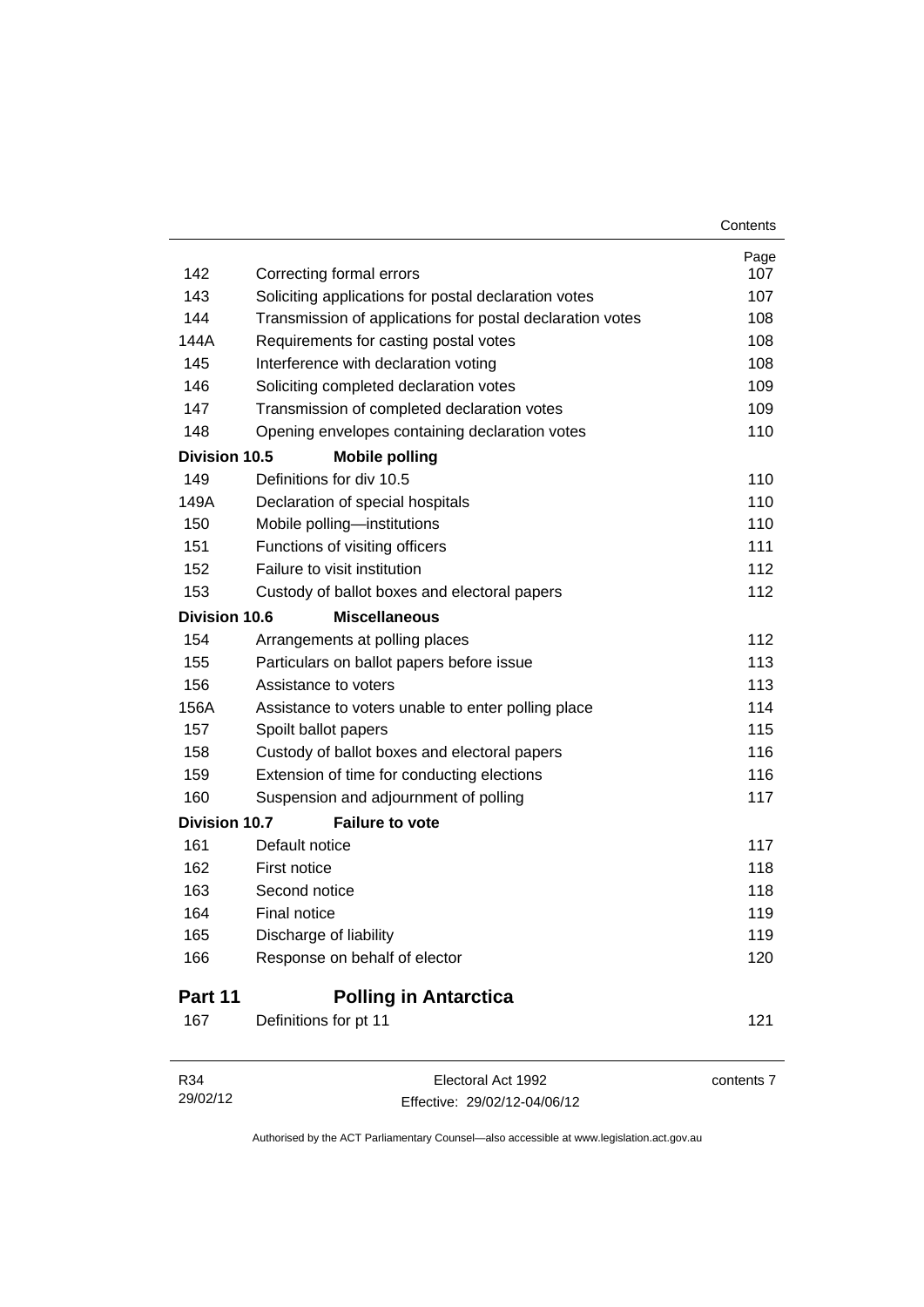| 167A    | Declaration of ship as a station                                    | Page<br>121 |
|---------|---------------------------------------------------------------------|-------------|
| 167B    | Approval of ways of transmission                                    | 122         |
| 168     | Returning officers and assistants for Antarctic stations            | 122         |
| 170     | Application of Act to polling in Antarctica                         | 122         |
| 171     | Antarctic electors                                                  | 123         |
| 172     | Arrangements for the polling in Antarctica                          | 123         |
| 173     | Conduct of the polling                                              | 124         |
| 174     | Claims to vote                                                      | 124         |
| 175     | Proceedings at close of poll                                        | 124         |
| 176     | Result of polling in Antarctica                                     | 125         |
| 177     | Preservation of documents                                           | 126         |
| Part 12 | The scrutiny                                                        |             |
| 178     | Scrutiny                                                            | 127         |
| 179     | Preliminary scrutiny of declaration voting papers etc               | 127         |
| 180     | Formality of ballot papers                                          | 129         |
| 181     | Death of candidate                                                  | 130         |
| 182     | First count-ordinary ballot papers                                  | 130         |
| 183     | First count-declaration ballot papers                               | 132         |
| 183A    | First count-electronic ballot papers                                | 132         |
| 184     | Second count-first preferences                                      | 132         |
| 185     | Ascertaining result of poll                                         | 133         |
| 186     | Objections by scrutineers                                           | 133         |
| 187     | Recount of ballot papers                                            | 134         |
| 187A    | Application for recount of ballot papers etc                        | 134         |
| 187B    | Review of decision of commissioner to refuse to arrange for recount | 135         |
| 187C    | Recount of electronic scrutiny of ballot papers                     | 136         |
| 188     | Reservation of disputed ballot papers                               | 137         |
| 189     | Declaration of result of election                                   | 137         |
| Part 13 | <b>Casual vacancies</b>                                             |             |
| 190     | Definitions for pt 13                                               | 138         |
| 191     | Notice of casual vacancy                                            | 138         |
| 192     | Candidates for casual vacancy                                       | 139         |
| 193     | Publication of candidates' details                                  | 140         |

| contents 8 | Electoral Act 1992           | R34      |
|------------|------------------------------|----------|
|            | Effective: 29/02/12-04/06/12 | 29/02/12 |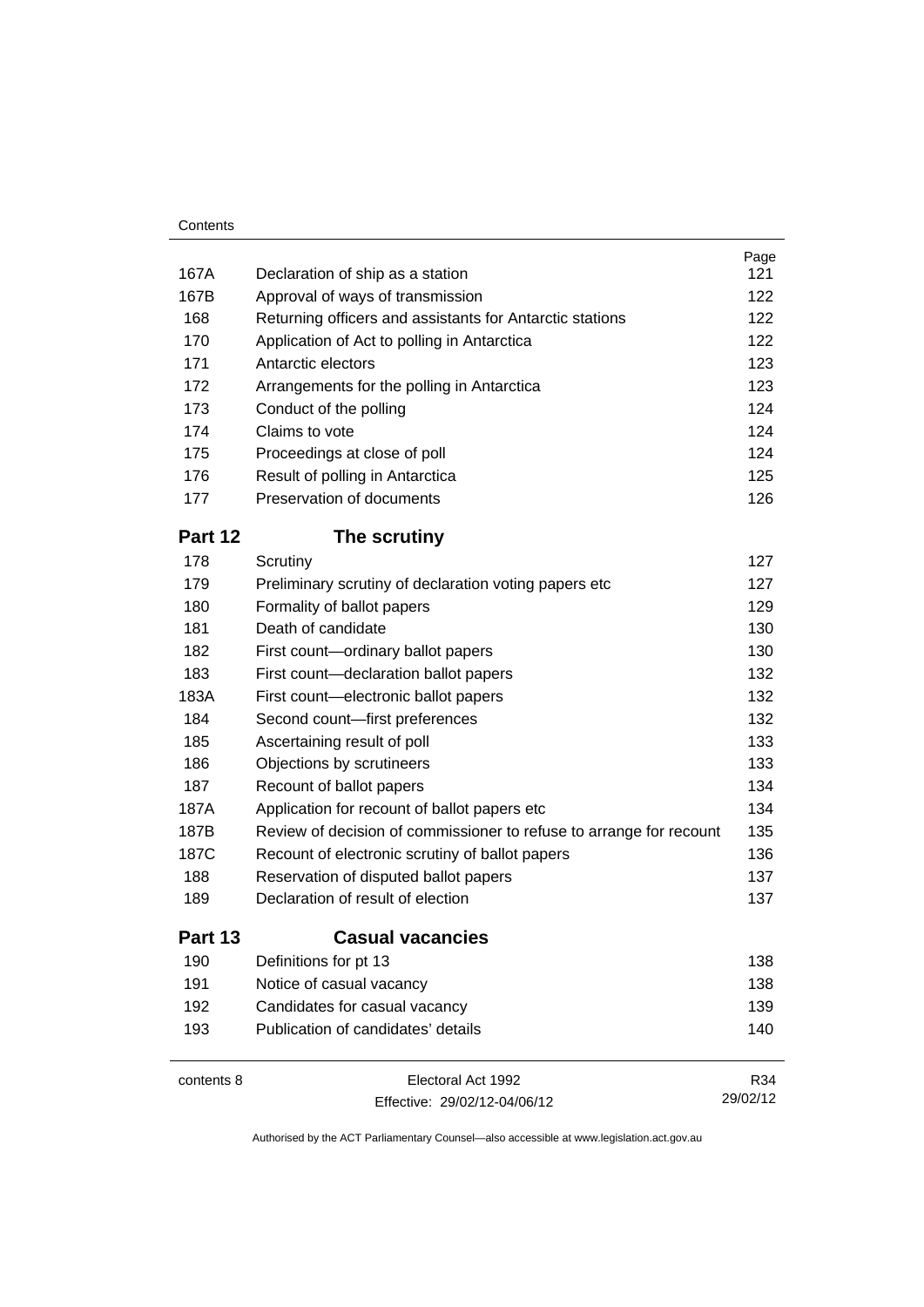|                      |                                                                | Contents    |
|----------------------|----------------------------------------------------------------|-------------|
| 194                  | Determination of candidate to fill vacancy                     | Page<br>141 |
| 195                  | Assembly nominees                                              | 141         |
| 196                  | Term of office of MLA declared elected under pt 13             | 142         |
| 197                  | Dissolution or pre-election period                             | 143         |
| Part 14              | <b>Election funding and financial disclosure</b>               |             |
| <b>Division 14.1</b> | Preliminary                                                    |             |
| 198                  | Definitions for pt 14                                          | 144         |
| 198A                 | Reference to things done by party etc                          | 146         |
| 198B                 | Candidate remains candidate after election                     | 146         |
| 199                  | Related bodies corporate                                       | 147         |
| 200                  | Activities of campaign committees                              | 147         |
| 201                  | Disclosure periods                                             | 147         |
| 202                  | Gifts-determination of amounts                                 | 148         |
| <b>Division 14.2</b> | <b>Reporting agents</b>                                        |             |
| 203                  | Appointed agents                                               | 148         |
| 204                  | Non-appointed agents                                           | 149         |
| 205                  | Registers of reporting agents                                  | 150         |
| <b>Division 14.3</b> | <b>Election funding</b>                                        |             |
| 206                  | Who eligible votes are cast for                                | 151         |
| 207                  | Entitlement to funds                                           | 151         |
| 208                  | Threshold                                                      | 153         |
| 212                  | Making of payments                                             | 153         |
| 214                  | Death of candidate                                             | 153         |
| 215                  | Application voluntary                                          | 154         |
| Division 14.4        | <b>Disclosure of donations</b>                                 |             |
| 216                  | Meaning of defined details for div 14.4                        | 154         |
| 217                  | Disclosure of gifts                                            | 154         |
| 218A                 | Certain loans not to be received                               | 155         |
| 219                  | Nil returns                                                    | 157         |
| 220                  | Disclosure of gifts by persons incurring political expenditure | 158         |
| 221                  | Disclosure of gifts made to candidates                         | 159         |
| 221A                 | Annual returns of donations                                    | 160         |
| 221B                 | Advice about obligations to make returns                       | 162         |

| R34      | Electoral Act 1992           | contents 9 |
|----------|------------------------------|------------|
| 29/02/12 | Effective: 29/02/12-04/06/12 |            |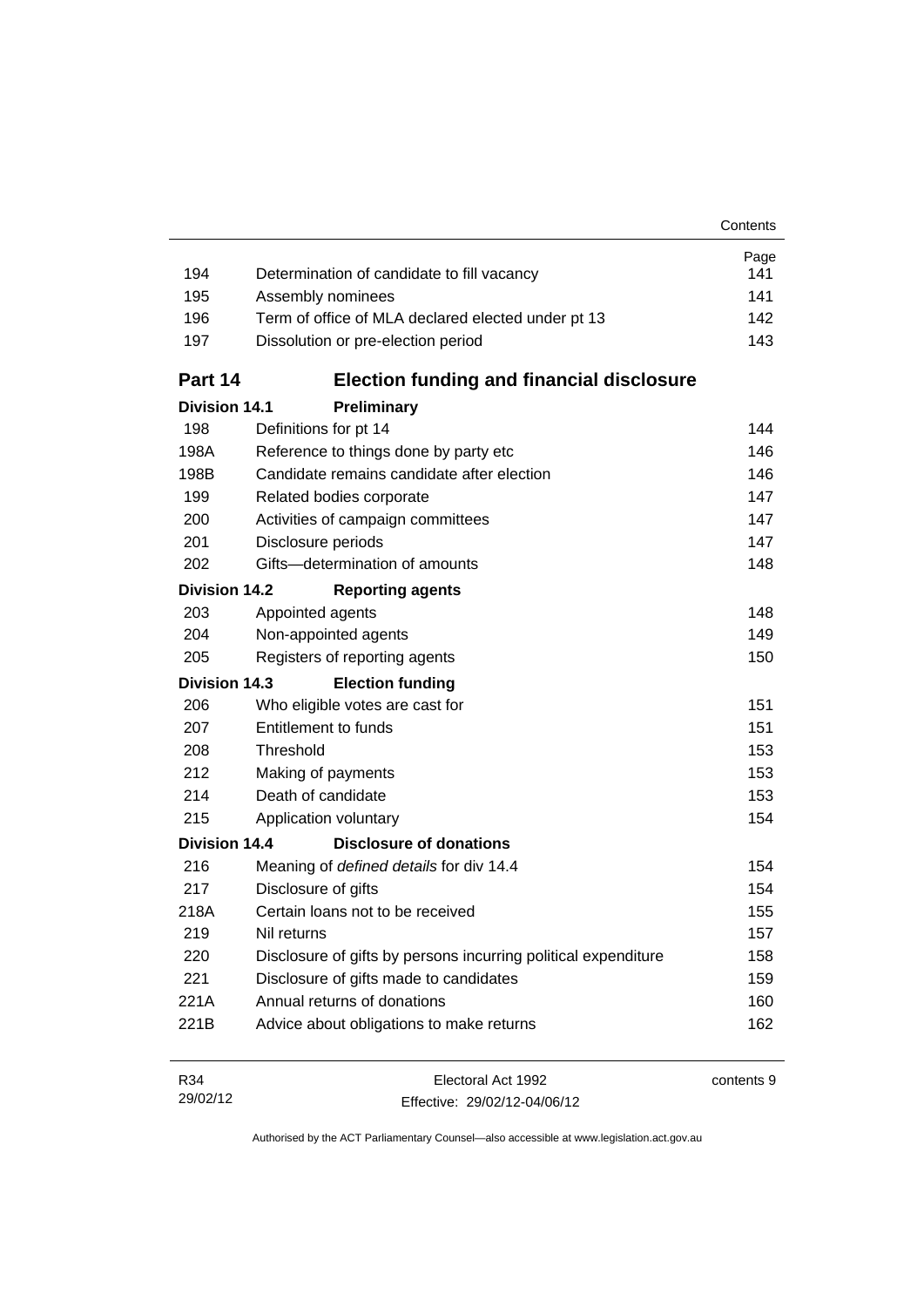### **Contents**

| 222                  | Anonymous gifts                                         | Page<br>162 |
|----------------------|---------------------------------------------------------|-------------|
| Division 14.5        | Disclosure of electoral expenditure                     |             |
| 223                  | Definitions for div 14.5                                | 164         |
| 224                  | Returns of electoral expenditure                        | 166         |
| 225                  | Nil returns                                             | 166         |
| 226                  | Returns by broadcasters and publishers                  | 167         |
| 227                  | Multiple elections on same day                          | 169         |
| Division 14.6        | <b>Annual returns</b>                                   |             |
| 228                  | Meaning of defined particulars for div 14.6             | 169         |
| 230                  | Annual returns by parties and MLAs                      | 170         |
| 231                  | Periods of less than financial year                     | 172         |
| 231B                 | Annual returns by associated entities                   | 172         |
| 232                  | Amounts received                                        | 173         |
| 234                  | Outstanding amounts                                     | 175         |
| 234A                 | Regulations                                             | 175         |
| Division 14.7        | <b>Compliance</b>                                       |             |
| 235                  | Definitions for div 14.7                                | 175         |
| 236                  | <b>Offences</b>                                         | 176         |
| 237                  | Investigation notices generally                         | 177         |
| 237A                 | Investigation notices about associated entities         | 179         |
| 237B                 | Investigation notice offences                           | 180         |
| 238                  | Investigation-search warrants                           | 181         |
| 239                  | Records                                                 | 183         |
| <b>Division 14.8</b> | <b>Miscellaneous</b>                                    |             |
| 240                  | Inability to complete returns                           | 183         |
| 241                  | Noncompliance with pt 14                                | 185         |
| 242                  | Amendment of returns                                    | 186         |
| 243                  | Copies of returns to be available for public inspection | 187         |
| Part 15              | <b>Notification and review of decisions</b>             |             |
| 244                  | Meaning of internal review notice-Act                   | 188         |
| 245                  | Definitions-pt 15                                       | 188         |
| 246                  | Internal review notices                                 | 188         |
| 247                  | Applications for internal review                        | 188         |
|                      |                                                         |             |

contents 10 Electoral Act 1992 Effective: 29/02/12-04/06/12

R34 29/02/12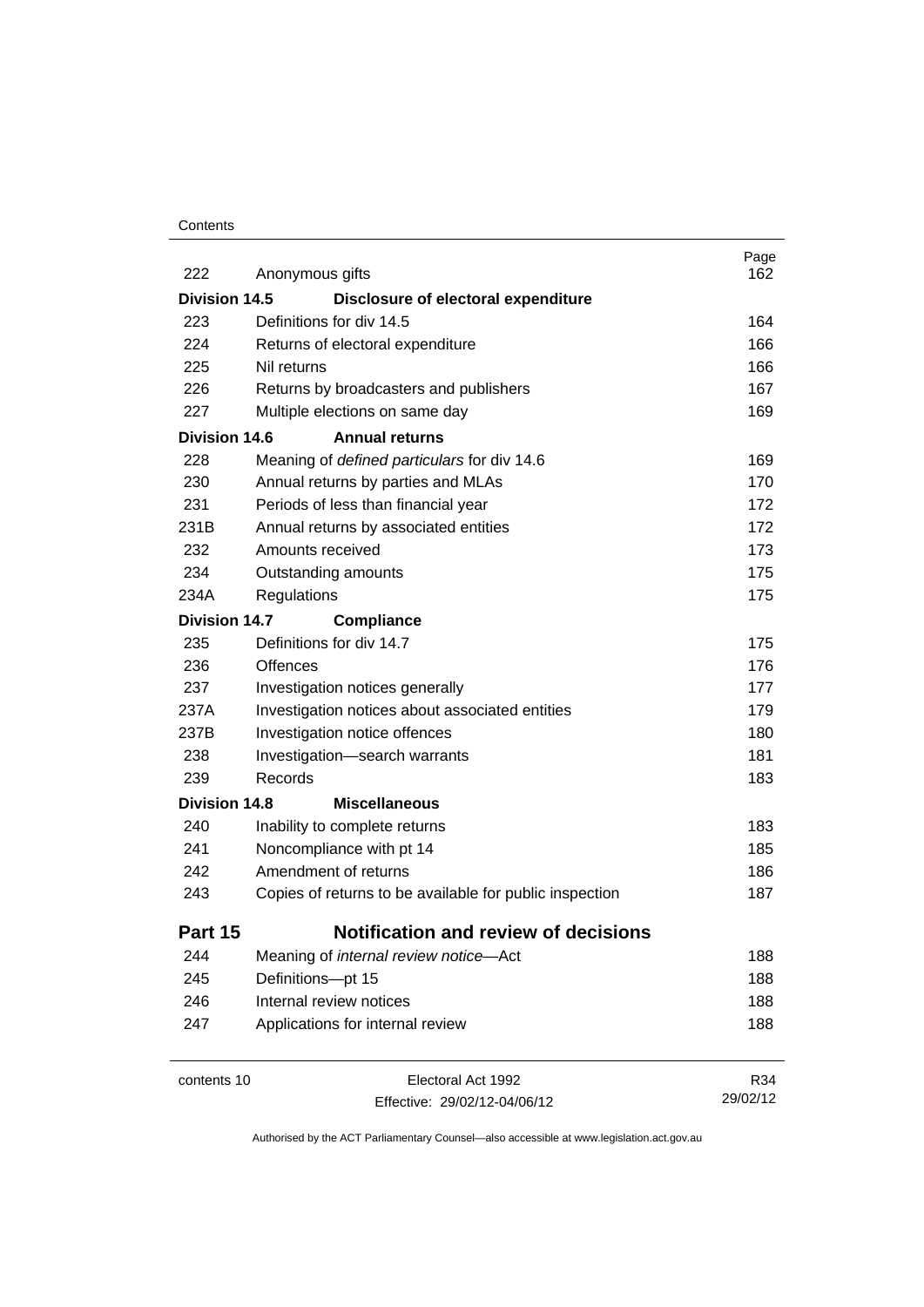| 248                  | Stay of reviewable decisions                                 | Page<br>189 |
|----------------------|--------------------------------------------------------------|-------------|
| 249                  | Review by electoral commission                               | 190         |
| 249A                 | Reviewable decision notices                                  |             |
| 249B                 | Applications for review                                      | 190<br>191  |
|                      |                                                              |             |
| Part 16              | Disputed elections, eligibility and vacancies                |             |
| Division 16.1        | Preliminary                                                  |             |
| 250                  | Definitions for pt 16                                        | 192         |
| 251                  | Meaning of Speaker for pt 16                                 | 193         |
| <b>Division 16.2</b> | Jurisdiction and powers of Supreme Court                     |             |
| 252                  | <b>Court of Disputed Elections</b>                           | 193         |
| 253                  | Powers of the court                                          | 194         |
| 255                  | Decisions are final                                          | 194         |
| <b>Division 16.3</b> | <b>Disputed elections</b>                                    |             |
| 256                  | Validity may be disputed after election                      | 194         |
| 257                  | 195<br>Persons entitled to dispute elections                 |             |
| 258                  | 195<br>Form of application                                   |             |
| 259                  | 196<br>Time for filing application                           |             |
| 260                  | Deposit as security for costs                                | 196         |
| 261                  | Registrar to serve copies of application on certain persons  | 196         |
| 262                  | Parties to application under div 16.3                        | 196         |
| 263                  | Withdrawal and abatement of application                      | 197         |
| 264                  | Hearing of applications                                      | 199         |
| 265                  | Declarations and orders                                      | 199         |
| 266                  | Illegal practices                                            | 200         |
| 267                  | Bribery or undue influence by person elected                 | 201         |
| 268                  | Immaterial delays and errors                                 | 201         |
| 269                  | Inquiries by court                                           | 202         |
| 270                  | Rejected ballot papers                                       | 202         |
| 271                  | Evidence that persons were not permitted to vote             | 202         |
| 272                  | Inspection of electoral papers                               | 203         |
| 273                  | Commissioner not prevented from accessing documents          | 203         |
| 274                  | Registrar to serve copies of declarations on certain persons | 203         |
| 275                  | <b>Effect of declarations</b>                                | 204         |
|                      |                                                              |             |

| R34      | Electoral Act 1992           | contents 11 |
|----------|------------------------------|-------------|
| 29/02/12 | Effective: 29/02/12-04/06/12 |             |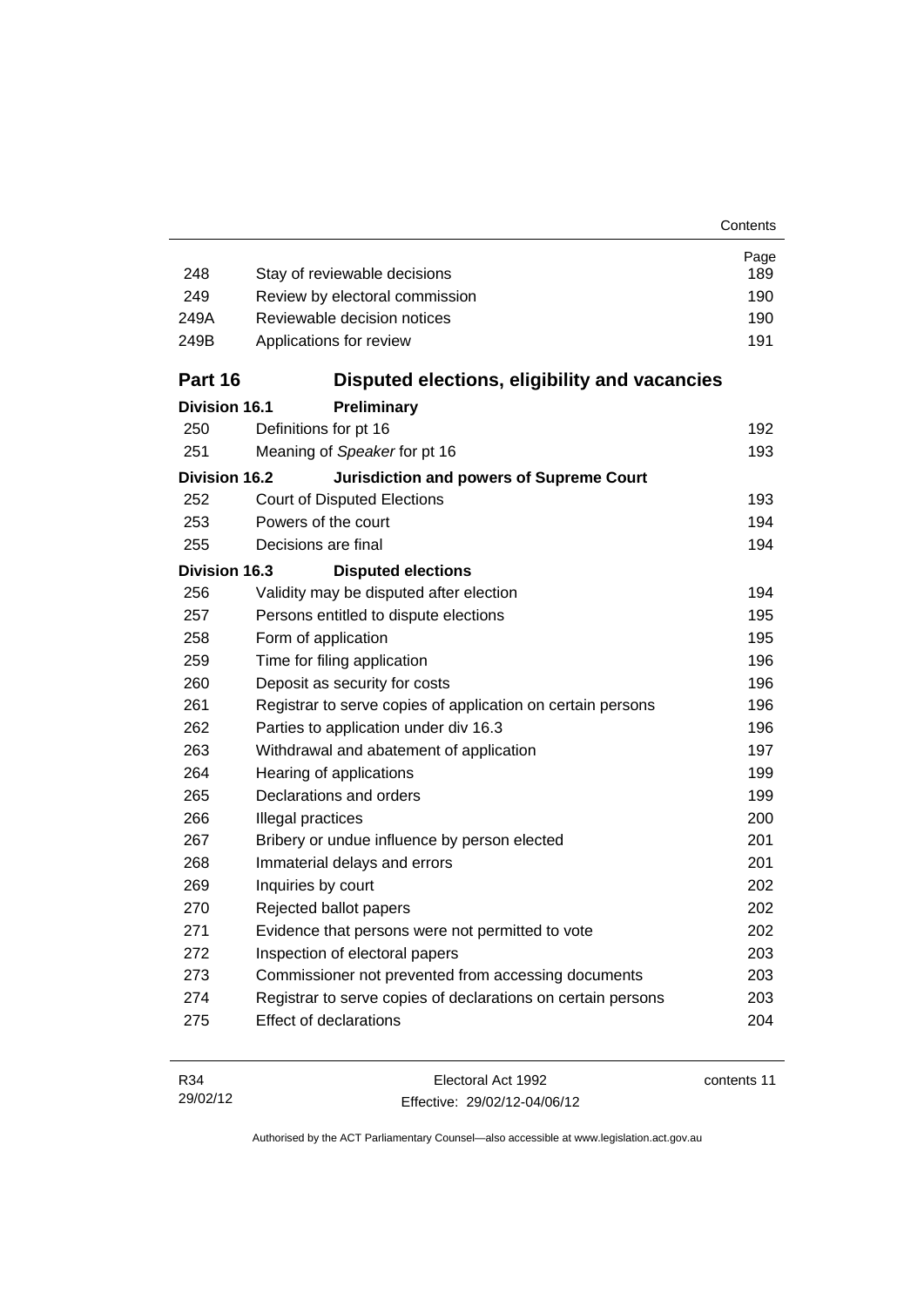### **Contents**

|               |                |                                                                   | Page |
|---------------|----------------|-------------------------------------------------------------------|------|
| Division 16.4 |                | <b>Eligibility and vacancies</b>                                  |      |
| 276           |                | Speaker to state case                                             | 204  |
| 277           |                | Parties to a referral                                             | 205  |
| 278           |                | Declarations and orders                                           | 205  |
| 279           |                | Registrar to serve copy of declarations on Speaker                | 205  |
| 280           |                | <b>Effect of declarations</b>                                     | 205  |
| Division 16.5 |                | <b>Proceedings</b>                                                |      |
| 281           | Procedure      |                                                                   | 206  |
| 282           |                | Legal representation limited                                      | 206  |
| 283           |                | Admissibility of evidence                                         | 206  |
| 284           |                | Costs may be ordered against Territory                            | 207  |
| Part 17       |                | <b>Electoral offences</b>                                         |      |
| Division 17.1 |                | <b>Bribery and improper influence</b>                             |      |
| 285           | <b>Bribery</b> |                                                                   | 208  |
| 286           |                | Influencing of votes by officers                                  | 209  |
| 287           |                | Influencing votes of hospital and nursing home patients           | 209  |
| Division 17.2 |                | <b>Protection of rights</b>                                       |      |
| 288           |                | Violence and intimidation                                         | 209  |
| 289           |                | Discrimination on grounds of political donations                  | 209  |
| 290           |                | Employees' right to leave of absence for voting                   | 210  |
| Division 17.3 |                | <b>Campaigning offences</b>                                       |      |
| 291           |                | Definitions for div 17.3                                          | 211  |
| 292           |                | Dissemination of unauthorised electoral matter                    | 211  |
| 293           |                | Exceptions for news publications                                  | 212  |
| 294           |                | Exceptions for dissemination of electoral matter on certain items | 213  |
| 295           |                | Exception for certain Commonwealth licence holders                | 214  |
| 296           | Advertorials   |                                                                   | 214  |
| 297           |                | Misleading or deceptive electoral matter                          | 215  |
| 298           |                | Inducement to illegal voting-representations of ballot papers     | 215  |
| 299           | Graffiti       |                                                                   | 215  |
| 300           |                | Defamation of candidates                                          | 216  |
| 301           |                | Publication of statements about candidates                        | 217  |
| 302           |                | Disruption of election meetings                                   | 217  |
|               |                |                                                                   |      |

contents 12 Electoral Act 1992 Effective: 29/02/12-04/06/12

R34 29/02/12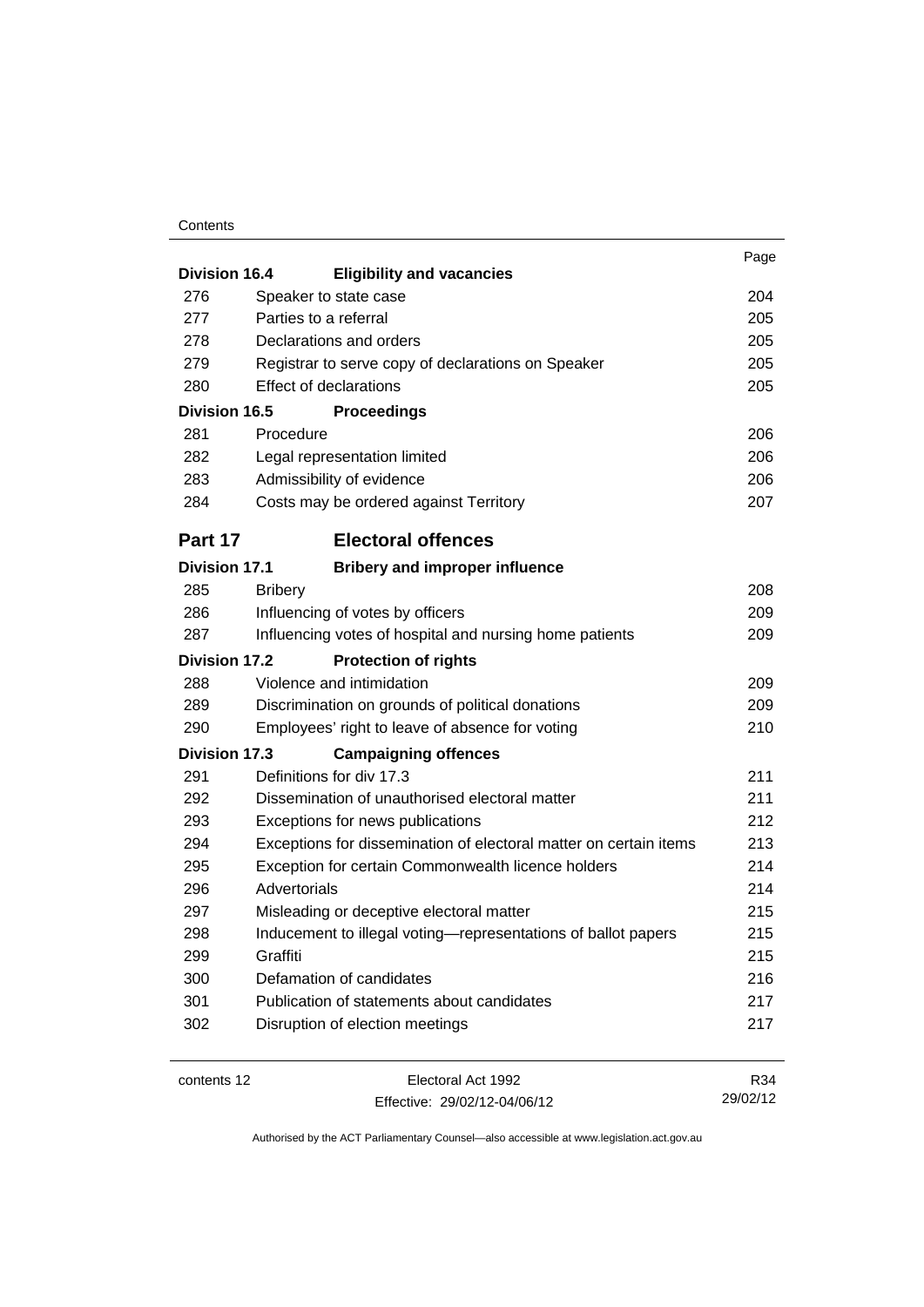| 303                  | Canvassing within 100m of polling places                     | Page<br>218 |  |
|----------------------|--------------------------------------------------------------|-------------|--|
| 304                  | Badges and emblems in polling places                         |             |  |
| 305                  | How-to-vote material in polling places                       |             |  |
| 306                  | Evidence of authorisation of electoral matter                | 220<br>220  |  |
| <b>Division 17.4</b> | <b>Electronic voting offences</b>                            |             |  |
| 306A                 | Interfering with electronic voting devices etc               | 221         |  |
| 306B                 | Interfering with electronic counting devices etc             | 221         |  |
| Division 17.5        | <b>Voting fraud</b>                                          |             |  |
| 307                  | Voting fraud                                                 | 221         |  |
| Division 17.6        | <b>Electoral papers</b>                                      |             |  |
| 310                  | Electoral papers-forfeiture                                  | 222         |  |
| 311                  | Electoral papers-unauthorised possession                     | 222         |  |
| 313                  | Electoral papers-defacement etc                              | 223         |  |
| 314                  | Electoral papers-signatures                                  | 223         |  |
| 315                  | Electoral papers-witnesses                                   | 223         |  |
| 315A                 | Ballot papers-photographs                                    | 224         |  |
| Division 17.7        | <b>Official functions</b>                                    |             |  |
| 316                  | Improper influence—members of electoral commission etc       | 225         |  |
| 317                  | Unauthorised actions by officers                             | 225         |  |
| 318                  | Identification of voters and votes                           | 226         |  |
| 319                  | Responses to official questions                              | 226         |  |
| 320                  | Control of behaviour at voting centres                       | 227         |  |
| Part 18              | <b>Enforcement proceedings</b>                               |             |  |
| <b>Division 18.1</b> | <b>Injunctions</b>                                           |             |  |
| 321                  | Restraining conduct                                          | 229         |  |
| 322                  | Requiring things to be done                                  | 230         |  |
| 323                  | Commissioner not required to give undertakings as to damages | 230         |  |
| 324                  | Powers of the court                                          | 230         |  |
| Division 18.2        | <b>Prosecutions</b>                                          |             |  |
| 325                  | Investigation of complaints                                  | 231         |  |
| 326                  | Commissioner may prosecute enrolment and voting offences     | 231         |  |
| 327                  | Service of certain process by mail                           | 231         |  |
|                      |                                                              |             |  |
|                      |                                                              |             |  |

| R34      | Electoral Act 1992           | contents 13 |
|----------|------------------------------|-------------|
| 29/02/12 | Effective: 29/02/12-04/06/12 |             |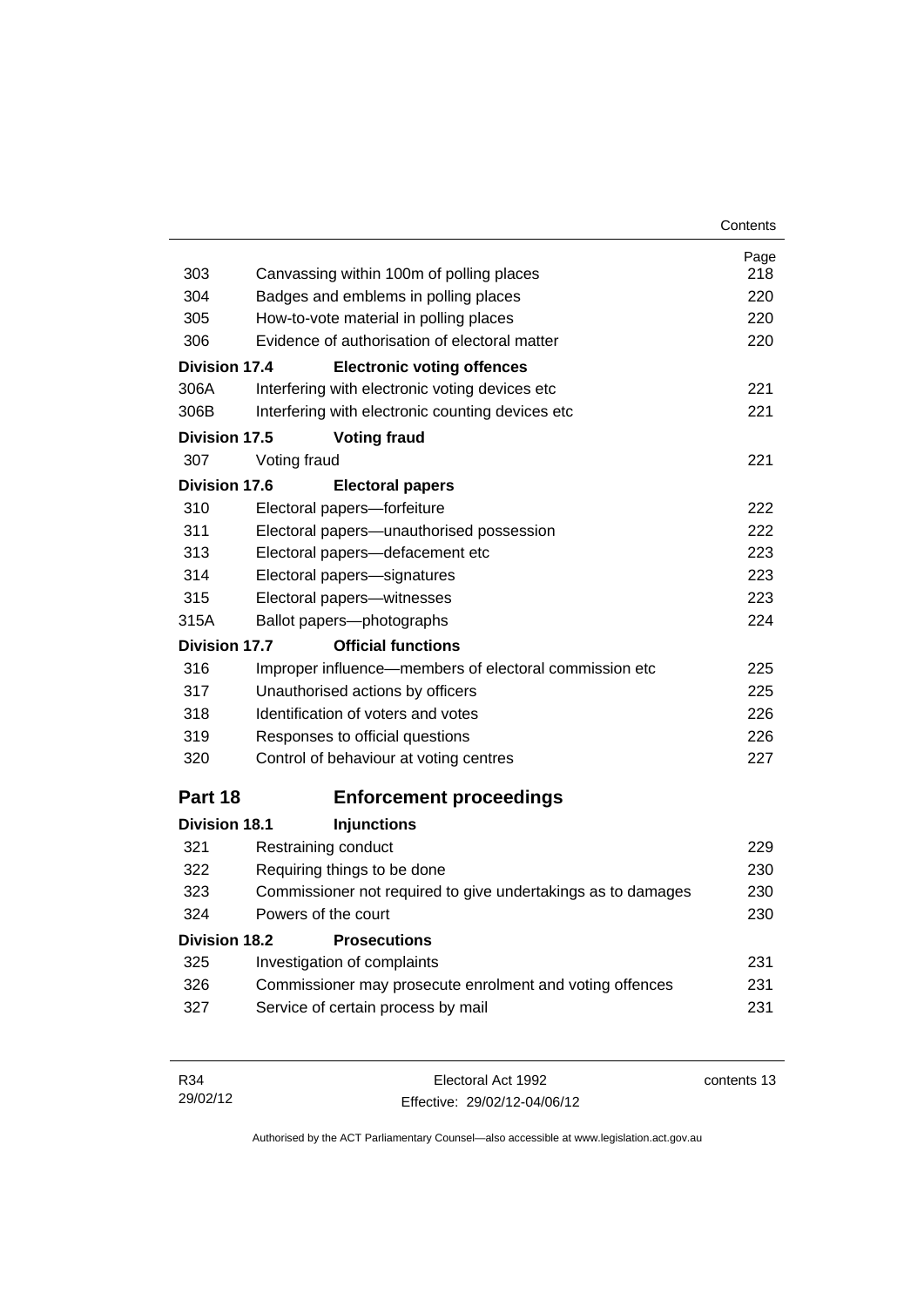#### **Contents**

|                   |                                                                   | Page     |
|-------------------|-------------------------------------------------------------------|----------|
| Part 19           | <b>Miscellaneous</b>                                              |          |
| 328               | Extension of time for acts by officers                            | 232      |
| 329               | Restrictions on sending completed ballot and voting papers by fax | 232      |
| 330               | Forms-provision and assistance                                    | 232      |
| 332               | Correcting delays, errors and omissions                           | 233      |
| 333               | Voting statistics to be published                                 | 233      |
| 334               | Collecting further statistical information                        | 233      |
| 335               | Storage and destruction of electoral papers                       | 234      |
| 336               | Administrative arrangements with Commonwealth and States          | 234      |
| 337               | Evidentiary certificates                                          | 235      |
| 338               | Acts and omissions of representatives                             | 236      |
| 340               | Director-general to provide assistance etc                        | 237      |
| 340A              | Approved forms                                                    | 237      |
| 341               | Regulation-making power                                           | 237      |
| <b>Schedule 1</b> | Form of ballot paper                                              | 238      |
| <b>Schedule 2</b> | Ballot papers-printing of names and<br>collation                  | 239      |
| <b>Schedule 3</b> | <b>Preliminary scrutiny of declaration voting</b><br>papers       | 253      |
| <b>Schedule 4</b> | <b>Ascertaining result of poll</b>                                | 256      |
| <b>Part 4.1</b>   | Preliminary                                                       | 256      |
| 1                 | Interpretation for sch 4                                          | 256      |
| 1A                | Meaning of count votes-sch 4                                      | 257      |
| 1Β                | Meaning of quota-sch 4                                            | 257      |
| 1 <sup>C</sup>    | Meaning of transfer value-sch 4                                   | 258      |
| 2                 | Disregarding preferences                                          | 259      |
| <b>Part 4.2</b>   | <b>General</b>                                                    | 260      |
| 3                 | First preferences                                                 | 260      |
| contents 14       | Electoral Act 1992                                                | R34      |
|                   | Effective: 29/02/12-04/06/12                                      | 29/02/12 |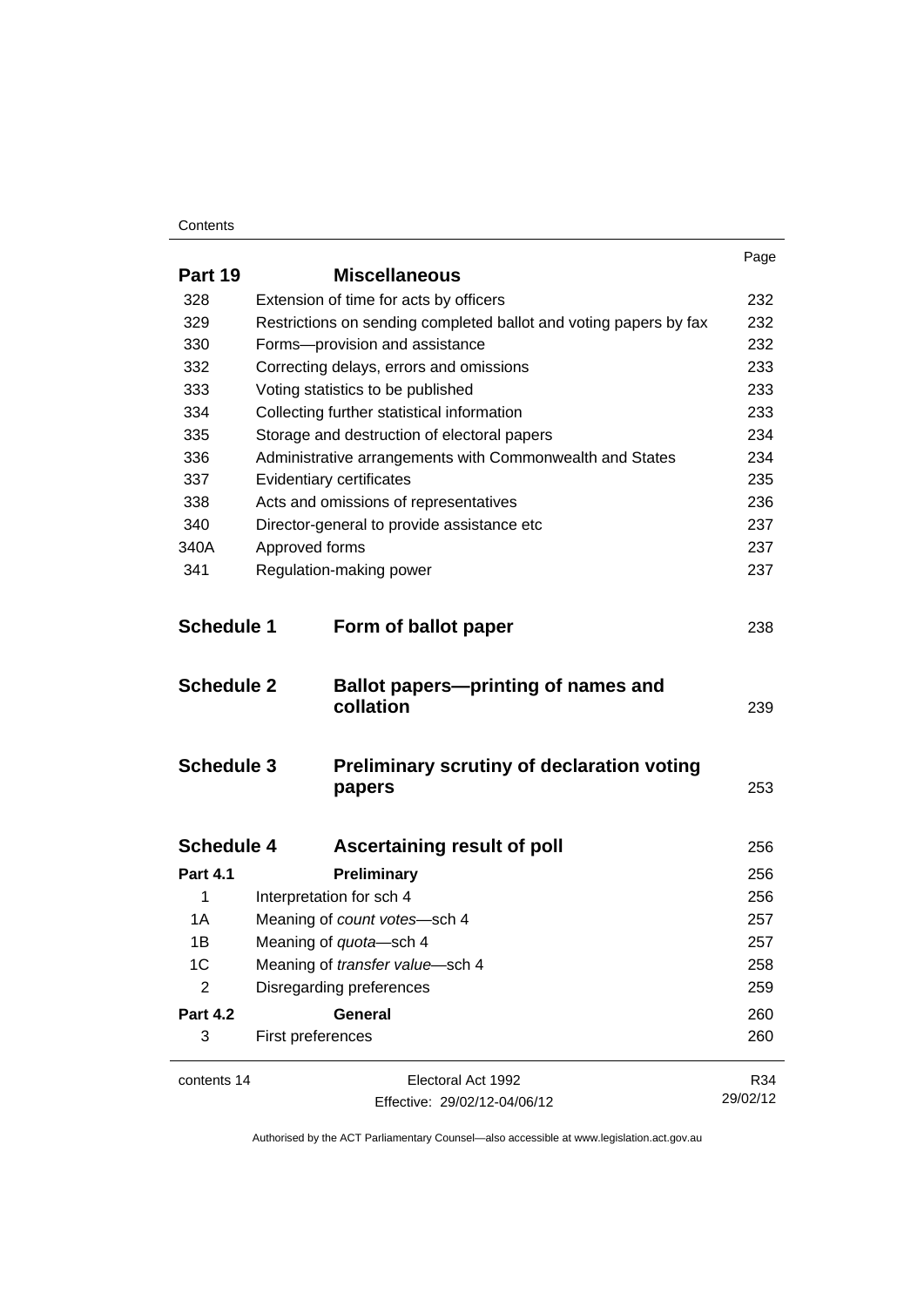|                   |                                                 | Page |
|-------------------|-------------------------------------------------|------|
| 4                 | Scrutiny to cease                               | 260  |
| 5                 | Scrutiny to continue                            | 261  |
| 6                 | Surplus votes                                   | 261  |
| 7                 | More than 1 surplus                             | 262  |
| 8                 | <b>Exclusion of candidates</b>                  | 263  |
| 9                 | Votes of excluded candidates                    | 264  |
| 10                | Setting aside ballot papers                     | 264  |
| <b>Part 4.3</b>   | <b>Casual vacancies</b>                         | 265  |
| 11                | Application                                     | 265  |
| 12                | Quota                                           | 265  |
| 13                | <b>Transfer value</b>                           | 265  |
| 14                | Recount-first count                             | 267  |
| 15                | Recount-continuation                            | 267  |
| 16                | Successful candidate is dead                    | 268  |
| 17                | Multiple vacancies                              | 268  |
| <b>Part 4.4</b>   | Deceased successful candidates                  | 269  |
| 18                | Application-pt 4.4                              | 269  |
| 19                | Ballot papers for deceased successful candidate | 269  |
| <b>Schedule 5</b> | Internally reviewable decisions                 | 270  |
| <b>Dictionary</b> |                                                 | 272  |
| <b>Endnotes</b>   |                                                 |      |
| 1                 | About the endnotes                              | 284  |
| 2                 | Abbreviation key                                | 284  |
| 3                 | Legislation history                             | 285  |
| Λ                 | Amondmont history                               | ാറാ  |

 4 [Amendment history 292](#page-309-0) 5 [Earlier republications 344](#page-361-0) 6 [Renumbered provisions 345](#page-362-0)

contents 15

**Contents**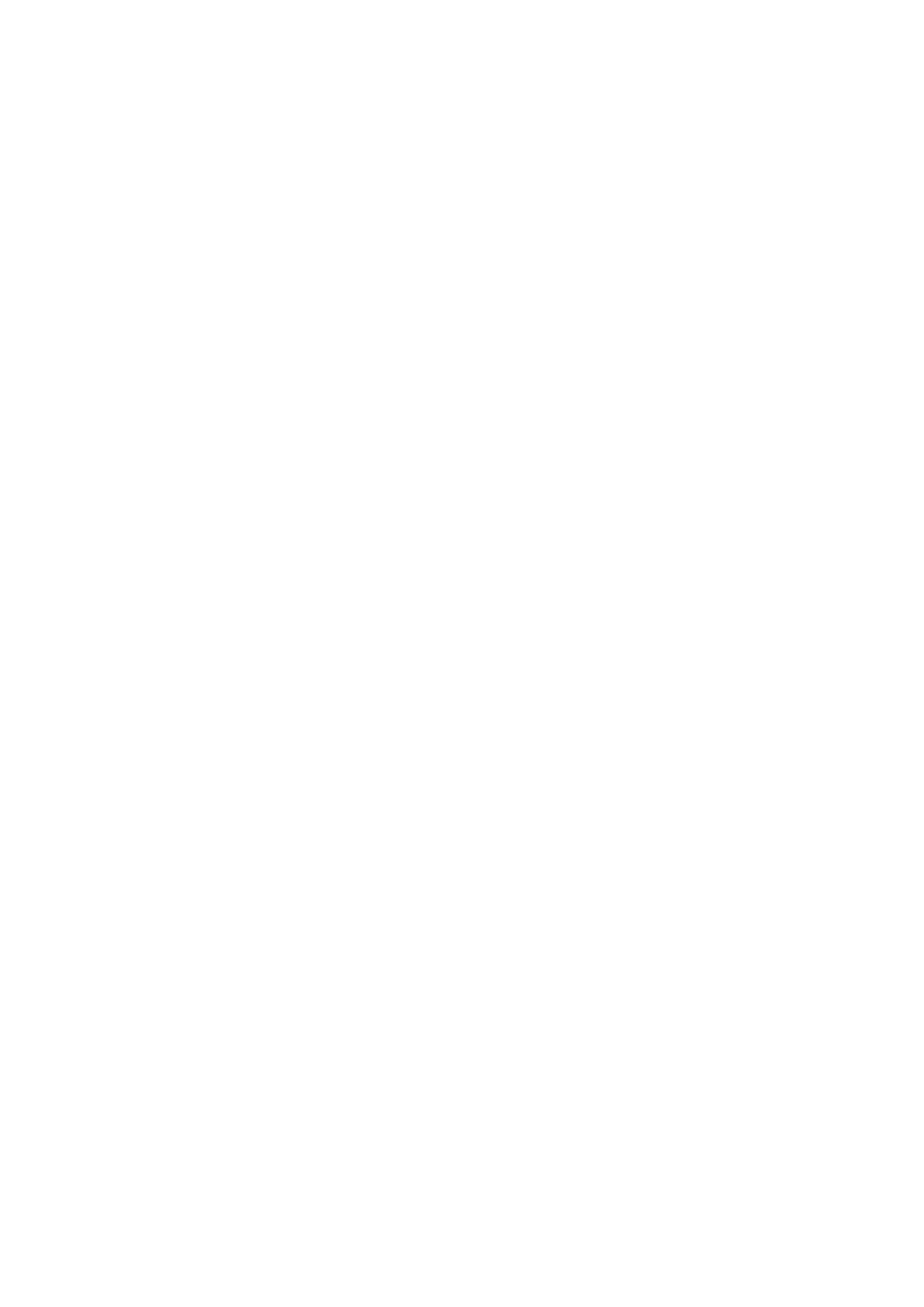

# **Electoral Act 1992**

An Act to provide for elections of members of the Legislative Assembly and related matters

R34 29/02/12

I

Electoral Act 1992 Effective: 29/02/12-04/06/12 page 1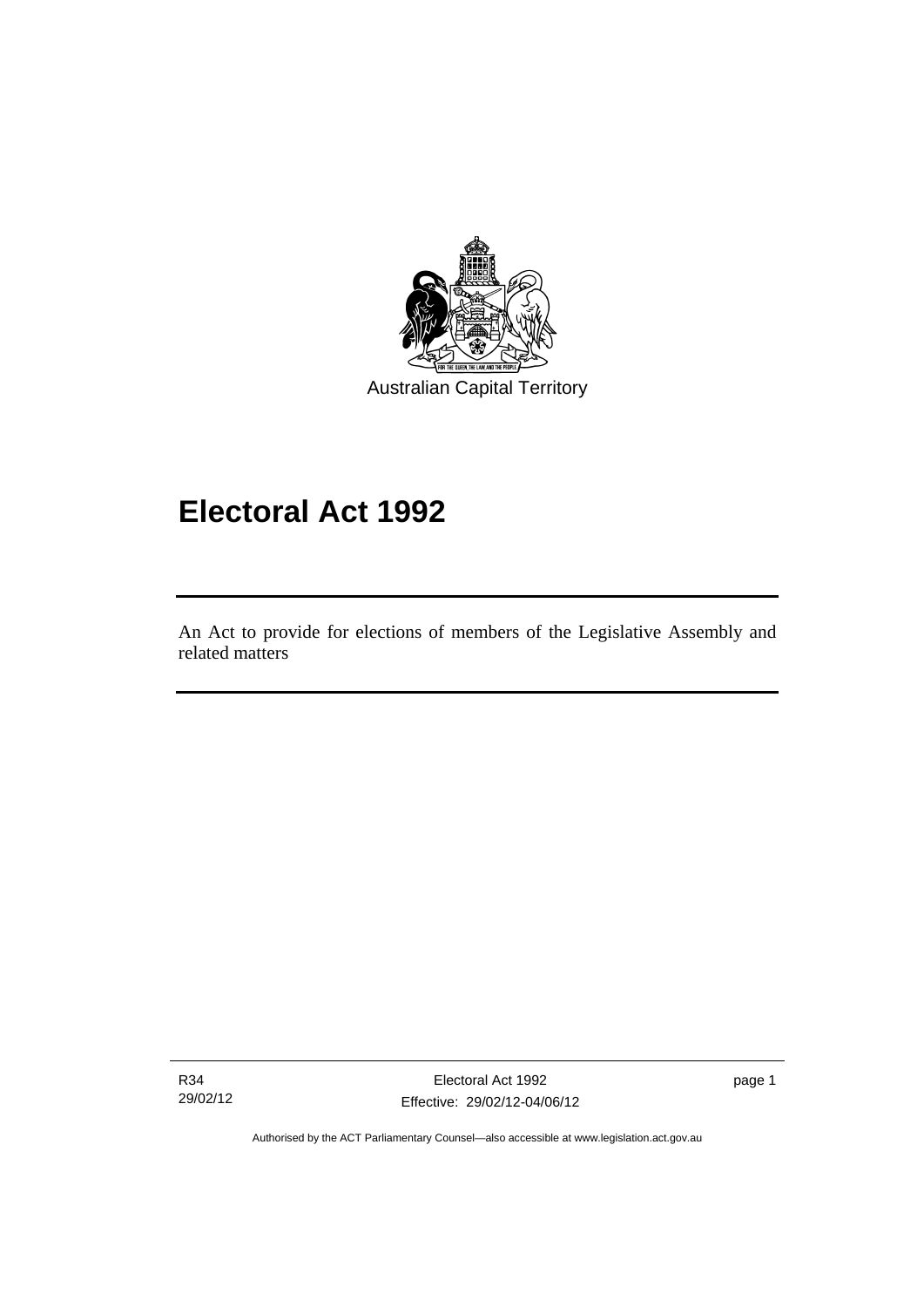# <span id="page-19-0"></span>**Preamble**

- 1 On 15 February 1992 a referendum was held to enable the electors of the Territory to choose which of 2 voting systems is to be used at future elections for the Legislative Assembly.
- 2 The electors chose the proportional representation (Hare-Clark) system as outlined in the Referendum Options Description Sheet set out in the *Australian Capital Territory (Electoral) Act 1988* (Cwlth), schedule 3.
- 3 The electoral system chosen by the electors includes the system of rotation of the positions of candidates' names on ballot papers known as the Robson Rotation.
- 4 The Legislative Assembly wishes to enact legislation to implement the electoral system chosen by the electors as soon as it is convenient to do so.

The Legislative Assembly for the Australian Capital Territory therefore enacts as follows:

R34 29/02/12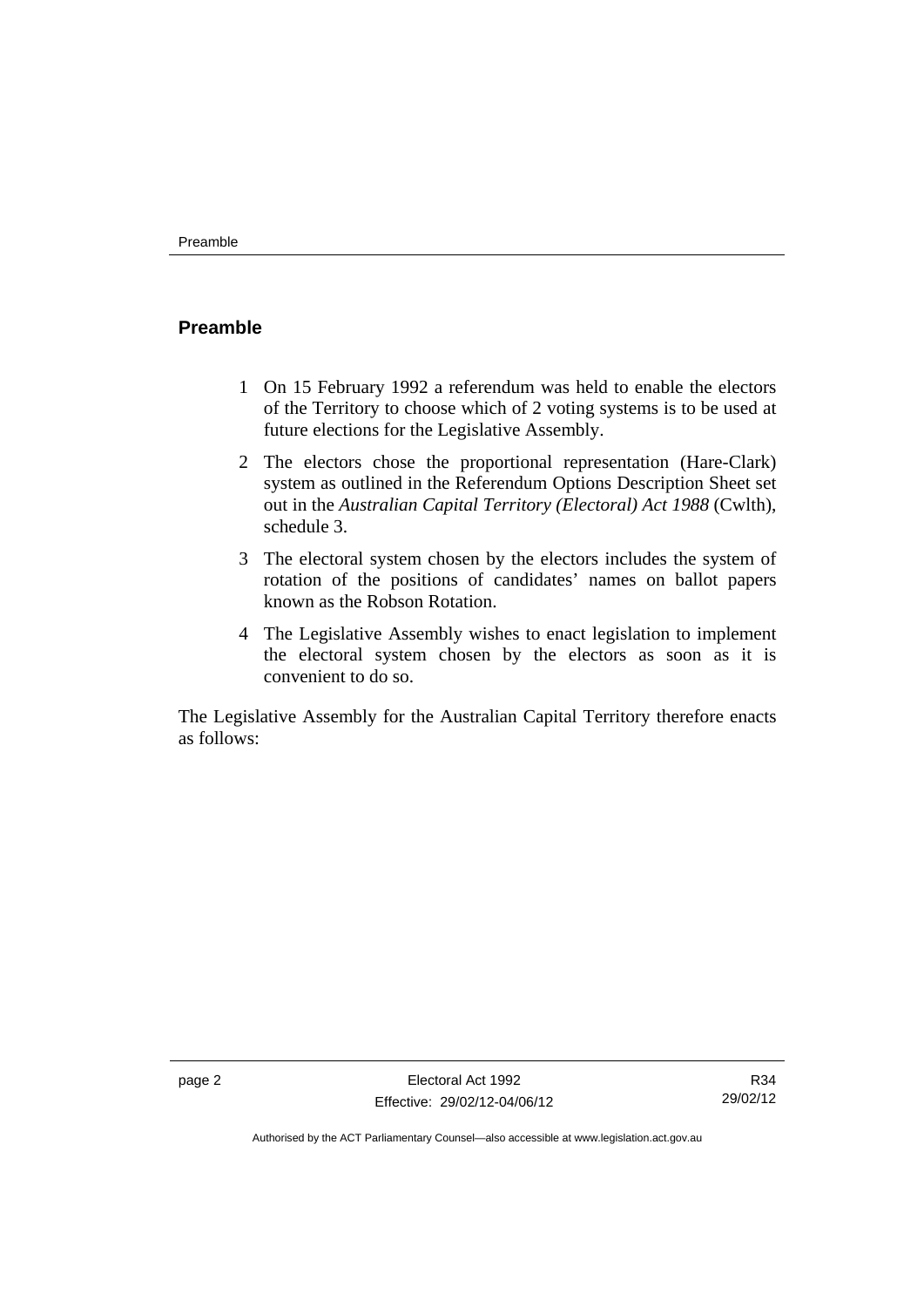# <span id="page-20-0"></span>**Part 1** Preliminary

# <span id="page-20-1"></span>**1 Name of Act**

This Act is the *Electoral Act 1992*.

# <span id="page-20-2"></span>**3 Dictionary**

The dictionary at the end of this Act is part of this Act.

*Note 1* The dictionary at the end of this Act defines certain words and expressions used in this Act, and includes references (*signpost definitions*) to other words and expressions defined elsewhere in this Act or in other legislation.

> For example, the signpost definition '*electoral matter*—see section 4 (Meaning of *electoral matter*).' means that the expression 'electoral matter' is defined in that section and the definition applies to the entire Act.

*Note 2* A definition in the dictionary (including a signpost definition) applies to the entire Act unless the definition, or another provision of the Act, provides otherwise or the contrary intention otherwise appears (see *Legislation Act 2001*, s 155 and s 156 (1)).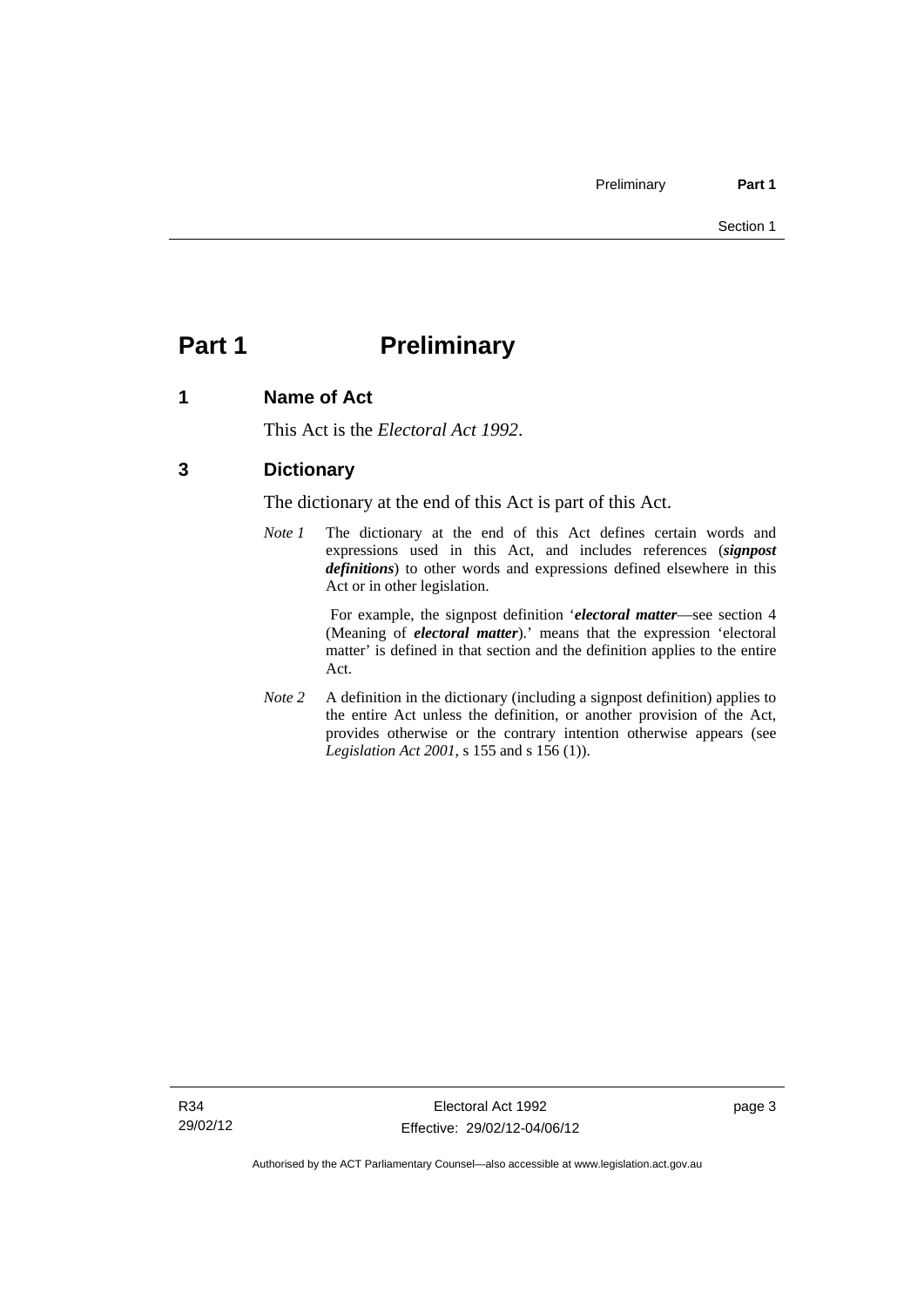#### Part 1 **Preliminary**

Section 3A

# <span id="page-21-0"></span>**3A Offences against Act—application of Criminal Code etc**

Other legislation applies in relation to offences against this Act.

#### *Note 1 Criminal Code*

The Criminal Code, ch 2 applies to the following offences against this Act (see Code, pt 2.1):

section 143

- s 292 (Dissemination of unauthorised electoral matter)
- s 296 (Advertorials)
- s 315A (Ballot papers—photographs)

The chapter sets out the general principles of criminal responsibility (including burdens of proof and general defences), and defines terms used for offences to which the Code applies (eg *conduct*, *intention*, *recklessness* and *strict liability*).

*Note 2 Penalty units* 

The Legislation Act, s 133 deals with the meaning of offence penalties that are expressed in penalty units.

# <span id="page-21-1"></span>**4 Meaning of** *electoral matter*

- (1) In this Act, *electoral matter* is matter, in printed or electronic form, that is intended or likely to affect voting at an election.
- (2) Without limiting subsection (1), matter is taken to be intended or likely to affect voting at an election if it contains an express or implicit reference to, or comment on—
	- (a) the election; or
	- (b) the performance of the Government or Opposition, or a previous Government or Opposition; or
	- (c) the performance of an MLA or former MLA; or
	- (d) the performance of a political party, candidate or group of candidates in the election; or
	- (e) an issue submitted to, or otherwise before, the electors in relation to the election.

R34 29/02/12

Authorised by the ACT Parliamentary Counsel—also accessible at www.legislation.act.gov.au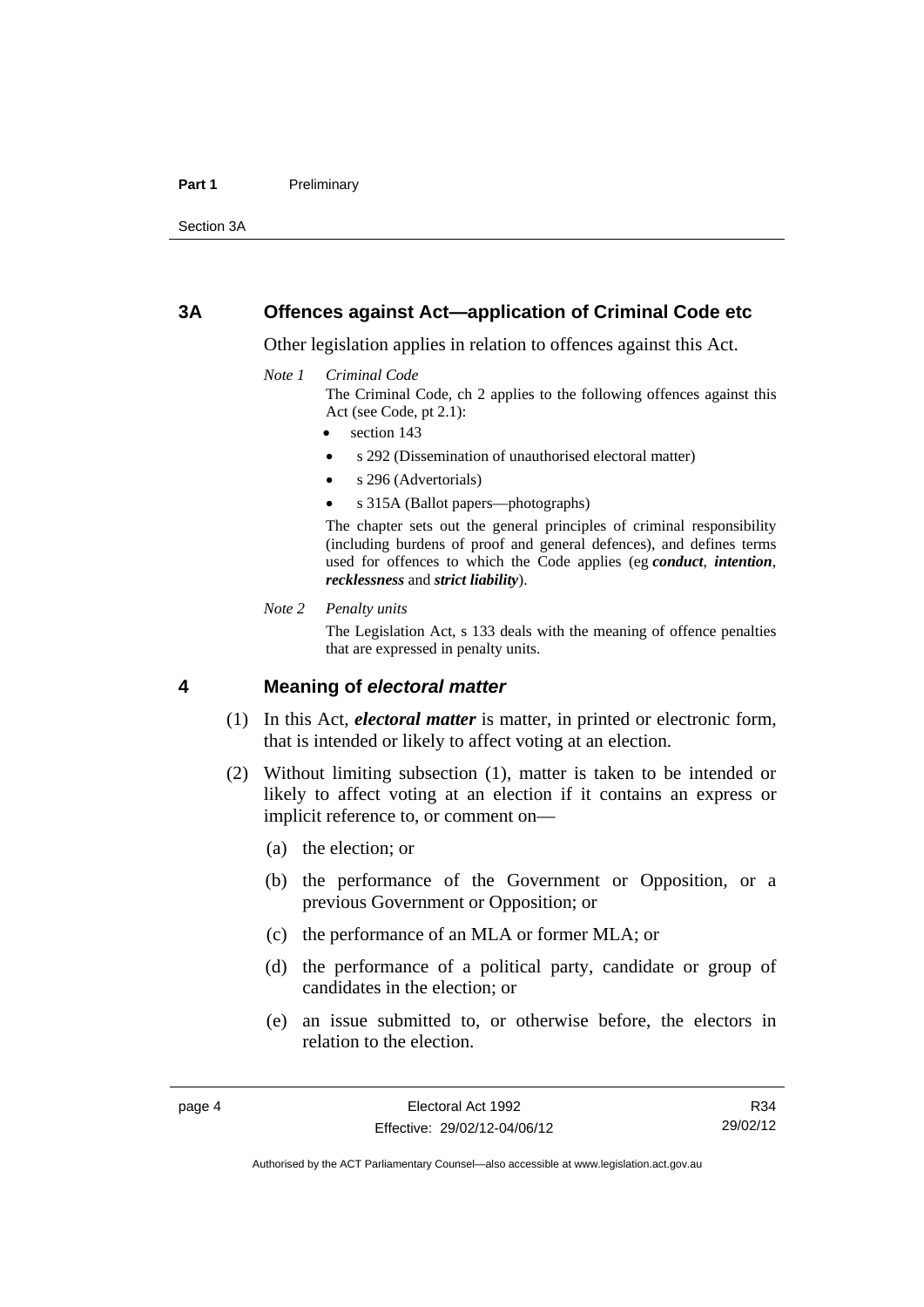(3) However, a publication of the Assembly (including a committee of the Assembly) is not *electoral matter*.

# <span id="page-22-0"></span>**4A Meaning of** *available for public inspection*

If a provision of this Act requires the commissioner to make a document, a copy of a document or a register available for public inspection, the commissioner must make the document, a copy or register available for inspection by members of the public at the commissioner's office during ordinary business hours.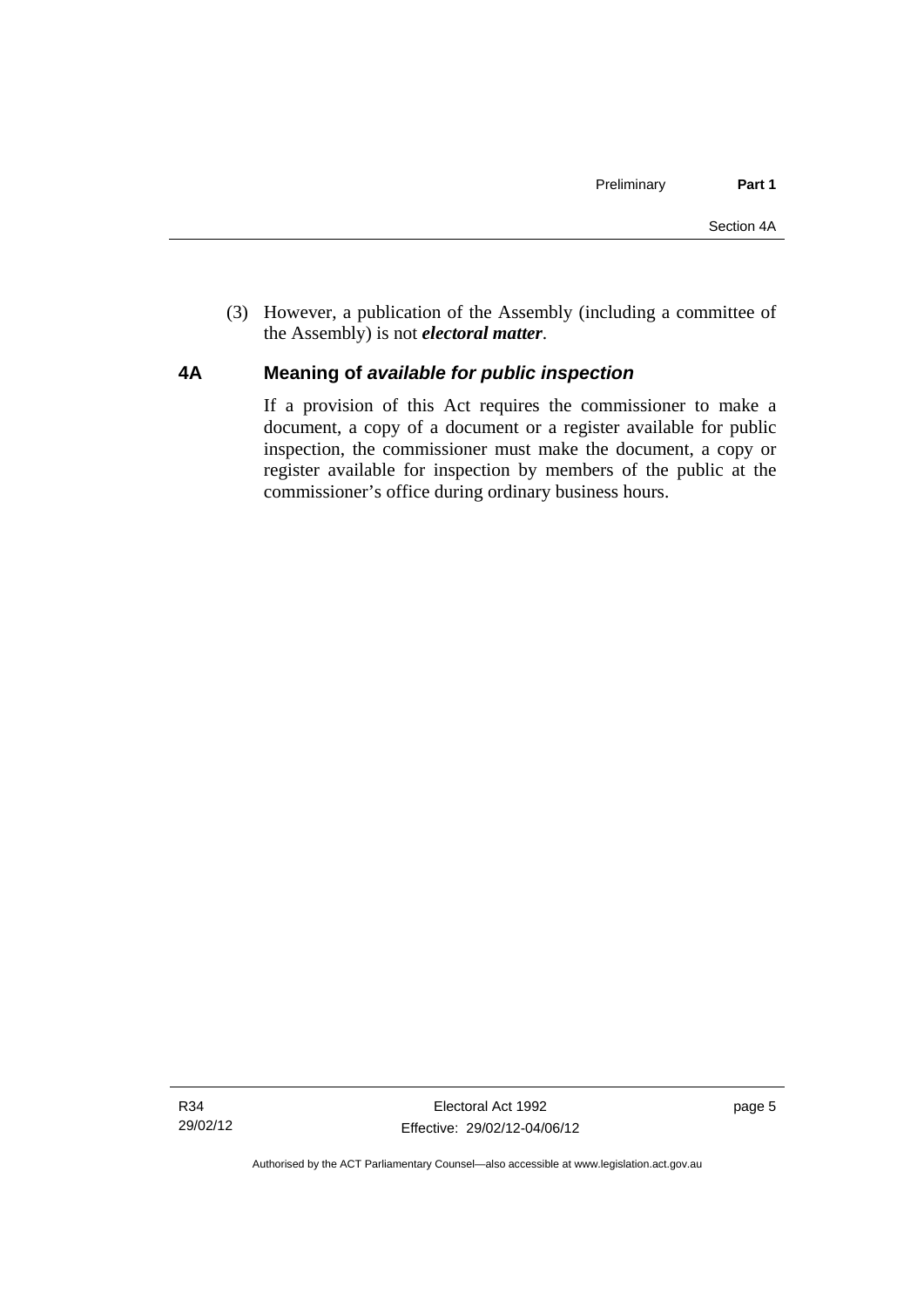# <span id="page-23-0"></span>**Part 2 Australian Capital Territory Electoral Commission**

# <span id="page-23-1"></span>**Division 2.1 Establishment, functions and powers of electoral commission**

# <span id="page-23-2"></span>**5 Establishment**

The Australian Capital Territory Electoral Commission is established.

# <span id="page-23-3"></span>**6 Constitution of commission**

The electoral commission consists of—

- (a) the chairperson; and
- (b) the commissioner; and
- (c) 1 other member.

# <span id="page-23-4"></span>**7 Functions of electoral commission**

- (1) The electoral commission has the following functions:
	- (a) to advise the Minister on matters relating to elections;
	- (b) to consider, and report to the Minister on, matters relating to elections referred to it by the Minister;
	- (c) to promote public awareness of matters relating to elections and the Assembly by conducting education and information programs and by any other means it chooses;
	- (d) to provide information and advice on matters relating to elections to the Assembly, the Executive, the head of any administrative unit of the public service, Territory authorities, political parties, MLAs and candidates at elections;

Authorised by the ACT Parliamentary Counsel—also accessible at www.legislation.act.gov.au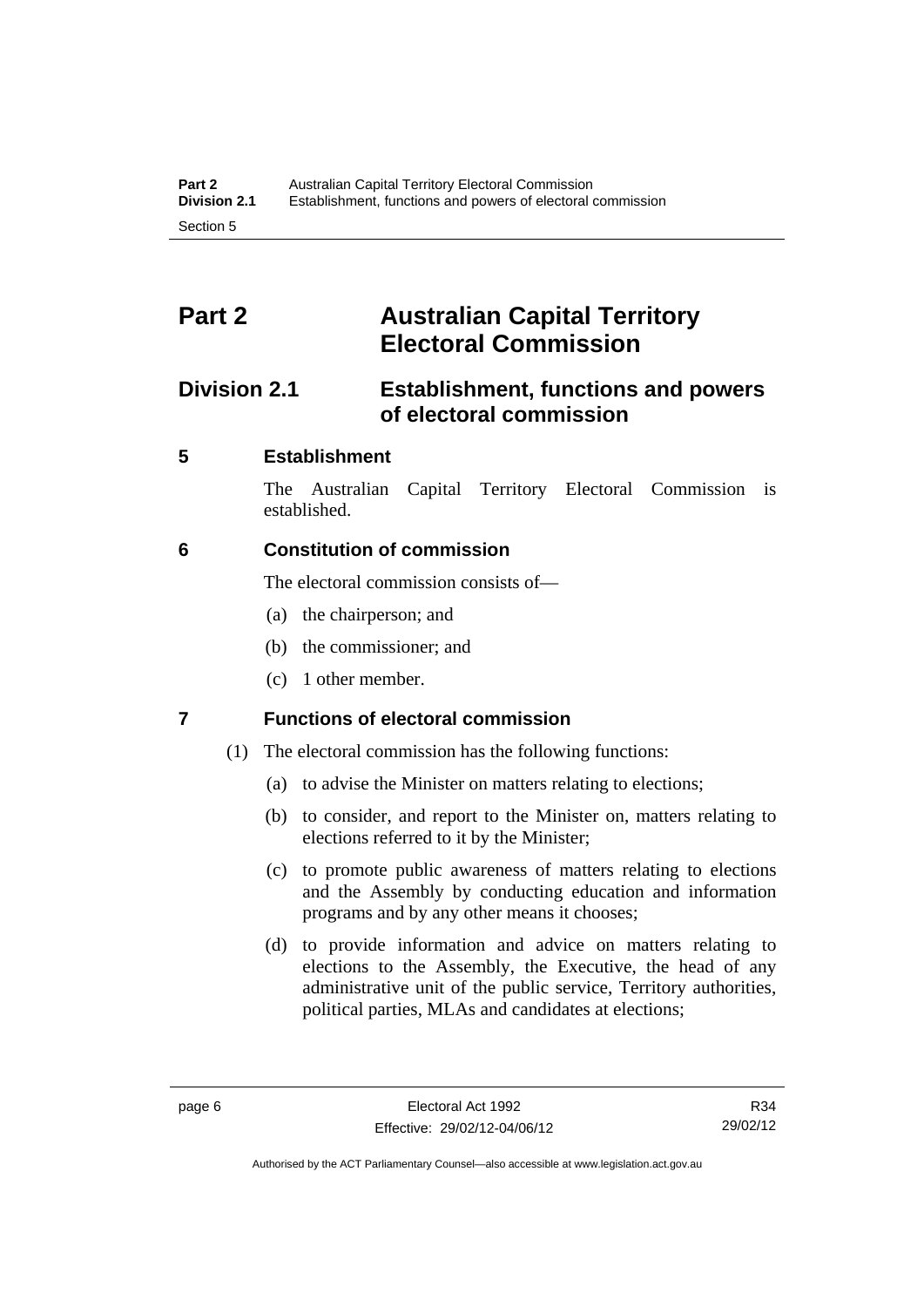- (e) to conduct and promote research into matters relating to elections or other matters relating to its functions;
- (f) to publish material on matters relating to its functions;
- (g) to provide, on payment of the determined fee (if any), goods and services to persons or organisations, to the extent that it is able to do so by using information or material in its possession or expertise acquired in the exercise of its functions;
- (h) to conduct ballots for prescribed persons and organisations;
- (i) to exercise any other function given to it under this Act or another Territory law.
- *Note* A provision of a law that gives an entity (including a person) a function also gives the entity powers necessary and convenient to exercise the function (see *Legislation Act 2001*, s 196 and dict, pt 1, def of *entity*).
- (2) The commission may exercise any of its functions under subsection (1) (a) to (f) in conjunction with the Australian Electoral Commission.
- (3) In this section:

*election* includes a referendum and any other ballot.

#### <span id="page-24-0"></span>**8 Determination of fees**

- (1) The electoral commission may determine fees for this Act.
	- *Note* The *Legislation Act 2001* contains provisions about the making of determinations and regulations relating to fees (see pt 6.3).
- (2) A determination is a disallowable instrument.
	- *Note* A disallowable instrument must be notified, and presented to the Legislative Assembly, under the *Legislation Act 2001*.

#### <span id="page-24-1"></span>**10 Electoral commission's annual report**

The electoral commission is a public authority for the *Annual Reports (Government Agencies) Act 2004*.

page 7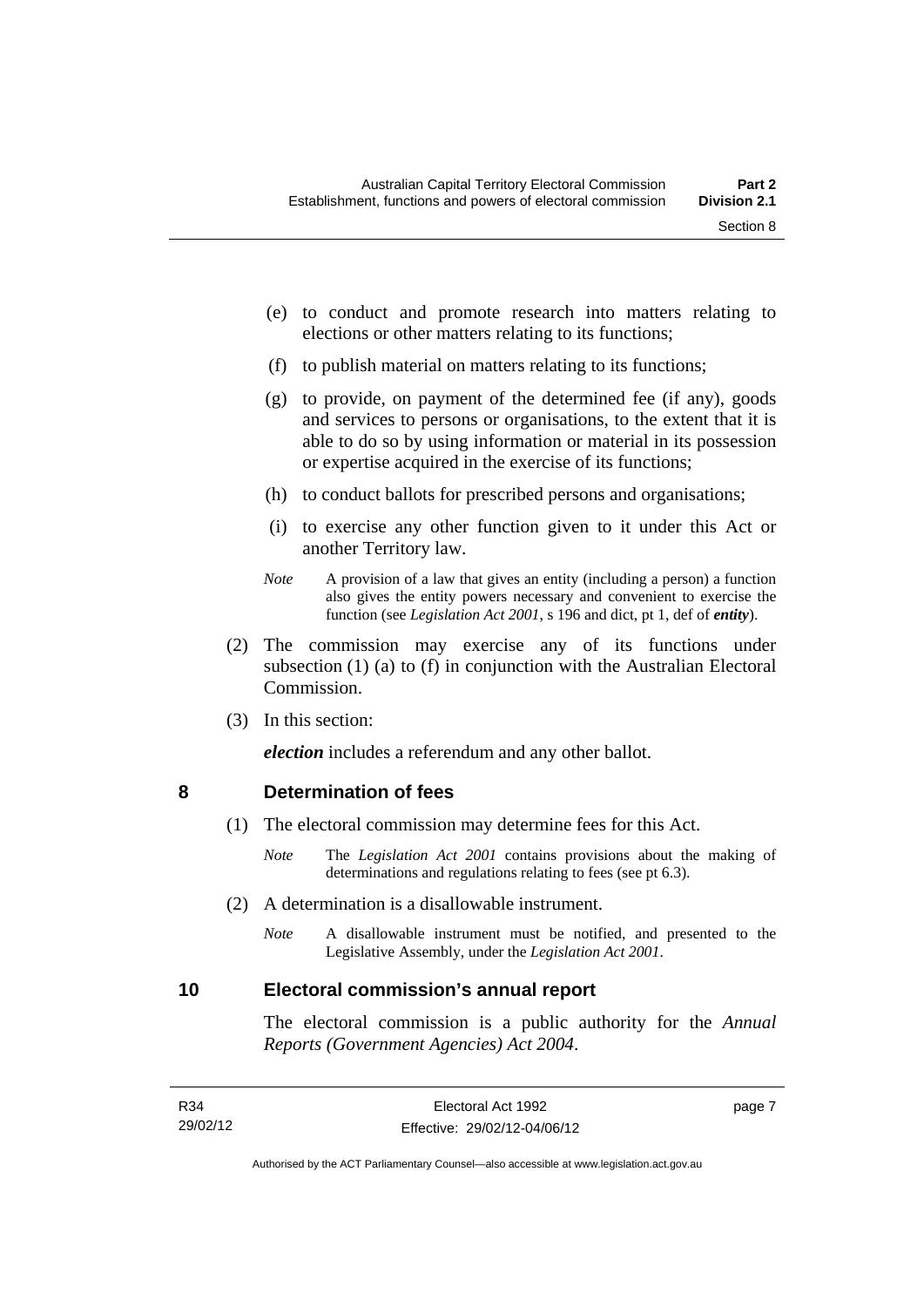# <span id="page-25-0"></span>**10A Special reports by electoral commission**

- (1) The electoral commission may give to the Minister a report on anything relating to elections, referendums or other ballots.
- (2) If the Minister receives a report that is expressed to be given to the Minister under subsection (1), the Minister must present a copy of the report to the Legislative Assembly within 6 sitting days after the day the Minister receives it.

# <span id="page-25-1"></span>**Division 2.2 Members of electoral commission**

# <span id="page-25-2"></span>**11 Meaning of** *member* **for div 2.2**

In this division:

*member* means a member of the electoral commission, other than the commissioner.

# <span id="page-25-3"></span>**12 Appointment of members**

- (1) The Executive may appoint the members.
	- *Note* For the making of appointments (including acting appointments), see the Legislation Act, pt 19.3.
- (2) An appointment is a disallowable instrument.
	- *Note* A disallowable instrument must be notified, and presented to the Legislative Assembly, under the Legislation Act.
- (3) Before a person is appointed as a member, the Minister must consult the following people about the proposed appointment:
	- (a) the leader of each political party represented in the Legislative Assembly;
	- (b) each member of the Legislative Assembly who is not a member of a political party represented in the Legislative Assembly.

Authorised by the ACT Parliamentary Counsel—also accessible at www.legislation.act.gov.au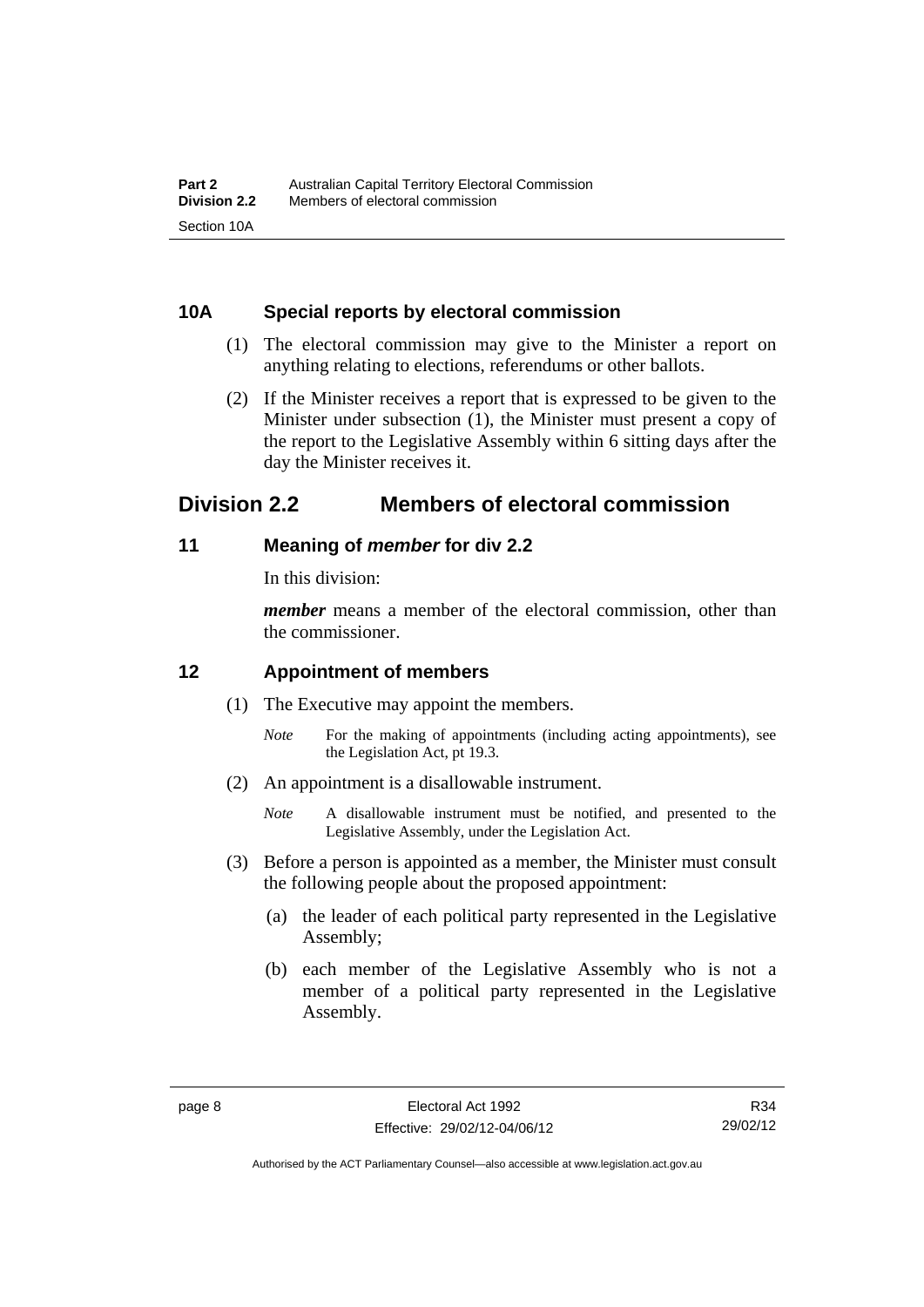# <span id="page-26-0"></span>**12A Eligibility for appointment as member**

The Executive must not appoint a person as a member if the person—

- (a) is or has, in the 10 years immediately before the day of the proposed appointment, been a member of—
	- (i) the Legislative Assembly; or
	- (ii) the Parliament of the Commonwealth; or
	- (iii) the legislature of a State or another Territory; or
- (b) is or has, in the 5 years immediately before the day of the proposed appointment, been a member of—
	- (i) a registered party; or
	- (ii) a political party registered under a law of the Commonwealth, a State or another Territory; or
	- (iii) a political party.

# <span id="page-26-1"></span>**12B Eligibility for appointment as chairperson**

- (1) The Executive may appoint a person as the chairperson of the electoral commission only if the person—
	- (a) is or has been a judge; or
	- (b) has been a justice of the High Court; or
	- (c) has been a director-general of an administrative unit; or
	- (d) has been a chief executive officer (however described) of a territory instrumentality; or
	- (e) has been a statutory office-holder; or
	- (f) has been a Commonwealth agency head; or
	- (g) has been a member of—

page 9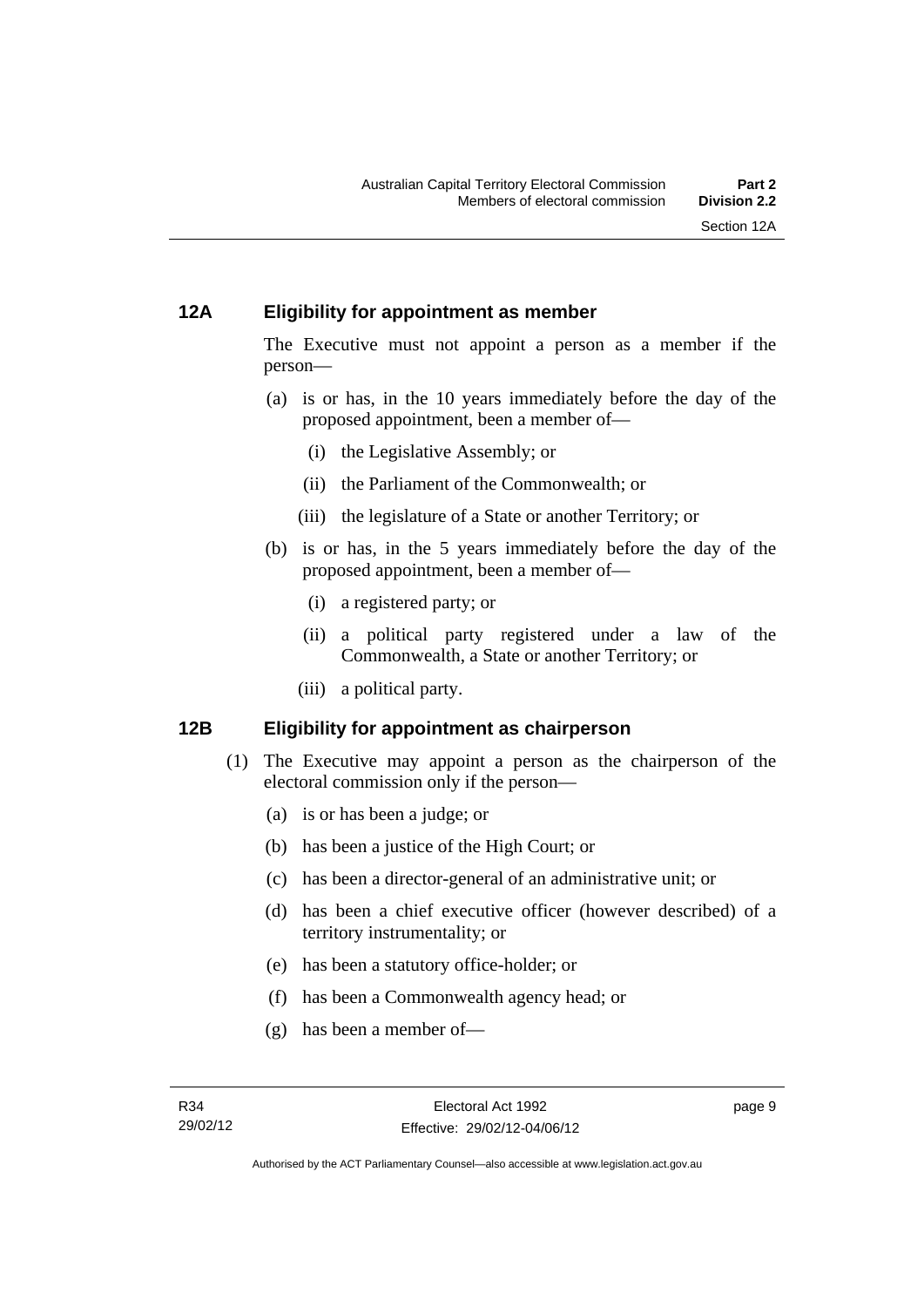- (i) the electoral commission; or
- (ii) an authority of the Commonwealth, a State or another Territory that the Executive is satisfied corresponds to the electoral commission; or
- (h) is a person who—
	- (i) is a lawyer; and
	- (ii) has been a lawyer for at least 5 years; and
	- (iii) the Executive is satisfied has held a senior position in the legal profession; or
- (i) is a person who the Executive is satisfied—
	- (i) has held, for at least 5 years, a senior position—
		- (A) as an academic; or
		- (B) in business; or
		- (C) in a profession; and
	- (ii) has the knowledge and experience to exercise the functions of chairperson.
- (2) In this section:

*Commonwealth agency head* means an agency head under the *Public Service Act 1999* (Cwlth), section 7 (Interpretation).

*Note* The *Public Service Act 1999* (Cwlth), s 7, defines *agency head* as—

- (a) the secretary of a department; or
	- (b) the head of an executive agency; or
	- (c) the head of a statutory agency.

*judge* means—

- (a) a judge of the Supreme Court; or
- (b) a judge of the Supreme Court of a State or another Territory; or

R34 29/02/12

Authorised by the ACT Parliamentary Counsel—also accessible at www.legislation.act.gov.au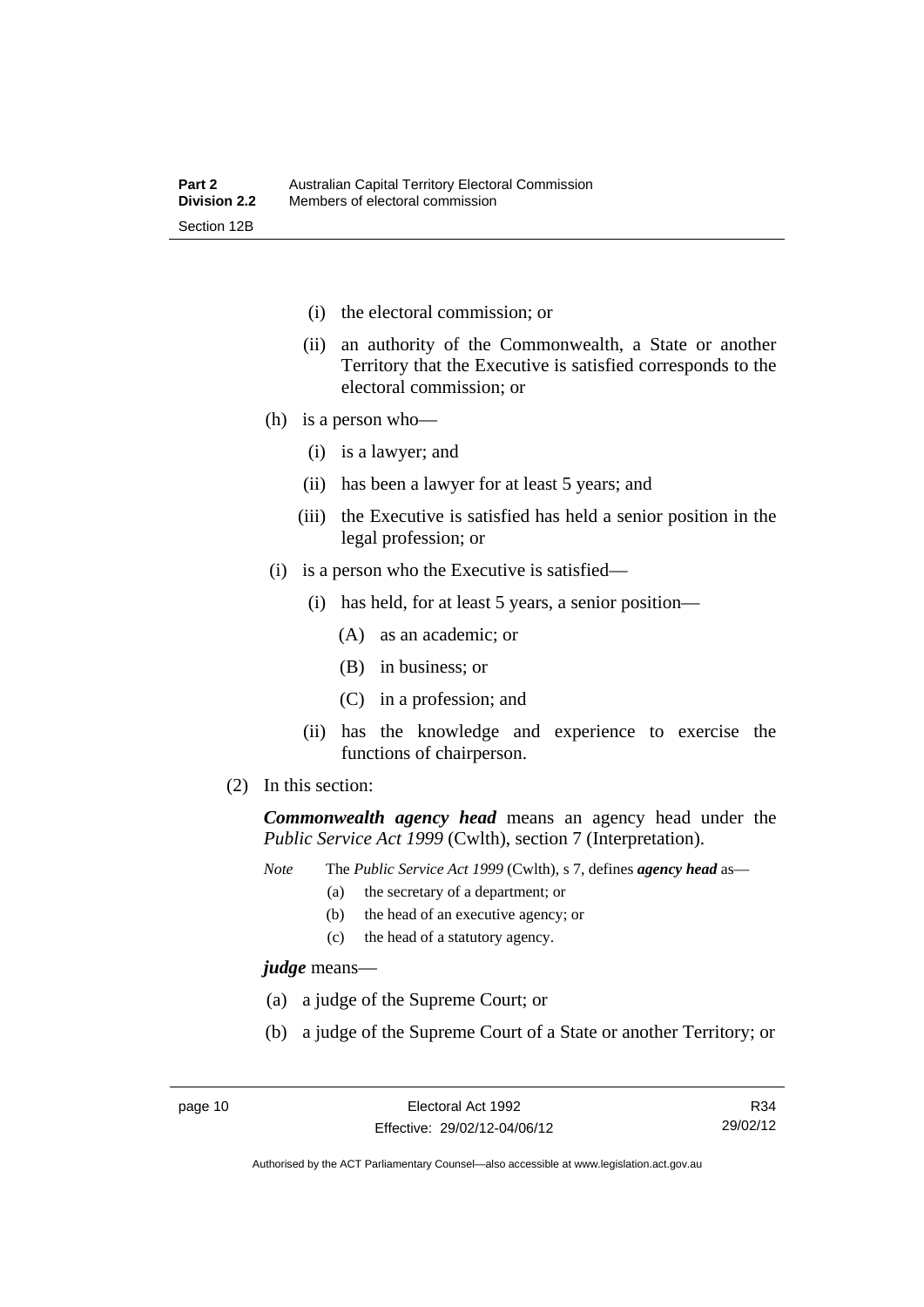- (c) a judge of the Federal Court or Family Court.
- (3) In this section, a reference to a person who was a *director-general*  of an administrative unit includes a reference to someone who was a chief executive of an administrative unit.

# <span id="page-28-0"></span>**13 Term of appointment of members**

A member must be appointed for a term of not longer than 5 years.

*Note* A person may be reappointed to a position if the person is eligible to be appointed to the position (see *Legislation Act 2001*, s 208 and dict, pt 1, def of *appoint*).

# <span id="page-28-1"></span>**14 Conditions of appointment of members generally**

A member holds the position on the conditions not provided by this Act or another Territory law that are decided by the Minister.

# <span id="page-28-2"></span>**15 Leave of absence**

The Minister may grant a member leave of absence on the terms and conditions about remuneration and otherwise that the Minister determines.

# <span id="page-28-3"></span>**17 Suspension or ending of appointment of members**

- (1) The Executive may suspend a member from duty for misbehaviour or physical or mental incapacity.
- (2) On the first sitting day after the day when a member is suspended, the Minister shall present a statement of the reasons for the suspension to the Legislative Assembly.
- (3) If, within 7 sitting days after a statement is presented in accordance with subsection (2), the Legislative Assembly passes a resolution requiring the Executive to end the appointment of the member to whom the statement relates, the Executive shall end the appointment of that member.
- $(4)$  If—

page 11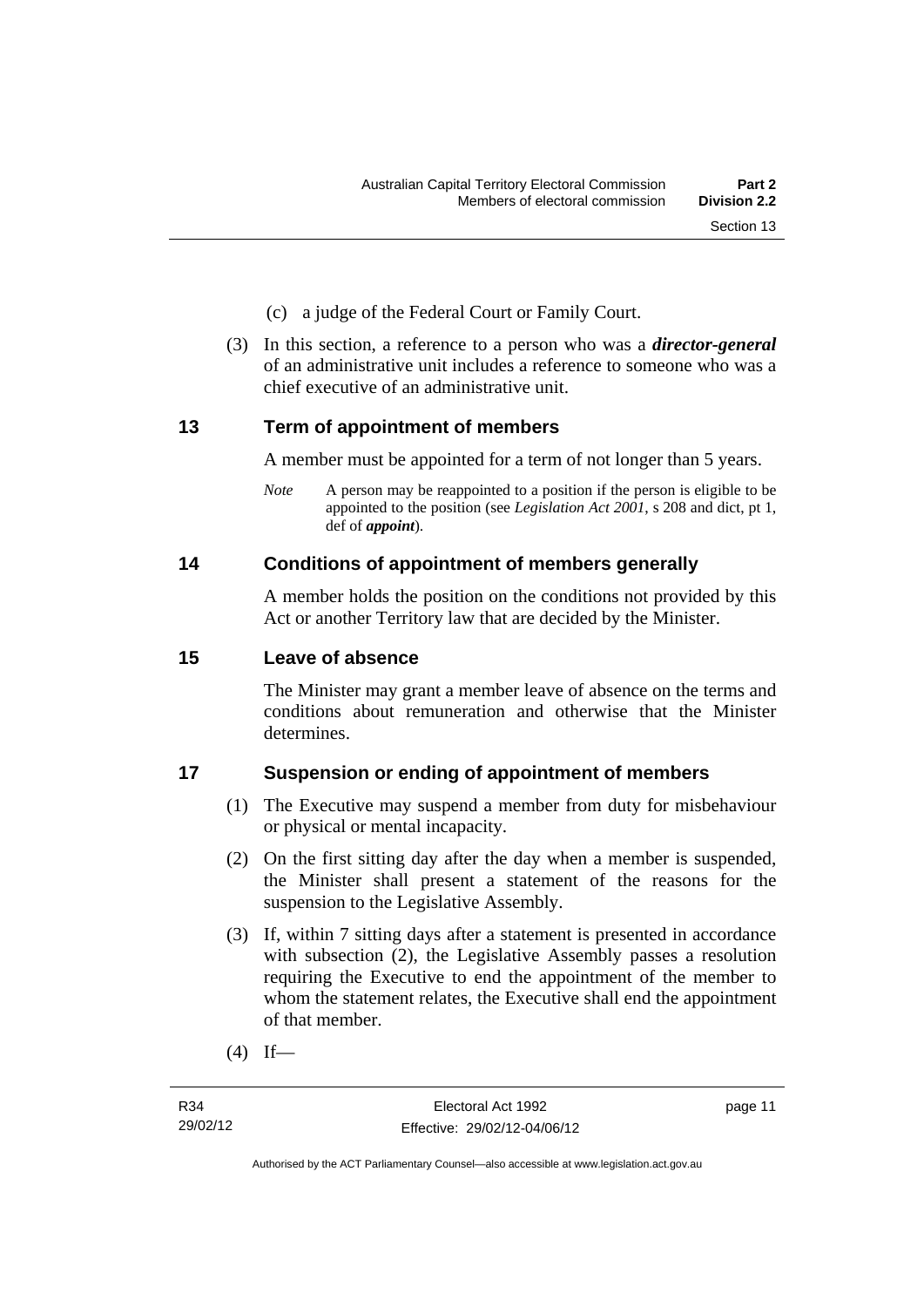- (a) the Minister does not present a statement in accordance with subsection (2); or
- (b) the Legislative Assembly does not pass a resolution in accordance with subsection (3);

the member who is suspended shall resume his or her duties.

- (5) A member who is suspended from duty is entitled to be paid remuneration and allowances as a member during the suspension.
- (6) The Executive shall end the appointment of a member if the member—
	- (a) is absent without leave granted under section 15 from 3 consecutive meetings of the electoral commission; or
	- (b) contravenes section 21 without reasonable excuse; or
	- (c) is convicted of an offence in Australia or elsewhere punishable by imprisonment for 12 months or longer.
	- *Note* A member's appointment also ends if the member resigns (see *Legislation Act 2001*, s 210).

# <span id="page-29-0"></span>**Division 2.3 Meetings**

# <span id="page-29-1"></span>**19 Procedure**

- (1) The chairperson may call a meeting of the electoral commission.
- (2) The chairperson shall call the meetings of the electoral commission necessary for the efficient conduct of its functions.
- (3) At a meeting, 2 members constitute a quorum.
- (4) The chairperson shall preside at all meetings at which he or she is present.
- (5) If the chairperson is not present at a meeting, the commissioner shall preside.

R34 29/02/12

Authorised by the ACT Parliamentary Counsel—also accessible at www.legislation.act.gov.au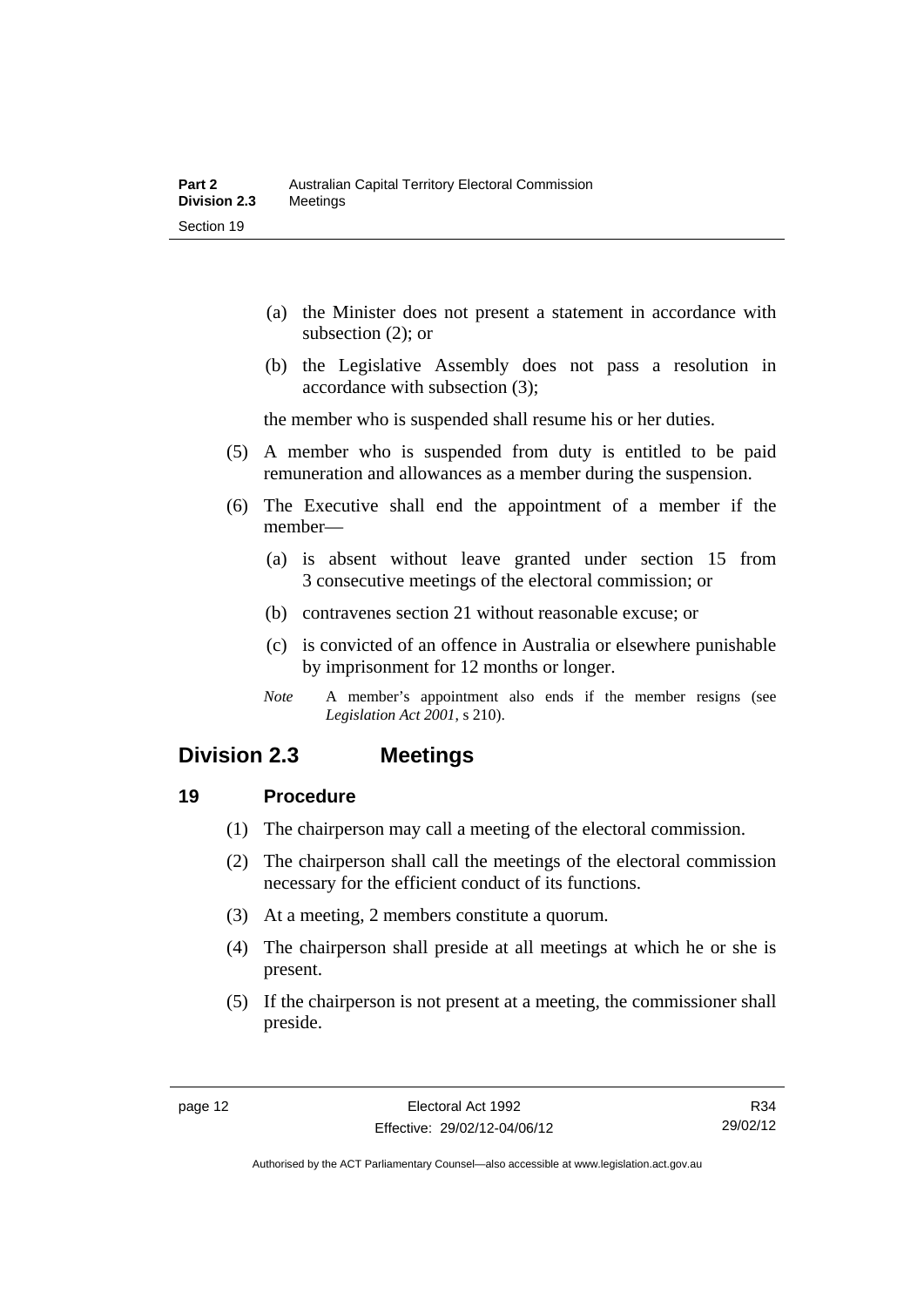- (6) Questions arising at a meeting shall be determined by a majority of the votes of the members present and voting.
- (7) The member presiding at a meeting has a deliberative vote, and in the event of an equality of votes, has a casting vote.
- $(8)$  If—
	- (a) only 2 members are present at a meeting; and
	- (b) those members differ in opinion on a matter, other than a matter because of which the third member is absent because of section 21;

the determination of the matter shall be postponed until the next meeting.

- (9) The electoral commission may regulate the conduct of proceedings at its meetings as it considers appropriate.
- (10) The electoral commission may inform itself on any matter in the way it considers appropriate.

# <span id="page-30-0"></span>**20 Delegation by electoral commission**

- (1) The electoral commission may delegate the commission's functions under this Act or another Territory law to—
	- (a) the commissioner; or
	- (b) an officer or a member of the commission's staff.
- (2) However, the electoral commission must not delegate its functions under part 4 (Electorates) or part 15 (Review of decisions).

# <span id="page-30-1"></span>**21 Disclosure of interests**

 (1) A member who has a direct or indirect pecuniary interest in a matter being considered or about to be considered by the electoral

page 13

*Note* For the making of delegations and the exercise of delegated functions, see *Legislation Act 2001*, pt 19.4.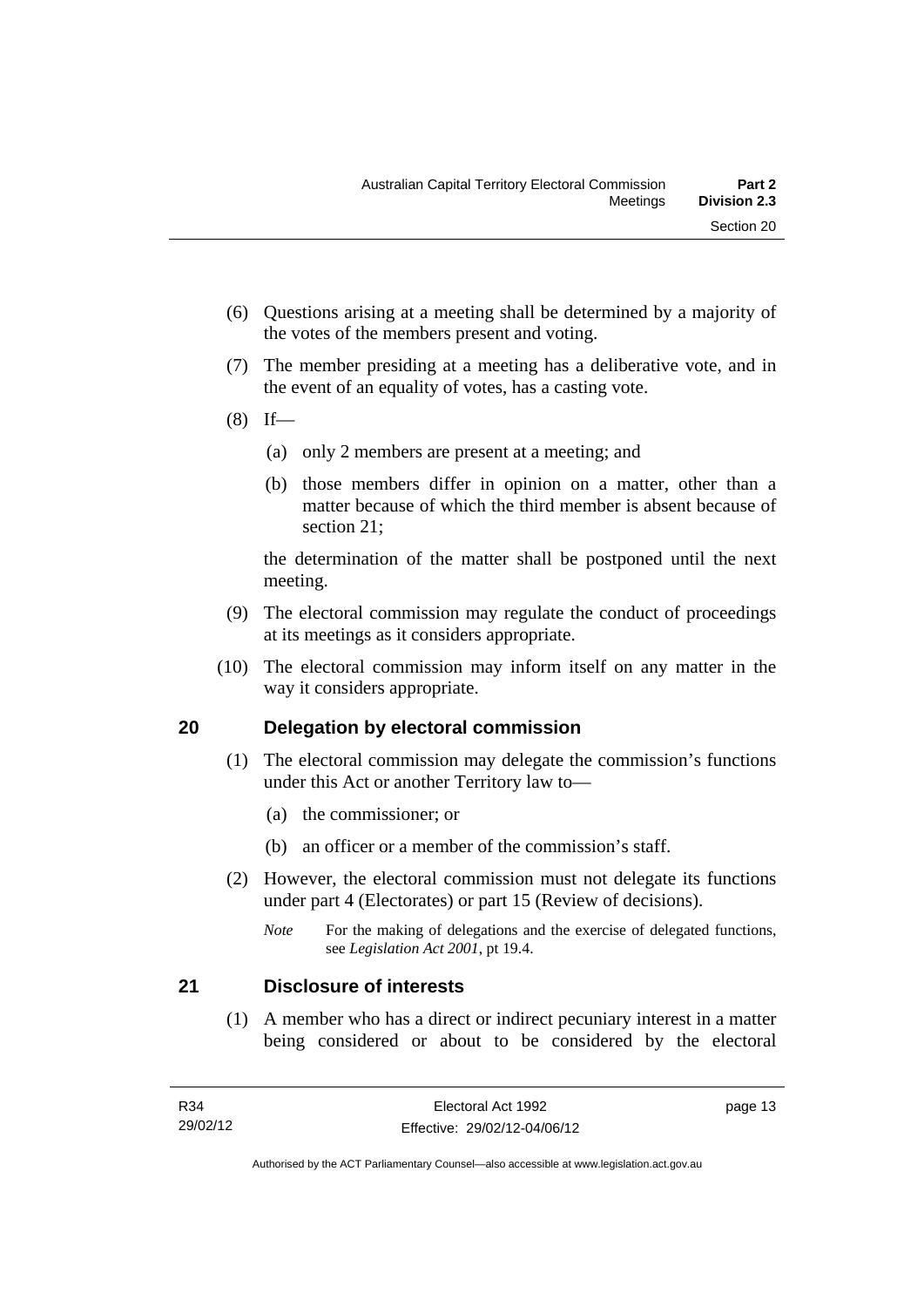commission shall, as soon as possible after the relevant facts have come to the member's knowledge, disclose the nature of the interest at a meeting of the electoral commission.

- (2) The disclosure shall be recorded in the minutes of the meeting and, unless the electoral commission determines otherwise, the member shall not—
	- (a) be present during any deliberation of the electoral commission in relation to the matter; or
	- (b) take part in any decision of the electoral commission in relation to the matter.
- (3) The member shall not—
	- (a) be present during any deliberation of the electoral commission for the purpose of considering whether to make a determination under subsection (2) in relation to that member; or
	- (b) take part in the making by the electoral commission of such a determination.
- (4) A member is not to be taken to have an interest in a matter only because the member is entitled to vote in a general election of members of the Legislative Assembly.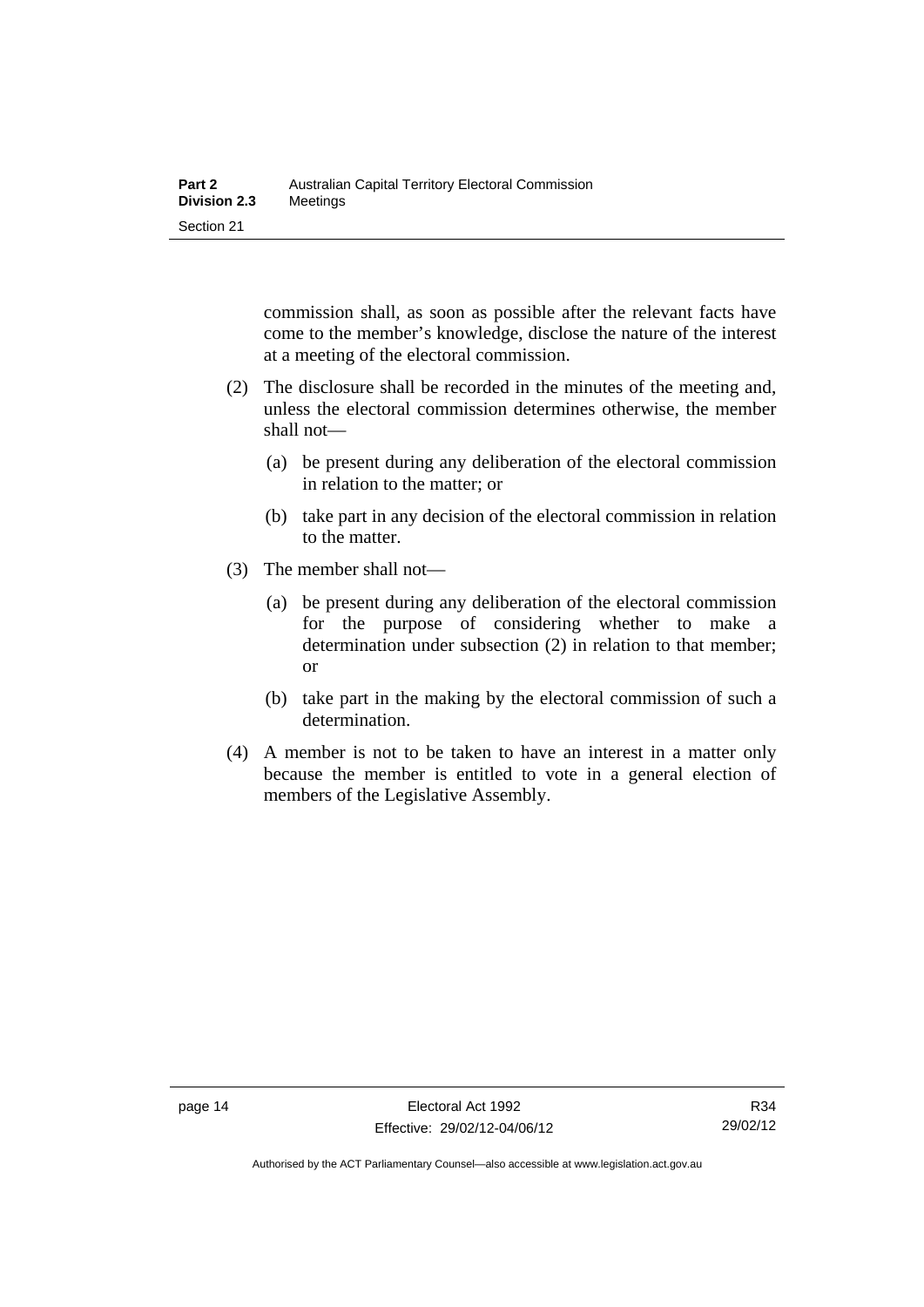# <span id="page-32-0"></span>**Part 3 Electoral commissioner and staff of electoral commission**

# <span id="page-32-1"></span>**Division 3.1 Electoral commissioner**

# <span id="page-32-2"></span>**22 Appointment**

- (1) The Executive may appoint a person to be the Electoral Commissioner.
	- *Note* For the making of appointments (including acting appointments), see *Legislation Act 2001*, pt 19.3.
- (2) Before a person is appointed as the commissioner, the Minister shall consult—
	- (a) the leader of each political party represented in the Legislative Assembly; and
	- (b) all members of the Legislative Assembly who are not also members of such a party;

about the proposed appointment.

- (3) An appointment under subsection (1) is a disallowable instrument.
	- *Note* A disallowable instrument must be notified, and presented to the Legislative Assembly, under the *Legislation Act 2001*.

<span id="page-32-3"></span>

# **23 Functions of commissioner etc**

- (1) The commissioner is the chief executive officer of the electoral commission.
- (2) The commissioner has the functions given to the commissioner under this Act or another Territory law.
	- *Note* A provision of a law that gives an entity (including a person) a function also gives the entity powers necessary and convenient to exercise the function (see *Legislation Act 2001*, s 196 and dict, pt 1, def of *entity*).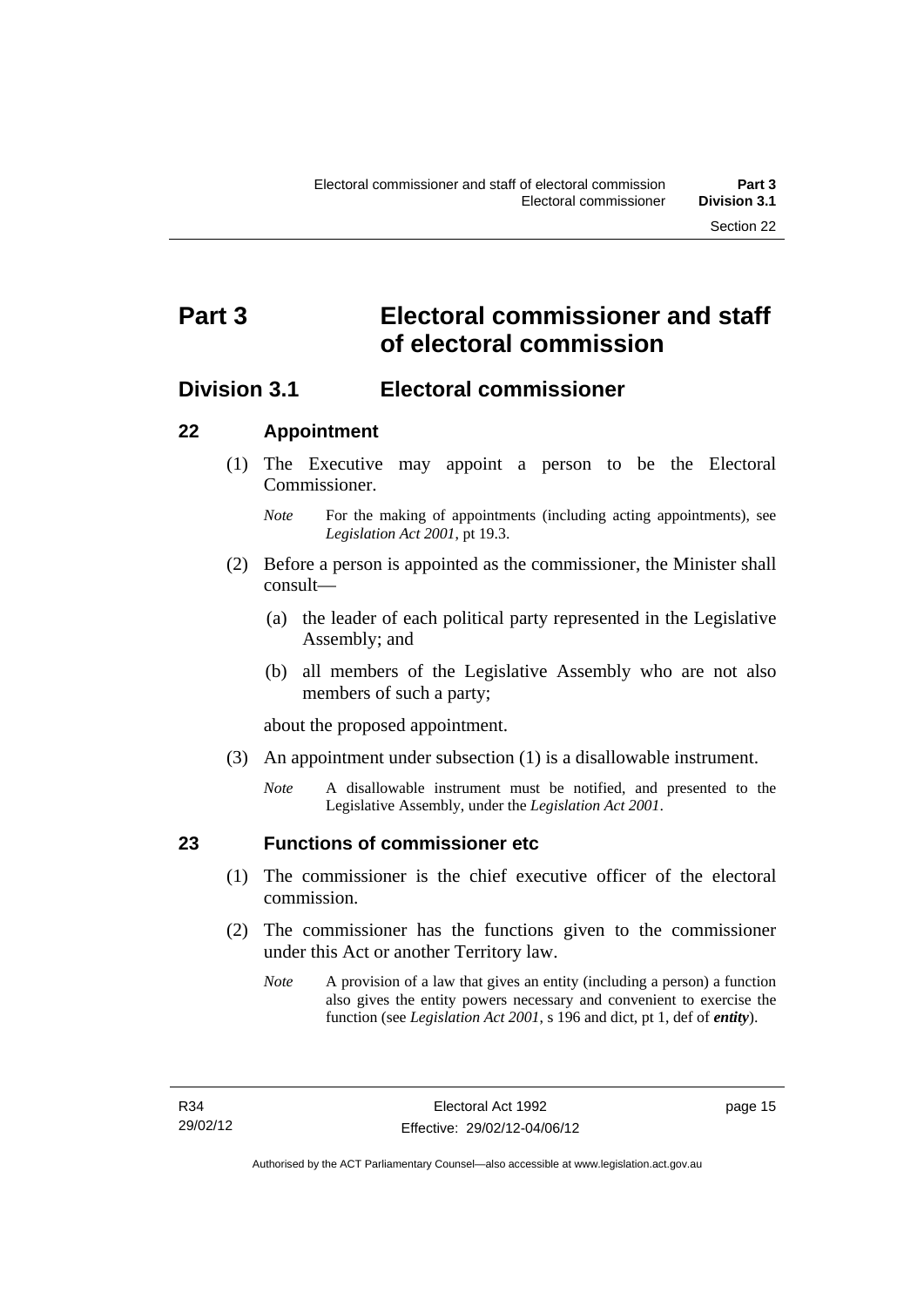(3) The commissioner may give written directions to officers and members of the staff of the electoral commission in relation to the exercise of their functions under this Act or another Territory law.

# <span id="page-33-0"></span>**24 Delegation by commissioner**

- (1) The commissioner may delegate the commissioner's functions under this Act or another Territory law to an officer or a member of the staff of the electoral commission.
	- *Note* For the making of delegations and the exercise of delegated functions, see *Legislation Act 2001*, pt 19.4.
- (2) However, the commissioner must not delegate the commissioner's functions under part 4 (Electorates).

# <span id="page-33-1"></span>**25 Term of appointment of commissioner**

The commissioner must be appointed for a term of not longer than 5 years.

*Note* A person may be reappointed to a position if the person is eligible to be appointed to the position (see *Legislation Act 2001*, s 208 and dict, pt 1, def of *appoint*).

# <span id="page-33-2"></span>**26 Conditions of appointment of commissioner generally**

- (1) The commissioner holds the position on the conditions not provided by this Act or another Territory law that are decided by the Minister.
- (2) The commissioner may hold any other position that is compatible with the exercise of his or her functions as commissioner.

# <span id="page-33-3"></span>**27 Leave of absence**

The Minister may grant the commissioner leave of absence on the terms and conditions about remuneration and otherwise that the Minister determines.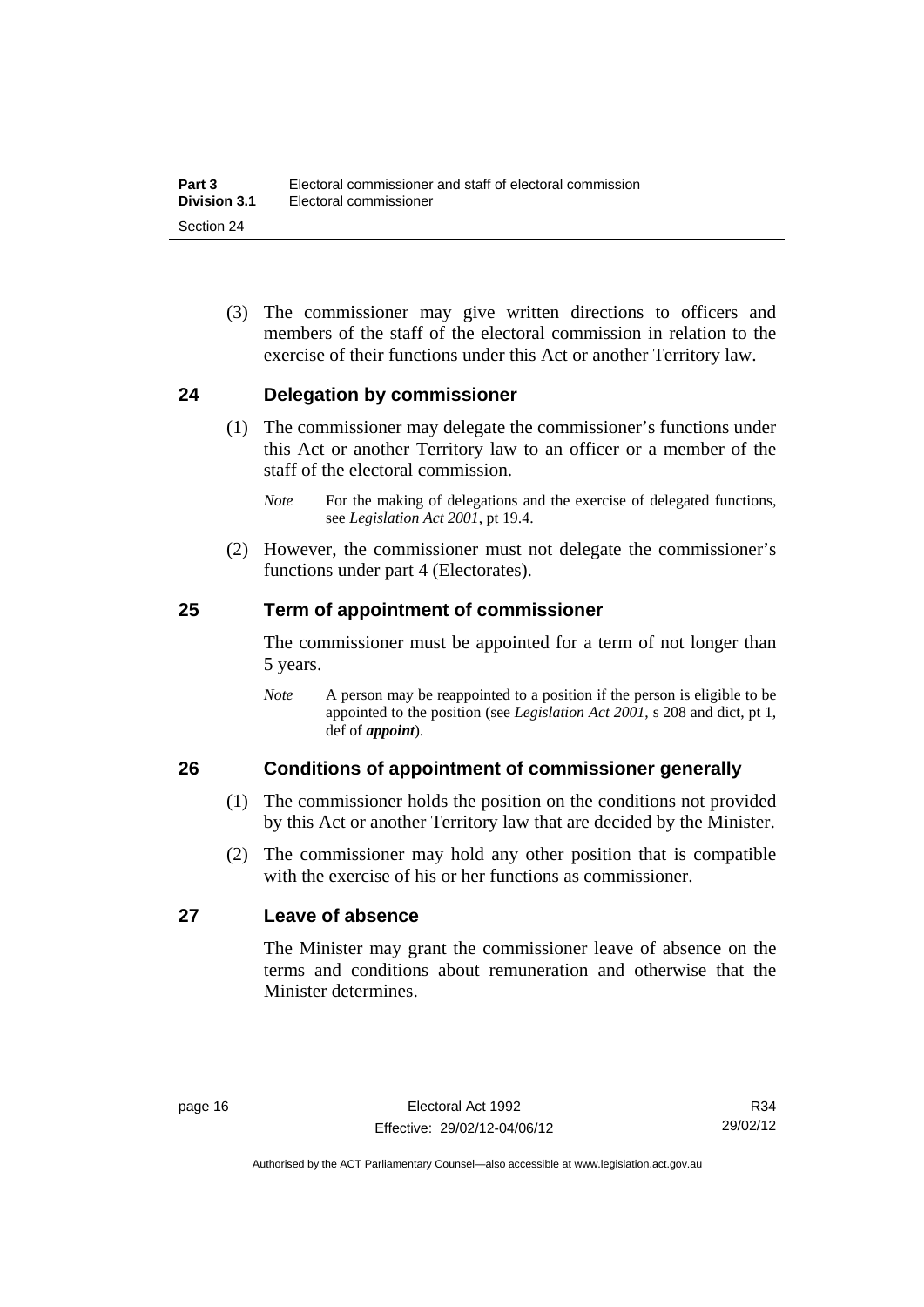### <span id="page-34-0"></span>**29 Suspension or ending of appointment of commissioner**

- (1) The Executive may suspend the commissioner from duty for misbehaviour or physical or mental incapacity.
- (2) On the first sitting day after the day when the commissioner is suspended, the Minister shall present a statement of the reasons for the suspension to the Legislative Assembly.
- (3) If, within 7 sitting days after a statement is presented in accordance with subsection (2), the Legislative Assembly passes a resolution requiring the Executive to end the appointment of the commissioner, the Executive shall end the appointment of the commissioner.
- $(4)$  If—
	- (a) the Minister does not present a statement in accordance with subsection (2); or
	- (b) the Legislative Assembly does not pass a resolution in accordance with subsection (3);

the commissioner shall resume his or her duties.

- (5) The commissioner is entitled to be paid remuneration and allowances during any suspension.
- (6) The Executive shall end the appointment of the commissioner if he or she—
	- (a) is absent without leave granted under section 27 from 3 consecutive meetings of the commission; or
	- (b) contravenes section 21 without reasonable excuse; or
	- (c) is convicted of an offence in Australia or elsewhere punishable by imprisonment for 12 months or longer.
	- *Note* A person's appointment also ends if the person resigns (see *Legislation Act 2001*, s 210).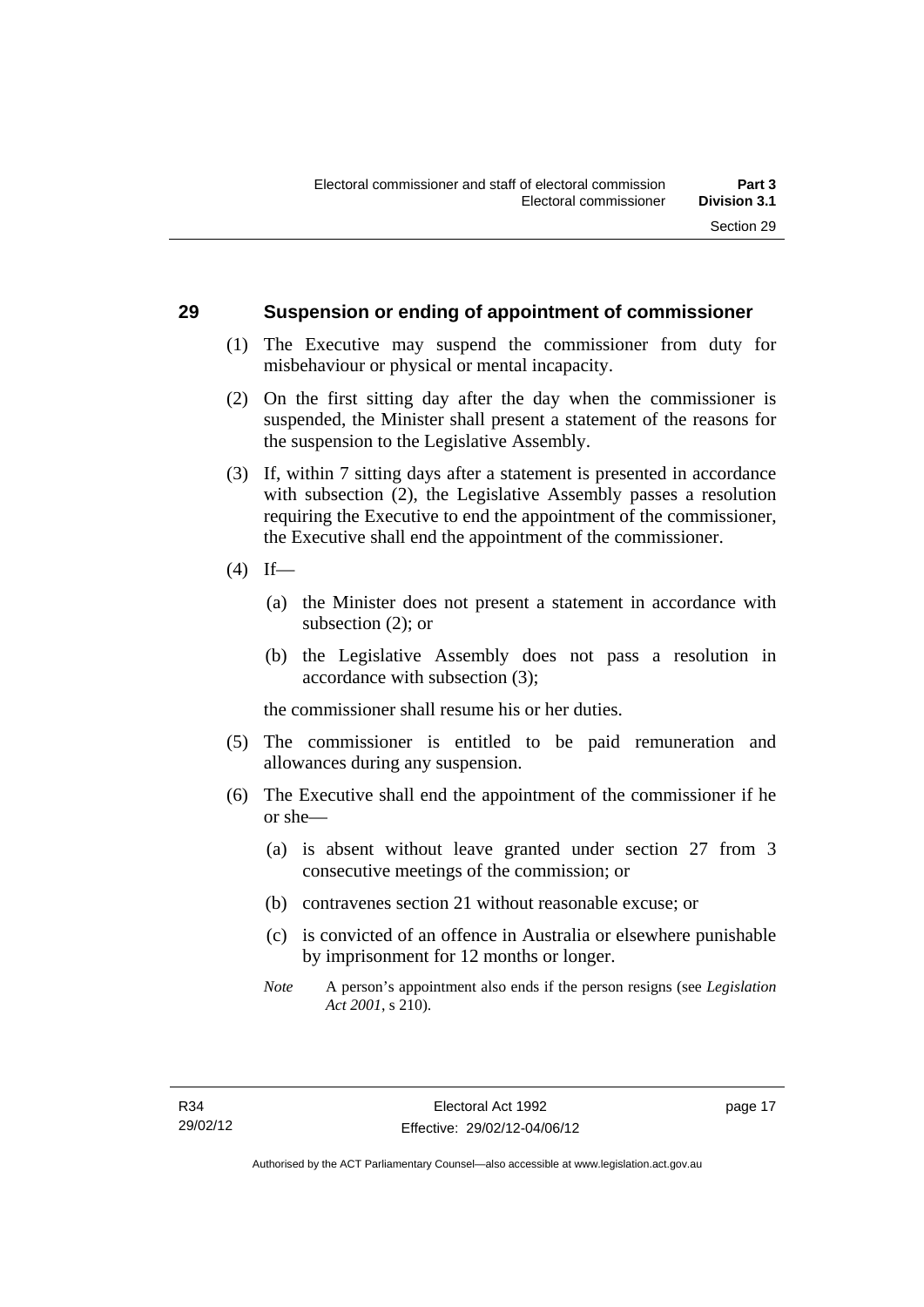# <span id="page-35-0"></span>**Division 3.2 Staff of electoral commission**

# <span id="page-35-1"></span>**31 Staff**

- (1) The staff assisting the commissioner shall be employed under the *Public Sector Management Act 1994*.
- (2) The *Public Sector Management Act 1994* applies in relation to the management of the staff assisting the commissioner.

# <span id="page-35-2"></span>**32 Temporary staff and consultants**

- (1) The commissioner may, on behalf of the Territory—
	- (a) employ temporary staff; or
	- (b) engage consultants;

for this Act.

- (2) Temporary staff shall be employed on terms and conditions determined from time to time by the electoral commission after consultation with the Executive.
- (3) Consultants shall be engaged on terms and conditions determined from time to time by the electoral commission.
- (4) Nothing in this section in relation to the engagement of consultants is to be taken to give the commissioner or the commission a power to enter into a contract of employment.

Authorised by the ACT Parliamentary Counsel—also accessible at www.legislation.act.gov.au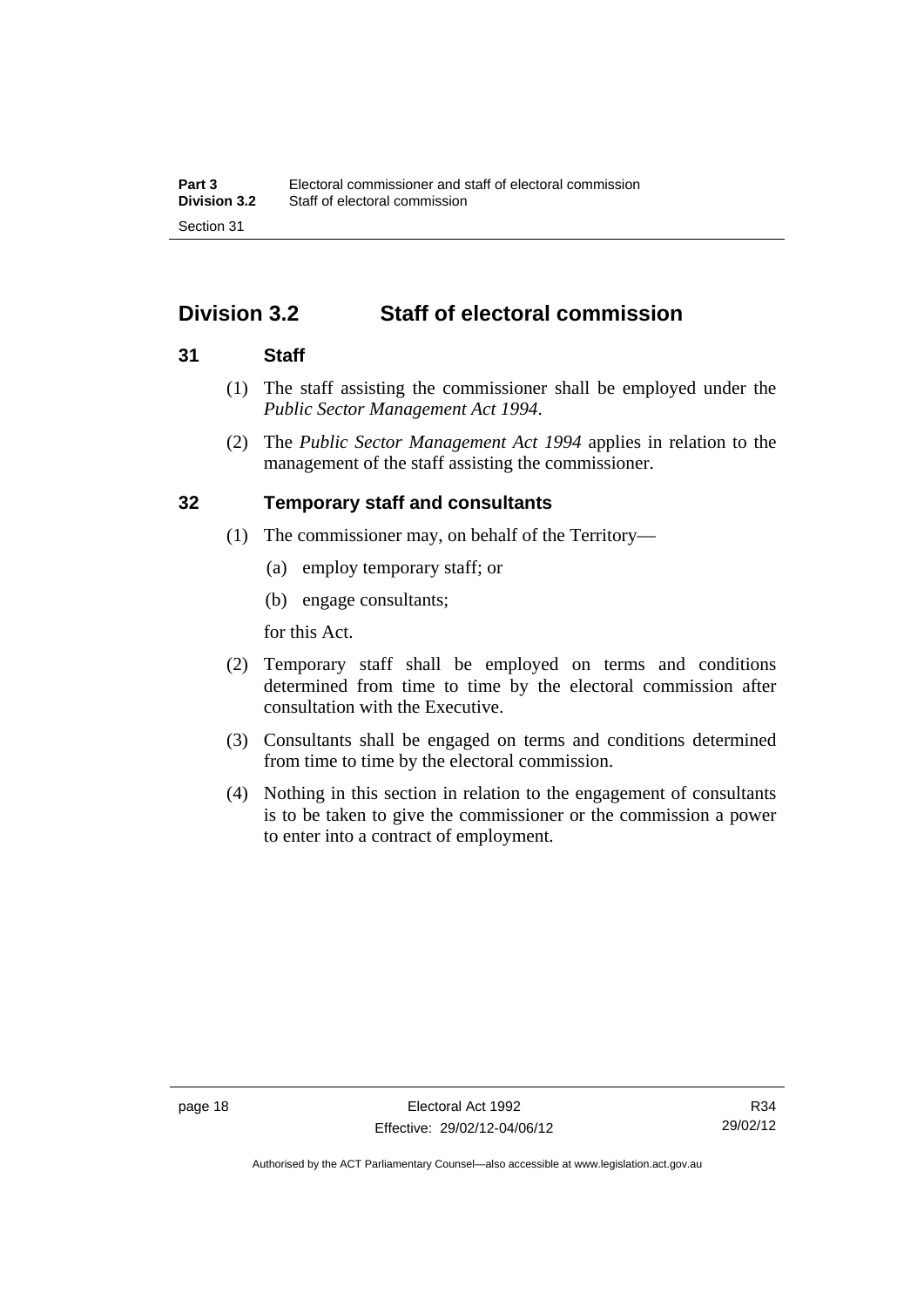#### **33 Officers**

- (1) The commissioner may appoint an adult to be an officer for this Act, or any other Act under which the commissioner exercises a function.
	- *Note 1* For the making of appointments (including acting appointments), see *Legislation Act 2001*, pt 19.3.
	- *Note* 2 In particular, a person may be appointed for a particular provision of a law (see *Legislation Act* 2001, s 7 (3)) and an appointment may be made by naming a person or nominating the occupant of a position (see s 207).
- (2) The officers so appointed include, but are not limited to, the following officers:
	- (a) the officer in charge of a polling place;
	- (b) the officer in charge of a scrutiny centre;
	- (c) an officer for the purposes of a poll or the scrutiny at an election.
- (3) A candidate is not entitled to be appointed as an officer, and an officer vacates office if he or she becomes a candidate.
- (4) The commissioner has all the powers of an officer and, in the exercise of such a power, is subject to the same obligations as an officer and, for this Act, shall be taken to be an officer.
- (5) Subject to the directions of the OIC, an officer at a polling place or scrutiny centre may exercise any of the powers of the OIC and in so doing shall, for this Act, be taken to be the OIC.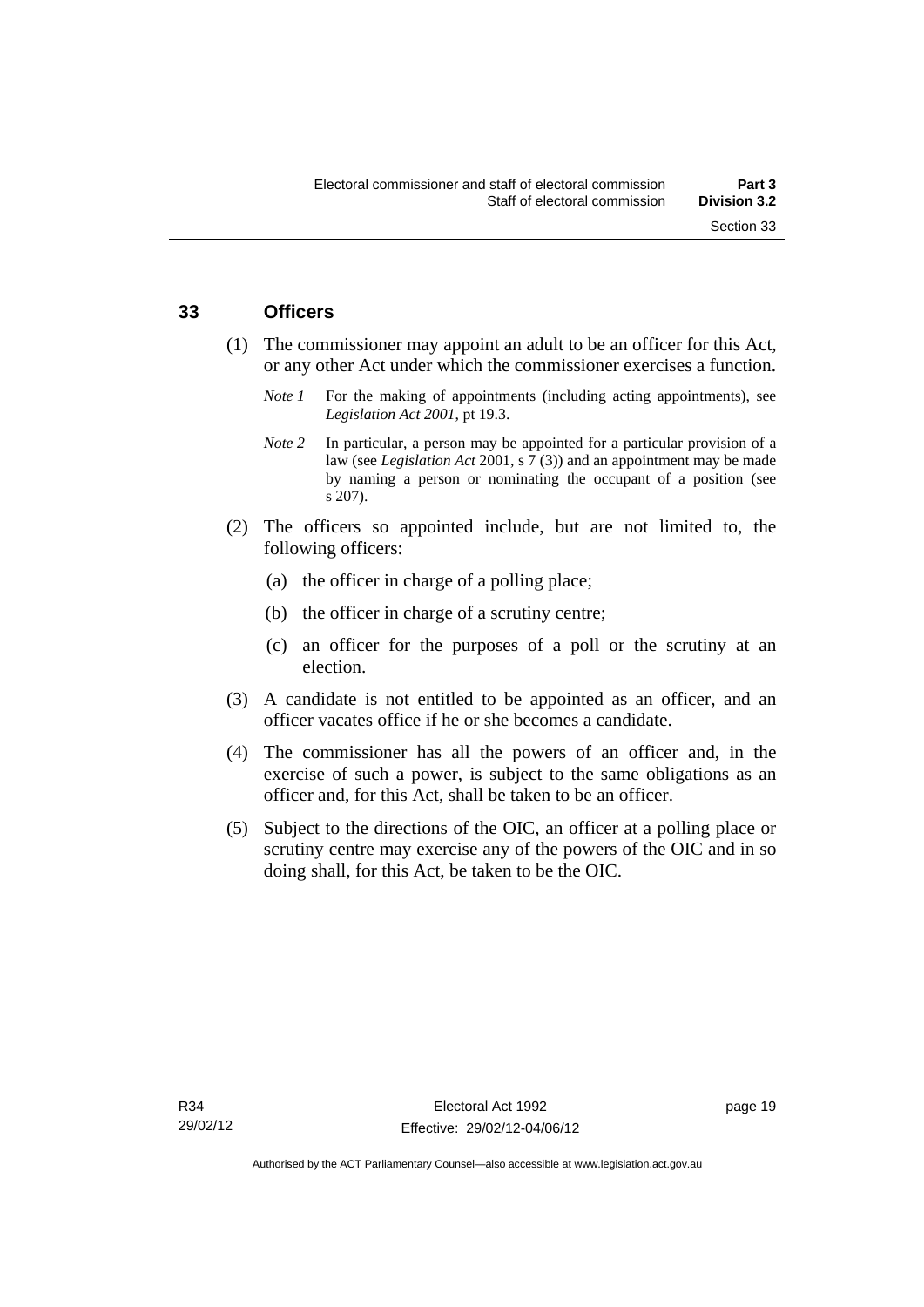#### **Part 4** Electorates

Section 34

# **Part 4 Electorates**

#### **34 Multimember electorates**

- (1) The ACT shall be divided into 3 separate electorates.
- (2) Seven members of the Legislative Assembly shall be elected from 1 electorate.
- (3) Five members of the Legislative Assembly shall be elected from each of the other 2 electorates.

#### **35 Redistribution of electorates**

- (1) Subject to this part, the augmented commission shall redistribute electorates by determining—
	- (a) the name and boundaries of each electorate; and
	- (b) the number of members of the Legislative Assembly to be elected from each electorate.
- (2) A determination may be made only after any investigation under section 52 (Objections to augmented electoral commission's proposal) is finished.
- (3) A determination is a notifiable instrument.

*Note* A notifiable instrument must be notified under the *Legislation Act 2001*.

#### **36 Factors relevant to redistribution**

In making a redistribution of electorates, the augmented commission shall—

 (a) ensure that the number of electors in an electorate immediately after the redistribution is within the range permitted by the *Australian Capital Territory (Self-Government) Act 1988*  (Cwlth), section 67D (2); and

Authorised by the ACT Parliamentary Counsel—also accessible at www.legislation.act.gov.au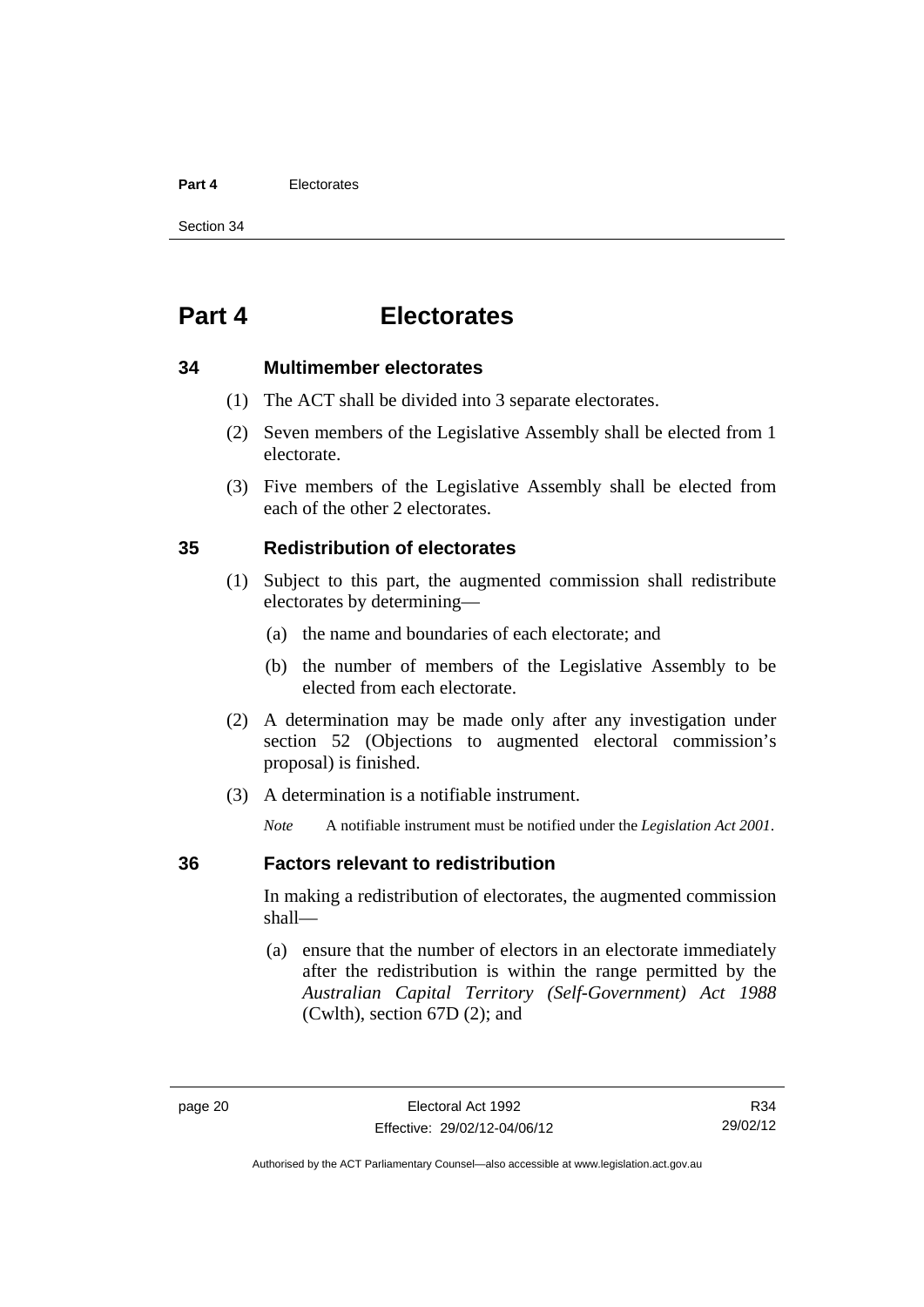- (b) endeavour to ensure, as far as practicable, that the number of electors in an electorate at the time of the next general election of members of the Legislative Assembly will not be greater than 105%, or less than 95%, of the expected quota for the electorate at that time ascertained in accordance with the formula set out in the *Australian Capital Territory (Self-Government) Act 1988* (Cwlth), section 67D (1); and
- (c) duly consider—
	- (i) the community of interests within each proposed electorate, including economic, social and regional interests; and
	- (ii) the means of communication and travel within each proposed electorate; and
	- (iii) the physical features and area of each proposed electorate; and
	- (iv) the boundaries of existing electorates; and
	- (v) the boundaries of divisions and sections fixed under the *Districts Act 2002*.

# **37 Timing of redistributions**

- (1) After each ordinary election, a redistribution process shall, subject to section 38—
	- (a) begin as soon as practicable after the beginning of the period of 2 years ending on the end of the 3rd Saturday in October in the year when the next ordinary election is due to be held; and
	- (b) be completed as soon as practicable.
- (2) For subsection (1), a redistribution process—
	- (a) begins when a redistribution committee is formed for the purposes of a redistribution; and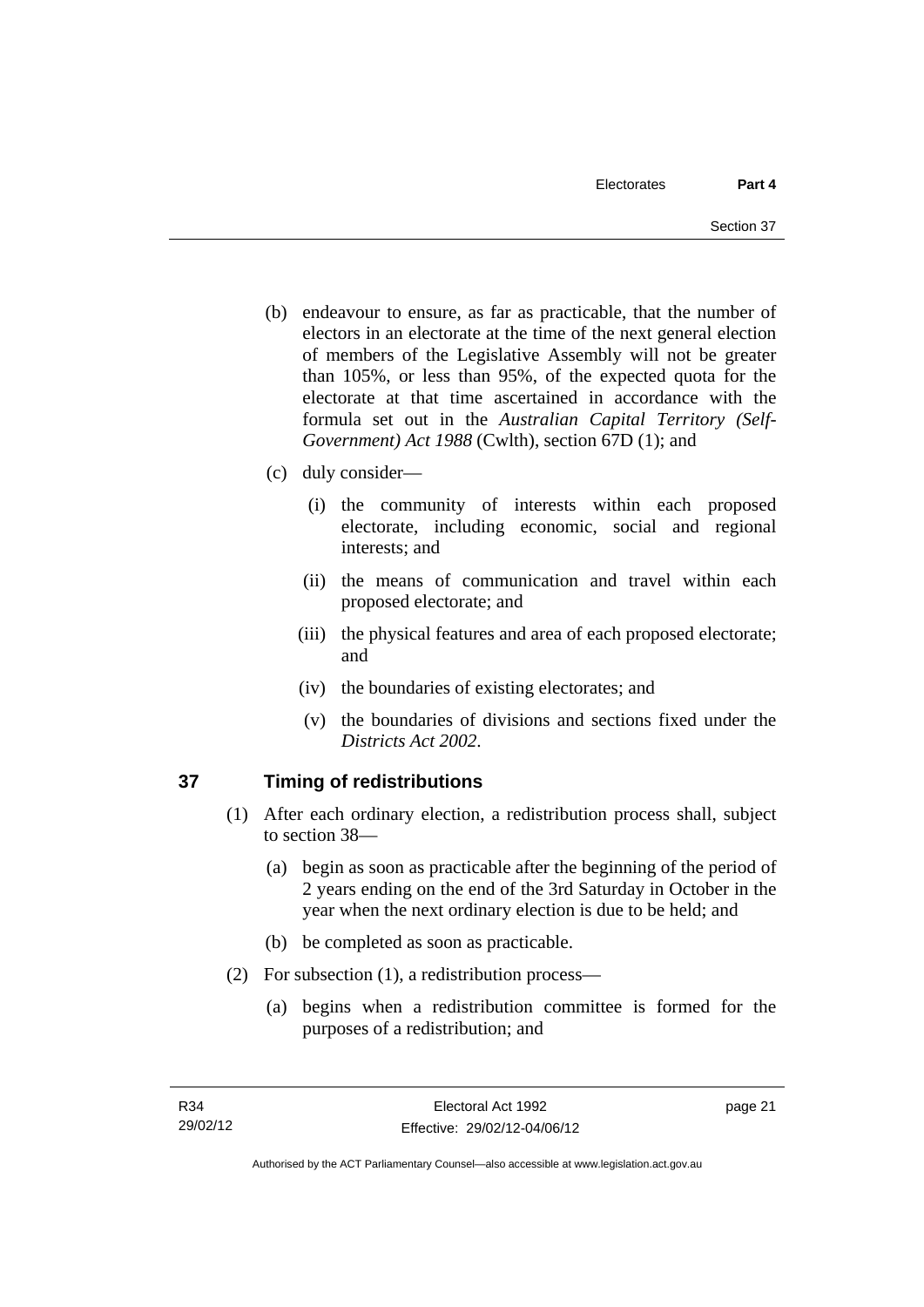#### **Part 4** Electorates

Section 38

 (b) ends when the redistribution of electorates is determined under section 35.

#### **38 Suspension of redistribution process—extraordinary elections**

(1) In this section:

*redistribution process*—see section 37.

- (2) If the election period for an extraordinary election begins during a redistribution process, no further action shall be taken under this Act in relation to the redistribution until after the election period.
- (3) If, in relation to a proposed redistribution, a notice under this part invited a response (however described) to be made within a particular period and that period had not ended when the election period for an extraordinary election begins—
	- (a) a further such notice shall be given as soon as practicable after the election period; and
	- (b) this Act applies in relation to any response made in accordance with the firstmentioned notice as if it had been made in accordance with the further notice.

#### **39 Redistribution committees**

- (1) The electoral commission must establish redistribution committees for this part.
- (2) The establishment of a redistribution committee is a notifiable instrument.

*Note* A notifiable instrument must be notified under the *Legislation Act 2001*.

- (3) A redistribution committee shall consist of—
	- (a) the commissioner; and
	- (b) the planning and land authority; and

Authorised by the ACT Parliamentary Counsel—also accessible at www.legislation.act.gov.au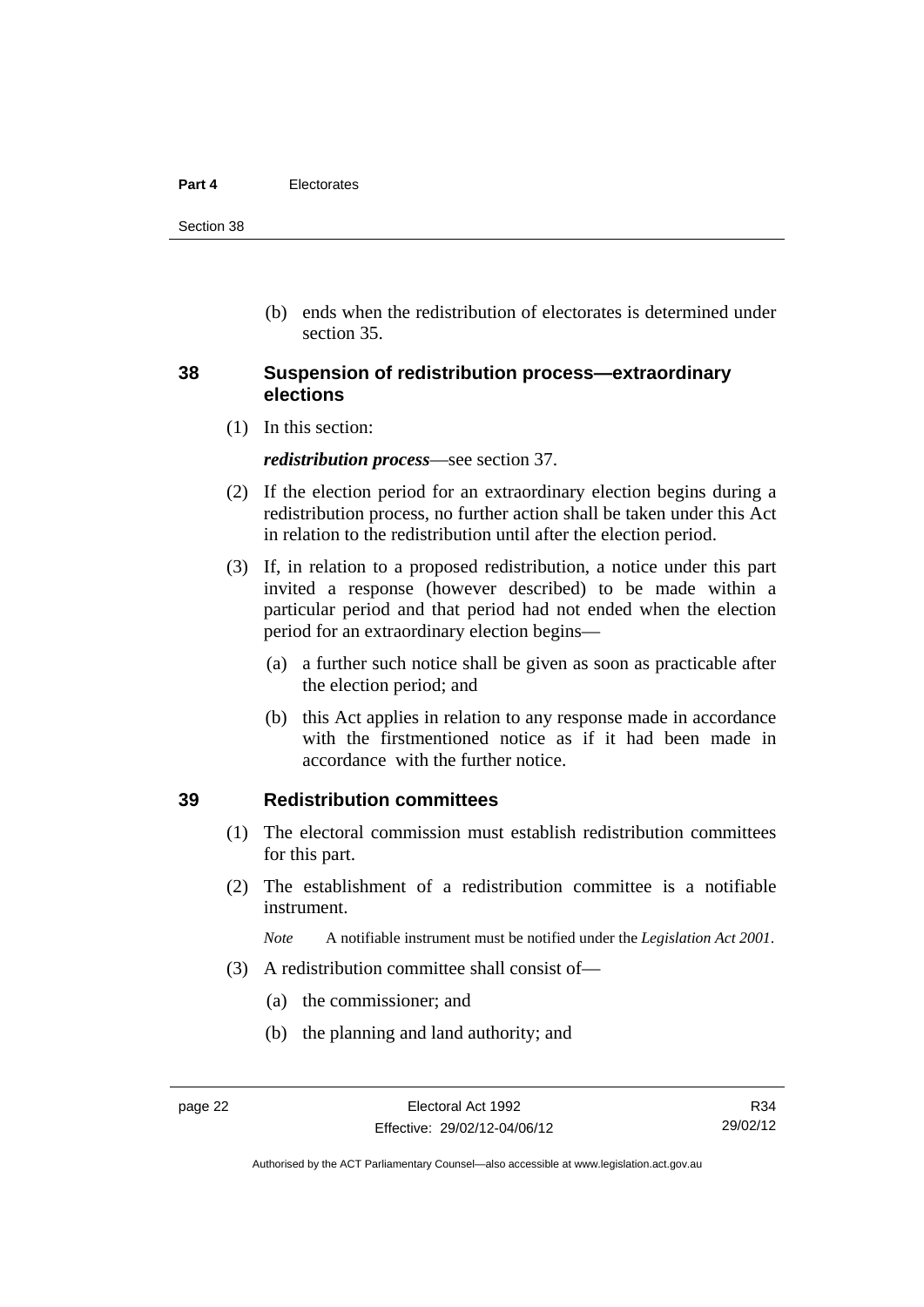- (c) the surveyor-general; and
- (d) a person appointed by the electoral commission whose qualifications or experience would, in the opinion of the electoral commission, enable the person to assist the committee, particularly in relation to the factors set out in section 36.
- *Note* For the making of appointments, see *Legislation Act 2001, pt 19.3.*
- (4) The member mentioned in subsection (3) (d) holds the position on the conditions that are decided by the electoral commission in consultation with the Minister and stated in the member's appointment.
- (5) The surveyor-general is not subject to direction from anyone (other than the electoral commissioner, for the efficient functioning of the redistribution committee) in the exercise of the surveyor-general's functions as a member of the committee.

#### **40 Meetings of redistribution committee**

- (1) The commissioner may call a meeting of a redistribution committee.
- (2) The commissioner shall preside at all meetings at which he or she is present.
- (3) If the commissioner is absent from a meeting, the members present shall elect 1 of their number to preside.
- (4) At a meeting, 3 members constitute a quorum.
- (5) Questions shall be determined by a majority of the votes of the members present and voting.
- (6) The member presiding at a meeting has a deliberative vote and, in the event of an equality of votes, has a casting vote.
- (7) A redistribution committee may regulate the conduct of proceedings at its meetings as it considers appropriate.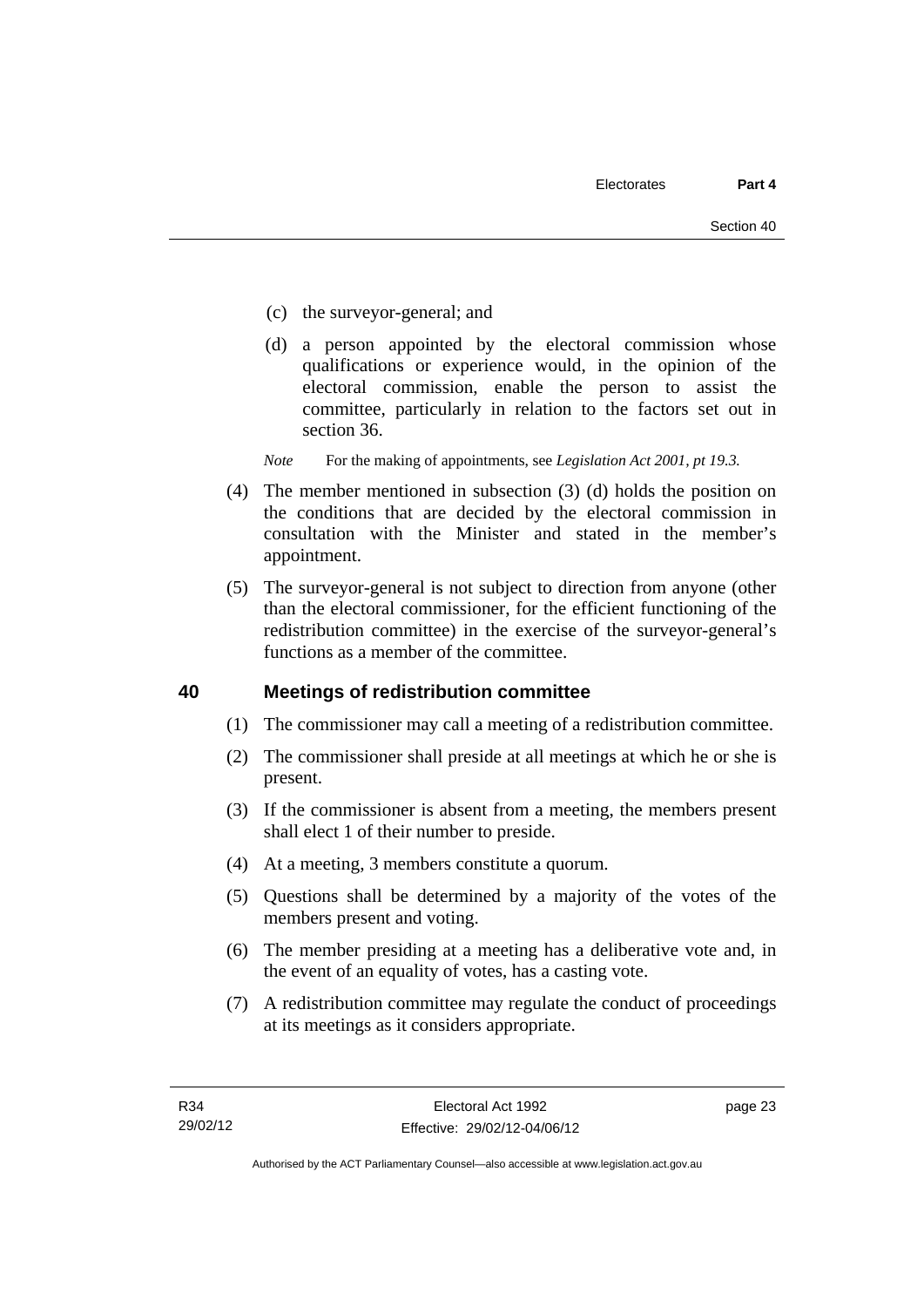- (8) A redistribution committee may inform itself in the way it considers appropriate, including the opening of its meetings to members of the public.
- (9) The electoral commission shall, on request by a redistribution committee, give the committee the information and assistance it requires for this part.

#### **41 Suggestions and comments about redistribution**

- (1) A redistribution committee must prepare a written notice stating—
	- (a) that written suggestions about the redistribution of electorates may be given to it within 28 days after the day the notice is notified under the *Legislation Act 2001*; and
	- (b) that written comments about the suggestions may be given to it within 14 days after the last day suggestions may be given to it; and
	- (c) each place where suggestions may be inspected by members of the public.
- (2) The notice is a notifiable instrument.

*Note* A notifiable instrument must be notified under the *Legislation Act 2001*.

- (3) The redistribution committee must also publish the notice in a newspaper.
- (4) The redistribution committee must ensure that copies of any suggestions given to it in accordance with the notice are available for inspection by members of the public in accordance with the notice.

#### **42 Outline of proposal**

Before making a proposed redistribution of electorates, a redistribution committee may cause an outline of its proposal to be made available to members of the public.

R34 29/02/12

Authorised by the ACT Parliamentary Counsel—also accessible at www.legislation.act.gov.au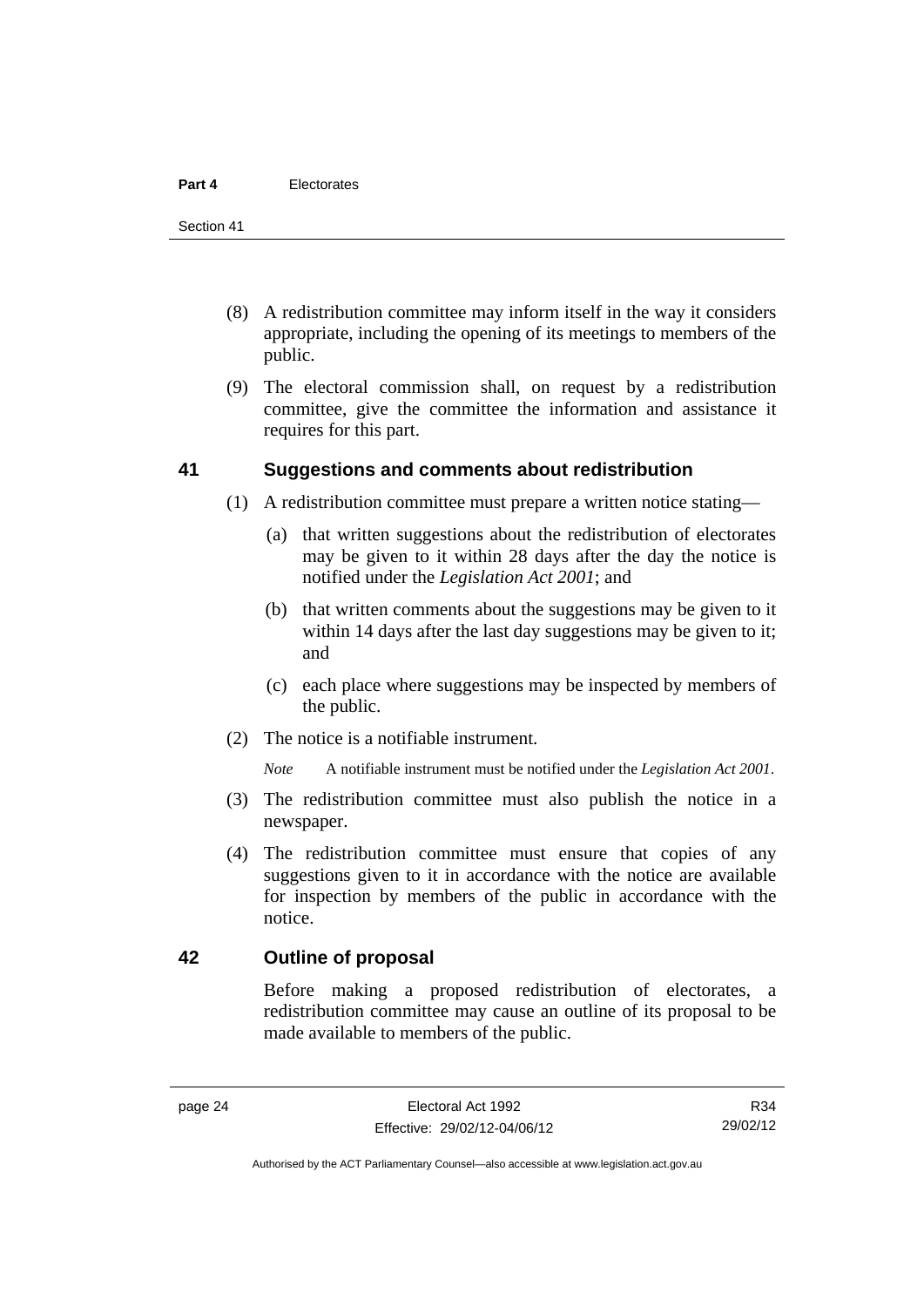#### **43 Proposed redistribution**

- (1) A redistribution committee must make a proposed redistribution of electorates after considering the suggestions and comments (if any) given to it in accordance with the notice under section 41 (Suggestions and comments about redistribution).
- (2) Section 36 applies in relation to the making of the proposed redistribution as if it were a redistribution by the augmented commission.
- (3) The committee shall state the reasons for its proposal in writing.
- (4) A member of the committee who disagrees with its proposal may state the reasons for the disagreement in writing.

#### **44 Notification and publication of proposal**

- (1) A redistribution committee must—
	- (a) exhibit a map or maps showing the name and boundaries of each proposed electorate at the electoral commission's office; and
	- (b) make a copy of the following available for public inspection:
		- (i) the suggestions and comments given to the committee in accordance with the notice under section 41 (Suggestions and comments about redistribution); and
		- (ii) a description (whether by reference to a map or plan or otherwise) of the boundaries of each proposed electorate; and
		- (iii) a statement of the number of members of the Legislative Assembly that it proposes should be elected from each proposed electorate; and
		- (iv) its statement of reasons for the proposed redistribution; and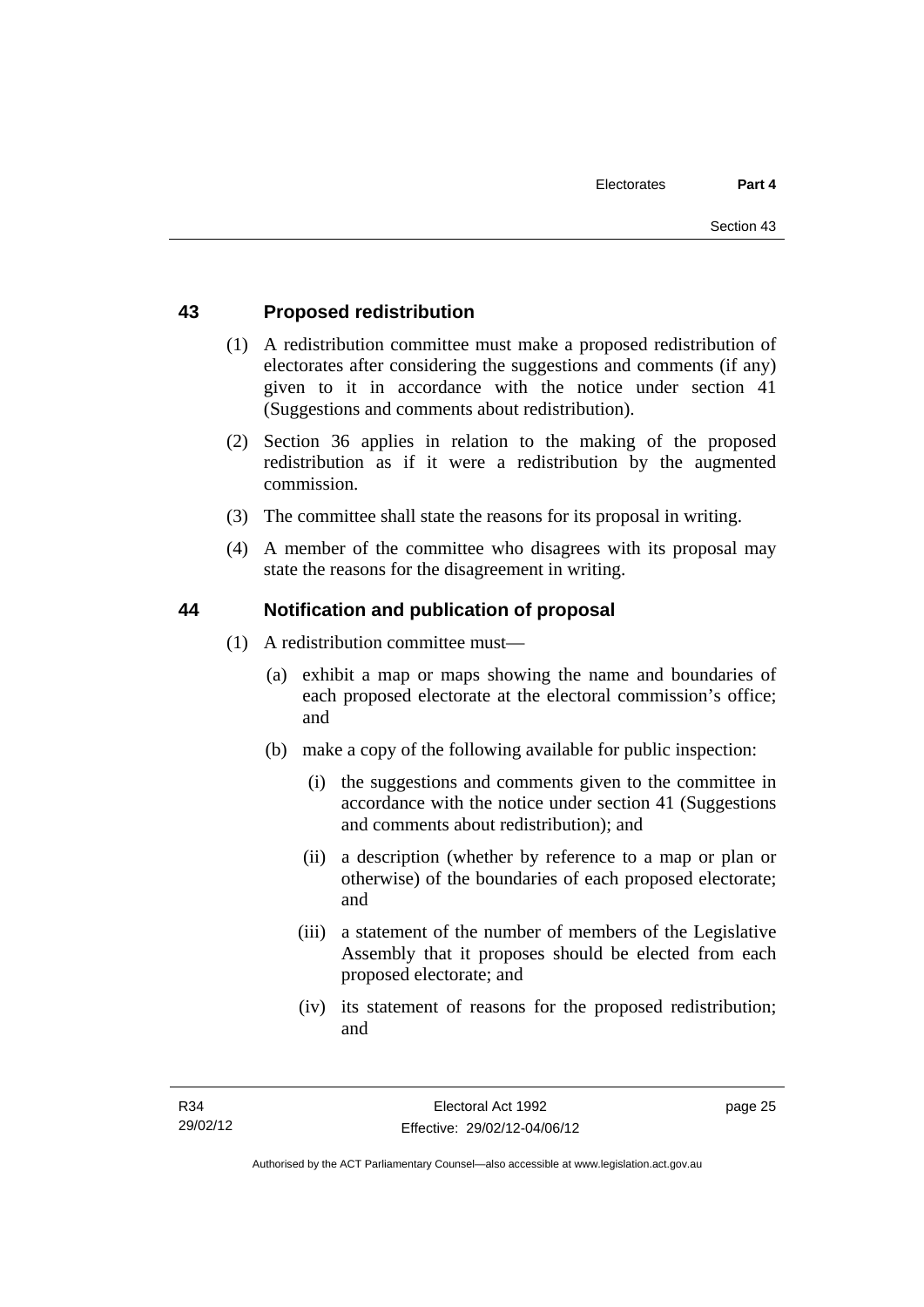Section 45

- (v) if a member of the committee has provided a written statement or reasons for any disagreement with the proposal—that statement; and
- (c) prepare a written notice—
	- (i) telling the public about the exhibition mentioned in paragraph (a) and the availability for public inspection at the electoral commission's office of the copies of the documents mentioned in paragraph (b); and
	- (ii) stating that written objections against the proposal may be given to the electoral commission within 28 days after the day the notice is notified under the *Legislation Act 2001*.
- (2) The notice is a notifiable instrument.

*Note* A notifiable instrument must be notified under the *Legislation Act 2001*.

 (3) The redistribution committee must also publish the notice, and the map or maps of each proposed electorate, in a newspaper.

#### **45 Dissolution of redistribution committee**

A redistribution committee is dissolved immediately after the notice and maps mentioned in section 44 (1) (Notification and publication of proposal) have been notified and published under section 44 in relation to the committee's proposal.

#### **46 Objections**

- (1) An objection against a proposal by a redistribution committee must be—
	- (a) in writing; and
	- (b) given to the electoral commission within 28 days after the day the notice mentioned in section 44 (1) (Notification and publication of proposal) is notified under the *Legislation Act 2001* in relation to the committee's proposal.

R34 29/02/12

Authorised by the ACT Parliamentary Counsel—also accessible at www.legislation.act.gov.au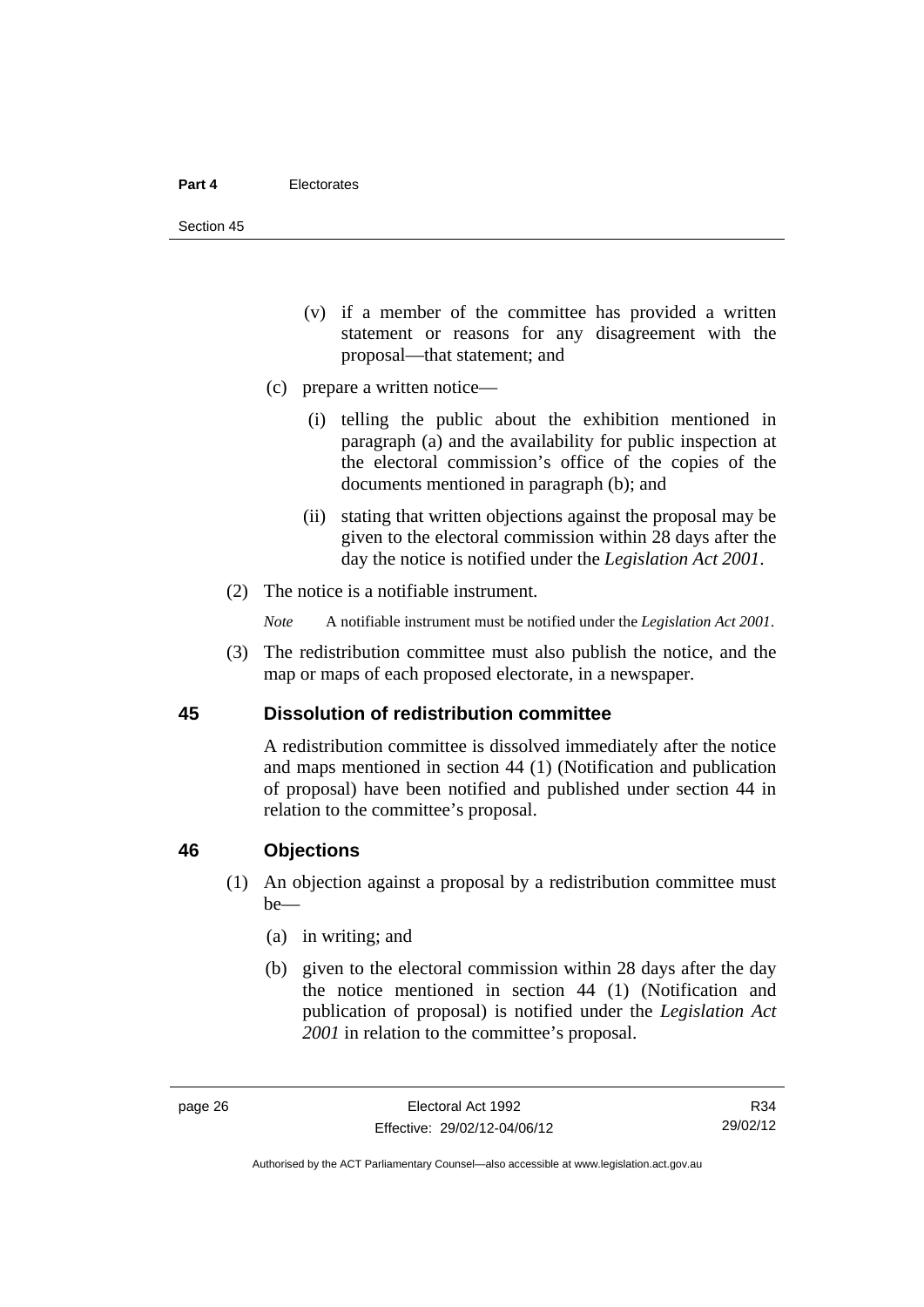(2) The commissioner must make a copy of each objection made under this section available for public inspection.

#### **47 Augmented electoral commission**

- (1) For the purposes of each redistribution, an augmented electoral commission is established.
- (2) An augmented commission shall consist of—
	- (a) the members of the electoral commission; and
	- (b) the members (other than the commissioner) of the redistribution committee formed for the purposes of the redistribution.
- (3) The surveyor-general is not subject to direction from anyone (other than the electoral commissioner, for the efficient functioning of the augmented commission) in the exercise of the surveyor-general's functions as a member of the augmented commission.

#### **48 Meetings of augmented electoral commission**

- (1) The chairperson of the electoral commission may call a meeting of an augmented commission.
- (2) The chairperson of the electoral commission shall preside at all meetings of an augmented commission at which he or she is present.
- (3) If the chairperson of the electoral commission is absent from a meeting of an augmented commission—
	- (a) the commissioner shall preside; or
	- (b) if the commissioner is absent from the meeting—the members present shall appoint 1 of their number to preside.
- (4) At a meeting, 4 members constitute a quorum.
- (5) Subject to subsection (6), questions shall be determined by a majority of the votes of the members present and voting.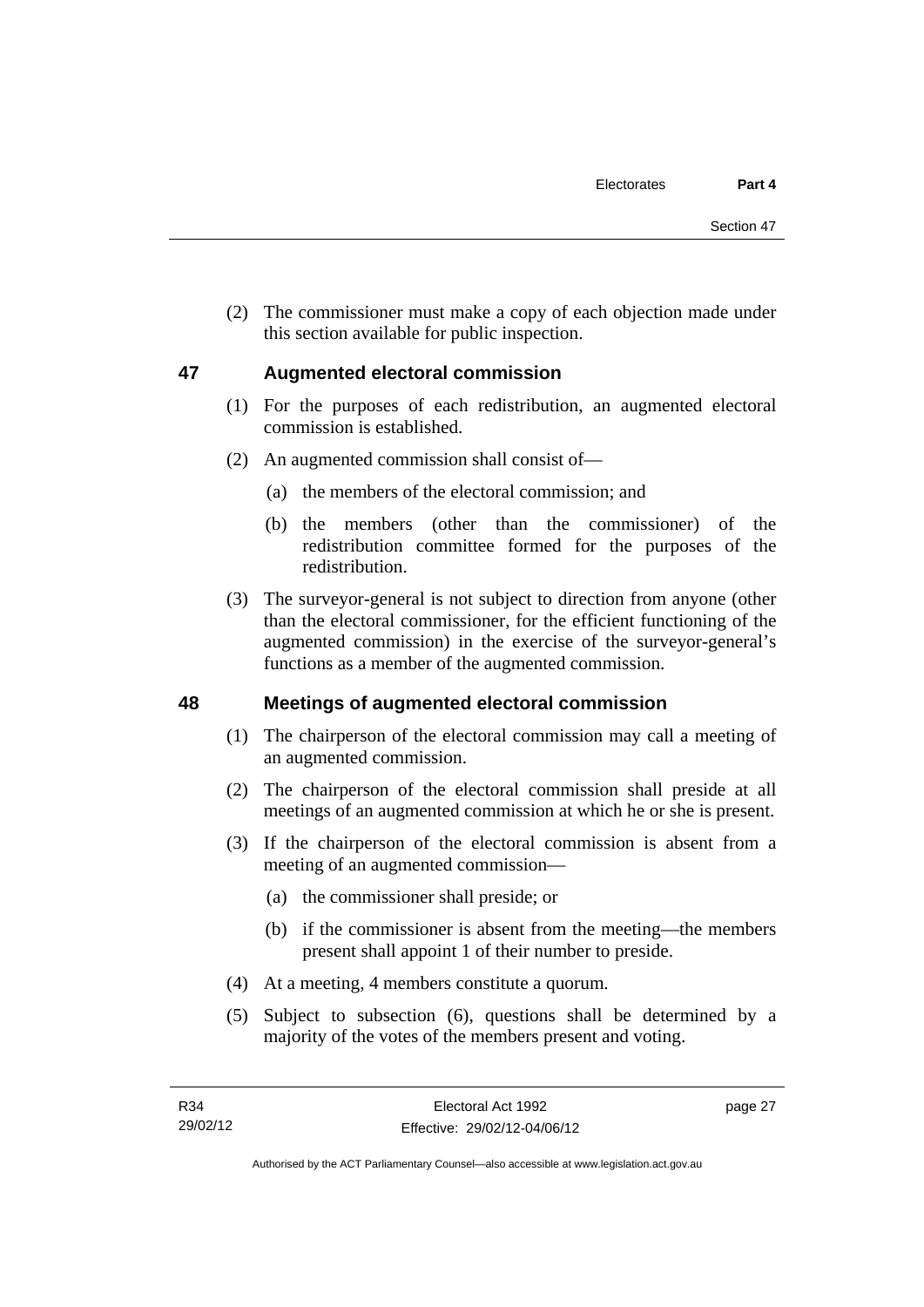- (6) An augmented commission shall not redistribute electorates under section 35 unless not less than 4 members of the augmented commission, of whom not less than 2 are members of the electoral commission, vote in favour of the redistribution.
- (7) Subject to subsection (8), the member presiding at a meeting has a deliberative vote and, in the event of an equality of votes, has a casting vote.
- (8) The casting vote of the member presiding at a meeting shall not be used to vote in favour of the making of a redistribution under section 35.
- (9) An augmented commission may regulate the conduct of proceedings at its meetings as it considers appropriate.
- (10) Subject to section 49, an augmented commission may inform itself in any way it considers appropriate.
- (11) The electoral commission shall, on request by an augmented commission, give the augmented commission the information and assistance it requires for this part.

#### **49 Investigation of objections**

- (1) The augmented commission shall investigate each objection made in accordance with section 46.
- (2) For the purpose of investigating an objection, the augmented commission shall hold a public hearing, unless it is of the opinion that—
	- (a) the matters raised in the objection (or substantially the same matters) were raised in suggestions or comments given to the redistribution committee in accordance with the notice under section 41 (1) (Suggestions and comments about redistribution); or
	- (b) the objection is frivolous or vexatious.

R34 29/02/12

Authorised by the ACT Parliamentary Counsel—also accessible at www.legislation.act.gov.au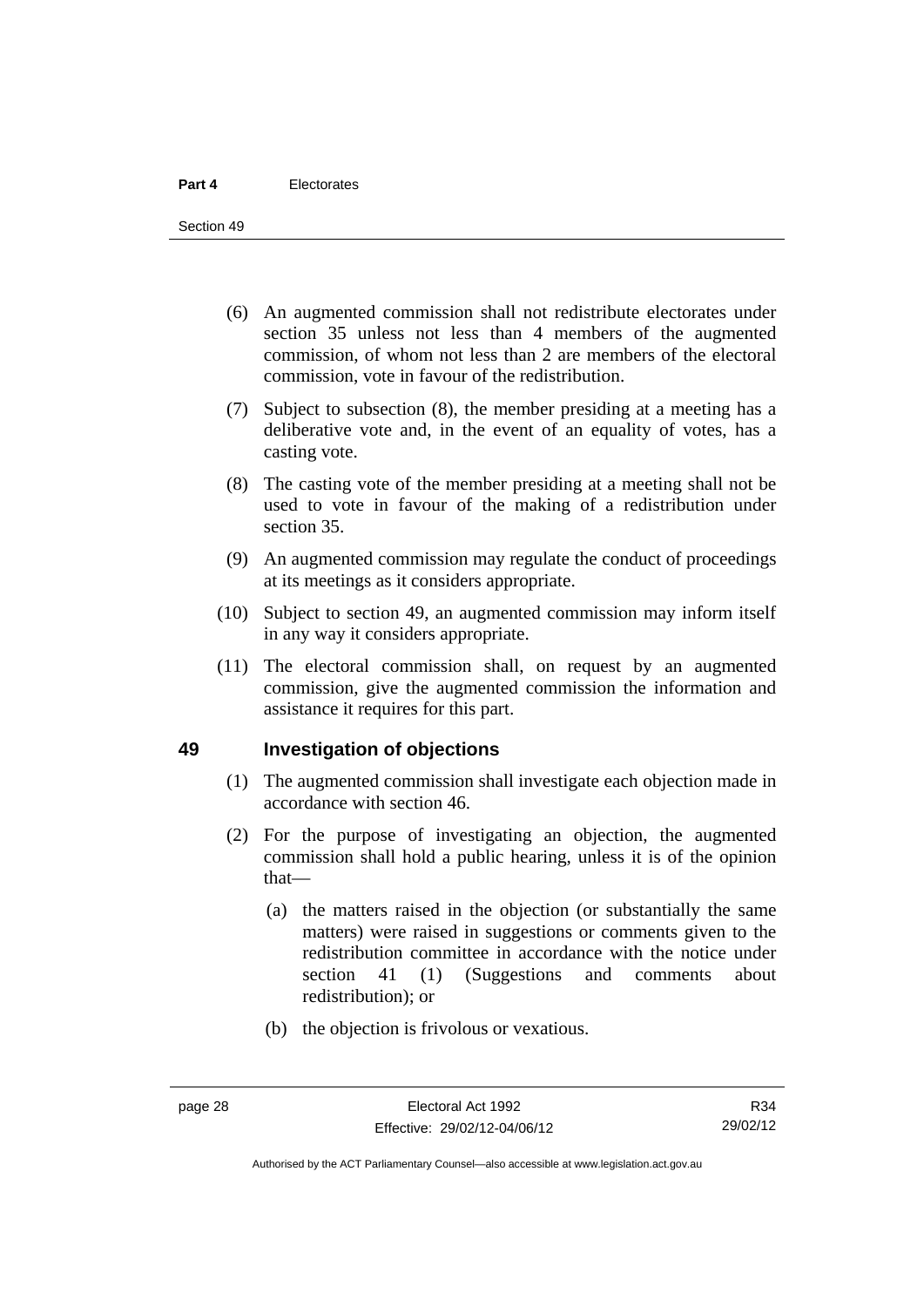- (3) The augmented commission may hold 1 public hearing in relation to several objections.
- (4) At a public hearing, submissions to the augmented commission may only be made—
	- (a) by or on behalf of a person who made—
		- (i) an objection in accordance with section 46; or
		- (ii) a suggestion or comment about the proposed redistribution given to the redistribution committee in accordance with the notice under section 41 (1); or
	- (b) by a person making a submission in relation to an objection.
- (5) The augmented commission shall consider all such submissions.
- (6) At a public hearing, the augmented commission is not bound by the rules of evidence and, subject to this section, may regulate the conduct of proceedings as it considers appropriate.
- (7) Without limiting subsection (6), the following matters are within the discretion of the augmented commission:
	- (a) the manner in which, and the time within which, submissions may be made;
	- (b) the extent to which the augmented commission may be addressed, and the persons by whom it may be addressed.

# **50 Redistribution—proposal by augmented electoral commission**

The augmented commission shall make a proposed redistribution of electorates after completing any investigation required by section 49.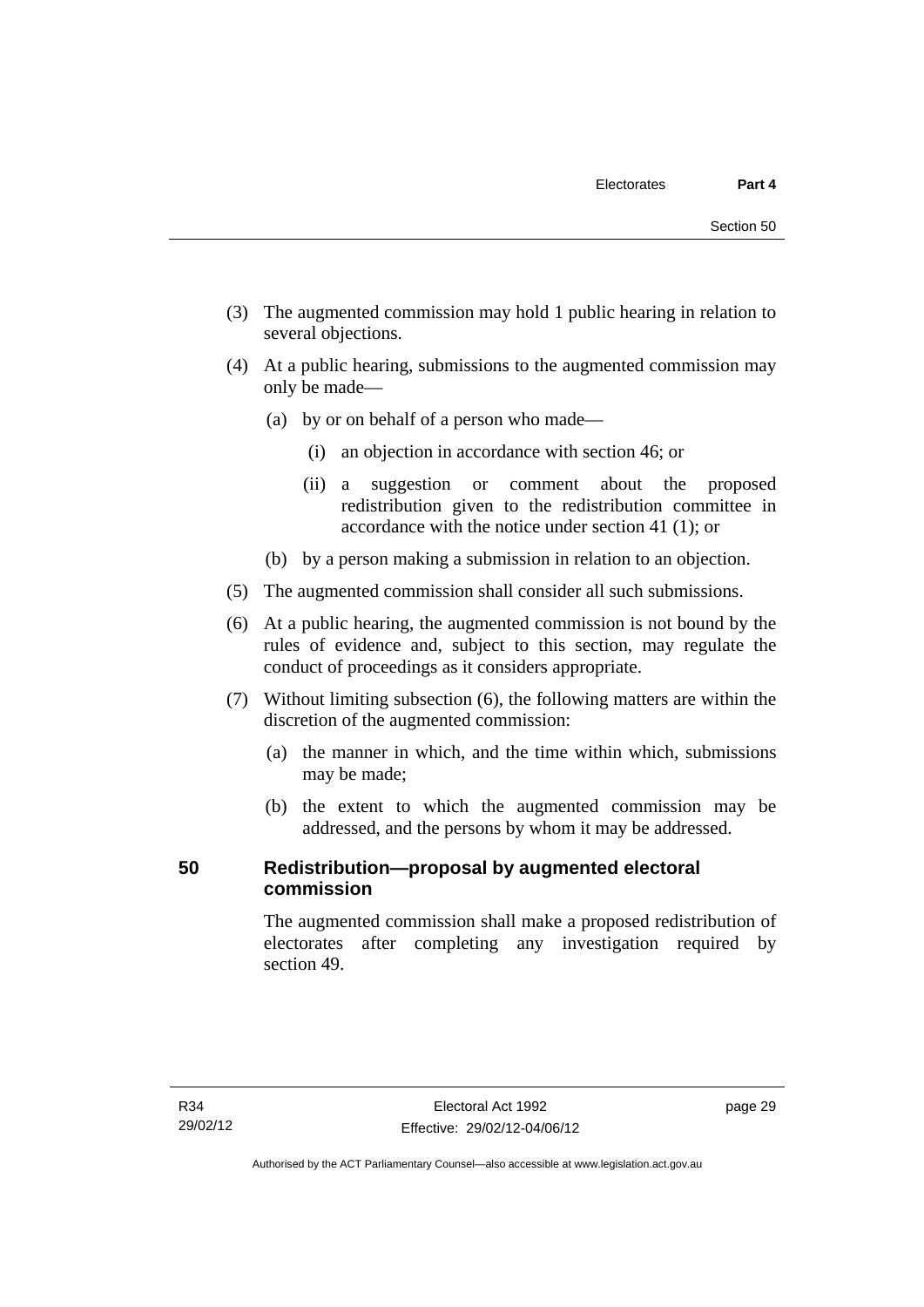Section 51

#### **51 Publication of augmented electoral commission's proposal**

- (1) After making a proposed redistribution of electorates, the augmented commission shall cause a public announcement to be made concerning the proposal.
- (2) The public announcement shall include a statement—
	- (a) setting out the substance of the augmented commission's findings or conclusions about the redistribution committee's proposal and any objection to it; and
	- (b) setting out particulars of the augmented commission's proposal; and
	- (c) whether, in the augmented commission's opinion, its proposal is significantly different from the redistribution committee's proposal and, if so, a further statement to the effect that written objections against the proposal may be given to the electoral commission in accordance with the notice prepared under subsection (3).
- (3) If the augmented commission is of the opinion that its proposal is significantly different from the redistribution committee's proposal, the augmented commission must prepare a written notice stating that written objections against the proposal may be given to the electoral commission within 28 days after the day the notice is notified under the *Legislation Act 2001*.
- (4) The notice is a notifiable instrument.

*Note* A notifiable instrument must be notified under the *Legislation Act 2001*.

#### **52 Objections to augmented electoral commission's proposal**

 (1) An objection against a redistribution proposed by the augmented commission must be—

R34 29/02/12

Authorised by the ACT Parliamentary Counsel—also accessible at www.legislation.act.gov.au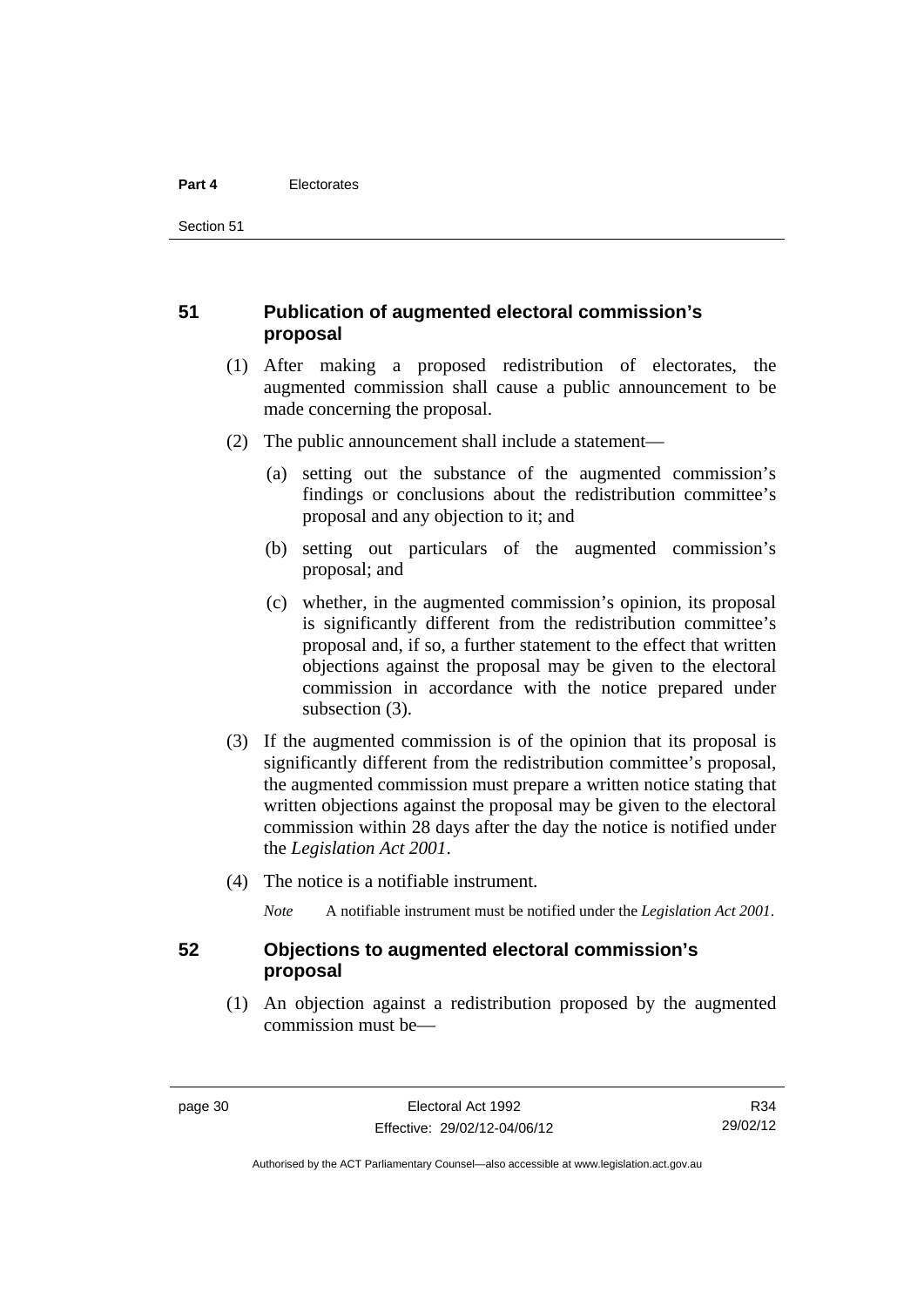- (a) in writing; and
- (b) given to the electoral commission within 28 days after the day the notice under section 51 (3) (Publication of augmented electoral commission's proposal) is notified under the *Legislation Act 2001*.
- *Note* For how documents may be given, see *Legislation Act 2001*, pt 19.5.
- (2) If an objection is given to the electoral commission in accordance with subsection  $(1)$ —
	- (a) the augmented commission must investigate the objection; and
	- (b) section 49 (Investigation of objections) applies as if the investigation were an objection under that section.
- (3) The commissioner must make a copy of each objection made under this section available for public inspection.

#### **53 Report by augmented electoral commission and public announcement**

- (1) After redistributing electorates under section 35, the augmented commission shall cause—
	- (a) a report about the redistribution to be submitted to the Minister; and
	- (b) copies of the report to be made available for perusal by members of the public at the office of the electoral commission; and
	- (c) a public announcement to be made to the effect that the redistribution has been made and that copies of the report are available for perusal by members of the public at the office of the electoral commission.
- (2) The report shall contain particulars of—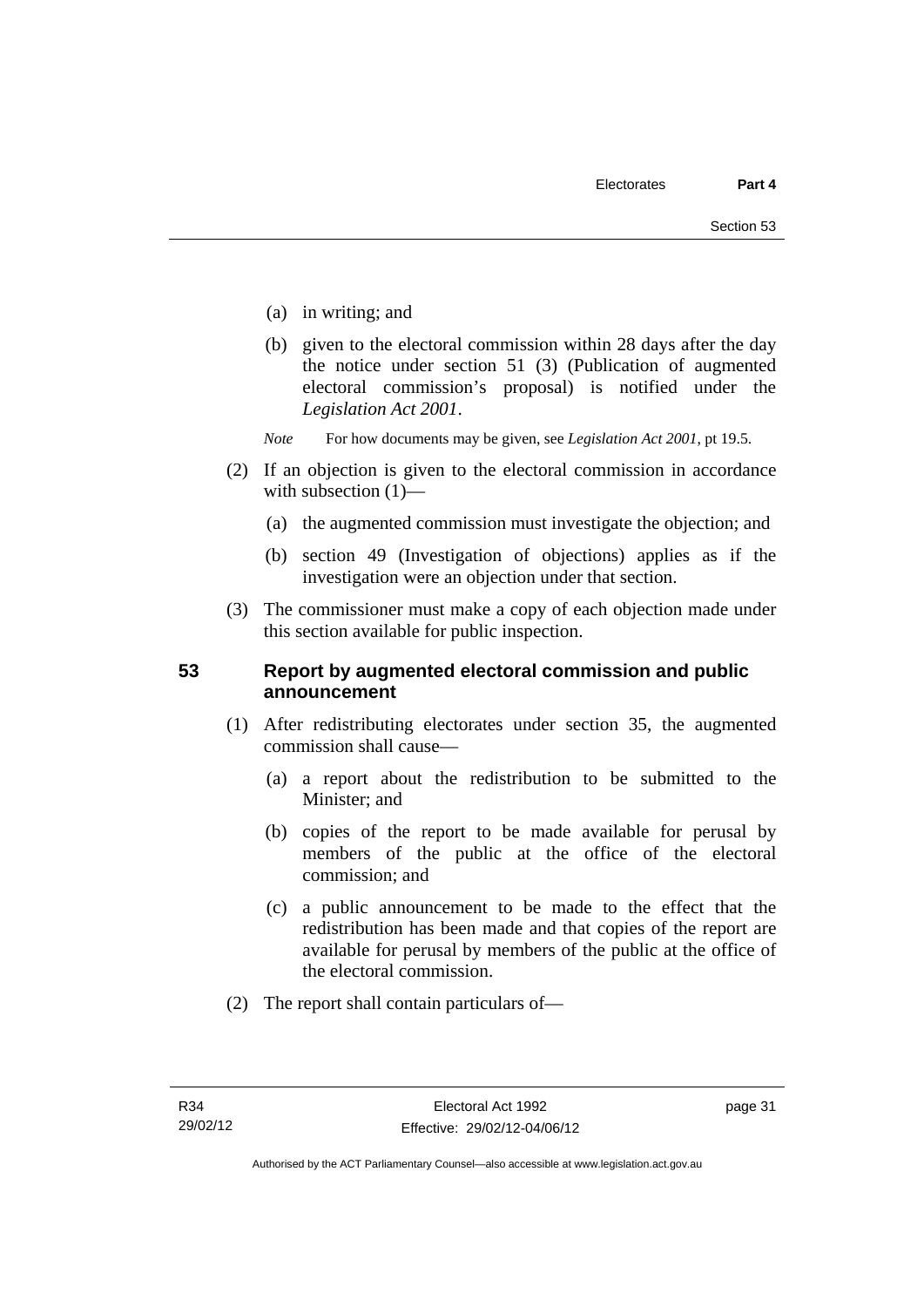- (a) any suggestions or comments lodged with the redistribution committee; and
- (b) the redistribution proposed by the redistribution committee and its reasons for the proposal; and
- (c) if a member of the redistribution committee has provided a written statement of reasons for any disagreement with the committee's proposal—that statement; and
- (d) any objections lodged with the electoral commission against the redistribution committee's proposal; and
- (e) the result of the investigation of any objections against the redistribution committee's proposal (including particulars of the proceedings at any public hearings in the course of an investigation); and
- (f) the redistribution proposed by the augmented commission and its reasons for the proposal; and
- (g) any objections lodged with the electoral commission against the augmented commission's proposal; and
- (h) the result of the investigation of any objections against the augmented commission's proposal (including particulars of the proceedings at any public hearings in the course of an investigation); and
- (i) the redistribution made by the augmented commission and its reasons for the redistribution; and
- (j) if a member of the augmented commission has provided a written statement of reasons for any disagreement with the augmented commission's proposal—that statement.

**54 Report to Legislative Assembly** 

The Minister shall present a copy of the augmented commission's report to the Legislative Assembly on the first sitting day after the

R34 29/02/12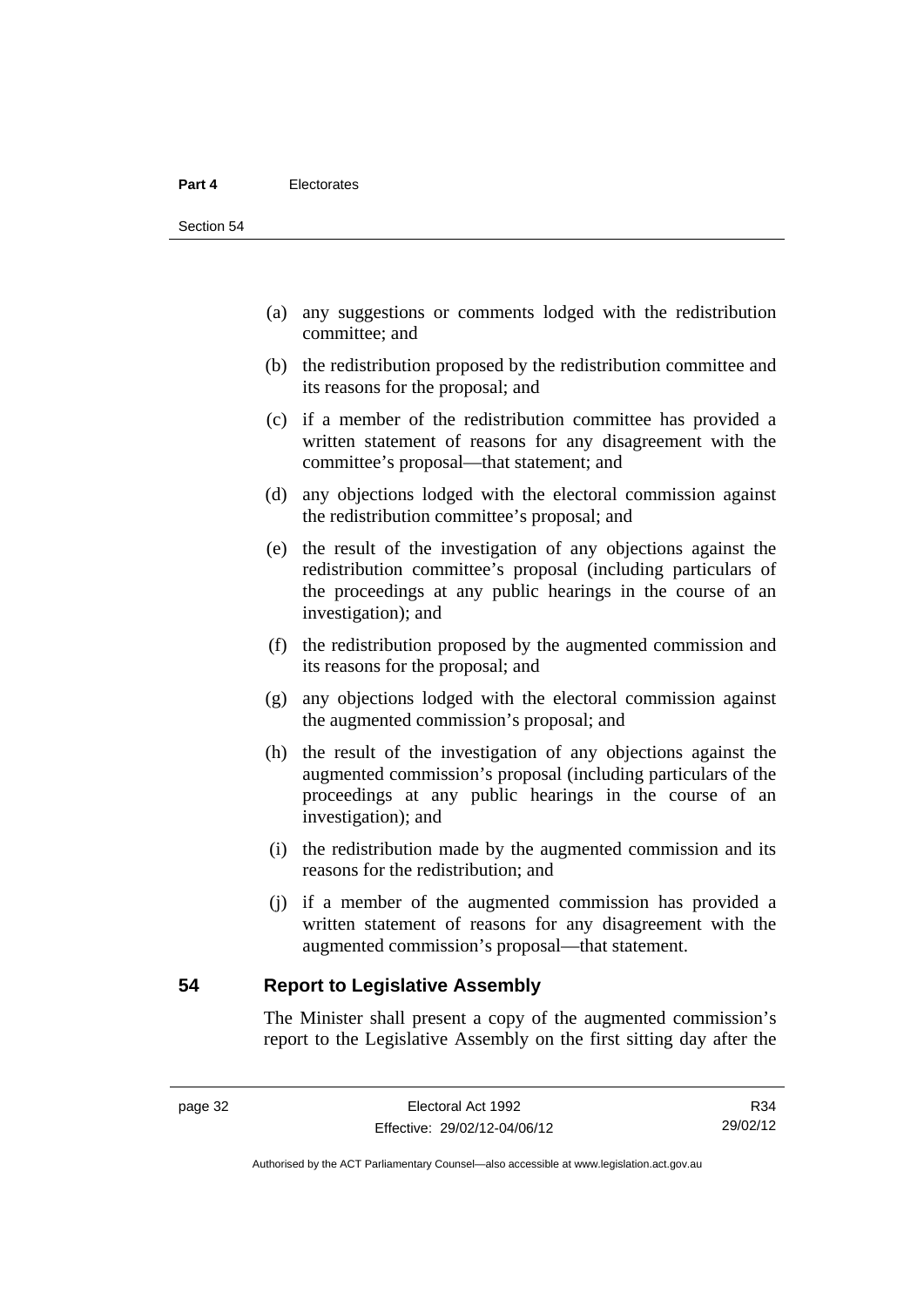day when the Minister receives the report from the augmented commission.

#### **55 Decisions are final**

- (1) A decision of an augmented commission or a redistribution committee made, or purporting to be made, under this part—
	- (a) is final and conclusive; and
	- (b) shall not be challenged, appealed against, reviewed, quashed, set aside or called into question in any court or tribunal on any ground; and
	- (c) is not subject to any proceeding for a prerogative order, injunction, declaration or other order in any court on any ground.
- (2) In this section:

*decision* includes a failure to make a decision.

#### **56 Validity not affected**

A failure to comply with the provisions of this part (except section 34, 35 or 36) is not to be taken to affect the validity of a decision of an augmented commission or a redistribution committee.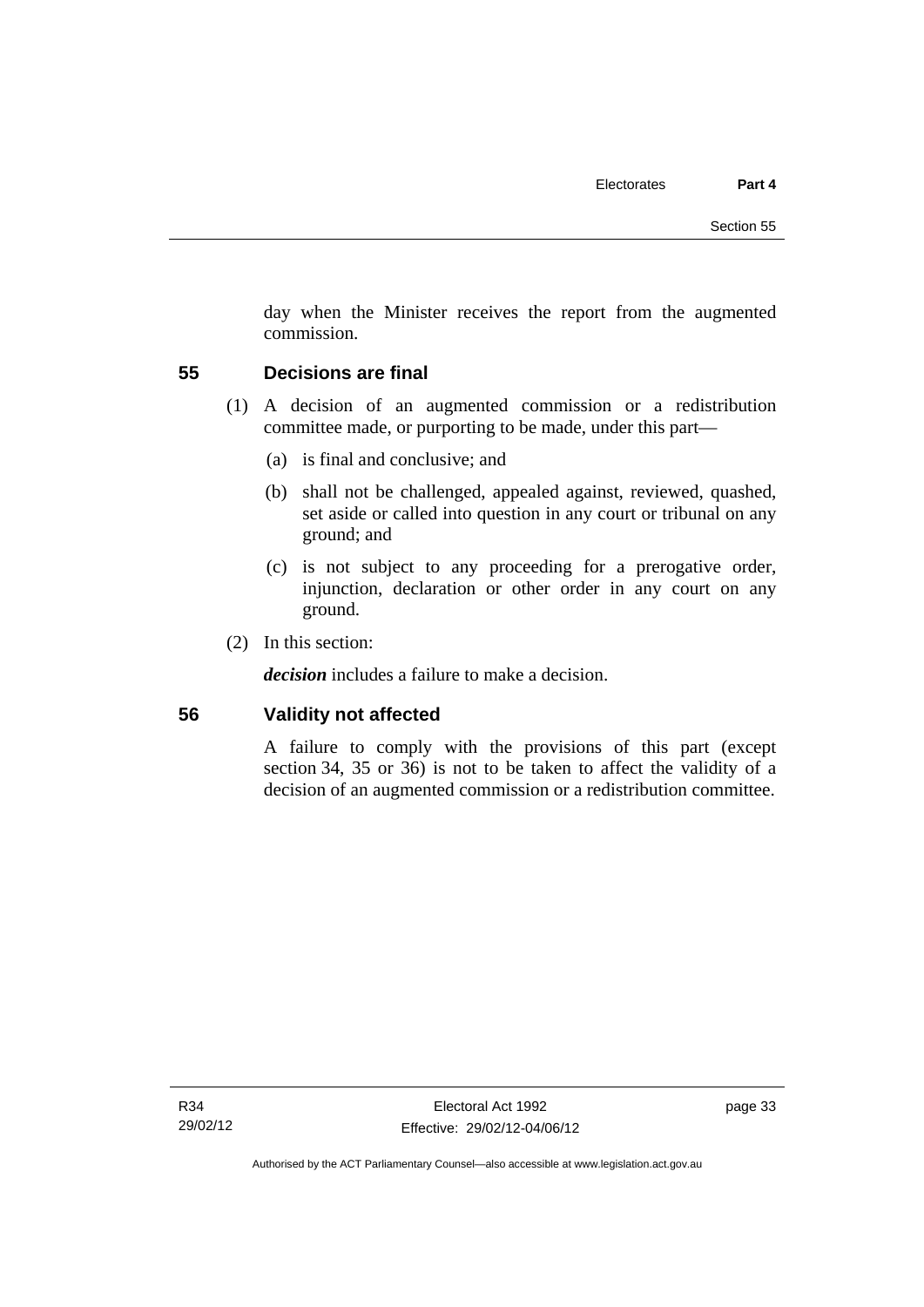#### **Part 5** Electoral rolls

Section 57

# **Part 5 Electoral rolls**

#### **57 Electorate and Territory rolls**

- (1) The commissioner shall keep a roll of the electors of the ACT consisting of separate rolls of the electors of each electorate.
- (2) A roll may be kept electronically.

#### **58 Contents of roll**

- (1) A roll shall contain the following particulars in relation to each elector:
	- (a) surname or family name;
	- (b) each given name;
	- (c) address;
	- (d) sex;
	- (e) date of birth.
- (2) A roll may contain the following particulars in relation to each elector:
	- (a) occupation;
	- (b) any former surname;
	- (c) any previous address;
	- (d) postal address, if not the same as the address of the principal place of residence;
	- (e) the further particulars (if any) prescribed under the regulations.

Authorised by the ACT Parliamentary Counsel—also accessible at www.legislation.act.gov.au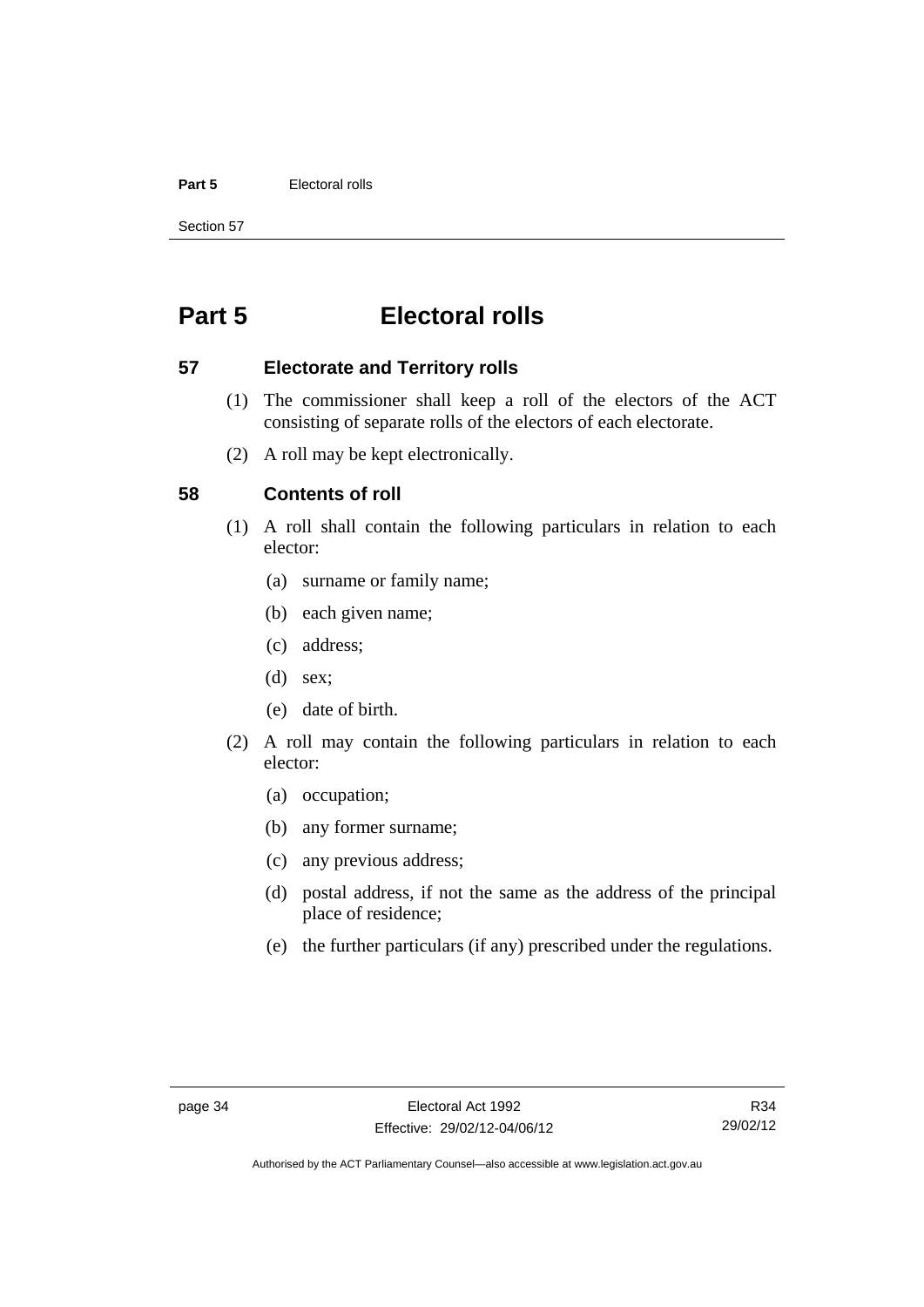#### **59 Meaning of** *extract* **from roll**

In this Act:

*extract* from a roll means the part of the roll that contains, for each elector enrolled at the time the extract is prepared—

- (a) the elector's surname or family name; and
- (b) each given name of the elector; and
- (c) the elector's address, unless the elector is—
	- (i) an elector whose address is suppressed; or
	- (ii) an eligible overseas elector; or
	- (iii) an Antarctic elector; or
	- (iv) an elector who is enrolled because of the elector's enrolment on the Commonwealth roll as an itinerant elector.
- *Note* A roll extract in electronic form is a disk, tape or other device from which the information in the extract may be reproduced by mechanical, electronic or other means (see dict, def of *electronic form*).

#### **60 Inspection of printed roll extracts**

- (1) The commissioner—
	- (a) shall, at the office of the commissioner; and
	- (b) may, at any other places the commissioner determines;

make a printed extract from each roll available for public inspection during ordinary office hours.

- (2) A right of inspection under subsection (1) shall not be taken to give any right to copy, take an extract from, or scan electronically, an extract from a roll.
- (3) For subsection (1), the commissioner shall prepare an extract of each roll at least once each calendar year.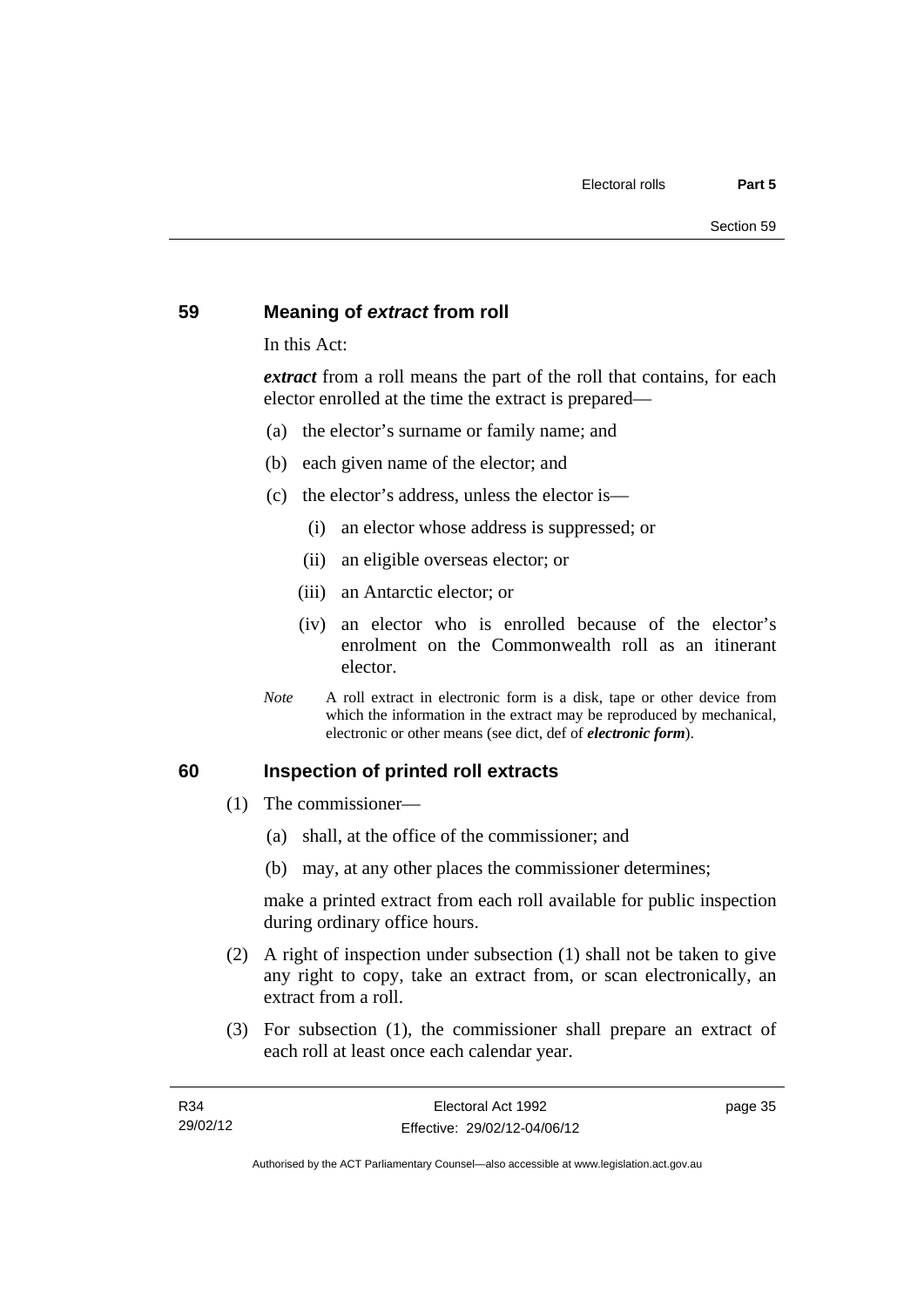#### **61 Supply of printed roll extracts to MLAs etc**

- (1) At least once each calendar year, the commissioner shall, on request—
	- (a) give 2 printed extracts from the roll for an electorate to each MLA for the electorate; and
	- (b) give 2 printed extracts from the roll for each electorate to the registered officer of each registered party.
- (2) The commissioner shall, on request, supply a printed extract from a roll to a person who the commissioner is satisfied requires the extract for an approved purpose within the meaning of section 63.
	- *Note* A fee may determined under s 8 (Determination of fees) for a request under subsection (2).

#### **62 Supply of roll extracts in electronic form to MLAs etc**

- (1) The commissioner shall, on request, so far as practicable, give a roll extract in electronic form to—
	- (a) an MLA; or
	- (b) the registered officer of a registered party.
- (2) The commissioner shall, on request, supply a roll extract in electronic form, or on microfiche, to a person who the commissioner is satisfied requires the extract for an approved purpose within the meaning of section 63.
	- *Note* A fee may determined under s 8 (Determination of fees) for a request under subsection (2).

#### **63 Use of roll extracts**

(1) In this section:

*approved purpose* means any of the following:

(a) for an MLA—the exercise of his or her functions;

R34 29/02/12

Authorised by the ACT Parliamentary Counsel—also accessible at www.legislation.act.gov.au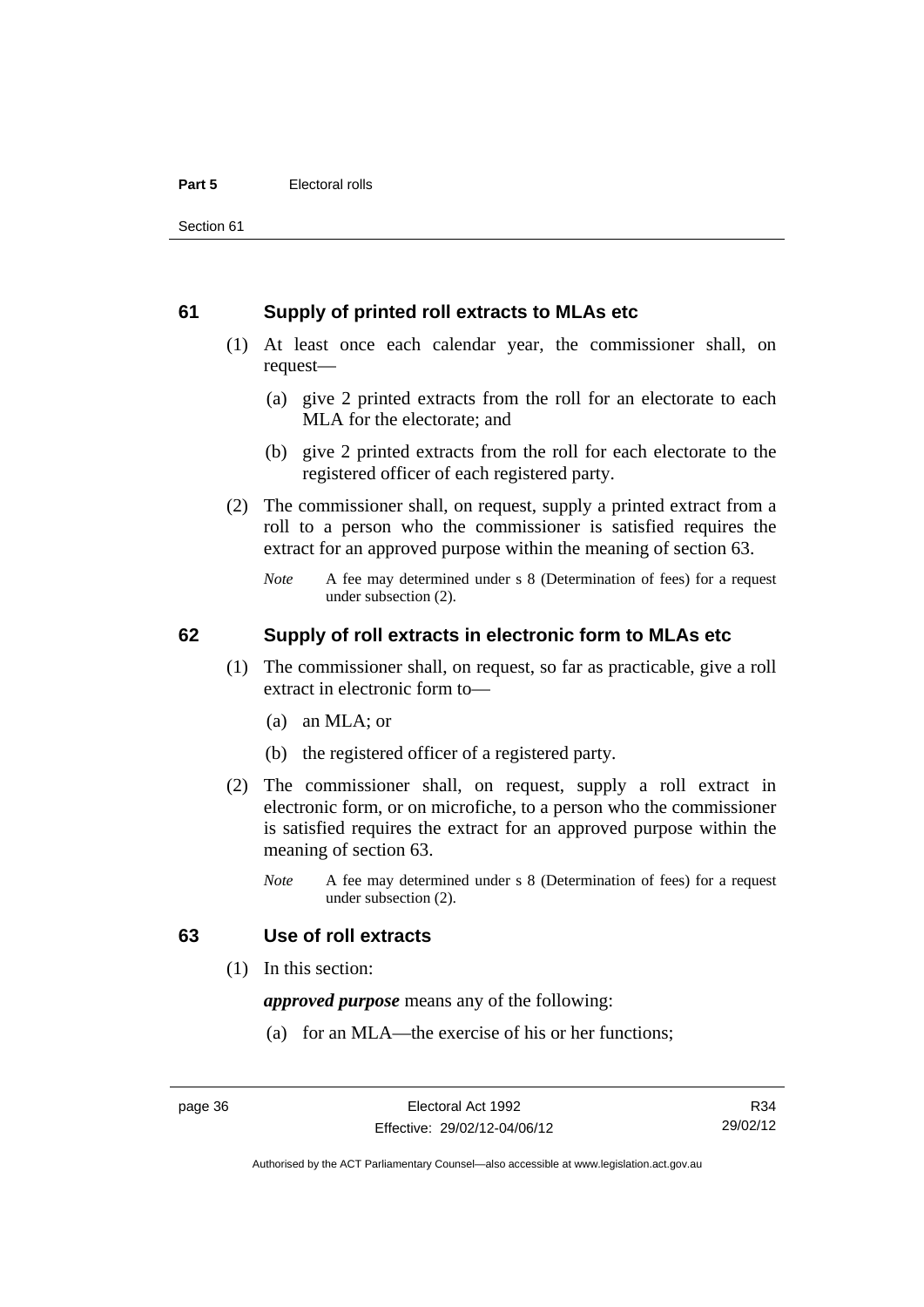- (b) for the registered officer of a registered party—the exercise by an MLA who is a member of the party of his or her functions;
- (c) for an MLA or the registered officer of a registered party—
	- (i) a purpose connected with an election; or
	- (ii) monitoring the accuracy of information in the roll;
- (d) for anyone—a purpose prescribed under the regulations.

*protected information*, in relation to a person, means information that the person knows, or has reasonable grounds for believing, was obtained from a roll extract given to the person or someone else under section 61 (Supply of printed roll extracts to MLAs etc) or section 62 (Supply of roll extracts in electronic form to MLAs etc).

- (2) A person must not, without reasonable excuse, use protected information for—
	- (a) a commercial purpose; or
	- (b) any other purpose, other than an approved purpose.

Maximum penalty: 50 penalty units, imprisonment for 6 months or both.

 (3) A person must not, without reasonable excuse, directly or indirectly divulge or communicate protected information to someone else for a purpose other than an approved purpose.

Maximum penalty: 50 penalty units, imprisonment for 6 months or both.

# **65 Provision of roll information to prescribed authorities**

 (1) The commissioner may give a copy of a roll or information contained on a roll to a prescribed authority if the commissioner is satisfied that the authority requires the copy or information for a prescribed purpose.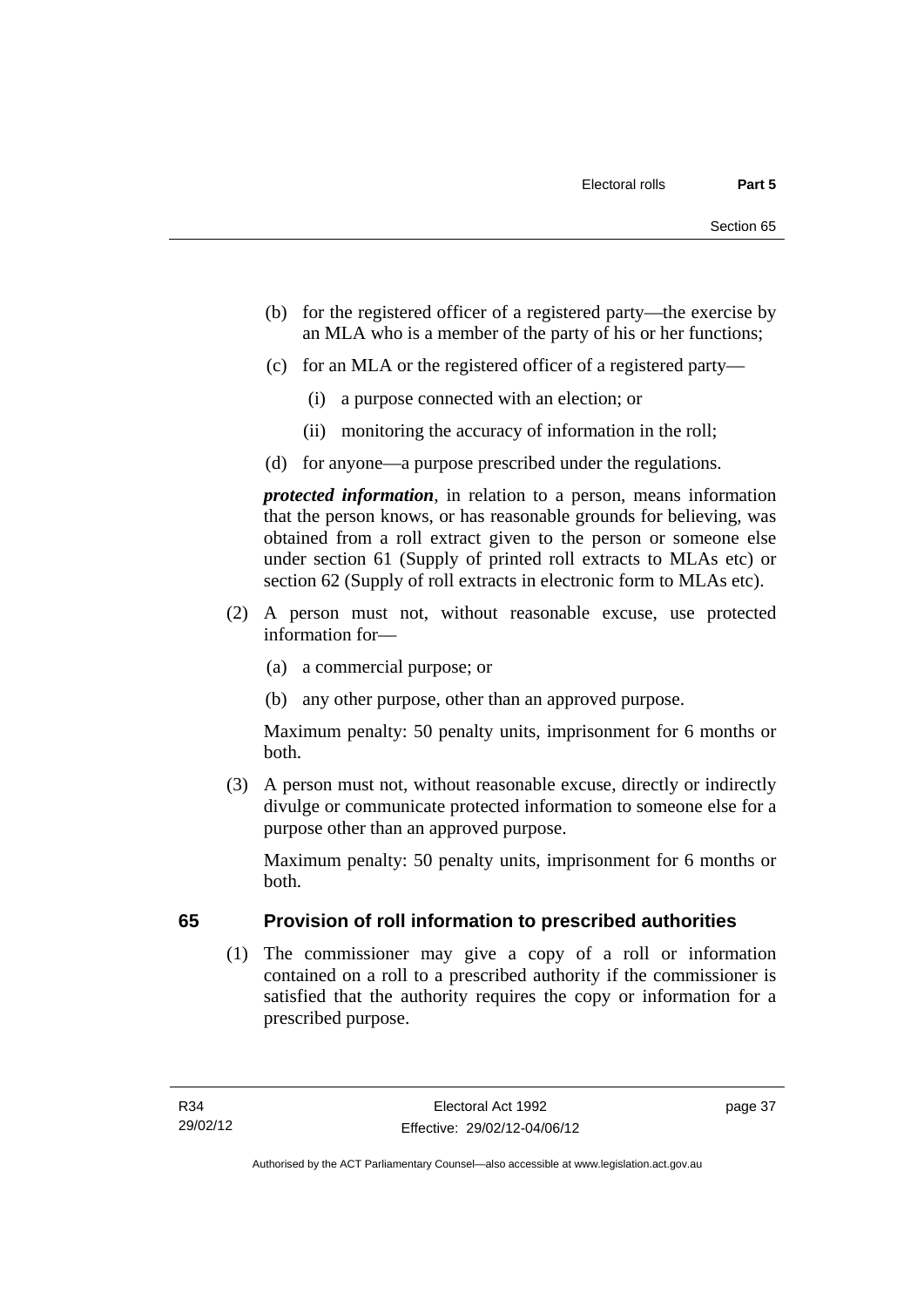Section 66

 (2) A person shall not use information obtained under subsection (1) except in accordance with the regulations.

Maximum penalty: 50 penalty units, imprisonment for 6 months or both.

- (3) For the *Juries Act 1967*, the commissioner shall, on request by the sheriff, give the sheriff a copy of the roll of electors of the ACT.
- (4) A copy of a roll, or information, may be given to a person under subsection (1) or (3) in printed or electronic form or on microfiche.
- (5) A copy of a roll, or information, provided under subsection (1) or (3) shall not include—
	- (a) in relation to a person whose address is a suppressed address any particulars other than the name of the person; or
	- (b) the address of an eligible overseas elector; or
	- (c) the address of an Antarctic elector.
- (6) The regulations may provide for how a prescribed authority may deal with information, or information obtained from a copy of a roll, provided under subsection (1).

#### **66 Maintenance of rolls**

- (1) The commissioner shall, so far as practicable, keep the rolls up to date.
- (2) The commissioner may alter a roll at any time as follows:
	- (a) to register any change of name;
	- (b) to bring up to date any particulars appearing on the roll;
	- (c) to correct any mistake or omission;
	- (d) to remove the name of a deceased elector;

Authorised by the ACT Parliamentary Counsel—also accessible at www.legislation.act.gov.au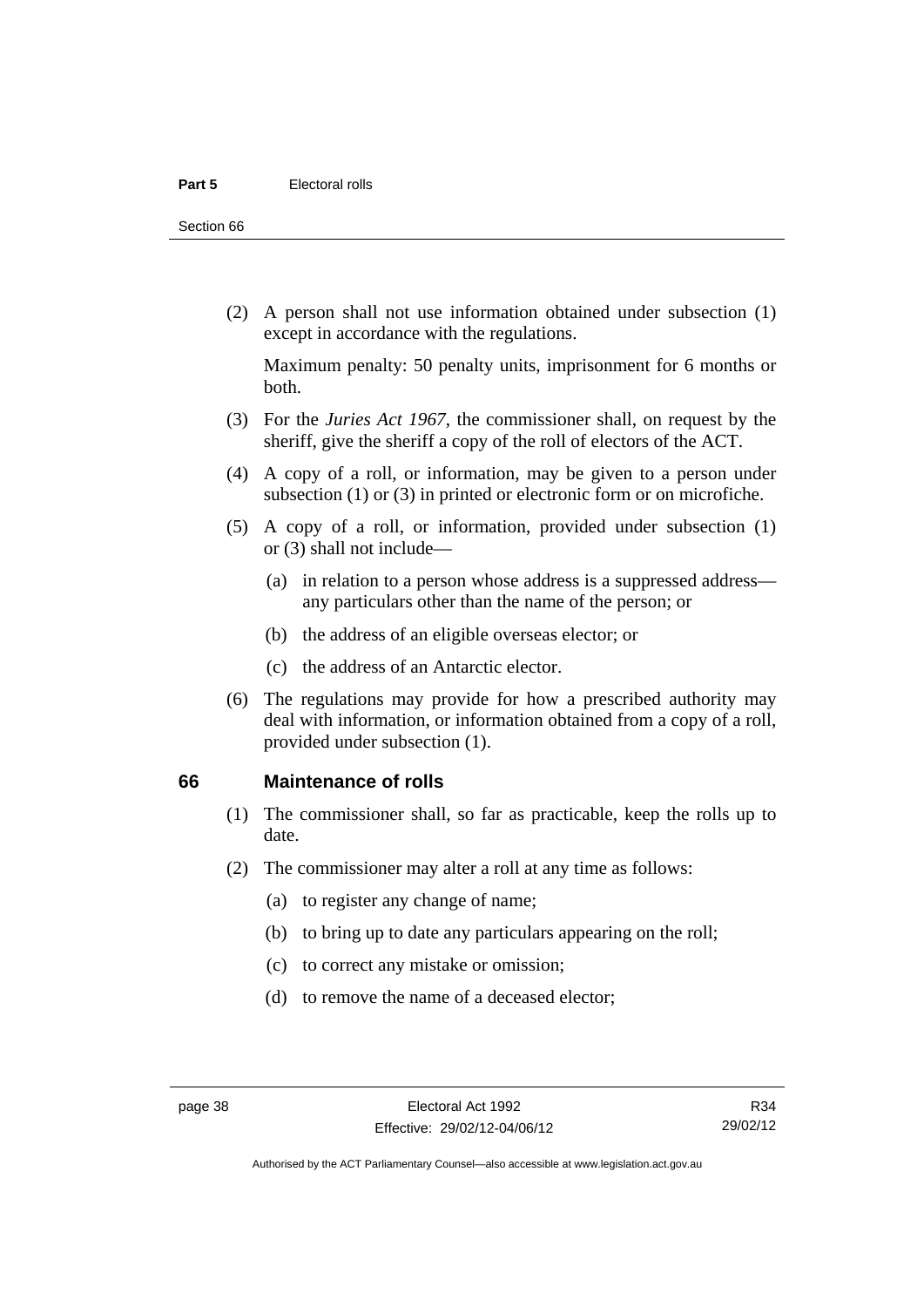(e) in relation to a person who is enrolled on the Commonwealth roll—to reflect any alteration under the Commonwealth Electoral Act, section 105 in relation to that enrolment.

#### **67 Power to require information**

- (1) The commissioner may, by written notice, require—
	- (a) the administrative head of a unit of the public service; or
	- (b) the chief executive officer (however described) of a Territory authority or of an entity prescribed under the regulations; or
	- (c) the occupier of any residence;

to give to the commissioner or a specified officer specified information required in connection with the preparation, maintenance or revision of a roll.

*Note* For how documents may be given, see *Legislation Act 2001*, pt 19.5.

- (2) A notice shall specify the time within which the information is to be so given.
- (3) A person who, without reasonable excuse, contravenes such a requirement commits an offence.

Maximum penalty: 5 penalty units.

 (4) Subsection (3) does not apply if compliance with the requirement would involve the disclosure of information in contravention of any other law.

#### **68 Notice of registered deaths**

The registrar-general shall give to the commissioner, on request, particulars entered in the register of deaths during the period to which the request relates in relation to the death of each person aged 16 years or older.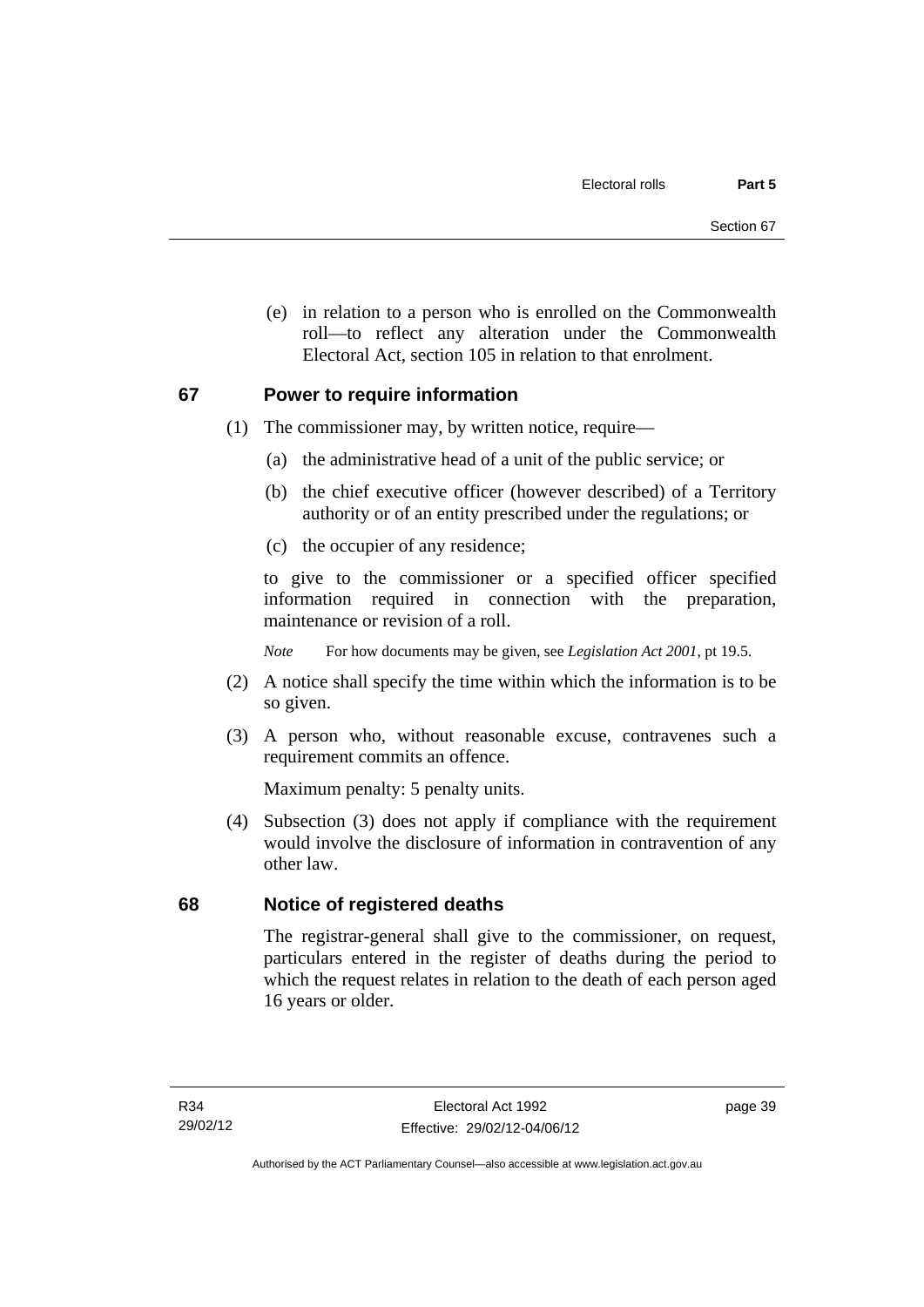#### **Part 5 Electoral rolls**

Section 69

#### **69 Disclosure of roll information**

 (1) A person to whom this section applies shall not, without reasonable excuse, give a copy of a roll, an extract from a roll, or information contained on a roll, to another person except for this Act.

Maximum penalty: 50 penalty units, imprisonment for 6 months or both.

- (2) This section applies to a person who is, or has been—
	- (a) the commissioner; or
	- (b) an officer; or
	- (c) a member of the staff of the electoral commission.

#### **70 Joint roll arrangements with Commonwealth**

- (1) The Chief Minister may arrange with the Governor-General for—
	- (a) the preparation, alteration or revision of the rolls; or
	- (b) the carrying out of any procedure relating to the preparation, alteration or revision of the rolls;

jointly by the Commonwealth and the Territory.

- (2) If such an arrangement is in force, a roll may contain—
	- (a) the names and particulars of persons who are enrolled as electors of the Commonwealth but not as electors of the ACT, provided that it is clearly indicated that they are not enrolled as electors of the ACT; and
	- (b) distinguishing marks against the names of persons enrolled as electors of the ACT but not as electors of the Commonwealth, to show that they are not electors of the Commonwealth; and
	- (c) other particulars in addition to those required by or under this Act to be included in the roll;

R34 29/02/12

Authorised by the ACT Parliamentary Counsel—also accessible at www.legislation.act.gov.au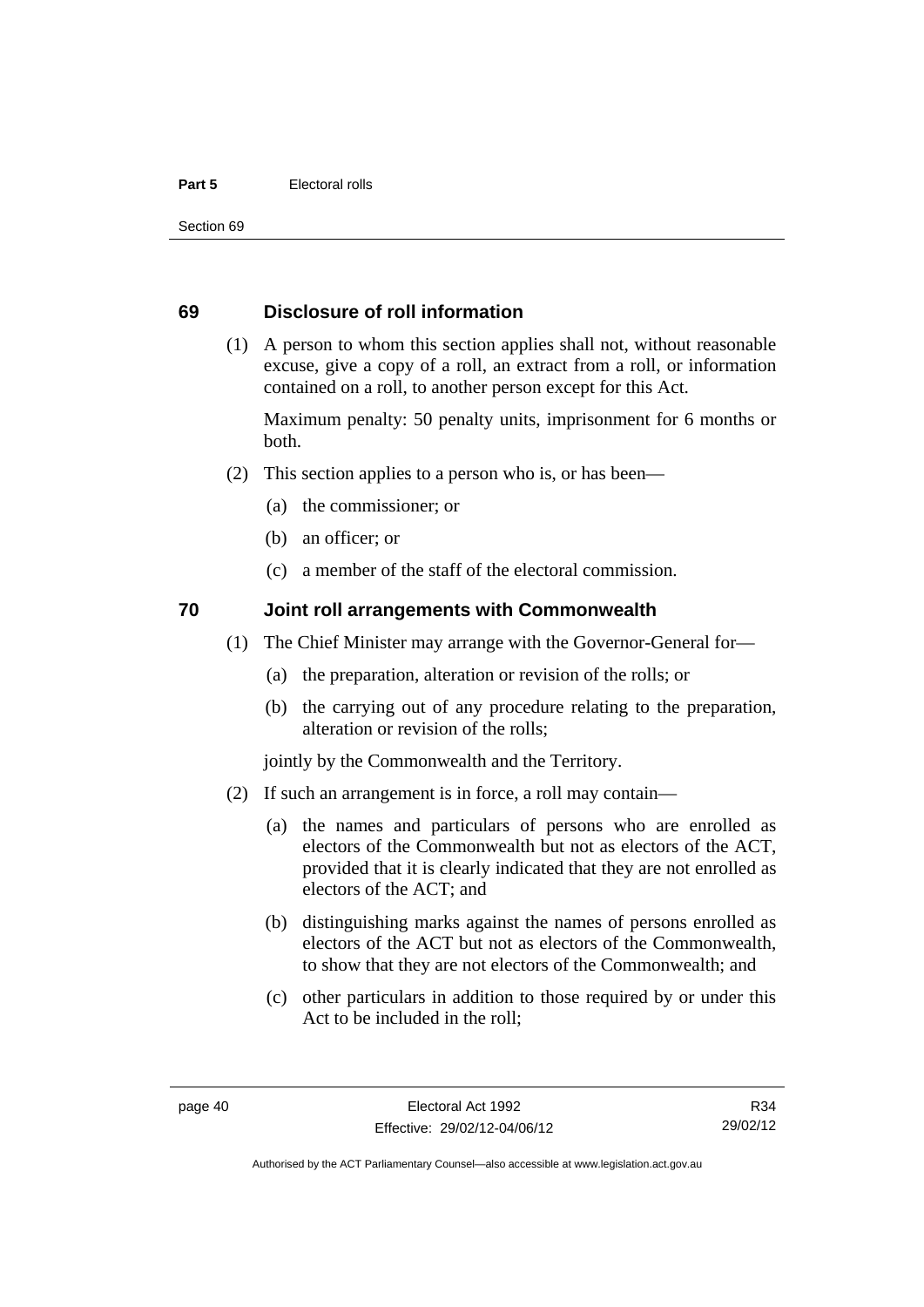and, for this Act, the names of electors of the Commonwealth who are not enrolled as electors of the ACT and those marks and particulars shall not be taken to be part of the roll.

Authorised by the ACT Parliamentary Counsel—also accessible at www.legislation.act.gov.au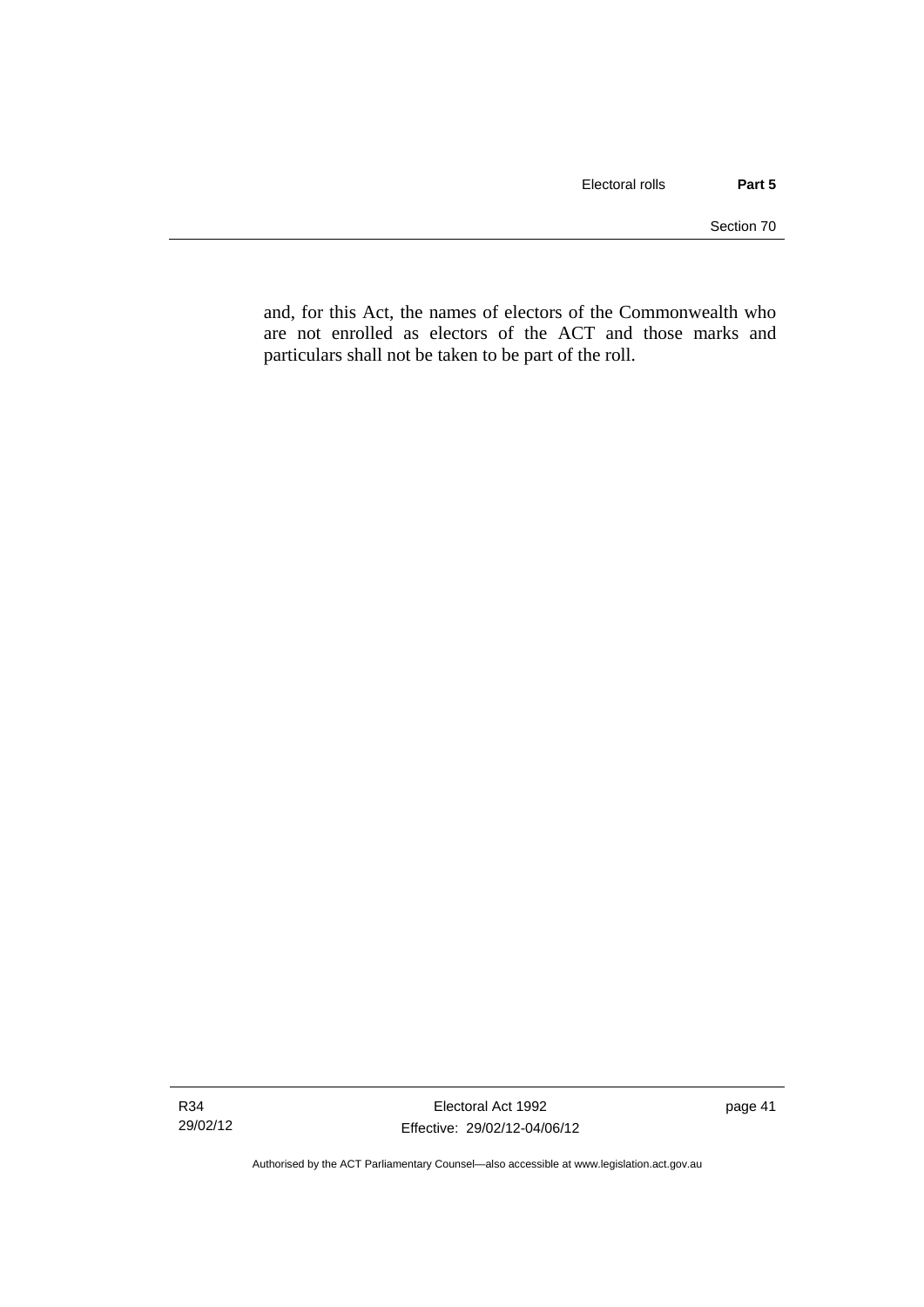#### **Part 6** Enrolment

Section 71

# **Part 6 Enrolment**

#### **71 Persons taken not to be enrolled on Commonwealth roll**

For this part, the following persons enrolled on the Commonwealth roll shall be taken not to be so enrolled:

- (a) a person whose address recorded on that roll is not in the ACT;
- (b) a person who is an eligible overseas elector for the Commonwealth Electoral Act but not an eligible overseas elector for this Act.

# **71A Address of person serving sentence of imprisonment**

- (1) For this part, the address of a person who is serving a sentence of imprisonment is—
	- (a) if the person is enrolled on the Commonwealth roll—the address recorded on that roll in relation to the person; or
	- (b) if paragraph (a) does not apply—
		- (i) the person's address immediately before the person began serving the sentence; or
		- (ii) if the person did not have an address immediately before beginning to serve the sentence—the address of the place where the person is serving the sentence.
- (2) In this section:

*sentence of imprisonment* does not include a periodic detention period of the sentence set by a court under the *Crimes (Sentencing) Act 2005*, section 11 (Periodic detention).

Authorised by the ACT Parliamentary Counsel—also accessible at www.legislation.act.gov.au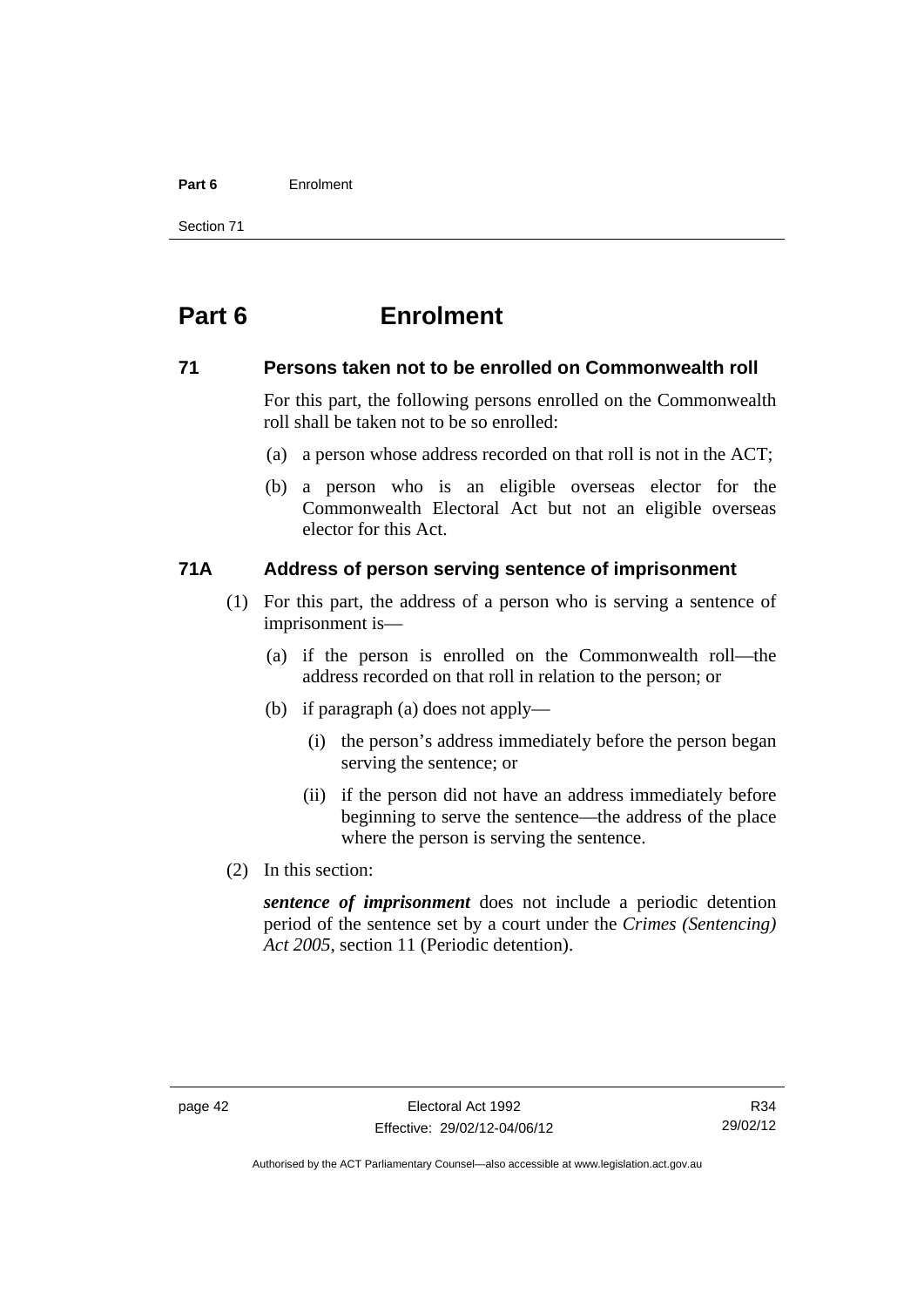# **72 Entitlement**

- (1) A person is entitled to be enrolled for an electorate if—
	- (a) the person is entitled to be enrolled on the Commonwealth roll otherwise than under the Commonwealth Electoral Act, section 100; and
	- (b) the person's address is in the electorate.
- (2) A person is also entitled to be enrolled for an electorate if—
	- (a) the person is not entitled to be enrolled on the Commonwealth roll only because the person is serving a sentence of imprisonment; and
	- (b) the person's address is in the electorate.
- (3) A person is not entitled to be enrolled for more than 1 electorate.

# **73 Compulsory enrolment etc—residents**

- (1) A person who—
	- (a) is entitled to be enrolled for an electorate; and
	- (b) is not enrolled on any roll;

shall, subject to subsection (5), make a claim for enrolment within 21 days after the day the person became so entitled.

- (2) An elector who—
	- (a) is enrolled for an electorate; and
	- (b) is entitled, following a change of address, to be enrolled for another electorate;

shall, subject to subsections (4) and (5), make a claim for a transfer of enrolment within 52 days after the date of the change of address.

 (3) An elector who changes address within an electorate shall, subject to subsections (4) and (5), give the commissioner written notice setting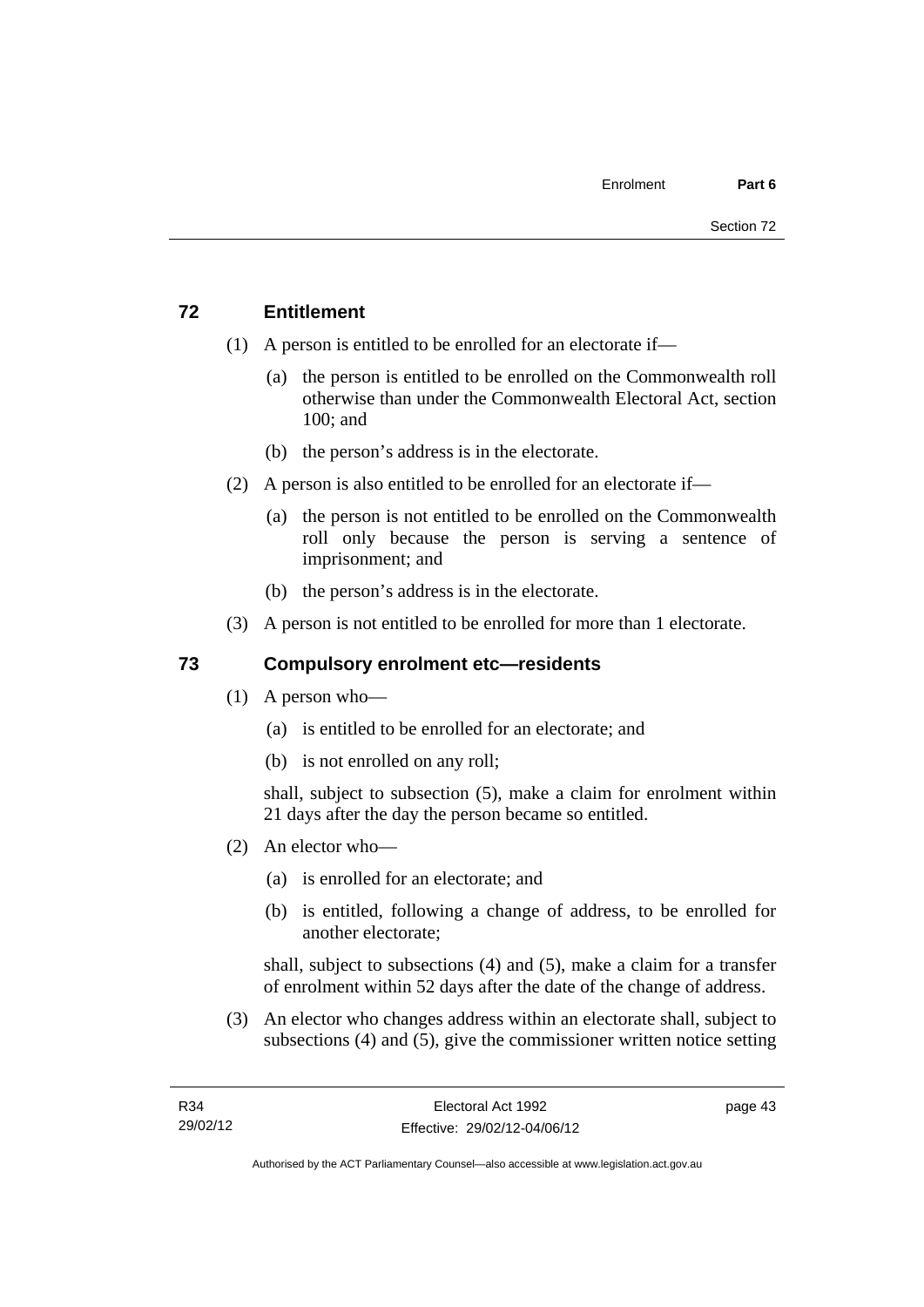out the particulars of the new address within 52 days after the date of the change of address.

*Note* For how documents may be given, see *Legislation Act 2001*, pt 19.5.

- (4) Subsections (2) and (3) do not apply to an eligible overseas elector, an Antarctic elector or a person who is not at least 18 years old.
- (5) If a person is enrolled on the Commonwealth roll otherwise than under the Commonwealth Electoral Act, section 100 and the address recorded on that roll in relation to the person is an address in an electorate—
	- (a) the person shall be taken—
		- (i) to have made a claim under subsection  $(1)$  or  $(2)$ , or given notice under subsection (3), whichever is appropriate; and
		- (ii) to be enrolled for the electorate; and
	- (b) the particulars recorded on the Commonwealth roll in relation to the person shall, so far as practicable, be taken to be the particulars recorded on the roll for the electorate.
- (6) A person who, without reasonable excuse, contravenes subsection  $(1)$ ,  $(2)$  or  $(3)$  commits an offence.

Maximum penalty: 0.5 penalty units.

#### **74 Eligible overseas electors**

- (1) An elector—
	- (a) who is, for the Commonwealth Electoral Act, an eligible overseas elector; and
	- (b) whose address, recorded on the Commonwealth roll when the elector became a person referred to in paragraph (a), was an address in an electorate; and

R34 29/02/12

Authorised by the ACT Parliamentary Counsel—also accessible at www.legislation.act.gov.au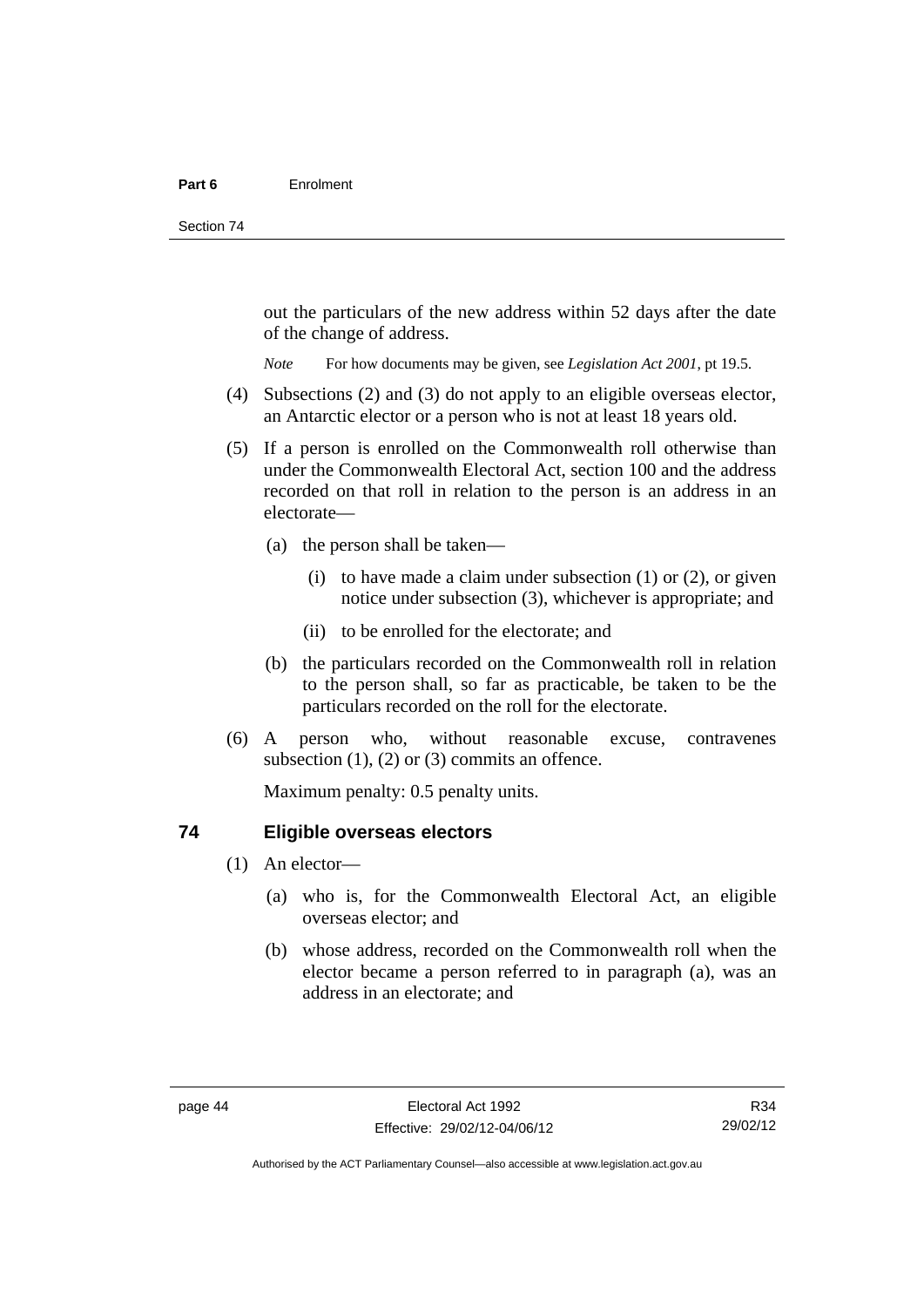(c) who has, for this Act, indicated an intention to reside, or resume residing, in the ACT after ceasing to be a person referred to in paragraph (a);

is, subject to subsection (4), an eligible overseas elector for this Act in relation to the electorate in which that address is located.

- (2) The commissioner shall annotate the roll for an electorate so as to indicate the name of each person who is an eligible overseas elector in relation to the electorate.
- (3) The commissioner shall cancel an annotation in relation to a person if—
	- (a) the person ceases to be an eligible overseas elector for the Commonwealth Electoral Act; or
	- (b) the person notifies the commissioner that he or she does not intend to reside, or to resume residing, in the ACT after ceasing to be an eligible overseas elector for the Commonwealth Electoral Act.
- (4) A person ceases to be an eligible overseas elector for this Act on the day the annotation in relation to the person is cancelled.

# **75 Age 16 enrolment**

- (1) The commissioner shall enrol a person on the roll for an electorate if the person—
	- (a) is at least 16 years old; and
	- (b) would, had the person attained the age of 18 years, be entitled to be enrolled for the electorate; and
	- (c) makes a claim for enrolment.
- (2) If a person is enrolled on the Commonwealth roll under the Commonwealth Electoral Act, section 100 and the address recorded on that roll is an address in an electorate—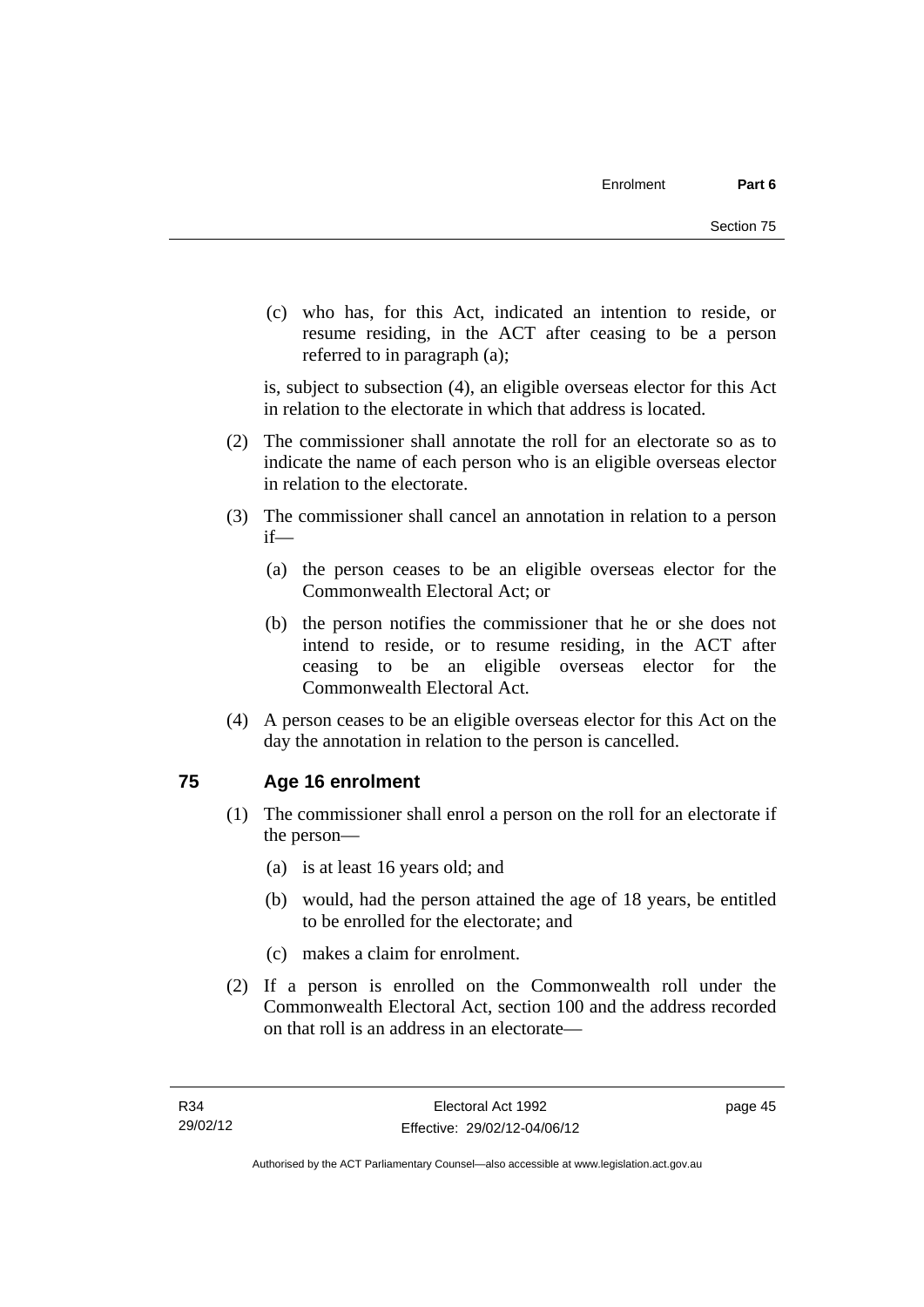- (a) the person shall be taken—
	- (i) to have made a claim for enrolment under this section; and
	- (ii) to be enrolled under this section on the roll for the electorate; and
- (b) the particulars recorded on the Commonwealth roll in relation to the person shall, so far as practicable, be taken to be the particulars recorded on the roll for the electorate.

#### **76 Enrolment etc**

(1) In this section:

*claim* means a claim for enrolment or transfer of enrolment.

- (2) Except as otherwise provided by this Act, the name of a person shall not be added to a roll except under a claim.
- (3) A claim must be—
	- (a) signed as required for an enrolment claim under the Commonwealth Electoral Act; and
	- (b) given to the commissioner.

*Note 1* If a form is approved under s 340A for a claim, the form must be used.

- *Note* 2 For how documents may be given, see the Legislation Act, pt 19.5.
- (4) The identity of the claimant must be verified in the same way as the identity of a claimant for an enrolment under the Commonwealth Electoral Act must be verified.
- (5) On a claim under subsection (2), the commissioner shall, subject to section 80—
	- (a) enrol the claimant, if satisfied that he or she is entitled to be enrolled under the claim; or
	- (b) reject the claim.

R34 29/02/12

Authorised by the ACT Parliamentary Counsel—also accessible at www.legislation.act.gov.au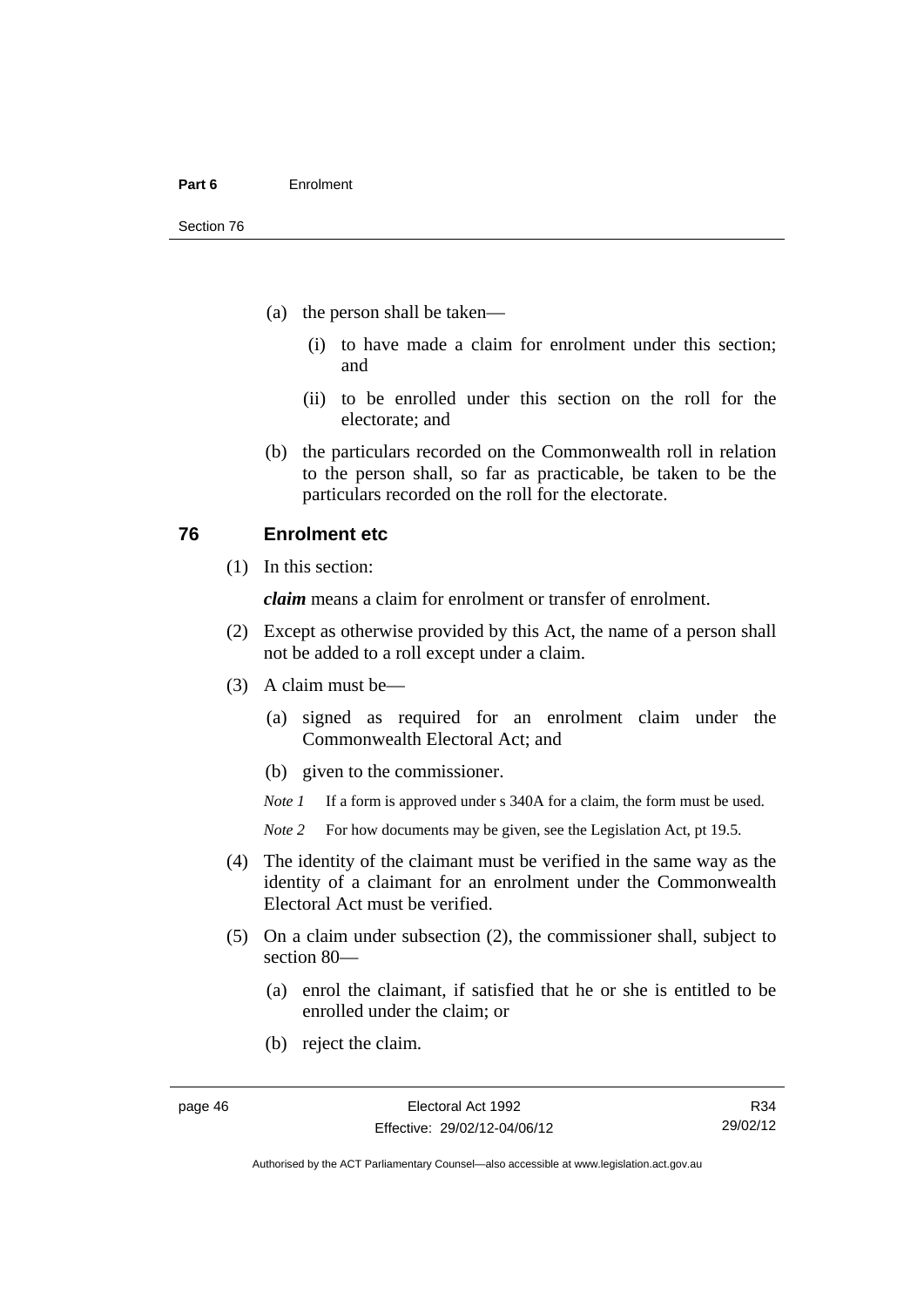- (6) After making a decision about a claim under subsection (2), the commissioner shall give the claimant—
	- (a) if the claim is accepted—written notice of the decision specifying the electorate in which the claimant is enrolled; or
	- (b) if the claim is rejected—an internal review notice about the decision.

#### **77 Suppression of elector's address**

- $(1)$  If—
	- (a) an elector is enrolled on the Commonwealth roll; and
	- (b) under the Commonwealth Electoral Act, section 104 the particulars of the elector's address have not been included on, or have been deleted from, the Commonwealth roll;

the commissioner shall suppress the particulars of the elector's address from any extract from the roll on which the elector is enrolled under this Act.

- (2) If an elector is not enrolled on the Commonwealth roll, on the elector's request for the suppression of particulars of his or her address from an extract from any roll, the commissioner shall—
	- (a) grant the request; or
	- (b) refuse the request.
- (3) A request shall—
	- (a) set out the reasons for the request; and
	- (b) be verified by statutory declaration.
	- *Note 1* If a form is approved under s 340A (Approved forms) for a request, the form must be used.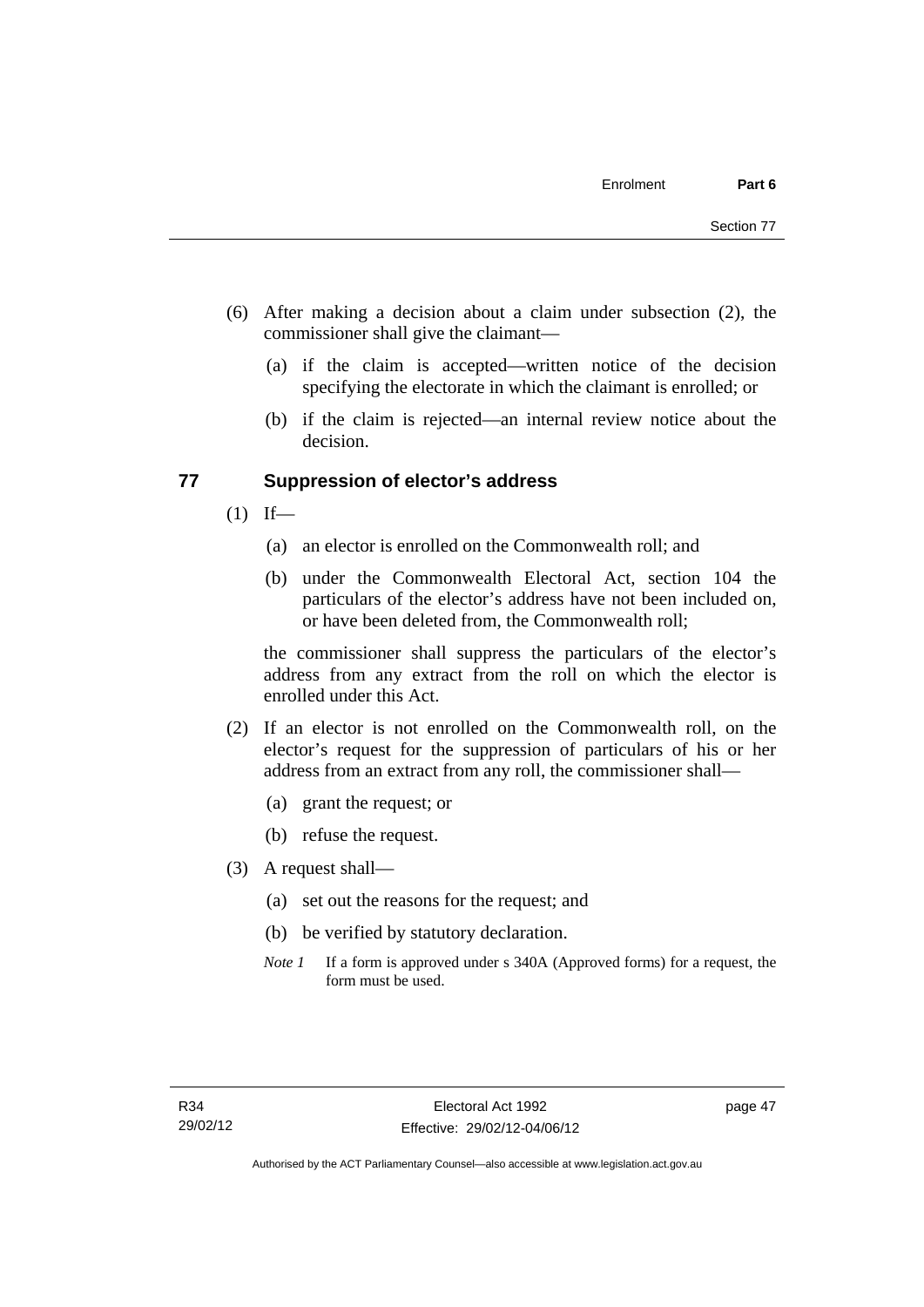- *Note 2* The *Statutory Declarations Act 1959* (Cwlth) applies to the making of statutory declarations under ACT laws.
- (4) The commissioner shall grant a request under subsection (2) if he or she is satisfied on reasonable grounds that the inclusion of the particulars of the elector's address on an extract from the roll would place at risk the personal safety of the elector or any member of the elector's family.
- (5) After making a decision about a request under subsection (2), the commissioner shall give the person who made the request—
	- (a) if the request is granted—written notice of the decision; or
	- (b) if the request is refused—an internal review notice about the decision.

#### **78 Inclusion of particulars on roll following suppression**

- (1) This section applies if the address of an elector has been suppressed under section 77 (2).
- (2) The commissioner shall include the particulars of the elector's address on an extract from the roll if the commissioner is satisfied on reasonable grounds that the inclusion of the particulars would not place at risk the personal safety of the elector or any member of the elector's family.
- (3) After making a decision under subsection (2), the commissioner shall give the elector an internal review notice about the decision.

#### **79 Suppression of elector's address pending review**

- (1) This section applies if the commissioner makes either of the following decisions:
	- (a) a decision under section 77 (2) (b) to refuse to suppress an elector's address from an extract from a roll;
	- (b) a decision under section 78 (2) to include particulars of an elector's address on an extract from a roll.

R34 29/02/12

Authorised by the ACT Parliamentary Counsel—also accessible at www.legislation.act.gov.au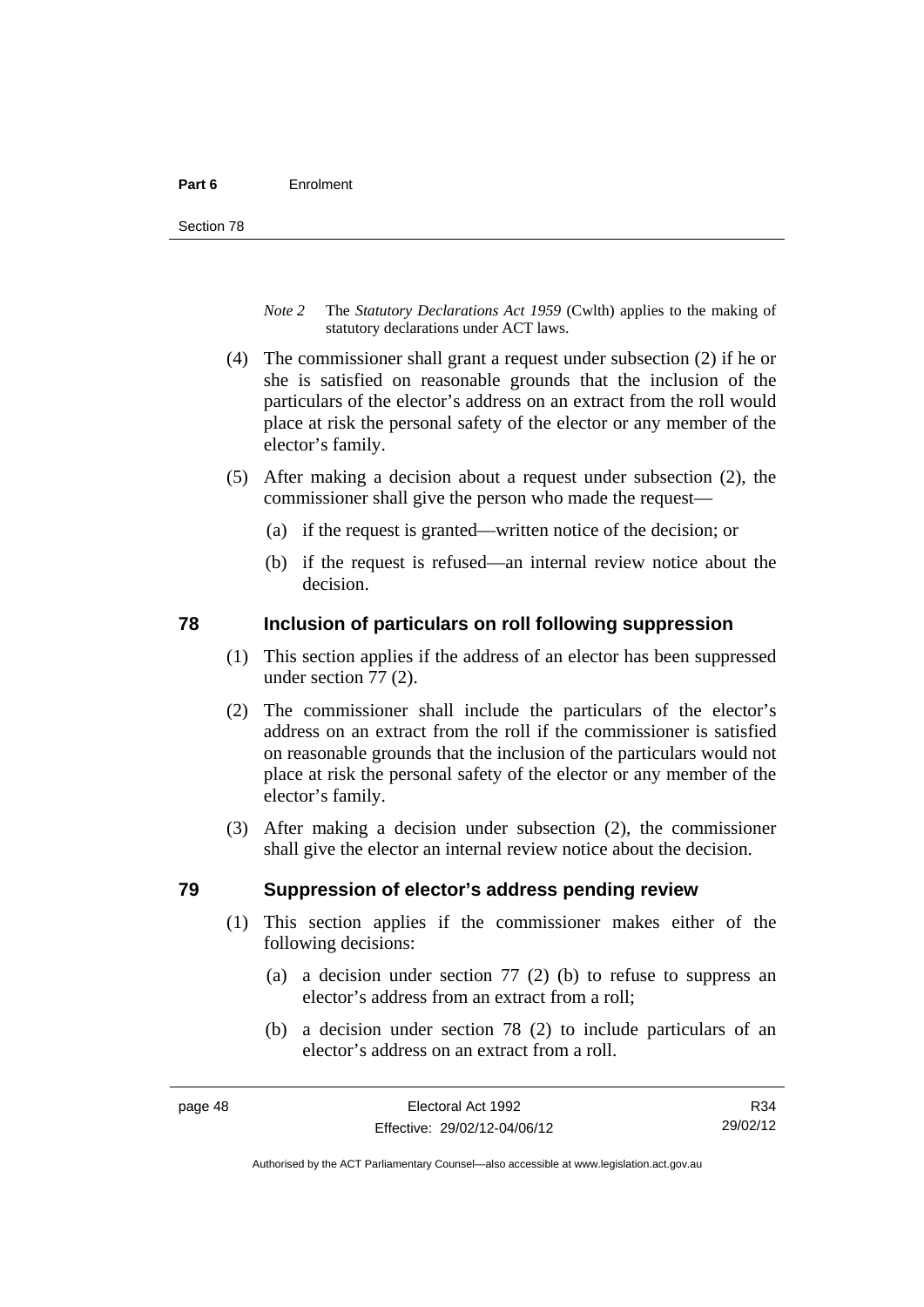- (2) The commissioner must suppress the particulars of the elector's address from an extract from a roll from the defined date until—
	- (a) if no application for review of the decision is made to the electoral commission within 28 days after the day the elector is given an internal review notice in relation to the decision—the end of the 28-day period; or
	- (b) if on review the electoral commission confirms the decision, and no application for review of the commission's decision is made to the ACAT—the end of 28 days after the day the elector is given an internal review notice; or
	- (c) if on review the ACAT confirms the decision of the electoral commission, and no appeal from the ACAT's decision is made to the Supreme Court is made—the end of 28 days after the day the elector is given notice of the ACAT's decision; or
	- (d) if an appeal from the ACAT's decision is made to the Supreme Court—a proceeding on the appeal is completed.
- (3) Subsection (2) has effect subject to—
	- (a) an order of the electoral commission under section 248 (Stay of reviewable decision); and
	- (b) an order of the ACAT; and
	- (c) an order of the Supreme Court.
- (4) In this section:

*defined date* means—

- (a) in relation to a decision under section 77 (2) (b) to refuse to suppress an elector's address from an extract from a roll—the date of the request for suppression; or
- (b) in relation to a decision under section 78 (2) to include particulars of an elector's address on an extract from a roll the date of the decision.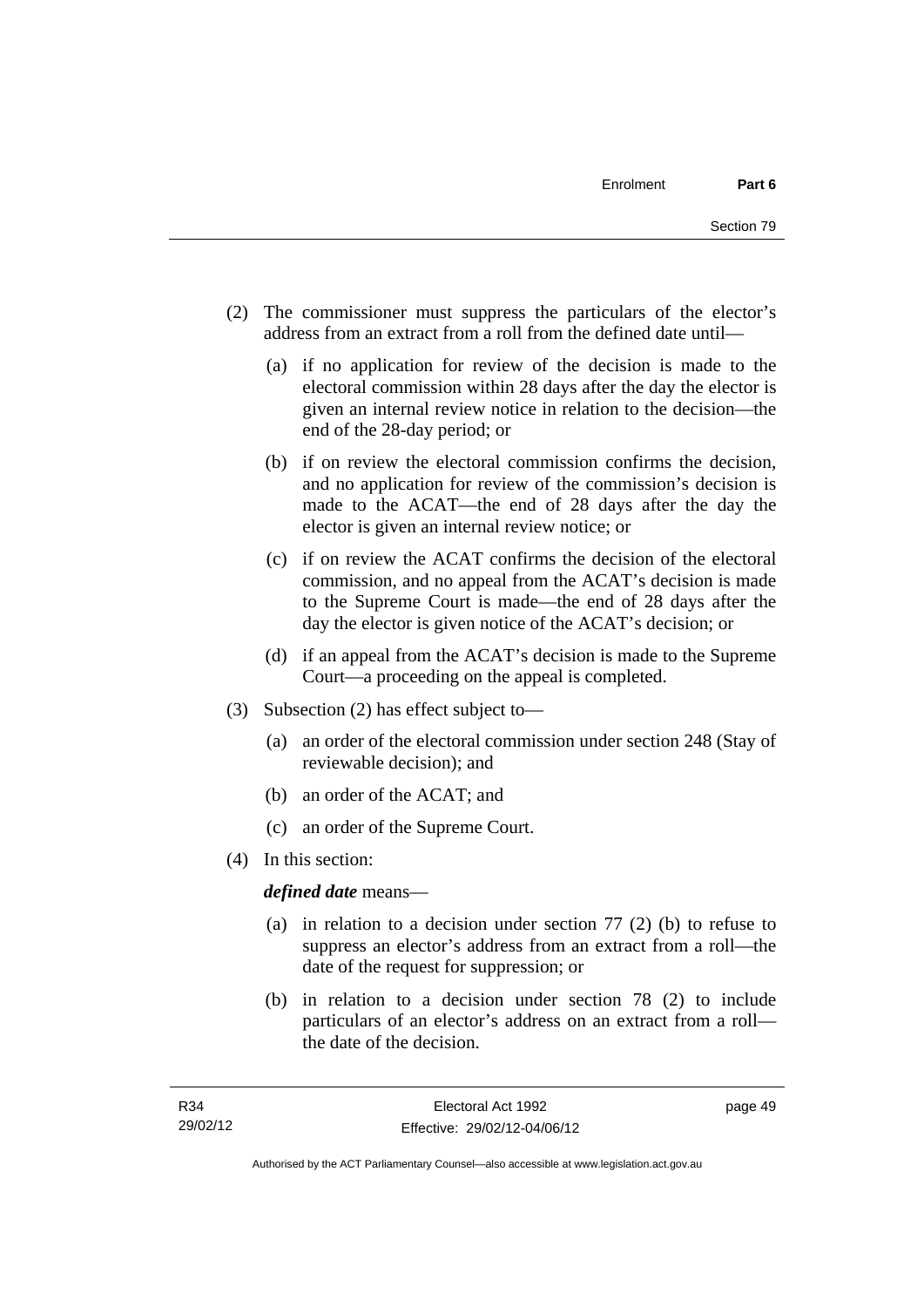#### **Part 6** Enrolment

#### **80 Closed rolls**

- (1) For this Act, the roll for an electorate shall be taken to be closed during the period—
	- (a) beginning at 8 pm on the 29th day before polling day for an election in the electorate; and
	- (b) ending at the close of polling at the election.
- (2) While a roll is closed, subject to subsections (3), (4) and (5) and section 66—
	- (a) a person shall not be enrolled; and
	- (b) a person shall not be taken to be enrolled under section 73 (5) or 75 (2) if the person's enrolment on the Commonwealth roll is effected during the closure; and
	- (c) a name shall not be removed; and
	- (d) an annotation in relation to the roll shall not be made or cancelled under section 74; and
	- (e) a change of address shall not be recorded.
- (3) Subsection (2) (c) shall not be taken to prevent the removal, while a roll is closed, of the name of a person who the commissioner believes on reasonable grounds made a statement in a claim for enrolment or transfer of enrolment that was false or misleading in a material particular.
- (4) If the Australian Postal Corporation notifies the commissioner in writing that the delivery of a posted claim for enrolment or transfer of enrolment has been delayed by an industrial dispute and, apart from the dispute, would have been delivered to the commissioner before the close of the roll for an election—
	- (a) subsection (2) (a) and (c) shall not be taken to prevent the enrolment of an elector or the removal of an elector's name from another roll as a consequence of such an enrolment; and

R34 29/02/12

Authorised by the ACT Parliamentary Counsel—also accessible at www.legislation.act.gov.au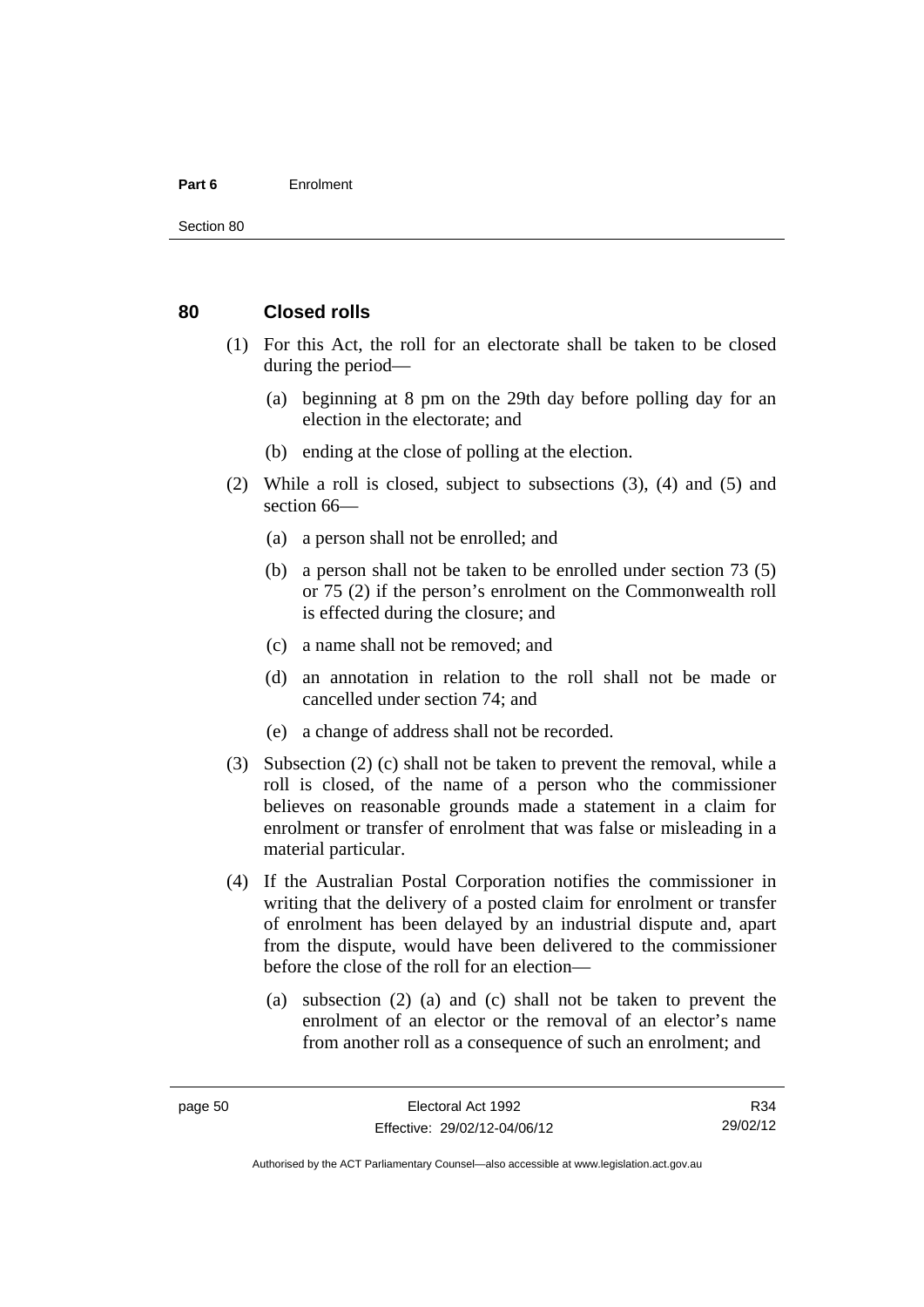- (b) if the claimant is enrolled in accordance with the claim—the enrolment shall be taken, in relation to any vote cast by the claimant in the election, to have been effected before the roll closed.
- (5) This section does not prevent the enrolment of an elector, during a period when a roll is closed, if the elector's claim for enrolment or transfer of enrolment was received before the beginning of that period by—
	- (a) an officer appointed under section 33 (Officers); or
	- (b) a member of the commission's staff; or
	- (c) a person authorised by the commissioner for this section; or
	- (d) an employee of the Australian Electoral Commission.
- (6) In this section:

*enrolment* includes the enrolment of a person who is taken to have been enrolled under this part.

*particulars*—a reference (express or implied) to *particulars* relating to a person includes a reference to particulars taken to be recorded on the roll under this part.

# **81 Objections to enrolment**

- (1) This section applies in relation to the enrolment of a person who is enrolled under this Act but is not enrolled under the Commonwealth Act.
- (2) An elector may object to the enrolment of a person on the ground that the person is not entitled to enrolment under section 72.
- (3) An objection shall—
	- (a) set out the grounds on which it is made; and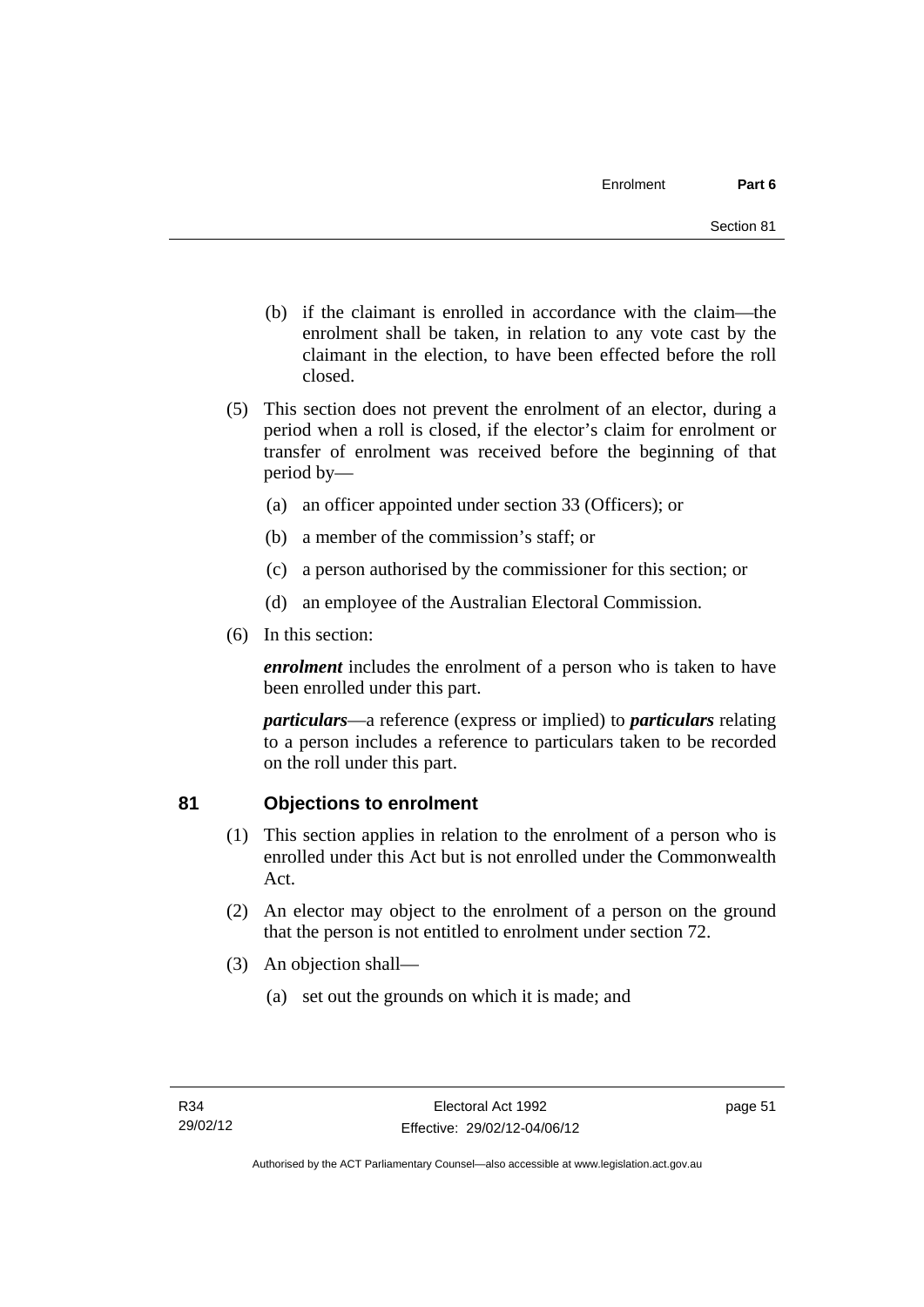Section 81

- (b) subject to subsection (4), be accompanied by a deposit of \$2 or any higher amount prescribed by the regulations.
- *Note* If a form is approved under s 340A (Approved forms) for an objection, the form must be used.
- (4) The deposit is not payable by an elector who objects to the enrolment of a person with a mental disability.
- (5) The commissioner shall reject an objection without notifying the person whose enrolment it concerns if—
	- (a) the objection is made because the enrolled person is a person with a mental disability and is not accompanied by a supporting medical certificate; or
	- (b) the commissioner believes on reasonable grounds that the objection is frivolous or vexatious.
- (6) After the commissioner rejects an objection under subsection (4), he or she shall—
	- (a) if subsection (5) (a) applies—give the objector written notice of the rejection; and
	- (b) if subsection (5) (b) applies—give the objector an internal review notice about the decision to reject the objection.

*Note* For how documents may be given, see *Legislation Act 2001*, pt 19.5.

- $(7)$  If—
	- (a) an objection is made to the enrolment of a person; or
	- (b) the commissioner believes on reasonable grounds that an enrolled person is not entitled to be enrolled (other than the ground that the person is a person with a mental disability);

the commissioner shall, subject to subsection (5), give the person written notice of the objection or belief inviting the person to respond within 21 days after the date of the notice.

R34 29/02/12

Authorised by the ACT Parliamentary Counsel—also accessible at www.legislation.act.gov.au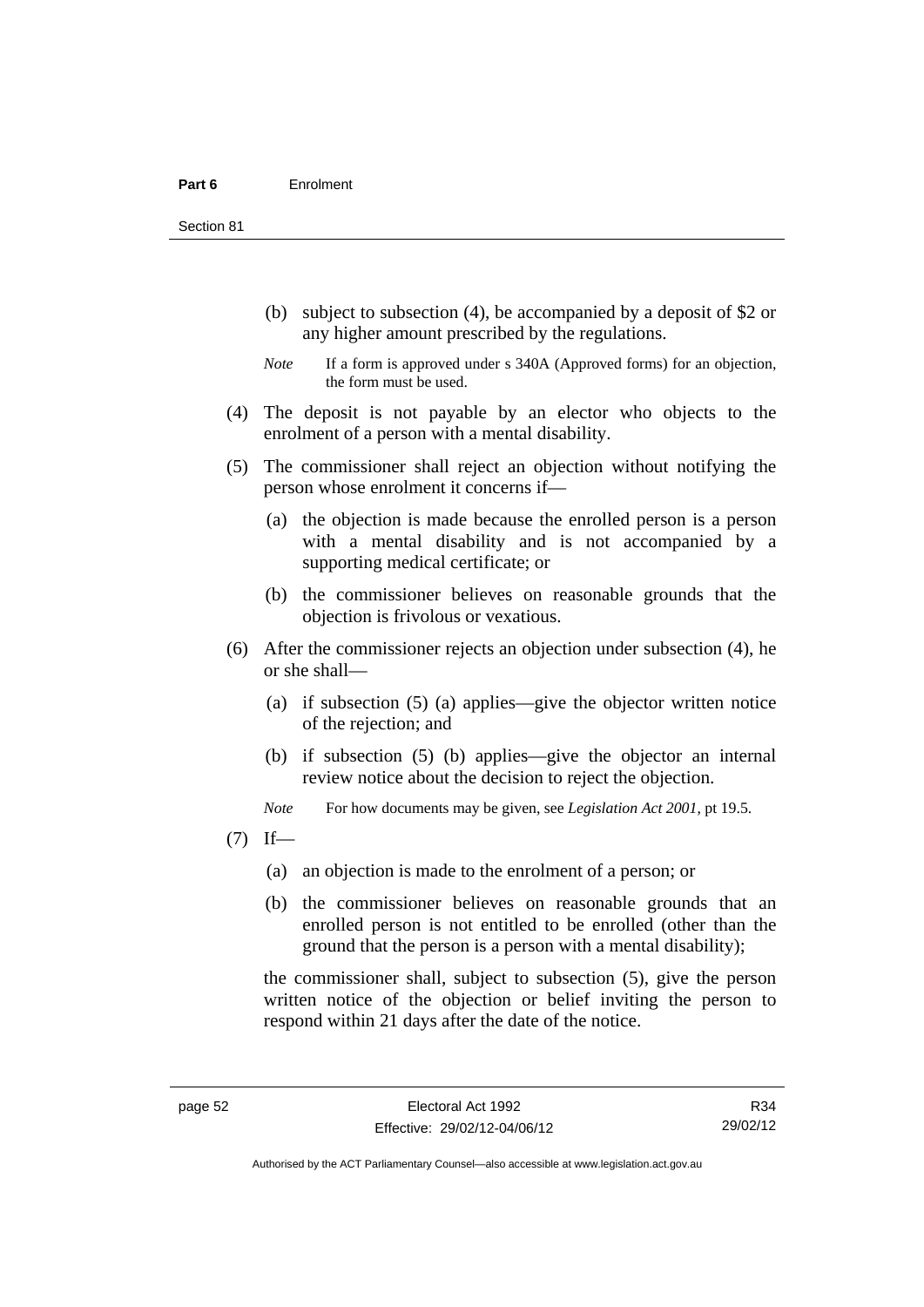- (8) After considering any such response, the commissioner shall determine the person's entitlement to enrolment and—
	- (a) confirm the enrolment; or
	- (b) remove the person's name from the roll.
- (9) After making a decision under subsection (8) about the enrolment of a person, the commissioner shall—
	- (a) for a decision to confirm the enrolment—give the person, and any objector, written notice of the decision; or
	- (b) for a decision to remove the person's name from the roll—
		- (i) give the person an internal review notice about the decision; and
		- (ii) if an objection has been duly made to the enrolment give the objector written notice of the decision.
- (10) If a person's name is removed from a roll as a result of an objection, the commissioner shall return the deposit lodged with the objection to the objector.
- (11) In this section:

*person with a mental disability* means a person who is incapable of understanding the nature and significance of enrolment and voting, and includes such a person even if a guardian or manager has not been appointed for the person under the *Guardianship and Management of Property Act 1991*.

#### **82 Record of claims for enrolment**

 (1) If the commissioner is satisfied that a record of the particulars of a claim for enrolment or transfer of enrolment is kept on microfiche, microfilm or in any other appropriate permanent form, the claim may be destroyed.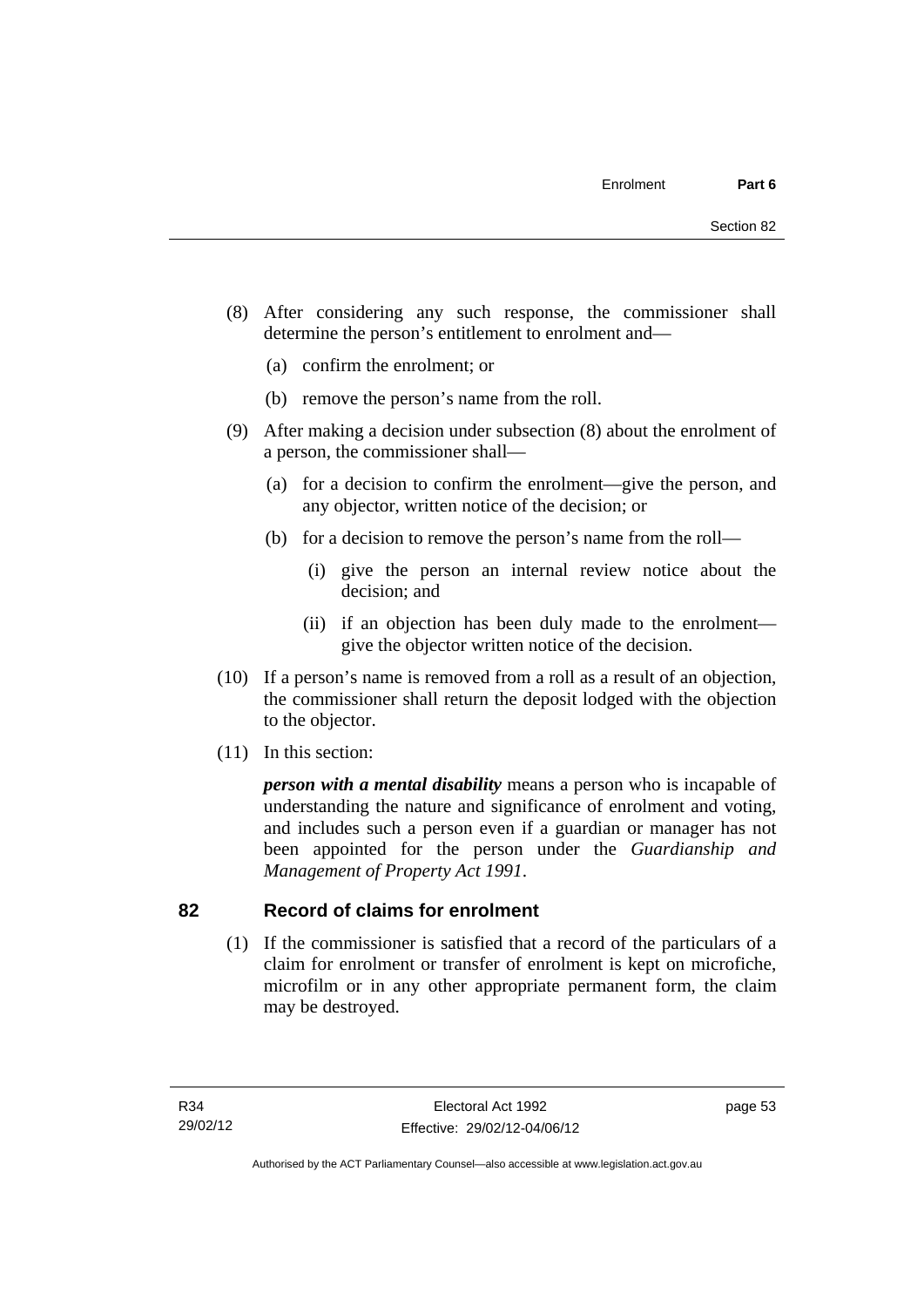Section 83

 (2) A record of particulars of a claim that is kept in accordance with subsection (1) is evidence of the particulars of that claim.

#### **83 Processing enrolment claims**

An officer who receives a claim for enrolment or transfer of enrolment shall do everything practicable to process the claim.

#### **84 Transmission of enrolment claims**

A person who accepts for transmission to the commissioner a claim for enrolment or transfer of enrolment shall transmit the claim to the commissioner as soon as is practicable.

Maximum penalty: 10 penalty units.

#### **85 Production of claims for enrolment before a court**

- (1) This section applies to a person who is, or has been—
	- (a) a member of the electoral commission; or
	- (b) the commissioner; or
	- (c) an officer; or
	- (d) a member of the staff of the electoral commission.
- (2) A person to whom this section applies shall not, except for this Act, be required—
	- (a) to produce in a court a claim for enrolment; or
	- (b) to divulge or communicate to a court any matter or thing in relation to a claim for enrolment that has come to the person's notice in the exercise of functions under this Act.
- (3) In this section:

*court* includes any tribunal, authority or person having power to require the production of documents or the answering of questions.

R34 29/02/12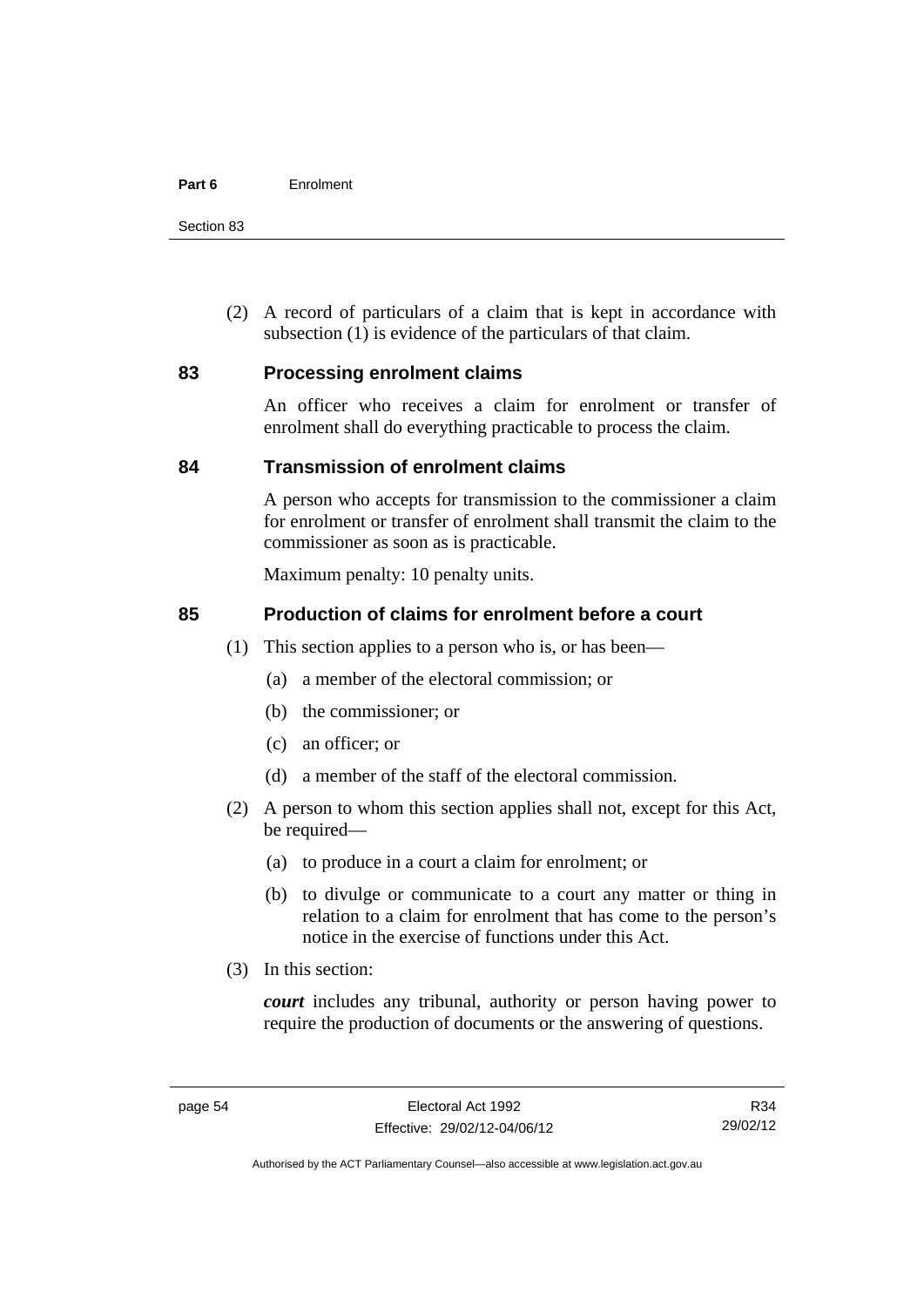### **86 Claims for enrolment not subject to warrants**

A warrant issued under a Territory law authorising the seizure of a document related to an offence does not authorise the seizure of a claim for enrolment or transfer of enrolment.

Authorised by the ACT Parliamentary Counsel—also accessible at www.legislation.act.gov.au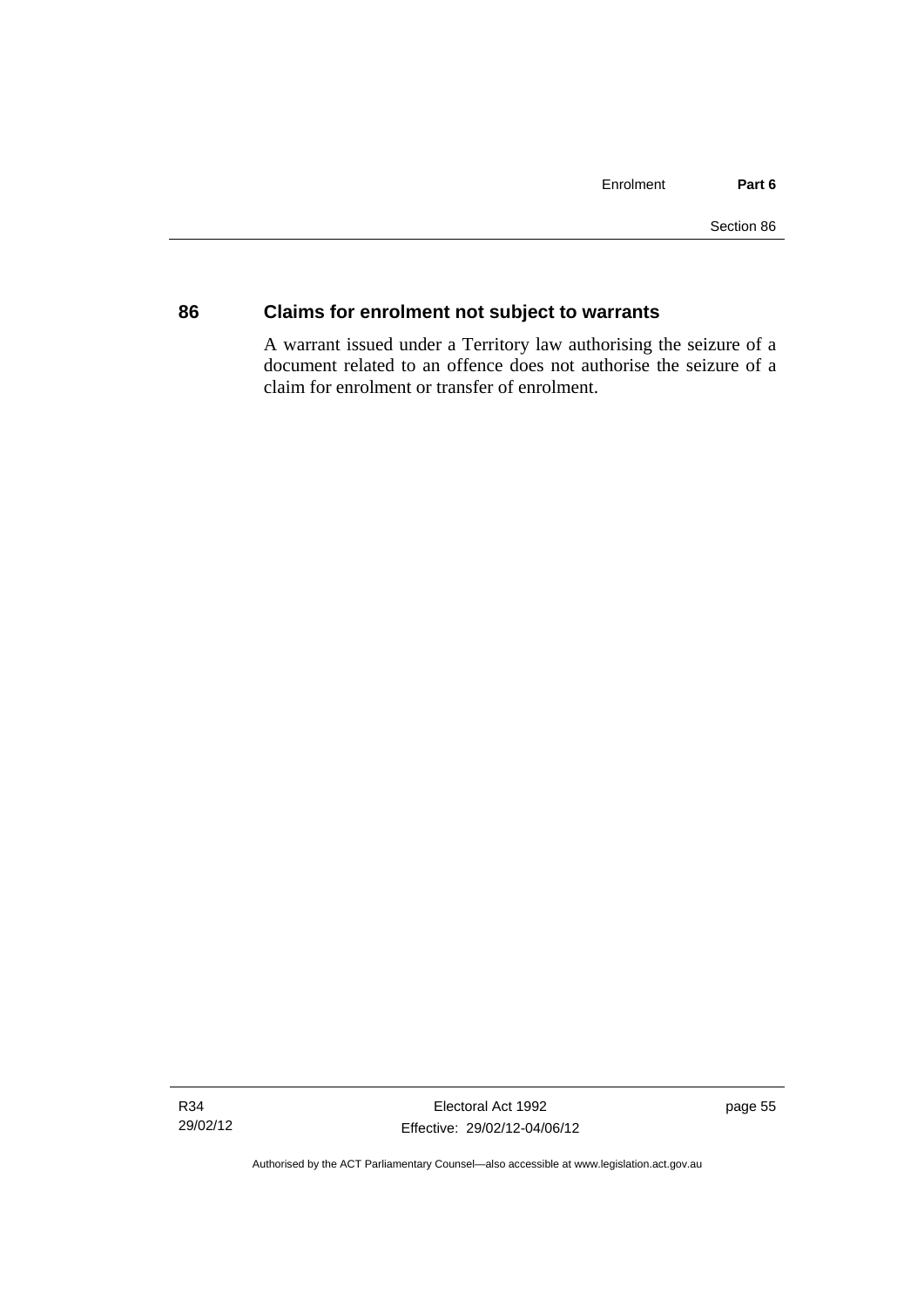Section 87

# **Part 7 Registration of political parties**

#### **87 Definitions—pt 7**

In this part:

*address* of a person who is, or is nominated to be, the registered officer of a political party means—

- (a) the person's home address; or
- (b) the person's business address (other than a post office box); or
- (c) an address of the party (other than a post office box).

*related*—2 political parties are taken to be *related* if—

- (a) one is a part of the other; or
- (b) both are parts of the same political party.

### **88 Register of political parties**

- (1) The commissioner must keep a register of political parties.
- (2) The register must contain the following particulars for each registered party:
	- (a) the name of the party;
	- (b) any abbreviation of the name of the party;
	- (c) the name and address of the registered officer of the party.
- (3) The commissioner must make the register available for public inspection.

### **89 Application for registration of political party**

- (1) An application for registration of a political party must—
	- (a) be signed by the secretary of the party; and

Authorised by the ACT Parliamentary Counsel—also accessible at www.legislation.act.gov.au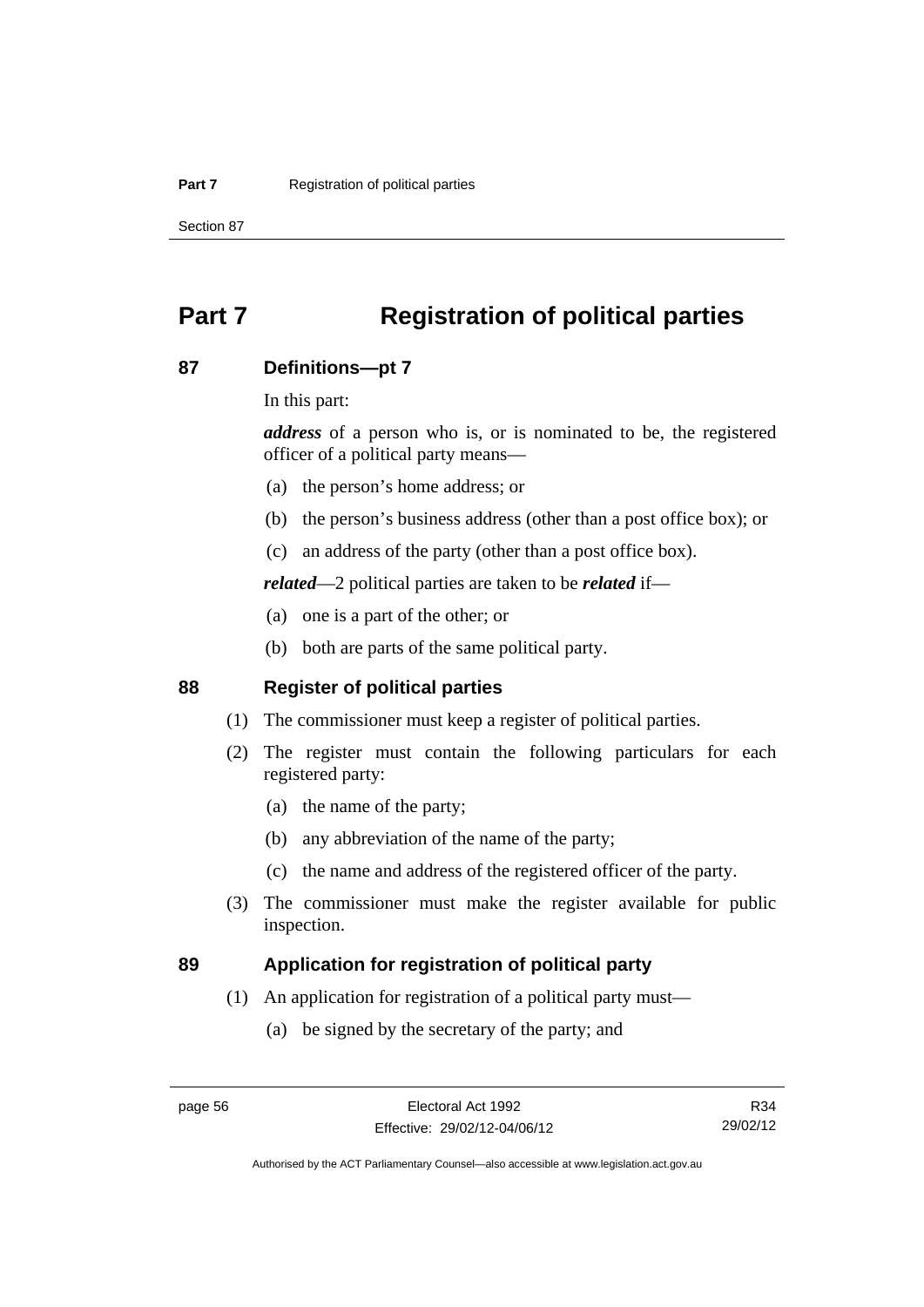- (b) state the party's name; and
- (c) state any abbreviation of the party's name that the party intends to use for this Act; and
- (d) state the name and address, and contain a specimen signature, of the person nominated to be the registered officer of the party; and
- (e) be accompanied by a copy of the party's constitution; and
- (f) be accompanied by a list of the names and addresses of at least 100 members of the party who are electors; and
- (g) if the party's name, or any abbreviation of the party's name that the party intends to use for this Act, includes the name of a particular living person—be accompanied by a written notice, signed by the person, that—
	- (i) states an address for the person or indicates that the person's address is suppressed; and
	- (ii) states that the person consents to the use of the person's name in the party's name or abbreviation.
- *Note* If a form is approved under s 340A (Approved forms) for an application, the form must be used.
- (2) However, a notice is not required under subsection  $(1)$  (g) if the use of the person's name in the party's name or abbreviation does not suggest that there is a connection between the party and the person.

#### **Example**

a name that suggests the party is opposed to the named person

- *Note* An example is part of the Act, is not exhaustive and may extend, but does not limit, the meaning of the provision in which it appears (see Legislation Act, s 126 and s 132).
- (3) The commissioner may use information obtained under subsection (1) (f) only to find out whether the party has at least 100 members who are electors.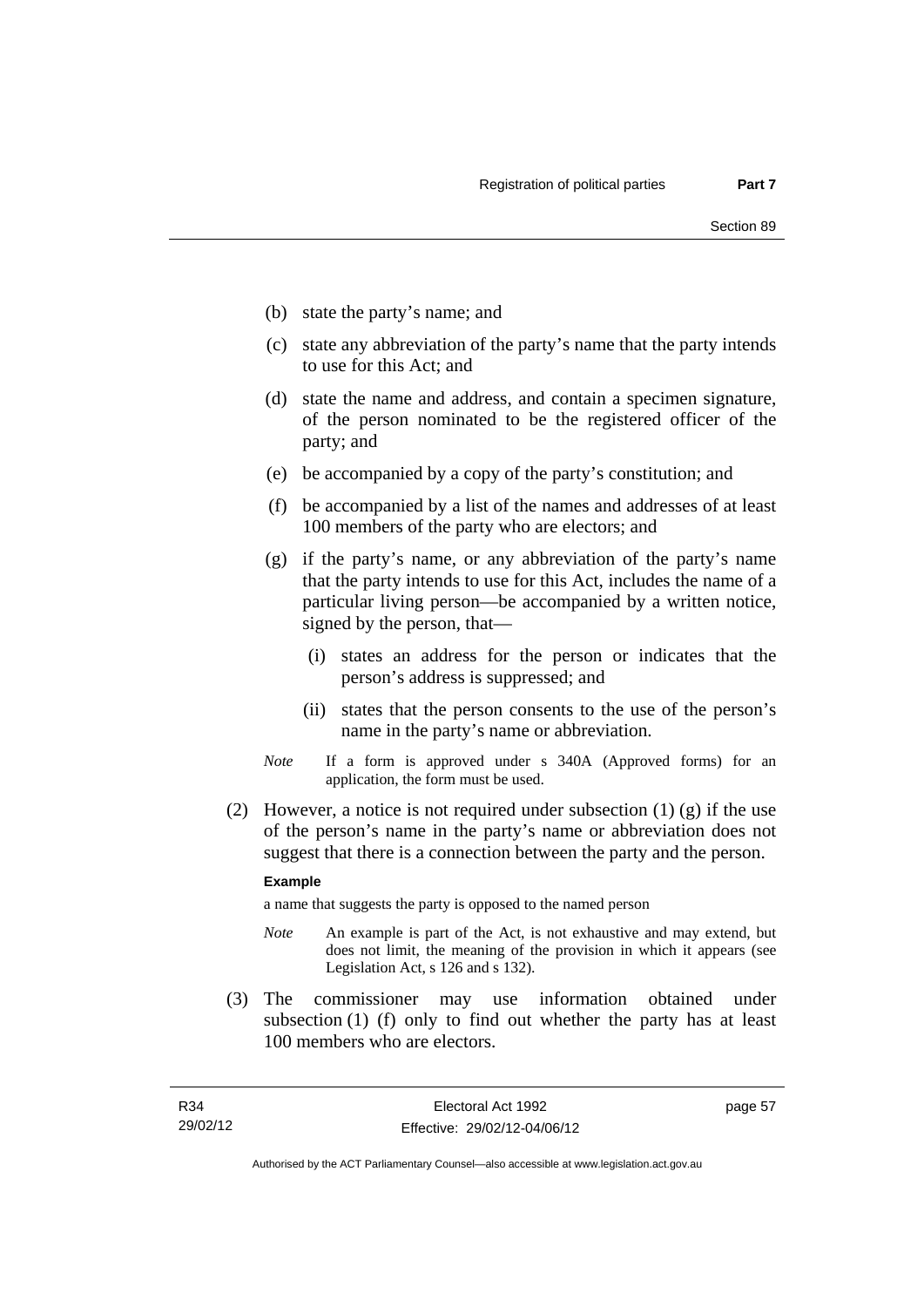Section 90

### **90 Further information about application for political party registration**

 (1) For this part, the commissioner may, by written notice given to an applicant for registration of a political party, require the applicant to give to the commissioner within a stated period stated information, or a stated document, relating to the application.

*Note* For how documents may be given, see *Legislation Act 2001*, pt 19.5.

- (2) If the applicant fails to comply with a notice under subsection (1), the commissioner may refuse the application.
- (3) If the commissioner refuses the application under subsection (2), the commissioner must give the applicant an internal review notice about the commissioner's decision.

#### **91 Notification and publication of applications**

- (1) If the commissioner receives an application for the registration of a political party, the commissioner must prepare written notice of the application.
- (2) The notice must—
	- (a) state the following particulars:
		- (i) the name of the political party; and
		- (ii) any abbreviation of the name of the party that the party intends to use for this Act; and
		- (iii) the name and address of the person nominated to be the registered officer of the party; and
	- (b) state that a copy of each of the following is available for public inspection at the commissioner's office:
		- (i) the application;
		- (ii) the party's constitution;

Authorised by the ACT Parliamentary Counsel—also accessible at www.legislation.act.gov.au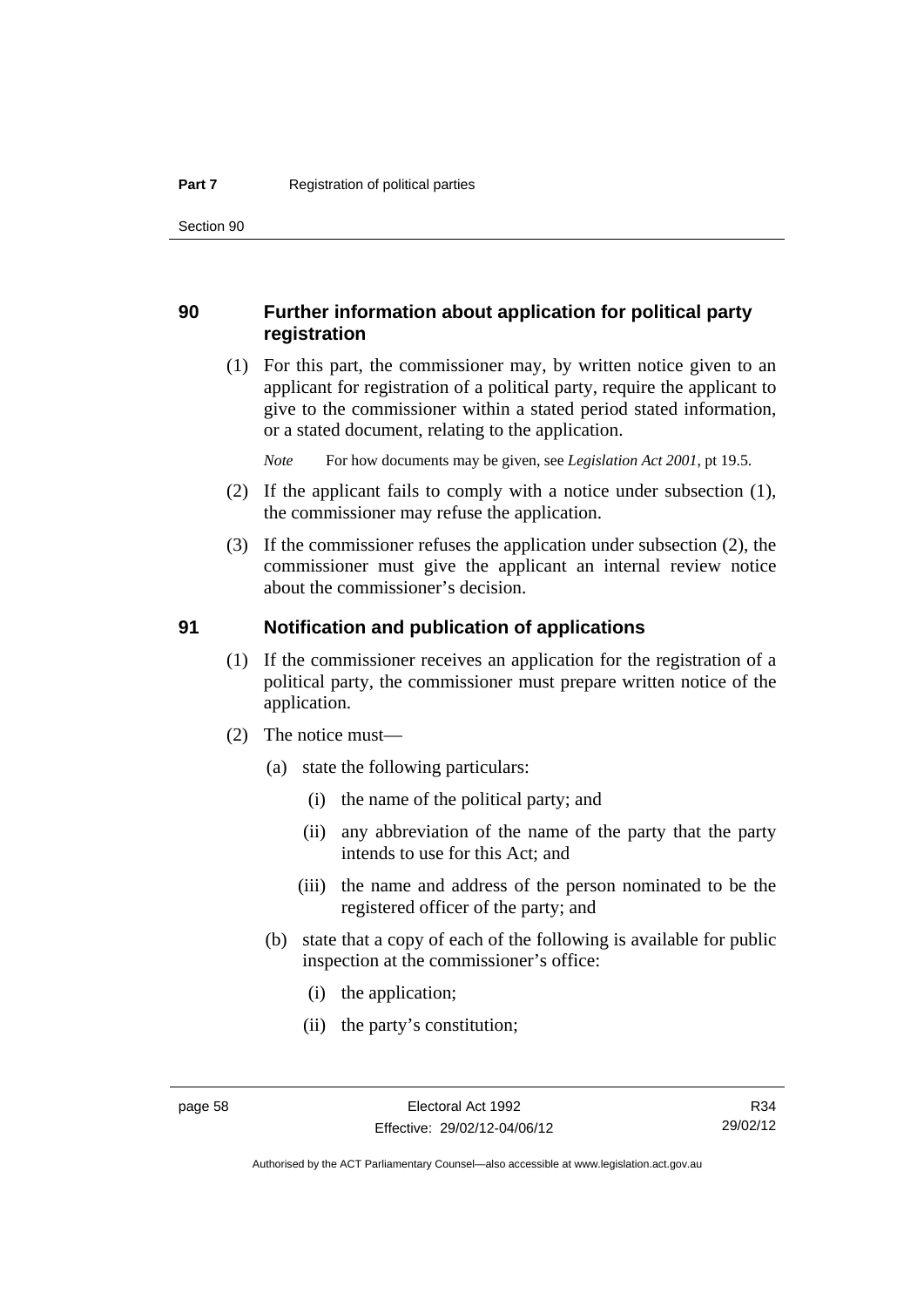- (iii) if the application was accompanied by a notice under section 89 $(1)$  $(g)$ —the notice; and
- (c) state that written objections to the application may be given to the commissioner within 14 days after the day the notice is notified under the *Legislation Act 2001*.
- (3) The notice is a notifiable instrument.

*Note* A notifiable instrument must be notified under the *Legislation Act 2001*.

- (4) The commissioner must also publish the notice in a newspaper.
- (5) The commissioner must make a copy of each of the following available for public inspection at the commissioner's office:
	- (a) the application;
	- (b) the party's constitution;
	- (c) if the application was accompanied by a notice under section 89 (1)  $(g)$ —the notice.

#### **91A Objections to applications and responses**

- (1) An objection to an application for registration of a political party must—
	- (a) be in writing; and
	- (b) set out the grounds of the objection; and
	- (c) state the objector's name and address; and
	- (d) be signed by the objector; and
	- (e) be given to the commissioner in accordance with the notice under section 91 (Notification and publication of applications) for the application.
- (2) The commissioner must give to the person nominated to be the registered officer of the political party—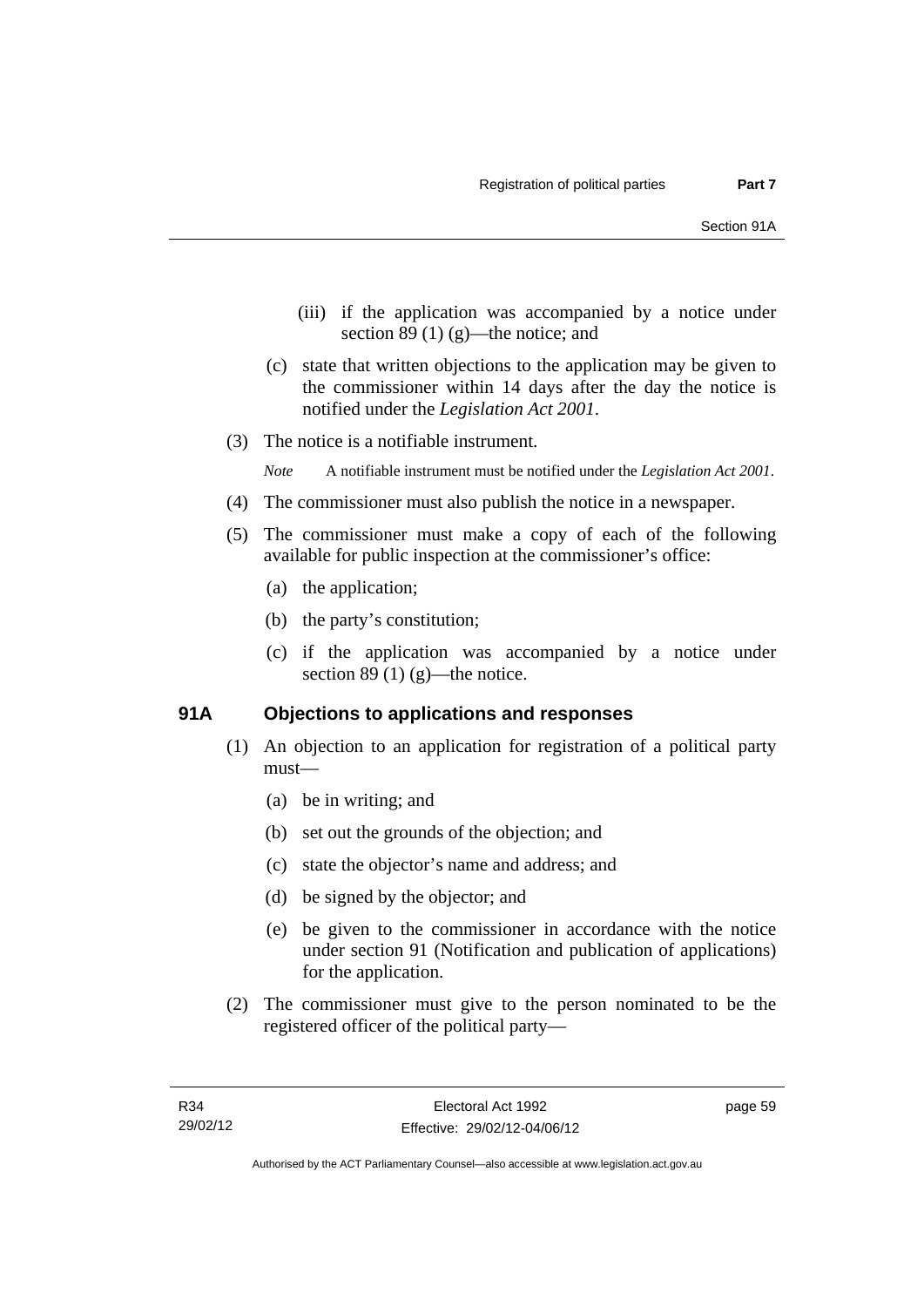Section 92

- (a) a copy of each objection given to the commissioner in accordance with subsection (1); and
- (b) a written notice inviting the person to give any response to the objection to the commissioner, in writing, within 14 days after the day the notice is given to the person.
- (3) The commissioner must make a copy of the following available for public inspection:
	- (a) each objection given to the commissioner in accordance with subsection  $(1)$ ;
	- (b) each response given to the commissioner in accordance with the notice under subsection (2).
- (4) In deciding whether to register the political party, the commissioner must consider each objection and response given to the commissioner in accordance with this section.

#### **92 Registration of political parties**

- (1) If an application for registration of a political party is made under this part, the commissioner must register the party unless the commissioner refuses the application under section 90 (2) (Further information about application for political party registration) or section 93 (Refusal of applications for registration).
- (2) If the commissioner registers a political party, the commissioner must prepare written notice of the registration.
- (3) The notice is a notifiable instrument.

*Note* A notifiable instrument must be notified under the *Legislation Act 2001*.

- (4) The commissioner must also give notice of the registration to the secretary of the political party.
- (5) In addition, if an objection was made under section 91A (Objections to applications and responses) to the application, the commissioner

R34 29/02/12

Authorised by the ACT Parliamentary Counsel—also accessible at www.legislation.act.gov.au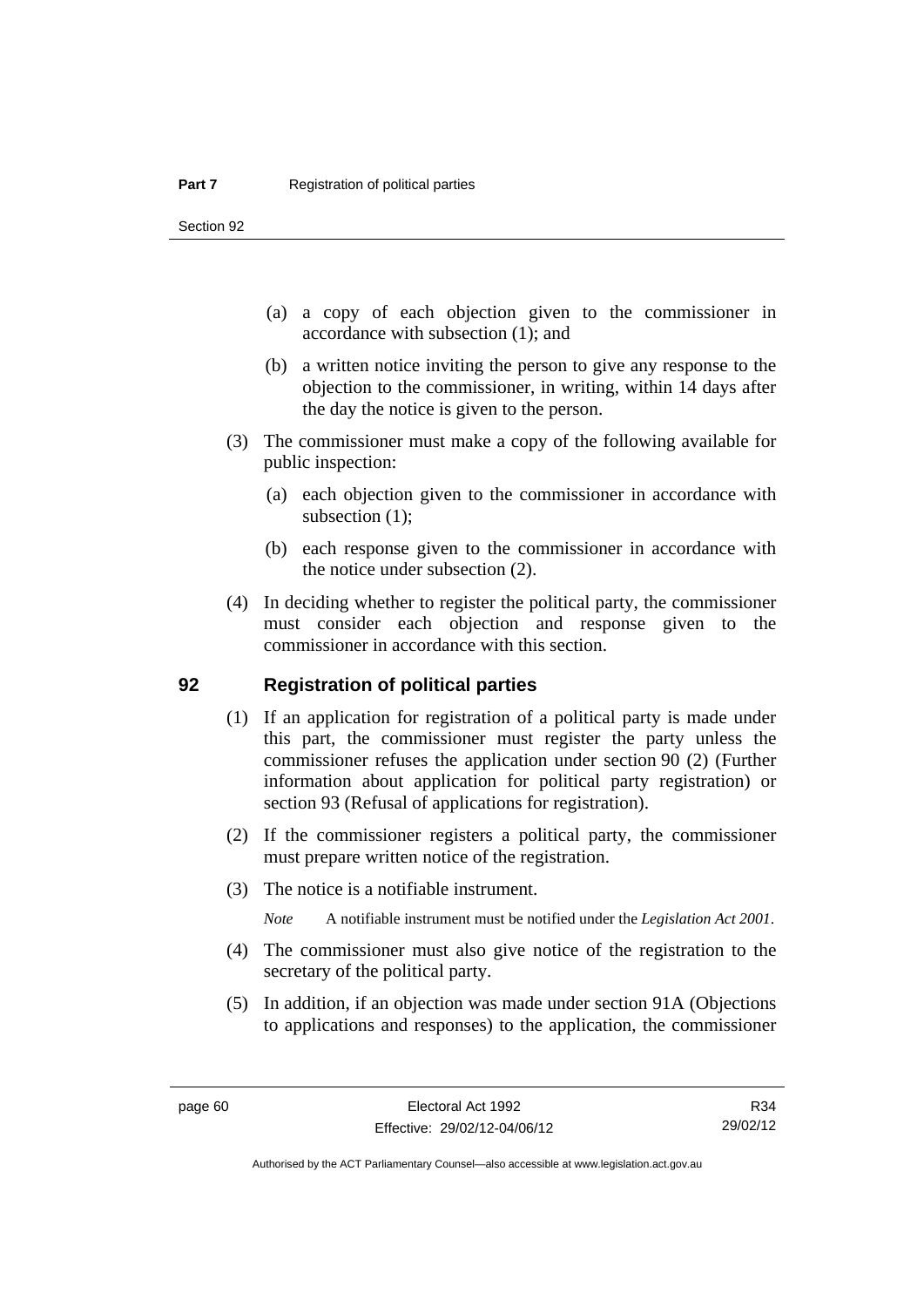must give the objector an internal review notice about the decision to register the political party.

### **93 Refusal of applications for registration**

- (1) The commissioner must refuse an application for the registration of a political party if—
	- (a) for an application for registration of a political party—the commissioner believes on reasonable grounds that, when it made the application, the party did not have at least 100 members who were electors; or
	- (b) the person nominated in the application to be the registered officer of the party is not qualified to be an elector or is the registered officer of a registered party; or
	- (c) the party is ineligible for registration because of section 99 (Use of party name after cancellation); or
	- (d) the party's name, or any abbreviation of the party's name that the party intends to use for this Act, includes the name of a particular living person and the application is not accompanied by the notice (if required) under section 89 (1) (g).
- (2) The commissioner must also refuse an application if the commissioner believes on reasonable grounds that the name of the political party, or any abbreviation of that name that the application states that the party intends to use for this Act—
	- (a) consists of more than 6 words; or
	- (b) is obscene; or
	- (c) is the name, or an acronym of the name, of another political party; or
	- (d) so nearly resembles the name, or an acronym of the name, of another political party that it is likely to be confused with or mistaken for that name or acronym; or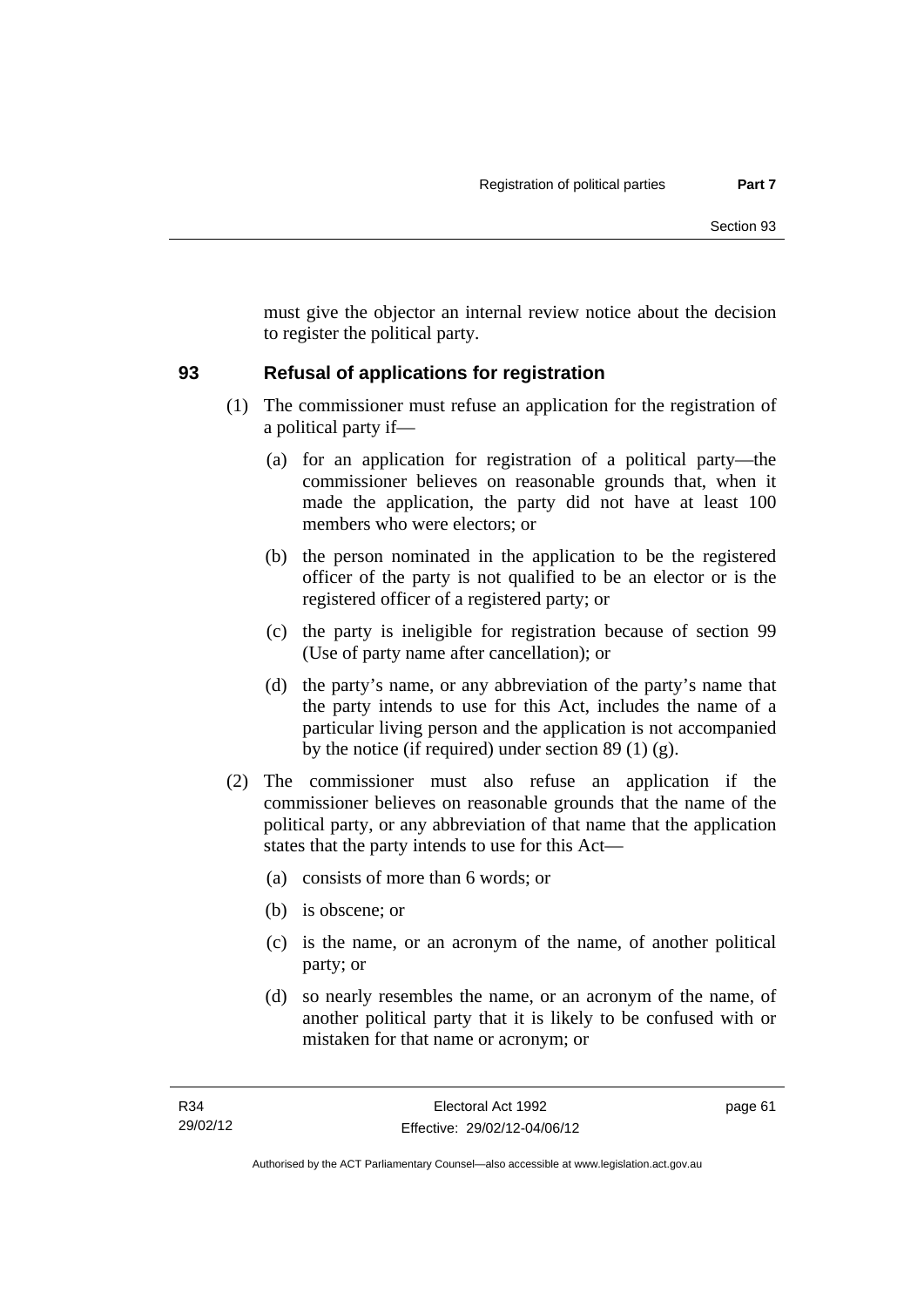- (e) consists of the word 'independent'; or
- (f) consists of the words 'independent party'; or
- (g) consists of or includes the word 'independent' and—
	- (i) the name, or an acronym of the name, of another political party; or
	- (ii) matter that so nearly resembles the name, or an acronym of the name, of another political party that the matter is likely to be confused with or mistaken for that name or acronym.
- (3) If the commissioner refuses an application for the registration of a political party, the commissioner must—
	- (a) give the secretary of the party an internal review notice about the decision to refuse the application; and
	- (b) if an objection was made under section 91A (Objections to applications and responses) to the application—give the objector written notice of the refusal.
- (4) In this section, *another political party*, in relation to a political party, is—
	- (a) a registered party; or
	- (b) a political party at least 1 member of which is a member of—
		- (i) the Legislative Assembly; or
		- (ii) the Commonwealth Parliament; or
		- (iii) a State legislature; or
	- (c) a political party registered or recognised for the law of the Commonwealth or a State that relates to the election of members of the Commonwealth Parliament or the State legislature.

R34 29/02/12

Authorised by the ACT Parliamentary Counsel—also accessible at www.legislation.act.gov.au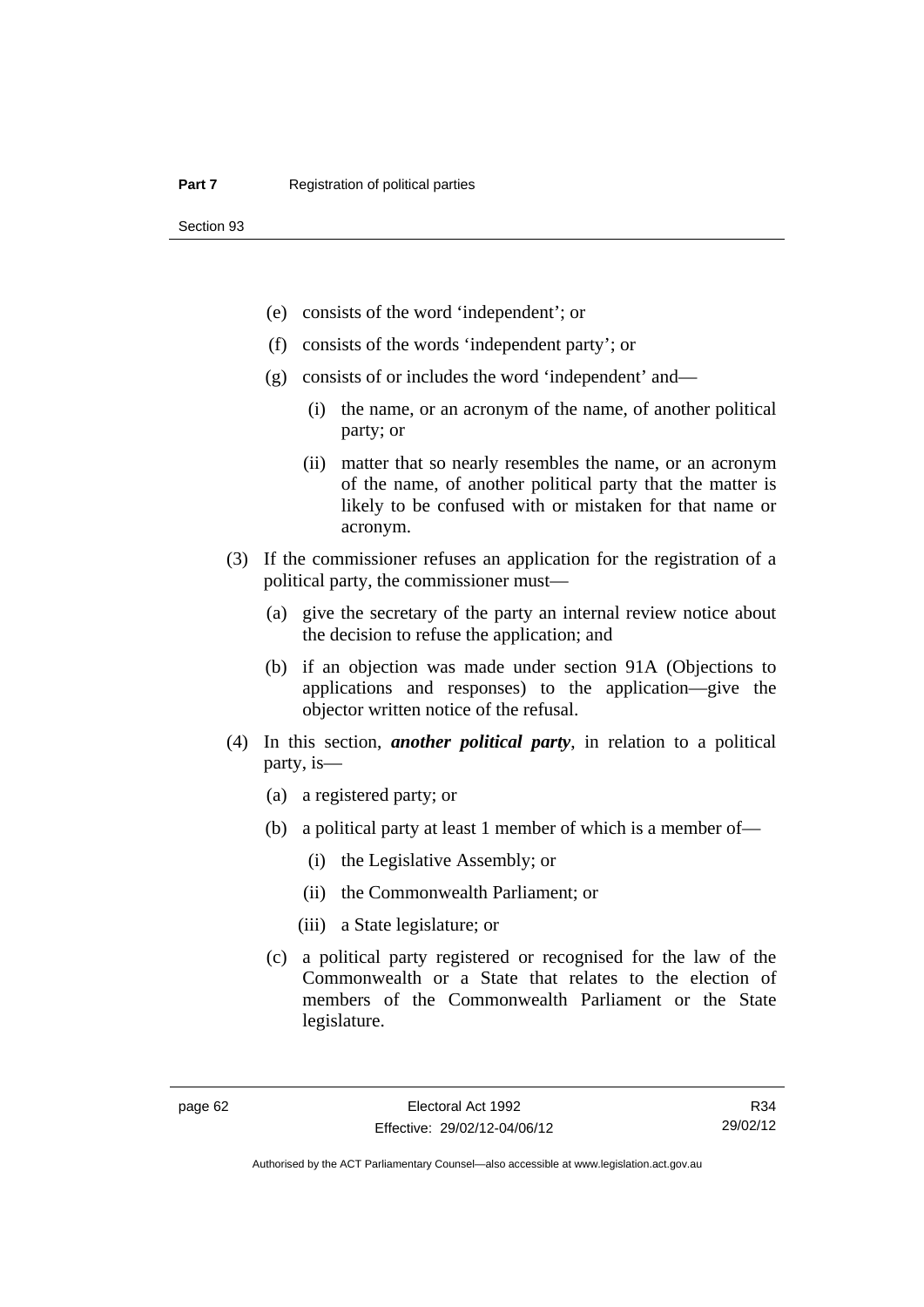- (5) However, *another political party*, in relation to a political party, does not include a political party that is related to it.
- (6) In this section:

*name* includes an abbreviation of the name.

### **94 Amendment of applications for registration**

- (1) If the commissioner is of the opinion that an application for the registration of a political party must be refused under section 93 (Refusal of applications for registration), but that the application might be amended to prevent the refusal, the commissioner must give the applicant written notice to that effect.
- (2) The notice must—
	- (a) set out the reasons for the commissioner's opinion; and
	- (b) describe the effect of subsections (3) to (5).
- (3) If the commissioner gives the notice to the applicant, the commissioner is not required to further consider the application unless a request is made under subsection (4).
- (4) Within 28 days after receiving the notice, the applicant may give the commissioner a written request, signed by the applicant, for the commissioner—
	- (a) to amend the application in a stated way; or
	- (b) to consider the application in the form in which it was made.
- (5) The commissioner must comply with the request.
- (6) If the applicant requests the commissioner to amend the application in a stated way, the application as amended in accordance with the request is taken to be a new application for the registration of a political party.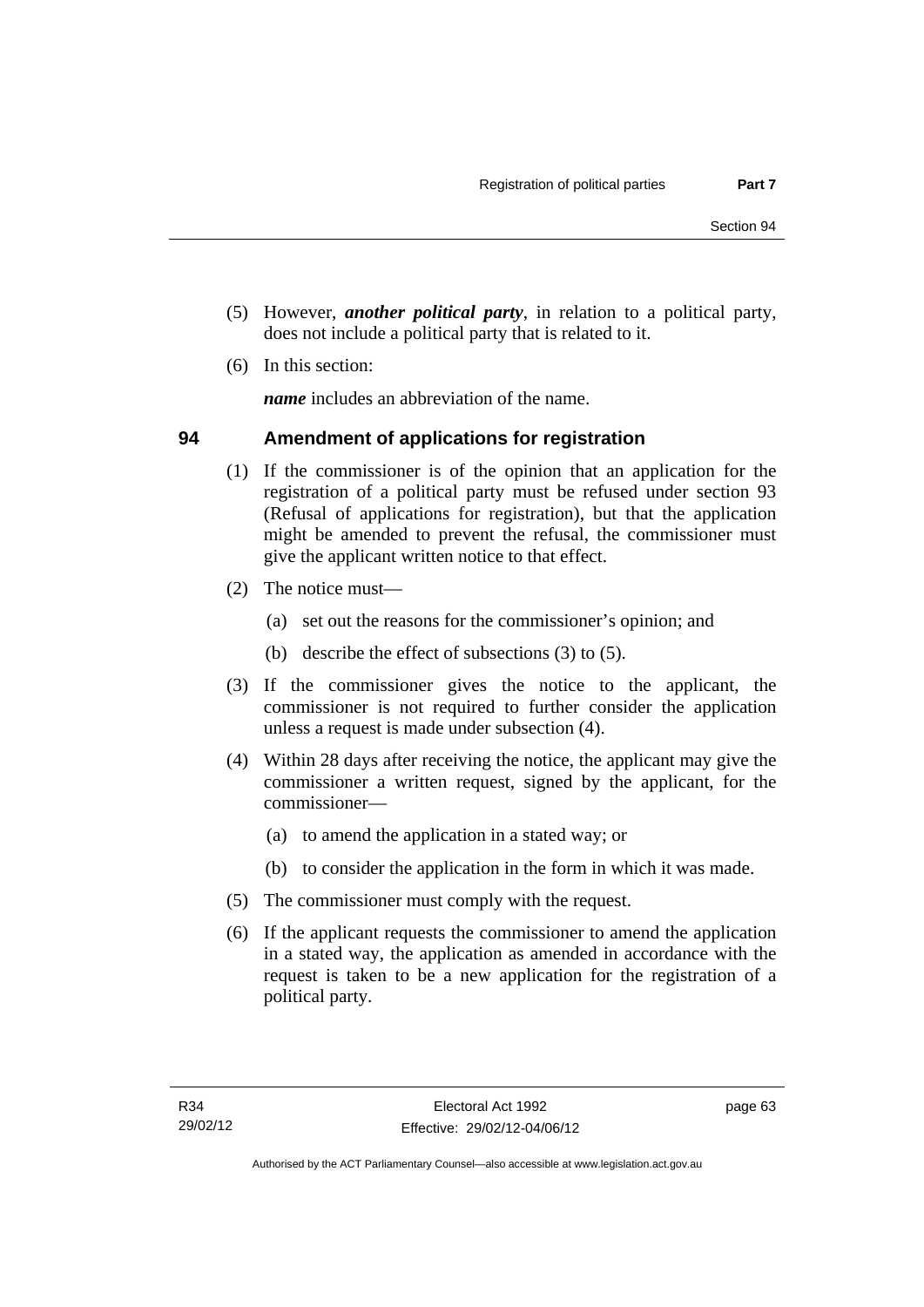Section 95

#### **95 Changes to particulars in register**

- (1) The secretary of a registered party may apply to the commissioner to change particulars included in the register of political parties in relation to the party.
- (2) This part (other than section 94 and this section) applies, with all necessary changes, to an application under subsection (1), as if it were an application for registration of the political party and any objection to the application were an objection to the registration.
- (3) Section 91 (Notification and publication of applications) and section 91A (Objections to applications and responses) do not apply to an application to change the address of the registered officer of a registered party.

#### **95A Objection to continued use of name**

- (1) This section applies if—
	- (a) the commissioner is satisfied that the name of a registered party (the *first party*) is relevantly similar to the name of another registered party (the *second party*) that was registered under this part later than the first party; and
	- (b) when it was registered the second party was related to the first party; and
	- (c) the registered officer of the first party objects in writing to the continued use of the name by the second party; and
	- (d) the commissioner is satisfied that the parties are not related at the time of the objection.
- (2) The commissioner must—
	- (a) uphold the objection; and
	- (b) by written notice, tell the registered officer of the second party that the second party will be deregistered under section 98 (Cancellation of registration of political parties) if—

R34 29/02/12

Authorised by the ACT Parliamentary Counsel—also accessible at www.legislation.act.gov.au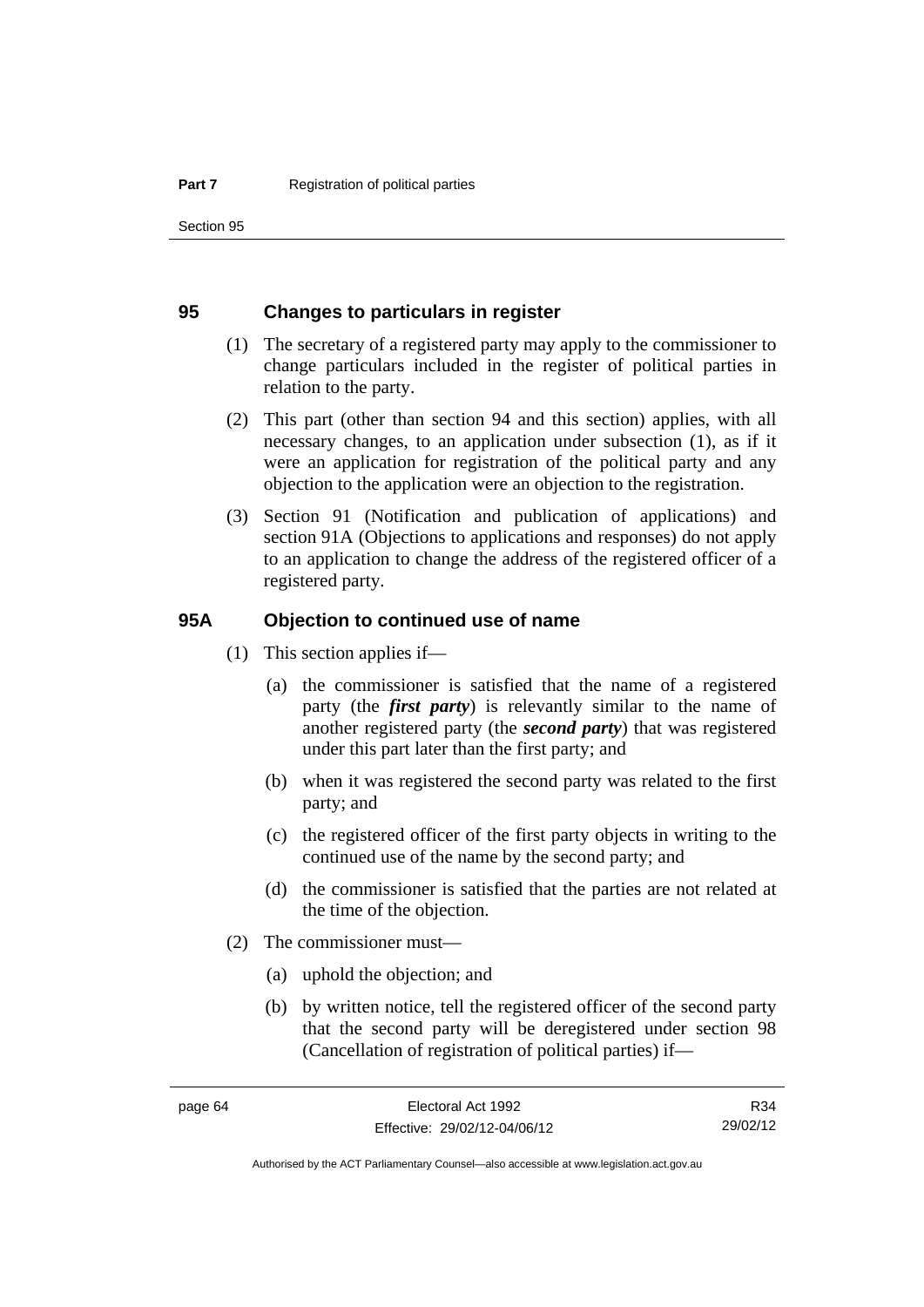- (i) it does not make an application under section 95 (Changes to particulars in register) for a change of name within 28 days after the registered officer receives the notice; or
- (ii) it makes the application, but the application is refused.
- (3) The name of a registered party is *relevantly similar* to the name of another registered party if the commissioner is satisfied on reasonable grounds that the name so nearly resembles the name of the other party that it is likely to be confused with or mistaken for that name.
- (4) In this section:

*name*, for a registered party, means—

- (a) the name of the party entered in the register of political parties; or
- (b) a registered abbreviation of the name of the party.

### **95B When certain action cannot be taken**

- (1) This section applies if, in the period beginning 1 July in a year when an ordinary election must be held and ending when the pre-election period for the election begins, the commissioner receives an application—
	- (a) to register a political party; or
	- (b) to change the name or abbreviation of a political party.
- (2) The commissioner must not take any action under this part in that period in relation to the application.

### **96 No action under pt 7 during pre-election period**

During a pre-election period, no action may be taken under this part in relation to the registration of a political party.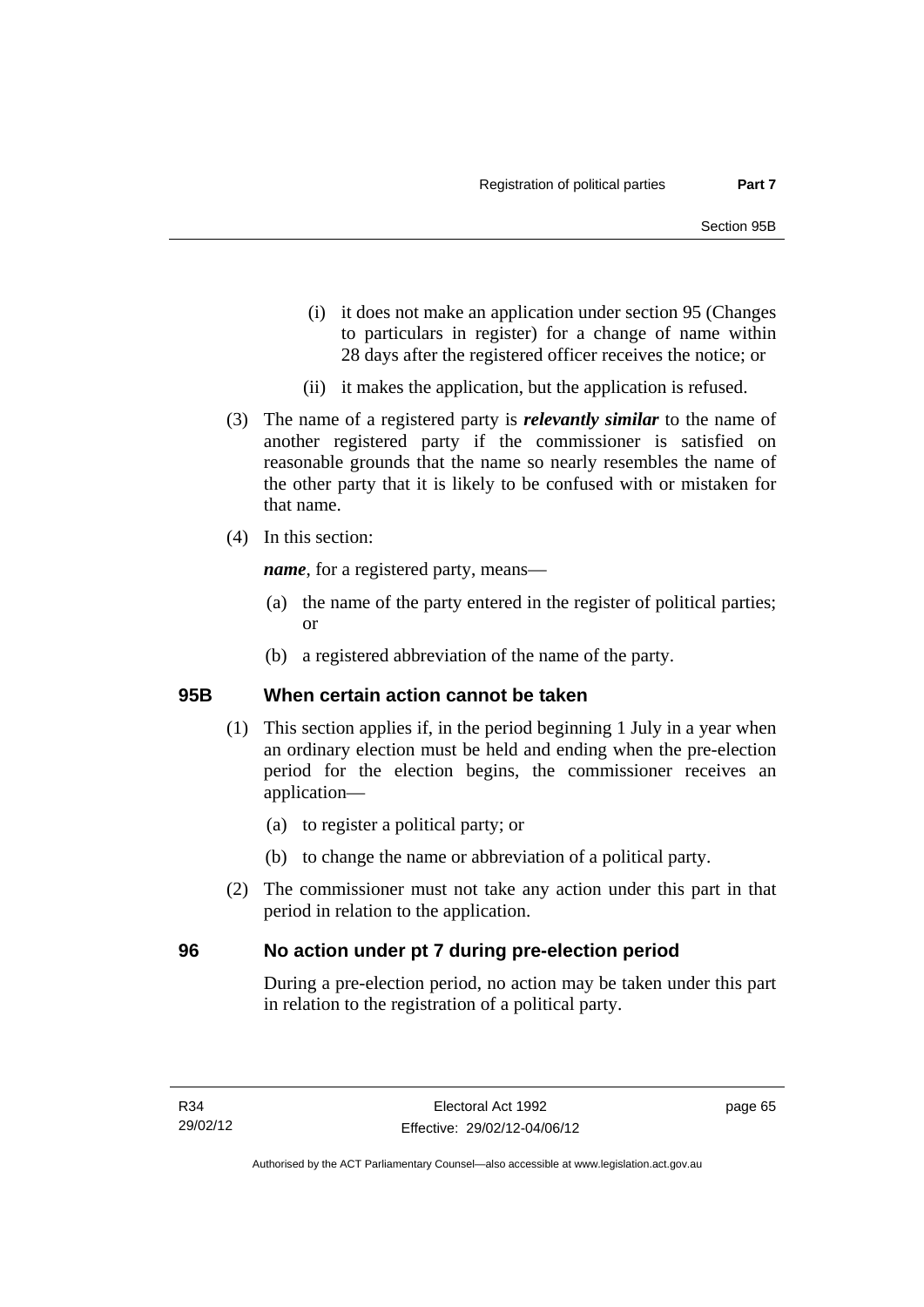Section 96A

### **96A Who can be a registered officer**

A person is entitled to be the registered officer of a registered party only if the person is qualified to be an elector.

### **97 Deputy registered officer**

- (1) For part 9 (Arrangements for elections) and part 10 (Voting), a deputy registered officer of a registered party may be appointed—
	- (a) by the registered officer of the party; or
	- (b) if the office of registered officer of the party is vacant, or the registered officer cannot for any reason exercise the officer's functions—by the secretary of the party.
- (2) The appointment does not have effect until the commissioner is given written notice of the appointment.
- (3) The notice must—
	- (a) be signed by the person making the appointment and the person appointed deputy registered officer; and
	- (b) state the name and address of the deputy registered officer.
- (4) A person is entitled to be a deputy registered officer of a registered party only if the person is qualified to be an elector.
- (5) A reference in part 9 or 10 to the registered officer of a registered party includes a reference to a deputy registered officer of the party.

#### **97A Information about political parties**

 (1) The commissioner may, by written notice given to the registered officer of a registered party, require the officer to give the commissioner information stated in the notice that is reasonably necessary for the commissioner to find out whether the party is entitled to be registered.

Authorised by the ACT Parliamentary Counsel—also accessible at www.legislation.act.gov.au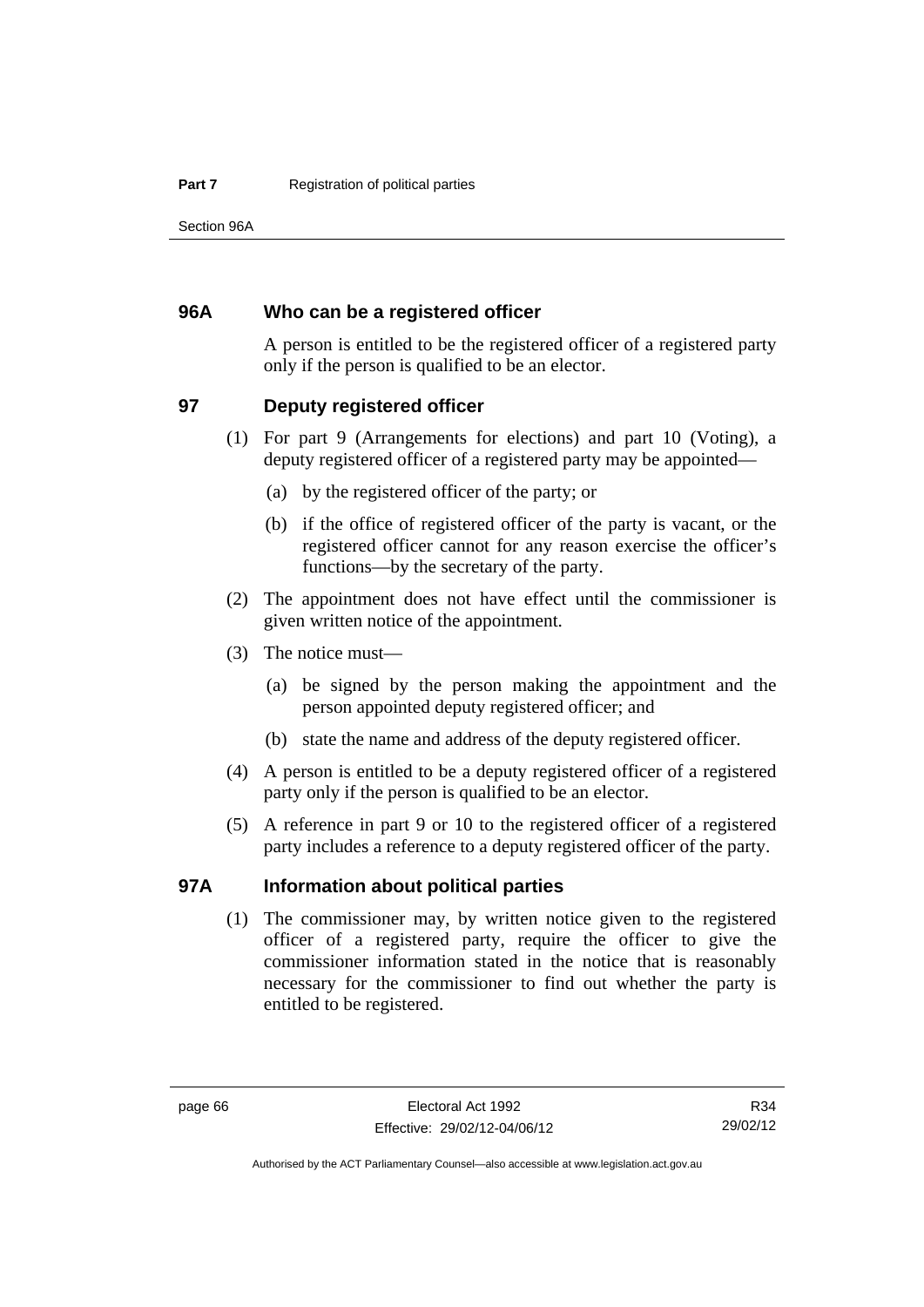- (2) Without limiting subsection (1), the commissioner may, under that subsection, require the registered officer to give the commissioner a list, as at a stated date, of the names and addresses of at least 100 members of the party who are electors.
- (3) The commissioner may use the information obtained under subsection (2) only to find out whether the party is entitled to be registered.

### **98 Cancellation of registration of political parties**

- (1) The commissioner must cancel the registration of a registered party if the secretary of the party asks the commissioner to cancel the registration.
- (2) A request under subsection (1) must—
	- (a) be in writing; and
	- (b) be signed by the applicant; and
	- (c) state the applicant's name and address.
- (3) The commissioner must cancel the registration of a registered party if it has not endorsed a candidate at the last 2 general elections.
- (4) However, subsection (3) applies to a registered party only if it was a registered party at the time of each of the general elections.
- (5) The commissioner must cancel the registration of a registered party if the commissioner believes on reasonable grounds that—
	- (a) for a registered party—
		- (i) the party has ceased to exist (whether by amalgamation with another political party or otherwise); or
		- (ii) the party does not have at least 100 members who are electors; or
		- (iii) the party does not have a constitution; or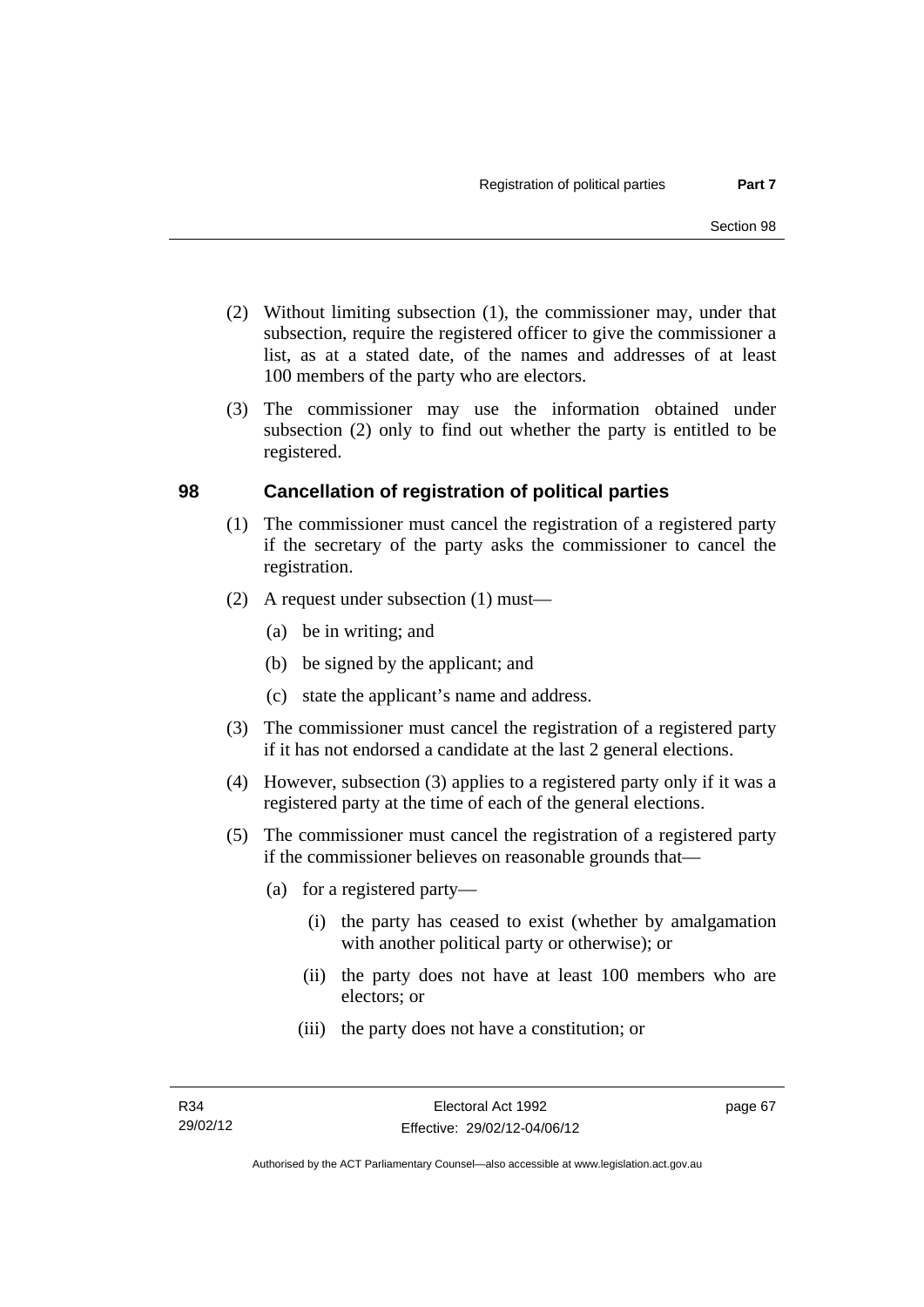Section 98

- (b) the registration of the party was obtained by fraud or misrepresentation.
- (6) The commissioner may cancel the registration of a registered party under subsection (5) only if the commissioner has—
	- (a) given the relevant person a written notice—
		- (i) stating that the commissioner proposes to cancel the registration of the party; and
		- (ii) setting out the reasons for the proposed cancellation; and
		- (iii) stating that written objections to the proposed cancellation may be given to the commissioner within the 14 days mentioned in paragraph (b); and
	- (b) prepared, and notified under the *Legislation Act 2001*, a written notice stating—
		- (i) that the commissioner proposes to cancel the registration of the party; and
		- (ii) that written objections to the proposed cancellation may be given to the commissioner within 14 days after the day the notice is notified under the *Legislation Act 2001*; and
	- (c) considered each objection given to the commissioner in accordance with the notice under paragraph (a) or (b).
- (7) For subsection (6) (a), the *relevant person* is the secretary, or last secretary, of the registered party.
- (8) The notice under subsection (6) (b) is a notifiable instrument.

*Note* A notifiable instrument must be notified under the *Legislation Act 2001*.

 (9) If the commissioner cancels the registration of a registered party under this section, the commissioner must prepare written notice of the cancellation.

R34 29/02/12

Authorised by the ACT Parliamentary Counsel—also accessible at www.legislation.act.gov.au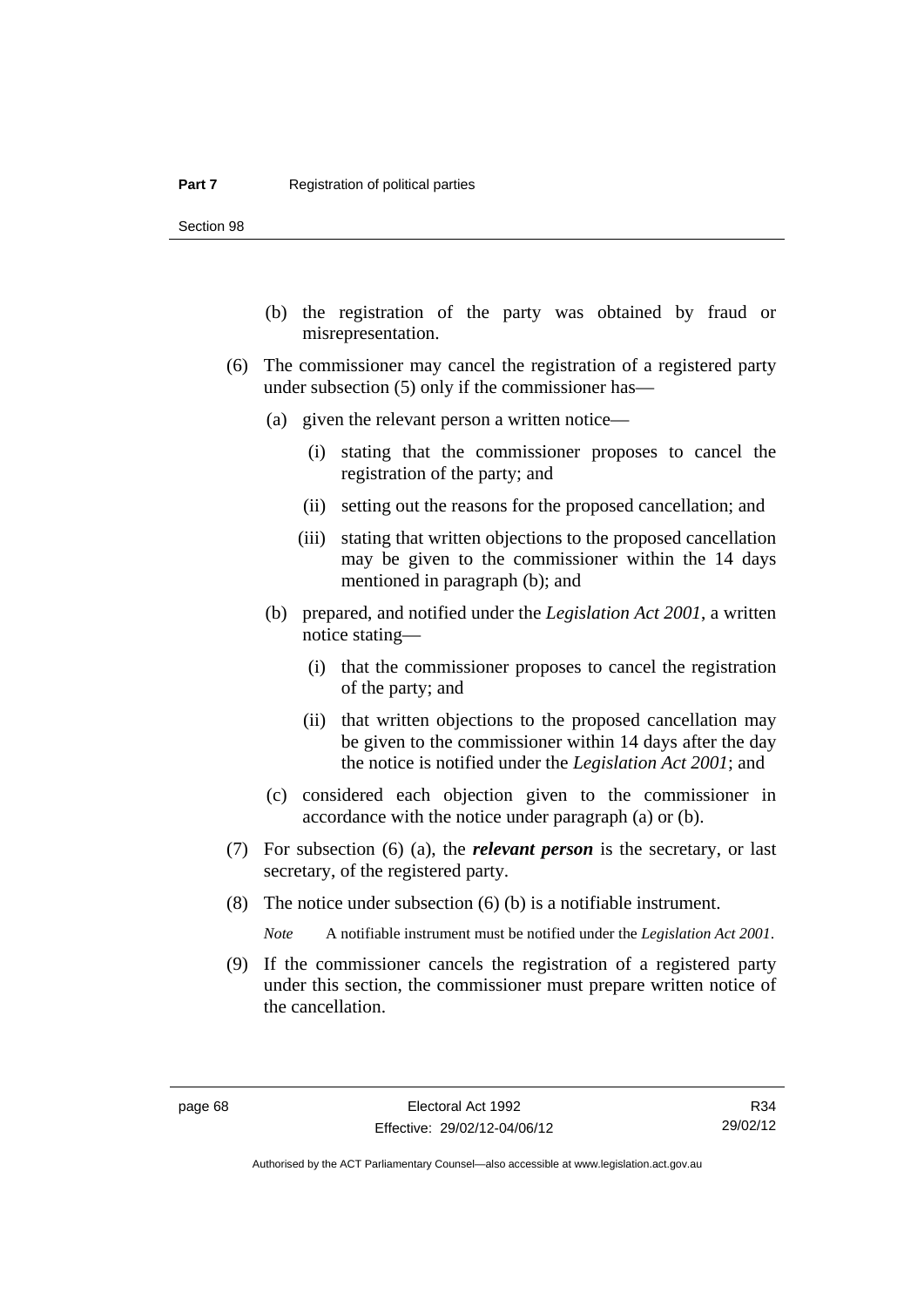(10) The notice under subsection (9) is a notifiable instrument.

*Note* A notifiable instrument must be notified under the *Legislation Act 2001*.

- (11) If the commissioner cancels the registration of a registered party under subsection (3), the commissioner must also give written notice of the cancellation to the registered officer of the party.
- (12) If the commissioner cancels the registration of a registered party under subsection (5), the commissioner must give an internal review notice about the decision to cancel the registration to the registered officer, or last registered officer, of the party.
- (13) If, after an objection has been made under this section to the proposed cancellation of the registration of a registered party, the commissioner decides not to cancel the registration, the commissioner must give written notice of the decision to—
	- (a) the registered officer of the party; and
	- (b) if the objection was not made by or on behalf of the party or sponsoring MLA—the objector.

#### **99 Use of party name after cancellation**

- (1) If the registration of a registered party (the *cancelled party*) is cancelled—
	- (a) the cancelled party; or
	- (b) another political party that has a name that so nearly resembles the name of the cancelled party that it is likely to be confused with or mistaken for the cancelled party;

is ineligible for registration until after the next general election after the cancellation.

(2) In this section:

*name* includes an abbreviation of the name.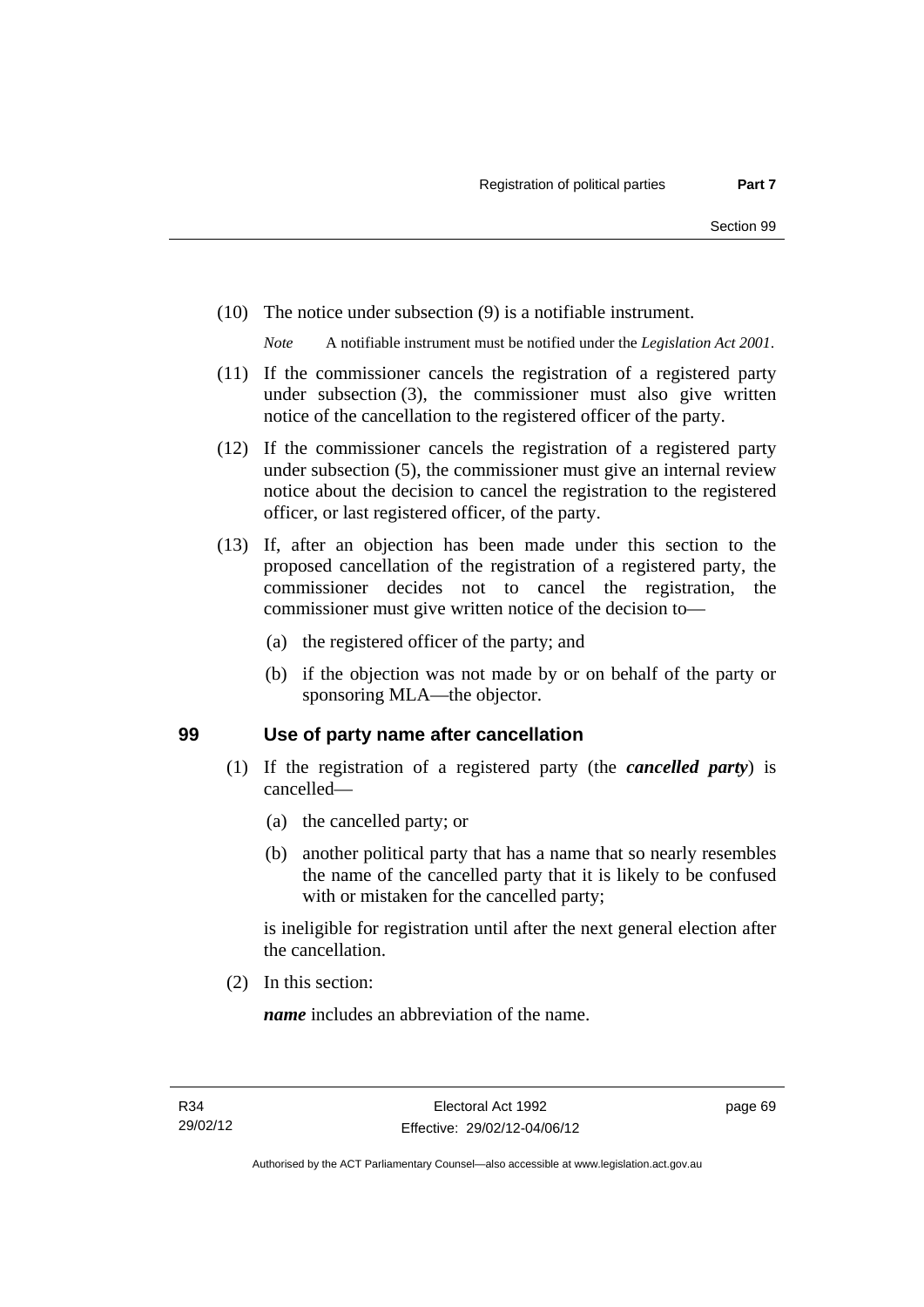Section 99A

### **99A General requirements about constitutions of registered parties**

 (1) If a registered party changes its constitution, the registered officer of the party must give the commissioner a copy of the changed constitution within 30 days after the change.

Maximum penalty: 10 penalty units

 (2) The commissioner must make a copy of the constitution available for public inspection.

page 70 Electoral Act 1992 Effective: 29/02/12-04/06/12

R34 29/02/12

Authorised by the ACT Parliamentary Counsel—also accessible at www.legislation.act.gov.au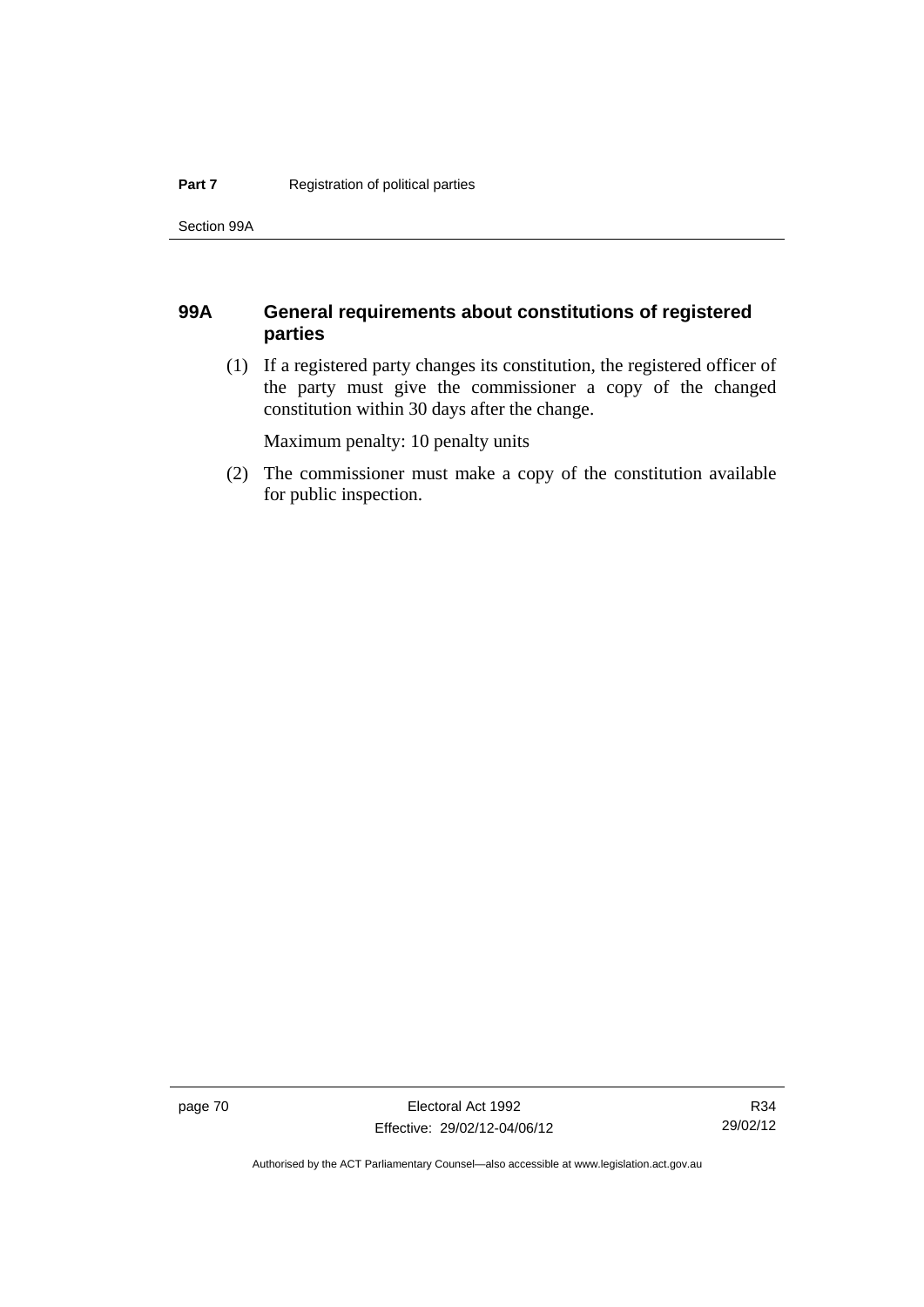# **Part 8 Timing of elections**

### **100 Ordinary elections**

- (1) A general election under this Act must be held on the 3rd Saturday in October in the 4th year after the year when the last ordinary election was held.
- (2) If, apart from this subsection, an election in accordance with subsection (1) would be held on the day an election of Senators, or a general election of members of the House of Representatives, would be held, the election shall be held on the 1st Saturday in December in the year when it would, apart from this subsection, be held.
- (3) If an extraordinary general election has been held in the 6 months before the day when an election in accordance with subsection (1) or (2) would, apart from this subsection, have been held—
	- (a) the election shall not be held; and
	- (b) this section applies in relation to subsequent ordinary elections as if the election had been held.

#### **101 Extraordinary elections**

- (1) For this Act, an *extraordinary election* is—
	- (a) a general election required by the Self-Government Act, section 16; or
	- (b) a general election required by the Self-Government Act, section 48; or
	- (c) an election of an MLA or MLAs required by section 126; or
	- (d) an election of an MLA or MLAs required by section 275.
- (2) If an extraordinary election under section 126 (Supplementary elections) is required, the Executive must determine a Saturday for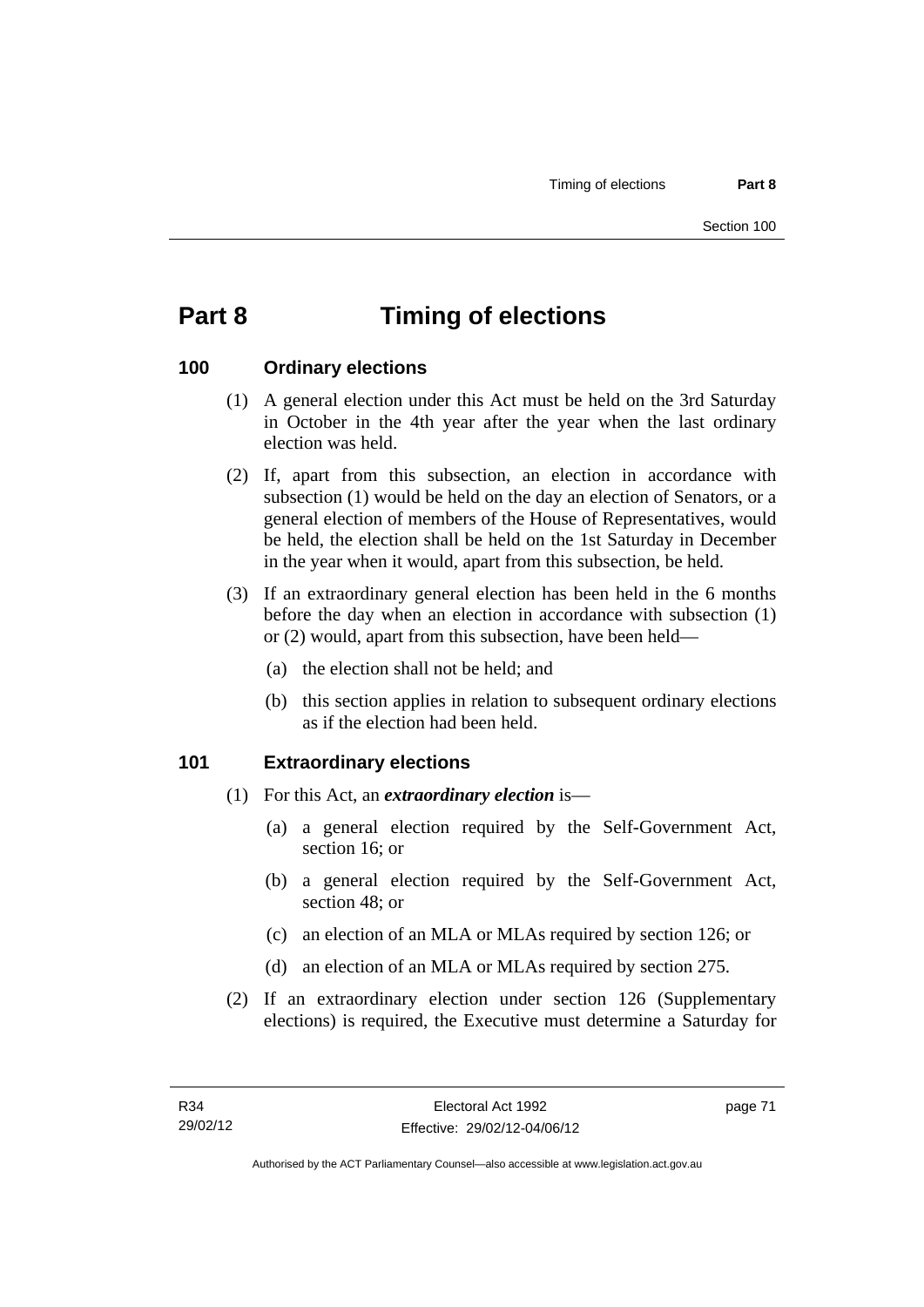#### **Part 8 Timing of elections**

Section 102

holding the election that is not earlier than 36 days, or later than 90 days, after the day when the election failed.

- (3) If the Court of Disputed Returns declares an election void, the Executive must determine a Saturday for holding the extraordinary election required under section 275 (Effect of declarations) that is not earlier than 36 days, or later than 90 days, after the day when the declaration is made.
- (4) The Executive must not determine under this section a day that is the polling day for an election of senators or a general election of the House of Representatives.
- (5) A determination under this section is a notifiable instrument.

*Note* A notifiable instrument must be notified under the *Legislation Act 2001*.

#### **102 Polling day**

- (1) A poll must be held for an election on the day when the election is required to be held under this part.
- (2) This section is subject to section 111 (Need for a poll).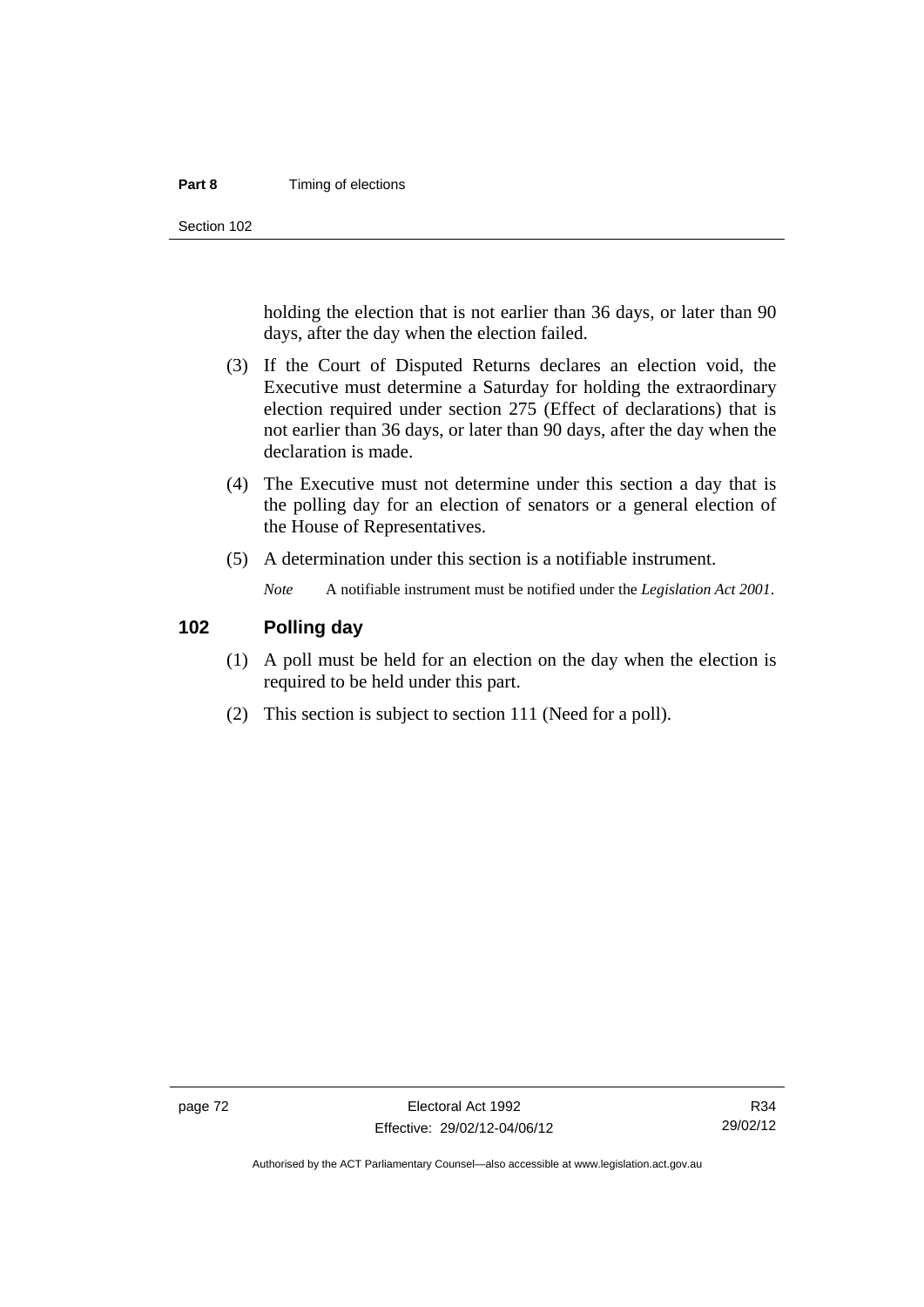## **Part 9 Arrangements for elections**

## **Division 9.1 Nominations**

### **103 Eligibility—MLAs**

- (1) Subject to this section, a person who is—
	- (a) an Australian citizen; and
	- (b) at least 18 years old; and
	- (c) an elector or entitled to be an elector;

is eligible to be an MLA.

- (2) A person is not eligible to be an MLA if—
	- (a) the person is a member of—
		- (i) the Parliament of the Commonwealth; or
		- (ii) the legislature of a State or another Territory; or
	- (b) the person—
		- (i) holds an office or appointment (other than a prescribed office) under a law of the Territory, the Commonwealth, a State or another Territory; or
		- (ii) is employed by the Territory, the Commonwealth, a State or another Territory, or by a Territory authority or a body (whether corporate or not) established by a law of the Commonwealth, a State or another Territory;

and is entitled to any remuneration or allowance (other than reimbursement of expenses reasonably incurred) in relation to the office, appointment or employment.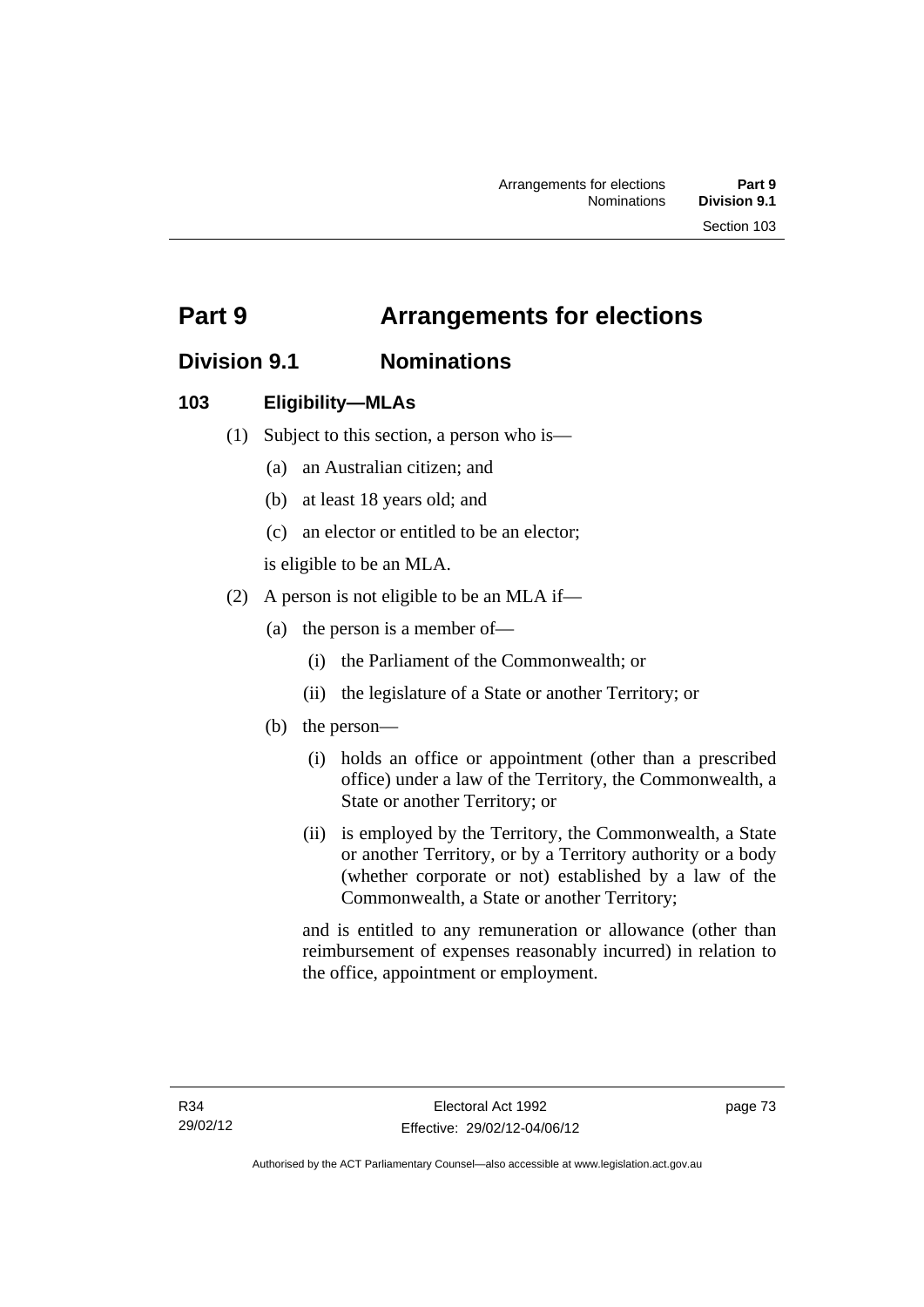(3) In subsection  $(2)$  (b) (i):

*prescribed office* means an office of Speaker, Deputy Speaker, Chief Minister, Deputy Chief Minister, Minister or MLA.

 (4) A person is not eligible to be an MLA if the person is under a sentence of imprisonment for 1 year or longer for a conviction of an indictable offence.

- (5) A person is not eligible to be an MLA for the disqualification period if—
	- (a) the person is convicted of an offence against—
		- (i) section 285 (Bribery) or section 288 (Violence and intimidation); or
		- (ii) the *Crimes Act 1914* (Cwlth), section 28 (Interfering with political liberty); or
		- (iii) the *Criminal Code* (Cwlth), part 2.4 relating to an offence mentioned in subparagraph (ii); or
	- (b) the person is found by the Court of Disputed Elections to have contravened (within the meaning of part 16) a section mentioned in paragraph (a) (i).
	- *Note Contravention* is defined for pt 16 (Disputed elections, eligibility and vacancies) in s 250.
- (6) For subsection (5), the *disqualification period* is 2 years after the conviction or finding.

#### **104 Qualifications for nomination**

A person is not eligible to be nominated for election as an MLA unless, at the hour of nomination—

(a) the person is eligible to be an MLA; or

*Note* For the meaning of *indictable offence*, see the Legislation Act, s 190 (Indictable and summary offences).

R34 29/02/12

Authorised by the ACT Parliamentary Counsel—also accessible at www.legislation.act.gov.au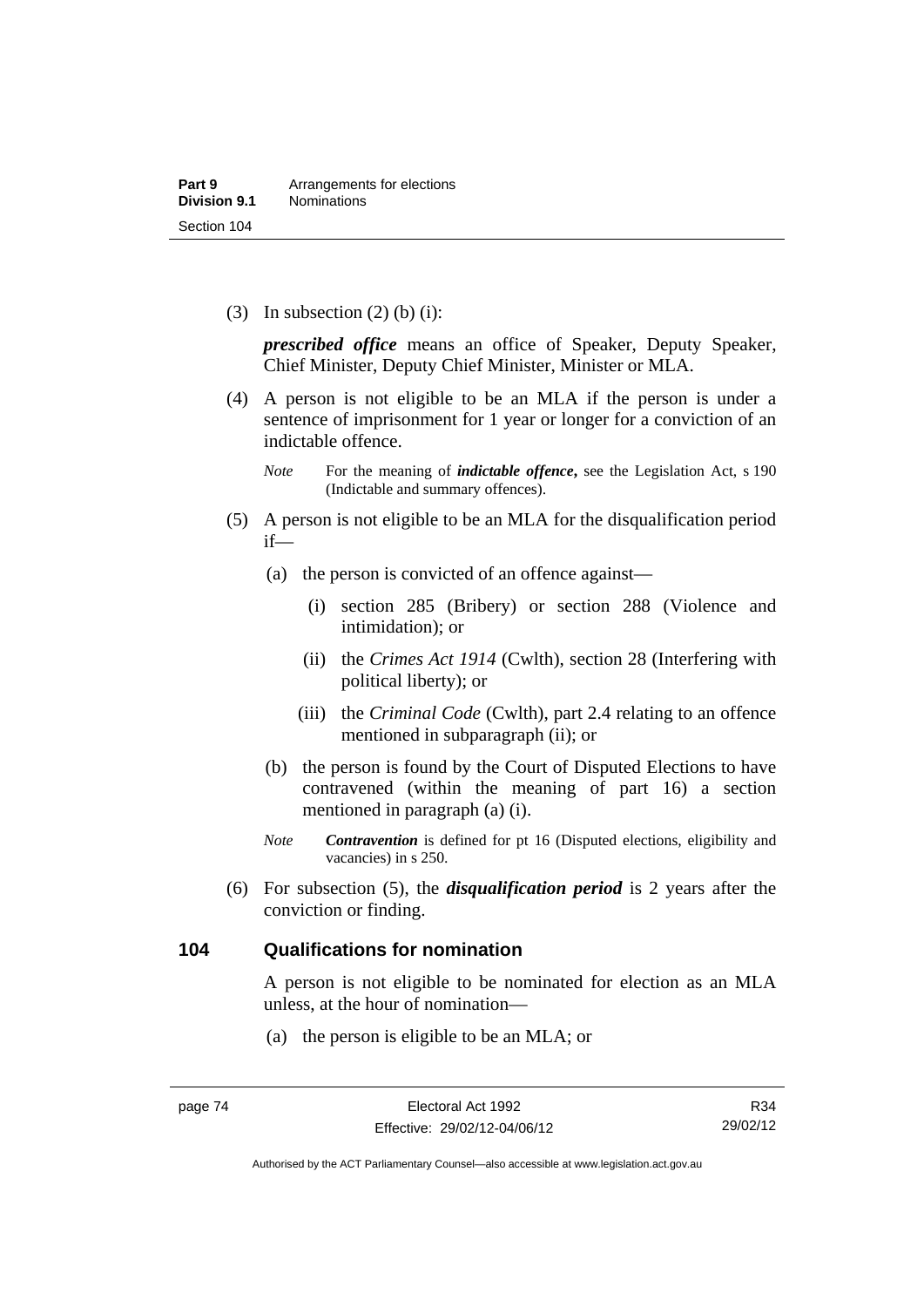(b) for a person referred to in section 103 (2) (b)—the person would, apart from that paragraph, be eligible to be an MLA.

### **105 Candidates to be nominated**

- (1) A person is not eligible for election as an MLA unless the person is nominated in accordance with this section.
- (2) A person may be nominated to be a candidate for election only by—
	- (a) the registered officer of a registered party that endorses the person as a party candidate in the election for the electorate for which the candidate is being nominated; or
	- (b) 20 electors entitled to vote at the election.
- (3) A nomination shall be made by giving to the commissioner, during the pre-election period but not later than 24 hours before the hour of nomination—
	- (a) a duly completed nomination form; and
	- (b) a deposit of the prescribed amount in legal tender or a banker's cheque.
- (4) A nomination form shall—
	- (a) be in the form approved under section 340A (Approved forms); and
	- (b) subject to subsection (7), set out the particulars of the name, address and occupation of the nominee; and
	- (c) contain a statement, signed by the nominee, to the effect that he or she consents to the nomination, and to be an MLA if elected; and
	- (d) contain a declaration, signed by the nominee, to the effect that he or she is eligible to be nominated; and
	- (e) specify the form in which the nominee's name is to be printed on the ballot papers for the election; and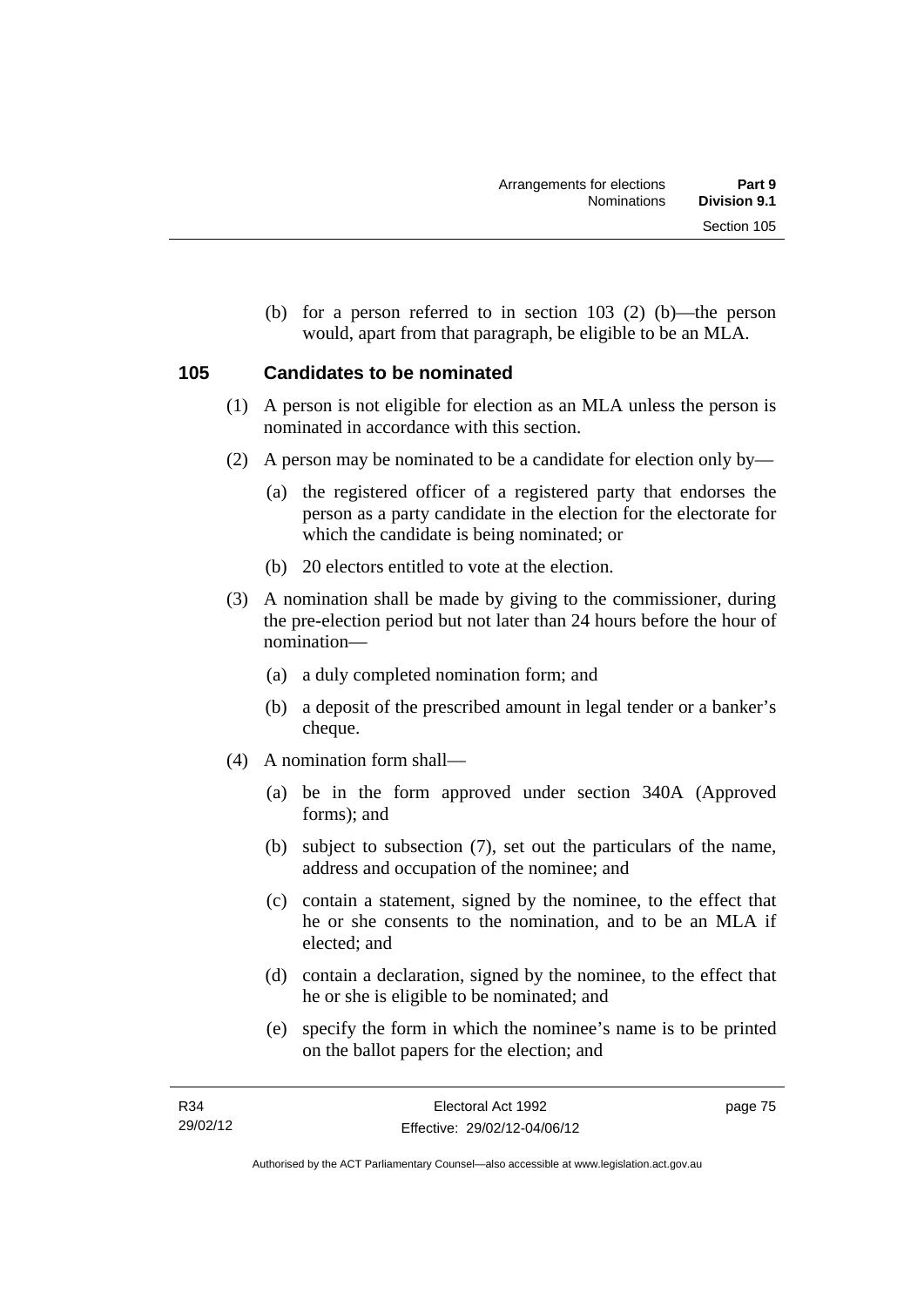- (f) if the nomination is made by the registered officer of a registered party—state any registered abbreviation of the name of the party that is to be printed on the ballot paper for the election; and
- (g) if the nomination is made by 20 electors entitled to vote at the election—specify whether the word 'Independent' is to be printed on the ballot paper adjacent to the candidate square for the nominee; and
- (h) be signed by the nominator or each nominator.
- (5) A nomination form shall name a nominee only by specifying—
	- (a) the surname or family name, and the given name under which the nominee is enrolled; or
	- (b) if the nominee is not an elector—the surname or family name, and the given name under which the nominee is entitled to be enrolled.
- (6) A given name shall be taken to be specified for subsection (5), if the nomination form specifies—
	- (a) a commonly accepted variation of that name (including an abbreviation or truncation of that name or an alternative form of that name); or
	- (b) an initial standing for that name.
- (7) If the address of a nominee is a suppressed address, the nomination form need not specify the address but, in that case, the nominee shall notify the commissioner in writing of his or her address for correspondence.
- (8) A nomination is not invalid only because of a formal defect or error if this section has been substantially complied with.
- (9) If the time by which a nomination under subsection (3) is to be made falls on a public holiday, the nomination must be made no later than that time on the public holiday.

R34 29/02/12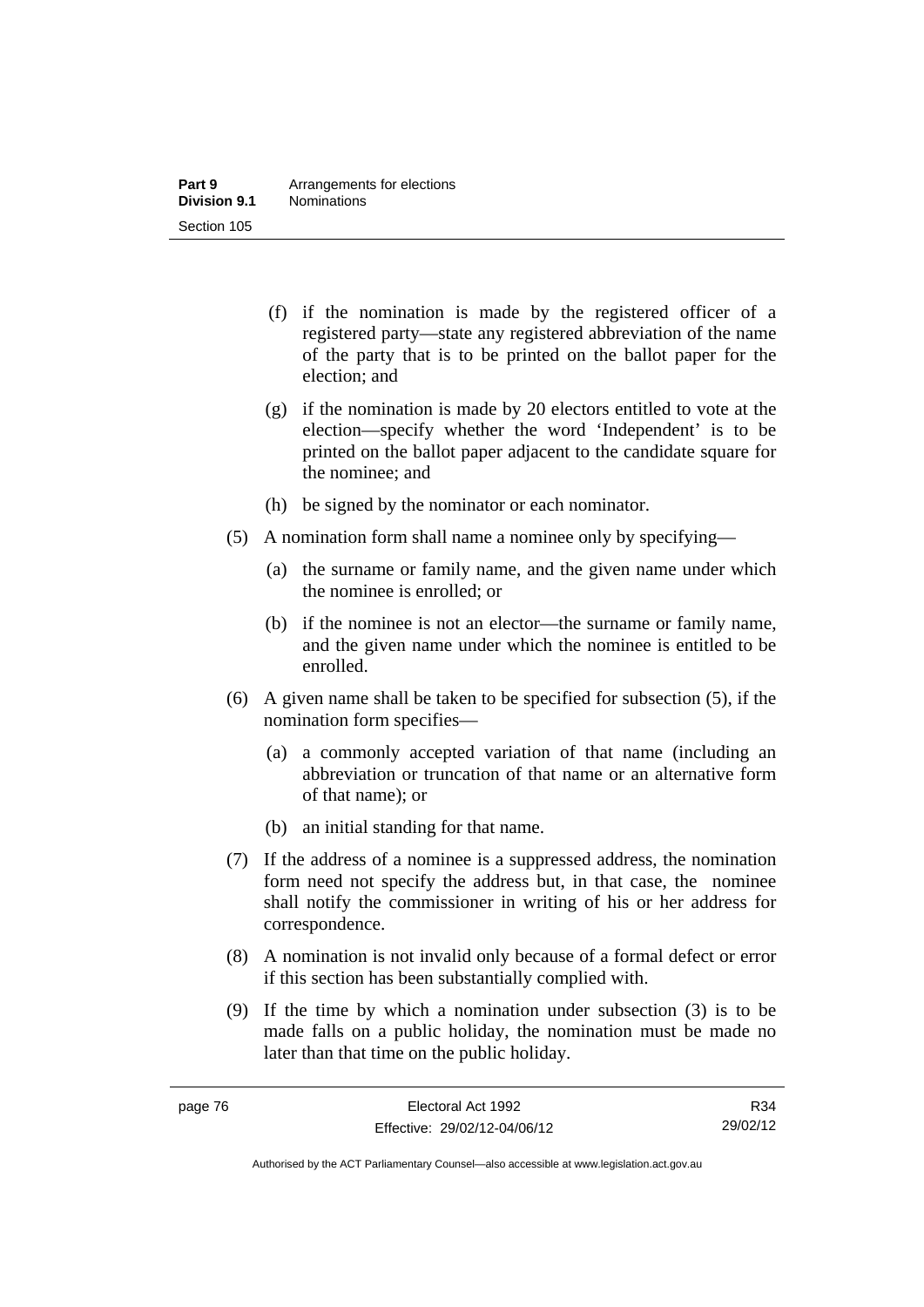- (10) Subsection (9) has effect despite the *Legislation Act 2001*, section 151 (4) (Reckoning of time).
- $(11)$  In subsection  $(3)$  (b):

*prescribed amount* means \$250 or any other amount prescribed by the regulations.

### **106 Multiple nominations invalid**

If, at the hour of nomination in relation to an election—

- (a) a person is nominated more than once to be a candidate for election in a particular electorate; or
- (b) a person is nominated to be a candidate for election in more than 1 electorate;

each such nomination is invalid.

### **107 Withdrawal etc of consent to nomination**

- (1) A person nominated to be a candidate may withdraw his or her consent to the nomination by giving the commissioner a written notice of withdrawal not later than 24 hours before the hour of nomination.
- (2) The registered officer may cancel a nomination made by the officer by giving the commissioner a written notice of cancellation not later than 24 hours before the hour of nomination.
- (3) On receipt of a notice referred to in subsection (1) or (2), the commissioner shall cancel the nomination and pay the amount of the deposit lodged to the nominee.

### **108 Place and hour of nomination**

- (1) The *place of nomination* in relation to an election is—
	- (a) the office of the commissioner; or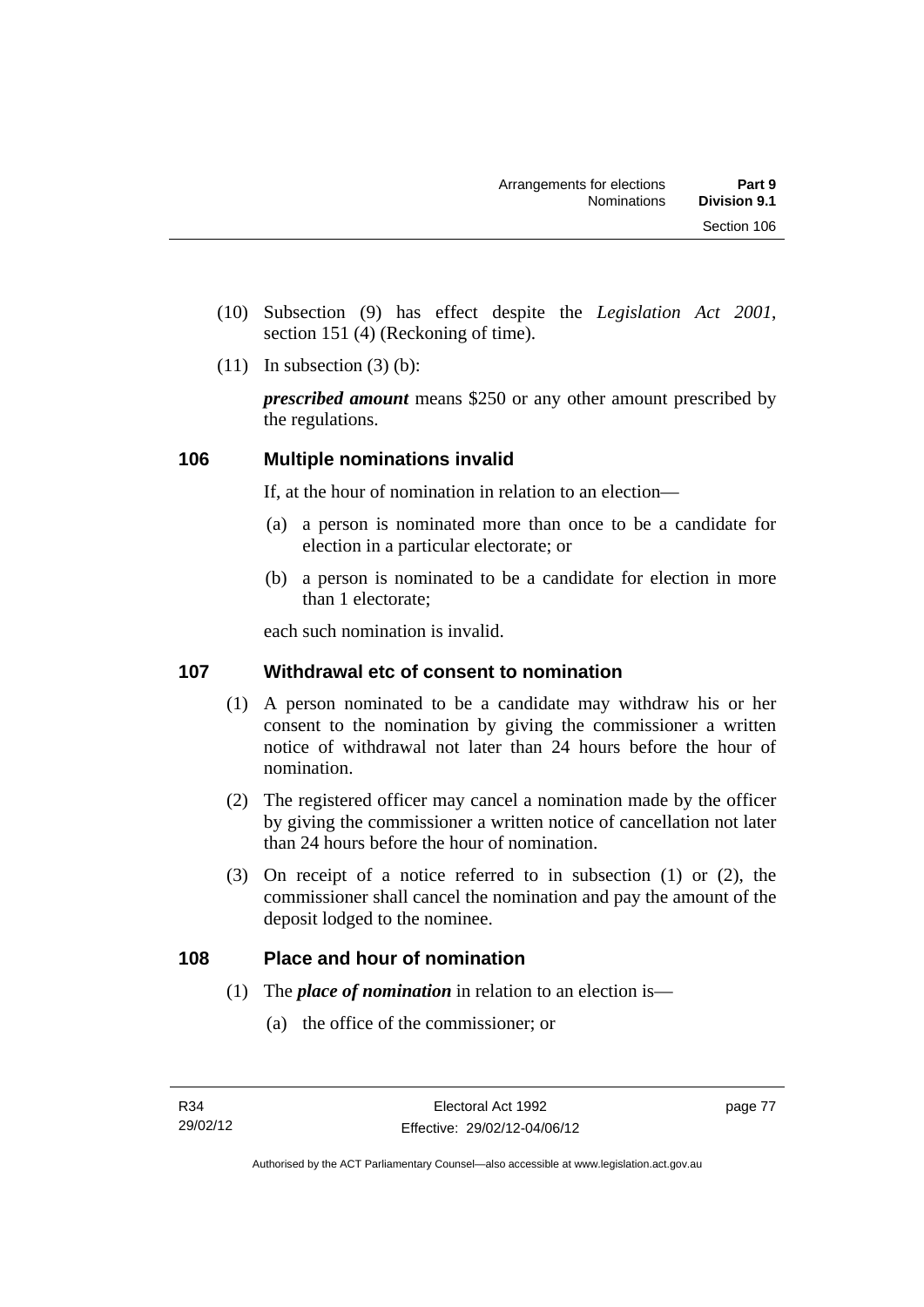- (b) any other place approved by the commissioner as a place of nomination.
- (2) An approval is a notifiable instrument.

*Note* A notifiable instrument must be notified under the *Legislation Act 2001*.

- (3) The *hour of nomination* in relation to an election is 12 o'clock noon on the 23rd day before polling day for the election.
- (4) If the hour mentioned in subsection (3) falls on a public holiday, anything that under this Act is to be done by the hour of nomination must be done by that time on the public holiday.
- (5) Subsection (4) has effect despite the *Legislation Act 2001*, section 151 (4) (Reckoning of time).

#### **109 Declaration of candidates**

- (1) As soon as practicable after the hour of nomination, the commissioner shall, at the place of nomination, publicly produce all nomination forms and declare each person duly nominated to be a candidate.
- (2) A declaration in relation to a candidate shall specify—
	- (a) the name of the candidate; and
	- (b) the name of any registered party by which the candidate is endorsed.
- (3) As soon as practicable after the declaration, the commissioner—
	- (a) shall, at the office of the commissioner; and
	- (b) may, at any other places the commissioner determines;

arrange for a notice containing particulars relating to each candidate to be displayed.

 (4) A notice shall not specify the address of a candidate if it is a suppressed address.

Authorised by the ACT Parliamentary Counsel—also accessible at www.legislation.act.gov.au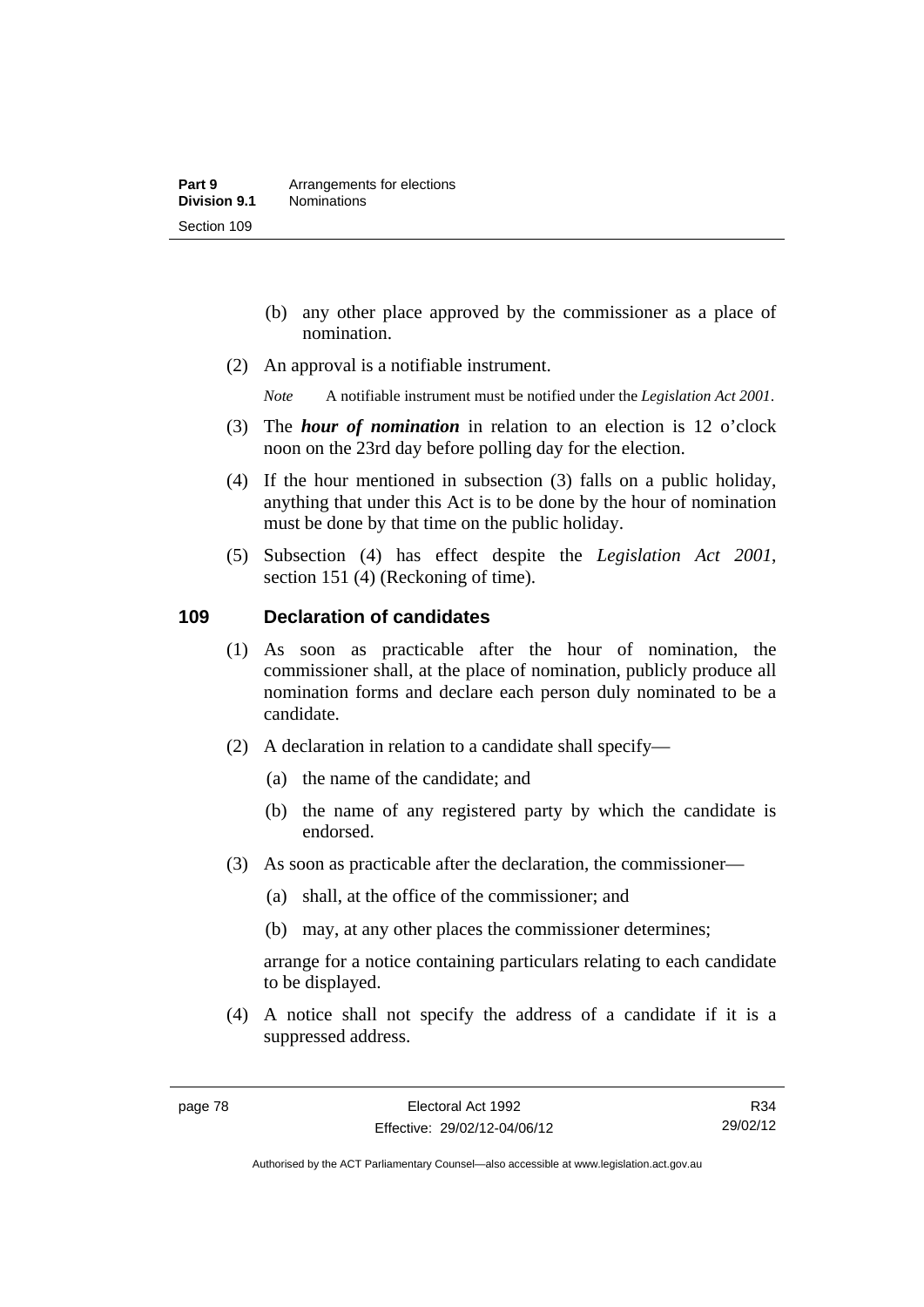### **110 Rejection of nominations**

- (1) The commissioner must reject the nomination of a person if the nomination form for the person is not substantially in accordance with section 105 (Candidates to be nominated).
- (2) The commissioner must also reject the nomination of a person if satisfied on reasonable grounds that the name under which the person is nominated—
	- (a) is obscene; or
	- (b) is frivolous; or
	- (c) has been assumed for a political purpose.

#### **Examples for par (c)**

- 1 A name that includes, completely or partly, the name, or an abbreviation of the name, of a political party.
- 2 A name that includes a political message.
- *Note* An example is part of the Act, is not exhaustive and may extend, but does not limit, the meaning of the provision in which it appears (see *Legislation Act 2001*, s 126 and s 132).
- (3) The commissioner must give a person whose nomination is rejected under subsection (1) or (2) written notice of the rejection.

*Note* For how documents may be given, see *Legislation Act 2001*, pt 19.5.

- (4) The notice must set out the reasons for the rejection.
- (5) The commissioner may reject the nomination of a person only under subsection  $(1)$  or  $(2)$ .

### **111 Need for a poll**

 (1) If the number of candidates for an election is not greater than the number required to be elected, the commissioner shall, in accordance with section 189, declare the candidate or candidates elected.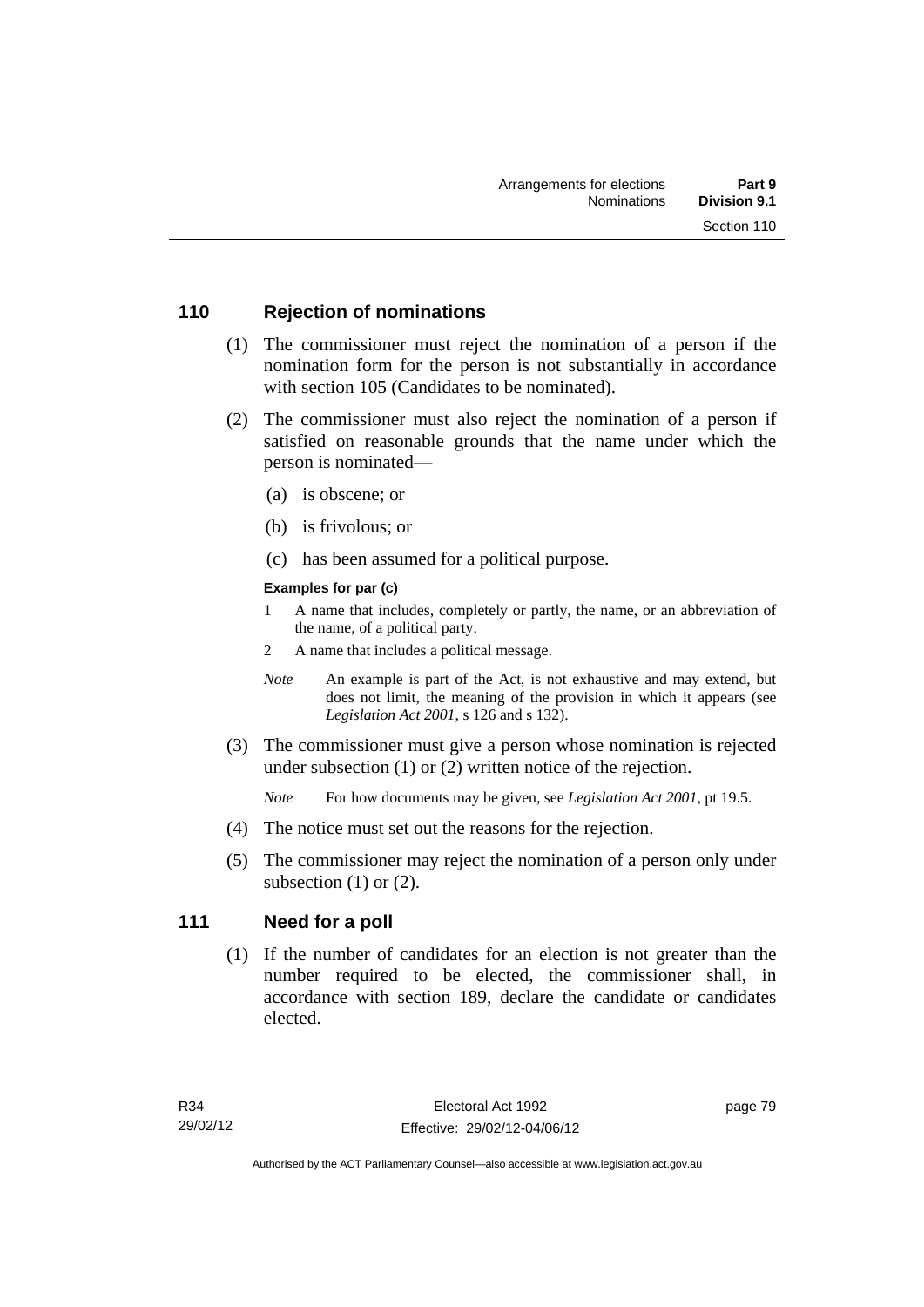(2) If the number of candidates for election is greater than the number required to be elected, a poll shall be held in accordance with this Act.

### **112 Death of candidate before polling day**

If a candidate dies before polling day and the number of candidates remaining is not greater than the number required to be elected, the commissioner shall, in accordance with section 189, declare the remaining candidates elected.

### **113 Deposit—return or forfeiture**

- (1) This section applies to a deposit paid in relation to the nomination of a candidate for election.
- (2) The deposit must be returned to the person who paid the deposit, or someone else authorised in writing by the person, if—
	- (a) the candidate is elected; or
	- (b) the candidate is excluded from the poll under schedule 4 but the candidate's total votes at the time of exclusion are at least 20% of the quota for the election; or
	- (c) the candidate is not elected or excluded but at any stage of the counting the candidate's total votes are at least 20% of the quota for the election; or
	- (d) the nominee dies before the candidates are declared for the election; or
	- (e) the candidate dies before polling day.
- (3) If subsection (2) does not apply, the deposit is forfeited to the Territory when the result of the election is declared.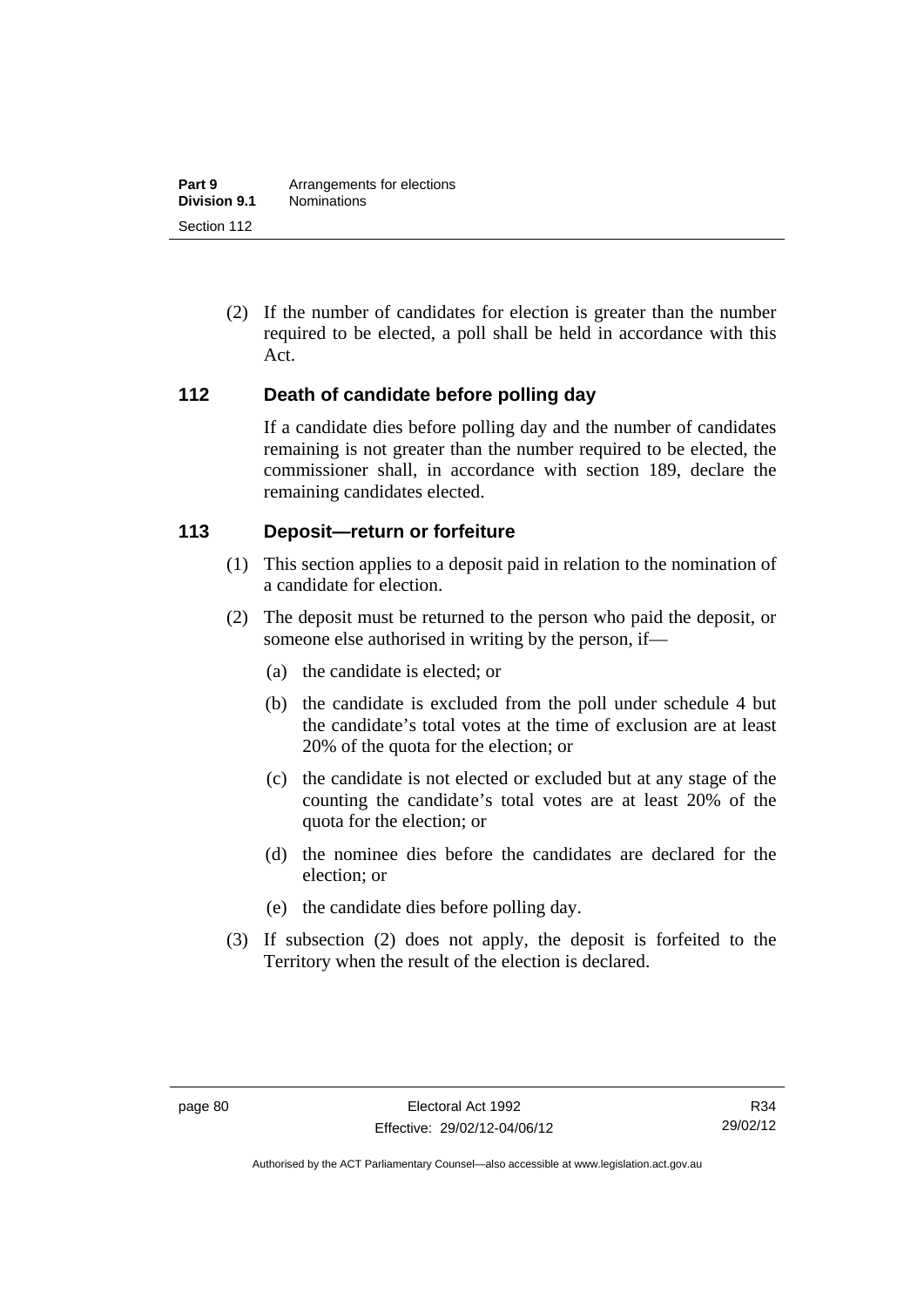## **Division 9.2 Ballot papers**

### **114 Ballot papers**

- (1) Subject to this division, the ballot papers to be used in an election shall be in accordance with the form in schedule 1.
- (2) The commissioner may determine the colour of the paper on which ballot papers for each electorate are to be printed.
- (3) A ballot paper must bear an official mark in the form approved under section 340A (Approved forms).
- (4) The ballot paper may be in electronic form.
- (5) The commissioner may approve changes to the electronic form of the ballot paper that are necessary to facilitate the display of the electronic form.

#### **Example**

The electronic form of a ballot paper may display columns of candidates using 2 rows.

- *Note* An example is part of the Act, is not exhaustive and may extend, but does not limit, the meaning of the provision in which it appears (see *Legislation Act 2001*, s 126 and s 132).
- (6) An approval under subsection (3) is a notifiable instrument.

*Note* A notifiable instrument must be notified under the *Legislation Act 2001*.

- (7) The regulations may—
	- (a) specify the headings or directions to be contained on ballot papers to be used for declaration voting; and
	- (b) provide for—
		- (i) the form of a ballot paper to be altered as specified in the regulations; or
		- (ii) a form set out in the regulations to be used in place of the form of a ballot paper.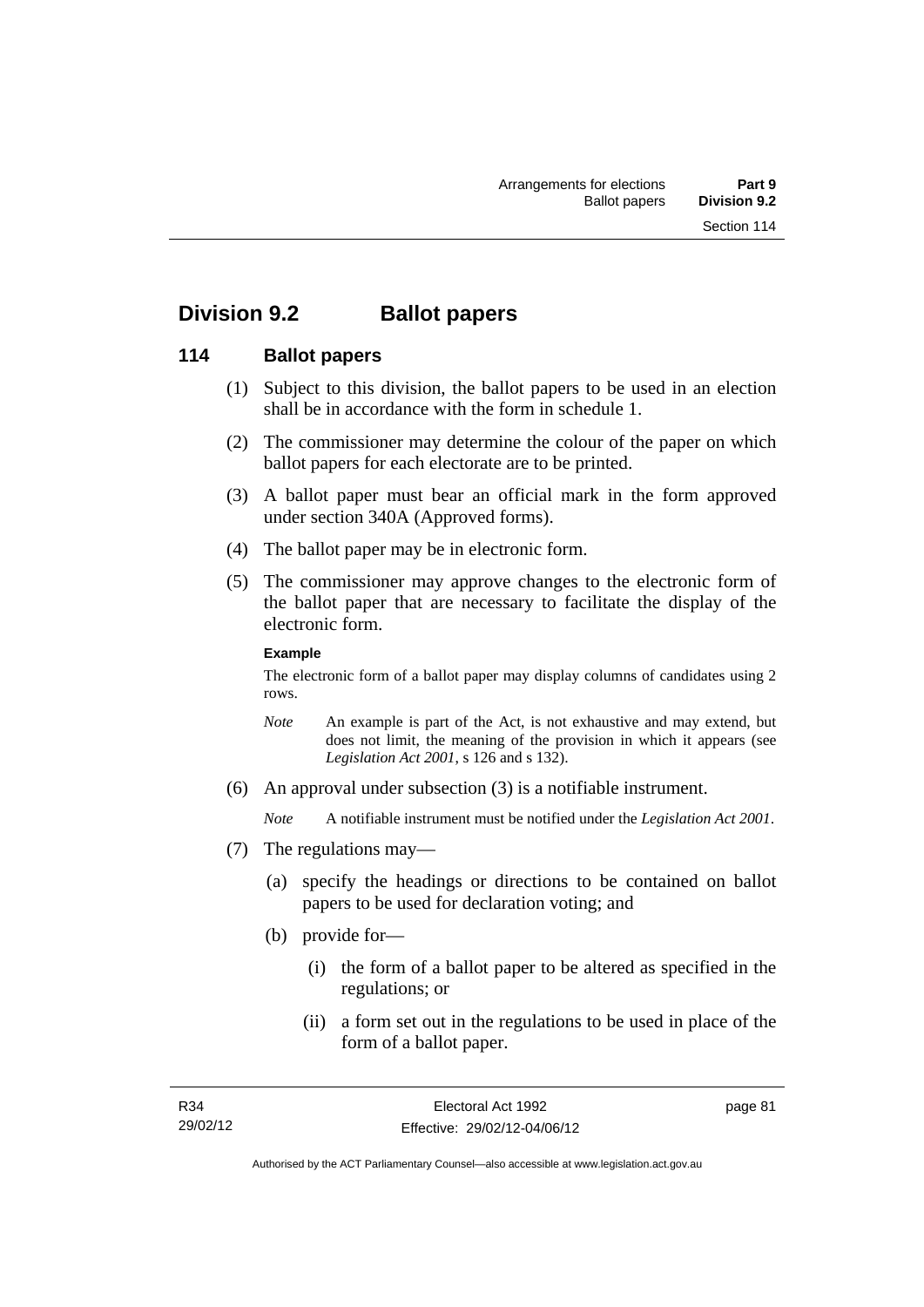### **115 Grouping of candidates' names**

If the registered officer of a registered party nominates 2 or more candidates for an election, their names shall be grouped in a separate column on the ballot papers for the relevant electorate.

#### **116 Printing of ballot papers**

- (1) Subject to subsections (2) to (7), on each ballot paper for an election—
	- (a) the names of the candidates in a group of candidates shall be printed in a single column; and
	- (b) if there are 2 or more groups of candidates—separate columns of the names of the candidates in each group shall be printed from left to right in an order determined by the commissioner by lot; and
	- (c) a distinguishing letter shall be printed above the column of names of the candidates in a particular group, the letter being—
		- (i) if there is only 1 group— 'A'; or
		- (ii) if there are 2 or more groups—the appropriate letter in a consecutive, alphabetical order beginning with 'A' corresponding to the order in which the columns of names in each group are printed from left to right on the ballot paper; and
	- (d) if there are grouped and ungrouped candidates—the names of all ungrouped candidates shall, subject to subsection (6), be printed in a single column to the right of the last column of names of grouped candidates; and
	- (e) if there are no groups of candidates—the names of all candidates shall be printed in a single column; and

Authorised by the ACT Parliamentary Counsel—also accessible at www.legislation.act.gov.au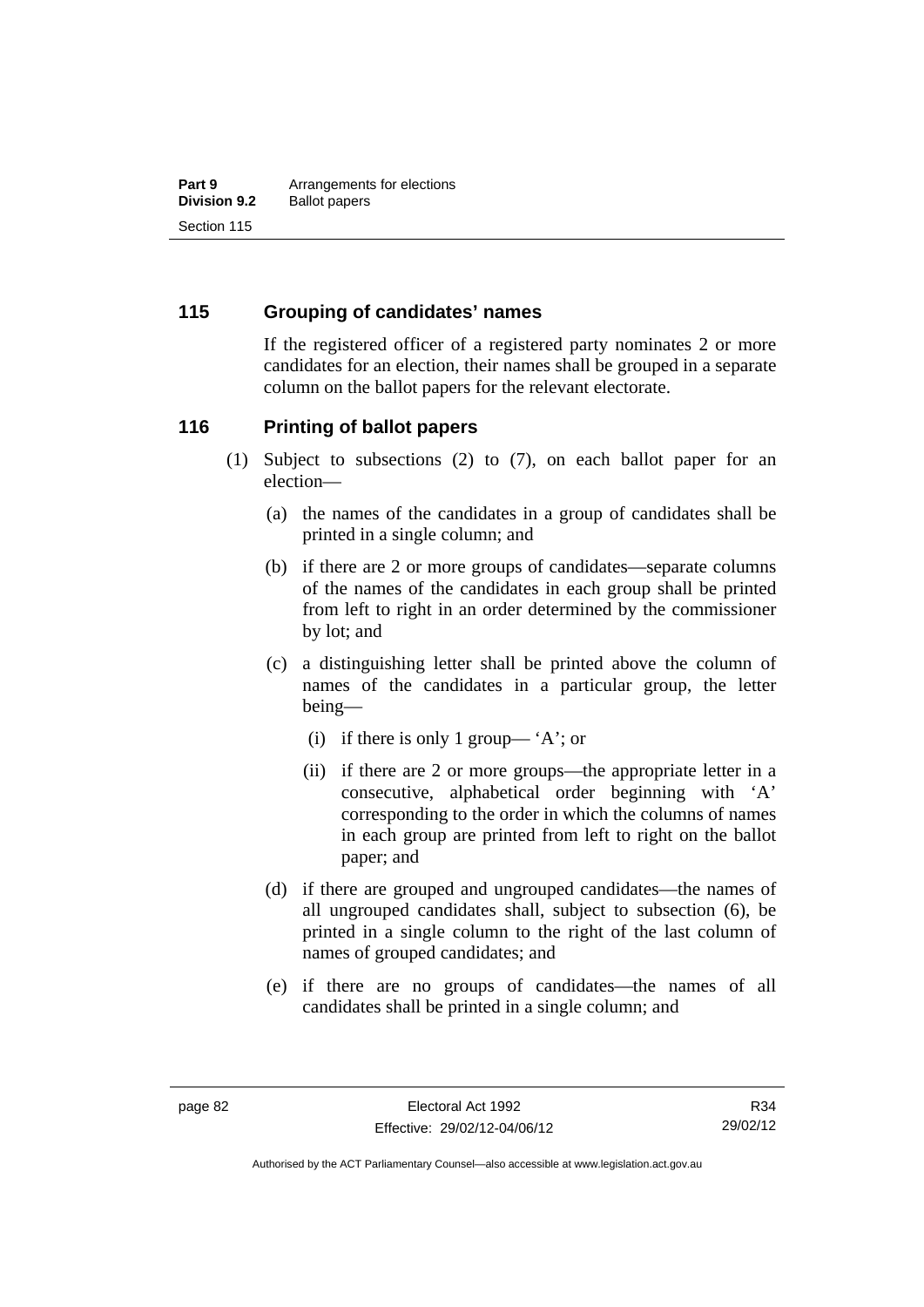- (f) the names of candidates in the columns shall be printed in an order determined in accordance with schedule 2; and
- (g) the name of each candidate shall be printed once only; and
- (h) a square (a *candidate square*) shall be printed adjacent to the name of each candidate.
- *Note Group*, in relation to candidates in an election, is defined in the dictionary.
- (2) A ballot paper must not contain more than the relevant number of candidate's names in a column.
- (3) If there are more than the relevant number of candidates in a group—
	- (a) their names shall, so far as practicable, be printed in 2 or more adjacent columns of equal length; and
	- (b) the names to be printed in each column shall be determined by the commissioner by lot.
- (4) If the names of the candidates in a particular group are printed in 2 or more adjacent columns, the distinguishing letter referred to in subsection (1) (c) shall be printed once only above those columns.
- (5) If there are no grouped candidates and there are more than the relevant number of ungrouped candidates—
	- (a) their names shall, so far as practicable, be printed in 2 or more adjacent columns of equal length; and
	- (b) the names to be printed in each column shall be determined by the commissioner by lot.
- (6) If a single column of the names of ungrouped candidates would be longer than the longest column of names of grouped candidates—
	- (a) the names of the ungrouped candidates shall be printed in 2 or more columns none of which is longer than the longest column of names of grouped candidates; and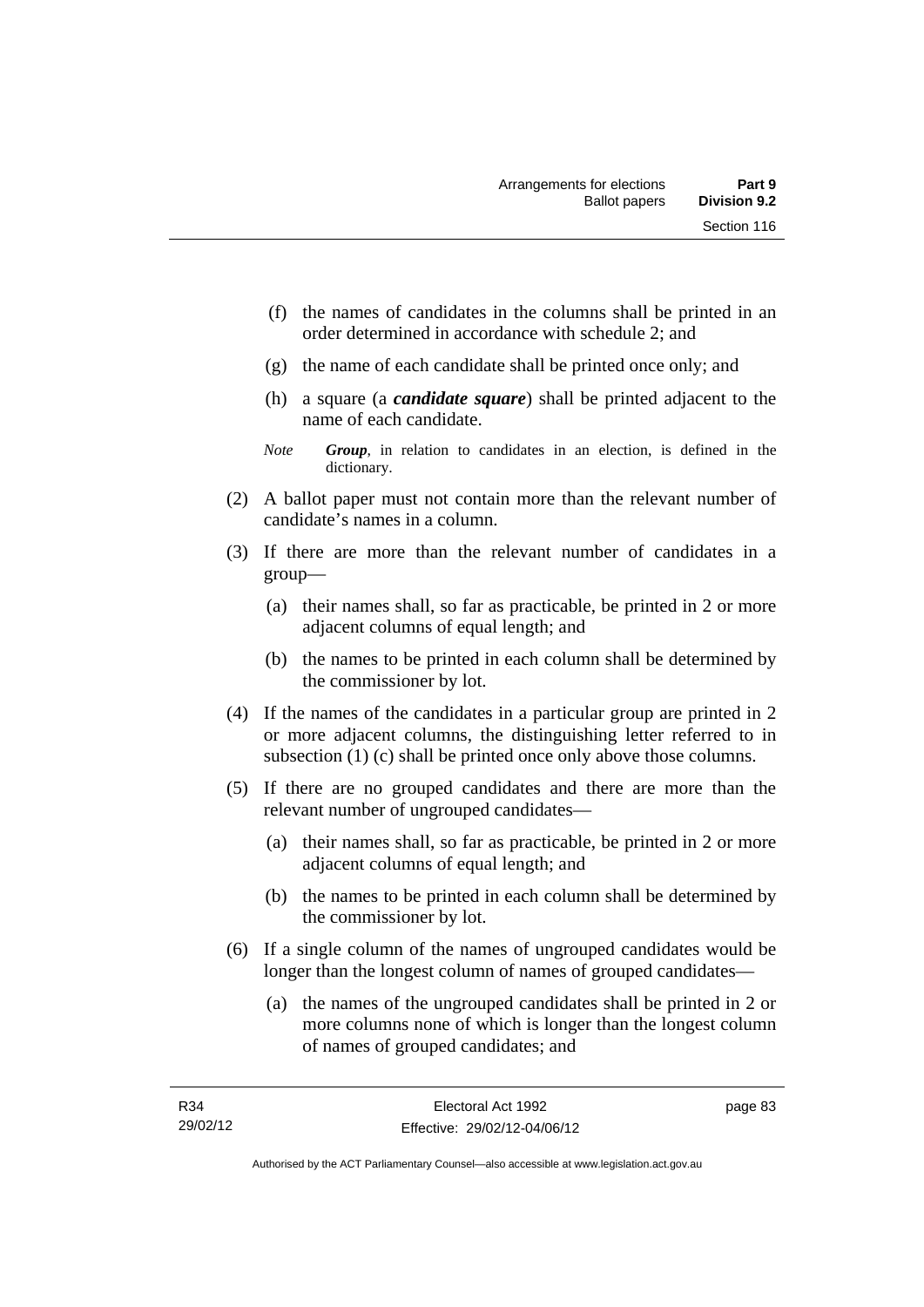| Part 9              | Arrangements for elections |
|---------------------|----------------------------|
| <b>Division 9.2</b> | <b>Ballot papers</b>       |
| Section 117         |                            |

- (b) the names of the ungrouped candidates to be included in each column shall be determined by the commissioner by lot.
- (7) If similarity in the names of 2 or more candidates is likely to cause confusion, their names may be arranged on the ballot papers with such description or addition as will distinguish each from the other.
- (8) In this section:

#### *relevant number* means—

- (a) for a 5 member electorate—5; or
- (b) for a 7 member electorate—7.

### **117 Names on ballot papers**

(1) In this section:

*party name*, for a registered party, means—

- (a) the name under which the party is registered; or
- (b) if a registered abbreviation of the name of the party is stated in the nomination form of each party candidate—that abbreviation.
- (2) On the ballot papers for an election—
	- (a) the party name of the registered party by which a group of party candidates is endorsed must be printed at the top of the column of their names; and
	- (b) the party name of the registered party by which an ungrouped party candidate is endorsed must be printed next to the candidate square for the candidate; and
	- (c) the word 'independent' must be printed next to the candidate square for a candidate (other than a party candidate) if the nomination form so specified.

Authorised by the ACT Parliamentary Counsel—also accessible at www.legislation.act.gov.au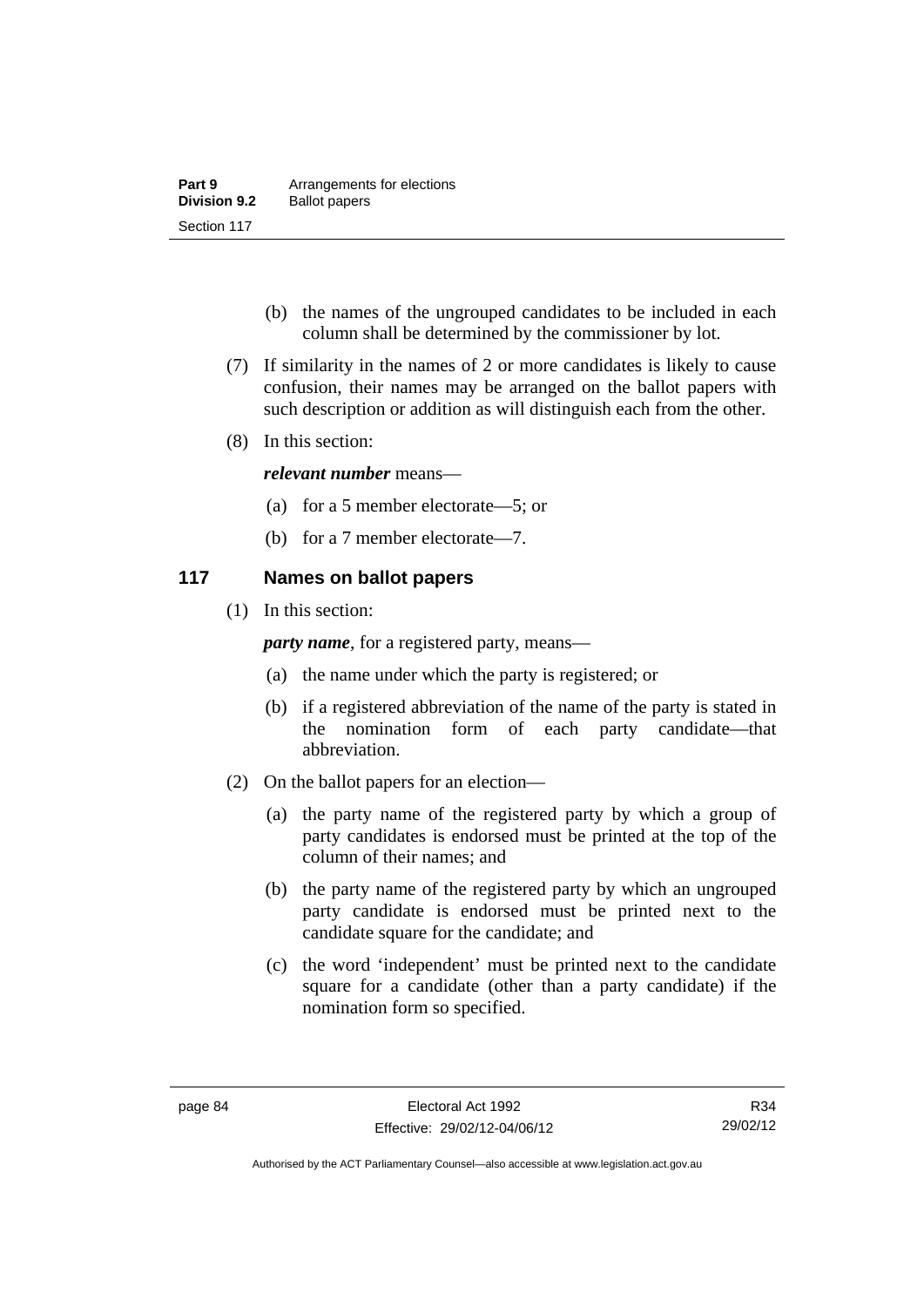### **118 Draw for positions on ballot papers**

The commissioner shall make the determinations required by section 116 in public at the place of nomination, as soon as practicable after the candidates have been declared.

## **Division 9.3 Electronic voting devices and vote counting programs**

### **118A Approval of computer program for electronic voting and vote counting**

- (1) The commissioner may approve 1 or more computer programs for any of the following:
	- (a) to allow electronic voting in an election;
	- (b) to perform steps in the scrutiny of votes in an election.
- (2) The commissioner may approve a program under subsection (1) (a) only if the program will—
	- (a) allow an elector to show consecutive preferences starting at '1'; and
	- (b) give an elector an opportunity to correct any mistakes before processing the elector's vote; and
	- (c) allow an elector to make an informal vote showing no preference for any candidate; and
	- (d) not allow a person to find out how a particular elector cast his or her vote.
- (3) The commissioner may approve a program under subsection (1) (b) only if—
	- (a) the proper use of the program would give the same result in the scrutiny of votes in an election as would be obtained if the scrutiny were conducted without using the program; and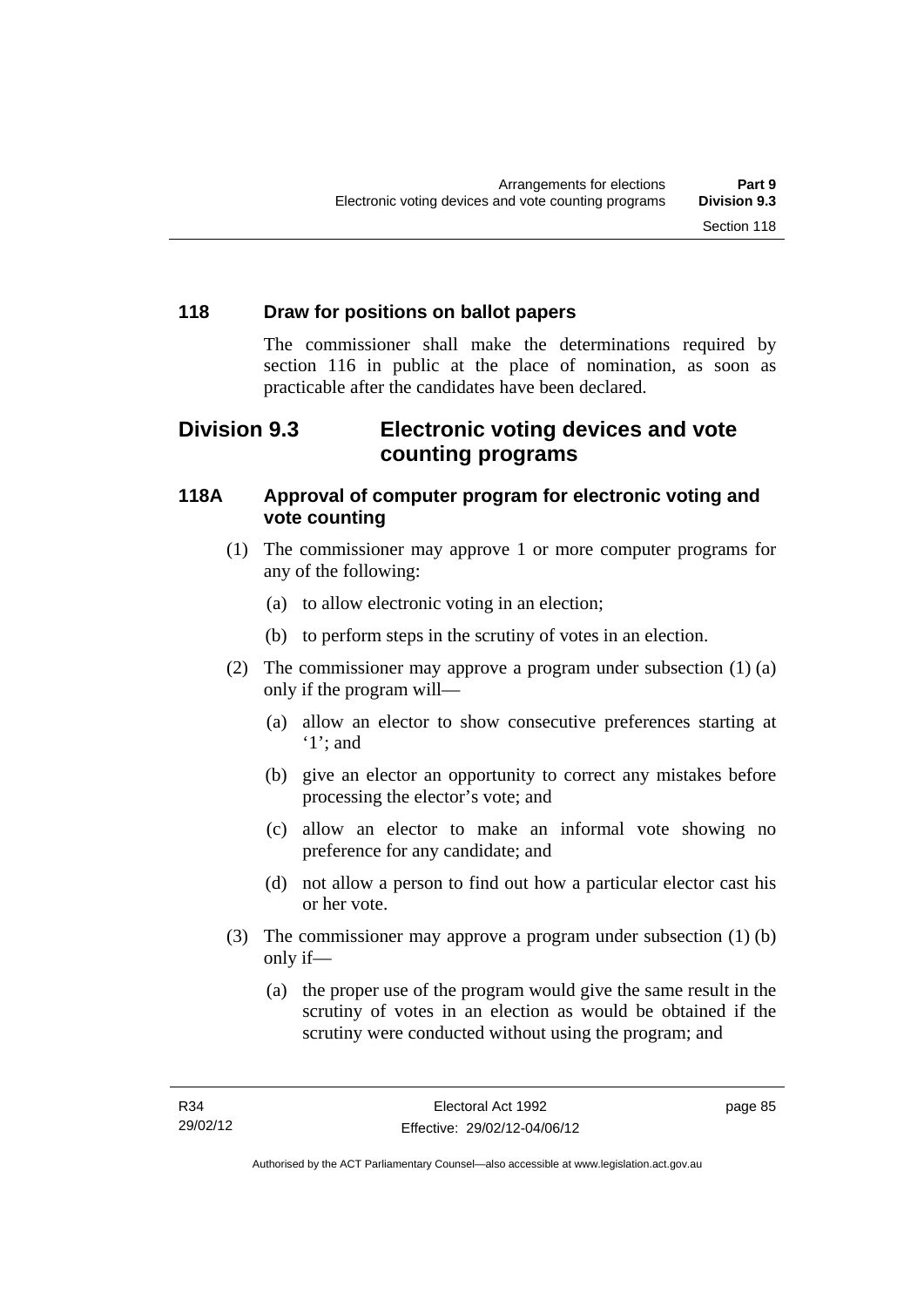- (b) the program—
	- (i) will not allow a person to find out how a particular elector cast his or her vote; and
	- (ii) is designed to pause while the commissioner makes a determination by lot required by schedule 4; and
	- (iii) can produce indicative distributions of preferences at any time after the close of the poll and before the declaration of the poll.
- (4) An approval under subsection (1) is a notifiable instrument.

*Note* A notifiable instrument must be notified under the *Legislation Act 2001*.

- (5) The commissioner must determine processes that must be followed in relation to the use of an approved computer program in the scrutiny of votes in an election.
- (6) Without limiting subsection (5), the commissioner may approve a process—
	- (a) for entering preferences shown on paper ballots into the approved computer program; and
	- (b) for counting preferences using the program to work out—
		- (i) the number of unrejected ballot papers on which a first preference is recorded for each candidate; and
		- (ii) the number of informal ballot papers for each electorate.

#### **118B Security of electronic voting devices and related material**

 (1) The commissioner must take steps to ensure that electronic devices and computer programs used or intended to be used for or in connection with electronic voting are kept secure from interference at all times.

Authorised by the ACT Parliamentary Counsel—also accessible at www.legislation.act.gov.au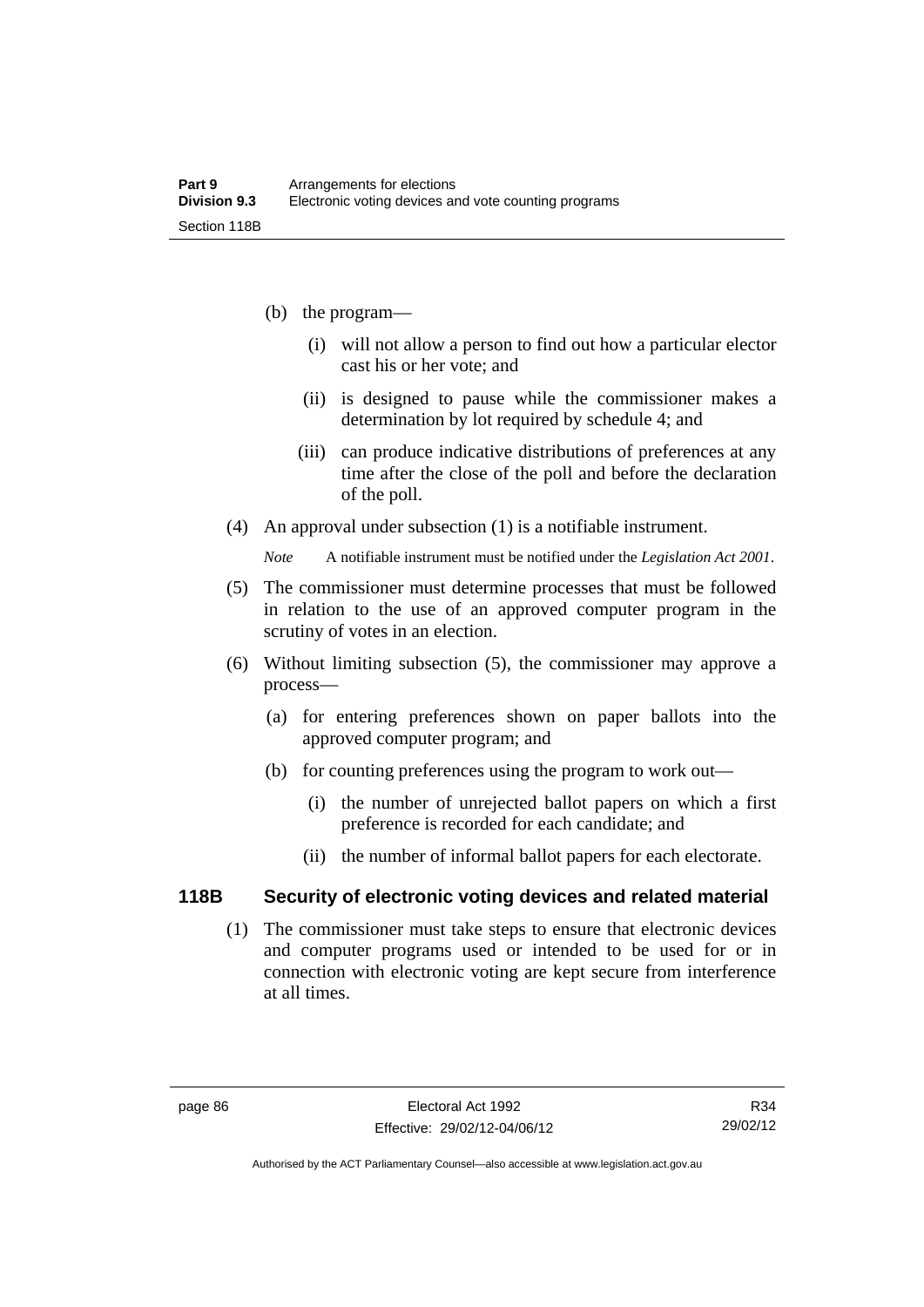- (2) The commissioner must keep backup copies of electronic data produced at a polling place or scrutiny centre until whichever of the following happens last:
	- (a) the beginning of the pre-election period for the next election;
	- (b) the documents are no longer required by the commissioner, another member of the electoral commission or a member of the staff of the commission for exercising a function under this Act.

## **Division 9.4 Miscellaneous**

### **119 Polling places and scrutiny centres**

- (1) The commissioner may—
	- (a) appoint a specified place to be a polling place on polling day for an election; and
	- (b) appoint a specified place to be a scrutiny centre during the election period for the purpose of the scrutiny at an election.
- (2) An appointment is a notifiable instrument.

*Note* A notifiable instrument must be notified under the *Legislation Act 2001*.

- (3) During a pre-election period, the commissioner—
	- (a) must publish in a newspaper; and
	- (b) may publish by any other means the commissioner determines;

a notice setting out particulars of each polling place for the election.

### **120 Administrative arrangements**

 (1) The commissioner shall make appropriate administrative arrangements for the conduct of each election and, in particular, shall ensure that each polling place is properly equipped with—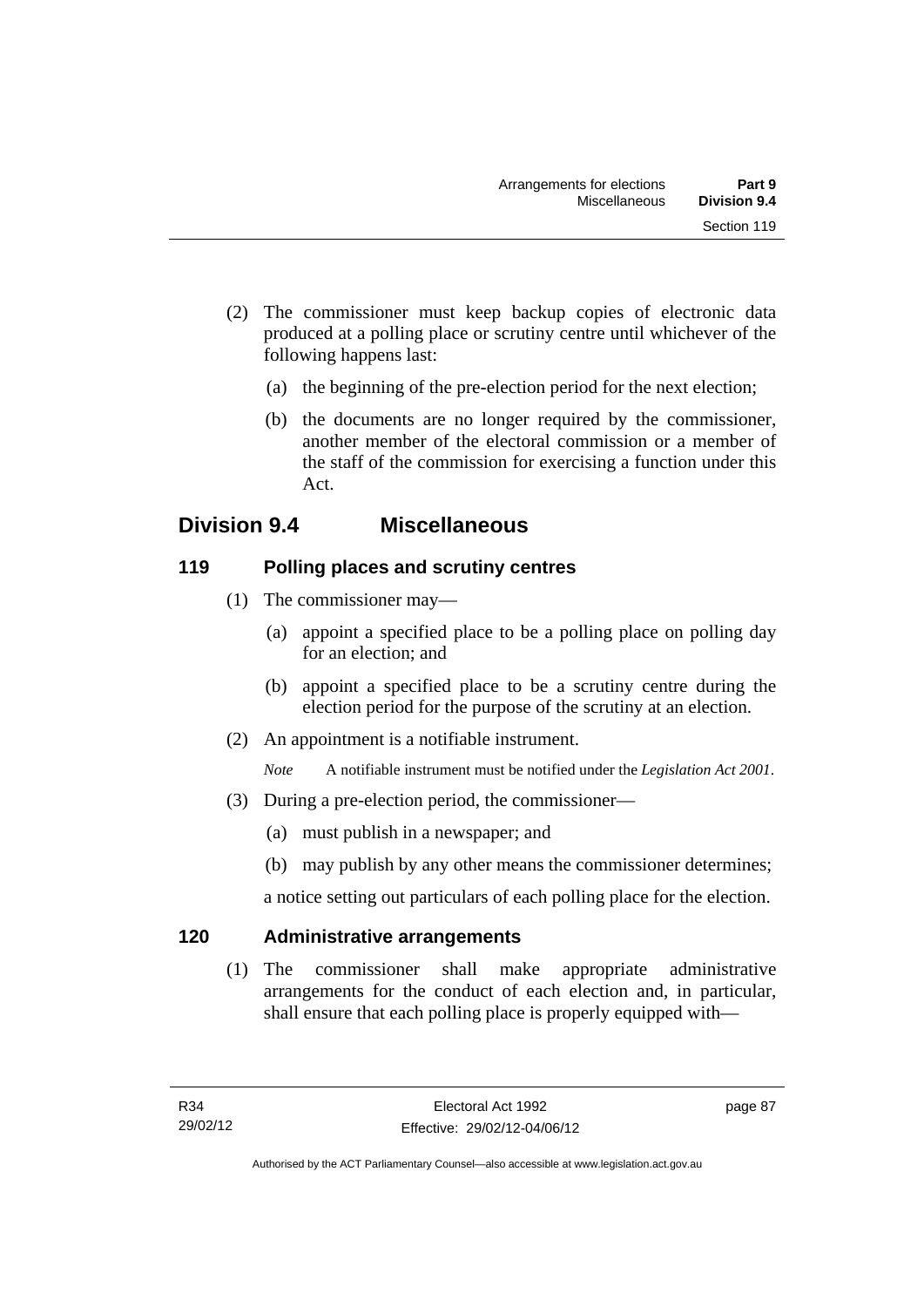- (a) separate voting compartments constructed so as to screen voters from observation while marking ballot papers; and
- (b) ballot boxes capable of being securely fastened; and
- (c) ballot papers and other documents and stationery.
- (2) The commissioner may make arrangements at a polling place for electors to vote using an electronic ballot paper (*electronic voting*).
- (3) For subsection (2), the commissioner may approve electronic devices for use by electors for electronic voting at a polling place.
- (4) An approval under subsection (3) is a notifiable instrument.

*Note* A notifiable instrument must be notified under the *Legislation Act 2001*.

#### **121 Certified extracts and certified lists of electors**

- (1) As soon as practicable after the roll for an electorate closes, the commissioner must—
	- (a) prepare—
		- (i) a certified extract of electors; and
		- (ii) a certified list of electors; and
	- (b) give a copy of the certified list to the OIC for each polling place; and
	- (c) on request by a candidate for the electorate—give a copy of the certified extract to the candidate.
- (2) For subsection (1) (c), the candidate may ask for, and the commissioner may give, the certified extract in either electronic or paper form.
- (3) In this Act:

*certified extract of electors*, for an election in an electorate, means an extract from the roll for the electorate, certified by the

R34 29/02/12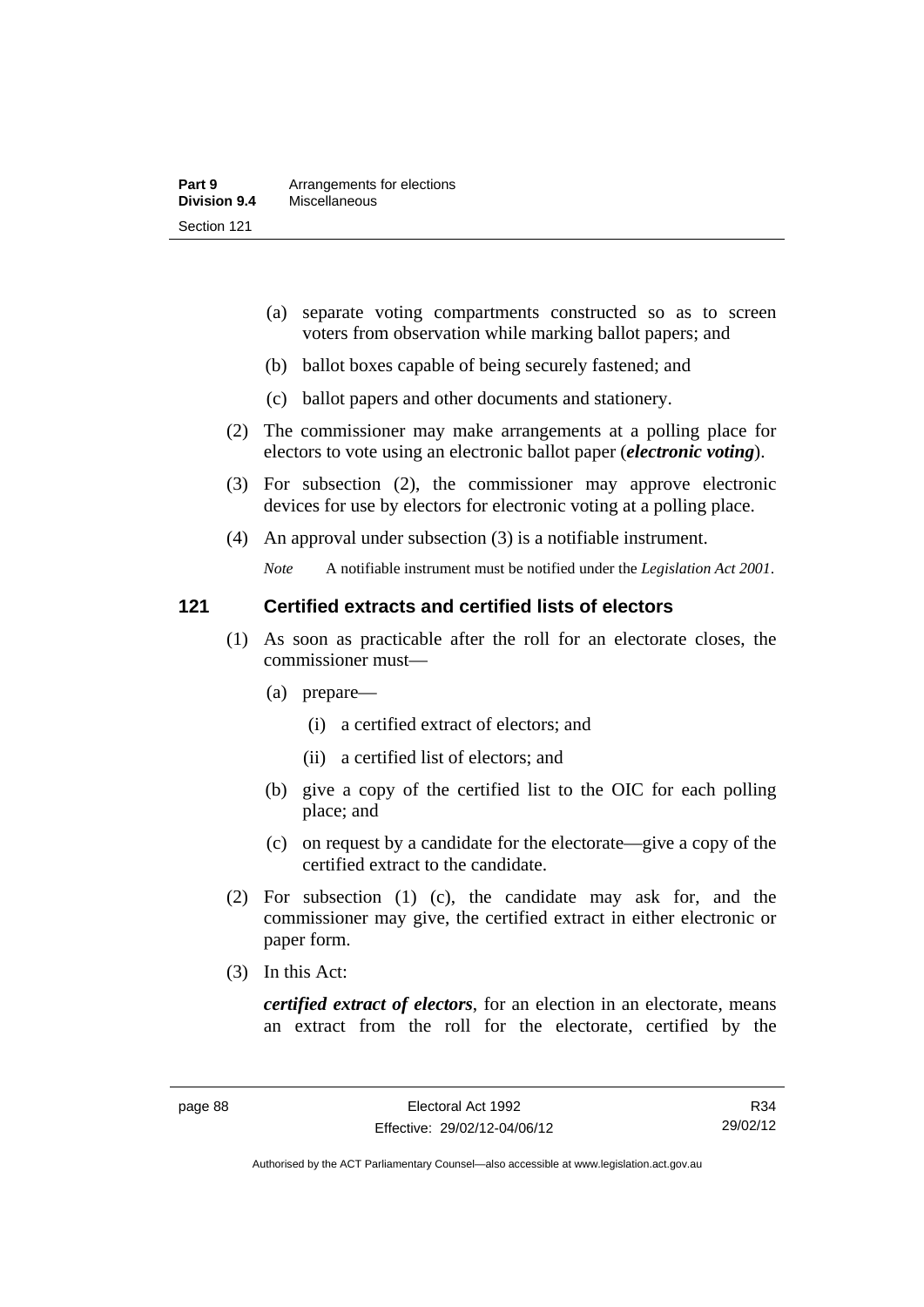commissioner, for each elector enrolled who will be at least 18 years of age on polling day.

*certified list of electors*, for an election in an electorate, means a list, certified by the commissioner, that contains—

- (a) a certified extract of electors; and
- (b) each elector's year of birth and gender.

### **121A Use of information from certified extracts or certified lists**

(1) In this section:

### *approved purpose* means—

- (a) a purpose connected with an election; or
- (b) monitoring the accuracy of information on the roll.

*protected information*, in relation to a person, means information that the person knows, or has reasonable grounds for believing, was obtained from either of the following, given to the person or someone else under section 121 (1):

- (a) a copy of a certified extract of electors;
- (b) a copy of a certified list of electors.
- (2) A person must not, without reasonable excuse, use protected information for—
	- (a) a commercial purpose; or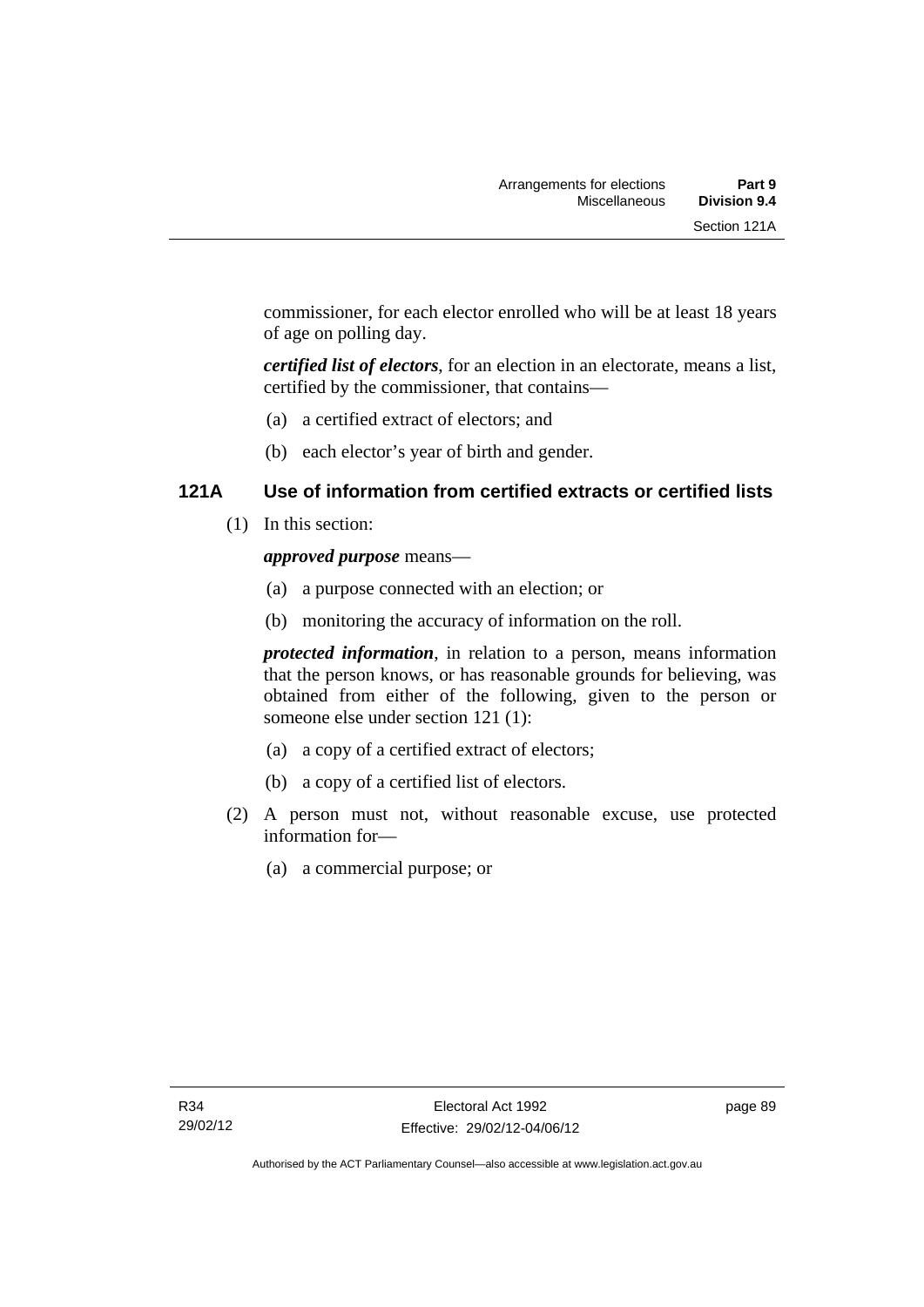(b) any other purpose, other than an approved purpose.

Maximum penalty: 50 penalty units, imprisonment for 6 months or both.

 (3) A person must not, without reasonable excuse, directly or indirectly divulge or communicate protected information to someone else for a purpose other than an approved purpose.

Maximum penalty: 50 penalty units, imprisonment for 6 months or both.

#### **122 Scrutineers—appointment**

- (1) A candidate for election may appoint a scrutineer to represent the candidate during the polling for the election, or during the scrutiny for an election, or both.
- (2) An appointment shall be made by giving to the commissioner—
	- (a) written notice, signed by the candidate, specifying the name and address of the scrutineer; and
	- (b) an undertaking signed by the scrutineer.
	- *Note* If a form is approved under s 340A (Approved forms) for an undertaking, the form must be used.

### **123 Scrutineers—conduct**

- (1) Subject to subsection (2), a scrutineer representing a candidate during the polling for an election is entitled to be present in a polling place, and to enter or leave a polling place, when voters are allowed to vote at that place.
- (2) At any time while voters are allowed to vote at a particular polling place, the number of scrutineers representing a particular candidate who are present at that place shall not exceed the number of officers responsible for issuing ballot papers at that place.

Authorised by the ACT Parliamentary Counsel—also accessible at www.legislation.act.gov.au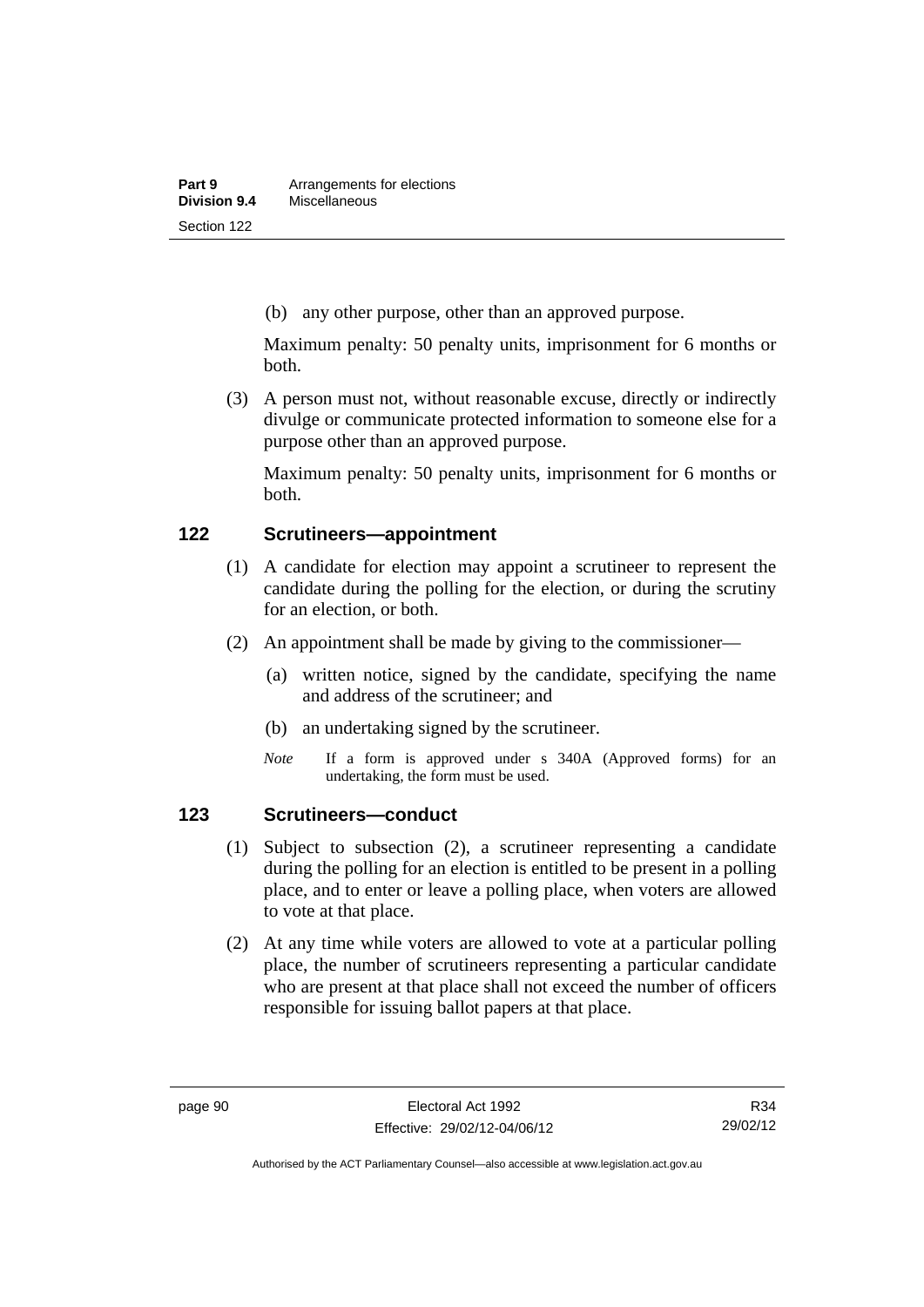- (3) Subject to subsection (4), a scrutineer representing a candidate during the scrutiny for an election is entitled to be present in a scrutiny centre, and to enter or leave a scrutiny centre, during the conduct of the scrutiny at the centre.
- (4) At any time during the conduct of the scrutiny at a particular scrutiny centre, the number of scrutineers representing a particular candidate who are present at the centre shall not exceed the number of officers at the centre.
- (5) A scrutineer at a polling place or scrutiny centre shall wear a badge, supplied by the commissioner, that identifies the person as a scrutineer.
- (6) A scrutineer shall not, without reasonable excuse, communicate with any person in a polling place except so far as is necessary in the exercise of the scrutineer's functions.

Maximum penalty: 10 penalty units.

 (7) A scrutineer shall not, without reasonable excuse, interfere with or attempt to influence an elector at a polling place.

Maximum penalty: 50 penalty units.

 (8) For section 320 (4) (b), a scrutineer who contravenes this section is no longer entitled to be on the premises.

## **124 Participation by candidates in conduct of election**

A candidate shall not take any part in the conduct of an election.

## **125 Determining matters by lot**

 (1) If the commissioner is required by this Act to determine a matter by lot, the matter shall be so determined in a way approved by the electoral commission.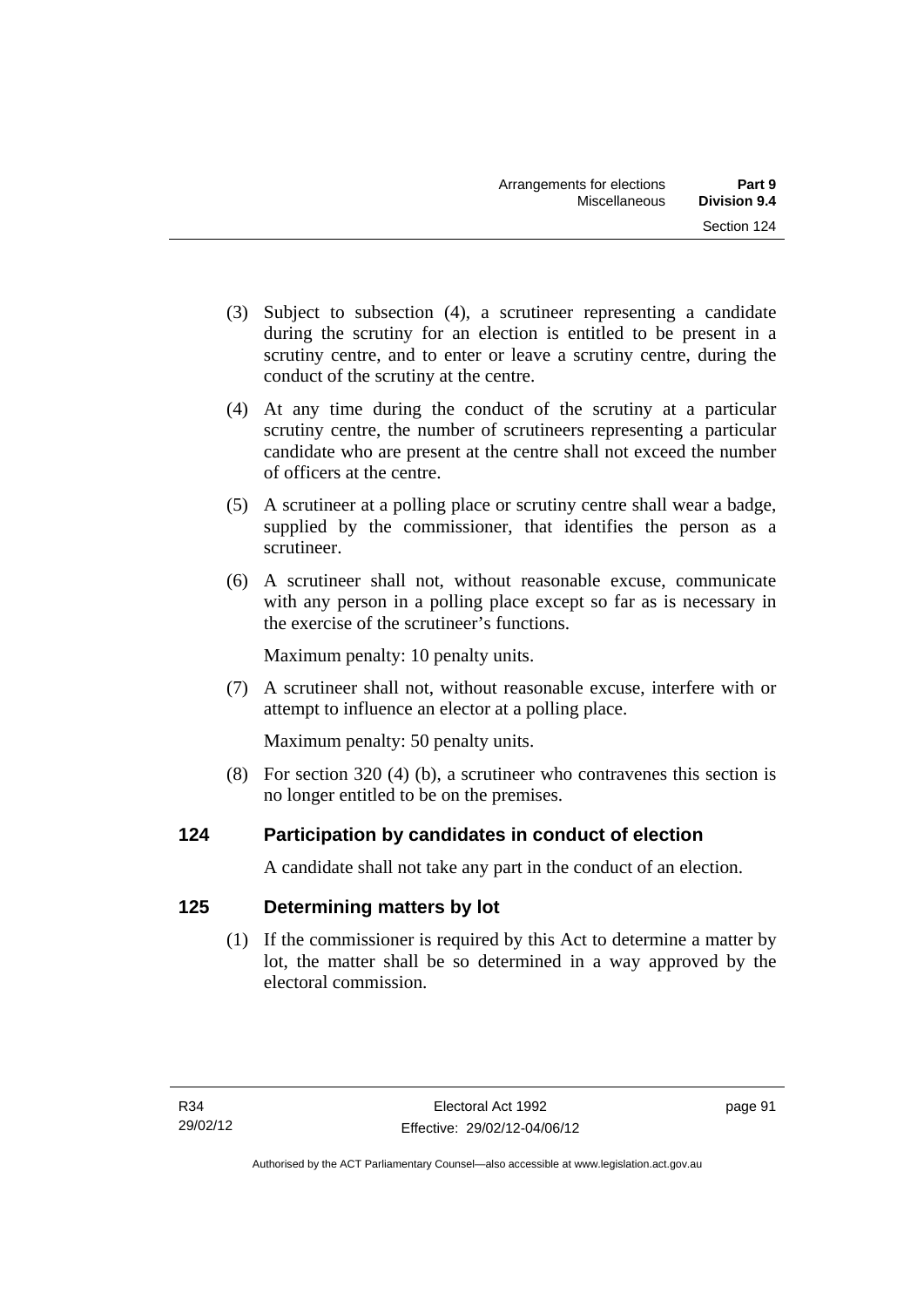| Part 9       | Arrangements for elections |
|--------------|----------------------------|
| Division 9.4 | Miscellaneous              |
| Section 126  |                            |

- (2) An approval is a disallowable instrument.
	- *Note* A disallowable instrument must be notified, and presented to the Legislative Assembly, under the *Legislation Act 2001*.

## **126 Supplementary elections**

If, in relation to an election—

- (a) there are no candidates; or
- (b) the number of candidates declared elected under section 111 or 112 is less than the number of vacancies;

a supplementary election shall be held, as necessary, in accordance with section 101.

page 92 **Electoral Act 1992** Effective: 29/02/12-04/06/12

R34 29/02/12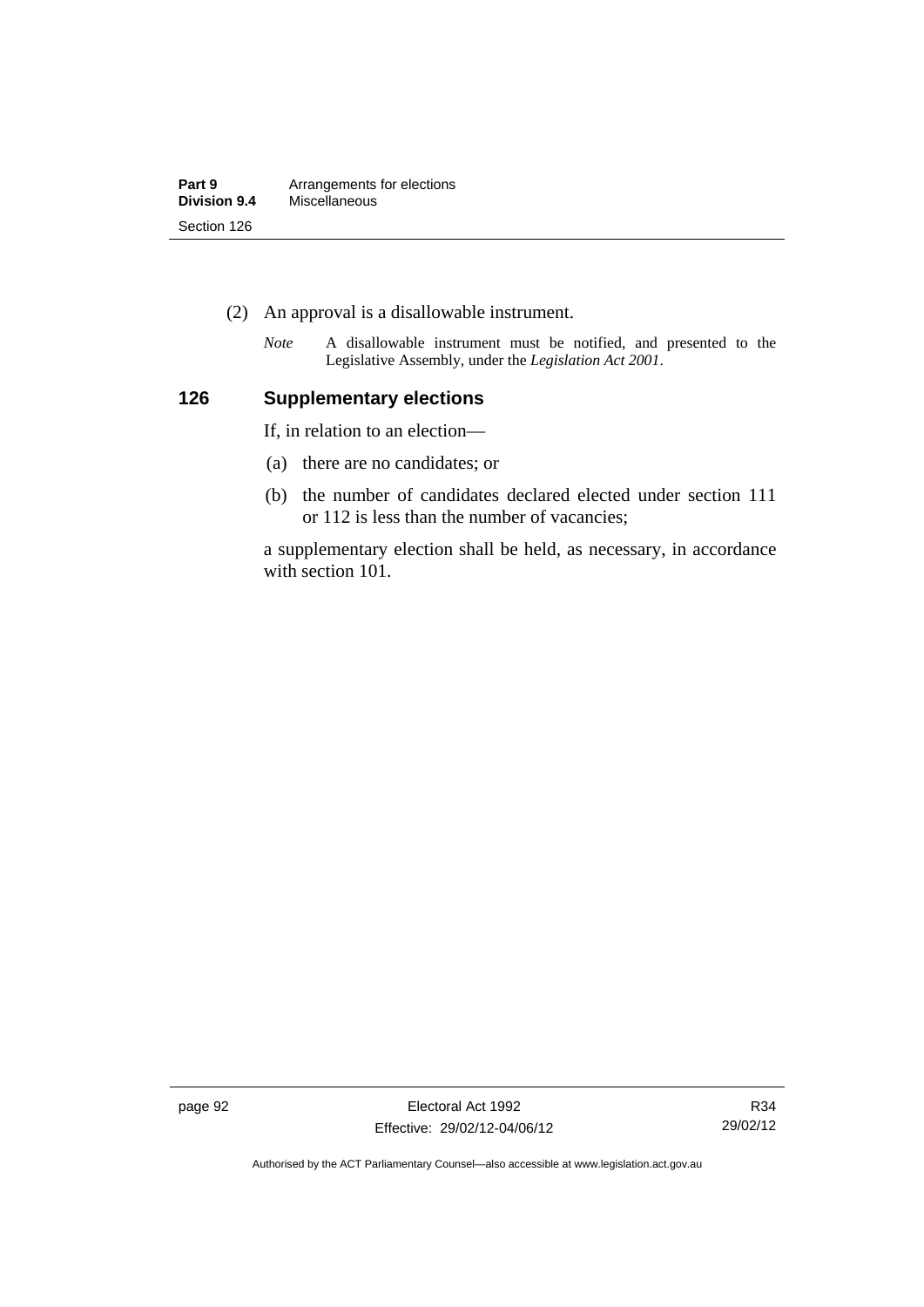| Voting  | Part 10       |
|---------|---------------|
| General | Division 10.1 |
|         | Section 128   |

# **Part 10 Voting**

## **Division 10.1 General**

## **128 Entitlement to vote**

- (1) Subject to subsection (2), an elector enrolled for an electorate is entitled to vote at an election for the electorate.
- (2) A person who is enrolled is not entitled to vote at an election unless he or she will be at least 18 years old on the day the poll for the election is required to be held.
- (3) The inclusion of the name of a person on a certified list of electors for an election is conclusive evidence of the person's right to vote at the election.
- (4) The omission of the name of a person from a roll because of official error does not disqualify the person from voting.
- (5) In a roll or a certified list of electors, an omission of a given name, or an error in a name, does not disqualify an elector from voting.
- (6) An elector whose surname has changed is not disqualified from voting under a former name entered for the person on a roll or certified list of electors.

## **129 Compulsory voting**

 (1) An elector who is entitled to vote at an election shall not, without a valid and sufficient reason, fail to vote at the election.

Maximum penalty: 0.5 penalty units.

- (2) Subsection (1) does not apply to—
	- (a) an eligible overseas elector; or
	- (b) an Antarctic elector; or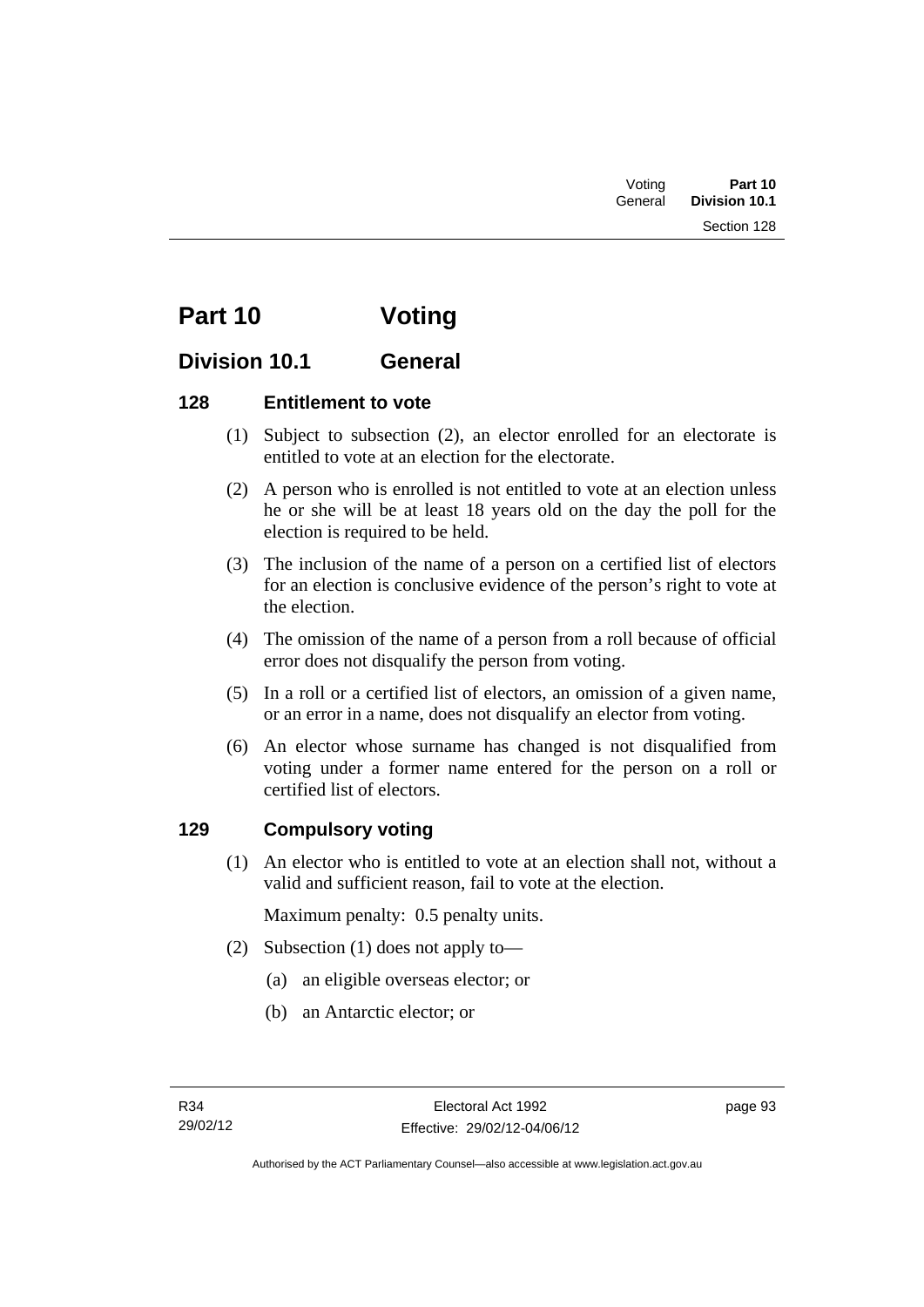- (c) an elector who is serving a sentence of imprisonment outside the ACT; or
- (d) an elector who is enrolled because of his or her enrolment on the Commonwealth roll as an itinerant elector.
- (3) Without limiting subsection (1), an elector shall be taken to have a valid and sufficient reason for failing to vote at an election if the elector believes it to be part of his or her religious duty to abstain from voting.

## **130 Multiple votes prohibited**

An elector shall not vote—

- (a) more than once at the same election for an electorate; or
- (b) at 2 or more elections for electorates the polls for which are required to be held on the same day.

Maximum penalty: 50 penalty units, imprisonment for 6 months or both.

### **131 Procedures for voting**

- (1) At an election, an elector may—
	- (a) cast a vote in accordance with division 10.2, 10.3 or 10.4; or
	- (b) if the elector is a patient in a hospital or special hospital, or detained at a correctional centre—cast an ordinary vote or a declaration vote in accordance with division 10.5.
- (2) An elector who is entitled to vote at an election may cast a vote on polling day at any polling place in the ACT, whether or not the polling place is in the electorate for which the elector is enrolled.
- (3) If there is electronic voting at a polling place, an elector may vote using a paper ballot paper or electronic voting.

R34 29/02/12

Authorised by the ACT Parliamentary Counsel—also accessible at www.legislation.act.gov.au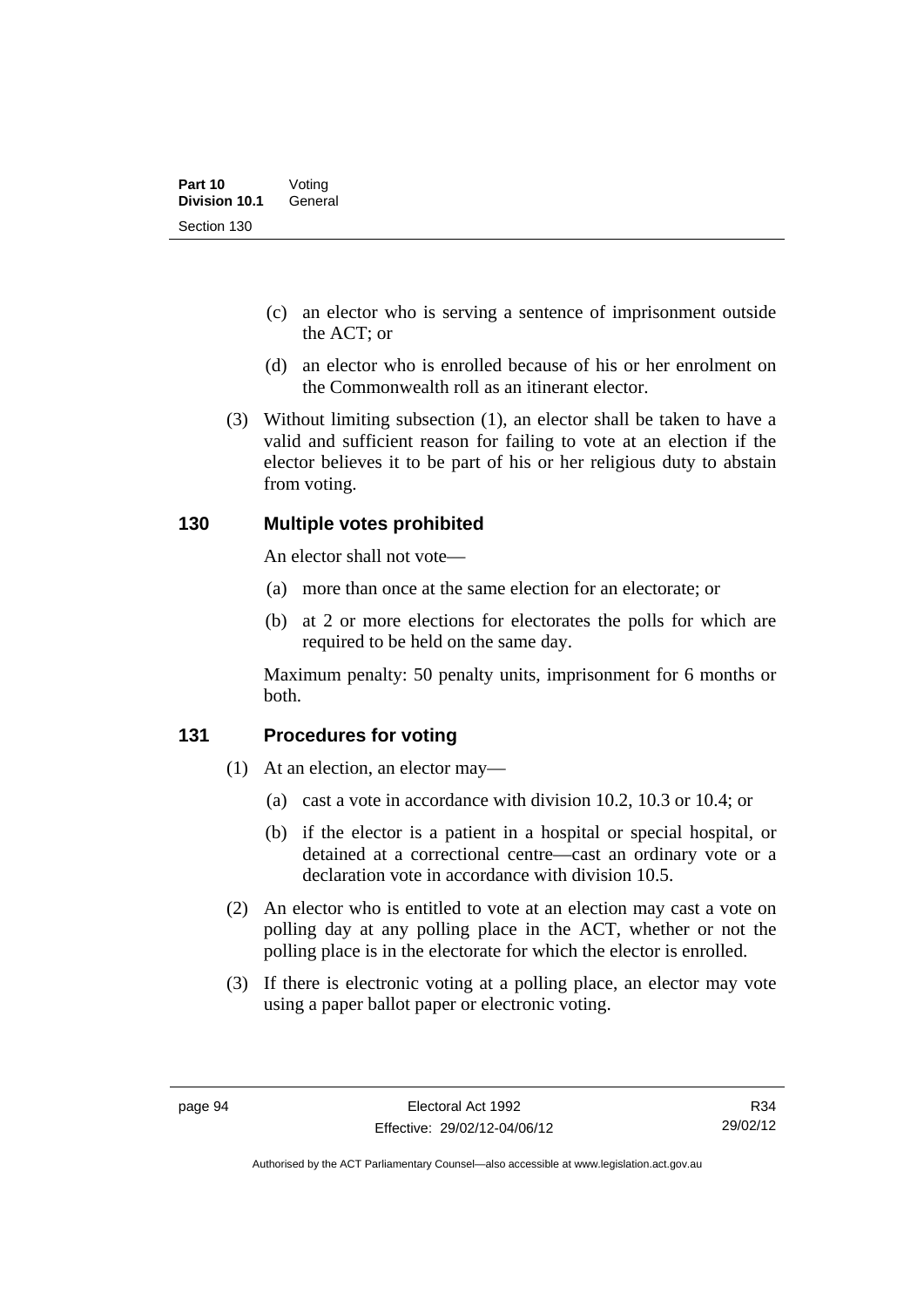(4) To remove any doubt, subsection (2) does not give an elector detained in lawful custody any right to leave, or be released from, the place of custody to cast a vote.

## **132 Manner of recording vote**

- (1) An elector shall record his or her vote on a ballot paper by marking the ballot paper in accordance with subsection (2).
- (2) The elector—
	- (a) shall place consecutive whole numbers starting at '1' in the number of candidate squares equal to the number of candidates to be elected so as to indicate preferences; and
	- (b) may place further consecutive whole numbers in additional candidate squares so as to indicate additional preferences.

## **Division 10.2 Ordinary voting at a polling place**

## **133 Claims to vote**

- (1) If a person attends before an officer at a polling place on polling day and claims to vote at an election, the officer shall issue a ballot paper to the claimant for the relevant electorate if satisfied that the certified list of electors for the electorate—
	- (a) specifies the claimant's name; and
	- (b) specifies an address for the claimant or indicates that the claimant's address is suppressed; and
	- (c) has not been marked so as to indicate that a ballot paper has already been issued to the claimant.
- (2) Despite subsection (1), an officer shall not issue a ballot paper to a person who indicates that he or she has already voted at the election.
- (3) Immediately after issuing a ballot paper to a claimant, the officer shall record the issue on the certified list of electors.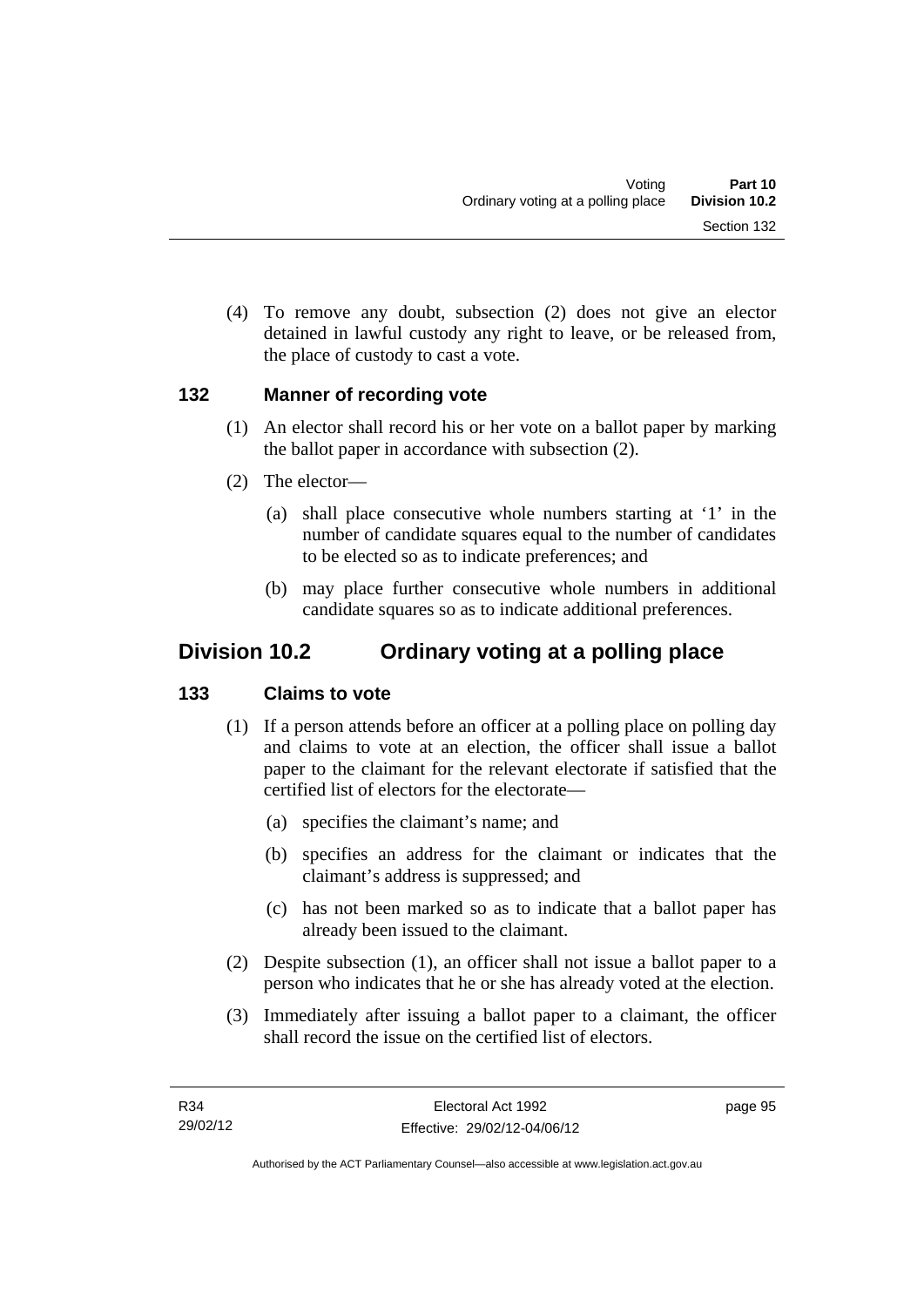## **134 Voting in private**

Subject to section 156, a person shall, on receipt of a ballot paper under section 133, without delay—

- (a) go to an unoccupied voting compartment at the polling place; and
- (b) there, in private, mark his or her vote on the ballot paper in accordance with section 132; and
- (c) if the person has voted using a paper ballot paper—fold the ballot paper so as to conceal the vote and put it in a ballot box at the polling place; and
- (d) leave the polling place.

## **Division 10.3 Declaration voting at a polling place**

#### **135 Declaration voting at polling places**

- (1) If a person attends before an officer at a polling place on polling day and claims to vote at an election, the officer shall issue declaration voting papers to the person for the relevant electorate if satisfied that—
	- (a) the certified list of electors for the electorate does not specify the person's name; or
	- (b) the certified list of electors for the electorate has been marked so as to indicate that a ballot paper has already been issued to the person but the person claims not to have voted already at the election.
- (2) Despite subsection (1), an officer shall not issue declaration voting papers to a person who indicates that he or she has already voted at the election.
- (3) The officer shall—

R34 29/02/12

Authorised by the ACT Parliamentary Counsel—also accessible at www.legislation.act.gov.au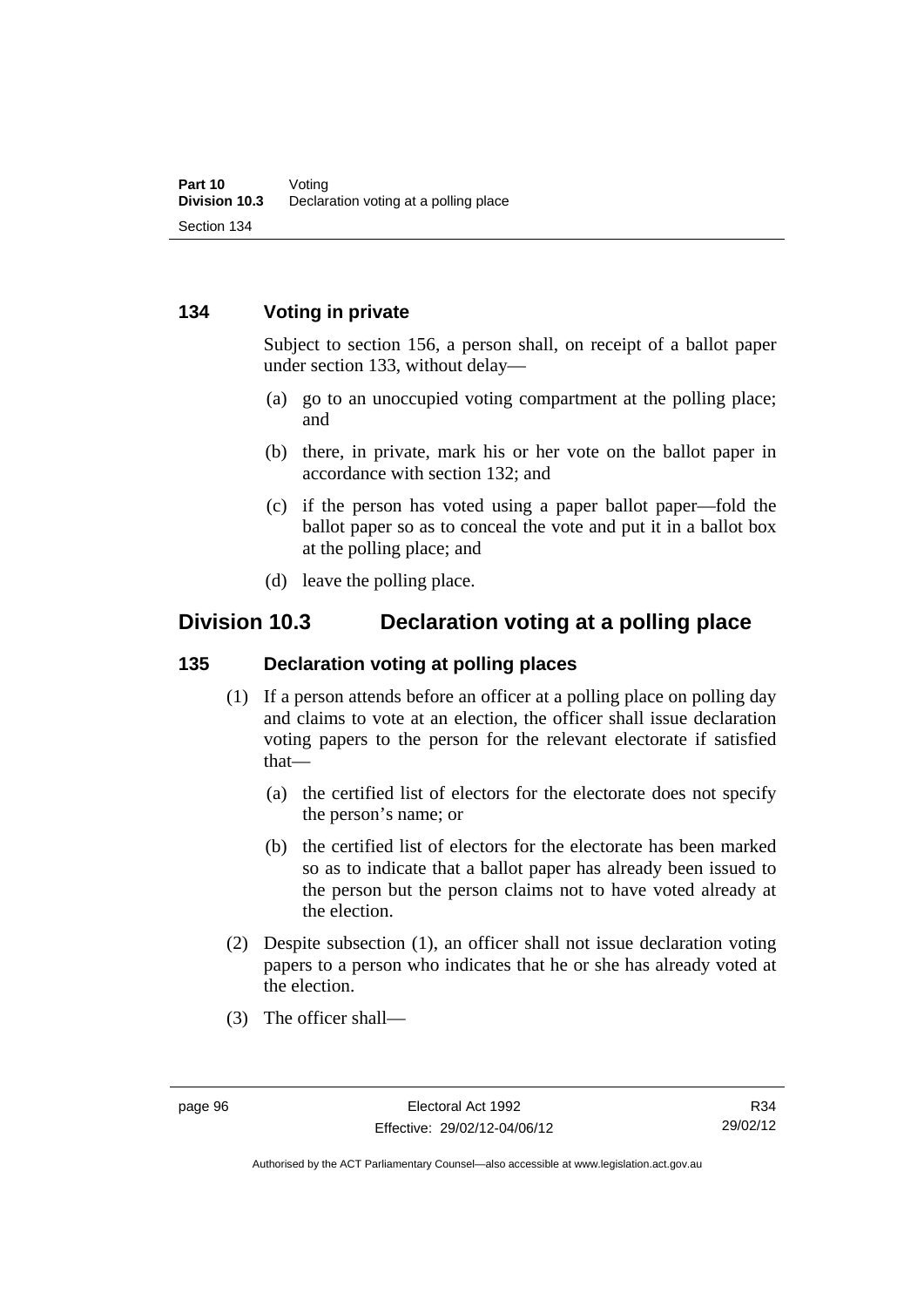- (a) give the claimant a written statement indicating the consequences of casting a declaration vote under this section; and
- (b) record the name of the claimant.
- *Note* If a form is approved under s 340A (Approved forms) for a statement, the form must be used.
- (4) Subject to section 156, the following requirements apply to the casting of a declaration vote under this section:
	- (a) the person shall complete and sign the declaration in the presence of the officer;
	- (b) the officer shall complete and sign the certificate as witness;
	- (c) the person shall go to an unoccupied voting compartment at the polling place and there, in private—
		- (i) mark his or her vote on the ballot paper in accordance with section 132; and
		- (ii) fold the ballot paper so as to conceal the vote;
	- (d) the person shall return the folded ballot paper to the officer;
	- (e) the officer shall, in the presence of the person, without unfolding the ballot paper, place it in the envelope on which the declaration referred to in paragraph (a) appears, fasten the envelope and place it in a ballot box at the polling place;
	- (f) the person shall then leave the polling place.

## **Division 10.4 Voting otherwise than at a polling place**

### **136 Definitions for div 10.4**

(1) In this division:

*authorised delivery service* means—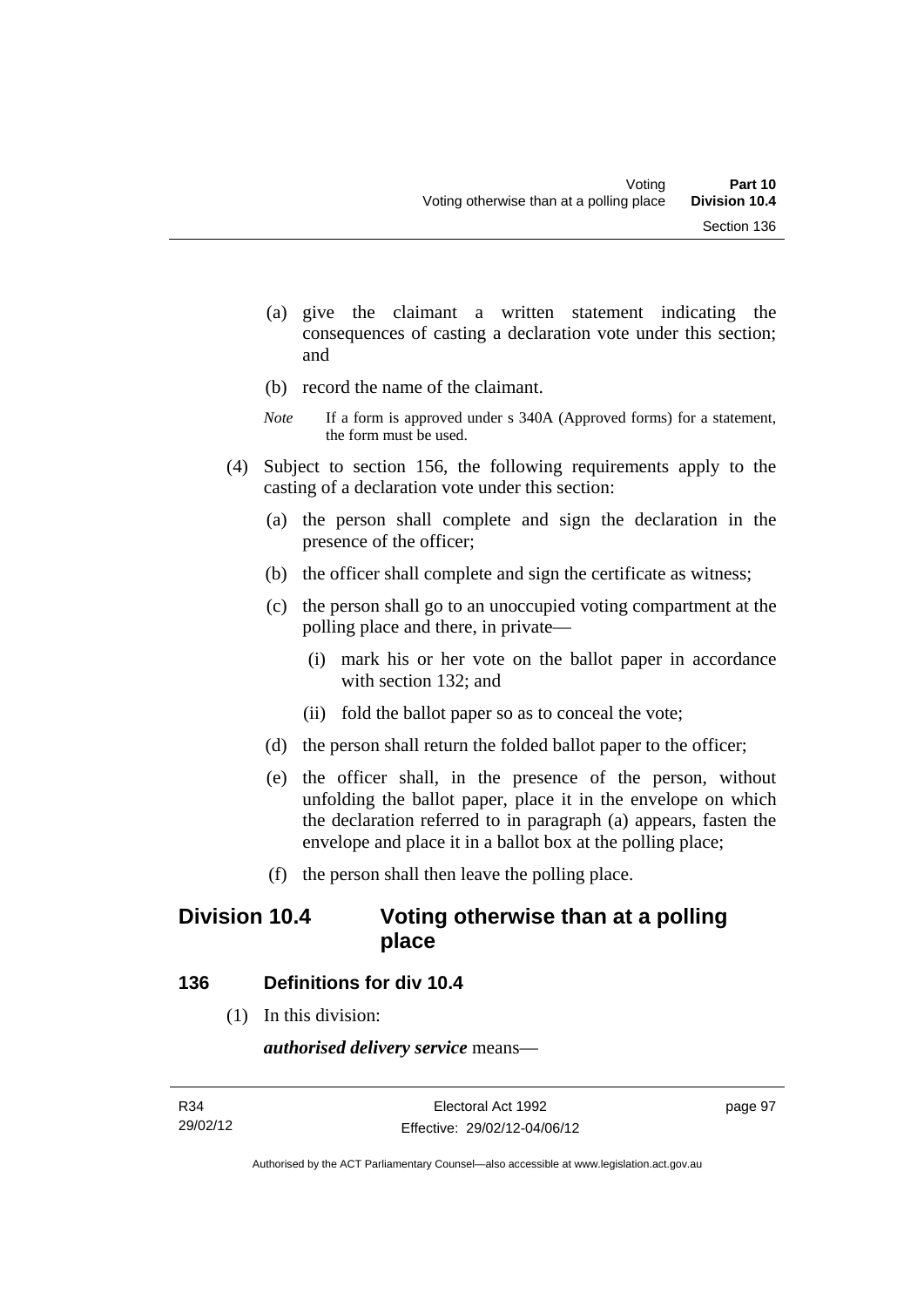- (a) Australia Post; or
- (b) if, under subsection (2), the commissioner decides that a delivery service be used instead of Australia Post—that delivery service; or
- (c) if, under subsection (2), the commissioner decides that a delivery service be used in addition to Australia Post— Australia Post or that delivery service.

*post* means send using an authorised delivery service.

 (2) For subsection (1), definition of *post*, the commissioner may, in writing, decide that a delivery service be used instead of or in addition to Australia Post.

## **136A Applications for postal voting papers**

(1) In this section:

*eligible elector*, for an election, means an elector who is entitled to vote at the election and—

- (a) who expects to be unable to attend—
	- (i) at a polling place on polling day; or
	- (ii) at a place where a vote may be made before an officer under section 136B before polling day; or
- (b) whose address is a suppressed address.
- (2) An eligible elector for an election (or a person authorised by the eligible elector) may apply to an authorised officer for declaration voting papers for postal voting (*postal voting papers*) for the election.
- (3) The application may be made orally or in writing.
- (4) The application must include a declaration that the applicant is an eligible elector for the election.

Authorised by the ACT Parliamentary Counsel—also accessible at www.legislation.act.gov.au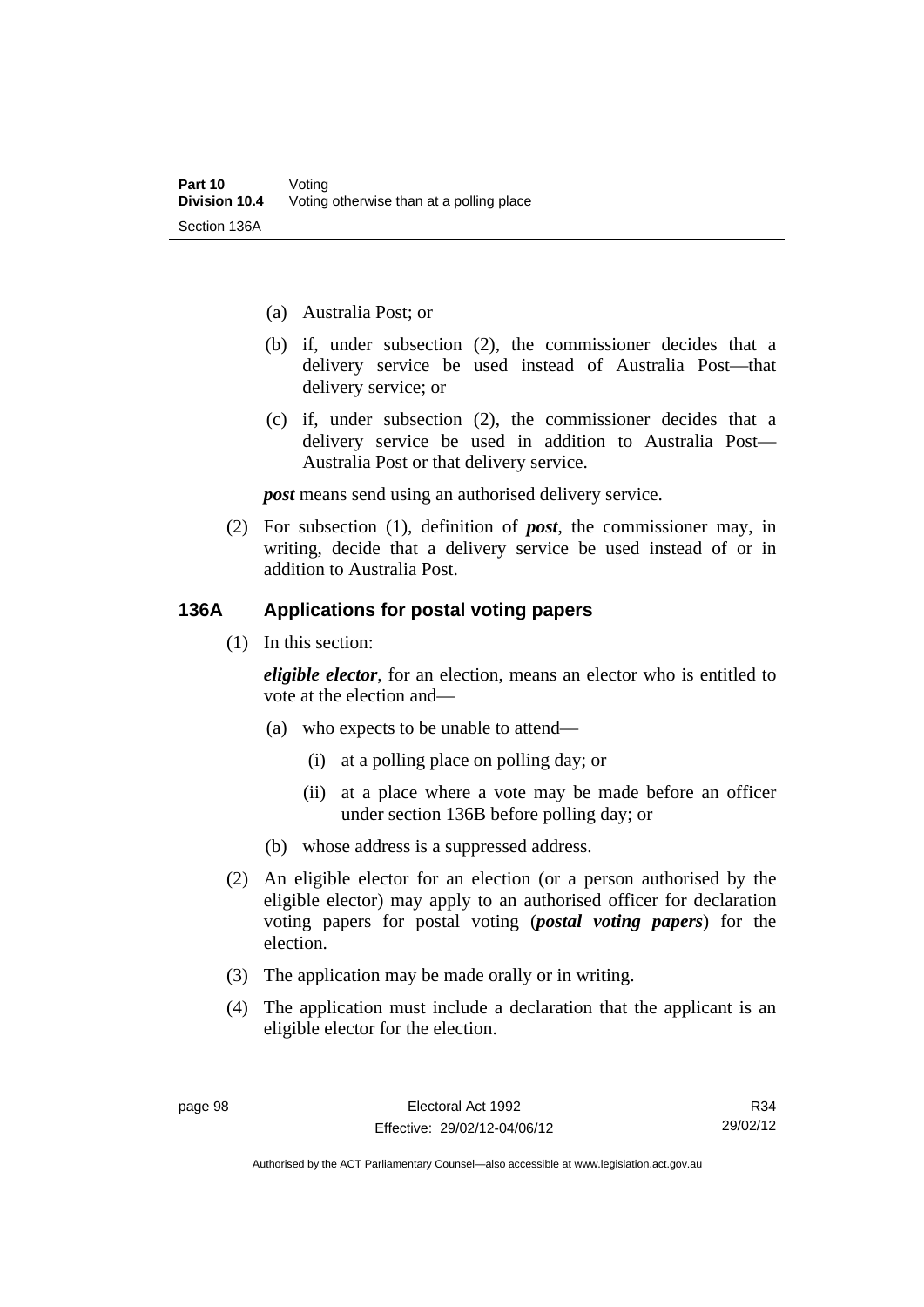- (5) The application must be received by an authorised officer before 8 pm on the day before polling day.
	- *Note* If a form is approved under s 340A (Approved forms) for an application, the form must be used.
- (6) If an authorised officer receives an application under this section from, or on behalf of, a person claiming to be an eligible elector for an election (the *applicant*), the officer must—
	- (a) if satisfied that the applicant's name is on the certified list of electors for an electorate—post postal voting papers for the electorate to the applicant; or
	- (b) if not so satisfied—post postal voting papers for the electorate in which in the applicant claims to be enrolled to the applicant.
- (7) However, the authorised officer must not post postal voting papers to the applicant—
	- (a) if the applicant has nominated a postal address outside Australia—if the application is received by the officer after 5 pm on the Friday 8 days before polling day; or
	- (b) in any other case—if the application is received by the officer after the last mail clearance, at the post office nominated by the commissioner in the postal voting papers, on the last Thursday before polling day; or
	- (c) in any case—if the officer has reason to believe that the applicant is at a place where the normal transmission of mail has been significantly disrupted or curtailed or is otherwise unreliable.
- (8) Despite subsections (6) and (7), the authorised officer may give the postal voting papers to the applicant using a courier or other agent (other than an authorised delivery service), if the officer believes on reasonable grounds that—
	- (a) the applicant is a person to whom subsection (7) applies; and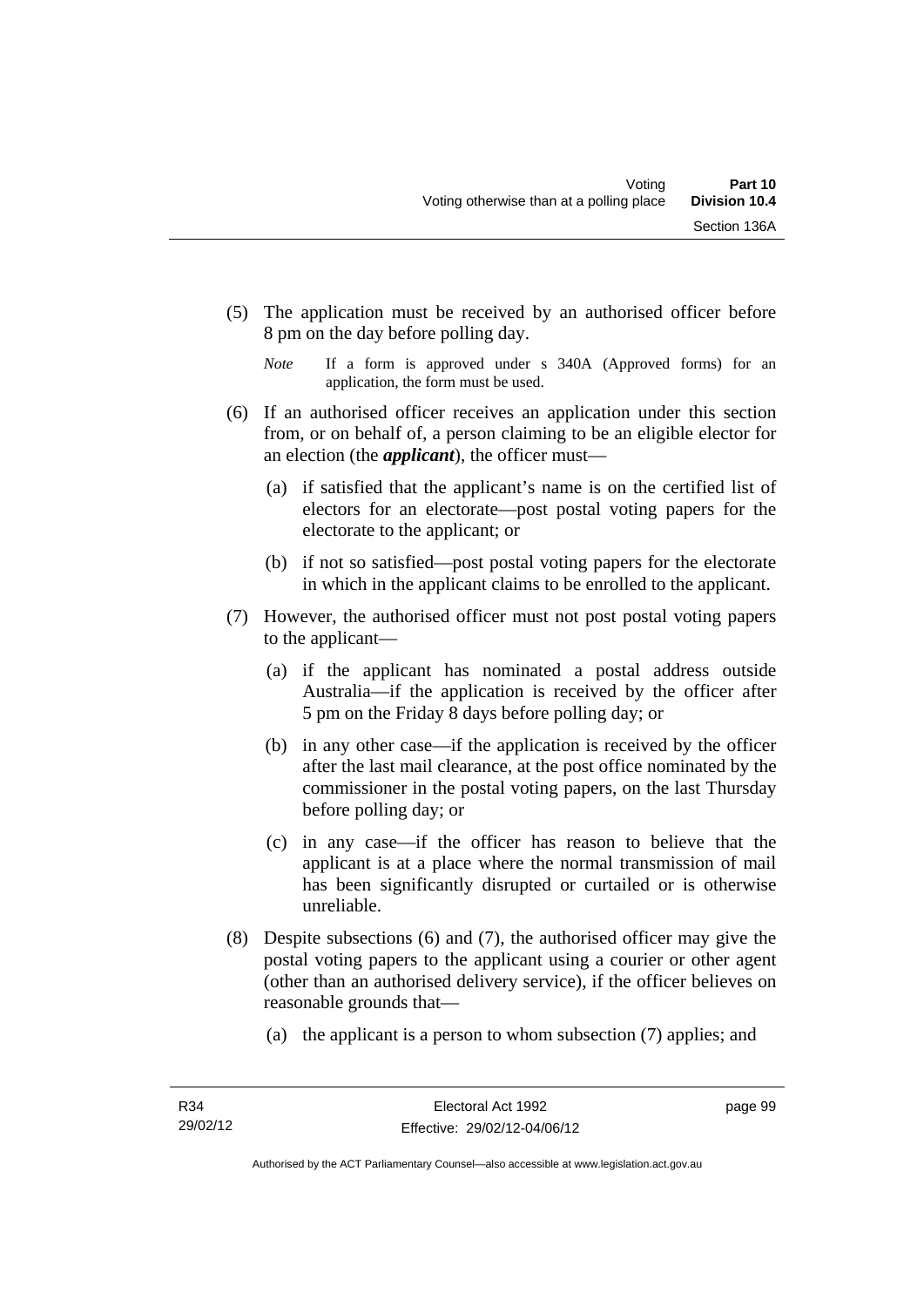- (b) the papers are likely to reach the applicant in sufficient time for the applicant's ballot paper to be completed and posted or given in accordance with section 144A (Requirements for casting postal votes) if the papers are sent to the applicant using the agent.
- (9) Despite subsections (6) and (8), the authorised officer must not post or give postal voting papers to the applicant earlier than the  $19<sup>th</sup>$  day before polling day.
- (10) If postal voting papers are sent or given to the applicant in accordance with this section, neither the authorised officer nor the commissioner is responsible for ensuring that the papers reach the applicant.

*Note* Section 144A deals with how to cast a postal vote.

## **136B Ordinary or declaration voting in ACT before polling day**

(1) In this section:

*eligible elector*, for an election, means an elector who is entitled to vote at the election and—

- (a) who expects to be unable to attend at a polling place on polling day; or
- (b) whose address is a suppressed address.

*relevant period* means the period—

- (a) beginning on the 3rd Monday before polling day or, if that Monday is a public holiday, the next business day; and
- (b) ending at 8 pm on the day before polling day.
- (2) The commissioner may determine the days and times during the relevant period for voting under this section.

R34 29/02/12

Authorised by the ACT Parliamentary Counsel—also accessible at www.legislation.act.gov.au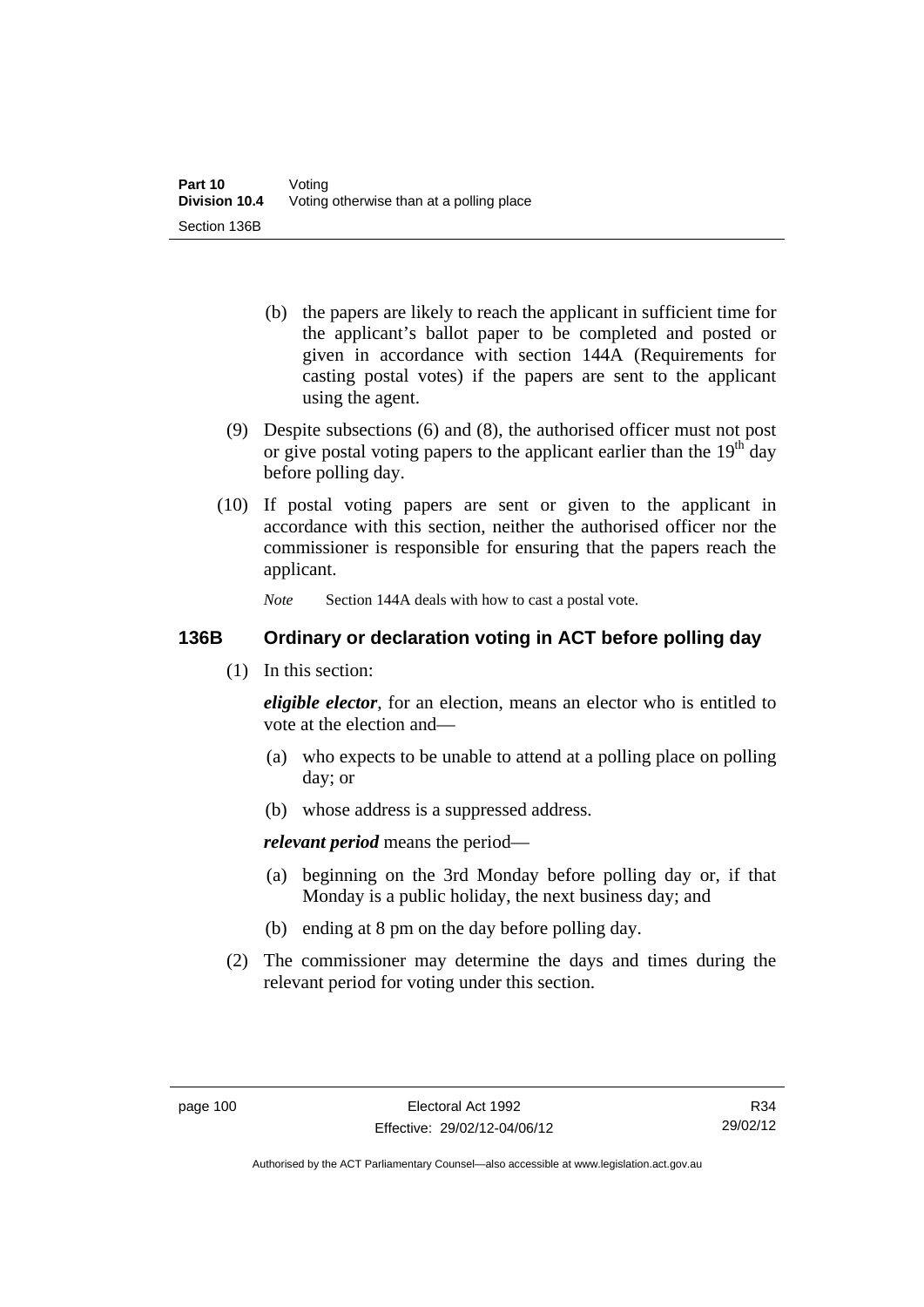- (3) This section applies if a person attends before an authorised officer, on a day and at a time determined under subsection (2), and makes a declaration to the effect that the person is an eligible elector.
- (4) A determination under subsection (2) is a notifiable instrument.

*Note* A notifiable instrument must be notified under the *Legislation Act 2001*.

- (5) If this section applies, the officer must issue a ballot paper for the relevant electorate to the person if satisfied that the certified list of electors for the electorate—
	- (a) states the person's name; and
	- (b) states an address for the person or indicates that the person's address is suppressed; and
	- (c) has not been marked so as to indicate that a ballot paper has already been issued to the person.
- (6) Despite subsection (5), an officer shall not issue a ballot paper to a person who indicates that he or she has already voted at the election.
- (7) Immediately after issuing a ballot paper to the person, the officer shall record the issue on the certified list of electors.
- (8) Section 134 applies to the casting of an ordinary vote under this section as if—
	- (a) it were a vote under section 133; and
	- (b) the reference in section 134 to an *unoccupied voting compartment* were a reference to an unoccupied part of the place where the person attends before the officer concerned.
- (9) Sections 120 to 123 apply in relation to polling under this section as if the place where that polling is conducted were a polling place.
- (10) Before any vote is taken under this section the OIC shall exhibit each ballot box empty and shall then securely fasten its cover.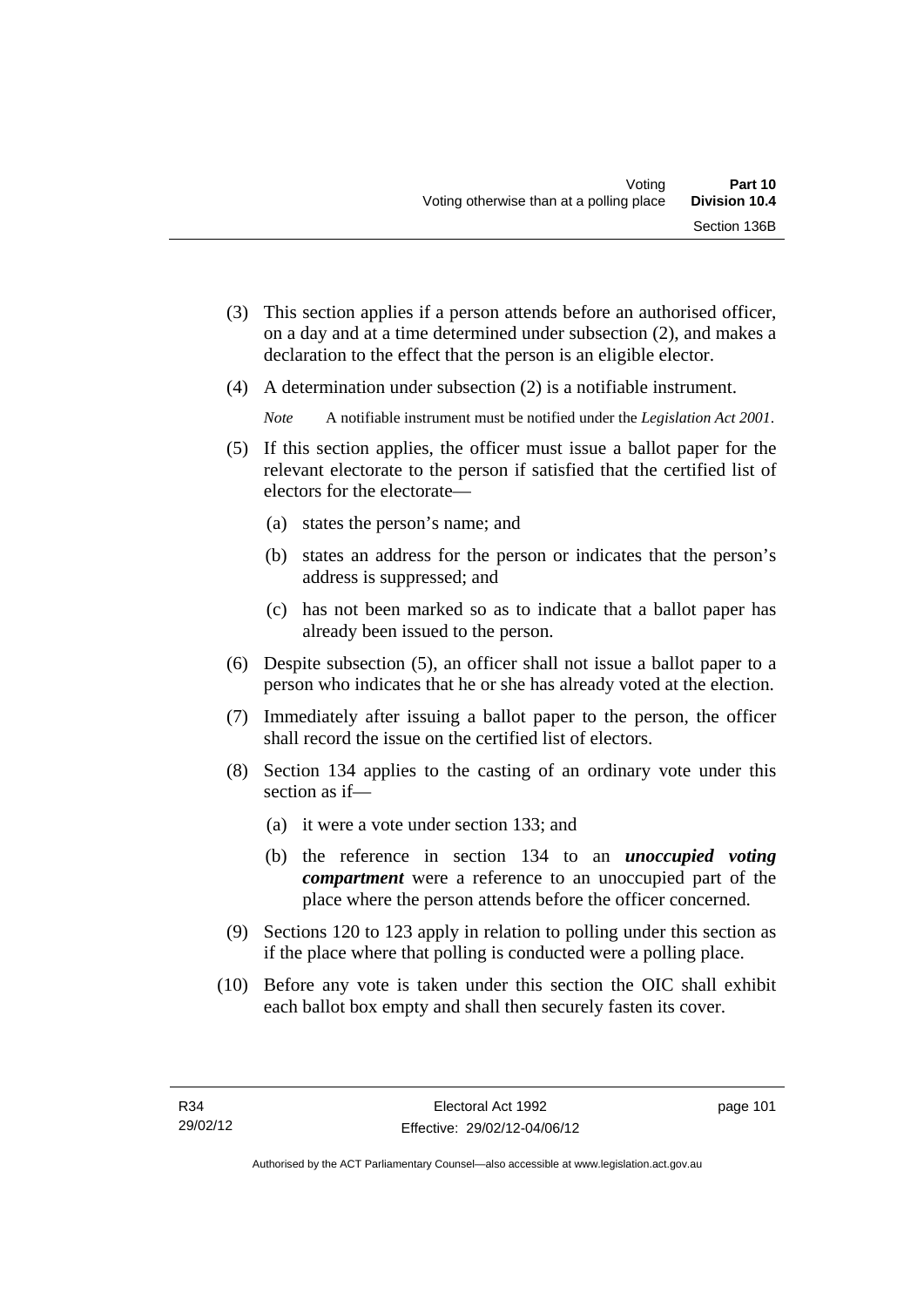- (11) At the conclusion of each day's polling under this section and in the presence of any scrutineers the ballot boxes shall be closed and sealed.
- (12) At the beginning of the second and each subsequent day's polling under this section and in the presence of any scrutineers the seals on the ballot boxes shall be examined and opened.
- (13) At the close of polling under this section, the OIC shall, in the presence of any scrutineers—
	- (a) close and seal the ballot boxes containing ballot papers for ordinary voting or declaration voting; and
	- (b) parcel and enclose in sealed wrapping all unused ballot papers; and
	- (c) parcel and enclose in sealed wrapping all other electoral papers used at the polling place.
- (14) The OIC shall give the articles referred to in subsection (13) to the commissioner.
- (15) The commissioner shall keep the articles referred to in subsection (13) in safe custody for the purposes of scrutiny under part 12.
- (16) Ballot papers cast as ordinary votes under this section may only be removed from ballot boxes and counted after the close of polling on polling day.
- (17) If this section applies and the authorised officer is satisfied that—
	- (a) the certified list of electors for the electorate does not specify the person's name; or
	- (b) the certified list of electors for the electorate has been marked so as to indicate that a ballot paper has already been issued to the person but the person claims not to have voted already at the election;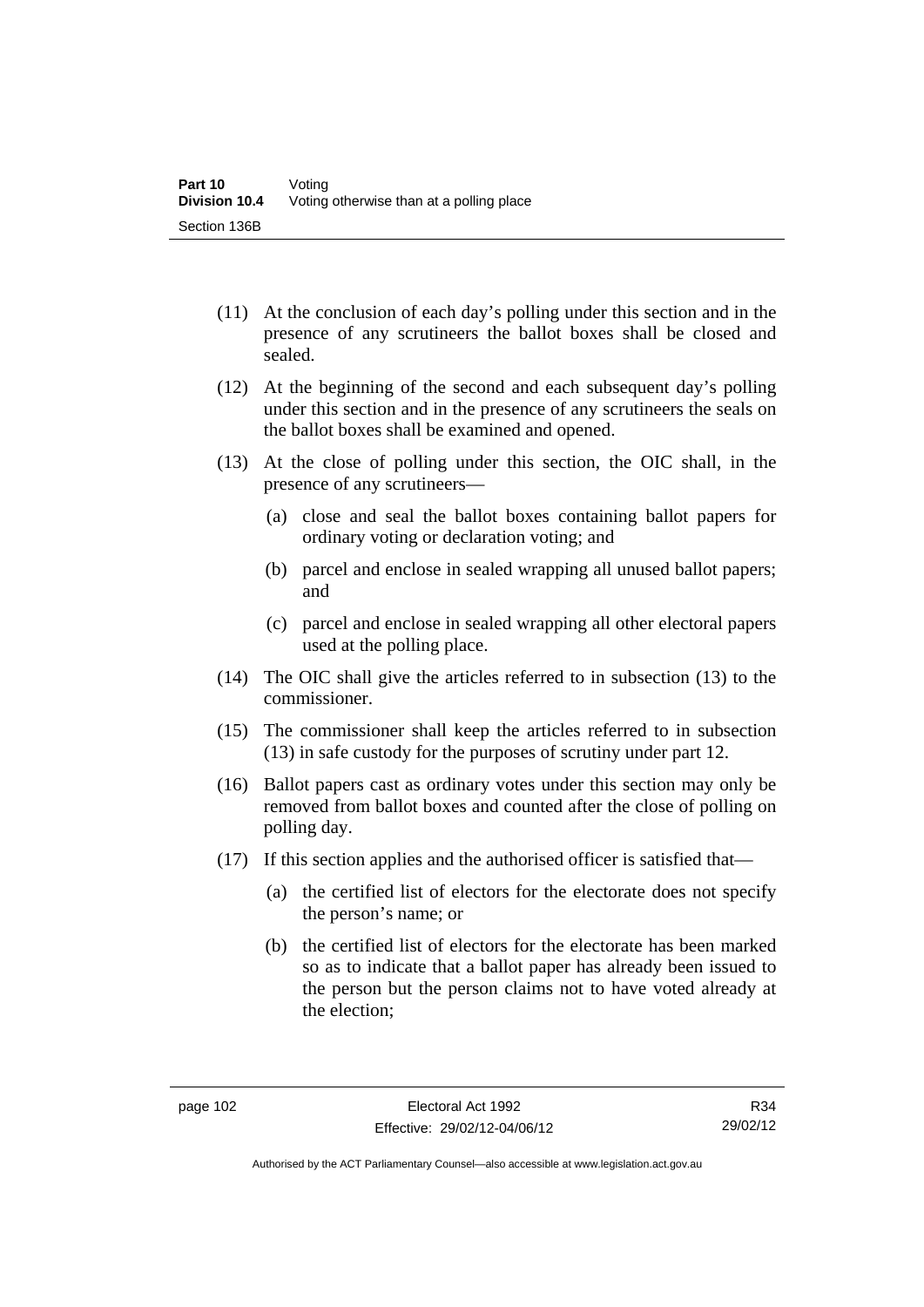the authorised officer shall issue declaration voting papers to the person.

- (18) Despite subsection (17), an officer shall not issue declaration voting papers to a person who indicates that he or she has already voted at the election.
- (19) If an authorised officer issues declaration voting papers to the person, the officer must—
	- (a) give the person a written statement indicating the consequences of casting a declaration vote under this section; and
	- (b) record the person's name.
	- *Note* If a form is approved under s 340A for a statement, the form must be used.
- (20) Section 135 (4) applies to the casting of a declaration vote under this section as if—
	- (a) it were a declaration vote under section 135; and
	- (b) the reference in section 135 (4) to an *unoccupied voting compartment* were a reference to an unoccupied part of the place where the person attends before the officer concerned.

### **136C Declaration voting outside ACT on or before polling day**

(1) In this section:

*eligible elector*, for an election, means an elector who is entitled to vote at the election and—

- (a) who expects to be unable to attend at a polling place on polling day; or
- (b) whose address is a suppressed address.

*relevant period* means the period—

 (a) beginning on the 3rd Monday before polling day or, if that Monday is a public holiday, the next business day; and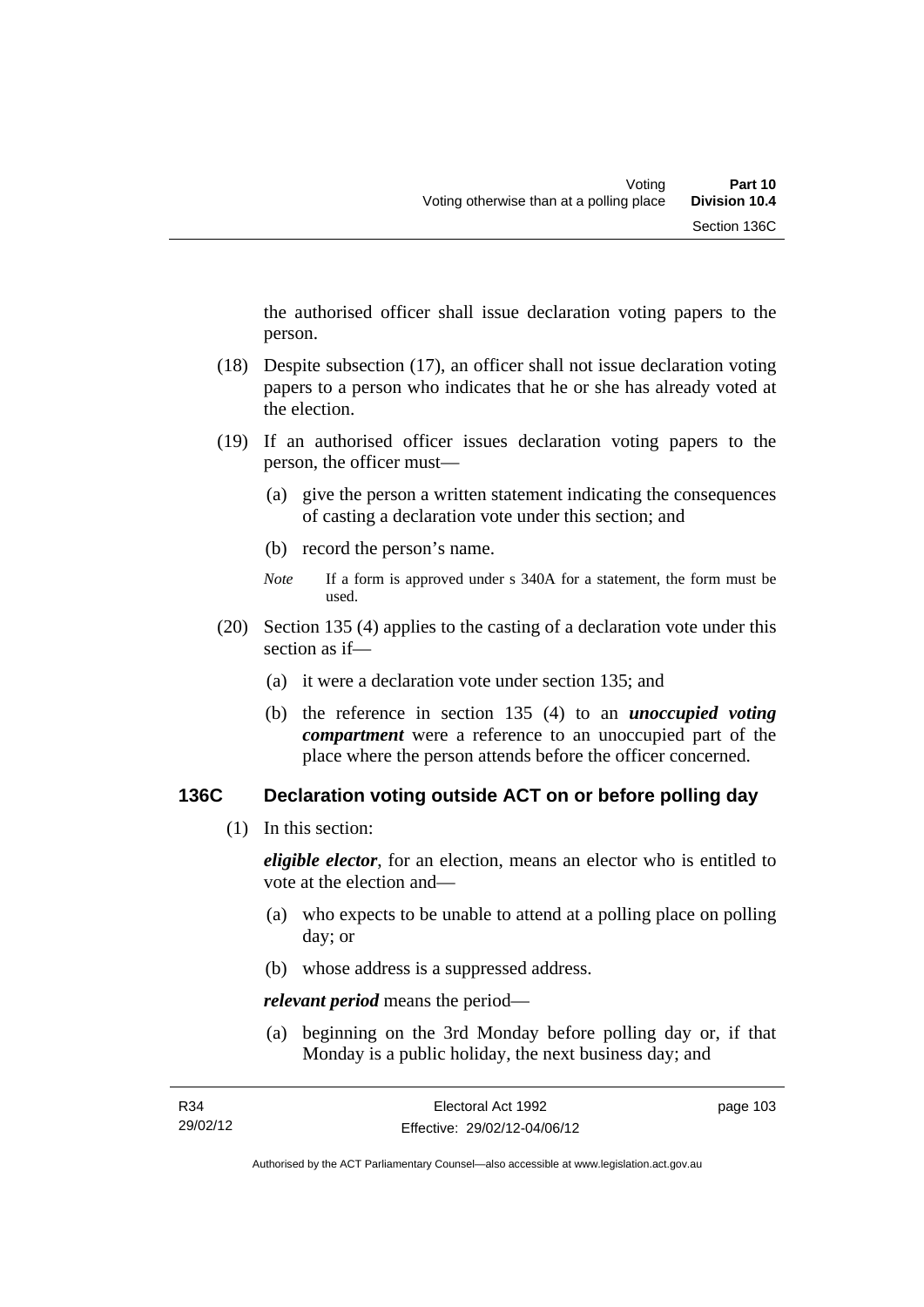- (b) ending at 6 pm in the ACT on polling day.
- (2) The commissioner may determine the days and times during the relevant period for voting under this section.
- (3) This section applies if a person attends before an authorised officer outside the ACT, on a day and at a time determined under subsection (2), and makes a declaration to the effect that the person is an eligible elector.
- (4) A determination under subsection (2) is a notifiable instrument.

*Note* A notifiable instrument must be notified under the *Legislation Act 2001*.

- (5) If this section applies, the authorised officer shall issue declaration voting papers to the person.
- (6) Despite subsection (5), an officer shall not issue declaration voting papers to a person who indicates that he or she has already voted at the election.
- (7) If an authorised officer issues declaration voting papers to the person the officer shall—
	- (a) give the person a written statement indicating the consequences of casting a declaration vote under this section; and
	- (b) record the name of the person.
	- *Note* If a form is approved under s 340A (Approved forms) for a statement, the form must be used.
- (8) Section 135 (4) applies to the casting of a declaration vote under this section as if—
	- (a) it were a declaration vote under section 135; and
	- (b) the reference in section 135 (4) to an *unoccupied voting compartment* were a reference to an unoccupied part of the place where the person attends before the officer concerned.

R34 29/02/12

Authorised by the ACT Parliamentary Counsel—also accessible at www.legislation.act.gov.au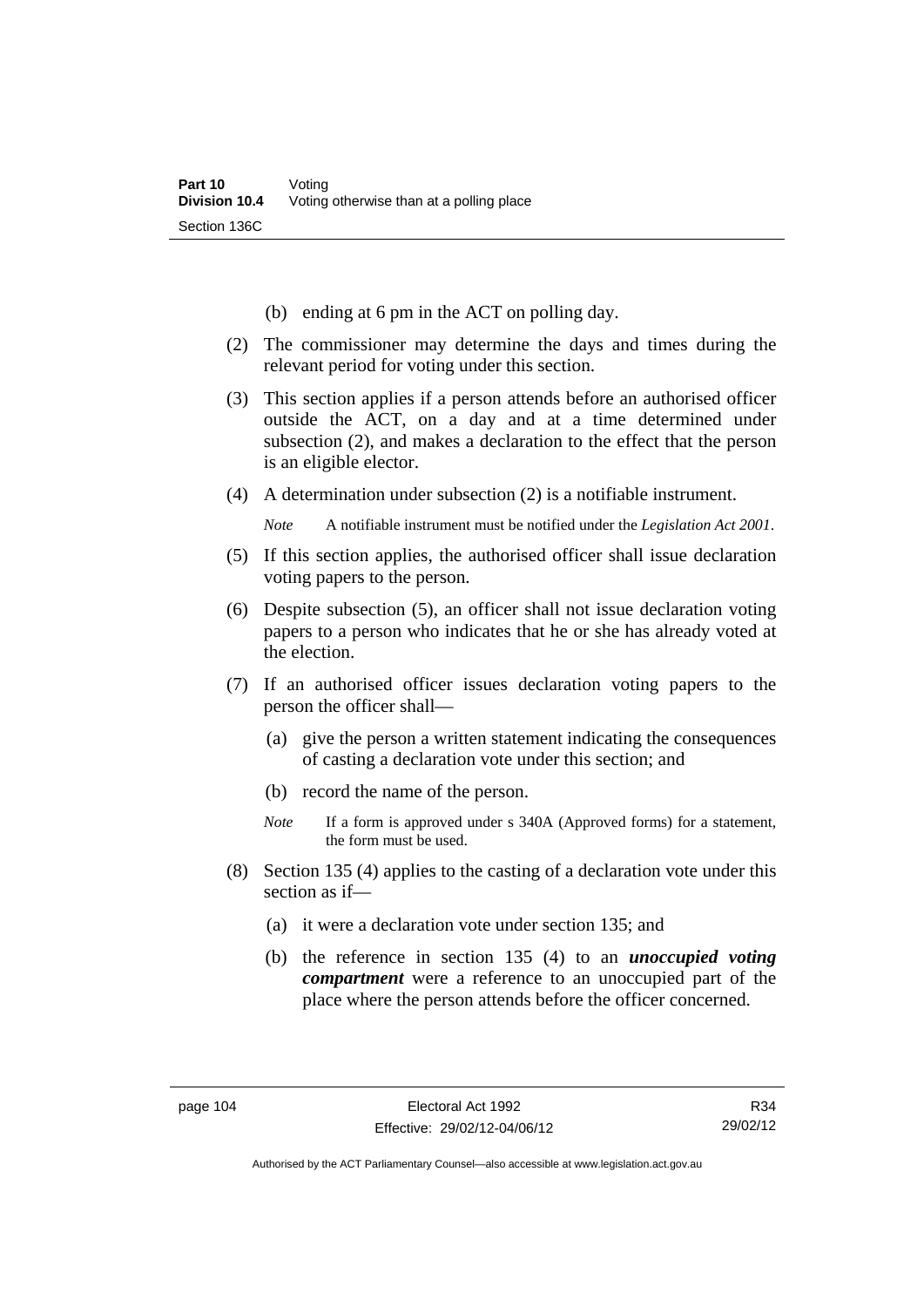## **137 Record of issue of declaration voting papers**

- (1) An officer who issues voting papers under section 136A, 136B (17) or 136C shall—
	- (a) make a record of the time and date of issue; and
	- (b) if the officer is not the commissioner—give the record to the commissioner.
- (2) If an application is made for a postal vote, the record shall be endorsed on the application.

### **138 Inspection of records**

- (1) Subject to subsection (2), the commissioner shall make each record referred to in section 137, or a copy, available for public inspection at the office of the commissioner within ordinary office hours during the period of 40 days beginning on the 3rd day after polling day.
- (2) A document referred to in subsection (1) that is made available for public inspection shall not specify a suppressed address.

## **139 Receipt of declaration voting papers**

- (1) An officer who receives completed voting papers in relation to a vote cast under section 136A shall—
	- (a) endorse the time and date of receipt on the envelope; and
	- (b) if the officer is not the commissioner—give the papers to the commissioner or an authorised officer.
	- *Note* For restrictions on sending completed ballot and voting papers by fax, see s 329.
- (2) The commissioner shall keep the papers in safe custody for the purposes of scrutiny under part 12.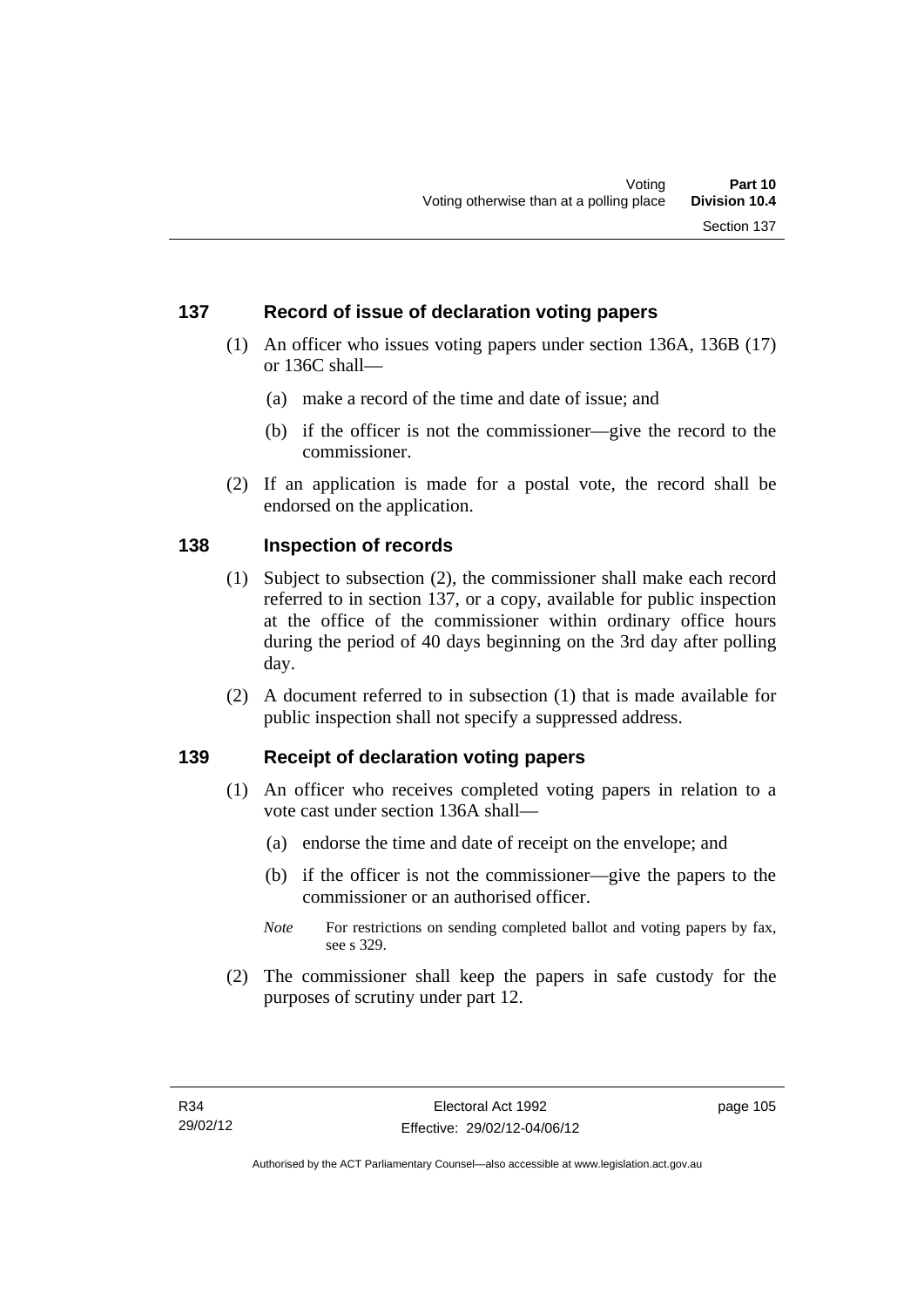#### **140 Registered declaration voters**

- (1) The commissioner shall keep a register, called the register of declaration voters.
- (2) The register may be kept electronically.
- (3) If an elector is registered as a general postal voter under the Commonwealth Electoral Act—
	- (a) the elector shall be taken to be a registered declaration voter for this Act; and
	- (b) the particulars so registered under the Commonwealth Electoral Act in relation to the elector shall, so far as practicable, be taken to be entered on the register kept under this Act.
- (4) The register shall contain the following particulars in relation to each elector to whom subsection (3) applies:
	- (a) surname or family name;
	- (b) each given name;
	- (c) address, other than—
		- (i) that of an eligible overseas elector; or
		- (ii) a suppressed address.

## **141 Issue of voting papers to registered declaration voters**

As soon as practicable after the beginning of the pre-election period for an election, the commissioner shall post to each elector enrolled for the electorate in which the election is to be held who is a registered declaration voter declaration voting papers for the election.

*Note* Section 144A deals with how to cast a postal vote.

R34 29/02/12

Authorised by the ACT Parliamentary Counsel—also accessible at www.legislation.act.gov.au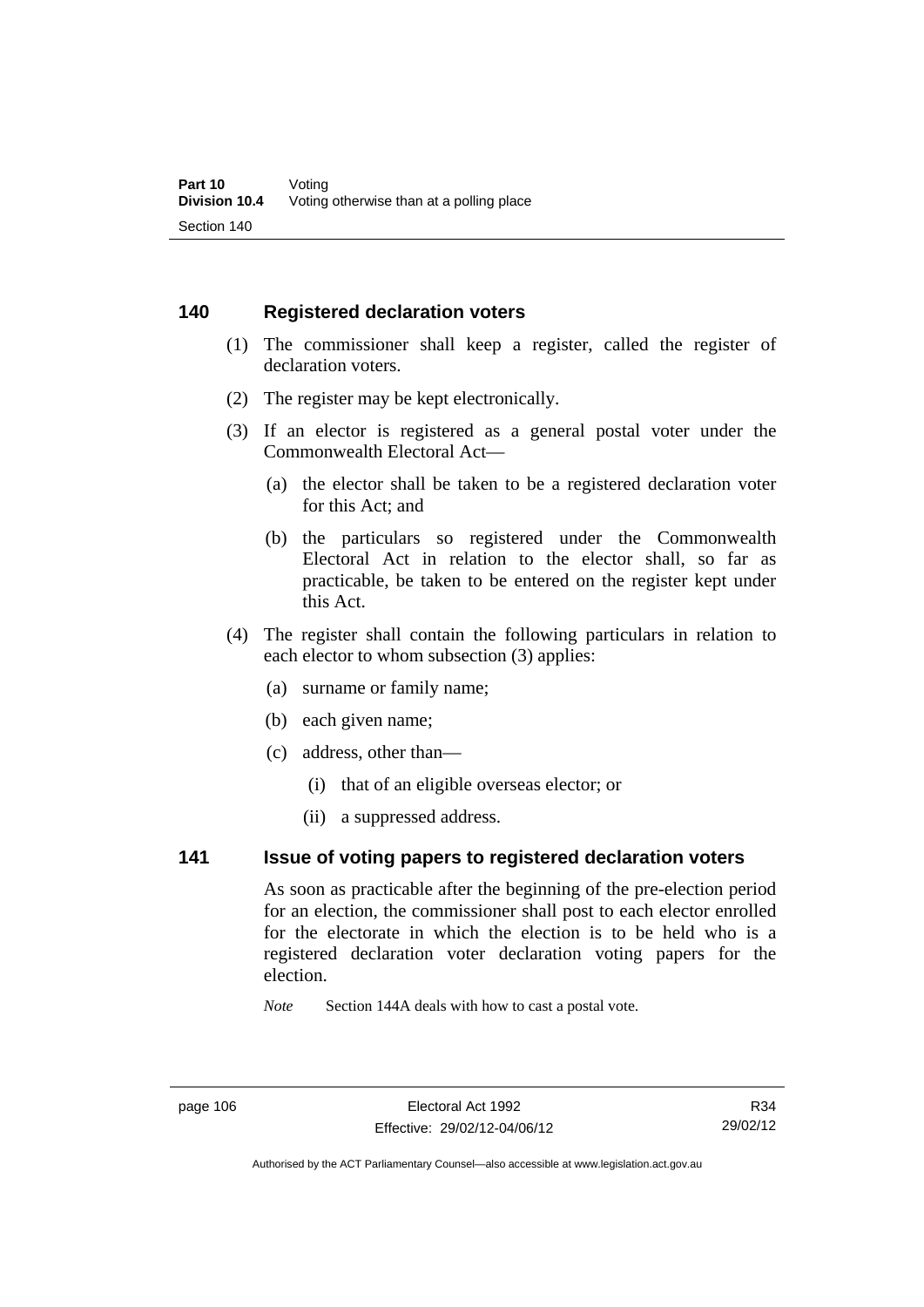## **142 Correcting formal errors**

If an officer is satisfied that—

- (a) an application for declaration voting papers for postal voting; or
- (b) the declaration or certificate in completed declaration voting papers;

contains a formal error, the officer may amend the application, declaration or certificate to correct the error.

### **143 Soliciting applications for postal declaration votes**

- (1) A person commits an offence if the person—
	- (a) applies for declaration voting papers for postal voting for an election for someone else; and
	- (b) does not have the other person's consent to make the application.

Maximum penalty: 30 penalty units.

- (2) A person commits an offence if the person does anything to induce someone else—
	- (a) to complete an application form for declaration voting papers for postal voting; and
	- (b) to return the completed form to an address that is not an address authorised by the commissioner.

Maximum penalty: 30 penalty units.

 (3) A person commits an offence if the person does anything to induce someone else to complete an application form for declaration voting papers for postal voting that is not the form approved under section 340A for the application form.

Maximum penalty: 30 penalty units.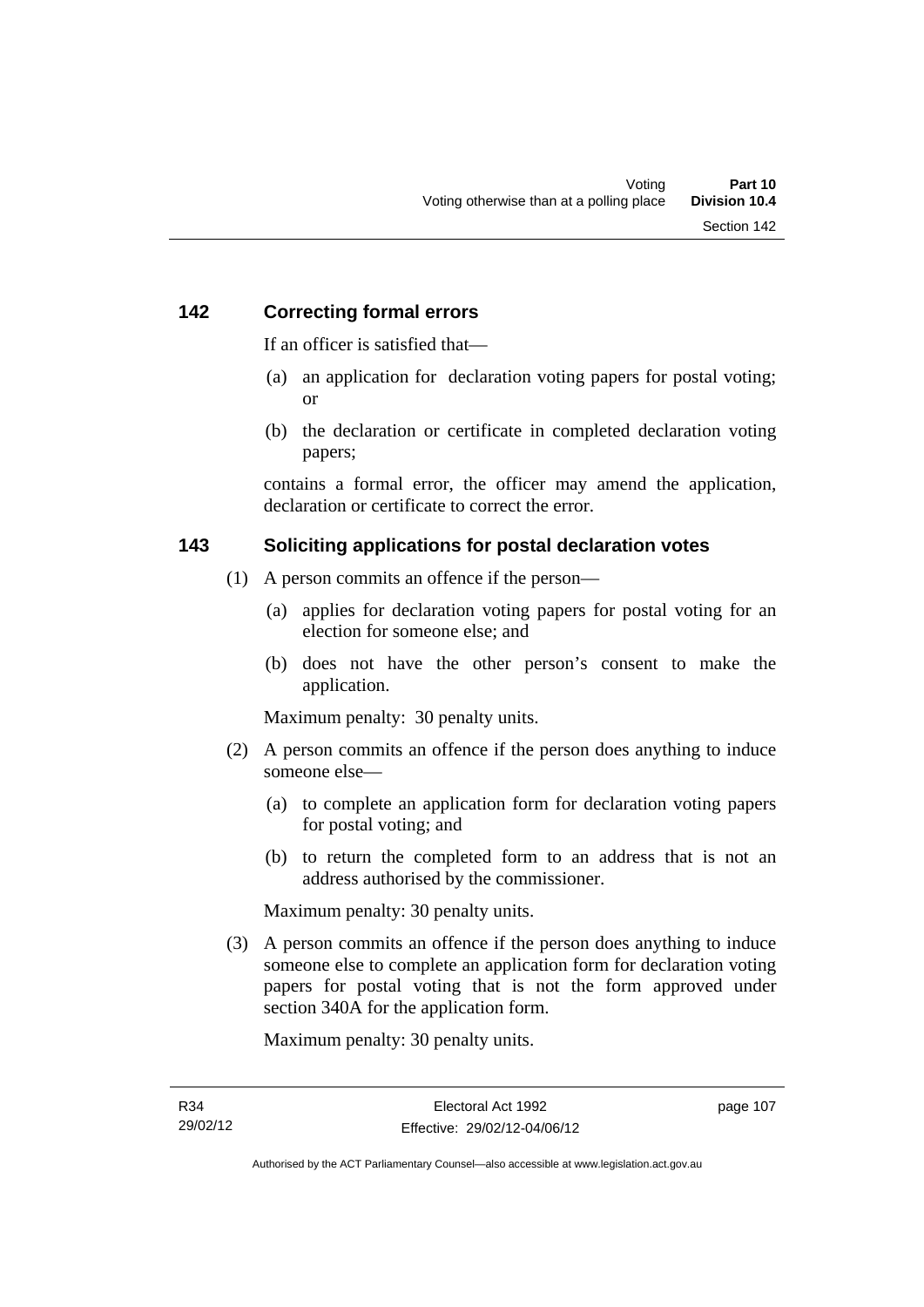## **144 Transmission of applications for postal declaration votes**

A person who accepts for transmission to the commissioner a completed application for declaration voting papers for postal voting shall transmit the application to the commissioner as soon as practicable.

Maximum penalty: 10 penalty units.

## **144A Requirements for casting postal votes**

- (1) This section applies to a person if the person has received declaration voting papers for an election under section 136A (Applications for postal voting papers) or section 141 (Issue of voting papers to registered declaration voters).
- (2) To cast a postal vote, the person must—
	- (a) complete and sign the declaration; and
	- (b) mark the person's vote on the ballot paper; and
	- (c) fold the ballot paper, place it in the envelope addressed to the commissioner and fasten the envelope; and
	- (d) either—
		- (i) post the envelope and contents to the commissioner before polling day; or
		- (ii) give the envelope and contents to the commissioner or another officer by polling day.
	- *Note* For restrictions on sending completed ballot and voting papers by fax, see s 329.
- (3) This section is subject to section 156 (Assistance to voters).

### **145 Interference with declaration voting**

Except for section 156, or at the request of the elector, a person shall not, without reasonable excuse—

R34 29/02/12

Authorised by the ACT Parliamentary Counsel—also accessible at www.legislation.act.gov.au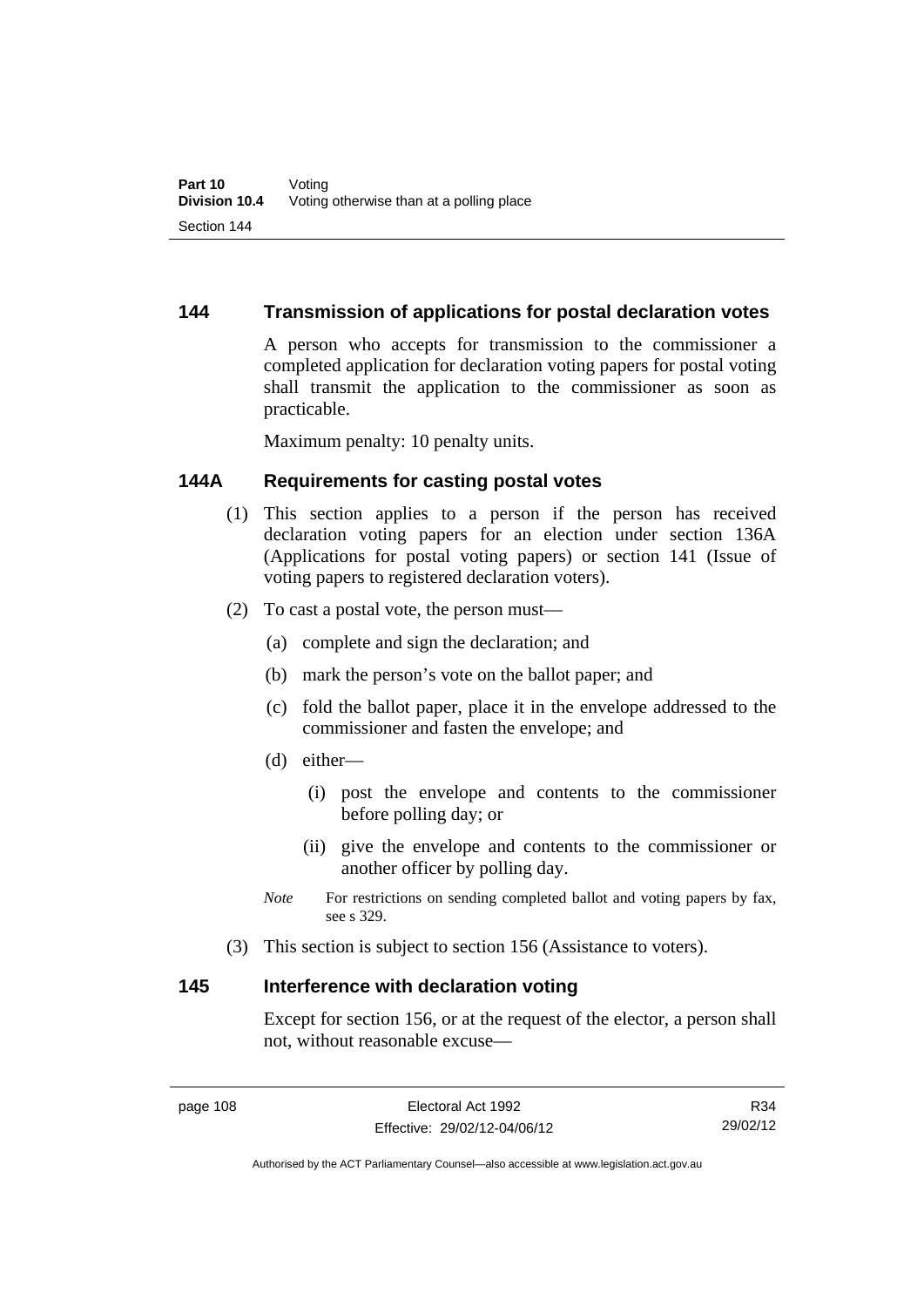- (a) communicate with an elector while he or she is casting a declaration vote; or
- (b) interfere with an elector's casting of a declaration vote; or
- (c) do anything to find out how an elector voted by declaration vote; or
- (d) enable any other person to find out how an elector voted by declaration vote.

Maximum penalty: 30 penalty units.

## **146 Soliciting completed declaration votes**

A person shall not, without reasonable excuse, do anything for the purpose of inducing an elector to give to the person completed declaration voting papers.

Maximum penalty: 30 penalty units.

## **147 Transmission of completed declaration votes**

A person who accepts for transmission to the commissioner completed declaration voting papers shall transmit them to the commissioner as soon as practicable.

Maximum penalty: 10 penalty units.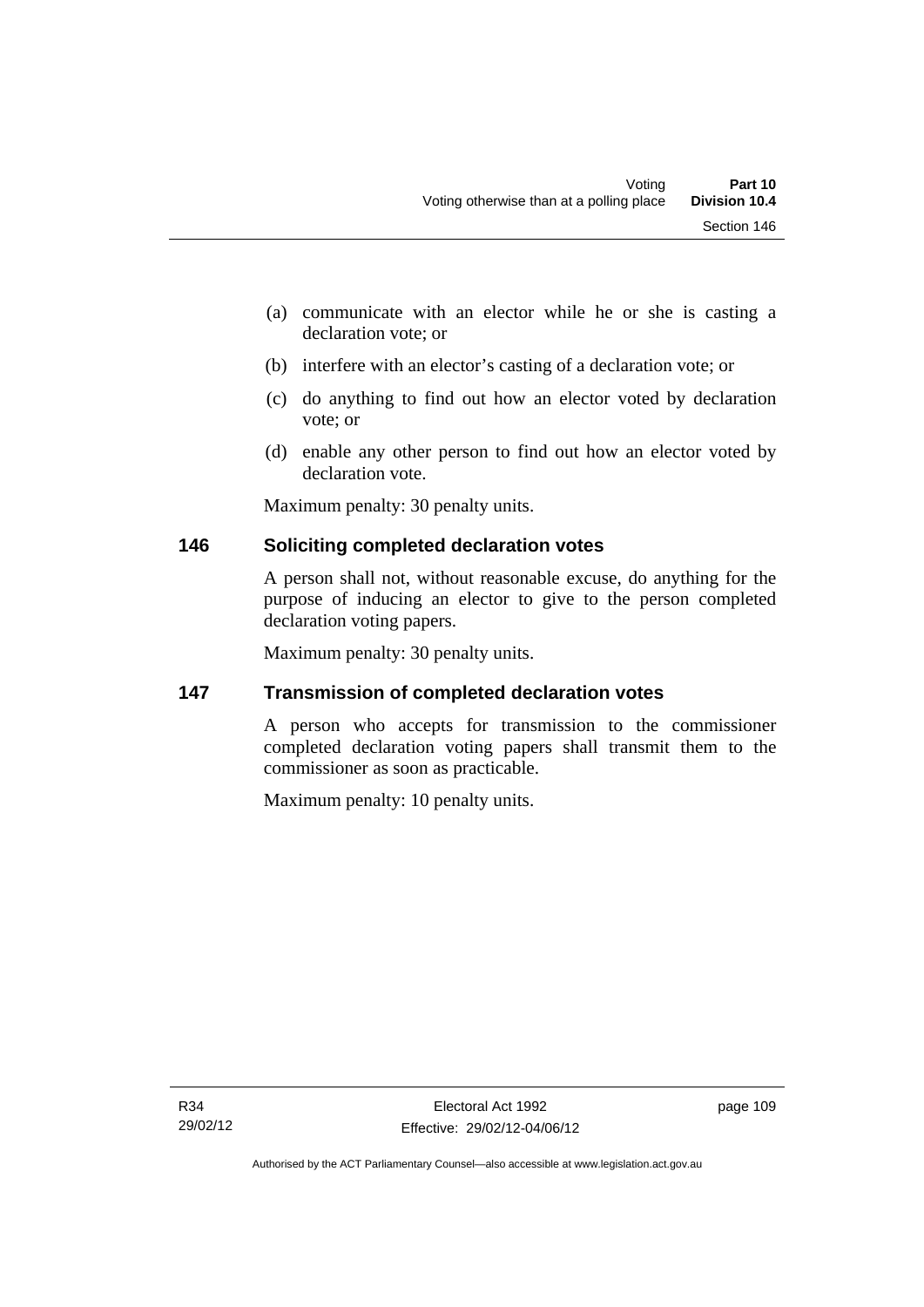## **148 Opening envelopes containing declaration votes**

Unless authorised by or under this Act, a person shall not, without reasonable excuse, open an envelope that appears to contain a completed declaration vote.

Maximum penalty: 5 penalty units.

## **Division 10.5 Mobile polling**

## **149 Definitions for div 10.5**

In this division:

*special hospital* means a hospital declared under section 149A.

*visiting officer* means an officer who makes a visit referred to in section 150 (1), (2) or (3).

## **149A Declaration of special hospitals**

- (1) The commissioner may declare a hospital that is not a polling place to be a special hospital for this division.
- (2) A declaration is a notifiable instrument.

*Note* A notifiable instrument must be notified under the *Legislation Act 2001*.

### **150 Mobile polling—institutions**

- (1) The OIC of a polling place that is a hospital shall arrange for an officer to visit patients at the hospital (other than outpatients) between 8 am and 6 pm on polling day for the purpose of taking their votes.
- (2) The commissioner shall arrange for an officer to visit patients at a special hospital (other than outpatients) between 8 am and 6 pm—
	- (a) on a day that is not more than 5 days before polling day; or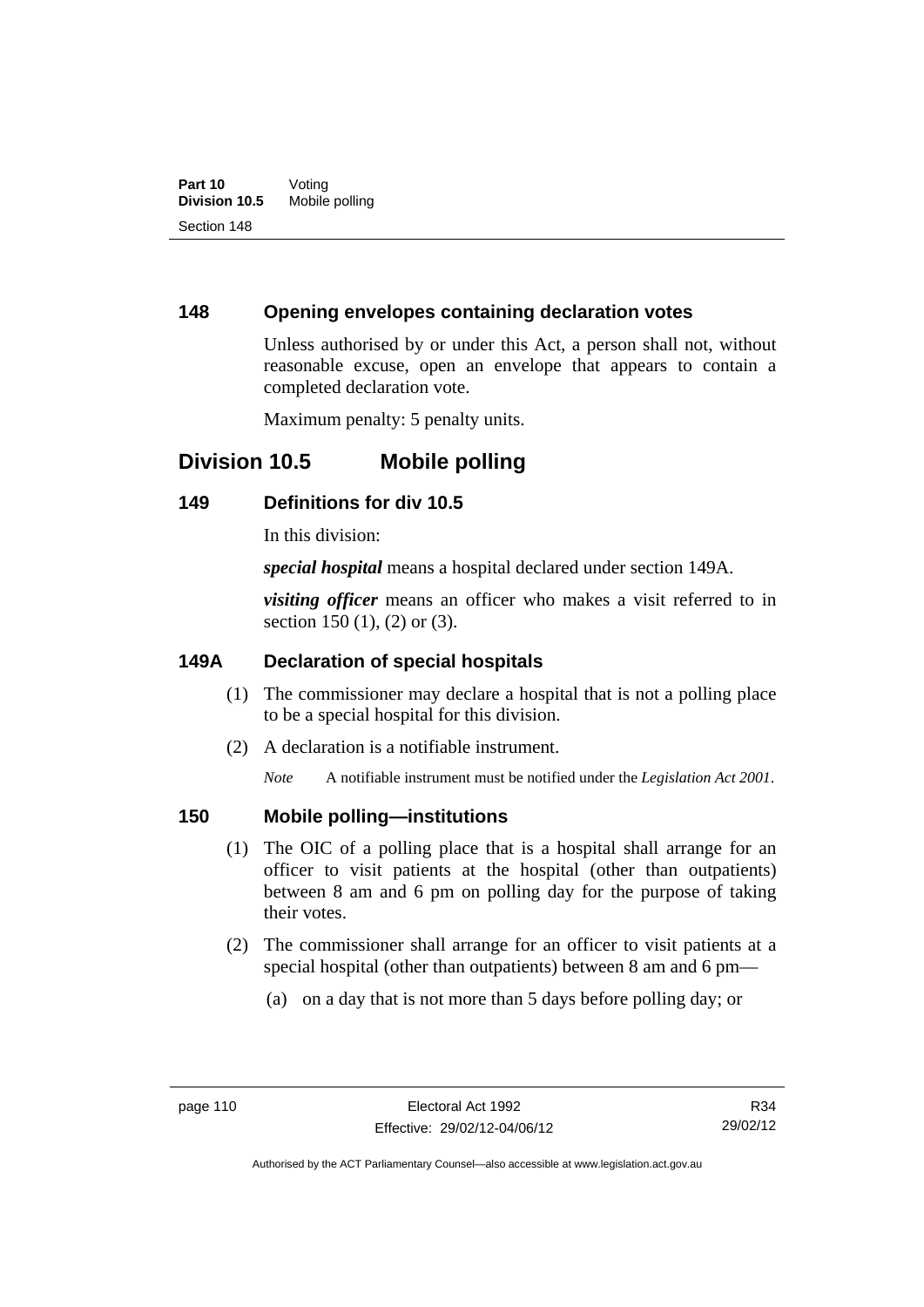(b) on polling day;

for the purpose of taking their votes.

- (3) The commissioner may arrange for an officer to visit electors detained at a correctional centre to take their votes.
- (4) A visit mentioned in subsection (3) must be made at a time, and in accordance with any conditions, arranged between the commissioner and the person in charge of the correctional centre.

## **151 Functions of visiting officers**

- (1) When visiting under section 150, the visiting officer—
	- (a) shall take a ballot box, ballot papers, the certified list of electors and anything else necessary to enable a person to vote; and
	- (b) shall be accompanied by at least 1 other officer and any scrutineer who wishes to attend.
- (2) The number of scrutineers for a particular candidate who are present at a hospital, special hospital or correctional centre with the visiting officer must not be more than the number of officers at the hospital, special hospital or correctional centre.
- (3) While a visiting officer is with a person in a room or other place for the purpose of taking the person's vote, this Act has effect, so far as practicable, as if—
	- (a) the room or place were a polling place; and
	- (b) the visiting officer were the OIC of the polling place.
- (4) A visit under section 150 to a patient in a hospital or special hospital shall not be made if the visiting officer is informed by a doctor, or a member of the staff at the hospital, that the visit is forbidden on medical grounds.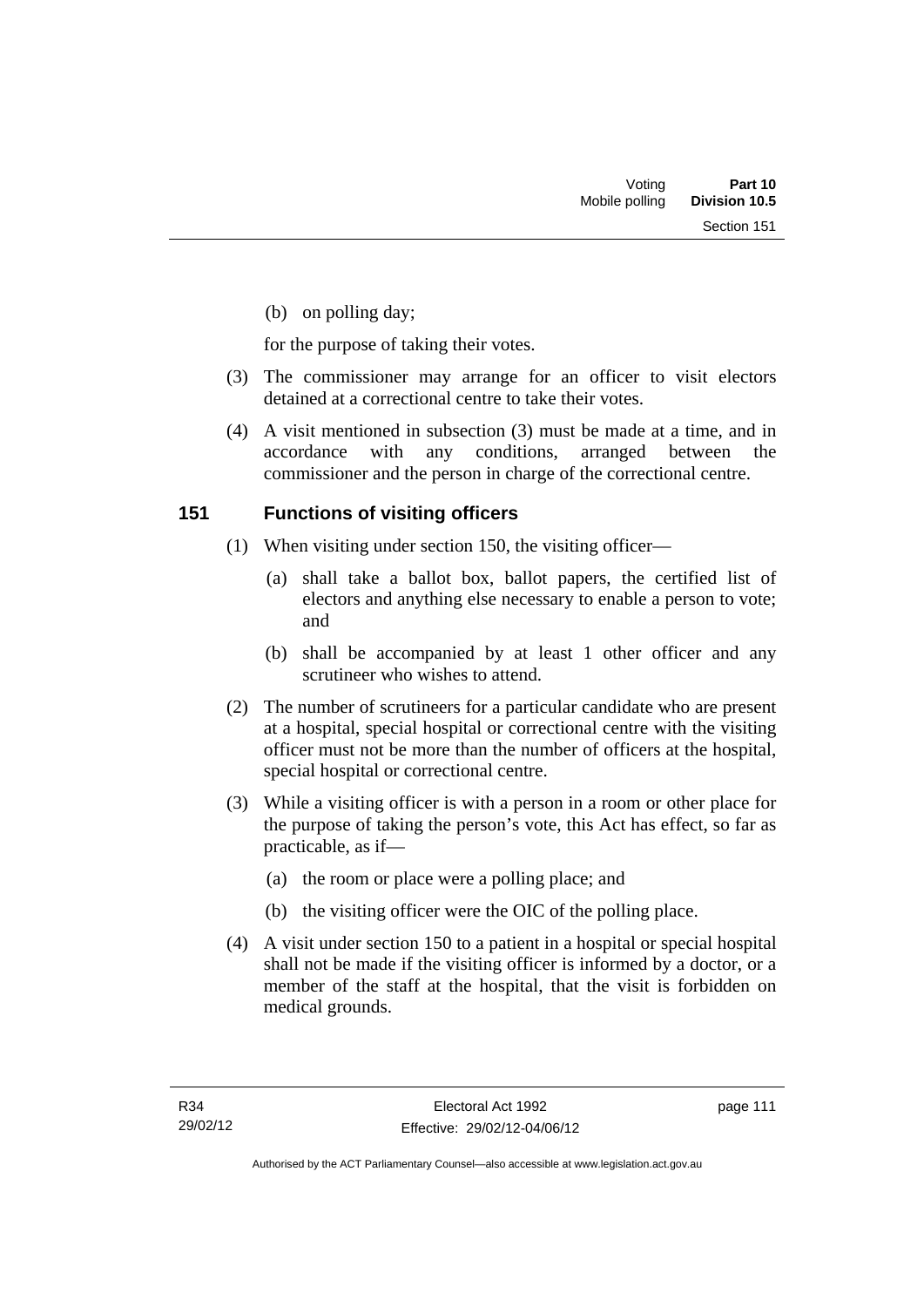(5) A visit under section 150 to a person detained at a correctional centre must not be made if the person in charge of the centre tells the visiting officer that the visit is prohibited on security grounds.

## **152 Failure to visit institution**

A failure to make a visit under section 150 or to take votes in accordance with section 151, does not invalidate the result of an election.

## **153 Custody of ballot boxes and electoral papers**

- (1) After a visiting officer has completed all his or her visits under section 150, the officer shall, in the presence of any scrutineers—
	- (a) close and seal the ballot boxes containing ballot papers for ordinary voting or declaration voting; and
	- (b) parcel and enclose in sealed wrapping all unused ballot papers; and
	- (c) parcel and enclose in sealed wrapping all other electoral papers used for the purposes of the visits.
- (2) The visiting officer shall give the articles referred to in subsection (1) to the commissioner.
- (3) The commissioner shall keep the articles referred to in subsection (1) in safe custody for the purposes of scrutiny under part 12.

## **Division 10.6 Miscellaneous**

## **154 Arrangements at polling places**

At each polling place the polling shall be conducted as follows:

 (a) before any vote is taken the OIC shall exhibit each ballot box empty, and shall then securely fasten its cover;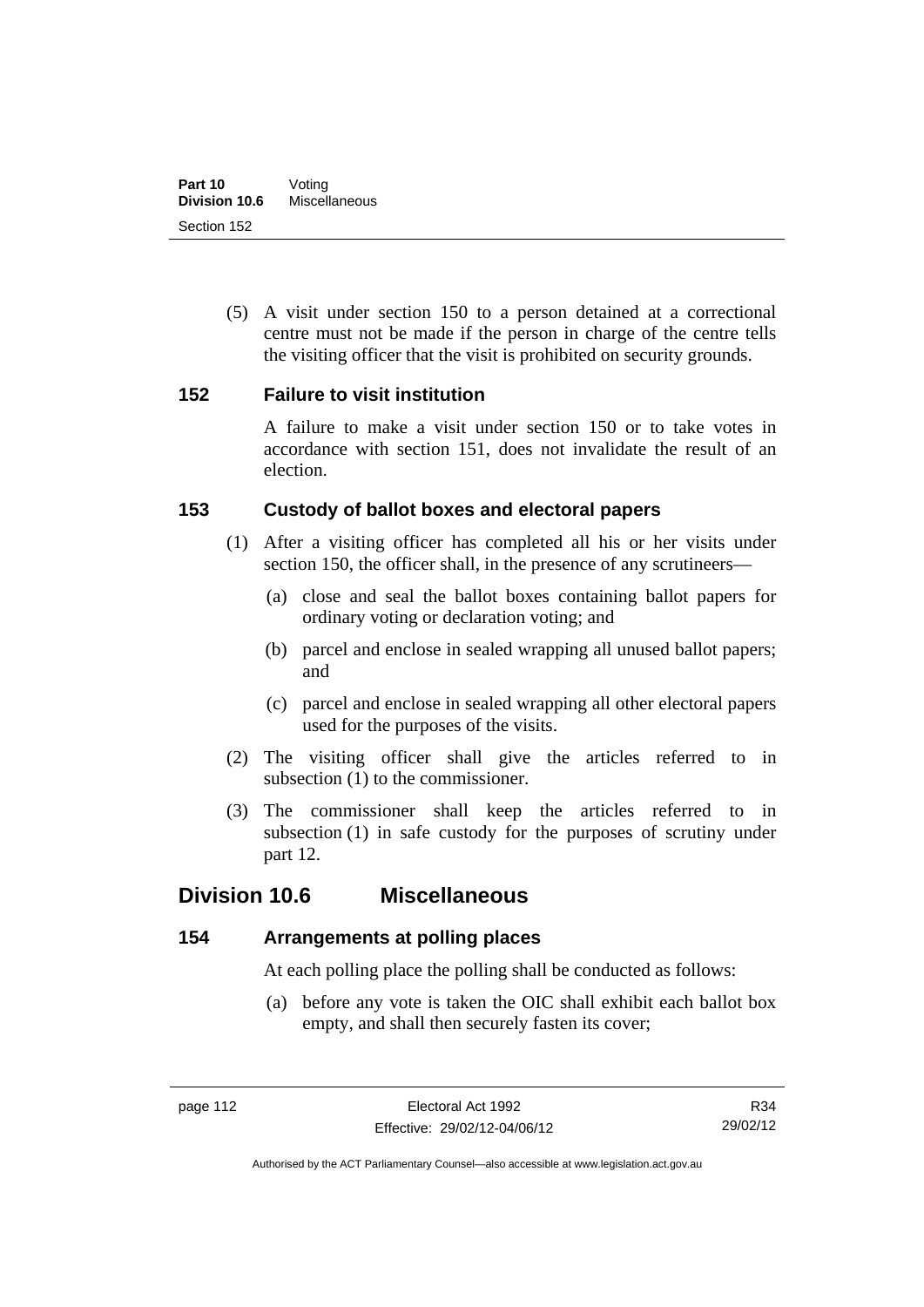- (b) the poll shall open at 8 am and shall not close until all electors present in the polling place at 6 pm and desiring to vote, have voted;
- (c) the polling place shall be closed at 6 pm and no person shall be admitted after that hour for the purpose of voting.

## **155 Particulars on ballot papers before issue**

An officer shall not issue a ballot paper for the purposes of an election unless the particulars required by division 9.2 are printed or endorsed on the ballot paper.

## **156 Assistance to voters**

- (1) An elector who is unable to vote may be assisted in voting if the elector would otherwise be unable to vote.
- (2) An assistant shall be—
	- (a) if the elector is a postal voter—a nominee of the elector; or
	- (b) in any other case—a nominee of the elector or, if there is no such nominee, an officer.
- (3) An assistant may enter a voting compartment for the purpose of assisting an elector to vote, but an officer shall not do so except in the presence of—
	- (a) a scrutineer; or
	- (b) if no scrutineer is present—another officer.
- (4) Subject to subsection (3), an assistant may assist an elector in any of the following ways:
	- (a) by acting as an interpreter;
	- (b) for a declaration vote—by completing, or assisting the elector to complete, the declaration;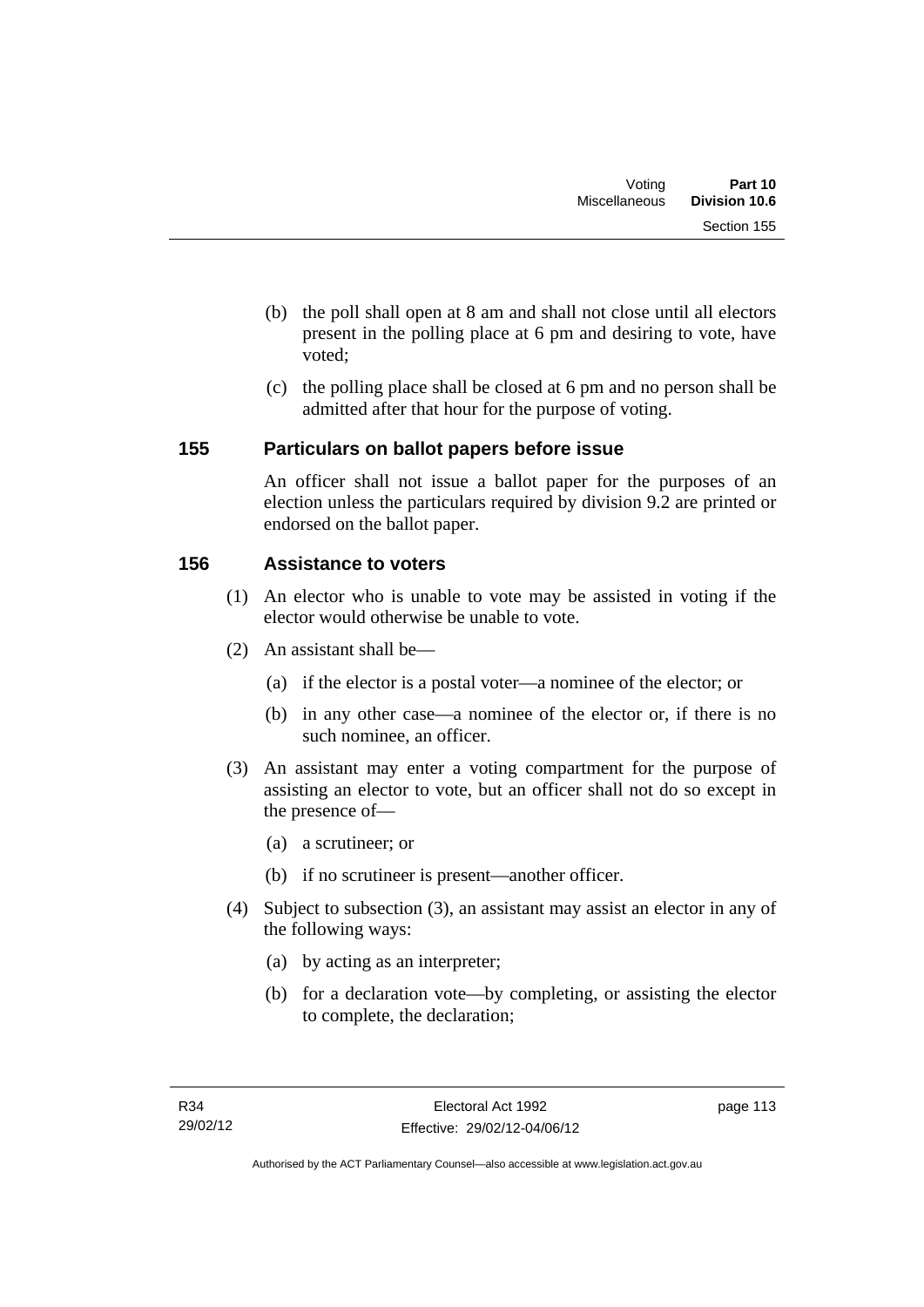- (c) by explaining the ballot paper and the requirements of this Act relating to its marking;
- (d) by marking, or assisting the elector to mark, the ballot paper at the elector's direction;
- (e) by folding the ballot paper and depositing it in a ballot box or declaration envelope, or with an officer, as required by this Act.

## **156A Assistance to voters unable to enter polling place**

- (1) This section applies if the OIC of a polling place is satisfied that a voter cannot enter the polling place because of a physical disability, illness, advanced pregnancy or another condition.
- (2) The voter may vote outside the polling place, but close to the polling place, and may be assisted in voting.
- (3) Before allowing the voter to vote outside the polling place, the OIC must—
	- (a) tell any scrutineers at the polling place that the voter is to vote outside the polling place; and
	- (b) allow, from the scrutineers present, 1 scrutineer for each candidate to be present when the voter votes.
- (4) The voter must—
	- (a) mark the voter's vote on the ballot paper in the OIC's presence; and
	- (b) fold the ballot paper to conceal the names of the candidates; and
	- (c) give the ballot paper to the OIC.
- (5) If the voter is casting an ordinary vote, the OIC must ensure that the folded ballot paper is immediately returned to the polling place and

R34 29/02/12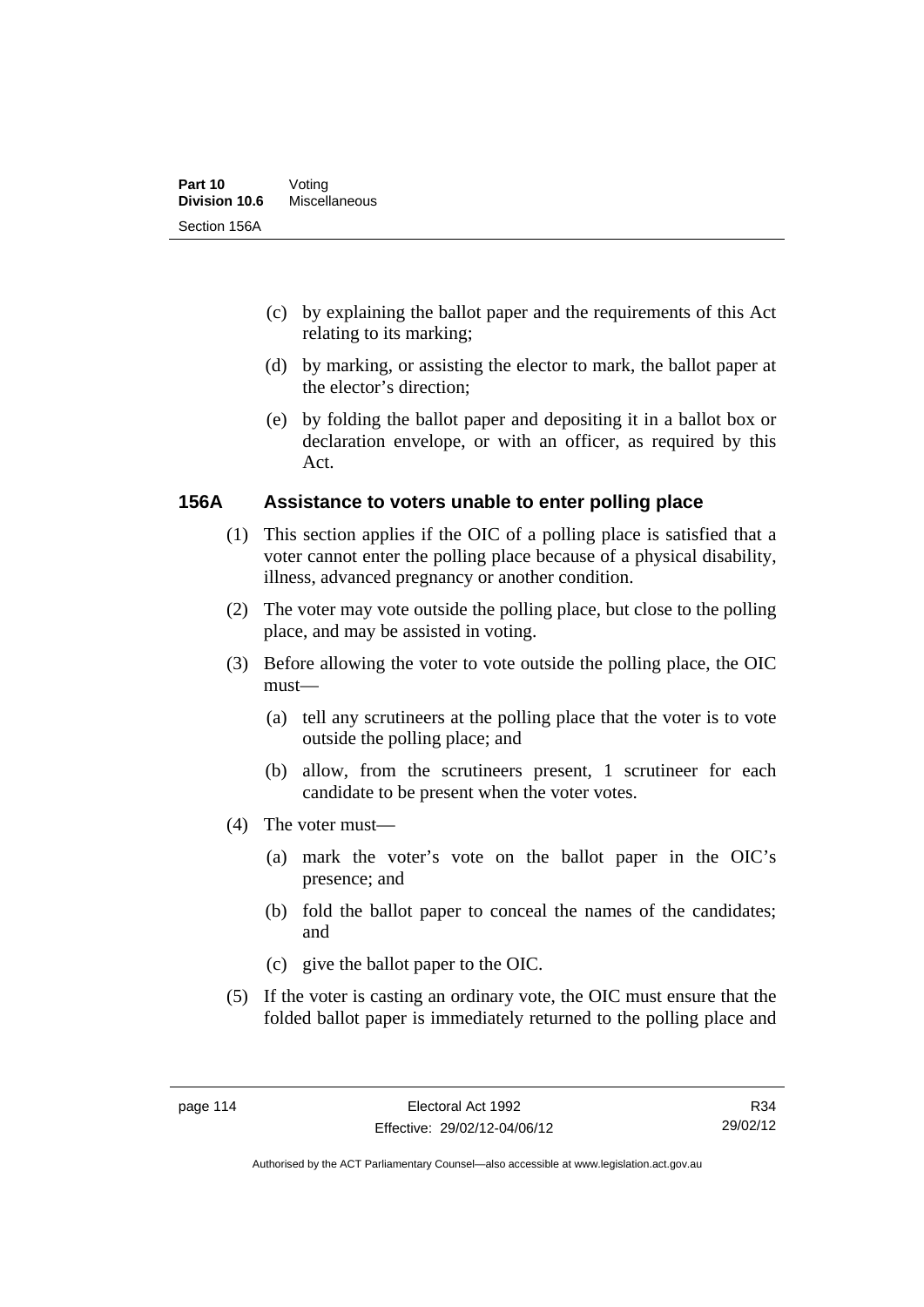put in the ballot box in the presence of the scrutineers (if any) who were present when the voter voted.

- (6) If the voter is casting a declaration vote, the OIC must—
	- (a) in the presence of the voter, without unfolding the ballot paper, place the ballot paper in the envelope on which the voter has completed and signed the declaration and seal the envelope; and
	- (b) place the envelope in a ballot box at the polling place.
- (7) This section is subject to section 156 (Assistance to voters).

## **157 Spoilt ballot papers**

- (1) An officer shall issue another unused ballot paper to an elector who—
	- (a) satisfies the officer that a ballot paper previously issued to the elector has been inadvertently spoiled; and
	- (b) gives the spoilt ballot paper to the officer.
- (2) An officer who receives a spoilt ballot paper shall—
	- (a) write 'spoilt' on the back of it; and
	- (b) place it in an envelope, seal the envelope and endorse it so as to indicate the type of spoilt ballot paper enclosed; and
	- (c) sign the endorsement.
- (3) At the close of polling, the OIC shall enclose the envelope in a sealed parcel and give it to the commissioner.
- (4) This section does not apply in relation to an elector who votes electronically.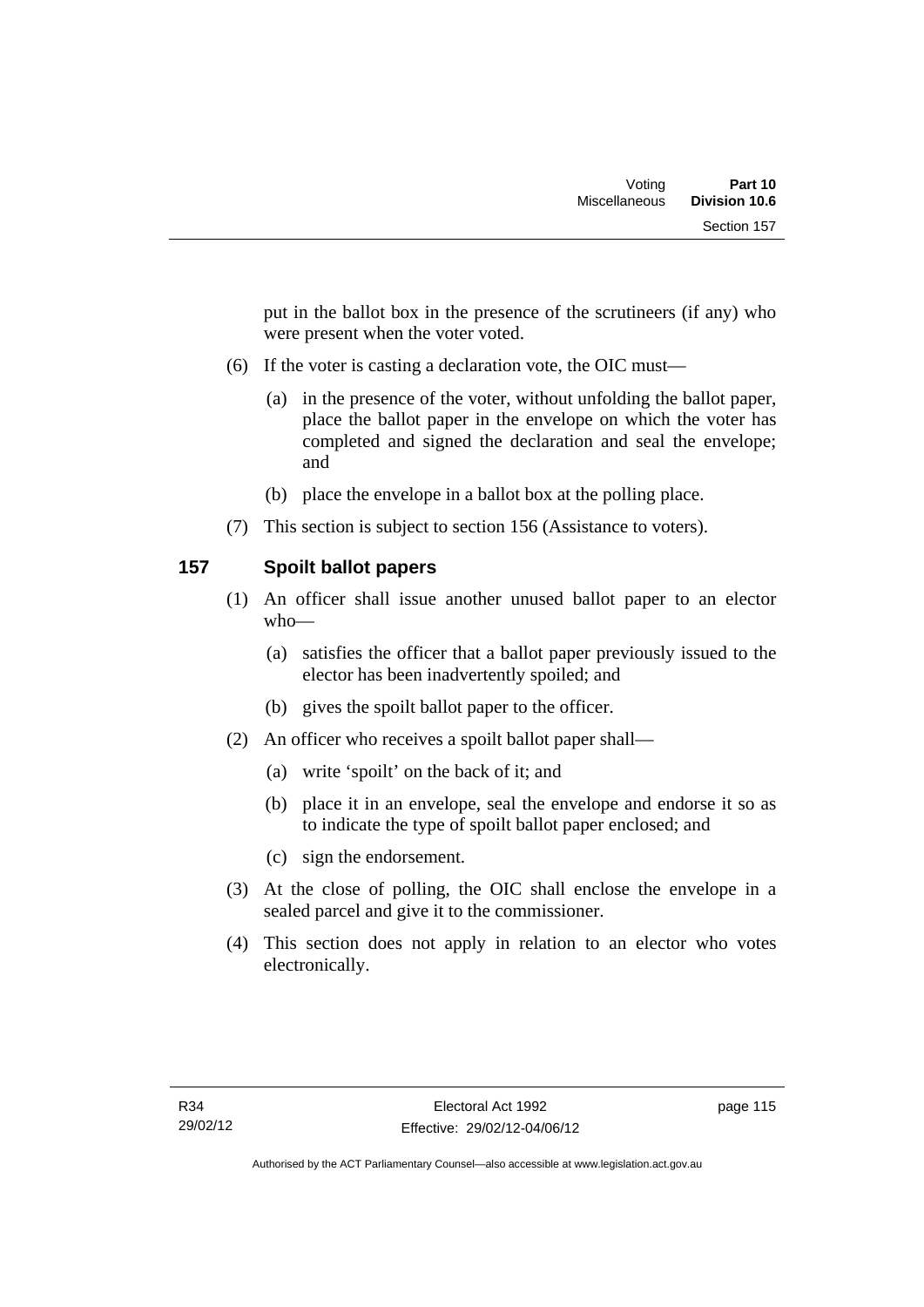### **158 Custody of ballot boxes and electoral papers**

- (1) At the close of polling, the OIC of a polling place shall, in the presence of any scrutineers—
	- (a) close and seal the ballot boxes containing ballot papers for ordinary voting or declaration voting; and
	- (b) parcel and enclose in sealed wrapping all unused ballot papers; and
	- (c) parcel and enclose in sealed wrapping all other electoral papers used at the polling place.
- (2) The commissioner shall keep the articles referred to in subsection (1) in safe custody for the purposes of scrutiny under part 12.
- (3) Subsection (1) (a) does not apply to ballot boxes containing ballot papers for ordinary voting if the polling place is also a scrutiny centre and the procedures set out in section 182 are to be carried out in relation to those ballot boxes and ballot papers at that centre.

#### **159 Extension of time for conducting elections**

- (1) Despite any other provision of this Act, before or after the day when an election is required to be held, the Executive may, by written notice, make provision for—
	- (a) extending the time for holding the election; or
	- (b) meeting any difficulty that might otherwise interfere with the due conduct of the election; or

and any provision so made shall be valid and sufficient for that purpose.

(2) A notice under subsection (1) is a notifiable instrument.

*Note* A notifiable instrument must be notified under the *Legislation Act 2001*.

R34 29/02/12

Authorised by the ACT Parliamentary Counsel—also accessible at www.legislation.act.gov.au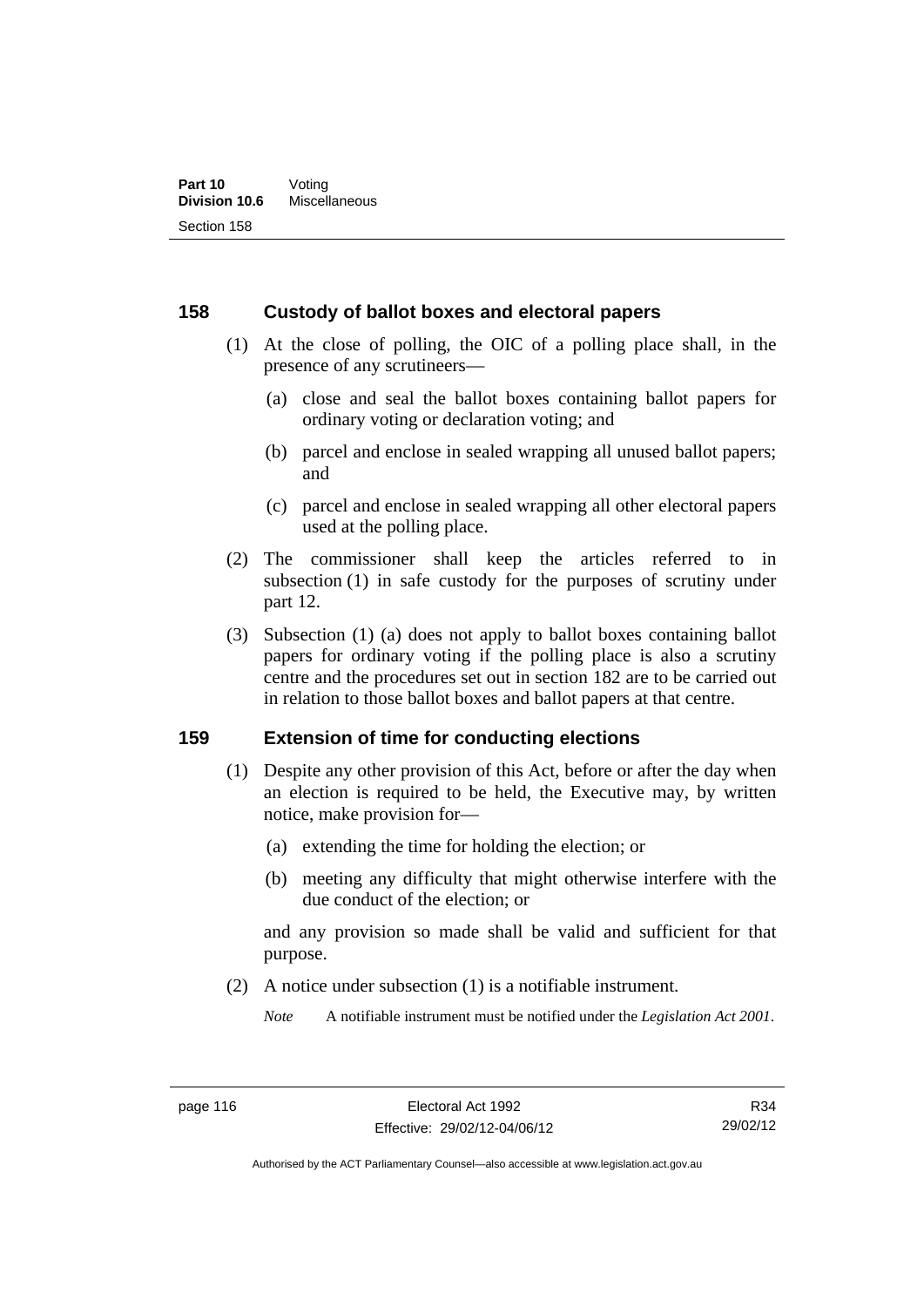(3) On notification under the *Legislation Act 2001* of a notice under subsection (1), the commissioner must publish a copy of the notice in a newspaper.

## **160 Suspension and adjournment of polling**

- (1) The commissioner may suspend the polling at a polling place on polling day if for any reason it is not practicable to proceed with it.
- (2) Subsection (3) applies if—
	- (a) the polling is suspended; and
	- (b) the commissioner believes on reasonable grounds that it is not reasonably practicable for an elector affected by the suspension to cast a vote at another polling place.
- (3) The commissioner must determine a day (that is as soon as practicable, but within 21 days, after the suspension) as the day when polling is to resume.
- (4) If it is impracticable to resume the polling at the same polling place, the determination must state the polling place where polling may be resumed.
- (5) A determination under subsection (2) is a notifiable instrument.

*Note* A notifiable instrument must be notified under the *Legislation Act 2001*.

 (6) On the resumption of polling, only an elector who was entitled to vote on the day when the poll for the election was required to be held and who has not already voted is entitled to vote.

# **Division 10.7 Failure to vote**

## **161 Default notice**

 (1) For this division, a default notice, in relation to an elector, is a notice containing a statement to the effect that—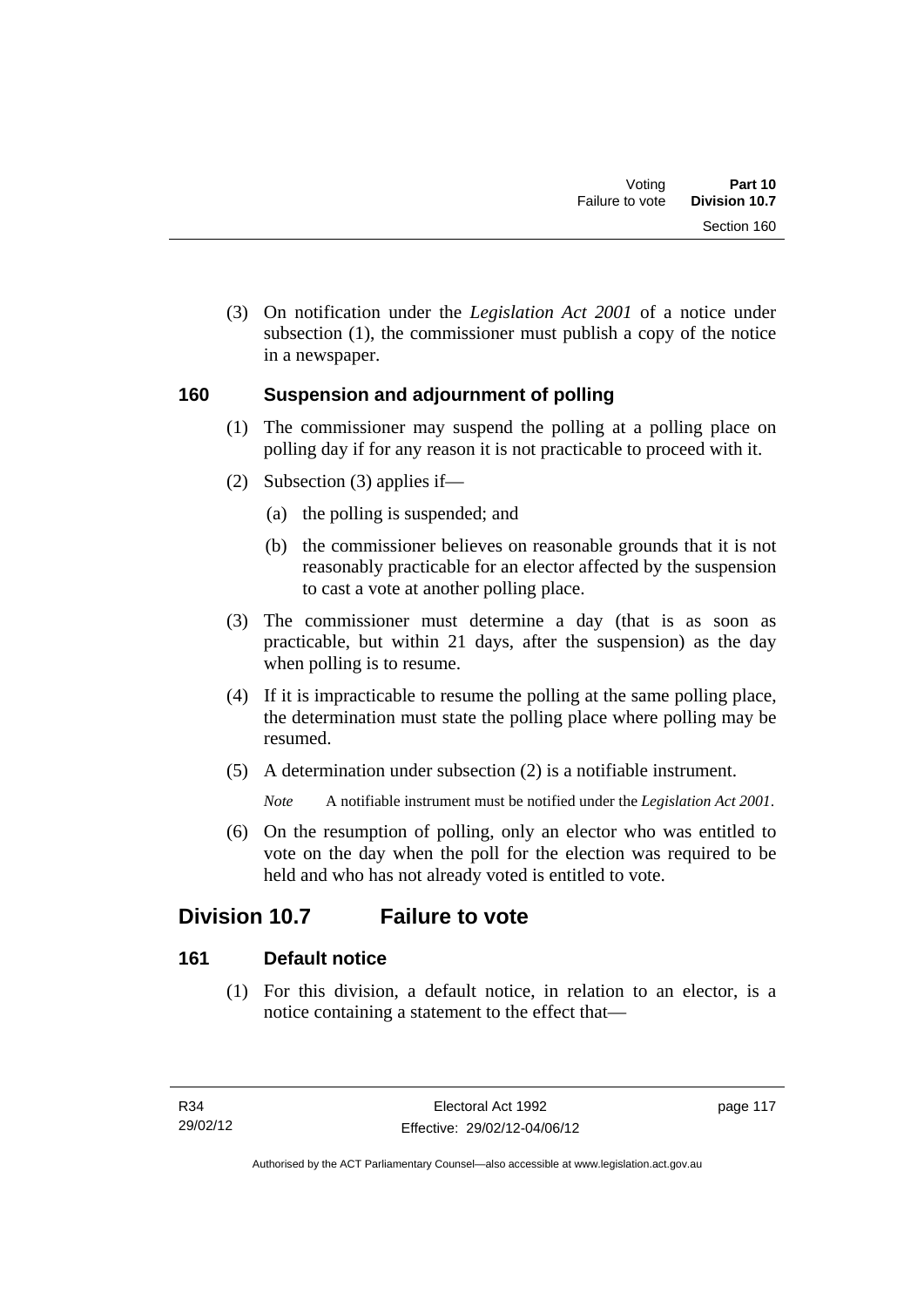- (a) it is an offence to fail to vote at an election without a valid and sufficient reason; and
- (b) the elector appears to have failed to vote at an election; and
- (c) if the elector does not wish to have the matter dealt with by a court, the elector may, within the time specified in the notice—
	- (i) if the elector voted at the election—give the commissioner particulars in writing of the voting; or
	- (ii) if the elector failed to vote at the election—give the commissioner particulars in writing of any valid and sufficient reason for the failure, or pay the amount of the prescribed penalty.
- *Note* If a form is approved under s 340A (Approved forms) for a default notice, the form must be used.
- (2) For subsection (1) (c) (ii), the prescribed penalty is \$20 or any higher penalty prescribed by the regulations.

### **162 First notice**

- (1) As soon as practicable after polling day for an election, the commissioner shall send a default notice to each elector who was required to vote at the election and appears to the commissioner to have failed to do so.
- (2) Subsection (1) does not apply to an elector who the commissioner is satisfied—
	- (a) is dead; or
	- (b) had a valid and sufficient reason for failing to vote at the election.

#### **163 Second notice**

If an elector to whom a default notice has been sent under section 162 fails to respond to the notice within the time specified,

Authorised by the ACT Parliamentary Counsel—also accessible at www.legislation.act.gov.au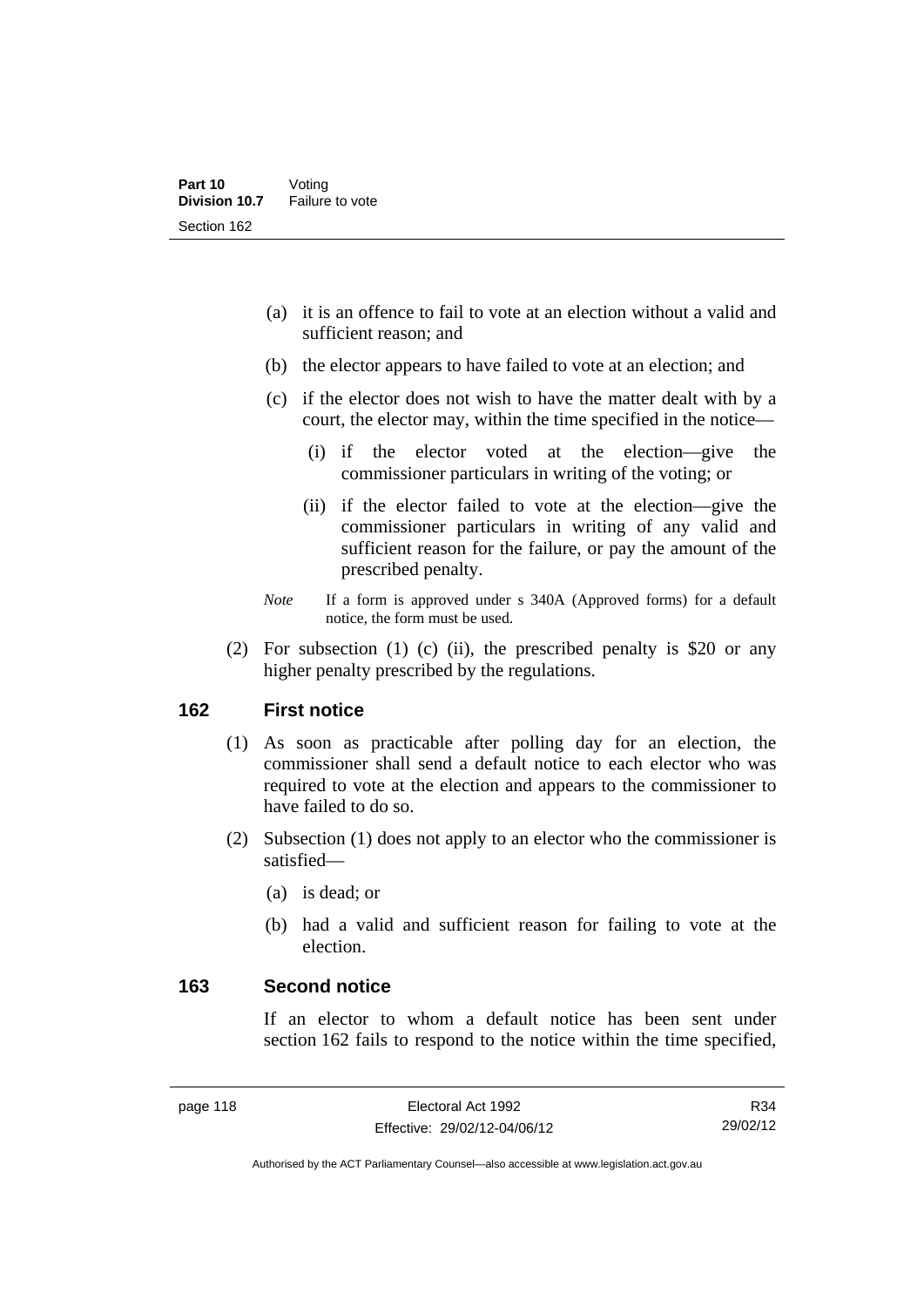the commissioner shall send a second default notice to the elector, endorsed to the effect that the elector has failed to respond to the first notice.

## **164 Final notice**

- (1) The commissioner shall send a final default notice to an elector if—
	- (a) a default notice under section 162 or 163 has been sent to the elector; and
	- (b) the time for responding to the notice has ended; and
	- (c) the elector has not paid the prescribed penalty; and
	- (d) the commissioner is not satisfied that the elector—
		- (i) voted at the election; or
		- (ii) had a valid and sufficient reason for failing to vote at the election.
- (2) A final default notice shall contain a statement to the effect that—
	- (a) the commissioner is not so satisfied; and
	- (b) if the elector does not wish to have the matter dealt with by a court—the elector may, within the time specified in the notice, pay the amount of the prescribed penalty.

## **165 Discharge of liability**

If an elector who failed to vote at an election pays the amount of the prescribed penalty in accordance with a default notice—

- (a) any liability of the elector under section 129 in relation to the failure is discharged; and
- (b) proceedings for an offence against that section shall not be instituted against the elector in relation to the failure.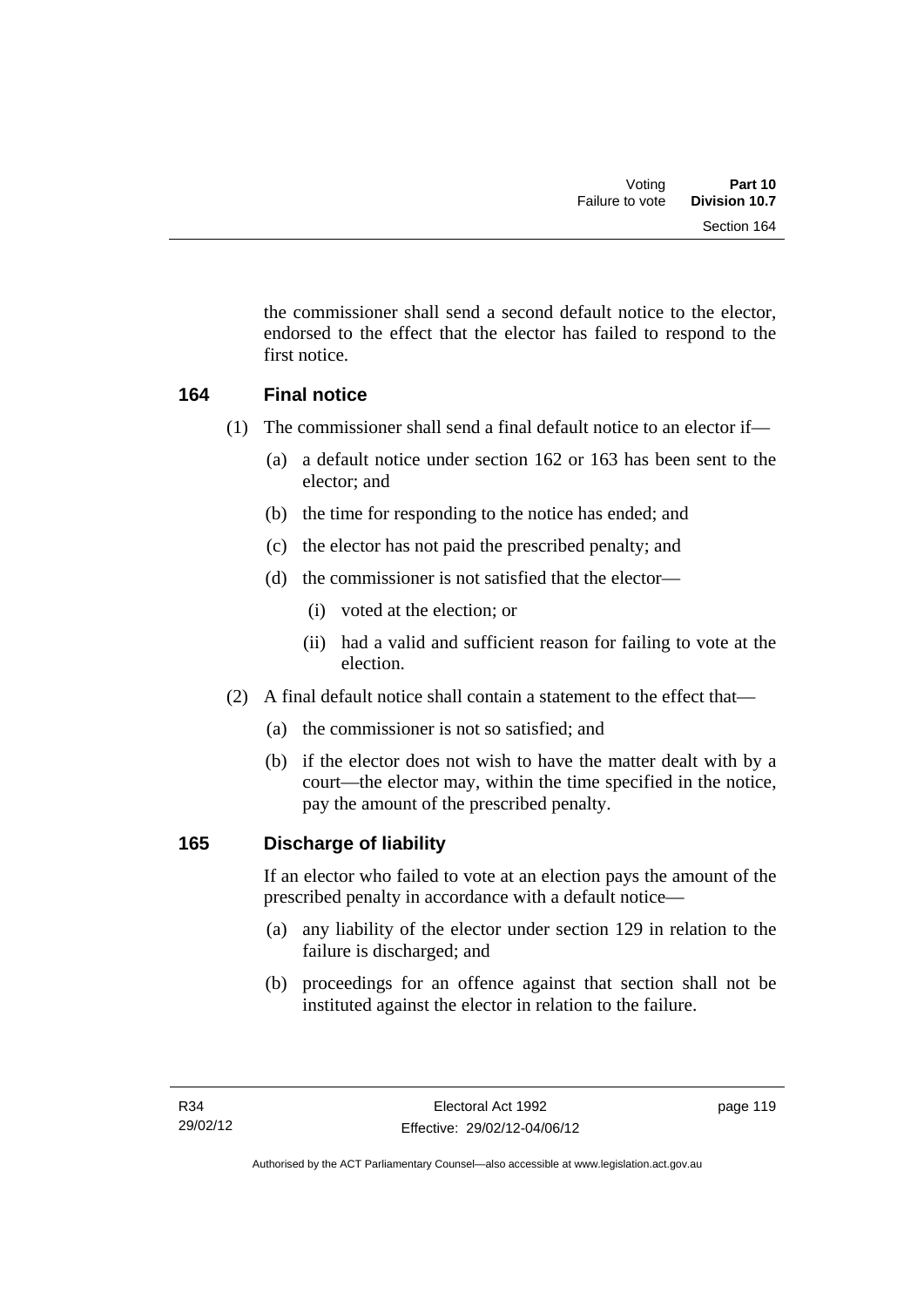**Part 10** Voting<br>**Division 10.7** Failure **Failure to vote** Section 166

## **166 Response on behalf of elector**

If a person responds to a default notice on behalf of an elector who is unable to do so, the response shall be taken to be that of the elector.

page 120 **Electoral Act 1992** Effective: 29/02/12-04/06/12

R34 29/02/12

Authorised by the ACT Parliamentary Counsel—also accessible at www.legislation.act.gov.au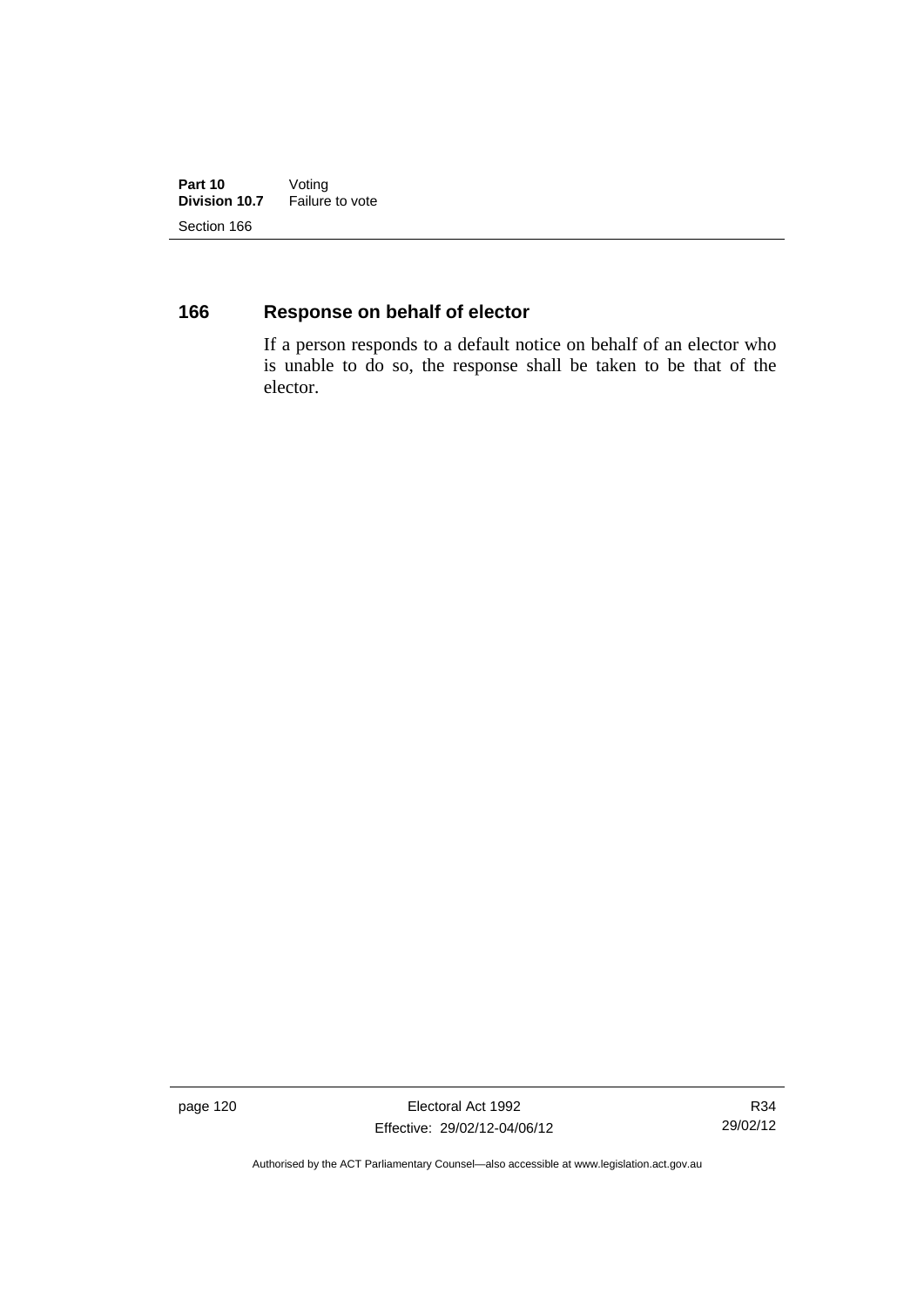# **Part 11 Polling in Antarctica**

#### **167 Definitions for pt 11**

In this part:

*Antarctica* means—

- (a) the Australian Antarctic Territory; or
- (b) the Territory of Heard Island and McDonald Islands; or
- (c) Macquarie Island.

*assistant returning officer*, in relation to a station, means the assistant returning officer appointed under section 168 in relation to the station.

*research personnel* means personnel who are to be, or have been, engaged in work at a station.

*returning officer*, in relation to a station, means the returning officer appointed under section 168 in relation to the station.

*station* means—

- (a) a research station in Antarctica that is operated by the Commonwealth and is declared by the commissioner, in writing, to be a permanent research station; or
- (b) in relation to a particular election, a ship that is declared by the commissioner, in writing, to be a station for this part in relation to the election.

*transmit* means transmit by fax, telex or in another way approved under section 167B.

## **167A Declaration of ship as a station**

The commissioner may declare a ship as a station only if the commissioner is satisfied that, on polling day for an election, the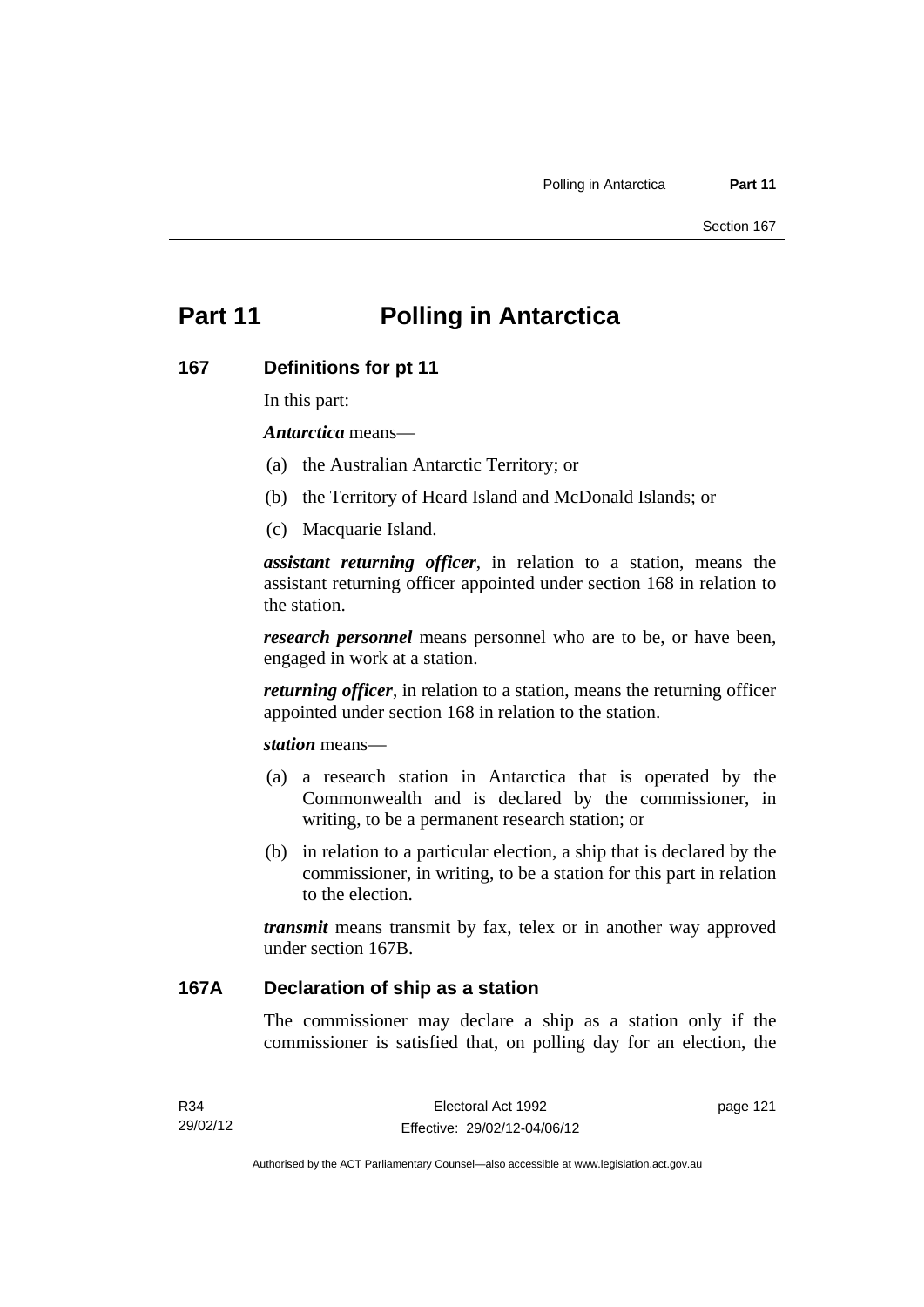#### **Part 11** Polling in Antarctica

Section 167B

ship is likely to be at sea transporting research personnel to or from Antarctica.

#### **167B Approval of ways of transmission**

- (1) The commissioner may approve a way of transmission for this part.
- (2) The approval is a notifiable instrument.

*Note* A notifiable instrument must be notified under the *Legislation Act 2001*.

### **168 Returning officers and assistants for Antarctic stations**

- (1) The commissioner must appoint a returning officer, and an assistant returning officer, for each station.
	- *Note 1* For the making of appointments (including acting appointments), see *Legislation Act 2001*, pt 19.3.
	- *Note 2* In particular, a person may be appointed for a particular provision of a law (see *Legislation Act* 2001, s 7 (3)) and an appointment may be made by naming a person or nominating the occupant of a position (see s 207).
- (2) The commissioner or the person in charge of a station may appoint an acting returning officer, or acting assistant returning officer, for a station.
- (3) However, the person in charge of a station must not be appointed to be the returning officer, or assistant returning officer, for the station.

### **170 Application of Act to polling in Antarctica**

Subject to this part, this Act applies, so far as practicable, to the taking of a poll in Antarctica as if—

- (a) a reference in the Act to a polling place were a reference to the relevant station; and
- (b) a reference in the Act to the OIC of a polling place were a reference to the returning officer; and

R34 29/02/12

Authorised by the ACT Parliamentary Counsel—also accessible at www.legislation.act.gov.au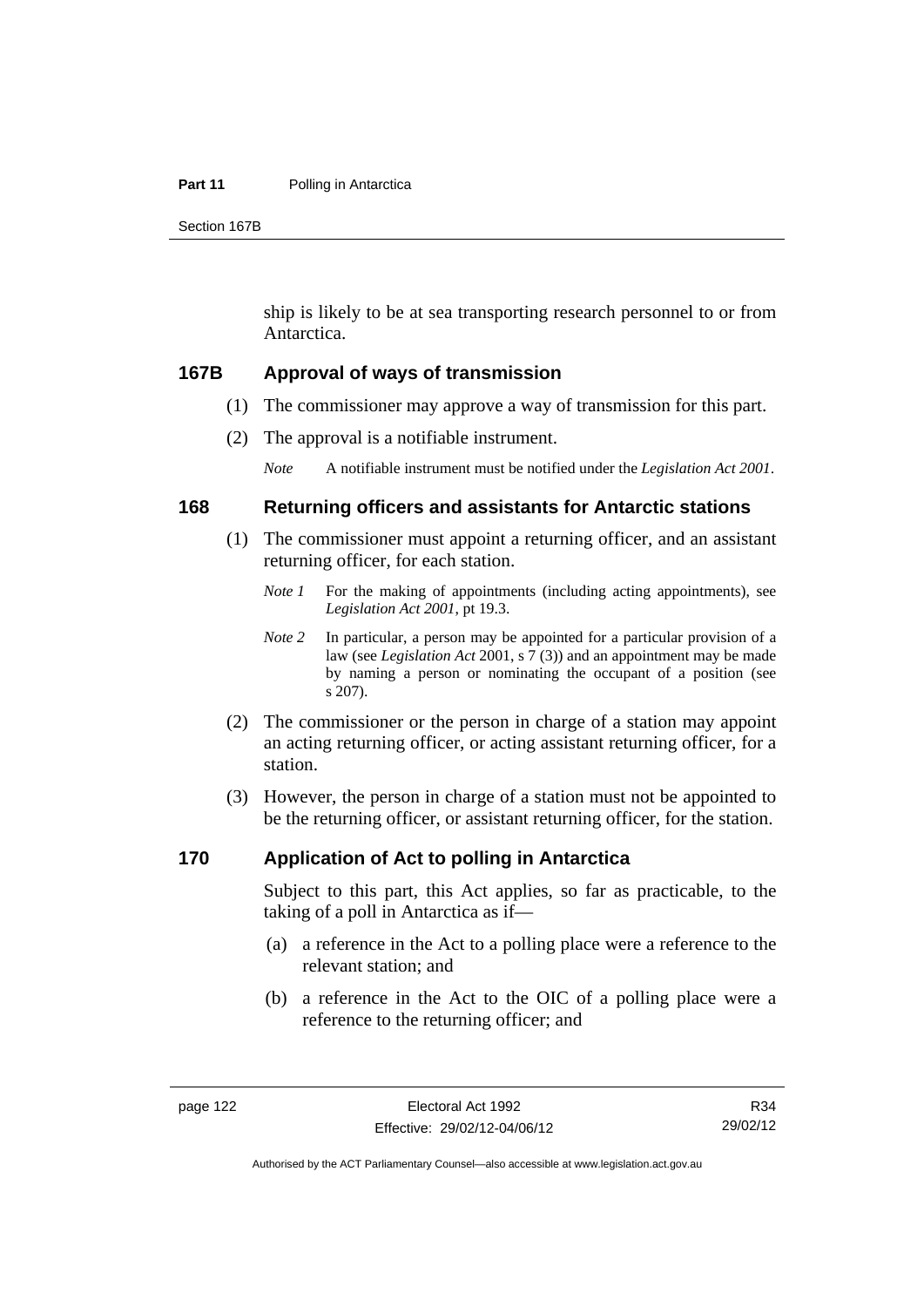(c) a reference in the Act to an officer were a reference to the assistant returning officer.

## **171 Antarctic electors**

- (1) Subject to subsection (2), an elector—
	- (a) who is, for the Commonwealth Electoral Act, an Antarctic elector; and
	- (b) whose address, recorded on the Commonwealth roll when the elector became a person referred to in paragraph (a), was an address in an electorate;

is an Antarctic elector for this Act in relation to the electorate where that address is located.

 (2) A person does not become an Antarctic elector for the purposes of an election under this Act if the person became an Antarctic elector for the Commonwealth Electoral Act after the hour of nomination for the election.

## **172 Arrangements for the polling in Antarctica**

- (1) As soon as practicable after the close of nominations for an election in relation to an electorate for which an Antarctic elector is enrolled—
	- (a) the commissioner shall transmit to the returning officer at whose station the elector is based—
		- (i) an extract from the certified list of electors for the electorate containing the particulars relating to the elector; and
		- (ii) directions for the preparation by the officer of ballot papers for the election; and
	- (b) the returning officer shall prepare ballot papers in accordance with the directions.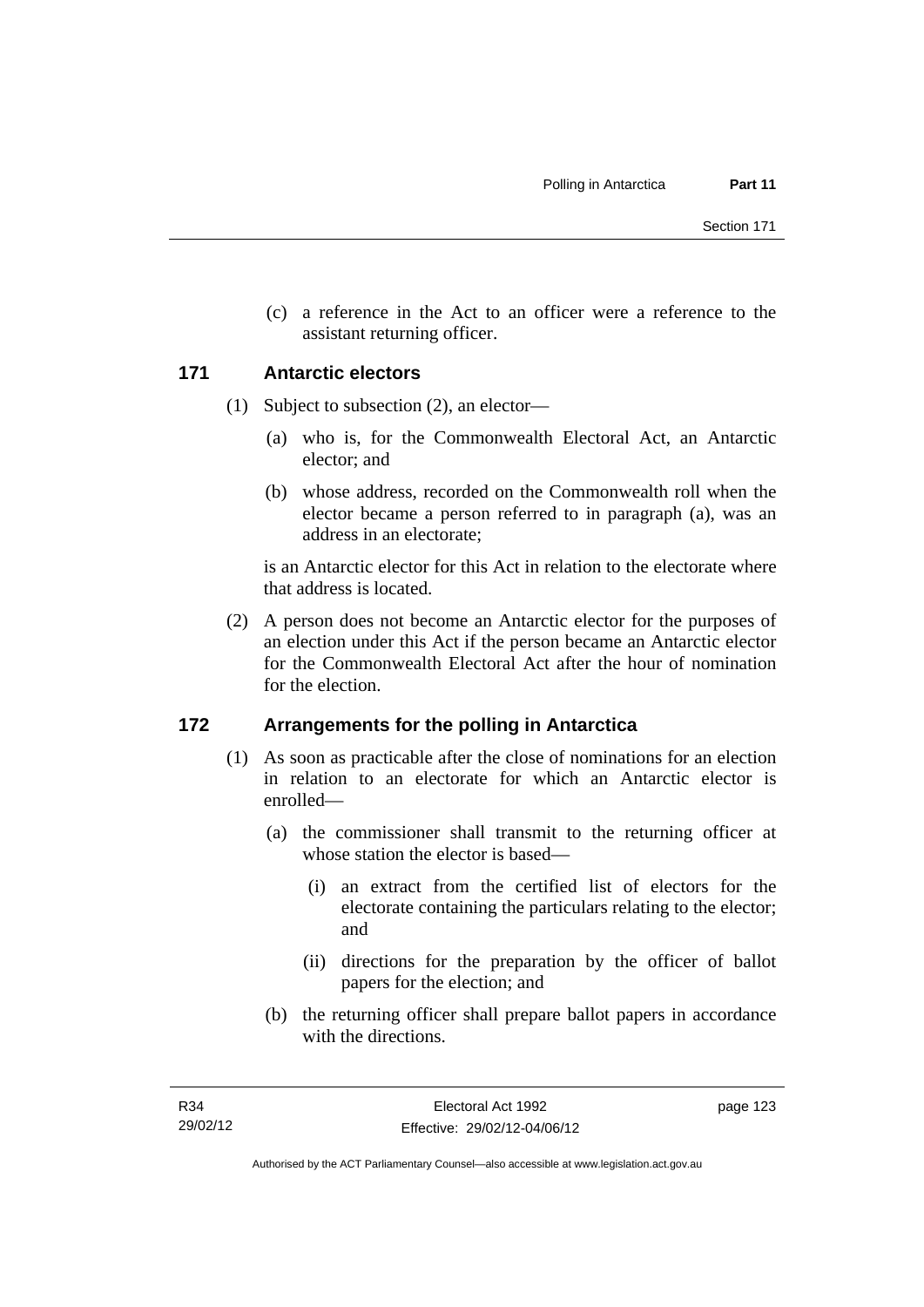#### **Part 11** Polling in Antarctica

Section 173

 (2) The directions shall ensure, so far as practicable, that the ballot papers are the same as ballot papers prepared under division 9.2 for the election.

#### **173 Conduct of the polling**

- (1) The polling at a station shall be conducted as follows:
	- (a) before any vote is taken, the returning officer shall exhibit a ballot box empty, and shall then securely fasten its cover;
	- (b) subject to subsection (2), the poll shall be conducted during the hours on the days the returning officer directs;
	- (c) the returning officer or the assistant returning officer shall, at all times when the poll is open, be present in that part of the station where the polling is taking place.
- (2) The polling at a station shall not continue beyond the time that is 6 pm in the ACT on polling day for the election.

#### **174 Claims to vote**

The returning officer or assistant returning officer for a station shall—

- (a) hand a ballot paper to each Antarctic elector who attends before the officer during the hours of polling and claims to vote at the election; and
- (b) record the issue of the ballot paper to the elector.

#### **175 Proceedings at close of poll**

At the close of the poll, the returning officer shall, in the presence of the assistant returning officer—

- (a) open the ballot box; and
- (b) transmit to the authorised officer—

R34 29/02/12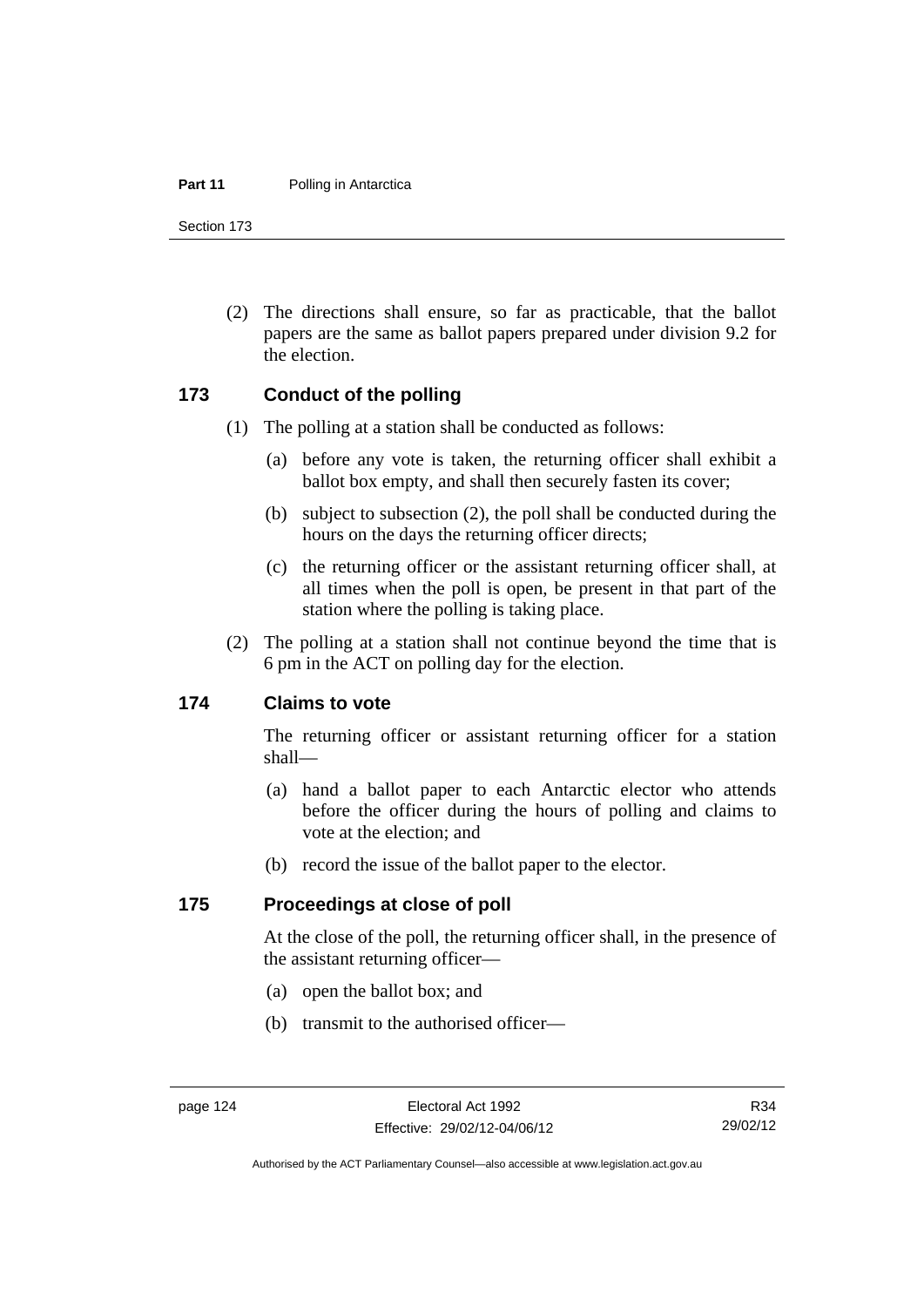- (i) particulars of each elector who has voted at the station in the election; and
- (ii) unless subparagraph (iii) applies, particulars of the marking of each ballot paper; and
- (iii) if the returning officer is unable to read or understand clearly the particulars referred to in subparagraph (ii)—a statement to explain that inability; and
- (c) prepare a written statement of the information transmitted.
- *Note* A ballot paper completed by an Antarctic elector may be faxed to the commissioner, see s 329.

## **176 Result of polling in Antarctica**

- (1) On receipt of the transmission under section 175, the authorised officer shall—
	- (a) in relation to each ballot paper marked by an Antarctic elector—transcribe the particulars of the elector's marks onto a ballot paper for the relevant electorate; and
	- (b) seal in an envelope the ballot paper onto which the particulars are transcribed; and
	- (c) sign the envelope and endorse it to the effect that it contains a ballot paper recording a vote by an Antarctic elector that is to be admitted to the scrutiny for the election; and
	- (d) send the envelope to the commissioner.
- (2) An authorised officer shall not mark a ballot paper under this section in a way that is likely to enable it to be identified as representing the vote of an Antarctic elector.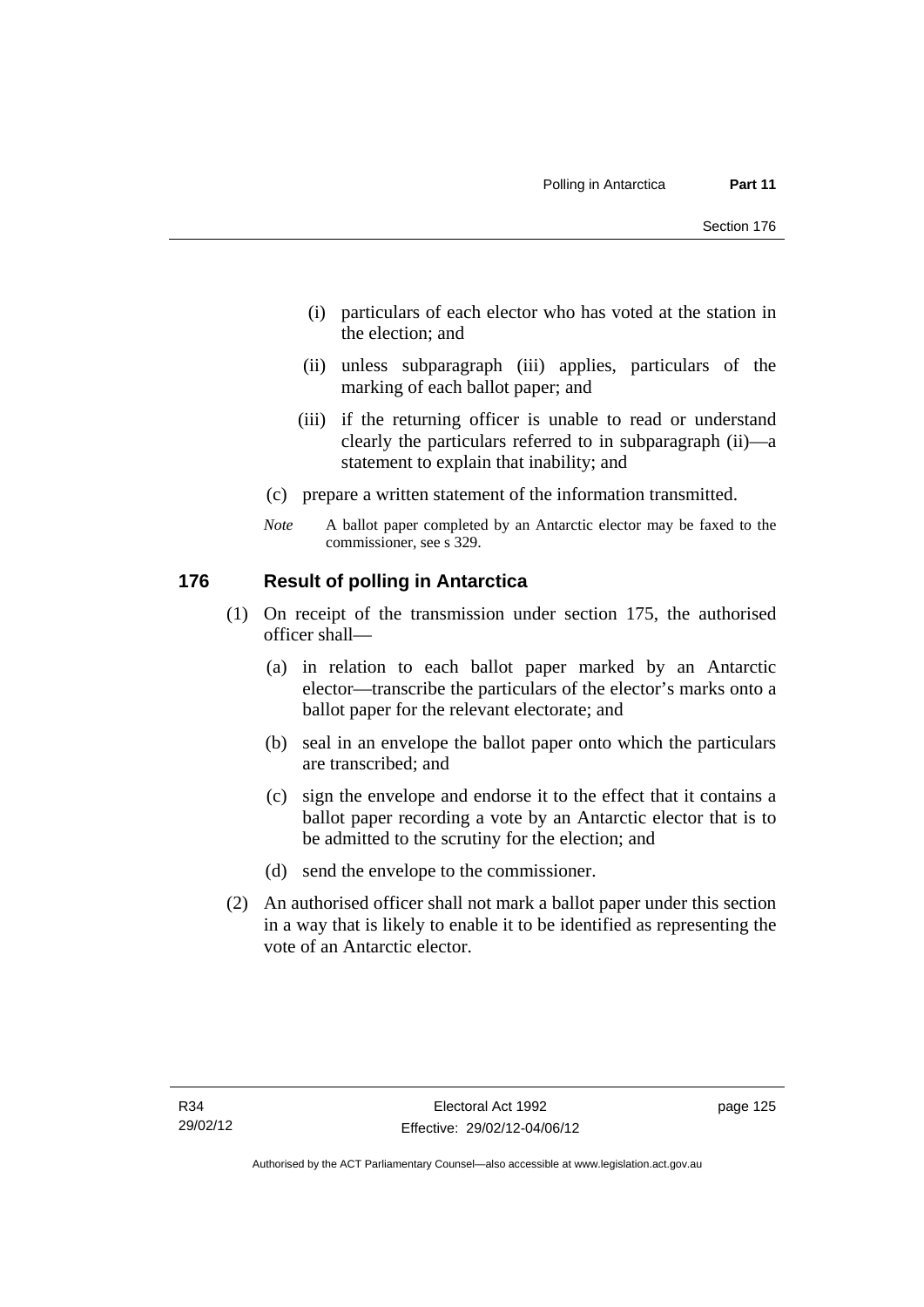#### **Part 11** Polling in Antarctica

Section 177

#### **177 Preservation of documents**

- (1) As soon as practicable after the close of the poll for an election, the returning officer for each station shall forward to the commissioner—
	- (a) a copy of the record of the issue of each ballot paper; and
	- (b) a copy of the statement referred to in section 175 (c); and
	- (c) the ballot papers used for voting at the station.
- (2) The commissioner shall keep the documents referred to in subsection (1) in safe custody for the purposes of scrutiny under part 12.

page 126 **Electoral Act 1992** Effective: 29/02/12-04/06/12

R34 29/02/12

Authorised by the ACT Parliamentary Counsel—also accessible at www.legislation.act.gov.au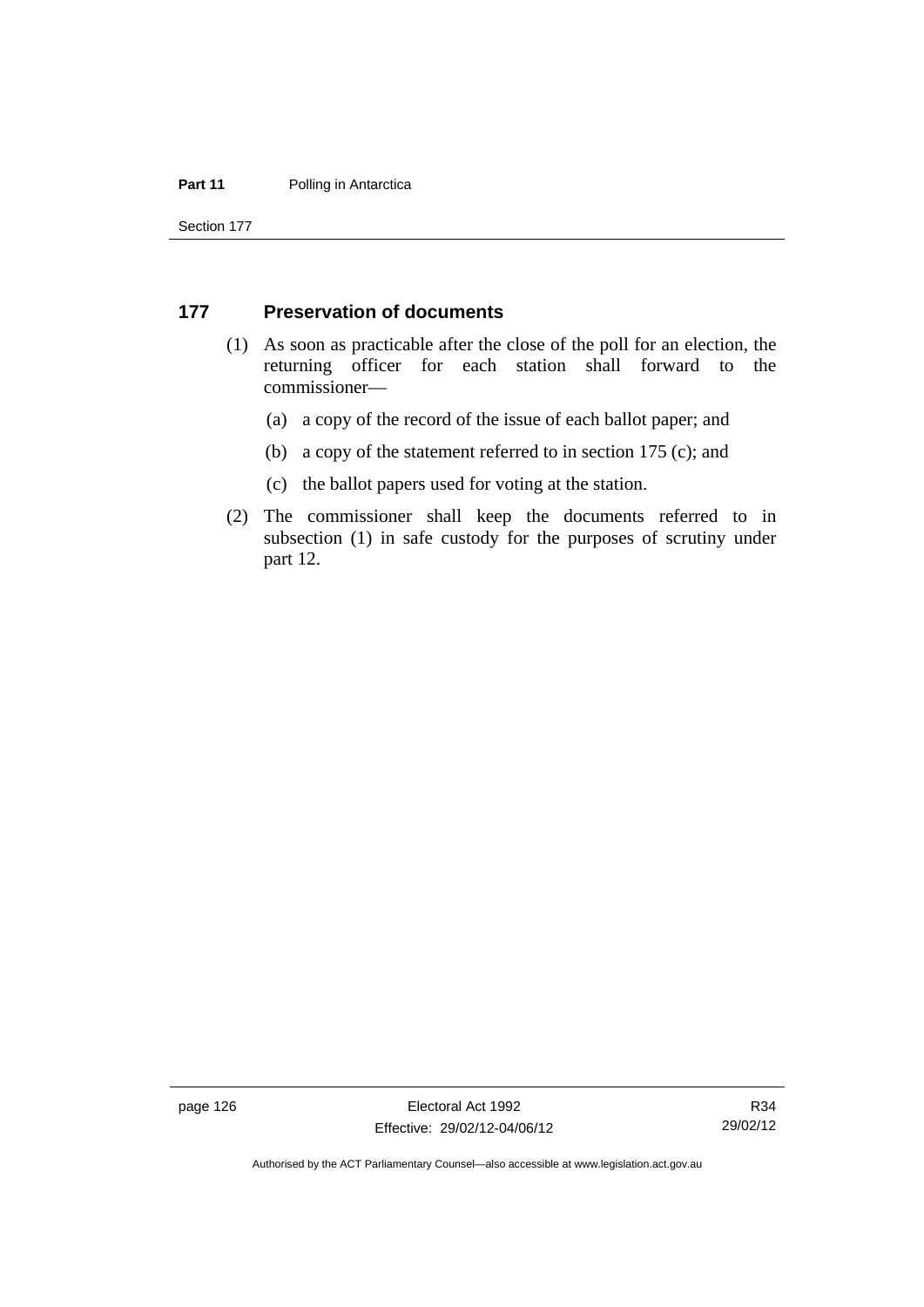# **Part 12 The scrutiny**

# **178 Scrutiny**

- (1) The result of the polling at an election shall be ascertained by scrutiny in accordance with this part.
- (2) All the proceedings at the scrutiny shall be open to the inspection of the scrutineers.
- (3) The commissioner shall arrange for the following articles, documents and data to be dealt with at scrutiny centres for this part:
	- (a) applications for postal votes in the election;
	- (b) records of issued declaration voting papers;
	- (c) completed declaration voting papers received by the commissioner, the OIC of a polling place or another officer;
	- (d) ballot boxes containing ballot papers for ordinary voting or declaration voting;
	- (e) electronic ballot papers;
	- (f) envelopes containing ballot papers recording votes by Antarctic electors.
- (4) The OIC for a scrutiny centre may adjourn the scrutiny at the centre from time to time.

# **179 Preliminary scrutiny of declaration voting papers etc**

- (1) The commissioner shall arrange for the conduct of the preliminary scrutinies necessary in relation to a poll until the following documents have been dealt with in accordance with this section:
	- (a) all completed declaration voting papers (including those used for postal voting) received by the commissioner or another officer on or before polling day;

page 127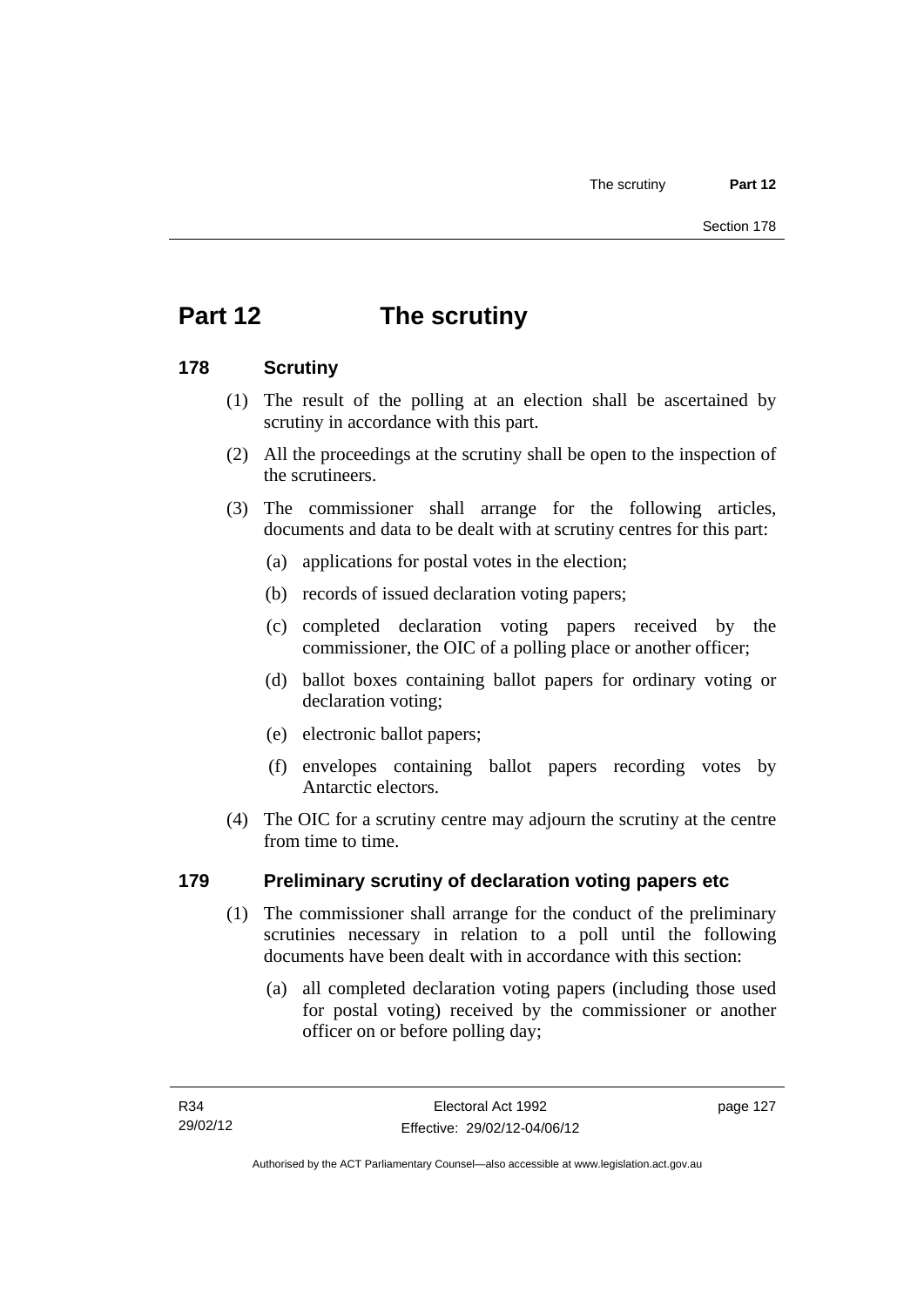Section 179

- (b) all completed declaration voting papers used for postal voting received by the commissioner before the end of the 6th day after the close of the poll;
- (c) any envelope referred to in section 176 (1) (d) containing a ballot paper recording the vote of an Antarctic elector.
- (2) A preliminary scrutiny shall not be conducted earlier than the 5th day before polling day.
- (3) The commissioner shall display a notice in a prominent place at the office of the commissioner specifying the date and time when, and the place where, a preliminary scrutiny is to begin.
- (4) The notice shall be so displayed no later than 4 pm on the day before the beginning of the preliminary scrutiny.
- (5) A preliminary scrutiny shall be conducted in accordance with schedule 3.
- (6) Schedule 3 applies, so far as practicable, in relation to a vote cast by an Antarctic elector as if—
	- (a) the vote were a declaration vote other than a postal vote; and
	- (b) a declaration signed by the elector specifying the electorate in relation to which the elector is an Antarctic elector appeared on the envelope referred to in section  $176$  (1) (d); and
	- (c) a reference in that schedule to a set of declaration voting papers were a reference to that envelope.
- (7) At a preliminary scrutiny, declaration voting papers shall not be rejected for further scrutiny because of a formal error.
- (8) A preliminary scrutiny shall be taken to be part of the scrutiny in relation to an election.

Authorised by the ACT Parliamentary Counsel—also accessible at www.legislation.act.gov.au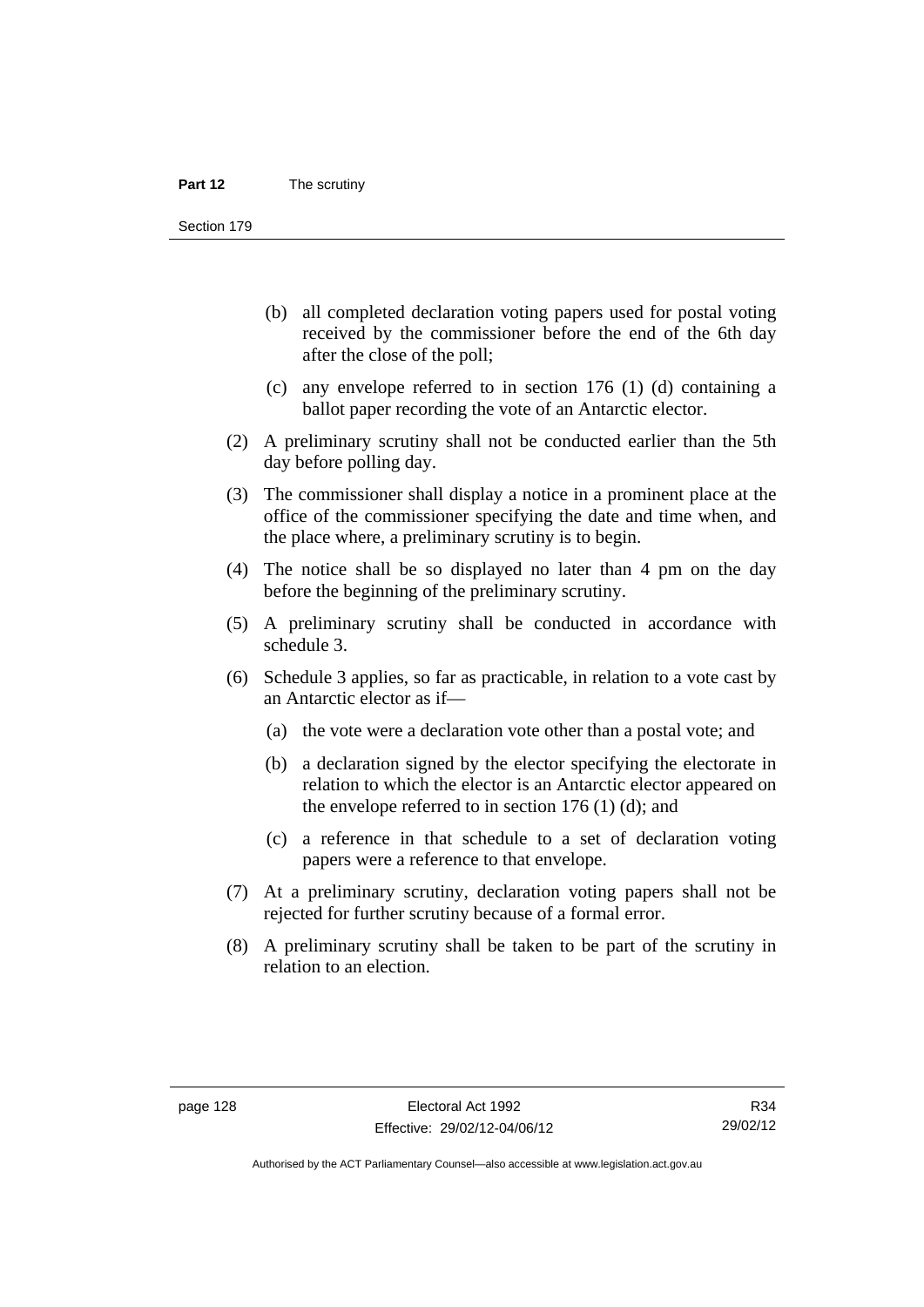# **180 Formality of ballot papers**

- (1) Except as provided by this section, a ballot paper is formal and effect shall be given to the elector's intention as far as that intention is clear.
- (2) A ballot paper is informal if—
	- (a) in the opinion of the OIC of a scrutiny centre—
		- (i) it is not authentic; or
		- (ii) it has writing on it by which the elector can be identified; or
	- (b) no first preference is marked in a candidate square; or
	- (c) a first preference is marked in 2 or more candidate squares; or
	- (d) for a completed declaration vote ballot paper that has not been dealt with at a preliminary scrutiny under section 179—it is not enclosed in the appropriate envelope on which appears a declaration made by an elector.
- (3) In determining whether a ballot paper is formal—
	- (a) a preference marked outside a candidate square shall be taken to be marked in the square if the voter's intention to indicate that preference for that candidate is clear; and
	- (b) subject to subsection (2) (a), any other writing outside a candidate square shall be disregarded.
- (4) A ballot paper on which the particulars are endorsed by an officer under section 155 is not informal—
	- (a) if no other candidate has the same surname—only because the surname of a candidate has been written on the ballot paper; or
	- (b) only because of a spelling mistake in the particulars endorsed on the ballot paper.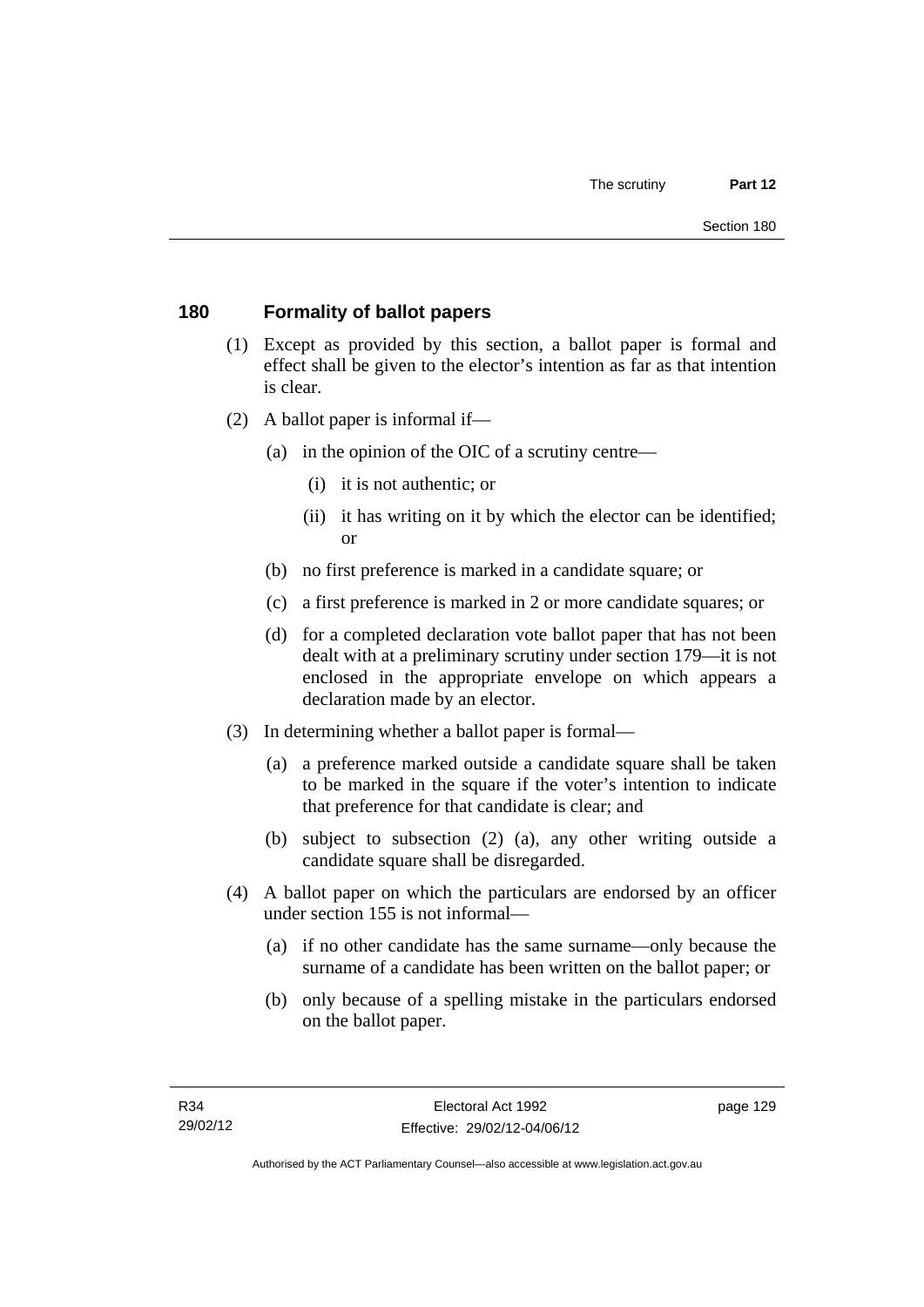#### **Part 12** The scrutiny

Section 181

 (5) If it is necessary for this part, the commissioner may determine the formality of a ballot paper and, for that purpose, may reverse any decision made by another officer.

## **181 Death of candidate**

If a candidate dies before the end of polling day, and the number of candidates remaining is greater than the number of candidates to be elected, a ballot paper is not informal only because of—

- (a) the inclusion on the ballot paper of the name of the deceased candidate; or
- (b) the marking of any consecutive number in a candidate square adjacent to that name; or
- (c) the omission to place any number in a candidate square adjacent to that name, or any resultant failure to indicate in consecutive order the elector's preferences.

## **182 First count—ordinary ballot papers**

- (1) This section applies only to paper ballot papers.
- (2) As soon as practicable after the close of the poll for an election, the OIC for a scrutiny centre shall arrange for the procedures set out in this section to be carried out.
- (3) First, the OIC shall—
	- (a) exhibit for inspection by any scrutineer each ballot box containing ballot papers recording ordinary votes; and
	- (b) record the condition of the ballot box before opening it.
- (4) Second, the OIC shall arrange for an officer to—
	- (a) open each ballot box; and
	- (b) sort the ballot papers from each ballot box into separate parcels for each electorate; and

R34 29/02/12

Authorised by the ACT Parliamentary Counsel—also accessible at www.legislation.act.gov.au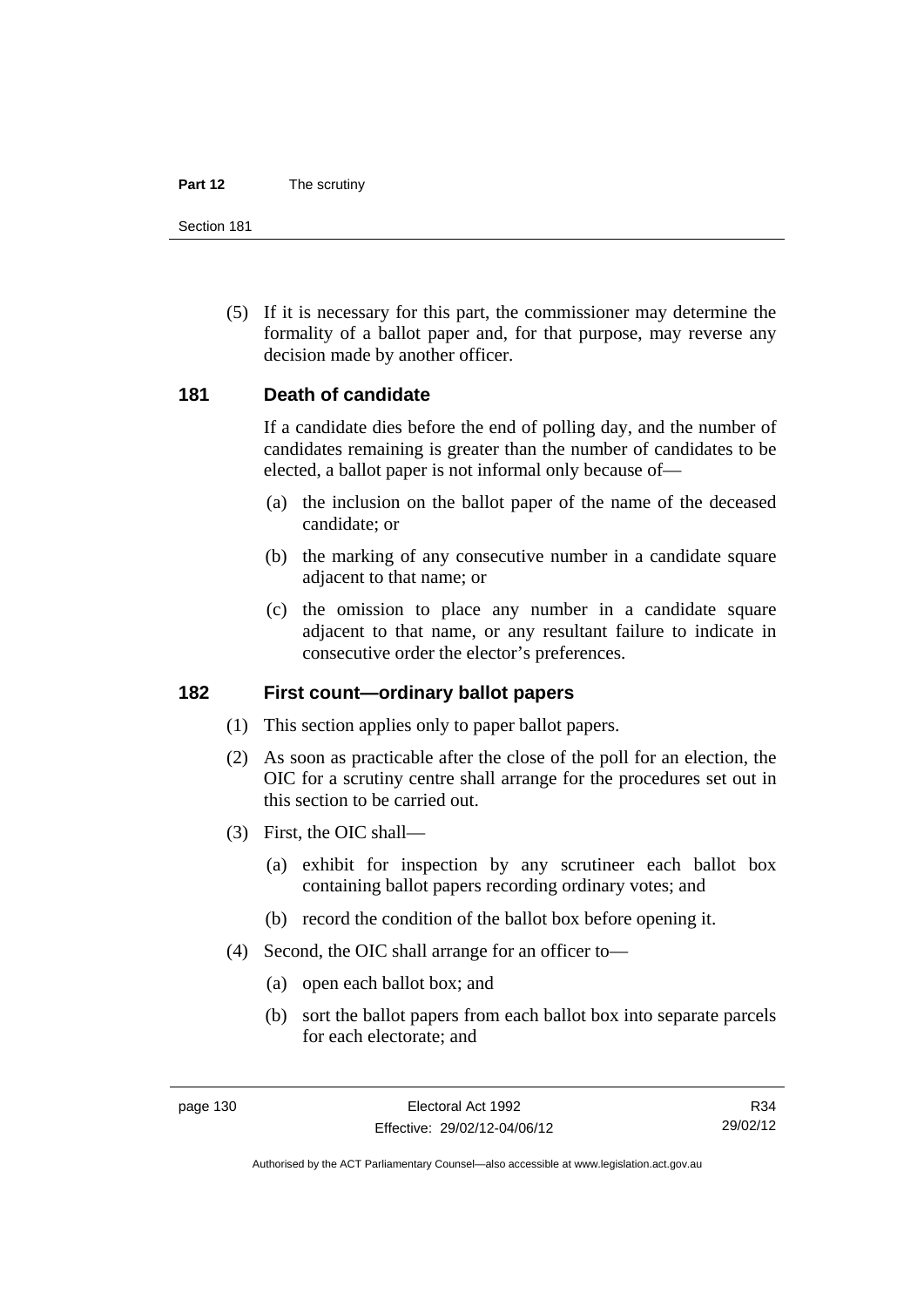- (c) in relation to the ballot papers for each electorate—
	- (i) count all informal ballot papers, reject them from further scrutiny under this section, and place them in a separate parcel; and
	- (ii) sort the unrejected ballot papers into separate parcels according to the first preferences marked on them and count the ballot papers in each parcel.
- (5) Third, the OIC shall, in relation to the ballot papers for each electorate—
	- (a) make out and sign a statement (countersigned by an officer and each scrutineer who wishes to do so) setting out—
		- (i) the number of unrejected ballot papers on which a first preference is recorded for each candidate; and
		- (ii) the number of informal ballot papers; and
	- (b) transmit particulars of the numbers so recorded to the commissioner, by telephone or other expeditious way; and
	- (c) seal up the parcels, endorse on each a description of the contents and permit each scrutineer who wishes to do so to countersign the endorsement; and
	- (d) send the parcels to the commissioner without delay, together with the statement referred to in paragraph (a).
- (6) Despite subsection (4) (b), the total number of ballot papers for a particular electorate that are to be dealt with at a particular scrutiny under this section shall not be fewer than 20.
- (7) If subsection (6) applies, the OIC shall—
	- (a) count the number of those ballot papers; and
	- (b) seal them in a separate parcel; and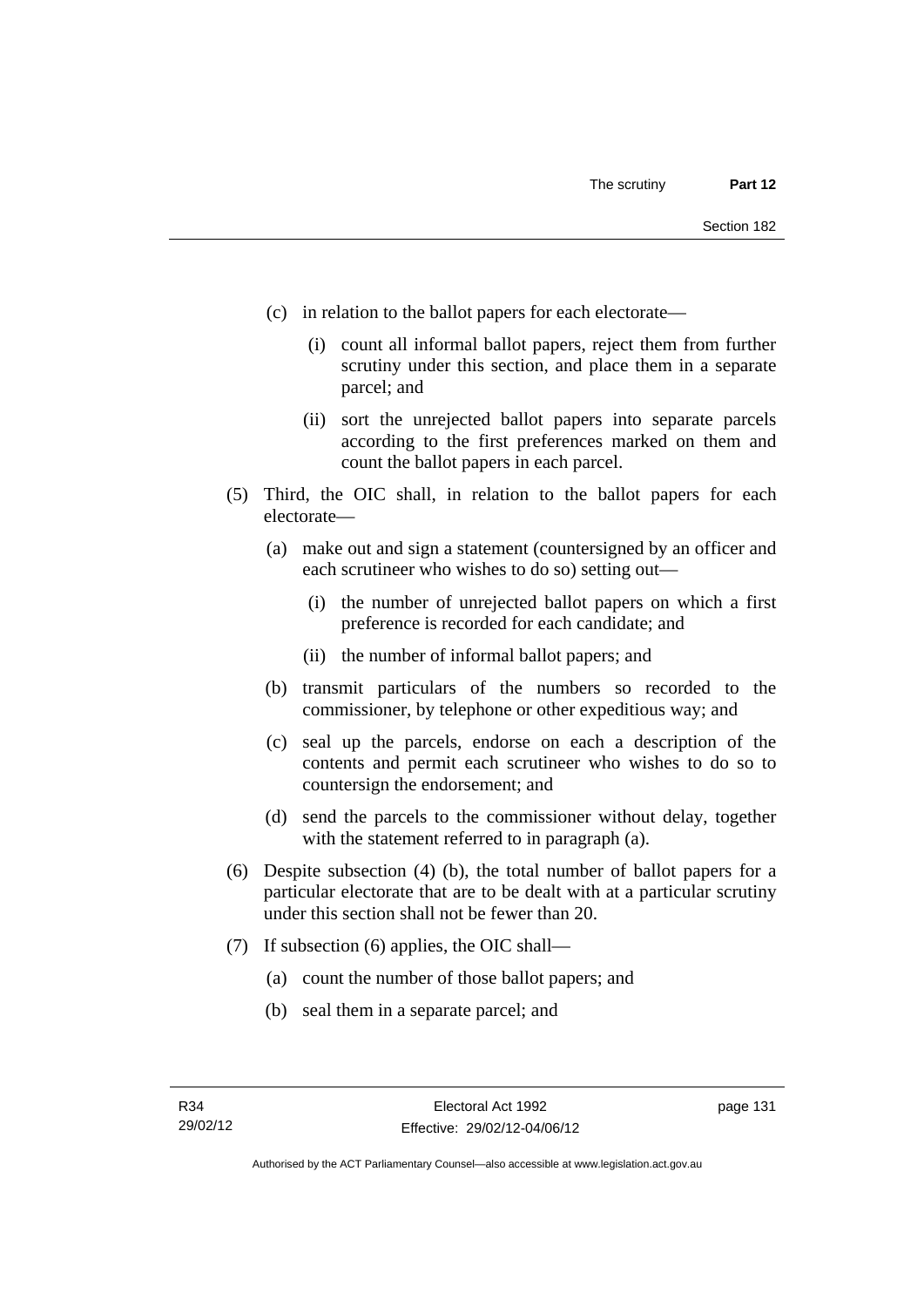- (c) endorse the parcel with a description of the contents (including the number of ballot papers); and
- (d) send the parcel to another scrutiny centre, as directed by the commissioner, for this part.
- (8) The OIC may arrange for preferences marked on paper ballot papers to be entered into the approved computer program.

## **183 First count—declaration ballot papers**

As soon as practicable after declaration vote ballot papers have been admitted to a scrutiny under this section because of schedule 3 but not before the close of the poll for the election, the OIC for the relevant scrutiny centre shall arrange for the ballot papers to be dealt with in accordance with section 182 as if they were ordinary vote ballot papers.

# **183A First count—electronic ballot papers**

As soon as practicable after the close of the poll for an election, the OIC for a scrutiny centre must arrange for preferences from electronic voting to be entered into the approved computer program and for the electronic counting of the votes using the program.

# **184 Second count—first preferences**

- (1) If preferences marked on paper ballot papers have not been entered on the approved computer program under section 182 (8), the commissioner shall—
	- (a) arrange for an officer at a scrutiny centre to open the parcels referred to in section 182 (5) (d) (including those to which that paragraph applies under section 183) and, so far as practicable, conduct a second scrutiny of the ballot papers in accordance with section  $182(4)$  and  $(5)$ ; and
	- (b) from the result of the second scrutiny, ascertain—

R34 29/02/12

Authorised by the ACT Parliamentary Counsel—also accessible at www.legislation.act.gov.au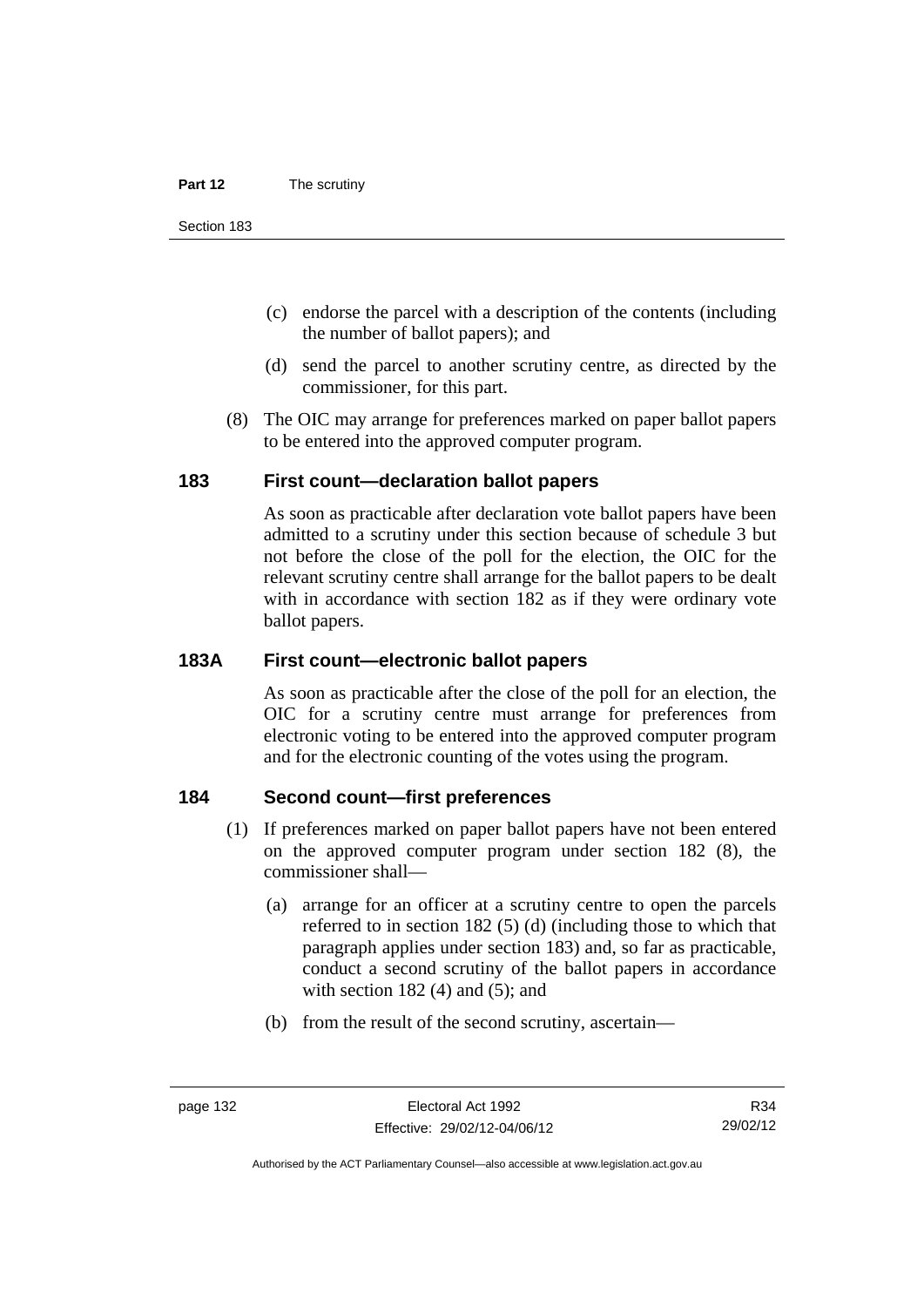- (i) the number of unrejected ballot papers on which a first preference is recorded for each candidate; and
- (ii) the number of informal ballot papers for each electorate.
- (2) The commissioner must, using the approved computer program, ascertain from the result of the first scrutiny of electronic ballot papers and any paper ballot papers from which preferences have been entered on the computer program under section 182 (8)—
	- (a) the number of unrejected ballot papers on which a first preference is recorded for each candidate; and
	- (b) the number of informal ballot papers for each electorate.
- (3) For subsection (1), the officer conducting the second scrutiny may reverse a decision made at the scrutiny under section 182.

## **185 Ascertaining result of poll**

- (1) The commissioner shall arrange for—
	- (a) the further scrutiny of the ballot papers referred to in section 184 (1) (b) (i) and (2) (a); and
	- (b) the ascertainment of the successful candidates;

in accordance with schedule 4.

- (2) If it is necessary to do so for schedule 4, the commissioner shall—
	- (a) determine the numbers of ballot papers or votes; or
	- (b) calculate a quota or transfer value; or
	- (c) identify a candidate.

# **186 Objections by scrutineers**

 (1) If a scrutineer objects to a ballot paper as being informal, the officer conducting the scrutiny shall mark the ballot paper 'admitted' or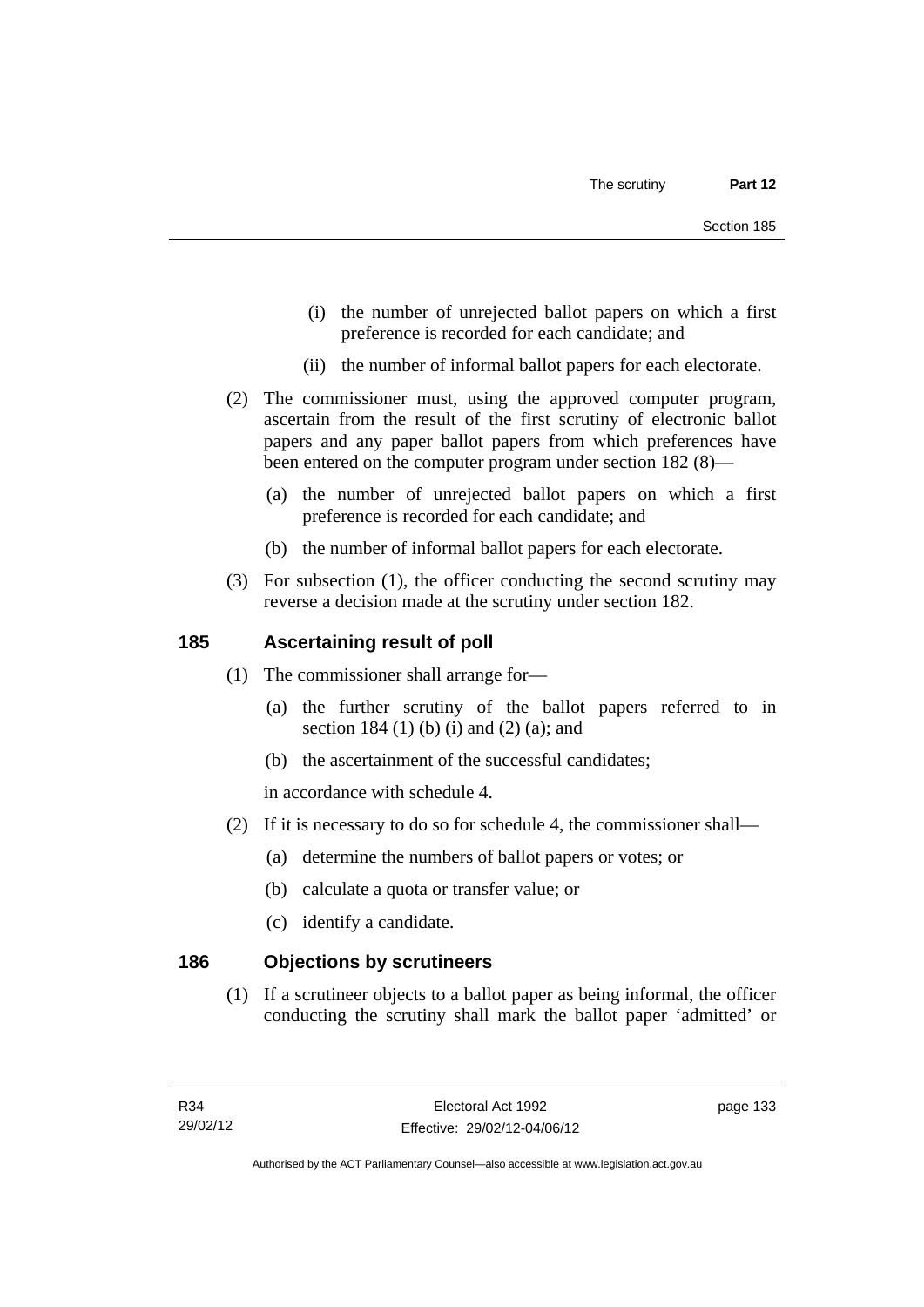#### **Part 12** The scrutiny

Section 187

'rejected' according to the officer's decision to admit or reject the ballot paper.

 (2) Subsection (1) shall not be taken to prevent the officer from rejecting a ballot paper as being informal if there is no objection by a scrutineer.

#### **187 Recount of ballot papers**

- (1) The commissioner may, at any time before the declaration of the result of an election, arrange for a recount of some or all of the ballot papers for the election—
	- (a) on the commissioner's own initiative; or
	- (b) on application under section 187A by a candidate for the election.
- (2) The commissioner must, if directed by the electoral commission under section 187B (Review of decision of commissioner to refuse to arrange for recount), arrange for a recount of some or all of the ballot papers for the election.
- (3) In recounting ballot papers, the commissioner—
	- (a) may reverse a decision made earlier in the scrutiny; but
	- (b) must deal with the ballot papers in a way that is consistent with this part.
- (4) Before a recount is conducted, the commissioner must tell each candidate, in writing, the date, time and place fixed for the recount.

# **187A Application for recount of ballot papers etc**

- (1) A candidate for an election may apply to the commissioner for a recount of some or all of the ballot papers for the election.
- (2) The application must—
	- (a) be in writing; and

R34 29/02/12

Authorised by the ACT Parliamentary Counsel—also accessible at www.legislation.act.gov.au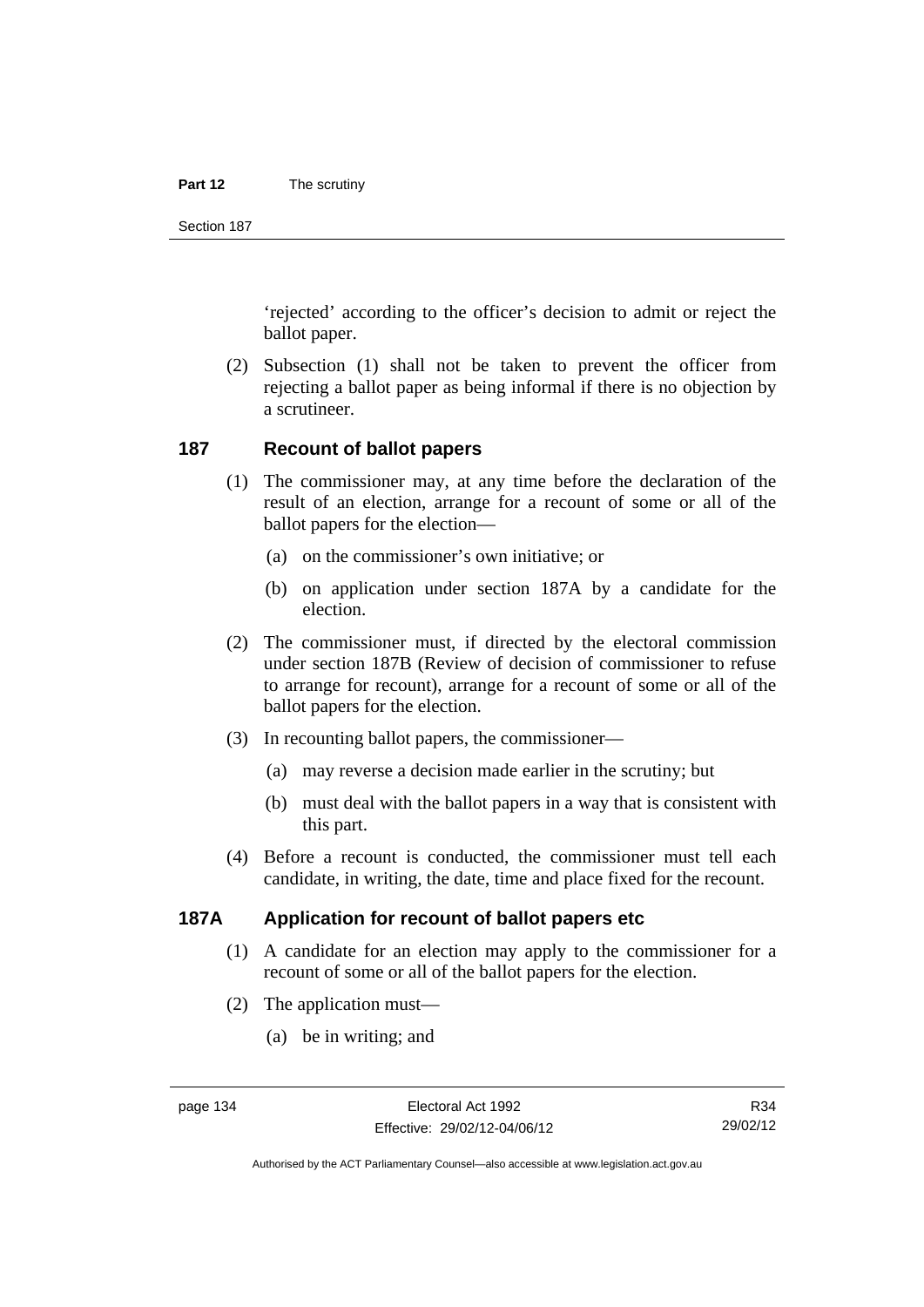- (b) set out the reasons for the requested recount.
- (3) The commissioner must—
	- (a) arrange for the requested recount; or
	- (b) refuse to arrange for the requested recount.

# **187B Review of decision of commissioner to refuse to arrange for recount**

- (1) This section applies if—
	- (a) a candidate for an election applies to the commissioner under section 187A for a recount of some or all of the ballot papers for an election (the *requested recount*); and
	- (b) the commissioner refuses to arrange for the requested recount.
- (2) The candidate may apply to the electoral commission for review of the commissioner's decision.
- (3) The application to the electoral commission must—
	- (a) be in writing; and
	- (b) set out the applicant's reasons for making the application.
- (4) On review of the decision, the electoral commission may—
	- (a) confirm the commissioner's decision; or
	- (b) set the decision aside and direct the commissioner to arrange for—
		- (i) the requested recount; or
		- (ii) another recount of some or all of the ballot papers.
- (5) In considering the application, the electoral commission may have regard to the commissioner's reasons for refusing to arrange for the requested recount.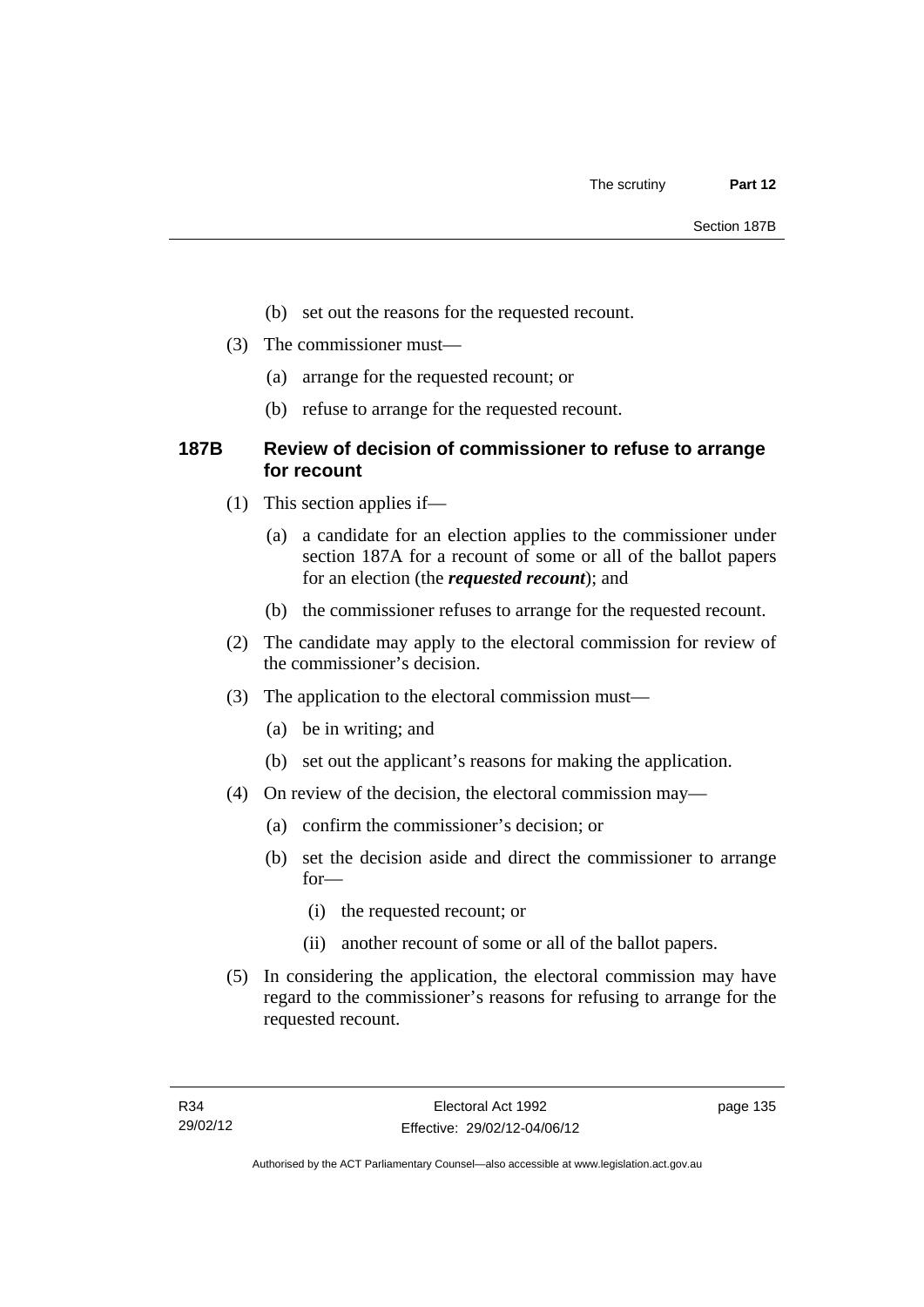#### **Part 12** The scrutiny

Section 187C

- (6) Unless the decision to refuse to arrange for the requested recount was made by a delegate of the commissioner, the commissioner must not—
	- (a) be present during any deliberation of the electoral commission in relation to the application; or
	- (b) take part in any decision of the electoral commission in relation to the application.

# **187C Recount of electronic scrutiny of ballot papers**

- (1) This section sets out the alternative ways in which a recount of the electronic scrutiny of ballot papers may be conducted.
- (2) The recount may be conducted by recounting data from electronic ballot papers kept on a backup copy of electronic data produced at a polling place or scrutiny centre.
- (3) If an approved computer program is used to find out the result of a scrutiny, the recount may be conducted—
	- (a) by rerunning the program; or
	- (b) by reloading the data into a different copy of the program and running the program.
- (4) If practicable, the recount may be conducted—
	- (a) by re-examining the accuracy of any preference data entered into the computer program from paper ballot papers; or
	- (b) by conducting—
		- (i) a partial or full manual scrutiny of paper ballot papers from which preference data has been entered into the computer program; or
		- (ii) a combination of manual scrutiny of those paper ballot papers and a computerised scrutiny of electronic ballot papers.

R34 29/02/12

Authorised by the ACT Parliamentary Counsel—also accessible at www.legislation.act.gov.au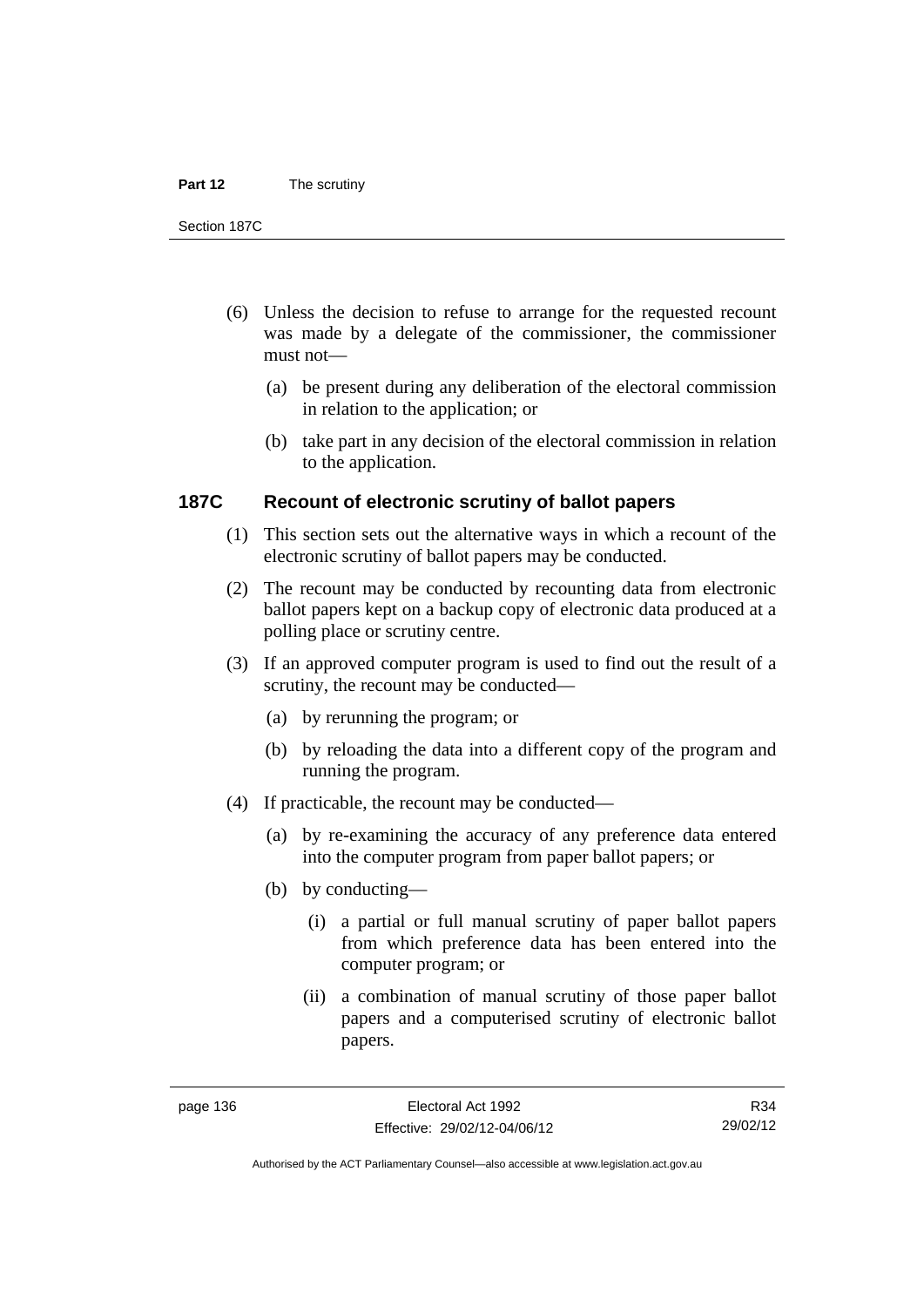# **188 Reservation of disputed ballot papers**

- (1) The officer conducting a recount—
	- (a) may, if the officer considers appropriate; and
	- (b) shall, at the request of any scrutineer;

reserve any ballot paper for the decision of the commissioner.

 (2) The commissioner shall decide whether any ballot paper so reserved is to be admitted or rejected.

# **189 Declaration of result of election**

- (1) As soon as practicable after the result of the poll in an election has been ascertained, the commissioner shall—
	- (a) declare elected each successful candidate ascertained in accordance with schedule 4;
	- (b) declare the result of the election; and
	- (c) notify the clerk of the Assembly of the names of the candidates elected.
- (2) The declaration shall be made in public at the place of nomination during ordinary office hours.
- (3) If a day is polling day for 2 or more elections, the results of all the elections shall be declared, so far as practicable, on the same day.
- (4) If a poll is not required for an election, a declaration under section 111 (1) or 112 shall not be made before the day that would have been polling day for the election.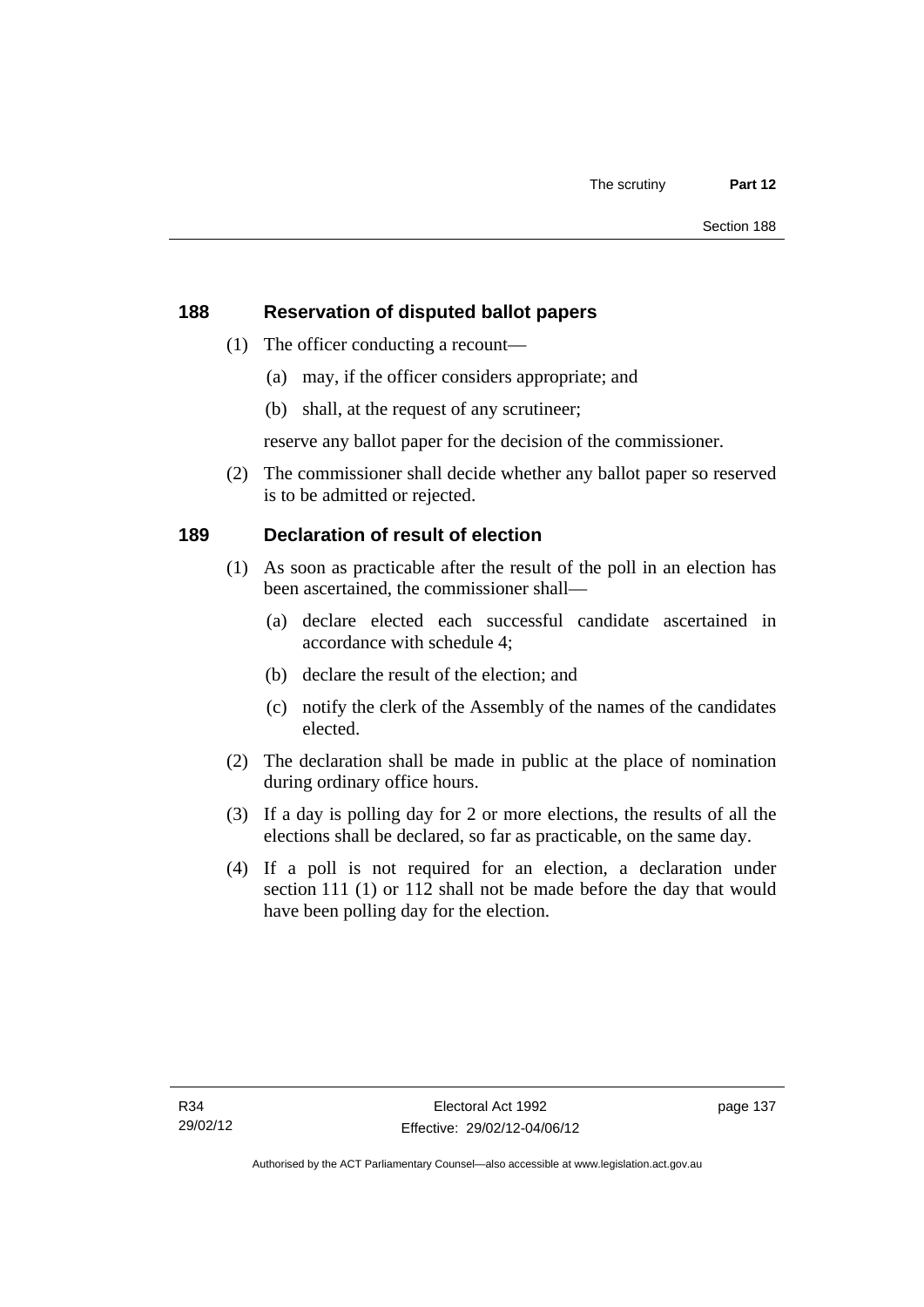#### **Part 13** Casual vacancies

Section 190

# **Part 13 Casual vacancies**

#### **190 Definitions for pt 13**

In this part:

*former MLA*, in relation to a casual vacancy, means the person who was elected to the seat in which the vacancy has occurred at the last election before the vacancy occurred.

*Speaker* includes—

- (a) if there is a vacancy in the office of Speaker—the Deputy Speaker; and
- (b) if there is a vacancy in the offices of Speaker and Deputy Speaker—the clerk of the Legislative Assembly.

## **191 Notice of casual vacancy**

- $(1)$  If—
	- (a) the Speaker notifies the commissioner in writing that the seat of an MLA has become vacant otherwise than because of—
		- (i) the dissolution of the Assembly; or
		- (ii) the expiry of the term for which MLAs were elected at an election; or
		- (iii) the failure or partial failure of an election; and
	- (b) the commissioner is satisfied that it is practicable to fill the vacancy in accordance with section 194;

the commissioner shall publish a notice in a newspaper.

- (2) A notice published by the commissioner under subsection (1) shall—
	- (a) contain a statement to the effect that—

Authorised by the ACT Parliamentary Counsel—also accessible at www.legislation.act.gov.au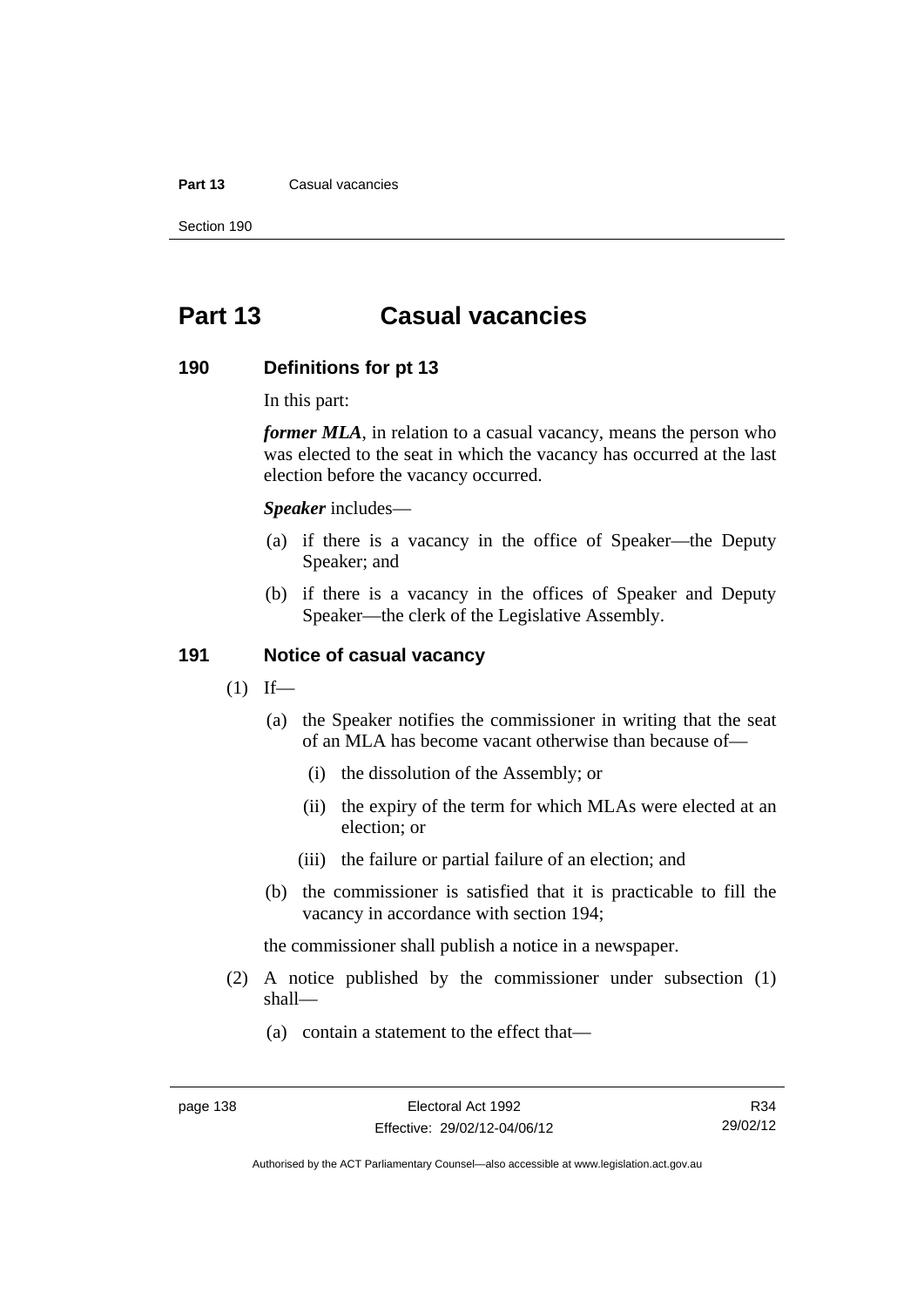- (i) there is a casual vacancy in the Assembly; and
- (ii) a person may apply to be a candidate in accordance with section 192; and
- (b) specify when, in accordance with section 192, applications close; and
- (c) state the time and place for a recount, if required under section 194, of the ballot papers counted for the former MLA at the last election at which he or she was elected.
- (3) The commissioner shall, so far as practicable, give a copy of the notice to any person who, in the opinion of the commissioner, may be entitled to make an application under section 192 in relation to the vacancy.
- (4) If the commissioner is not satisfied that it is practicable to fill the vacancy in accordance with section 194, he or she shall inform the Speaker accordingly.

## **192 Candidates for casual vacancy**

- (1) A person may apply to be a candidate for a seat in relation to which a casual vacancy has occurred if—
	- (a) the person was a candidate in the last election for the electorate in which the vacancy has occurred; and
	- (b) the person was not elected; and
	- (c) he or she is an eligible person.
- (2) An application under subsection (1) shall—
	- (a) contain—
		- (i) a statement by the applicant that he or she consents to be an MLA if elected; and
		- (ii) a declaration by the applicant, made in the presence of an elector, that he or she is an eligible person; and

page 139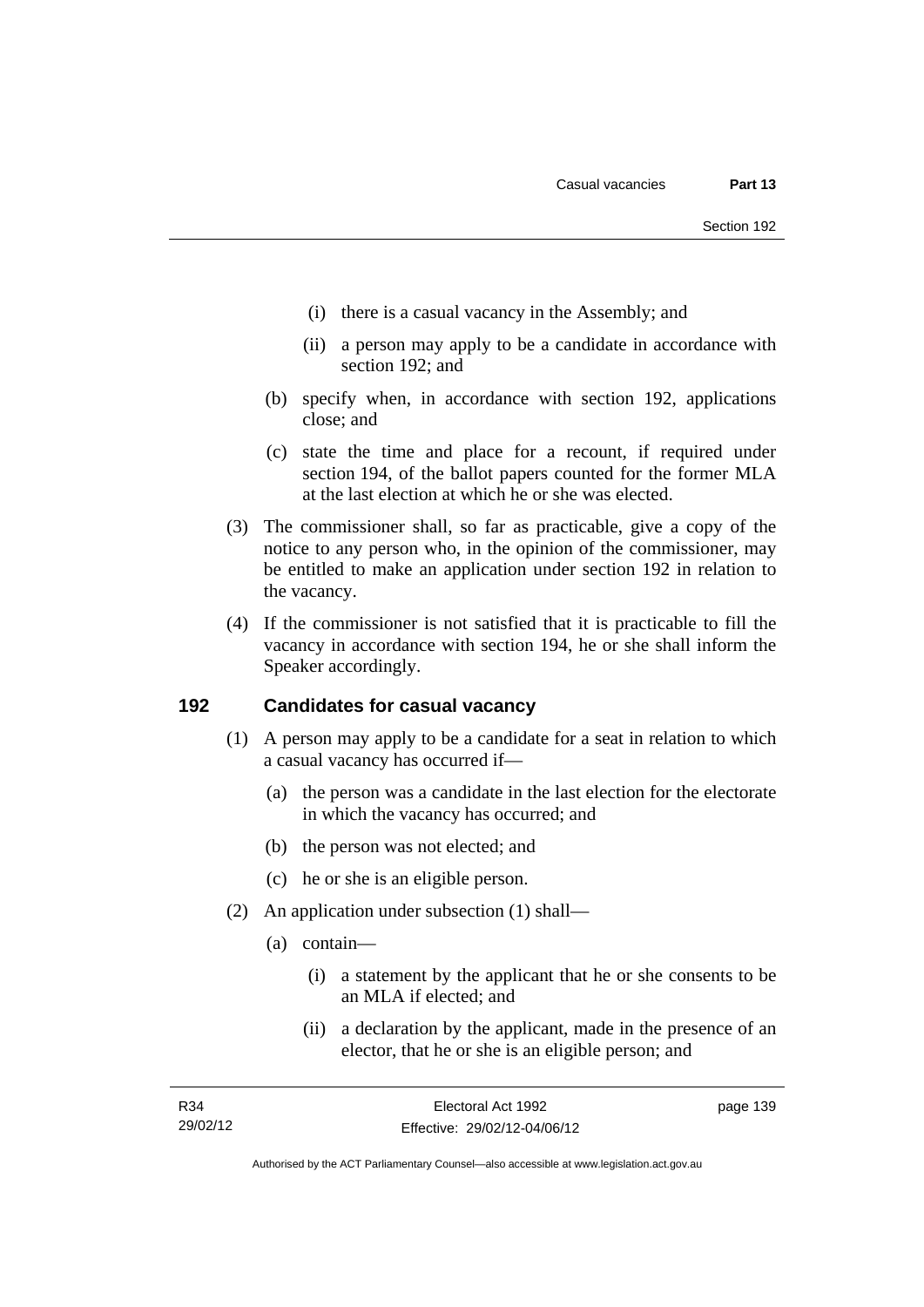Section 193

- (iii) the signature of the applicant and of the elector who witnessed the applicant's declaration; and
- (b) reach the commissioner before noon on the 10th day after the day on which notice of the vacancy was published in a newspaper in accordance with section 191 (1).
- *Note* If a form is approved under s 340A (Approved forms) for an application, the form must be used.
- (3) An applicant may withdraw his or her application by giving the commissioner written notice of withdrawal before applications close.
- (4) The commissioner shall reject a purported application that is not substantially in accordance with subsection (2) and give the person in relation to whom it was made written notice setting out the reasons for the rejection.
- (5) In this section:

*eligible person* means a person who—

- (a) is eligible to be an MLA; or
- (b) would, apart from section 103 (2) (b), be eligible to be an MLA.

## **193 Publication of candidates' details**

- (1) If 1 or more persons have applied to be a candidate in accordance with section 192, the commissioner shall, as soon as practicable after the close of applications—
	- (a) publicly produce all the applications and declare each person who has duly applied to be a candidate; and
	- (b) arrange for a notice containing particulars relating to each candidate (other than any suppressed address) to be displayed at the office of the commissioner.

Authorised by the ACT Parliamentary Counsel—also accessible at www.legislation.act.gov.au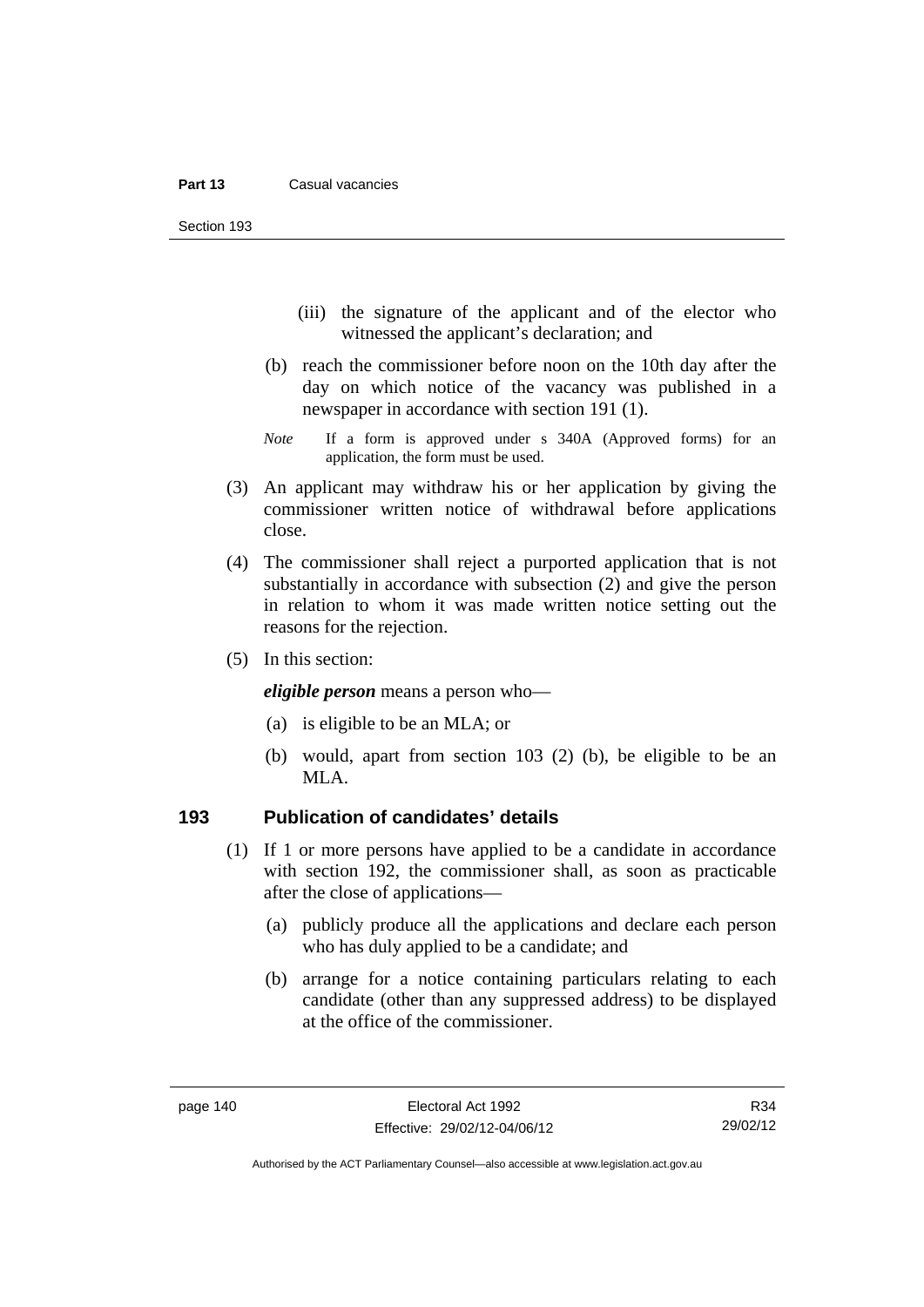(2) If there are no candidates in relation to a casual vacancy, the commissioner shall declare that there are no candidates and inform the Speaker accordingly.

## **194 Determination of candidate to fill vacancy**

- (1) If there is only 1 candidate in relation to a casual vacancy, the commissioner shall declare the candidate elected.
- (2) If there is more than 1 candidate in relation to a casual vacancy, the commissioner must, after making a declaration under section 193 (1) (a), conduct the recount in accordance with schedule 4, part 4.3.
- (3) The recount must be conducted, as far as practicable, at the time and place stated for the recount in the notice under section 191 (2).
- (4) The commissioner shall declare elected the successful candidate ascertained in accordance with schedule 4, part 4.3.
- (5) This Act applies, so far as practicable, to a recount under subsection (2) as if it were a scrutiny under part 12.

## **195 Assembly nominees**

- $(1)$  If—
	- (a) the commissioner informs the Speaker that a casual vacancy has not been filled for a reason specified in section 191 (4) or 193 (2); and
	- (b) the Speaker notifies the commissioner that the Assembly has chosen a person to hold the vacant office as an MLA for the rest of the term of the former MLA;

the commissioner shall declare elected the person chosen.

 (2) If the name of the former MLA appeared on the ballot paper for the last election as a party candidate, the person chosen to hold the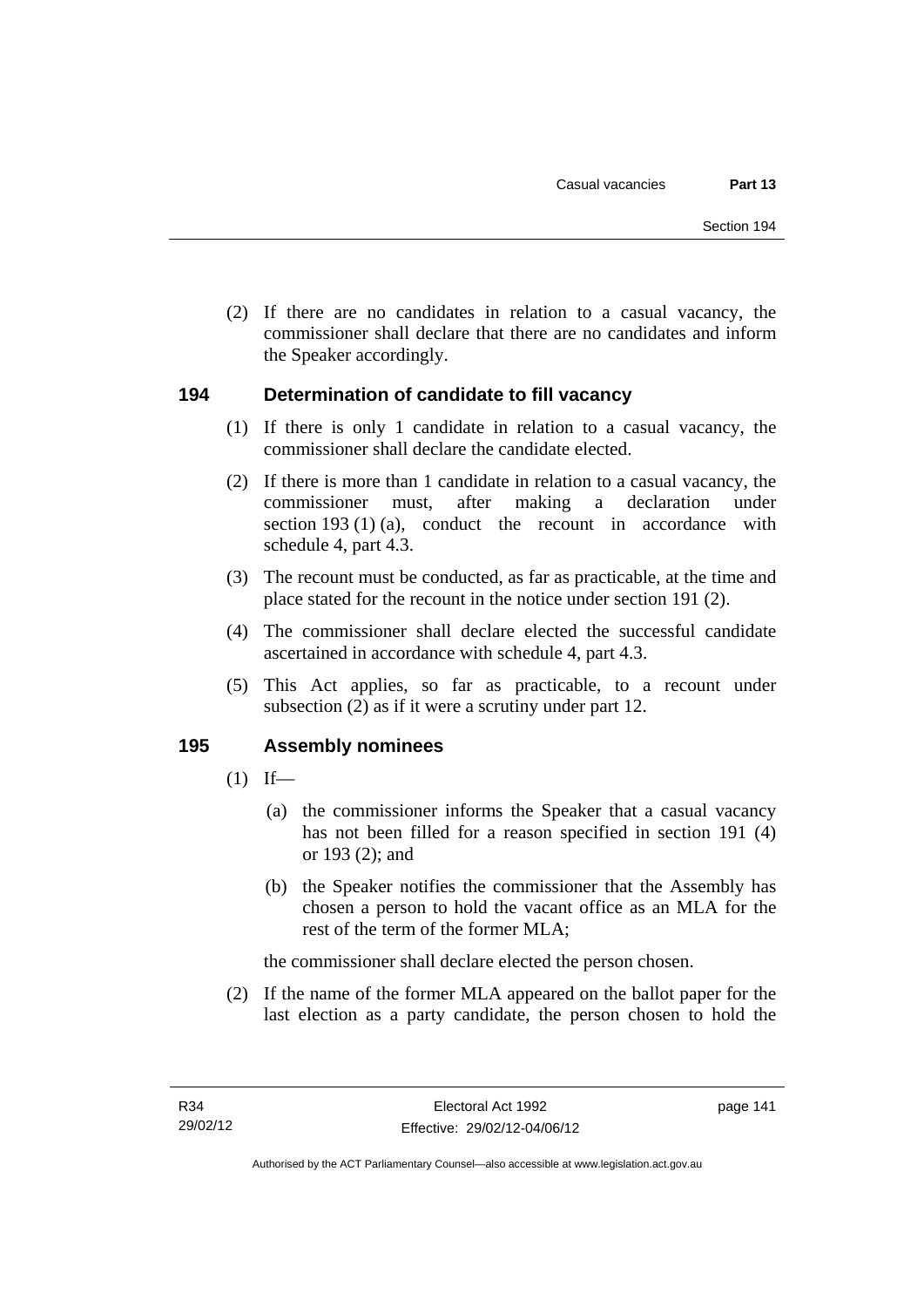#### **Part 13** Casual vacancies

Section 196

vacant office shall be a member of the party who is nominated by the party.

- (3) If a person chosen in accordance with subsection (2) ceases to be a member of the party before the Assembly next meets after the declaration under subsection (1), the person shall be taken not to have been chosen.
- $(4)$  If—
	- (a) the name of the former MLA appeared on the ballot paper for the last election as a candidate other than a party candidate; or
	- (b) if subsection (2) would otherwise apply—there is no member of the relevant party available to be chosen;

the person chosen shall be a person who has not been a member of a registered party at any time during 12 months immediately before the time when the choice is made.

- (5) If a person chosen in accordance with subsection (4) becomes a member of a registered party before the Assembly next meets after the declaration under subsection (1), the person shall be taken not to have been chosen.
- (6) For subsection (3), a person shall not be taken to have ceased to be a member of a registered party merely because the party has ceased to exist or has been removed from the register of political parties.

#### **196 Term of office of MLA declared elected under pt 13**

The term of office of an MLA declared elected under—

- (a) section 194 (1) or (4); or
- (b) section 195 (1);

begins at the end of the day when the election of the MLA is declared and, unless sooner ended by resignation or disqualification, or by dissolution of the Assembly, ends on the polling day for the next election.

R34 29/02/12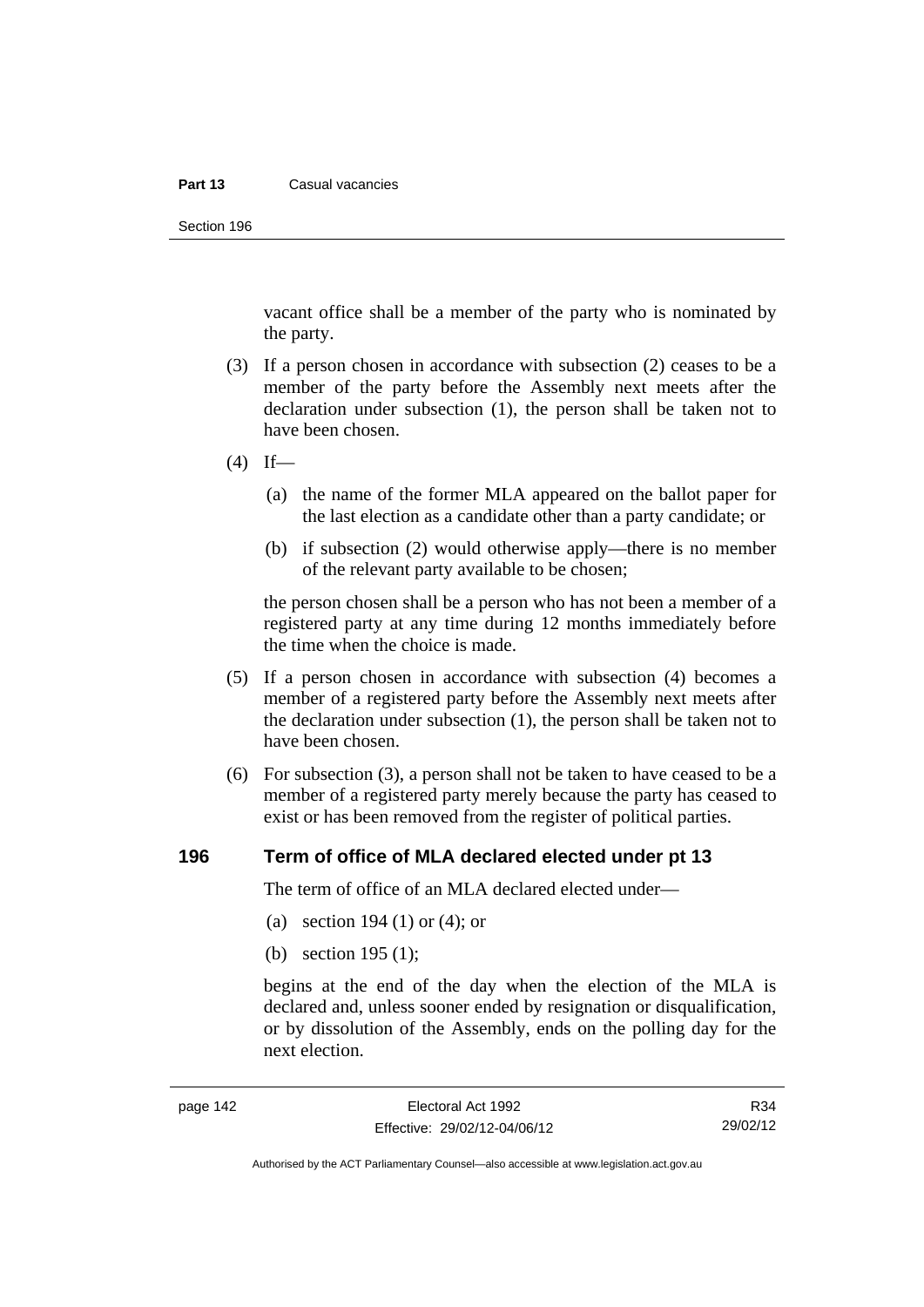# **197 Dissolution or pre-election period**

The commissioner shall not take any action, or any further action, under this part in relation to a casual vacancy after the Assembly is dissolved or a pre-election period begins in relation to the electorate in which the casual vacancy has occurred.

Authorised by the ACT Parliamentary Counsel—also accessible at www.legislation.act.gov.au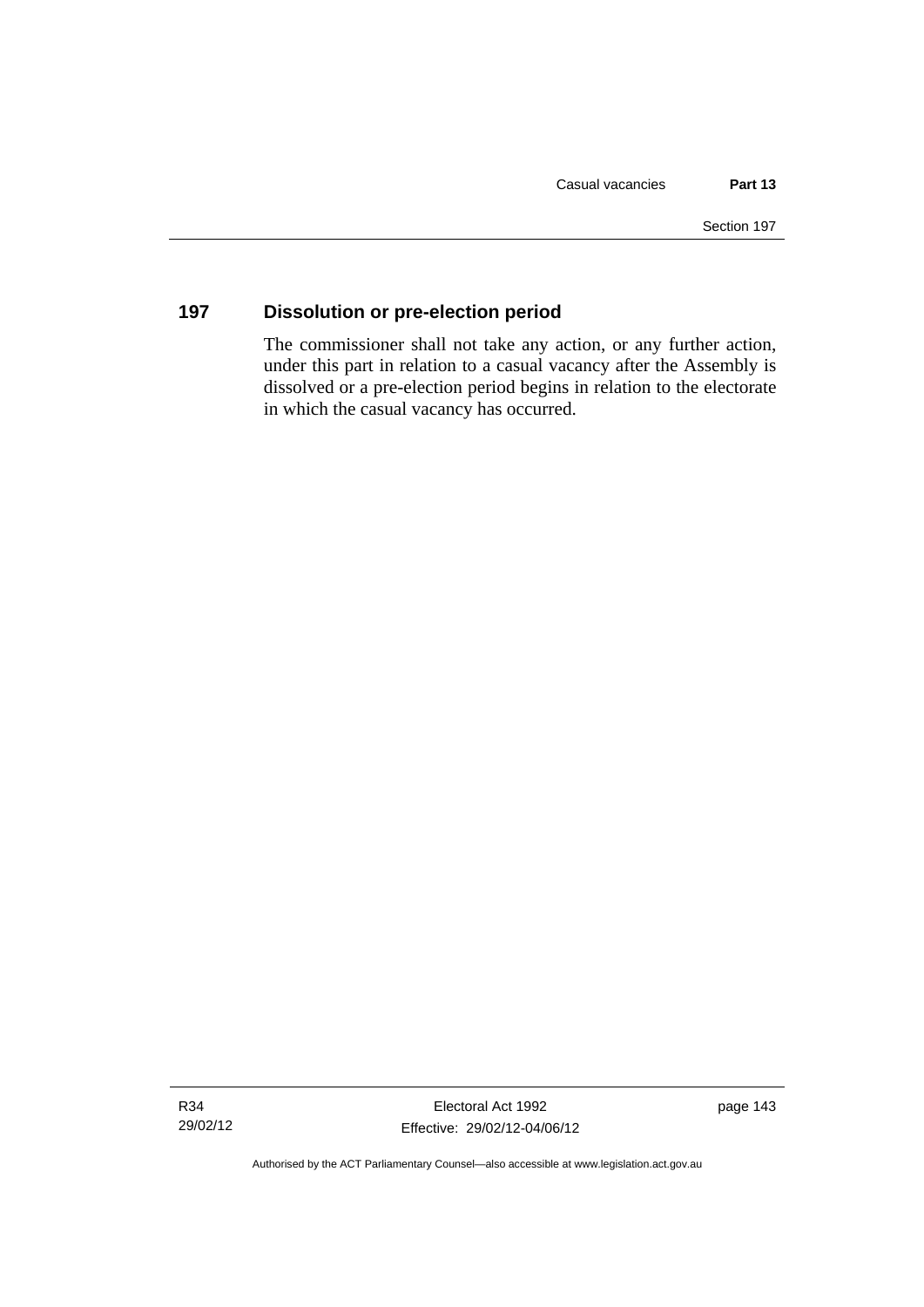# **Part 14 Election funding and financial disclosure**

# **Division 14.1 Preliminary**

## **198 Definitions for pt 14**

In this part:

*amount* includes value.

*associated entity* means an entity that—

- (a) is controlled by 1 or more parties or MLAs; or
- (b) operates, completely or to a significant extent, for the benefit of 1 or more registered parties or MLAs.

*disclosure period*—see section 201.

*disposition of property* means any conveyance, transfer, assignment, settlement, delivery, payment or other alienation of property, and includes—

- (a) the allotment of shares in a company; and
- (b) the creation of a trust in property; and
- (c) the grant or creation of any lease, mortgage, charge, servitude, licence, power, partnership or interest in property; and
- (d) the release, discharge, surrender, forfeiture or abandonment (at law or in equity) of any debt, contract or thing in action or of any interest in property; and
- (e) the exercise by a person of a general power of appointment of property in favour of any other person; and
- (f) a transaction entered into by a person with intent to diminish (directly or indirectly) the value of the person's own property and to increase the value of the property of any other person.

R34 29/02/12

Authorised by the ACT Parliamentary Counsel—also accessible at www.legislation.act.gov.au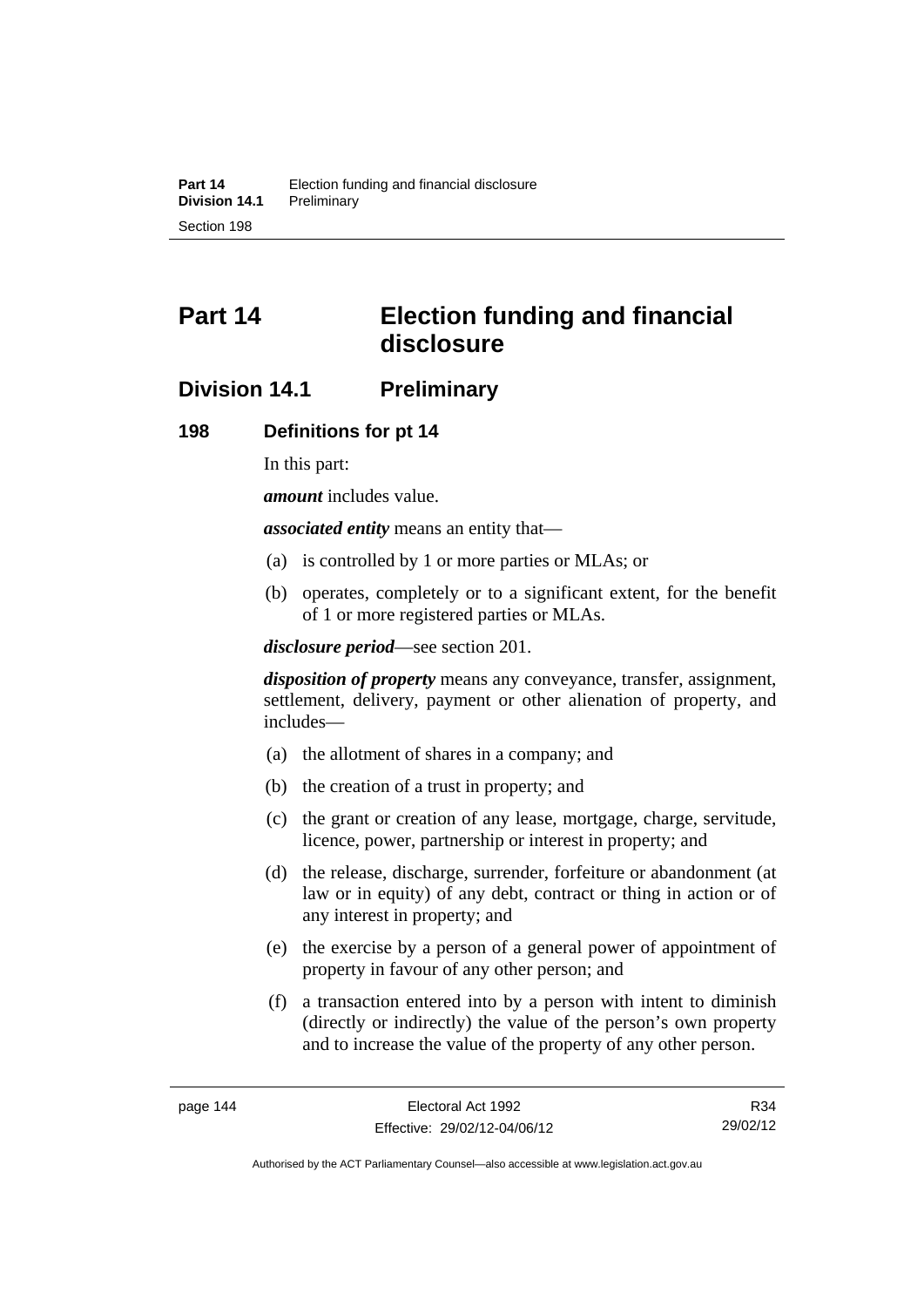*eligible vote*, in relation to an election, means a first preference recorded on a formal ballot paper in the election.

## *entity* means—

- (a) an incorporated or unincorporated body; or
- (b) a trustee of a trust.

*financial controller*, in relation to an associated entity, means—

- (a) if the entity is a company—the secretary of the company; or
- (b) if the entity is the trustee of a trust—the trustee; or
- (c) in any other case—the person responsible for maintaining the financial records of the entity.

*gift* means a disposition of property made by a person to another person, being a disposition made without consideration in money or money's worth or with inadequate consideration, and includes the provision of a service (other than volunteer labour) for no consideration or for inadequate consideration, but does not include—

- (a) a disposition of property under a will; or
- (b) a payment under division 14.3; or
- (c) an annual subscription paid to a party by a person in relation to the person's membership of the party; or
- (d) for division 14.4 (Disclosure of donations) and in relation to a candidate—a gift made to or received by the candidate for the benefit of a party of which the candidate is a member.

*party* means a registered party.

*property* includes money.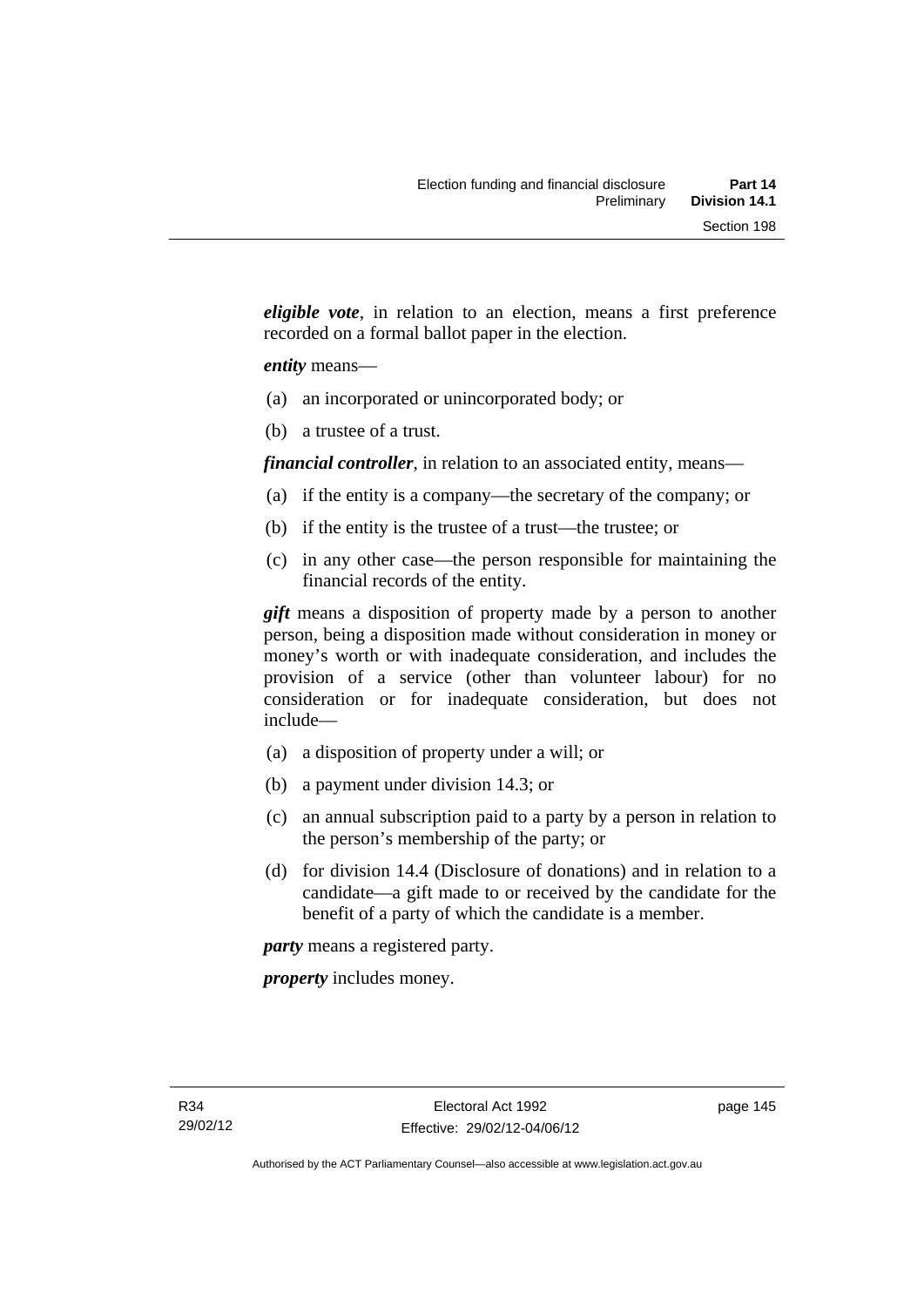*register* means—

- (a) in relation to a reporting agent appointed by a party or MLA the register of party and MLA reporting agents kept under section 205 (1); or
- (b) in relation to a reporting agent appointed by a candidate—the register of candidate reporting agents kept under section 205 (2).

*registered industrial organisation* means an organisation registered under the *Fair Work (Registered Organisations) Act 2009* (Cwlth) or under a law of a State or another Territory providing for the registration of industrial organisations.

*reporting agent*, for a party, MLA or candidate, means—

- (a) a person appointed by the party, MLA or candidate under section 203 (Appointed agents) and whose registration under section 205 (Registers of reporting agents) has not been cancelled; or
- (b) the person taken to be the reporting agent for the party, MLA or candidate under section 204 (Non-appointed agents).

## **198A Reference to things done by party etc**

In this part, a reference to something done by or with the authority of a party is, if the party is not a corporation, a reference to things being done by or with the authority of members of the party on behalf of the party.

### **198B Candidate remains candidate after election**

For this part, a candidate is taken to remain a candidate for 30 days after the election in which the person was a candidate.

R34 29/02/12

Authorised by the ACT Parliamentary Counsel—also accessible at www.legislation.act.gov.au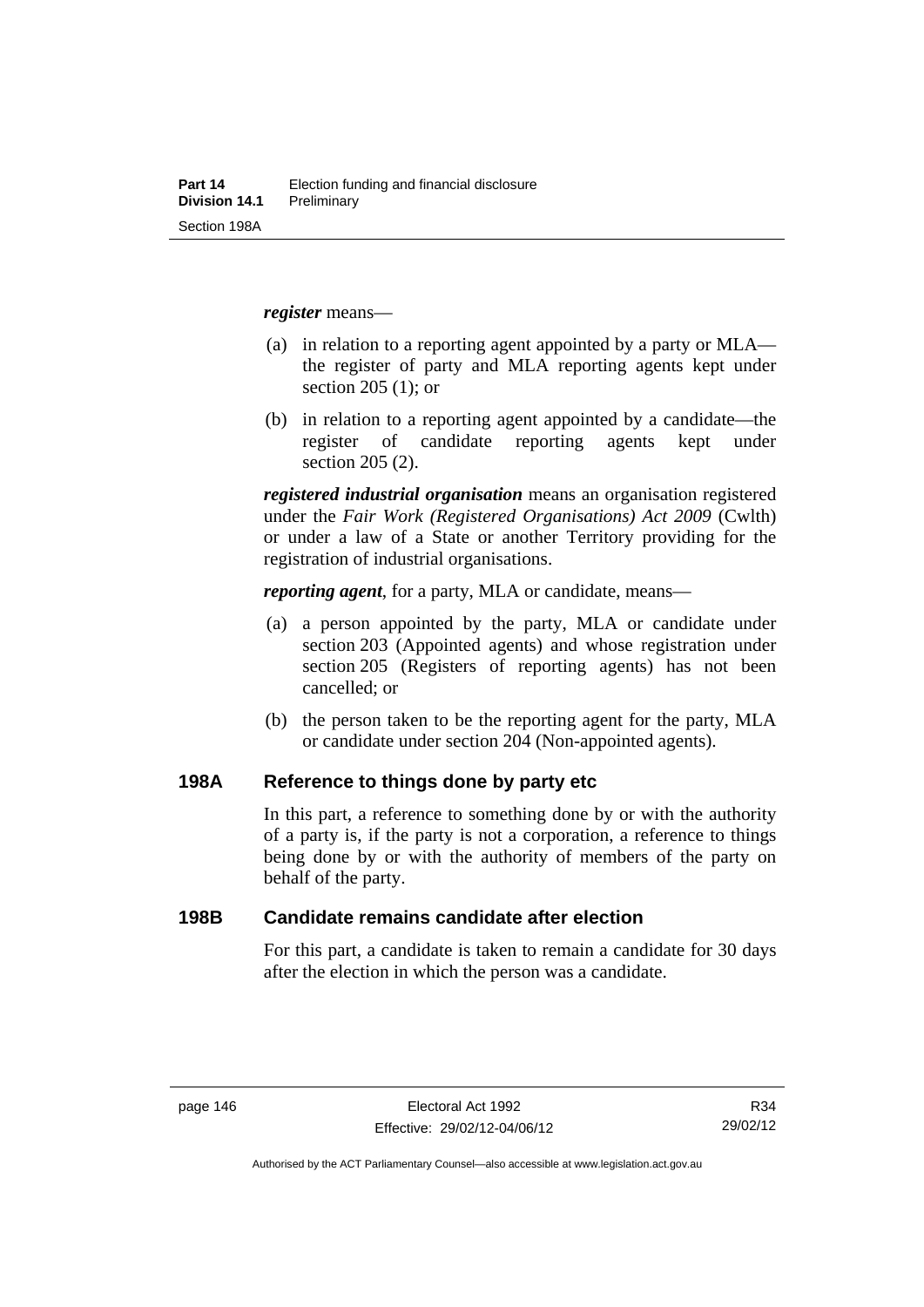## **199 Related bodies corporate**

- (1) For this part, bodies corporate that are related shall be taken to be the same person.
- (2) In subsection (1):

*related*, in relation to 2 bodies corporate, means that one body corporate is—

- (a) a holding company; or
- (b) a subsidiary; or
- (c) a subsidiary of a holding company;

of the other body corporate.

# **200 Activities of campaign committees**

- (1) For division 14.4 (Disclosure of donations), division 14.5 (Disclosure of electoral expenditure) and division 14.6 (Annual returns), gifts received, expenditure incurred, and amounts received, paid or owed, by or on behalf of the campaign committee of a party candidate are taken to be received, incurred, paid or owed by the party.
- (2) In subsection (1):

*campaign committee* means a body of persons appointed, or engaged, to form a committee to assist the campaign of a candidate.

## **201 Disclosure periods**

 (1) For this part, the *disclosure period* in relation to an election is the period beginning on the disclosure day and ending at the end of the 30th day after polling day.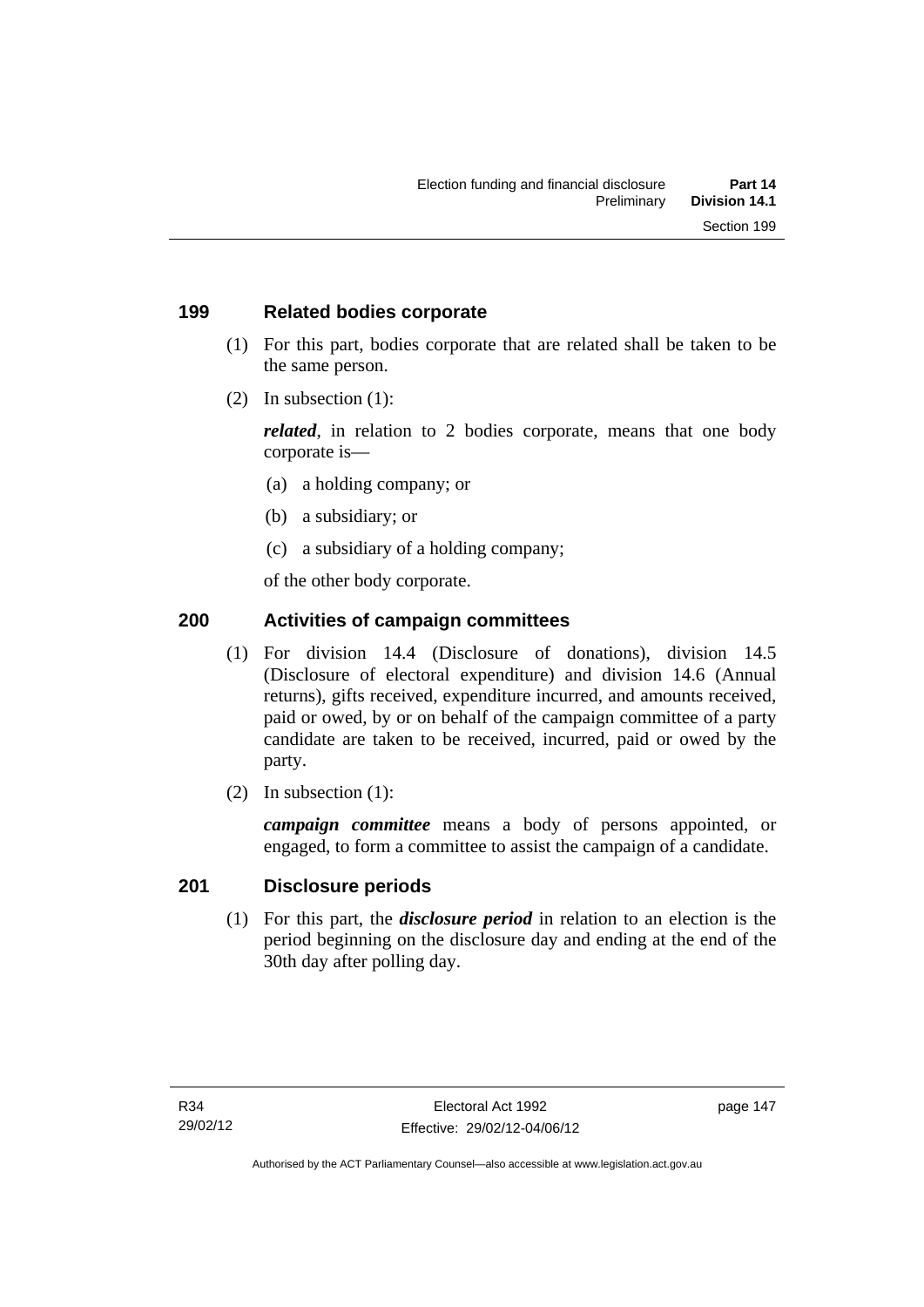(2) In subsection (1):

*disclosure day*, in relation to an election, means—

- (a) for a candidate who was a candidate in an election the polling day for which was within 5 years before polling day for the firstmentioned election—the 31st day after polling day for the last election before the firstmentioned election; or
- (b) for a candidate to whom paragraph (a) does not apply—
	- (i) if the candidate won party preselection, or endorsement, for the election—the day when preselection, or endorsement, was won; or
	- (ii) in any other case—the earlier of the following days:
		- (A) the day when the person publicly announced that he or she would be a candidate in the election; or
		- (B) the day when the person was nominated in accordance with section 105; or
- (c) for a person to whom, or body to which, section 220 or 221 applies—the 31st day after polling day for the last previous election.

## **202 Gifts—determination of amounts**

For this part, the regulations may prescribe principles for determining the amount of a gift that consists of, or includes, a disposition of property other than money.

# **Division 14.2 Reporting agents**

# **203 Appointed agents**

(1) A party, MLA or candidate may appoint a reporting agent.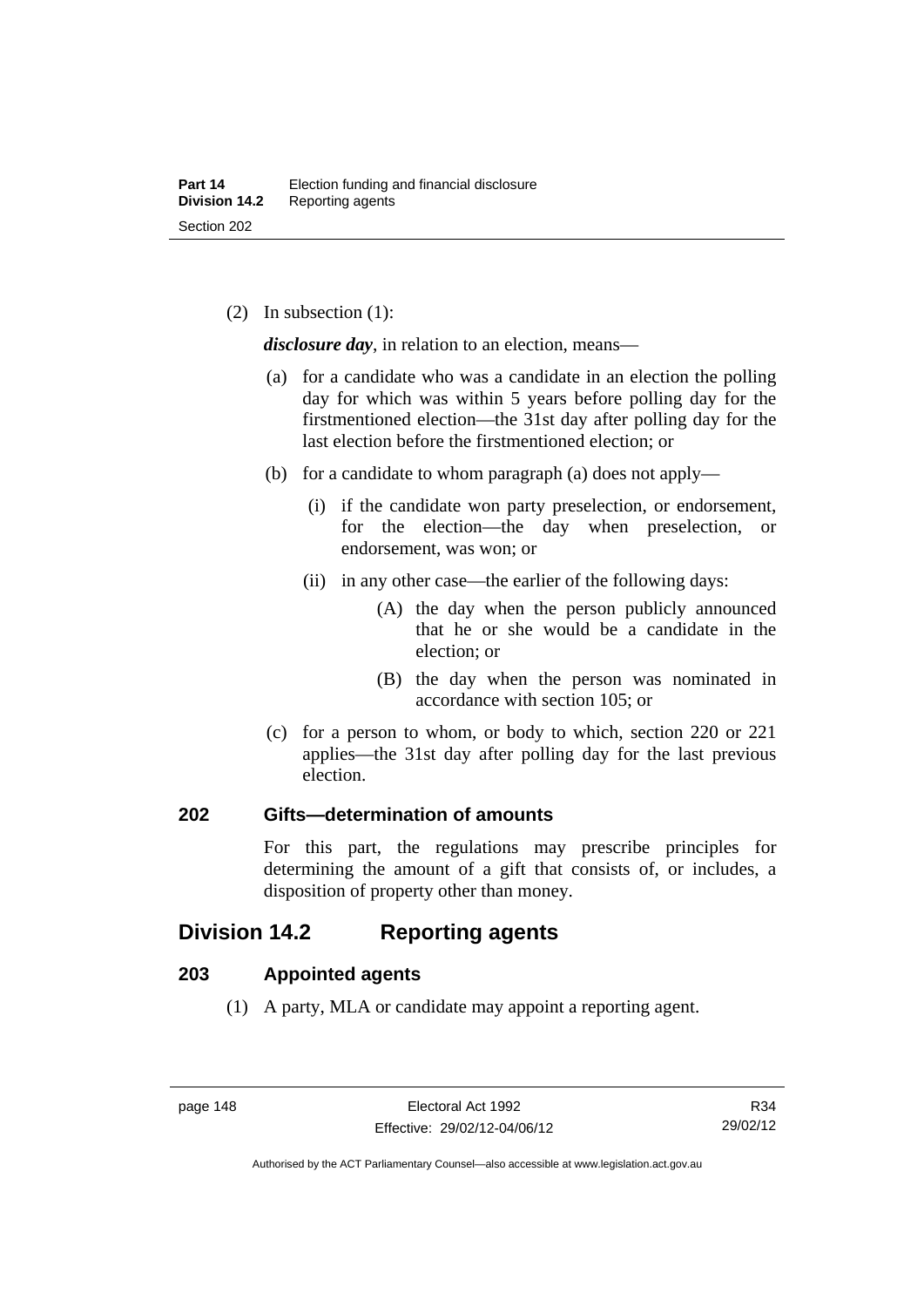- (2) The appointment of a reporting agent under subsection (1) has no effect unless—
	- (a) the person appointed is an adult; and
	- (b) written notice of the appointment is given to the commissioner—
		- (i) if the appointment is made by a party—by the secretary of the party; or
		- (ii) in any other case—by the MLA or candidate making the appointment; and
	- (c) the name, address and date of birth of the person appointed are set out in the notice; and
	- (d) the person appointed has consented in writing to the appointment.
	- *Note* For how documents may be given, see *Legislation Act 2001*, pt 19.5.
- (3) If a party ceases to be registered under part 7 (Registration of political parties) and, immediately before it ceased to be registered, a person was its reporting agent under subsection (1), the person is taken to continue to be its reporting agent as if it had continued to be registered.
- (4) A person taken to be a reporting agent in accordance with subsection (3) or section 204 (2) is taken to continue in the position until the person resigns from the position with the commissioner's consent.

# **204 Non-appointed agents**

- (1) If there is no appointment in force under section 203 (Appointed agents) in relation to a party, the registered officer of the party is taken to be its reporting agent.
- (2) If a party ceases to be registered under part 7 (Registration of political parties) and no-one is taken under section 203 (3) to be its

page 149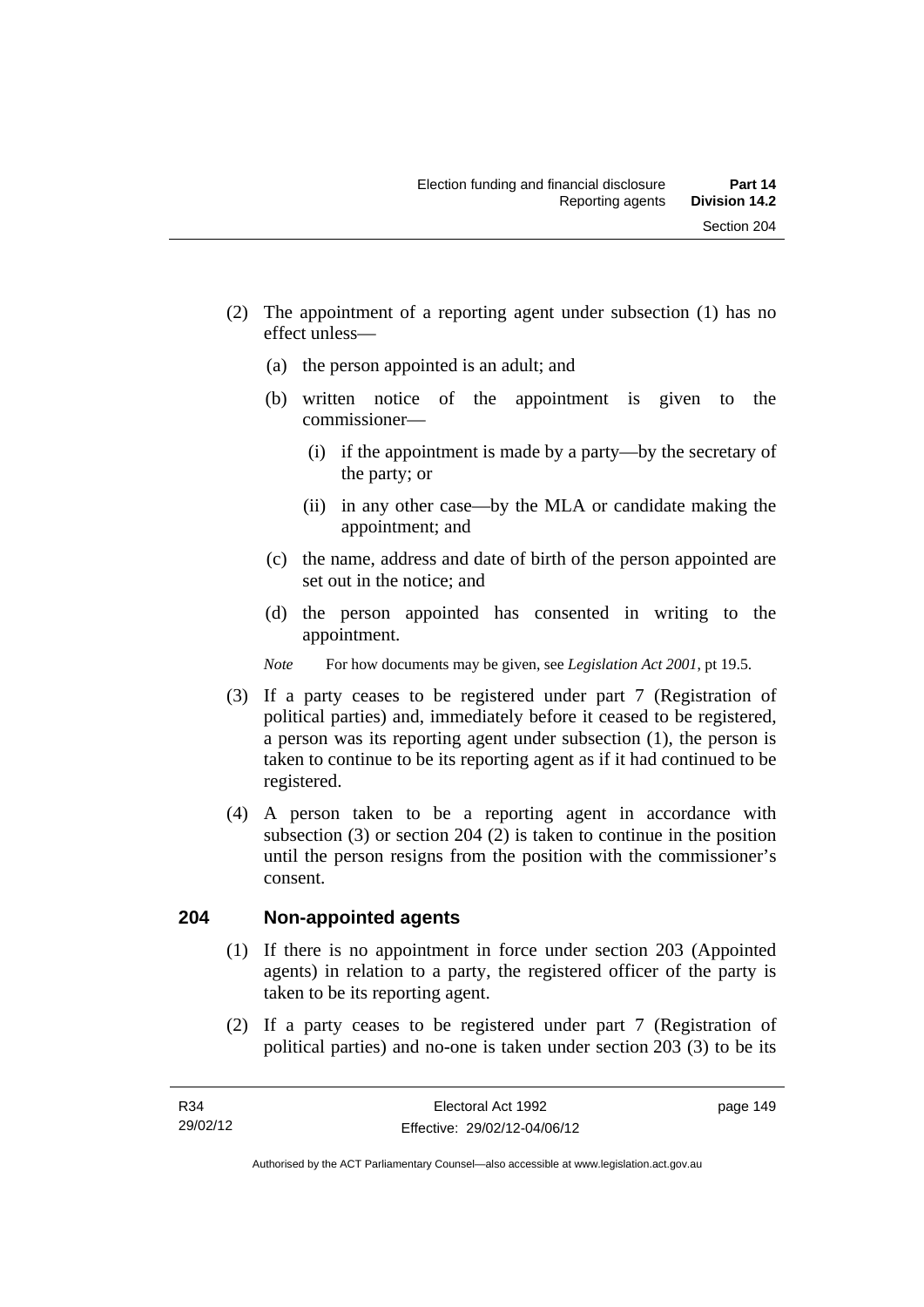reporting agent, the person who was its registered officer immediately before it ceased to be registered is taken to be its reporting agent as if it had continued to be registered.

- (3) If there is no appointment under section 203 in force in relation to an MLA, the MLA shall be taken to be his or her own reporting agent.
- (4) If there is no appointment under section 203 in force in relation to a candidate, the candidate shall be taken to be his or her own reporting agent.

## **205 Registers of reporting agents**

- (1) The commissioner must keep a register called the register of party and MLA reporting agents.
- (2) The commissioner shall keep a register called the register of candidate reporting agents.
- (3) The commissioner shall register the name and address of each reporting agent appointed in accordance with section 203 in the appropriate register.
- (4) The commissioner shall cancel the registration of a reporting agent if—
	- (a) the person gives the commissioner written notice that he or she has resigned the appointment; or
	- (b) the MLA, candidate or secretary of the party that appointed the person gives the commissioner written notice that the person has ceased to be the reporting agent; or
	- (c) it comes to the commissioner's notice that the person can no longer exercise the functions of a reporting agent.
- (5) If a registered reporting agent dies, the MLA, candidate or secretary of the party, that appointed the agent must give the commissioner written notice within 28 days after the day of the death.

R34 29/02/12

Authorised by the ACT Parliamentary Counsel—also accessible at www.legislation.act.gov.au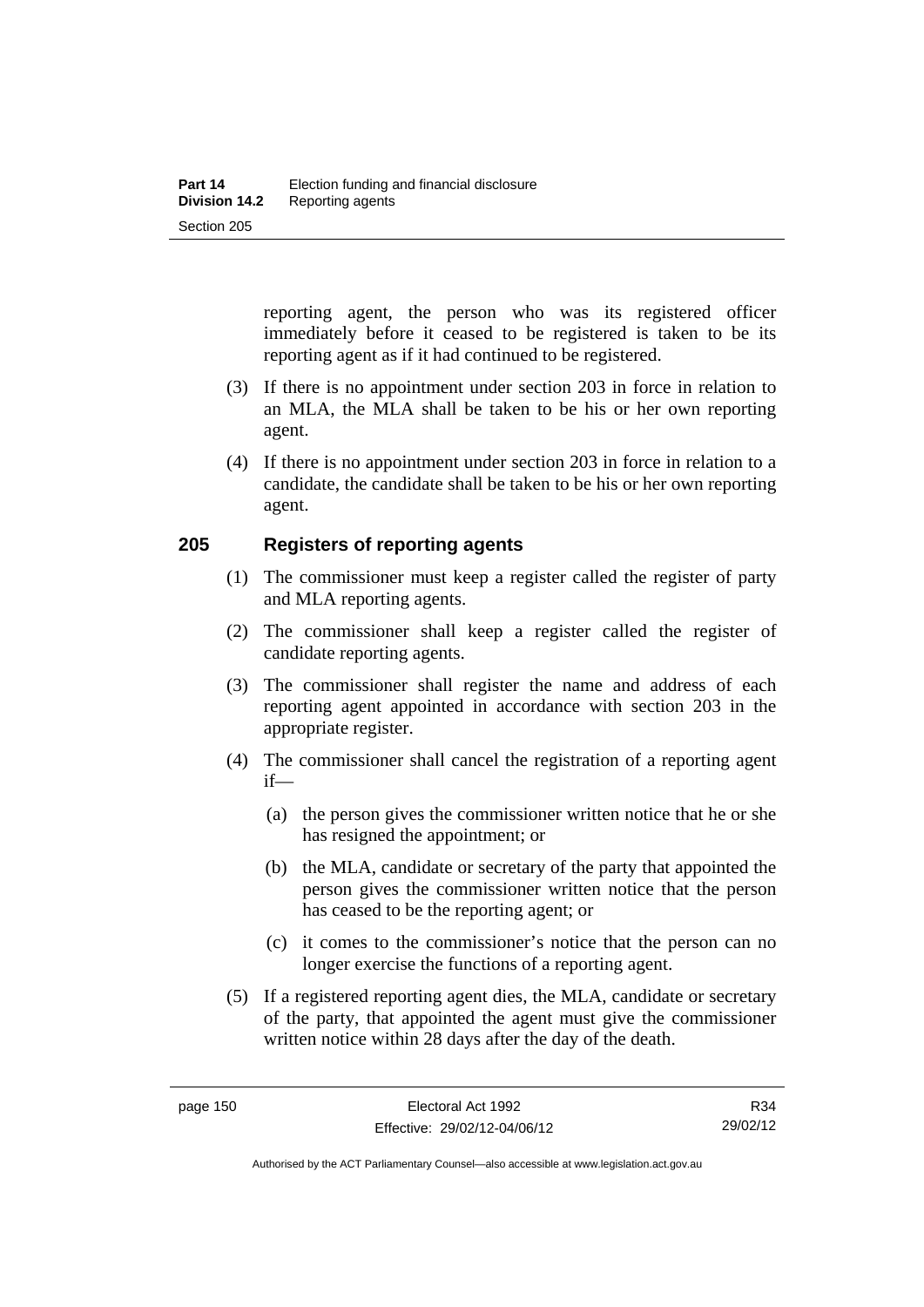# **Division 14.3 Election funding**

## **206 Who eligible votes are cast for**

For this division, an eligible vote cast for a party candidate is taken to be cast for the party and not for the candidate.

## **207 Entitlement to funds**

(1) In this section:

*index number*, in relation to a quarter, means the all groups consumer price index number, being the weighted average of the 8 capital cities, published by the Australian statistician in relation to that quarter.

*relevant period* means the period of 6 months beginning on 1 January 1994 and each subsequent period of 6 months.

- (2) The prescribed amount is payable for each eligible vote cast for a party or candidate in an election.
- (3) The prescribed amount is—
	- (a) if polling day occurred during the relevant period beginning 1 January 1994—100 cents;
	- (b) if polling day occurred during a subsequent relevant period beginning on 1 January—an amount calculated as follows:

$$
\frac{INS}{INM} \times P
$$

where:

*INS* means the index number for the last previous September quarter.

*INM* means the index number for the last previous March quarter.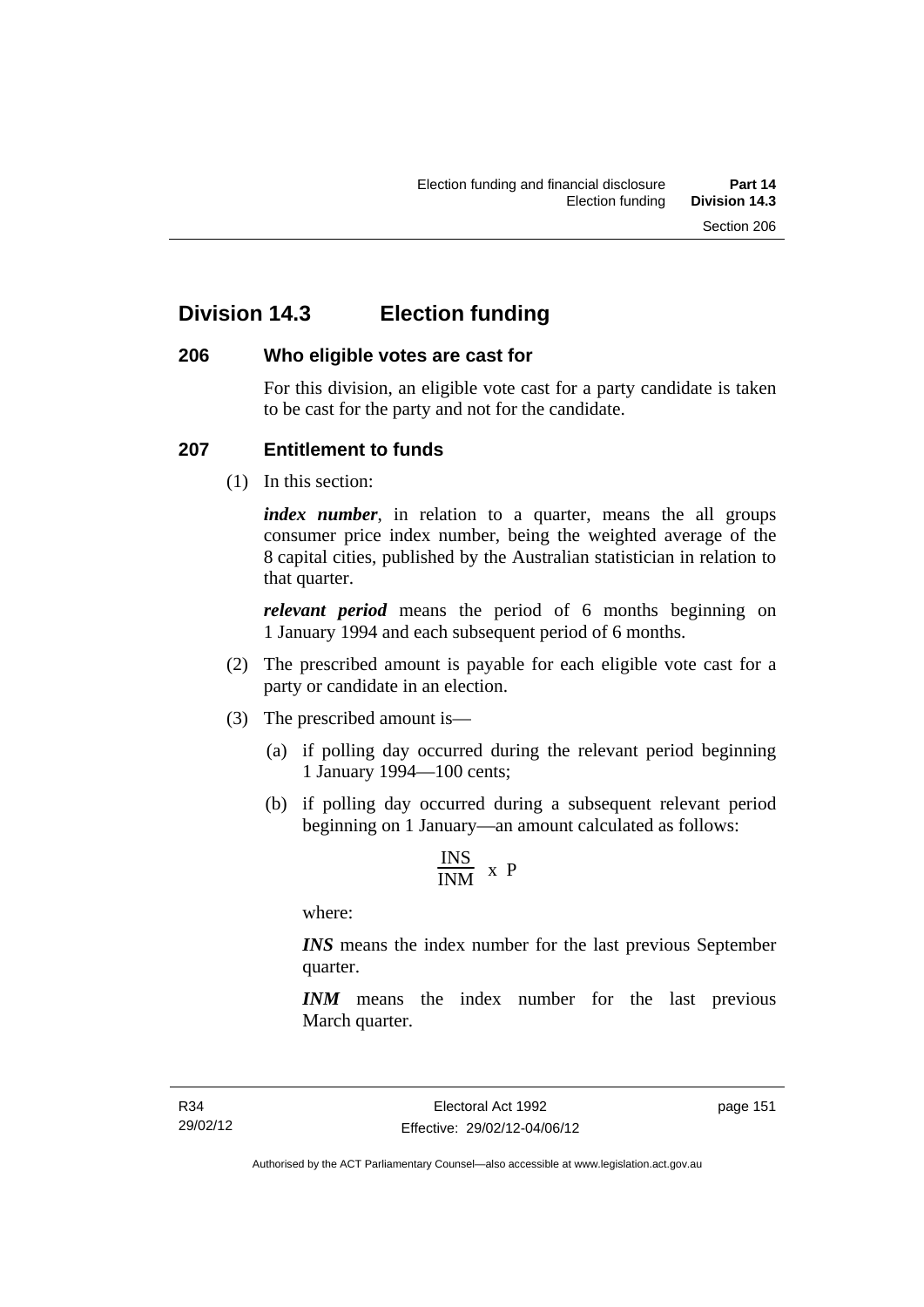*P* means the prescribed amount in relation to the last previous relevant period; or

 (c) in relation to a subsequent relevant period beginning on 1 July—an amount calculated as follows:

$$
\frac{INM}{INS} \times P
$$

where:

*INM* means the index number for the last previous March quarter.

*INS* means the index number for the last previous September quarter.

*P* means the prescribed amount in relation to the last previous relevant period.

- (4) An amount prescribed, or fraction used to calculate the amount, under subsection  $(3)$  (b) or  $(c)$ —
	- (a) if the amount or fraction, if calculated to 4 decimal points, would end with a number greater than 4—shall be calculated to 3 decimal places and increased by 0.001; or
	- (b) in any other case—shall be calculated to 3 decimal places.
- (5) Subject to subsection (6), if the Australian statistician publishes an index number in relation to a quarter in substitution for an index number previously published in relation to that quarter, the publication of the later index number shall be disregarded for this section.
- (6) If the Australian statistician changes the reference base for the consumer price index, then, in applying this section after the change, regard shall be had only to index numbers published in terms of the new reference base.

R34 29/02/12

Authorised by the ACT Parliamentary Counsel—also accessible at www.legislation.act.gov.au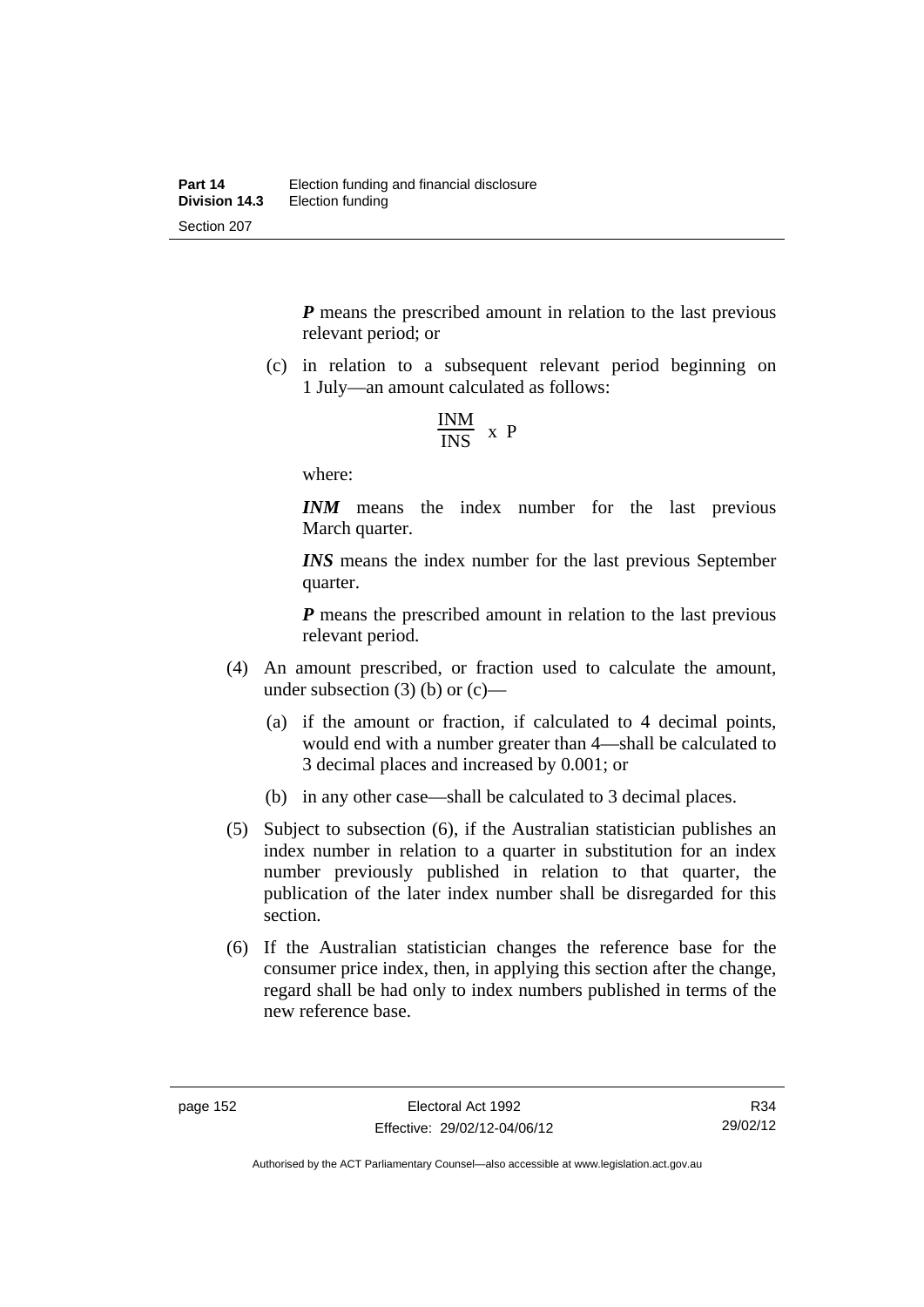# **208 Threshold**

- (1) A payment under this division may only be made for the votes cast for a candidate in an election if the number of eligible votes cast in the candidate's favour is at least 4% of the number of eligible votes cast in the election by the electors of the electorate for which the candidate was nominated.
- (2) A payment under this division may only be made for the votes cast for a party in an election by the electors of an electorate if the number of eligible votes cast in the party's favour is at least 4% of the number of eligible votes cast by those electors in that election.

# **212 Making of payments**

- (1) If an amount is payable under this division for votes cast in an election for 1 or more candidates endorsed by a party, the commissioner must make the payment to the registered officer of the party.
- (2) If an amount is payable under this division for votes cast in an election for a candidate who was not endorsed by a party for the election, the commissioner must make the payment to the candidate.
- (3) If a payment is made under this section and the recipient is not entitled to receive the whole or a part of the amount paid, the amount or the part of the amount may be recovered by the Territory as a debt due.

## **214 Death of candidate**

- (1) If a candidate for whom eligible votes were cast in an election dies, a payment under this division in relation to the eligible votes cast for the candidate may be made despite the death of the candidate.
- (2) If a candidate mentioned in subsection (1) was not endorsed by a party for the election, the payment may be made to the legal personal representative of the candidate.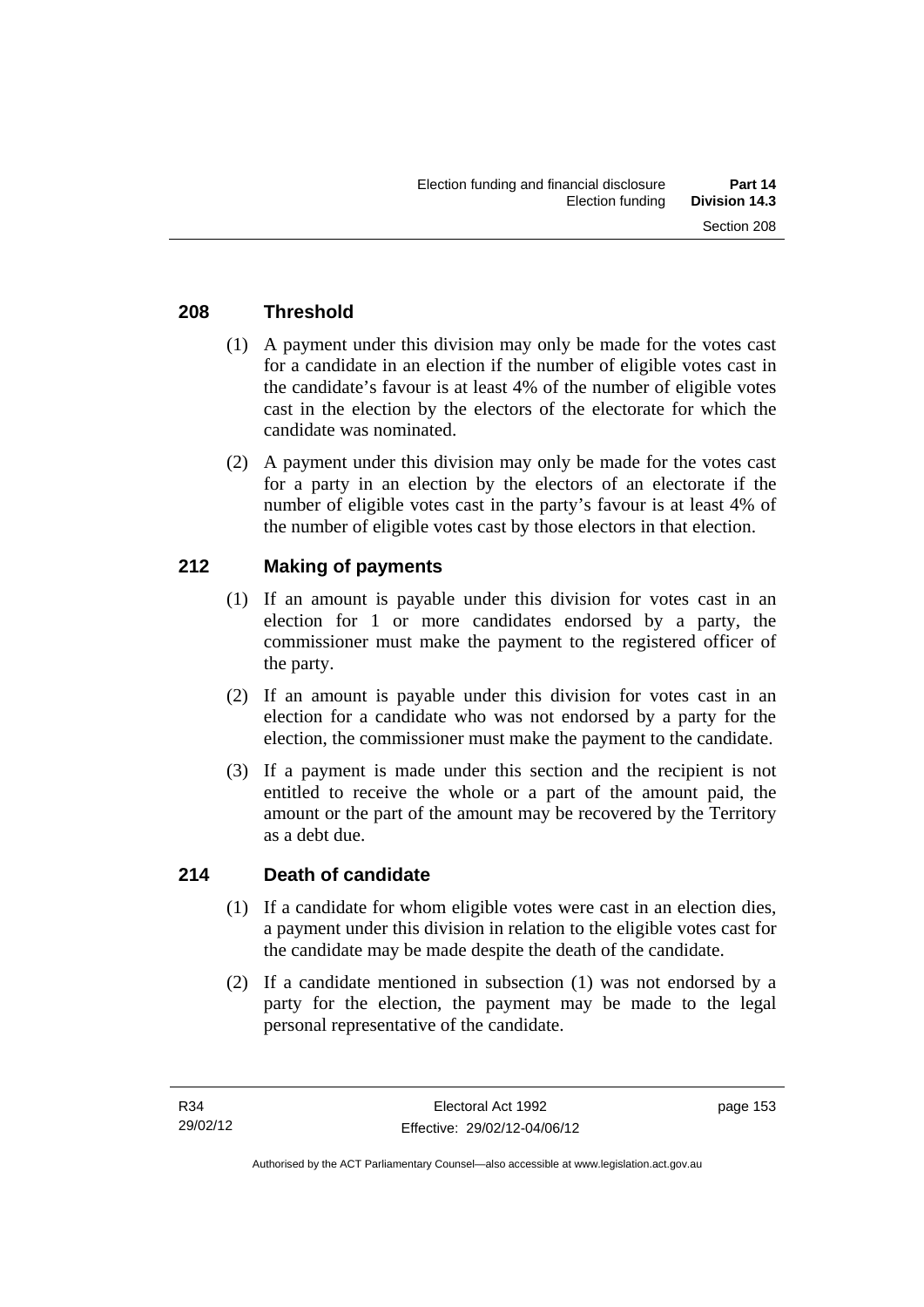# **215 Application voluntary**

Nothing in this division shall be taken to require a person to accept payment of an amount payable under section 207.

# **Division 14.4 Disclosure of donations**

## **216 Meaning of** *defined details* **for div 14.4**

In this division:

*defined details*, in relation to a gift, means—

- (a) for a gift made on behalf of the members of an unincorporated association, other than a registered industrial organisation—
	- (i) the name of the association; and
	- (ii) the names and addresses of the members of the executive committee (however described) of the association;
- (b) for a gift from a trust fund or the funds of a foundation—
	- (i) the names and addresses of the trustees of the fund or foundation; and
	- (ii) the name, title or description of the trust fund or foundation; or
- (c) in any other case—the name and address of the person or organisation that made the gift.

## **217 Disclosure of gifts**

- (1) The reporting agent of a candidate shall, within 15 weeks after the polling day in the election, give the commissioner a return.
	- *Note 1* If a form is approved under s 340A (Approved forms) for a return, the form must be used.
	- *Note 2* For how a return may be given, see *Legislation Act 2001*, pt 19.5.

R34 29/02/12

Authorised by the ACT Parliamentary Counsel—also accessible at www.legislation.act.gov.au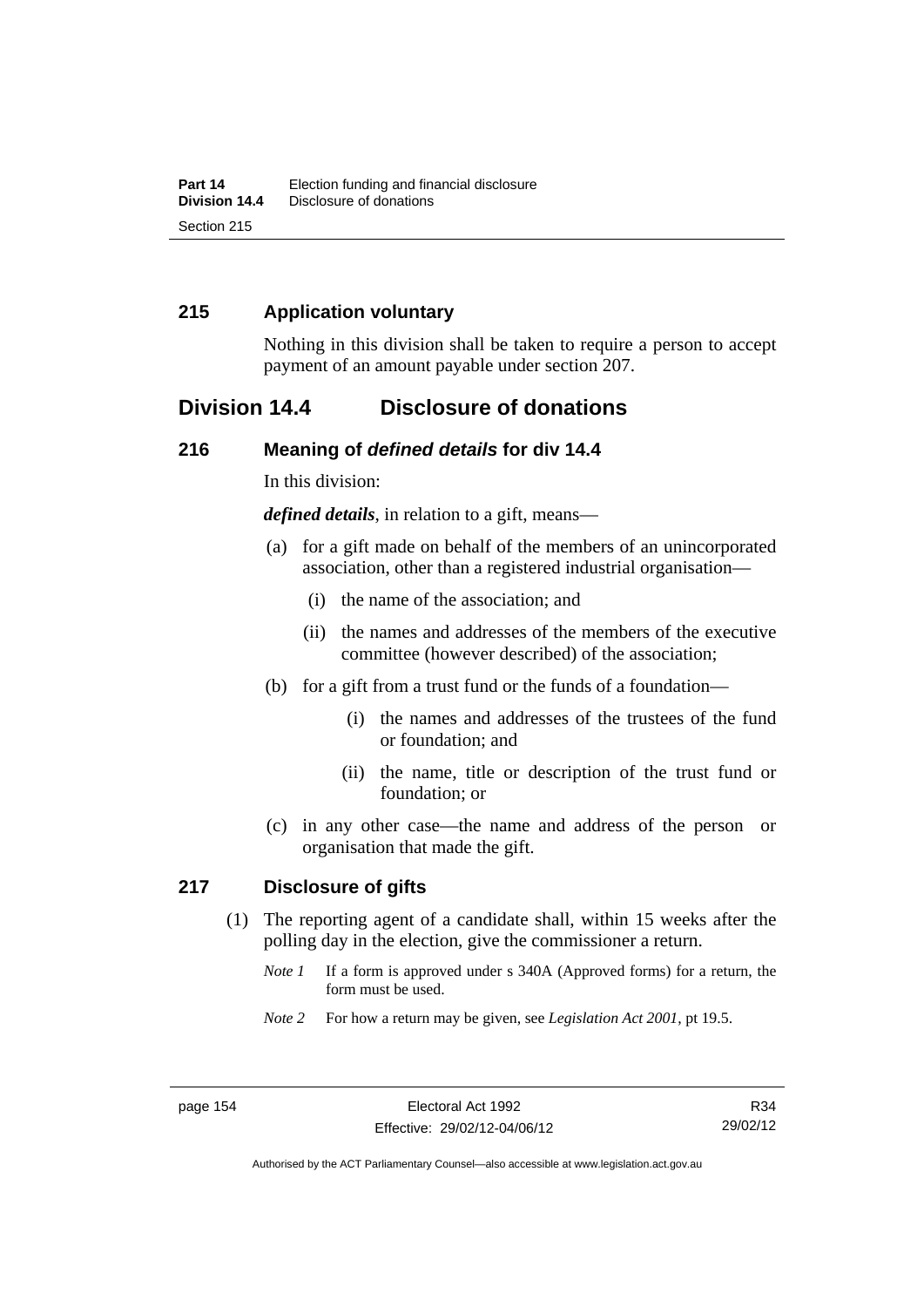- (2) A return shall specify the following matters in relation to the disclosure period for the election:
	- (a) the total amount of any gifts received by the candidate;
	- (b) the number of persons who made gifts to the candidate;
	- (c) the date each gift was received;
	- (d) the amount of each gift received;
	- (e) the defined details of each gift received.
- (3) However, the reporting agent is not required to state the matters mentioned in subsection (2) (c) to (e) for a gift by a person if the amount of the gift and the total of all other gifts made to the candidate by the person is less than \$1 000.
- (4) A reference in this section to a gift is a reference to a gift other than a gift made in a private capacity to a candidate for his or her personal use that the candidate has not used, and will not use, solely or substantially for a purpose related to an election.

# **218A Certain loans not to be received**

- (1) A party, MLA, candidate or associated entity (the *receiver*) must not receive a loan of \$1 000 or more from a person or entity (the *giver*) that is not a financial institution, unless the receiver complies with this section.
- (2) The receiver of the loan must immediately make a record of the following:
	- (a) the terms of the loan;
	- (b) if the giver is a registered industrial organisation—
		- (i) the name of the organisation; and
		- (ii) the names and addresses of the members of the executive committee (however described) of the organisation;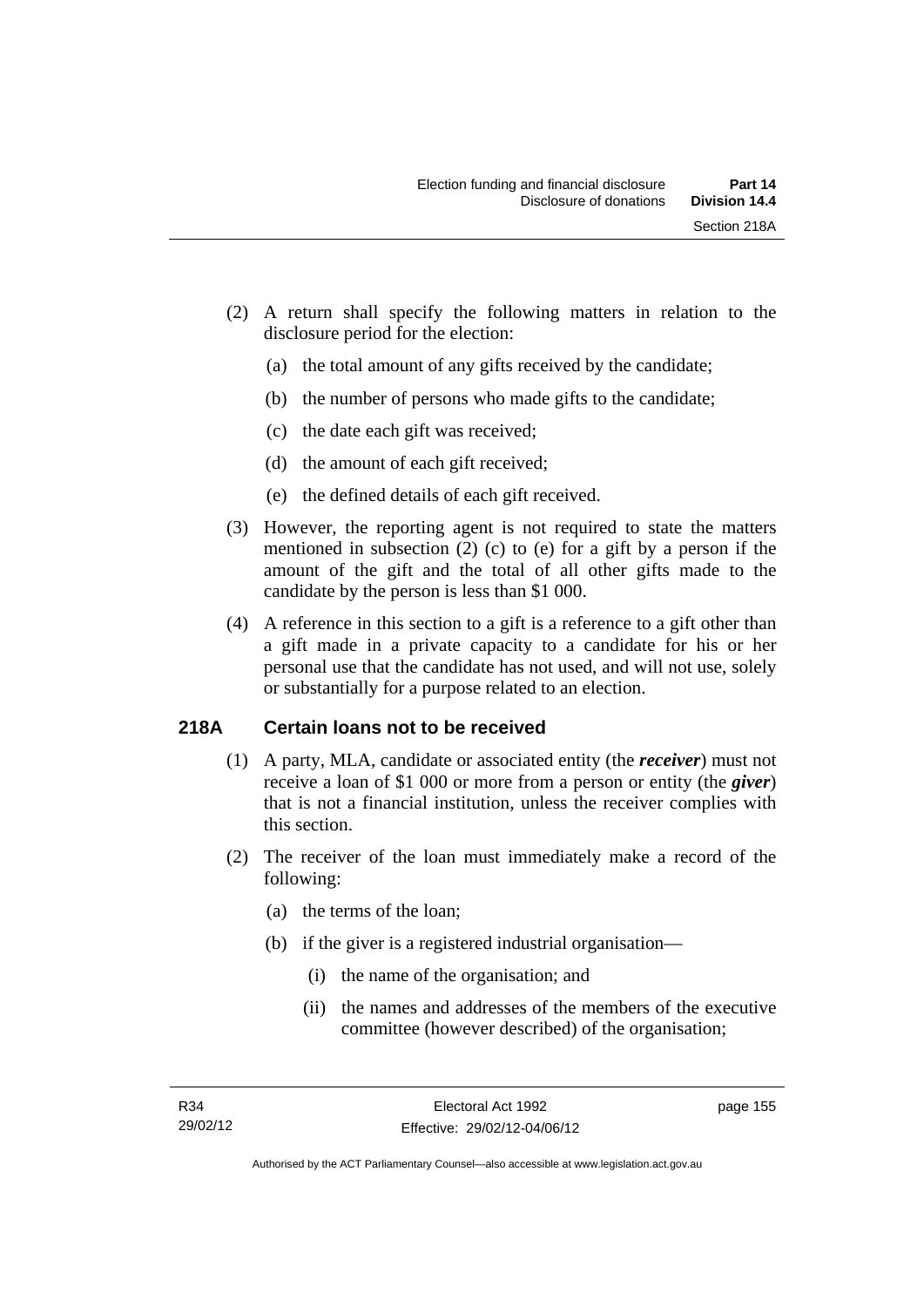- (c) if the giver is an unincorporated body—
	- (i) the name of the body; and
	- (ii) the names and addresses of the members of the executive committee (however described) of the body;
- (d) if the loan was paid out of a trust fund or the funds of a foundation—
	- (i) the names and addresses of the trustees of the fund or foundation; and
	- (ii) the title or other description of the trust fund, or the name of the foundation;
- (e) in any other case—the name and address of the giver.
- (3) If the receiver receives a loan to which subsection (1) applies but does not comply with subsection (2), the relevant person must pay to the Territory an amount equal to the amount of the loan.
- (4) The amount payable under subsection (3) is a debt payable to the Territory by the relevant person and may be recovered by proceedings in a court of competent jurisdiction.
- (5) For this section, if credit is given on a credit card for card transactions, each transaction is taken to be a separate loan.
- (6) In this section:

*credit card* includes a debit card.

#### *financial institution* means—

- (a) a bank; or
- (b) a credit union; or
- (c) a building society; or
- (d) an entity prescribed under the regulations.

Authorised by the ACT Parliamentary Counsel—also accessible at www.legislation.act.gov.au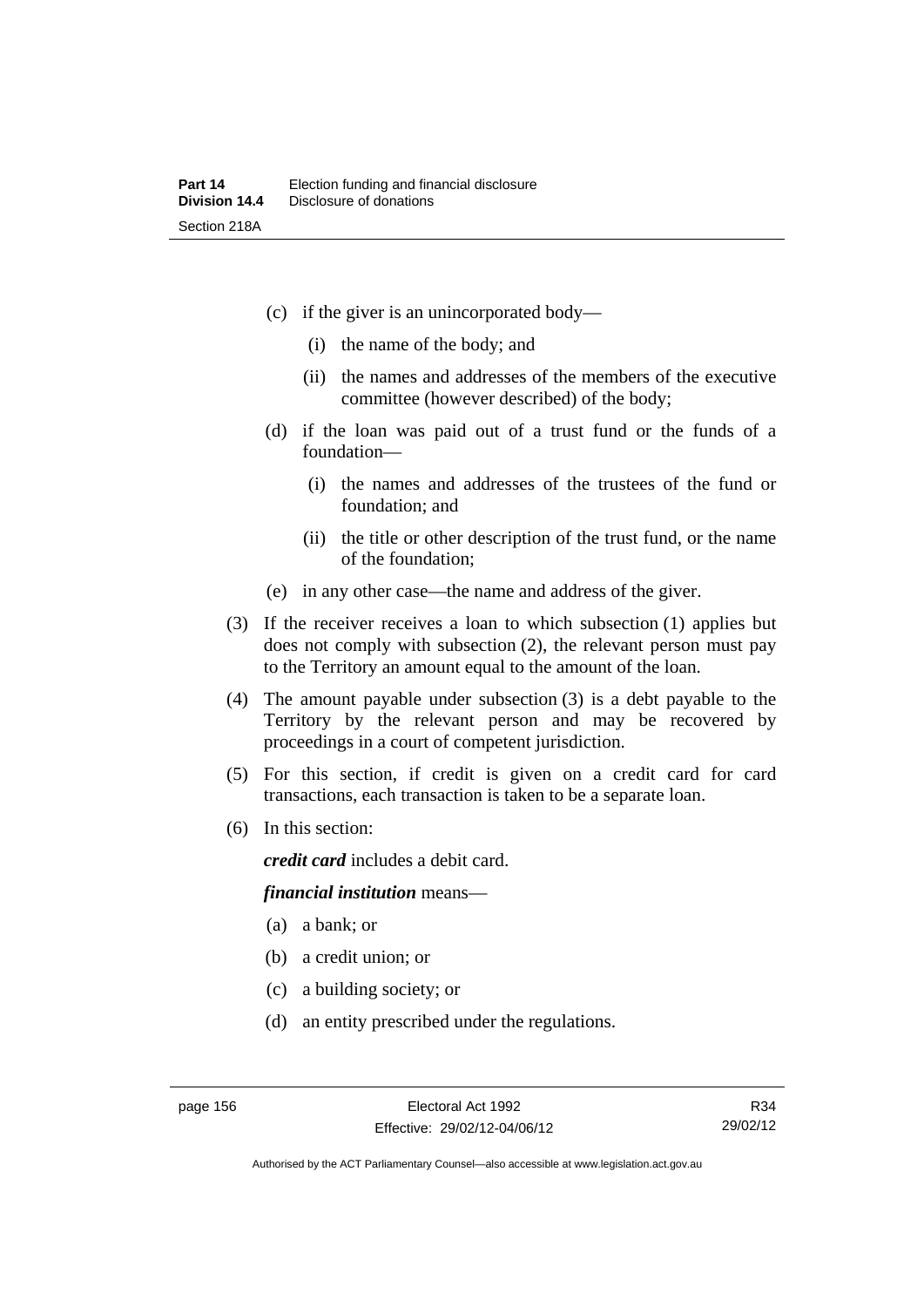*loan* means any of the following:

- (a) an advance of money;
- (b) a provision of credit or any other form of financial accommodation;
- (c) a payment of an amount for, on account of, on behalf of or at the request of the receiver, if there is an express or implied obligation to repay the amount;
- (d) a transaction (whatever its terms or form) that is, in substance, a loan of money.

## *relevant person* means—

- (a) for a loan for the benefit of a party—
	- (i) if the party is a corporation—the party; or
	- (ii) in any other case—the reporting agent of the party; or
- (b) for a loan to or for the benefit of an MLA—the MLA; or
- (c) for a loan to or for the benefit of a candidate—the candidate; or
- (d) for a loan to or for the benefit of an associated entity—
	- (i) if the entity is a corporation—the entity; or
	- (ii) in any other case—the financial controller of the entity.

## **219 Nil returns**

If no details are required to be included in a return under section 217, the return shall be given to the commissioner and shall include a statement to the effect that no gifts of a kind required to be disclosed were received.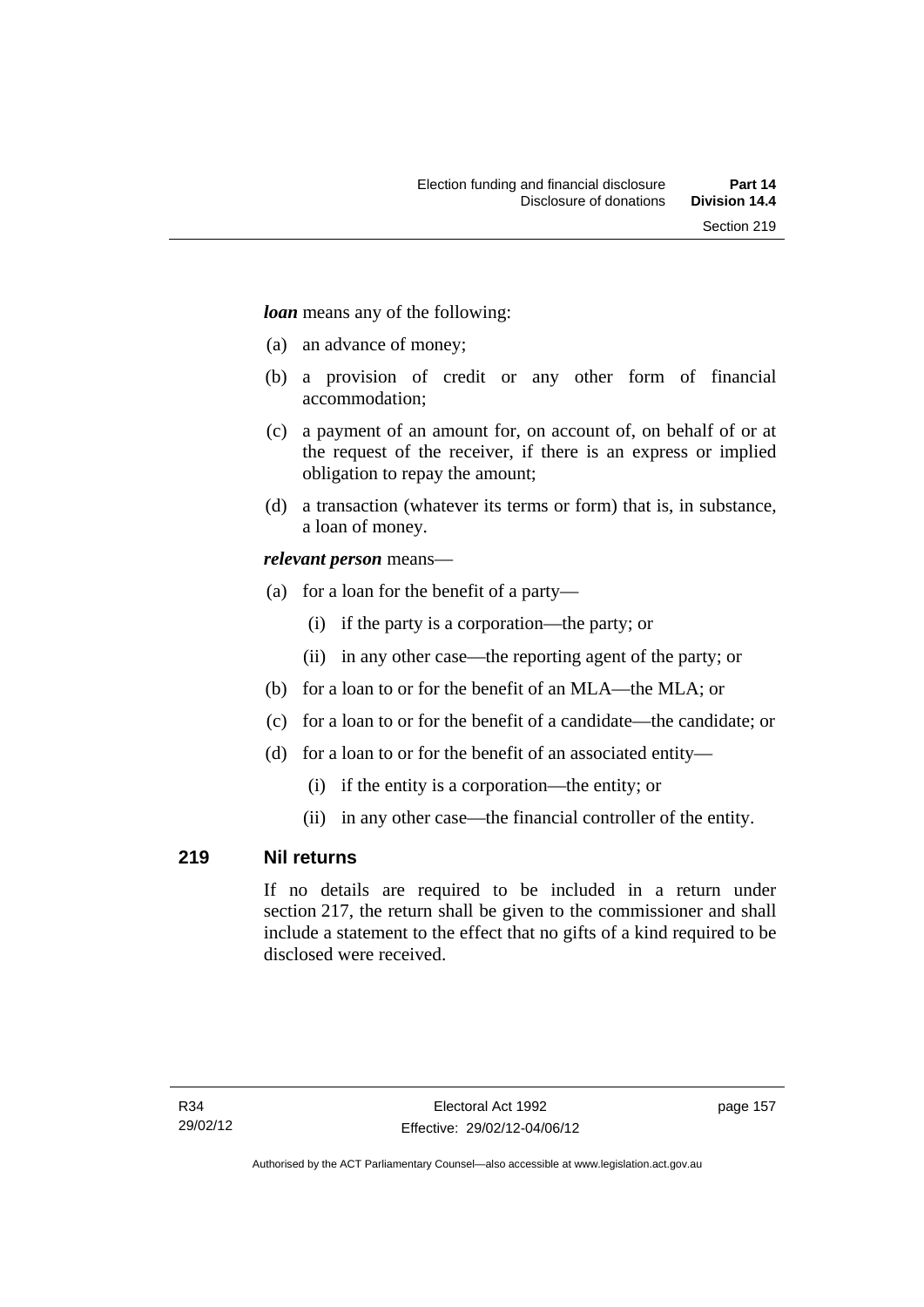# **220 Disclosure of gifts by persons incurring political expenditure**

- (1) This section applies if a person (other than a party, candidate or associated entity) (the *first person*)—
	- (a) incurs expenditure for a political purpose during the disclosure period for an election; and
	- (b) receives from someone else 1 or more gifts—
		- (i) all or a part of each of which was used by the first person to enable the person to incur expenditure during the disclosure period for a political purpose or to reimburse the person for incurring expenditure during the disclosure period for a political purpose; and
		- (ii) the total amount of which is \$1 000 or more.
- (2) Within 15 weeks after polling day in the election, the first person must give the commissioner a return for the gift or gifts.
	- *Note 1* If a form is approved under s 340A (Approved forms) for a return, the form must be used.
	- *Note 2* For how a return may be given, see *Legislation Act 2001*, pt 19.5.
- (3) A return shall, in relation to each gift referred to in subsection (1), specify—
	- (a) the amount of the gift; and
	- (b) the date it was received; and
	- (c) the defined details.
- (4) Subsection (1) does not apply to a person if the amount of expenditure incurred by the person for political purposes during the disclosure period is less than \$1 000.
- (5) For this section, a person shall be taken to have incurred expenditure for a political purpose if, during the disclosure period in relation to

R34 29/02/12

Authorised by the ACT Parliamentary Counsel—also accessible at www.legislation.act.gov.au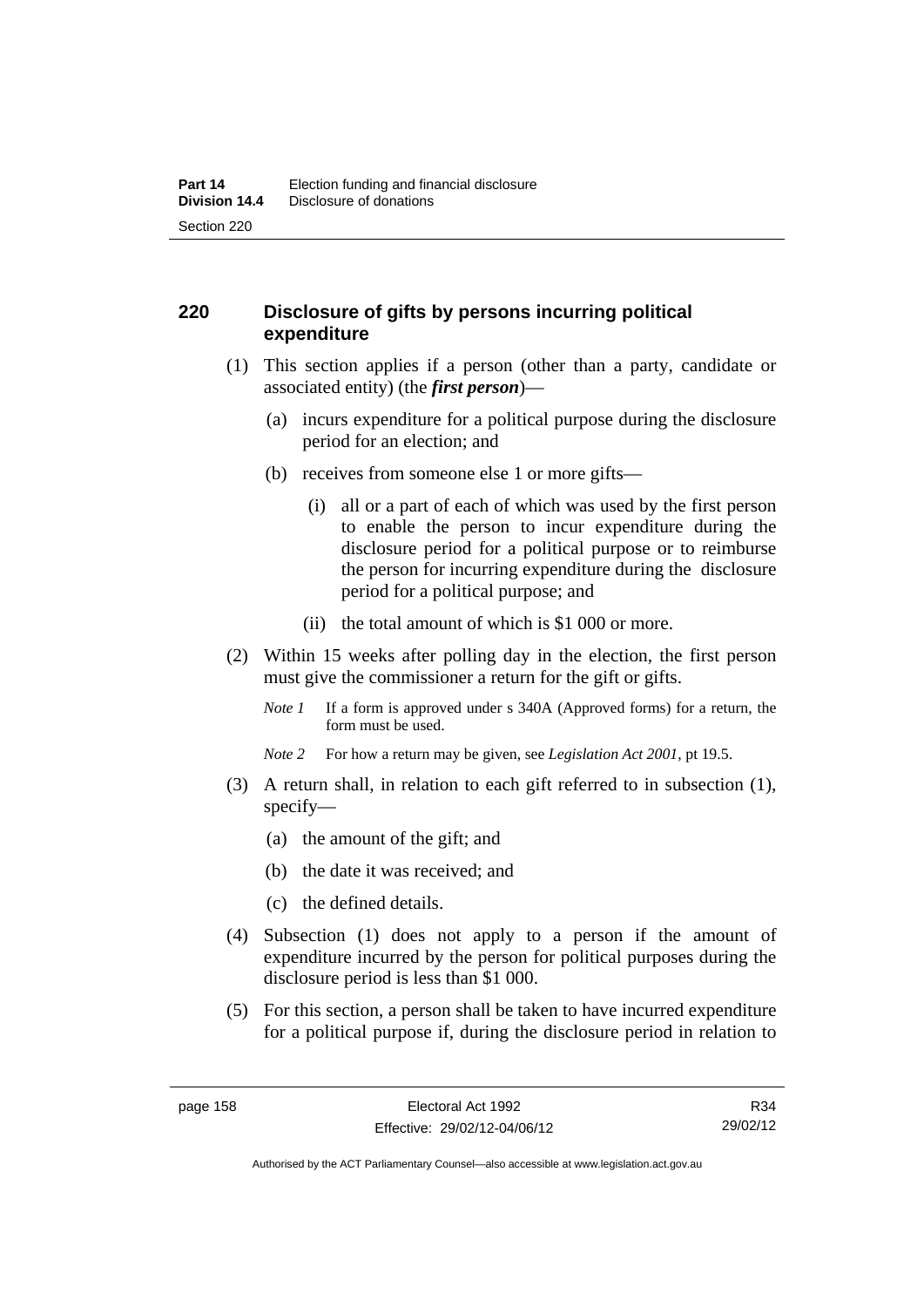an election, the person incurs expenditure in relation to that or any other election.

- (6) In this section, a reference to incurring of expenditure for a political purpose is a reference to incurring of expenditure in relation to—
	- (a) publishing electoral matter (including publishing by radio or television); or
	- (b) otherwise publishing a view on an issue in an election; or
	- (c) making a gift to a party; or
	- (d) making a gift to a candidate; or
	- (e) making a gift to a person on the understanding that the person or another person will apply, either directly or indirectly, the whole or a part of the gift in a way referred to in paragraph  $(a)$ ,  $(b)$ ,  $(c)$  or  $(d)$ .
- (7) For subsection (3), 2 or more gifts made by the same person to or for the benefit of a person to whom subsection (1) applies shall be taken to be a single gift.

## **221 Disclosure of gifts made to candidates**

- (1) If, during the disclosure period for an election, a person (other than a party, a candidate or an associated entity) makes gifts totalling \$1 000 or more to the same candidate in the election or the same specified body, the person must give the commissioner a return within 15 weeks after the polling day for the election.
	- *Note 1* If a form is approved under s 340A (Approved forms) for a return, the form must be used.
	- *Note* 2 For how a return may be given, see Legislation Act, pt 19.5.
- (2) A return shall specify in relation to each gift referred to in subsection (1) made by the person during the disclosure period—
	- (a) the amount of the gift; and

page 159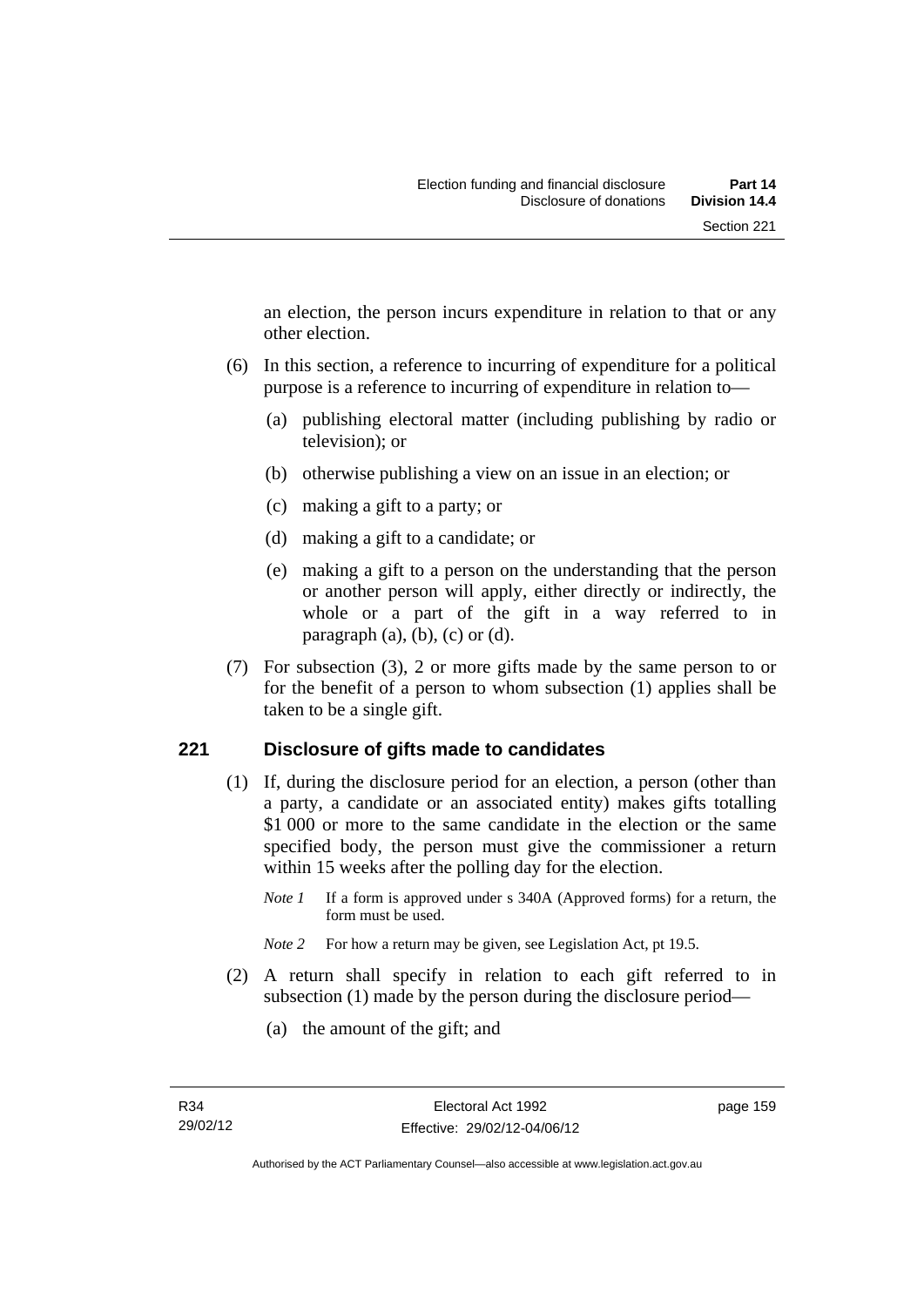- (b) the date it was made; and
- (c) the defined details.
- (3) A reference in this section to a *gift* is a reference to a gift other than a gift made in a private capacity to a candidate or a specified body that is an individual, for his or her personal use, being a gift that the receiver has not used, and will not use, solely or substantially for a purpose related to an election.
- (4) The commissioner may specify a person or body (whether incorporated or not) for this section if the commissioner believes on reasonable grounds, that it is a function of the person or body to incur electoral expenditure or to give gifts (directly or indirectly) to candidates.
- (5) The specification of a person or body is a notifiable instrument.

*Note* A notifiable instrument must be notified under the *Legislation Act 2001*.

(6) In this section:

*specified body* means a person or body specified in accordance with subsection (4).

#### **221A Annual returns of donations**

- (1) If, in a financial year, a person makes a gift of \$1 000 or more, or gifts totalling \$1 000 or more, to the same party, MLA or associated entity, the person must, within the relevant period after the end of the financial year, give the commissioner a return covering all the gifts that the person made to the party, MLA or associated entity during the financial year.
	- *Note 1* If a form is approved under s 340A (Approved forms) for a return, the form must be used.
	- *Note 2* For how a return may be given, see *Legislation Act 2001*, pt 19.5.

R34 29/02/12

Authorised by the ACT Parliamentary Counsel—also accessible at www.legislation.act.gov.au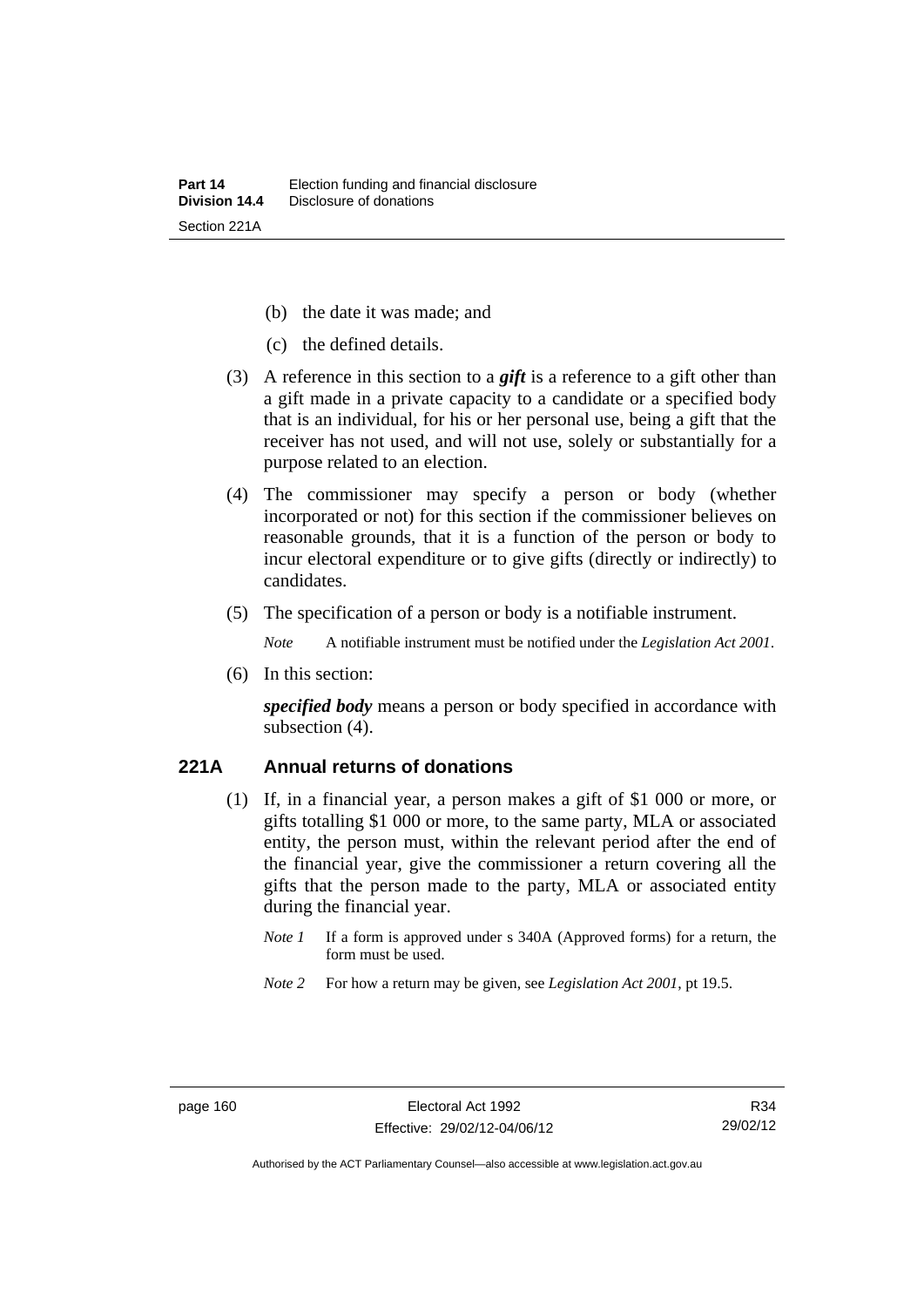- (2) If, in a financial year—
	- (a) a person receives a gift of \$1 000 or more, or gifts totalling \$1 000 or more; and
	- (b) the person uses all or part of the gift or gifts to make a gift of \$1 000 or more, or gifts totalling \$1 000 or more, to a party, MLA or associated entity;

the person must, within the relevant period after the end of the financial year, give the commissioner a return covering all the gifts mentioned in paragraph (a).

- (3) For each gift mentioned in subsection (1) or (2) (a), the return must state—
	- (a) the amount of the gift; and
	- (b) the date when it was made; and
	- (c) for a gift mentioned in subsection (1)—the name of the party, MLA or associated entity to which the gift was made; and
	- (d) for a gift mentioned in subsection (2) (a)—the defined details.
- (4) Subsection (2) does not apply to a gift mentioned in subsection (2) (a) that has been included in a previous return under this section.
- (5) If a person makes a gift to any person or body with the intention of benefiting a party, MLA or associated entity, the person is taken, for this section, to have made the gift to the party, MLA or associated entity.
- (6) In this section:

*gift* does not include—

 (a) a gift made to an MLA in a private capacity for the MLA's personal use if the MLA does not use the gift solely or substantially for a purpose related to an election; or

page 161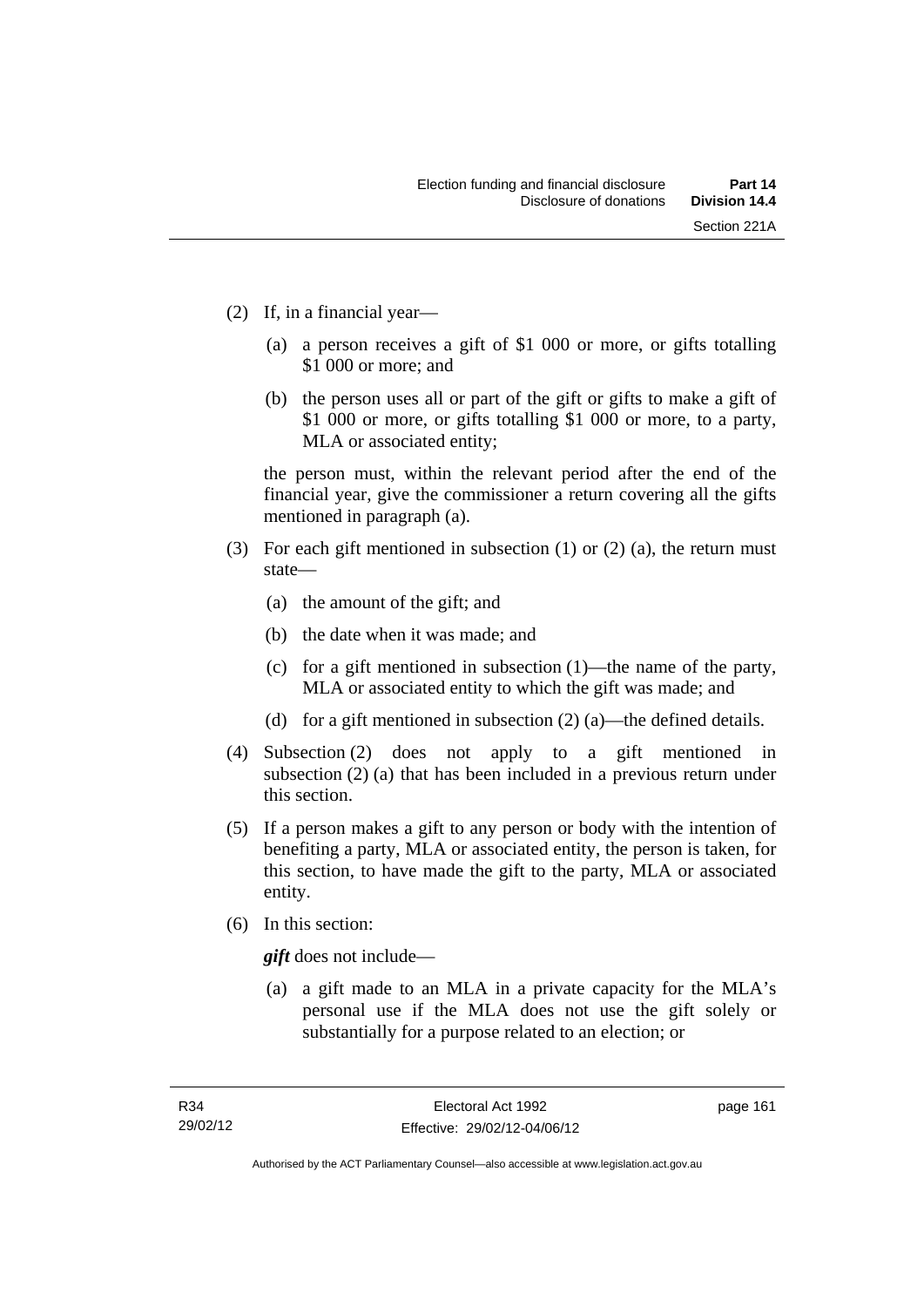(b) a gift made by a party, MLA, candidate or associated entity.

#### *relevant period* means—

- (a) for a financial year ending in a year when a general election is held—24 weeks; and
- (b) in any other case—20 weeks.

## **221B Advice about obligations to make returns**

 (1) If, in a financial year, a party, MLA or associated entity (the *receiver*) receives a gift of \$1 000 or more, or gifts totalling \$1 000 or more, from the same person (the *giver*), the receiver must, before 1 August after the end of the financial year, by written notice to the giver, tell the giver about the requirements of section 221A (Annual returns of donations).

Maximum penalty: 50 penalty units.

(2) In this section:

*gift*—see section 221A (6).

## **222 Anonymous gifts**

- (1) A party, MLA, candidate or associated entity (the *receiver*) must not accept a gift of the prescribed amount or more made by someone else (the *giver*) to or for the benefit of the receiver unless—
	- (a) the receiver knows the defined details of the gift; or
	- (b) both the following subparagraphs apply:
		- (i) the giver tells the receiver the defined details of the gift before the gift is made;
		- (ii) when the gift is made, the receiver has no grounds for believing that the defined details given by the giver are not true.

R34 29/02/12

Authorised by the ACT Parliamentary Counsel—also accessible at www.legislation.act.gov.au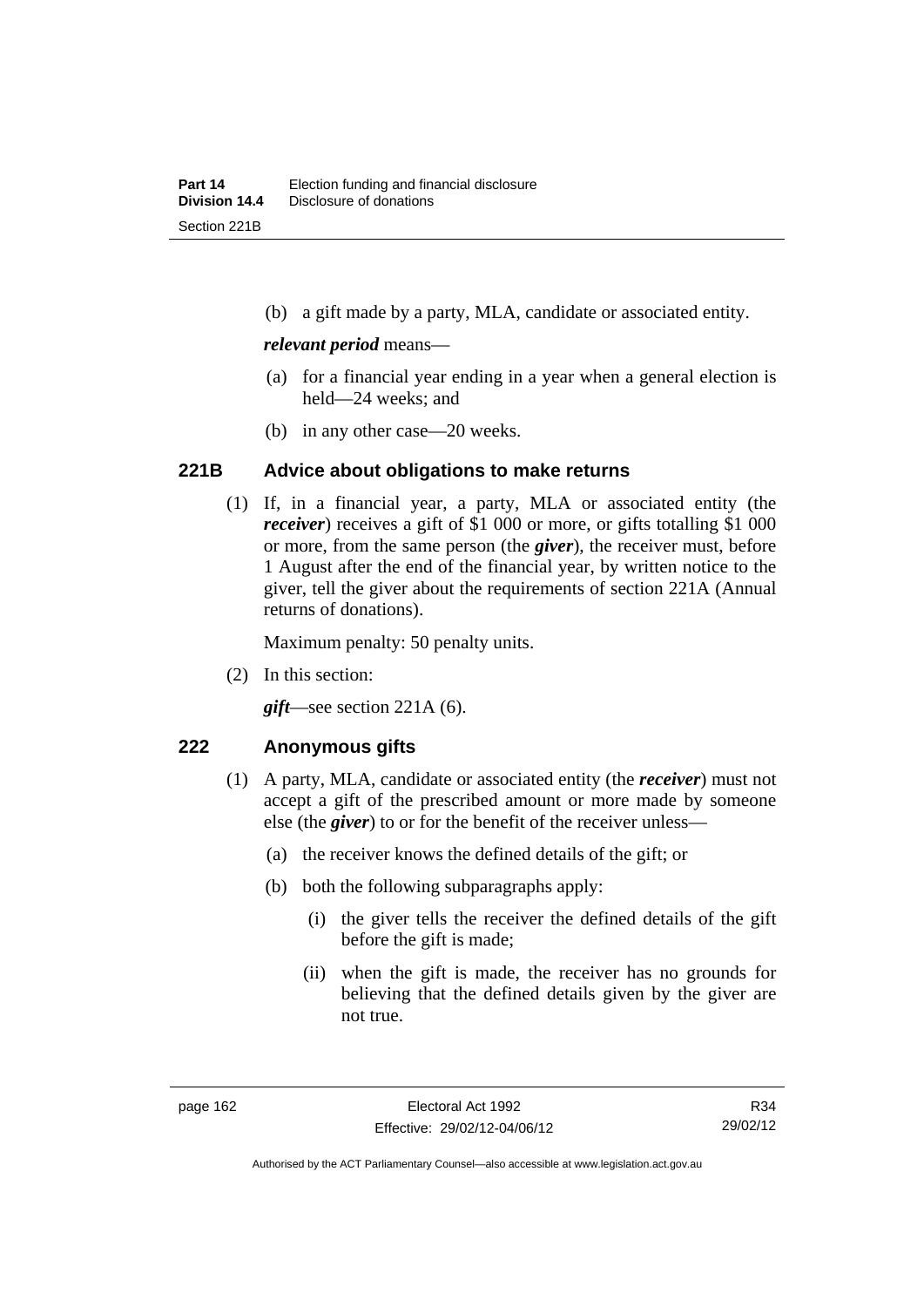- (2) Subsection (1) applies—
	- (a) for a party, MLA or associated entity—to gifts received at any time; or
	- (b) for a candidate—to gifts received during the disclosure period.
- (3) For this section, 2 or more gifts made by the same person to or for the benefit of a party, MLA, candidate or associated entity are taken to be a single gift.
- (4) If the receiver contravenes subsection (1), the relevant person must pay to the Territory an amount equal to the amount of the gift.
- (5) The amount payable under subsection (4) is a debt payable to the Territory by the relevant person and may be recovered by proceedings in a court of competent jurisdiction.
- (6) In this section:

*gift* includes a gift made on behalf of the members of an unincorporated association.

*prescribed amount*, for a gift made to or for the benefit of a party, MLA, associated entity or candidate, means \$1 000.

#### *relevant person* means

- (a) for a gift to or for the benefit of a party—
	- (i) if the party is a corporation—the party; or
	- (ii) in any other case—the reporting agent of the party; or
- (b) for a gift to or for the benefit of an MLA—the MLA; or
- (c) for a gift to or for the benefit of a candidate—the candidate; or
- (d) for a gift to or for the benefit of an associated entity—
	- (i) if the entity is a corporation—the entity; or
	- (ii) in any other case—the financial controller of the entity.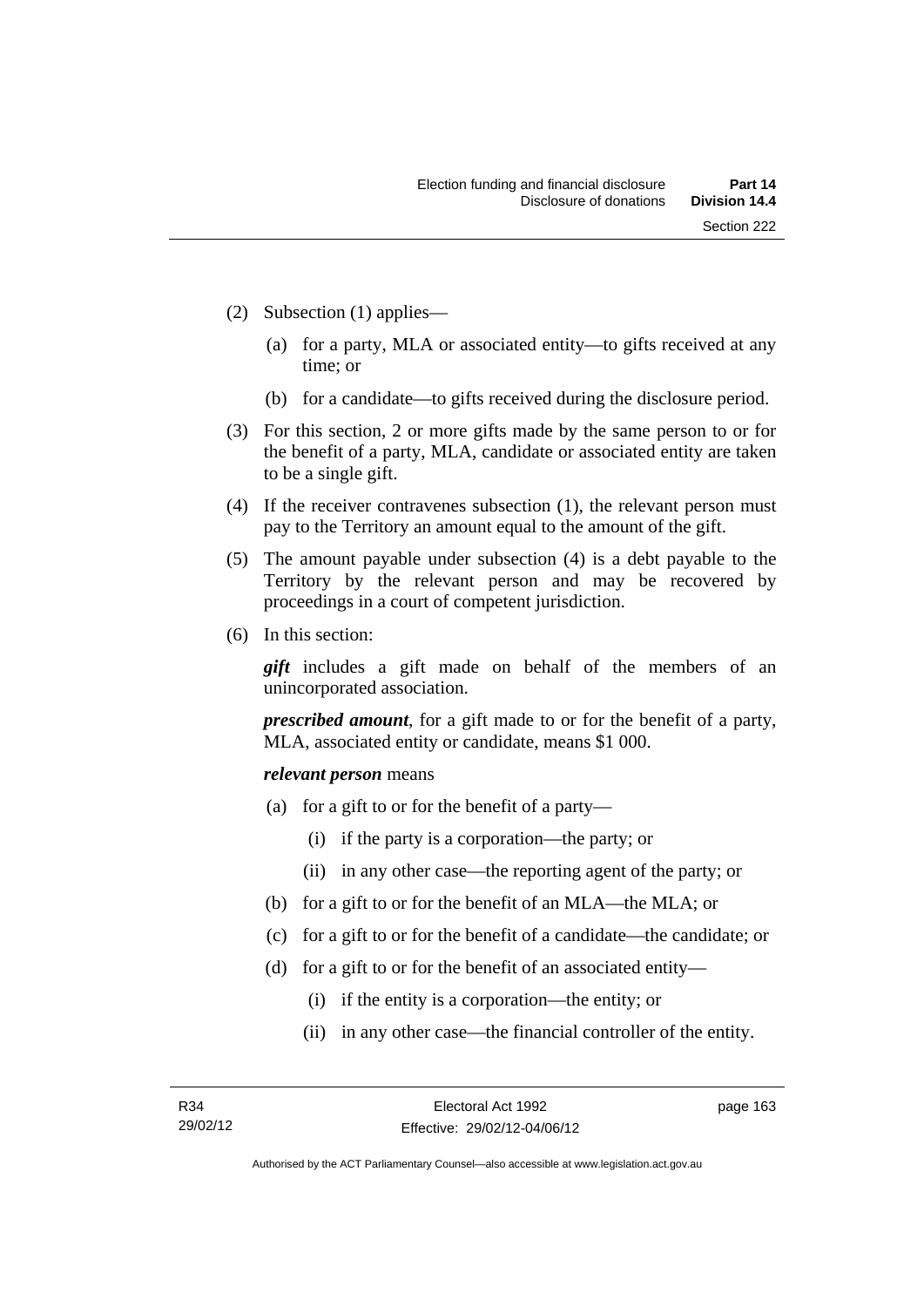# **Division 14.5 Disclosure of electoral expenditure**

#### **223 Definitions for div 14.5**

In this division:

*broadcaster* means—

- (a) the Australian Broadcasting Corporation continued in existence under the *Australian Broadcasting Corporation Act 1983* (Cwlth), section 5; or
- (b) the Special Broadcasting Service Corporation continued in existence under the *Special Broadcasting Service Act 1991*  (Cwlth), section 5; or
- (c) the holder of a licence under the *Broadcasting Services Act 1992* (Cwlth); or
- (d) the provider of a broadcasting service under a class licence under that Act.

*electoral advertisement* means an advertisement containing electoral matter, whether or not consideration was given for its publication or broadcast.

*electoral expenditure*, in relation to an election, means expenditure incurred (whether or not incurred during the pre-election period)  $on$ —

- (a) broadcasting an electoral advertisement during the pre-election period; or
- (b) publishing an electoral advertisement in a news publication during the pre-election period; or
- (c) displaying an electoral advertisement at a theatre or other place of entertainment during the pre-election period; or
- (d) producing an electoral advertisement referred to in paragraph (a), (b) or (c); or

R34 29/02/12

Authorised by the ACT Parliamentary Counsel—also accessible at www.legislation.act.gov.au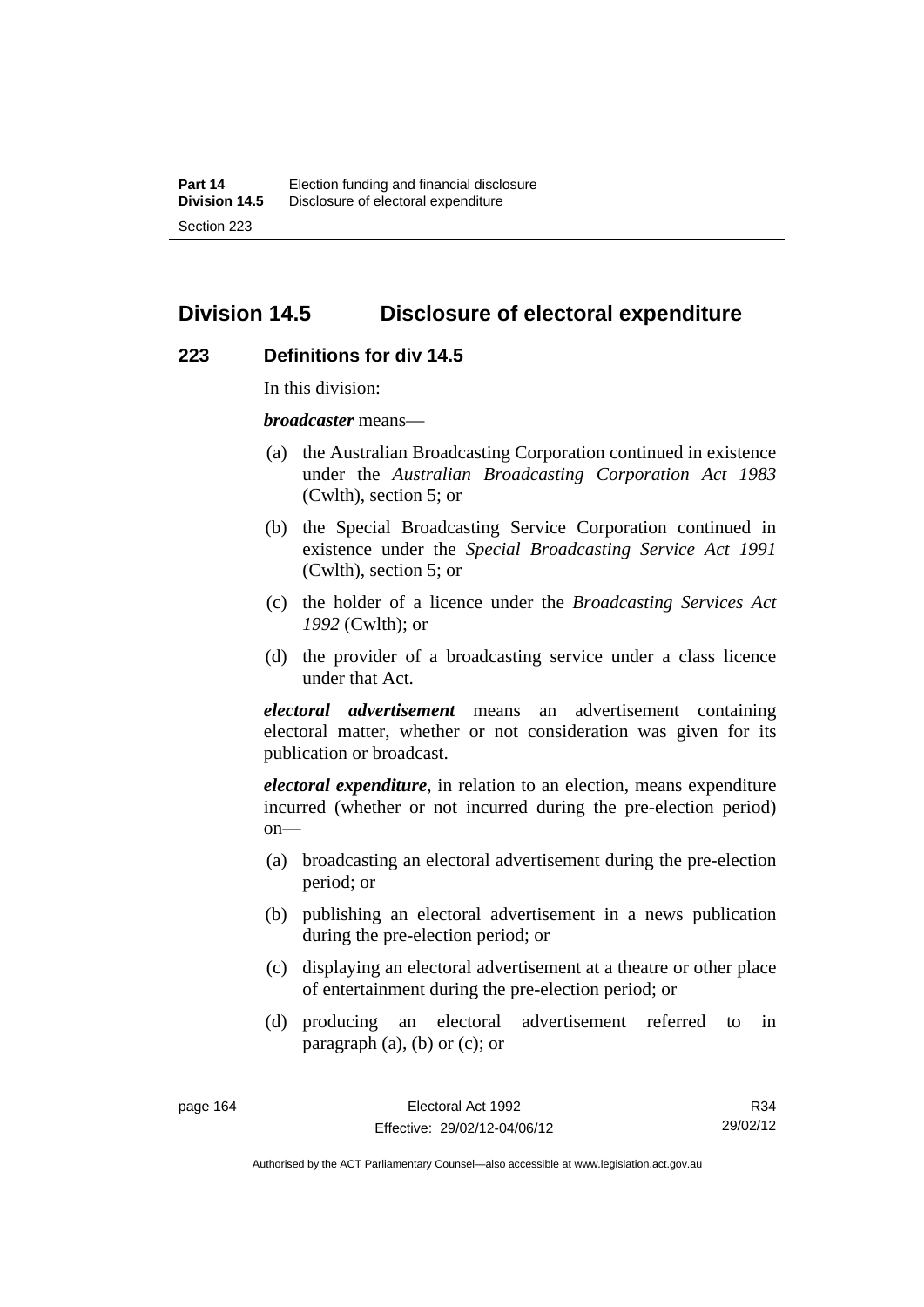- (e) producing any electoral matter to which section 292 applies (other than material referred to in paragraph (a), (b) or (c)) that is published during the pre-election period; or
- (f) producing and distributing electoral matter that is addressed to particular persons or organisations and is distributed during the pre-election period; or
- (g) consultant's or advertising agent's fees in respect of—
	- (i) services provided during the pre-election period, being services relating to the election; or
	- (ii) material relating to the election that is used during the pre-election period; or
- (h) carrying out an opinion poll or other research about the election during the pre-election period.

*participant* in an election means—

- (a) a party or candidate; or
- (b) a person (other than a party or candidate) by whom, or with the authority of whom, electoral expenditure in relation to an election is incurred.

*relates*—an advertisement *relates* to an election if it contains electoral matter, whether or not consideration is given for publication or broadcasting of the advertisement.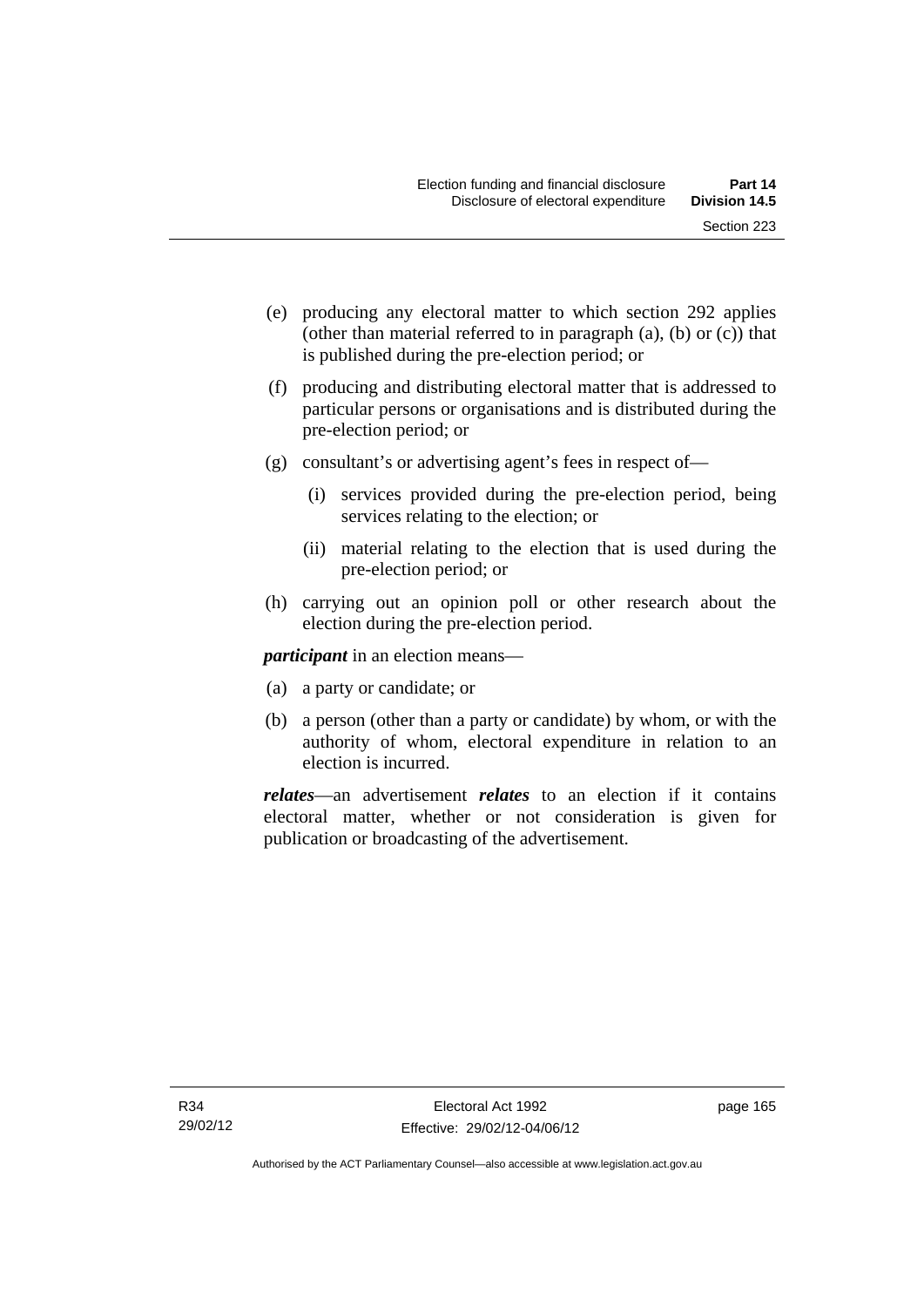## **224 Returns of electoral expenditure**

 (1) The reporting agent of each person who was a candidate in an election shall, before the end of 15 weeks after polling day for the election, give the commissioner a return specifying details of the electoral expenditure in relation to the election incurred by or with the authority of the candidate.

- *Note 2* For how a return may be given, see *Legislation Act 2001*, pt 19.5.
- (2) If electoral expenditure in relation to an election is incurred by or with the authority of a party, the reporting agent of the party shall, before the end of 15 weeks after polling day for the election, give the commissioner a return setting out details of the expenditure.
- (3) If electoral expenditure in relation to an election was incurred by or with the authority of a person and the expenditure was not incurred with the written authority of a party, candidate or associated entity in the election the person shall, before the end of 15 weeks after polling day for the election, give the commissioner a return specifying details of the electoral expenditure.
- (4) A person is not required to give the commissioner a return under subsection (3) in relation to an election if the amount of the electoral expenditure incurred in relation to the election by or with the person's authority is less than \$1 000.

## **225 Nil returns**

 (1) If no electoral expenditure in relation to an election is incurred by or with the authority of a candidate in the election, a return under section 224 in relation to the candidate shall be given to the commissioner and shall include a statement to the effect that no expenditure of a kind required to be disclosed has been incurred by or with the authority of the candidate.

*Note 1* If a form is approved under s 340A (Approved forms) for a return, the form must be used.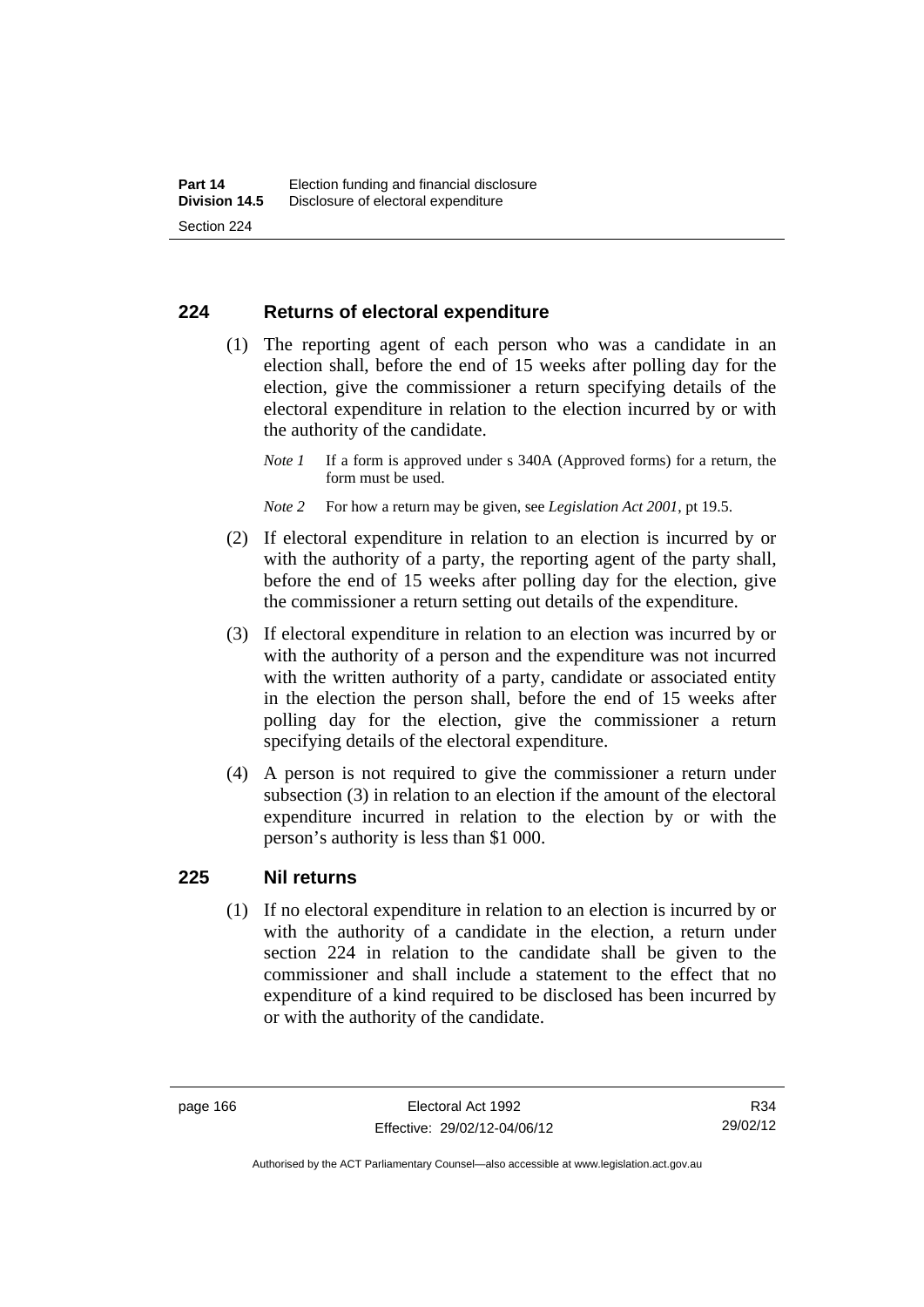(2) If no electoral expenditure in relation to an election is incurred by or with the authority of a party that endorsed a candidate in the election, a return under section 224 in relation to the party shall be given to the commissioner and shall include a statement to the effect that no expenditure of a kind required to be disclosed has been incurred by or with the authority of the party.

## **226 Returns by broadcasters and publishers**

- (1) If an election has taken place—
	- (a) each broadcaster who broadcast an electoral advertisement during the pre-election period with the authority of a participant in the election; and
	- (b) each publisher who published an electoral advertisement in a news publication during the pre-election period with the authority of a participant in the election;

shall give the commissioner a return before the end of 8 weeks after polling day in the election.

*Note 1* If a form is approved under s 340A (Approved forms) for a return, the form must be used.

*Note 2* For how a return may be given, see *Legislation Act 2001*, pt 19.5.

- (2) A return shall specify the following particulars in relation to the advertisement:
	- (a) the broadcasting service as part of which the advertisement was broadcast or the news publication in which the advertisement was published;
	- (b) the name and address of the person at whose request the advertisement was broadcast or published;
	- (c) the name and address of the participant in the election with whose authority the advertisement was broadcast or published;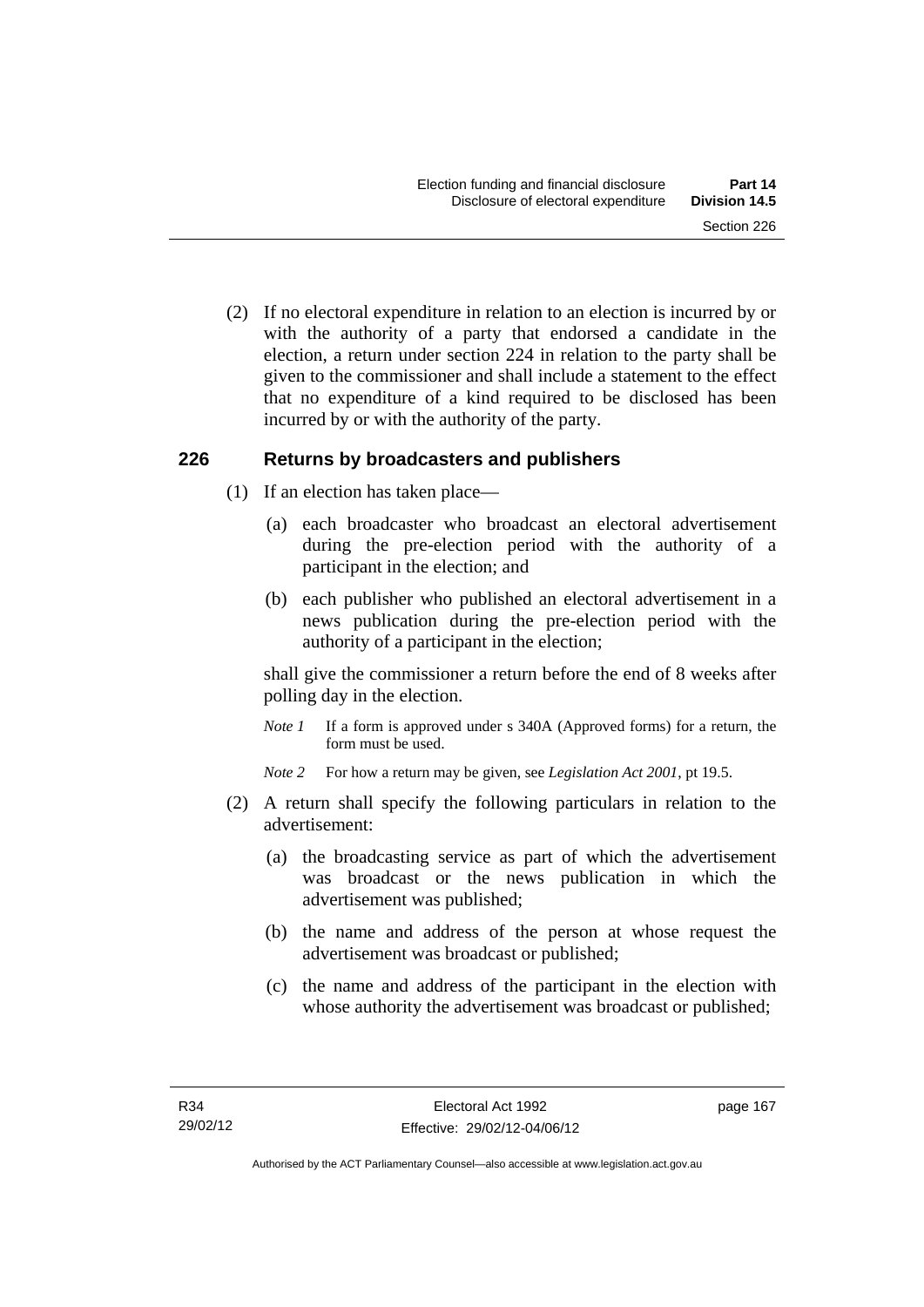- (d) the date or dates when, and, for an advertisement that was broadcast, the times between which, the advertisement was broadcast or published;
- (e) for a published advertisement—the page on which the advertisement was published and the space occupied by it;
- (f) whether or not, on each occasion when the advertisement was broadcast or published, a charge was made by the broadcaster or publisher for the broadcasting or publication of the advertisement;
- (g) if a charge referred to in paragraph (f) was made—the amount of the charge.
- (3) If a broadcaster or publisher specifies in a return the amount of a charge in accordance with subsection (2) (g), the broadcaster or publisher shall state in the return whether or not the charge is at less than normal commercial rates having regard to—
	- (a) for a broadcast advertisement—the length of the advertisement and the day or days when, and the times between which, it was broadcast; or
	- (b) for a published advertisement—the space occupied by the advertisement and the nature of the news publication.
- (4) A publisher is not required to give the commissioner a return under subsection (1) in relation to an election if the amount of the charges made by the publisher in relation to the publication of any advertisements to which that subsection applies, in relation to that election and any other election that took place on the same day as the firstmentioned election, does not exceed \$1 000.
- (5) A return under subsection (1) may refer to more than 1 advertisement.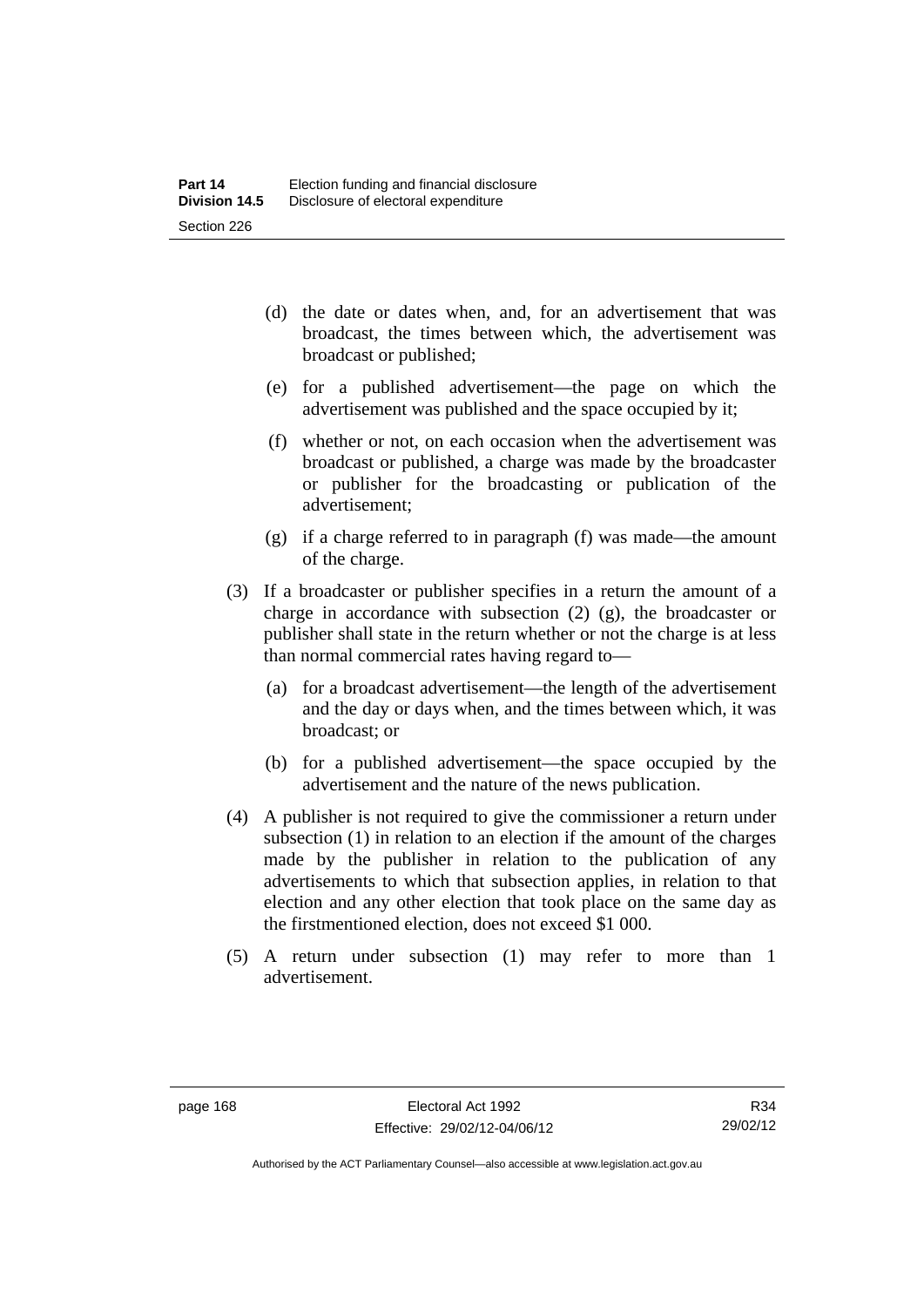## **227 Multiple elections on same day**

- $(1)$  If—
	- (a) the voting at 2 or more elections took place on the same day; and
	- (b) a person would, apart from this subsection, be required to give the commissioner 2 or more returns under this division relating to those elections;

the person may give the commissioner a single return, in a form approved under section 340A (Approved forms), setting out the particulars that the person would have been required to set out in those separate returns.

 (2) It is sufficient compliance with this division if the return sets out details of the expenditure without showing the extent to which it relates to any election.

# **Division 14.6 Annual returns**

## **228 Meaning of** *defined particulars* **for div 14.6**

In this division:

*defined particulars*, in relation to a sum or amount, means—

- (a) if the sum or amount was received from, paid to or owed to, an unincorporated association, other than a registered industrial organisation—
	- (i) the name of the association; and
	- (ii) the names and addresses of the members of the executive committee (however described) of the association; and
- (b) if the sum or amount was paid out of or into, or incurred as a debt to, a trust fund or the funds of a foundation—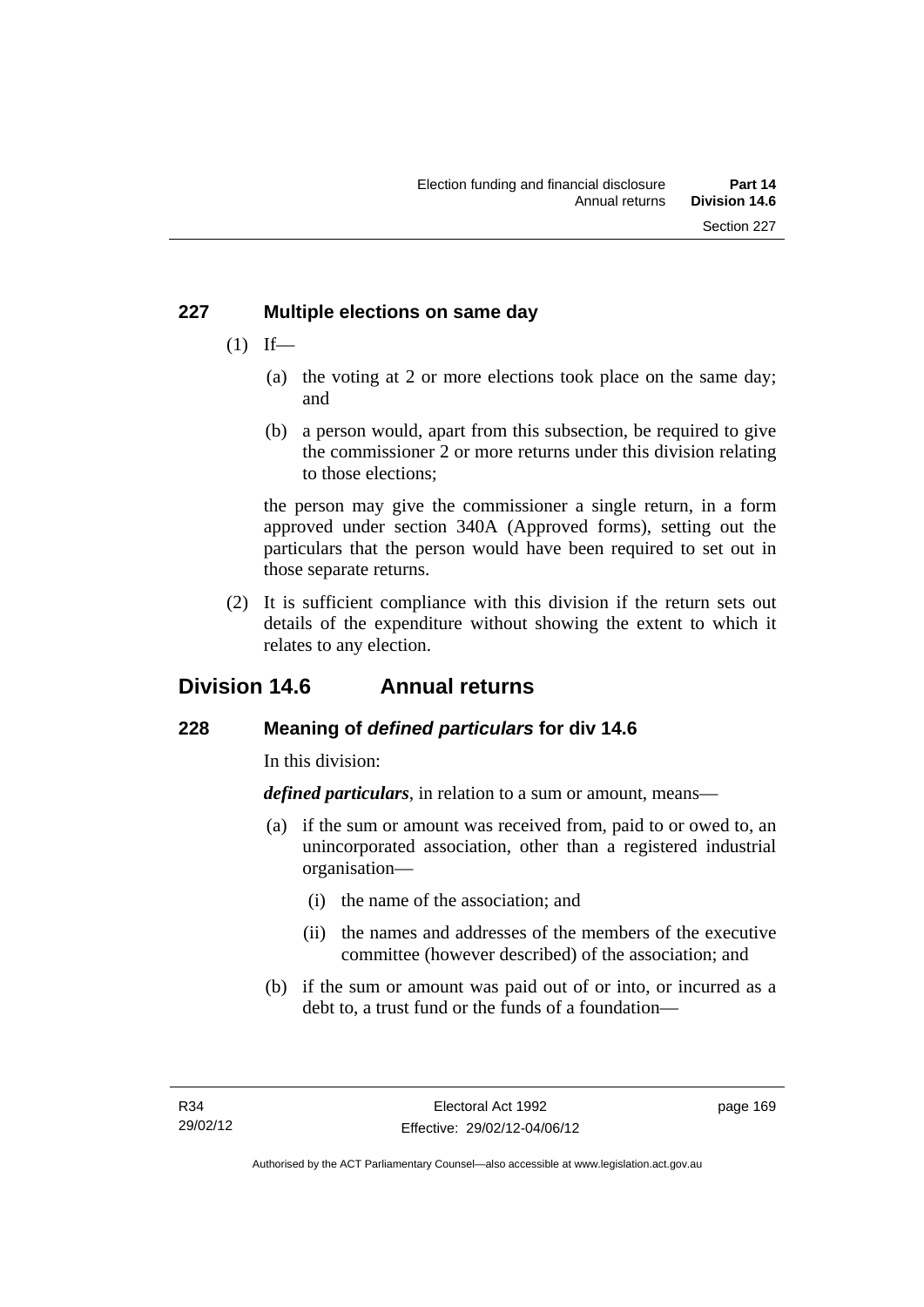- (i) the names and addresses of the trustees of the fund or foundation; and
- (ii) the name, title or description of the trust fund or foundation; and
- (c) the name and address of the person or organisation that paid, received or is owed the sum or amount; and
- (d) such other particulars as are prescribed.

## **230 Annual returns by parties and MLAs**

- (1) The reporting agent of a party or MLA must, within 16 weeks after the end of each financial year, give the commissioner a return.
	- *Note 1* If a form is approved under s 340A (Approved forms) for a return, the form must be used.
	- *Note 2* For how a return may be given, see *Legislation Act 2001*, pt 19.5.
- (2) However, the return may be the audited annual accounts of the party or MLA in a form approved by the commissioner.
- (3) The approval is a notifiable instrument.
	- *Note* A notifiable instrument must be notified under the *Legislation Act 2001*.
- (4) The return must state—
	- (a) the amount received by, or on behalf of, the party or MLA during the financial year, together with the particulars required by section 232 (1) (Amounts received); and
	- (b) the amount paid by, or on behalf of, the party or MLA during the financial year; and
	- (c) the outstanding amount, at the end of the financial year, of debts incurred by, or on behalf of, the party or MLA, together with the particulars required by section 234 (1) (Outstanding amounts).

R34 29/02/12

Authorised by the ACT Parliamentary Counsel—also accessible at www.legislation.act.gov.au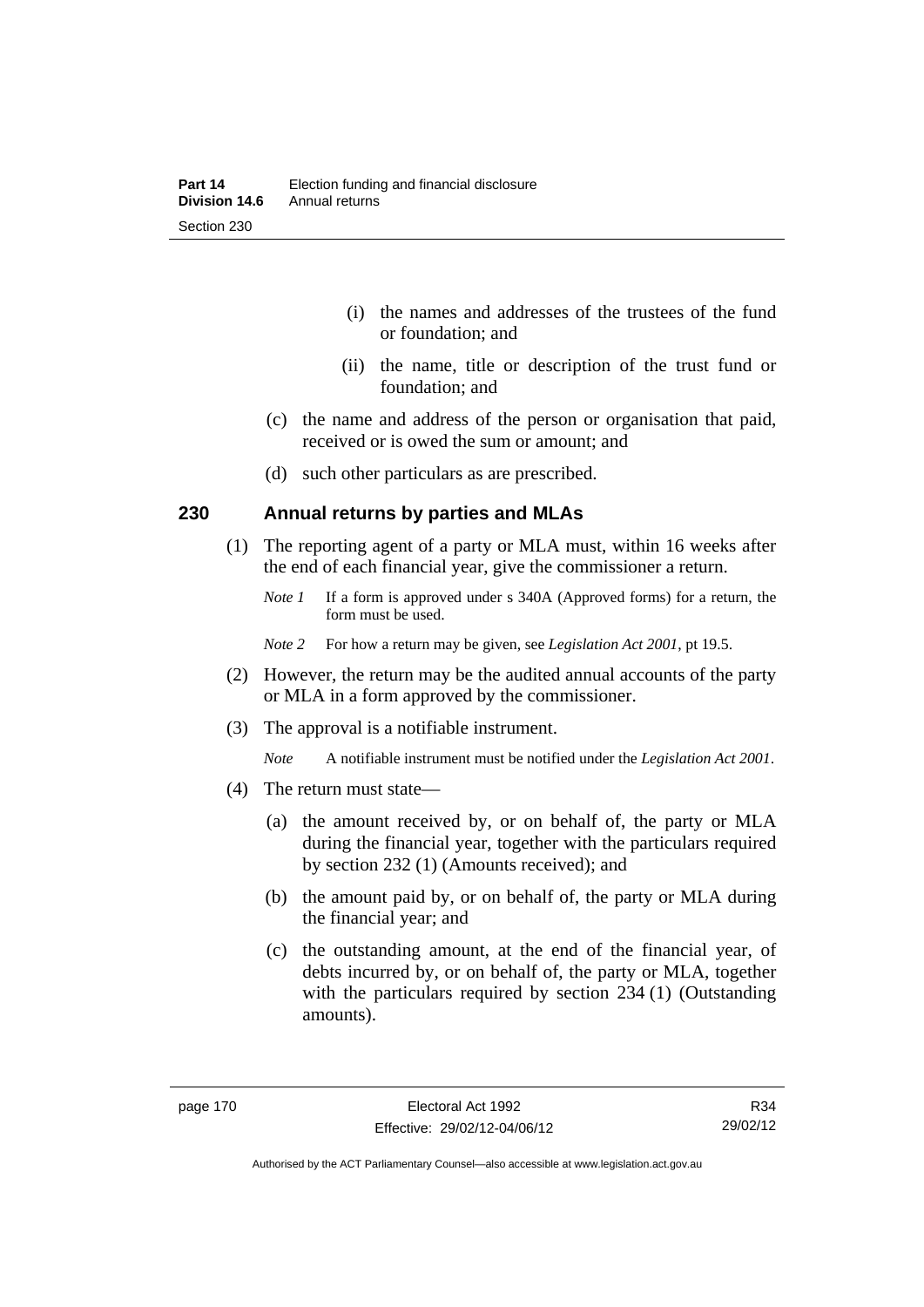(5) For subsection (4) (a), an amount is received by, or on behalf of, an MLA only if the amount is a gift received by the MLA in his or her capacity as an MLA.

#### **Examples of amounts not required to be stated in a return**

- 1 Income derived in a private capacity eg interest on bank accounts and dividends on shares.
- 2 Salary, allowances and other benefits (including superannuation benefits) as an MLA.
- 3 A gift given to the MLA in a private capacity for his or her personal use eg a birthday gift from a family member.
- *Note* An example is part of the Act, is not exhaustive and may extend, but does not limit, the meaning of the provision in which it appears (see *Legislation Act 2001*, s 126 and s 132).
- (6) For subsection (4) (b) or (c), an amount paid, or an outstanding amount of debts incurred, by or on behalf of an MLA includes an amount paid, or an outstanding amount of debts incurred, by or on behalf of the MLA for a purpose that relates solely or substantially to his or her position as MLA on any of the following:
	- (a) broadcasting an advertisement;
	- (b) publishing an advertisement in a news publication;
	- (c) displaying an advertisement at a theatre or another place of entertainment;
	- (d) producing an advertisement mentioned in paragraphs (a) to (c);
	- (e) producing any electoral matter to which section 292 (Dissemination of unauthorised electoral matter) applies;
	- (f) producing and distributing electoral matter that is addressed to particular people or organisations;
	- (g) consultant's or advertising agent's fees for services provided;
	- (h) carrying out an opinion poll or other research.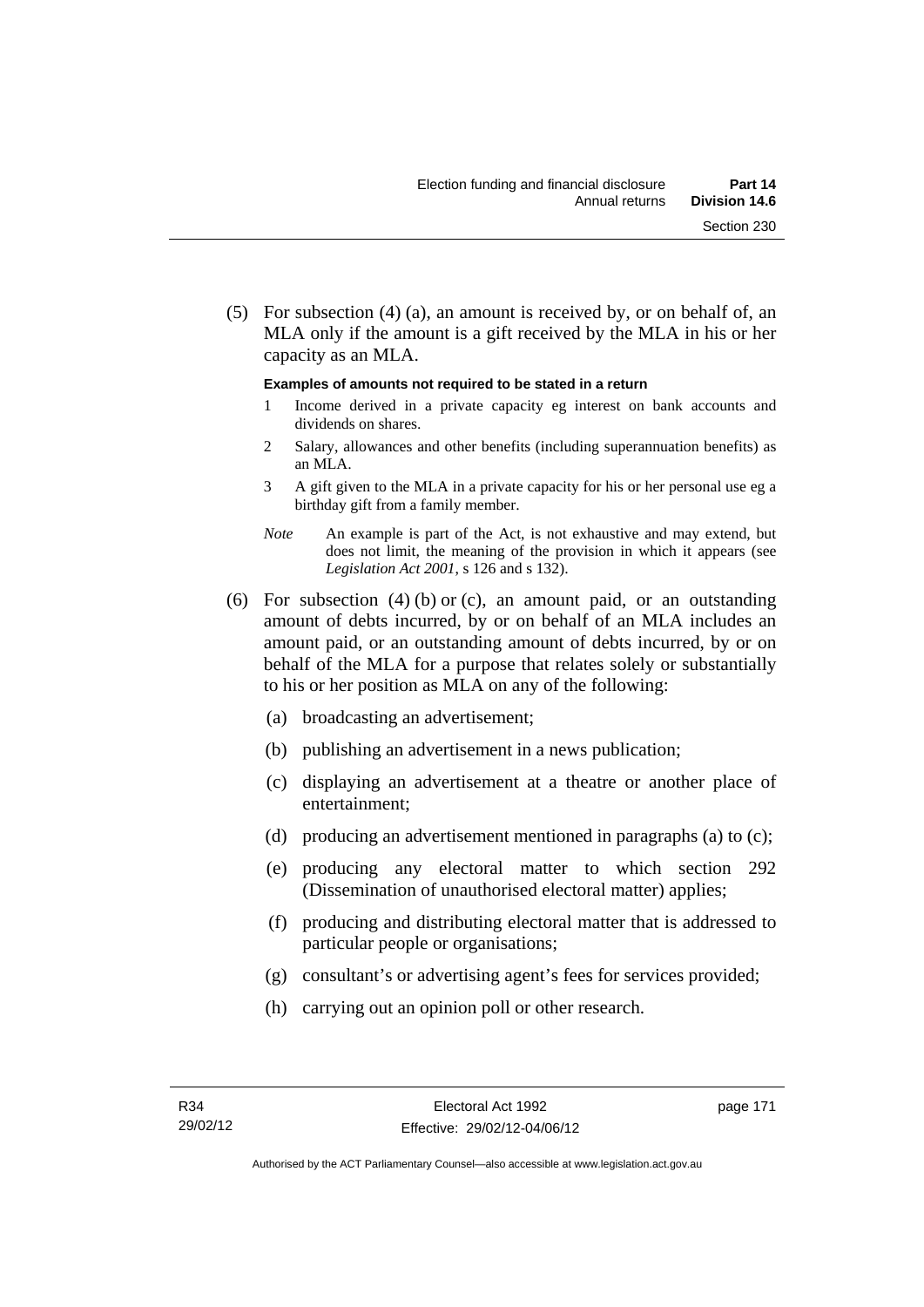- (7) However, subsection (4) (b) or (c) does not require disclosure of any amount paid, or to be paid, by or on behalf of an MLA using funds provided by the Legislative Assembly to assist the MLA in exercising his or her functions as an MLA.
- (8) A return under this section must not include a list of the members of a party.
- (9) If the registration of a party is cancelled during a financial year, this section applies to the party in relation to the year as if a reference to the reporting agent of the party were a reference to the person who was the reporting agent of the party immediately before the cancellation.
- (10) If a person ceases to be an MLA during a financial year, this section applies to the person in relation to the year as if the person were the reporting agent.

## **231 Periods of less than financial year**

- (1) This section applies if, during a financial year—
	- (a) a political party becomes, or ceases to be, a registered party; or
	- (b) a person becomes, or ceases to be, an MLA.
- (2) A return under section 230 (Annual returns by parties and MLAs) for the political party or person for the financial year need only include particulars for the part of the year when the party was registered or the person was an MLA.

## **231B Annual returns by associated entities**

- (1) If an entity is an associated entity at any time during a financial year, the entity's financial controller must give the commissioner a return within 16 weeks after the end of the financial year.
	- *Note 1* If a form is approved under s 340A (Approved forms) for a return, the form must be used.
	- *Note 2* For how a return may be given, see *Legislation Act 2001*, pt 19.5.

Authorised by the ACT Parliamentary Counsel—also accessible at www.legislation.act.gov.au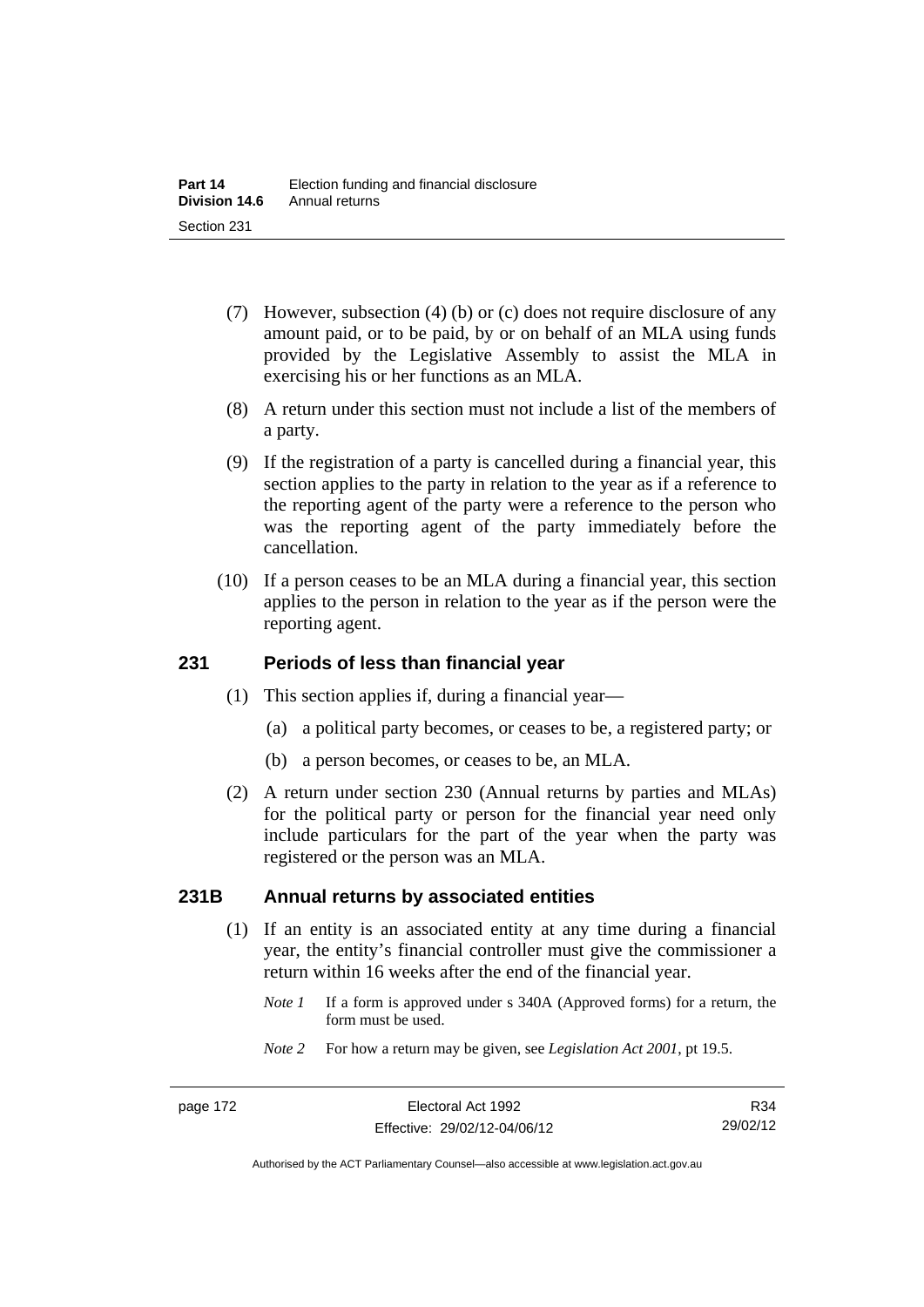- (2) The return must state—
	- (a) the amount received by, or on behalf of, the entity during the financial year, together with the particulars required by section 232 (3) (Amounts received); and
	- (b) the amount paid by, or on behalf of, the entity during the financial year; and
	- (c) if the entity is an associated entity at the end of the financial year—the outstanding amount, at the end of the year, of debts incurred by, or on behalf of, the entity, together with the particulars required by section 234 (2) (Outstanding amounts).
- (3) An amount received when the entity was not an associated entity is not to be counted for subsection (2) (a) and (b).
- (4) If an amount required to be stated under subsection (2) (b) was—
	- (a) paid to or for the benefit of 1 or more parties or MLAs; and
	- (b) paid out of funds generated from capital of the entity;

the return must set out the required details of each person who contributed to that capital on or after 29 November 1996.

- (5) For subsection (4), the required details of a person are—
	- (a) the person's name and address; and
	- (b) the total of the person's contributions to the capital of the associated entity mentioned in that subsection up to the end of the financial year.
- (6) Subsection (5) does not apply to contributions that have been included in a previous return under this section.

## **232 Amounts received**

 (1) If the sum of all amounts received by, or on behalf of, a party or MLA from a particular person or organisation during a financial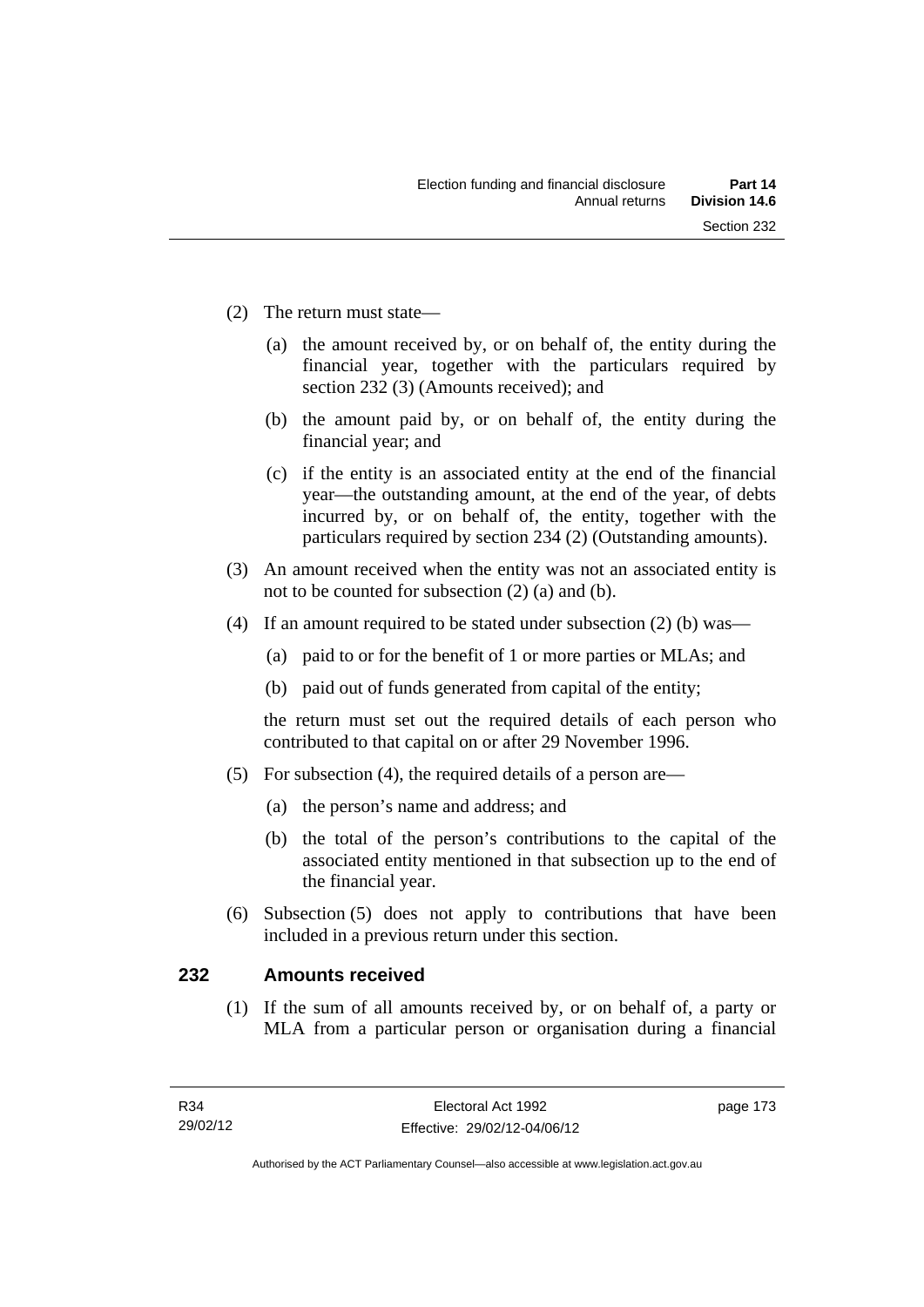year is \$1 000 or more, the return by the party or MLA under section 230 (Annual returns by parties and MLAs) must state—

- (a) the amount of the sum; and
- (b) the defined particulars.
- (2) In working out the sum for subsection (1), an amount received of less than \$1 000 need not be counted.
- (3) If an associated entity receives 1 or more amounts from a particular person or organisation during a financial year, the return by the entity under section 231B (Annual returns by associated entities) must state—
	- (a) the sum of the amounts; and
	- (b) the defined particulars.
- (4) Subsection (3) does not apply to any of the following amounts:
	- (a) for an associated entity licensed under the *Liquor Act 2010* an amount received that—
		- (i) is for the supply of liquor or food in accordance with the licence; and
		- (ii) is not more than reasonable consideration for the supply;
	- (b) for an associated entity licensed under the *Gaming Machine Act 2004*—an amount received for the playing of gaming machines in accordance with the licence;
	- (c) an amount prescribed by regulation.
- (5) For subsections (1) and (3), if the sum or amount was received as a loan, the return must state the information required by section 218A (2) (Certain loans not to be received).

R34 29/02/12

Authorised by the ACT Parliamentary Counsel—also accessible at www.legislation.act.gov.au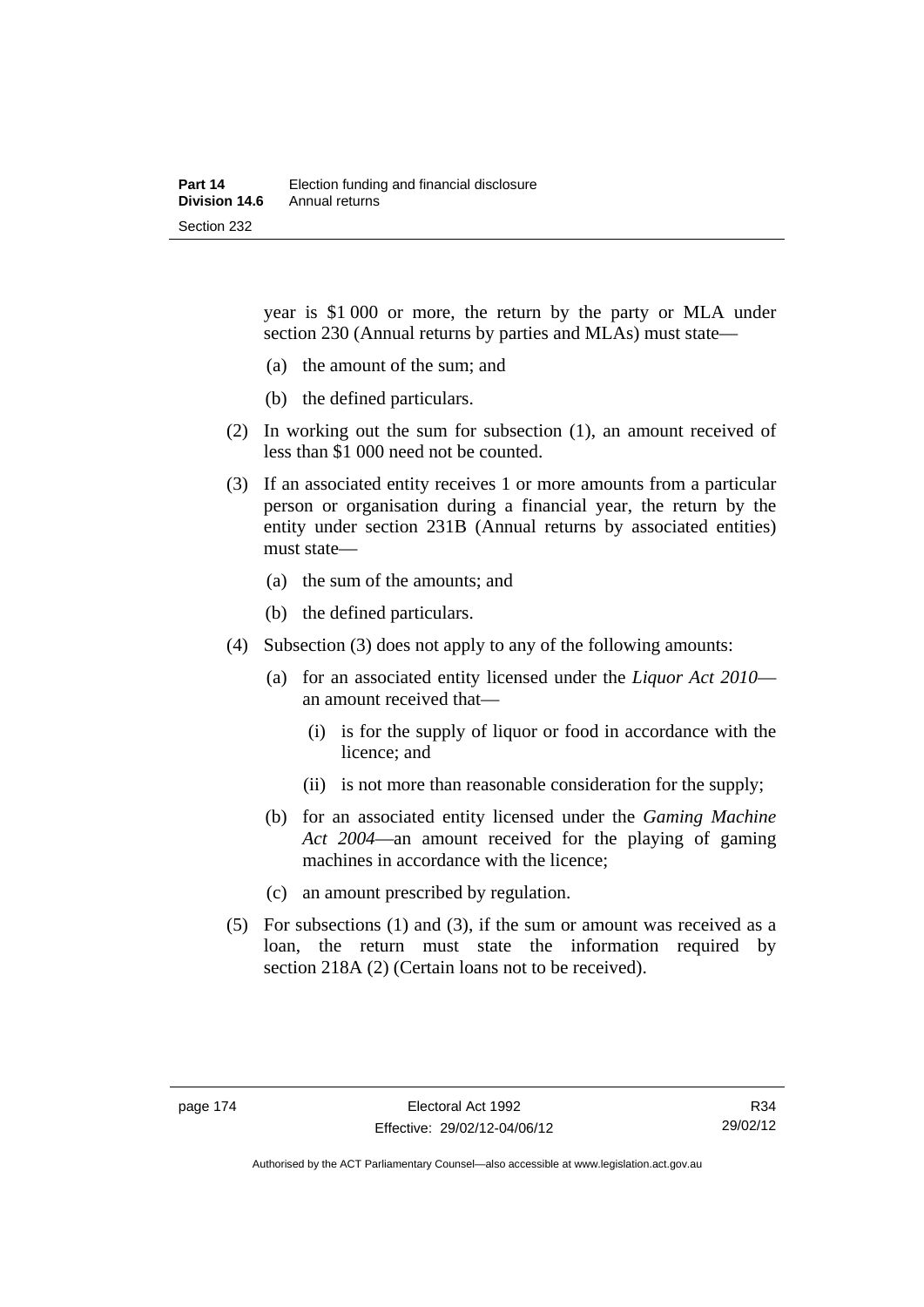## **234 Outstanding amounts**

- (1) If, at the end of a financial year, the sum of all debts within the meaning of section 230 (4) (c) that are owed by a party or MLA to a particular person or organisation is \$1 000 or more, the return by the party or MLA under section 230 shall specify the sum and include the defined particulars.
- (2) If an entity is an associated entity at the end of a financial year and, at the end of that year, the sum of all debts within the meaning of section 231B (2) (c) that are owed by the entity to a particular person or organisation is \$1 000 or more, the return by the entity under section 231B in relation to the financial year shall set out the sum and include the defined particulars.

## **234A Regulations**

- (1) The regulations may require greater detail to be provided in returns under section 230 or 231B than is required by this division.
- (2) Without limiting subsection (1), the regulations may require that the total amounts referred to in section 230 (4) or 231B (2) be broken down in the way specified in the regulations.
- (3) The regulations may reduce the amount of information to be provided in returns under section 231B.

## **Division 14.7 Compliance**

## **235 Definitions for div 14.7**

In this division:

*investigation notice* means a notice under section 237 (3) (Investigation notices generally) or section 237A (2) (Investigation notices about associated entities).

*return* includes a notice under section 240 (1) (c) or (4) (Inability to complete returns).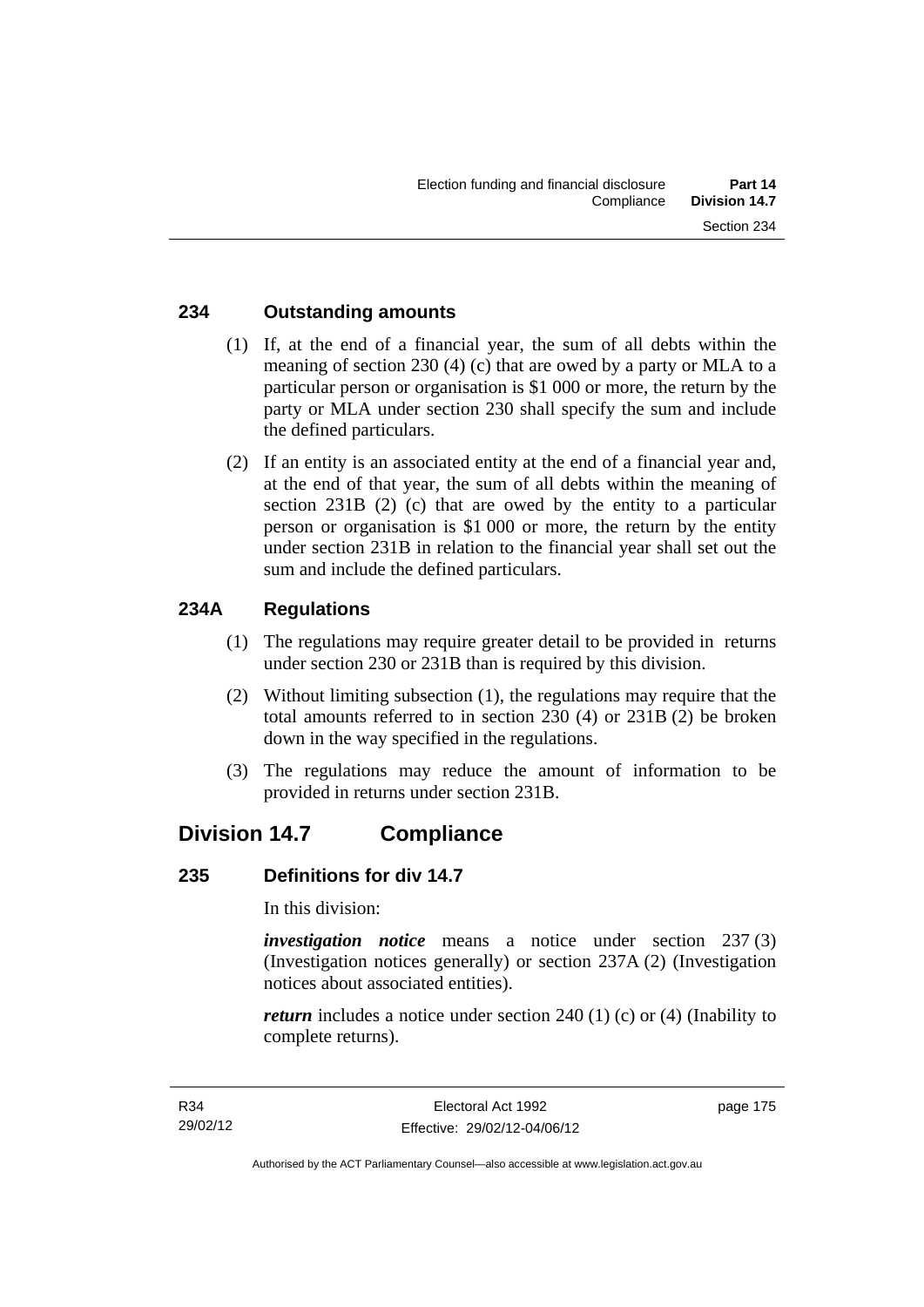## **236 Offences**

 (1) A person shall not, without reasonable excuse, fail to give the commissioner a return under this part within the time required.

Maximum penalty:

- (a) for a return required to be given by the reporting agent of a party—50 penalty units; and
- (b) for any other return—20 penalty units.
- (2) A person shall not, without reasonable excuse—
	- (a) give the commissioner an incomplete return under division 14.4, 14.5 or 14.6; or
	- (b) fail to retain records in accordance with section 239.

Maximum penalty: 20 penalty units.

 (3) A person shall not give a return under division 14.4, 14.5 or 14.6, containing particulars that are, to the knowledge of the person, false or misleading in a material particular.

Maximum penalty: 50 penalty units, imprisonment for 6 months or both.

 (4) A person shall not give to another person who is required to give a return under division 14.4, 14.5 or 14.6 information relevant to the return that is, to the knowledge of the firstmentioned person, false or misleading in a material particular.

Maximum penalty: 50 penalty units, imprisonment for 6 months or both.

 (5) A prosecution in relation to an offence against this section may be begun at any time within 4 years after the offence was committed.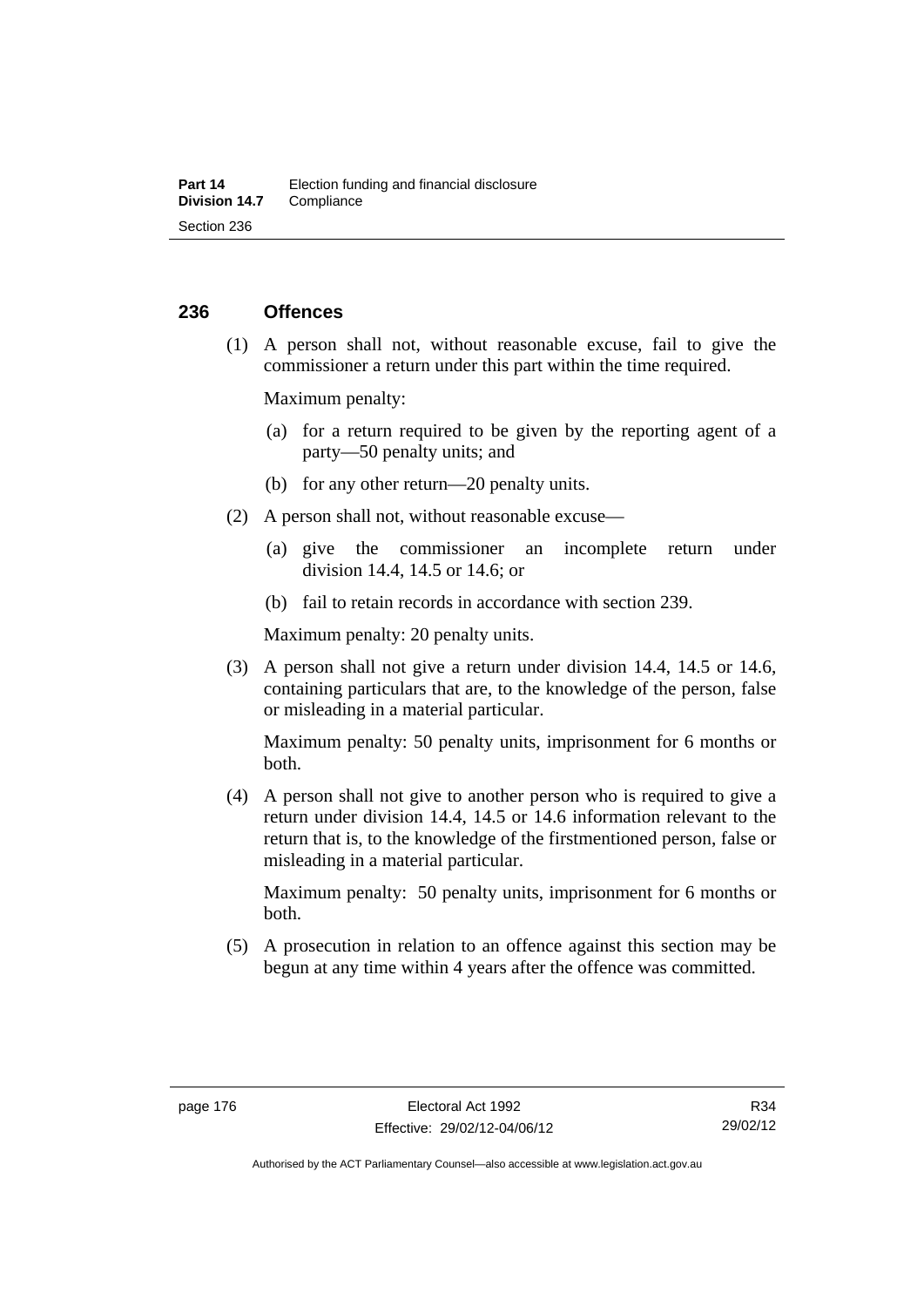## **237 Investigation notices generally**

(1) In this section:

*prescribed person* means a person who, in the commissioner's opinion, is or may be required to give the commissioner a return under this part in relation to an election.

- (2) The commissioner may conduct an investigation into compliance with this part.
- (3) For an investigation, the commissioner may give a notice (an *investigation notice*) in relation to a reporting agent or prescribed person to—
	- (a) the agent or prescribed person; or
	- (b) for the reporting agent of a party—any officer, employee or representative of the party; or
	- (c) for a prescribed person that is a corporation—any of its officers or employees; or
	- (d) anyone else the commissioner has reasonable grounds for believing can produce a document or anything else, or give evidence, about anyone's compliance with this part.
	- *Note* For how documents may be given, see *Legislation Act 2001*, pt 19.5.
- (4) The investigation notice must require the person to whom it is given—
	- (a) to produce to the commissioner, within the time and in the way stated in the notice, a document, or something else, stated in the notice; or
	- (b) to appear, at a time and place stated in the notice, before the commissioner to give evidence, orally or in writing, and to produce a document, or something else, stated in the notice.
- (5) The time stated in the notice must be not earlier than 28 days after the notice is given to the person.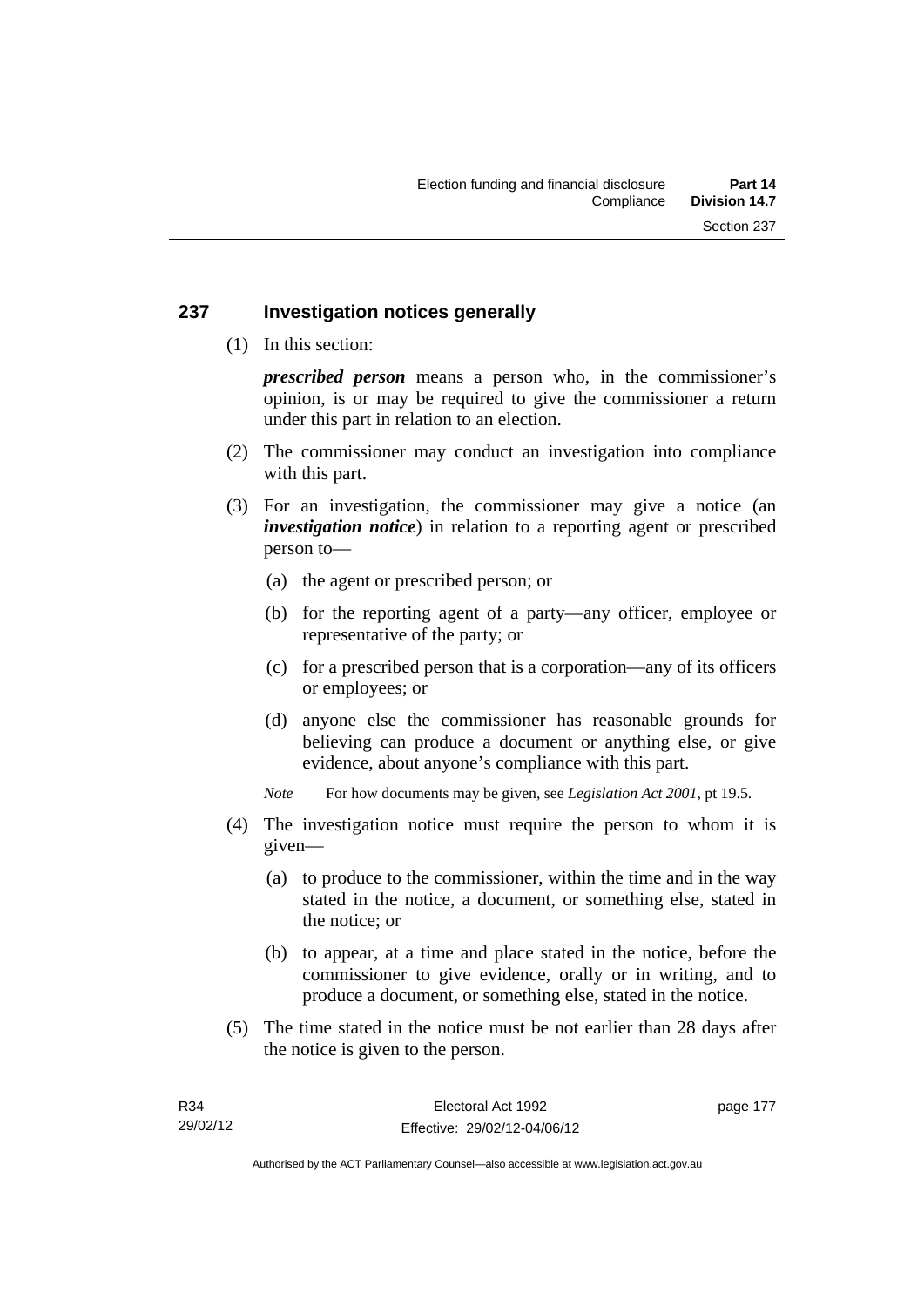- (6) If the investigation notice requires an officer, employee or representative of a party other than its reporting agent to appear before the commissioner, the reporting agent of the party is entitled—
	- (a) to attend the investigation; or
	- (b) to nominate someone else to attend on the reporting agent's behalf.
- (7) If the investigation notice requires someone other than the financial controller of an associated entity to appear before the commissioner in relation to an investigation into the entity, the financial controller is entitled—
	- (a) to attend the investigation; or
	- (b) to nominate someone else to attend on the financial controller's behalf.
- $(8)$  If—
	- (a) an investigation notice relates to an investigation into—
		- (i) a return given to the commissioner under this part by the reporting agent of an MLA; or
		- (ii) a failure of a reporting agent of an MLA to give the commissioner a return under this part within the time required; and
	- (b) the notice requires someone other than the reporting agent of the MLA to appear before the commissioner;

the reporting agent is entitled—

- (c) to attend the investigation; or
- (d) to nominate someone else to attend on the reporting agent's behalf.

R34 29/02/12

Authorised by the ACT Parliamentary Counsel—also accessible at www.legislation.act.gov.au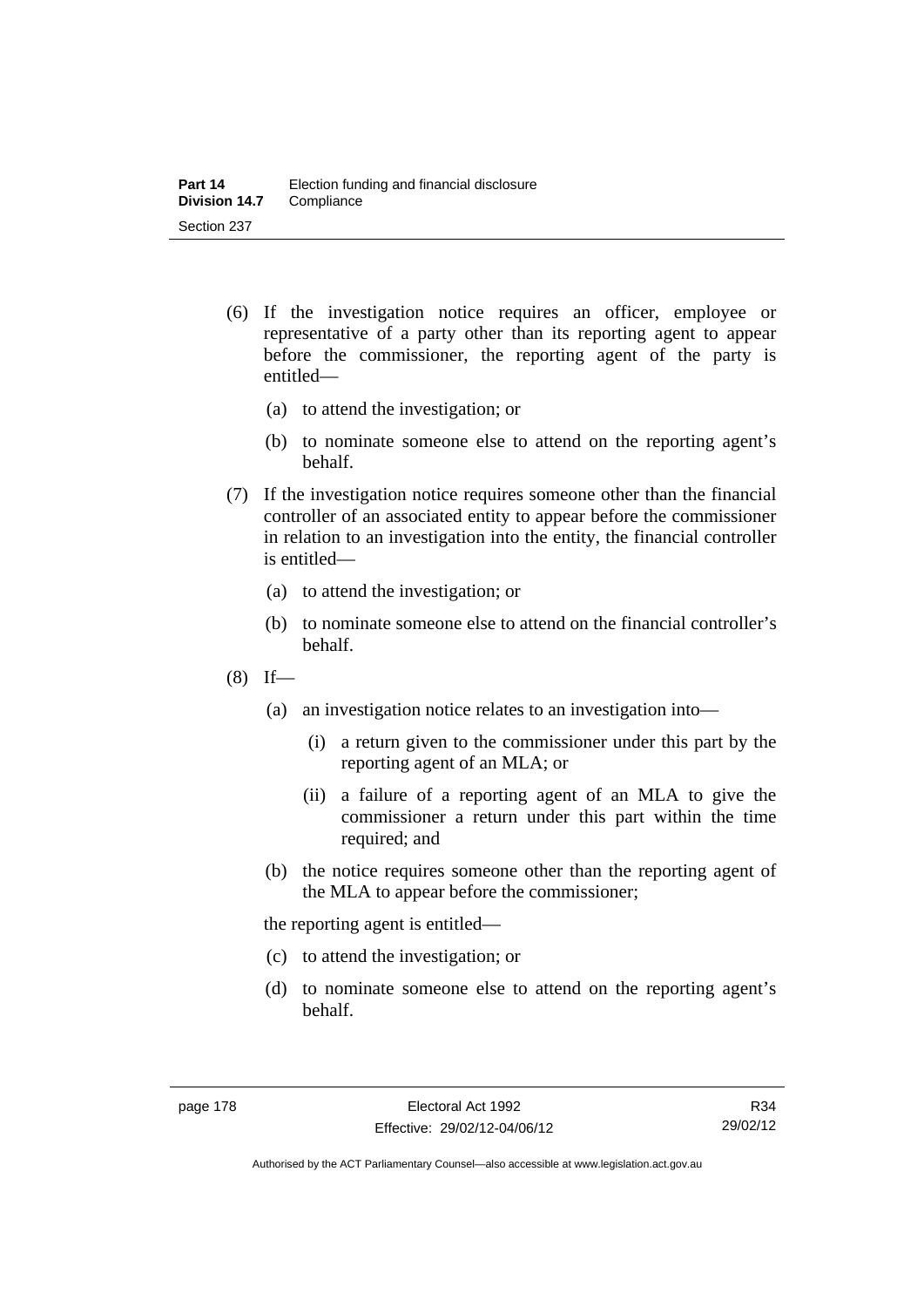- (9) The commissioner may conduct the investigation even though the person to whom the notice was given contravenes the notice.
- (10) The commissioner may require a person to whom an investigation notice has been given to give evidence on oath, and for that purpose may administer an oath.
	- *Note* For the taking of an oath or the making of an affirmation, see the *Oaths and Affirmations Act 1984.*

## **237A Investigation notices about associated entities**

- (1) This section applies if—
	- (a) the commissioner believes on reasonable grounds that a person can produce a document or anything else, or give evidence, about whether an entity is, or was at a particular time, an associated entity; and
	- (b) the person is, or has been, the financial controller or an officer or employee of the entity.
- (2) The commissioner may give to the person a notice (an *investigation notice*) requiring the person—
	- (a) to produce to the commissioner, within the time and in the way stated in the notice, a document, or something else, stated in the notice; or
	- (b) to appear, at a time and place stated in the notice, before the commissioner to give evidence, orally or in writing, and to produce a document, or something else, stated in the notice.
- (3) The time stated in the notice must not be earlier than 28 days after the day the notice is given to the person.
- (4) If the investigation notice requires someone other than the financial controller of the associated entity to appear before the commissioner, the financial controller is entitled—
	- (a) to attend the investigation; or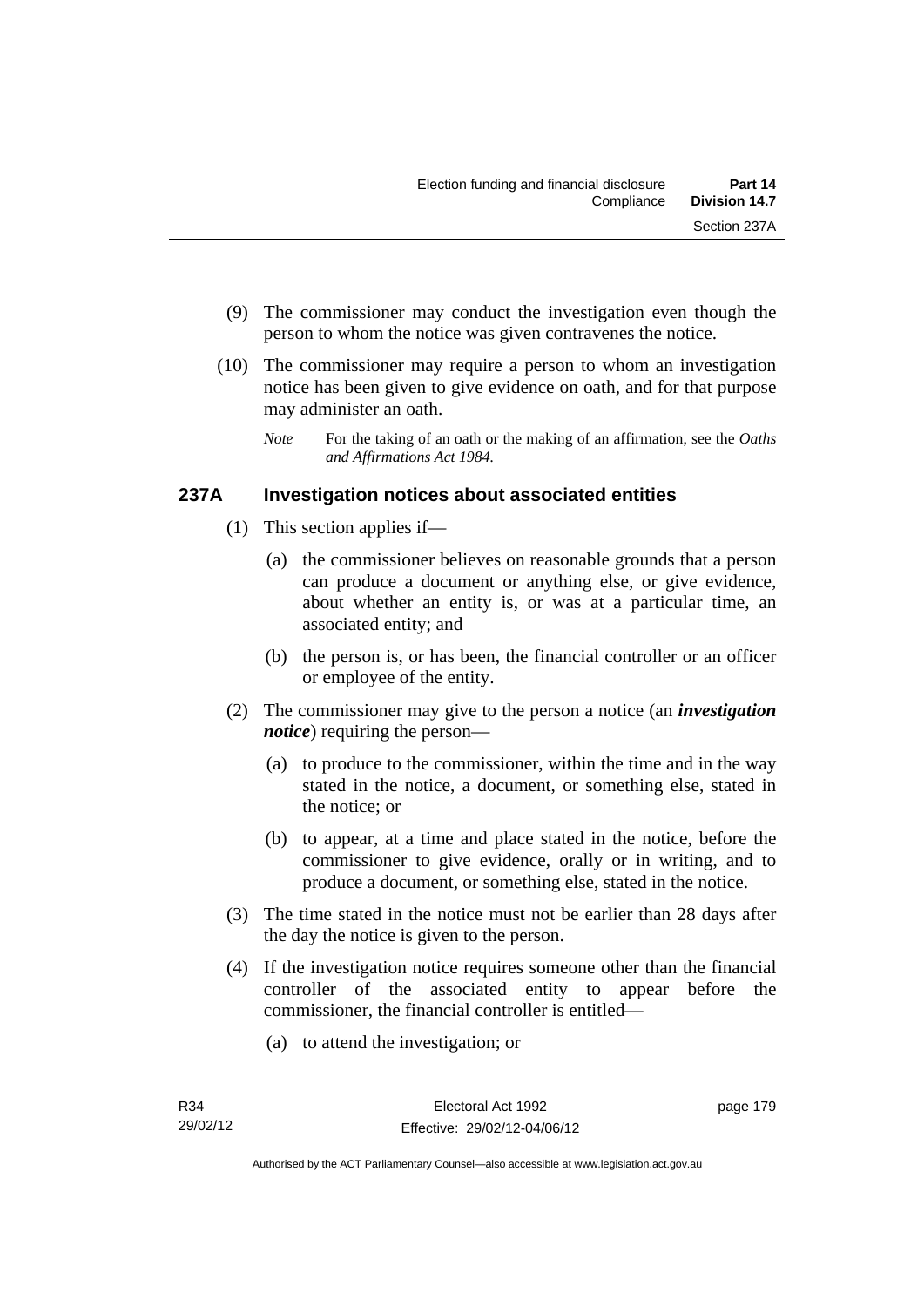- (b) to nominate someone else to attend on the financial controller's behalf.
- (5) The commissioner may conduct the investigation even though the person to whom the notice was given contravenes the notice to attend.
- (6) If the commissioner gives an investigation notice to a person, the commissioner must also give the person an internal review notice about the decision to give the person the notice.
- (7) The person is taken not to have failed to comply with the notice if the person makes application under section 247 (Applications for internal review) for review of the decision and the application has not been decided.
- (8) The commissioner may require a person to whom an investigation notice has been given to give evidence on oath, and for that purpose may administer an oath.
	- *Note* For the taking of an oath or the making of an affirmation, see the *Oaths and Affirmations Act 1984.*
- (9) This section is in addition to, and does not limit, section 237 (Investigation notices generally).

## **237B Investigation notice offences**

 (1) A person must not, without reasonable excuse, contravene an investigation notice.

Maximum penalty: 50 penalty units, imprisonment for 6 months or both.

 (2) A person must not, in response to an investigation notice, give evidence that the person knows is false or misleading in a material particular.

Maximum penalty: 50 penalty units, imprisonment for 6 months or both.

Authorised by the ACT Parliamentary Counsel—also accessible at www.legislation.act.gov.au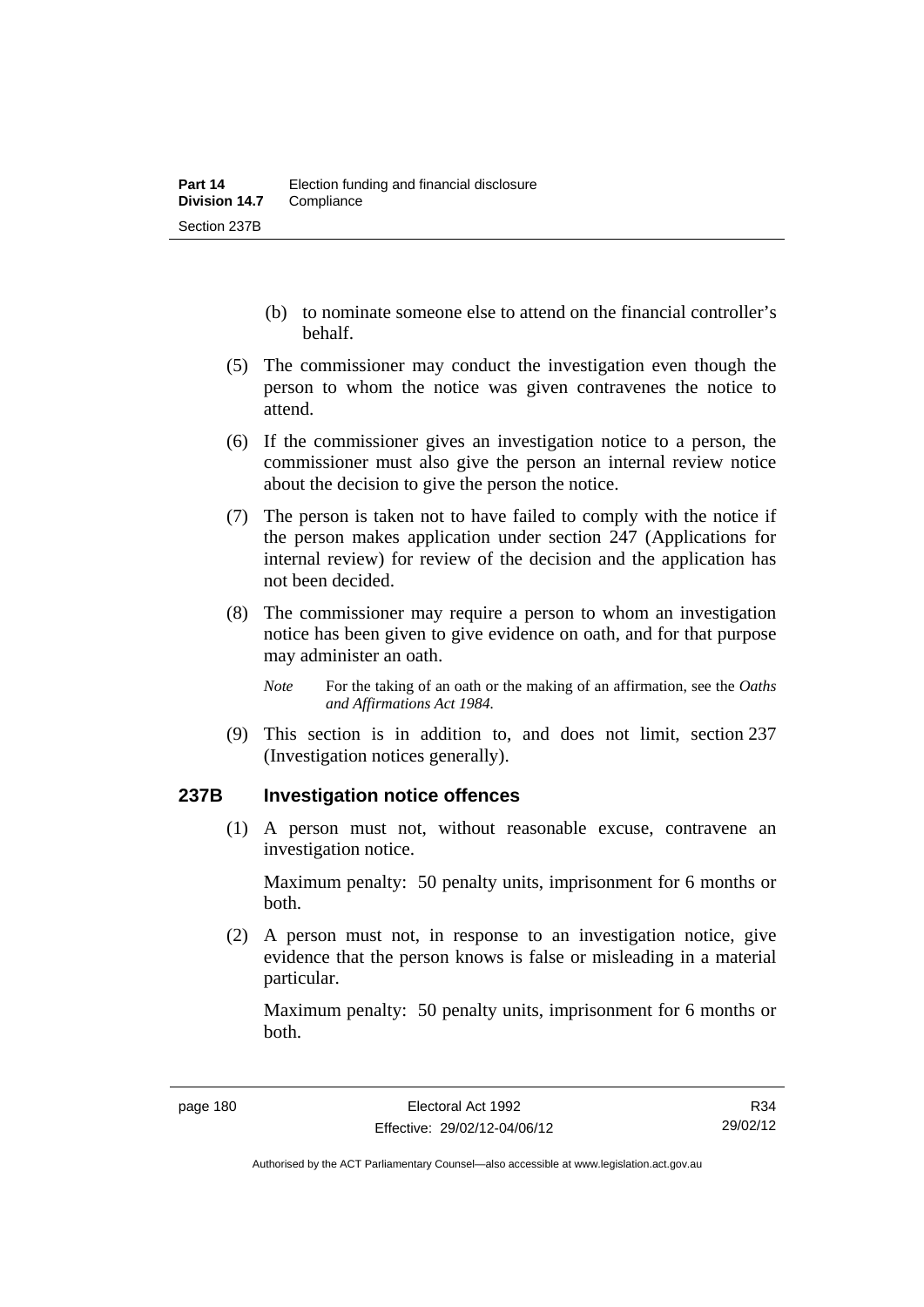## **238 Investigation—search warrants**

- (1) The commissioner may make an application to a magistrate for the issue of a warrant if—
	- (a) the commissioner has reasonable grounds for suspecting that there may be, at that time or within the next 24 hours, in or on any premises, an article that may afford evidence relating to a contravention of section 236 (a *relevant article*); and
	- (b) the commissioner has reasonable grounds for believing that, if an investigation notice under section 237 were issued for the production of the relevant article, it might be concealed, lost, mutilated, destroyed or disposed of.
- (2) A magistrate may, on application in accordance with subsection (1), issue a warrant authorising the commissioner or any other person named in the warrant, with the assistance the commissioner or person considers necessary, and if necessary by force—
	- (a) to enter the premises; and
	- (b) to search the premises for relevant articles; and
	- (c) to seize any relevant article found in or on the premises.
- (3) A magistrate shall not issue a warrant unless—
	- (a) an affidavit has been lodged with the magistrate setting out the grounds on which the issue of the warrant is being sought; and
	- (b) the commissioner or another person has given the magistrate, either orally or by affidavit, any further information the magistrate requires about the grounds on which the issue of the warrant is being sought; and
	- (c) the magistrate is satisfied that there are reasonable grounds for issuing the warrant.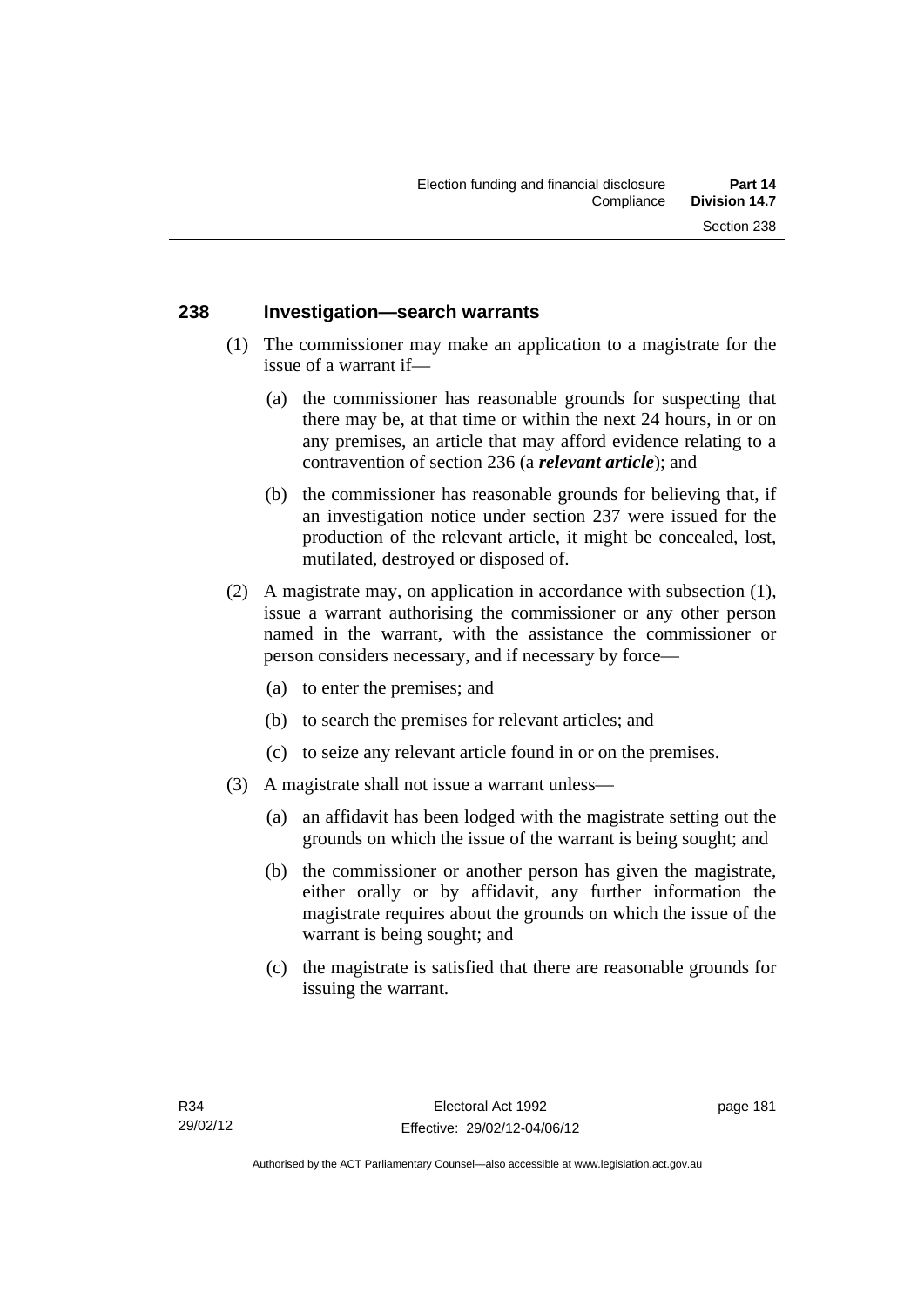- (4) If a magistrate issues a warrant, he or she shall endorse on the affidavit lodged in accordance with subsection (3) the grounds relied on to justify the issue of the warrant.
- (5) A warrant shall—
	- (a) state the purpose for which it is issued, including a reference to the alleged offence in relation to which it is issued; and
	- (b) specify the hours during which the entry is authorised or state that the entry is authorised at any time of the day or night; and
	- (c) include a description of the kind of articles to which it relates; and
	- (d) specify the date, not later than 1 month after the date of issue of the warrant, when the warrant ceases to have effect.
- (6) If an article is seized by a person under a warrant—
	- (a) the person may keep the article for as long as is necessary and reasonable for the purposes of the investigation to which it is relevant; and
	- (b) when retention of the article ceases to be necessary and reasonable for those purposes, he or she shall cause it to be delivered to the person who appears to be entitled to possession of the article.
- (7) If a document is retained under subsection  $(6)$  (a)—
	- (a) the person otherwise entitled to possession of the document is entitled to be supplied, as soon as practicable, with a copy certified by the commissioner to be a true copy and the certified copy shall be received in all courts as evidence as if it were the original; and
	- (b) until the certified copy is supplied, the commissioner shall, at the times and places the commissioner considers appropriate, permit the person otherwise entitled to possession of the

R34 29/02/12

Authorised by the ACT Parliamentary Counsel—also accessible at www.legislation.act.gov.au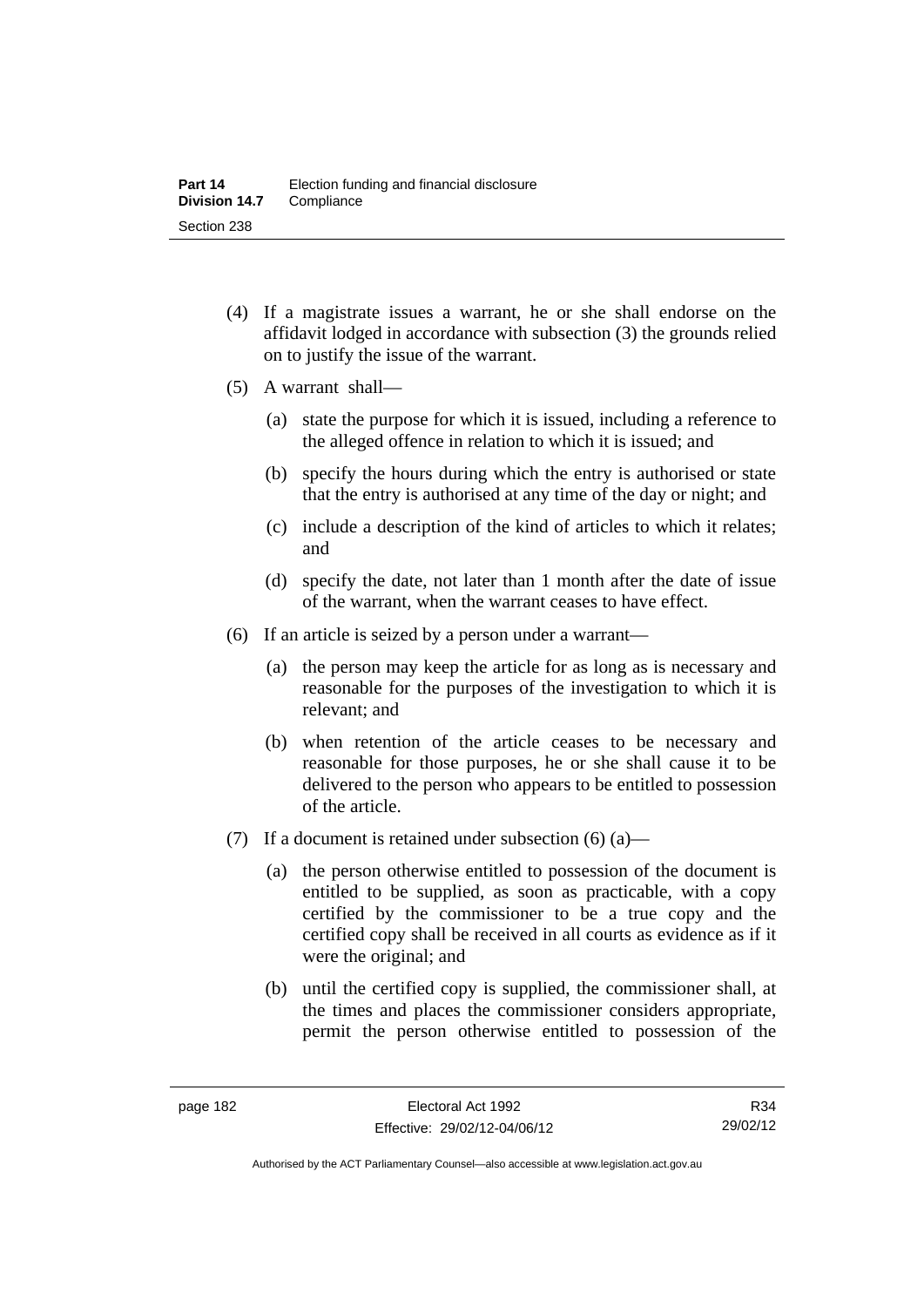document, or a person authorised by that person, to inspect and make copies of, or take extracts from, the document.

## **239 Records**

- (1) If a person makes or obtains an article that is or includes a record relating to a matter particulars of which are, or could be, required to be set out in a return under this part relating to an election, he or she shall keep the record for not less than 4 years beginning on polling day for that election.
- (2) If a party, MLA or associated entity makes or obtains an article that is or includes a record relating to a matter particulars of which are, or could be, required to be set out in a return under division 14.6 (Annual returns), the party, MLA or associated entity must keep the record for not less than 4 years beginning on the day after the last day when the return must be given to the commissioner.
- (3) If a person, party, MLA or associated entity (the *transferor*) would, in the normal course of business or administration, transfer to someone else a record mentioned in subsection (1) or (2)—
	- (a) the transferor is taken not to have contravened the subsection by transferring the record; and
	- (b) the person to whom the record is transferred must keep the record for the period for which the transferor would have been required to keep the record if the record had not been transferred.

## **Division 14.8 Miscellaneous**

## **240 Inability to complete returns**

 (1) If a person who is required to give the commissioner a return under division 14.4, 14.5 or 14.6 considers that it is impossible to complete the return because he or she is unable to obtain particulars that are required for the preparation of the return, the person may—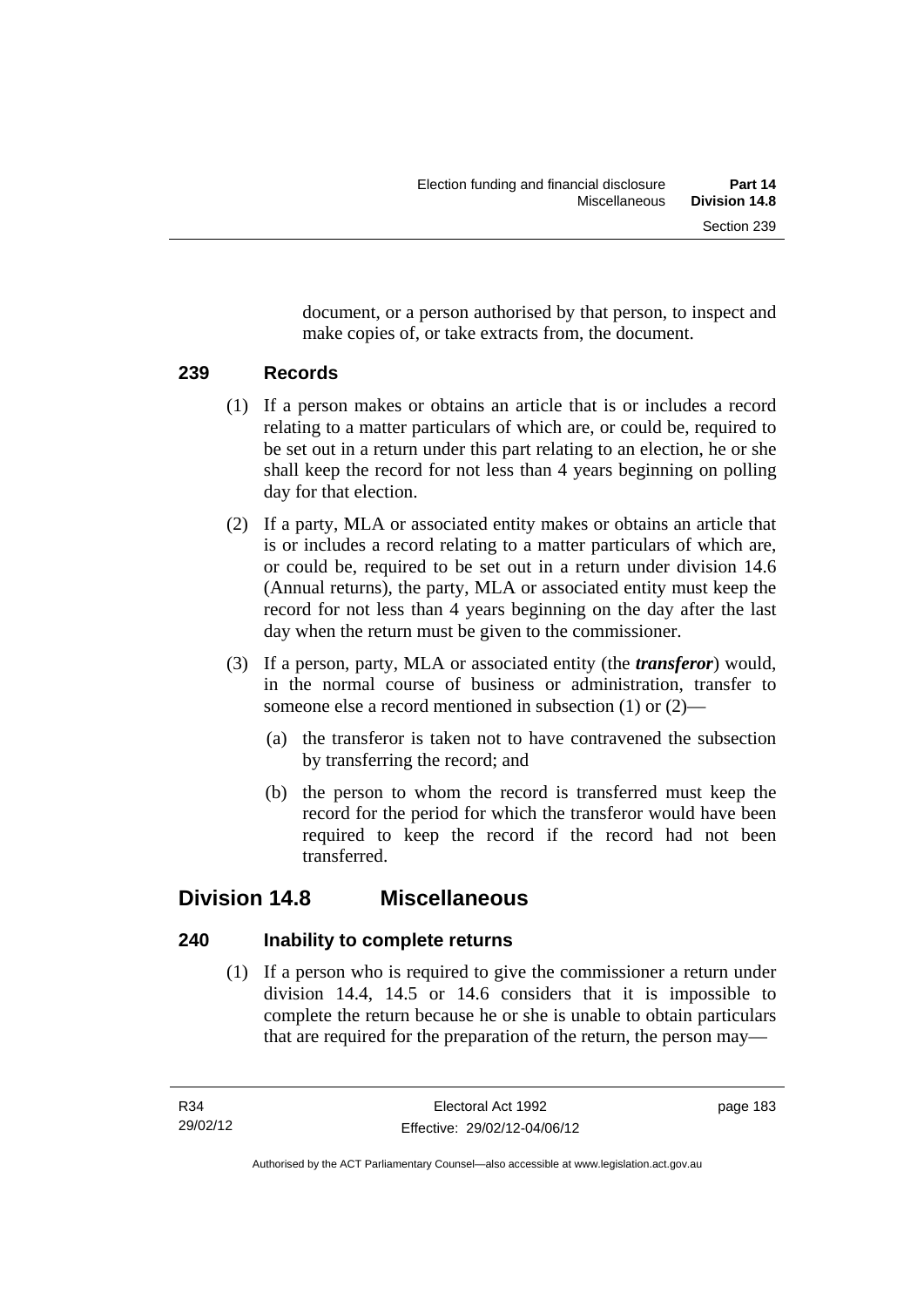- (a) prepare the return to the extent that it is possible to do so without those particulars; and
- (b) give the commissioner the return so prepared; and
- (c) give the commissioner written notice—
	- (i) identifying the return; and
	- (ii) stating that the return is incomplete because he or she is unable to obtain certain particulars; and
	- (iii) identifying those particulars; and
	- (iv) setting out the reasons why he or she is unable to obtain those particulars; and
	- (v) if the person believes, on reasonable grounds, that another person whose name and address he or she knows can give those particulars—stating that belief, the reasons for it and the name and address of the other person.
- (2) A person who complies with subsection (1) shall not, because of the omission of the particulars referred to in subsection (1) (c) (iii), be taken, for section 236 (2) (a), to have given a return that is incomplete.
- (3) If the commissioner has been informed under subsection (1) (c) or (4) (e) that a person can supply particulars that have not been included in a return, the commissioner may, by written notice served on that person, require the person to give the commissioner written notice of the particulars within the period specified in the notice.
- (4) If a person who is required to give the commissioner particulars under subsection (3) considers that he or she is unable to obtain some or all of the particulars, the person shall give to the commissioner a written notice—
	- (a) specifying the particulars (if any) that the person is able to give; and

Authorised by the ACT Parliamentary Counsel—also accessible at www.legislation.act.gov.au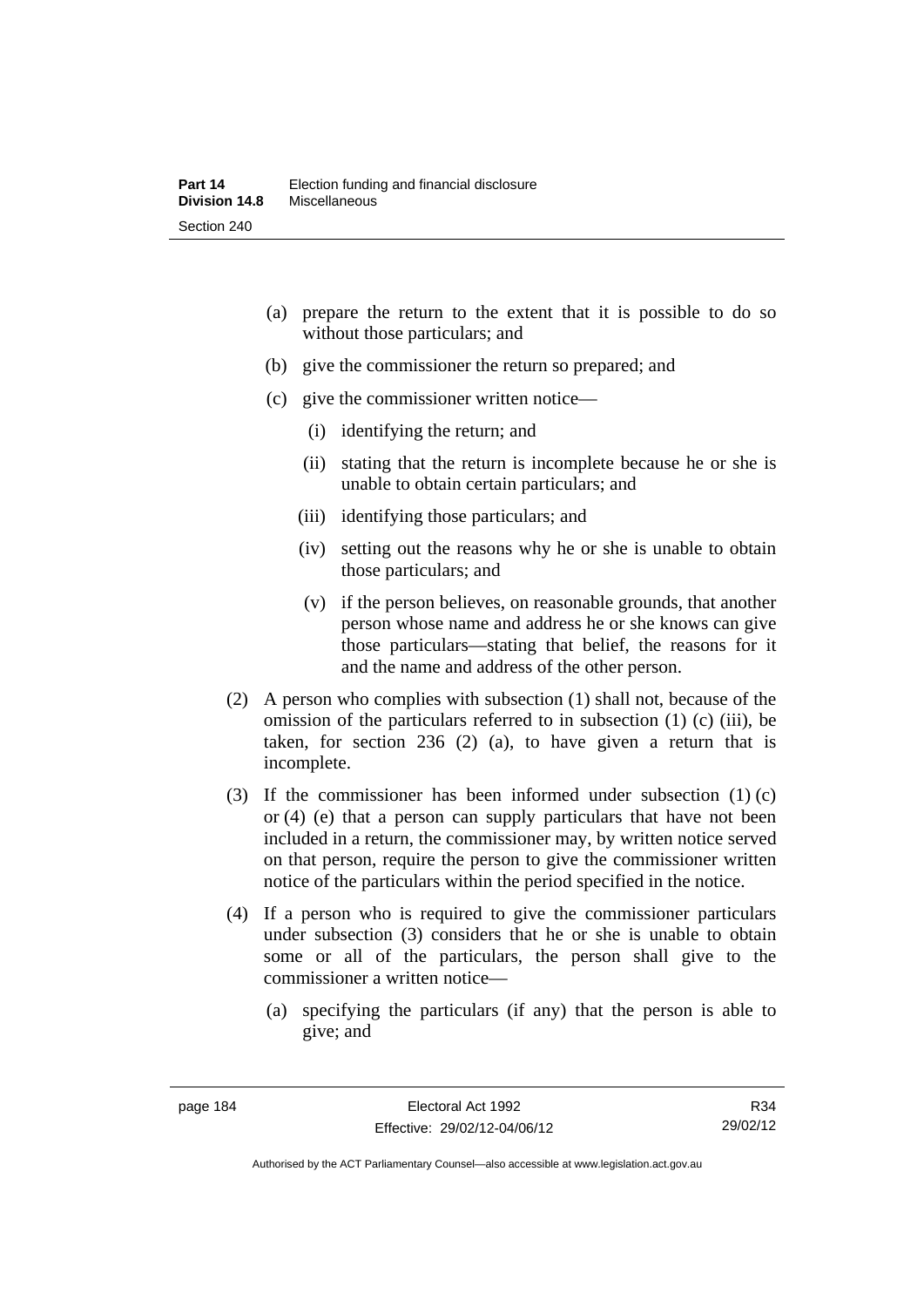- (b) stating that the person is unable to obtain certain particulars;
- (c) identifying those particulars; and
- (d) specifying the reasons why the person considers he or she is unable to obtain those particulars; and
- (e) if the person believes, on reasonable grounds, that another person whose name and address he or she knows can give those particulars—specifying the name and address of that other person and the reasons why he or she believes that the other person is able to give those particulars.
- $(5)$  If—
	- (a) a notice is given to a person under subsection (3); and
	- (b) the person complies with that notice or gives the commissioner a notice under subsection (4);

he or she shall not, only because of the omission of the required particulars, be taken to have given an incomplete return.

## **241 Noncompliance with pt 14**

- (1) The failure of a person to comply with a provision of this part in relation to an election does not invalidate that election.
- (2) Without limiting subsection (1)—
	- $(a)$  if—
		- (i) a party endorsed a candidate in an election; and
		- (ii) the candidate was elected at the election;

a failure by the reporting agent of the party to comply with this part in relation to that election does not invalidate the candidate's election;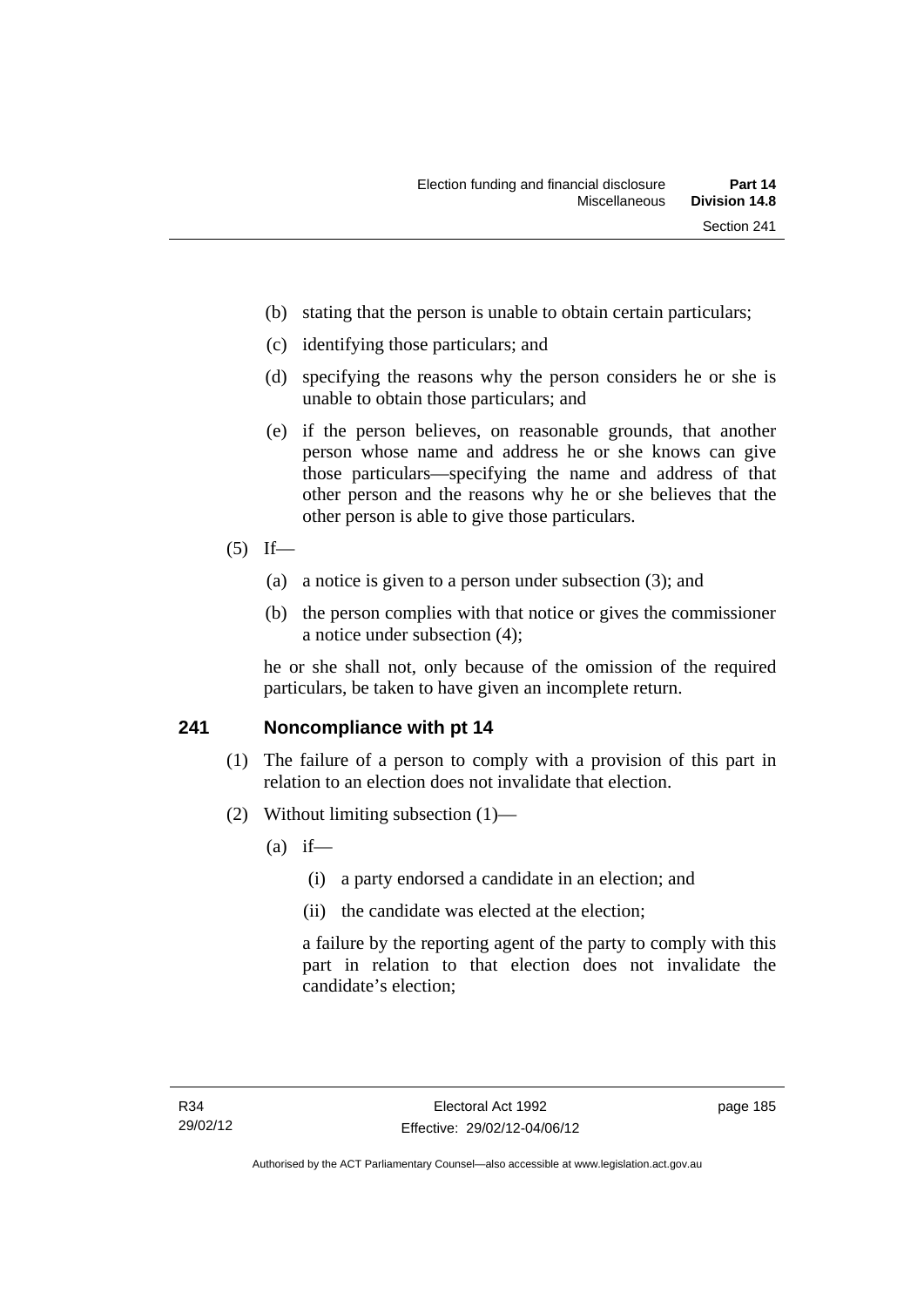(b) a failure by the reporting agent of a candidate who is elected at an election to comply with his or her part in relation to the election does not invalidate the candidate's election.

## **242 Amendment of returns**

- (1) If the commissioner is satisfied that a return under this part contains a formal error or is subject to a formal defect, the commissioner may amend the return to the extent necessary to correct the error or remove the defect.
- (2) A person authorised by subsection (3) may, by written notice signed by the person and given to the commissioner, request the permission of the commissioner to make a specified amendment of a return for the purpose of correcting an error or omission.
- (3) A request may be made by—
	- (a) the person who gave the return; or
	- (b) if the return was given for a party, MLA or candidate—the reporting agent of the party, MLA or candidate; or
	- (c) if the return was given in relation to an associated entity—the financial controller of the entity.
- (4) On a request under subsection (2), the commissioner shall permit the person making the request to amend the return accordingly if the commissioner is satisfied that the request is justified.
- (5) If the commissioner decides to refuse a request under subsection (2), the commissioner shall give the person making the request an internal review notice about the decision.
- (6) The amendment of a return under this section does not affect the liability of a person to be convicted of an offence against section 236 (2) or (3) arising out of the giving of the return.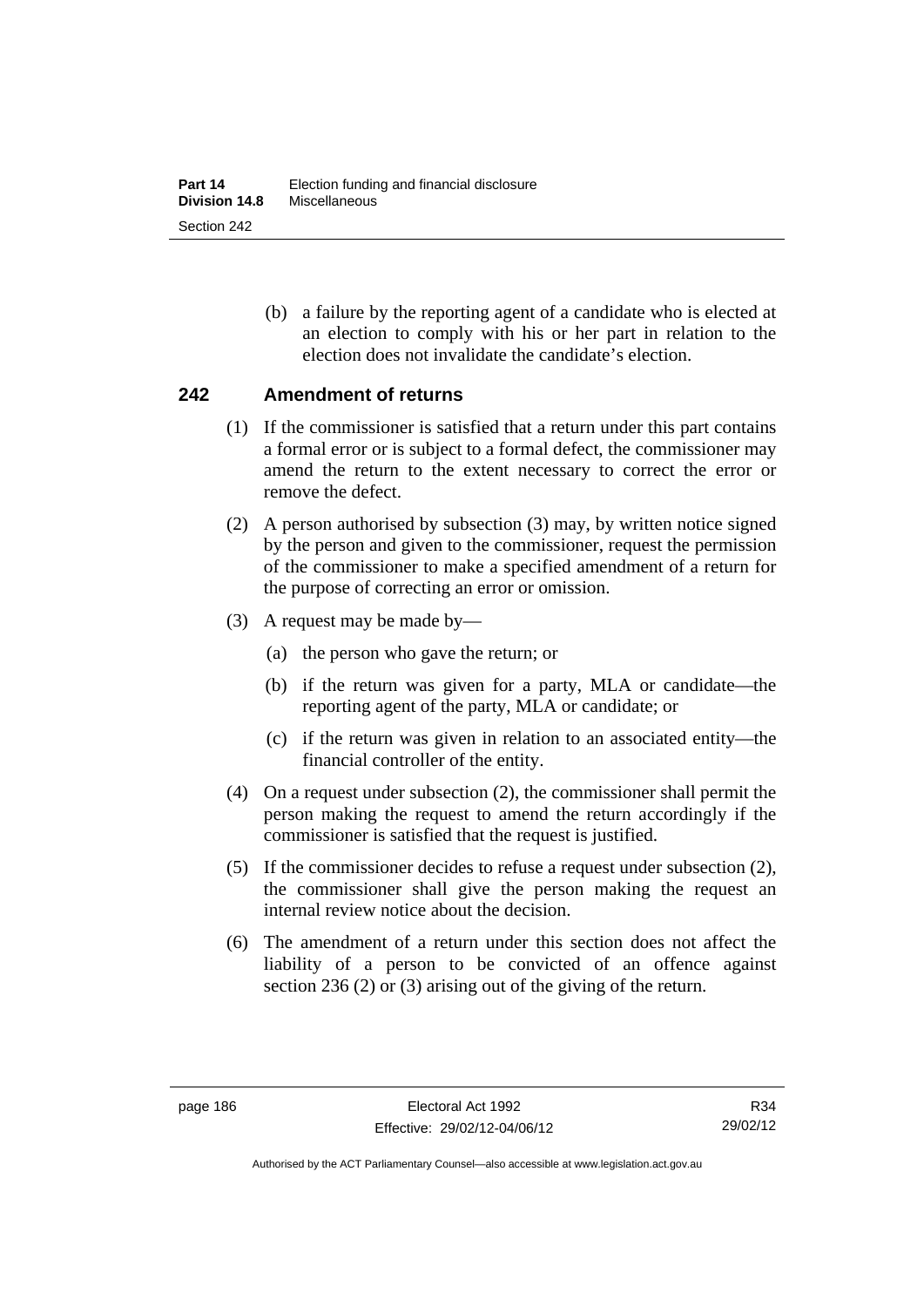## **243 Copies of returns to be available for public inspection**

- (1) The commissioner must make available for public inspection, in accordance with subsections (2) and (3), a copy of each return given to the commissioner under division 14.4 (Disclosure of donations), 14.5 (Disclosure of electoral expenditure) and division 14.6 (Annual returns).
- (2) A copy of a return under division 14.4 or 14.5 (other than a return under section 221A (Annual returns of donations)) must be made available for public inspection from the beginning of the 25th week after polling day in the election to which the return relates.
- (3) A copy of a return under section 221A or division 14.6 must be made available for public inspection from the beginning of February in the next year.
- (4) A person may, on request, obtain a copy of a return if a copy of the return is available for public inspection under this section.
	- *Note* A fee may be determined under s 8 (Determination of fees) for this subsection.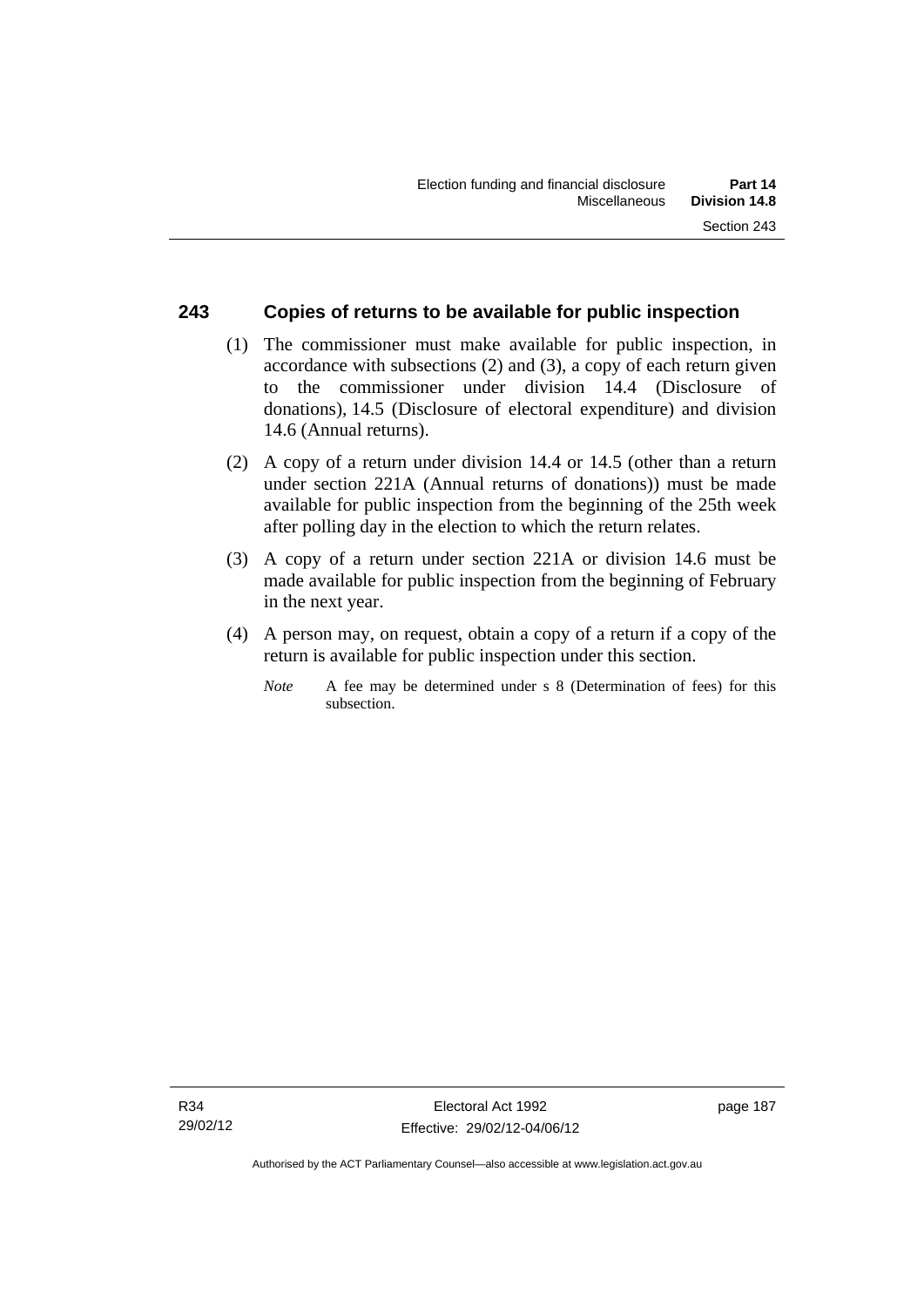Section 244

# **Part 15 Notification and review of decisions**

#### **244 Meaning of** *internal review notice***—Act**

In this Act:

*internal review notice*—see the *ACT Civil and Administrative Tribunal Act 2008*, section 67B (1).

## **245 Definitions—pt 15**

In this part:

*internally reviewable decision* means a decision mentioned in schedule 5, column 3 under a provision of this Act mentioned in column 2 in relation to the decision; or

*person* includes a political party.

*reviewable decision* means a decision of the electoral commission in relation to an internally reviewable decision.

## **246 Internal review notices**

If the commissioner makes an internally reviewable decision, the commissioner must give an internal review notice to each entity mentioned in schedule 5, column 4 in relation to the decision.

- *Note 1* The commissioner must also take reasonable steps to give an internal review notice to any other person whose interests are affected by the decision (see *ACT Civil and Administrative Tribunal Act 2008*, s 67B).
- *Note* 2 The requirements for internal review notices are prescribed under the *ACT Civil and Administrative Tribunal Act 2008*.

#### **247 Applications for internal review**

 (1) The following may apply to the electoral commission for review of an internally reviewable decision:

R34 29/02/12

Authorised by the ACT Parliamentary Counsel—also accessible at www.legislation.act.gov.au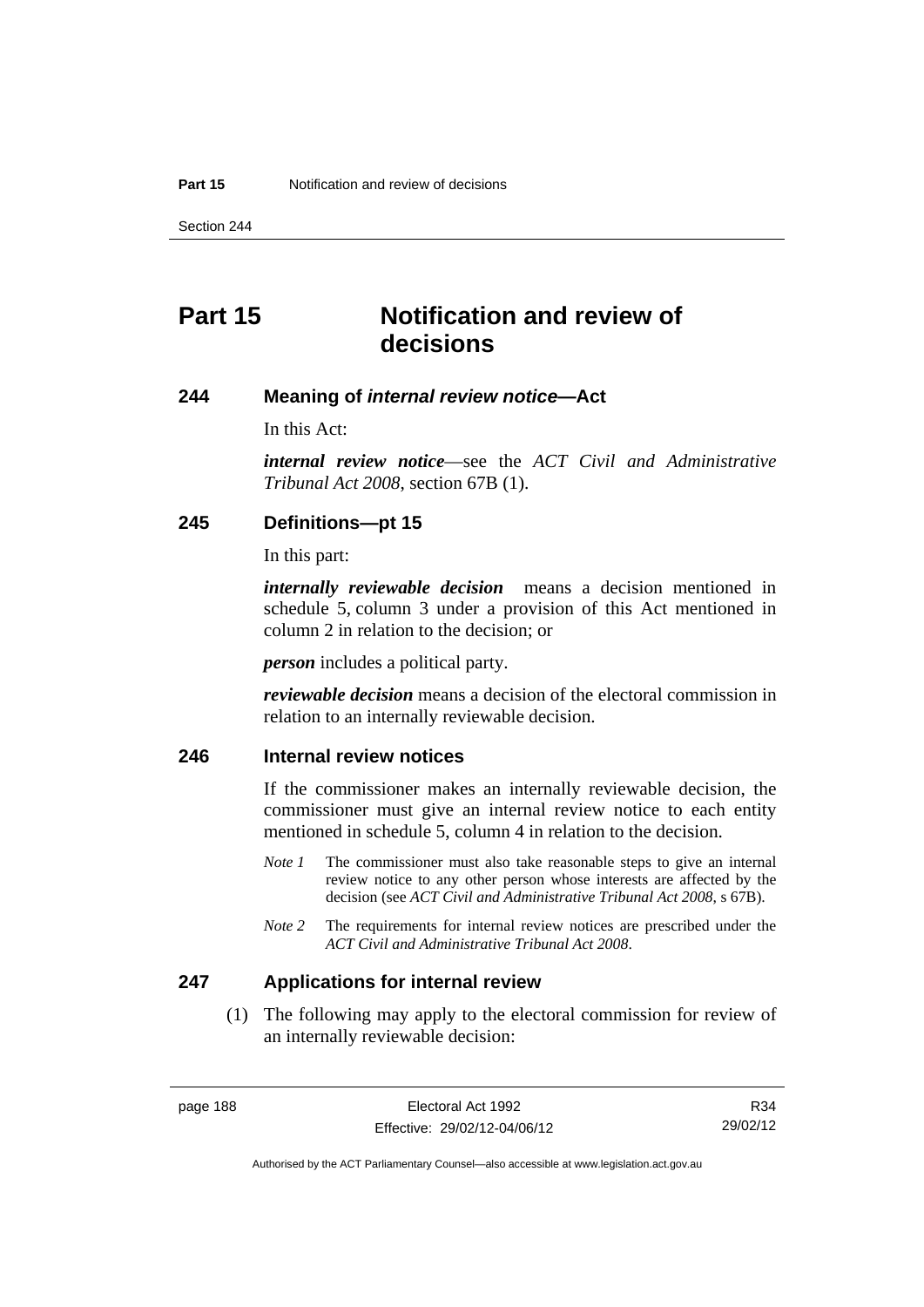- (a) an entity mentioned in schedule 5, column 4 in relation to the decision;
- (b) any other person whose interests are affected by the decision.
- (2) The application must—
	- (a) be in writing; and
	- (b) state the applicant's name and address; and
	- (c) set out the applicant's reasons for making the application.
	- *Note* If a form is approved under s 340A for the application, the form must be used.
- (3) The application must be given to the electoral commission at the commission's office—
	- (a) within 28 days after—
		- (i) for a decision to register a political party—the day of notification under the Legislation Act of the notice under section 92 (3) (Registration of political parties) of the decision; or
		- (ii) in any other case—the day the applicant is given the internal review notice; or
	- (b) within any longer period allowed by the commission before or after the end of the 28-day period.

## **248 Stay of reviewable decisions**

- (1) Before considering an application for review of an internally reviewable decision, the electoral commission may, on application by an entity affected by the decision or on its own initiative, make a written order (the *stay order*) staying or otherwise affecting the operation or implementation of the decision or a part of the decision
- (2) In considering an application for a stay order, the electoral commission must consider—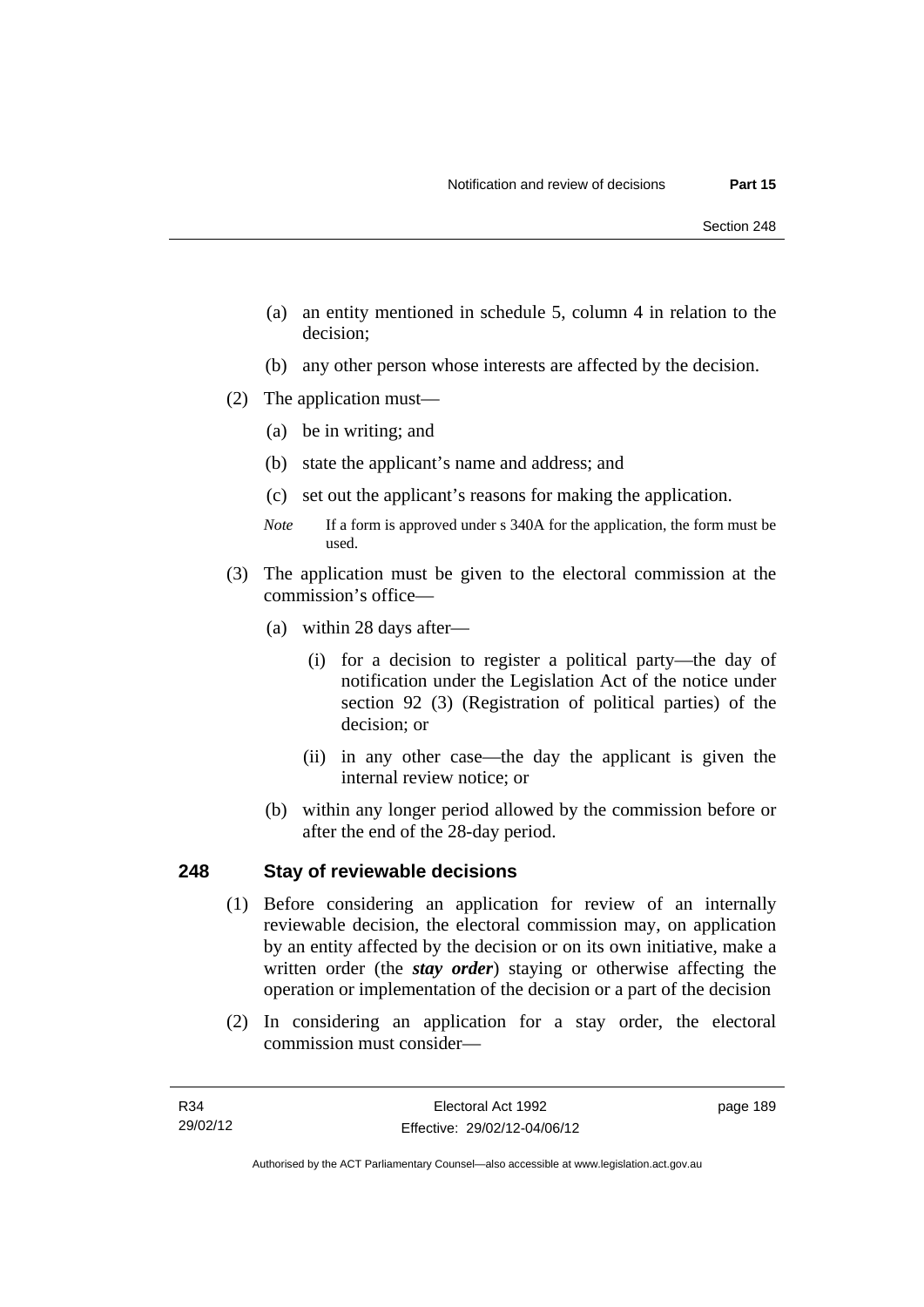Section 249

- (a) the interests of any other person affected by the decision; and
- (b) the need to ensure, as far as practicable, that the review process and the commission's decision on the review are effective.

#### **249 Review by electoral commission**

- (1) This section applies if the electoral commission is considering an application for review of an internally reviewable decision.
- (2) The electoral commission must—
	- (a) confirm the decision; or
	- (b) vary the decision; or
	- (c) set aside the decision and substitute its own decision.
- (3) The commissioner must not—
	- (a) be present during any deliberation of the electoral commission in relation to the review of the internally reviewable decision; or
	- (b) take part in any decision of the electoral commission in relation to the review of the internally reviewable decision.
- (4) Subsection (3) does not apply to an internally reviewable decision made by a delegate of the commissioner.

#### **249A Reviewable decision notices**

If the electoral commission makes a reviewable decision, the commission must give a reviewable decision notice to each entity that is given an internal review notice.

- *Note 1* The electoral commission must also take reasonable steps to give a reviewable decision notice to anyone whose interests are affected by the decision (see *ACT Civil and Administrative Tribunal Act 2008*, s 67A).
- *Note 2* The requirements for reviewable decision notices are prescribed under the *ACT Civil and Administrative Tribunal Act 2008*.

R34 29/02/12

Authorised by the ACT Parliamentary Counsel—also accessible at www.legislation.act.gov.au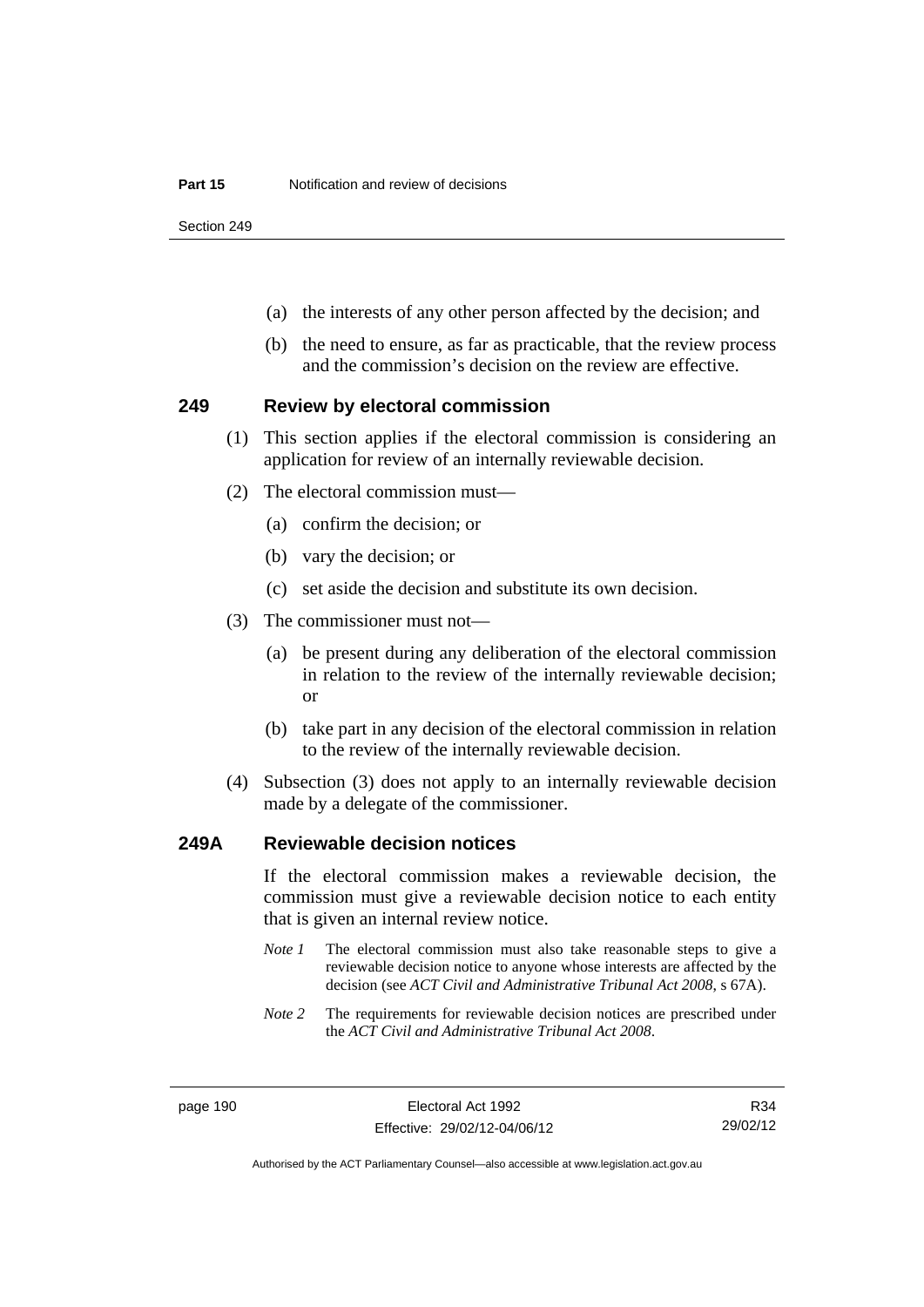## **249B Applications for review**

The following may apply to the ACAT for review of a reviewable decision:

- (a) an entity that is given a reviewable decision notice;
- (b) any other person whose interests are affected by the decision.
- *Note* If a form is approved under the *ACT Civil and Administrative Tribunal Act 2008* for the application, the form must be used.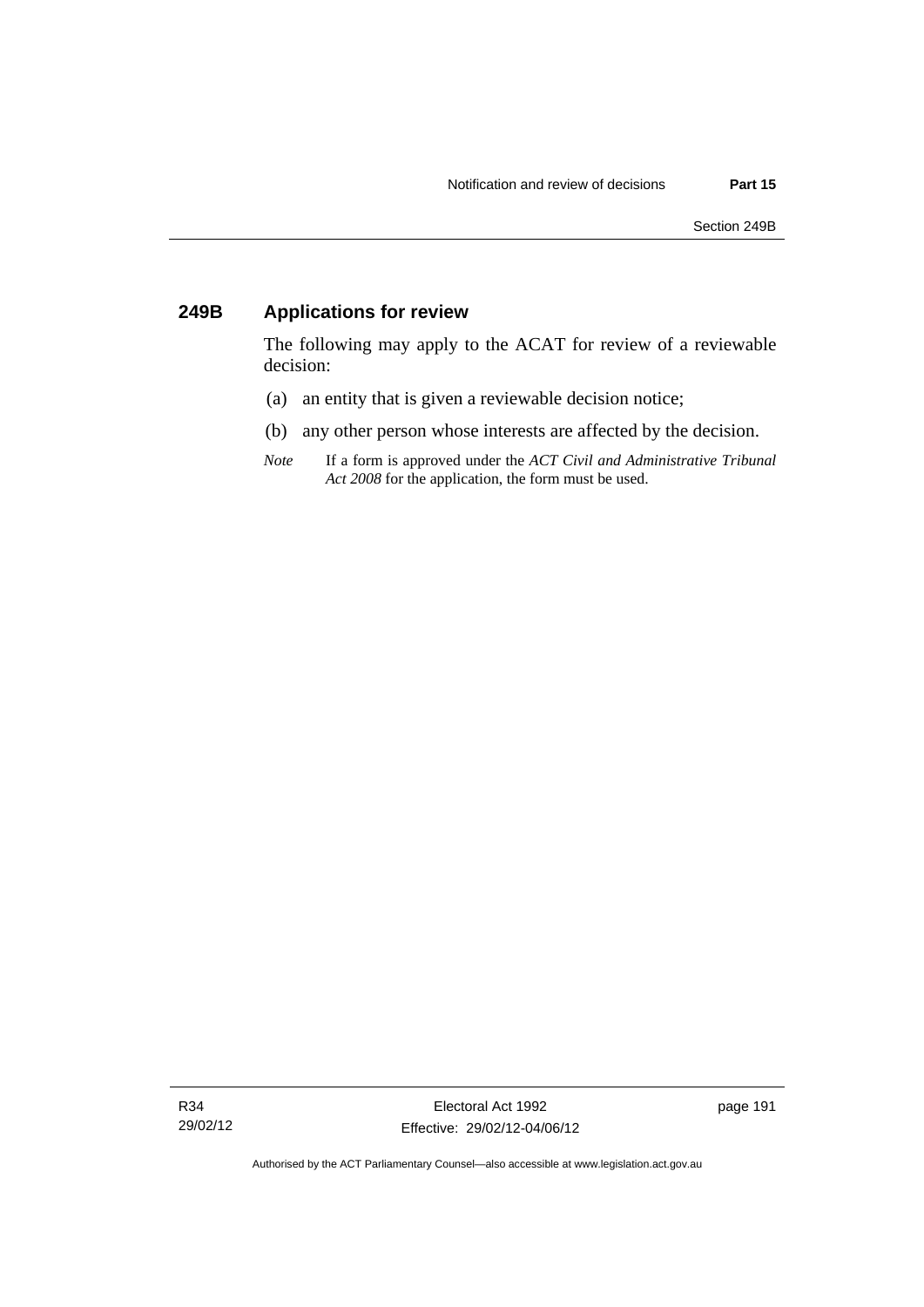# **Part 16 Disputed elections, eligibility and vacancies**

## **Division 16.1 Preliminary**

#### **250 Definitions for pt 16**

In this part:

*application* means an application disputing the validity of an election made in accordance with section 258.

*bribery* means a contravention of section 285.

*contravention*, of a section of this Act or the *Crimes Act 1914* (Cwlth), includes—

- (a) attempting or conspiring to contravene that section; or
- (b) aiding, abetting, counselling or procuring the contravention of that section.

*Court of Disputed Elections*—see section 252 (2).

*election* includes—

- (a) a recount of votes under section 194; and
- (b) the choice of a person to fill a casual vacancy under section 195.

*file* means to file in the registrar's office.

*proceeding* means a proceeding before the Court of Disputed Elections.

*registrar* means the registrar of the Supreme Court.

*Speaker*—see section 251.

Authorised by the ACT Parliamentary Counsel—also accessible at www.legislation.act.gov.au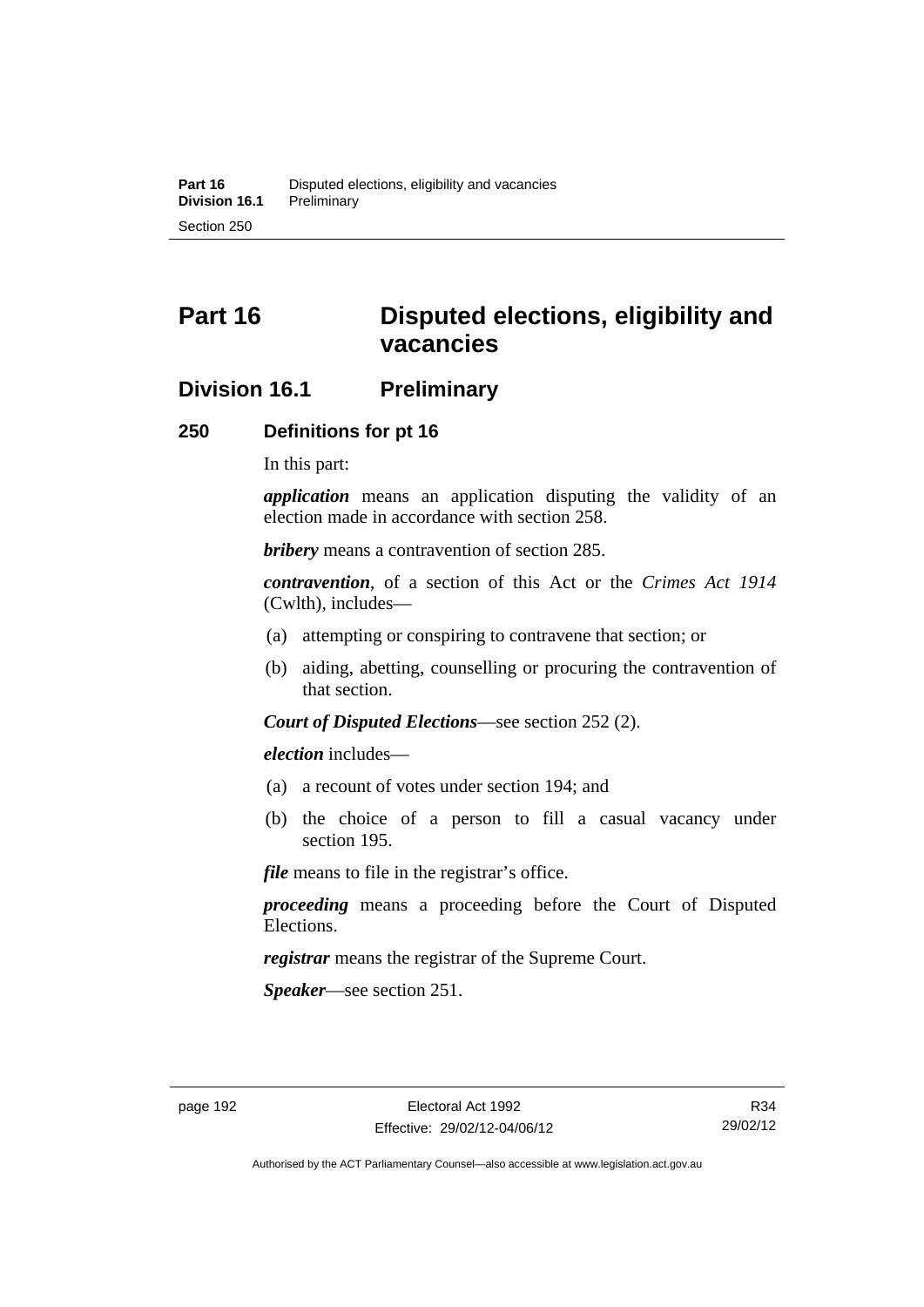*undue influence* means a contravention of section 288 (Violence and intimidation) or the *Crimes Act 1914* (Cwlth), section 28 (Interfering with political liberty).

## **251 Meaning of** *Speaker* **for pt 16**

(1) In this part:

*Speaker* includes—

- (a) if the Speaker is unavailable—the Deputy Speaker; or
- (b) if both the Speaker and Deputy Speaker are unavailable another MLA who is not the subject of a proceeding and is appointed by the Assembly to act as the Speaker for this part; or
- (c) if both the Speaker and Deputy Speaker are unavailable and no MLA is appointed for paragraph (b)—the clerk of the Assembly.
- (2) For subsection (1), the Speaker or Deputy Speaker is unavailable if—
	- (a) the office-holder is absent from duty; or
	- (b) there is a vacancy in the office; or
	- (c) the office-holder is the subject of a proceeding.

# **Division 16.2 Jurisdiction and powers of Supreme Court**

## **252 Court of Disputed Elections**

- (1) The Supreme Court has jurisdiction to hear and determine—
	- (a) applications disputing the validity of elections; and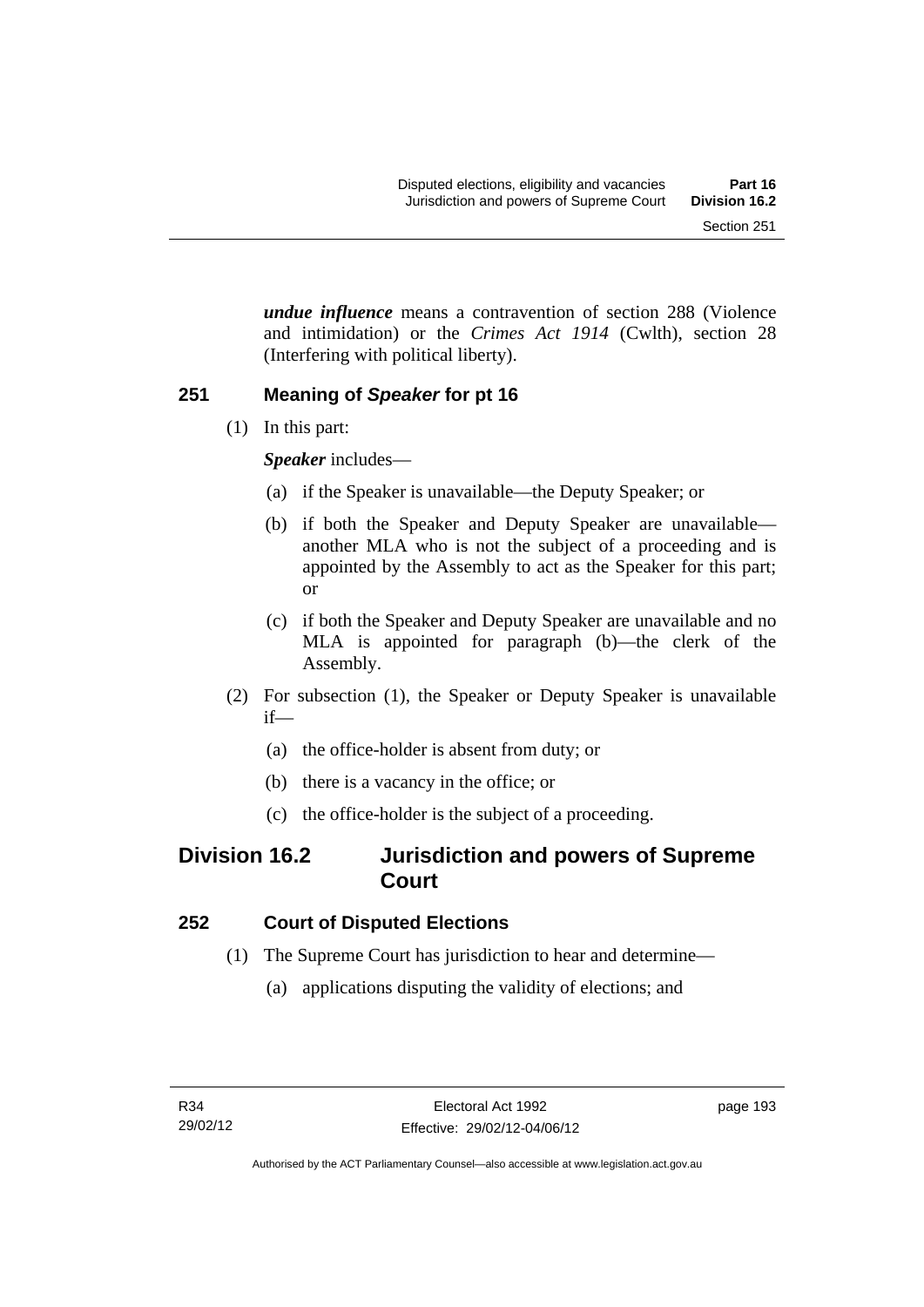- (b) questions referred to the court by resolution of the Legislative Assembly relating to—
	- (i) the eligibility of persons who have been declared elected to be members of the Assembly; or
	- (ii) vacancies in the membership of the Assembly.
- (2) When exercising jurisdiction under subsection (1), the Supreme Court shall be known as the Court of Disputed Elections.

## **253 Powers of the court**

Subject to this part, the Supreme Court has the same powers (so far as they are applicable) when exercising jurisdiction under this part as it has when exercising its original jurisdiction.

#### **255 Decisions are final**

A decision of the Court of Disputed Elections is final and conclusive, is not subject to appeal and shall not be called into question.

## **Division 16.3 Disputed elections**

## **256 Validity may be disputed after election**

- (1) The validity of an election shall not be disputed except by application to the Court of Disputed Elections after the result of the election is declared.
- (2) Without limiting subsection (1), if any of the following matters in relation to an election is called into question, the validity of the election is to be taken to be in dispute:
	- (a) the acceptance or rejection of a nomination of a candidate by the commissioner;
	- (b) the eligibility of a person to be nominated as a candidate, to be elected or to be an MLA;

R34 29/02/12

Authorised by the ACT Parliamentary Counsel—also accessible at www.legislation.act.gov.au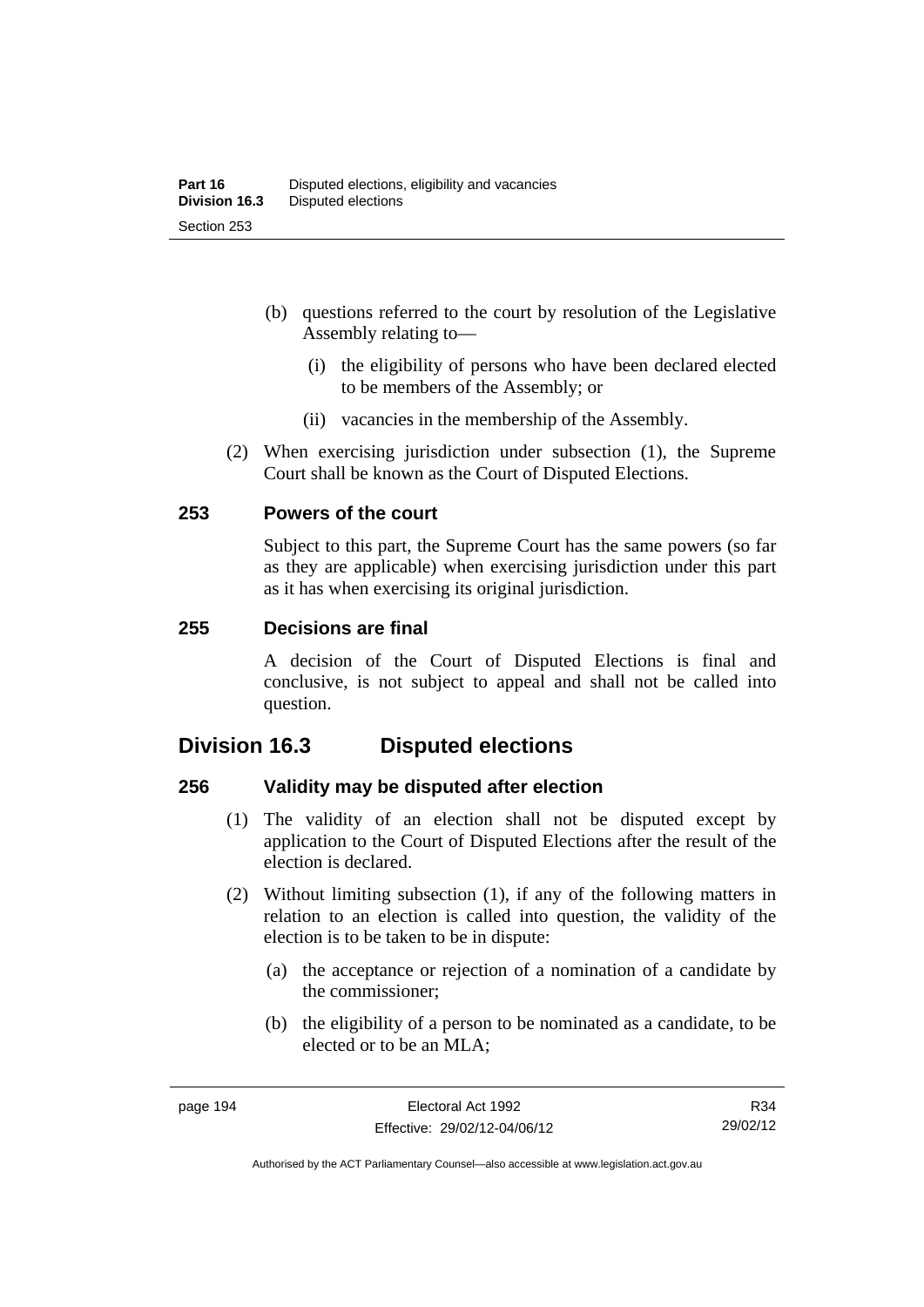- (c) any matter connected with the printing or endorsement of ballot papers;
- (d) any matter connected with the issue, or scrutiny, of ballot papers by an officer;
- (e) any matter connected with electronic voting;
- (f) any matter connected with the admission or rejection of declaration votes by an officer at the preliminary scrutiny.

## **257 Persons entitled to dispute elections**

The following persons are entitled to dispute the validity of an election:

- (a) a candidate in the election;
- (b) an elector entitled to vote at the election;
- (c) the commissioner.

## **258 Form of application**

- (1) An application disputing the validity of an election shall—
	- (a) specify the declarations sought; and
	- (b) set out the facts relied on to invalidate the election with sufficient particularity to identify the matters on which the applicant relies as justifying those declarations; and
	- (c) set out the applicant's full name and address and the capacity in which he or she is making the application; and
	- (d) be signed by the applicant.
- (2) The signature of an applicant other than the commissioner shall be witnessed by another person whose signature, full name, address and occupation shall be set out in the application.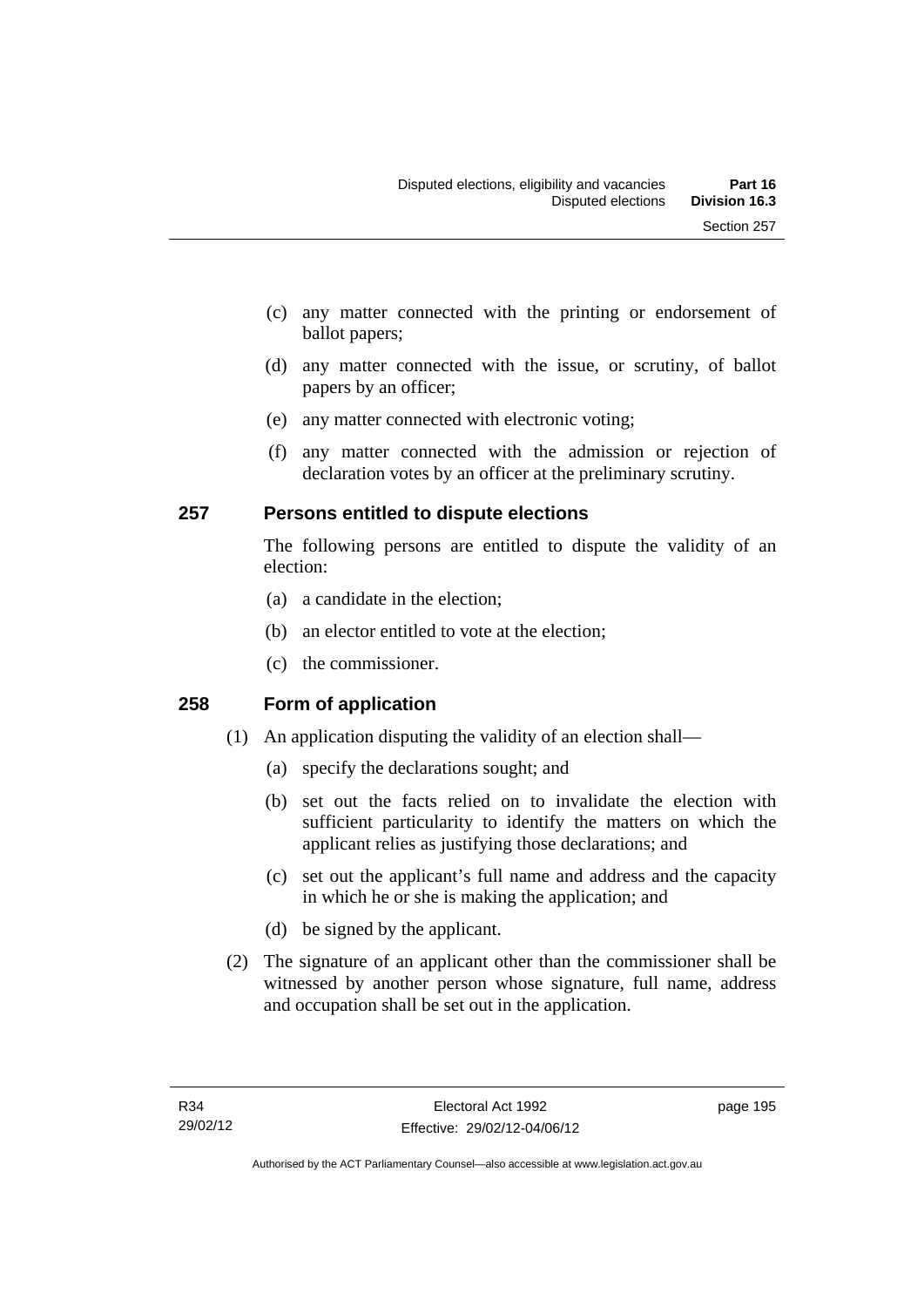## **259 Time for filing application**

An application shall be filed within 40 days after the result of the election is declared.

## **260 Deposit as security for costs**

- (1) At the time of filing an application, the applicant shall deposit with the registrar as security for costs the amount prescribed by the *Court Procedures Rules 2006*.
- (2) The amount deposited shall be set off against any costs ordered to be paid by the applicant.

## **261 Registrar to serve copies of application on certain persons**

The registrar shall, after an application is filed under section 259, serve a sealed copy of the application on—

- (a) the Speaker; and
- (b) the person whose election is being disputed; and
- (c) if the commissioner is not the applicant—the commissioner.

## **262 Parties to application under div 16.3**

- (1) The following people are entitled to appear in a proceeding under this division:
	- (a) the applicant;
	- (b) the commissioner;
	- (c) if a person whose election is being disputed files a notice of appearance within 7 days after the day when the person is served with a copy of the application under section 261—the person;
	- (d) anyone else with the leave of the Court of Disputed Elections.

R34 29/02/12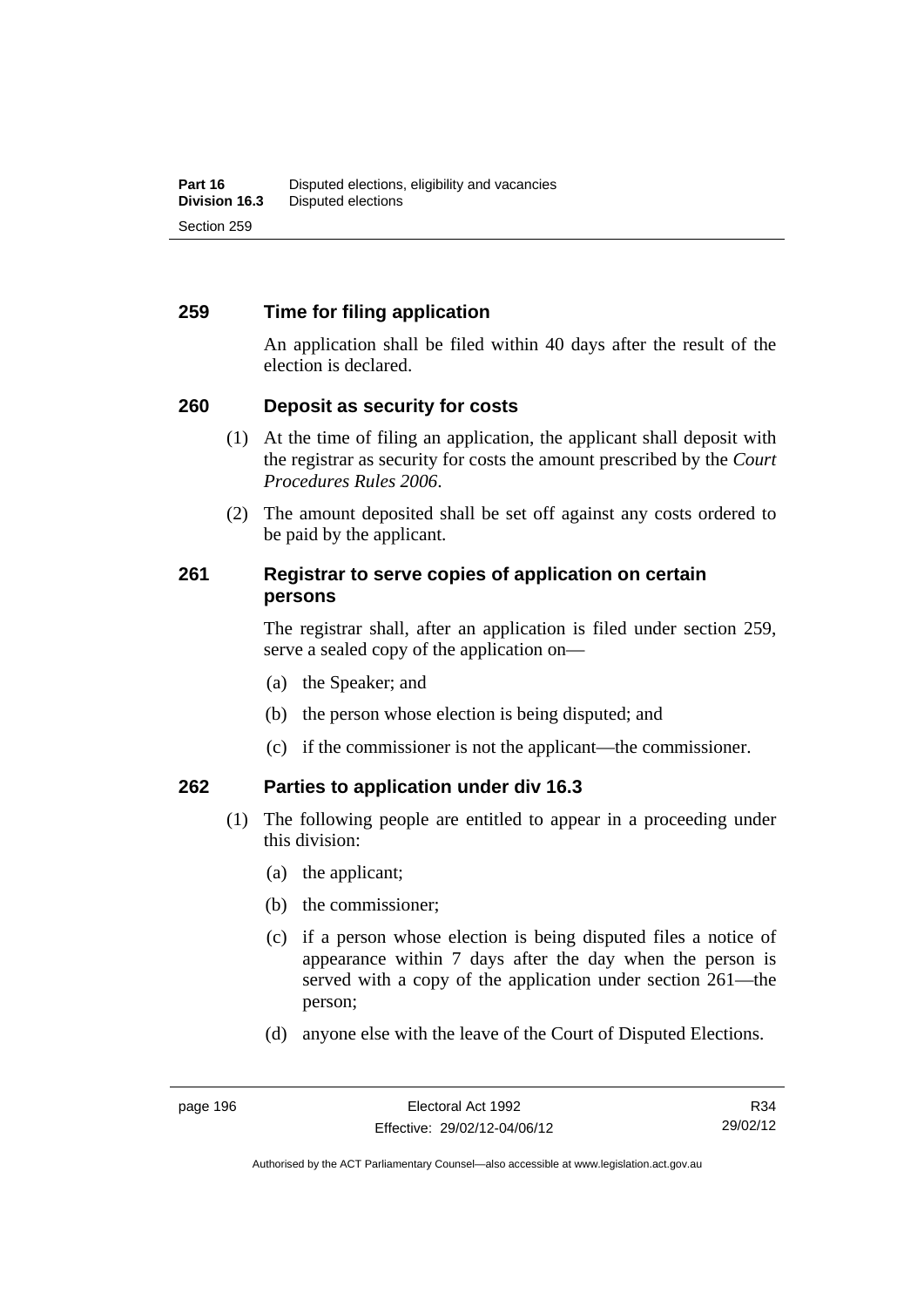- (2) A person other than the applicant who appears under subsection (1) is to be taken to be a respondent to the application.
- (3) This section does not apply to an application under section 263.

## **263 Withdrawal and abatement of application**

(1) In this section:

*election application* means an application disputing the validity of an election made in accordance with section 258.

*leave application* means an application for leave to withdraw an election application.

- (2) An applicant may withdraw an election application only with the leave of the Supreme Court.
- (3) An applicant is not entitled to make a leave application unless notice of the applicant's intention to do so has been—
	- (a) published in a newspaper; and
	- (b) given to the commissioner and to each of the respondents to the relevant election application.
- (4) A leave application shall not be made without the consent of all the applicants to the relevant election application.
- (5) The following persons are entitled to appear as respondents to a leave application:
	- (a) the commissioner;
	- (b) a respondent to the relevant election application;
	- (c) any other person with the leave of the Supreme Court.
- (6) Unless the Supreme Court orders otherwise, if an election application is withdrawn, the applicant is liable to pay the costs of the respondent in relation to that application and the leave application.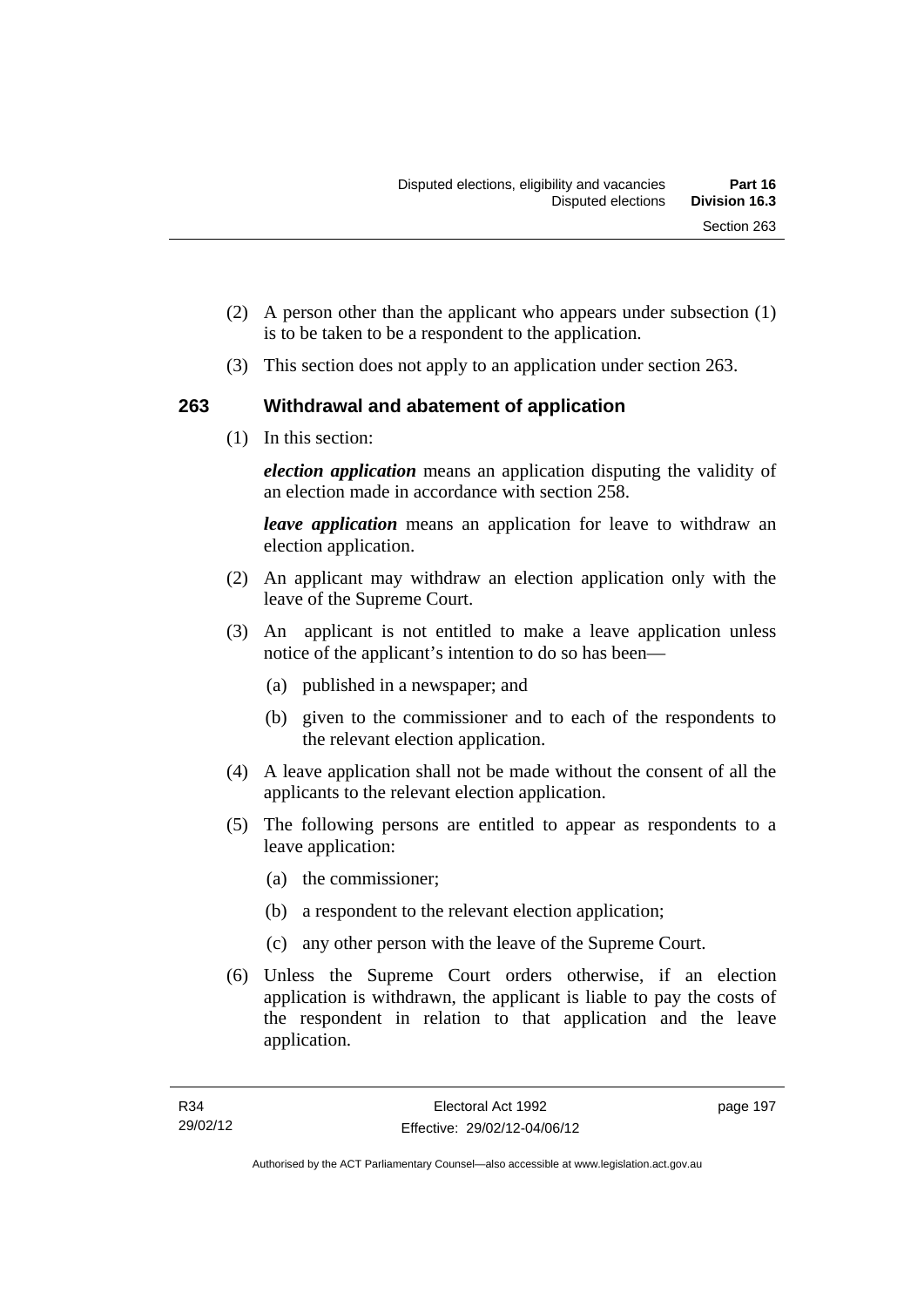- (7) In determining a leave application, the Supreme Court shall inquire into the reasons for it and determine whether it was—
	- (a) the result of an agreement, arrangement or understanding; or
	- (b) in consideration of—
		- (i) the seat in the Assembly that is in issue being vacated at any time in the future; or
		- (ii) the withdrawal of any other election application; or
		- (iii) any other matter.
- (8) The Supreme Court shall publish its reasons for a determination as if it were a judgment and give a copy of them to the commissioner.
- (9) If, before the hearing of an election application, a respondent other than the commissioner—
	- (a) dies or gives the prescribed notice that he or she does not intend to oppose the application; or
	- (b) resigns from, or otherwise ceases to hold, the seat in the Assembly that is in issue;

then—

- (c) the person ceases to be a respondent; and
- (d) the person, or his or her personal representative, shall—
	- (i) publish notice of that fact in a newspaper; and
	- (ii) give a copy of the notice to the registrar; and
- (e) if a person who might have been an applicant in relation to the election files a notice of appearance within the prescribed period—that person is entitled to appear as a respondent to the application.

R34 29/02/12

Authorised by the ACT Parliamentary Counsel—also accessible at www.legislation.act.gov.au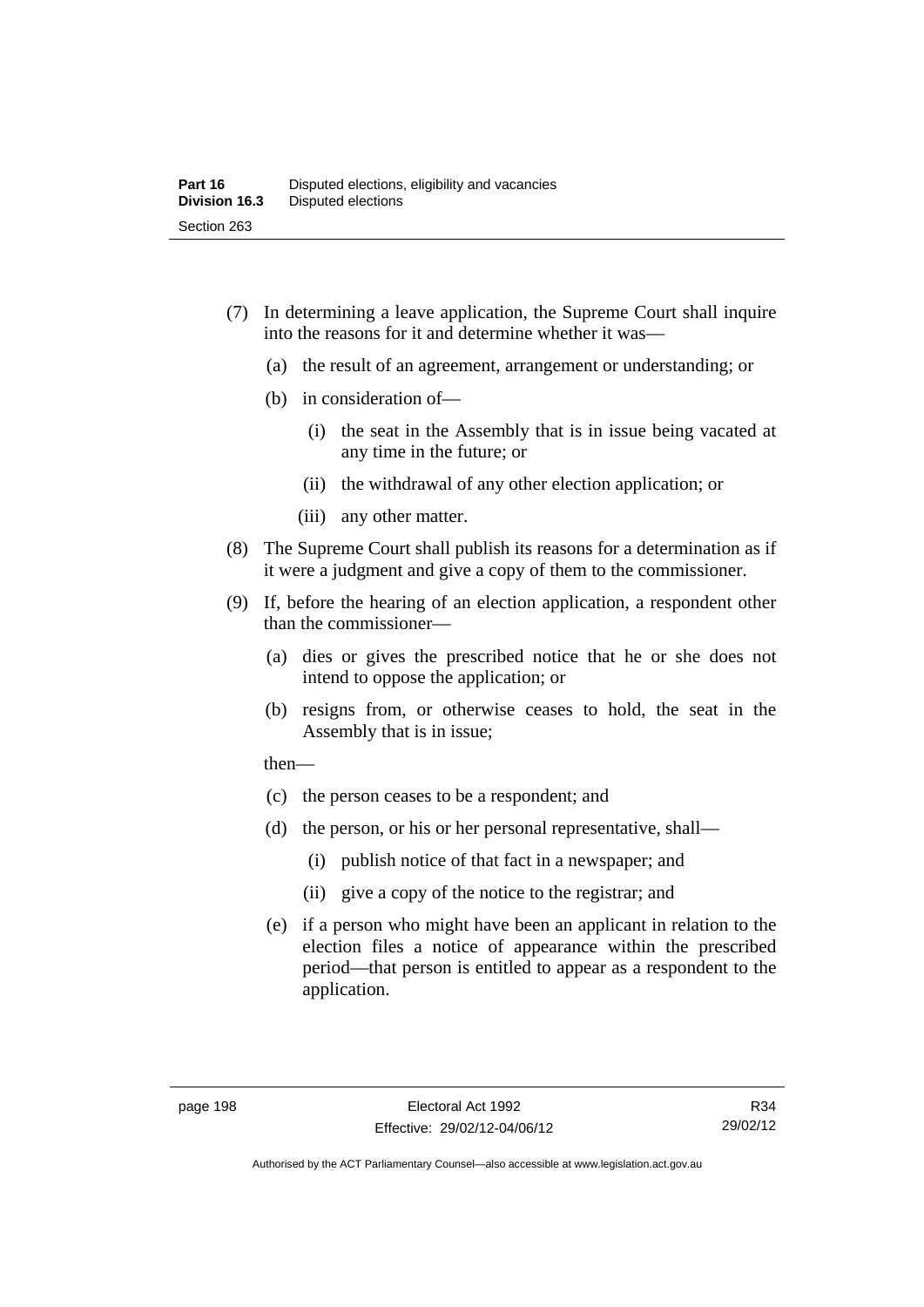- (10) A person who has ceased to be a respondent to an election application is not entitled to appear as a party in proceedings in relation to that application.
- (11) The registrar shall notify the commissioner of the receipt of a notice mentioned in subsection (9) (d) (ii).
- (12) An election application shall be abated by the death of a sole applicant or the last survivor of several applicants.
- (13) The abatement of an election application does not affect the liability of the applicant or any other person for costs awarded against the applicant or other person.

## **264 Hearing of applications**

- (1) The registrar shall, as soon as practicable after the time for filing applications in relation to an election under section 259 has passed, prepare a list of the applications pending in the order of filing and shall make a copy of the list available for inspection at the registrar's office.
- (2) Subject to subsection (3), an application shall, as far as practicable, be heard in the order in which it appears in the list.
- (3) All applications in relation to an election for an electorate shall be heard together.

## **265 Declarations and orders**

The Court of Disputed Elections shall hear and determine an application and may—

- (a) declare the election void; or
- (b) declare that a person who has been declared elected was not duly elected; or
- (c) declare that a person who has not been declared elected was duly elected; or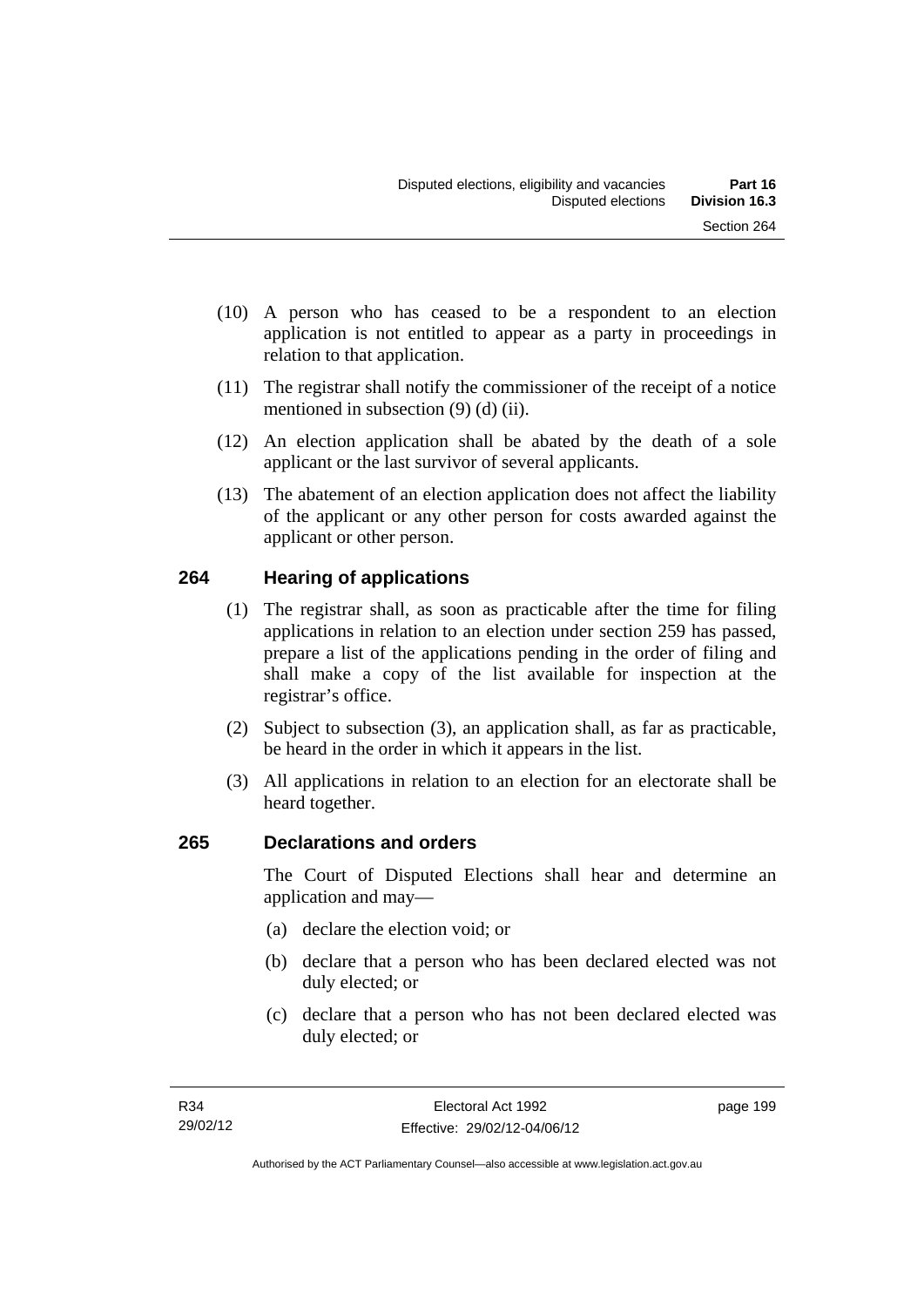(d) dismiss the application in whole or in part;

and may make any orders in relation to the application that the court considers appropriate.

#### **266 Illegal practices**

- (1) Without limiting the grounds on which the Court of Disputed Elections may make a declaration under section 265 (a) or (b), the court may make such a declaration on the ground of any illegal practice in connection with the election.
- (2) The Court of Disputed Elections shall not make a declaration under section 265 (a) or  $(b)$ —
	- (a) on the ground of any illegal practice (other than bribery or undue influence); or
	- (b) on the ground of bribery or undue influence by a person who was not a candidate for the election without the knowledge or consent of a candidate in the election;

unless satisfied that—

- (c) the result of the election was, or was likely to have been, affected by the illegal practice; and
- (d) it is just to make the declaration.
- (3) If the Court of Disputed Elections finds any illegal practice in connection with an election (whether the court makes a declaration under section 265 (a) or (b) on that ground or not), the registrar shall report the finding to—
	- (a) the Speaker; and
	- (b) the Minister; and
	- (c) the commissioner; and
	- (d) the director of public prosecutions.

Authorised by the ACT Parliamentary Counsel—also accessible at www.legislation.act.gov.au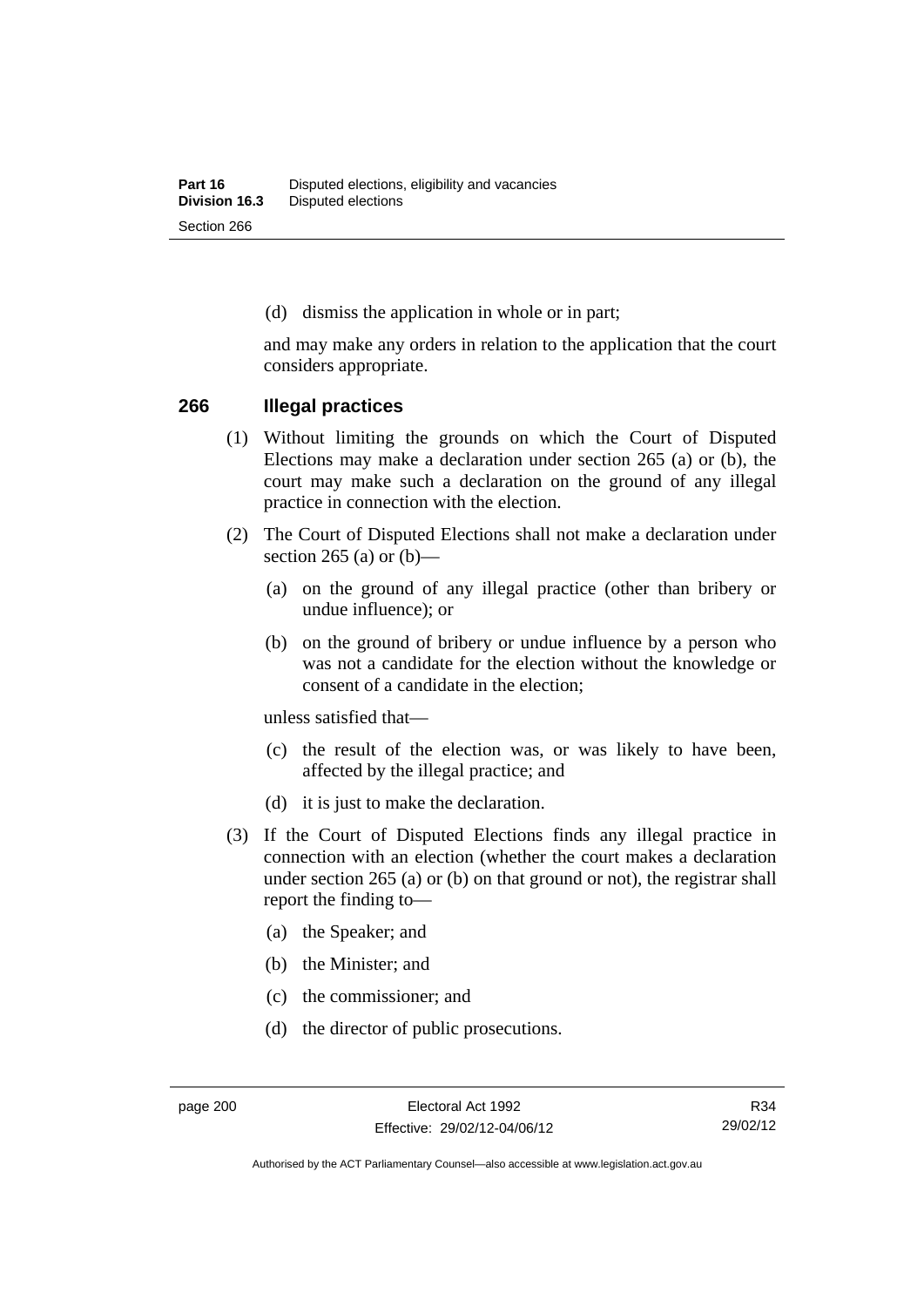- (4) Any finding by the Court of Disputed Elections in relation to any illegal practice in connection with an election is not to be taken to be a bar to, or to prejudice in any way, any prosecution in relation to the act alleged before the court to have constituted the illegal practice.
- (5) In this section:

*illegal practice* means a contravention of this Act, and includes undue influence.

*Note Contravention* and *undue influence* are defined in s 250.

## **267 Bribery or undue influence by person elected**

If the Court of Disputed Elections finds that a person who was declared elected committed, or attempted to commit, bribery or undue influence in connection with any election, the court shall declare the election of that person void.

## **268 Immaterial delays and errors**

- (1) The Court of Disputed Elections shall not make a declaration under section 265 (a), (b) or (c) on the ground that there was a delay in—
	- (a) declaring the nominations for the election; or
	- (b) providing certified extracts of electors to candidates for the election; or
	- (c) polling for the election; or
	- (d) declaring the result of the election.
- (2) The Court of Disputed Elections shall not make a declaration under section 265 (a), (b) or (c) on the ground of any absence of, or any error or omission by, an officer unless the absence, error or omission affected, or was likely to have affected, the result of the election.
- (3) In determining whether an absence, error or omission that prevented an elector from voting affected the result of an election or not, the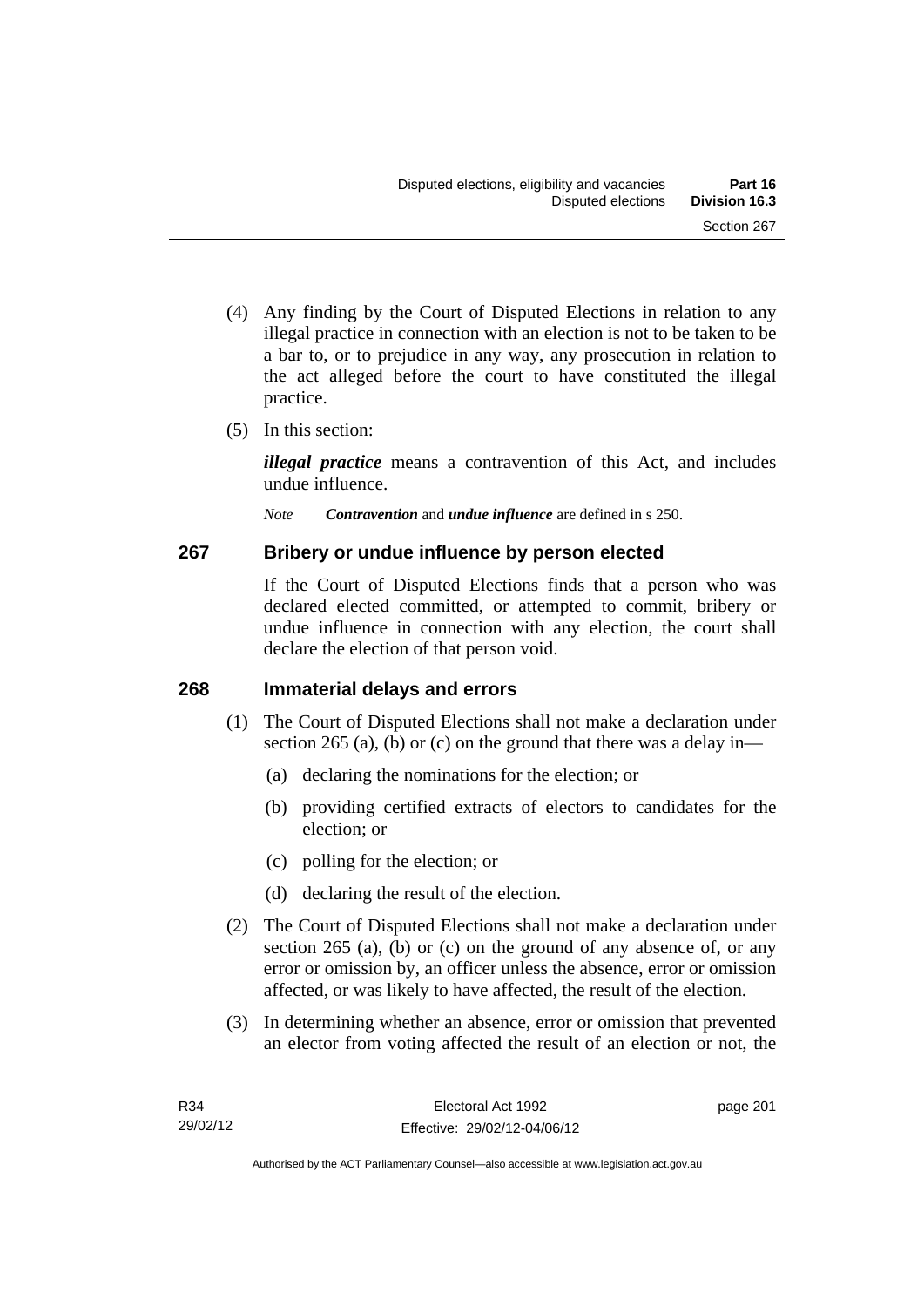Court of Disputed Elections shall not have regard to any evidence of the way in which the elector intended to vote.

#### **269 Inquiries by court**

- (1) In determining an application, the Court of Disputed Elections may make the inquiries it considers appropriate, including but not limited to—
	- (a) an inquiry about the identity of persons who voted; and
	- (b) an inquiry into the accuracy of approved computer programs used in electronic voting and the electronic scrutiny of votes; and
	- (c) an inquiry about whether ballot papers were improperly admitted or rejected, or not.
- (2) The Court of Disputed Elections shall not inquire into the correctness of any roll.
- (3) If the Court of Disputed Elections makes an inquiry in relation to ballot papers marked under part 11, a statement of particulars of the marking of ballot papers prepared by an officer under section 175 (c) is conclusive evidence of the particulars contained in the statement unless the court orders otherwise.

#### **270 Rejected ballot papers**

In determining an application, the Court of Disputed Elections may have regard to any declaration vote ballot papers rejected at the preliminary scrutiny if the court is of the opinion that the ballot papers should not have been rejected.

#### **271 Evidence that persons were not permitted to vote**

In determining an application, the Court of Disputed Elections shall not have regard to any evidence that a person was not permitted to cast a vote in an election unless the court is satisfied that the person—

R34 29/02/12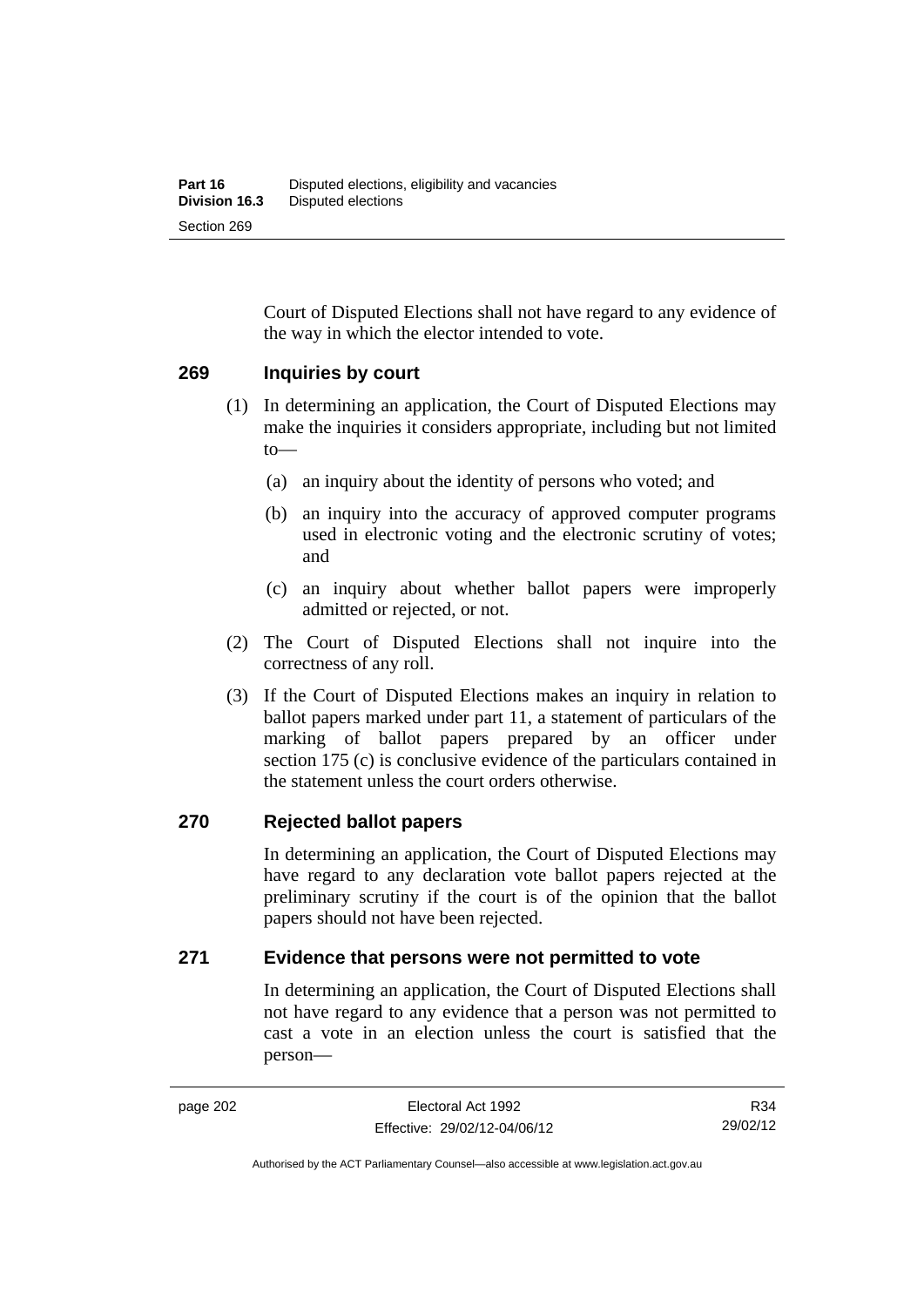- (a) claimed to vote in accordance with this Act; and
- (b) complied with the requirements of this Act in relation to voting to the extent that he or she was permitted to do so.

#### **272 Inspection of electoral papers**

A party to an application may—

- (a) with the leave of the Court of Disputed Elections; and
- (b) in the presence of the commissioner or a member of staff of the electoral commission;

inspect, and make copies of or take extracts from, the electoral papers (except ballot papers) in the possession of the commissioner that were used in connection with the election being disputed.

### **273 Commissioner not prevented from accessing documents**

Unless the Court of Disputed Elections otherwise orders, the filing of an application is not to be taken to prevent the commissioner, another member of the electoral commission or a member of the staff of the commission from having access to any document to which that person would otherwise be entitled to have access for the purpose of exercising a function under this Act.

### **274 Registrar to serve copies of declarations on certain persons**

The registrar shall, after an application is determined, serve a sealed copy of the declarations and orders (if any) made by the Court of Disputed Elections on—

- (a) the Speaker; and
- (b) each party to the application.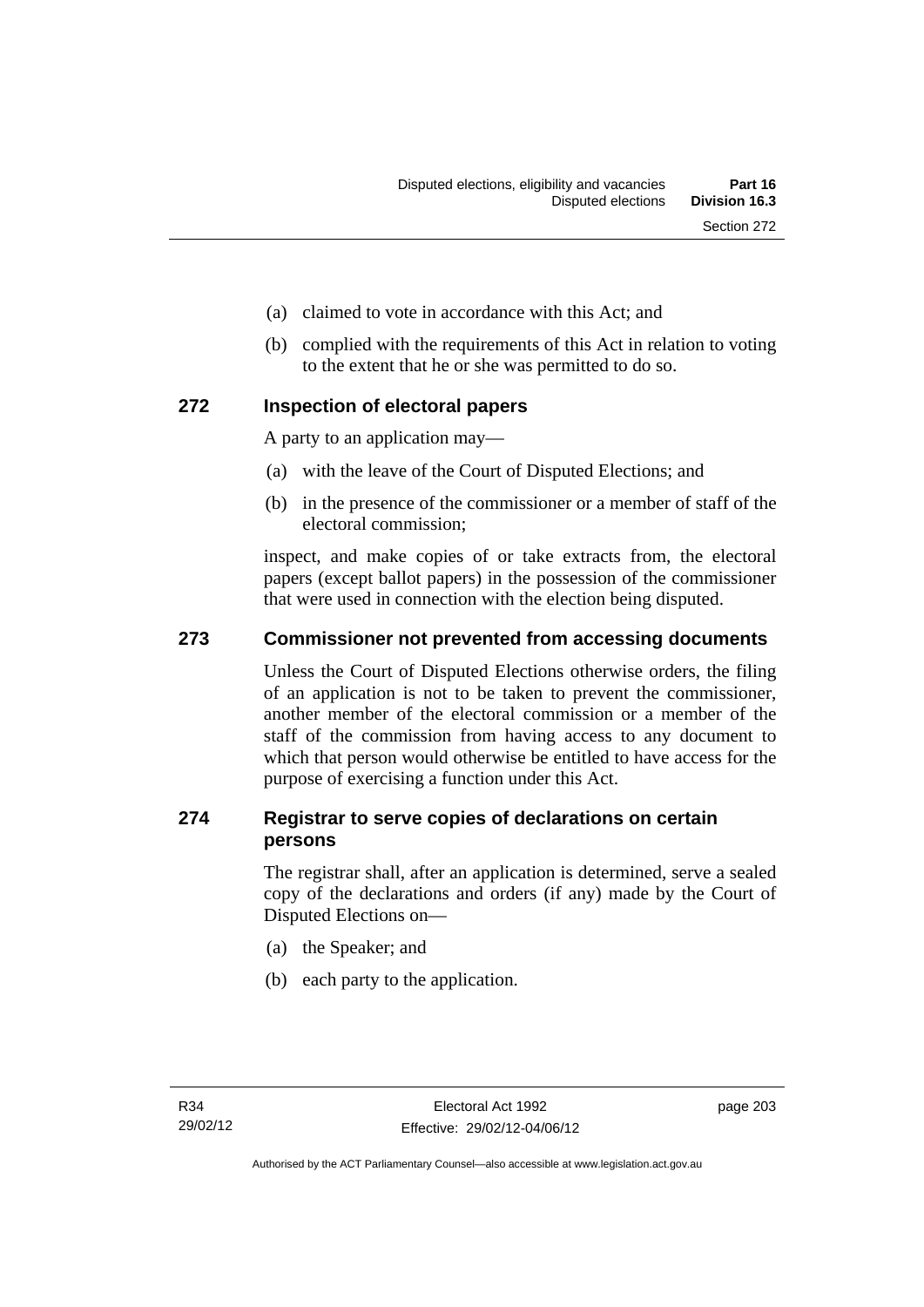### **275 Effect of declarations**

- (1) If the Court of Disputed Elections declares an election void, another election shall be held in accordance with section 101.
- (2) If the Court of Disputed Elections declares that a person who has been declared elected was not duly elected, that person is to be taken not to have been duly elected.
- (3) If the Court of Disputed Elections declares that a person who has not been declared elected was duly elected, that person is to be taken to have been duly elected.
- (4) A declaration by the Court of Disputed Elections referred to in subsection  $(1)$ ,  $(2)$  or  $(3)$  takes effect on the end of the day when the declaration by the court is made.

## **Division 16.4 Eligibility and vacancies**

#### **276 Speaker to state case**

If the Assembly passes a resolution referring to the Court of Disputed Elections a question relating to—

- (a) the eligibility of a person who has been declared elected to be an MLA; or
- (b) a vacancy in the membership of the Assembly;

the Speaker shall give to the registrar a statement setting out the question referred, together with any documents in the possession of the Assembly that relate to that question.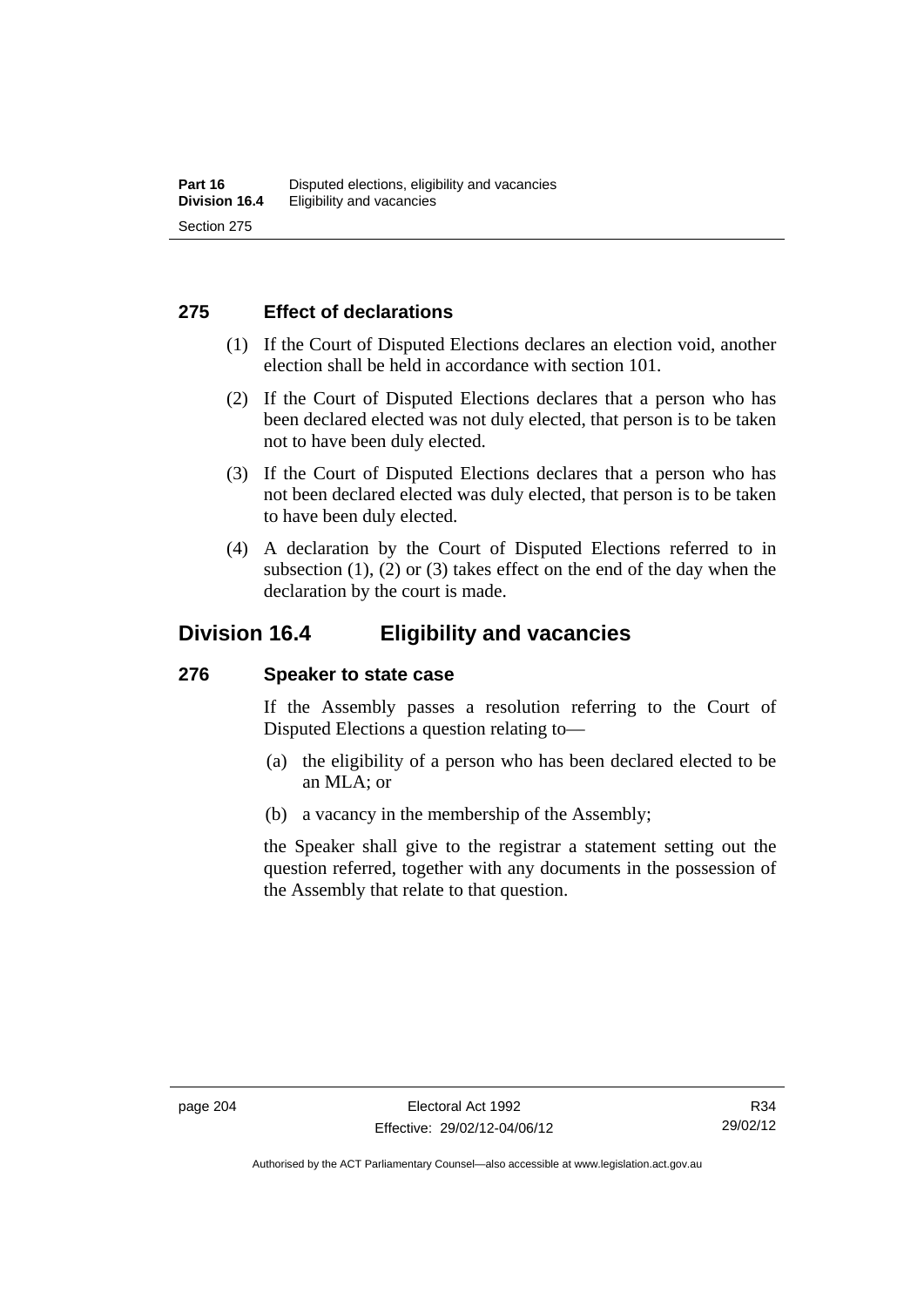## **277 Parties to a referral**

The following persons are entitled to appear in a proceeding under this division:

- (a) any person who, in the opinion of the Court of Disputed Elections, has a sufficient interest in the determination of the question referred;
- (b) any person on whom notice of that question is ordered to be served by the court.

## **278 Declarations and orders**

The Court of Disputed Elections shall hear and determine a question referred to it and may—

- (a) declare that a person who has been declared elected is not eligible to be an MLA; or
- (b) declare a vacancy in the membership of the Assembly; or
- (c) refuse to make a declaration;

and may make the orders in relation to the referral that the court considers appropriate.

## **279 Registrar to serve copy of declarations on Speaker**

The registrar shall, after a question referred to the Court of Disputed Elections is determined, serve a sealed copy of the declarations and orders (if any) made by the court on—

- (a) the Speaker; and
- (b) each party to the referral.

#### **280 Effect of declarations**

(1) If the Court of Disputed Elections —

page 205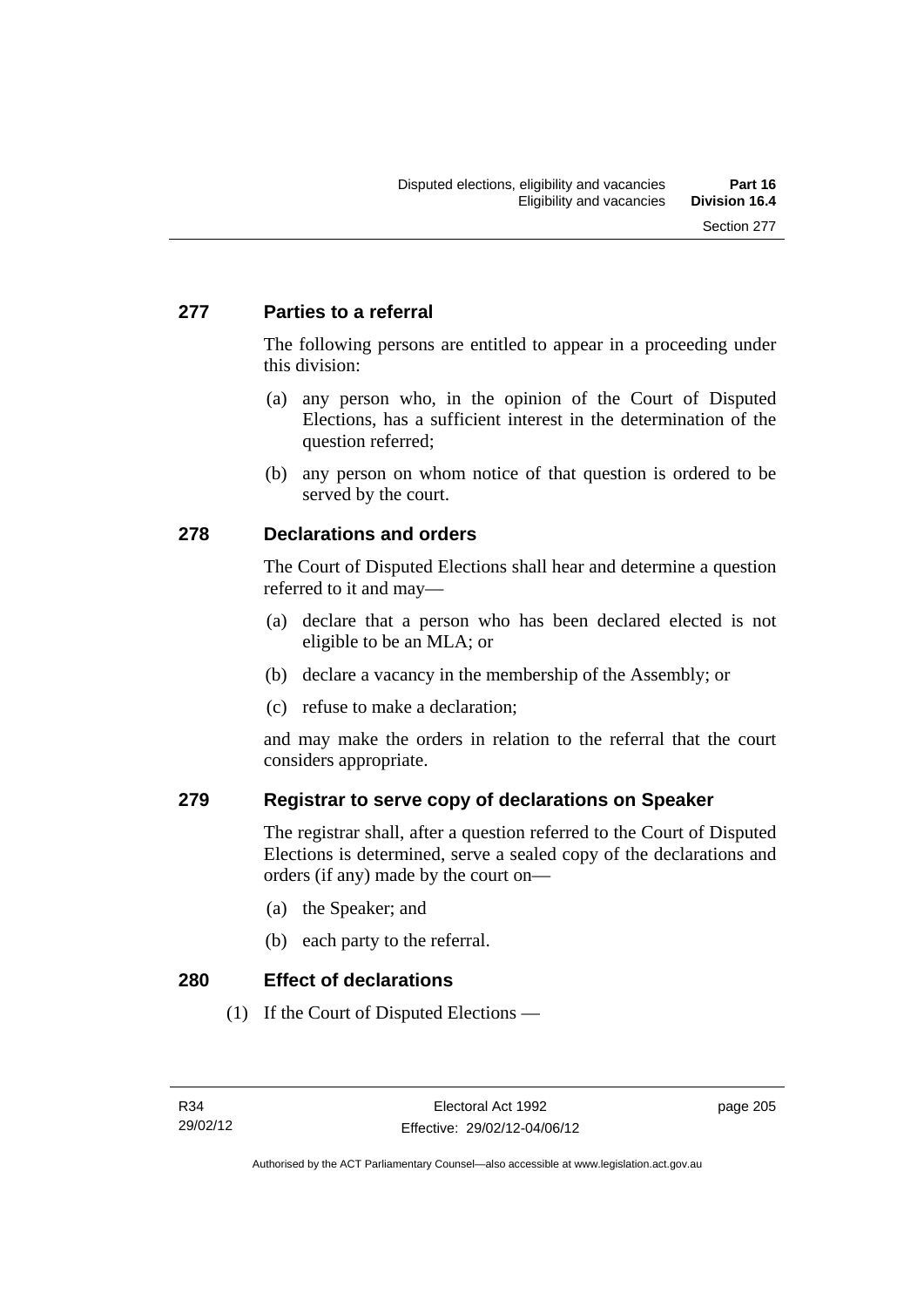- (a) declares that a person who has been declared elected is not eligible to be an MLA; or
- (b) declares a vacancy in the membership of the Assembly;

on the end of the day when the declaration is made a vacancy in the membership of the Assembly arises.

 (2) A vacancy under subsection (1) shall be filled in accordance with part 13.

## **Division 16.5 Proceedings**

### **281 Procedure**

In a proceeding, the Court of Disputed Elections —

- (a) shall be guided by the substantial merits and good conscience of the case; and
- (b) is not bound by technicalities, legal forms or the rules of evidence, but may inform itself in the way it considers appropriate.

#### **282 Legal representation limited**

In a proceeding, a party is entitled to be represented by only 1 lawyer appearing as counsel.

## **283 Admissibility of evidence**

- (1) A person who appears as a witness in a proceeding is not excused from answering a question or producing a document or other thing that the person is required by the Court of Disputed Elections to answer or produce on the ground that the answering of the question or the producing of the document or thing may tend to incriminate the person or on the ground of privilege.
- (2) A statement or disclosure made, or a document or other thing produced, by a person in the course of a proceeding, or any

R34 29/02/12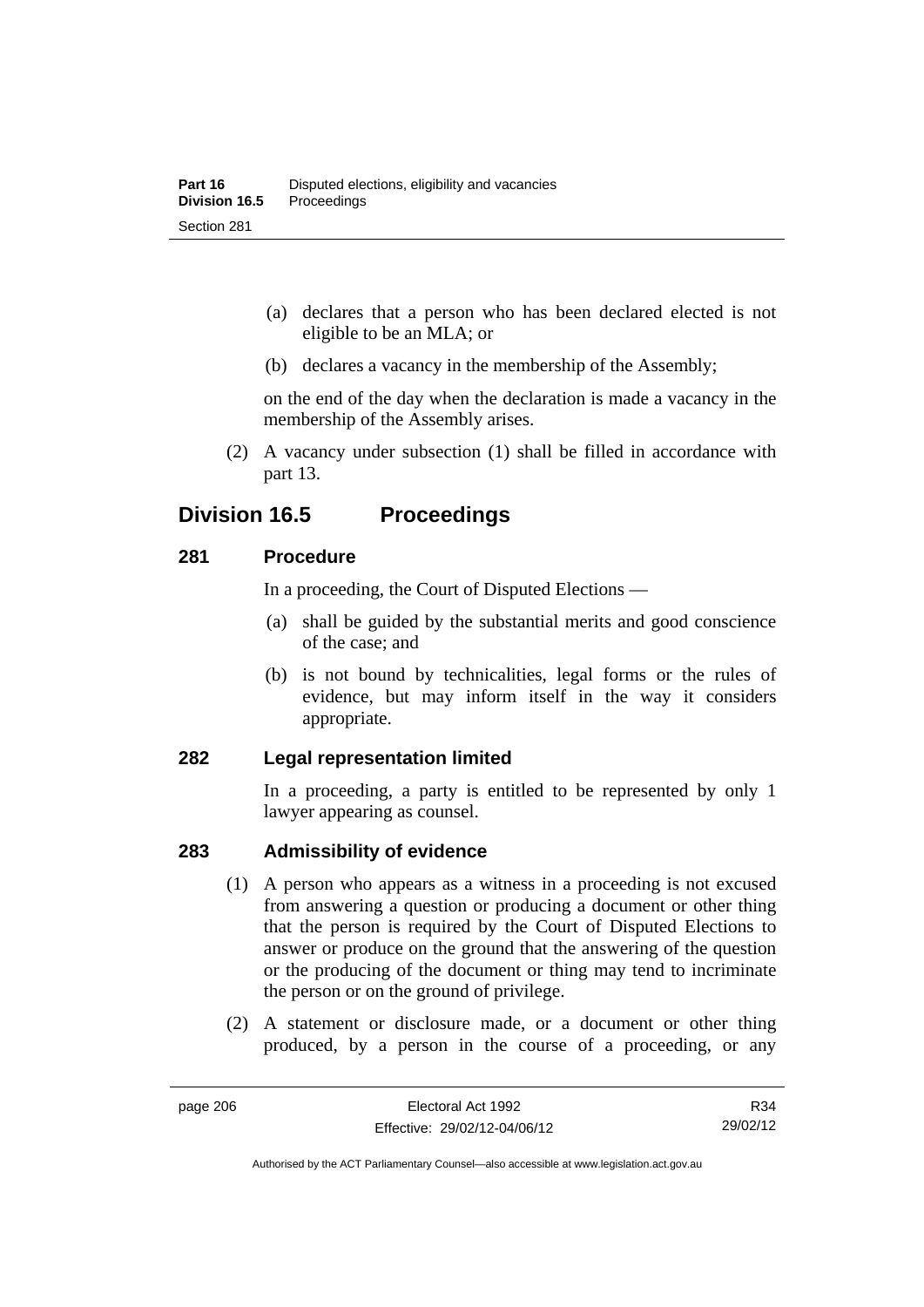information, document or other thing obtained as a direct or indirect consequence of the making of the statement or disclosure, or of the production of the firstmentioned document or thing, is not admissible in evidence in any civil or criminal proceeding except—

- (a) a proceeding before the Court of Disputed Elections; or
- (b) a proceeding for an offence relating to the giving of false evidence.

## **284 Costs may be ordered against Territory**

Even if the Territory is not a party to a proceeding, the Court of Disputed Elections may order the Territory to pay all or any of the costs of the proceeding.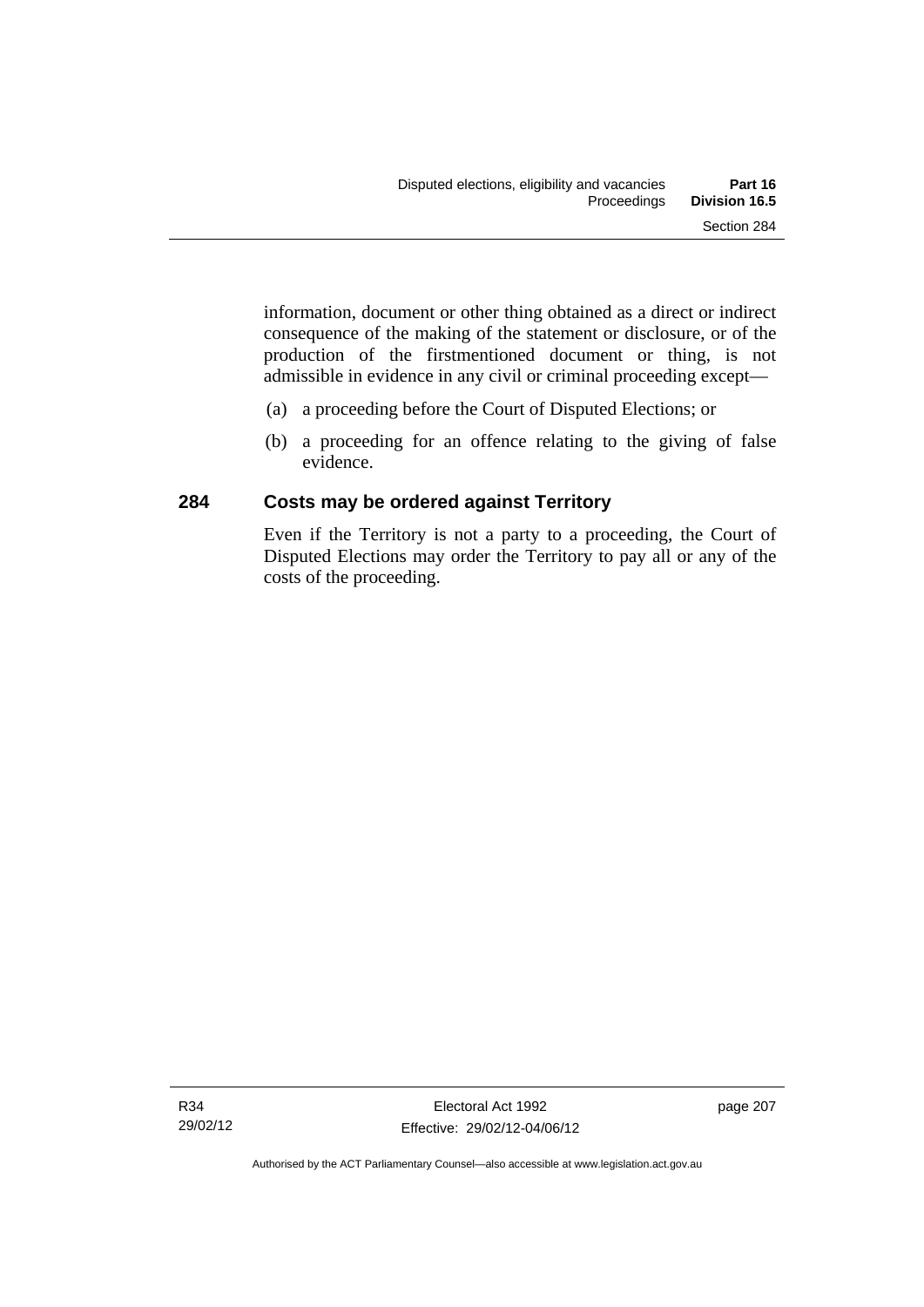# **Part 17 Electoral offences**

## **Division 17.1 Bribery and improper influence**

### **285 Bribery**

(1) A person shall not offer, solicit or accept an electoral bribe.

Maximum penalty: 50 penalty units, imprisonment for 6 months or both.

(2) In this section:

*bribe* does not include a declaration of public policy or a promise of public action.

*electoral bribe* means a bribe for the purpose of—

- (a) influencing the vote of an elector; or
- (b) influencing the candidature of a person in an election; or
- (c) otherwise influencing the course or result of an election; or
- (d) inducing a person not to apply, or to withdraw an application, under section 192 to be a candidate for a seat in relation to which a casual vacancy has occurred, if that person is an eligible person within the meaning of that section; or
- (e) inducing a person not to apply, or to withdraw an application, to the Court of Disputed Elections under division 16.3 to dispute the validity of an election, if that person is entitled to dispute the validity of the election under section 257.

Authorised by the ACT Parliamentary Counsel—also accessible at www.legislation.act.gov.au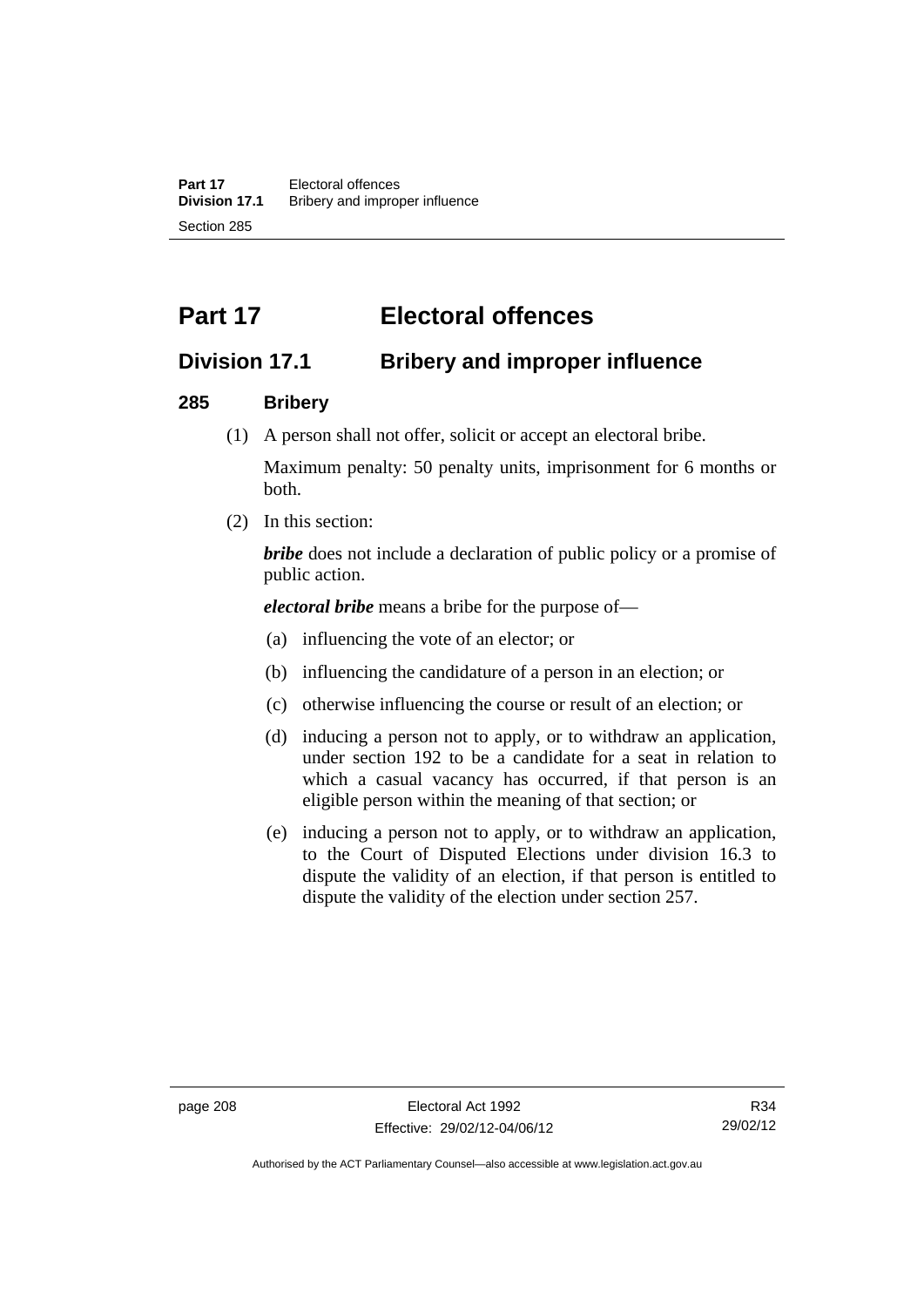### **286 Influencing of votes by officers**

In the exercise of a function under this Act, an officer shall not, without reasonable excuse, do anything for the purpose of influencing the vote of another person.

Maximum penalty: 50 penalty units, imprisonment for 6 months or both.

## **287 Influencing votes of hospital and nursing home patients**

The proprietor of a hospital or nursing home, or an employee or agent of such a proprietor, shall not, without reasonable excuse, do anything for the purpose of influencing the vote of a patient or resident of the hospital or nursing home.

Maximum penalty: 50 penalty units, imprisonment for 6 months or both.

## **Division 17.2 Protection of rights**

## **288 Violence and intimidation**

A person shall not, by violence or intimidation, hinder or interfere with—

- (a) the free exercise of a right under this Act; or
- (b) the free performance of a duty under this Act.

Maximum penalty: 50 penalty units, imprisonment for 6 months or both.

## **289 Discrimination on grounds of political donations**

- (1) A person shall not discriminate against another person on the ground of the making by the other person of a donation to—
	- (a) a political party; or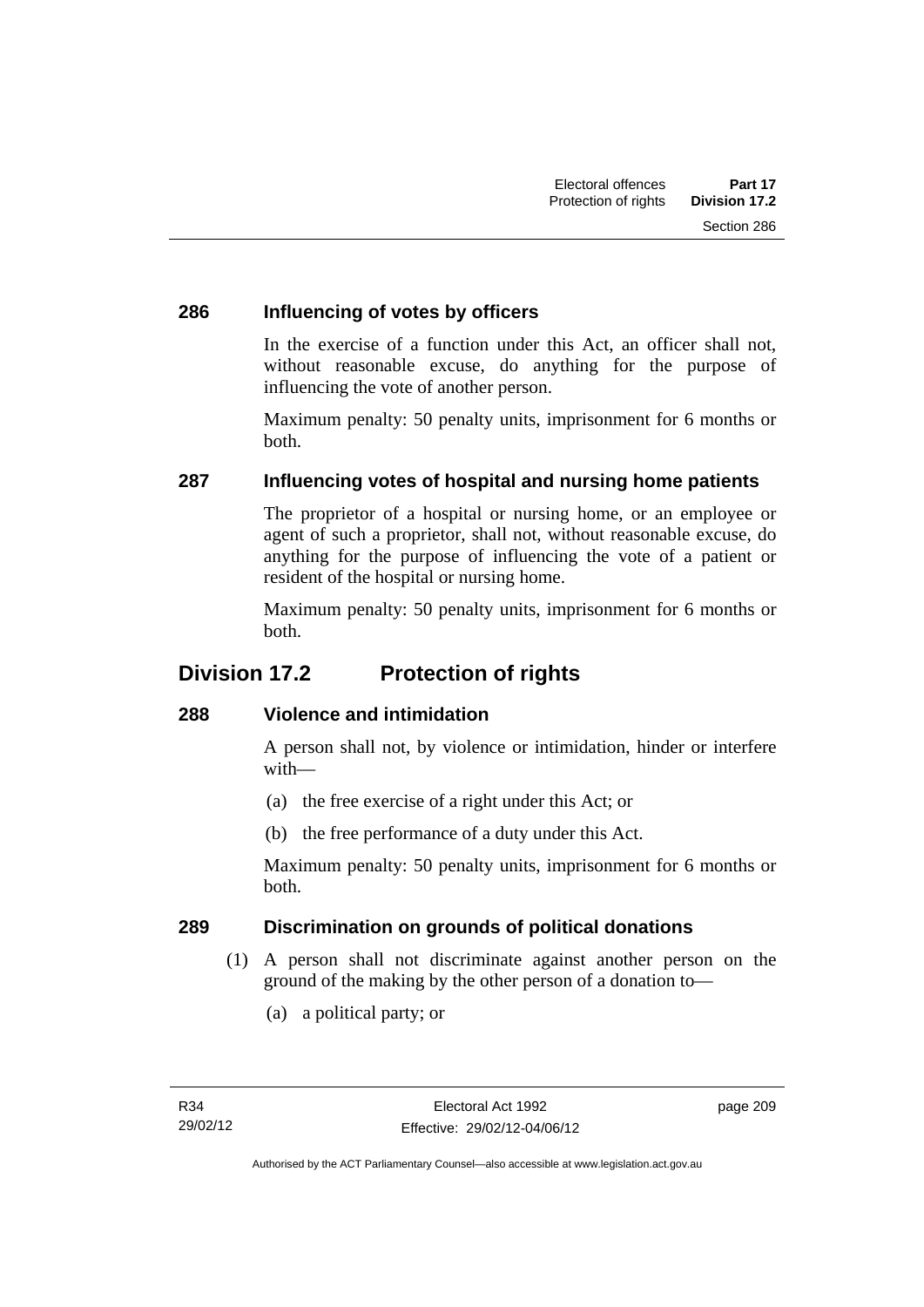(b) a candidate in an election.

Maximum penalty: 50 penalty units, imprisonment for 6 months or both.

(2) In this section:

*discriminate against*, in relation to a person, means—

- (a) deny the person access to membership of any trade union, club or other body, whether incorporated or not; or
- (b) not allow the person to work or to continue to work; or
- (c) subject the person to any form of intimidation or coercion; or
- (d) subject the person to any other detriment.

#### **290 Employees' right to leave of absence for voting**

 (1) On notification from an employee before a polling day, the employer shall allow the employee, without penalty or any disproportionate deduction of pay, to take any necessary leave (not exceeding 2 hours) for the purpose of voting.

Maximum penalty: 10 penalty units.

- (2) Subsection (1) does not apply if the absence of the employee from employment could—
	- (a) endanger any person, animal or thing; or
	- (b) cause substantial loss to any person.
- (3) An employee shall not notify an employer under subsection (1) if he or she does not have a genuine intention of voting during the period of the leave to be granted for the purpose of voting.

Maximum penalty: 5 penalty units.

Authorised by the ACT Parliamentary Counsel—also accessible at www.legislation.act.gov.au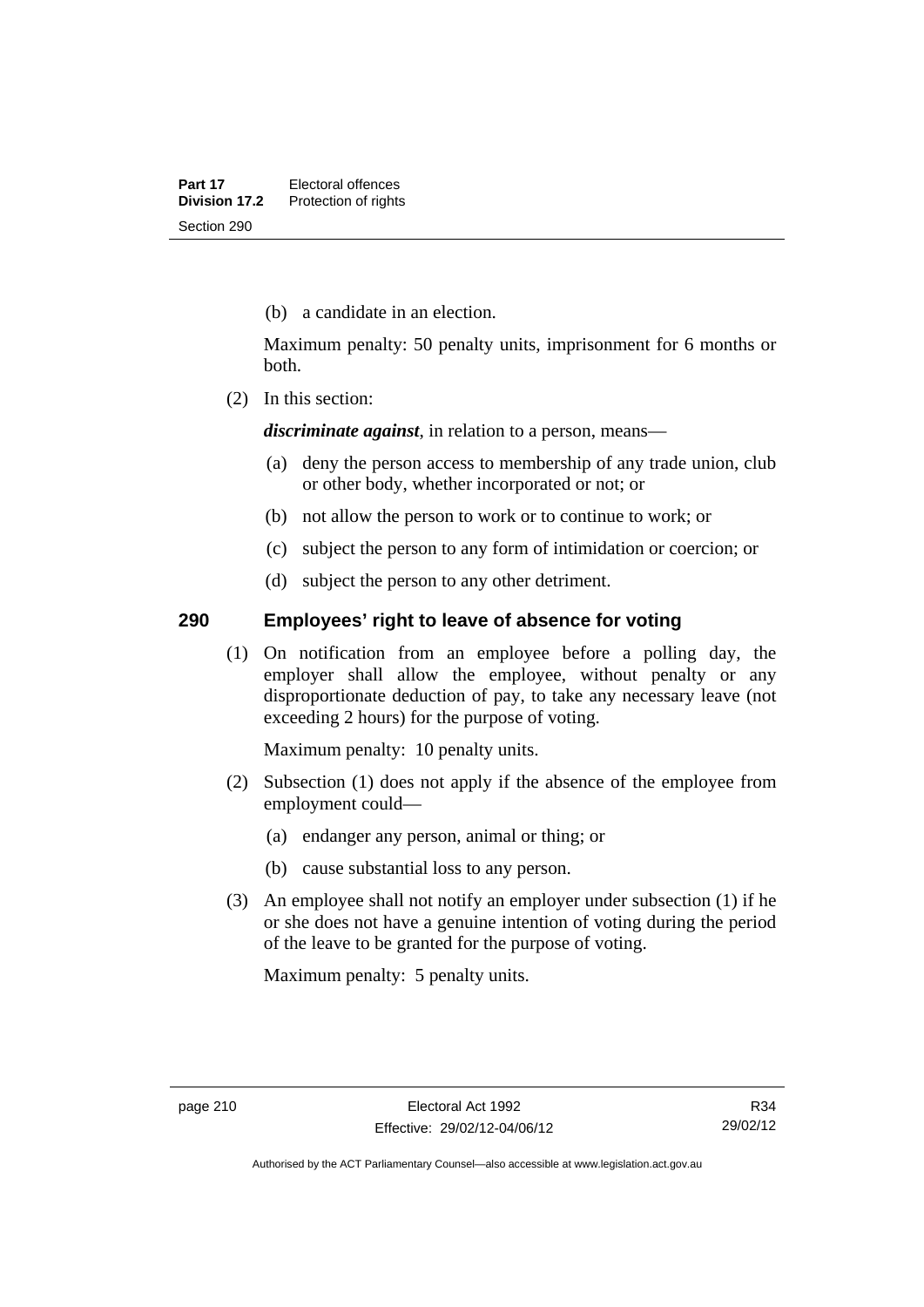## **Division 17.3 Campaigning offences**

## **291 Definitions for div 17.3**

In this division:

*disseminate* electoral matter (whether in printed or electronic form) means print, publish, distribute, produce or broadcast the electoral matter.

*polling place* includes—

- (a) a place where a vote may be made before an officer under section 136B (Ordinary or declaration voting in ACT before polling day) or section 136C (Declaration voting outside ACT on or before polling day); and
- (b) a place where mobile polling is taking place under division 10.5 (Mobile polling).

*publish* electoral matter, includes publish electronically.

*reportage or commentary*, in relation to a news publication, means everything in the newspaper or periodical except—

- (a) advertisements; and
- (b) letters to the editor.

#### **292 Dissemination of unauthorised electoral matter**

- (1) A person commits an offence if—
	- (a) the person disseminates electoral matter; and
	- (b) the matter does not include—
		- (i) the name of the person who authorised the matter or its author; and
		- (ii) a statement to the effect that the named person authorised, or is the author of, the matter; and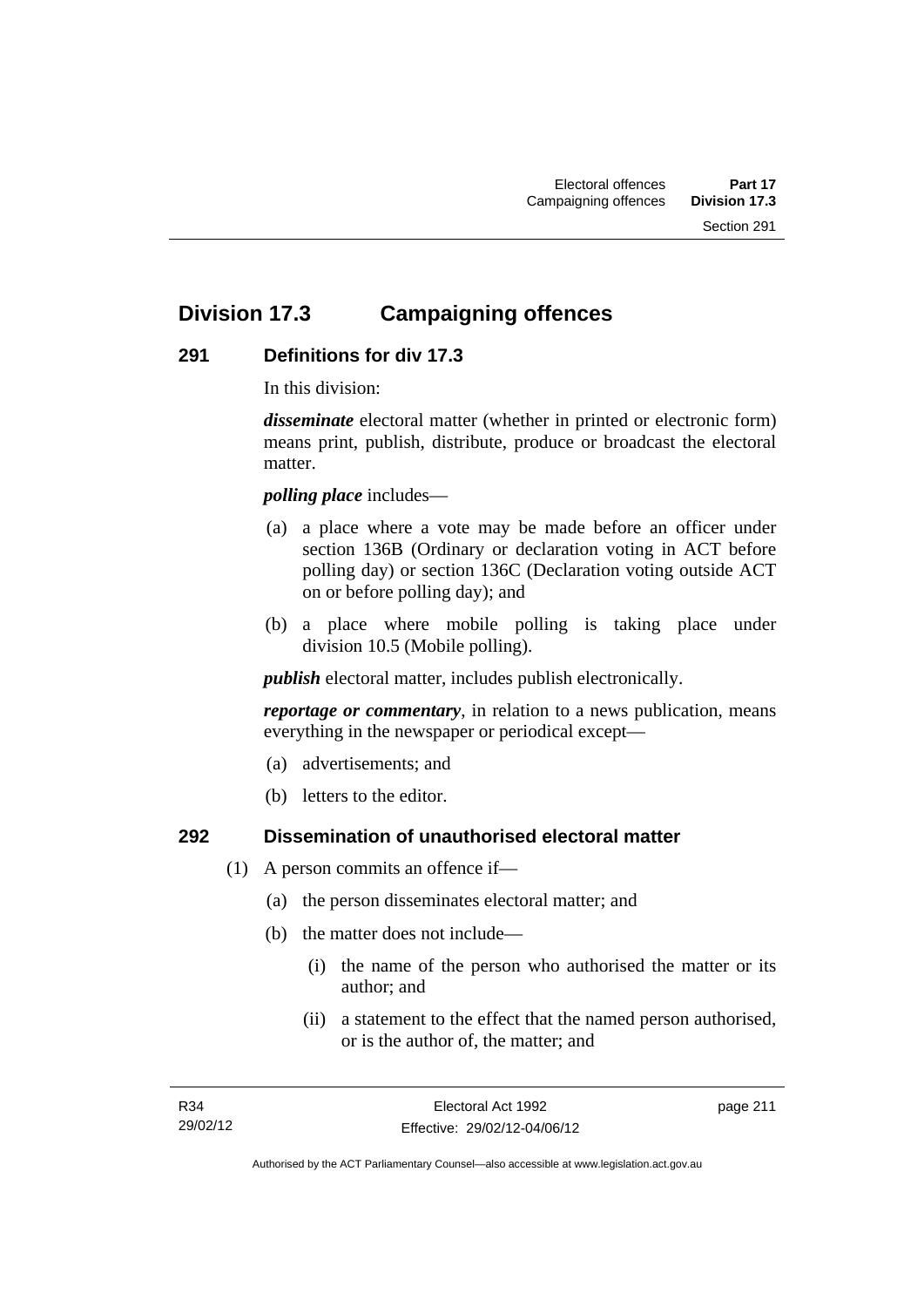(iii) if the matter is published for a registered party, a candidate for election or a person who has publicly indicated that he or she intends to be a candidate for election—a statement to the effect that the matter is published for the party, candidate or person.

Maximum penalty: 10 penalty units.

(2) In this section:

*statement* means a statement in a form in which the matter is disseminated.

#### **Example**

Electoral matter disseminated in sound and video form could state the authoriser's name in sound or on-screen printed form.

*Note* An example is part of the Act, is not exhaustive and may extend, but does not limit, the meaning of the provision in which it appears (see Legislation Act, s 126 and s 132).

#### **293 Exceptions for news publications**

- (1) Section 292 does not apply to the dissemination of electoral matter contained in reportage or commentary in a particular news publication if the publication includes a statement to the effect that a person named in the statement has authorised publication of all electoral matter contained in reportage or commentary in the publication.
- (2) Section 292 does not apply to the dissemination of electoral matter contained in a letter to the editor in a particular news publication if—
	- (a) the author's name and the place where the author lives are stated at the end of the letter; and
	- (b) the publication includes a statement to the effect that a person named in the statement has authorised publication of all electoral matter contained in letters to the editor in the publication.

R34 29/02/12

Authorised by the ACT Parliamentary Counsel—also accessible at www.legislation.act.gov.au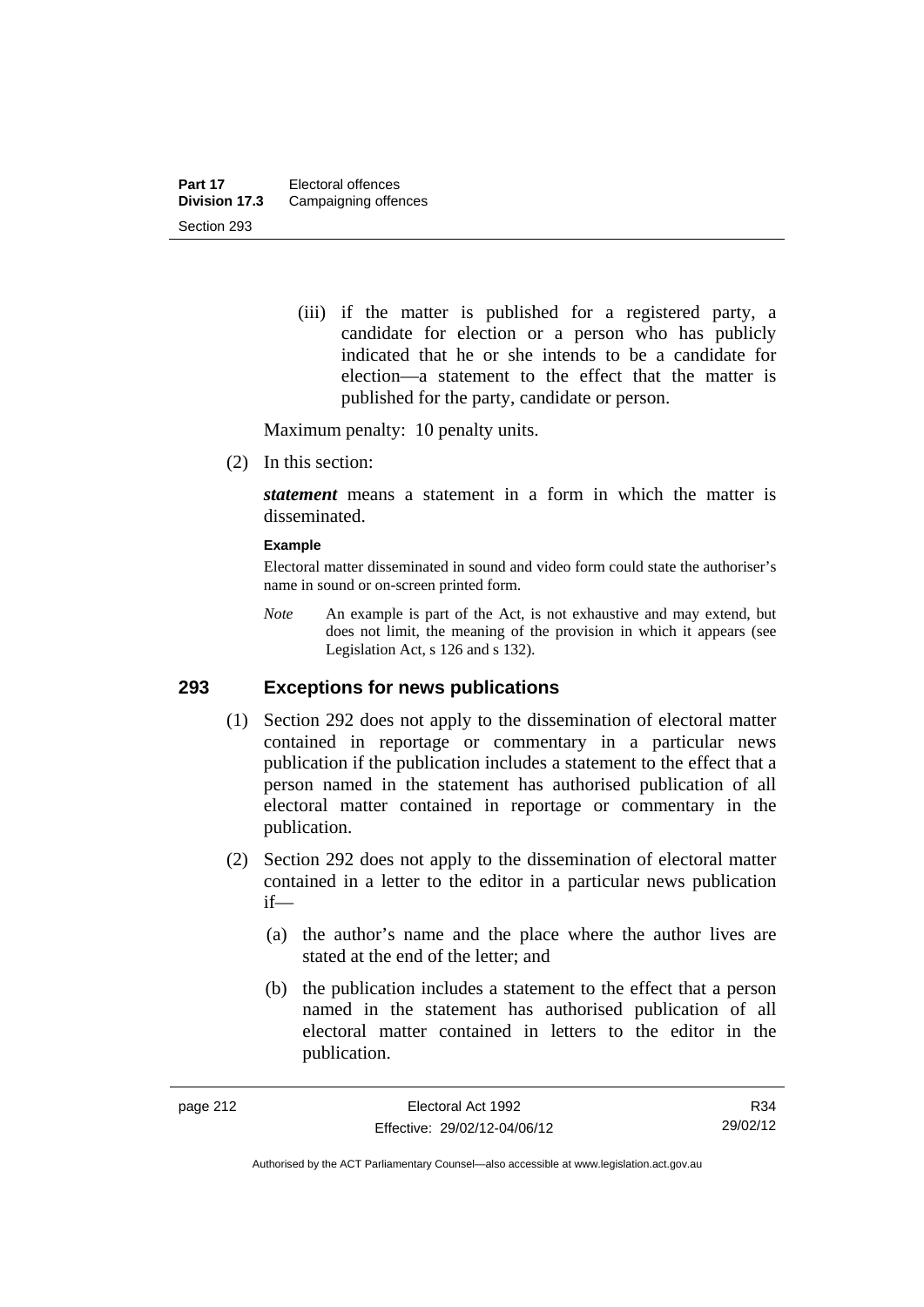- (3) For subsection (2) (a), it is sufficient to identify where the author lives by reference to—
	- (a) the suburb or town of, or nearest to, the author's residence; and
	- (b) if the residence is outside the ACT—the State, other Territory or other country of the residence.
- (4) In this section:

*letter to the editor* includes electronic commentary of a similar kind.

### **294 Exceptions for dissemination of electoral matter on certain items**

- (1) Section 292 does not apply to the dissemination of electoral matter on any of the following items unless the item includes a representation of a ballot paper:
	- (a) a letter from an MLA that includes the name of the MLA and an indication that he or she is an MLA;
	- (b) a press release published by or for an MLA that includes the name of the MLA and an indication that he or she is an MLA;
	- (c) a report under the *Annual Reports (Government Agencies) Act 2004*;
	- (d) a publication of a government agency that includes—
		- (i) the name of the agency; and
		- (ii) the City of Canberra Arms; and
		- (iii) the words 'Australian Capital Territory', 'Australian Capital Territory Legislative Assembly', 'ACT Legislative Assembly', 'Australian Capital Territory Government' or 'ACT Government';
	- (e) a business or visiting card that promotes the candidacy of a person in an election;

page 213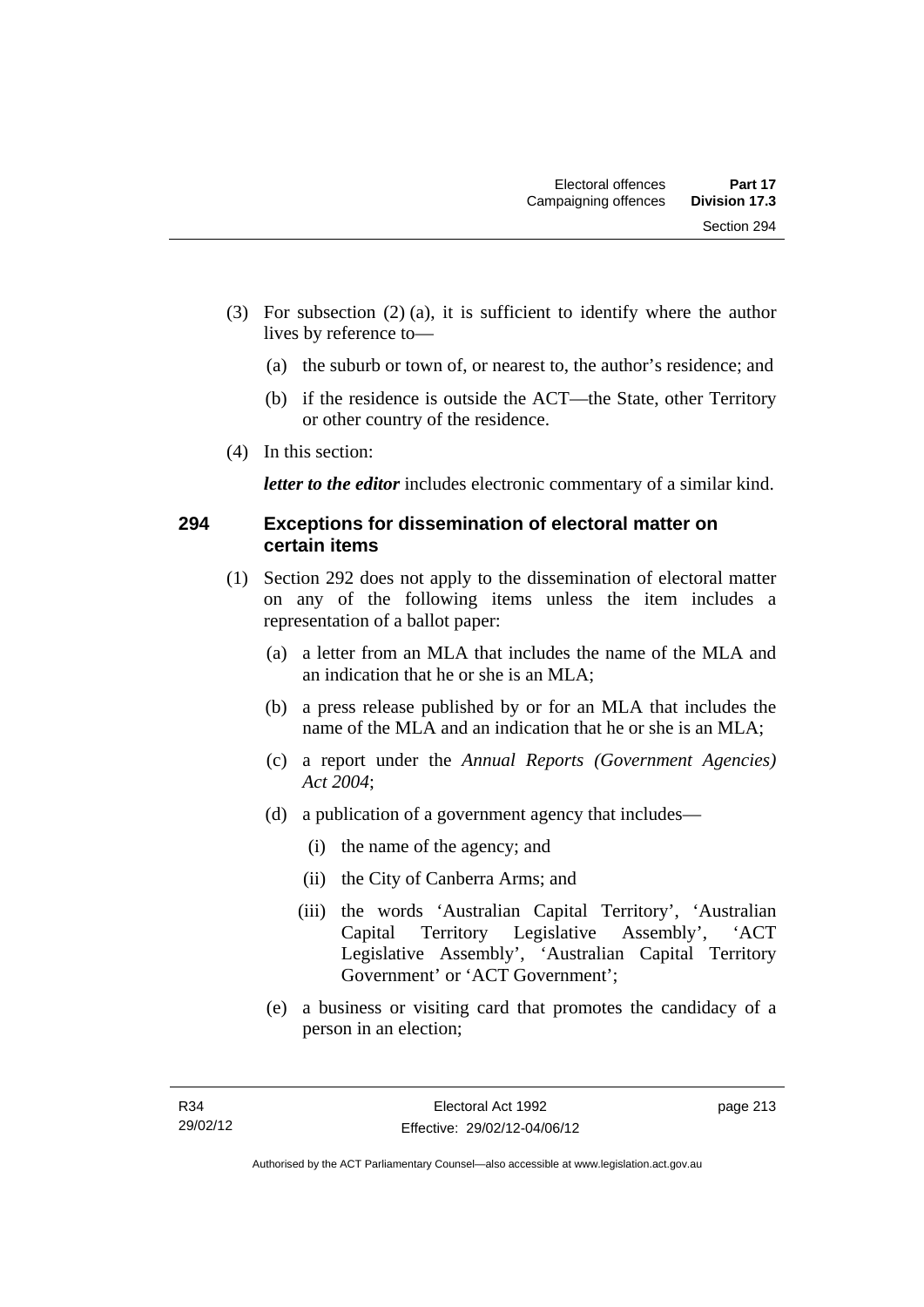- (f) a letter or card on which the name of the sender appears;
- (g) a T-shirt;
- (h) a badge or button;
- (i) a pen or pencil;
- (j) a balloon;
- (k) an item prescribed by regulation.
- (2) In this section:

*City of Canberra Arms*—see the *City of Canberra Arms Act 1932*, section 4.

*government agency* means—

- (a) an administrative unit; or
- (b) a Territory instrumentality; or
- (c) a statutory office-holder and the staff assisting the statutory office-holder.

#### **295 Exception for certain Commonwealth licence holders**

Section 292 does not apply to the dissemination of electoral matter on radio or television by the holder of a licence under the *Broadcasting Services Act 1992* (Cwlth) that is subject to a condition relating to election advertisements.

#### **296 Advertorials**

- (1) This section applies to an advertisement in a news publication that—
	- (a) appears to be reportage or commentary; and
	- (b) includes electoral matter.

Authorised by the ACT Parliamentary Counsel—also accessible at www.legislation.act.gov.au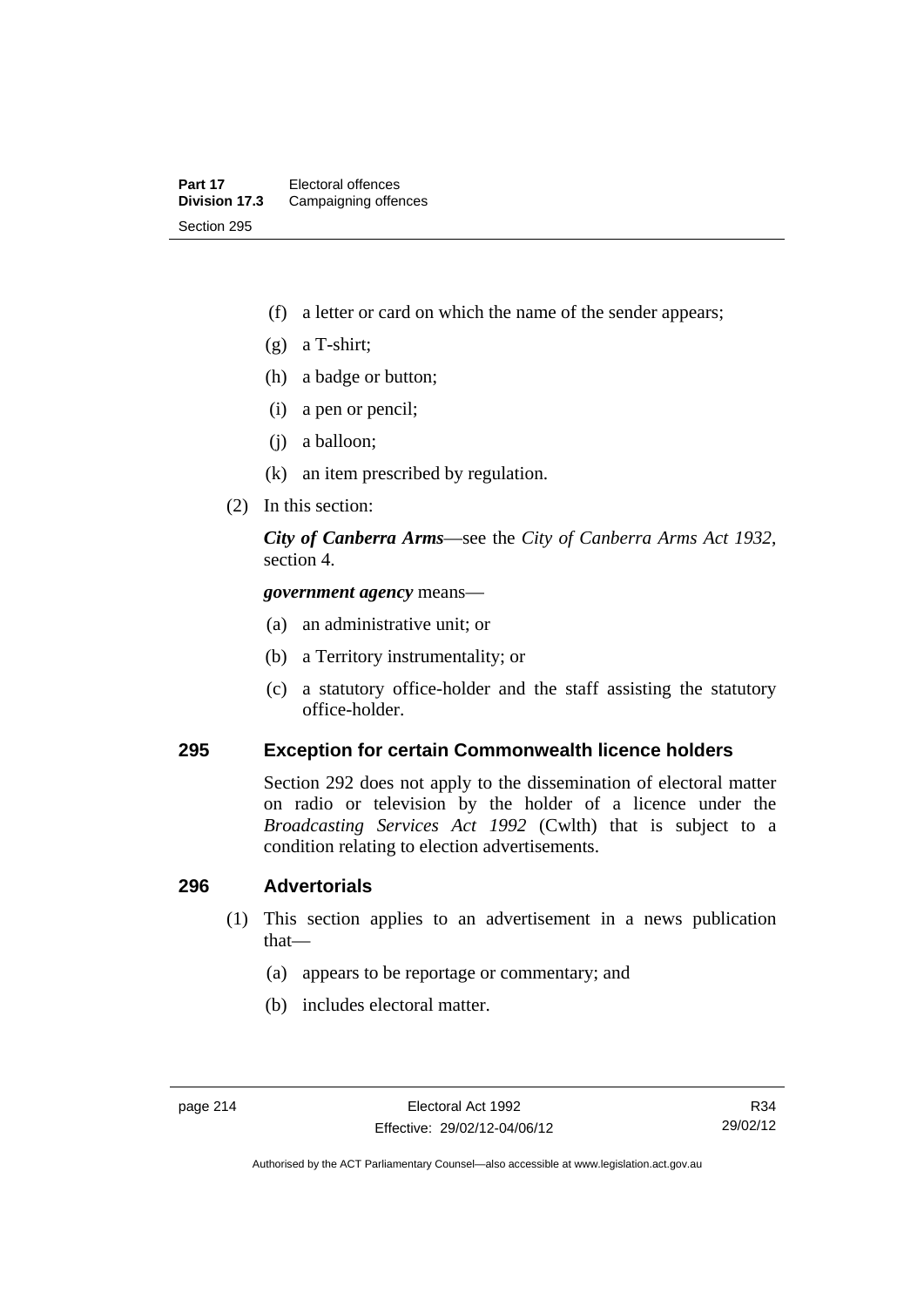(2) The proprietor of the news publication must ensure that the word 'advertisement' is included, in legible form, as a headline to the advertisement on each page on which the advertisement appears.

Maximum penalty: 10 penalty units.

## **297 Misleading or deceptive electoral matter**

 (1) A person shall not disseminate, or authorise to be disseminated, electoral matter that is likely to mislead or deceive an elector about the casting of a vote.

Maximum penalty: 50 penalty units, imprisonment for 6 months or both.

 (2) It is a defence to a prosecution for an offence against subsection (1) if it is established that the defendant did not know, and could not reasonably be expected to have known, that the electoral matter was likely to mislead or deceive an elector about the casting of a vote.

## **298 Inducement to illegal voting—representations of ballot papers**

A person shall not disseminate, or authorise to be disseminated, electoral matter including a representation of a ballot paper, or part of a ballot paper, likely to induce an elector to mark his or her vote otherwise than in accordance with the directions on the ballot paper.

Maximum penalty: 50 penalty units, imprisonment for 6 months or both.

## **299 Graffiti**

- (1) A person shall not, without reasonable excuse, mark any electoral matter directly on any defined place or object without the consent of—
	- (a) for a place—the lessee or lawful occupier of the place; or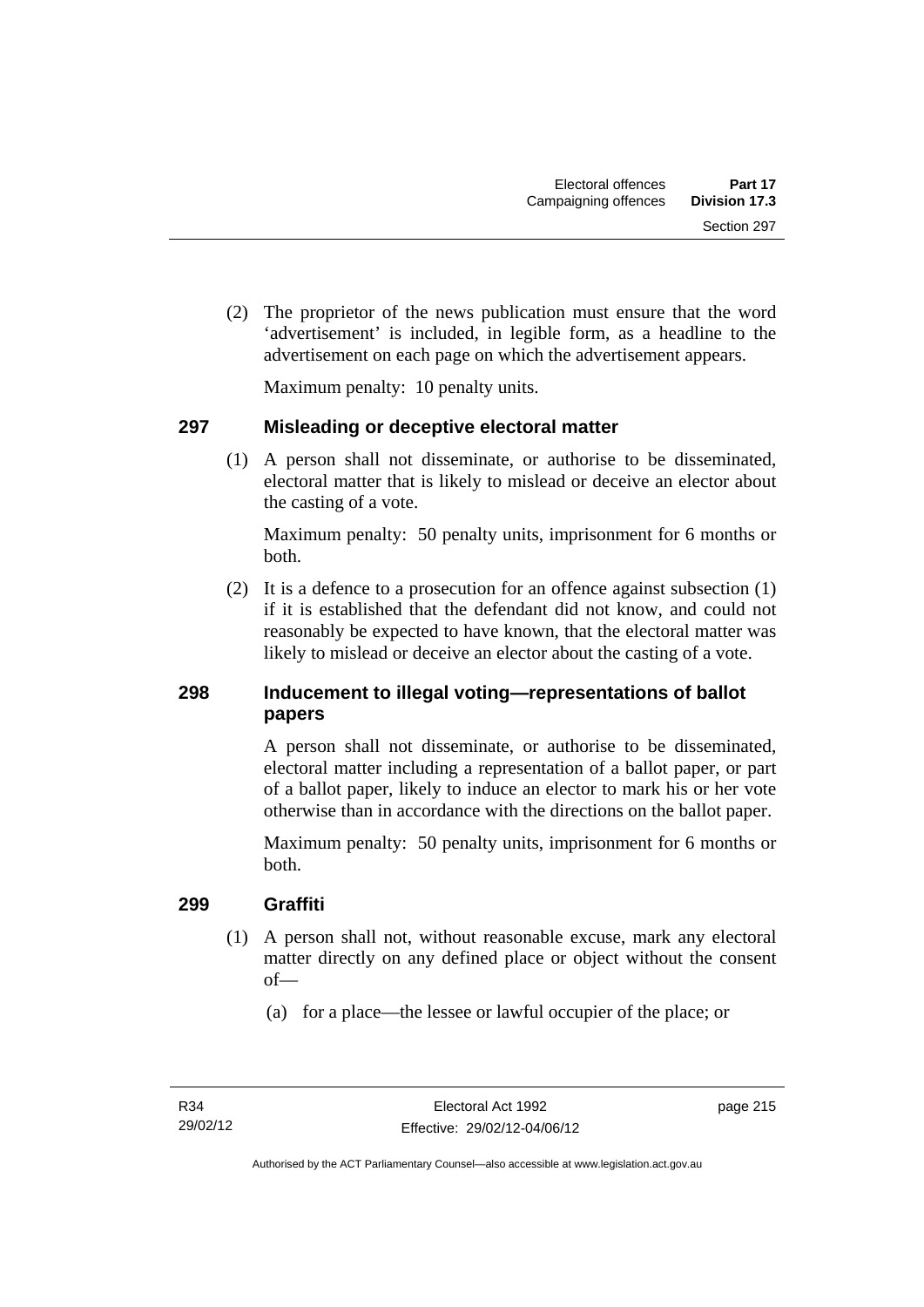(b) for an object—the owner or lawful possessor of the object.

Maximum penalty: 10 penalty units.

- (2) The Territory or a Territory authority shall not give consent for subsection  $(1)$ .
- (3) In a prosecution for an offence against subsection (1) in relation to a defined place or object leased, occupied, owned or possessed by the Territory or a Territory authority, it is to be conclusively presumed that the Territory or the Territory authority, as the case requires, did not consent to any marking of electoral matter on the place or object.
- (4) In this section:

*defined place or object* means a building, footpath, hoarding, roadway, vehicle, vessel or any public or private place (whether on land or water or in the air).

*lessee*—see the *Planning and Development Act 2007*, section 234.

*mark* means write, draw or depict.

#### **300 Defamation of candidates**

 (1) A person shall not make or publish, or authorise to be made or published, a false and defamatory statement about the personal character or conduct of a candidate.

Maximum penalty: 50 penalty units, imprisonment for 6 months or both.

- (2) It is a defence to a prosecution for an offence against subsection (1) if it is established that the defendant believed on reasonable grounds that the relevant statement was true.
- (3) A person who makes a false and defamatory statement in relation to the personal character or conduct of a candidate in contravention of this section may, at the suit of the candidate, be restrained by

R34 29/02/12

Authorised by the ACT Parliamentary Counsel—also accessible at www.legislation.act.gov.au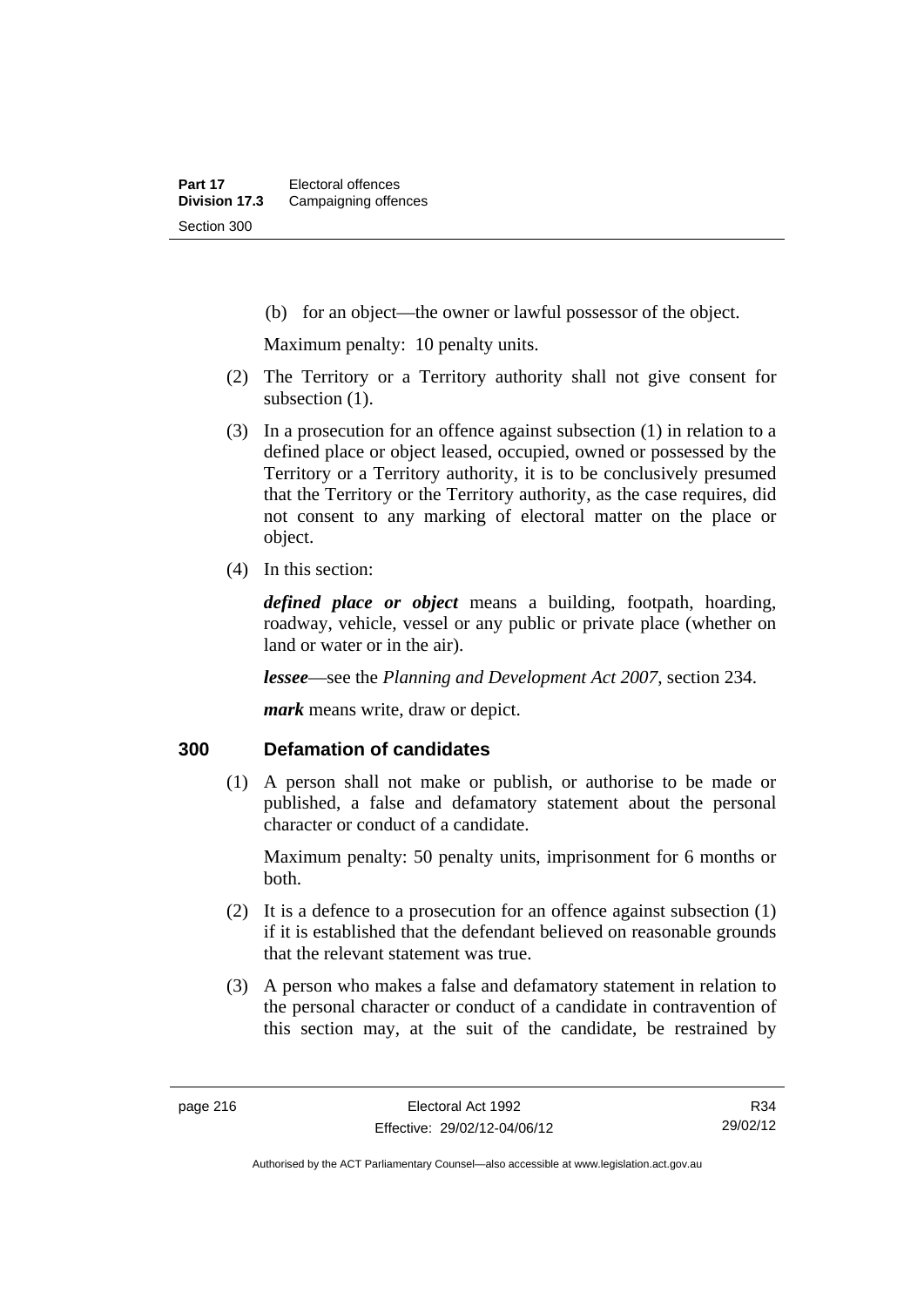injunction from repeating the statement or any similar false and defamatory statement.

## **301 Publication of statements about candidates**

- (1) A person shall not publish, or authorise to be published, on behalf of a body (whether incorporated or unincorporated) a statement—
	- (a) expressly or impliedly claiming that a candidate in an election is associated with, or supports the policy or activities of, that body; or
	- (b) expressly or impliedly advocating that a candidate should be given the first preference vote in an election;

without the written authority of the candidate.

Maximum penalty: 30 penalty units.

- (2) In proceedings for an offence against subsection (1), it shall be presumed, unless the contrary is proved, that a statement purported to be made on behalf of a body was made on behalf of the body.
- (3) This section does not apply to a statement—
	- (a) published on behalf of a political party; and
	- (b) that relates to a candidate nominated by the party who has publicly declared his or her candidature to be on behalf of, or in the interests of, the party.

## **302 Disruption of election meetings**

 (1) A person shall not, without reasonable excuse, disrupt an election meeting.

Maximum penalty: 5 penalty units.

 (2) The chairperson of an election meeting may request a police officer to remove from the meeting any person who, in the opinion of the chairperson, is disrupting the meeting.

page 217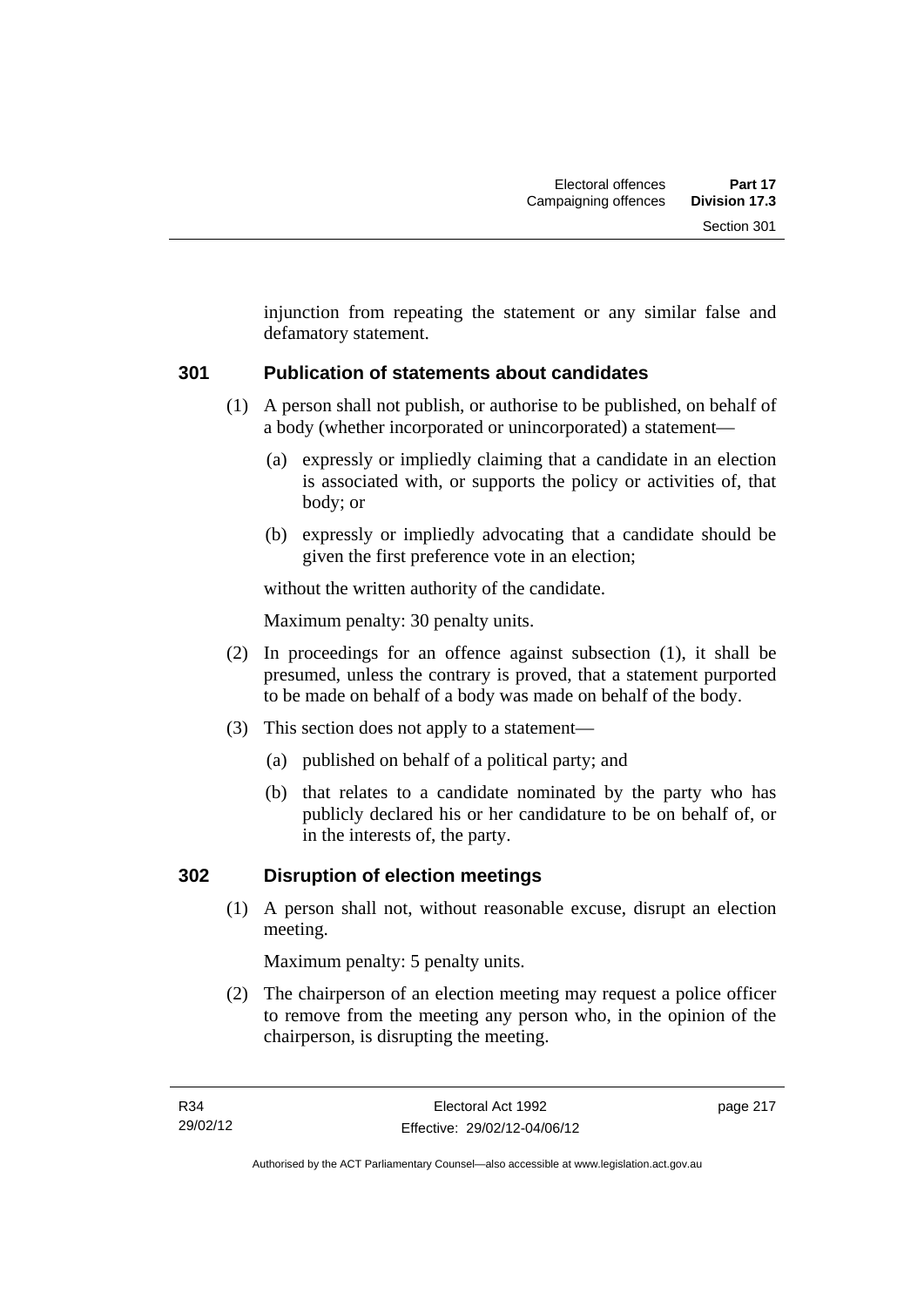- (3) On a request from the chairperson under subsection (2), a police officer may take reasonable action to remove from the meeting the person disrupting the meeting.
- (4) A person who is the subject of a request referred to in subsection (2) shall not, without reasonable excuse, return to the meeting without the authority of the chairperson after leaving it or being removed from it.

Maximum penalty: 10 penalty units.

(5) In this section:

*election meeting* means a lawful public meeting held during a pre-election period in association with the relevant election.

## **303 Canvassing within 100m of polling places**

- (1) A person shall not, during polling hours within the defined polling area in relation to a polling place—
	- (a) do anything for the purpose of influencing the vote of an elector as the elector is approaching, or while the elector is at, the polling place; or
	- (b) do anything for the purpose of inducing an elector not to vote as the elector is approaching, or while the elector is at, the polling place; or
	- (c) exhibit a notice containing electoral matter that is able to be clearly seen by electors approaching, or at, the polling place, other than a notice authorised by the commissioner for display there.

Maximum penalty: 5 penalty units.

 (2) If the building where a polling place is located is situated on grounds within an enclosure, the commissioner may, by written notice, specify the boundary of that enclosure for subsection (7), definition of *defined polling area*, paragraph (b).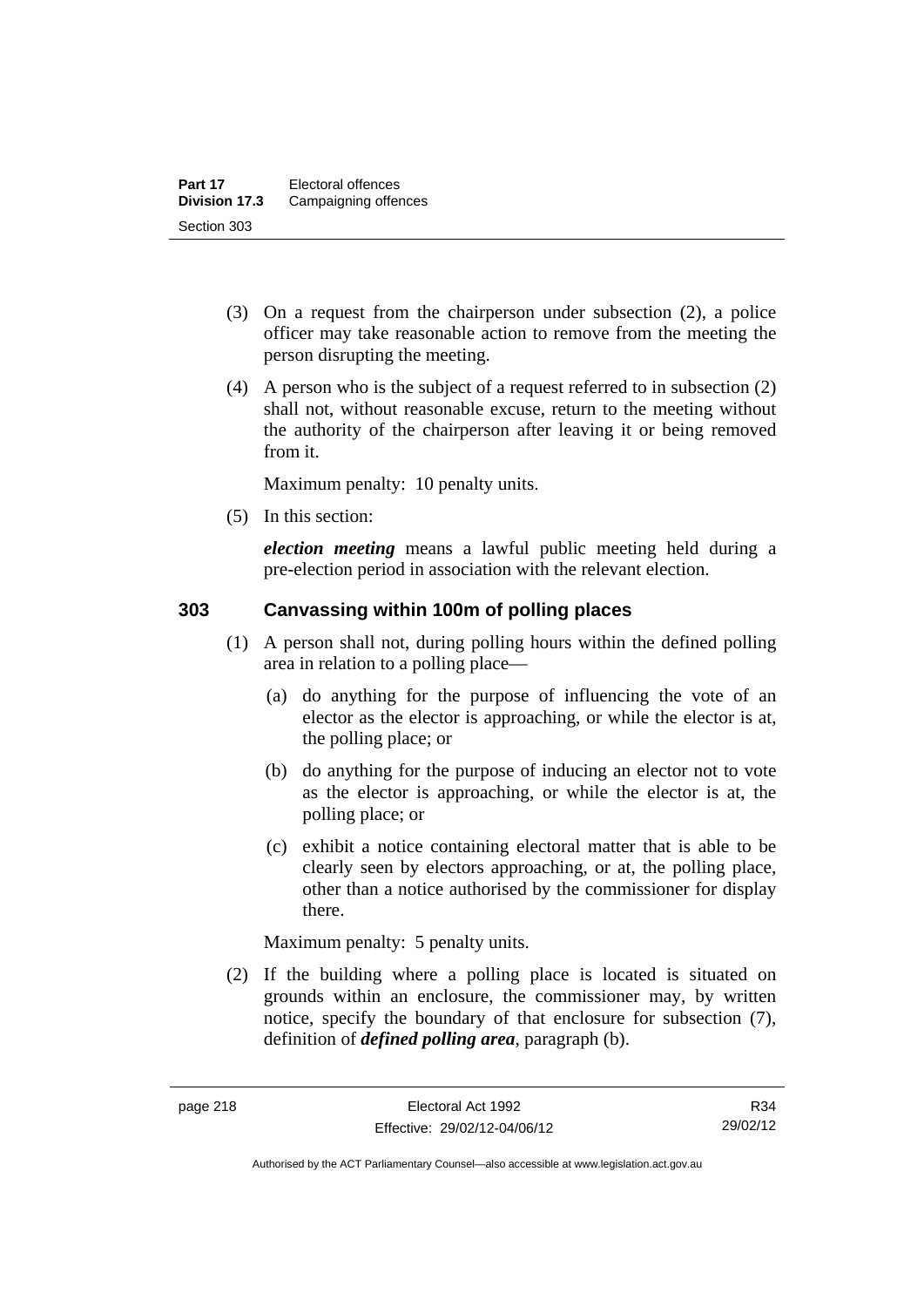(3) A notice is a notifiable instrument.

*Note* A notifiable instrument must be notified under the *Legislation Act 2001*.

- (4) An officer may, if directed by the commissioner, remove or obliterate a notice that the commissioner or the officer believes on reasonable grounds to be exhibited in contravention of this section.
- (5) Subsection (4) does not authorise an officer to enter land that is subject to a territory lease.
- (6) A person shall not obstruct an officer in the exercise or attempted exercise of the officer's functions under subsection (4).

Maximum penalty: 50 penalty units, imprisonment for 6 months or both.

(7) In this section:

*defined polling area*, in relation to a polling place, means the area—

- (a) within the building where the polling place is located, and within 100m of the building; or
- (b) if the commissioner issues a notice under subsection (2) in relation to the polling place—within the boundary of the enclosure specified in the notice, and within 100m outside that boundary.

*polling hours*, in relation to a polling place, means—

- (a) for a polling place appointed under section 119—between the hours of 8 am and 6 pm on polling day; or
- (b) for a polling place where a vote may be made before an officer—any time when the place is open for the acceptance of votes; or
- (c) for a polling place where polling is authorised under division 10.5—the period when a mobile polling visit is being made to the building where that place is located.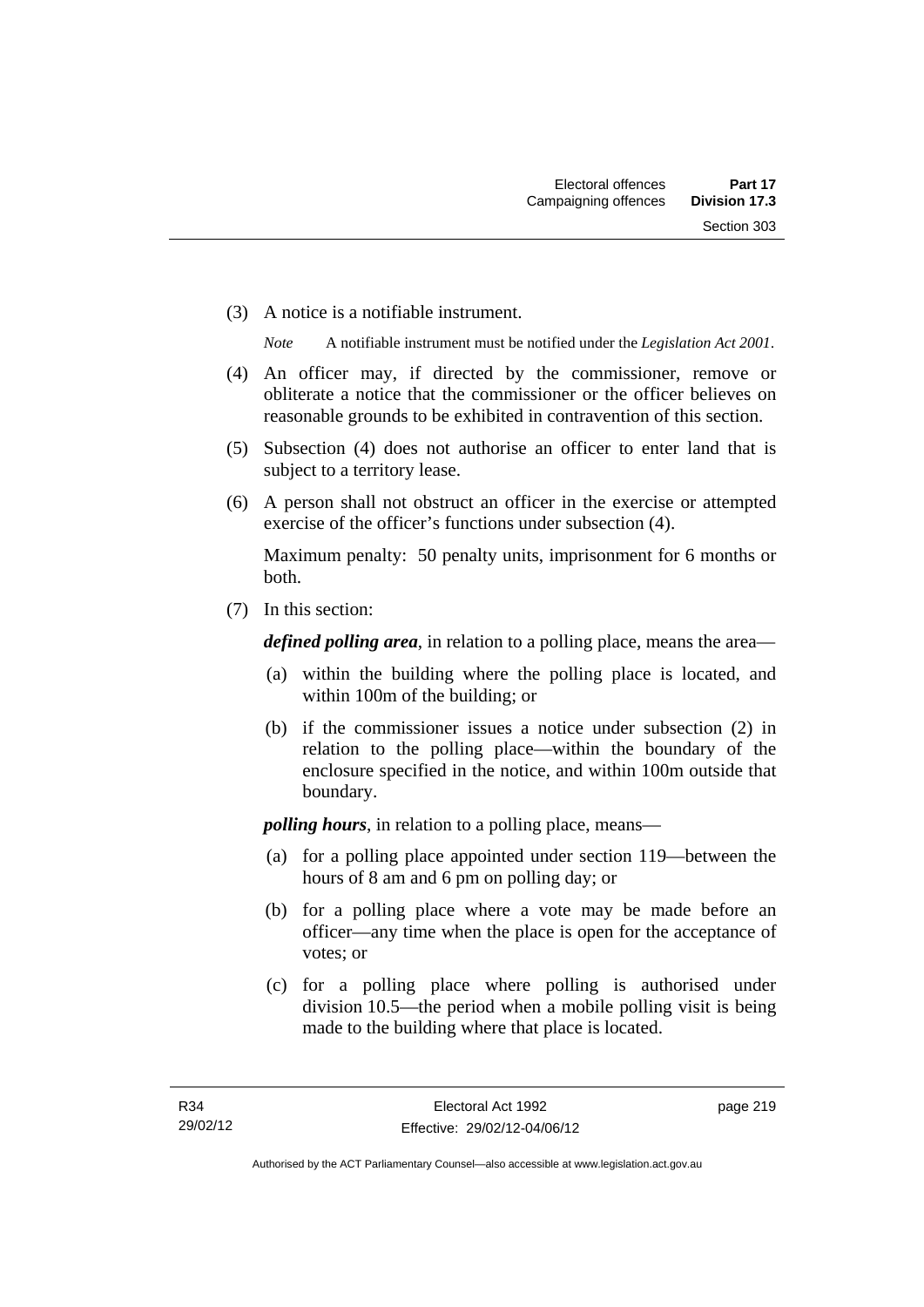### **304 Badges and emblems in polling places**

Subject to section 123 (5), an officer or scrutineer shall not wear or display in a polling place a badge or emblem associated with a political party or candidate.

Maximum penalty: 10 penalty units.

#### **305 How-to-vote material in polling places**

 (1) A person shall not, except for the purposes of assisting another person to vote under section 156, exhibit or leave in a polling place any printed electoral matter.

Maximum penalty: 5 penalty units.

 (2) This section does not apply in relation to a notice authorised by the commissioner for display in the polling place.

#### **306 Evidence of authorisation of electoral matter**

In proceedings for an offence against this division—

- (a) electoral matter including a statement to the effect that it was authorised by a specified person is admissible as evidence of that fact; and
- (b) an issue of a news publication including a statement to the effect that a specified person authorised the publication of all electoral matter contained in reportage or commentary in that issue is admissible as evidence of that fact; and
- (c) electoral matter including a statement to the effect that it was disseminated by a specified person is admissible as evidence of that fact; and
- (d) electoral matter that includes a name purporting to be the author's name is admissible as evidence of that fact.

R34 29/02/12

Authorised by the ACT Parliamentary Counsel—also accessible at www.legislation.act.gov.au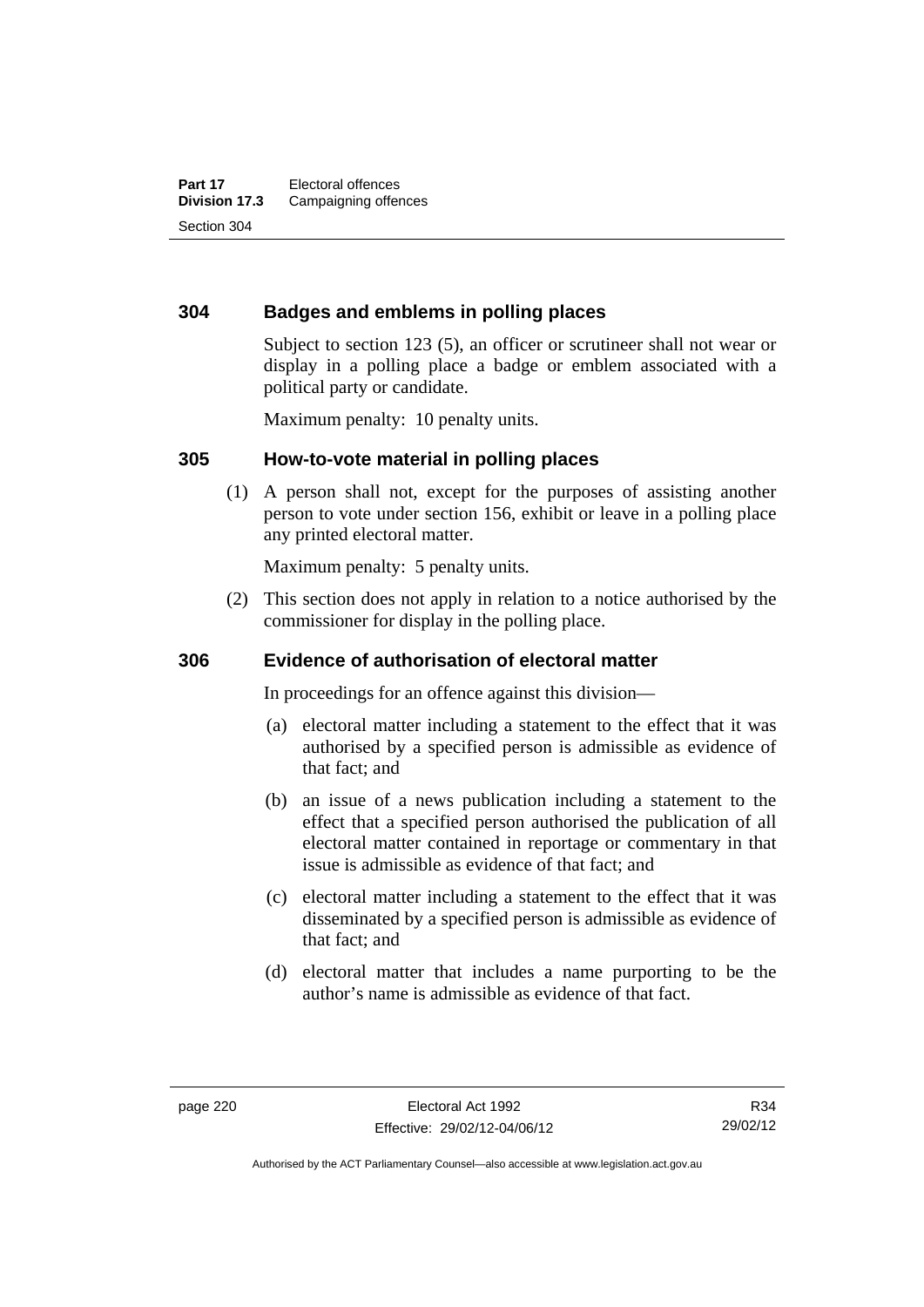## **Division 17.4 Electronic voting offences**

## **306A Interfering with electronic voting devices etc**

A person must not, without reasonable excuse, destroy or interfere with any device or computer program that is used, or intended to be used, for or in connection with electronic voting.

Maximum penalty: 50 penalty units, imprisonment for 6 months or both.

## **306B Interfering with electronic counting devices etc**

A person must not, without reasonable excuse, destroy or interfere with any device or computer program that is used, or intended to be used, for counting votes electronically.

Maximum penalty: 50 penalty units, imprisonment for 6 months or both.

# **Division 17.5 Voting fraud**

## **307 Voting fraud**

 (1) A person shall not supply a ballot paper unless authorised to do so for this Act.

Maximum penalty: 50 penalty units.

(2) A person shall not obtain a ballot paper by fraudulent means.

Maximum penalty: 50 penalty units, imprisonment for 6 months or both.

 (3) A person other than an elector shall not mark a ballot paper, unless expressly authorised by this Act.

Maximum penalty: 50 penalty units.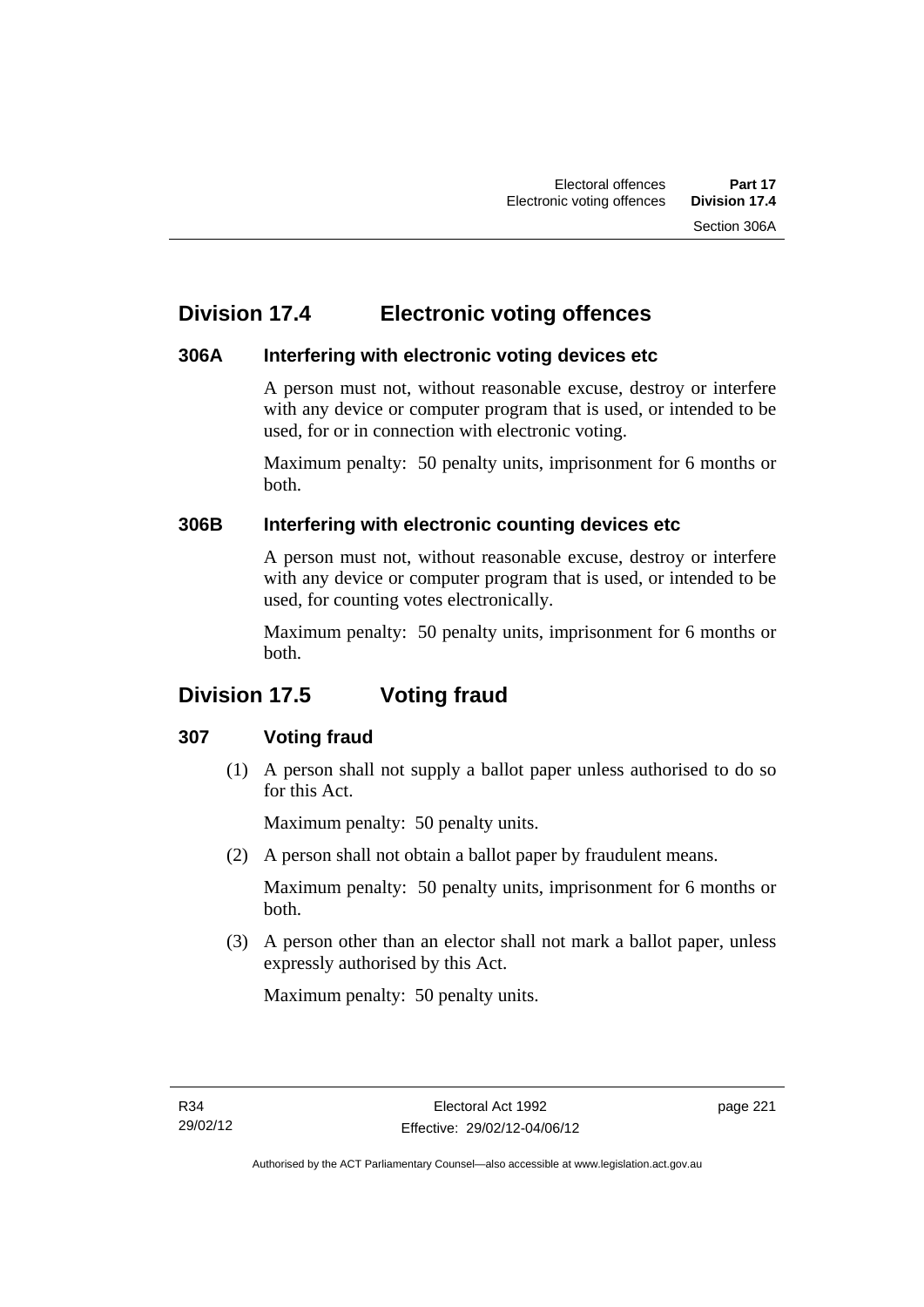(4) A person shall not fraudulently put a ballot paper, or any other paper, in a ballot box.

Maximum penalty: 50 penalty units, imprisonment for 6 months or both.

- (5) A person shall not fraudulently take a ballot paper out of—
	- (a) a place where a vote may be made before an officer under section 136B or 136C; or
	- (b) a polling place; or
	- (c) a scrutiny centre.

Maximum penalty: 50 penalty units, imprisonment for 6 months or both.

 (6) A person shall not, without reasonable excuse, interfere with a ballot box, or a ballot paper, unless authorised to do so for this Act.

Maximum penalty: 50 penalty units, imprisonment for 6 months or both.

## **Division 17.6 Electoral papers**

## **310 Electoral papers—forfeiture**

- (1) On conviction of a person for an offence against the Criminal Code, part 3.6 (Forgery and related offences), any document or instrument in relation to which the offence was committed is forfeited to the Territory.
- (2) A forfeited document or instrument may be destroyed or dealt with as prescribed.

#### **311 Electoral papers—unauthorised possession**

A person shall not, without reasonable excuse, except for this Act—

(a) possess an electoral paper; or

R34 29/02/12

Authorised by the ACT Parliamentary Counsel—also accessible at www.legislation.act.gov.au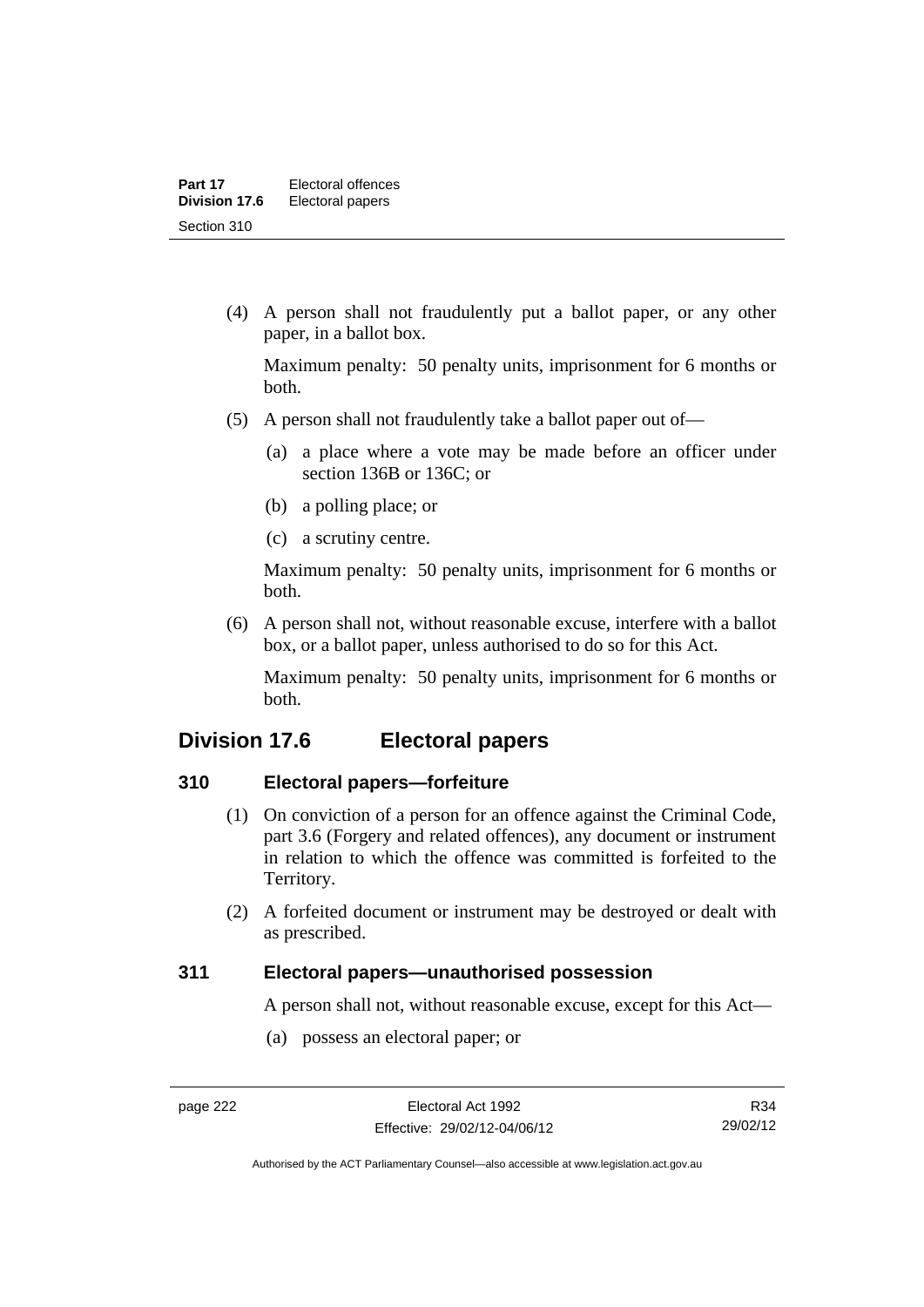(b) possess an instrument designed or adapted particularly for producing an electoral paper, or an official mark on an electoral paper.

Maximum penalty: 30 penalty units.

### **313 Electoral papers—defacement etc**

Unless authorised by or under this Act, a person shall not fraudulently deface, remove, mutilate or destroy an electoral paper.

Maximum penalty: 50 penalty units, imprisonment for 6 months or both.

## **314 Electoral papers—signatures**

 (1) Subject to subsection (2), if a person is required by this Act to sign an electoral paper, he or she shall sign it with his or her personal signature.

Maximum penalty: 10 penalty units.

- (2) If a person is unable to sign his or her name in writing, the person is to be taken to have signed an electoral paper if—
	- (a) the person makes a mark on the paper by way of signature; or
	- (b) another person signs the document in the presence of and at the direction of the person.

#### **315 Electoral papers—witnesses**

- (1) A person shall not witness the signature of an electoral paper unless—
	- (a) the paper is signed by the signatory; and
	- (b) he or she has seen the signatory sign the paper; and
	- (c) he or she is satisfied as to—
		- (i) the identity of the signatory; and

page 223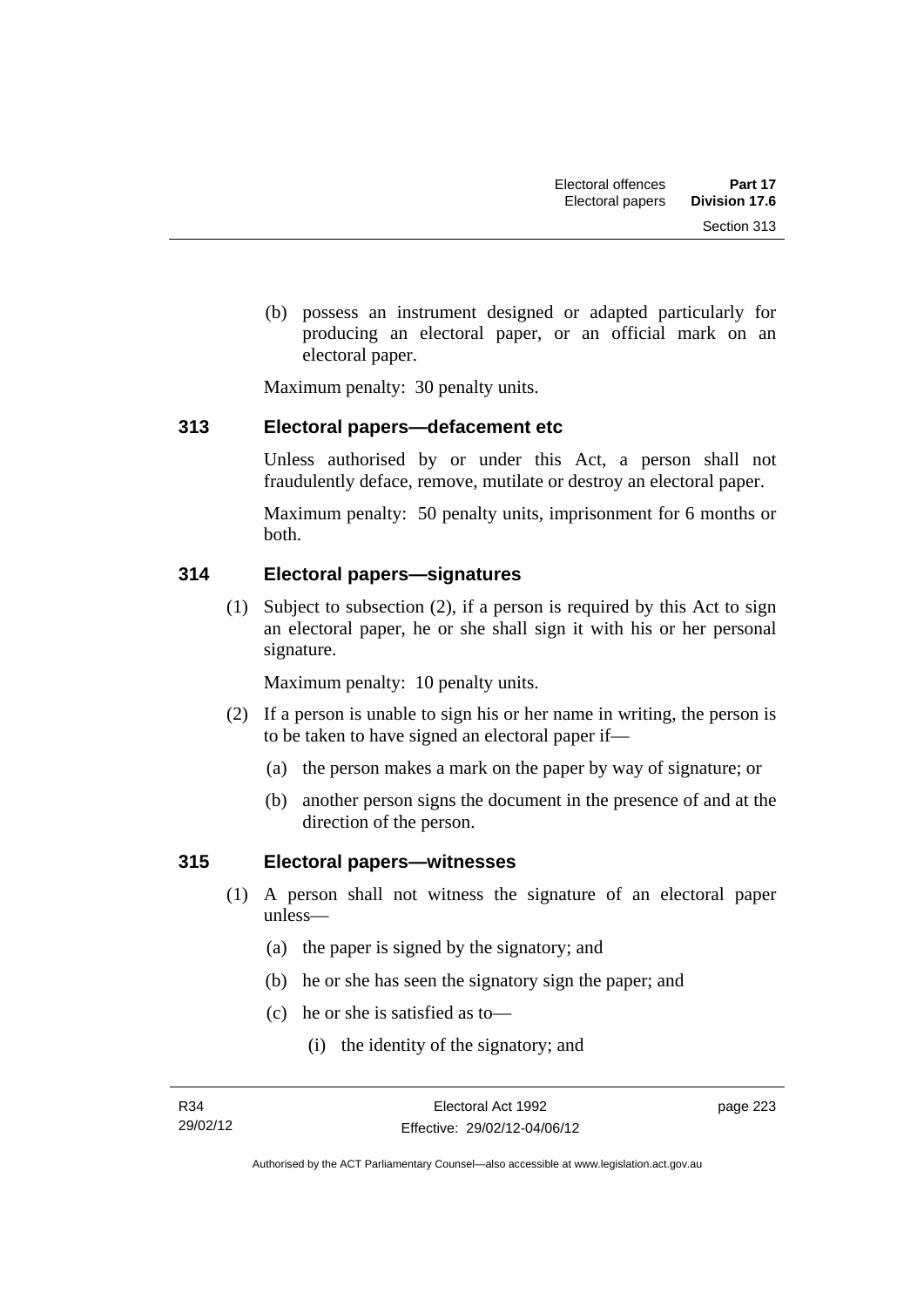- (ii) the truth of any statements made in the paper by the signatory; and
- (d) he or she is able to sign his or her own name.

Maximum penalty: 10 penalty units.

- (2) For subsection (1) (c), a witness may satisfy himself or herself on the basis of—
	- (a) personal knowledge of the signatory; or
	- (b) inquiries made of the signatory; or
	- (c) any other reasonable means.
- (3) In this section:

*signatory*, in relation to a person witnessing the signature of an electoral paper, means the person whose signature is purported to be witnessed.

## **315A Ballot papers—photographs**

- (1) A person commits an offence if—
	- (a) the person takes a photograph of a ballot paper used by the person for voting in an election; and
	- (b) the photograph shows, or would be likely to show, how the person voted in the election.

Maximum penalty: 10 penalty units.

- (2) A person commits an offence if—
	- (a) the person takes a photograph of a ballot paper used by another person (the *elector*) for voting in an election; and
	- (b) the photograph shows, or would be likely to show, how the elector voted in the election; and

R34 29/02/12

Authorised by the ACT Parliamentary Counsel—also accessible at www.legislation.act.gov.au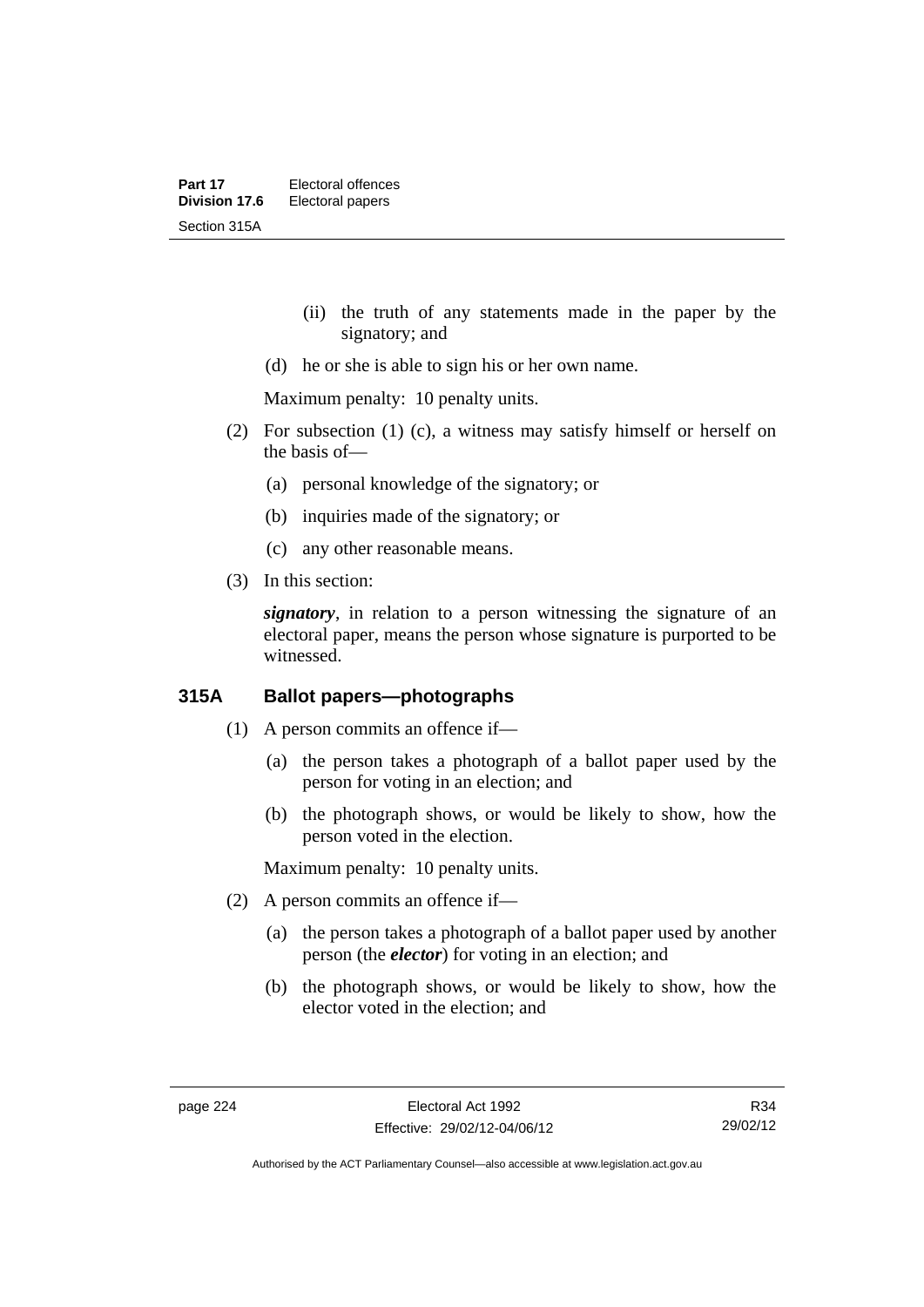- (c) either—
	- (i) the person knows the identity of the elector; or
	- (ii) it would be possible for the person or someone else to find out the identity of the elector.

Maximum penalty: 10 penalty units.

(3) In this section:

*photograph* includes a video recording.

## **Division 17.7 Official functions**

### **316 Improper influence—members of electoral commission etc**

A person shall not do anything improper for the purpose of influencing a member of—

- (a) the electoral commission; or
- (b) an augmented commission; or
- (c) a redistribution committee.

Maximum penalty: 50 penalty units, imprisonment for 6 months or both.

#### **317 Unauthorised actions by officers**

An officer shall not, without reasonable excuse, contravene—

 (a) a provision of this Act for which no other penalty is provided; or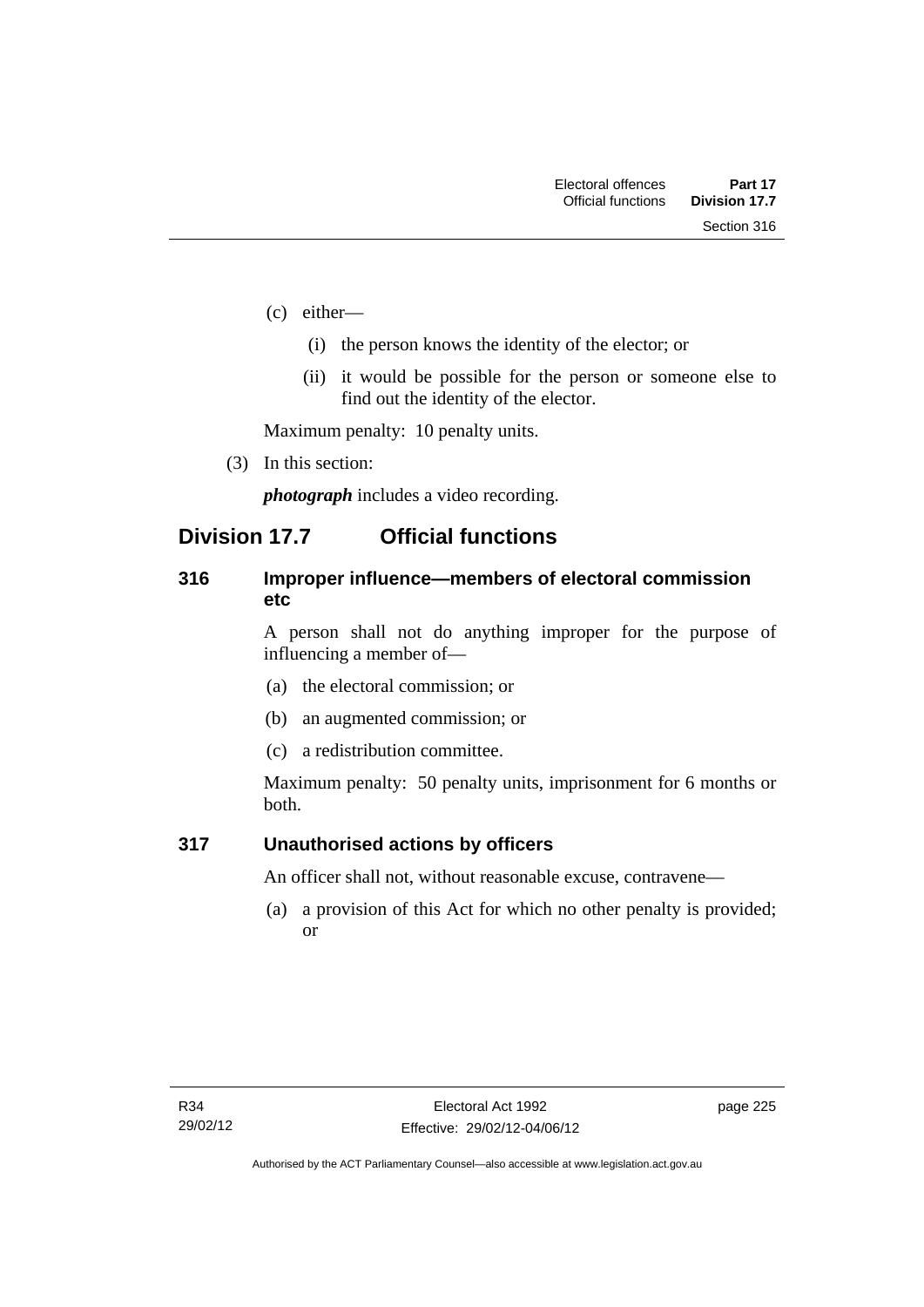(b) a direction given to him or her under this Act.

Maximum penalty: 10 penalty units.

#### **318 Identification of voters and votes**

 (1) Except as authorised under this Act, an officer shall not make any mark on a ballot paper that would be likely to enable the identification, directly or indirectly, of the person who votes on the ballot paper.

Maximum penalty: 50 penalty units, imprisonment for 6 months or both.

 (2) Except as authorised under this Act, an officer or a scrutineer shall not, directly or indirectly, disclose any information acquired in the exercise of his or her functions under this Act that would be likely to enable it to be known how an identified voter has voted.

Maximum penalty: 50 penalty units, imprisonment for 6 months or both.

(3) In subsection (2):

*officer* includes a person who has been, but is no longer, an officer.

*scrutineer* includes a person who has been, but is no longer, a scrutineer.

## **319 Responses to official questions**

 (1) A person shall not, in answer to an official question, make a statement that is false or misleading in a material particular.

Maximum penalty: 50 penalty units, imprisonment for 6 months or both.

 (2) It is a defence to a prosecution for an offence against subsection (1) if it is established that the defendant did not know, and could not reasonably be expected to have known, that the relevant statement was false or misleading in a material particular.

Authorised by the ACT Parliamentary Counsel—also accessible at www.legislation.act.gov.au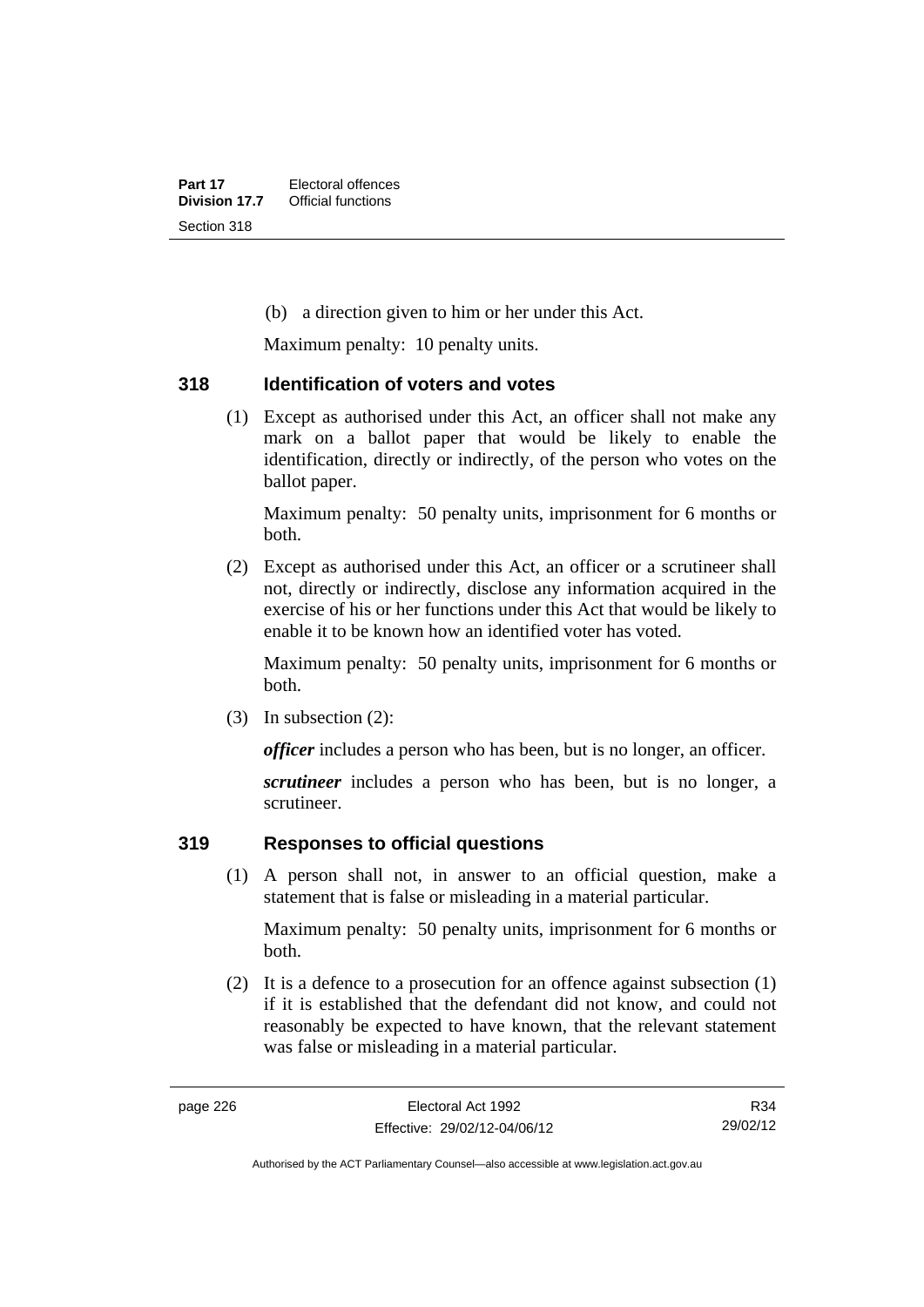Section 320

(3) In this section:

*official question* means a question asked by an officer in the exercise of his or her functions under this Act.

### **320 Control of behaviour at voting centres**

 (1) A person shall not, without reasonable excuse, disrupt an activity being carried out under this Act at a voting centre.

Maximum penalty: 10 penalty units.

 (2) A person at a voting centre shall not, without reasonable excuse, disobey a direction given by the OIC by or under this Act.

Maximum penalty: 10 penalty units.

 (3) A person shall not, without reasonable excuse, enter or remain at a voting centre without the permission, express or implied, of the OIC.

Maximum penalty: 10 penalty units.

- (4) Subsection (3) does not apply—
	- (a) to an officer; or
	- (b) to a scrutineer who is entitled to be on the premises under section 123; or
	- (c) if the voting centre is a polling place—to a voter who enters the place for the purpose of voting and remains no longer than is necessary and reasonable for that purpose.
- (5) A person who contravenes this section may be removed from the premises by a police officer or by an authorised officer.
- (6) In this section:

*OIC*, in relation to a voting centre, means the officer in charge of the centre.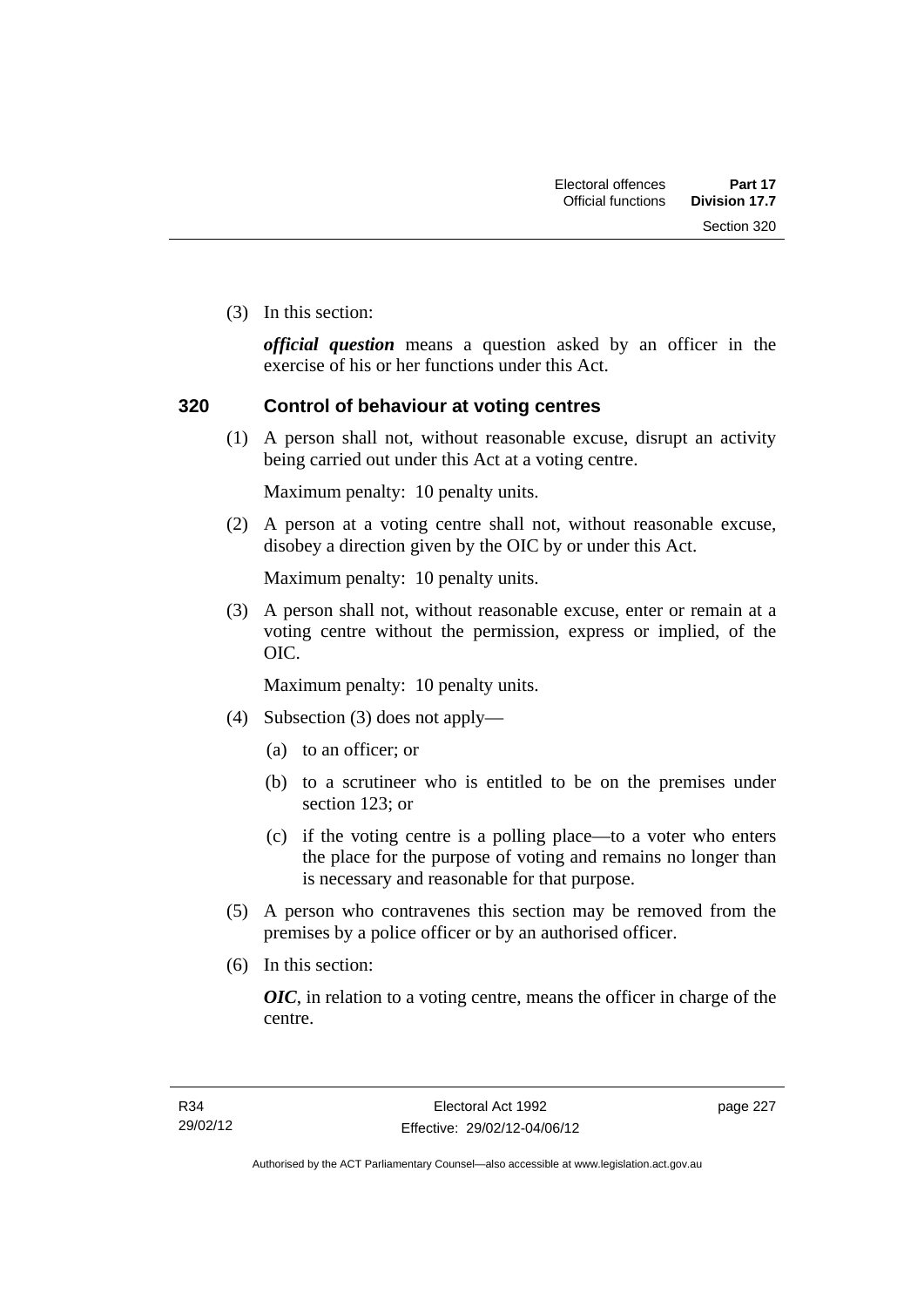*voting centre* means—

- (a) a place where a vote may be made before an officer under section 136B or 136C; or
- (b) a polling place; or
- (c) a scrutiny centre.

page 228 Electoral Act 1992 Effective: 29/02/12-04/06/12

R34 29/02/12

Authorised by the ACT Parliamentary Counsel—also accessible at www.legislation.act.gov.au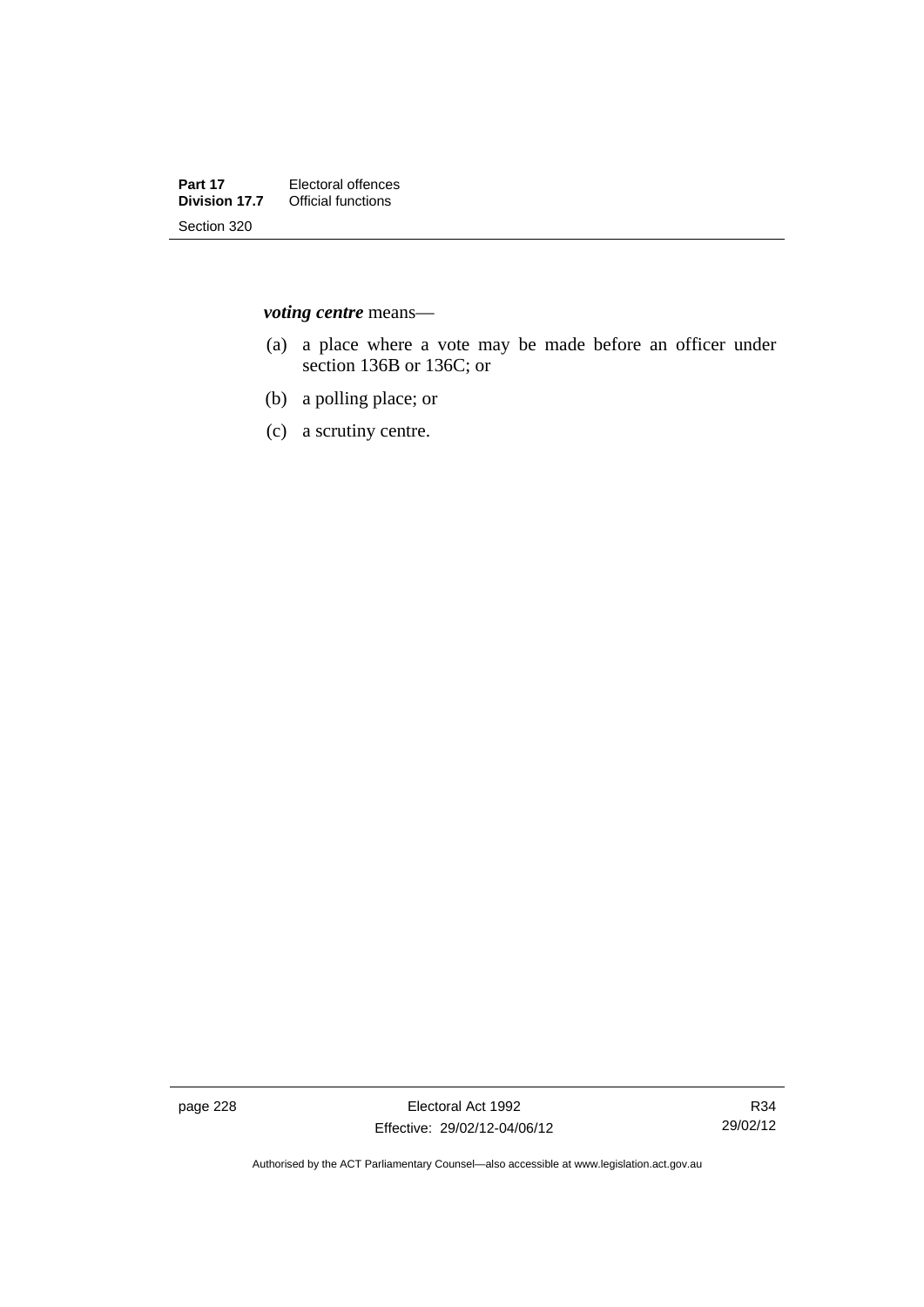# **Part 18 Enforcement proceedings**

## **Division 18.1 Injunctions**

## **321 Restraining conduct**

- (1) This section applies if a person (the *relevant person*) has engaged, is engaging, or proposes to engage, in conduct that was, is, or would be, a contravention of this Act or another Territory law in its application to elections.
- (2) The commissioner or, if the conduct relates to an election, a candidate in the election may apply to the Supreme Court for an injunction.
- (3) On application under subsection (2), the Supreme Court may grant an injunction—
	- (a) restraining the relevant person from engaging in the conduct; and
	- (b) if, in the court's opinion, it is desirable to do so, requiring the relevant person to do anything.
- (4) The Supreme Court may grant an injunction restraining a person from engaging in conduct of a particular kind—
	- (a) if satisfied that the person has engaged in conduct of that kind, whether or not it appears to the court that the person intends to engage again, or to continue to engage, in conduct of that kind; or
	- (b) if it appears to the court that, if an injunction is not granted, it is likely the person will engage in conduct of that kind, whether or not the person has previously engaged in conduct of that kind and whether or not there is an imminent danger of substantial damage to someone else if the person engages in conduct of that kind.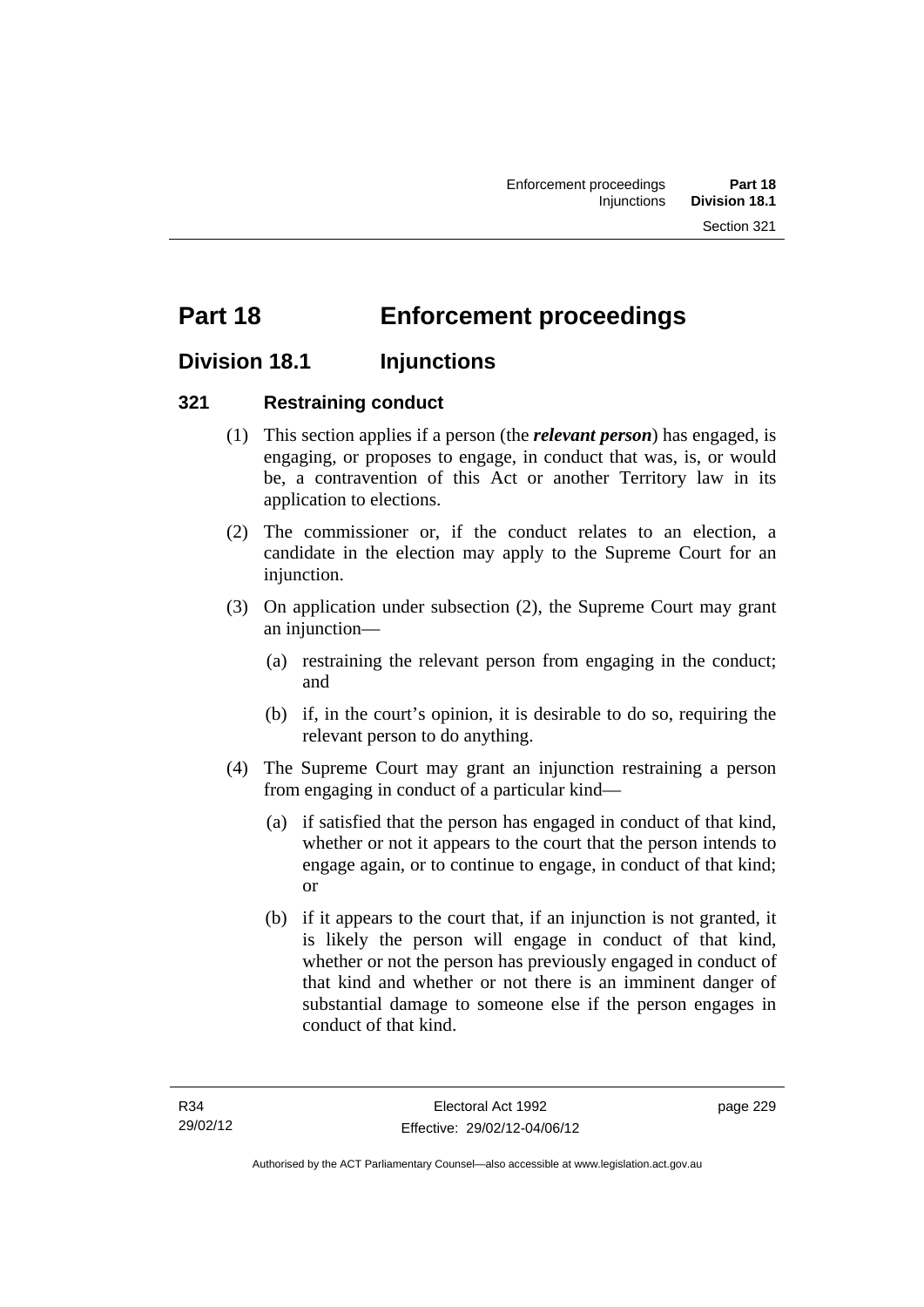## **322 Requiring things to be done**

- (1) This section applies if a person (the *relevant person*) has failed, is failing, or proposes to fail to do something in contravention of this Act or another Territory law in its application to elections.
- (2) The commissioner or, if the conduct relates to an election, a candidate in the election may apply to the Supreme Court for an injunction requiring the relevant person to do the thing.
- (3) On application under subsection (2), the Supreme Court may grant an injunction requiring the relevant person to do the thing.
- (4) The Supreme Court may grant an injunction requiring a person to do something—
	- (a) if satisfied that the person has failed to do the thing, whether or not it appears to the court that the person intends to fail again, or to continue to fail, to do the thing; or
	- (b) if it appears to the court that, if an injunction is not granted, it is likely the person will fail to do the thing, whether or not the person has previously failed to do the thing and whether or not there is an imminent danger of substantial damage to someone else if the person fails to do the thing.

## **323 Commissioner not required to give undertakings as to damages**

If the commissioner makes an application for an injunction to which this division applies, the Supreme Court must not require that, as a condition of granting the injunction, the commissioner give any undertakings about damages on his or her own behalf or on behalf of any other person.

#### **324 Powers of the court**

Subject to this division, the Supreme Court has the same powers (so far as they are applicable) in relation to injunctions under this

Authorised by the ACT Parliamentary Counsel—also accessible at www.legislation.act.gov.au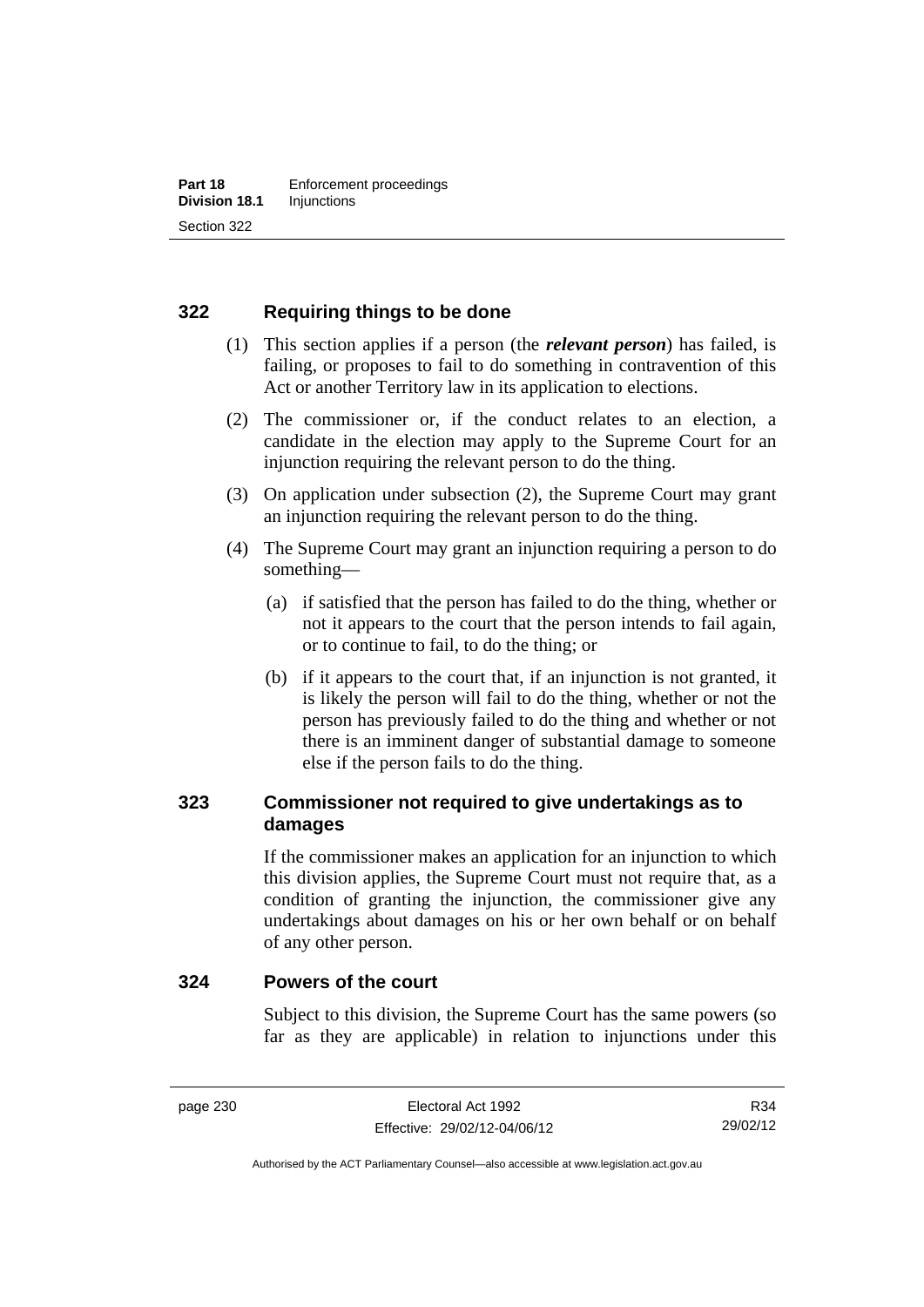division as it has in relation to injunctions under its original jurisdiction.

## **Division 18.2 Prosecutions**

## **325 Investigation of complaints**

The commissioner shall—

- (a) investigate; or
- (b) refer to the appropriate authority for investigation;

any complaint alleging a contravention of this Act, unless the commissioner believes on reasonable grounds that the complaint is frivolous or vexatious.

### **326 Commissioner may prosecute enrolment and voting offences**

The commissioner may institute and conduct any prosecution in relation to an offence against section 73 (6) or 129 (1).

## **327 Service of certain process by mail**

In addition to any other method by which a document may be served, process relating to a proceeding for an offence against section 129 (1) may be served on a person by sending it by prepaid post to the address of the person recorded on the roll.

*Note* For other ways of serving documents, see *Legislation Act 2001*, pt 19.5.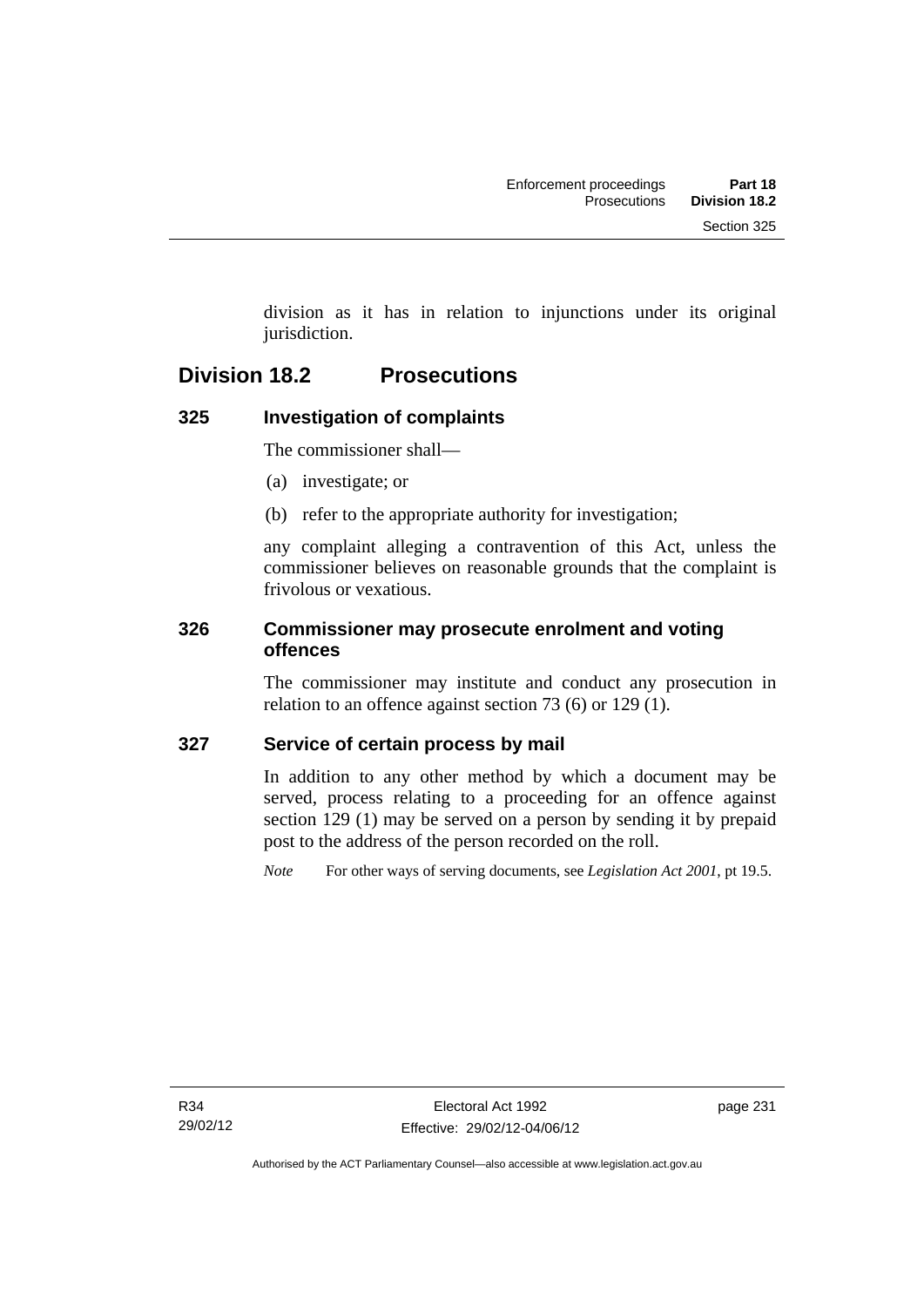#### **Part 19** Miscellaneous

Section 328

# **Part 19 Miscellaneous**

#### **328 Extension of time for acts by officers**

 $If$ 

- (a) an officer is required by this Act to do an act at a specified time or within a specified period; and
- (b) an officer other than the commissioner refuses or fails to do the act at that time or within that period;

the commissioner may grant an extension of time (not exceeding 48 hours) within which the act may be done.

#### **329 Restrictions on sending completed ballot and voting papers by fax**

- (1) This section applies to—
	- (a) a completed ballot paper (other than a ballot paper completed by an Antarctic elector); and
	- (b) a completed declaration voting paper.
- (2) Despite the *Legislation Act 2001*, part 19.5 (Service of a document), a document (including a copy of the document) to which this section applies cannot be served on a person by faxing it to the person.
	- *Note* For other ways of serving the documents and other documents under this Act, see *Legislation Act 2001*, pt 19.5.

#### **330 Forms—provision and assistance**

- (1) The commissioner shall ensure that any forms provided for, or required by or under, this Act are kept at the office of the commissioner and are provided, on request, to members of the public.
- (2) It is the duty of the staff of the electoral commission to assist, on request, members of the public in completing any of those forms.

R34 29/02/12

Authorised by the ACT Parliamentary Counsel—also accessible at www.legislation.act.gov.au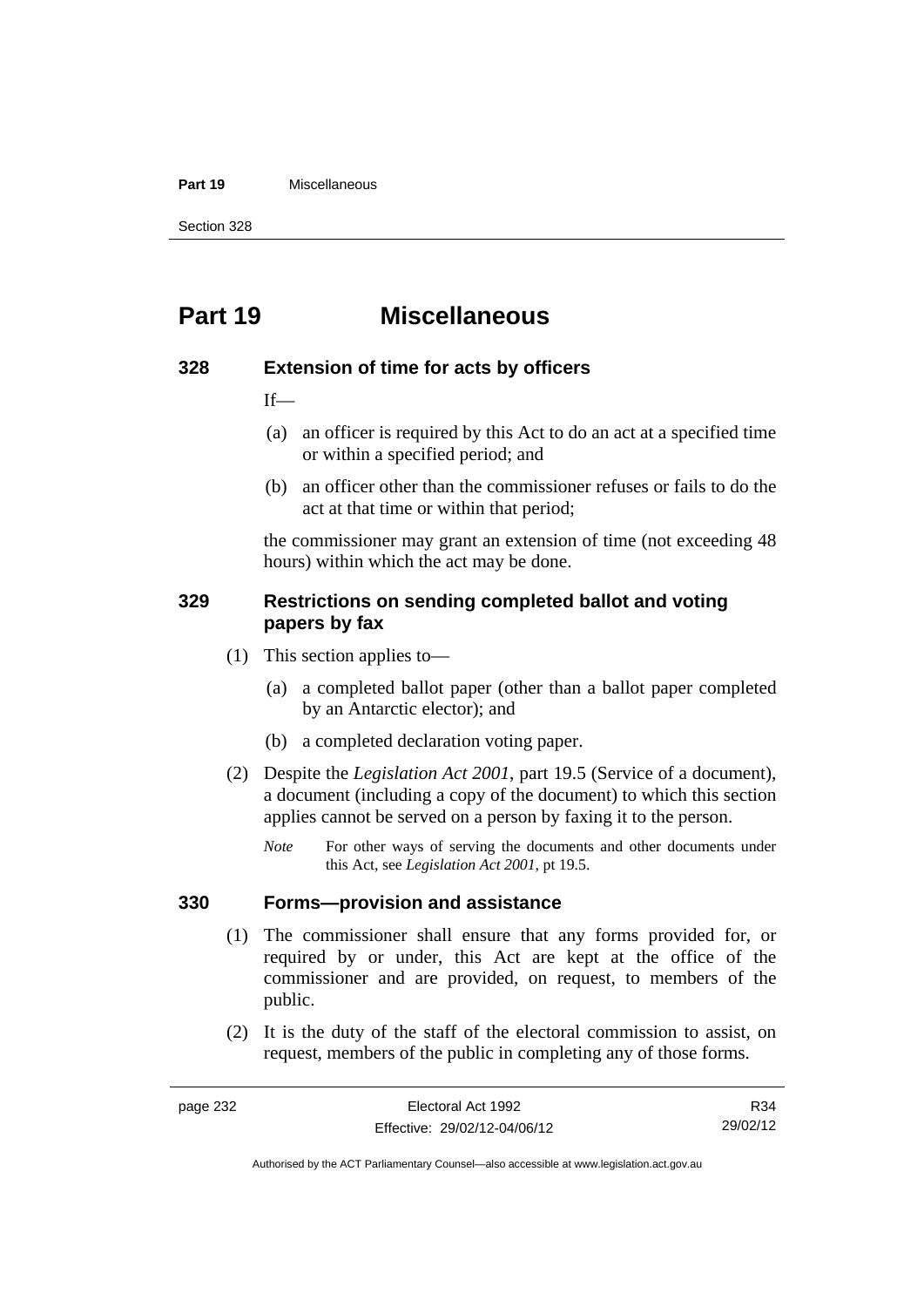### **332 Correcting delays, errors and omissions**

- (1) The commissioner may remedy, remove or supply any delay, error or omission in the preparation, printing, issue or transmission of any roll, certified extract of electors, certified list of electors or ballot papers by written notice specifying the matter to be dealt with and the course of action to be followed, and that course (if followed) is to be taken to be valid and sufficient for the purpose of remedying, removing or supplying the defect, error or omission.
- (2) A notice is a notifiable instrument.

*Note* A notifiable instrument must be notified under the *Legislation Act 2001*.

#### **333 Voting statistics to be published**

- (1) The electoral commission shall, as soon as practicable after an election is held, publish statistics in relation to voting at the election.
- (2) A person may obtain copies of the statistics in paper or electronic form.

#### **334 Collecting further statistical information**

When—

- (a) the time for filing an application disputing the validity of an election has ended; and
- (b) the Court of Disputed Elections has determined any such applications in relation to the election;

the commissioner may use ballot papers, certified lists of electors, declaration voting papers and other electoral papers used in the election to collect statistical information.

*Note* A fee may be determined under s 8 (Determination of fees) for this subsection.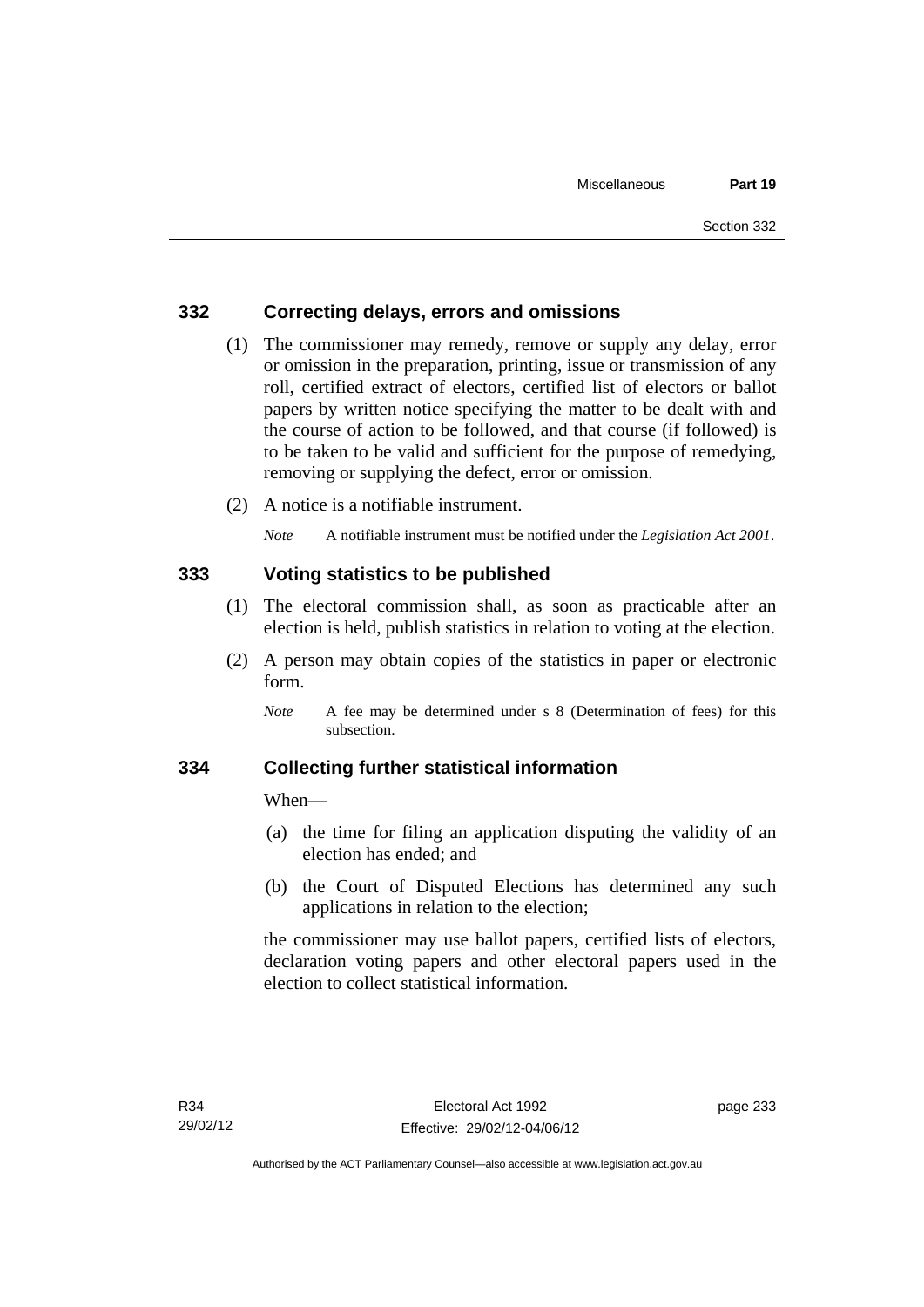#### **Part 19** Miscellaneous

Section 335

#### **335 Storage and destruction of electoral papers**

- (1) This section applies to electoral papers in the commissioner's possession that were used for an election.
- (2) The commissioner must securely store the electoral papers until whichever of the following happens last:
	- (a) the beginning of the pre-election period for the next general election;
	- (b) the electoral papers are no longer required by the commissioner, another member of the electoral commission or a member of the staff of the commission for exercising a function under this Act.
- (3) The commissioner may destroy the electoral papers only when the last of the matters mentioned in subsection (2) happens.

#### **336 Administrative arrangements with Commonwealth and States**

The Minister may arrange with the appropriate Minister of the Commonwealth or a State—

- (a) for officers or employees of the public service of the Commonwealth or State, or of an authority of the Commonwealth or State, to exercise the powers of an officer under this Act; or
- (b) to make a member of the electoral commission, the commissioner or a member of the staff of the commission available for the exercise of powers on behalf of the corresponding electoral authority of the Commonwealth or State.

Authorised by the ACT Parliamentary Counsel—also accessible at www.legislation.act.gov.au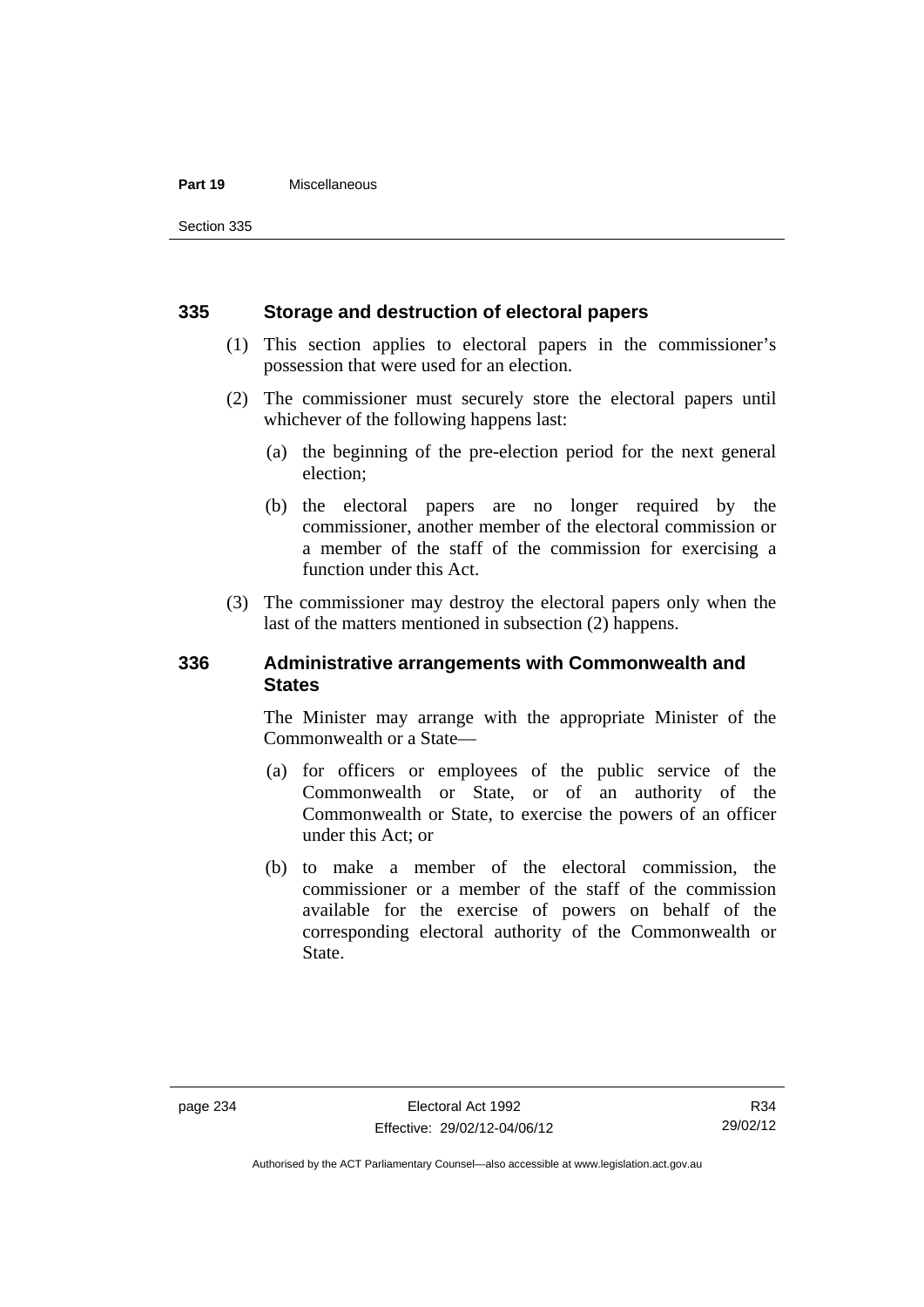#### **337 Evidentiary certificates**

- (1) In a proceeding under this Act, a certificate signed by the commissioner stating any of the following matters is evidence of the matters so stated:
	- (a) that on a specified day a person was, or was not, enrolled for an electorate;
	- (b) that, in relation to an election, a person was or was not—
		- (i) an eligible overseas elector; or
		- (ii) an Antarctic elector; or
		- (iii) an elector serving a sentence of imprisonment outside the ACT;
	- (c) that a person was, or was not, declared as a candidate for an election;
	- (d) that a nomination of a person to be a candidate in an election was rejected;
	- (e) that an election was duly held;
	- (f) that a person was, or was not, given a ballot paper for an election;
	- (g) that a person voted, or failed to vote, in an election;
	- (h) that on a stated day, or during a stated period, a stated person was, or was not, registered as the reporting agent of a stated registered party, MLA or candidate;
	- (i) that on a stated day, or during a stated period, no reporting agent was registered for a stated registered party, MLA or candidate;
	- (j) that on a specified day a person was, or was not, an officer;
	- (k) that on a specified day a person was, or was not, the delegate of the electoral commission or the commissioner.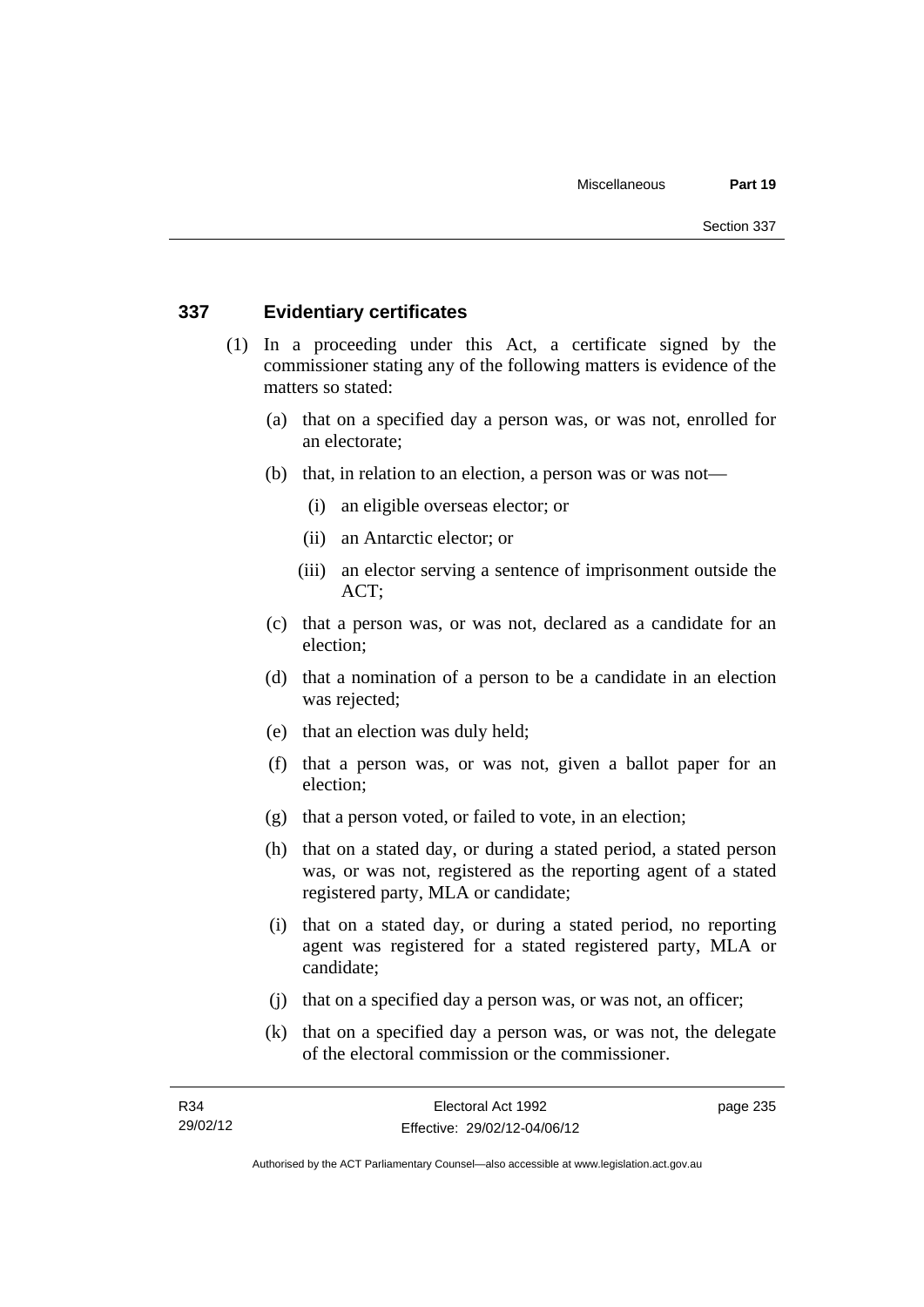#### **Part 19** Miscellaneous

Section 338

 (2) In subsection (1), a reference to a person or thing is a reference to a person or thing specified in the certificate.

#### **338 Acts and omissions of representatives**

(1) In this section:

*person* means an individual.

*Note* See the Criminal Code, pt 2.5 for provisions about corporate criminal responsibility.

*representative*, of a person, means an employee or agent of the person.

*state of mind*, of a person, includes—

- (a) the person's knowledge, intention, opinion, belief or purpose; and
- (b) the person's reasons for the intention, opinion, belief or purpose.
- (2) This section applies to a prosecution for any offence against this Act.
- (3) If it is relevant to prove a person's state of mind about an act or omission, it is enough to show—
	- (a) the act was done or omission made by a representative of the person within the scope of the representative's actual or apparent authority; and
	- (b) the representative had the state of mind.
- (4) An act done or omitted to be done on behalf of a person by a representative of the person within the scope of the representative's actual or apparent authority is also taken to have been done or omitted to be done by the person.

Authorised by the ACT Parliamentary Counsel—also accessible at www.legislation.act.gov.au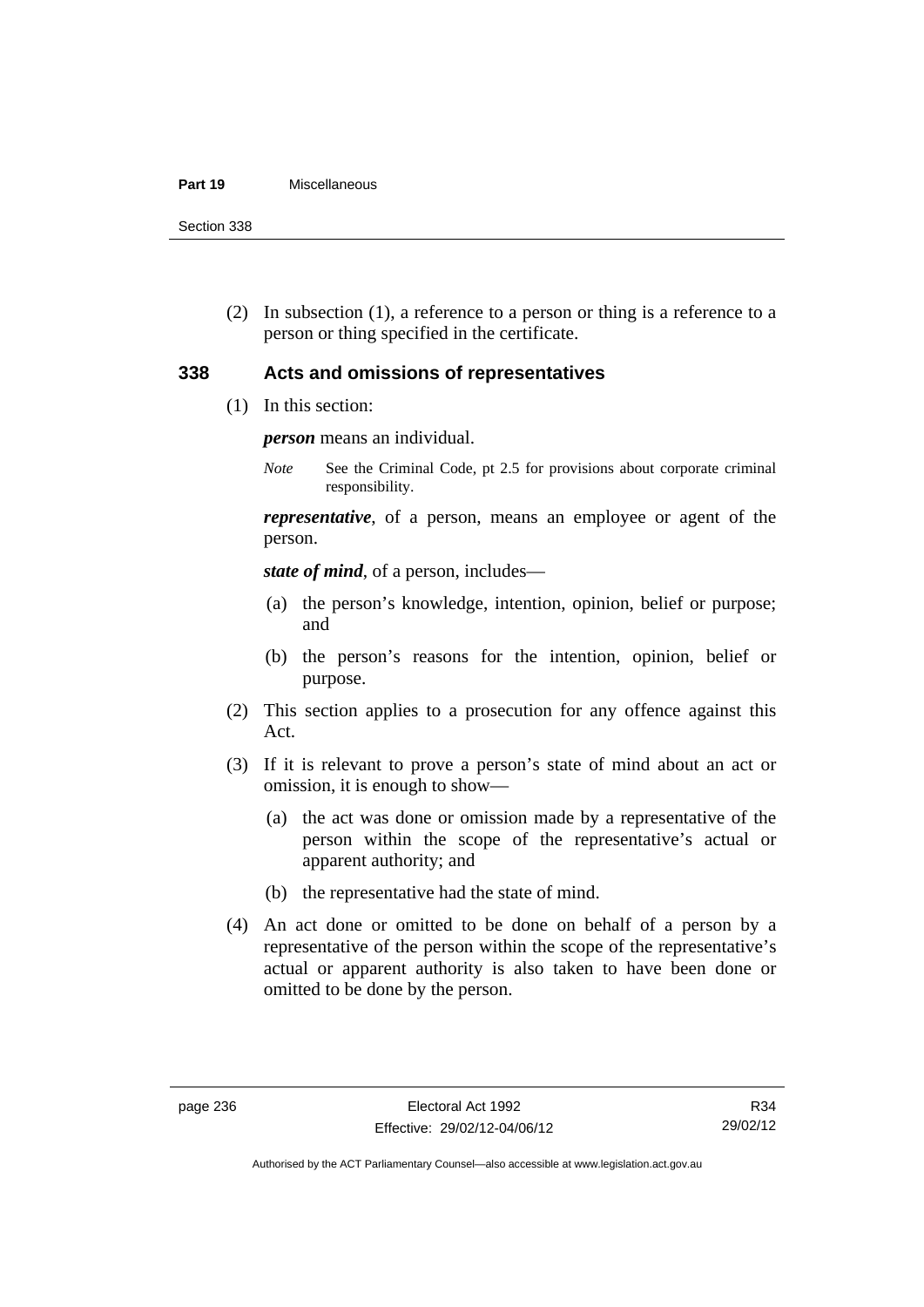- (5) However, subsection (4) does not apply if the person establishes that reasonable precautions were taken and appropriate diligence was exercised to avoid the act or omission.
- (6) A person who is convicted of an offence cannot be punished by imprisonment for the offence if the person would not have been convicted of the offence without subsection (3) or (4).

### **340 Director-general to provide assistance etc**

The director-general of the administrative unit responsible for the *Public Sector Management Act 1994*, division 3.4 shall comply with any request by the electoral commission, the commissioner or an augmented commission for information or assistance reasonably required for this Act.

### **340A Approved forms**

- (1) The commissioner may approve forms for this Act.
- (2) If the commissioner approves a form for a particular purpose, the approved form must be used for that purpose.

*Note* For other provisions about forms, see *Legislation Act 2001*, s 255.

(3) An approved form is a notifiable instrument.

*Note* A notifiable instrument must be notified under the *Legislation Act 2001*.

#### **341 Regulation-making power**

- (1) The Executive may make regulations for this Act.
	- *Note* **Regulations** must be notified, and presented to the Legislative Assembly, under the *Legislation Act 2001*.
- (2) A regulation may create offences and fix maximum penalties of not more than 10 penalty units for the offences.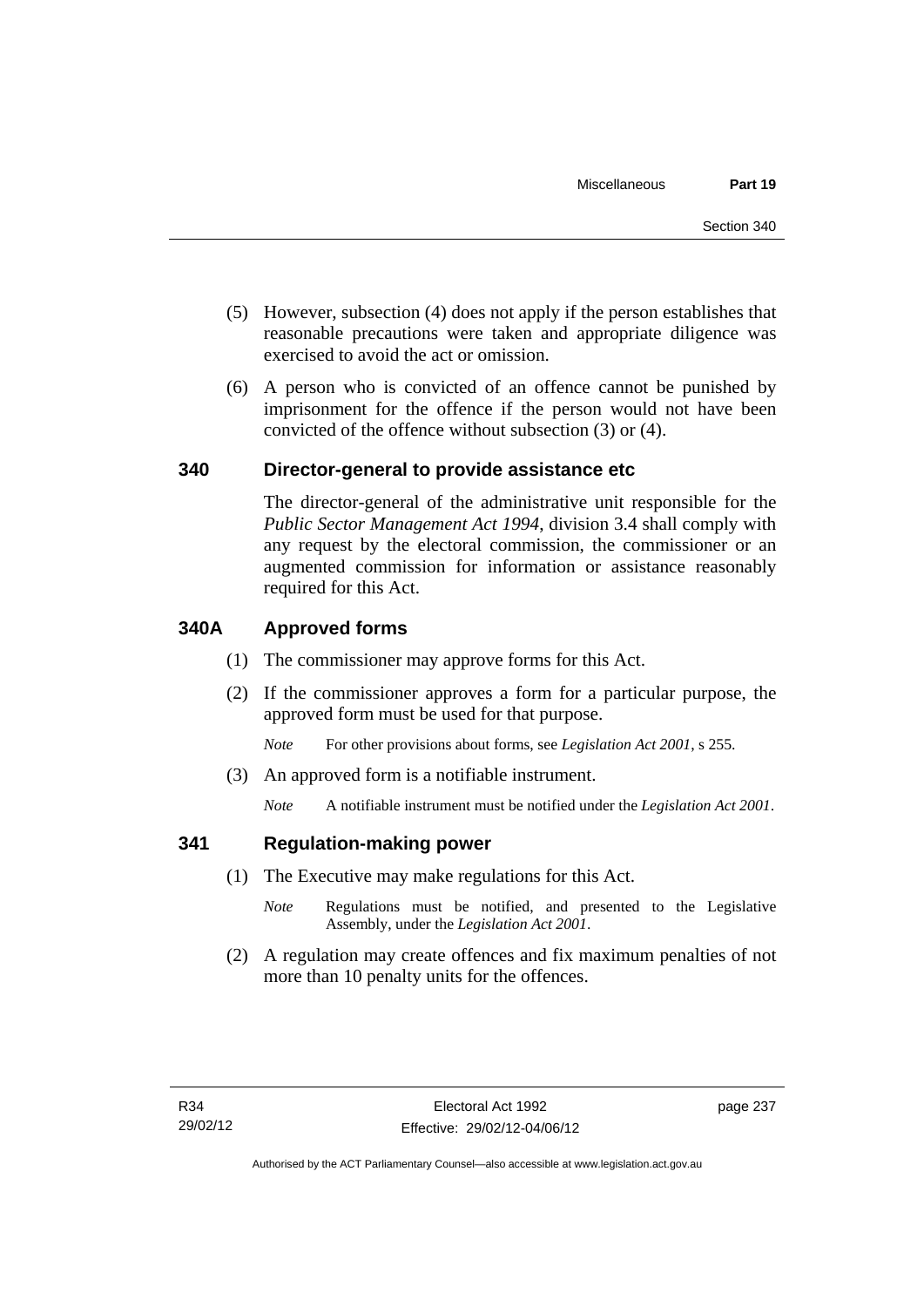# **Schedule 1 Form of ballot paper**

(see s 114)

| <b>Legislative Assembly for the Australian Capital Territory</b> |  |  |  |
|------------------------------------------------------------------|--|--|--|
|                                                                  |  |  |  |

**Ballot paper** Election of  $\prod_{i=1}^{n} \text{Member}(s)$ 

#### **Electorate of [ 2 ]**

**Number [1] boxes from 1 to [1] in the order of your choice**  Then you may show as many further preferences as you wish by writing numbers from



**Remember, number at least**  $\begin{bmatrix} 1 \end{bmatrix}$  boxes from 1 to  $\begin{bmatrix} 1 \end{bmatrix}$  in the order of your choice.

- 
- **3.** Insert the number that is 1 more than the number **6.** Insert name of candidate of vacancies **7.** Insert name, or abbreviate
- **4.** Insert name, or abbreviation of name, of registered party, as required as required
- **1.** Insert number of vacancies **5.** Insert 'UNGROUPED' if there are **2.** Insert name of electorate ungrouped candidates
	-
	- 7. Insert name, or abbreviation of name,<br>of registered party, or 'INDEPENDENT',

page 238 Electoral Act 1992 Effective: 29/02/12-04/06/12

R34 29/02/12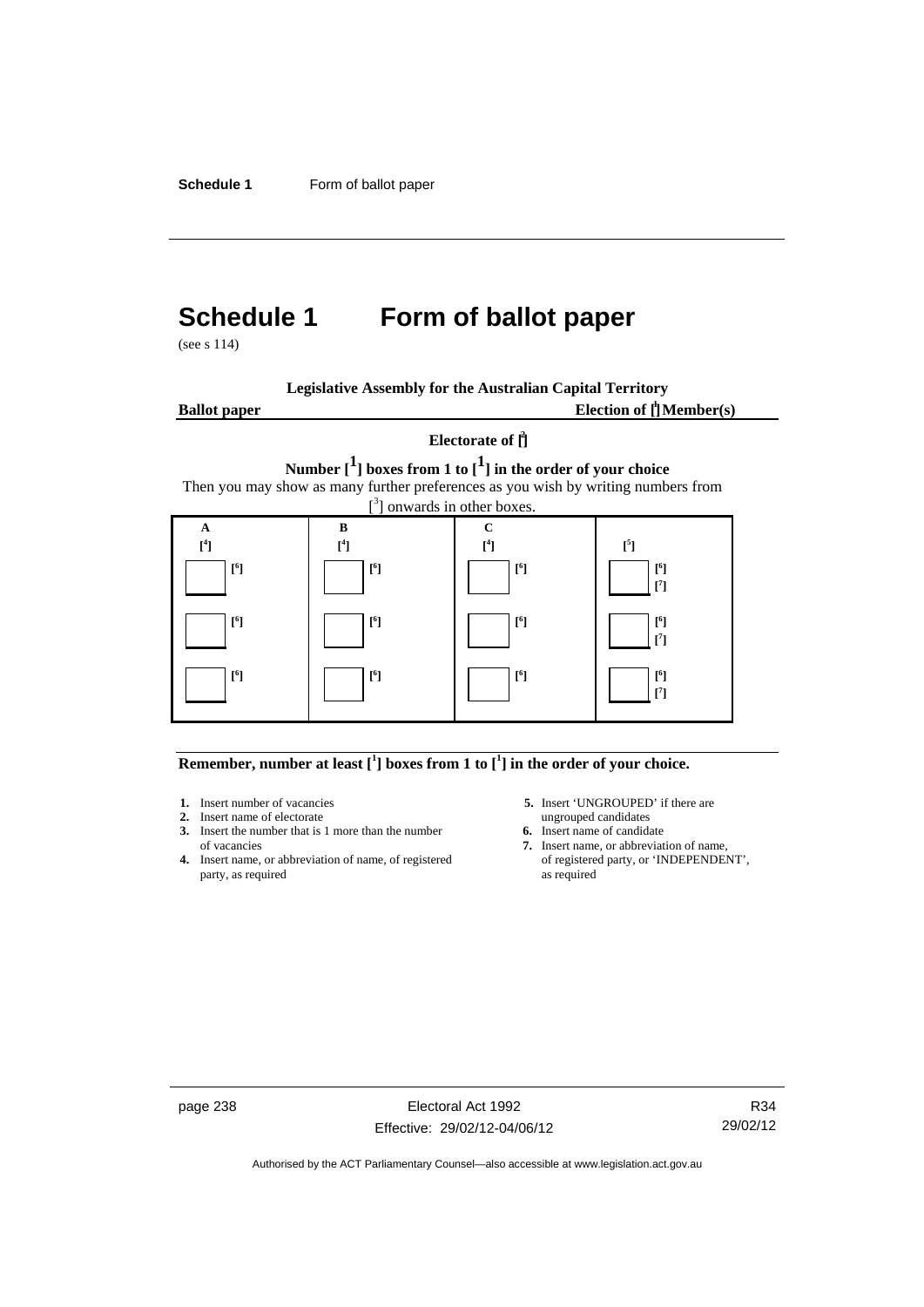# **Schedule 2 Ballot papers—printing of names and collation**

(see s 116)

**1** In this schedule:

*column*, in relation to a ballot paper, means a column of candidates' names printed on the ballot paper in accordance with section 116.

- **2** (1) The ballot papers for an election shall be printed so that, for each column—
	- (a) separate batches are printed equal in number to the number of names in the column; and
	- (b) in the first batch, the names in the column are printed in an order determined by the commissioner by lot; and
	- (c) in each batch after the first, the names in the column are printed in the order specified in the table at the end of this schedule; and
	- (d) so far as practicable, the number of ballot papers in each batch for the column is equal to the number of ballot papers in each other batch for the column.
	- (2) In the table at the end of this schedule—
		- (a) the number '1' appearing in a column shall be taken to represent the name determined in accordance with clause 1 (b) to be in the first position in the corresponding column on the ballot paper; and
		- (b) the number '2' appearing in a column shall be taken to represent the name determined in accordance with clause 1 (b) to be in the second position in the corresponding column on the ballot paper;

and so on.

page 239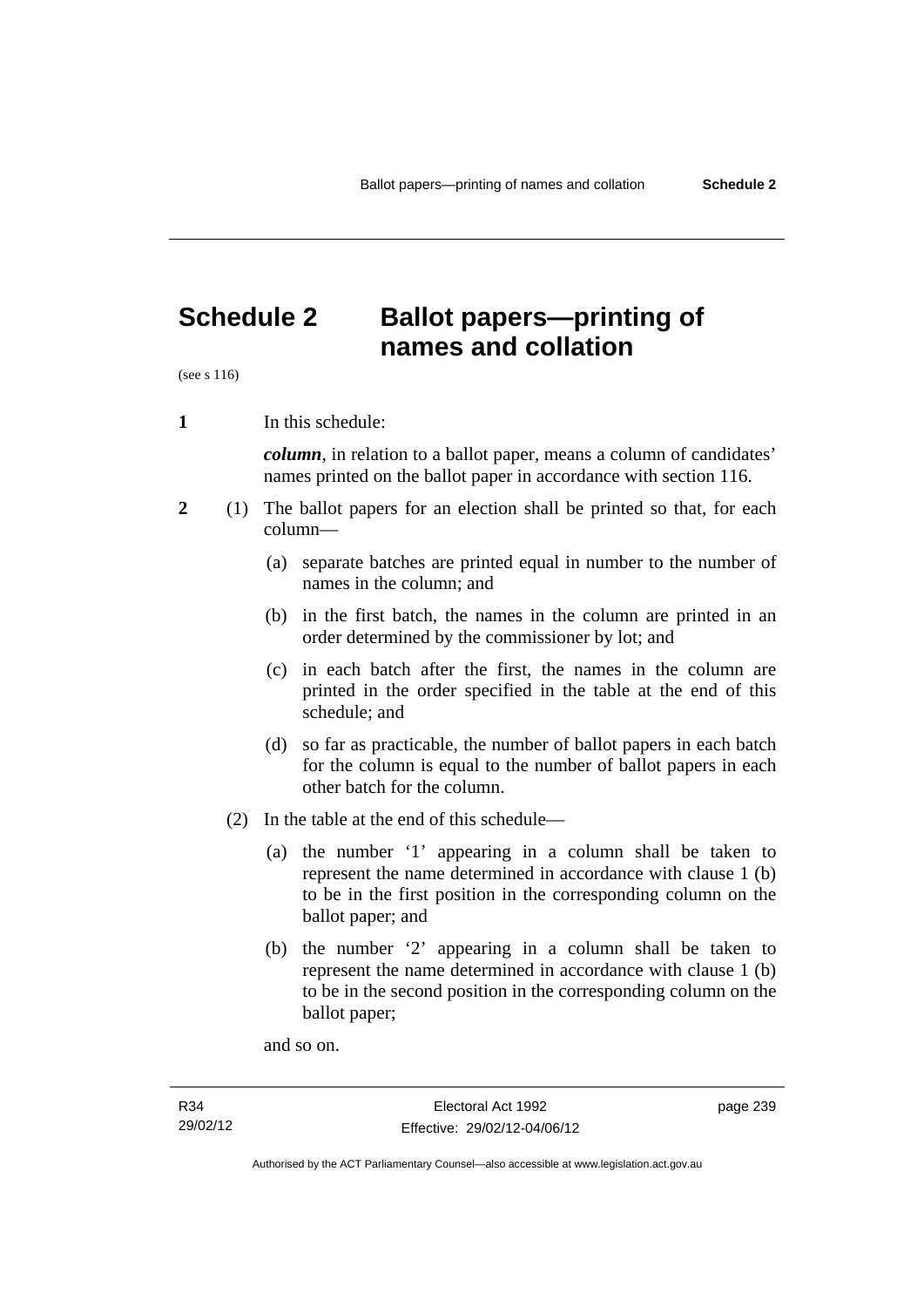- **3** The commissioner shall ensure that ballot papers distributed to a polling place for the purposes of an election are so collated that the ballot paper immediately following another ballot paper in the issue is in a form different from that of the other ballot paper.
- **4** The OIC of a polling place shall ensure, so far as practicable, that the form of a ballot paper issued by an officer to a person claiming to vote at that place is different from that of the previous ballot paper so issued by the officer.

#### **TABLE**

#### *For 5-member electorates*

| 1st              | 2nd            | 3rd              | 4th            | 5th              | 6th            | 7th              | 8th              | 9th            | 10th           | 11th             | 12 <sub>th</sub> |
|------------------|----------------|------------------|----------------|------------------|----------------|------------------|------------------|----------------|----------------|------------------|------------------|
| batch            | batch          | batch            | batch          | batch            | batch          | batch            | batch            | batch          | batch          | batch            | batch            |
| 1                | 1              | 1                | 1              | 1                | 1              | 1                | 1                | 1              | 1              | 1                | 1                |
| $\overline{2}$   | $\overline{2}$ | 2                | 3              | 3                | 3              | 4                | 4                | 4              | 5              | 5                | 5                |
| 3                | 4              | 5                | $\overline{2}$ | 5                | $\overline{4}$ | 5                | 2                | 3              | 4              | 3                | 2                |
| 4                | 5              | 3                | 5              | $\overline{4}$   | $\overline{2}$ | $\overline{2}$   | 3                | 5              | 3              | $\overline{2}$   | 4                |
| 5                | 3              | $\overline{4}$   | $\overline{4}$ | $\overline{2}$   | 5              | 3                | 5                | $\overline{2}$ | $\overline{2}$ | 4                | 3                |
| 13 <sub>th</sub> | 14th           | 15 <sup>th</sup> | 16th           | 17 <sub>th</sub> | 18th           | 19 <sub>th</sub> | 20 <sup>th</sup> | 21st           | 22nd           | 23rd             | 24th             |
| batch            | batch          | batch            | batch          | batch            | batch          | batch            | batch            | batch          | batch          | batch            | batch            |
| $\overline{2}$   | 2              | 2                | $\overline{2}$ | $\overline{2}$   | $\overline{2}$ | 2                | $\overline{2}$   | $\overline{2}$ | $\overline{2}$ | $\overline{2}$   | $\overline{2}$   |
| 3                | 3              | 3                | 4              | 4                | $\overline{4}$ | 5                | 5                | 5              | 1              | 1                |                  |
| $\overline{4}$   | 5              | 1                | 3              | 1                | 5              | 1                | 3                | 4              | 5              | 4                | 3                |
| 5                | 1              | 4                | 1              | 5                | 3              | 3                | 4                | 1              | 4              | 3                | 5                |
| $\mathbf{1}$     | 4              | 5                | 5              | 3                | 1              | $\overline{4}$   | 1                | 3              | 3              | 5                | $\overline{4}$   |
| 25 <sub>th</sub> | 26th           | 27th             | 28th           | 29 <sub>th</sub> | 30th           | 31st             | 32nd             | 33rd           | 34th           | 35 <sub>th</sub> | 36th             |
| batch            | batch          | batch            | <b>batch</b>   | batch            | batch          | batch            | batch            | batch          | batch          | batch            | batch            |
| 3                | 3              | 3                | 3              | 3                | 3              | 3                | 3                | 3              | 3              | 3                | 3                |
| 4                | 4              | 4                | 5              | 5                | 5              | 1                | 1                | 1              | 2              | $\overline{2}$   | 2                |
| 5                | 1              | 2                | 4              | 2                | 1              | 2                | 4                | 5              | 1              | 5                | 4                |
|                  | 2              | 5                | $\overline{2}$ | 1                | 4              | 4                | 5                | 2              | 5              | 4                |                  |
| $\overline{2}$   | 5              | 1                | 1              | $\overline{4}$   | $\overline{2}$ | 5                | $\mathfrak{D}$   | 4              | $\overline{4}$ | 1                | 5                |

page 240 Electoral Act 1992 Effective: 29/02/12-04/06/12

R34 29/02/12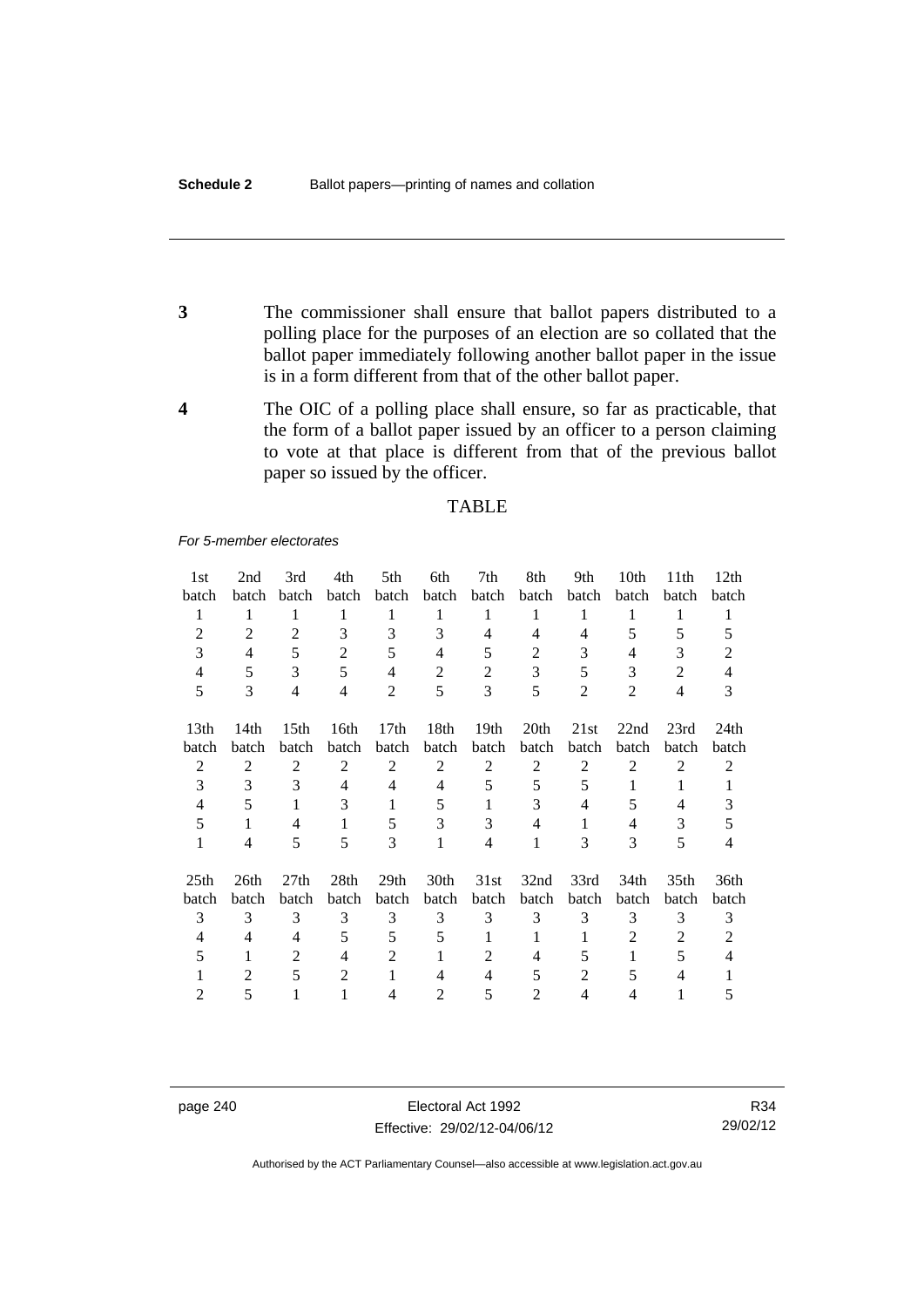| 37 <sub>th</sub> | 38th             | 39 <sub>th</sub>            | 40th                        | 41st  | 42nd  | 43rd        | 44th  | 45 <sub>th</sub> | 46th  | 47th           | 48th  |
|------------------|------------------|-----------------------------|-----------------------------|-------|-------|-------------|-------|------------------|-------|----------------|-------|
| batch            | batch            | batch                       | batch                       | batch |       | batch batch | batch | batch            | batch | batch          | batch |
| 4                | 4                | 4                           | 4                           | 4     | 4     | 4           | 4     | 4                | 4     | 4              |       |
|                  |                  |                             |                             |       |       |             |       |                  |       |                |       |
|                  | $\mathfrak{D}$   | 3                           | 5                           | 3     | 2     | 3           |       |                  | 2     |                |       |
|                  |                  |                             |                             |       |       |             |       |                  |       |                |       |
| 3                |                  | $\mathcal{D}_{\mathcal{L}}$ | $\mathcal{D}_{\mathcal{L}}$ | 5     | 3     |             | 3     |                  |       | $\mathfrak{D}$ |       |
| 49th             | 50 <sub>th</sub> | 51st                        | 52nd                        | 53rd  | 54th  | 55th        | 56th  | 57th             | 58th  | 59th           | 60th  |
| batch            | batch            | batch                       | batch                       | batch | batch | batch       | batch | batch            | batch | batch          | batch |
|                  |                  | 5                           | 5                           | 5     | 5     | 5           | 5     | 5                | 5     | 5              |       |
|                  |                  |                             |                             |       |       |             | 3     |                  |       |                |       |
|                  |                  |                             |                             |       |       |             |       |                  |       | $\mathcal{D}$  |       |
|                  |                  | $\mathcal{D}_{\mathcal{L}}$ | 4                           | 3     |       |             | 2     |                  | 2     |                |       |
|                  |                  |                             |                             |       |       |             |       |                  |       |                |       |

R34 29/02/12

Electoral Act 1992 Effective: 29/02/12-04/06/12 page 241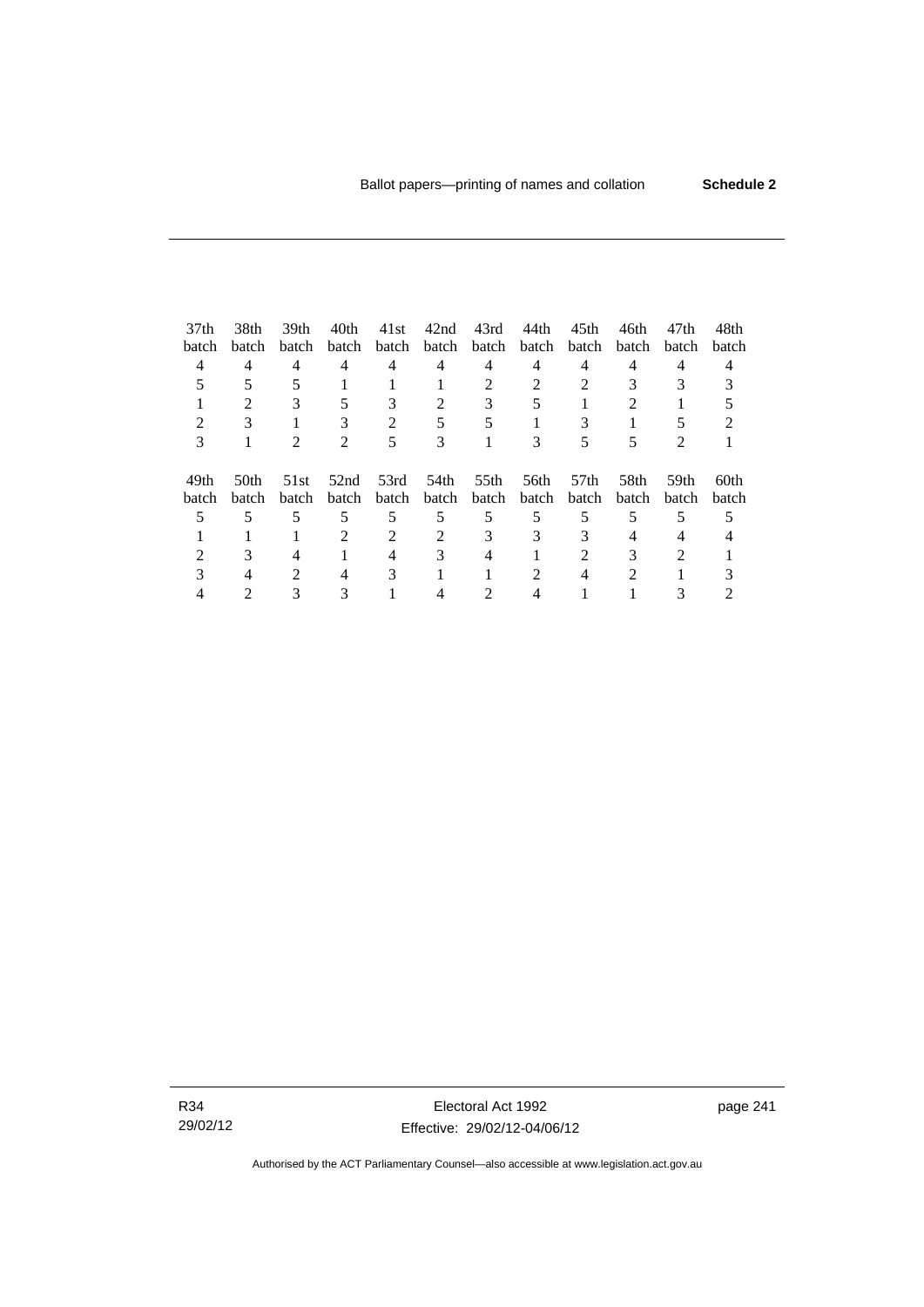#### *For 7-member electorates*

| 1 <sub>st</sub>  | 2nd            | 3rd              | 4th            | 5th              | 6th            | 7th              | 8th            | 9th            | 10th             |
|------------------|----------------|------------------|----------------|------------------|----------------|------------------|----------------|----------------|------------------|
| batch            | batch          | batch            | batch          | batch            | batch          | batch            | batch          | batch          | batch            |
| $\mathbf{1}$     | $\mathbf{1}$   | $\mathbf{1}$     | $\mathbf{1}$   | $\mathbf{1}$     | $\mathbf{1}$   | $\mathbf{1}$     | $\mathbf{1}$   | $\mathbf{1}$   | $\mathbf{1}$     |
| $\overline{2}$   | $\overline{2}$ | $\overline{2}$   | $\overline{2}$ | $\overline{2}$   | $\overline{2}$ | $\overline{c}$   | $\overline{2}$ | $\overline{2}$ | $\overline{2}$   |
| 3                | 3              | $\overline{4}$   | $\overline{4}$ | 5                | 5              | 6                | 6              | 7              | 7                |
| $\overline{4}$   | 6              | 5                | 7              | 6                | 3              | 7                | $\overline{4}$ | 3              | 5                |
| 5                | 7              | 6                | 3              | $\overline{7}$   | $\overline{4}$ | 3                | 5              | $\overline{4}$ | 6                |
| 6                | $\overline{4}$ | 7                | 5              | 3                | 6              | 4                | 7              | 5              | 3                |
| $\tau$           | 5              | 3                | 6              | $\overline{4}$   | $\overline{7}$ | 5                | 3              | 6              | $\overline{4}$   |
| 11 <sup>th</sup> | 12th           | 13 <sup>th</sup> | 14th           | 15 <sup>th</sup> | 16th           | 17 <sub>th</sub> | 18th           | 19th           | 20 <sub>th</sub> |
| batch            | batch          | batch            | batch          | batch            | batch          | batch            | batch          | batch          | batch            |
| $\mathbf{1}$     | $\mathbf{1}$   | $\mathbf{1}$     | $\mathbf{1}$   | $\mathbf{1}$     | $\mathbf{1}$   | $\mathbf{1}$     | $\mathbf{1}$   | $\mathbf{1}$   | $\mathbf{1}$     |
| 3                | 3              | 3                | 3              | 3                | 3              | 3                | 3              | 3              | 3                |
| $\overline{4}$   | 4              | 5                | 5              | 6                | 6              | 7                | 7              | $\overline{2}$ | $\overline{c}$   |
| $\overline{2}$   | 7              | $\overline{4}$   | 7              | $\overline{4}$   | $\overline{c}$ | 5                | 4              | 5              | $\tau$           |
| 6                | 5              | $\overline{2}$   | 6              | $\boldsymbol{2}$ | 5              | 4                | 6              | 6              | 6                |
| $\tau$           | $\overline{2}$ | 7                | $\overline{4}$ | 5                | $\overline{7}$ | 6                | $\overline{2}$ | $\overline{4}$ | 5                |
| 5                | 6              | 6                | $\overline{2}$ | $\overline{7}$   | $\overline{4}$ | 2                | 5              | 7              | $\overline{4}$   |
| 21st             | 22nd           | 23rd             | 24th           | 25th             | 26th           | 27th             | 28th           | 29th           | 30th             |
| batch            | batch          | batch            | batch          | batch            | batch          | batch            | batch          | batch          | batch            |
| $\mathbf{1}$     | $\mathbf{1}$   | $\mathbf{1}$     | $\mathbf{1}$   | 1                | $\mathbf{1}$   | $\mathbf{1}$     | 1              | $\mathbf{1}$   | $\mathbf{1}$     |
| 4                | 4              | $\overline{4}$   | $\overline{4}$ | 4                | 4              | 4                | 4              | 4              | 4                |
| 5                | 5              | 6                | 6              | 7                | 7              | 3                | 3              | 2              | $\overline{c}$   |
| $\overline{c}$   | 3              | 5                | 3              | 5                | 2              | 6                | 5              | 6              | 3                |
| 7                | 6              | $\overline{2}$   | 7              | $\overline{2}$   | 6              | 5                | 7              | 7              | $\overline{7}$   |
| 3                | $\overline{2}$ | 3                | 5              | 6                | 3              | 7                | $\overline{2}$ | 5              | 6                |
| 6                | 7              | 7                | $\overline{2}$ | 3                | 5              | $\overline{c}$   | 6              | 3              | 5                |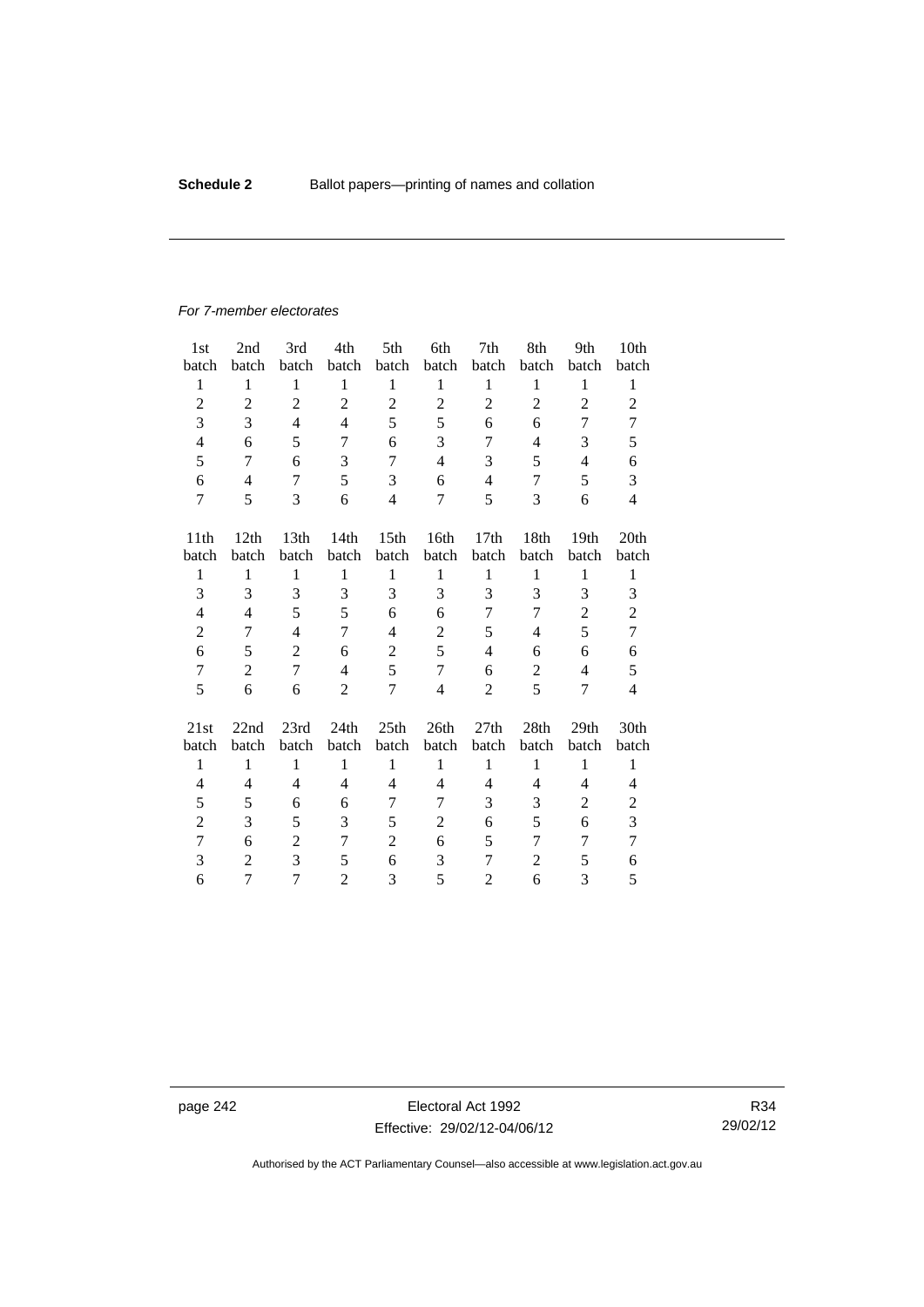| 31st                    | 32nd             | 33rd                           | 34th           | 35th                | 36th                             | 37th           | 38th                           | 39th                | 40th                |
|-------------------------|------------------|--------------------------------|----------------|---------------------|----------------------------------|----------------|--------------------------------|---------------------|---------------------|
| batch                   | batch            | batch                          | batch          | batch               | batch                            | batch          | batch                          | batch               | batch               |
| $\,1$                   | $\,1$            | $\mathbf 1$                    | $\mathbf{1}$   | $\,1$               | $\,1$                            | $\,1$          | $\,1$                          | $\mathbf{1}$        | $\mathbf{1}$        |
| 5                       | 5                | 5                              | 5              | 5                   | 5                                | 5              | 5                              | 5                   | 5                   |
| 6                       | 6                | $\overline{7}$                 | $\overline{7}$ | 3                   | 3                                | $\overline{4}$ | $\overline{4}$                 | $\overline{2}$      | $\overline{c}$      |
| $\overline{2}$          | $\overline{4}$   | 6                              | $\overline{4}$ | 6                   | $\overline{2}$                   | $\tau$         | 6                              | $\overline{7}$      | $\overline{4}$      |
| 3                       | $\overline{7}$   | $\overline{2}$                 | 3              | $\overline{2}$      | $\overline{7}$                   | 6              | 3                              | 3                   | 3                   |
| $\overline{4}$          | $\overline{2}$   | $\overline{4}$                 | 6              | $\overline{7}$      | $\overline{4}$                   | 3              | $\overline{2}$                 | 6                   | $\overline{7}$      |
| $\overline{7}$          | $\overline{3}$   | 3                              | $\overline{2}$ | $\overline{4}$      | 6                                | $\overline{2}$ | $\overline{7}$                 | $\overline{4}$      | 6                   |
| 41st                    | 42nd             | 43rd                           | 44th           | 45th                | 46th                             | 47th           | 48th                           | 49th                | 50th                |
| batch                   | batch            | batch                          | batch          | batch               | batch                            | batch          | batch                          | batch               | batch               |
| $\mathbf{1}$            | $\mathbf{1}$     | $\mathbf{1}$                   | $\mathbf{1}$   | $\mathbf{1}$        | $\mathbf{1}$                     | $\mathbf{1}$   | $\mathbf{1}$                   | $\mathbf{1}$        | $\mathbf{1}$        |
| 6                       | 6                | 6                              | 6              | 6                   | 6                                | 6              | 6                              | 6                   | 6                   |
| $\tau$                  | $\overline{7}$   | 3                              | 3              | $\overline{4}$      | $\overline{4}$                   | 5              | 5                              | $\overline{c}$      | $\mathbf{2}$        |
| $\overline{c}$          | 5                | $\boldsymbol{7}$               | 5              | $\overline{7}$      | $\overline{c}$                   | 3              | $\tau$                         | 3                   | 5                   |
| $\overline{4}$          | 3                | $\overline{2}$                 | $\overline{4}$ | $\overline{2}$      | $\overline{3}$                   | $\overline{7}$ | $\overline{4}$                 | $\overline{4}$      | $\overline{4}$      |
| 5                       | $\overline{2}$   | 5                              | $\overline{7}$ | 3                   | 5                                | $\overline{4}$ | $\overline{2}$                 | $\overline{7}$      | 3                   |
| 3                       | $\overline{4}$   | $\overline{4}$                 | $\overline{2}$ | 5                   | $\overline{7}$                   | $\overline{2}$ | $\overline{3}$                 | 5                   | $\overline{7}$      |
|                         |                  |                                |                |                     |                                  |                |                                |                     |                     |
| 51st                    | 52nd             | 53rd                           | 54th           | 55th                | 56th                             | 57th           | 58th                           | 59th                | 60th                |
| batch                   | batch            | batch                          | batch          | batch               | batch                            | batch          | batch                          | batch               | batch               |
| $\mathbf{1}$            | $\mathbf{1}$     | $\mathbf{1}$                   | $\mathbf{1}$   | $\mathbf{1}$        | $\mathbf{1}$                     | $\mathbf{1}$   | $\mathbf{1}$                   | $\mathbf{1}$        | $\mathbf{1}$        |
| $\overline{7}$          | $\overline{7}$   | $\overline{7}$                 | $\overline{7}$ | $\overline{7}$      | $\boldsymbol{7}$                 | $\overline{7}$ | $\tau$                         | $\overline{7}$      | $\boldsymbol{7}$    |
| 3                       | $\overline{3}$   | $\overline{4}$                 | $\overline{4}$ | 5                   | 5                                | 6              | 6                              | $\overline{2}$      | $\overline{2}$      |
| $\overline{2}$          | 6                | 3                              | 6              | 3                   | $\overline{2}$                   | $\overline{4}$ | 3                              | $\overline{4}$      | 6                   |
| 5                       | $\overline{4}$   | $\overline{2}$                 | 5              | $\overline{2}$      | $\overline{4}$                   | 3              | 5                              | 5                   | 5                   |
| 6                       | $\boldsymbol{2}$ | $\overline{6}$                 | 3              | $\overline{4}$      | 6                                | 5              | $\overline{c}$                 | 3                   | $\overline{4}$      |
| $\overline{4}$          | 5                | 5                              | $\overline{2}$ | 6                   | $\overline{3}$                   | $\overline{2}$ | $\overline{4}$                 | 6                   | $\overline{3}$      |
| 61st                    | 62nd             | 63rd                           | 64th           | 65th                | 66th                             | 67th           | 68th                           | 69th                | 70th                |
| batch                   | batch            | batch                          | batch          | batch               | batch                            | batch          | batch                          | batch               | batch               |
| $\overline{c}$          | $\sqrt{2}$       | $\overline{c}$                 | $\overline{2}$ | $\sqrt{2}$          | $\sqrt{2}$                       | $\overline{c}$ | $\overline{c}$                 | $\sqrt{2}$          | $\sqrt{2}$          |
| 3                       | 3                | 3                              | 3              | 3                   | 3                                | 3              | 3                              | 3                   | 3                   |
| $\overline{\mathbf{4}}$ | $\overline{4}$   | 5                              | 5              | 6                   | 6                                | $\overline{7}$ | $\overline{7}$                 | $\mathbf{1}$        | $\mathbf{1}$        |
| 5                       | $\overline{7}$   | 6                              | $\mathbf{1}$   | $\overline{7}$      | $\overline{4}$                   | $\mathbf{1}$   | 5                              | $\overline{4}$      | 6                   |
| 6                       | $\mathbf{1}$     | $\overline{7}$                 | $\overline{4}$ | $\mathbf{1}$        | 5                                | $\overline{4}$ | 6                              | 5                   | $\tau$              |
| $\tau$<br>$\mathbf{1}$  | 5<br>6           | $\mathbf{1}$<br>$\overline{4}$ | 6<br>$\tau$    | $\overline{4}$<br>5 | $\boldsymbol{7}$<br>$\mathbf{1}$ | 5<br>6         | $\mathbf{1}$<br>$\overline{4}$ | 6<br>$\overline{7}$ | $\overline{4}$<br>5 |

R34 29/02/12

Electoral Act 1992 Effective: 29/02/12-04/06/12 page 243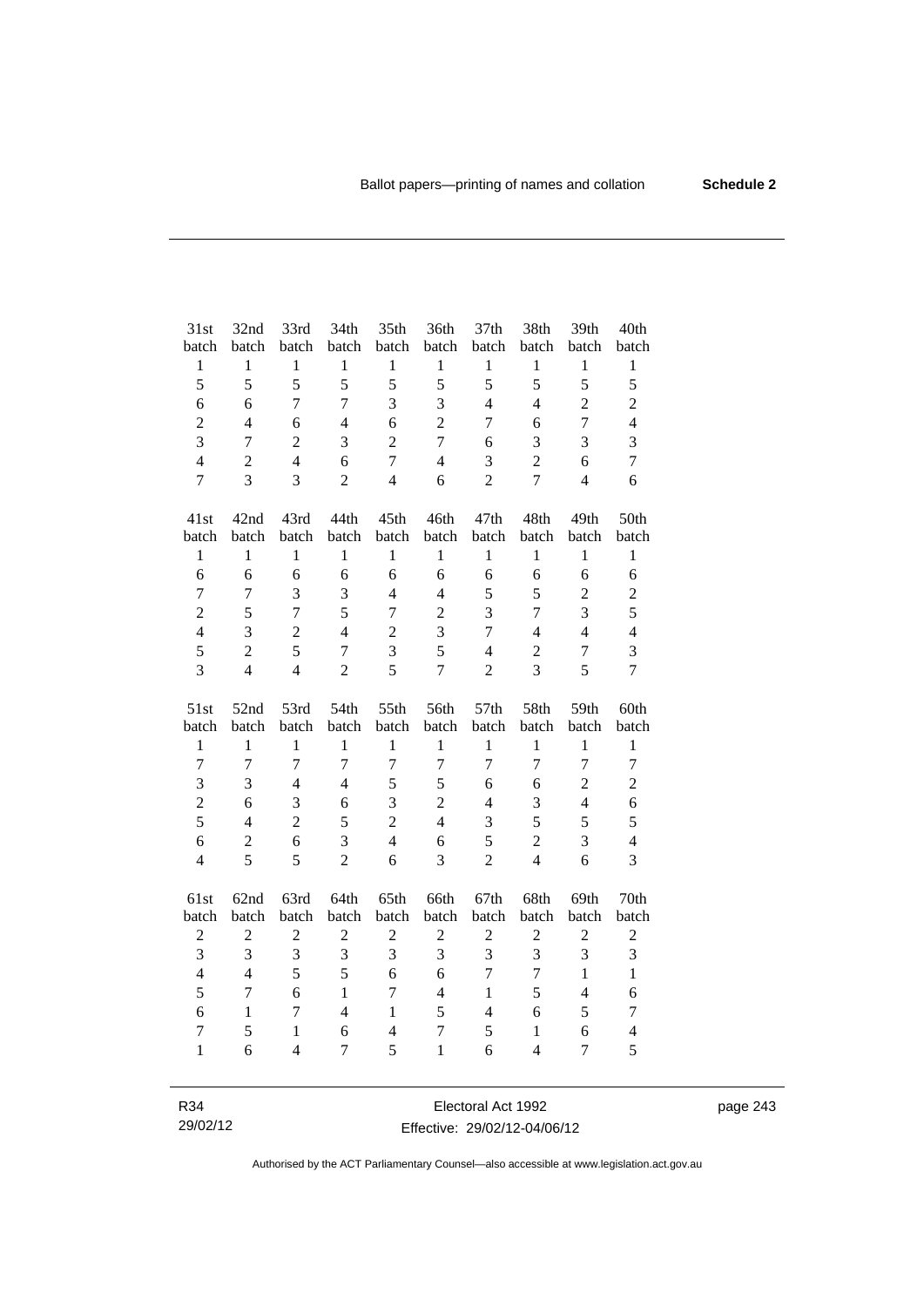| 71st                | 72nd           | 73rd           | 74th              | 75th                | 76th              | 77th           | 78th                             | 79th           | 80th                                    |
|---------------------|----------------|----------------|-------------------|---------------------|-------------------|----------------|----------------------------------|----------------|-----------------------------------------|
| batch               | batch          | batch          | batch             | batch               | batch             | batch          | batch                            | batch          | batch                                   |
| $\sqrt{2}$          | $\overline{c}$ | $\overline{c}$ | $\overline{c}$    | $\sqrt{2}$          | $\overline{c}$    | $\overline{2}$ | $\boldsymbol{2}$                 | $\sqrt{2}$     | $\sqrt{2}$                              |
| $\overline{4}$      | $\overline{4}$ | $\overline{4}$ | $\overline{4}$    | $\overline{4}$      | $\overline{4}$    | $\overline{4}$ | $\overline{4}$                   | $\overline{4}$ | $\overline{4}$                          |
| 5                   | 5              | 6              | 6                 | $\boldsymbol{7}$    | $\overline{7}$    | $\mathbf{1}$   | $\mathbf{1}$                     | 3              | 3                                       |
| 3                   | $\mathbf{1}$   | 5              | $\mathbf{1}$      | 5                   | 3                 | 6              | 5                                | 6              | $\,1\,$                                 |
| $\overline{7}$      | 6              | 3              | $\overline{7}$    | 3                   | 6                 | 5              | $\tau$                           | $\overline{7}$ | $\boldsymbol{7}$                        |
| $\mathbf{1}$        | 3              | $\mathbf{1}$   | 5                 | 6                   | $\mathbf{1}$      | $\overline{7}$ | 3                                | 5              | $\sqrt{6}$                              |
| 6                   | $\overline{7}$ | $\overline{7}$ | 3                 | $\mathbf{1}$        | 5                 | 3              | 6                                | $\mathbf{1}$   | 5                                       |
| 81st                | 82nd           | 83rd           | 84th              | 85th                | 86th              | 87th           | 88th                             | 89th           | 90th                                    |
| batch               | batch          | batch          | batch             | batch               | batch             | batch          | batch                            | batch          | batch                                   |
| $\sqrt{2}$          | $\overline{c}$ | $\overline{c}$ | $\overline{c}$    | $\overline{c}$      | $\sqrt{2}$        | $\sqrt{2}$     | $\overline{2}$                   | $\overline{c}$ | $\sqrt{2}$                              |
| 5                   | 5              | 5              | 5                 | 5                   | 5                 | 5              | 5                                | 5              | 5                                       |
| 6                   | 6              | $\overline{7}$ | $\overline{7}$    | $\mathbf{1}$        | $\mathbf{1}$      | $\overline{4}$ | $\overline{4}$                   | $\overline{3}$ | 3                                       |
| 3                   | $\overline{4}$ | 6              | $\overline{4}$    | 6                   | 3                 | $\overline{7}$ | 6                                | $\overline{7}$ | $\overline{4}$                          |
| $\mathbf{1}$        | $\tau$         | 3              | $\mathbf{1}$      | 3                   | $\overline{7}$    | 6              | $\mathbf{1}$                     | $\mathbf{1}$   | $\,1\,$                                 |
| $\overline{4}$      | 3              | $\overline{4}$ | 6                 | $\overline{7}$      | $\overline{4}$    | $\mathbf{1}$   | 3                                | 6              | $\tau$                                  |
| $\overline{7}$      | $\mathbf{1}$   | $\mathbf{1}$   | 3                 | $\overline{4}$      | 6                 | 3              | $\overline{7}$                   | $\overline{4}$ | 6                                       |
|                     |                |                |                   |                     |                   |                |                                  |                |                                         |
| 91st                | 92nd           | 93rd           | 94th              | 95th                | 96th              | 97th           | 98th                             | 99th           | 100th                                   |
| batch               | batch          | batch          | batch             | batch               | batch             | batch          | batch                            | batch          | batch                                   |
| $\sqrt{2}$          | $\overline{c}$ | $\overline{c}$ | $\overline{c}$    | $\overline{c}$      | $\overline{2}$    | $\mathbf{2}$   | $\overline{2}$                   | $\overline{2}$ | $\sqrt{2}$                              |
| 6                   | 6              | 6              | 6                 | 6                   | 6                 | 6              | 6                                | 6              | 6                                       |
| $\overline{7}$      | 7              | $\mathbf{1}$   | $\mathbf{1}$      | $\overline{4}$      | $\overline{4}$    | 5              | 5                                | 3              | 3                                       |
| $\overline{3}$      | 5              | $\overline{7}$ | 5                 | $\overline{7}$      | 3                 | $\mathbf{1}$   | $\overline{7}$                   | $\mathbf{1}$   | 5                                       |
| $\overline{4}$      | $\mathbf{1}$   | 3              | $\overline{4}$    | 3                   | $\mathbf{1}$      | $\overline{7}$ | $\overline{4}$                   | $\overline{4}$ | $\overline{4}$                          |
| 5                   | 3              | 5              | $\tau$            | $\mathbf{1}$        | 5                 | $\overline{4}$ | $\mathfrak{Z}$                   | $\overline{7}$ | $\,1\,$                                 |
| $\mathbf{1}$        | $\overline{4}$ | $\overline{4}$ | $\overline{3}$    | 5                   | $\overline{7}$    | 3              | $\mathbf{1}$                     | 5              | $\overline{7}$                          |
| 101st               | 102nd          | 103rd          | 104th             | 105th               | 106th             | 107th          | 108th                            | 109th          | 110th                                   |
| batch               | batch          | batch          | batch             | batch               | batch             | batch          | batch                            | batch          | batch                                   |
| $\overline{2}$      | $\overline{c}$ | $\overline{c}$ | $\overline{2}$    | $\overline{c}$      | $\overline{c}$    | $\overline{2}$ | $\overline{2}$                   | $\overline{c}$ | $\mathfrak{2}$                          |
| $\overline{7}$      | $\overline{7}$ | $\overline{7}$ | $\overline{7}$    | $\overline{7}$      | $\overline{7}$    | $\overline{7}$ | $\overline{7}$                   | $\overline{7}$ | $\overline{7}$                          |
| $\mathbf{1}$        | $\mathbf{1}$   | $\overline{4}$ | $\overline{4}$    | 5                   | 5                 | 6              | 6                                | 3              | 3                                       |
| 3                   | 6              | $\mathbf{1}$   | 6                 | $\mathbf{1}$        | 3                 | $\overline{4}$ | $\mathbf{1}$                     | $\overline{4}$ | 6                                       |
| 5                   | $\overline{4}$ | 3              | 5                 | $\overline{3}$      | $\overline{4}$    | $\mathbf{1}$   | 5                                | 5              | 5                                       |
| 6<br>$\overline{4}$ | 3<br>5         | 6<br>5         | $\mathbf{1}$<br>3 | $\overline{4}$<br>6 | 6<br>$\mathbf{1}$ | 5<br>3         | $\mathfrak{Z}$<br>$\overline{4}$ | $\,1$<br>6     | $\overline{\mathbf{4}}$<br>$\mathbf{1}$ |

page 244 Electoral Act 1992 Effective: 29/02/12-04/06/12

R34 29/02/12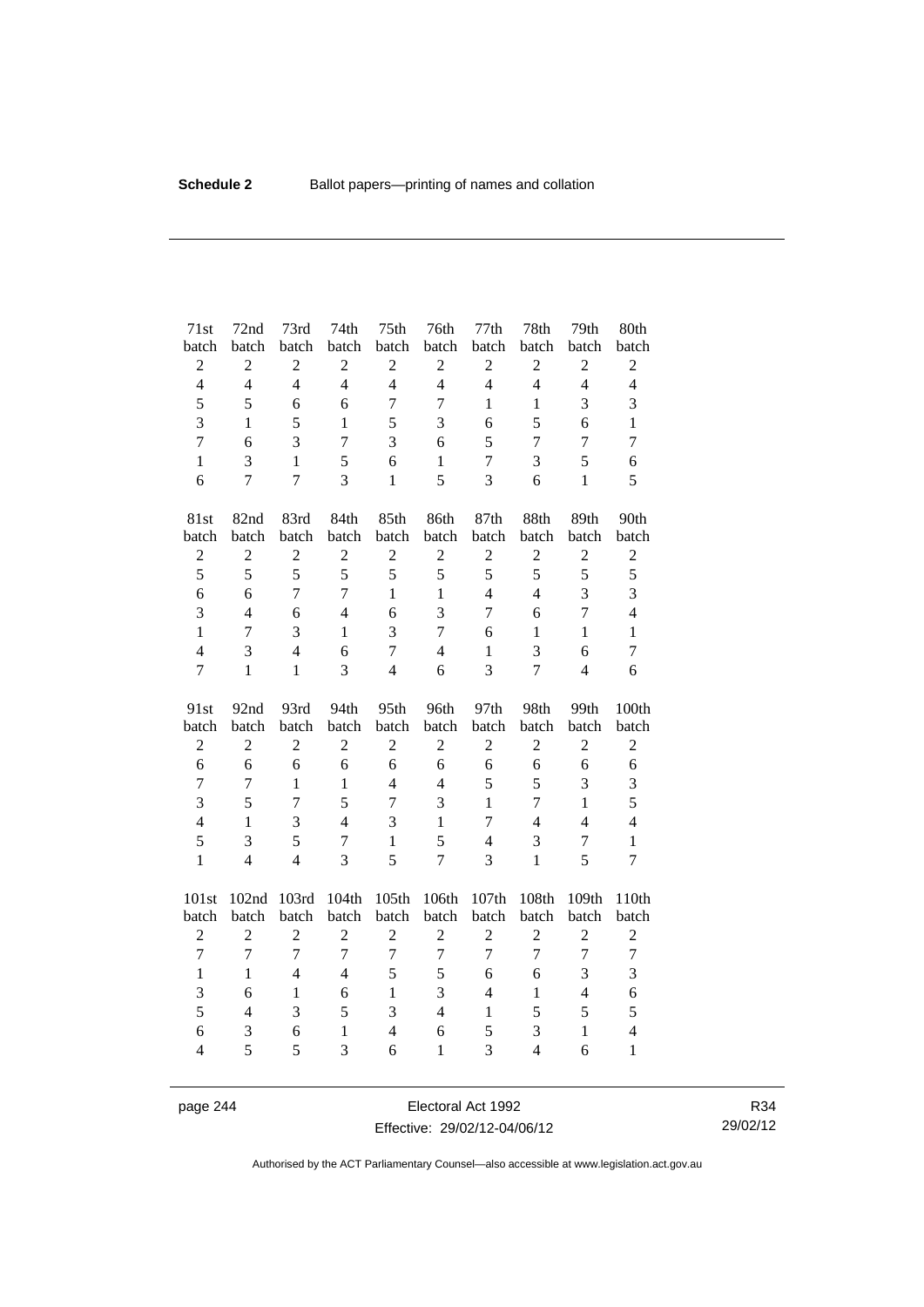| 111th            | 112th            | 113th          | 114th          | 115th            | 116th            | 117th          | 118th            | 119th          | 120th          |
|------------------|------------------|----------------|----------------|------------------|------------------|----------------|------------------|----------------|----------------|
| batch            | batch            | batch          | batch          | batch            | batch            | batch          | batch            | batch          | batch          |
| $\sqrt{2}$       | $\boldsymbol{2}$ | $\sqrt{2}$     | $\sqrt{2}$     | $\boldsymbol{2}$ | $\mathbf{2}$     | $\mathbf{2}$   | $\sqrt{2}$       | $\mathbf{2}$   | $\overline{c}$ |
| $\mathbf{1}$     | $\mathbf{1}$     | $\mathbf{1}$   | $\mathbf{1}$   | $\mathbf{1}$     | $\mathbf{1}$     | $\mathbf{1}$   | $\mathbf{1}$     | $\mathbf{1}$   | $\mathbf{1}$   |
| $\overline{4}$   | $\overline{4}$   | 5              | 5              | 6                | 6                | $\tau$         | $\overline{7}$   | 3              | 3              |
| 3                | $\tau$           | $\overline{4}$ | $\overline{7}$ | $\overline{4}$   | 3                | 5              | $\overline{4}$   | 5              | $\overline{7}$ |
| 6                | 5                | 3              | 6              | 3                | 5                | $\overline{4}$ | 6                | 6              | 6              |
| $\boldsymbol{7}$ | 3                | $\overline{7}$ | $\overline{4}$ | 5                | $\overline{7}$   | 6              | 3                | $\overline{4}$ | 5              |
| 5                | 6                | 6              | $\overline{3}$ | $\overline{7}$   | $\overline{4}$   | 3              | 5                | $\overline{7}$ | $\overline{4}$ |
| 121st            | 122nd            | 123rd          | 124th          | 125th            | 126th            | 127th          | $128\mathrm{th}$ | 129th          | 130th          |
| batch            | batch            | batch          | batch          | batch            | batch            | batch          | batch            | batch          | batch          |
| 3                | 3                | 3              | 3              | 3                | 3                | 3              | 3                | 3              | 3              |
| $\overline{4}$   | $\overline{4}$   | $\overline{4}$ | $\overline{4}$ | $\overline{4}$   | $\overline{4}$   | $\overline{4}$ | $\overline{4}$   | $\overline{4}$ | $\overline{4}$ |
| 5                | 5                | 6              | 6              | $\overline{7}$   | $\overline{7}$   | 1              | $\mathbf{1}$     | $\sqrt{2}$     | $\overline{c}$ |
| 6                | $\mathbf{1}$     | 7              | $\overline{c}$ | $\mathbf{1}$     | 5                | $\overline{2}$ | 6                | 5              | $\overline{7}$ |
| $\overline{7}$   | $\overline{2}$   | $\mathbf{1}$   | 5              | $\overline{2}$   | 6                | 5              | $\tau$           | 6              | $\mathbf{1}$   |
| $\mathbf{1}$     | 6                | $\overline{2}$ | $\overline{7}$ | 5                | $\mathbf{1}$     | 6              | $\sqrt{2}$       | $\overline{7}$ | 5              |
| $\overline{2}$   | 7                | 5              | $\mathbf{1}$   | 6                | $\overline{2}$   | 7              | 5                | $\mathbf{1}$   | 6              |
|                  |                  |                |                |                  |                  |                |                  |                |                |
| 131st            | 132nd            | 133rd          | 134th          | 135th            | 136th            | 137th          | 138th            | 139th          | 140th          |
| batch            | batch            | batch          | batch          | batch            | batch            | batch          | batch            | batch          | batch          |
| $\mathfrak 3$    | 3                | 3              | 3              | 3                | $\mathfrak{Z}$   | 3              | 3                | 3              | $\mathfrak{Z}$ |
| 5                | 5                | 5              | 5              | 5                | 5                | 5              | 5                | 5              | 5              |
| 6                | 6                | $\overline{7}$ | $\overline{7}$ | $\mathbf{1}$     | $\mathbf{1}$     | $\overline{c}$ | $\overline{c}$   | $\overline{4}$ | $\overline{4}$ |
| $\overline{4}$   | $\overline{2}$   | 6              | $\overline{2}$ | 6                | $\overline{4}$   | $\overline{7}$ | 6                | $\overline{7}$ | $\overline{c}$ |
| $\mathbf{1}$     | $\tau$           | $\overline{4}$ | $\mathbf{1}$   | $\overline{4}$   | $\boldsymbol{7}$ | 6              | $\mathbf{1}$     | $\mathbf{1}$   | $\mathbf{1}$   |
| $\overline{c}$   | $\overline{4}$   | $\overline{2}$ | 6              | $\overline{7}$   | $\overline{2}$   | $\mathbf{1}$   | $\overline{4}$   | 6              | $\tau$         |
| $\overline{7}$   | $\mathbf{1}$     | $\mathbf{1}$   | $\overline{4}$ | $\overline{2}$   | 6                | $\overline{4}$ | $\overline{7}$   | $\overline{2}$ | 6              |
| 141st            | 142nd            | 143rd          | 144th          | 145th            | 146th            | 147th          | 148th            | 149th          | 150th          |
| batch            | batch            | batch          | batch          | batch            | batch            | batch          | batch            | batch          | batch          |
| 3                | 3                | 3              | 3              | 3                | 3                | 3              | 3                | 3              | 3              |
| 6                | 6                | 6              | 6              | 6                | 6                | 6              | $\sqrt{6}$       | 6              | 6              |
| $\overline{7}$   | $\tau$           | $\mathbf{1}$   | $\mathbf{1}$   | $\overline{2}$   | $\overline{2}$   | 5              | 5                | $\overline{4}$ | $\overline{4}$ |
| $\overline{4}$   | 5                | $\overline{7}$ | 5              | $\overline{7}$   | $\overline{4}$   | $\mathbf{1}$   | $\overline{7}$   | $\mathbf{1}$   | 5              |
| $\overline{c}$   | $\mathbf{1}$     | $\overline{4}$ | $\overline{2}$ | $\overline{4}$   | $\mathbf{1}$     | $\overline{7}$ | $\overline{c}$   | $\overline{c}$ | $\overline{c}$ |
| 5                | $\overline{4}$   | 5              | $\overline{7}$ | $\mathbf{1}$     | 5                | $\overline{c}$ | $\overline{4}$   | $\overline{7}$ | $\mathbf{1}$   |
| $\mathbf{1}$     | $\overline{2}$   | $\overline{2}$ | $\overline{4}$ | 5                | $\overline{7}$   | $\overline{4}$ | $\mathbf{1}$     | 5              | $\overline{7}$ |

R34 29/02/12

Electoral Act 1992 Effective: 29/02/12-04/06/12 page 245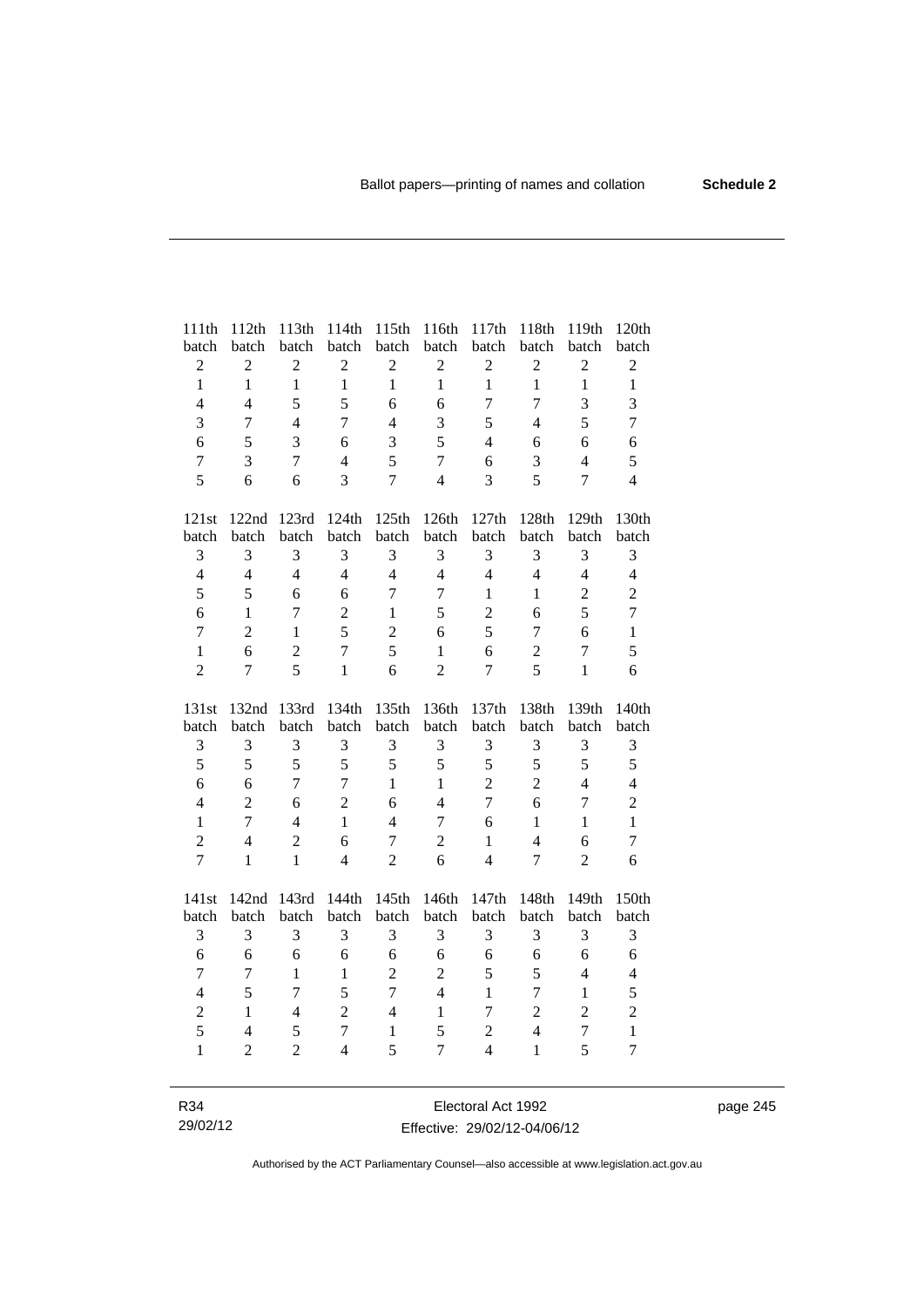| 151st               | 152nd          | 153rd          | 154th                          | 155th               | 156th                            | 157th          | 158th          | 159th                   | 160th               |
|---------------------|----------------|----------------|--------------------------------|---------------------|----------------------------------|----------------|----------------|-------------------------|---------------------|
| batch               | batch          | batch          | batch                          | batch               | batch                            | batch          | batch          | batch                   | batch               |
| $\mathfrak{Z}$      | 3              | 3              | 3                              | $\mathfrak{Z}$      | 3                                | 3              | 3              | 3                       | 3                   |
| $\overline{7}$      | $\overline{7}$ | $\overline{7}$ | $\overline{7}$                 | $\overline{7}$      | $\tau$                           | $\overline{7}$ | $\overline{7}$ | $\overline{7}$          | $\overline{7}$      |
| $\mathbf{1}$        | $\mathbf{1}$   | $\overline{2}$ | $\overline{2}$                 | 5                   | 5                                | 6              | 6              | $\overline{4}$          | $\overline{4}$      |
| $\overline{4}$      | 6              | $\mathbf{1}$   | 6                              | $\mathbf{1}$        | $\overline{4}$                   | $\overline{2}$ | $\mathbf{1}$   | $\overline{2}$          | 6                   |
| 5                   | $\overline{2}$ | $\overline{4}$ | 5                              | $\overline{4}$      | $\overline{c}$                   | $\mathbf{1}$   | 5              | 5                       | 5                   |
| $\sqrt{6}$          | $\overline{4}$ | 6              | $\mathbf{1}$                   | $\overline{2}$      | 6                                | 5              | $\overline{4}$ | $\mathbf{1}$            | $\overline{2}$      |
| $\overline{c}$      | 5              | 5              | $\overline{4}$                 | 6                   | $\mathbf{1}$                     | $\overline{4}$ | $\overline{2}$ | 6                       | $\mathbf{1}$        |
| 161st               | 162nd          | 163rd          | 164th                          | 165th               | 166th                            | 167th          | 168th          | 169th                   | 170th               |
| batch               | batch          | batch          | batch                          | batch               | batch                            | batch          | batch          | batch                   | batch               |
| $\mathfrak{Z}$      | 3              | 3              | 3                              | $\mathfrak{Z}$      | 3                                | 3              | 3              | $\mathfrak{Z}$          | 3                   |
| $\mathbf{1}$        | $\mathbf{1}$   | $\mathbf{1}$   | $\mathbf{1}$                   | $\mathbf{1}$        | $\mathbf{1}$                     | $\mathbf{1}$   | $\mathbf{1}$   | $\mathbf{1}$            | $\mathbf{1}$        |
| $\overline{c}$      | $\overline{2}$ | 5              | 5                              | 6                   | 6                                | $\overline{7}$ | $\overline{7}$ | $\overline{4}$          | $\overline{4}$      |
| $\overline{4}$      | $\overline{7}$ | $\overline{2}$ | 7                              | $\overline{2}$      | $\overline{4}$                   | 5              | $\overline{2}$ | 5                       | $\tau$              |
| 6                   | 5              | $\overline{4}$ | 6                              | $\overline{4}$      | 5                                | $\overline{2}$ | 6              | 6                       | 6                   |
| $\overline{7}$      | $\overline{4}$ | 7              | $\overline{2}$                 | 5                   | $\overline{7}$                   | 6              | $\overline{4}$ | $\overline{2}$          | 5                   |
| 5                   | 6              | 6              | $\overline{4}$                 | $\overline{7}$      | $\overline{2}$                   | $\overline{4}$ | 5              | $\overline{7}$          | $\overline{2}$      |
|                     |                |                |                                |                     |                                  |                |                |                         |                     |
| 171st               | 172nd          | 173rd          | 174th                          | 175th               | 176th                            | 177th          | 178th          | 179th                   | 180th               |
| batch               | batch          | batch          | batch                          | batch               | batch                            | batch          | batch          | batch                   | batch               |
| $\mathfrak{Z}$      | 3              | 3              | 3                              | $\mathfrak{Z}$      | 3                                | 3              | 3              | 3                       | 3                   |
| $\overline{c}$      | $\overline{c}$ | $\overline{2}$ | $\overline{2}$                 | $\overline{2}$      | $\overline{2}$                   | $\overline{2}$ | $\overline{c}$ | $\overline{c}$          | $\overline{c}$      |
| 5                   | 5              | 6              | 6                              | $\overline{7}$      | $\overline{7}$                   | $\mathbf{1}$   | $\mathbf{1}$   | $\overline{4}$          | $\overline{4}$      |
| $\overline{4}$      | $\mathbf{1}$   | 5              | $\mathbf{1}$                   | 5                   | $\overline{4}$                   | 6              | 5              | 6                       | $\mathbf{1}$        |
| $\overline{7}$      | 6              | $\overline{4}$ | $\tau$                         | $\overline{4}$      | 6                                | 5              | 7              | $\overline{7}$          | $\tau$              |
| $\mathbf{1}$        | $\overline{4}$ | $\mathbf{1}$   | 5                              | 6                   | $\mathbf{1}$                     | 7              | $\overline{4}$ | 5                       | 6                   |
| 6                   | $\overline{7}$ | $\overline{7}$ | $\overline{4}$                 | $\mathbf{1}$        | 5                                | $\overline{4}$ | 6              | $\mathbf{1}$            | 5                   |
| 181st               | 182nd          | 183rd          | 184th                          | 185th               | 186th                            | 187th          | 188th          | 189th                   | 190th               |
| batch               | batch          | batch          | batch                          | batch               | batch                            | batch          | batch          | batch                   | batch               |
| $\overline{4}$      | $\overline{4}$ | $\overline{4}$ | $\overline{4}$                 | $\overline{4}$      | $\overline{4}$                   | $\overline{4}$ | $\overline{4}$ | $\overline{4}$          | $\overline{4}$      |
| 5                   | 5              | 5              | 5                              | 5                   | 5                                | 5              | 5              | 5                       | 5                   |
| 6                   | 6              | $\overline{7}$ | $\overline{7}$                 | $\mathbf{1}$        | $\mathbf{1}$                     | $\overline{2}$ | $\overline{2}$ | 3                       | 3                   |
| $\tau$              | $\overline{c}$ | $\mathbf{1}$   | 3                              | $\overline{2}$      | 6                                | 3              | $\overline{7}$ | 6                       | $\mathbf{1}$        |
| $\mathbf{1}$        | 3              | $\overline{2}$ | 6                              | 3                   | $\overline{7}$                   | 6              | $\mathbf{1}$   | $\tau$                  | $\overline{c}$      |
| $\overline{c}$<br>3 | $\overline{7}$ | 3              | $\mathbf{1}$<br>$\overline{2}$ | 6<br>$\overline{7}$ | $\overline{c}$<br>$\overline{3}$ | 7              | 3              | $\,1$<br>$\overline{2}$ | 6<br>$\overline{7}$ |

page 246 Electoral Act 1992 Effective: 29/02/12-04/06/12

R34 29/02/12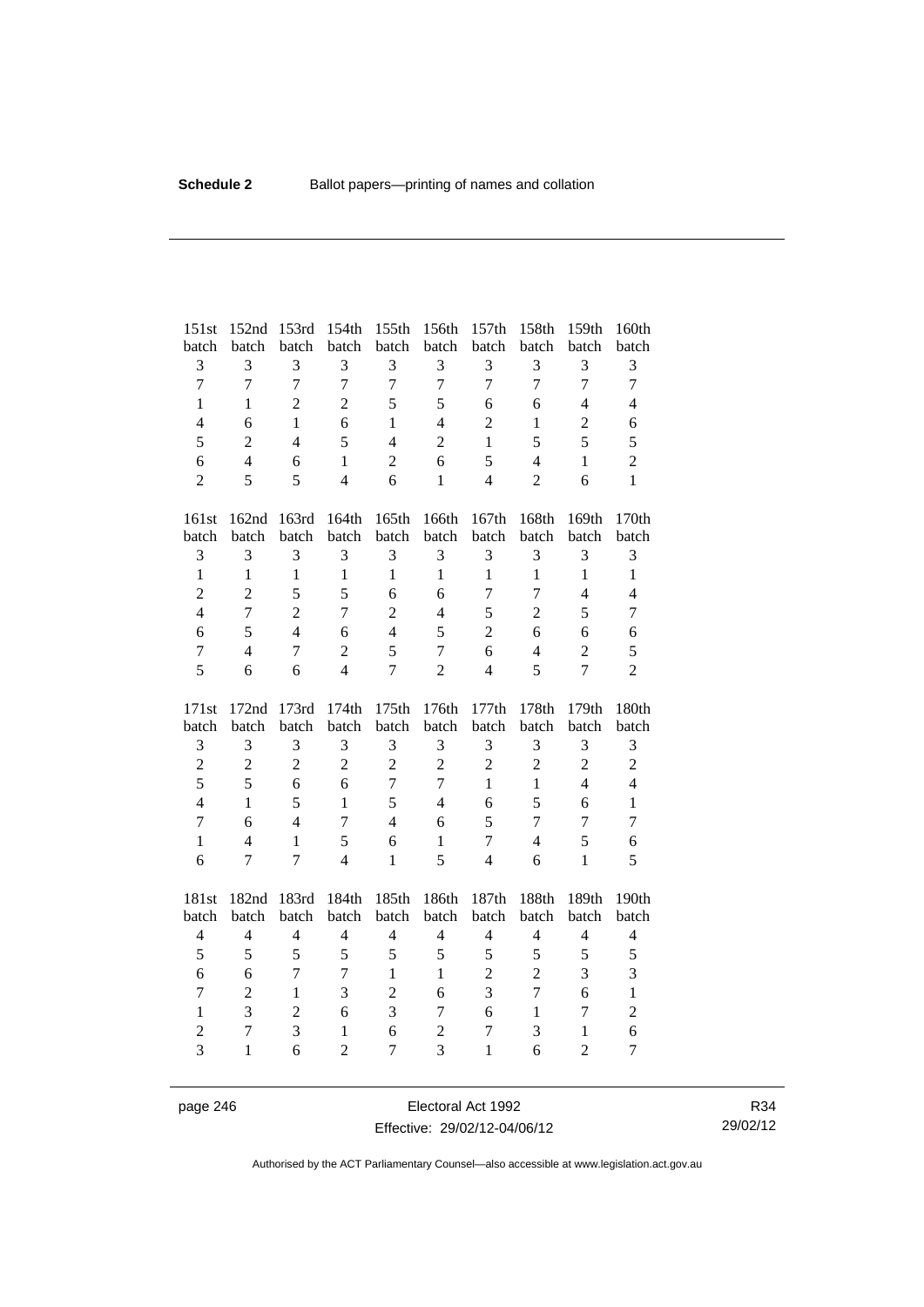| 191st                    | 192nd          | 193rd          | 194th          | 195th          | 196th          | 197th          | 198th          | 199th          | 200th          |
|--------------------------|----------------|----------------|----------------|----------------|----------------|----------------|----------------|----------------|----------------|
| batch                    | batch          | batch          | batch          | batch          | batch          | batch          | batch          | batch          | batch          |
| $\overline{4}$           | $\overline{4}$ | $\overline{4}$ | $\overline{4}$ | $\overline{4}$ | $\overline{4}$ | $\overline{4}$ | $\overline{4}$ | $\overline{4}$ | $\overline{4}$ |
| 6                        | 6              | 6              | 6              | 6              | 6              | 6              | 6              | 6              | 6              |
| $\tau$                   | $\overline{7}$ | $\mathbf{1}$   | $\mathbf{1}$   | $\overline{c}$ | $\overline{c}$ | 3              | 3              | 5              | 5              |
| 5                        | 3              | $\overline{7}$ | $\overline{3}$ | $\overline{7}$ | 5              | $\mathbf{1}$   | $\overline{7}$ | $\mathbf{1}$   | 3              |
| $\overline{c}$           | $\mathbf{1}$   | 5              | $\overline{2}$ | 5              | $\mathbf{1}$   | $\tau$         | $\overline{2}$ | $\overline{2}$ | $\overline{2}$ |
| $\overline{3}$           | 5              | 3              | $\overline{7}$ | $\mathbf{1}$   | 3              | $\overline{c}$ | 5              | $\overline{7}$ | $\mathbf{1}$   |
| $\mathbf{1}$             | $\overline{2}$ | $\overline{2}$ | 5              | $\overline{3}$ | $\overline{7}$ | 5              | $\mathbf{1}$   | $\overline{3}$ | $\overline{7}$ |
|                          |                |                |                |                |                |                |                |                |                |
| 201st                    |                | 202nd 203rd    | 204th          | 205th          | 206th          | 207th          | 208th          | 209th          | 210th          |
| batch                    | batch          | batch          | batch          | batch          | batch          | batch          | batch          | batch          | batch          |
| $\overline{\mathcal{L}}$ | $\overline{4}$ | $\overline{4}$ | $\overline{4}$ | $\overline{4}$ | $\overline{4}$ | $\overline{4}$ | $\overline{4}$ | $\overline{4}$ | $\overline{4}$ |
| $\overline{7}$           | $\overline{7}$ | $\overline{7}$ | $\overline{7}$ | $\overline{7}$ | $\overline{7}$ | 7              | $\overline{7}$ | $\overline{7}$ | $\overline{7}$ |
| $\mathbf{1}$             | $\mathbf{1}$   | $\overline{2}$ | $\overline{2}$ | 3              | 3              | 6              | 6              | 5              | 5              |
| 5                        | 6              | $\mathbf{1}$   | 6              | $\mathbf{1}$   | 5              | $\overline{2}$ | $\mathbf{1}$   | $\overline{2}$ | 6              |
| 3                        | $\overline{2}$ | 5              | 3              | 5              | $\overline{2}$ | $\mathbf{1}$   | 3              | $\overline{3}$ | 3              |
| 6                        | 5              | 6              | $\mathbf{1}$   | $\overline{2}$ | 6              | 3              | 5              | $\mathbf{1}$   | $\overline{2}$ |
| $\overline{2}$           | 3              | 3              | 5              | 6              | $\mathbf{1}$   | 5              | $\overline{2}$ | 6              | $\mathbf{1}$   |
|                          |                |                |                |                |                |                |                |                |                |
|                          |                |                |                |                |                |                |                |                |                |
| 211th                    | 212th          | 213th          | 214th          | 215th          | 216th          | 217th          | 218th          | 219th          | 220th          |
| batch                    | batch          | batch          | batch          | batch          | batch          | batch          | batch          | batch          | batch          |
| $\overline{\mathbf{4}}$  | $\overline{4}$ | $\overline{4}$ | $\overline{4}$ | $\overline{4}$ | $\overline{4}$ | $\overline{4}$ | $\overline{4}$ | $\overline{4}$ | $\overline{4}$ |
| $\mathbf{1}$             | $\mathbf{1}$   | $\mathbf{1}$   | 1              | 1              | 1              | 1              | $\mathbf{1}$   | $\mathbf{1}$   | $\mathbf{1}$   |
| $\overline{c}$           | $\overline{2}$ | 3              | 3              | 6              | 6              | 7              | $\overline{7}$ | 5              | 5              |
| 5                        | $\overline{7}$ | $\overline{2}$ | $\overline{7}$ | $\overline{2}$ | 5              | 3              | $\overline{2}$ | $\overline{3}$ | $\overline{7}$ |
| 6                        | 3              | 5              | 6              | 5              | 3              | $\overline{2}$ | $\sqrt{6}$     | 6              | 6              |
| $\overline{7}$           | 5              | $\overline{7}$ | $\overline{c}$ | 3              | $\overline{7}$ | 6              | 5              | $\overline{2}$ | 3              |
| $\overline{3}$           | 6              | 6              | 5              | $\overline{7}$ | $\overline{2}$ | 5              | 3              | $\overline{7}$ | $\overline{2}$ |
|                          |                |                |                |                |                |                |                |                |                |
| 221st                    | 222nd 223rd    |                | 224th          | 225th          | 226th          | 227th          | 228th          | 229th          | 230th          |
| batch                    | batch          | batch          | batch          | batch          | batch          | batch          | batch          | batch          | batch          |
| $\overline{\mathbf{4}}$  | $\overline{4}$ | $\overline{4}$ | $\overline{4}$ | $\overline{4}$ | $\overline{4}$ | $\overline{4}$ | $\overline{4}$ | $\overline{4}$ | $\overline{4}$ |
| $\overline{2}$           | $\overline{2}$ | $\overline{2}$ | $\overline{2}$ | $\overline{2}$ | $\overline{2}$ | $\overline{2}$ | $\overline{2}$ | $\overline{c}$ | $\overline{c}$ |
| 3                        | 3              | 6              | 6              | $\overline{7}$ | $\overline{7}$ | $\mathbf{1}$   | $\mathbf{1}$   | 5              | 5              |
| 5                        | $\mathbf{1}$   | 3              | $\mathbf{1}$   | $\mathfrak{Z}$ | 5              | 6              | 3              | 6              | $\mathbf{1}$   |
| $\overline{7}$           | 6              | 5              | $\overline{7}$ | 5              | 6              | 3              | $\overline{7}$ | $\overline{7}$ | $\overline{7}$ |
| $\mathbf{1}$             | 5              | $\mathbf{1}$   | 3              | 6              | $\mathbf{1}$   | 7              | 5              | 3              | 6              |
| 6                        | 7              | $\overline{7}$ | 5              | $\mathbf{1}$   | 3              | 5              | 6              | $\mathbf{1}$   | 3              |

page 247

R34 29/02/12

Electoral Act 1992 Effective: 29/02/12-04/06/12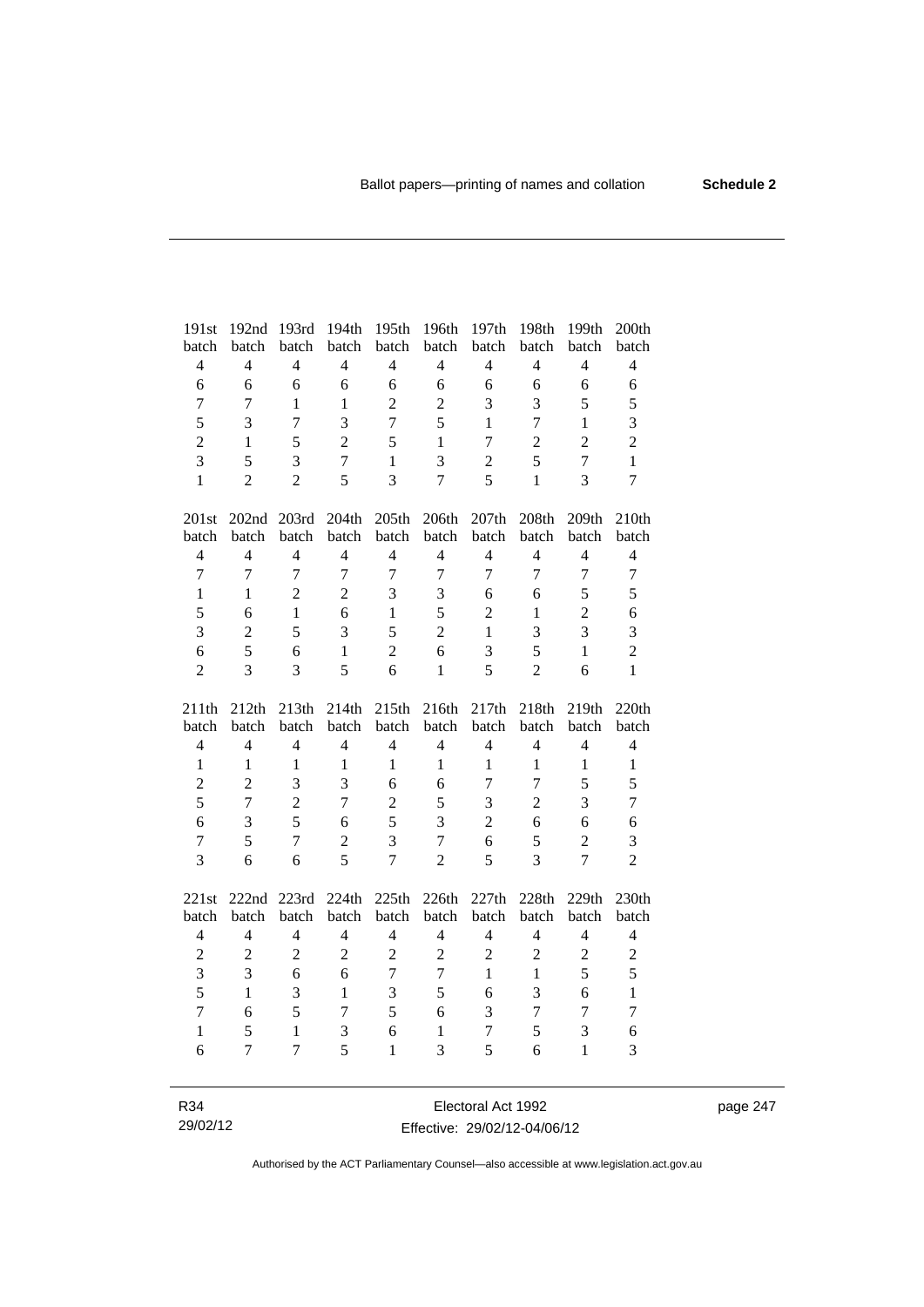| 231st          | 232nd          | 233rd          | 234th          | 235th          | 236th          | 237th          | 238th          | 239th          | 240th          |
|----------------|----------------|----------------|----------------|----------------|----------------|----------------|----------------|----------------|----------------|
| batch          | batch          | batch          | batch          | batch          | batch          | batch          | batch          | batch          | batch          |
| $\overline{4}$ | $\overline{4}$ | $\overline{4}$ | $\overline{4}$ | $\overline{4}$ | $\overline{4}$ | $\overline{4}$ | $\overline{4}$ | $\overline{4}$ | $\overline{4}$ |
| 3              | 3              | $\overline{3}$ | 3              | 3              | 3              | 3              | 3              | 3              | 3              |
| 6              | 6              | 7              | 7              | $\mathbf{1}$   | $\mathbf{1}$   | $\overline{2}$ | $\overline{2}$ | 5              | 5              |
| 5              | $\overline{2}$ | 6              | $\overline{2}$ | 6              | 5              | $\overline{7}$ | 6              | $\overline{7}$ | $\overline{2}$ |
| $\mathbf{1}$   | $\overline{7}$ | 5              | $\mathbf{1}$   | 5              | $\overline{7}$ | 6              | $\mathbf{1}$   | $\mathbf{1}$   | $\mathbf{1}$   |
| $\overline{2}$ | 5              | $\overline{2}$ | 6              | $\overline{7}$ | $\overline{c}$ | 1              | 5              | 6              | $\overline{7}$ |
| $\overline{7}$ | $\mathbf{1}$   | $\mathbf{1}$   | 5              | $\overline{2}$ | 6              | 5              | $\overline{7}$ | $\overline{2}$ | 6              |
| 241st          | 242nd 243rd    |                | 244th          | 245th          | 246th          | 247th          | 248th          | 249th          | 250th          |
| batch          | batch          | batch          | batch          | batch          | batch          | batch          | batch          | batch          | batch          |
| 5              | 5              | 5              | 5              | 5              | 5              | 5              | 5              | 5              | 5              |
| 6              | 6              | 6              | 6              | 6              | 6              | 6              | 6              | 6              | 6              |
| $\overline{7}$ | $\overline{7}$ | $\mathbf{1}$   | $\mathbf{1}$   | $\overline{2}$ | $\overline{2}$ | 3              | 3              | $\overline{4}$ | $\overline{4}$ |
| $\mathbf{1}$   | 3              | $\overline{2}$ | $\overline{4}$ | 3              | $\overline{7}$ | $\overline{4}$ | $\mathbf{1}$   | $\overline{7}$ | $\overline{c}$ |
| $\overline{2}$ | $\overline{4}$ | 3              | $\overline{7}$ | $\overline{4}$ | $\mathbf{1}$   | $\tau$         | $\overline{2}$ | $\mathbf{1}$   | 3              |
| 3              | 1              | $\overline{4}$ | $\overline{c}$ | $\overline{7}$ | 3              | $\mathbf{1}$   | $\overline{4}$ | $\overline{2}$ | $\overline{7}$ |
| $\overline{4}$ | $\overline{2}$ | $\overline{7}$ | $\overline{3}$ | $\mathbf{1}$   | $\overline{4}$ | $\overline{2}$ | $\overline{7}$ | $\overline{3}$ | $\mathbf{1}$   |
|                |                |                |                |                |                |                |                |                |                |
| 251st          | 252nd          | 253rd          | 254th          | 255th          | 256th          | 257th          | 258th          | 259th          | 260th          |
| batch          | batch          | batch          | batch          | batch          | batch          | batch          | batch          | batch          | batch          |
| 5              | 5              | 5              | 5              | 5              | 5              | 5              | 5              | 5              | 5              |
| $\overline{7}$ | $\overline{7}$ | $\overline{7}$ | $\overline{7}$ | $\overline{7}$ | $\overline{7}$ | $\overline{7}$ | $\overline{7}$ | $\overline{7}$ | $\tau$         |
| $\mathbf{1}$   | $\mathbf{1}$   | $\overline{2}$ | $\overline{2}$ | 3              | 3              | $\overline{4}$ | $\overline{4}$ | 6              | 6              |
| 6              | $\overline{4}$ | $\mathbf{1}$   | $\overline{4}$ | $\mathbf{1}$   | 6              | $\overline{2}$ | $\mathbf{1}$   | $\overline{2}$ | $\overline{4}$ |
| 3              | $\overline{c}$ | 6              | 3              | 6              | $\overline{c}$ | $\mathbf{1}$   | 3              | 3              | 3              |
| $\overline{4}$ | 6              | $\overline{4}$ | $\mathbf{1}$   | $\overline{2}$ | $\overline{4}$ | 3              | 6              | $\mathbf{1}$   | $\overline{2}$ |
| $\overline{2}$ | 3              | 3              | 6              | 4              | $\mathbf{1}$   | 6              | $\overline{2}$ | $\overline{4}$ | $\mathbf{1}$   |
| 261st          | 262nd 263rd    |                | 264th          | 265th          | 266th          | 267th          | 268th          | 269th          | 270th          |
| batch          | batch          | batch          | batch          | batch          | batch          | batch          | batch          | batch          | batch          |
| 5              | 5              | 5              | 5              | 5              | 5              | 5              | 5              | 5              | 5              |
| $\mathbf{1}$   | $\mathbf{1}$   | $\mathbf{1}$   | $\mathbf{1}$   | $\mathbf{1}$   | $\mathbf{1}$   | $\mathbf{1}$   | $\mathbf{1}$   | $\mathbf{1}$   | $\mathbf{1}$   |
| $\overline{2}$ | $\overline{2}$ | 3              | 3              | $\overline{4}$ | $\overline{4}$ | 7              | $\tau$         | 6              | 6              |
| 6              | $\overline{7}$ | $\overline{2}$ | $\overline{7}$ | $\overline{2}$ | 6              | 3              | $\overline{c}$ | 3              | $\tau$         |
| $\overline{4}$ | 3              | 6              | $\overline{4}$ | 6              | 3              | $\overline{2}$ | $\overline{4}$ | $\overline{4}$ | $\overline{4}$ |
| 7              | 6              | $\overline{7}$ | $\overline{2}$ | 3              | $\overline{7}$ | $\overline{4}$ | 6              | $\sqrt{2}$     | 3              |

page 248 Electoral Act 1992 Effective: 29/02/12-04/06/12

R34 29/02/12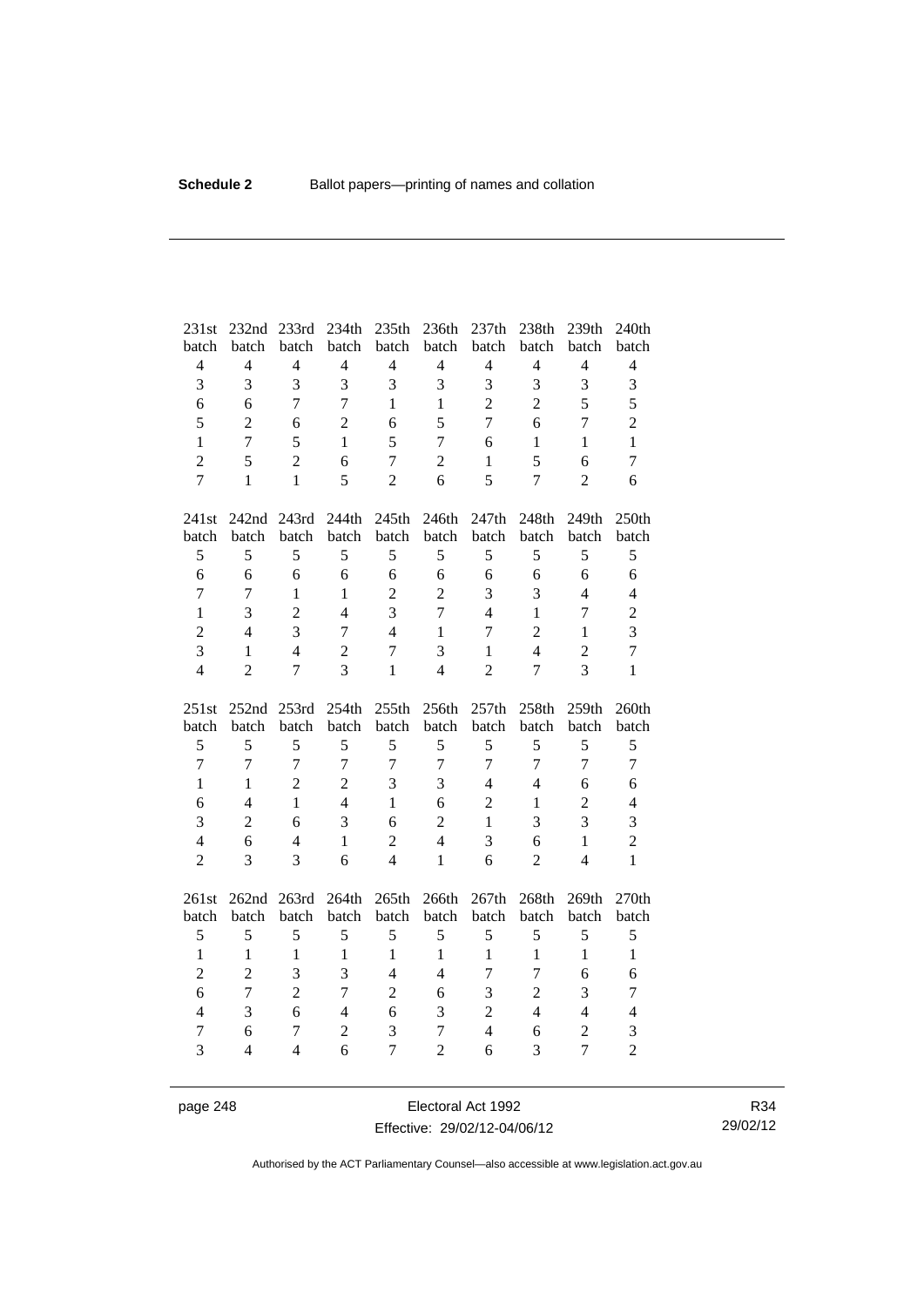| 271st          | 272nd 273rd                |                | 274th            | 275th          | 276th          | 277th          | 278th          | 279th          | 280th            |
|----------------|----------------------------|----------------|------------------|----------------|----------------|----------------|----------------|----------------|------------------|
| batch          | batch                      | batch          | batch            | batch          | batch          | batch          | batch          | batch          | batch            |
| 5              | 5                          | 5              | 5                | 5              | 5              | 5              | 5              | 5              | 5                |
| $\overline{c}$ | $\sqrt{2}$                 | $\overline{c}$ | $\overline{2}$   | $\overline{2}$ | $\sqrt{2}$     | $\sqrt{2}$     | $\overline{c}$ | $\overline{c}$ | $\overline{2}$   |
| $\overline{3}$ | 3                          | $\overline{4}$ | $\overline{4}$   | $\overline{7}$ | $\overline{7}$ | $\mathbf{1}$   | $\mathbf{1}$   | 6              | 6                |
| 6              | $\mathbf{1}$               | 3              | $\mathbf{1}$     | 3              | 6              | $\overline{4}$ | 3              | $\overline{4}$ | $\mathbf{1}$     |
| $\overline{7}$ | $\overline{4}$             | 6              | $\overline{7}$   | 6              | $\overline{4}$ | 3              | $\overline{7}$ | $\overline{7}$ | $\boldsymbol{7}$ |
| $\mathbf{1}$   | 6                          | $\mathbf{1}$   | 3                | $\overline{4}$ | $\mathbf{1}$   | 7              | 6              | 3              | $\overline{4}$   |
| $\overline{4}$ | 7                          | $\overline{7}$ | 6                | $\mathbf{1}$   | 3              | 6              | $\overline{4}$ | 1              | 3                |
| 281st          |                            | 282nd 283rd    | 284th            | 285th          | 286th          | 287th          | 288th          | 289th          | 290th            |
| batch          | batch                      | batch          | batch            | batch          | batch          | batch          | batch          | batch          | batch            |
| $\mathfrak s$  | 5                          | 5              | 5                | 5              | 5              | 5              | 5              | 5              | 5                |
| 3              | 3                          | 3              | 3                | 3              | 3              | 3              | 3              | 3              | $\mathfrak{Z}$   |
| $\overline{4}$ | $\overline{4}$             | $\overline{7}$ | $\overline{7}$   | $\mathbf{1}$   | $\mathbf{1}$   | $\overline{2}$ | $\overline{c}$ | 6              | 6                |
| 6              | $\overline{2}$             | $\overline{4}$ | $\overline{2}$   | $\overline{4}$ | 6              | $\overline{7}$ | $\overline{4}$ | $\overline{7}$ | $\mathbf{2}$     |
| $\mathbf{1}$   | $\overline{7}$             | 6              | $\mathbf{1}$     | 6              | $\tau$         | $\overline{4}$ | 1              | $\mathbf{1}$   | $\mathbf{1}$     |
| $\overline{c}$ | 6                          | $\overline{c}$ | $\overline{4}$   | $\tau$         | $\sqrt{2}$     | $\mathbf{1}$   | 6              | $\overline{4}$ | $\tau$           |
| $\overline{7}$ | 1                          | $\mathbf{1}$   | 6                | $\overline{2}$ | $\overline{4}$ | 6              | 7              | $\overline{2}$ | $\overline{4}$   |
|                |                            |                |                  |                |                |                |                |                |                  |
| 291st          |                            | 293rd          | 294th            | 295th          | 296th          | 297th          | 298th          | 299th          | 300th            |
| batch          | 292 <sub>nd</sub><br>batch | batch          | batch            | batch          | batch          | batch          | batch          | batch          | batch            |
| $\mathfrak s$  | 5                          | 5              | 5                | 5              | 5              | 5              | 5              | 5              | 5                |
| $\overline{4}$ | $\overline{4}$             | $\overline{4}$ | $\overline{4}$   | $\overline{4}$ | $\overline{4}$ | $\overline{4}$ | $\overline{4}$ | $\overline{4}$ | $\overline{4}$   |
| $\overline{7}$ | $\overline{7}$             | $\mathbf{1}$   | $\mathbf{1}$     | $\overline{2}$ | $\overline{2}$ | 3              | 3              | 6              | 6                |
| 6              | 3                          | $\overline{7}$ | $\overline{3}$   | $\overline{7}$ | 6              | $\mathbf{1}$   | $\overline{7}$ | $\mathbf{1}$   | 3                |
| $\sqrt{2}$     | 1                          | 6              | $\overline{2}$   | 6              | $\mathbf{1}$   | 7              | $\overline{2}$ | $\overline{2}$ | $\overline{2}$   |
| $\overline{3}$ | 6                          | 3              | $\boldsymbol{7}$ | $\mathbf{1}$   | 3              | $\overline{2}$ | 6              | $\tau$         | $\mathbf{1}$     |
| $\mathbf{1}$   | $\overline{2}$             | $\overline{2}$ | 6                | $\overline{3}$ | $\overline{7}$ | 6              | $\mathbf{1}$   | $\overline{3}$ | $\overline{7}$   |
| 301st          |                            | 302nd 303rd    | 304th            | 305th          | 306th          | 307th          | 308th          | 309th          | 310th            |
| batch          | batch                      | batch          | batch            | batch          | batch          | batch          | batch          | batch          | batch            |
| 6              | 6                          | 6              | 6                | 6              | 6              | 6              | 6              | 6              | 6                |
| 7              | $\overline{7}$             | $\tau$         | $\tau$           | 7              | $\overline{7}$ | $\overline{7}$ | 7              | 7              | $\tau$           |
| $\mathbf{1}$   | 1                          | $\overline{c}$ | $\overline{c}$   | 3              | 3              | $\overline{4}$ | $\overline{4}$ | 5              | 5                |
| $\overline{c}$ | $\overline{4}$             | 3              | 5                | $\overline{4}$ | $\mathbf{1}$   | 5              | $\overline{2}$ | $\mathbf{1}$   | 3                |
| $\overline{3}$ | 5                          | $\overline{4}$ | $\mathbf{1}$     | 5              | $\overline{2}$ | $\mathbf{1}$   | 3              | $\overline{2}$ | $\overline{4}$   |
| $\overline{4}$ | $\overline{c}$             | 5              | 3                | $\mathbf{1}$   | $\overline{4}$ | $\overline{c}$ | 5              | 3              | $\mathbf{1}$     |
| 5              | $\overline{3}$             | $\overline{1}$ | $\overline{4}$   | $\overline{2}$ | 5              | 3              | $\mathbf{1}$   | $\overline{4}$ | $\overline{2}$   |

R34 29/02/12

Electoral Act 1992 Effective: 29/02/12-04/06/12 page 249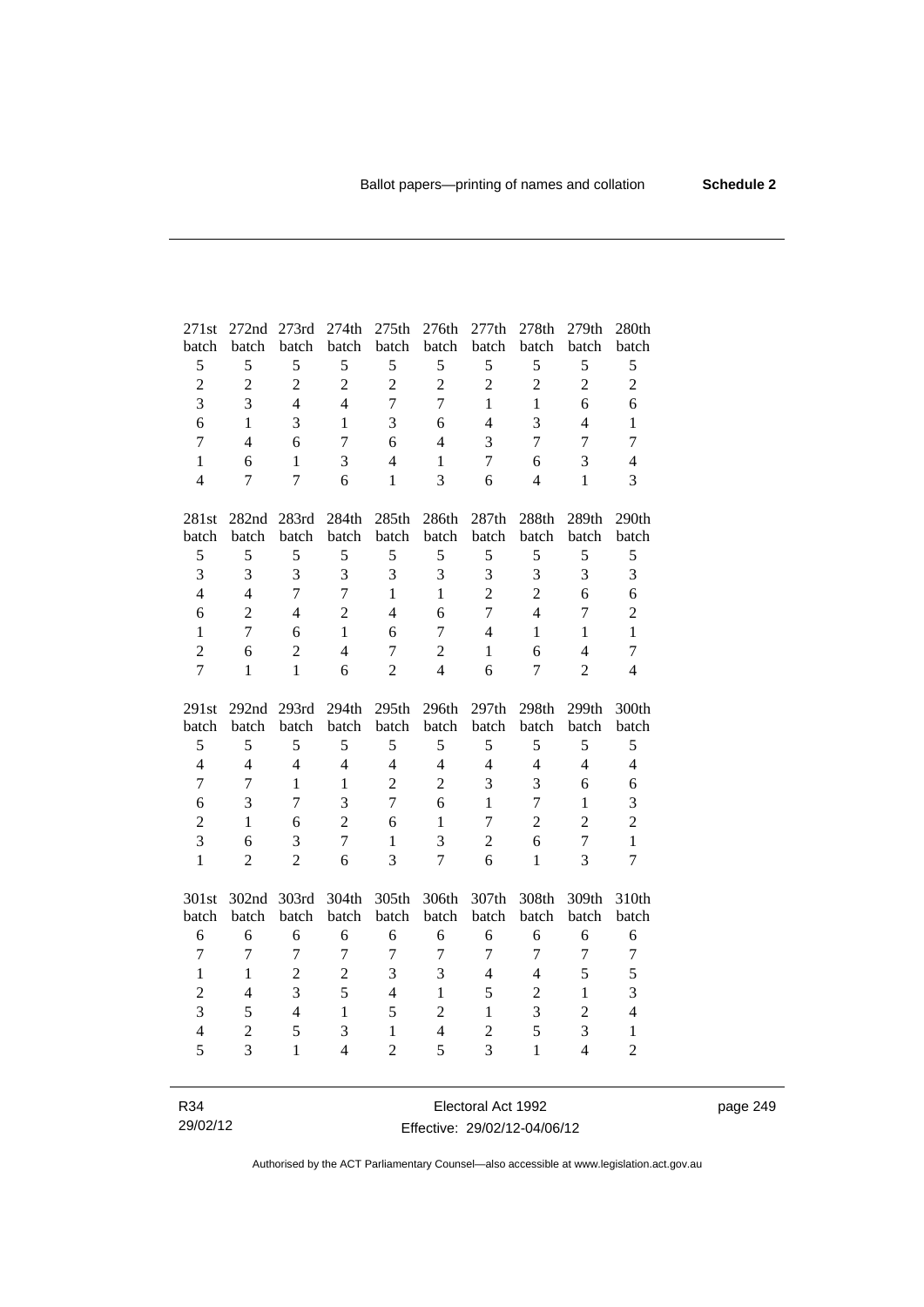| 311th                          | 312th               | 313th             | 314th             | 315th                          | 316th                          | 317th             | 318th             | 319th                          | 320th                          |
|--------------------------------|---------------------|-------------------|-------------------|--------------------------------|--------------------------------|-------------------|-------------------|--------------------------------|--------------------------------|
| batch                          | batch               | batch             | batch             | batch                          | batch                          | batch             | batch             | batch                          | batch                          |
| 6                              | 6                   | 6                 | 6                 | 6                              | 6                              | 6                 | 6                 | 6                              | 6                              |
| $\mathbf{1}$<br>$\overline{c}$ | $\mathbf{1}$        | $\mathbf{1}$<br>3 | $\mathbf{1}$<br>3 | $\mathbf{1}$<br>$\overline{4}$ | $\mathbf{1}$<br>$\overline{4}$ | $\mathbf{1}$<br>5 | $\mathbf{1}$<br>5 | $\mathbf{1}$<br>$\overline{7}$ | $\mathbf{1}$<br>$\overline{7}$ |
| $\overline{7}$                 | $\overline{c}$<br>5 | $\overline{2}$    | 5                 |                                |                                |                   |                   | $\overline{3}$                 |                                |
|                                |                     |                   |                   | $\overline{2}$                 | $\overline{7}$                 | 3                 | $\overline{2}$    |                                | 5                              |
| $\overline{4}$                 | 3                   | $\overline{7}$    | $\overline{4}$    | $\overline{7}$                 | 3                              | $\overline{2}$    | $\overline{4}$    | $\overline{4}$                 | $\overline{4}$                 |
| 5                              | $\overline{7}$      | 5                 | $\overline{2}$    | 3                              | 5                              | $\overline{4}$    | 7                 | $\overline{c}$                 | 3                              |
| $\overline{3}$                 | $\overline{4}$      | $\overline{4}$    | $\overline{7}$    | 5                              | $\overline{2}$                 | $\overline{7}$    | 3                 | 5                              | $\overline{2}$                 |
| 321st                          | 322nd               | 323rd             | 324th             | 325th                          | 326th                          | 327th             | 328th             | 329th                          | 330th                          |
| batch                          | batch               | batch             | batch             | batch                          | batch                          | batch             | batch             | batch                          | batch                          |
| 6                              | 6                   | 6                 | 6                 | 6                              | 6                              | 6                 | 6                 | 6                              | 6                              |
| $\overline{2}$                 | $\overline{2}$      | $\overline{c}$    | $\overline{2}$    | $\overline{c}$                 | $\overline{c}$                 | $\overline{c}$    | $\overline{2}$    | $\overline{2}$                 | $\overline{c}$                 |
| $\overline{3}$                 | 3                   | $\overline{4}$    | $\overline{4}$    | 5                              | 5                              | $\mathbf{1}$      | $\mathbf{1}$      | $\overline{7}$                 | $\overline{7}$                 |
| $\overline{7}$                 | $\mathbf{1}$        | $\overline{3}$    | $\mathbf{1}$      | 3                              | $\boldsymbol{7}$               | $\overline{4}$    | 3                 | $\overline{4}$                 | $\mathbf{1}$                   |
| 5                              | $\overline{4}$      | $\overline{7}$    | 5                 | $\overline{7}$                 | $\overline{4}$                 | 3                 | 5                 | 5                              | 5                              |
| $\mathbf{1}$                   | $\overline{7}$      | 1                 | 3                 | $\overline{4}$                 | $\mathbf{1}$                   | 5                 | $\overline{7}$    | 3                              | $\overline{4}$                 |
| $\overline{4}$                 | 5                   | 5                 | $\overline{7}$    | $\mathbf{1}$                   | 3                              | $\overline{7}$    | $\overline{4}$    | $\mathbf{1}$                   | $\overline{3}$                 |
|                                |                     |                   |                   |                                |                                |                   |                   |                                |                                |
| 331st                          | 332nd               | 333rd             | 334th             | 335th                          | 336th                          | 337th             | 338th             | 339th                          | 340th                          |
| batch                          | batch               | batch             | batch             | batch                          | batch                          | batch             | batch             | batch                          | batch                          |
| 6                              | 6                   | 6                 | 6                 | 6                              | 6                              | 6                 | 6                 | 6                              | 6                              |
| $\overline{3}$                 | 3                   | 3                 | 3                 | 3                              | 3                              | 3                 | 3                 | 3                              | 3                              |
| $\overline{4}$                 | $\overline{4}$      | 5                 | 5                 | $\mathbf{1}$                   | $\mathbf{1}$                   | $\overline{2}$    | $\overline{2}$    | $\overline{7}$                 | $\boldsymbol{7}$               |
| $\overline{7}$                 | $\overline{2}$      | $\overline{4}$    | $\overline{2}$    | $\overline{4}$                 | $\overline{7}$                 | 5                 | $\overline{4}$    | 5                              | $\overline{2}$                 |
| $\mathbf{1}$                   | 5                   | 7                 | $\mathbf{1}$      | $\overline{7}$                 | 5                              | $\overline{4}$    | $\mathbf{1}$      | $\mathbf{1}$                   | $\mathbf{1}$                   |
| $\overline{c}$                 | $\overline{7}$      | $\overline{2}$    | $\overline{4}$    | 5                              | $\overline{2}$                 | $\mathbf{1}$      | $\overline{7}$    | $\overline{4}$                 | 5                              |
| 5                              | $\mathbf{1}$        | $\mathbf{1}$      | $\overline{7}$    | $\overline{2}$                 | $\overline{4}$                 | $\overline{7}$    | 5                 | $\overline{2}$                 | $\overline{4}$                 |
| 341st                          | 342nd               | 343rd             | 344th             | 345th                          | 346th                          | 347th             | 348th             | 349th                          | 350th                          |
| batch                          | batch               | batch             | batch             | batch                          | batch                          | batch             | batch             | batch                          | batch                          |
| 6                              | 6                   | 6                 | 6                 | 6                              | 6                              | 6                 | 6                 | 6                              | 6                              |
| $\overline{4}$                 | $\overline{4}$      | $\overline{4}$    | $\overline{4}$    | $\overline{4}$                 | $\overline{4}$                 | $\overline{4}$    | $\overline{4}$    | $\overline{4}$                 | $\overline{4}$                 |
| 5                              | 5                   | $\mathbf{1}$      | $\mathbf{1}$      | $\overline{2}$                 | $\overline{2}$                 | 3                 | 3                 | $\overline{7}$                 | $\boldsymbol{7}$               |
| $\overline{7}$                 | 3                   | 5                 | $\overline{3}$    | 5                              | $\overline{7}$                 | $\mathbf{1}$      | 5                 | $\mathbf{1}$                   | 3                              |
| $\overline{c}$                 | $\mathbf{1}$        | $\overline{7}$    | $\overline{c}$    | $\overline{7}$                 | $\mathbf{1}$                   | 5                 | $\overline{2}$    | $\overline{c}$                 | $\overline{c}$                 |
| 3                              | 7                   | 3                 | 5                 | $\mathbf{1}$                   | 3                              | $\overline{c}$    | $\overline{7}$    | 5                              | $\mathbf{1}$<br>5              |

page 250 **Electoral Act 1992** Effective: 29/02/12-04/06/12

R34 29/02/12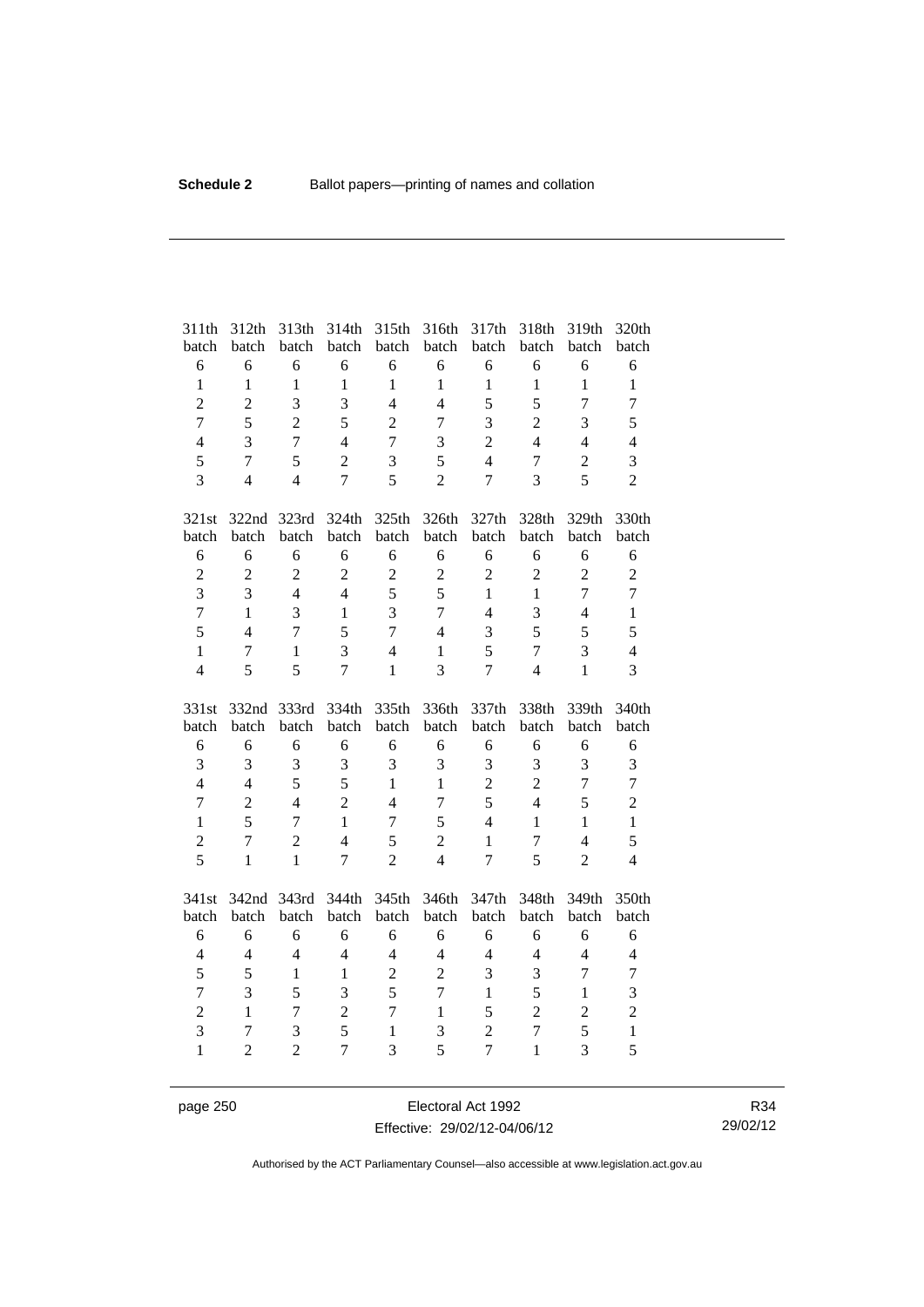| 351st          | 352nd          | 353rd          | 354th          | 355th          | 356th            | 357th          | 358th            | 359th          | 360th            |
|----------------|----------------|----------------|----------------|----------------|------------------|----------------|------------------|----------------|------------------|
| batch          | batch          | batch          | batch          | batch          | batch            | batch          | batch            | batch          | batch            |
| $\sqrt{6}$     | 6              | 6              | 6              | 6              | 6                | 6              | 6                | 6              | $\sqrt{6}$       |
| 5              | 5              | 5              | 5              | 5              | 5                | 5              | 5                | 5              | 5                |
| $\mathbf{1}$   | $\mathbf{1}$   | $\overline{2}$ | $\overline{2}$ | 3              | 3                | $\overline{4}$ | $\overline{4}$   | $\overline{7}$ | $\tau$           |
| $\overline{7}$ | $\overline{4}$ | 1              | $\overline{4}$ | 1              | $\overline{7}$   | $\overline{2}$ | 1                | $\overline{c}$ | $\overline{4}$   |
| $\overline{3}$ | $\overline{2}$ | $\overline{7}$ | 3              | $\overline{7}$ | $\overline{c}$   | 1              | 3                | 3              | 3                |
| $\overline{4}$ | $\overline{7}$ | $\overline{4}$ | $\mathbf{1}$   | $\overline{c}$ | $\overline{4}$   | 3              | $\boldsymbol{7}$ | $\mathbf{1}$   | $\overline{2}$   |
| $\overline{2}$ | 3              | 3              | $\overline{7}$ | $\overline{4}$ | $\mathbf{1}$     | $\overline{7}$ | $\overline{2}$   | $\overline{4}$ | $\mathbf{1}$     |
| 361st          |                | 362nd 363rd    | 364th          | 365th          | 366th            | 367th          | 368th            | 369th          | 370th            |
| batch          | batch          | batch          | batch          | batch          | batch            | batch          | batch            | batch          | batch            |
| $\tau$         | $\overline{7}$ | 7              | 7              | 7              | 7                | 7              | $\tau$           | 7              | $\tau$           |
| $\mathbf{1}$   | $\mathbf{1}$   | $\mathbf{1}$   | $\mathbf{1}$   | $\mathbf{1}$   | $\mathbf{1}$     | $\mathbf{1}$   | $\mathbf{1}$     | $\mathbf{1}$   | $\mathbf{1}$     |
| $\overline{c}$ | $\overline{c}$ | 3              | 3              | $\overline{4}$ | $\overline{4}$   | 5              | 5                | 6              | 6                |
| $\overline{3}$ | 5              | $\overline{4}$ | 6              | 5              | $\overline{2}$   | 6              | 3                | $\overline{2}$ | $\overline{4}$   |
| $\overline{4}$ | 6              | 5              | $\overline{c}$ | 6              | 3                | $\overline{2}$ | $\overline{4}$   | 3              | 5                |
| 5              | 3              | 6              | $\overline{4}$ | $\overline{c}$ | 5                | 3              | 6                | $\overline{4}$ | $\overline{c}$   |
| 6              | $\overline{4}$ | $\overline{2}$ | 5              | 3              | 6                | $\overline{4}$ | $\overline{2}$   | 5              | $\overline{3}$   |
|                |                |                |                |                |                  |                |                  |                |                  |
| 371st          | 372nd          | 373rd          | 374th          | 375th          | 376th            | 377th          | 378th            | 379th          | 380th            |
| batch          | batch          | batch          | batch          | batch          | batch            | batch          | batch            | batch          | batch            |
| $\tau$         | $\overline{7}$ | 7              | 7              | 7              | 7                | $\tau$         | 7                | $\overline{7}$ | $\boldsymbol{7}$ |
| $\overline{c}$ | $\sqrt{2}$     | $\overline{c}$ | $\overline{2}$ | $\overline{2}$ | $\boldsymbol{2}$ | $\mathfrak{2}$ | $\overline{2}$   | $\overline{2}$ | $\sqrt{2}$       |
| $\overline{3}$ | $\overline{3}$ | $\overline{4}$ | $\overline{4}$ | 5              | 5                | 6              | 6                | $\mathbf{1}$   | $\mathbf{1}$     |
| $\mathbf{1}$   | 6              | 3              | 6              | 3              | $\mathbf{1}$     | $\overline{4}$ | 3                | $\overline{4}$ | 6                |
| 5              | $\overline{4}$ | $\mathbf{1}$   | 5              | $\mathbf{1}$   | $\overline{4}$   | 3              | 5                | 5              | 5                |
| 6              | $\mathbf{1}$   | 6              | 3              | $\overline{4}$ | 6                | 5              | $\mathbf{1}$     | 3              | $\overline{4}$   |
| $\overline{4}$ | 5              | 5              | $\mathbf{1}$   | 6              | 3                | $\mathbf{1}$   | $\overline{4}$   | 6              | $\overline{3}$   |
| 381st          | 382nd 383rd    |                | 384th          | 385th          | 386th            | 387th          | 388th            | 389th          | 390th            |
| batch          | batch          | batch          | batch          | batch          | batch            | batch          | batch            | batch          | batch            |
| 7              | 7              | 7              | 7              | 7              | 7                | 7              | 7                | 7              | 7                |
| 3              | $\mathfrak{Z}$ | 3              | 3              | 3              | 3                | 3              | 3                | 3              | 3                |
| $\overline{4}$ | $\overline{4}$ | 5              | 5              | 6              | 6                | $\overline{c}$ | $\overline{2}$   | $\mathbf{1}$   | $\mathbf{1}$     |
| $\mathbf{1}$   | $\overline{c}$ | $\overline{4}$ | $\overline{2}$ | $\overline{4}$ | $\mathbf{1}$     | 5              | $\overline{4}$   | 5              | $\overline{2}$   |
| 6              | 5              | $\mathbf{1}$   | 6              | $\mathbf{1}$   | 5                | $\overline{4}$ | 6                | 6              | 6                |
| $\overline{c}$ | $\mathbf{1}$   | $\overline{c}$ | $\overline{4}$ | 5              | $\overline{c}$   | 6              | $\mathbf{1}$     | $\overline{4}$ | 5                |
| $\overline{5}$ | 6              | 6              | $\mathbf{1}$   | $\overline{2}$ | $\overline{4}$   | $\mathbf{1}$   | 5                | $\overline{2}$ | $\overline{4}$   |

R34 29/02/12

Electoral Act 1992 Effective: 29/02/12-04/06/12 page 251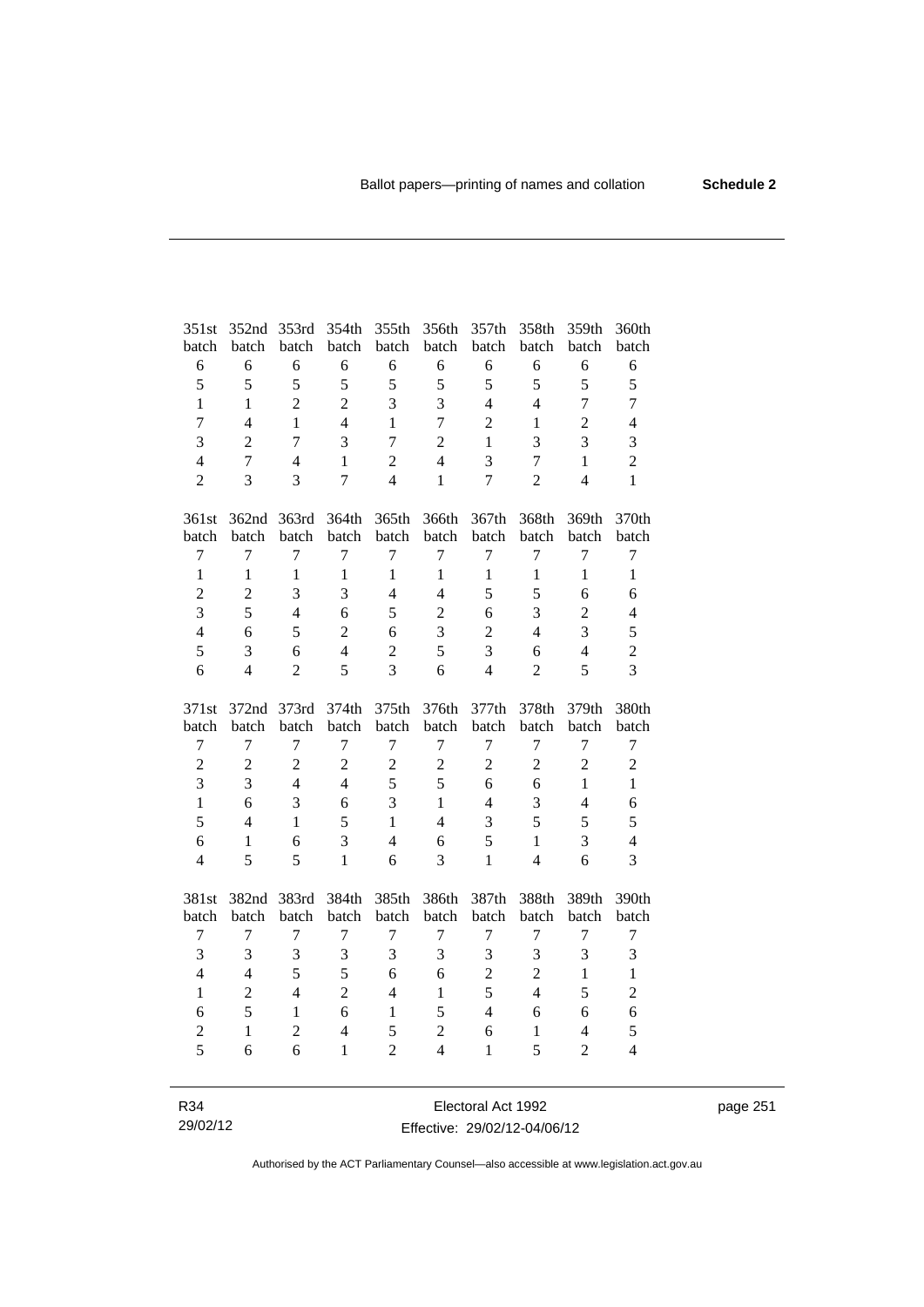| 391st          | 392 <sub>nd</sub> | 393rd             | 394th          | 395th             | 396th          | 397th          | 398th          | 399th             | 400 <sub>th</sub> |
|----------------|-------------------|-------------------|----------------|-------------------|----------------|----------------|----------------|-------------------|-------------------|
| batch          | batch             | batch             | batch          | batch             | batch          | batch          | batch          | batch             | batch             |
| 7              | 7                 | 7                 | 7              | 7                 | 7              | 7              | 7              | 7                 | 7                 |
| $\overline{4}$ | $\overline{4}$    | $\overline{4}$    | $\overline{4}$ | $\overline{4}$    | $\overline{4}$ | $\overline{4}$ | $\overline{4}$ | $\overline{4}$    | $\overline{4}$    |
| 5              | 5                 | 6                 | 6              | $\mathfrak{2}$    | $\mathfrak{2}$ | 3              | 3              | $\mathbf{1}$      | $\mathbf{1}$      |
| $\mathbf{1}$   | 3                 | 5                 | 3              | 5                 | $\mathbf{1}$   | 6              | 5              | 6                 | 3                 |
| $\overline{2}$ | 6                 | $\mathbf{1}$      | $\overline{2}$ | $\mathbf{1}$      | 6              | 5              | $\overline{2}$ | $\overline{2}$    | $\overline{2}$    |
| 3              | 1                 | 3                 | 5              | 6                 | 3              | $\overline{2}$ | $\mathbf{1}$   | 5                 | 6                 |
| 6              | $\overline{2}$    | $\overline{2}$    | $\mathbf{1}$   | 3                 | 5              | $\mathbf{1}$   | 6              | 3                 | 5                 |
| 401st          | 402 <sub>nd</sub> | 403rd             | 404th          | 405 <sub>th</sub> | 406th          | 407th          | 408th          | 409 <sub>th</sub> | 410 <sub>th</sub> |
| batch          | batch             | batch             | batch          | batch             | batch          | batch          | batch          | batch             | batch             |
| 7              | 7                 | 7                 | 7              | 7                 | 7              | 7              | 7              | 7                 | 7                 |
| 5              | 5                 | 5                 | 5              | 5                 | 5              | 5              | 5              | 5                 | 5                 |
| 6              | 6                 | $\overline{2}$    | $\overline{2}$ | 3                 | 3              | $\overline{4}$ | 4              | 1                 | $\mathbf{1}$      |
| $\mathbf{1}$   | $\overline{4}$    | 6                 | $\overline{4}$ | 6                 | $\mathbf{1}$   | $\overline{2}$ | 6              | $\overline{c}$    | $\overline{4}$    |
| 3              | $\overline{2}$    | 1                 | 3              | 1                 | $\overline{2}$ | 6              | 3              | 3                 | 3                 |
| $\overline{4}$ | $\mathbf{1}$      | $\overline{4}$    | 6              | $\overline{2}$    | $\overline{4}$ | 3              | $\mathbf{1}$   | 6                 | $\overline{c}$    |
| $\overline{2}$ | 3                 | 3                 | $\mathbf{1}$   | $\overline{4}$    | 6              | $\mathbf{1}$   | $\overline{2}$ | 4                 | 6                 |
| 411th          | 412th             | 413 <sub>th</sub> | 414th          | 415th             | 416th          | 417th          | 418th          | 419th             | 420th             |
| batch          | batch             | batch             | batch          | batch             | batch          | batch          | batch          | batch             | batch             |
| $\overline{7}$ | $\overline{7}$    | 7                 | 7              | $\overline{7}$    | 7              | 7              | 7              | 7                 | $\tau$            |
| 6              | 6                 | 6                 | 6              | 6                 | 6              | 6              | 6              | 6                 | 6                 |
| $\overline{2}$ | 2                 | 3                 | 3              | $\overline{4}$    | $\overline{4}$ | 5              | 5              | $\mathbf{1}$      | $\mathbf{1}$      |
| $\mathbf{1}$   | 5                 | $\overline{2}$    | 5              | $\overline{2}$    | 1              | 3              | $\overline{c}$ | 3                 | 5                 |
| 4              | 3                 | $\mathbf{1}$      | $\overline{4}$ | $\mathbf{1}$      | 3              | $\mathbf{2}$   | $\overline{4}$ | 4                 | $\overline{4}$    |
| 5              | 1                 | 5                 | $\overline{2}$ | 3                 | 5              | $\overline{4}$ | 1              | $\overline{c}$    | 3                 |
| 3              | 4                 | 4                 | $\mathbf{1}$   | 5                 | $\overline{2}$ | 1              | 3              | 5                 | $\overline{2}$    |

page 252 **Electoral Act 1992** Effective: 29/02/12-04/06/12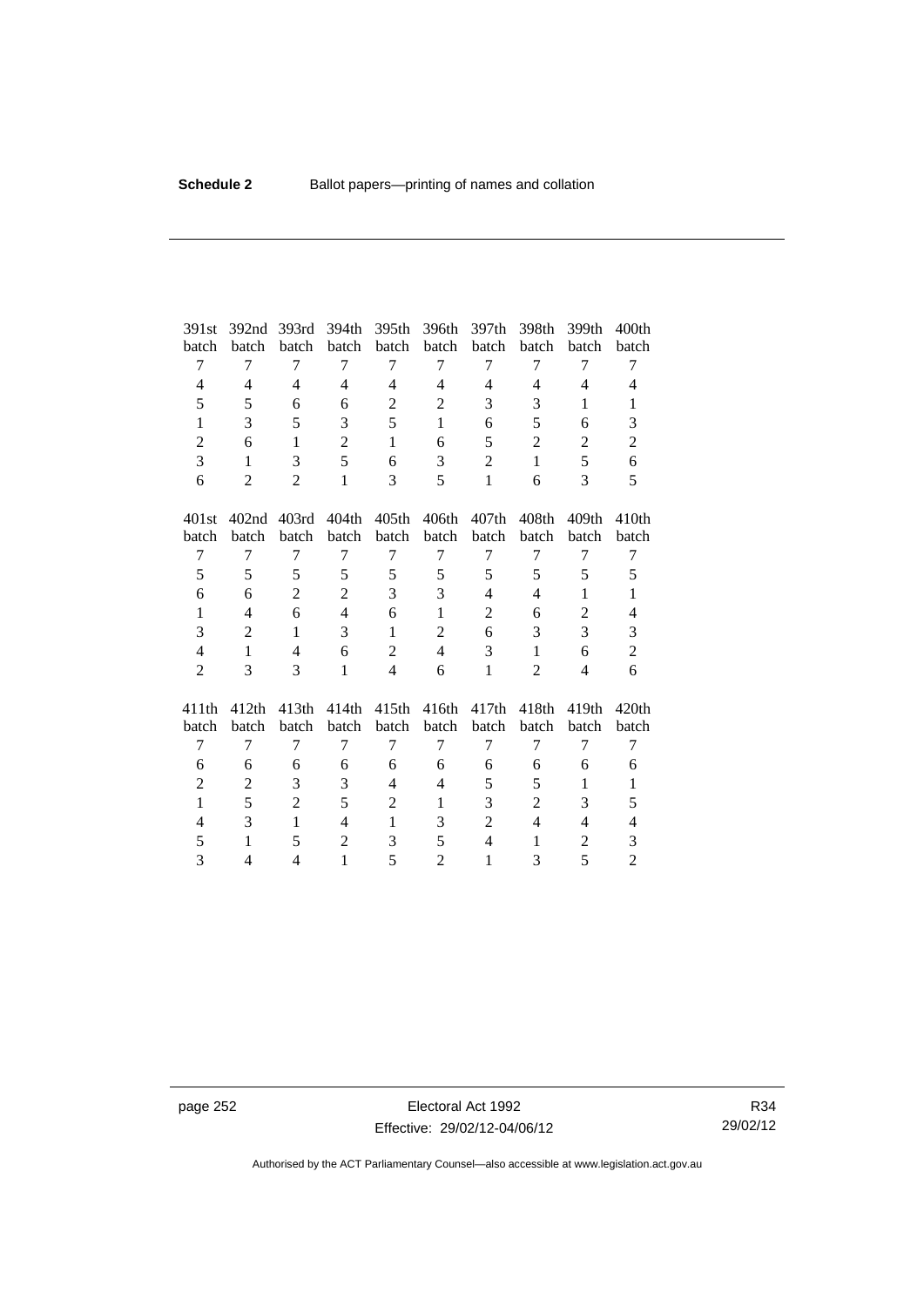# **Schedule 3 Preliminary scrutiny of declaration voting papers**

(see s 179)

1 In this schedule:

*envelope* means an envelope on which appears a declaration , in the form approved under section 340A (Approved forms) for the declaration, made by an elector for the purpose of casting a declaration vote.

- 2 The OIC of a scrutiny centre shall arrange for a preliminary scrutiny at the centre to be conducted in accordance with this schedule.
- 4 An officer must produce at the centre each set of declaration voting papers that has not been dealt with at an earlier preliminary scrutiny.
- 5 An officer shall sort the declaration voting papers to which the preliminary scrutiny relates into the following groups:
	- (a) 1 group containing papers to which clause 6 applies;
	- (b) 1 group containing the remainder.
- 6 (1) In this clause:

#### *relevant provision* means—

- (a) for a vote under section 135—section 135 (4); or
- (b) for a vote under section 136B—section 135 (4) as applied by section 136B (18); or
- (c) for a vote under section 136C—section 135 (4) as applied by section 136C (8); or
- (d) for a vote under section 144A—section 144A (2).
- (2) This clause applies to a set of declaration voting papers if the officer is satisfied that—

page 253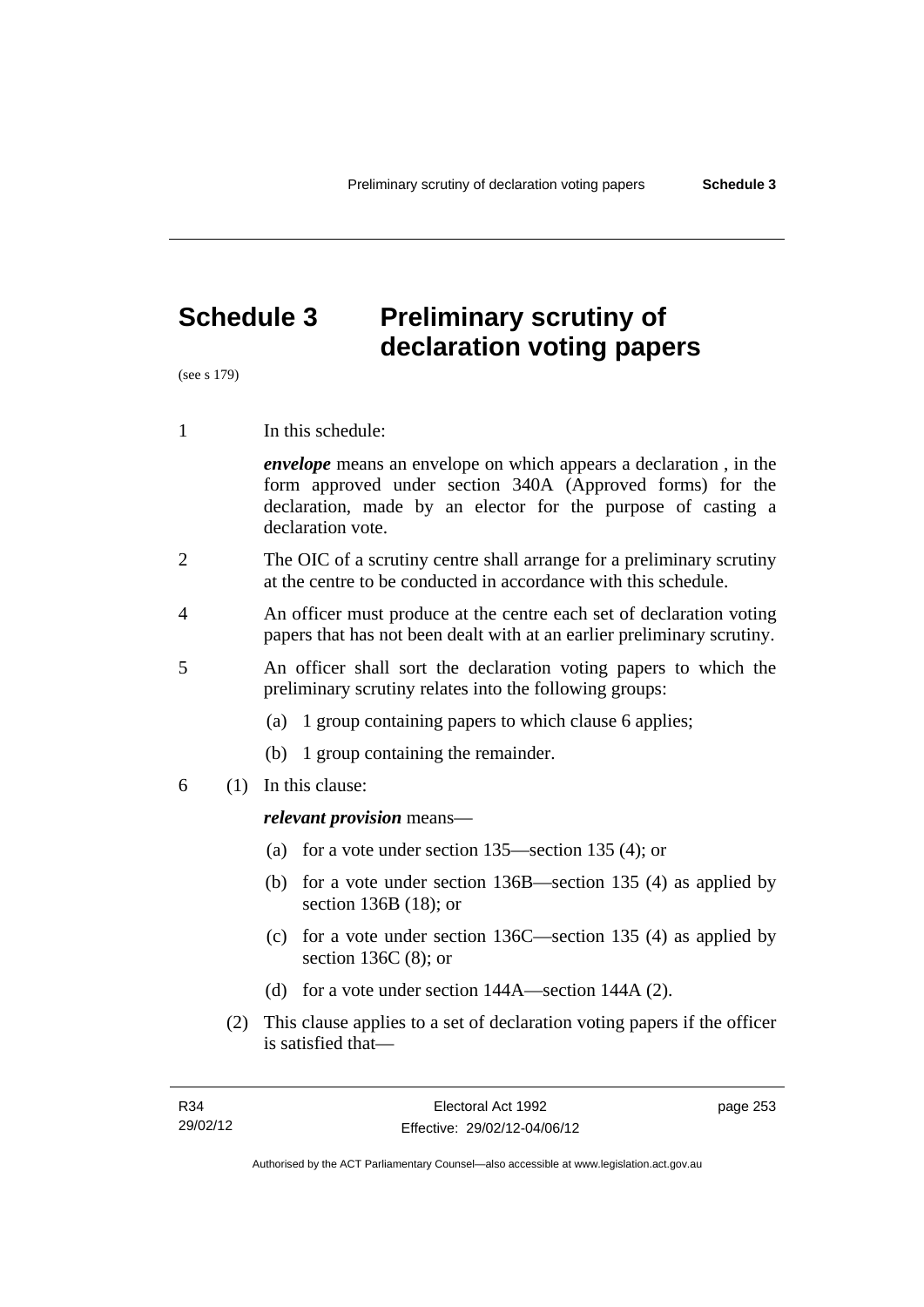- (a) the signature on the declaration is that of the elector; and
- (b) the certificate by the witness is in accordance with the relevant provision; and
- (c) for a postal vote if the papers were posted to the commissioner—the papers were so posted before the close of the poll; and
- (d) for the vote of an Antarctic elector—the envelope referred to in section 176 (1) (c) is endorsed and signed by an authorised officer in accordance with that paragraph.
- (3) For subclause (2) (b), if an officer referred to in section 135 (4) omits to sign the certificate, the certificate shall nevertheless be taken to be in accordance with the relevant provision, if—
	- (a) the issue of the relevant declaration voting papers was recorded under division 10.3 or 10.4; and
	- (b) the OIC is satisfied the papers were properly issued to the elector.
- 7 An officer shall sort the declaration voting papers to which clause 6 applies into the following groups:
	- (a) 1 group containing envelopes on which appear declarations by electors enrolled for the electorate indicated in the declaration;
	- (b) 1 group containing the remainder.
- 8 An officer shall sort the remaining declaration voting papers referred to in clause 7 (b) into the following groups:
	- (a) 1 group containing papers to which clause 9 applies;
	- (b) 1 group containing the remainder.
- 9 This clause applies to a set of declaration voting papers if the OIC is satisfied that—

R34 29/02/12

Authorised by the ACT Parliamentary Counsel—also accessible at www.legislation.act.gov.au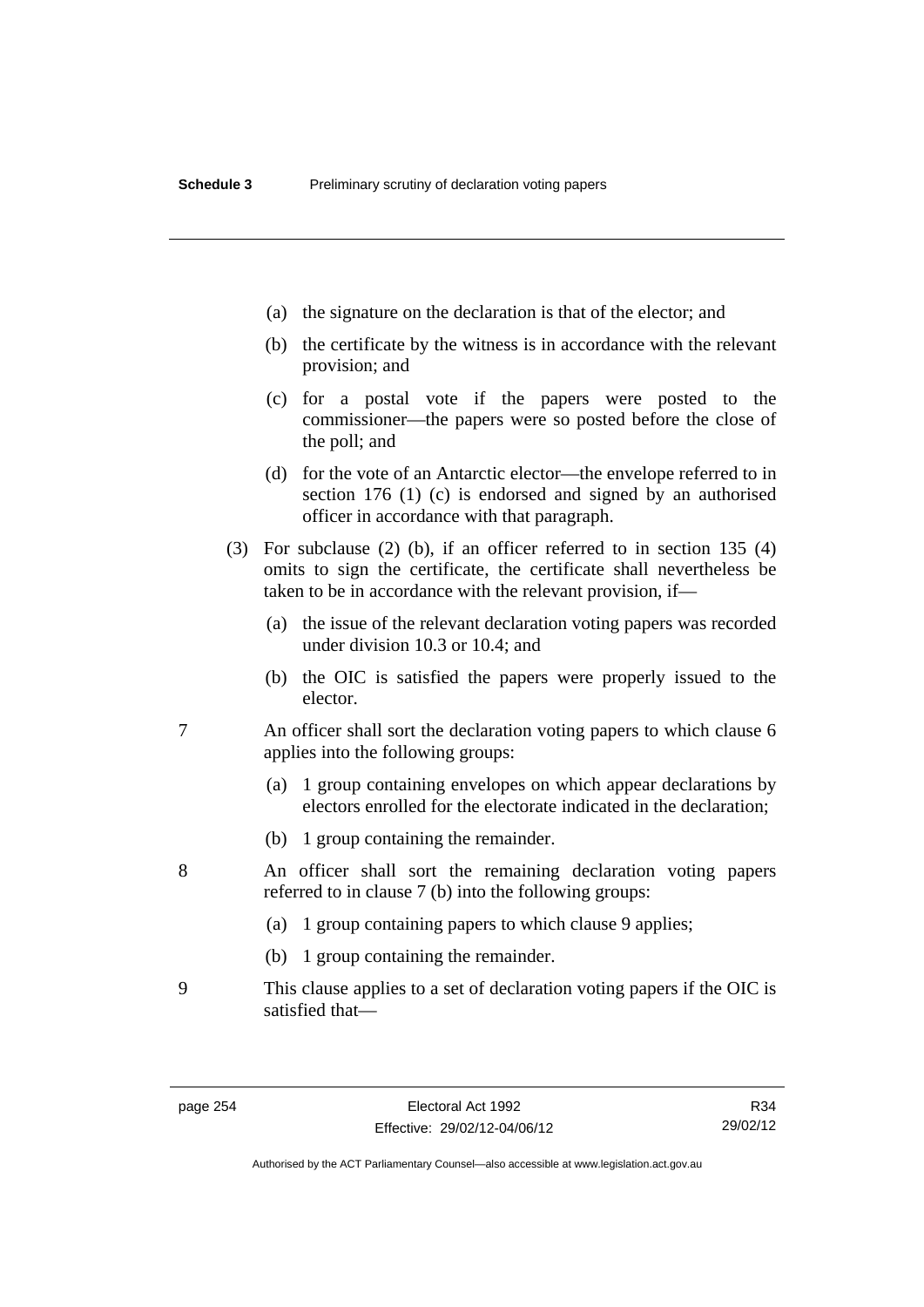- (a) the elector who signed the declaration was, when the roll closed for the election, entitled to be enrolled; and
- (b) the omission of the elector's name from the roll resulted from an official error.
- 10 (1) An officer shall withdraw the ballot papers from the envelopes in the groups of declaration voting papers to which clause 7 (a) or 9 applies and, without unfolding or inspecting the ballot papers or allowing any other person to do so, admit them to scrutiny under section 183.
	- (2) If 2 or more sets of papers to which clause 7 (a) or 9 applies are in the name of a particular elector—
		- (a) the OIC shall determine which set shall be dealt with in accordance with subclause (1); and
		- (b) the remaining set shall be set aside.
	- (3) The OIC shall ensure that ballot papers referred to in subclause (1) are kept in a separate sealed ballot box until they are dealt with under section 183.
- 11 The OIC shall, in accordance with clauses 4 to 10, conduct a further scrutiny of the groups of remaining declaration voting papers to which clause 5 (b) or 8 (b) apply and, if there are any papers to which either paragraph applies after the further scrutiny, the OIC shall—
	- (a) reject them from further scrutiny; and
	- (b) seal them, together with any papers to which clause 10 (2) (b) applies, in a parcel endorsed with a description of the contents, the name of the electorate and the date.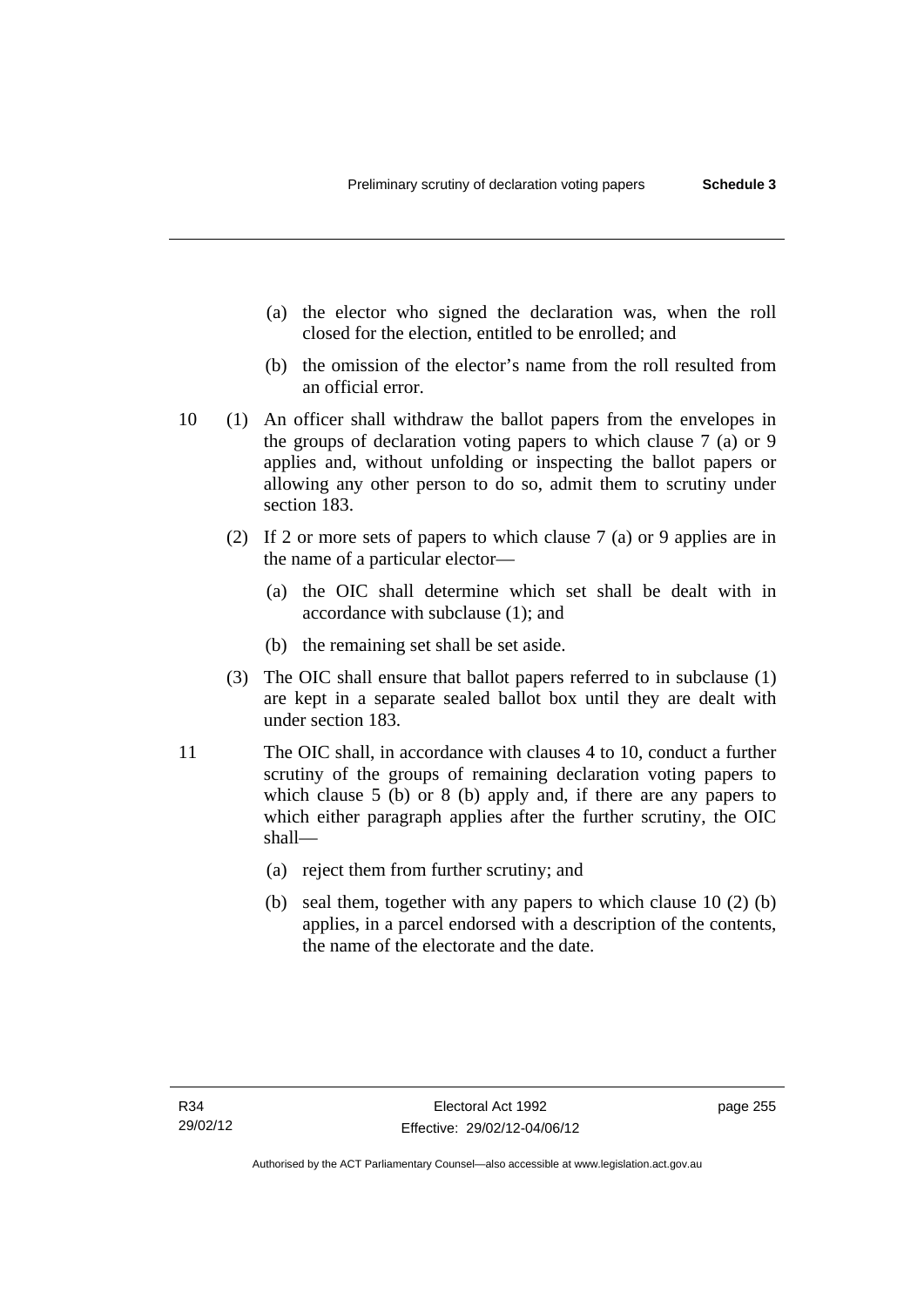**Schedule 4 Ascertaining result of poll**<br>**Part 4.1 Preliminary Preliminary** Clause 1

# **Schedule 4 Ascertaining result of poll**

(see s 185)

# **Part 4.1** Preliminary

#### **1 Interpretation for sch 4**

In this schedule:

*ballot paper* means a ballot paper that is formal under part 12.

*continuing candidate* means a candidate, other than a successful candidate, an excluded candidate or a candidate who died before polling day.

*count* means an allotment of votes under clause 3 (1), 6 (3), 9 (2) (c) or 14 (2).

*count votes*—see clause 1A.

*excluded candidate* means a candidate excluded under clause 8.

*next available preference* means the next highest preference recorded for a continuing candidate on a ballot paper.

#### *quota*—

- (a) for this schedule generally—see clause 1B; and
- (b) for part 4.3 (Casual vacancies)—see clause 12.

*successful candidate* means a candidate who is successful under clause 3, 4, 6, 9 or 14.

*surplus*, in relation to a successful candidate, means the candidate's total votes less the quota, if the resulting number of votes is 1 or greater.

*total votes*, in relation to a candidate, means the sum of all votes allotted to the candidate.

Authorised by the ACT Parliamentary Counsel—also accessible at www.legislation.act.gov.au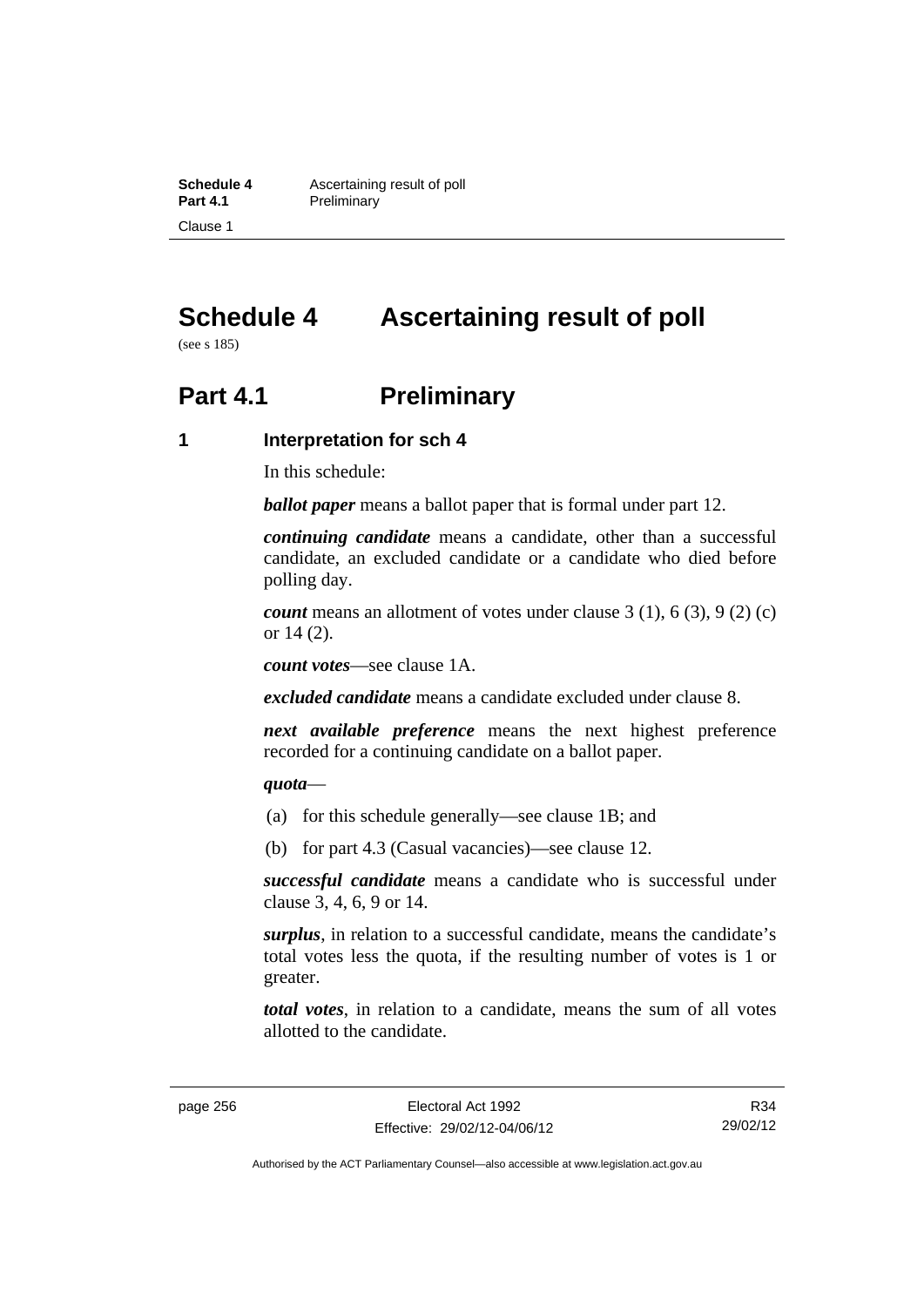#### *transfer value*—

- (a) for this schedule generally—see clause 1C; and
- (b) for part 4.3 (Casual vacancies)—see clause 13.

## **1A Meaning of** *count votes***—sch 4**

(1) For this schedule, *count votes*, in relation to a candidate, means the number of votes worked out as follows:

#### $BP \times TV$

- (2) However, any fraction is to be disregarded.
- (3) In this clause:

*BP* means the number of ballot papers to be dealt with at a count that record the next available preference for the candidate.

*TV* means the transfer value of those ballot papers.

## **1B Meaning of** *quota***—sch 4**

(1) For this schedule, *quota* means the quota of an electorate for an election worked out as follows:

$$
\frac{BP}{N+1}+1
$$

*Note Quota*, for pt 4.3 (Casual vacancies)—see cl 12.

- (2) However, any fraction is to be disregarded.
- (3) In this clause:

*BP* means the number of ballot papers for the election.

*N* means the number of positions to be filled at the election.

page 257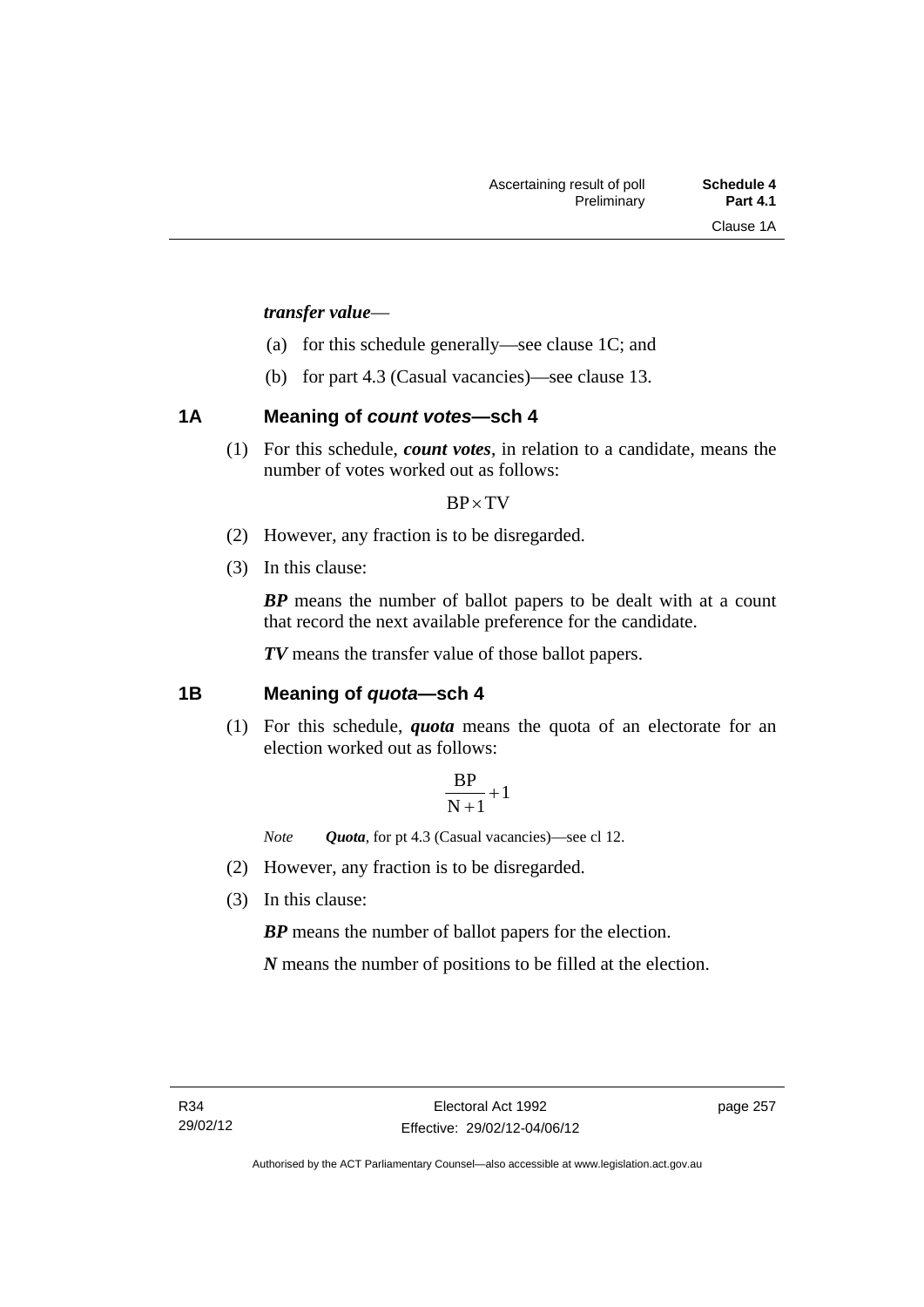### **1C Meaning of** *transfer value***—sch 4**

 (1) For this schedule, the *transfer value* of a ballot paper is the transfer value worked out under this clause.

*Note Transfer value*, for pt 4.3 (Casual vacancies)—see cl 13.

 (2) For the allotment of votes from the surplus of a successful candidate, the *transfer value* of a ballot paper that specifies a next available preference is worked out as follows:



- (3) For the allotment of votes under clause 9 (2) (c) (Votes of excluded candidates), the *transfer value* is—
	- (a) for a ballot paper in relation to which votes were allotted to the excluded candidate under clause 3 (First preferences)—1; or
	- (b) for a ballot paper in relation to which count votes were allotted to the excluded candidate under clause 6 (3) (Surplus votes) or clause 9 (2) (c) (Votes of excluded candidates)—the transfer value of the ballot paper when counted for that allotment.
- (4) However, if the transfer value of a ballot paper worked out in accordance with subclause (2) would be greater than the transfer value of the ballot paper when counted for the successful candidate, the *transfer value* of that ballot paper is the transfer value of the ballot paper when counted for the successful candidate.
- (5) In this clause:

*CP* means the number of ballot papers counted for the candidate at the count at which the candidate became successful and that specify a next available preference.

*S* means the surplus.

R34 29/02/12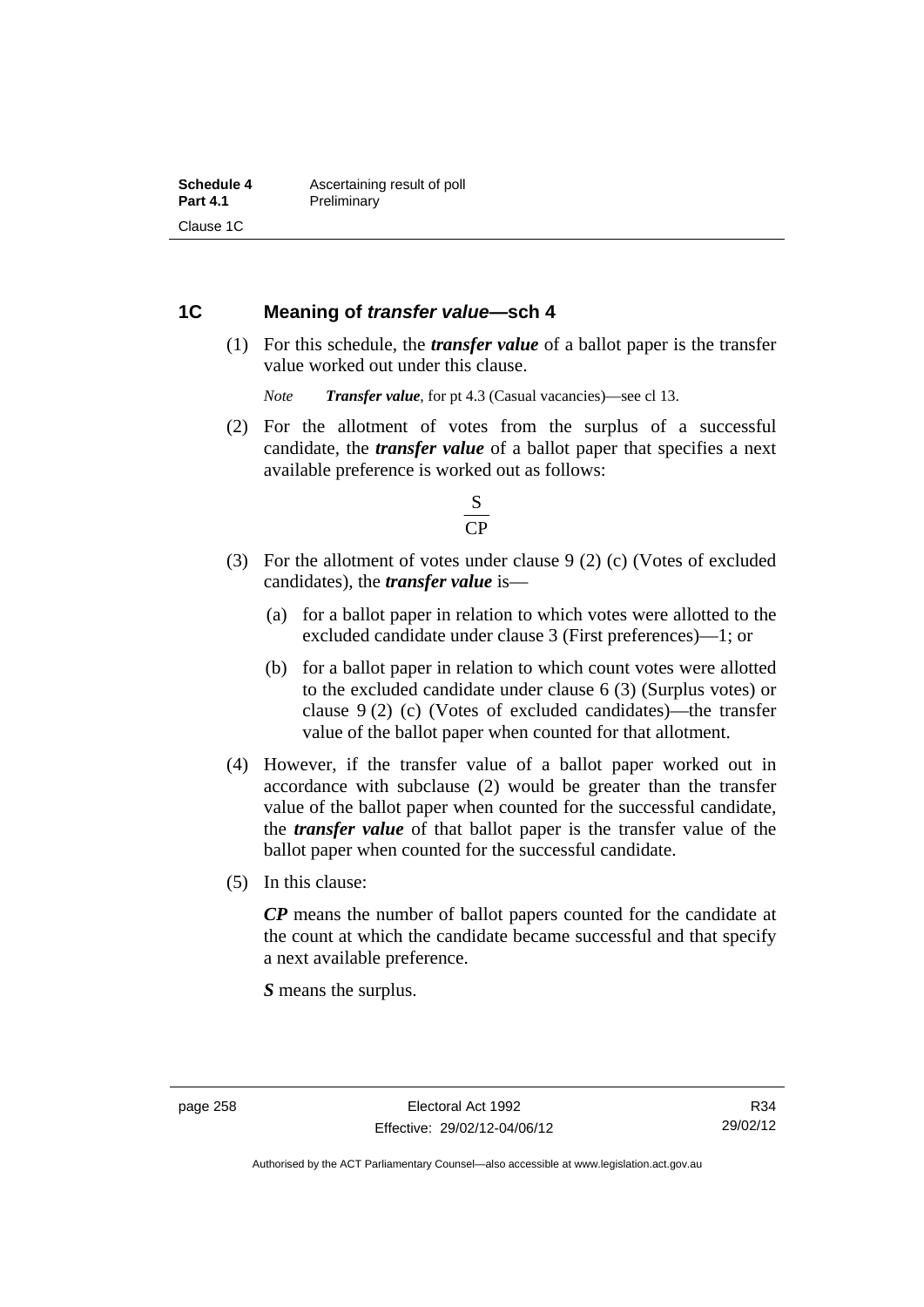## **2 Disregarding preferences**

- (1) This clause applies if effect is to be given to preferences indicated in candidate squares on a ballot paper under section 180.
- (2) If the same number is marked in 2 or more candidate squares on a ballot paper, those numbers and any greater number shall be disregarded in determining the elector's preferences.
- (3) If a number is missing from the series of consecutive whole numbers marked in the candidate squares on a ballot paper, the missing number and any greater number shall be disregarded in determining the elector's preferences.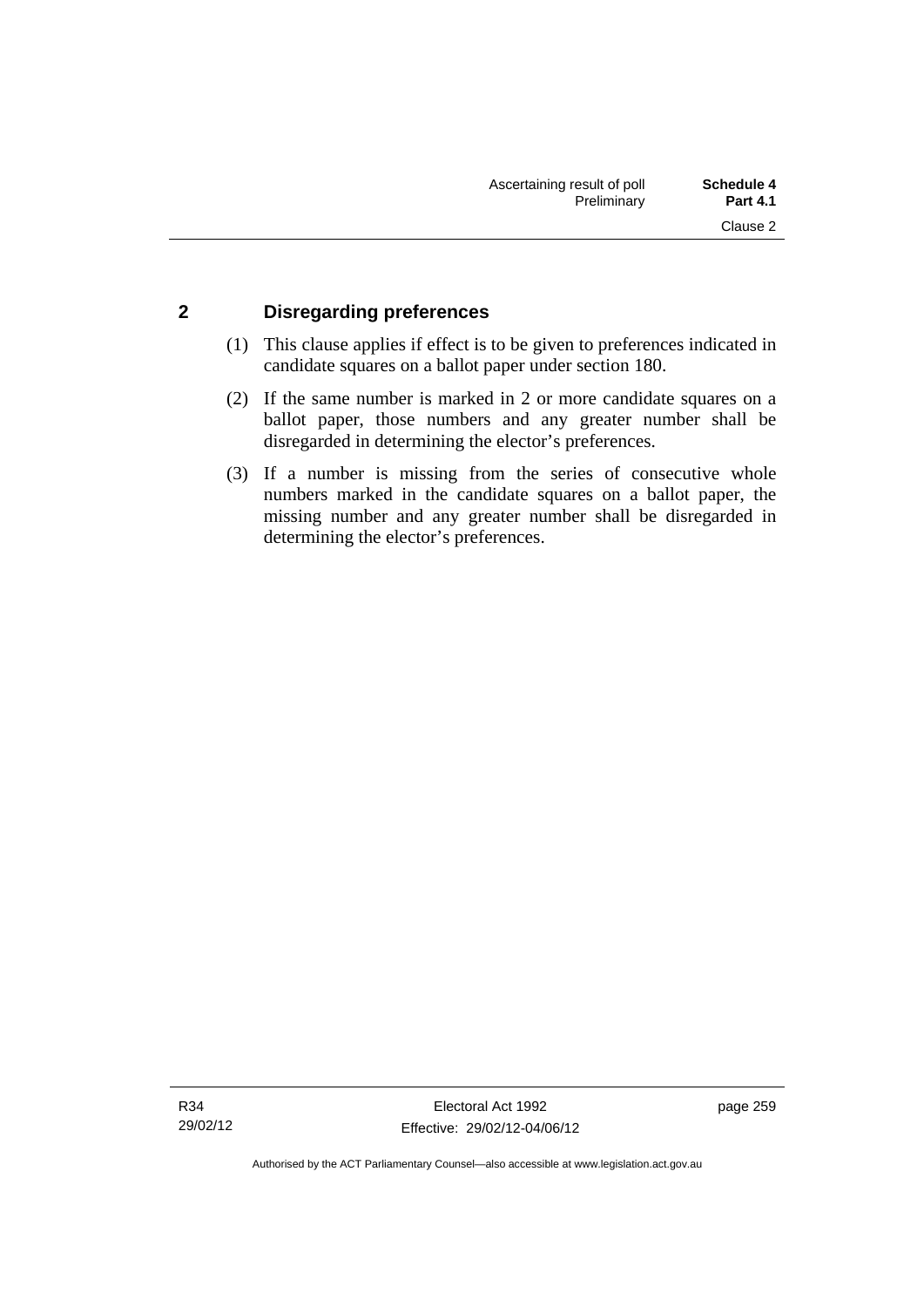# **Part 4.2 General**

#### **3 First preferences**

- (1) For each ballot paper recording a first preference for a continuing candidate, 1 vote shall be allotted to the candidate.
- (2) For subclause (1), a ballot paper on which a first preference for a candidate who died before polling day is recorded shall be taken to record a first preference for the candidate for whom the next available preference is recorded.
- (3) After the allotment of votes under subclause (1), each continuing candidate's total votes shall be calculated and, if the votes equal or exceed the quota, the candidate is successful.

#### **4 Scrutiny to cease**

- (1) If, after a calculation under clause  $3$  (3),  $6$  (4) or  $9$  (2) (d), the number of successful candidates is equal to the number of positions to be filled, the scrutiny shall cease.
- (2) If, after a calculation under clause 3 (3) or 6 (4) or after all the ballot papers counted for an excluded candidate have been dealt with under clause 9—
	- (a) the number of continuing candidates is equal to the number of positions remaining to be filled; and
	- (b) no successful candidate has a surplus not already dealt with under clause 6;

each of those continuing candidates is successful and the scrutiny shall cease.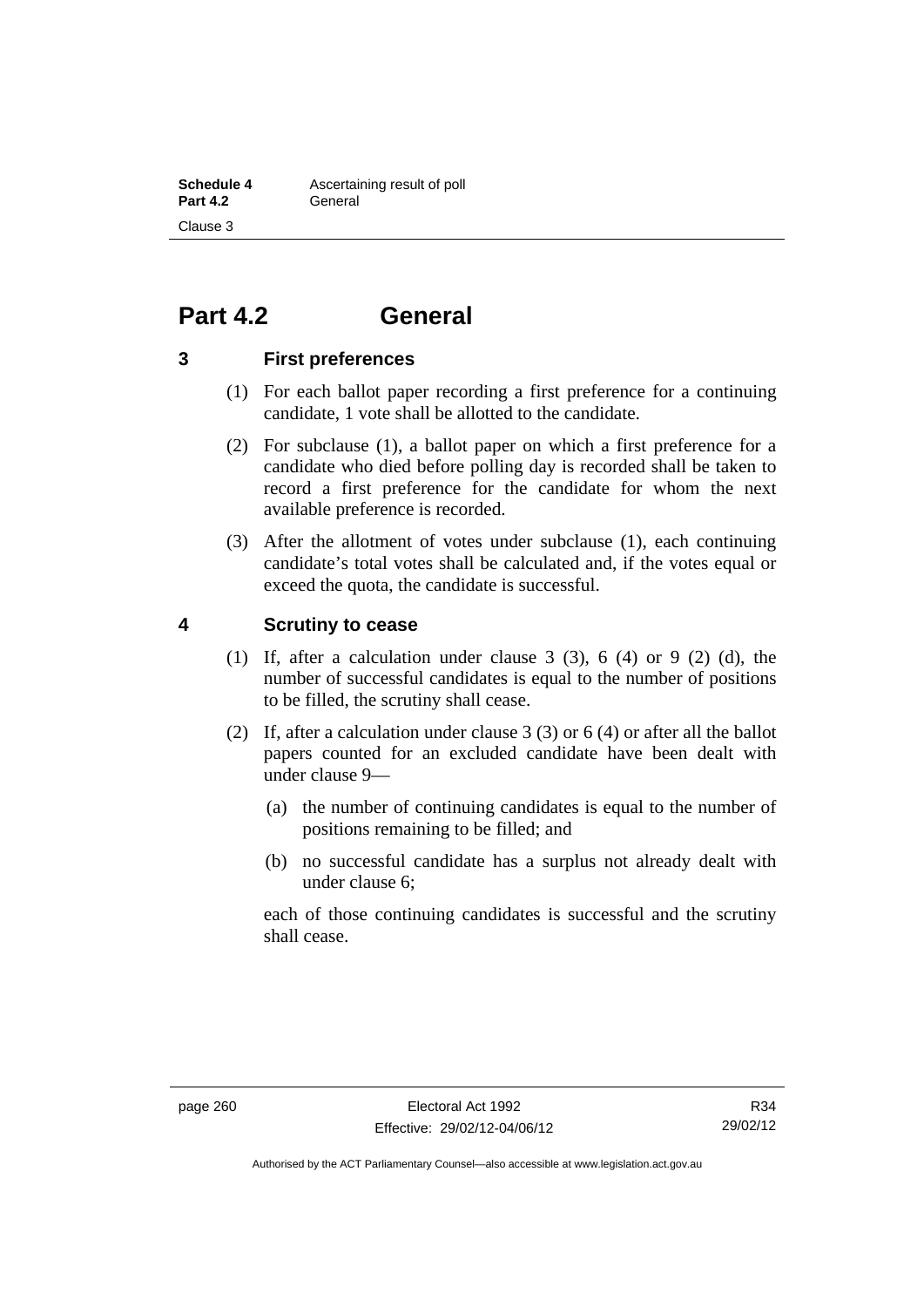## **5 Scrutiny to continue**

If the scrutiny has not ceased in accordance with clause 4 and—

- (a) 1 or more successful candidates have a surplus not already dealt with under clause 6—subject to clause 4, each surplus shall be dealt with in accordance with clause 6; or
- (b) there are no successful candidates with such a surplus—1 continuing candidate shall be excluded in accordance with clause 8 and the ballot papers counted for him or her shall be dealt with in accordance with clause 9.

## **6 Surplus votes**

- (1) Subject to clause 7, this clause applies in relation to the surplus of a successful candidate.
- (2) Each ballot paper counted for the purpose of allotting votes to the successful candidate at the count at which the candidate became successful shall be dealt with as follows:
	- (a) if it does not specify a next available preference—it shall be set aside as finally dealt with for this part;
	- (b) if it specifies a next available preference—it shall be grouped according to the candidate for whom that preference is recorded.
- (3) The count votes for each continuing candidate shall be determined and allotted to him or her.
- (4) After the allotment under subclause (3), the continuing candidates' total votes shall be calculated and, if the total votes of a candidate equal or exceed the quota, the candidate is successful.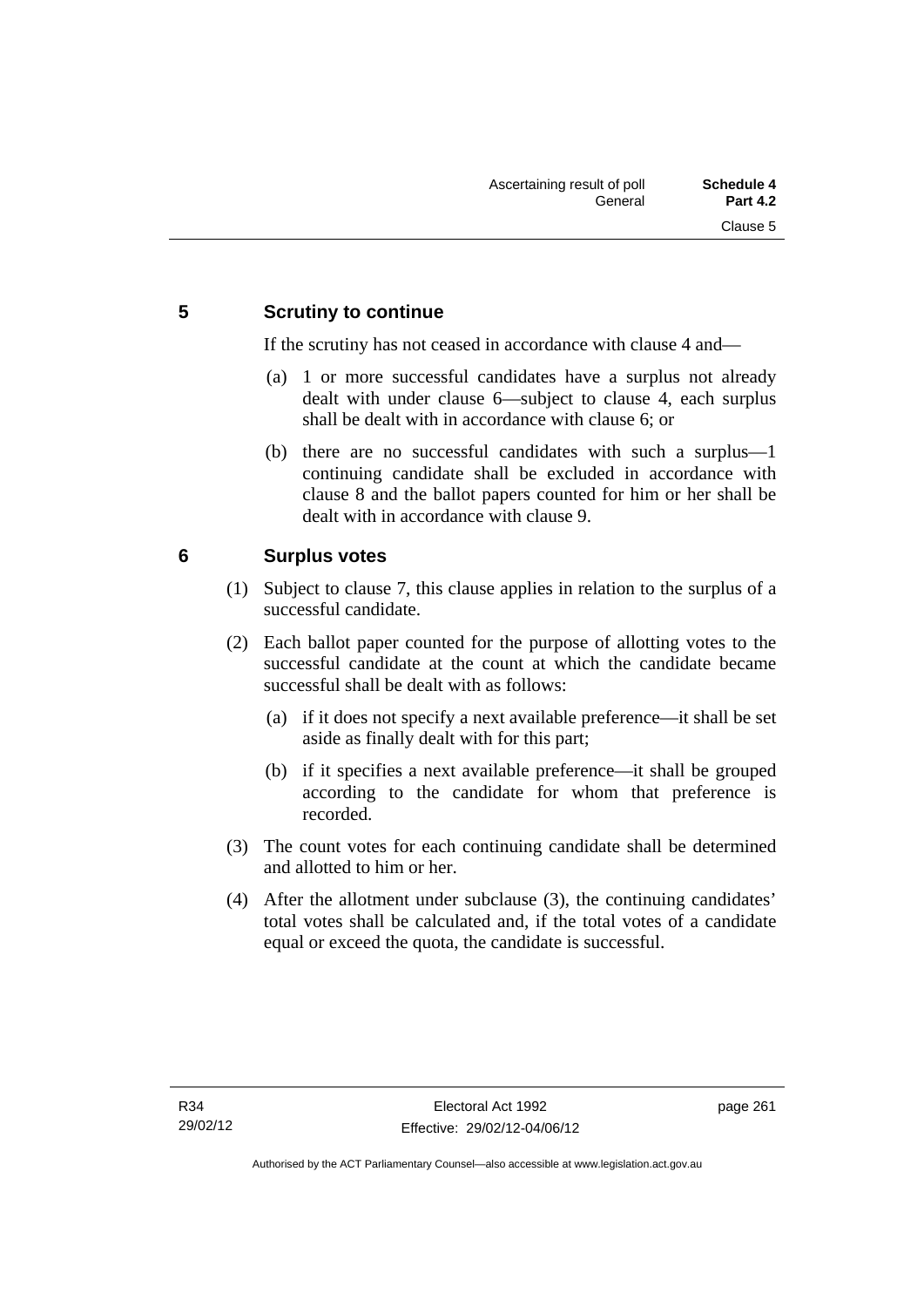### **7 More than 1 surplus**

- (1) In this clause—
	- (a) a reference to a *successful candidate* is a reference to a successful candidate with a surplus not already dealt with under clause 6; and
	- (b) a reference to the *earliest count* is a reference to the earliest count at which a successful candidate obtained a quota.
- (2) If there are 2 or more successful candidates, the surplus of the relevant candidate shall be dealt with in accordance with clause 6.
- (3) For subclause (2)—
	- (a) if only 1 successful candidate obtained a quota at the earliest count—that candidate is the relevant candidate;
	- (b) if 2 or more successful candidates obtained a quota at the earliest count—the candidate who, of those candidates, has the largest surplus is the relevant candidate; or
	- (c) if 2 or more successful candidates (*contemporary candidates*) who obtained a quota at the earliest count have the same surplus, being a surplus larger than that of any other candidate who obtained a quota at that count and—
		- (i) 1 of the contemporary candidates had more total votes than any other contemporary candidate at the last count at which all the contemporary candidates had unequal total votes—that candidate; or
		- (ii) there is no count at which all the contemporary candidates had unequal total votes—the contemporary candidate who is determined by the commissioner by lot to be the relevant candidate;

is the relevant candidate.

Authorised by the ACT Parliamentary Counsel—also accessible at www.legislation.act.gov.au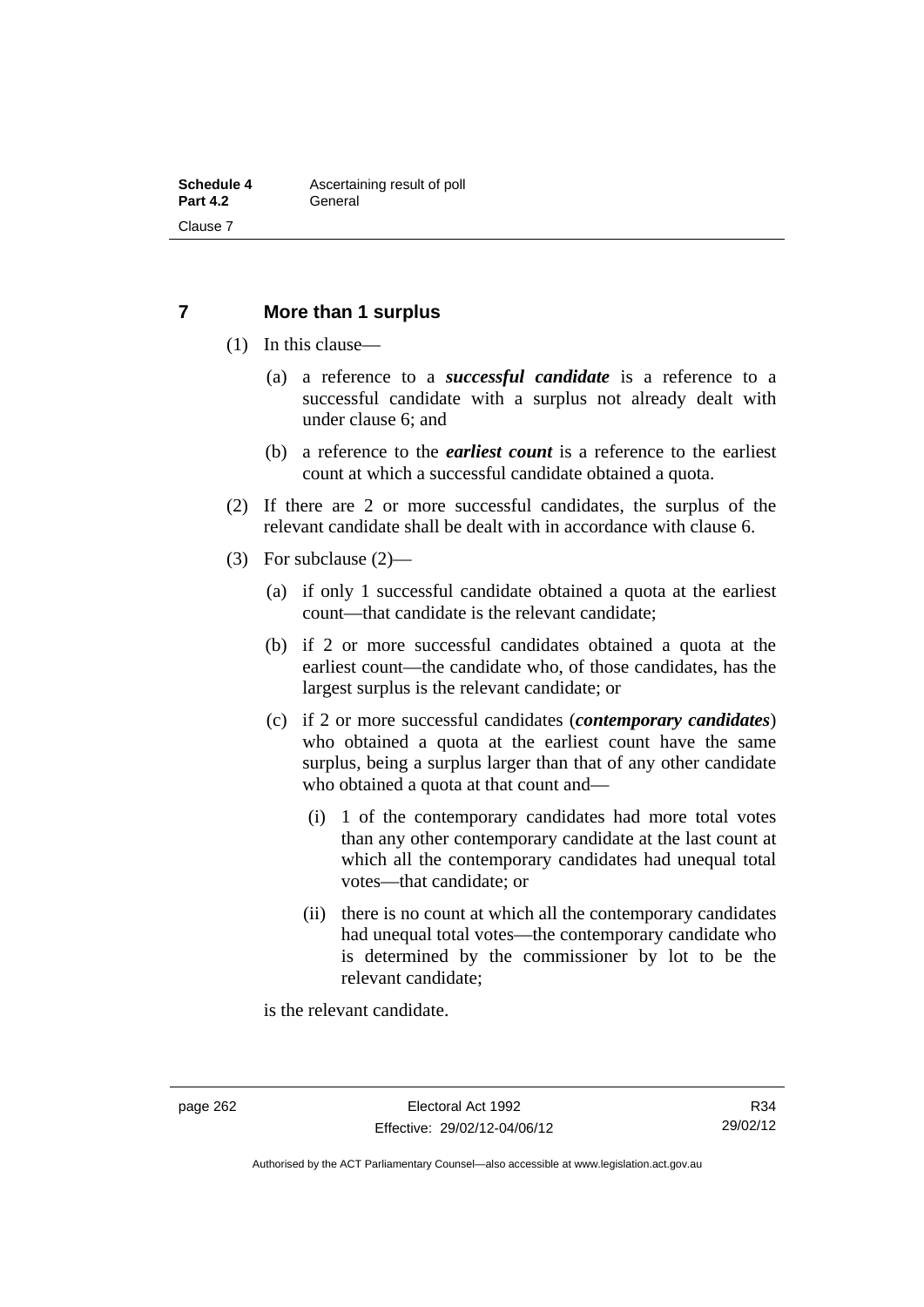- $(4)$  If—
- (a) a person becomes the relevant candidate under subclause  $(3)$  (c) (ii); and
	- (b) the ballot papers are recounted in accordance with section 187; and
	- (c) the same candidates would, apart from this subclause, become the contemporary candidates once again under that subparagraph;

the person shall be taken to be the relevant candidate for subclause (2) in the recounting of those ballot papers.

## **8 Exclusion of candidates**

- (1) If clause 5 or 15 requires a candidate to be excluded, the candidate with the least total votes shall be excluded.
- (2) If 2 or more candidates each have the same total votes, being fewer total votes than any other candidate and—
	- (a) 1 of those candidates had fewer total votes than any other of those candidates at the last count at which those candidates had unequal votes—that candidate; or
	- (b) there is no count at which those candidates had unequal total votes—the candidate who, of those candidates, is determined by the commissioner by lot to be the candidate to be excluded;

shall be excluded.

- $(3)$  If—
	- (a) a person is excluded under subclause (2) (b); and
	- (b) the ballot papers are recounted in accordance with section 187; and
	- (c) that paragraph would, apart from this subclause, be applicable once again to the same candidates;

page 263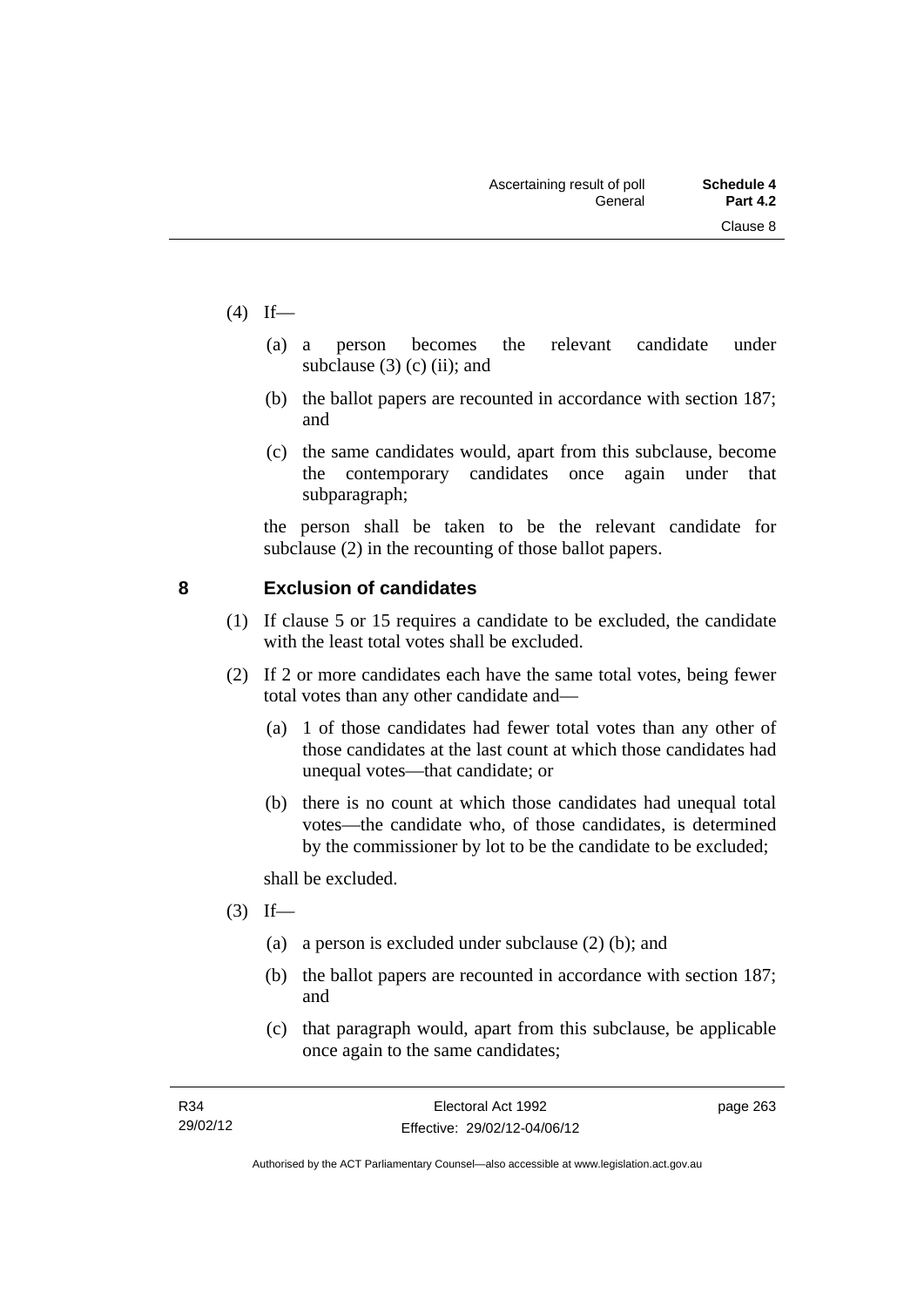| <b>Schedule 4</b> | Ascertaining result of poll |  |  |  |
|-------------------|-----------------------------|--|--|--|
| <b>Part 4.2</b>   | General                     |  |  |  |
| Clause 9          |                             |  |  |  |

the person shall be taken to be excluded in the recounting of those ballot papers.

#### **9 Votes of excluded candidates**

- (1) If a candidate is excluded in accordance with clause 8, the ballot papers counted for the candidate shall be sorted into groups according to their transfer values when counted for him or her.
- (2) Subject to subclause (3), each group under subclause (1) shall be dealt with as follows:
	- (a) if a ballot paper in the group does not specify a next available preference—it shall be set aside as finally dealt with for this part;
	- (b) if a ballot paper in the group specifies a next available preference—it shall be grouped according to the candidate for whom that preference is recorded;
	- (c) each continuing candidate's count votes shall be determined and allotted to him or her;
	- (d) continuing candidates' total votes shall be calculated and, if the votes of any of those candidates equal or exceed the quota, the candidate is successful.
- (3) The groups referred to in subclause (1) shall be dealt with under subclause (2) starting with the group with the highest transfer value and, subject to subclause 4 (1) or 15 (2), continuing in descending order until all the groups have been dealt with.

#### **10 Setting aside ballot papers**

If, after a calculation under clause  $3(3)$ ,  $6(4)$  or  $9(2)(d)$ , the total votes of a candidate who became successful on that calculation equal the quota, the ballot papers counted for that candidate shall be set aside for this part.

Authorised by the ACT Parliamentary Counsel—also accessible at www.legislation.act.gov.au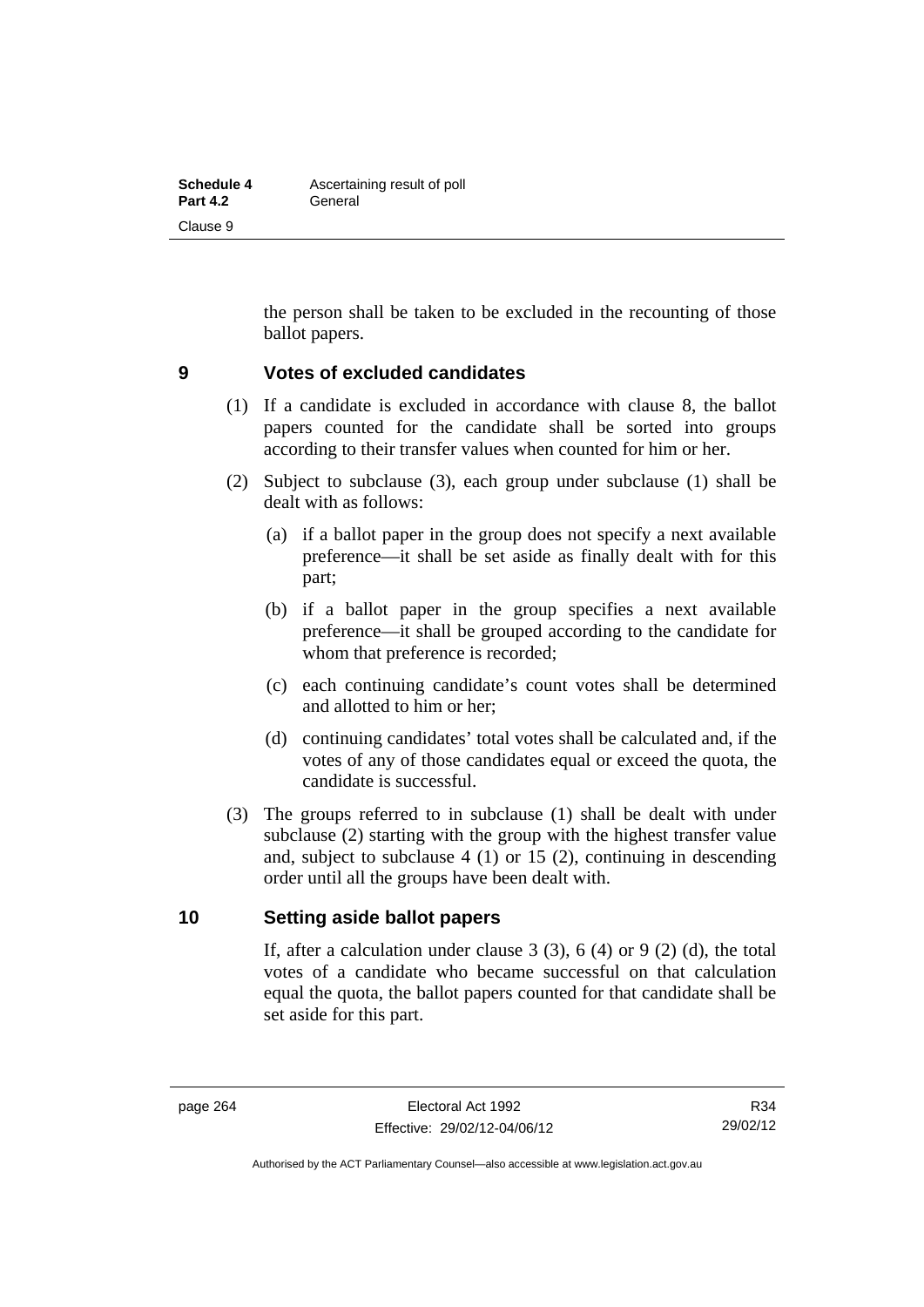# **Part 4.3 Casual vacancies**

## **11 Application**

- (1) This part applies in relation to the vacancy in the seat of a former MLA that is to be filled by recount under section 194.
- (2) For this part—
	- (a) *continuing candidate* means a candidate within the meaning of part 13, but does not include a candidate who died before the recount for the purposes of this part began; and
	- (b) the quota is calculated under clause 12; and
	- (c) the transfer value is determined under clause 13.

## **12 Quota**

(1) For this part, the *quota*, in relation to a count, is calculated as follows:

$$
\frac{\text{TVA}}{2} + 1
$$

(2) In this clause:

*TVA* means the sum of the total votes allotted to the continuing candidates at the count, any fraction being disregarded.

## **13 Transfer value**

- (1) For this part, the *transfer value* of ballot papers counted for the former MLA—
	- (a) for a ballot paper dealt with at the count at which the former MLA became successful—is the value ascertained in accordance with subclause (2) or (3), as the case requires;
	- (b) for a ballot paper dealt with at the count under clause 3—is 1; and

page 265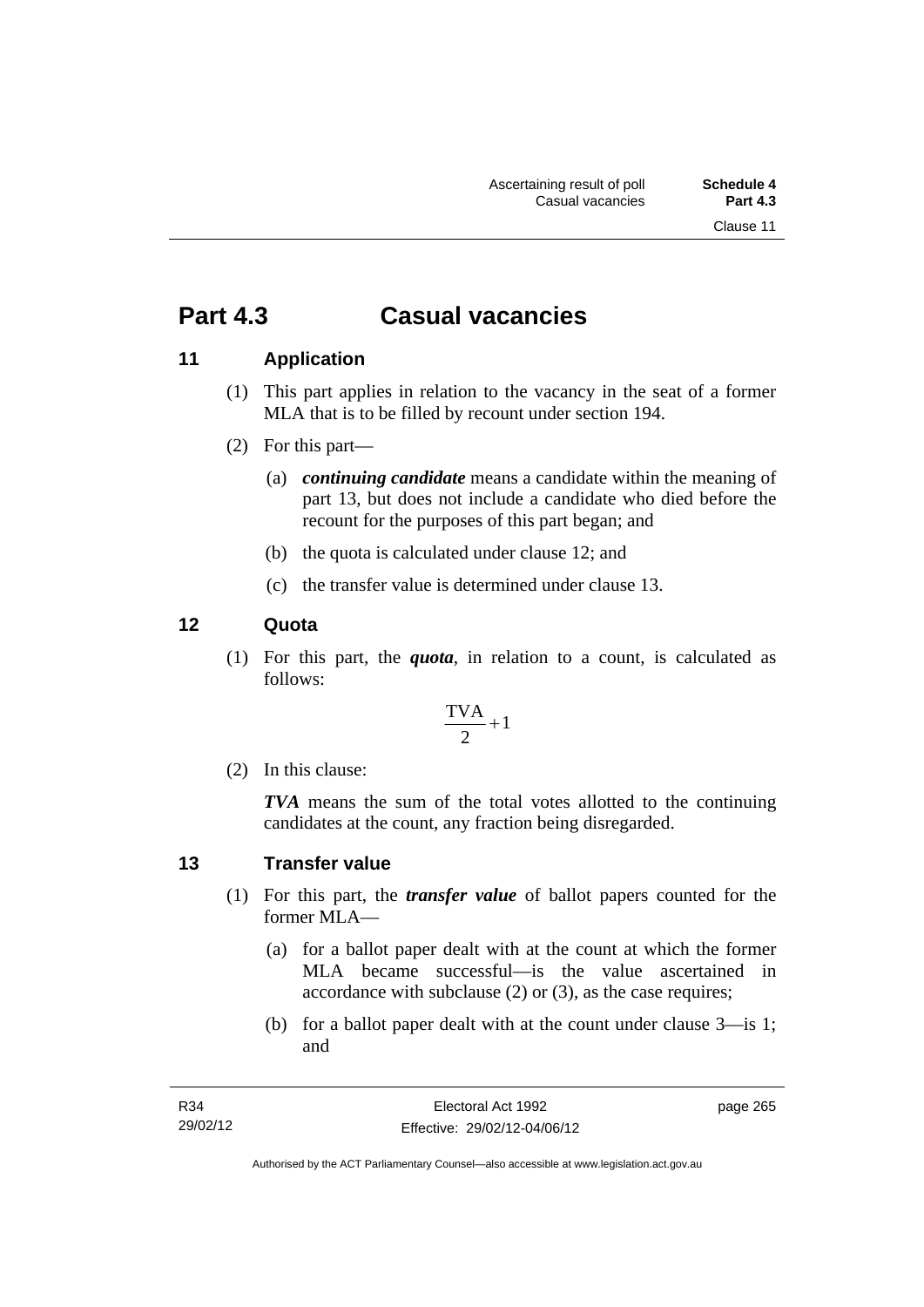| Schedule 4      | Ascertaining result of poll |
|-----------------|-----------------------------|
| <b>Part 4.3</b> | Casual vacancies            |
| Clause 13       |                             |

- (c) for a ballot paper dealt with at any other count—is the transfer value of the ballot paper when counted for the purpose of allotting count votes to the former MLA.
- (2) If, at the count at which the former MLA became successful, NCP  $\times$ TV was greater than or equal to  $Q - N$ —
	- (a) for a ballot paper that did not specify a next available preference—the value is calculated as follows:

$$
\frac{Q - N}{NCP}; \text{and}
$$

- (b) for a ballot paper that specified a next available preference the value is zero.
- (3) If, at the count at which the former MLA became successful, NCP  $\times$ TV was less than  $Q - N$ —
	- (a) for a ballot paper that did not specify a next available preference—the value is the transfer value of the ballot paper when counted for the purpose of allotting count votes to the former MLA; and
	- (b) for a ballot paper that specified a next available preference the value is calculated as follows:

$$
\frac{Q-N-(NCP\times TV)}{CP}
$$

(4) In subclauses (2) and (3):

*NCP* means the number of ballot papers counted for the former MLA at the count at which he or she became successful that did not specify a next available preference.

*TV* means the transfer value of a ballot paper when counted at that count for the purpose of allotting count votes to the former MLA.

*Q* means the quota for the election at which the former MLA was last elected.

R34 29/02/12

Authorised by the ACT Parliamentary Counsel—also accessible at www.legislation.act.gov.au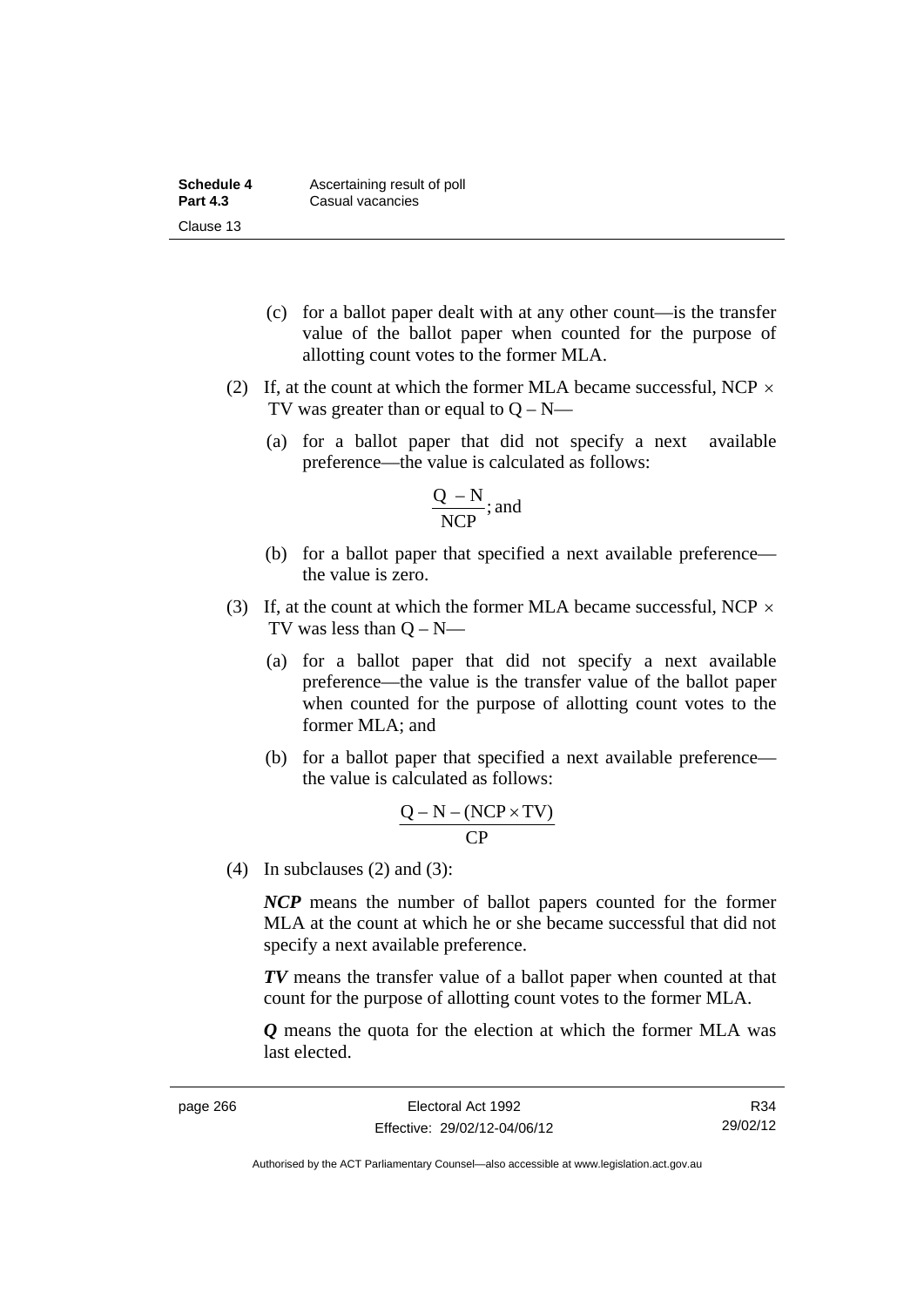*N* means the former MLA's total votes after the last calculation before that count.

*CP* means the number of ballot papers counted for the former MLA at that count that specified a next available preference.

#### **14 Recount—first count**

- (1) If a ballot paper counted for the former MLA—
	- (a) does not specify a next available preference—it shall be set aside as finally dealt with for this part; or
	- (b) specifies a next available preference—it shall be grouped according to the candidate for whom that preference is recorded.
- (2) The count votes for each continuing candidate shall be determined and allotted to him or her, and each continuing candidate's total votes shall be calculated.
- (3) If, after the calculation under subclause (2), the total votes of a continuing candidate equal or exceed the quota, the candidate is successful and the scrutiny shall cease.

#### **15 Recount—continuation**

- (1) If the scrutiny has not ceased in accordance with clause 14 (3) or subclause (2) of this clause—
	- (a) 1 continuing candidate shall be excluded in accordance with clause 8; and
	- (b) the ballot papers counted for that candidate shall be dealt with in accordance with clause 9.
- (2) If, after a calculation under clause 9 (2) (d), a candidate is successful, the scrutiny shall cease.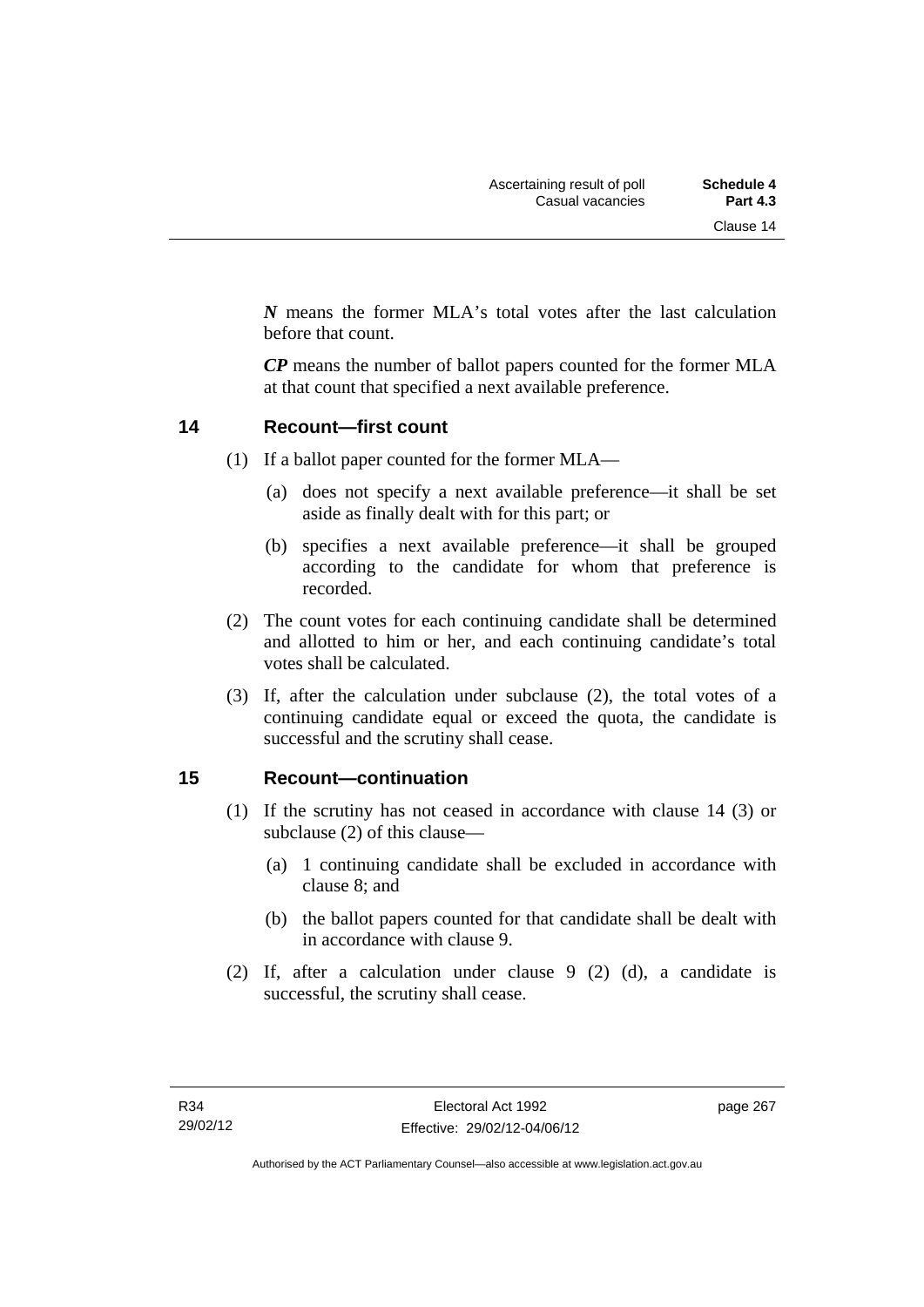### **16 Successful candidate is dead**

- (1) If the candidate who is successful on a recount is dead, the recount shall be conducted again.
- (2) For subclause (1), a ballot paper on which a preference for that candidate is recorded shall be taken to record a preference for the candidate for whom the next available preference is recorded.

### **17 Multiple vacancies**

- (1) If there are 2 or more vacancies in the seats of former MLAs that are required to be filled by recount under section 194, the recounts shall be conducted in the order in which the vacancies occurred.
- (2) If 2 or more of those vacancies occurred at the same time, the commissioner shall determine by lot the order in which the recounts are to be conducted.
- $(3)$  If—
	- (a) a person is a candidate in relation to more than 1 casual vacancy; and
	- (b) the person becomes a candidate in relation to those casual vacancies before the commissioner declares elected the successful candidate in relation to any of those casual vacancies; and
	- (c) the person is successful in relation to 1 of those casual vacancies;

for the purpose of conducting the recount in relation to the casual vacancies other than the one in relation to which the person was successful, the person shall be taken not to be a continuing candidate.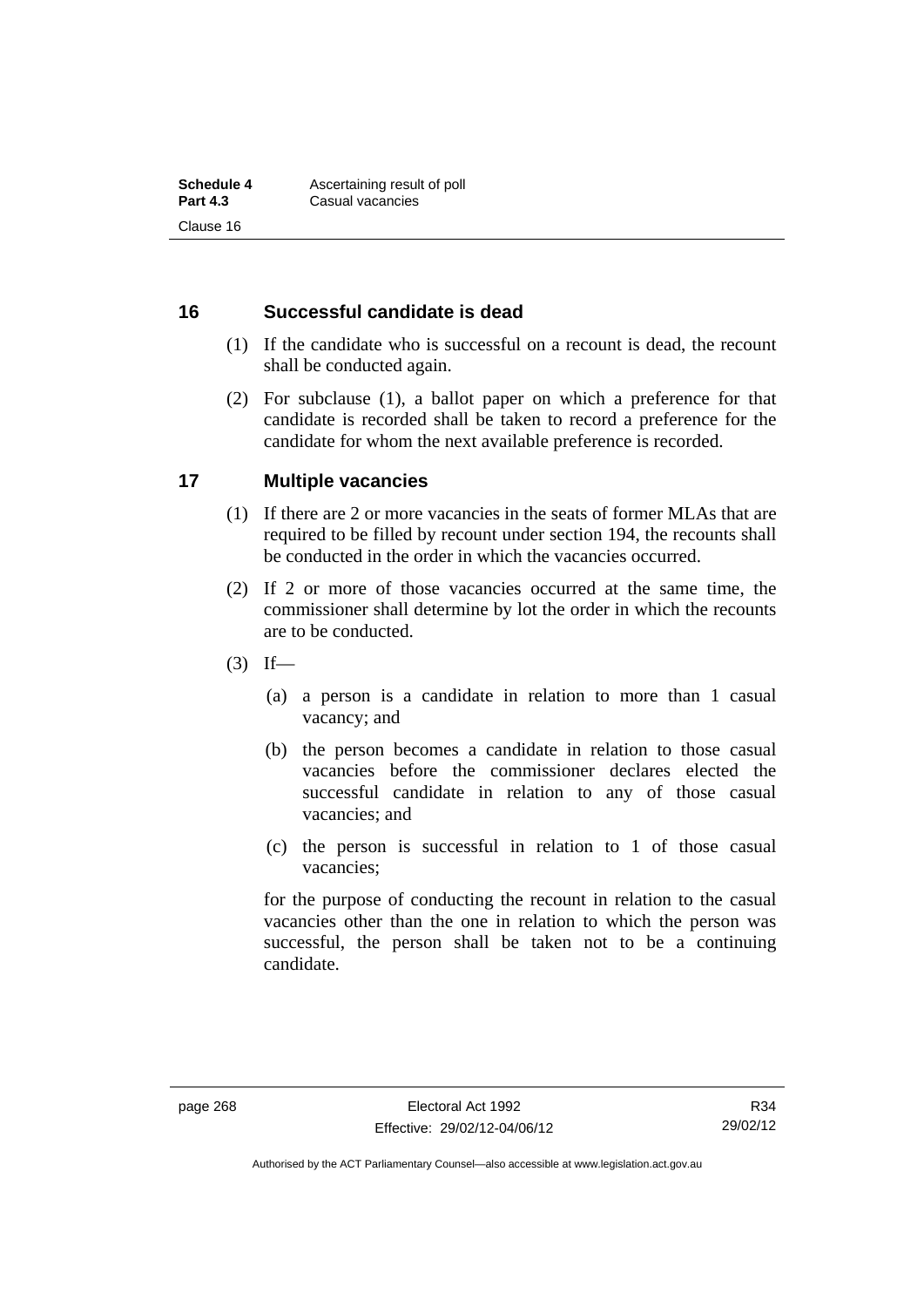# **Part 4.4 Deceased successful candidates**

### **18 Application—pt 4.4**

This part applies if a successful candidate dies on or after polling day but before the declaration of the result of the election.

### **19 Ballot papers for deceased successful candidate**

- (1) The ballot papers counted for a deceased candidate must be dealt with in accordance with schedule 4, part 4.3 (Casual vacancies) as if they had been counted for a former MLA.
- (2) If 2 or more of the successful candidates die on or after polling day but before the declaration of the result of the election, the ballot papers counted for each deceased candidate must be dealt with in the order in which the candidates died.
- (3) If 2 or more of the successful candidates died at the same time, the commissioner must determine by lot the order in which the ballot papers for the deceased candidates are to be dealt with.
- (4) In applying schedule 4, part 4.3 for the purposes of this part:

*continuing candidate* means a candidate other than—

- (a) a successful candidate; or
- (b) a candidate who died before the recount for this part began; or
- (c) a candidate who is excluded for clause 15 (Recount continuation).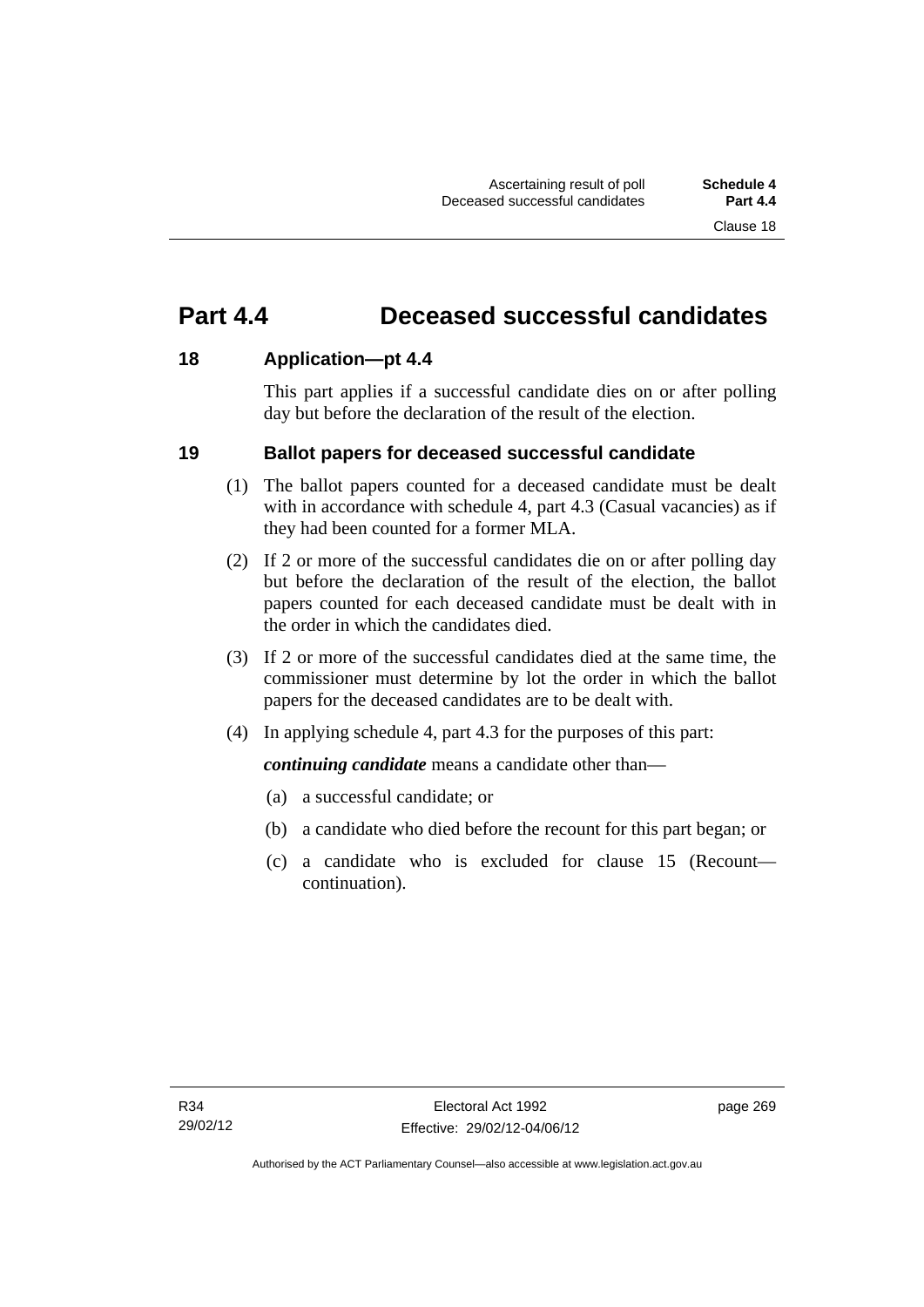# **Schedule 5** Internally reviewable decisions

(see pt 15)

| column 1<br>item | column <sub>2</sub><br>section | column 3<br>decision                                                                           | column 4<br>entity                                |
|------------------|--------------------------------|------------------------------------------------------------------------------------------------|---------------------------------------------------|
| 1                | 76(5)(a)                       | enrol person                                                                                   | claimant                                          |
| $\overline{2}$   | 76(5)(b)                       | reject claim for<br>enrolment                                                                  | claimant                                          |
| 3                | $77(2)$ (b)                    | refuse request to<br>suppress particulars<br>of elector's address<br>from extract from<br>roll | elector                                           |
| $\overline{4}$   | 78(2)                          | include particulars of<br>elector's address<br>suppressed on<br>extract from roll              | elector                                           |
| 5                | 81(5)(b)                       | reject objection to<br>enrolment of person                                                     | person who objects to<br>enrolment                |
| 6                | 81(8)(b)                       | remove person's<br>name from roll                                                              | person whose name<br>removed                      |
| 7                | 90(2)                          | refuse to register<br>political party                                                          | applicant for registration                        |
| 8                | 92(1)                          | register political<br>party                                                                    | person who objects to<br>registration             |
| 9                | 93 $(1)$ or $(2)$              | refuse to change<br>registered particulars<br>applied for under<br>section 95 $(2)$            | applicant for change of<br>registered particulars |

page 270 **Electoral Act 1992** Effective: 29/02/12-04/06/12

R34 29/02/12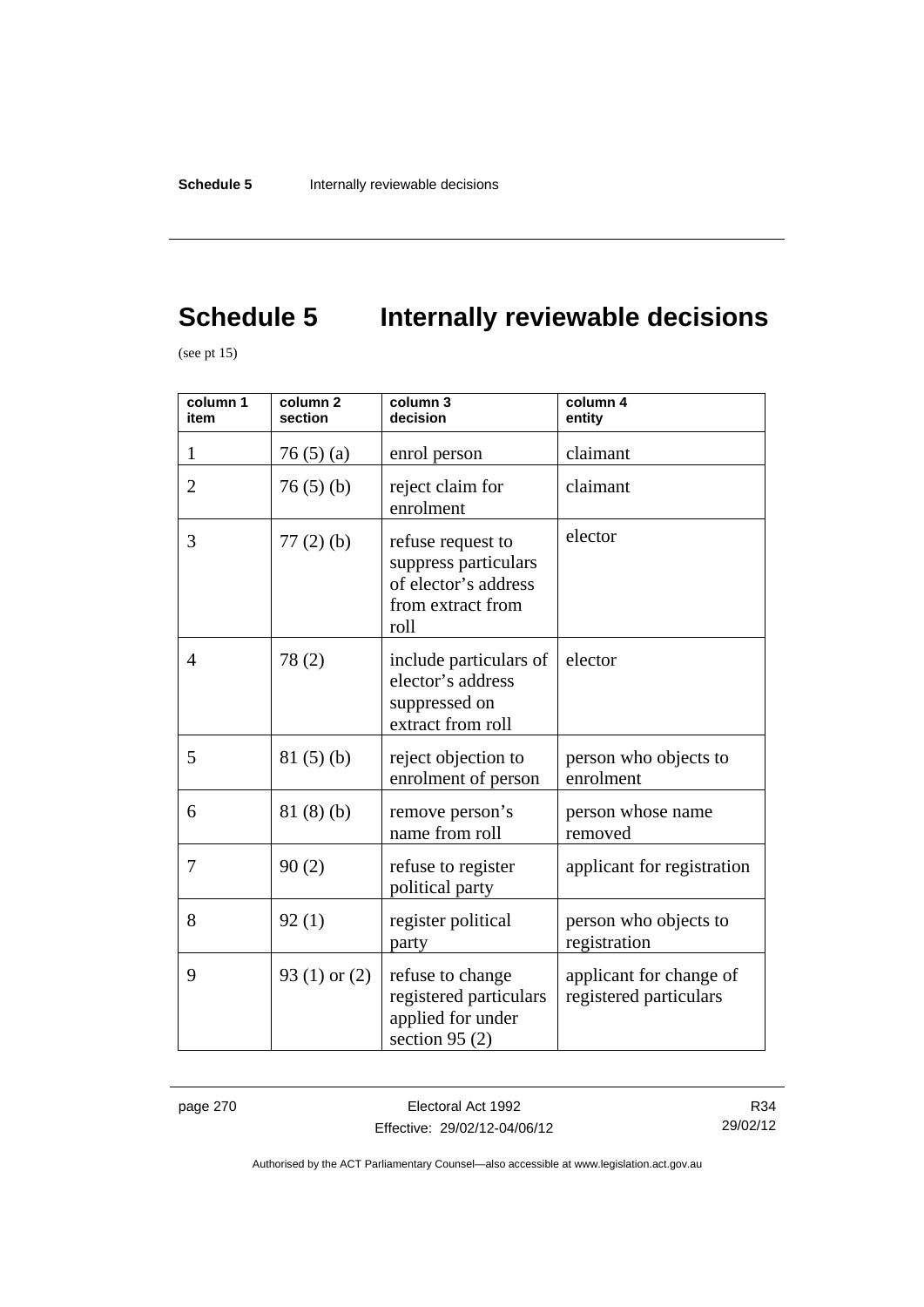| column 1<br>item | column 2<br>section | column 3<br>decision                                    | column 4<br>entity             |
|------------------|---------------------|---------------------------------------------------------|--------------------------------|
| 10               | 98(5)               | refuse to cancel<br>registration of<br>political party  | registered party               |
|                  | 237A                | give investigations<br>notice                           | person to whom notice<br>given |
| 12               | 242(4)              | refuse request to<br>make stated<br>amendment of return | person who gave return         |

R34 29/02/12 page 271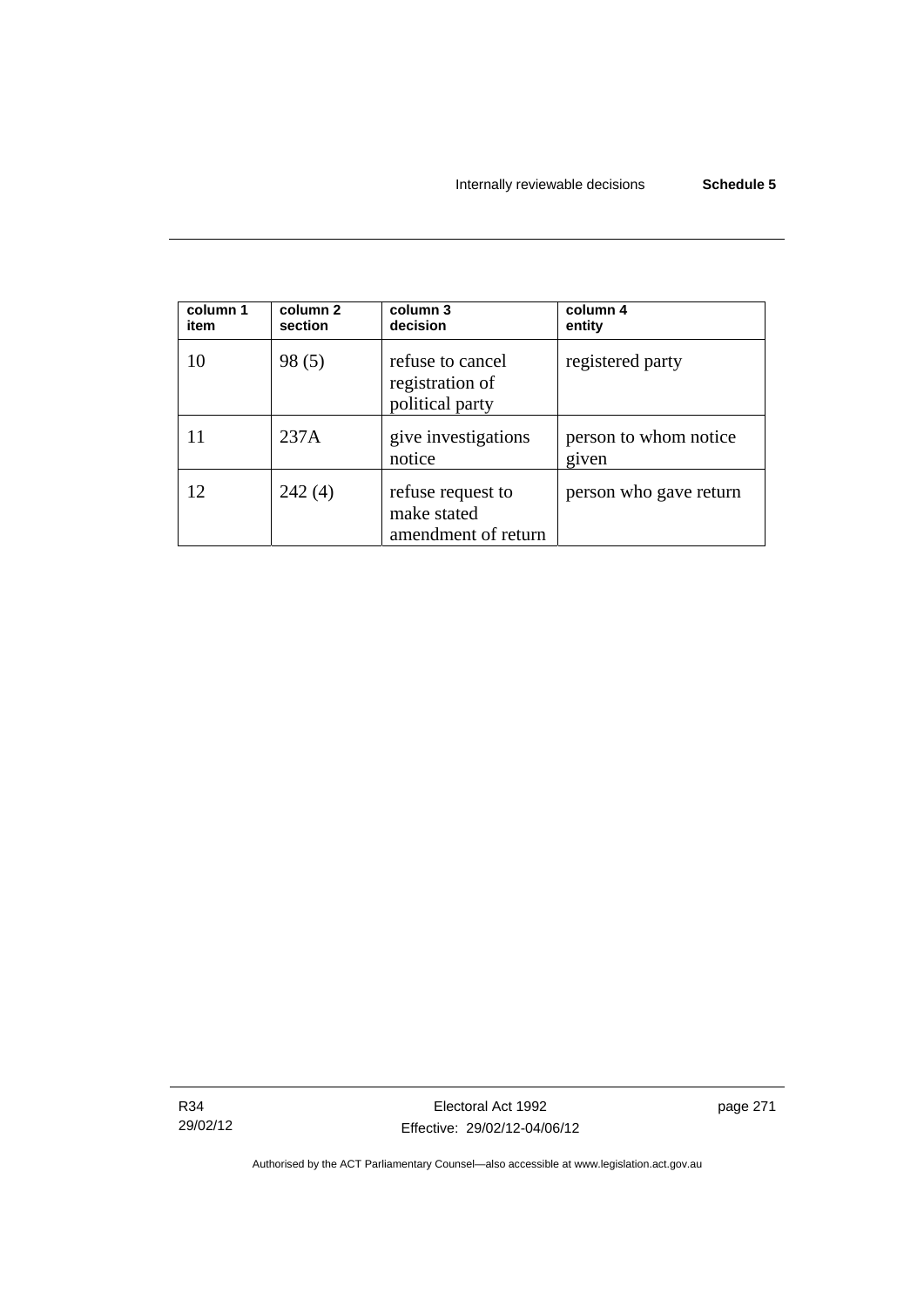**Dictionary** 

# **Dictionary**

(see s 3)

*Note 1* The Legislation Act contains definitions and other provisions relevant to this Act.

*Note 2* For example, the Legislation Act, dict, pt 1 defines the following terms:

ACAT

- administrative unit
- adult
- Commonwealth
- director-general (see s 163)
- doctor
- Executive
- exercise
- fail
- function
- home address
- lawyer
- public holiday
- reviewable decision notice
- Self-Government Act
- Speaker (except for parts 13 and 16)
- State
- statutory office-holder
- territory instrumentality
- territory lease.

*abbreviation*, of the name of a political party, includes an alternative name of the party.

# *address*—

 (a) of a person, for this Act generally—means the person's principal place of residence (including a place of residence from which a person who is an elector is temporarily absent and to which the person intends to return to live in); and

| page 272 | Electoral Act 1992           | R34      |
|----------|------------------------------|----------|
|          | Effective: 29/02/12-04/06/12 | 29/02/12 |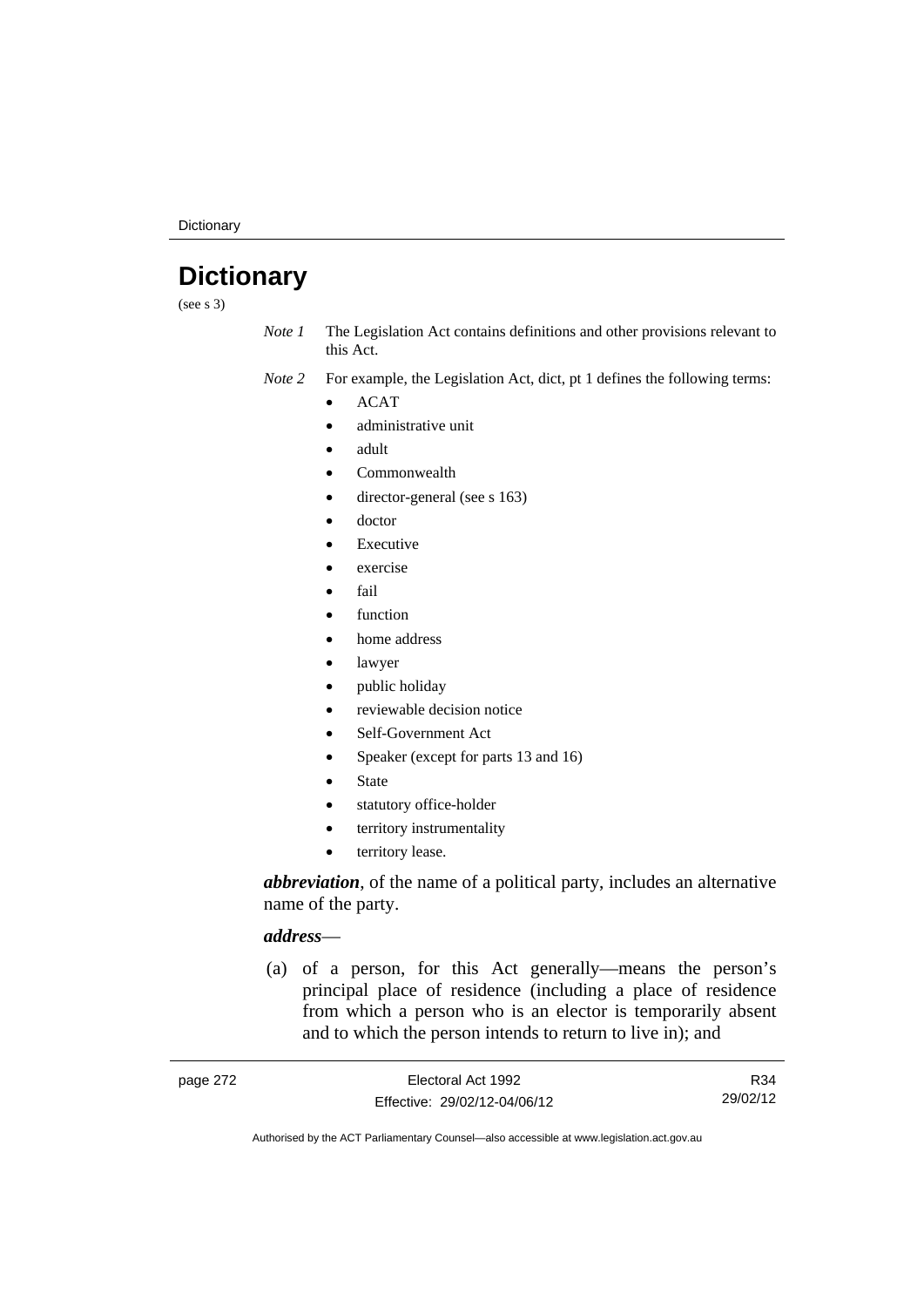(b) of a person who is, or is nominated to be, the registered officer of a political party, for part 7 (Registration of political parties)—see section 87.

*amount*, for part 14 (Election funding and financial disclosure)—see section 198.

*Antarctica*, for part 11 (Polling in Antarctica)—see section 167.

*Antarctic elector* means an elector who is an Antarctic elector under section 171.

*application*, for part 16 (Disputed elections, eligibility and vacancies)—see section 250.

*approved computer program* means the computer program approved under section 118A.

*Assembly* means the Legislative Assembly.

*assistant returning officer*, for part 11 (Polling in Antarctica)—see section 167.

*associated entity*, for part 14 (Election funding and financial disclosure)—see section 198.

*augmented commission* in relation to a redistribution, means the augmented electoral commission established by section 47 for the purposes of the redistribution.

*authorised delivery service*, for division 10.4 (Voting otherwise than at a polling place)—see section 136.

*authorised officer* means an officer authorised by the commissioner for the purpose of the provision in which the expression occurs.

*available for public inspection*—see section 4A.

*ballot paper*—

(a) includes an electronic ballot paper; and

page 273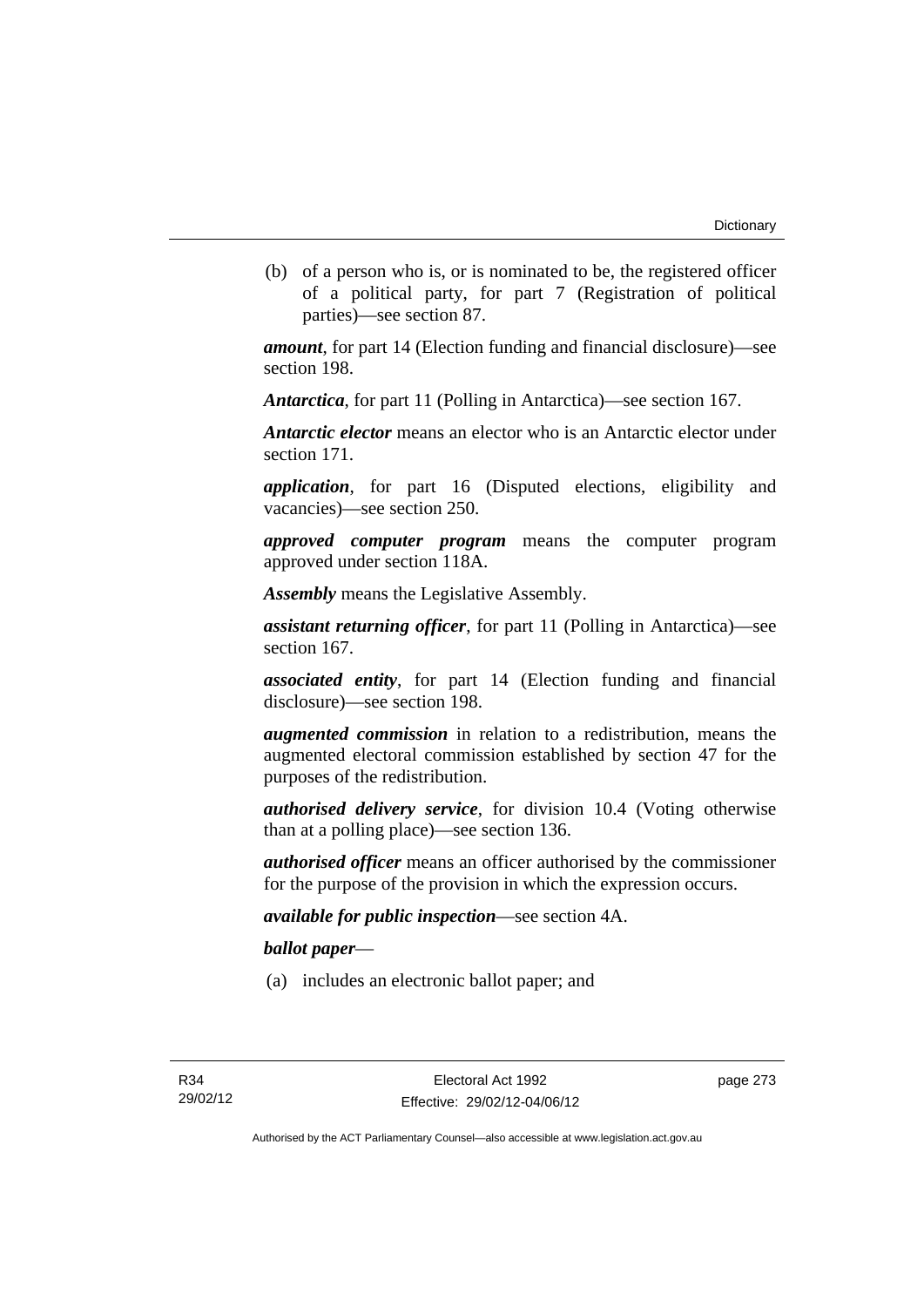- (b) if a regulation is in force under section 114 (7) (Ballot papers)—means a ballot paper in the form prescribed by regulation; and
- (c) for schedule 4 (Ascertaining result of poll)—see schedule 4, clause 1.
- *Note* A ballot paper is required to be in the form set out in sch 1 (see s  $114(1)$ ).

*bribery*, for part 16 (Disputed elections, eligibility and vacancies) see section 250.

*broadcast* includes televise.

*broadcaster*, for division 14.5 (Disclosure of electoral expenditure)—see section 223.

*candidate* means—

- (a) except in part 13 (Casual vacancies)—a person declared to be a candidate under section 109 (Declaration of candidates); and
- (b) in part 13—a person declared to be a candidate under section 193 (Publication of candidates' details).

*candidate square*—see section 116 (1) (h) (Printing of ballot papers).

*certified extract of electors*, for an election in an electorate—see section 121.

*certified list of electors*, for an election in an electorate—see section 121.

*closed*, in relation to a roll, means closed in accordance with section 80.

*column*, for schedule 2 (Ballot papers—printing of names and collation)—see schedule 2, clause 1.

*commissioner* means the Electoral Commissioner appointed under section 22.

R34 29/02/12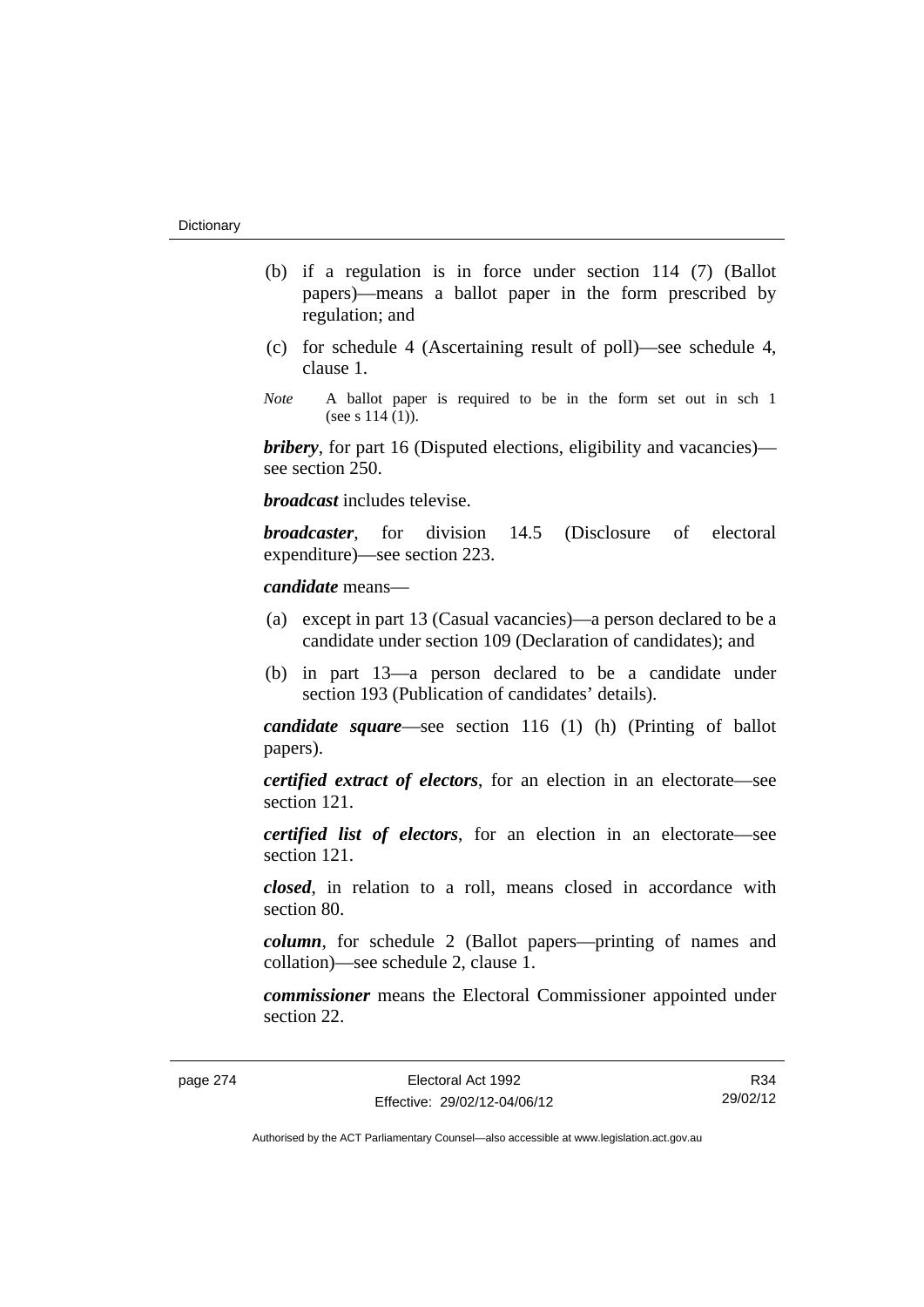*Commonwealth Electoral Act* means the *Commonwealth Electoral Act 1918* (Cwlth).

*Commonwealth roll* means the roll of electors for the ACT required by the Commonwealth Electoral Act, section 81.

## *continuing candidate*—

- (a) for schedule 4 (Ascertaining result of poll) generally—see schedule 4, clause 1; and
- (b) for schedule 4, part 4.3 (Casual vacancies)—see schedule 4, clause 11 (2).

*contravention*, for part 16 (Disputed elections, eligibility and vacancies)—see section 250.

*count*, for schedule 4 (Ascertaining result of poll)—see schedule 4, clause 1.

*count votes*, for schedule 4 (Ascertaining result of poll)—see schedule 4, clause 1A.

*Court of Disputed Elections*, for part 16 (Disputed elections, eligibility and vacancies)—see section 252 (2).

*declaration vote* means a vote cast in accordance with any of the following provisions:

- (a) section 135 (Declaration voting at polling places);
- (b) section 136B (15) (Ordinary or declaration voting in ACT before polling day);
- (c) section 136C (Declaration voting outside ACT on or before polling day);
- (d) section 144A (Requirements for casting postal votes).

*declaration voting papers*, in relation to an election, means—

 (a) a declaration, in the form approved under section 340A (Approved forms) for this paragraph, to be completed by an elector; and

| R34      | Electoral Act 1992           | page 275 |
|----------|------------------------------|----------|
| 29/02/12 | Effective: 29/02/12-04/06/12 |          |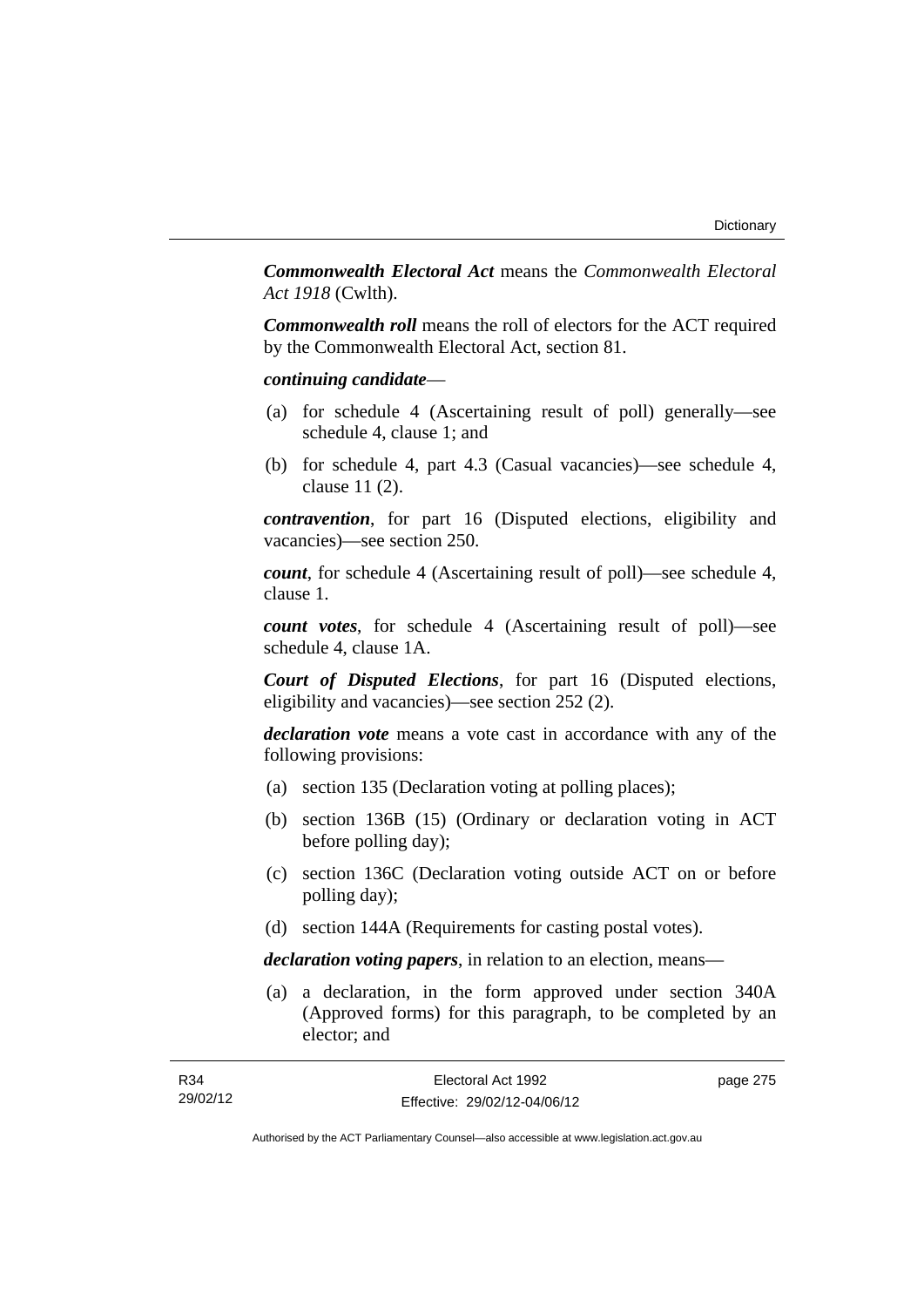- (b) a ballot paper suitable for declaration voting at the election; and
- (c) for declaration voting papers other than for postal voting—a certificate, in the form approved under section 340A for this paragraph, to be completed by a witness to the declaration; and
- (d) an envelope, in the form approved under section 340A for this paragraph, addressed to the commissioner, on which appears a declaration referred to in paragraph (a).

*defined details*, for division 14.4 (Disclosure of donations)—see section 216.

*defined particulars*, for division 14.6 (Annual returns)—see section 228.

*disclosure period*, for part 14 (Election funding and financial disclosure)—see section 201.

*disposition of property*, for part 14 (Election funding and financial disclosure)—see section 198.

*disseminate*, for division 17.3 (Campaigning offences)—see section 291.

*election* means—

- (a) an election of an MLA or MLAs; and
- (b) in relation to an electorate—such an election for the electorate; and
- (c) for part 16 (Disputed elections, eligibility and vacancies)—see section 250.

*election period*, in relation to an election, means the period—

- (a) beginning on the first day of the pre-election period; and
- (b) ending when the result of the election is declared under section 189.

R34 29/02/12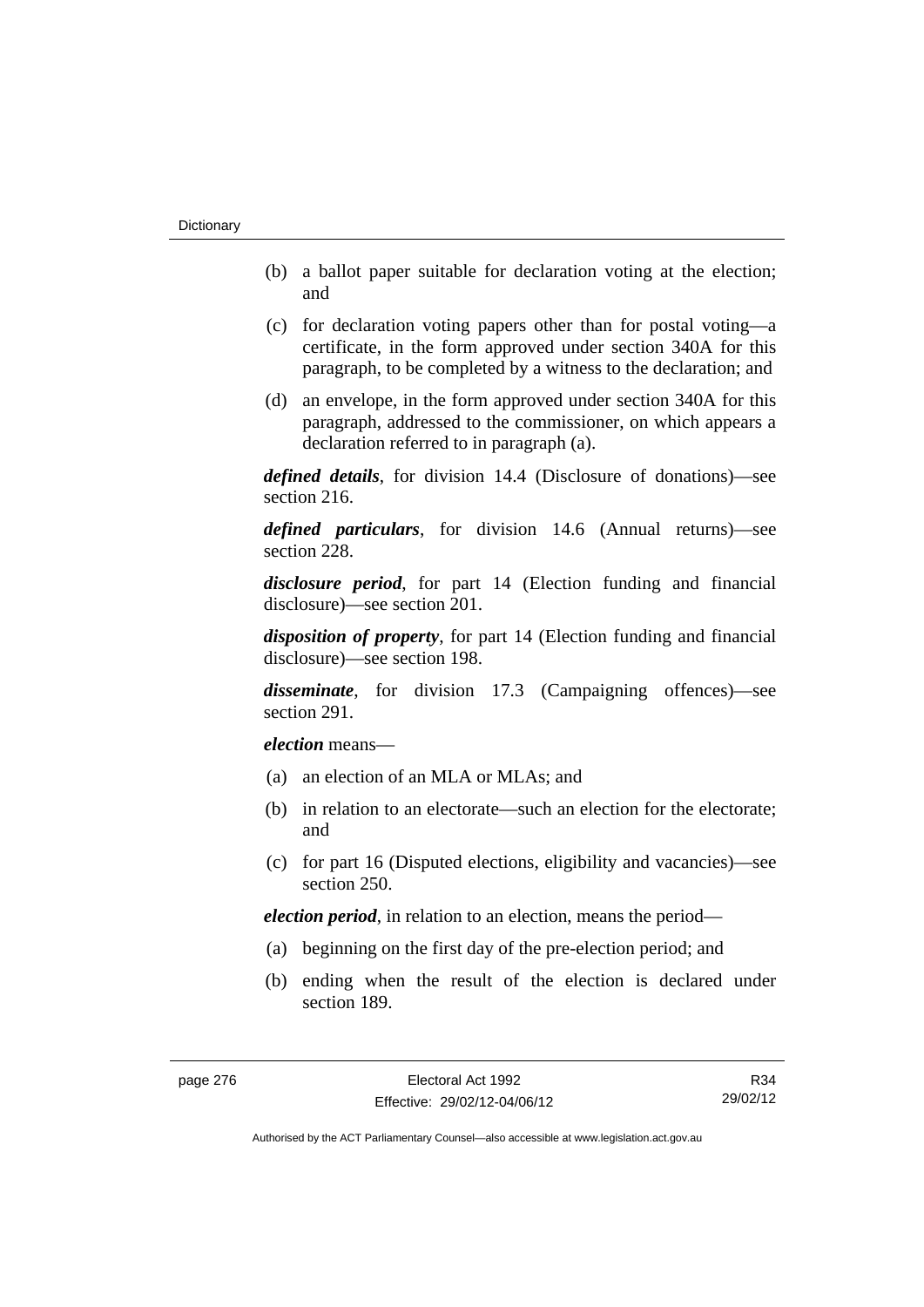*elector* means a person who is enrolled, or is to be taken under this Act to be enrolled, for an electorate.

*electoral advertisement*, for division 14.5 (Disclosure of electoral expenditure)—see section 223.

*electoral commission* means the Australian Capital Territory Electoral Commission established by section 5.

*electoral expenditure*, for division 14.5 (Disclosure of electoral expenditure)—see section 223.

*electoral matter*—see section 4.

*electoral paper* means a document, form or notice provided for or required under this Act.

*electorate* means an electorate, the name and boundaries of which are specified in a determination in force under section 35.

*electronic form*, of a roll or an extract from a roll, means a disk, tape or other device from which the information in the extract or roll may be reproduced by mechanical, electronic or other means.

*electronic voting*—see section 120 (2).

*eligible overseas elector* means a person who is an eligible overseas elector under section 74.

*eligible vote*, for part 14 (Election funding and financial disclosure)—see section 198.

*entity*, for part 14 (Election funding and financial disclosure)—see section 198.

*envelope*, for schedule 3 (Preliminary scrutiny of declaration voting papers)—see schedule 3, clause 1.

*excluded candidate*, for schedule 4 (Ascertaining result of poll) see schedule 4, clause 1.

*extract*, from a roll—see section 59.

*extraordinary election*—see section 101.

R34 29/02/12 page 277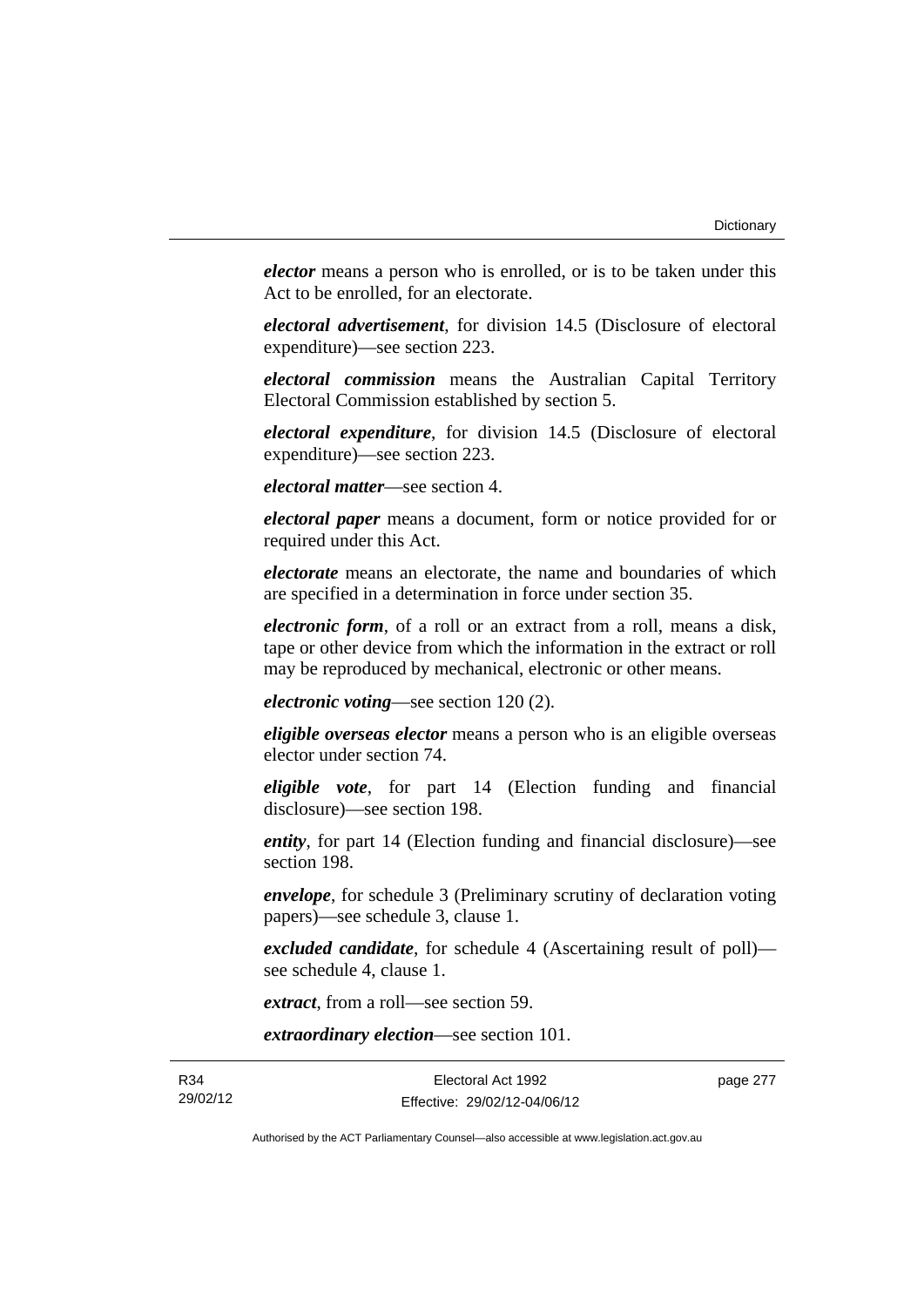*file*, for part 16 (Disputed elections, eligibility and vacancies)—see section 250.

*financial controller*, for part 14 (Election funding and financial disclosure)—see section 198.

*former MLA*, for part 13 (Casual vacancies)—see section 190.

*general election* means a general election of MLAs.

*gift*, for part 14 (Election funding and financial disclosure)—see section 198.

*group*, in relation to candidates in an election, means candidates whose names are grouped on the ballot papers in accordance with section 115 (Grouping of candidates' names).

*hospital* includes a convalescent home and an institution similar to a hospital or convalescent home.

*hour of nomination*—see section 108.

*internally reviewable decision*, for part 15 (Notification and review of decisions)—see section 245.

*internal review notice*—see section 244.

*investigation notice*, for division 14.7 (Compliance)—see section 235.

*member*, for division 2.2 (Members of electoral commission)—see section 11.

*MLA* means a member of the Assembly.

*newspaper* means a newspaper circulating in the ACT.

*news publication* means a newspaper or periodical and includes an electronic publication of a similar kind.

*next available preference*, for schedule 4 (Ascertaining result of poll)—see schedule 4, clause 1.

R34 29/02/12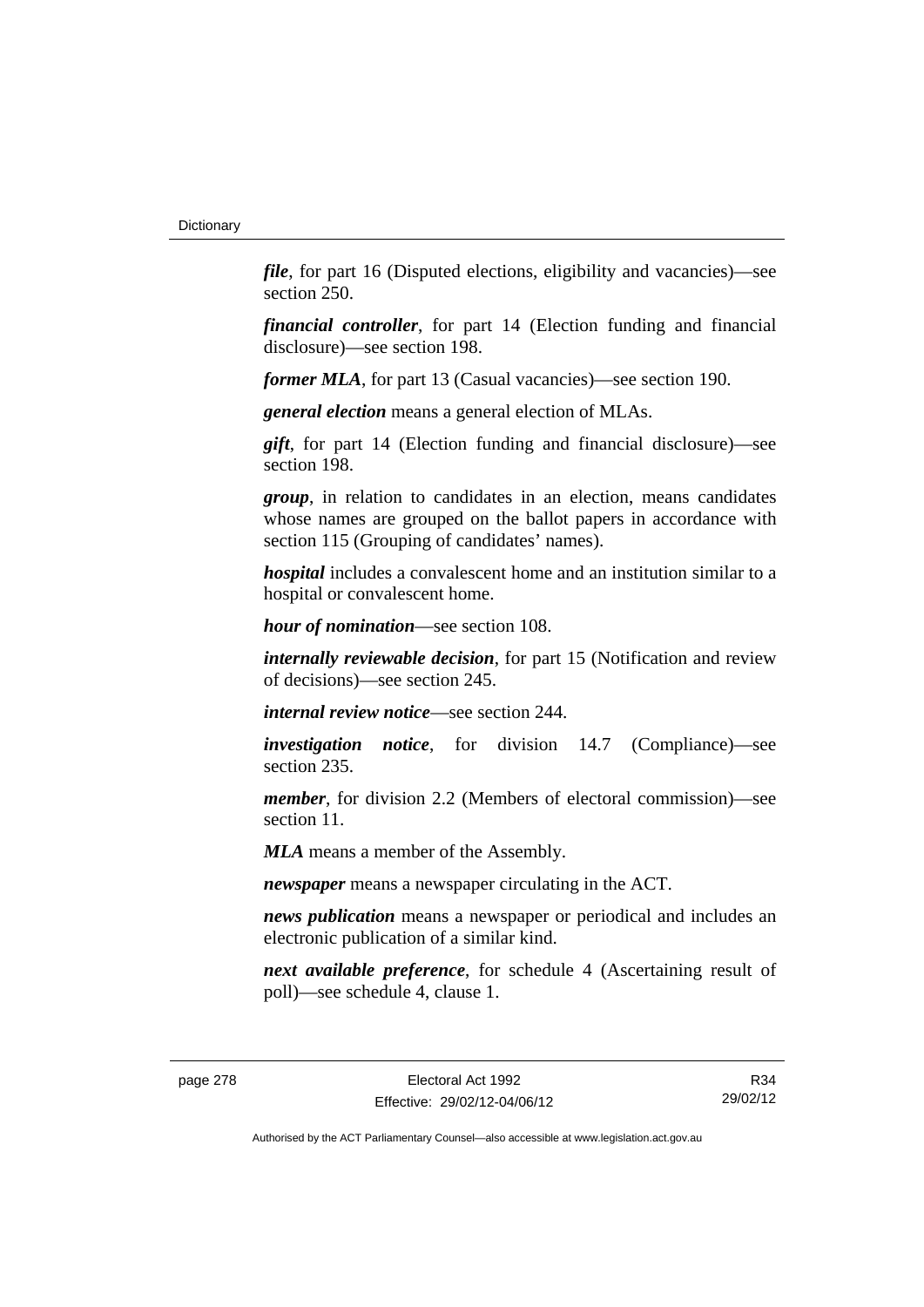*officer* means—

- (a) a person appointed under section 33 (Officers) to be an officer; or
- (b) a person exercising a power under this Act under an arrangement under section 70 (Joint roll arrangements with the Commonwealth) or section 336 (Administrative arrangements with Commonwealth and States); or
- (c) in relation to a particular matter—a person mentioned in paragraph (a) or (b) exercising a power in relation to the matter.

*official error*, in relation to a person voting or seeking to vote at an election, means the removal of the person's name under this Act from the roll for an electorate in which the person is otherwise entitled to vote unless the name was so removed before the roll closed for the purpose of the previous election.

*OIC* means—

- (a) in relation to a scrutiny centre—the officer in charge of the centre; and
- (b) in relation to a polling place—the officer in charge of the place.

*ordinary election* means a general election required by section 100.

*ordinary vote* means a vote other than a declaration vote.

*participant*, for division 14.5 (Disclosure of electoral expenditure)—see section 223.

*party*, for part 14 (Electoral funding and financial disclosure)—see section 198.

# *party candidate* means—

 (a) a candidate at an election nominated by the registered officer of a registered party; and

page 279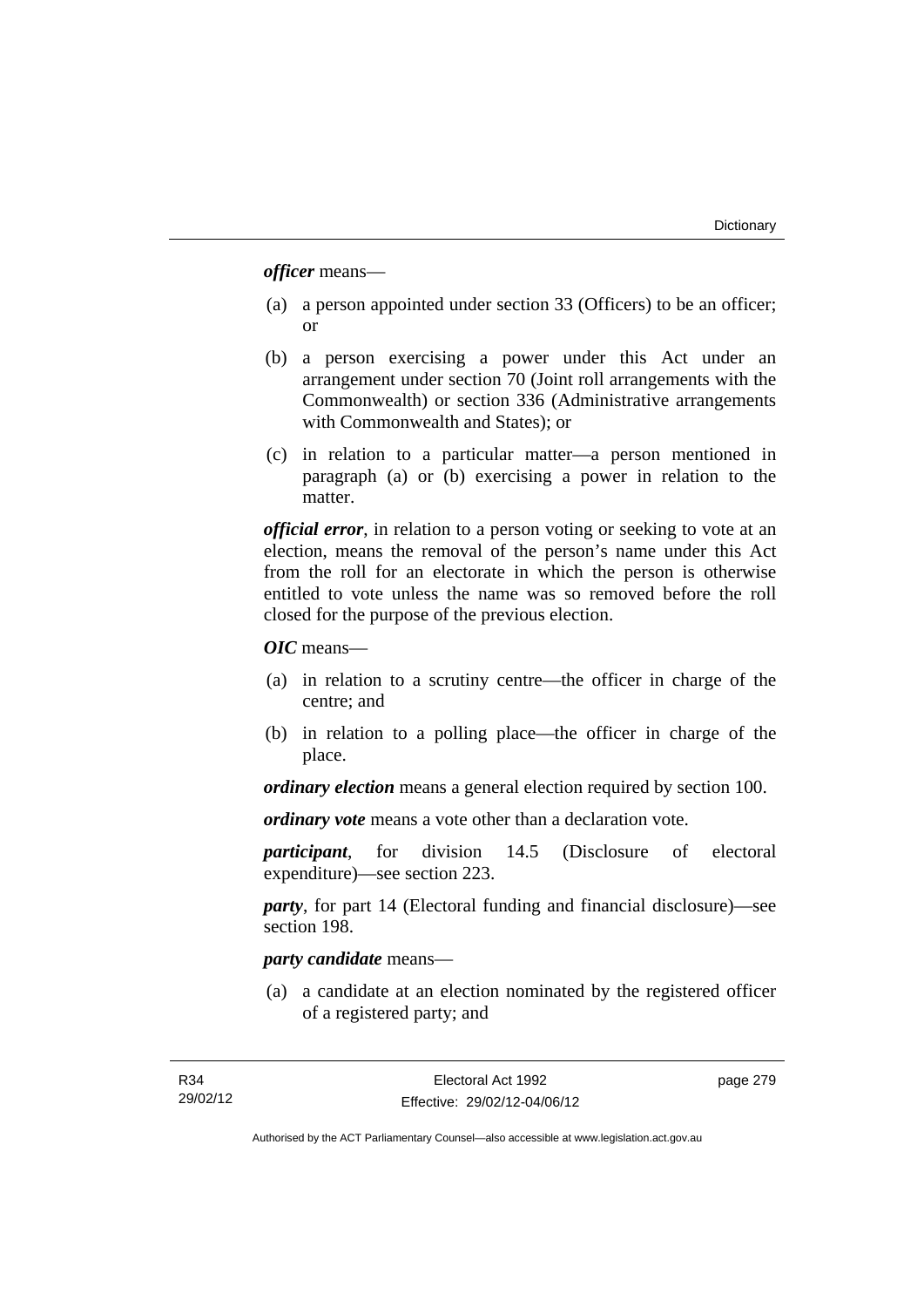(b) in relation to a registered party—a candidate nominated by the registered officer of the party.

*person*, for part 15 (Notification and review of decisions)—see section 245.

*place of nomination*—see section 108.

*political party* means an organisation, incorporated or unincorporated, an object or activity of which is the promotion of the election to the Assembly of a candidate or candidates endorsed by it.

# *polling day*—

- (a) means the day when, apart from section 111 (Need for an election), a poll for an election would be required; and
- (b) except in part 8 (Timing of elections) and part 9 (Arrangements for elections), includes—
	- (i) if the time for holding an election is extended under section 159 for more than 1 day—each of those days; and
	- (ii) if polling is suspended under section 160—a day when polling is resumed.

# *polling place—*

- (a) for the Act—means a place appointed as a polling place under section 119 (Polling places and scrutiny centres); and
- (b) for division 17.3 (Campaigning offences)—see section 291.

*post*, for division 10.4 (Voting otherwise than at a polling place) see section 136.

*postal vote* means a declaration vote to which section 144A (Requirements for casting postal votes) applies.

*pre-election period* means the period of 37 days ending on the end of polling day for an election.

R34 29/02/12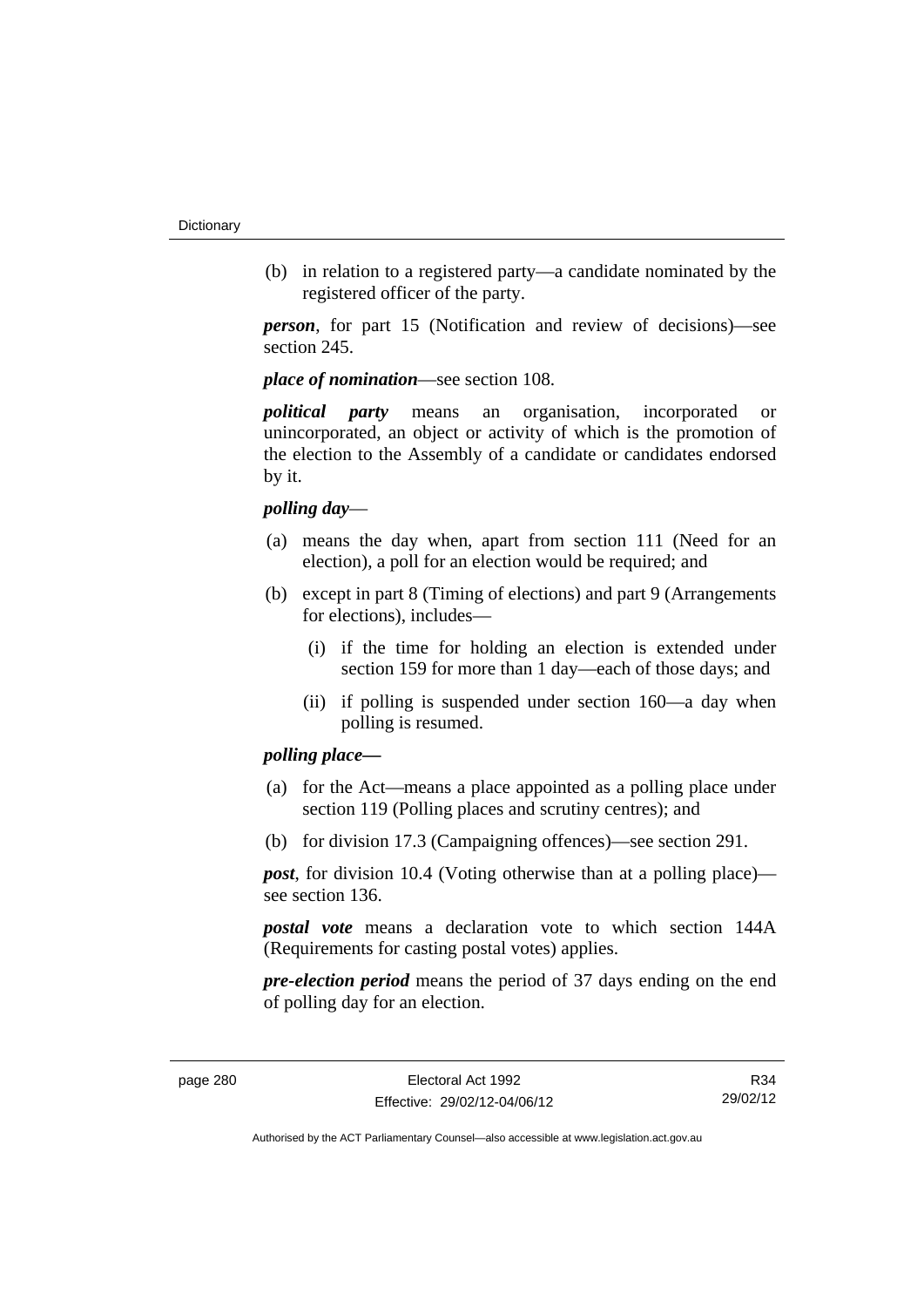*proceeding*, for part 16 (Disputed elections, eligibility and vacancies)—see section 250.

*property*, for part 14 (Election funding and financial disclosure) see section 198 (Definitions for pt 14).

*publish*, for division 17.3 (Campaigning offences)—see section 291.

*quota*—

- (a) for schedule 4 (Ascertaining result of poll) generally—see schedule 4, clause 1B; and
- (b) for schedule 4, part 4.3 (Casual vacancies)—see schedule 4, clause 12.

*redistribution* includes distribution.

*register*, for part 14 (Election funding and financial disclosure)—see section 198.

*registered*, for an abbreviation of the name of a registered party, means an abbreviation included in the particulars for the party in the register of political parties.

*registered industrial organisation*, for part 14 (Election funding and financial disclosure)—see section 198.

*registered officer*, for a registered party, means the person whose name is entered in the register of political parties as the registered officer of the party.

*registered party* means a political party registered under part 7 (Registration of political parties).

*register of political parties* means the register of political parties kept under section 88 (Register).

*registrar*, for part 16 (Disputed elections, eligibility and vacancies)—see section 250.

*related* political parties, for part 7 (Registration of political parties)—see section 87 (Definitions—pt 7).

R34 29/02/12 page 281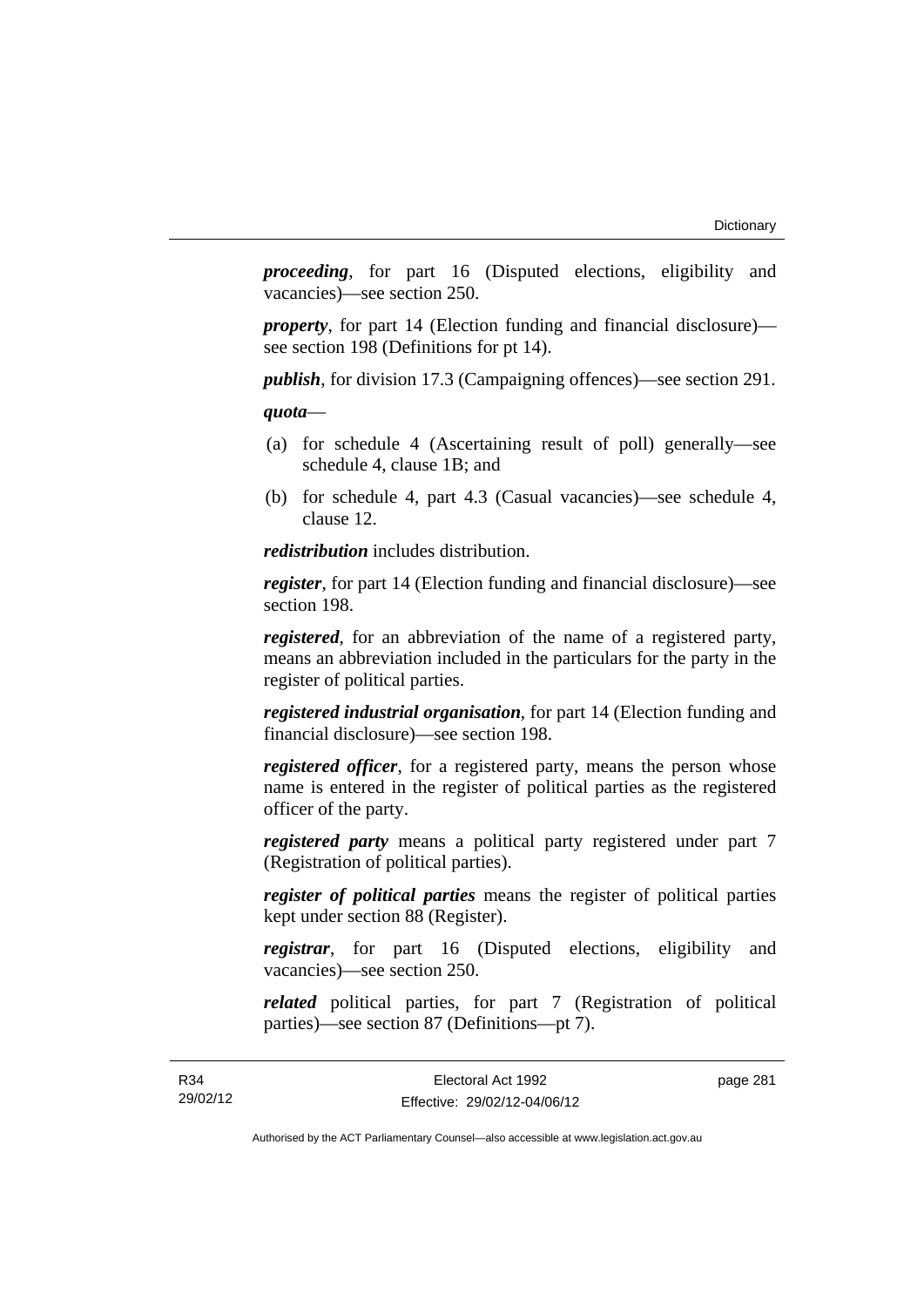*relates*, for division 14.5 (Disclosure of electoral expenditure)—see section 223.

*reportage or commentary*, for division 17.3 (Campaigning offences)—see section 291.

*reporting agent*, for part 14 (Election funding and financial disclosure)—see section 198.

*research personnel*, for part 11 (Polling in Antarctica)—see section 167.

*return*, for division 14.7 (Compliance)—see section 235.

*returning officer*, for part 11 (Polling in Antarctica)—see section 167.

*reviewable decision*, for part 15 (Notification and review of decisions)—see section 245.

*roll* means a roll of electors kept under this Act.

*Note* Part 5 contains provisions about the keeping of electoral rolls.

*scrutineer* means a person appointed under section 122 to be a scrutineer.

*scrutiny centre* means a place appointed as a scrutiny centre under section 119.

*secretary*, in relation to a political party, means the secretary or chief administrative officer (however described) of the party.

*Speaker*—

- (a) for part 13 (Casual vacancies)—see section 190; and
- (b) for part 16 (Disputed elections, eligibility and vacancies)—see section 251.

*Note Speaker* is defined in the *Legislation Act 2001*, dict. pt 1.

*special hospital*, for division 10.5 (Mobile polling)—see section 149.

R34 29/02/12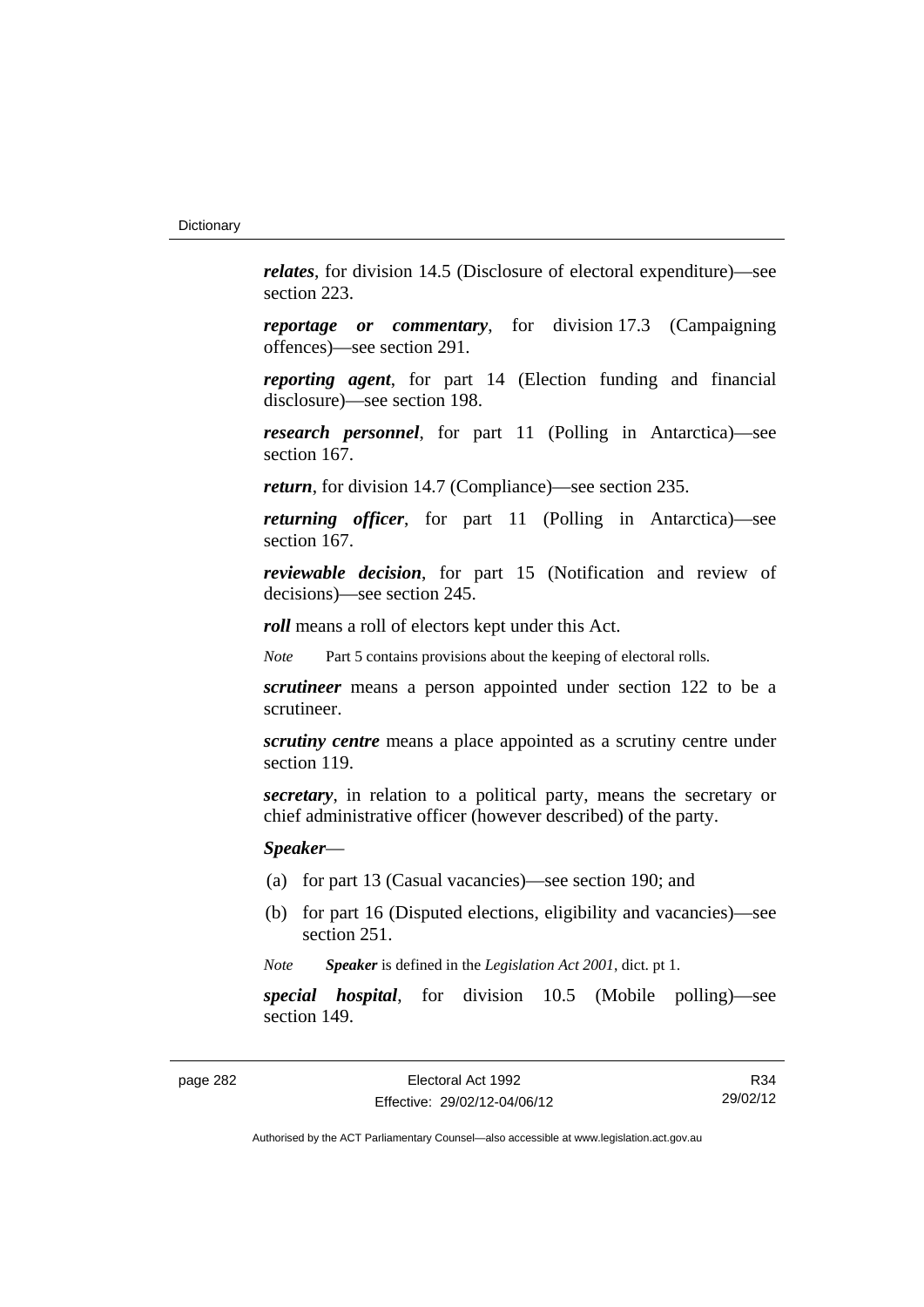*staff*, in relation to the electoral commission, means—

- (a) the staff assisting the commissioner referred to in section 31; and
- (b) persons employed or engaged under section 32.

*station*, for part 11 (Polling in Antarctica)—see section 167.

*successful candidate*, for schedule 4 (Ascertaining result of poll) see schedule 4, clause 1.

*suppressed address* means an address particulars of which are required to be suppressed from a roll extract under section 77.

*surplus*, for schedule 4 (Ascertaining result of poll)—see schedule 4, clause 1.

*total votes*, for schedule 4 (Ascertaining result of poll)—see schedule 4, clause 1.

# *transfer value*—

- (a) for schedule 4 (Ascertaining result of poll) generally—see schedule 4, clause 1C; and
- (b) for schedule 4, part 4.3 (Casual vacancies)—see schedule 4, clause 13.

*transmit*, for part 11 (Polling in Antarctica)—see section 167.

*undue influence*, for part 16 (Disputed elections, eligibility and vacancies)—see section 250.

*visiting officer*, for division 10.5 (Mobile polling)—see section 149.

page 283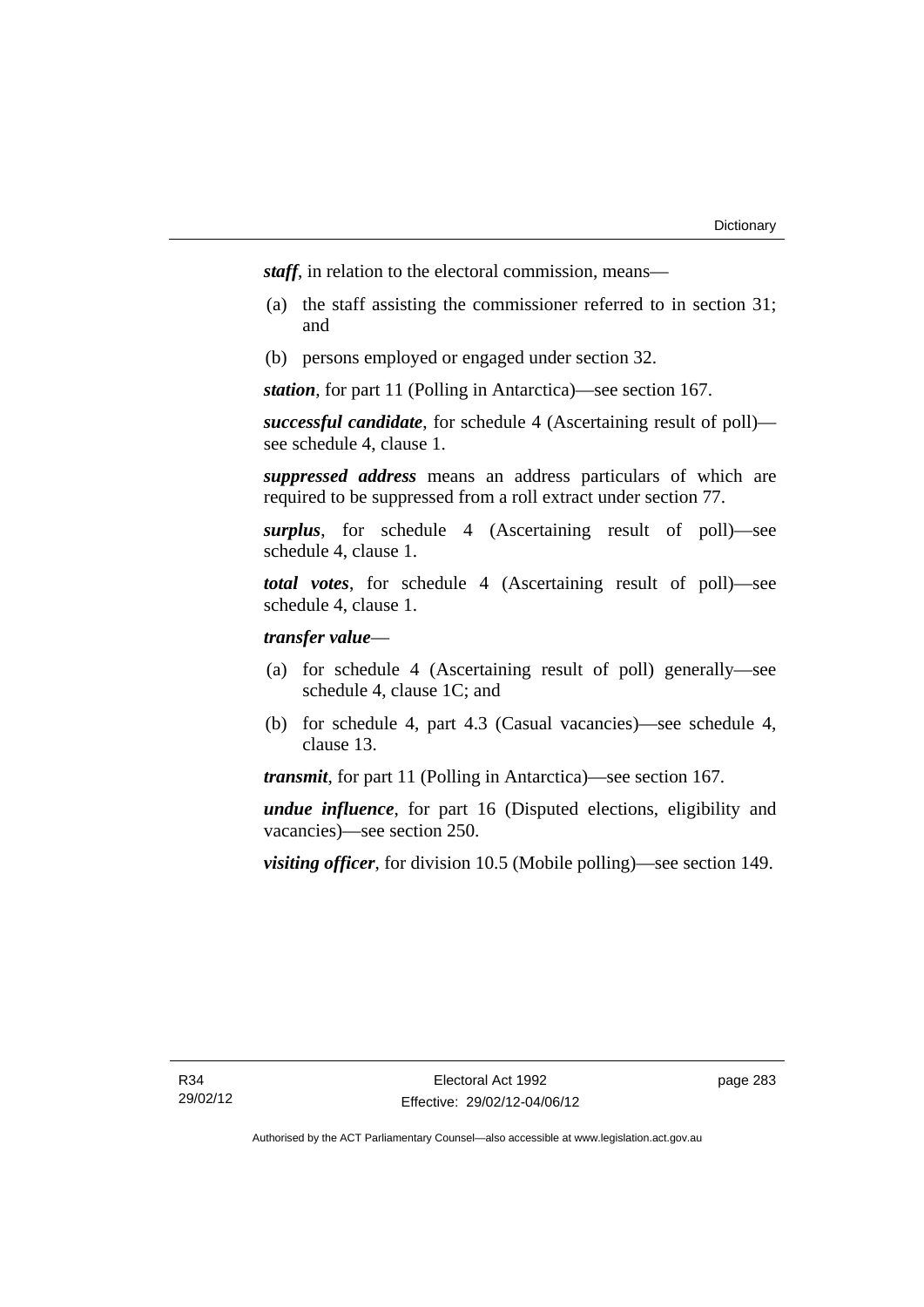1 About the endnotes

# **Endnotes**

# **1 About the endnotes**

Amending and modifying laws are annotated in the legislation history and the amendment history. Current modifications are not included in the republished law but are set out in the endnotes.

Not all editorial amendments made under the *Legislation Act 2001*, part 11.3 are annotated in the amendment history. Full details of any amendments can be obtained from the Parliamentary Counsel's Office.

Uncommenced amending laws are not included in the republished law. The details of these laws are underlined in the legislation history. Uncommenced expiries are underlined in the legislation history and amendment history.

If all the provisions of the law have been renumbered, a table of renumbered provisions gives details of previous and current numbering.

The endnotes also include a table of earlier republications.

| $A = Act$                                    | NI = Notifiable instrument                  |
|----------------------------------------------|---------------------------------------------|
| $AF =$ Approved form                         | $o = order$                                 |
| $am = amended$                               | om = omitted/repealed                       |
| $amdt = amendment$                           | $ord = ordinance$                           |
| $AR = Assembly resolution$                   | $orig = original$                           |
| $ch = chapter$                               | $par = paragraph/subparagraph$              |
| $CN =$ Commencement notice                   | $pres = present$                            |
| $def = definition$                           | $prev = previous$                           |
| $DI = Disallowable instrument$               | $(\text{prev}) = \text{previously}$         |
| $dict = dictionary$                          | $pt = part$                                 |
| $disallowed = disallowed by the Legislative$ | $r = rule/subrule$                          |
| Assembly                                     | $reloc = relocated$                         |
| $div = division$                             | $renum = renumbered$                        |
| $exp = expires/expired$                      | $R[X]$ = Republication No                   |
| $Gaz = gazette$                              | $RI = reissue$                              |
| $hdg = heading$                              | $s = section/subsection$                    |
| $IA = Interpretation Act 1967$               | $sch = schedule$                            |
| ins = inserted/added                         | $sdiv = subdivision$                        |
| $LA =$ Legislation Act 2001                  | $SL = Subordinate$ law                      |
| $LR =$ legislation register                  | $sub =$ substituted                         |
| LRA = Legislation (Republication) Act 1996   | underlining $=$ whole or part not commenced |
| $mod = modified/modification$                | or to be expired                            |

# **2 Abbreviation key**

page 284 Electoral Act 1992 Effective: 29/02/12-04/06/12

R34 29/02/12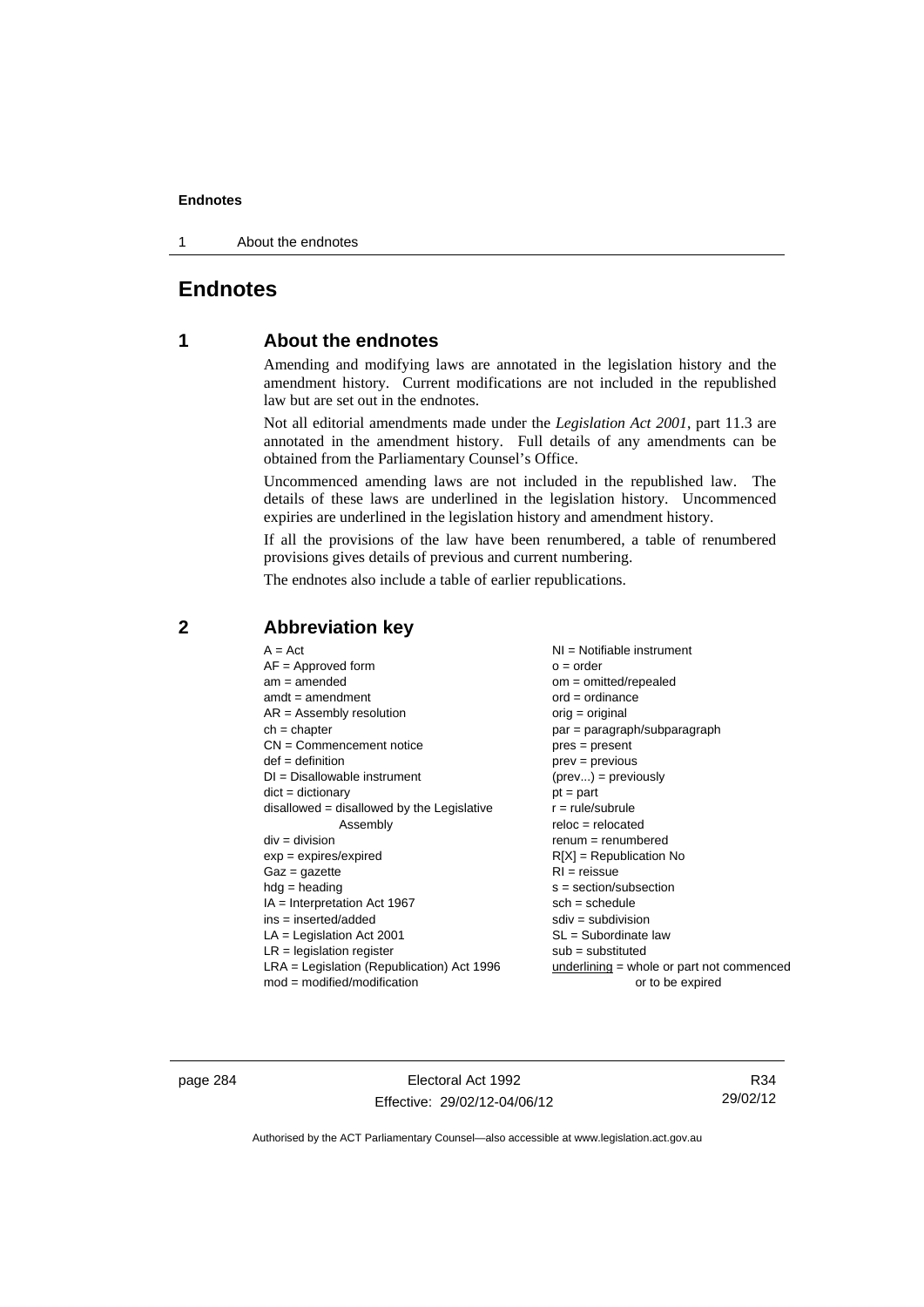# **3 Legislation history**

## **Electoral Act 1992 No 71**

notified 8 December 1992 (Gaz 1992 No S218) s 1, s 2 commenced 8 December 1992 (s 2 (1)) remainder commenced 21 December 1992 (Gaz 1992 No S243 p 19)

as amended by

### **Acts Revision (Position of Crown) Act 1993 No 44 sch 2**

notified 27 August 1993 (Gaz 1993 No S165) commenced 27 August 1993 (s 2)

# **Electoral (Amendment) Act 1994 No 14**

notified 17 May 1994 (Gaz 1994 No S85) s 1, s 2, s 22 (in pt), s 23 (in pt) commenced 17 May 1994 (s 2 (1), (2)) ss 3-21 commenced 6 June 1994 (Gaz 1994 No S105) s 22 (new pt 13) commenced 3 March 1995 (s 2 (5)) s 22 (new pt 16 (ss 244-278)) commenced 25 August 1994 (s 2 (6) and Gaz 1994 No S172) s 24 commenced 1 September 1994 (Gaz 1994 No S172) remainder commenced 25 August 1994 (Gaz 1994 No S172)

## **Public Sector Management (Consequential and Transitional Provisions) Act 1994 No 38 sch 1 pt 32**

notified 30 June 1994 (Gaz 1994 No S121) s 1, s 2 commenced 30 June 1994 (s 2 (1)) sch1 pt 32 commenced 1 July 1994 (Gaz 1994 No S142 p 2)

# **Electoral (Amendment) Act 1994 (No 2) No 78**

notified 17 November 1994 (Gaz 1994 No S252) commenced 17 November 1994 (s 2)

# **Annual Reports (Government Agencies) (Consequential Provisions) Act 1995 No 25 sch**

notified 5 September 1995 (Gaz 1995 No S212) commenced 5 September 1995 (s 2)

#### **Electoral (Amendment) Act 1995 No 33**

notified 31 October 1995 (Gaz 1995 No S266) commenced 31 October 1995 (s 2)

R34 29/02/12 page 285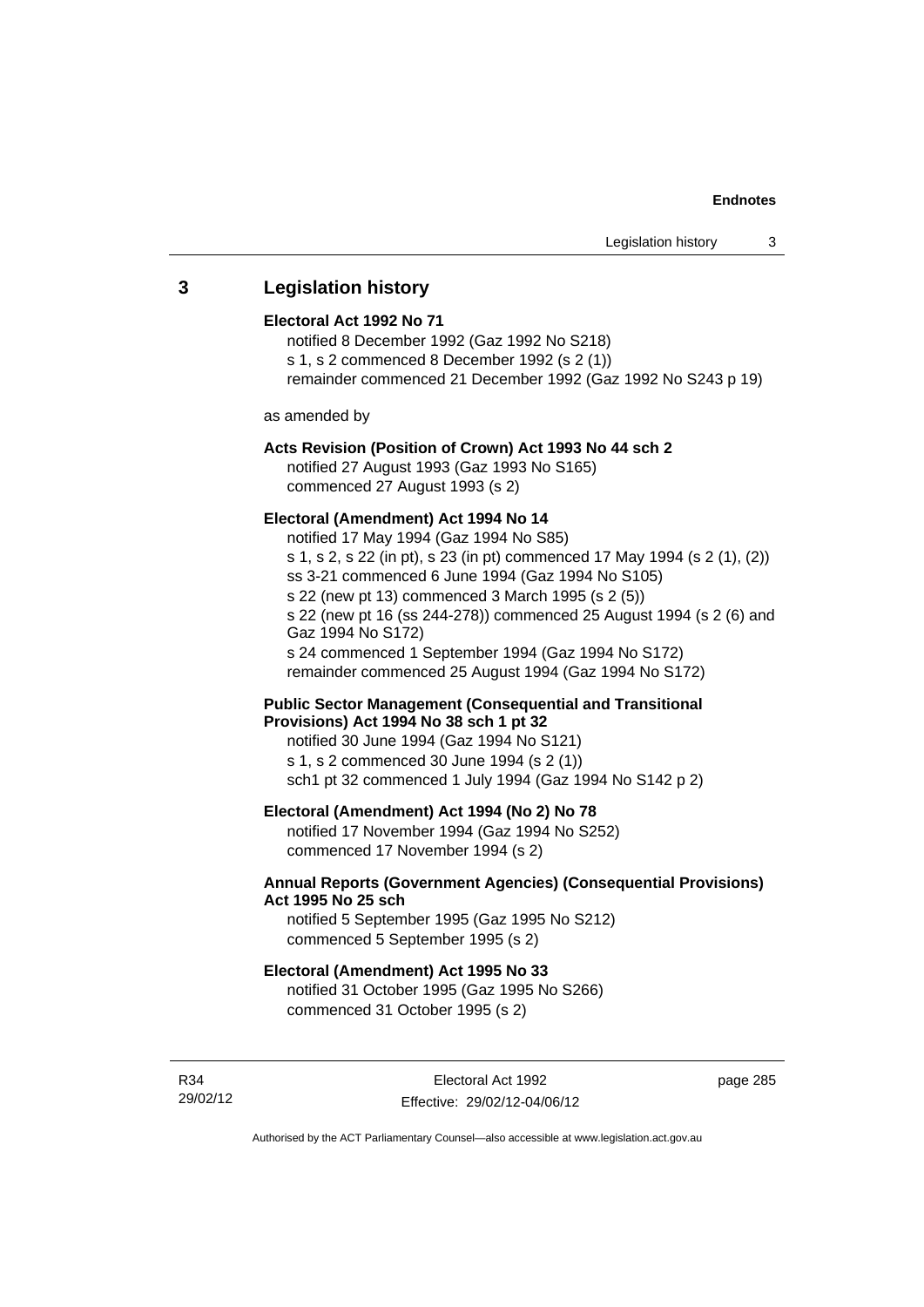3 Legislation history

## **Statute Law Revision Act 1995 No 46 sch**

notified 18 December 1995 (Gaz 1995 No S306) commenced 18 December 1995 (s 2)

# **Remuneration Tribunal (Consequential and Transitional Provisions) Act 1995 No 56 sch**

notified 20 December 1995 (Gaz 1995 No S313) sch commenced 21 December 1995 (s 2 and see Gaz 1995 No S315 p 2)

### **Electoral (Amendment) Act 1996 No 56**

notified 29 November 1996 (Gaz 1996 No S320) commenced 29 November 1996 (s 2)

# **Land (Planning and Environment) (Amendment) Act 1996 (No 3) No 85**

notified 24 December 1996 (Gaz 1996 No S345) s 1, s 2 commenced 24 December 1996 (s 2 (1)) remainder commenced 24 June 1997 (s 2 (3))

# **Electoral (Amendment) Act 1997 No 38**

notified 1 September 1997 (Gaz 1997 No S257) ss 1-3 commenced 1 September 1997 (s 2 (1)) remainder commenced 1 May 1998 (s 2 (2))

## **Remuneration Tribunal (Consequential Amendments) Act 1997 No 41 sch 1 (as am by 2002 (No 2) No 49 pt 3.19)**

notified 19 September 1997 (Gaz 1997 No S264) s 1, s 2 commenced 19 September 1997 (s 2 (1)) sch 1 commenced 24 September 1997 (s 2)

## **Electoral Amendment Act 1997 (No 2) No 91**

notified 1 December 1997 (Gaz 1997 No S380) commenced 1 December 1997 (s 2)

# **Legal Practitioners (Consequential Amendments) Act 1997 No 96 sch 1**

notified 1 December 1997 (Gaz 1997 No S380) s 1, s 2 commenced 1 December 1997 (s 2 (1)) sch 1 commenced 1 June 1998 (s 2 (2))

R34 29/02/12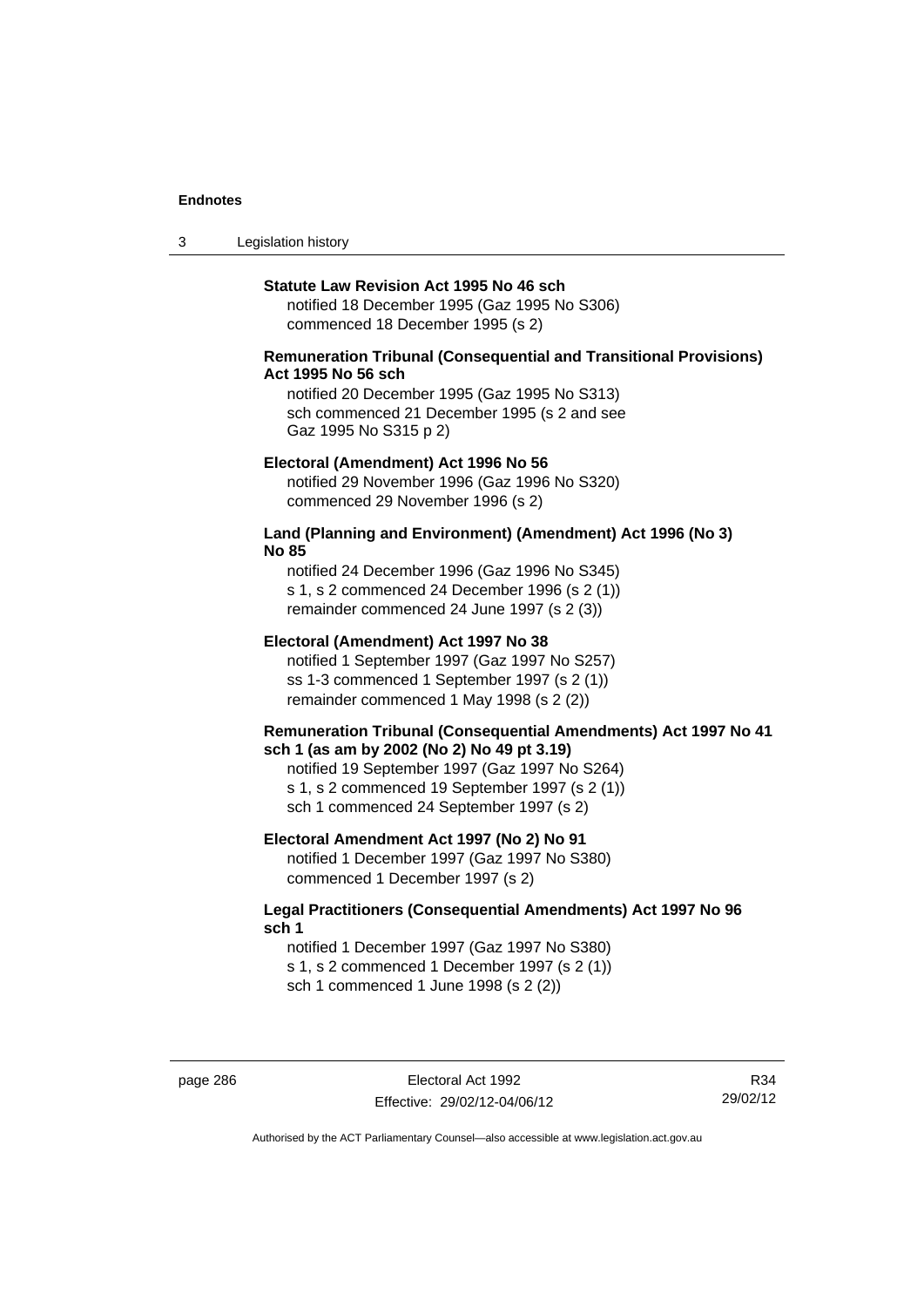| Legislation history |  |  |
|---------------------|--|--|
|---------------------|--|--|

#### **Statute Law Revision (Penalties) Act 1998 No 54 sch**

notified 27 November 1998 (Gaz 1998 No S207) s 1, s 2 commenced 27 November 1998 (s 2 (1)) sch commenced 9 December 1998 (Gaz 1998 No 49 p 1078)

# **Electoral (Amendment) Act 1998 No 61**  notified 11 December 1998 (Gaz 1998 No S209) commenced 11 December 1998 (s 2)

# **Electoral Amendment Act 2000 No 50**  notified 28 September 2000 (Gaz 2000 No 39) commenced 28 September 2000 (s 2)

### **Electoral Amendment Act 2000 (No 2) No 76**

notified 21 December 2000 (Gaz 2000 No S69) s 1, s 2 commenced 21 December 2000 (IA s 10B) remainder commenced 11 April 2001 (Gaz 2001 No 14)

# **Surveyors (Consequential Amendments) Act 2001 No 3 sch 1**

notified 8 March 2001 (Gaz 2001 No 10) s 1, s 2 commenced 8 March 2001 (IA s 10B) sch 1 commenced 26 July 2001 (s 2 and Gaz 2001 No 30)

# **Electoral Amendment Act 2001 No 36**

notified 29 June 2001 (Gaz 2001 No S36) commenced 29 June 2001 (s 2)

# **Electoral (Entrenched Provisions) Amendment Act 2001 No 37**

notified 29 June 2001 (Gaz 2001 No S36) commenced 29 June 2001 (s 2)

# **Electoral Amendment Act 2001 (No 2) No 38**

notified 29 June 2001 (Gaz 2001 No S36) s 1, s 2 commenced 29 June 2001 (IA s 10B) remainder commenced 29 June 2001 (s 2)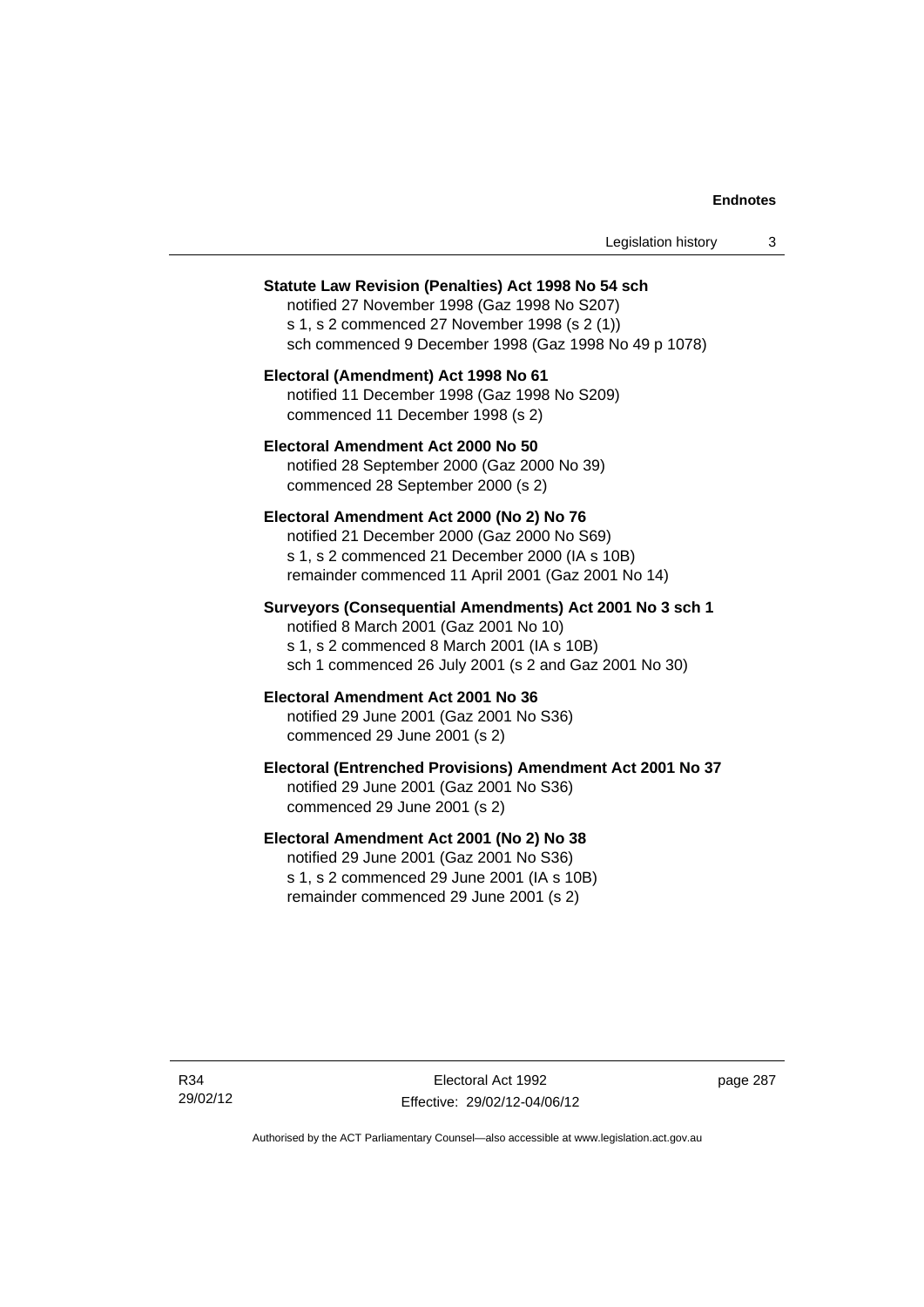3 Legislation history

# **Legislation (Consequential Amendments) Act 2001 No 44 sch 1 pt 120**

notified 26 July 2001 (Gaz 2001 No 30) s 1, s 2 commenced 26 July 2001 (IA s 10B) amdts 1.1294, 1.1312-1.1321, 1.1338, 1.1339, 1.1342, 1.1343, 1.1350, 1.1356, 1.1357, 1.1364, 1.1365, 1.1370-1.1372, 1.1378-1.1384, 1.1398-1.1400 commenced 12 September 2001 (s 2 and see Gaz 2001 No S65) pt 120 remainder commenced 12 September 2001 (s 2 and see Gaz 2001 No S65)

## **Legislation Amendment Act 2002 No 11 pt 2.17**

notified LR 27 May 2002 s 1, s 2 commenced 27 May 2002 (LA s 75) pt 2.17 commenced 28 May 2002 (s 2 (1))

# **Statute Law Amendment Act 2002 No 30 pt 3.21**

notified LR 16 September 2002 s 1, s 2 taken to have commenced 19 May 1997 (LA s 75 (2)) pt 3.21 commenced 17 September 2002 (s 2 (1))

## **Electoral Amendment Act 2002 No 32**

notified LR 8 October 2002 s 1, s 2 commenced 8 October 2002 (LA s 75 (1)) remainder commenced 9 October 2002 (s 2)

#### **Districts Act 2002 No 39 pt 1.3**

notified LR 10 October 2002 s 1, s 2 commenced 10 October 2002 (LA s 75 (1)) pt 1.3 commenced 11 October 2002 (s 2)

# **Statute Law Amendment Act 2002 (No 2) No 49 pt 3.19**

notified LR 20 December 2002

s 1, s 2 taken to have commenced 7 October 1994 (LA s 75 (2)) pt 3.19 commenced 24 September 1997 (s 2 (4))

*Note* This Act only amends the Remuneration Tribunal (Consequential Amendments) Act 1997 No 41.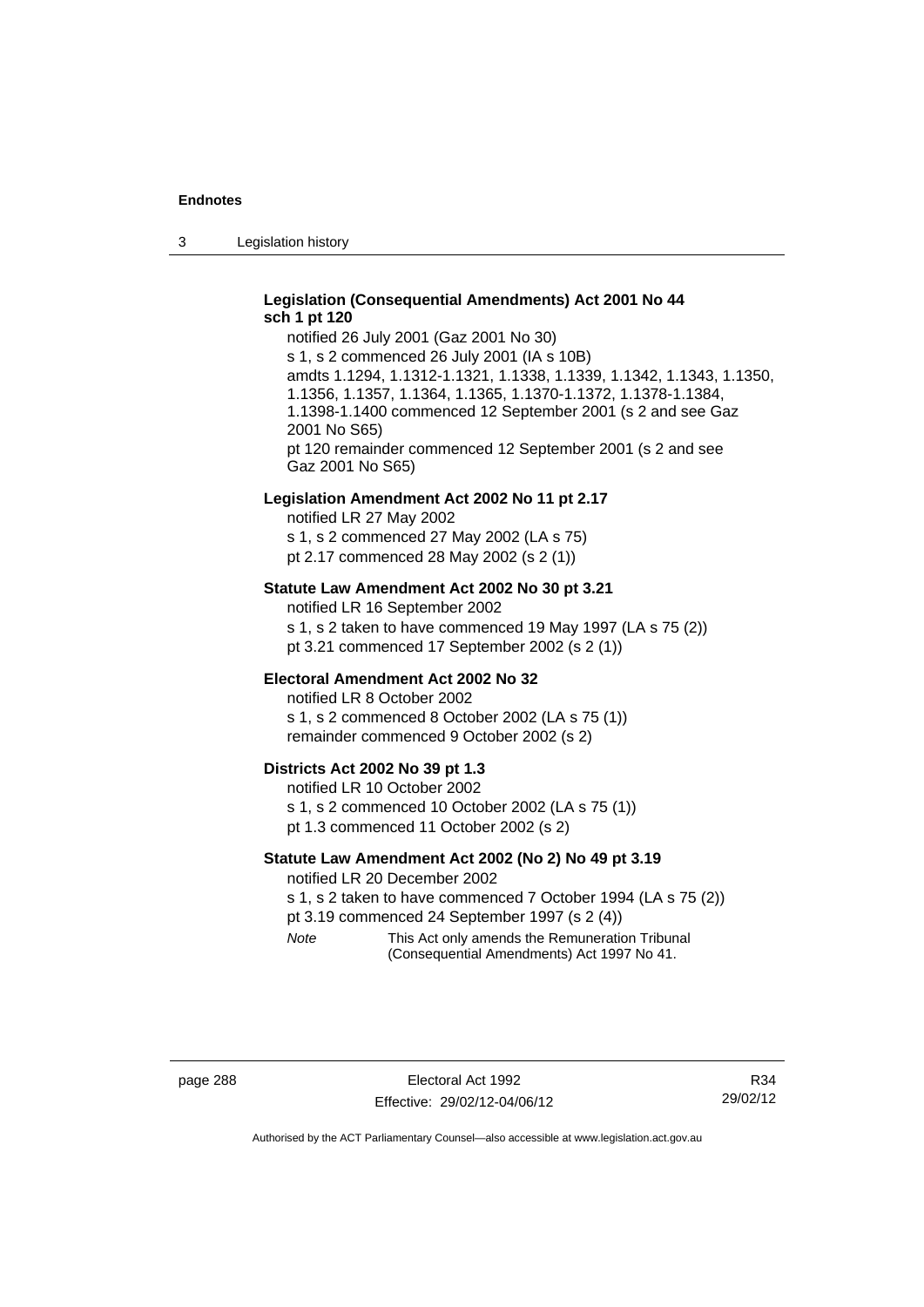# **Planning and Land (Consequential Amendments) Act 2002 A2002-56 sch 3 pt 3.4**

notified LR 20 December 2002

s 1, s 2 commenced 20 December 2002 (LA s 75 (1))

sch 3 pt 3.4 commenced 1 July 2003 (s 2 and see Planning and Land Act 2002 A2002-55 s 5)

## **Electoral Amendment Act 2003 A2003-54**

notified LR 3 December 2003

s 1, s 2 commenced 3 December 2003 (LA s 75 (1)) remainder commenced 4 December 2003 (s 2)

# **Annual Reports Legislation Amendment Act 2004 A2004-9 sch 1 pt 1.12**

notified LR 19 March 2004 s 1, s 2 commenced 19 March 2004 (LA s 75 (1)) sch 1 pt 1.12 commenced 13 April 2004 (s 2 and see Annual Reports (Government Agencies) Act 2004 A2004-8, s 2 and CN2004-5)

# **Criminal Code (Theft, Fraud, Bribery and Related Offences) Amendment Act 2004 A2004-15 sch 1 pt 1.11, sch 2 pt 2.31**

notified LR 26 March 2004 s 1, s 2 commenced 26 March 2004 (LA s 75 (1)) sch 1 pt 1.11, sch 2 pt 2.31 commenced 9 April 2004 (s 2 (1))

### **Electoral Amendment Act 2004 A2004-26**

notified LR 21 May 2004 s 1, s 2 commenced 21 May 2004 (LA s 75 (1)) remainder commenced 22 May 2004 (s 2)

# **Health Professionals Legislation Amendment Act 2004 A2004-39 sch 1 pt 1.2**

notified LR 8 July 2004 s 1, s 2 commenced 8 July 2004 (LA s 75 (1)) sch 1 pt 1.2 commenced 7 July 2005 (s 2 and see Health Professionals Act 2004 A2004-38, s 2 and CN2005-11)

page 289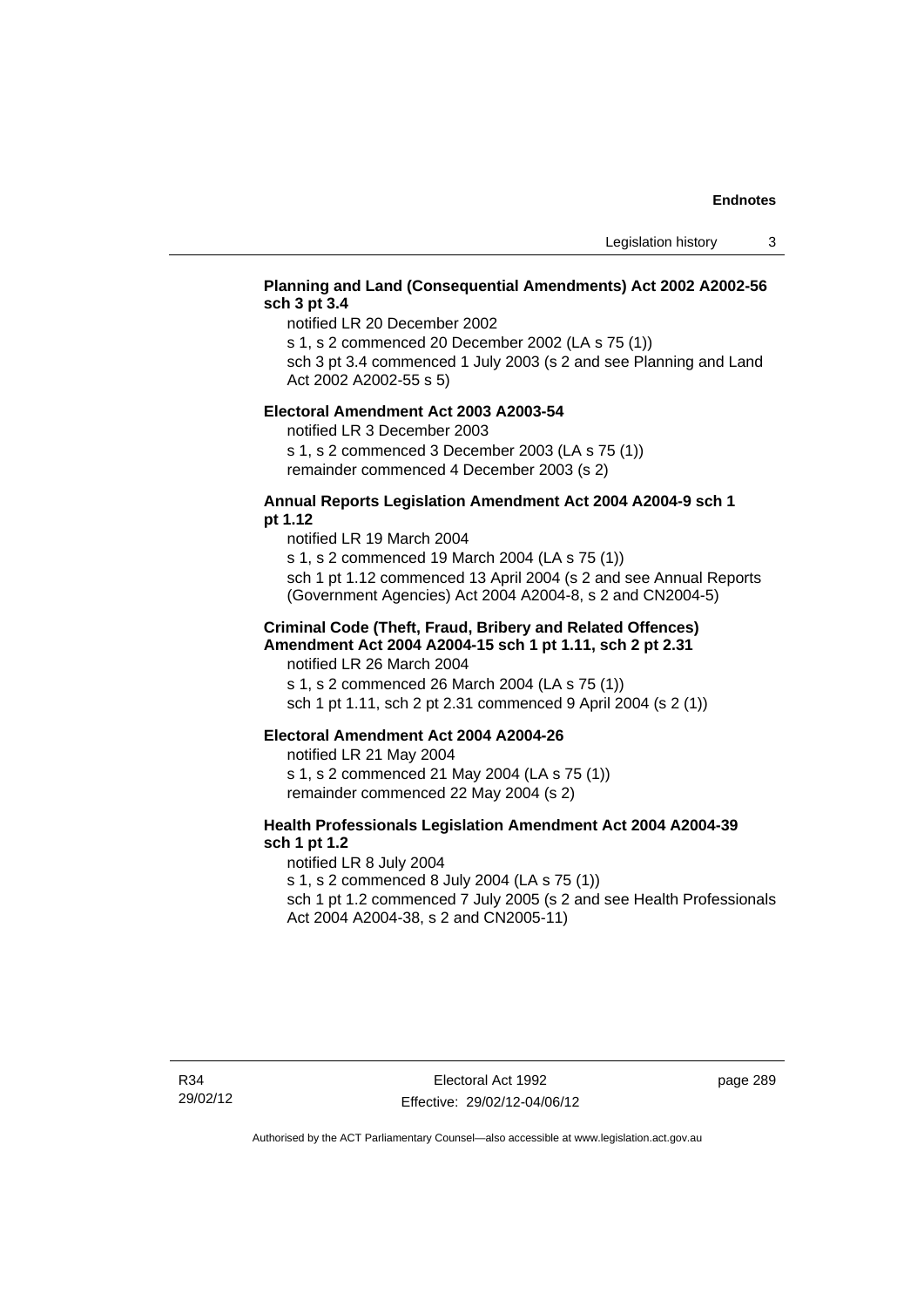3 Legislation history

# **Court Procedures (Consequential Amendments) Act 2004 A2004-60 sch 1 pt 1.25**

notified LR 2 September 2004 s 1, s 2 commenced 2 September 2004 (LA s 75 (1))

sch 1 pt 1.25 commenced 10 January 2005 (s 2 and see Court Procedures Act 2004 A2004-59, s 2 and CN2004-29)

# **Sentencing Legislation Amendment Act 2006 A2006-23 sch 1 pt 1.16**

notified LR 18 May 2006

s 1, s 2 commenced 18 May 2006 (LA s 75 (1)) sch 1 pt 1.16 commenced 2 June 2006 (s 2 (1) and see Crimes (Sentence Administration) Act 2005 A2005-59 s 2, Crimes (Sentencing) Act 2005 A2005-58, s 2 and LA s 79)

# **Electoral Amendment Act 2006 A2006-36**

notified LR 27 September 2006 s 1, s 2 commenced 27 September 2006 (LA s 75 (1)) remainder commenced 28 September 2006 (s 2)

# **Justice and Community Safety Legislation Amendment Act 2006 A2006-40 sch 2 pt 2.15**

notified LR 28 September 2006 s 1, s 2 commenced 28 September 2006 (LA s 75 (1)) sch 2 pt 2.15 commenced 29 September 2006 (s 2 (1))

# **Planning and Development (Consequential Amendments) Act 2007 A2007-25 sch 1 pt 1.10**

notified LR 13 September 2007 s 1, s 2 commenced 13 September 2007 (LA s 75 (1)) sch 1 pt 1.10 commenced 31 March 2008 (s 2 and see Planning and Development Act 2007 A2007-24, s 2 and CN2008-1)

# **Surveyors Act 2007 A2007-33 sch 1 pt 1.2**

notified LR 25 October 2007 s 1, s 2 commenced 25 October 2007 (LA s 75 (1)) sch 1 pt 1.2 commenced 14 November 2007 (s 2 and CN2007-15)

# **Electoral Legislation Amendment Act 2008 A2008-13**

notified LR 20 May 2008 s 1, s 2 commenced 20 May 2008 (LA s 75 (1)) remainder commenced 21 May 2008 (s 2)

page 290 Electoral Act 1992 Effective: 29/02/12-04/06/12

R34 29/02/12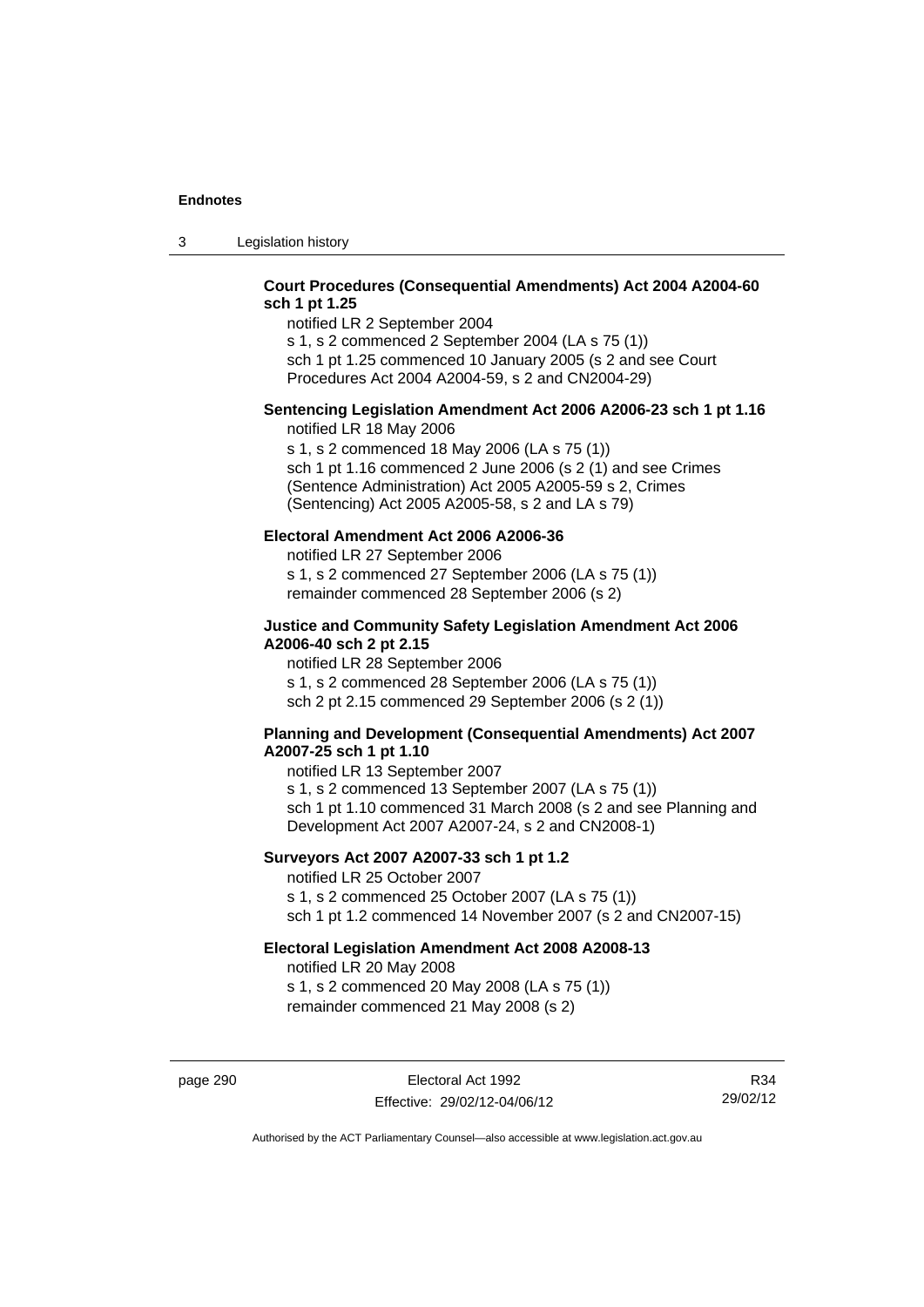# **ACT Civil and Administrative Tribunal Legislation Amendment Act 2008 (No 2) A2008-37 sch 1 pt 1.34**

notified LR 4 September 2008

s 1, s 2 commenced 4 September 2008 (LA s 75 (1))

sch 1 pt 1.34 commenced 2 February 2009 (s 2 (1) and see ACT Civil and Administrative Tribunal Act 2008 A2008-35, s 2 (1) and CN2009-2)

## **Surveyors Amendment Act 2010 A2010-6 sch 1 pt 1.2**

notified LR 2 March 2010 s 1, s 2 commenced 2 March 2010 (LA s 75 (1)) sch 1 pt 1.2 commenced 3 March 2010 (s 2)

### **Liquor (Consequential Amendments) Act 2010 A2010-43 sch 1 pt 1.9**  notified LR 8 November 2010

s 1, s 2 commenced 8 November 2010 (LA s 75 (1)) sch 1 pt 1.9 commenced 1 December 2010 (s 2 (4) and see Liquor Act 2010 A2010-35, s 2 (3) (as am by A2010-43 amdt 1.19) and CN2010-14)

## **Administrative (One ACT Public Service Miscellaneous Amendments) Act 2011 A2011-22 sch 1 pt 1.59**

notified LR 30 June 2011 s 1, s 2 commenced 30 June 2011 (LA s 75 (1)) sch 1 pt 1.59 commenced 1 July 2011 (s 2 (1))

# **Statute Law Amendment Act 2011 (No 2) A2011-28 sch 3 pt 3.11**

notified LR 31 August 2011 s 1, s 2 commenced 31 August 2011 (LA s 75 (1)) sch 3 pt 3.11 commenced 21 September 2011 (s 2 (1))

# **Statute Law Amendment Act 2011 (No 3) A2011-52 sch 3 pt 3.20**

notified LR 28 November 2011 s 1, s 2 commenced 28 November 2011 (LA s 75 (1)) sch 3 pt 3.20 commenced 12 December 2011 (s 2)

### **Electoral Legislation Amendment Act 2012 A2012-1 pt 2**

notified LR 28 February 2012 s 1, s 2 commenced 28 February 2012 (LA s 75 (1)) pt 2 commenced 29 February 2012 (s 2)

R34 29/02/12 page 291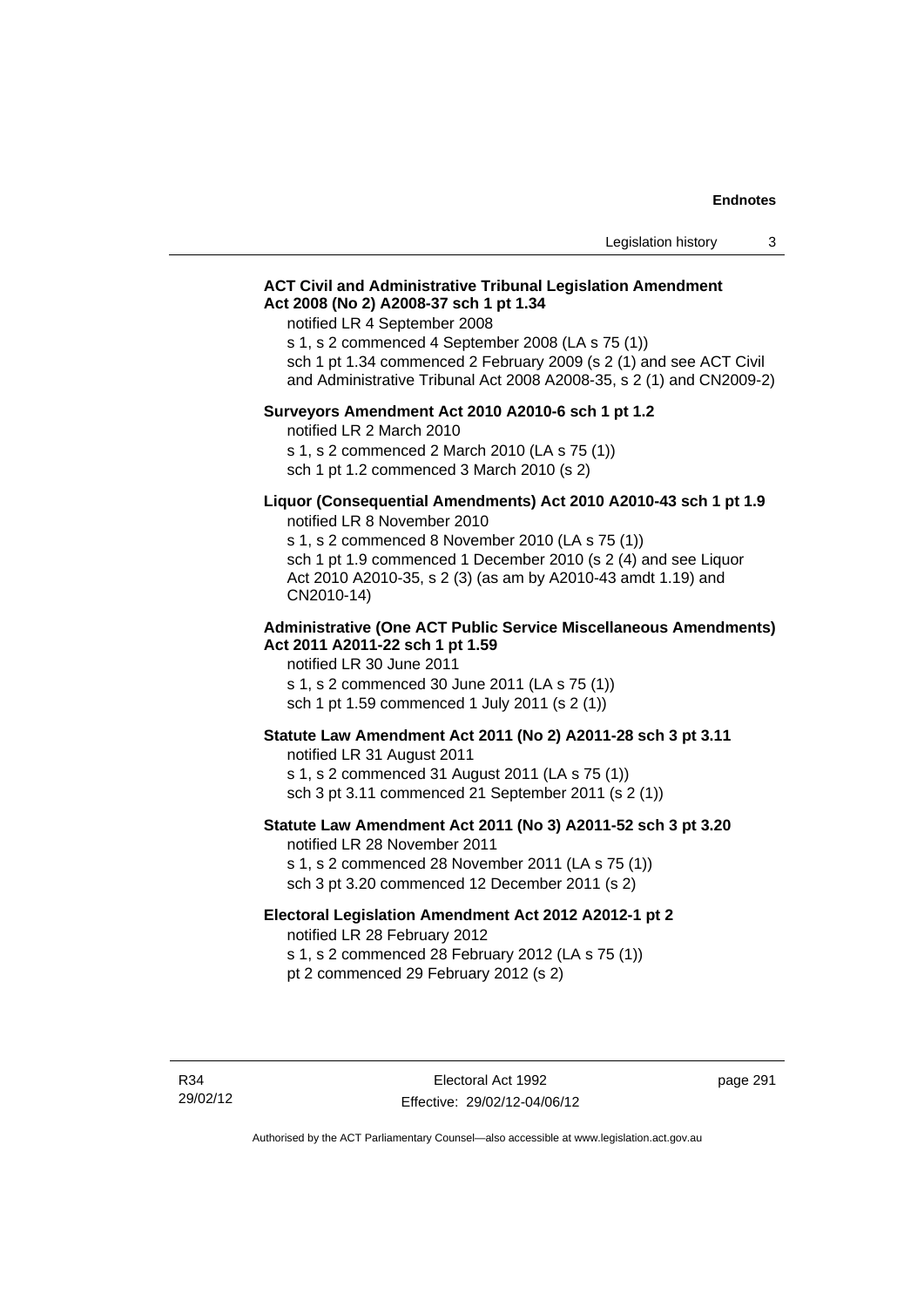4 Amendment history

# **4 Amendment history**

| <b>Preamble</b><br>preamble               | am 1994 No 14                                                                                                                                                                                                                                                                                                                                                                                                                                                                                                                                                                                                                                                                                                                                                                                                                                            |
|-------------------------------------------|----------------------------------------------------------------------------------------------------------------------------------------------------------------------------------------------------------------------------------------------------------------------------------------------------------------------------------------------------------------------------------------------------------------------------------------------------------------------------------------------------------------------------------------------------------------------------------------------------------------------------------------------------------------------------------------------------------------------------------------------------------------------------------------------------------------------------------------------------------|
| Long title<br>long title                  | sub 1994 No 14                                                                                                                                                                                                                                                                                                                                                                                                                                                                                                                                                                                                                                                                                                                                                                                                                                           |
| Name of Act<br>s 1                        | sub 2001 No 36 amdt 1.1                                                                                                                                                                                                                                                                                                                                                                                                                                                                                                                                                                                                                                                                                                                                                                                                                                  |
| <b>Commencement</b><br>s 2                | am 1994 No 14<br>om 2001 No 44 amdt 1.1285                                                                                                                                                                                                                                                                                                                                                                                                                                                                                                                                                                                                                                                                                                                                                                                                               |
| <b>Dictionary</b>                         |                                                                                                                                                                                                                                                                                                                                                                                                                                                                                                                                                                                                                                                                                                                                                                                                                                                          |
| s 3                                       | def <b>abbreviation</b> ins $A1994-14 s 6$<br>om A2001-36 amdt 1.2<br>def <i>candidate</i> ins A1994-14 s 6<br>om A2001-36 amdt 1.2<br>def <i>declaration vote</i> om A2001-36 amdt 1.2<br>def Electoral Commissioner om A1994-14 s 6<br>def electoral paper ins A1994-14 s 6<br>om A2001-36 amdt 1.2<br>def <i>officer</i> ins A1994-14 s 6<br>om A2001-36 amdt 1.2<br>def <i>polling place</i> ins A1994-14 s 6<br>om A2001-36 amdt 1.2<br>def registered officer ins A1994-14 s 6<br>om A2001-36 amdt 1.2<br>def register of political parties ins A1994-14 s 6<br>om A2001-36 amdt 1.2<br>def registered party ins A1994-14 s 6<br>om A2001-36 amdt 1.2<br>def Self-Government Act ins A1994-14 s 6<br>om A2001-36 amdt 1.2<br>def Speaker ins A1994-14 s 6<br>om A2001-36 amdt 1.2<br>defs reloc to dict A2001-36 amdt 1.3<br>sub A2001-36 amdt 1.4 |
|                                           | Offences against Act-application of Criminal Code etc                                                                                                                                                                                                                                                                                                                                                                                                                                                                                                                                                                                                                                                                                                                                                                                                    |
| s 3A                                      | ins A2004-26 s 4<br>am A2008-13 s 4                                                                                                                                                                                                                                                                                                                                                                                                                                                                                                                                                                                                                                                                                                                                                                                                                      |
| <b>Meaning of electoral matter</b><br>s 4 | om 1993 No 44 sch 2<br>ins 1994 No 14<br>sub 2001 No 36 s 5<br>am A2004-26 amdt 1.60; A2008-13 s 5                                                                                                                                                                                                                                                                                                                                                                                                                                                                                                                                                                                                                                                                                                                                                       |

page 292 **Electoral Act 1992** Effective: 29/02/12-04/06/12

R34 29/02/12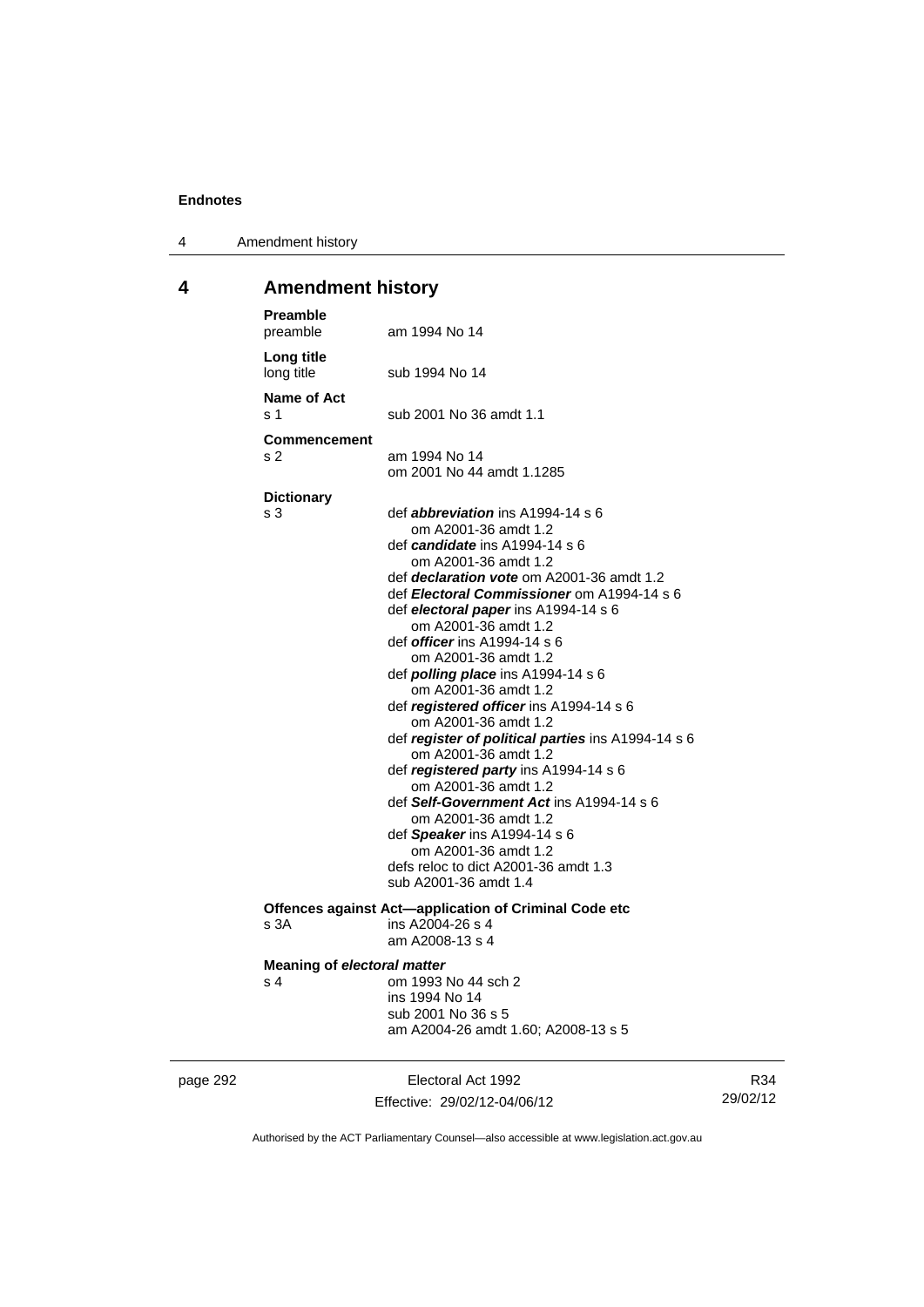| s 4A                                                  | Meaning of available for public inspection<br>ins 2001 No 36 s 5                                                                                 |          |
|-------------------------------------------------------|--------------------------------------------------------------------------------------------------------------------------------------------------|----------|
| div 2.1 hdg                                           | <b>Establishment, functions and powers of electoral commission</b><br>sub 2001 No 36 amdt 1.5                                                    |          |
| <b>Constitution of commission</b><br>s 6              | am 1994 No 14<br>sub 2002 No 30 amdt 3.243                                                                                                       |          |
| s <sub>7</sub>                                        | <b>Functions of electoral commission</b><br>sub 1994 No 14<br>am 1997 No 91<br>am LA (see 2001 No 36 amdt 1.99); 2002 No 30<br>amdts 3.244 3.246 |          |
| Determination of fees<br>s 8                          | (prev s 7A) ins 1994 No 14<br>renum 1994 No 14<br>sub 2001 No 44 amdt 1.1286<br>am A2011-28 amdt 3.77                                            |          |
| <b>Powers</b><br>s 9                                  | (prev s 8) renum 1994 No 14<br>om 2002 No 30 amdt 3.247                                                                                          |          |
| s 10                                                  | Electoral commission's annual report<br>(prev s 9) am 1994 No 14<br>renum 1994 No 14<br>om 1995 No 25<br>ins 1997 No 91<br>sub A2004-9 amdt 1.15 |          |
| s 10A                                                 | Special reports by electoral commission<br>ins 1997 No 91<br>sub 2002 No 30 amdt 3.248                                                           |          |
| <b>Members of electoral commission</b><br>div 2.2 hdg | sub 2001 No 36 amdt 1.6                                                                                                                          |          |
| Meaning of member for div 2.2<br>$s11$ hdg<br>s 11    | sub 2001 No 36 amdt 1.7<br>(prev s 10) renum 1994 No 14<br>om 1995 No 25 sch<br>ins 1997 No 91<br>def <i>member</i> sub 2002 No 30 amdt 3.249    |          |
| <b>Appointment of members</b><br>s 12                 | (prev s 11) am 1994 No 14<br>renum 1994 No 14<br>am 1994 No 38 sch 1 pt 32; 2001 No 44 amdt 1.1287; 2002<br>No 30 amdts 3.250-3.252              |          |
|                                                       | Electoral Act 1992<br>Effective: 29/02/12-04/06/12                                                                                               | page 293 |

Authorised by the ACT Parliamentary Counsel—also accessible at www.legislation.act.gov.au

R34 29/02/12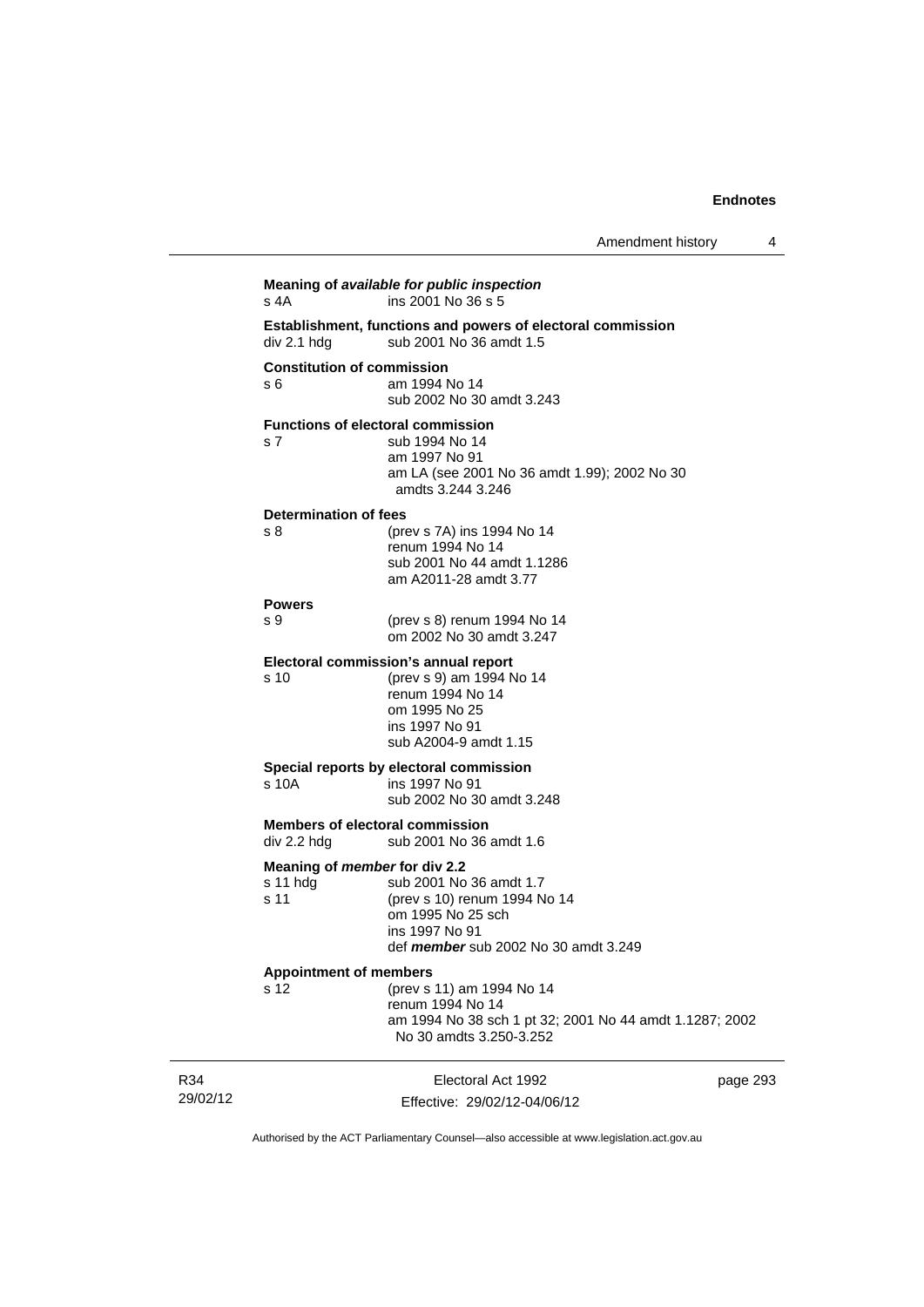4 Amendment history

sub A2006-36 s 4 **Eligibility for appointment as member**  s 12A ins A2006-36 s 4 **Eligibility for appointment as chairperson**   $ins A2006-36 s 4$ am A2011-22 amdt 1.186, amdt 1.187; A2011-28 amdt 3.60 **Term of appointment of members**  s 13 (prev s 12) am 1994 No 14 renum 1994 No 14 sub 2002 No 30 amdt 3.253 **Conditions of appointment of members generally**  s 14 (prev s 13) renum 1994 No 14 om 1997 No 41 ins 2002 No 30 amdt 3.253 **Leave of absence**  s 15 (prev s 14) renum 1994 No 14 **Resignation**  s 16 (prev s 15) renum 1994 No 14 om 2002 No 30 amdt 3.254 **Suspension or ending of appointment of members**  s 17 hdg sub 2002 No 30 amdt 3.255<br>s 17 (prev s 16) renum 1994 No 1 (prev s 16) renum 1994 No 14 am 2002 No 30 amdt 3.256, amdt 3.257 **Acting members**  s 18 (prev s 17) renum 1994 No 14 om 2002 No 30 amdt 3.258 **Meetings**  (prev pt 2 div 3 hdg) renum LA (see 2000 No 76 s 24) **Procedure**  s 19 (prev s 18) renum 1994 No 14 **Delegation by electoral commission**  s 20 (prev s 18A) ins 1994 No 14 renum 1994 No 14 sub 2002 No 30 amdt 3.259 **Disclosure of interests**  s 21 (prev s 19) renum 1994 No 14 **Electoral commissioner and staff of electoral commission**  pt 3 hdg sub 1994 No 14

page 294 Electoral Act 1992 Effective: 29/02/12-04/06/12

R34 29/02/12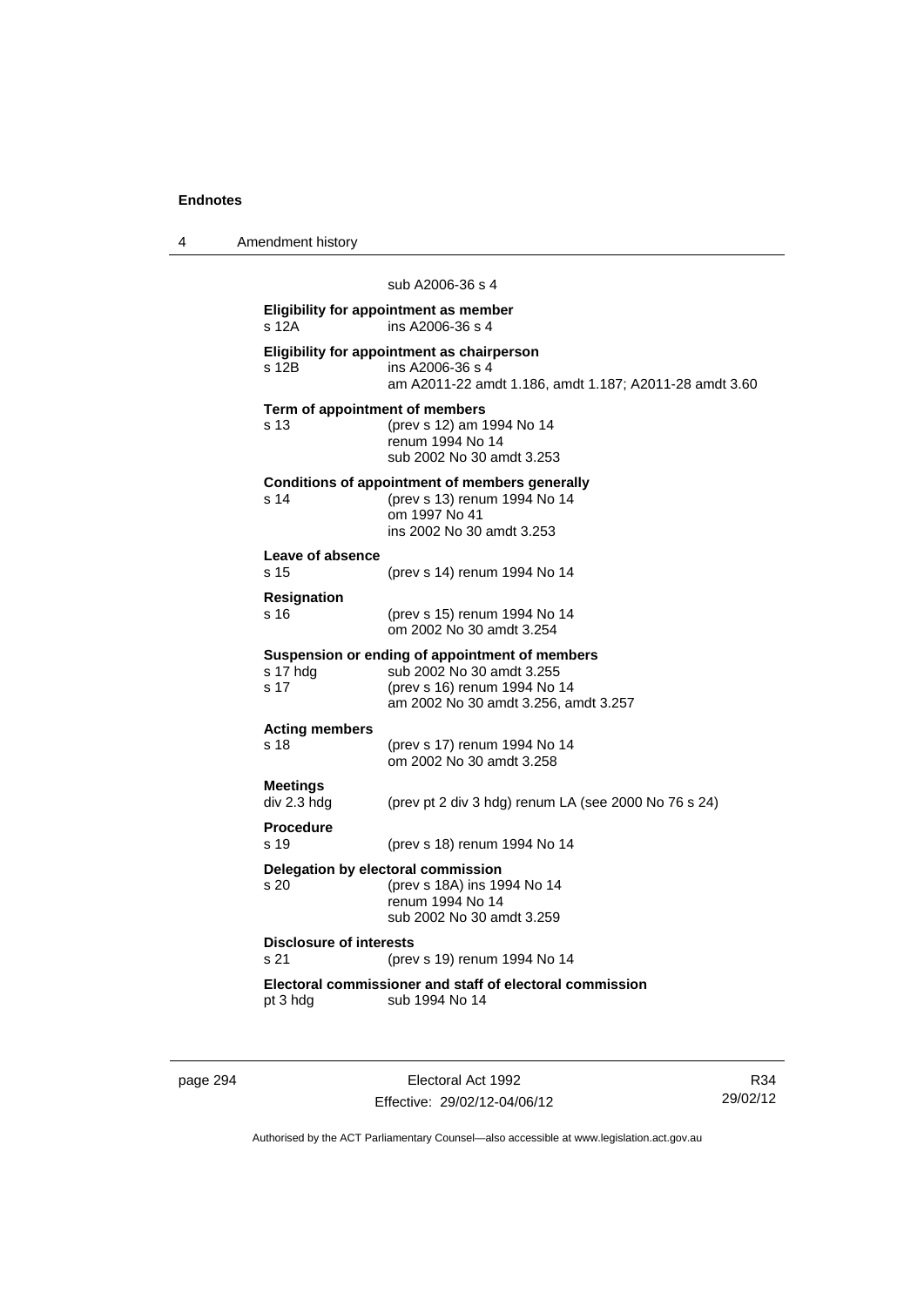| <b>Electoral commissioner</b>     |                                                                                  |
|-----------------------------------|----------------------------------------------------------------------------------|
| div 3.1 hdg                       | (prev pt 3 div 1 hdg) ins 1994 No 14<br>renum LA (see 2000 No 76 s 24)           |
| <b>Appointment</b>                |                                                                                  |
| s 22                              | (prev s 20) am 1994 No 14<br>renum 1994 No 14                                    |
|                                   | am 2001 No 44 amdt 1.1288, amdt 1.1289; 2002 No 30 amdt<br>3.260                 |
|                                   | <b>Functions of commissioner etc</b>                                             |
| s 23                              | (prev s 21) sub 1994 No 14<br>renum 1994 No 14                                   |
|                                   | sub 2002 No 30 amdt 3.261                                                        |
| <b>Delegation by commissioner</b> |                                                                                  |
| s 24                              | (prev s 21A) ins 1994 No 14                                                      |
|                                   | renum 1994 No 14<br>sub 2001 No 30 amdt 3.262                                    |
|                                   |                                                                                  |
| s 25                              | Term of appointment of commissioner<br>(prev s 22) am 1994 No 14                 |
|                                   | renum 1994 No 14                                                                 |
|                                   | sub 2002 No 30 amdt 3.263                                                        |
| s 26                              | Conditions of appointment of commissioner generally<br>(prev s 23) am 1994 No 14 |
|                                   | renum 1994 No 14                                                                 |
|                                   | om 1995 No 56                                                                    |
|                                   | ins 2002 No 30 amdt 3.263                                                        |
| Leave of absence<br>s 27          | (prev s 24) am 1994 No 14                                                        |
|                                   | renum 1994 No 14                                                                 |
| <b>Resignation</b>                |                                                                                  |
| s 28                              | (prev s 25) am 1994 No 14<br>renum 1994 No 14                                    |
|                                   | om 2002 No 30 amdt 3.264                                                         |
|                                   | Suspension or ending of appointment of commissioner                              |
| s 29 hdg                          | sub 2002 No 30 amdt 3.265                                                        |
| s 29                              | (prev s 26) am 1994 No 14<br>renum 1994 No 14                                    |
|                                   | am 2002 No 30 amdt 3.266, amdt 3.267                                             |
| <b>Acting commissioner</b>        |                                                                                  |
| s 30                              | (prev s 27) am 1994 No 14<br>renum 1994 No 14                                    |
|                                   | om 2002 No 30 amdt 3.268                                                         |
|                                   |                                                                                  |

R34 29/02/12

Electoral Act 1992 Effective: 29/02/12-04/06/12 page 295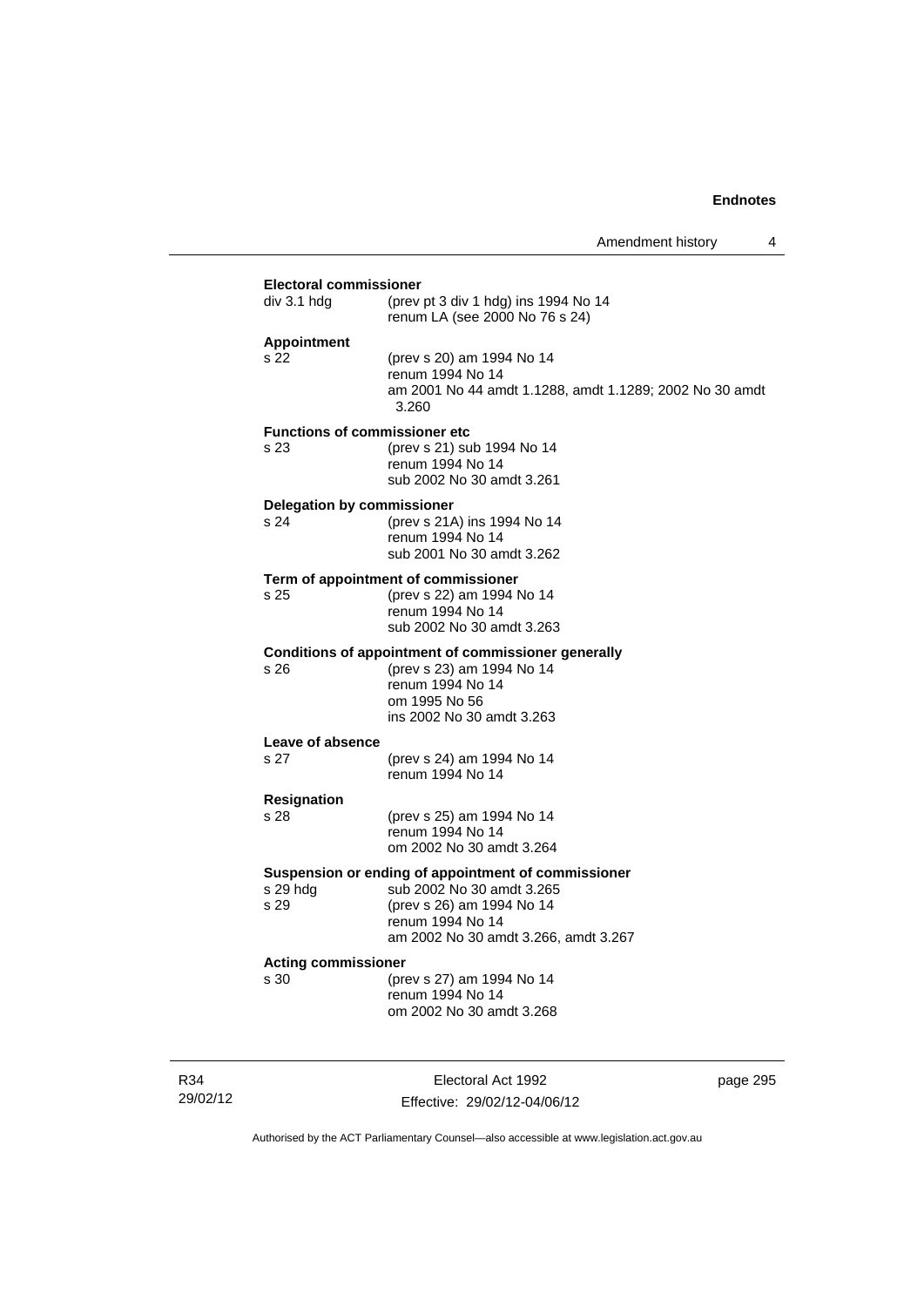|          | Staff of the electoral commission<br>div 3.2 hdg  | (prev pt 3 div 2 hdg) ins 1994 No 14<br>renum LA (see 2000 No 76 s 24)                                                                                                                                                                   |     |
|----------|---------------------------------------------------|------------------------------------------------------------------------------------------------------------------------------------------------------------------------------------------------------------------------------------------|-----|
|          | <b>Staff</b><br>s 31                              | (prev s 27A) ins 1994 No 14<br>renum 1994 No 14<br>sub 1994 No 38 sch 1 pt 32                                                                                                                                                            |     |
|          | <b>Temporary staff and consultants</b><br>s 32    | (prev s 27B) ins 1994 No 14<br>renum 1994 No 14<br>am 1994 No 38 sch 1 pt 32                                                                                                                                                             |     |
|          | <b>Officers</b><br>s 33                           | (prev s 27C) ins 1994 No 14<br>renum 1994 No 14<br>am 2001 No 36 amdt 1.8; 2002 No 30 amdt 3.269; A2004-39<br>amdt 1.14                                                                                                                  |     |
|          | <b>Multimember electorates</b><br>s 34            | (prev s 28) renum 1994 No 14                                                                                                                                                                                                             |     |
|          | <b>Redistribution of electorates</b><br>s 35      | (prev s 29) renum 1994 No 14<br>am 2001 No 44 amdt 1.1290; A2011-28 amdt 3.61                                                                                                                                                            |     |
|          | <b>Factors relevant to redistribution</b><br>s 36 | (prev s 30) renum 1994 No 14<br>am 2002 No 39 amdt 1.3                                                                                                                                                                                   |     |
|          | <b>Timing of redistributions</b><br>s 37          | (prev s 31) am 1994 No 14<br>renum 1994 No 14<br>am 1998 No 61; 2002 No 30 amdts 3.270-3.272                                                                                                                                             |     |
|          | s 37A                                             | Timing of redistribution after 2001 ordinary election<br>ins 2002 No 32 s 4<br>exp 16 October 2004 (s 37A (3))                                                                                                                           |     |
|          | s 38                                              | Suspension of redistribution process-extraordinary elections<br>(prev s 31A) ins 1994 No 14<br>renum 1994 No 14<br>am 2002 No 30 amdt 3.273                                                                                              |     |
|          | <b>Redistribution committees</b><br>s 39          | (prev s 32) am 1994 No 14<br>renum 1994 No 14<br>am 1996 No 85; 2000 No 3 sch 1; 2001 No 44 amdt 1.1291;<br>2002 No 30 amdt 3.274; A2002-56 amdt 3.29; A2007-33<br>amdt 1.5, amdt 1.6; A2010-6 amdt 1.5, amdt 1.6; A2011-28<br>amdt 3.77 |     |
| page 296 |                                                   | Electoral Act 1992                                                                                                                                                                                                                       | R34 |

Effective: 29/02/12-04/06/12

29/02/12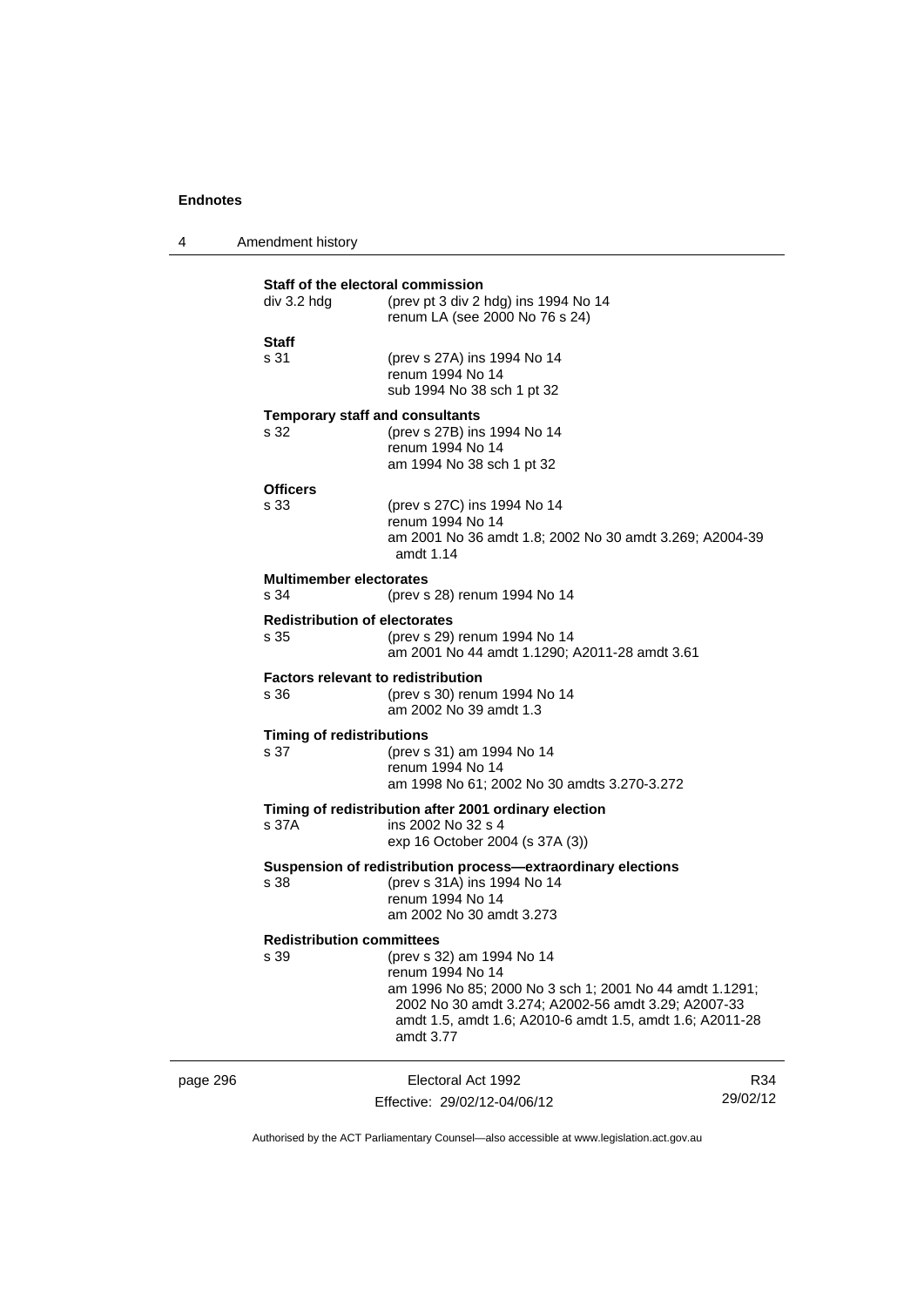| $s$ 40                                       | (prev s 33) am 1994 No 14<br>renum 1994 No 14                                                                                                                        |
|----------------------------------------------|----------------------------------------------------------------------------------------------------------------------------------------------------------------------|
| s <sub>41</sub>                              | Suggestions and comments about redistribution<br>(prev s 34) renum 1994 No 14<br>am 2001 No 36 amdt 1.9<br>sub 2001 No 44 amdt 1.1292                                |
| <b>Outline of proposal</b>                   |                                                                                                                                                                      |
| s <sub>42</sub>                              | (prev s 35) renum 1994 No 14                                                                                                                                         |
| <b>Proposed redistribution</b><br>s 43       | (prev s 36) renum 1994 No 14<br>am 2001 No 44 amdt 1.1293                                                                                                            |
| $s$ 44                                       | Notification and publication of proposal<br>(prev s 37) renum 1994 No 14<br>am 2001 No 36 amdt 1.10<br>sub 2001 No 44 amdt 1.1294                                    |
| s 45                                         | <b>Dissolution of redistribution committee</b><br>(prev s 38) renum 1994 No 14<br>sub 2001 No 44 amdt 1.1295                                                         |
| <b>Objections</b><br>s 46                    | (prev s 39) renum 1994 No 14<br>am 2001 No 36 s 6 and amdt 1.11; 2001 No 44 amdt 1.1296                                                                              |
| s 47                                         | <b>Augmented electoral commission</b><br>(prev s 40) am 1994 No 14<br>renum 1994 No 14<br>am 2002 No 30 amdt 3.275; A2007-33 amdt 1.7; A2010-6<br>amdt 1.7, amdt 1.8 |
| $s$ 48                                       | Meetings of augmented electoral commission<br>orig s 48 om 1994 No 14<br>(prev s 41) am 1994 No 14<br>renum 1994 No 14                                               |
| <b>Investigation of objections</b><br>$s$ 49 | (prev s 42) renum 1994 No 14<br>am 1997 No 91; 2001 No 44 amdt 1.1297, amdt 1.1298;<br>A2008-13 s 6                                                                  |
| s 50                                         | Redistribution-proposal by augmented electoral commission<br>(prev s 43) renum 1994 No 14                                                                            |
| s 51                                         | Publication of augmented electoral commission's proposal<br>(prev s 44) renum 1994 No 14<br>am 2001 No 44 amdt 1.1299, amdt 1.1300                                   |

R34 29/02/12

Electoral Act 1992 Effective: 29/02/12-04/06/12 page 297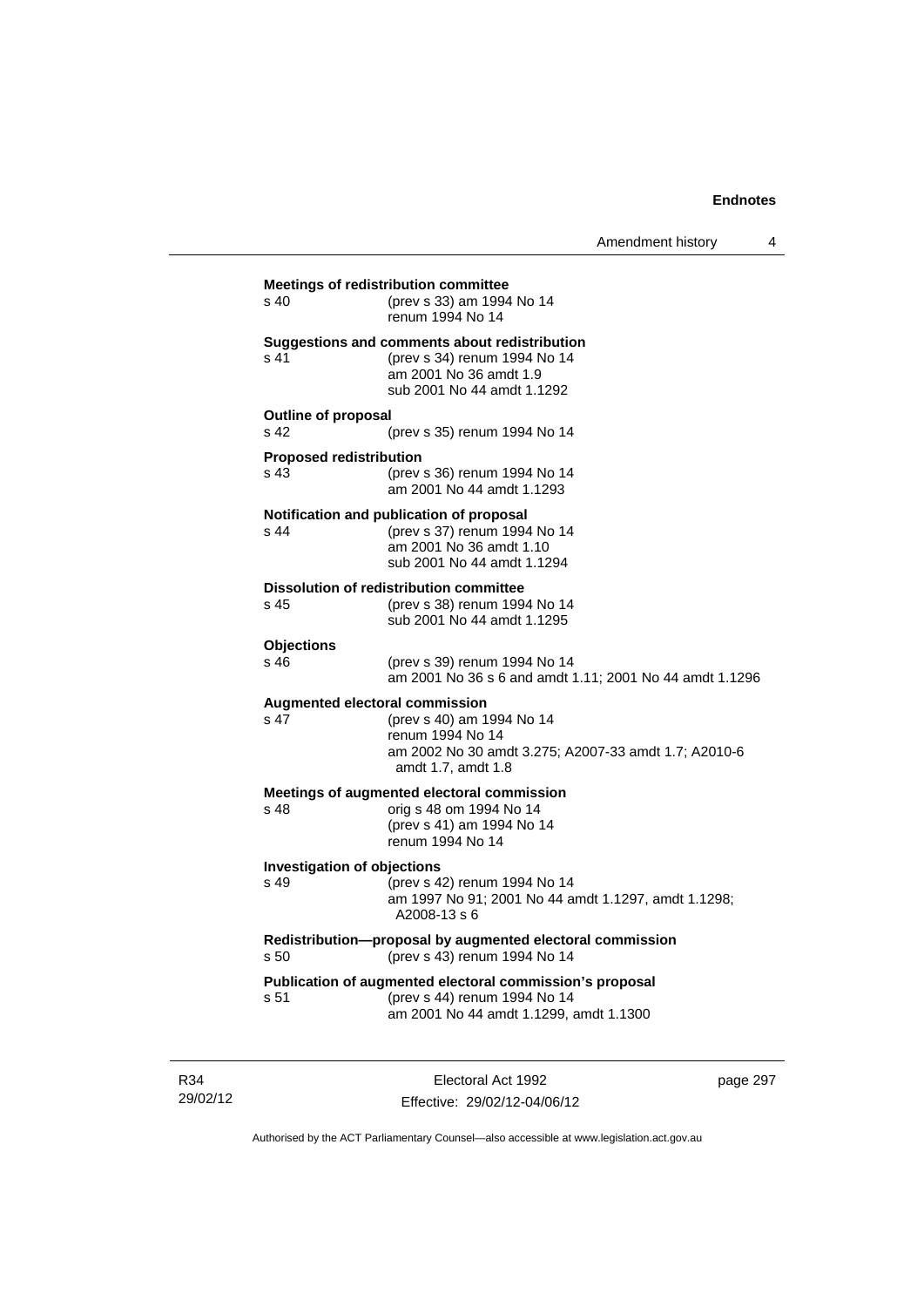| 4 | Amendment history                             |                                                                                                                                                                                 |
|---|-----------------------------------------------|---------------------------------------------------------------------------------------------------------------------------------------------------------------------------------|
|   | s 52                                          | Objections to augmented electoral commission's proposal<br>(prev s 45) am 1994 No 14<br>renum 1994 No 14<br>am 2001 No 36 s 7; 2001 No 44 amdt 1.1301; 2002 No 30<br>amdt 3.352 |
|   | s 53                                          | Report by augmented electoral commission and public announcement<br>(prev s 46) am 1994 No 14<br>renum 1994 No 14                                                               |
|   | <b>Report to Legislative Assembly</b><br>s 54 | (prev s 47) am 1994 No 14<br>renum 1994 No 14                                                                                                                                   |
|   | Decisions are final<br>s 55                   | (prev s 49) am 1994 No 14<br>renum 1994 No 14<br>am 2002 No 30 amdt 3.276; A2006-40 amdt 2.105                                                                                  |
|   | Validity not affected<br>s 56                 | (prev s 50) am 1994 No 14<br>renum 1994 No 14                                                                                                                                   |
|   | <b>Electoral rolls</b><br>pt 5 hdg            | sub 1994 No 14                                                                                                                                                                  |
|   | <b>Electorate and Territory rolls</b><br>s 57 | (prev s 51) sub 1994 No 14<br>renum 1994 No 14                                                                                                                                  |
|   | <b>Contents of roll</b><br>s 58               | (prev s 52) sub 1994 No 14<br>renum 1994 No 14<br>am 2002 No 30 amdt 3.277                                                                                                      |
|   | Meaning of extract from roll<br>s 59          | (prev s 53) sub 1994 No 14<br>renum 1994 No 14<br>sub 2002 No 30 amdt 3.278                                                                                                     |
|   | Inspection of printed roll extracts<br>s 60   | (prev s 54) ins 1994 No 14<br>renum 1994 No 14                                                                                                                                  |
|   | s 61                                          | Supply of printed roll extract to MLAs etc<br>(prev s 55) ins 1994 No 14<br>renum 1994 No 14<br>am 2001 No 44 amdt 1.1302, amdt 1.1303                                          |

page 298 **Electoral Act 1992** Effective: 29/02/12-04/06/12

R34 29/02/12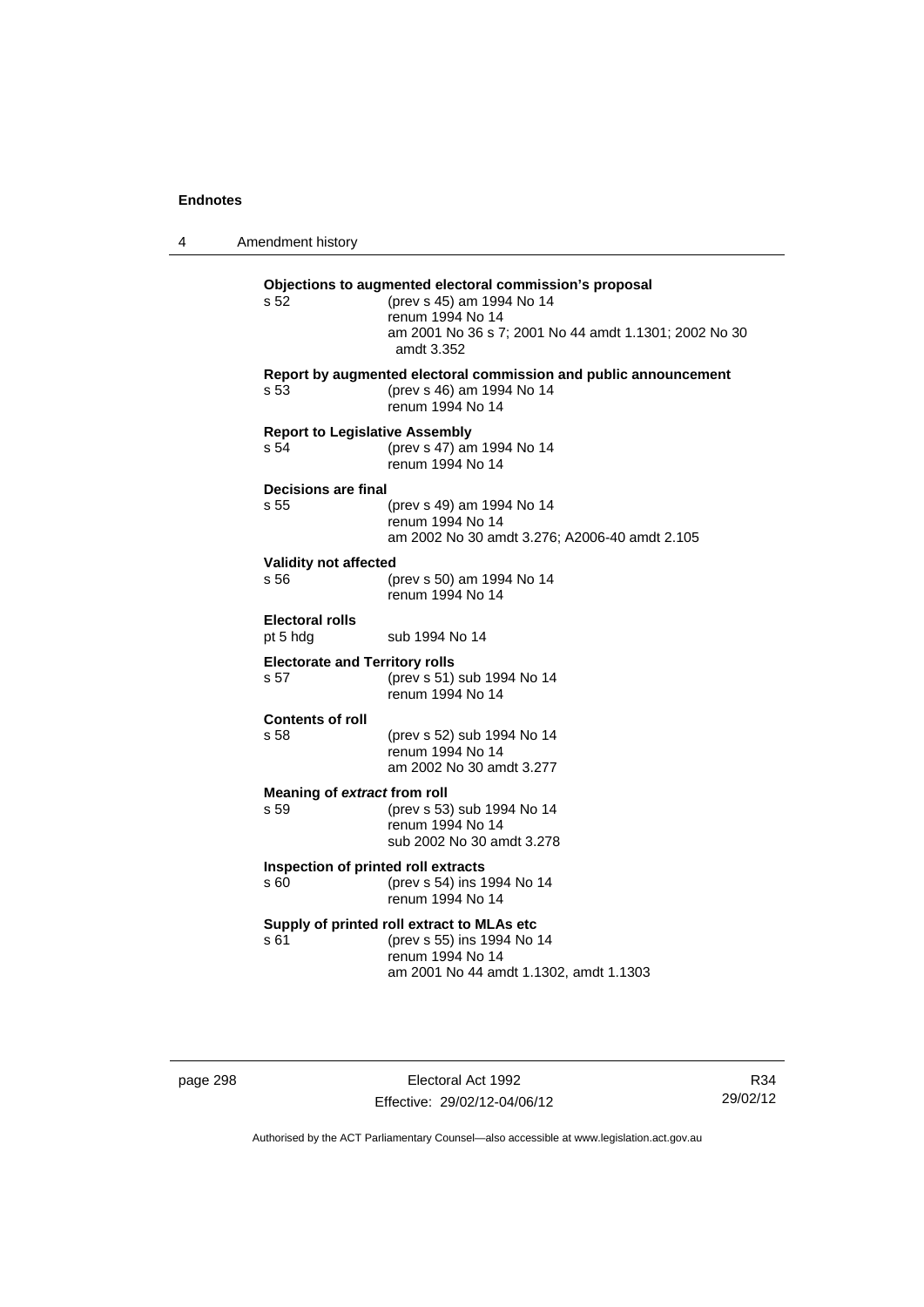| s 62                        | (prev s 56) ins 1994 No 14<br>renum 1994 No 14<br>am 1997 No 91; 2001 No 44 amdt 1.1304, amdt 1.1305                                                          |
|-----------------------------|---------------------------------------------------------------------------------------------------------------------------------------------------------------|
| Use of roll extracts        |                                                                                                                                                               |
| s 63                        | (prev s 57) ins 1994 No 14<br>renum 1994 No 14<br>am 1998 No 54<br>sub 2001 No 36 s 8                                                                         |
| s 64                        | <b>Prohibited use of roll extracts</b><br>(prev s 58) ins 1994 No 14<br>renum 1994 No 14<br>am 1998 No 54<br>om 2001 No 36 s 8                                |
| s 65                        | Provision of roll information to prescribed authorities<br>(prev s 59) ins 1994 No 14<br>renum 1994 No 14<br>am 1997 No 91; 1998 No 54; 2002 No 30 amdt 3.279 |
| <b>Maintenance of rolls</b> |                                                                                                                                                               |
| s 66                        | (prev s 60) ins 1994 No 14<br>renum 1994 No 14                                                                                                                |
| s 67                        | Power to require information<br>(prev s 61) ins 1994 No 14<br>renum 1994 No 14<br>am 1998 No 54; 2001 No 36 amdt 1.12; 2002 No 30 amdt<br>3.352               |
| s 68                        | Notice of registered deaths<br>(prev s 62) ins 1994 No 14<br>renum 1994 No 14<br>am A2012-1 s 4                                                               |
| s 69                        | Disclosure of roll information<br>(prev s 63) ins 1994 No 14<br>renum 1994 No 14<br>am 1998 No 54                                                             |
| s 70                        | Joint roll arrangements with Commonwealth<br>(prev s 64) ins 1994 No 14<br>renum 1994 No 14<br>am 1997 No 91                                                  |
|                             |                                                                                                                                                               |

R34 29/02/12

Electoral Act 1992 Effective: 29/02/12-04/06/12 page 299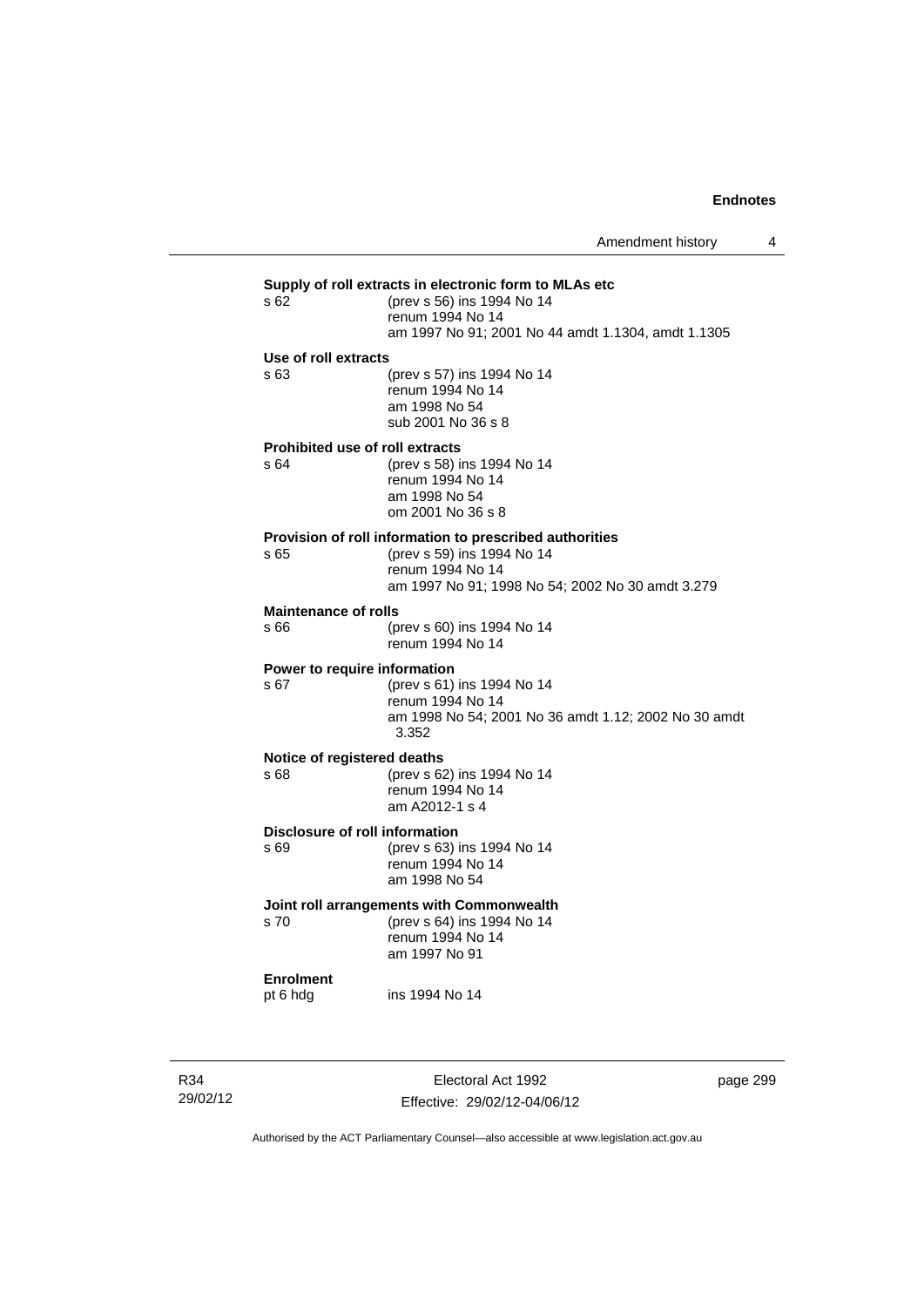| 4 | Amendment history                        |                                                                                                                                                                                                                    |
|---|------------------------------------------|--------------------------------------------------------------------------------------------------------------------------------------------------------------------------------------------------------------------|
|   | s 71 hdg<br>s 71                         | Persons taken not to be enrolled on Commonwealth roll<br>sub 2001 No 36 amdt 1.13<br>(prev s 65) ins 1994 No 14<br>renum 1994 No 14<br>am 2001 No 36 amdts 1.14-1.16                                               |
|   | s 71A hdg<br>s 71A                       | Address of person serving sentence of imprisonment<br>ins 2001 No 36 amdt 1.15<br>(prev s 71 (2)) renum 2001 No 36 amdt 1.15<br>am A2006-23 amdt 1.182, amdt 1.183                                                 |
|   | <b>Entitlement</b><br>s 72               | (prev s 66) ins 1994 No 14<br>renum 1994 No 14<br>am A2008-13 s 7; ss renum R26 LA                                                                                                                                 |
|   | s 73                                     | <b>Compulsory enrolment etc-residents</b><br>(prev s 67) ins 1994 No 14<br>renum 1994 No 14<br>am 1998 No 54; 2002 No 30 amdt 3.352                                                                                |
|   | Eligible overseas electors<br>s 74       | (prev s 68) ins 1994 No 14<br>renum 1994 No 14                                                                                                                                                                     |
|   | Age 16 enrolment<br>s 75 hdg<br>s 75     | sub A2012-1 s 5<br>(prev s 69) ins 1994 No 14<br>renum 1994 No 14<br>am A2012-1 s 6                                                                                                                                |
|   | <b>Enrolment etc</b><br>s 76             | (prev s 70) ins 1994 No 14<br>renum 1994 No 14<br>am 2001 No 36 s 9, s 10; 2001 No 44 amdt 1.1306,<br>amdt 1.1307<br>am LA (see 2001 No 36 amdt 1.99); 2002 No 30 amdt 3.352;<br>A2008-13 s 8, A2008-37 amdt 1.147 |
|   | Suppression of elector's address<br>s 77 | (prev s 71) ins 1994 No 14<br>renum 1994 No 14<br>am LA (see 2001 No 36 amdt 1.99); 2001 No 44 amdt 1.1308,<br>amdt 1.1309, A2008-37 amdt 1.147; A2011-52 amdt 3.72                                                |
|   | s 78                                     | Inclusion of particulars on roll following suppression<br>(prev s 72) ins 1994 No 14<br>renum 1994 No 14, A2008-37 amdt 1.147                                                                                      |

page 300 **Electoral Act 1992** Effective: 29/02/12-04/06/12

R34 29/02/12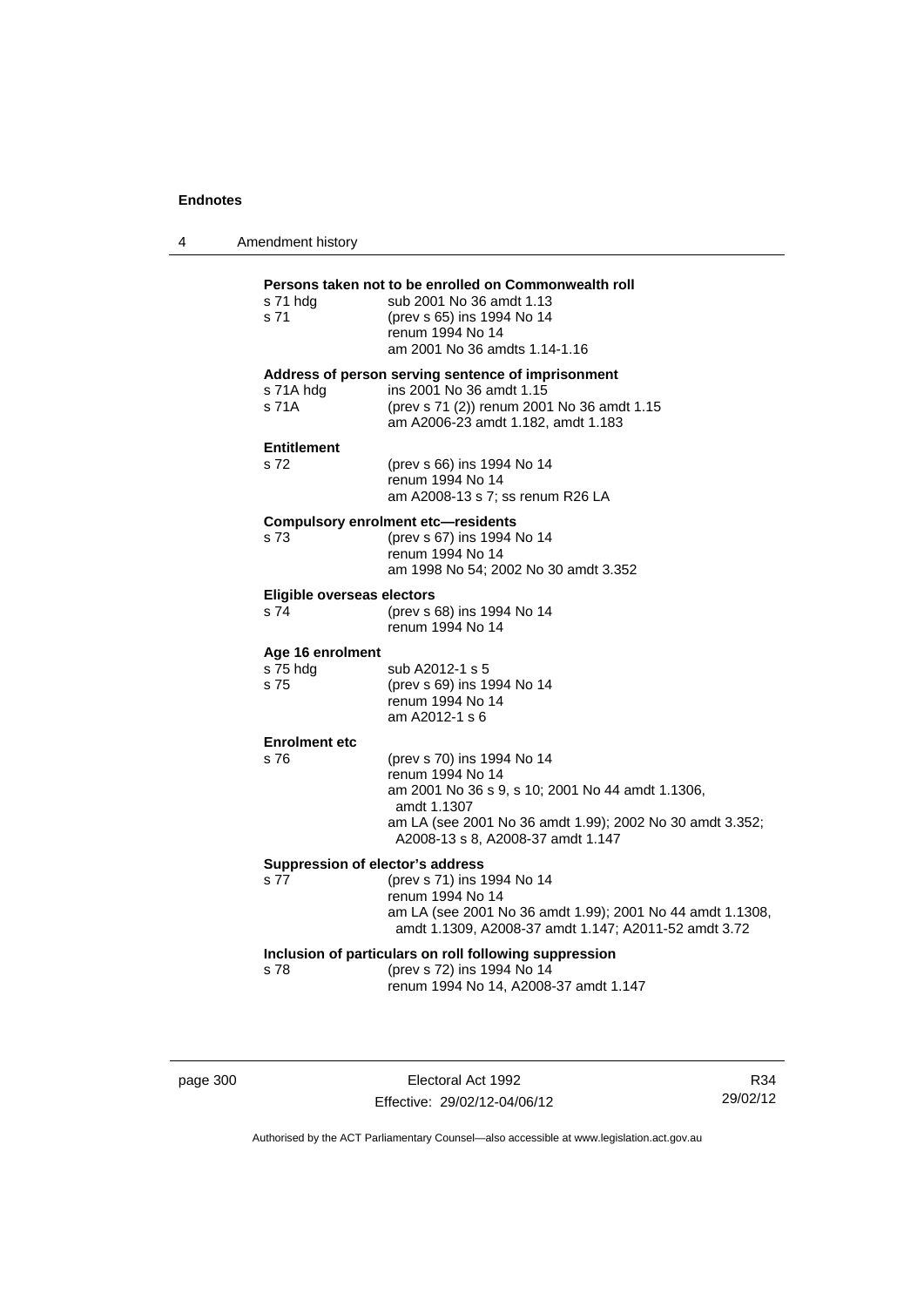# **Suppression of elector's address pending review** s 79 (prev s 73) ins 1994 No 14 s 79 (prev s 73) ins 1994 No 14 renum 1994 No 14 am A2008-37 amdt 1.139; A2011-52 amdt 3.73 **Closed rolls**  s 80 (prev s 74) ins 1994 No 14 renum 1994 No 14 am 1994 No 78; 1997 No 91; 2001 No 36 s 11; LA (see 2001 No 36 amdt 1.99); 2002 No 30 amdt 3.280 **Objections to enrolment**  s 81 (prev s 75) ins 1994 No 14 renum 1994 No 14 am 1997 No 91; LA (see 2001 No 36 amdt 1.99); 2001 No 44 amdt 1.1310, amdt 1.1311; 2002 No 30 amdts 3.281-3.284, amdt 3.352, A2008-37 amdt 1.147 **Record of claims for enrolment**  s 82 (prev s 76) ins 1994 No 14 renum 1994 No 14 **Processing enrolment claims**  s 83 (prev s 77) ins 1994 No 14 renum 1994 No 14 **Transmission of enrolment claims**  s 84 (prev s 78) ins 1994 No 14 renum 1994 No 14 am 1998 No 54 **Production of claims for enrolment before a court** s 85 (prev s 79) ins 1994 No 14 (prev s 79) ins 1994 No 14 renum 1994 No 14 am 2002 No 30 amdt 3.285 **Claims for enrolment not subject to warrants**  s 86 (prev s 80) ins 1994 No 14 renum 1994 No 14 **Registration of political parties**  pt 7 hdg ins 1994 No 14 sub 2001 No 36 s 12 am A2004-26 amdt 1.1 **Definitions—pt 7**  s 87 (prev s 81) ins 1994 No 14 renum 1994 No 14 sub 2001 No 36 s 12; A2008-13 s 9 def *address* ins A2008-13 s 9 def *related* ins A2008-13 s 9

R34 29/02/12

Electoral Act 1992 Effective: 29/02/12-04/06/12 page 301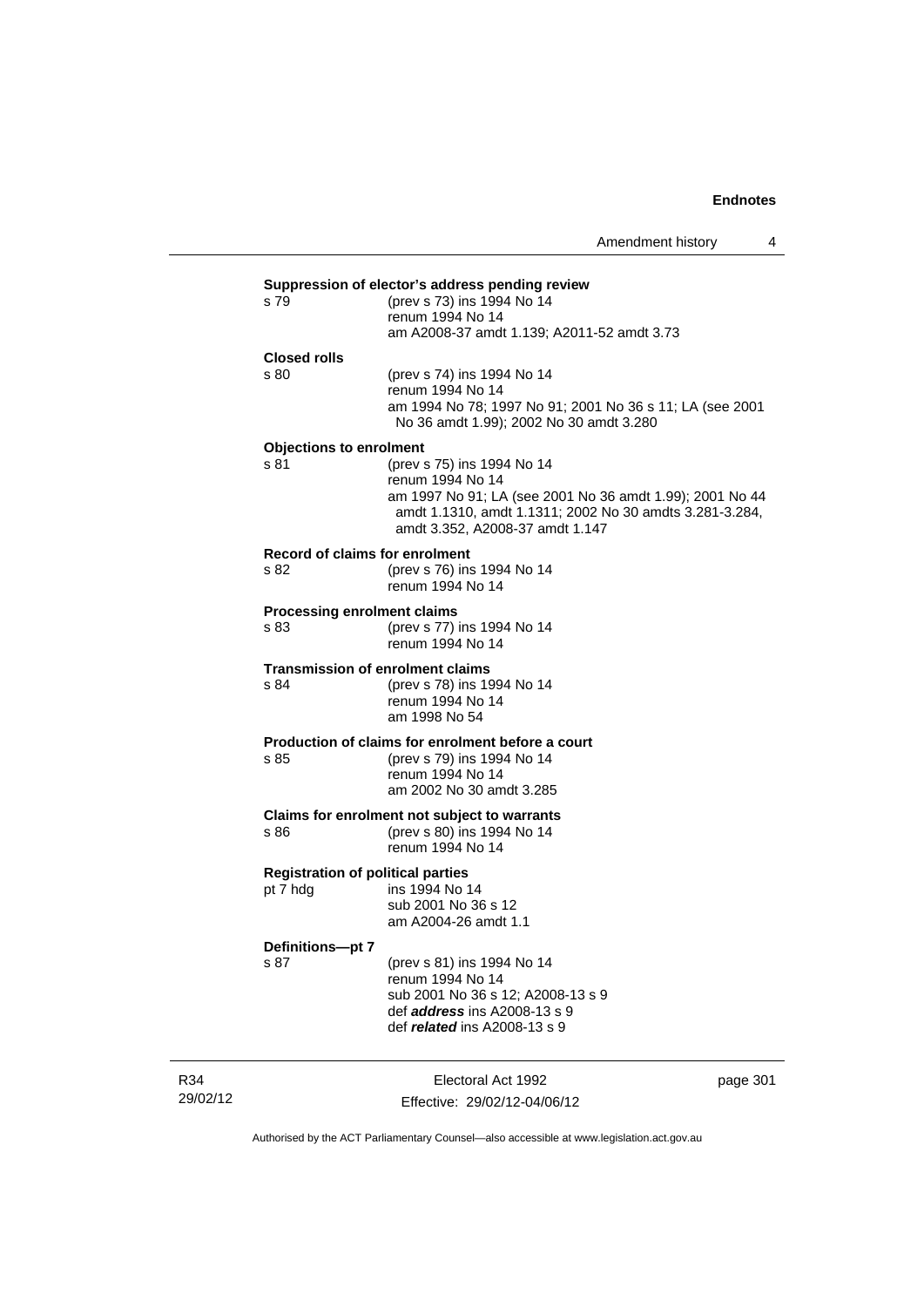4 Amendment history

#### **Register of political parties**

| s 88 hdg | sub A2004-26 amdt 1.2                                                                                                                                                                                                         |
|----------|-------------------------------------------------------------------------------------------------------------------------------------------------------------------------------------------------------------------------------|
| s 88     | (prev s 82) ins 1994 No 14                                                                                                                                                                                                    |
|          | renum 1994 No 14                                                                                                                                                                                                              |
|          | sub 2001 No 36 s 12                                                                                                                                                                                                           |
|          | am A2004-26 amdts 1.3-1.7, amdt 1.62, amdt 1.63                                                                                                                                                                               |
|          | Application for registration of political party                                                                                                                                                                               |
| s 89     | (prev s 83) ins 1994 No 14                                                                                                                                                                                                    |
|          | renum 1994 No 14                                                                                                                                                                                                              |
|          | sub 2001 No 36 s 12                                                                                                                                                                                                           |
|          | am 2001 No 44 amdt 1.1312, amdt 1.1313; A2004-26 ss 5-7;                                                                                                                                                                      |
|          | A2008-13 s 10; ss renum R26 LA                                                                                                                                                                                                |
|          | A constitute the contract of the constitution of the state of the state of the state of the state of the state of the state of the state of the state of the state of the state of the state of the state of the state of the |

# **Application for registration of ballot group**

s 89A **ins 2001 No 36 s 12**  am 2001 No 44 amdt 1.1314, amdt 1.1315 om A2004-26 amdt 1.8

# **Further information about application for political party registration** s 90 (prev s 84) ins 1994 No 14

s 90 (prev s 84) ins 1994 No 14 renum 1994 No 14 sub 2001 No 36 s 12 am 2002 No 30 amdt 3.352; A2004-26 s 8; ss renum R16 LA (see A2004-26 s 9), A2008-37 amdt 1.147

# **Notification and publication of applications**

s 91 (prev s 85) ins 1994 No 14 renum 1994 No 14 sub 2001 No 36 s 12 am 2001 No 44 amdt 1.1316; A2004-26 amdts 1.9-1.11, amdt 1.62, amdt 1.63; A2008-13 s 11, s 12

# **Objections to applications and responses**

| s 91A | ins 2001 No 36 s 12   |
|-------|-----------------------|
|       | am A2004-26 amdt 1.63 |

## **Registration of political parties**

s 92 hdg sub A2004-26 amdt 1.12 s 92 (prev s 86) ins 1994 No 14 renum 1994 No 14 sub 2001 No 36 s 12 am 2001 No 44 amdt 1.1317; A2004-26 amdt 1.13, amdt 1.62, amdt 1.63, A2008-37 amdt 1.147

page 302 Electoral Act 1992 Effective: 29/02/12-04/06/12

R34 29/02/12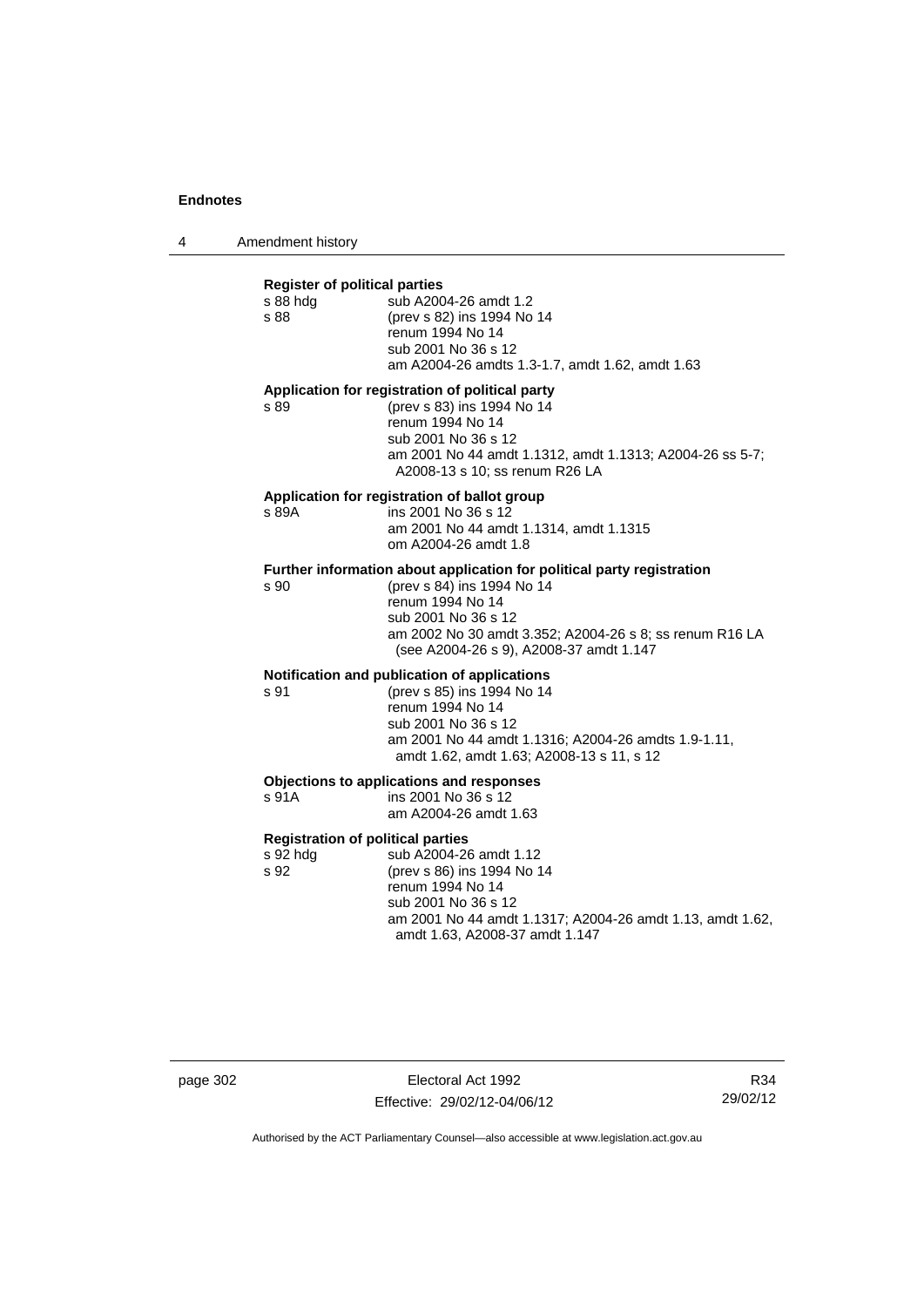# **Refusal of applications for registration**  s 93 (prev s 87) ins 1994 No 14 renum 1994 No 14 am 1997 No 91 sub 2001 No 36 s 12 am A2004-26 s 10, amdts 1.14-1.16, amdt 1.62, amdt 1.63, amdt 1.65; pars renum R16 LA (see A2004-26 amdt 1.66); A2008-13 s 13, s 14, A2008-37 amdt 1.147 **Amendment of applications for registration**  s 94 (prev s 88) ins 1994 No 14 renum 1994 No 14 sub 2001 No 36 s 12 am A2004-26 amdt 1.63 **Changes to particulars in register**  s 95 (prev s 89) ins 1994 No 14 renum 1994 No 14 am 1997 No 91 sub 2001 No 36 s 12 am A2004-26 amdt 1.17, amdt 1.18, amdt 1.65; ss renum R16 LA (see A2004-26 amdt 1.66) **Objection to continued use of name**  s 95A ins 2001 No 36 s 12 am A2004-26 amdt 1.61 **When certain action cannot be taken<br>s 95B** ins A2004-26 s 11 ins A2004-26 s 11 **No action under pt 7 during pre-election period**  s 96 (prev s 90) ins 1994 No 14 renum 1994 No 14 sub 2001 No 36 s 12 am A2004-26 amdt 1.63 **Who can be a registered officer s** 96A **ins 1997** No 9 ins 1997 No 91 sub 2001 No 36 s 12 am A2004-26 amdt 1.65 **Deputy registered officer**<br>s 97 (prev s (prev s 91) ins 1994 No 14 renum 1994 No 14 am 1997 No 91 sub 2001 No 36 s 12 am A2004-26 amdt 1.19, amdt 1.62, amdt 1.65 **Information about political parties**  s 97A ins 2001 No 36 s 12 sub A2004-26 s 12

R34 29/02/12

Electoral Act 1992 Effective: 29/02/12-04/06/12 page 303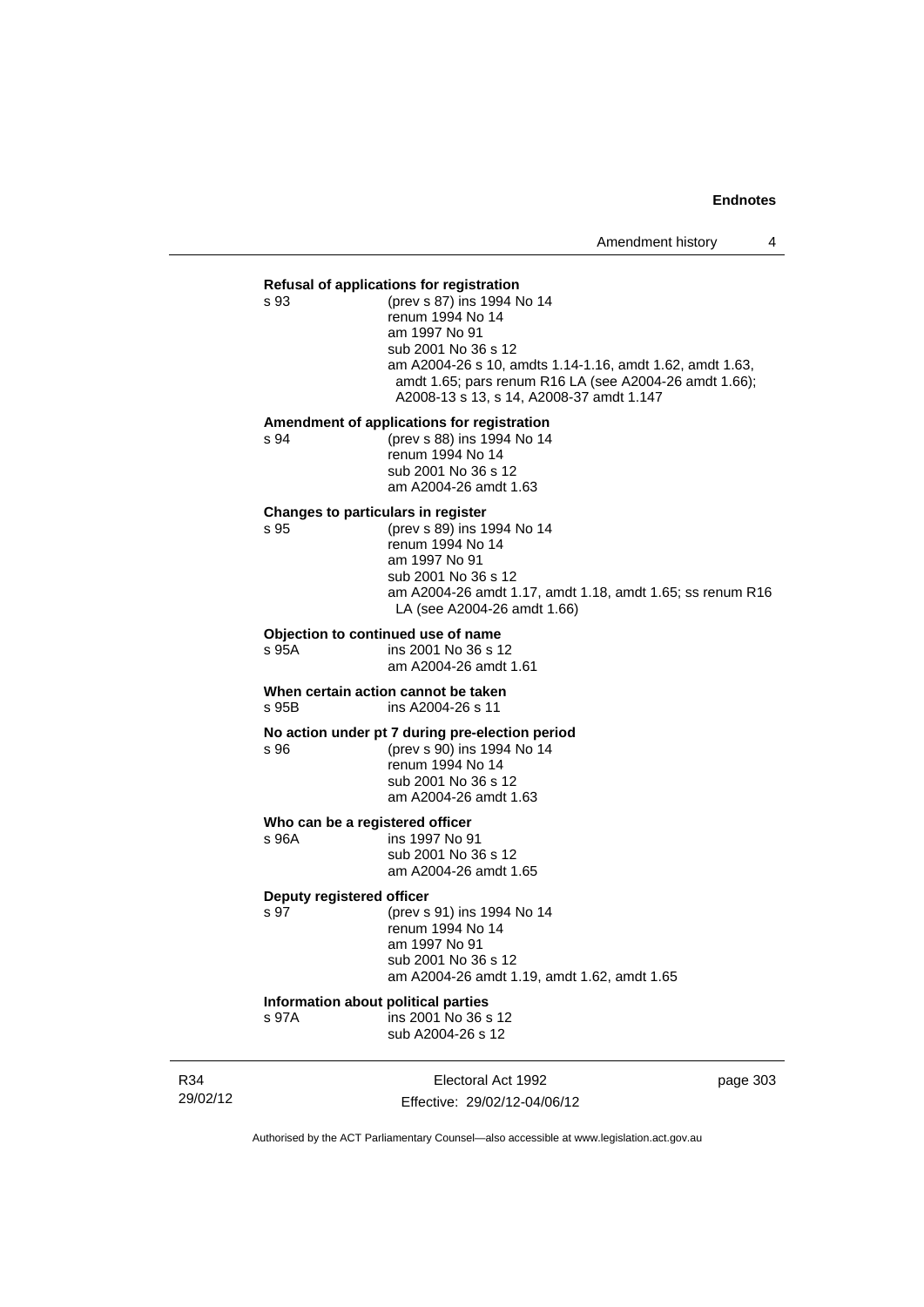4 Amendment history

# **Cancellation of registration of political parties**

| s 98 hdg<br>s 98                              | sub A2004-26 amdt 1.20<br>(prev s 92) ins 1994 No 14<br>renum 1994 No 14<br>am 1997 No 91<br>sub 2001 No 36 s 12<br>am 2001 No 44 amdts 1.1318-1.1321; A2004-26<br>amdts 1.21-1.25, amdt 1.62, amdt 1.65; ss renum R16 LA<br>(see A2004-26 amdt 1.66); A2008-37 amdt 1.147 |
|-----------------------------------------------|----------------------------------------------------------------------------------------------------------------------------------------------------------------------------------------------------------------------------------------------------------------------------|
| s 99 hdg<br>s 99                              | Use of party name after cancellation<br>sub A2004-26 amdt 1.26<br>(prev s 93) ins 1994 No 14<br>renum 1994 No 14<br>sub 2001 No 36 s 12<br>am A2004-26 amdt 1.27, amdt 1.28; ss renum R16 LA (see<br>A2004-26 amdt 1.66)                                                   |
| s 99A                                         | General requirements about constitutions of registered parties<br>ins 2001 No 36 s 12                                                                                                                                                                                      |
| <b>Timing of elections</b><br>pt 8 hdg        | ins 1994 No 14                                                                                                                                                                                                                                                             |
| <b>Ordinary elections</b><br>s 100            | (prev s 94) ins 1994 No 14<br>renum 1994 No 14<br>am 1997 No 38; 2002 No 30 amdt 3.286; A2003-54 s 4                                                                                                                                                                       |
| <b>Extraordinary elections</b><br>s 101       | (prev s 95) ins 1994 No 14<br>renum 1994 No 14<br>am 2001 No 44 amdt 1.1322; A2011-28 amdt 3.77                                                                                                                                                                            |
| Polling day<br>s 102                          | (prev s 96) ins 1994 No 14<br>renum 1994 No 14<br>sub 2002 No 30 amdt 3.287                                                                                                                                                                                                |
| <b>Arrangements for elections</b><br>pt 9 hdg | ins 1994 No 14                                                                                                                                                                                                                                                             |
| <b>Nominations</b><br>div 9.1 hdg             | (prev pt 9 div 1 hdg) renum LA (see 2000 No 76 s 24)                                                                                                                                                                                                                       |
| <b>Eligibility-MLAs</b><br>s 103              | (prev s 97) ins 1994 No 14<br>renum 1994 No 14<br>am 2002 No 30 amdt 3.288; A2006-23 amdts 1.184-1.186;<br>ss renum R21 LA (see A2006-23 amdt 1.187)                                                                                                                       |
|                                               |                                                                                                                                                                                                                                                                            |

page 304 Electoral Act 1992 Effective: 29/02/12-04/06/12

R34 29/02/12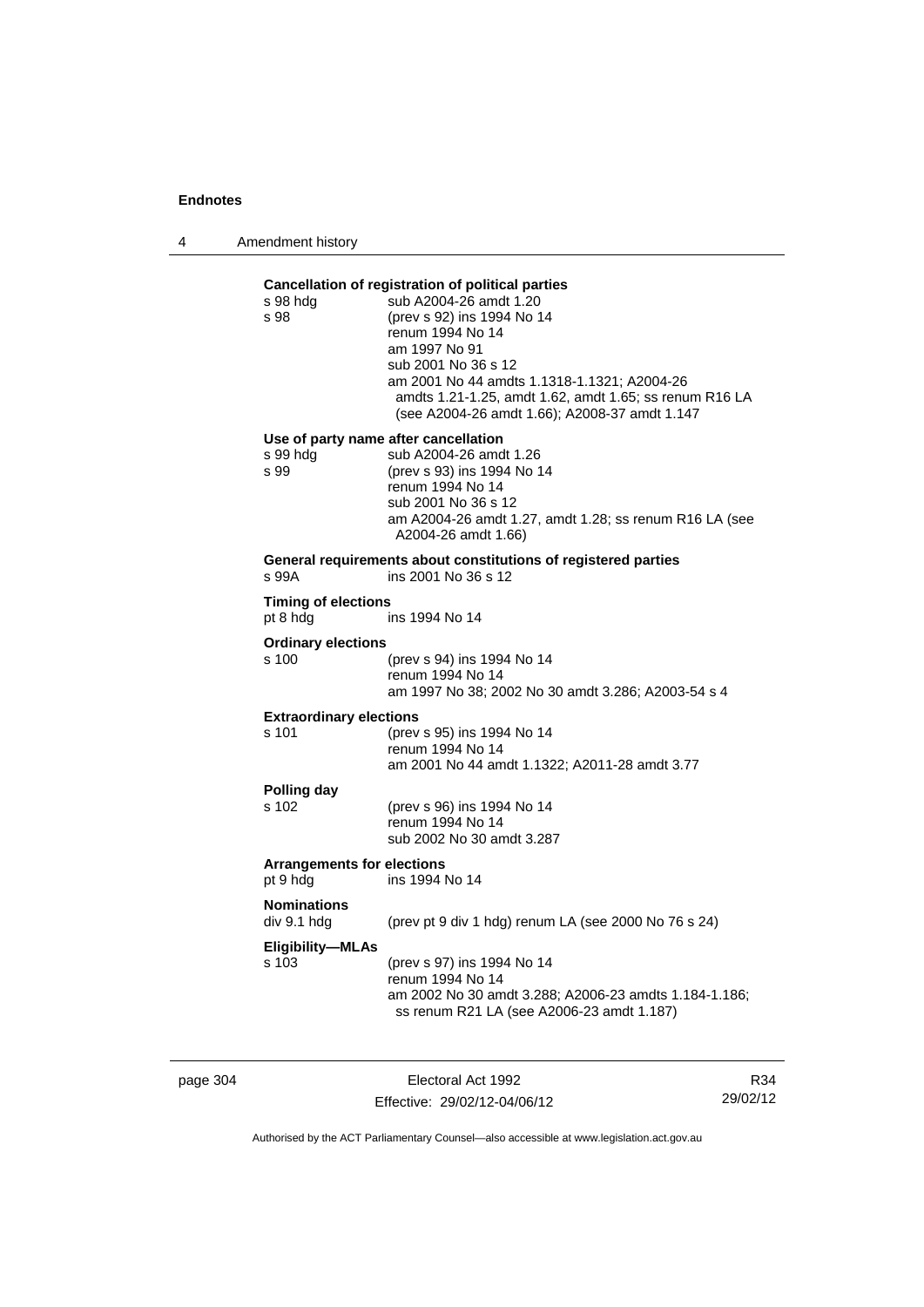| <b>Qualifications for nomination</b><br>s 104 | (prev s 98) ins 1994 No 14<br>renum 1994 No 14                                                                                                                                                                                                                                                                         |          |
|-----------------------------------------------|------------------------------------------------------------------------------------------------------------------------------------------------------------------------------------------------------------------------------------------------------------------------------------------------------------------------|----------|
| <b>Candidates to be nominated</b><br>s 105    | (prev s 99) ins 1994 No 14<br>renum 1994 No 14<br>am 1994 No 78; 2001 No 36 s 13, s 14, amdt 1.17; LA (see<br>2001 No 36 amdt 1.99); 2001 No 44 amdt 1.1323; ss renum<br>(see 2002 No 11 amdt 2.34); 2002 No 11 amdt 2.35; A2004-<br>26 amdt 1.29, amdt 1.62, amdt 1.65; pars renum R16 LA<br>(see A2004-26 amdt 1.66) |          |
| <b>Multiple nominations invalid</b><br>s 106  | (prev s 100) ins 1994 No 14<br>renum 1994 No 14                                                                                                                                                                                                                                                                        |          |
| s 107                                         | Withdrawal etc of consent to nomination<br>(prev s 101) ins 1994 No 14<br>renum 1994 No 14                                                                                                                                                                                                                             |          |
| Place and hour of nomination<br>s 108         | (prev s 102) ins 1994 No 14<br>renum 1994 No 14<br>am 1994 No 78; LA (see 2001 No 36 amdt 1.99); 2001 No 38<br>s 4; 2001 No 44 amdt 1.1324; 2002 No 11 amdt 2.36; A2011-<br>28 amdt 3.77                                                                                                                               |          |
| <b>Declaration of candidates</b><br>s 109     | (prev s 103) ins 1994 No 14<br>renum 1994 No 14<br>am 2001 No 36 amdt 1.18; A2004-26 amdt 1.65                                                                                                                                                                                                                         |          |
| <b>Rejection of nominations</b><br>s 110      | (prev s 104) ins 1994 No 14<br>renum 1994 No 14<br>sub 2001 No 36 s 15<br>am 2002 No 30 amdt 3.352                                                                                                                                                                                                                     |          |
| Need for a poll<br>s 111                      | (prev s 105) ins 1994 No 14<br>renum 1994 No 14                                                                                                                                                                                                                                                                        |          |
| s 112                                         | Death of candidate before polling day<br>(prev s 106) ins 1994 No 14<br>renum 1994 No 14                                                                                                                                                                                                                               |          |
| Deposit-return or forfeiture<br>s 113         | (prev s 107) ins 1994 No 14<br>renum 1994 No 14<br>sub A2012-1 s 7                                                                                                                                                                                                                                                     |          |
|                                               | Electoral Act 1992                                                                                                                                                                                                                                                                                                     | page 305 |

Authorised by the ACT Parliamentary Counsel—also accessible at www.legislation.act.gov.au

Effective: 29/02/12-04/06/12

R34 29/02/12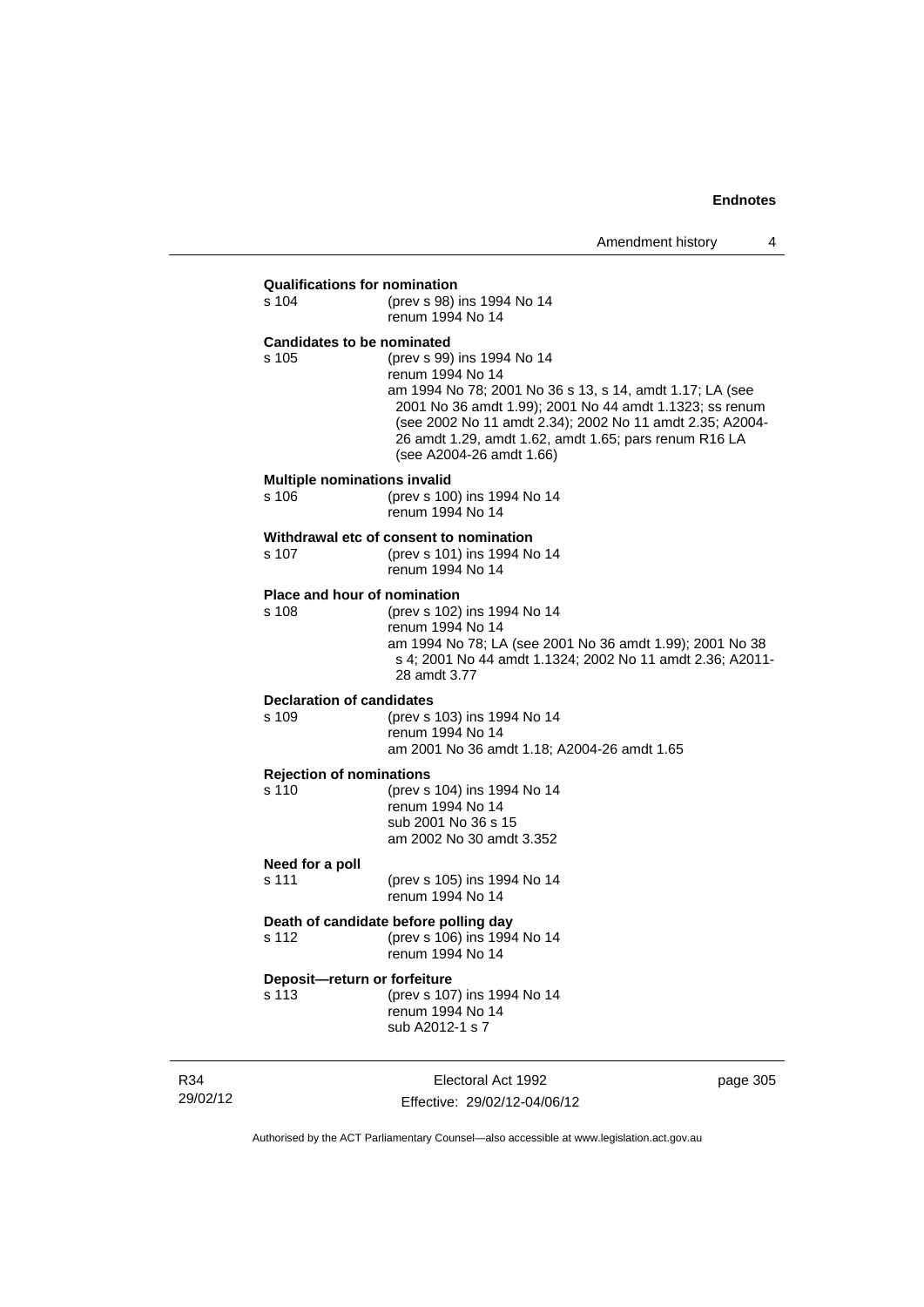4 Amendment history

| <b>Ballot papers</b><br>div 9.2 hdg          | (prev pt 9 div 2 hdg) renum LA (see 2000 No 76 s 24)                                                                                                                                                  |
|----------------------------------------------|-------------------------------------------------------------------------------------------------------------------------------------------------------------------------------------------------------|
| <b>Ballot papers</b><br>s 114                | (prev s 108) ins 1994 No 14<br>renum 1994 No 14<br>am 2000 No 76 s 5; LA (see 2001 No 36 amdt 1.99); 2001<br>No 44 amdt 1.1325, amdt 1.1326; 2002 No 30 amdt 3.289                                    |
| Grouping of candidates' names<br>s 115       | (prev s 109) ins 1994 No 14<br>renum 1994 No 14<br>am 2001 No 36 amdt 1.19; 2002 No 30 amdt 3.290; A2004-26<br>amdt 1.65; A2008-13 s 15                                                               |
| <b>Printing of ballot papers</b><br>s 116    | (prev s 110) ins 1994 No 14<br>renum 1994 No 14<br>am 2001 No 38 ss 5-8; 2002 No 30 amdt 3.291, amdt 3.292                                                                                            |
| Names on ballot papers<br>s 117              | (prev s 111) ins 1994 No 14<br>renum 1994 No 14<br>am 1994 No 78<br>sub 2001 No 36 s 16<br>am A2004-26 amdts 1.30-1.32; pars renum R16 LA (see<br>A2004-26 amdt 1.66)                                 |
| Draw for positions on ballot papers<br>s 118 | (prev s 112) ins 1994 No 14<br>renum 1994 No 14                                                                                                                                                       |
| div 9.3 hdg                                  | Electronic voting devices and vote counting programs<br>(prev div 9.2A) ins 2000 No 76 s 6<br>renum LA (see 2000 No 76 s 24)                                                                          |
| s 118A                                       | Approval of computer program for electronic voting and vote counting<br>ins 2000 No 76 s 6<br>am 2001 No 44 amdt 1.1327<br>am LA (see 2001 No 36 amdt 1.99); A2008-13 s 18; ss renum<br><b>R26 LA</b> |
| s 118B                                       | Security of electronic voting devices and related material<br>ins 2000 No 76 s 6                                                                                                                      |
| <b>Miscellaneous</b><br>div 9.4 hdg          | (prev pt 9 div 3 hdg) renum LA (see 2000 No 76 s 24)                                                                                                                                                  |

page 306 **Electoral Act 1992** Effective: 29/02/12-04/06/12

R34 29/02/12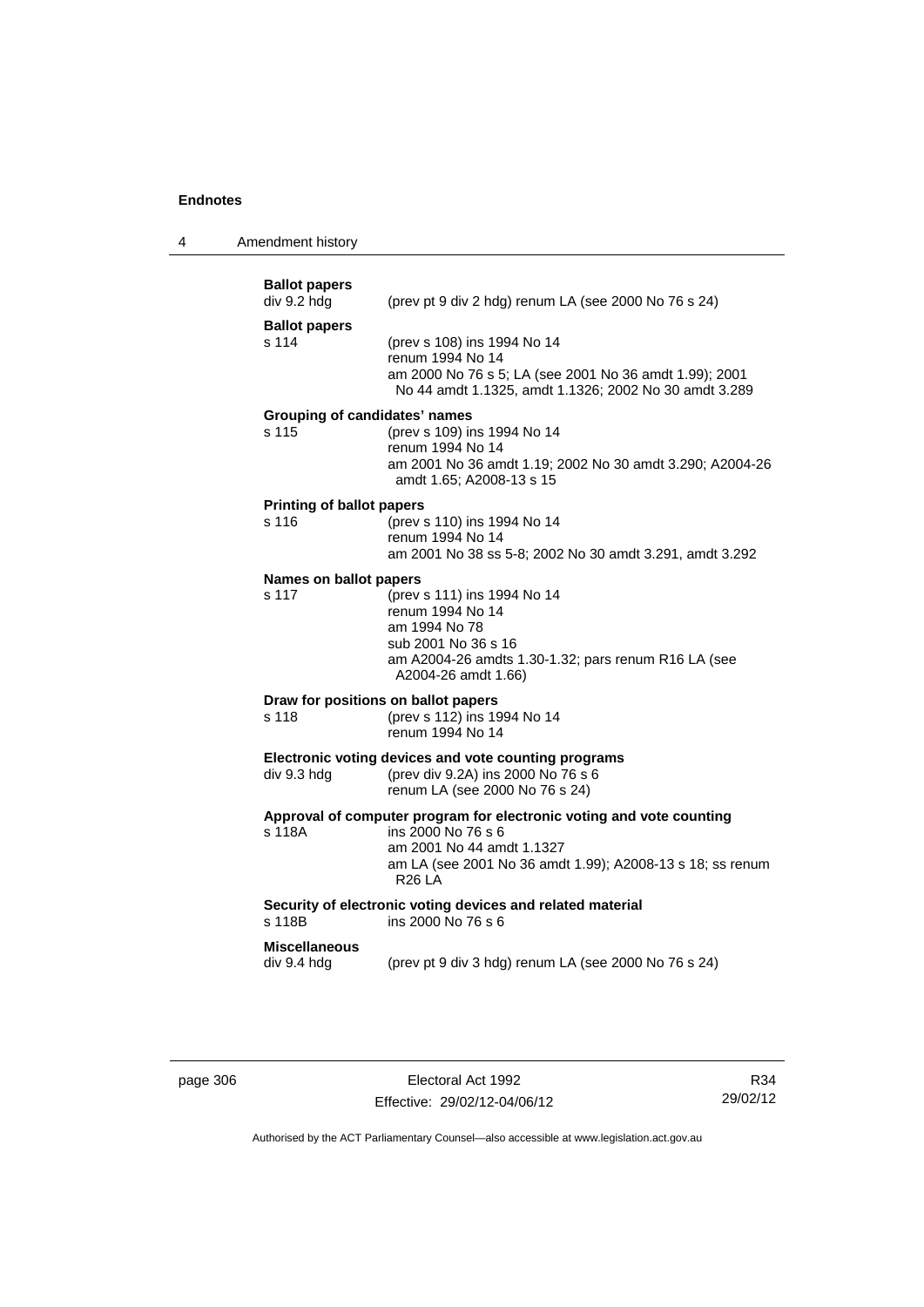### **Polling places and scrutiny centres**

| s 119 | (prev s 113) ins 1994 No 14                             |
|-------|---------------------------------------------------------|
|       | renum 1994 No 14                                        |
|       | am 2001 No 36 amdt 1.20; LA (see 2001 No 36 amdt 1.99); |
|       | 2001 No 44 amdt 1.1328, amdt 1.1329; A2011-28 amdt 3.62 |
|       |                                                         |

#### **Administrative arrangements**

s 120 (prev s 114) ins 1994 No 14 renum 1994 No 14 am 2000 No 76 s 7; 2001 No 44 amdt 1.1330

#### **Certified extracts and certified lists of electors**

| s 121 | (prev s 115) ins 1994 No 14 |
|-------|-----------------------------|
|       | renum 1994 No 14            |
|       | sub A2012-1 s 8             |

#### **Use of information from certified extracts or certified lists**

| s 121A hdg | sub A2012-1 s 9     |
|------------|---------------------|
| s 121A     | ins 2001 No 36 s 17 |
|            | am A2012-1 s 10     |

#### **Scrutineers—appointment**

s 122 (prev s 116) ins 1994 No 14 renum 1994 No 14 am 2001 No 44 amdt 1.1331, amdt 1.1332

### **Scrutineers—conduct**

s 123 (prev s 117) ins 1994 No 14 renum 1994 No 14 am 1998 No 54; 2002 No 30 amdt 3.293

### **Participation by candidates in conduct of election**

| s 124 | (prev s 118) ins 1994 No 14 |
|-------|-----------------------------|
|       | renum 1994 No 14            |

## **Determining matters by lot**

s 125 (prev s 119) ins 1994 No 14 renum 1994 No 14 am 2001 No 44 amdt 1.1333; A2011-28 amdt 3.63

### **Supplementary elections**

s 126 (prev s 120) ins 1994 No 14 renum 1994 No 14

ins 1994 No 14

# **Voting**<br>pt 10 hdg

## **General**

div 10.1 hdg (prev pt 10 div 1 hdg) renum LA (see 2000 No 76 s 24)

Electoral Act 1992 Effective: 29/02/12-04/06/12 page 307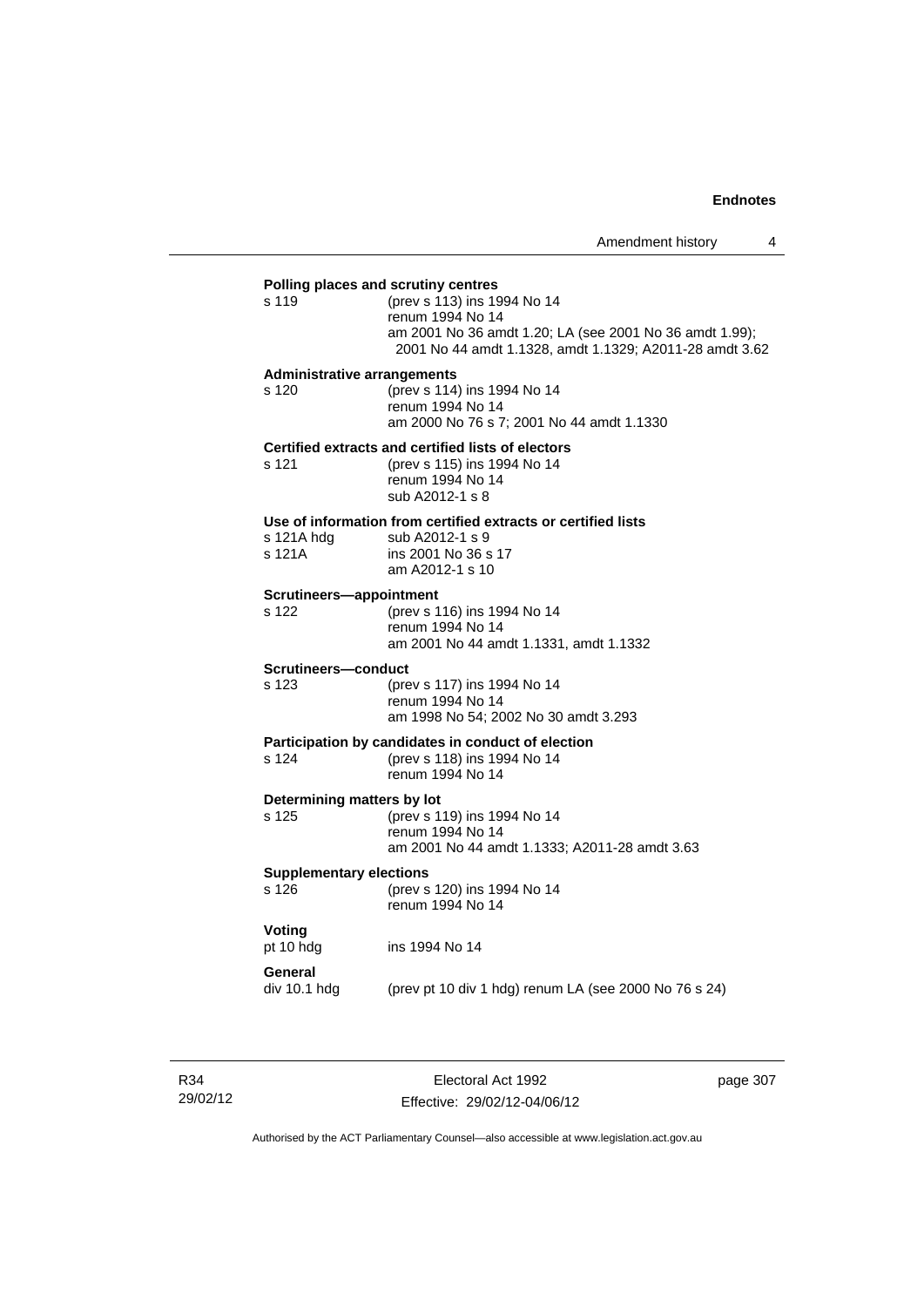4 Amendment history

| s 127 hdg<br>s 127                       | <b>Meaning of authorised witness</b><br>sub 2001 No 36 amdt 1.21<br>(prev s 121) ins 1994 No 14<br>renum 1994 No 14<br>om A2012-1 s 11              |
|------------------------------------------|-----------------------------------------------------------------------------------------------------------------------------------------------------|
| <b>Entitlement to vote</b><br>s 128      | (prev s 122) ins 1994 No 14<br>renum 1994 No 14; 2001 No 36 amdt 1.99<br>am 1997 No 91; LA (see 2001 No 36 amdt 1.99)                               |
| <b>Compulsory voting</b><br>s 129        | (prev s 123) ins 1994 No 14<br>renum 1994 No 14<br>am 1998 No 54                                                                                    |
| Multiple votes prohibited<br>s 130       | (prev s 124) ins 1994 No 14<br>renum 1994 No 14<br>am 1998 No 54                                                                                    |
| <b>Procedures for voting</b><br>s 131    | (prev s 125) ins 1994 No 14<br>renum 1994 No 14<br>am 1997 No 91; 2000 No 76 s 8; LA (see 2001 No 36<br>amdt 1.99); A2006-23 amdt 1.188, amdt 1.189 |
| <b>Manner of recording vote</b><br>s 132 | (prev s 126) ins 1994 No 14<br>renum 1994 No 14                                                                                                     |
| div 10.2 hdg                             | Ordinary voting at a polling place<br>(prev pt 10 div 2 hdg) am 1997 No 91<br>renum LA (see 2000 No 76 s 24)                                        |
| <b>Claims to vote</b><br>s 133           | (prev s 127) ins 1994 No 14<br>renum 1994 No 14<br>am 1997 No 91; LA (see 2001 No 36 amdt 1.99)                                                     |
| Voting in private<br>s 134               | (prev s 128) ins 1994 No 14<br>renum 1994 No 14<br>am 2000 No 76 s 9                                                                                |
| div 10.3 hdg                             | Declaration voting at a polling place<br>(prev pt 10 div 3 hdg) am 1997 No 91<br>renum LA (see 2000 No 76 s 24)                                     |

page 308 **Electoral Act 1992** Effective: 29/02/12-04/06/12

R34 29/02/12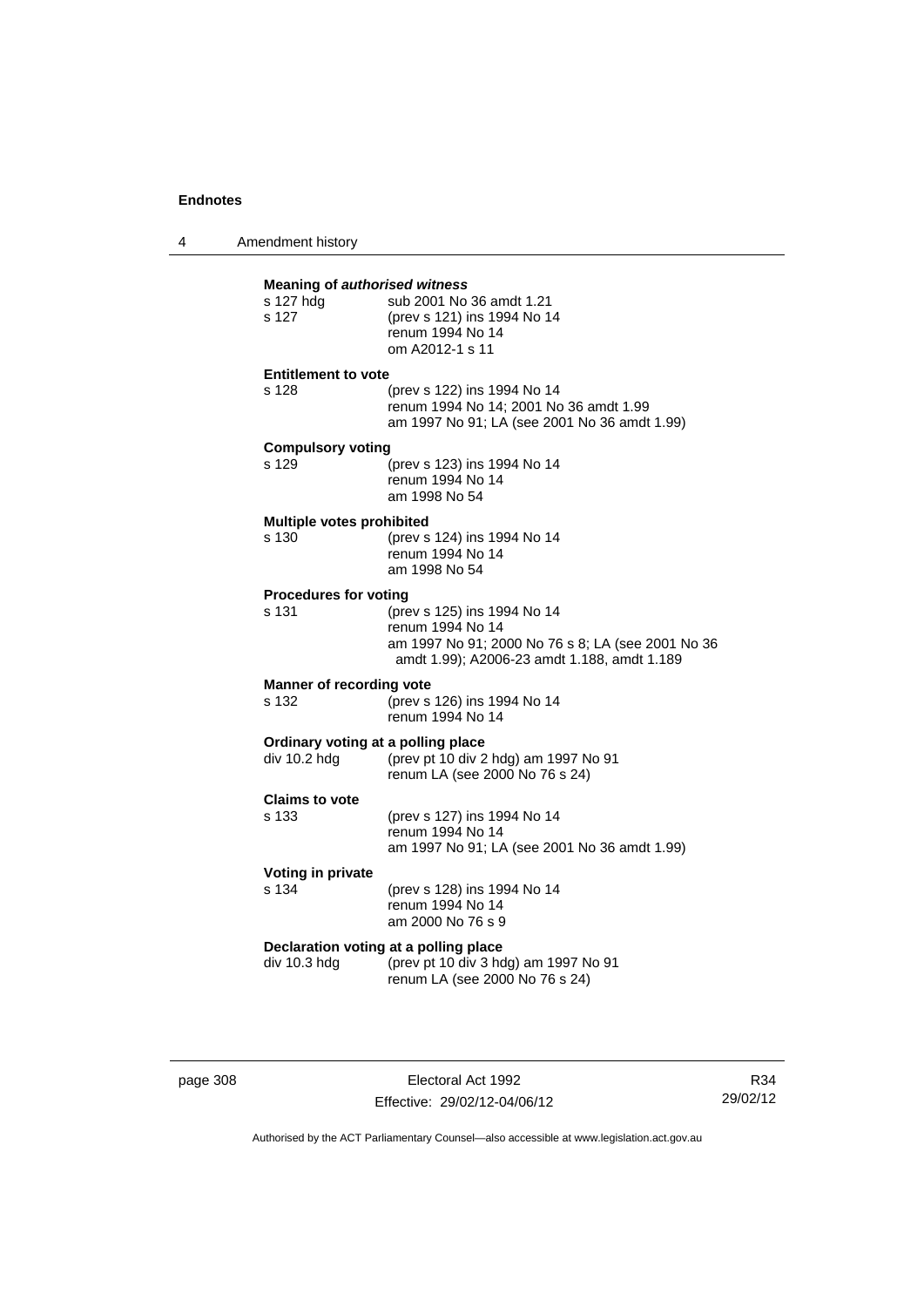| Declaration voting at polling places<br>s 135<br>div 10.4 hdg<br>Definitions for div 10.4<br>s 136 hdg<br>s 136<br>Applications for postal voting papers<br>s 136A<br>s 136B hdg<br>s 136B | (prev s 129) ins 1994 No 14<br>renum 1994 No 14<br>am 1997 No 91; 2001 No 44 amdt 1.1334, amdt 1.1335<br>Voting otherwise than at a polling place<br>(prev pt 10 div 3A hdg) ins 1997 No 91<br>renum LA (see 2000 No 76 s 24)<br>sub 2001 No 36 amdt 1.22<br>(prev s 130) ins 1994 No 14<br>renum 1994 No 14<br>sub 1997 No 91; A2004-26 s 13<br>def eligible elector om A2008-13 s 17<br>ins 1997 No 91 |
|--------------------------------------------------------------------------------------------------------------------------------------------------------------------------------------------|----------------------------------------------------------------------------------------------------------------------------------------------------------------------------------------------------------------------------------------------------------------------------------------------------------------------------------------------------------------------------------------------------------|
|                                                                                                                                                                                            |                                                                                                                                                                                                                                                                                                                                                                                                          |
|                                                                                                                                                                                            |                                                                                                                                                                                                                                                                                                                                                                                                          |
|                                                                                                                                                                                            |                                                                                                                                                                                                                                                                                                                                                                                                          |
|                                                                                                                                                                                            | am LA (see 2001 No 36 amdt 1.99); 2001 No 44 amdt 1.1336,<br>amdt 1.1337; 2002 No 30 amdt 3.294<br>sub A2004-26 s 14<br>am A2008-13 s 18, s 19; ss renum R26 LA                                                                                                                                                                                                                                          |
|                                                                                                                                                                                            | Ordinary or declaration voting in ACT before polling day<br>sub 2001 No 36 amdt 1.23<br>ins 1997 No 91<br>am 2001 No 36 s 18; LA (see 2001 No 36 amdt 1.99); 2001<br>No 44 amdts 1.1338-1.1341; 2002 No 30 amdt 3.295,<br>amdt 3.296; A2008-13 ss 20-26; A2011-28 amdt 3.64,<br>amdt 3.77                                                                                                                |
| s 136C hdg<br>s 136C                                                                                                                                                                       | Declaration voting outside ACT on or before polling day<br>sub 2001 No 36 amdt 1.24<br>ins 1997 No 91<br>am 2001 No 36 s 19; LA (see 2001 No 36 amdt 1.99); 2001<br>No 44 amdts 1.1342-1.1345; 2002 No 30 amdt 3.296;<br>A2008-13 ss 27-30; A2011-28 amdt 3.65, amdt 3.77                                                                                                                                |
| s 137                                                                                                                                                                                      | Record of issue of declaration voting papers<br>(prev s 131) ins 1994 No 14<br>renum 1994 No 14<br>am 1997 No 91; 2001 No 36 amdt 1.25                                                                                                                                                                                                                                                                   |
| <b>Inspection of records</b>                                                                                                                                                               | s 138 (prev s 132) ins 1994 No 14<br>renum 1994 No 14                                                                                                                                                                                                                                                                                                                                                    |
| Receipt of declaration voting papers<br>s 139<br>am 1997 No 91; 2002 No 30 amdt 3.297                                                                                                      | (prev s 133) ins 1994 No 14<br>renum 1994 No 14                                                                                                                                                                                                                                                                                                                                                          |

R34 29/02/12

Electoral Act 1992 Effective: 29/02/12-04/06/12 page 309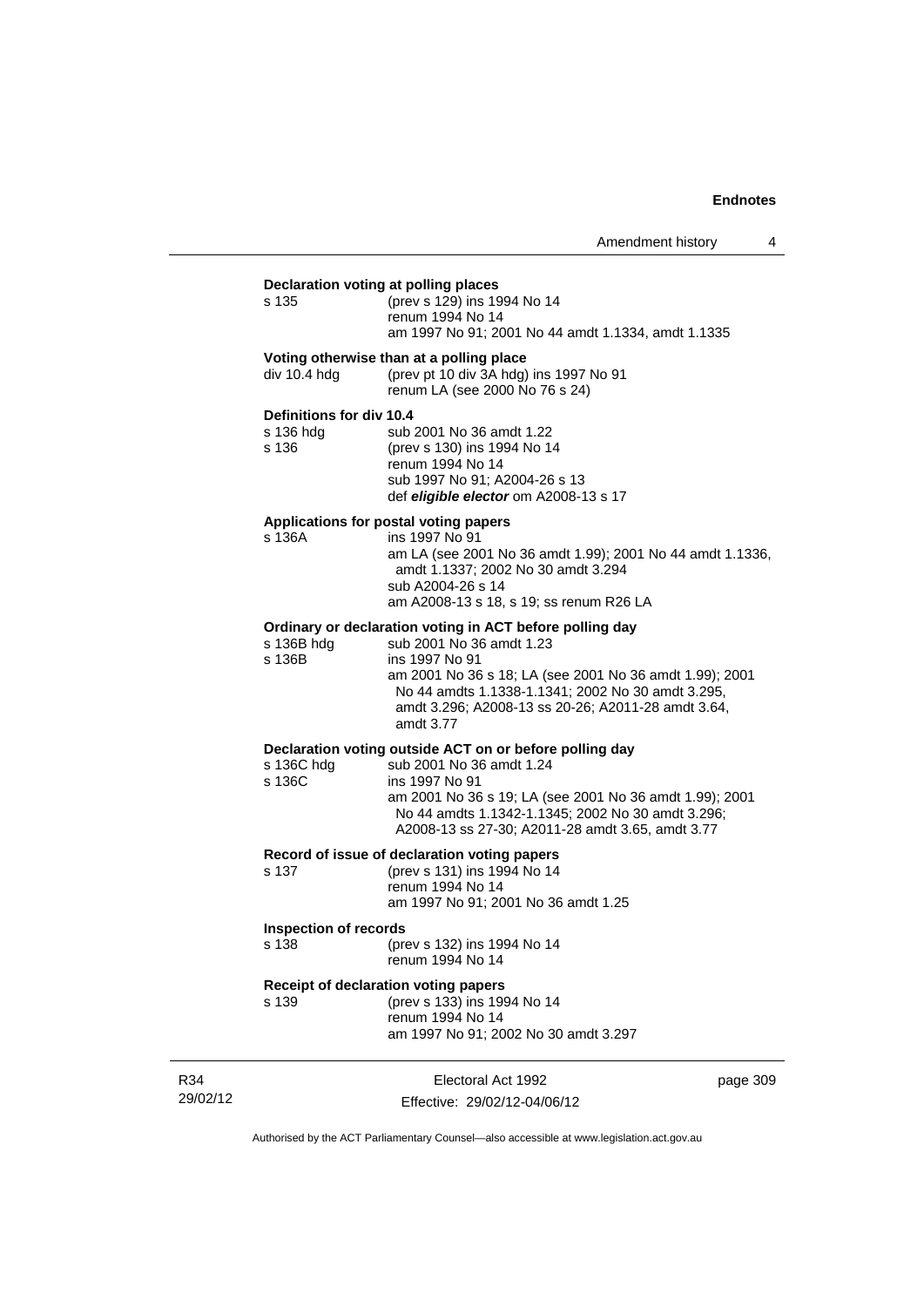4 Amendment history page 310 Electoral Act 1992 R34 29/02/12 **Registered declaration voters** s 140 (prev s 134) ins 1994 No 14 renum 1994 No 14 am 2002 No 30 amdt 3.298 **Issue of voting papers to registered declaration voters** s 141 (prev s 135) ins 1994 No 14 renum 1994 No 14 am 1997 No 91; 2002 No 30 amdt 3.299; A2004-26 s 15 **Correcting formal errors** s 142 (prev s 136) ins 1994 No 14 renum 1994 No 14 **Soliciting applications for postal declaration votes** s 143 (prev s 137) ins 1994 No 14 renum 1994 No 14 am 1997 No 91; 1998 No 54 sub 2001 No 36 s 20; A2004-26 s 16 am A2008-13 s 31, s 32; ss renum R26 LA **Transmission of applications for postal declaration votes** s 144 (prev s 138) ins 1994 No 14 renum 1994 No 14 am 1998 No 54 **Requirements for casting postal votes**  s 144A ins A2004-26 s 17 am A2012-1 s 12 **Interference with declaration voting**<br>s 145 (prev s 139) ins 19 (prev s 139) ins 1994 No 14 renum 1994 No 14 am 1998 No 54 **Soliciting completed declaration votes** s 146 (prev s 140) ins 1994 No 14 renum 1994 No 14 am 1998 No 54 **Transmission of completed declaration votes** s 147 (prev s 141) ins 1994 No 14 renum 1994 No 14 am 1998 No 54 **Opening envelopes containing declaration votes**<br>s 148 (prev s 142) ins 1994 No 14 (prev s 142) ins 1994 No 14 renum 1994 No 14 am 1998 No 54 **Mobile polling**  div 10.5 hdg (prev pt 10 div 4 hdg) renum LA (see 2000 No 76 S24)

Authorised by the ACT Parliamentary Counsel—also accessible at www.legislation.act.gov.au

Effective: 29/02/12-04/06/12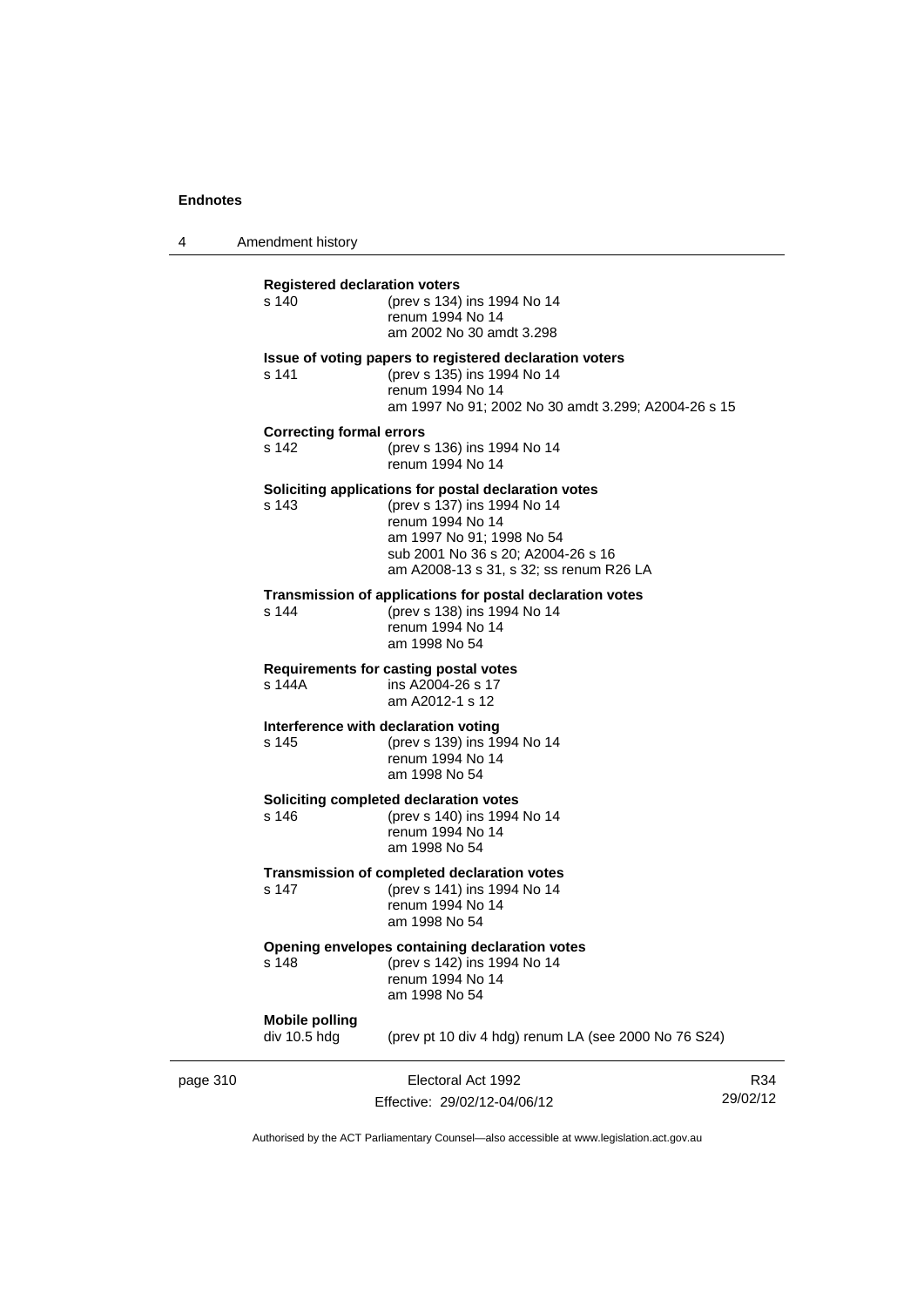## **Definitions for div 4**<br>s 149 hda s sub 2001 No 36 amdt 1.26 s 149 (prev s 143) ins 1994 No 14 renum 1994 No 14 def *registered medical practitioner* om 2001 No 36 amdt 1.27 def *remand centre* om A2006-23 amdt 1.190 def *special hospital* sub 2001 No 44 amdt 1.1347 **Declaration of special hospitals**  s 149A ins 2001 No 44 amdt 1.1348 am A2011-28 amdt 3.77 **Mobile polling—institutions** s 150 (prev s 144) ins 1994 No 14 renum 1994 No 14 am A2006-23 amdt 1.191 **Functions of visiting officers** s 151 (prev s 145) ins 1994 No 14 renum 1994 No 14; 2001 No 36 amdt 1.99 am 1995 No 33; 2001 No 36 s 21, amdt 1.28; LA (see 2001 No 36 amdt 1.99); A2006-23 amdt 1.192, amdt 1.193 **Failure to visit institution** s 152 (prev s 146) ins 1994 No 14 renum 1994 No 14 **Custody of ballot boxes and electoral papers** s 153 (prev s 147) ins 1994 No 14 renum 1994 No 14 **Miscellaneous**  div 10.6 hdg (prev pt 10 div 5 hdg) renum LA (see 2000 No 76 s 24) **Arrangements at polling places** s 154 (prev s 148) ins 1994 No 14 renum 1994 No 14 **Particulars on ballot papers before issue**<br>s 155 (prev s 149) ins 1994 No (prev s 149) ins 1994 No 14 renum 1994 No 14 **Assistance to voters** s 156 (prev s 150) ins 1994 No 14 renum 1994 No 14 am A2012-1 s 13 **Assistance to voters unable to enter polling place**<br>s 156A **ins 2001** No 36 s 22  $ins$  2001 No 36 s 22

R34 29/02/12

Electoral Act 1992 Effective: 29/02/12-04/06/12 page 311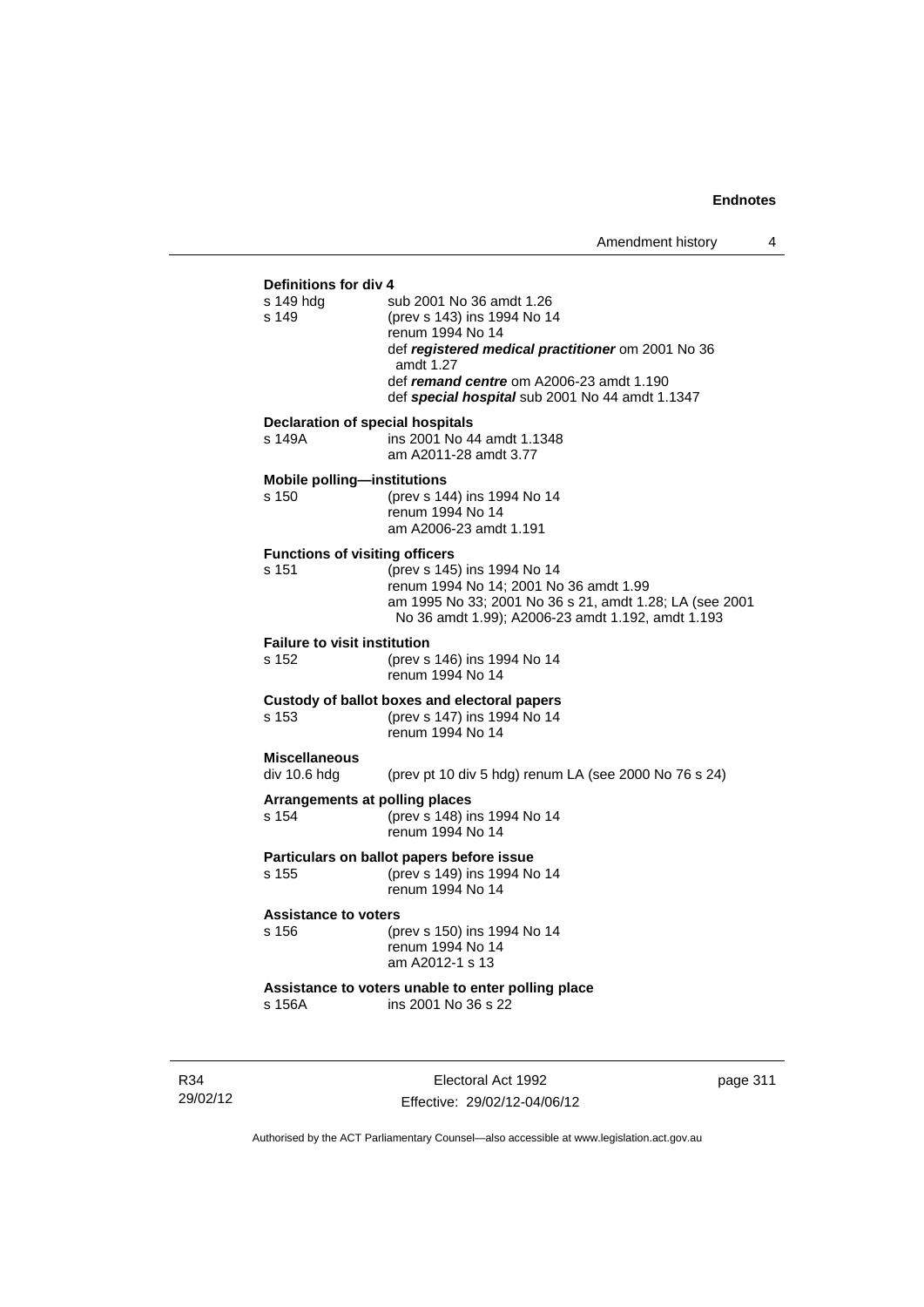4 Amendment history

**Spoilt ballot papers** s 157 (prev s 151) ins 1994 No 14 renum 1994 No 14 am 2000 No 76 s 10 **Custody of ballot boxes and electoral papers** s 158 (prev s 152) ins 1994 No 14 renum 1994 No 14 **Extension of time for conducting elections** s 159 (prev s 153) ins 1994 No 14 renum 1994 No 14 am 2001 No 36 amdt 1.29; LA (see 2001 No 36 amdt 1.99)2001 No 44 amdt 1.1349, amdt 1.1350; 2002 No 30 amdt 3.300 **Suspension and adjournment of polling**<br>s 160 (prev s 154) ins 1994 N s 160 (prev s 154) ins 1994 No 14 renum 1994 No 14 am LA (see 2001 No 36 amdt 1.99); 2001 No 44 amdts 1.1351-1.1353; 2002 No 30 amdt 3.300; A2011-28 amdt 3.66; ss renum R32 LA **Failure to vote**  div 10.7 hdg (prev pt 10 div 6 hdg) renum LA (see 2000 No 76 s 24) **Default notice** s 161 (prev s 155) ins 1994 No 14 renum 1994 No 14 am 2001 No 44 amdt 1.1354, amdt 1.1355 **First notice** s 162 (prev s 156) ins 1994 No 14 renum 1994 No 14 **Second notice** s 163 (prev s 157) ins 1994 No 14 renum 1994 No 14 **Final notice** s 164 (prev s 158) ins 1994 No 14 renum 1994 No 14 **Discharge of liability** s 165 (prev s 159) ins 1994 No 14 renum 1994 No 14 **Response on behalf of elector** s 166 (prev s 160) ins 1994 No 14 renum 1994 No 14

| page 312 |  |
|----------|--|
|----------|--|

page 312 Electoral Act 1992 Effective: 29/02/12-04/06/12

R34 29/02/12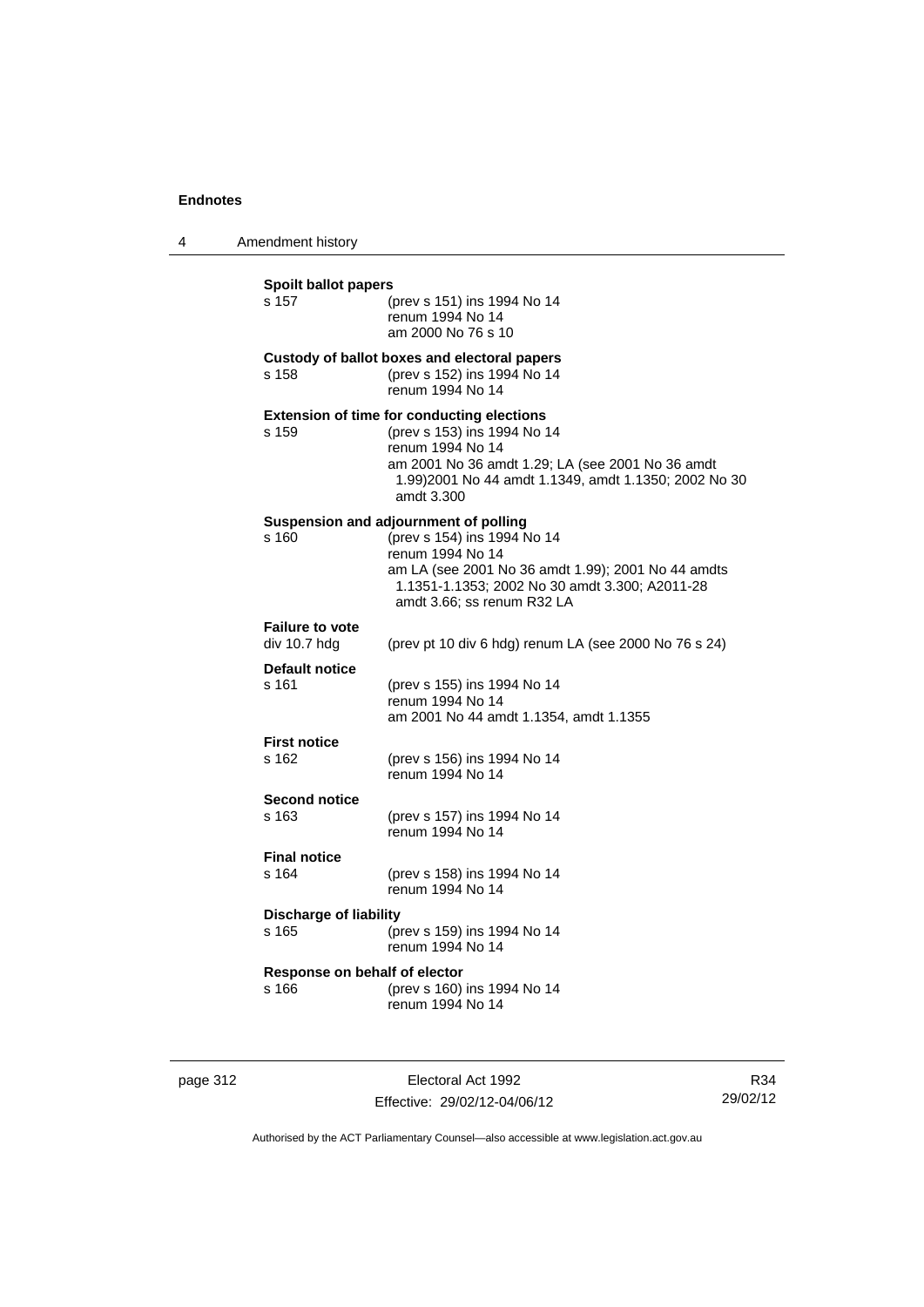| pt 11 hdg                                   | ins 1994 No 14                                                                                                                                                      |
|---------------------------------------------|---------------------------------------------------------------------------------------------------------------------------------------------------------------------|
| Definitions for pt 11<br>s 167 hdg<br>s 167 | sub 2001 No 36 amdt 1.30<br>(prev s 161) ins 1994 No 14<br>renum 1994 No 14<br>am 2001 No 36 amdt 1.31, amdt 1.32<br>def <i>transmit</i> sub 2001 No 44 amdt 1.1356 |
| Declaration of ship as a station<br>s 167A  | ins 2001 No 36 amdt 1.32                                                                                                                                            |
| s 167B                                      | Approval of ways of transmission<br>ins 2001 No 44 amdt 1.1357<br>am A2011-28 amdt 3.77                                                                             |
| s 168                                       | Returning officers and assistants for Antarctic stations<br>(prev s 162) ins 1994 No 14<br>renum 1994 No 14<br>sub 2002 No 30 amdt 3.301                            |
| s 169                                       | Acting returning officer or assistant<br>(prev s 163) ins 1994 No 14<br>renum 1994 No 14<br>om 2002 No 30 amdt 3.301                                                |
| s 170                                       | Application of Act to polling in Antarctica<br>(prev s 164) ins 1994 No 14<br>renum 1994 No 14                                                                      |
| <b>Antarctic electors</b><br>s 171          | (prev s 165) ins 1994 No 14<br>renum 1994 No 14<br>am 1997 No 91                                                                                                    |
| s 172                                       | Arrangements for the polling in Antarctica<br>(prev s 166) ins 1994 No 14<br>renum 1994 No 14                                                                       |
| <b>Conduct of the polling</b><br>s 173      | (prev s 167) ins 1994 No 14<br>renum 1994 No 14                                                                                                                     |
| <b>Claims to vote</b><br>s 174              | (prev s 168) ins 1994 No 14<br>renum 1994 No 14                                                                                                                     |
| Proceedings at close of poll<br>s 175       | (prev s 169) ins 1994 No 14<br>renum 1994 No 14<br>am 1995 No 46; 2002 No 30 amdt 3.302                                                                             |

R34 29/02/12

Electoral Act 1992 Effective: 29/02/12-04/06/12 page 313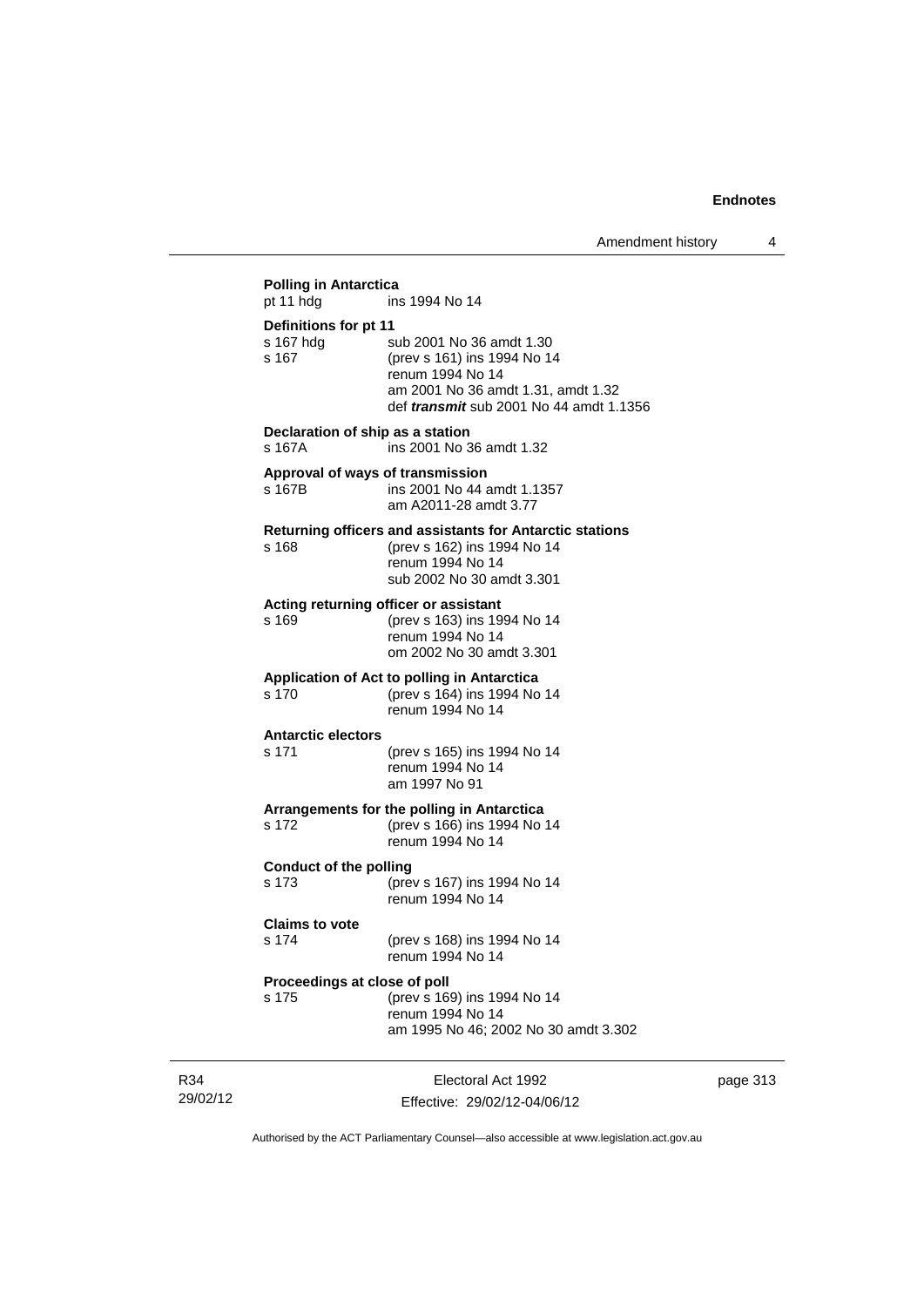4 Amendment history

| <b>Result of polling in Antarctica</b><br>s 176 | (prev s 170) ins 1994 No 14<br>renum 1994 No 14                                                                                                  |
|-------------------------------------------------|--------------------------------------------------------------------------------------------------------------------------------------------------|
| <b>Preservation of documents</b><br>s 177       | (prev s 171) ins 1994 No 14<br>renum 1994 No 14                                                                                                  |
| The scrutiny<br>pt 12 hdg                       | ins 1994 No 14                                                                                                                                   |
| Scrutiny<br>s 178                               | (prev s 172) ins 1994 No 14<br>renum 1994 No 14<br>am 1997 No 91; 2000 No 76 s 11                                                                |
| s 179                                           | Preliminary scrutiny of declaration voting papers etc<br>(prev s 173) ins 1994 No 14<br>renum 1994 No 14<br>am 2002 No 30 amdt 3.303, amdt 3.304 |
| <b>Formality of ballot papers</b><br>s 180      | (prev s 174) ins 1994 No 14<br>renum 1994 No 14                                                                                                  |
| Death of candidate<br>s 181                     | (prev s 175) ins 1994 No 14<br>renum 1994 No 14                                                                                                  |
| s 182                                           | First count-ordinary ballot papers<br>(prev s 176) ins 1994 No 14<br>renum 1994 No 14<br>am 2000 No 76 s 12                                      |
| s 183                                           | First count-declaration ballot papers<br>(prev s 177) ins 1994 No 14<br>renum 1994 No 14                                                         |
| s 183A                                          | First count-electronic ballot papers<br>ins 2000 No 76 s 13                                                                                      |
| Second count-first preferences<br>s 184         | (prev s 178) ins 1994 No 14<br>renum 1994 No 14<br>am 2000 No 76 s 14                                                                            |
| Ascertaining result of poll<br>s 185            | (prev s 179) ins 1994 No 14<br>renum 1994 No 14<br>am 2000 No 76 s 15                                                                            |

page 314 **Electoral Act 1992** Effective: 29/02/12-04/06/12

R34 29/02/12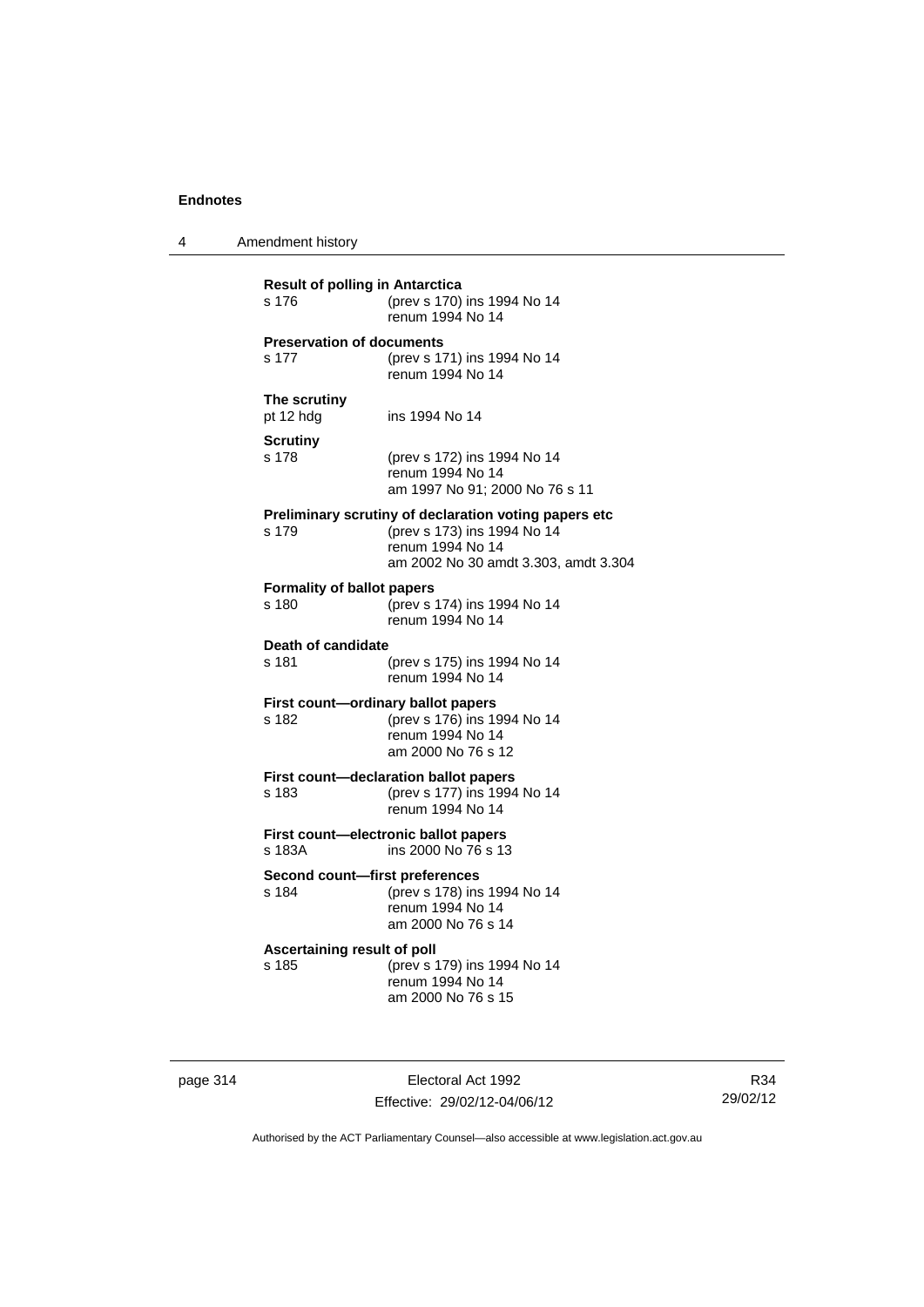| s 186                                    | (prev s 180) ins 1994 No 14<br>renum 1994 No 14                                                                                |
|------------------------------------------|--------------------------------------------------------------------------------------------------------------------------------|
|                                          |                                                                                                                                |
| <b>Recount of ballot papers</b><br>s 187 | (prev s 181) ins 1994 No 14<br>renum 1994 No 14<br>sub A2004-26 s 18                                                           |
| s 187A                                   | Application for recount of ballot papers etc.<br>orig s 187A renum as s 187C<br>ins A2004-26 s 18                              |
| s 187B                                   | Review of decision of commissioner to refuse to arrange for recount<br>ins A2004-26 s 18                                       |
| s 187C                                   | Recount of electronic scrutiny of ballot papers<br>(prev s 187A) ins 2000 No 76 s 16<br>renum A2004-26 s 19                    |
| s 188                                    | Reservation of disputed ballot papers<br>(prev s 182) ins 1994 No 14<br>renum 1994 No 14                                       |
| s 189                                    | Declaration of result of election<br>(prev s 183) ins 1994 No 14<br>renum 1994 No 14                                           |
| <b>Casual vacancies</b><br>pt 13 hdg     | ins 1994 No 14                                                                                                                 |
| Definitions for pt 13<br>s 190 hdg       | sub 2001 No 36 amdt 1.33                                                                                                       |
| s 190                                    | (prev s 184) ins 1994 No 14<br>renum 1994 No 14<br>am 2001 No 36 amdt 1.36, amdt 1.37<br>def candidate om 2001 No 36 amdt 1.34 |
|                                          | def newspaper om 2001 No 36 amdt 1.34<br>def speaker ins 2001 No 36 amdt 1.35                                                  |
| Notice of casual vacancy<br>s 191        | (prev s 185) ins 1994 No 14<br>renum 1994 No 14<br>am A2008-13 s 33                                                            |
| s 192                                    | Candidates for casual vacancy<br>(prev s 186) ins 1994 No 14<br>renum 1994 No 14                                               |

R34 29/02/12

Electoral Act 1992 Effective: 29/02/12-04/06/12 page 315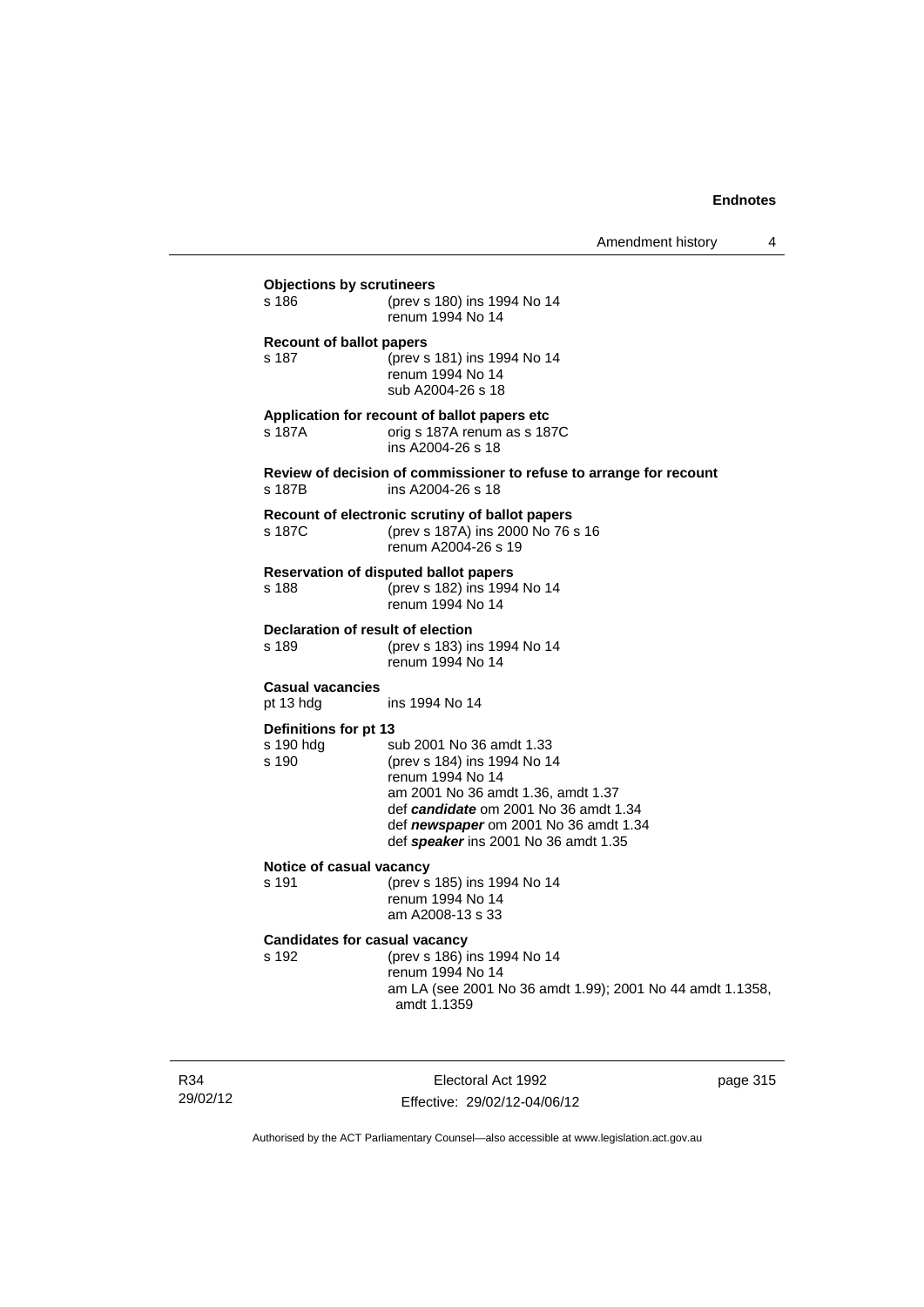4 Amendment history

| <b>Publication of candidates' details</b><br>s 193 | (prev s 187) ins 1994 No 14<br>renum 1994 No 14                                                                                                                                                                                                                                                                                                                                                                                                                                                                                                                                                                                                                                                                                                 |
|----------------------------------------------------|-------------------------------------------------------------------------------------------------------------------------------------------------------------------------------------------------------------------------------------------------------------------------------------------------------------------------------------------------------------------------------------------------------------------------------------------------------------------------------------------------------------------------------------------------------------------------------------------------------------------------------------------------------------------------------------------------------------------------------------------------|
| s 194                                              | Determination of candidate to fill vacancy<br>(prev s 188) ins 1994 No 14<br>renum 1994 No 14<br>am 2002 No 30 amdt 3.352; A2008-13 s 34; ss renum R26 LA                                                                                                                                                                                                                                                                                                                                                                                                                                                                                                                                                                                       |
| <b>Assembly nominees</b><br>s 195                  | (prev s 189) ins 1994 No 14<br>renum 1994 No 14<br>am 2001 No 36 s 23                                                                                                                                                                                                                                                                                                                                                                                                                                                                                                                                                                                                                                                                           |
| s 196                                              | Term of office of MLA declared elected under pt 13<br>(prev s 190) ins 1994 No 14<br>renum 1994 No 14                                                                                                                                                                                                                                                                                                                                                                                                                                                                                                                                                                                                                                           |
| Dissolution or pre-election period<br>s 197        | (prev s 191) ins 1994 No 14<br>renum 1994 No 14<br>am 2002 No 30 amdt 3.305                                                                                                                                                                                                                                                                                                                                                                                                                                                                                                                                                                                                                                                                     |
| pt 14 hdg                                          | <b>Election funding and financial disclosure</b><br>ins 1994 No 14                                                                                                                                                                                                                                                                                                                                                                                                                                                                                                                                                                                                                                                                              |
| Preliminary<br>div 14.1 hdg                        | (prev pt 14 div 1 hdg) renum 2001 No 36 amdt 1.99                                                                                                                                                                                                                                                                                                                                                                                                                                                                                                                                                                                                                                                                                               |
| Definitions for pt 14<br>s 198 hdg<br>s 198        | sub 2001 No 36 amdt 1.38<br>(prev s 192) ins 1994 No 14<br>renum 1994 No 14<br>am 2001 No 36 amdt 1.42, amdt 1.43<br>def associated entity ins 1996 No 56 s 4<br>sub 2001 No 36 s 24<br>am A2004-26 amdt 1.64<br>def ballot group ins 2001 No 36 s 25<br>om A2004-26 amdt 1.33<br>def entity ins 1996 No 56 s 4<br>def financial controller ins 1996 No 56 s 4<br>def gift am 2001 No 36 amdt 1.39; A2004-26 s 20; A2008-13<br>s 35<br>def <i>independent MLA</i> om 2001 No 36 amdt 1.40<br>def non-party group om A2008-13 s 36<br>def register am 2001 No 36 amdt 1.41; A2004-26 amdt 1.60<br>def registered industrial organisation am A2011-28<br>amdt 3.67<br>def reporting agent sub 2001 No 36 s 26<br>am A2004-26 amdt 1.34, amdt 1.60 |

page 316 **Electoral Act 1992** Effective: 29/02/12-04/06/12

R34 29/02/12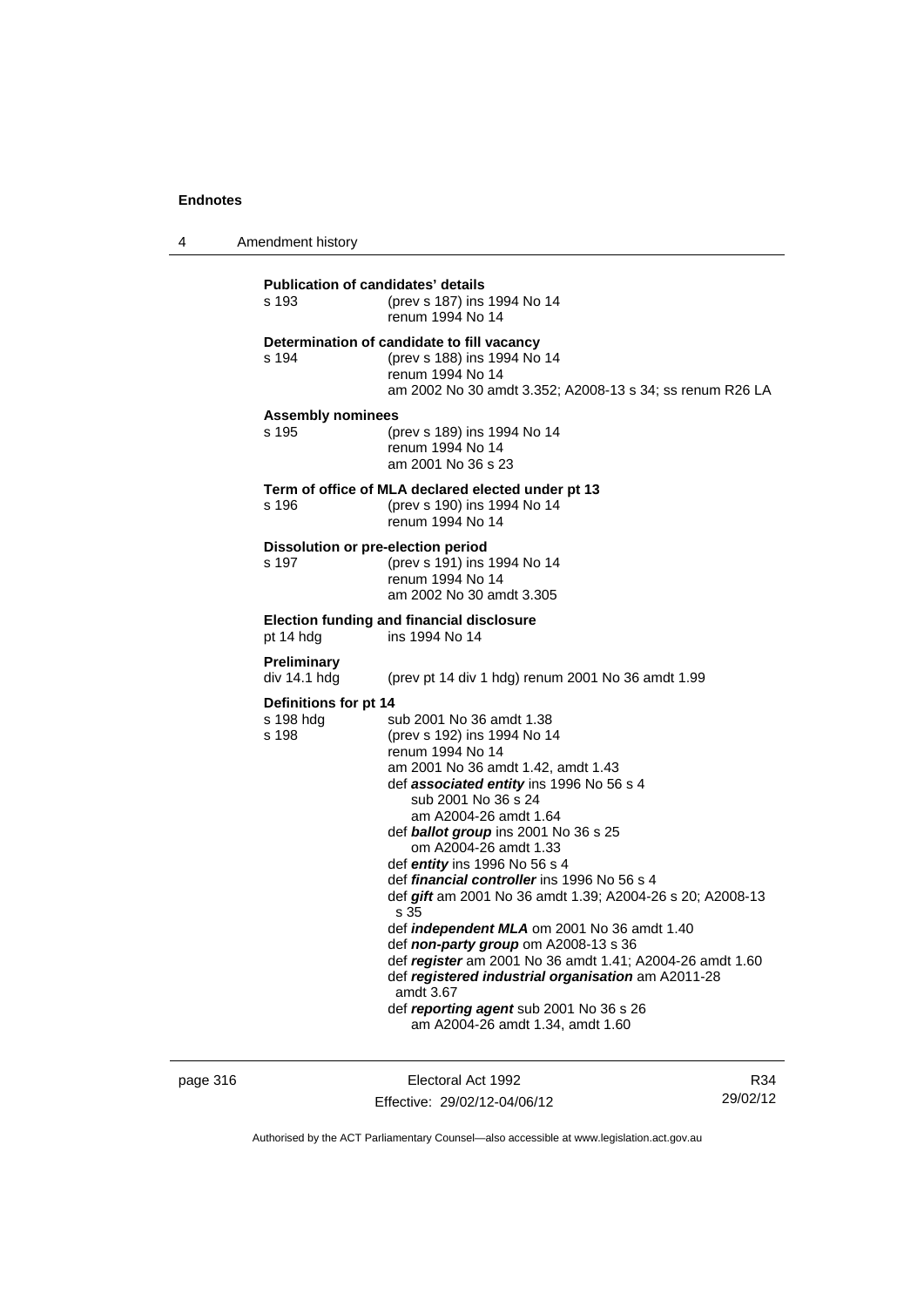| Amendment history |  |
|-------------------|--|
|-------------------|--|

| s 198A hdg<br>s 198A                       | Reference to things done by party etc<br>sub A2004-26 amdt 1.35<br>ins 2001 No 36 amdt 1.43<br>am A2004-26 amdt 1.36                                                                                                                                                                                                          |
|--------------------------------------------|-------------------------------------------------------------------------------------------------------------------------------------------------------------------------------------------------------------------------------------------------------------------------------------------------------------------------------|
| s 198B                                     | Candidate remains candidate after election<br>ins 2001 No 36 amdt 1.43                                                                                                                                                                                                                                                        |
| <b>Related bodies corporate</b><br>s 199   | (prev s 193) ins 1994 No 14<br>renum 1994 No 14                                                                                                                                                                                                                                                                               |
| Activities of campaign committees<br>s 200 | (prev s 194) ins 1994 No 14<br>renum 1994 No 14<br>am 2001 No 36 amdt 1.44; A2004-26 amdt 1.37, amdt 1.62;<br>A2012-1 s 14                                                                                                                                                                                                    |
| <b>Disclosure periods</b><br>s 201         | (prev s 195) ins 1994 No 14<br>renum 1994 No 14<br>def disclosure day am 1997 No 91 s 24; 2001 No 36<br>amdt 1.45; 2002 No 30 amdt 3.306; A2003-54 s 5; A2004-26<br>amdt 1.63: A2008-13 s 37                                                                                                                                  |
| Gifts-determination of amounts<br>s 202    | (prev s 196) ins 1994 No 14<br>renum 1994 No 14                                                                                                                                                                                                                                                                               |
| <b>Reporting agents</b><br>div 14.2 hdg    | (prev pt 14 div 2 hdg) renum LA (see 2000 No 76 s 24)                                                                                                                                                                                                                                                                         |
| <b>Appointed agents</b><br>s 203           | (prev s 197) ins 1994 No 14<br>renum 1994 No 14<br>am 1997 No 91; 2001 No 36 amdts 1.46-1.48; LA (see 2001<br>No 36 amdt 1.99); 2002 No 30 amdt 3.307, amdt 3.308,<br>amdt 3.352; A2004-26 amdt 1.38, amdt 1.39, amdt 1.61,<br>amdt 1.63; ss renum R16 LA (see A2004-26 amdt 1.66);<br>A2008-13 s 38, s 39; pars renum R26 LA |
| <b>Non-appointed agents</b>                |                                                                                                                                                                                                                                                                                                                               |
| s 204                                      | (prev s 198) ins 1994 No 14<br>renum 1994 No 14<br>am 1997 No 91; 2001 No 36 amdt 1.49, amdt 1.50; LA<br>(see 2001 No 36 amdt 1.99); A2004-26 amdt 1.61,<br>amdt 1.63; A2008-13 s 40; ss renum R26 LA                                                                                                                         |

R34 29/02/12

Electoral Act 1992 Effective: 29/02/12-04/06/12 page 317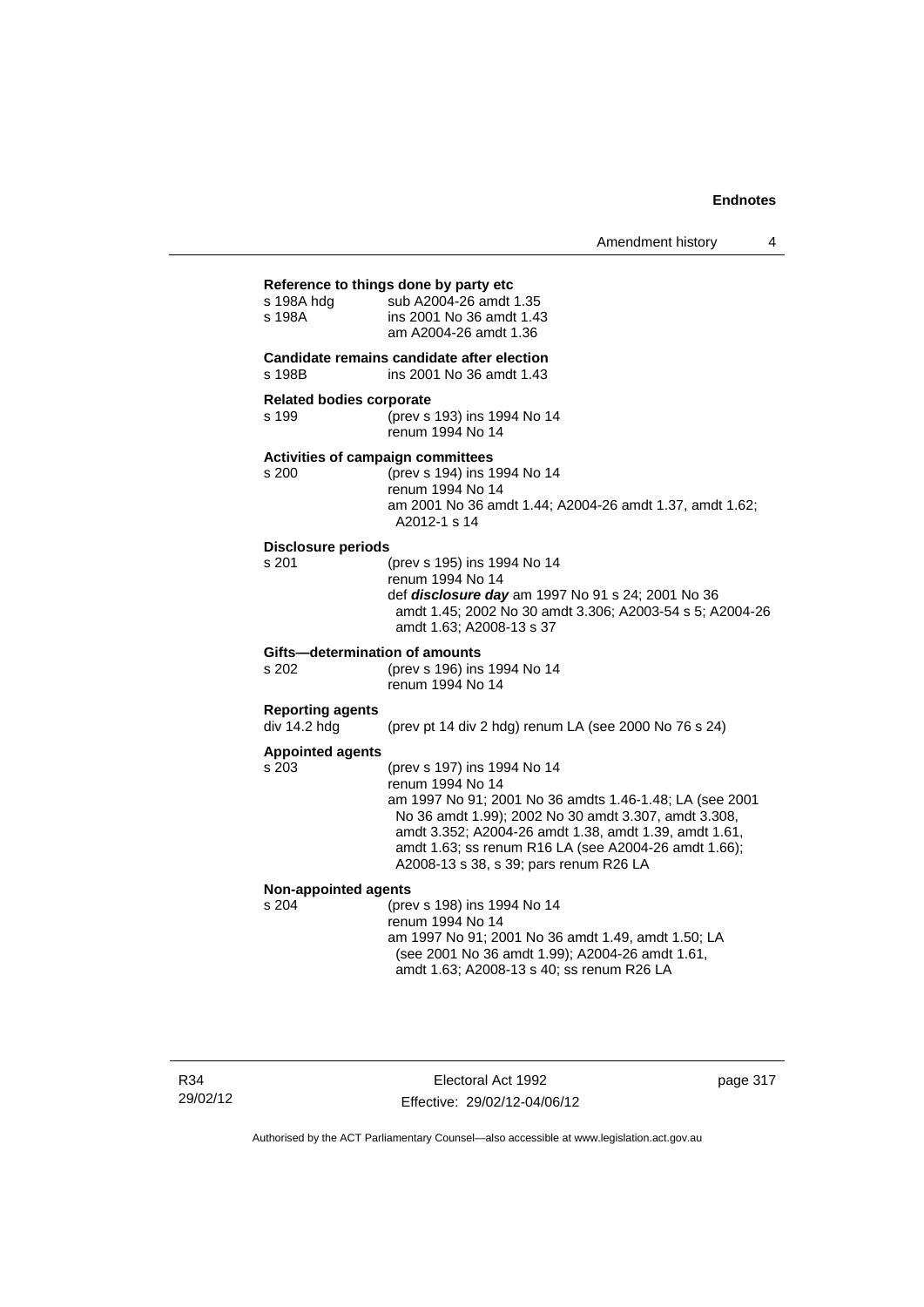4 Amendment history

| s.205                                    | (prev s 199) ins 1994 No 14<br>renum 1994 No 14<br>am 2001 No 36 amdts 1.51-1.53; LA (see 2001 No 36<br>amdt 1.99); 2002 No 30 amdt 3.309; A2004-26 amdt 1.40,<br>amdt 1.41, amdt 1.60; pars renum R16 LA (see A2004-26<br>amdt 1.66); A2008-13 s 41, s 42 |
|------------------------------------------|------------------------------------------------------------------------------------------------------------------------------------------------------------------------------------------------------------------------------------------------------------|
| <b>Election funding</b><br>div 14.3 hdg  | (prev pt 14 div 3 hdg) renum LA (see 2000 No 76 s 24)                                                                                                                                                                                                      |
| Who eligible votes are cast for<br>s 206 | (prev s 200) ins 1994 No 14<br>renum 1994 No 14<br>am 1996 No 56<br>sub 2001 No 36 amdt 1.54<br>am A2004-26 s 21<br>sub A2008-13 s 43                                                                                                                      |
| <b>Entitlement to funds</b>              |                                                                                                                                                                                                                                                            |
| s 207                                    | (prev s 201) ins 1994 No 14<br>renum 1994 No 14<br>am 1996 No 56; 2001 No 36 amdt 1.55; A2004-26 s 22;<br>A2008-13 s 44                                                                                                                                    |
| <b>Threshold</b>                         |                                                                                                                                                                                                                                                            |
| s 208                                    | (prev s 202) ins 1994 No 14<br>renum 1994 No 14<br>sub 1996 No 56; 2001 No 36 s 27<br>am A2004-26 s 23, amdt 1.42, amdt 1.63                                                                                                                               |
| <b>Claims for payment</b>                |                                                                                                                                                                                                                                                            |
| s 209                                    | (prev s 203) ins 1994 No 14<br>renum 1994 No 14<br>om 1996 No 56                                                                                                                                                                                           |
| s 210                                    | Claims by party reporting agents<br>(prev s 204) ins 1994 No 14<br>renum 1994 No 14<br>om 1996 No 56                                                                                                                                                       |
| <b>Determination of claims</b>           |                                                                                                                                                                                                                                                            |
| s 211                                    | (prev s 205) ins 1994 No 14<br>renum 1994 No 14<br>om 1996 No 56                                                                                                                                                                                           |

| page 318 |  |  |  |  |  |
|----------|--|--|--|--|--|
|----------|--|--|--|--|--|

page 318 Electoral Act 1992 Effective: 29/02/12-04/06/12

R34 29/02/12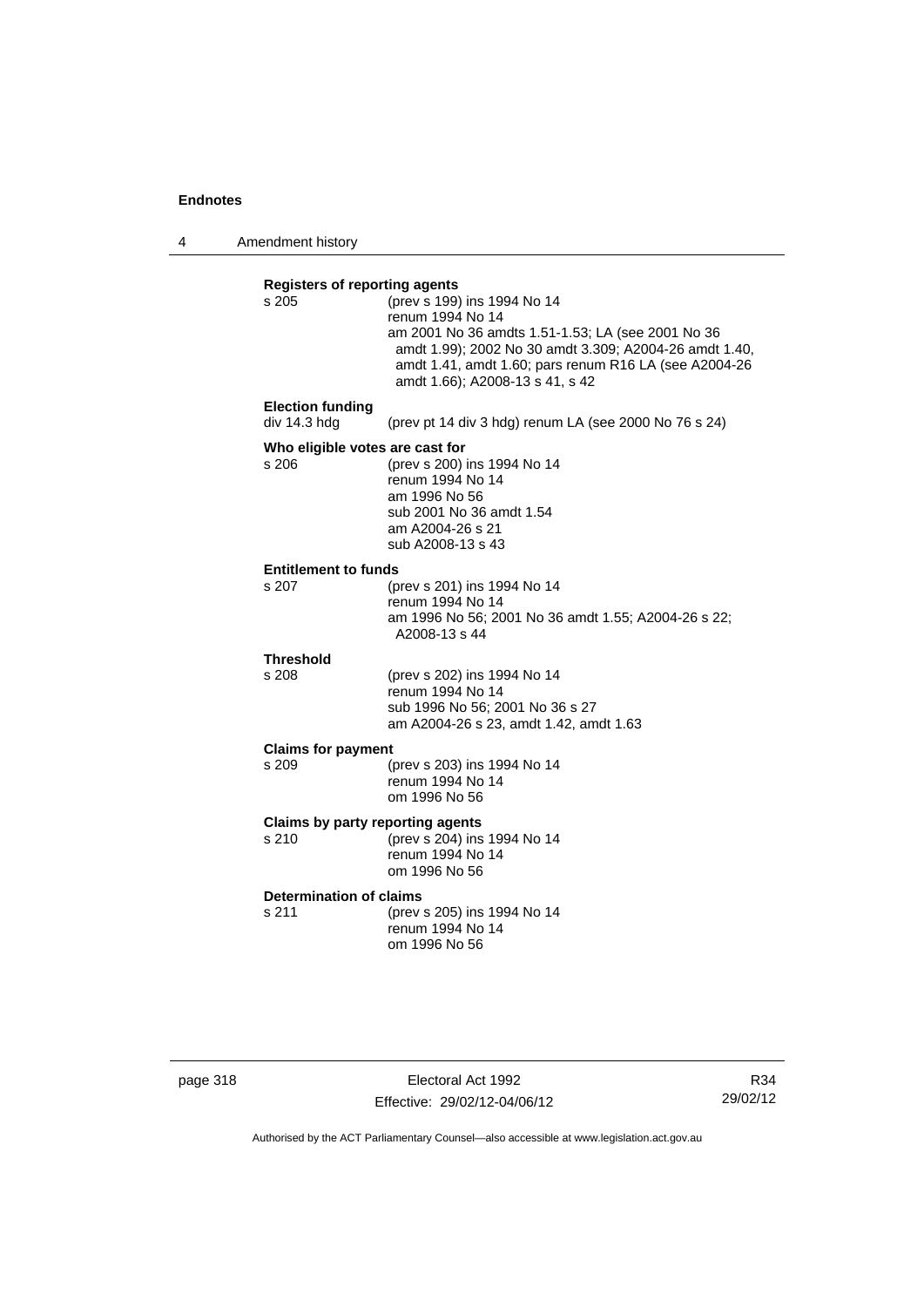## **Making of payments** s 212 (prev s 206) ins 1994 No 14 renum 1994 No 14 am 1996 No 56; 2001 No 36 amdt 1.56, amdt 1.57; LA (see 2001 No 36 amdt 1.99); A2004-26 s 24, amdt 1.63; A2008-13 s 45, s 46; ss renum R26 LA **Revocation of determinations**  s 213 (prev s 207) ins 1994 No 14 renum 1994 No 14 om 1996 No 56 **Death of candidate** s 214 (prev s 208) ins 1994 No 14 renum 1994 No 14 am 1996 No 56; 2001 No 36 amdt 1.58; A2004-26 s 26; A2008-13 s 47 **Application voluntary** s 215 (prev s 209) ins 1994 No 14 renum 1994 No 14 am 1996 No 56 **Disclosure of donations**  div 14.4 hdg (prev pt 14 div 4 hdg) renum LA (see 2000 No 76 s 24) **Meaning of** *defined details* **for div 4** s 216 hdg sub 2001 No 36 a sub 2001 No 36 amdt 1.59 s 216 (prev s 210) ins 1994 No 14 renum 1994 No 14 def *gift* om 2001 No 36 amdt 1.60 **Disclosure of gifts** s 217 (prev s 211) ins 1994 No 14 renum 1994 No 14 am 2001 No 36 s 28; 2001 No 44 amdt 1.1360, amdt 1.1361; 2002 No 30 amdt 3.353; A2004-26 s 27; A2008-13 s 48 **Disclosure of gifts—non-party groups** s 218 (prev s 212) ins 1994 No 14 renum 1994 No 14 am 2001 No 36 s 29; 2001 No 44 amdt 1.1362, amdt 1.1363; 2002 No 30 amdt 3.353 om A2008-13 s 49

#### **Certain loans not to be received**

s 218A ins 2001 No 36 s 30 am A2004-26 amdt 1.43, amdt 1.44, amdt 1.60; ss, pars renum R16 LA (see A2004-26 amdt 1.66); A2008-13 ss 50-54; ss and pars renum R26 LA

R34 29/02/12

Electoral Act 1992 Effective: 29/02/12-04/06/12 page 319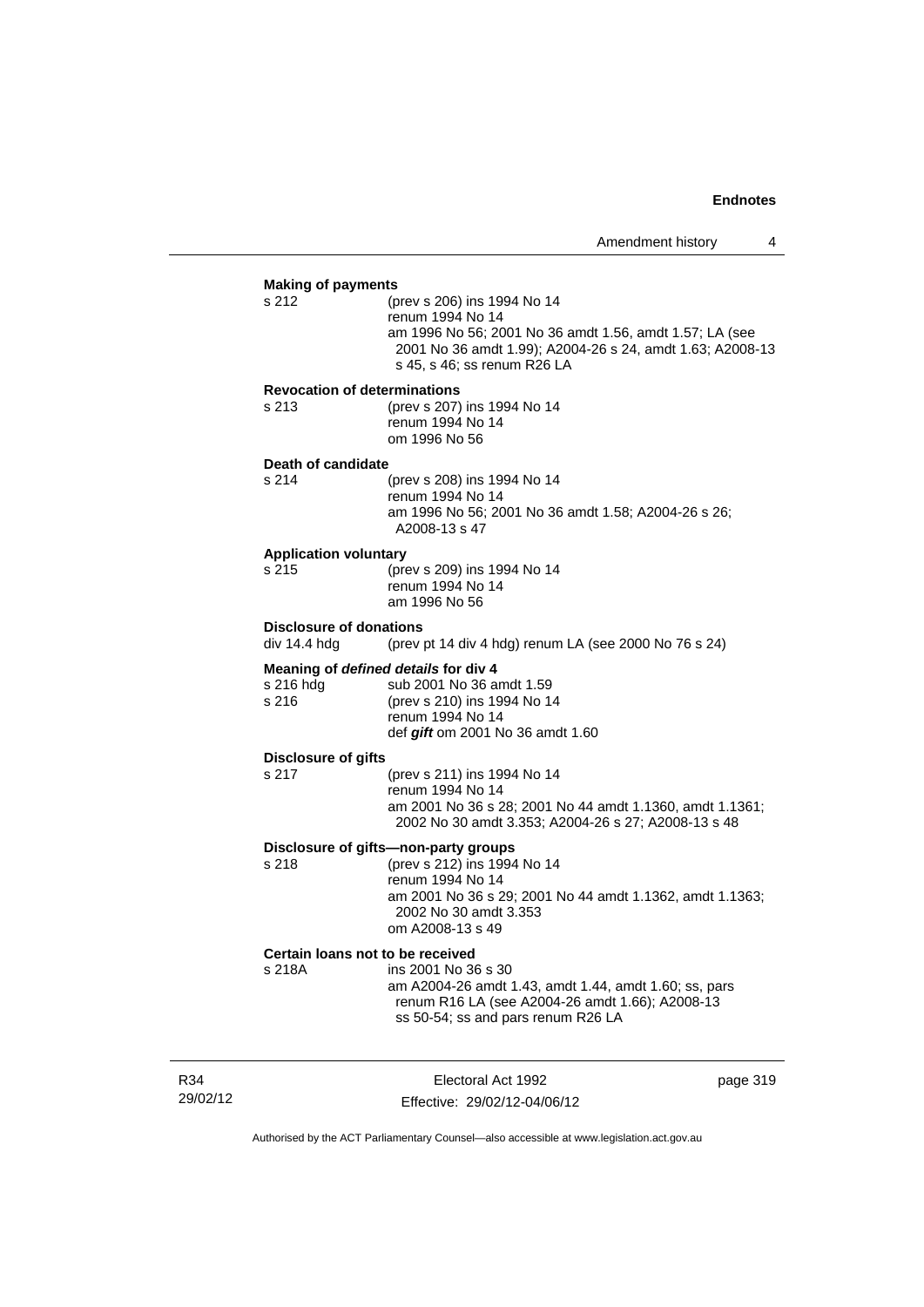4 Amendment history

#### **Nil returns**

| Nil returns                           |                                                                                                                                                                                                                                                                                                        |
|---------------------------------------|--------------------------------------------------------------------------------------------------------------------------------------------------------------------------------------------------------------------------------------------------------------------------------------------------------|
| s 219                                 | (prev s 213) ins 1994 No 14<br>renum 1994 No 14<br>am A2008-13 s 55                                                                                                                                                                                                                                    |
| s 220                                 | Disclosure of gifts by persons incurring political expenditure<br>(prev s 214) ins 1994 No 14<br>renum 1994 No 14<br>am 1996 No 56; 2001 No 36 s 31 and amdt 1.61; LA (see<br>2001 No 36 amdt 1.99); 2001 No 44 amdt 1.1364, amdt<br>1.1365; 2002 No 30 amdt 3.353; A2004-26 amdt 1.60,<br>amdt $1.63$ |
| s 221 hdg<br>s 221                    | Disclosure of gifts made to candidates<br>sub A2008-13 s 56<br>(prev s 215) ins 1994 No 14<br>renum 1994 No 14<br>am 1996 No 56; LA (see 2001 No 36 amdt 1.99); 2001 No 44<br>amdts 1.1366-1.1369; 2002 No 30 amdt 3.353; A2004-26<br>s 28, s 29; A2008-13 s 57, s 58; A2011-28 amdt 3.77              |
| Annual returns of donations<br>s 221A | ins 1996 No 56<br>sub 2001 No 36 s 32<br>am 2001 No 44 amdts 1.1370-1.1372; 2002 No 30<br>amdt 3.353; A2004-26 s 30; A2004-26 amdt 1.60; A2008-13<br>ss 59-61                                                                                                                                          |
| s 221B                                | Advice about obligations to make returns<br>ins 1996 No 56<br>sub 2001 No 36 s 32<br>am A2004-26 amdt 1.60; A2008-13 s 62, s 63                                                                                                                                                                        |
| <b>Anonymous gifts</b>                |                                                                                                                                                                                                                                                                                                        |

s 222 (prev s 216) ins 1994 No 14 renum 1994 No 14 sub 2001 No 36 s 32 am A2004-26 s 31, amdt 1.45, amdt 1.60; pars renum R16 LA (see A2004-26 amdt 1.66); A2008-13 ss 64-70; ss and pars renum R26 LA

### **Disclosure of electoral expenditure**

div 14.5 hdg (prev pt 14 div 5 hdg) renum LA (see 2000 No 76 s 24)

page 320 **Electoral Act 1992** Effective: 29/02/12-04/06/12

R34 29/02/12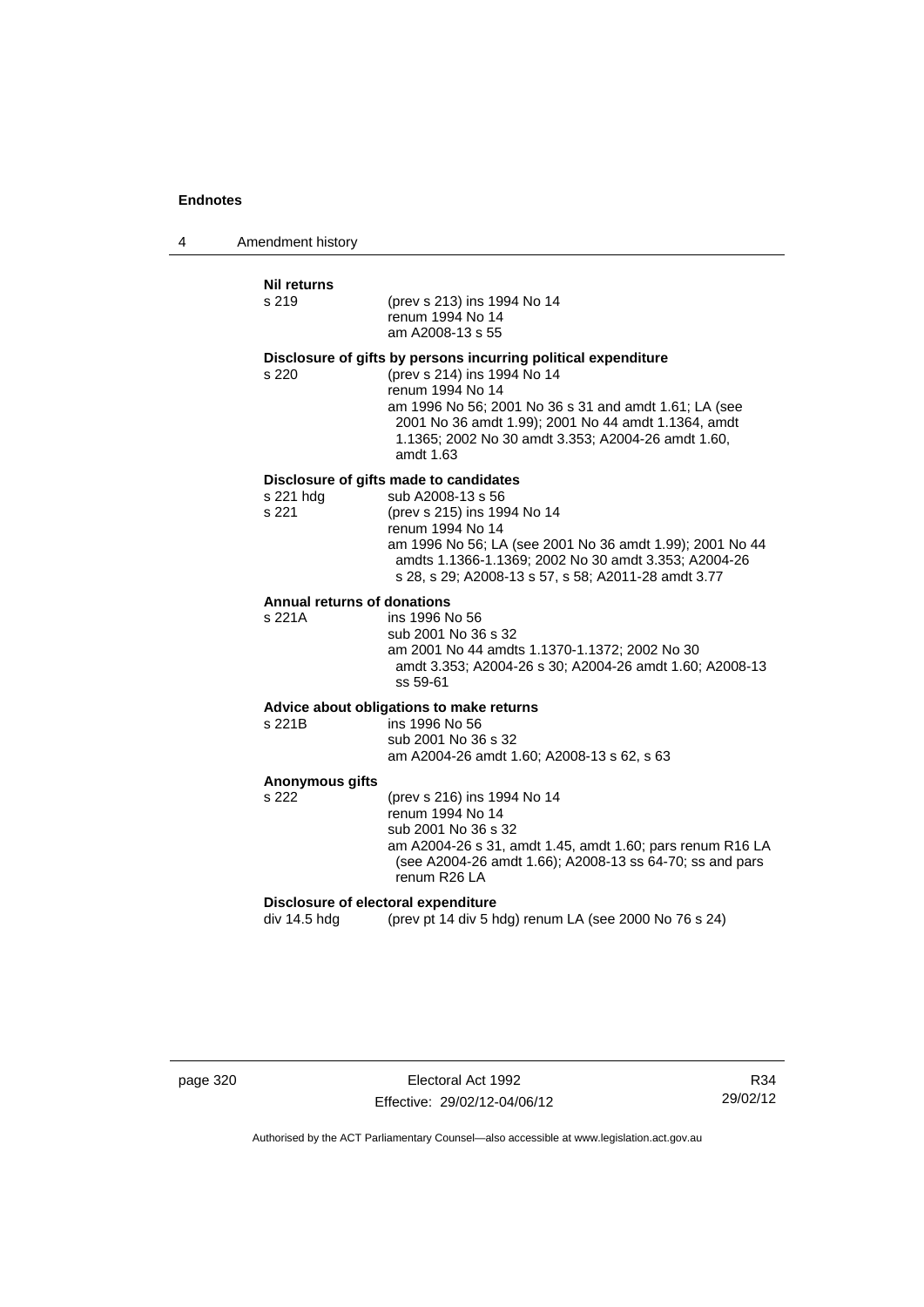## **Definitions for div 14.5**

| s 223 hdg<br>s 223               | sub 2001 No 36 amdt 1.62<br>(prev s 217) ins 1994 No 14<br>renum 1994 No 14; 2001 No 36 amdt 1.99<br>am 2001 No 36 amdt 1.64, amdt 1.65<br>def electoral expenditure am 1996 No 56 s 16; LA (see 2001<br>No 36 amdt 1.99); A2008-13 s 71, s 72<br>def participant ins 2001 No 36 amdt 1.63<br>am A2004-26 s 32; A2008-13 s 73<br>def <i>relates</i> ins 2001 No 36 amdt 1.63 |
|----------------------------------|------------------------------------------------------------------------------------------------------------------------------------------------------------------------------------------------------------------------------------------------------------------------------------------------------------------------------------------------------------------------------|
| Returns of electoral expenditure |                                                                                                                                                                                                                                                                                                                                                                              |
| s 224                            | (prev s 218) ins 1994 No 14<br>renum 1994 No 14; 2001 No 36 amdt 1.99<br>am 1996 No 56; 2001 No 36 amdt 1.66, amdt 1.67; LA (see<br>2001 No 36 amdt 1.99); 2001 No 44 amdt 1.1373, amdt<br>1.1374; 2002 No 30 amdt 3.353; A2004-26 s 33, amdt 1.60,<br>amdt 1.63; A2008-13 ss 74-76; ss renum R26 LA                                                                         |
| <b>Nil returns</b>               |                                                                                                                                                                                                                                                                                                                                                                              |
| s 225                            | (prev s 219) ins 1994 No 14<br>renum 1994 No 14<br>am 1996 No 56; 2001 No 36 amdt 1.68; A2004-26 amdt 1.63;<br>A2008-13 s 77; ss renum R26 LA                                                                                                                                                                                                                                |
|                                  | Returns by broadcasters and publishers                                                                                                                                                                                                                                                                                                                                       |
| s 226                            | (prev s 220) ins 1994 No 14<br>renum 1994 No 14<br>am 2001 No 44 amdt 1.1375, amdt 1.1376; 2002 No 30<br>amdt 3.353; A2004-26 s 34; A2008-13 s 78                                                                                                                                                                                                                            |
| Multiple elections on same day   |                                                                                                                                                                                                                                                                                                                                                                              |
| s 227                            | (prev s 221) ins 1994 No 14<br>renum 1994 No 14<br>am 2001 No 44 amdt 1.1377                                                                                                                                                                                                                                                                                                 |
| <b>Annual returns</b>            |                                                                                                                                                                                                                                                                                                                                                                              |
| div 14.6 hdg                     | (prev pt 14 div 6 hdg) renum LA (see 2000 No 76 s 24)                                                                                                                                                                                                                                                                                                                        |
| s 228 hdg<br>s 228               | Meaning of defined particulars for div 14.6<br>sub 2001 No 36 amdt 1.69<br>(prev s 222) ins 1994 No 14<br>renum 1994 No 14<br>am A2008-13 s 79                                                                                                                                                                                                                               |
| <b>Fund-raising events</b>       |                                                                                                                                                                                                                                                                                                                                                                              |
| s 229                            | (prev s 223) ins 1994 No 14<br>renum 1994 No 14<br>om 1996 No 56                                                                                                                                                                                                                                                                                                             |
|                                  |                                                                                                                                                                                                                                                                                                                                                                              |

R34 29/02/12

Electoral Act 1992 Effective: 29/02/12-04/06/12 page 321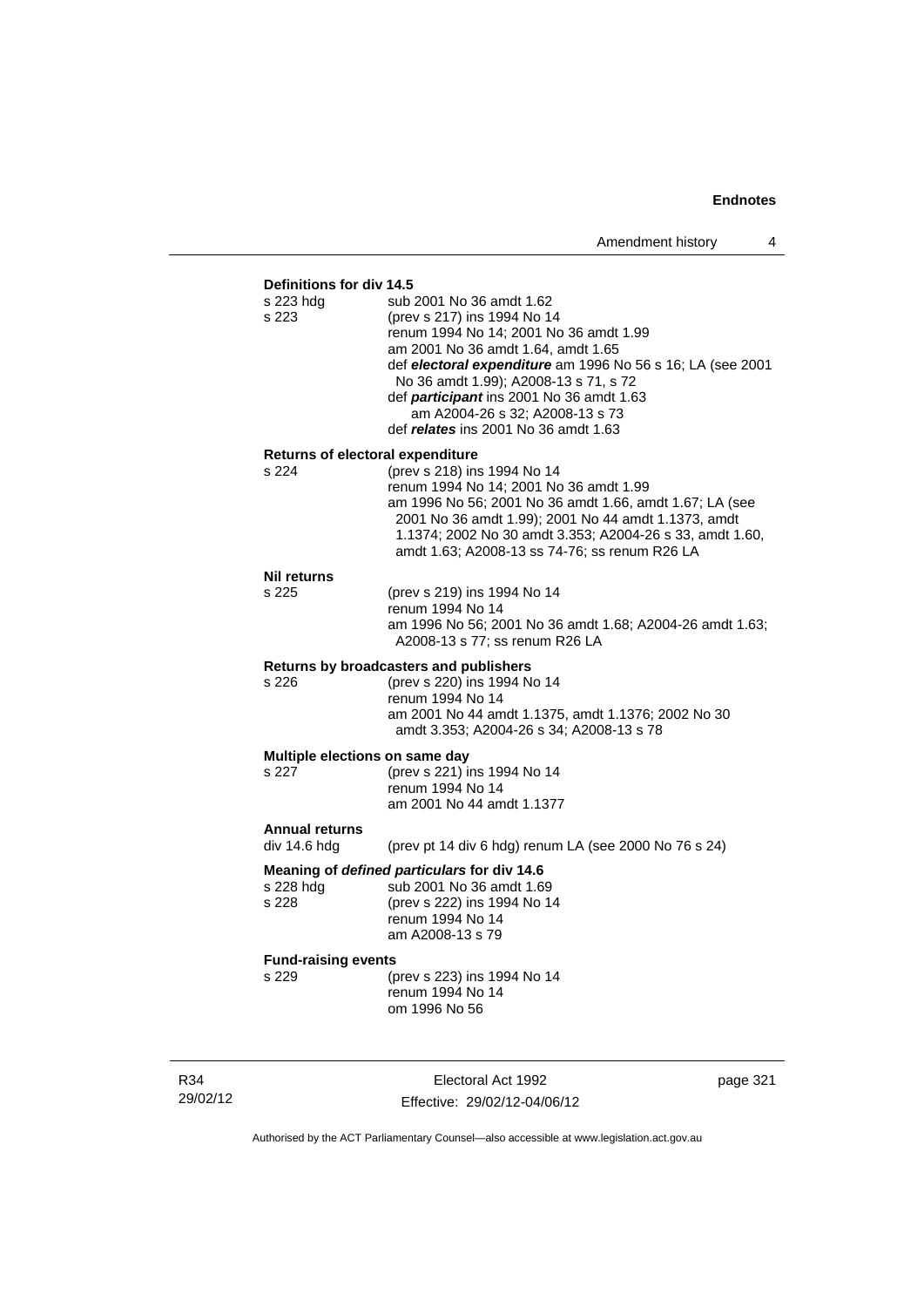4 Amendment history

## **Annual returns by parties and MLAs**  s 230 hdg sub A2004-26 amdt 1.46 s 230 (prev s 224) ins 1994 No 14 renum 1994 No 14 am 1996 No 56; 2000 No 50 s 4 sub 2001 No 36 s 33 am LA (see 2001 No 36 amdt 1.99); 2001 No 44 amdt 1.1378 (as sub 2001 No 36 amdt 2.2), amdt 1.1379; 2002 No 30 amdt 3.353; A2004-26 amdt 1.60, amdt 1.63; A2008-13 ss 80-82; ss renum R26 LA; A2011-28 amdt 3.77 **Periods of less than financial year**<br>s 231 (prev s 225) ins 1 (prev s 225) ins 1994 No 14 renum 1994 No 14 sub 2001 No 36 s 33 am A2004-26 amdt 1.47, amdt 1.60, amdt 1.63, amdt 1.64; pars renum R16 LA (see A2004-26 amdt 1.66) **Returns by parties under Commonwealth Electoral Act** s 231A ins 1996 No 56 om A2008-13 s 83 **Annual returns by associated entities** s 231B ins 1996 No 56 sub 2001 No 36 s 34 am 2001 No 44 amdt 1.1380, 1.1381; 2002 No 30 amdt 3.353; A2004-26 amdt 1.64; A2008-13 s 84 **Returns by associated entities under Commonwealth Electoral Act** ins 1996 No 56 om A2008-13 s 85 **Amounts received**

s 232 (prev s 226) ins 1994 No 14 renum 1994 No 14 sub 1996 No 56; 2001 No 36 s 35 am A2004-26 amdt 1.60, amdt 1.64 sub A2008-13 s 86 am A2010-43 amdt 1.11

#### **Amounts paid**

s 233 (prev s 227) ins 1994 No 14 renum 1994 No 14 am 1996 No 56 om 2001 No 36 s 35

page 322 Electoral Act 1992 Effective: 29/02/12-04/06/12

R34 29/02/12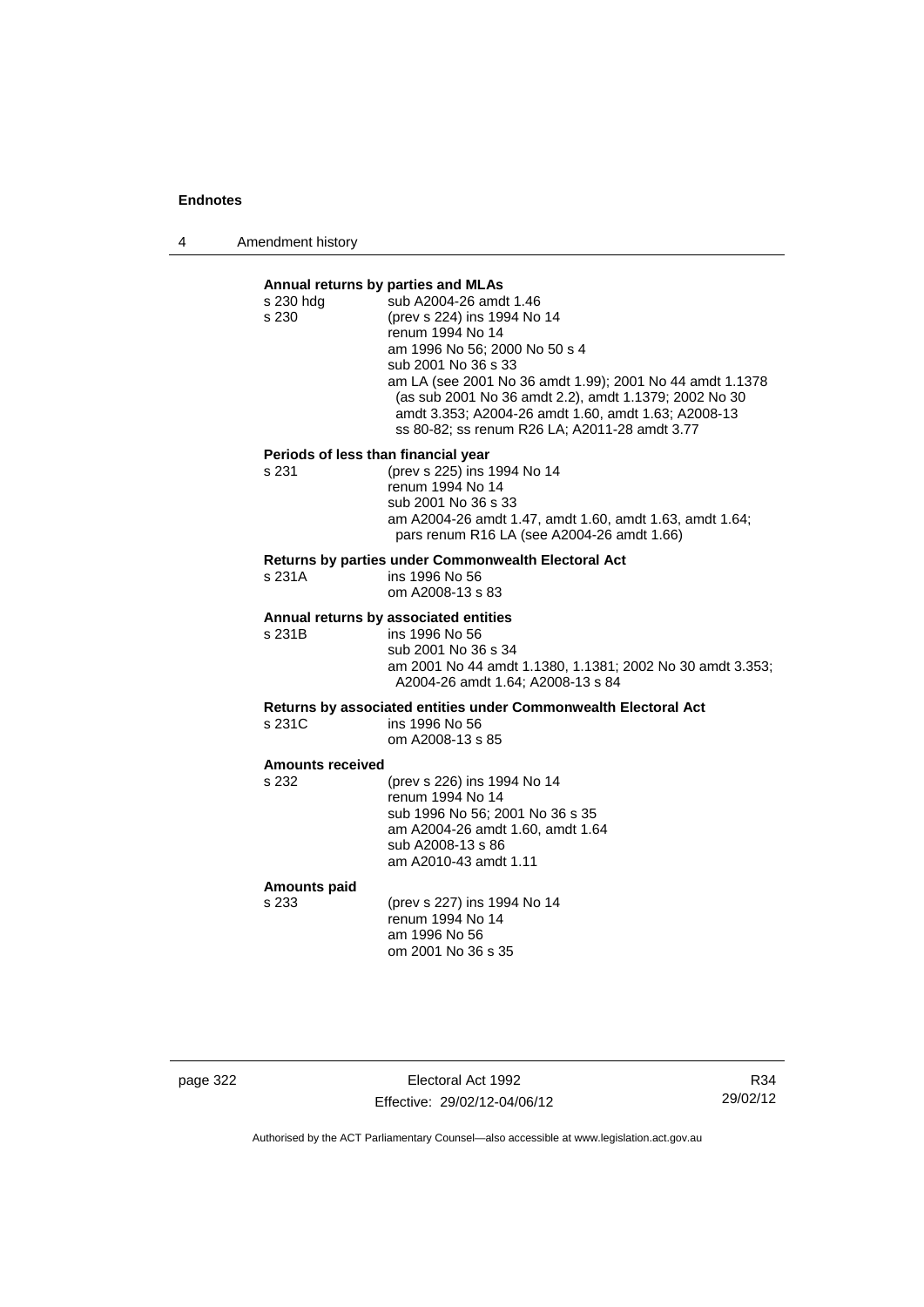|                                                | Amendment history<br>4                                                                                                                                                                                                           |
|------------------------------------------------|----------------------------------------------------------------------------------------------------------------------------------------------------------------------------------------------------------------------------------|
| <b>Outstanding amounts</b>                     |                                                                                                                                                                                                                                  |
| s 234                                          | (prev s 228) ins 1994 No 14<br>renum 1994 No 14<br>am 1994 No 78; 1996 No 56; 2001 No 36 amdt 1.70;<br>A2004-26 amdt 1.60; A2008-13 s 87                                                                                         |
| <b>Regulations</b><br>s 234A                   | ins 1996 No 56                                                                                                                                                                                                                   |
| Compliance<br>div 14.7 hdg                     | (prev pt 14 div 7 hdg) renum LA (see 2000 No 76 s 24)                                                                                                                                                                            |
| Definitions for div 14.7<br>s 235              | (prev s 229) ins 1994 No 14<br>renum 1994 No 14<br>sub 2001 No 36 amdt 1.71                                                                                                                                                      |
| <b>Offences</b><br>s 236                       | (prev s 230) ins 1994 No 14<br>renum 1994 No 14<br>am 1996 No 56; 1998 No 54; 2001 No 36 amdt 1.72; LA (see<br>2001 No 36 amdt 1.99); 2002 No 30 amdt 3.310; A2003-54<br>s 6; A2004-26 amdt 1.63; A2008-13 s 88; ss renum R26 LA |
| Investigation notices generally<br>s 237       | (prev s 231) ins 1994 No 14<br>renum 1994 No 14<br>am 1996 No 56; 1998 No 54<br>sub 2001 No 36 s 36<br>am 2002 No 30 amdt 3.311, amdt 3.352; A2004-26 amdt 1.48,<br>amdt 1.49, amdt 1.63                                         |
| s 237A                                         | Investigation notices about associated entities<br>ins 2001 No 36 s 36<br>am 2002 No 30 amdt 3.311; A2008-37 amdt 1.140, A2008-37<br>amdt 1.147                                                                                  |
| <b>Investigation notice offences</b><br>s 237B | ins 2001 No 36 s 36                                                                                                                                                                                                              |
| Investigation-search warrants<br>s 238         | (prev s 232) ins 1994 No 14<br>renum 1994 No 14                                                                                                                                                                                  |
| <b>Records</b><br>s 239                        | (prev s 233) ins 1994 No 14<br>renum 1994 No 14<br>am 1996 No 56; 2001 No 36 amdt 1.73; A2003-54 s 7;<br>A2004-26 amdt 1.60                                                                                                      |
| <b>Miscellaneous</b><br>div 14.8 hdg           | (prev pt 14 div 8 hdg) renum LA (see 2000 No 76 s 24)                                                                                                                                                                            |
|                                                | Electoral Act 1992<br>page 323<br>Effective: 29/02/12-04/06/12                                                                                                                                                                   |

Authorised by the ACT Parliamentary Counsel—also accessible at www.legislation.act.gov.au

R34 29/02/12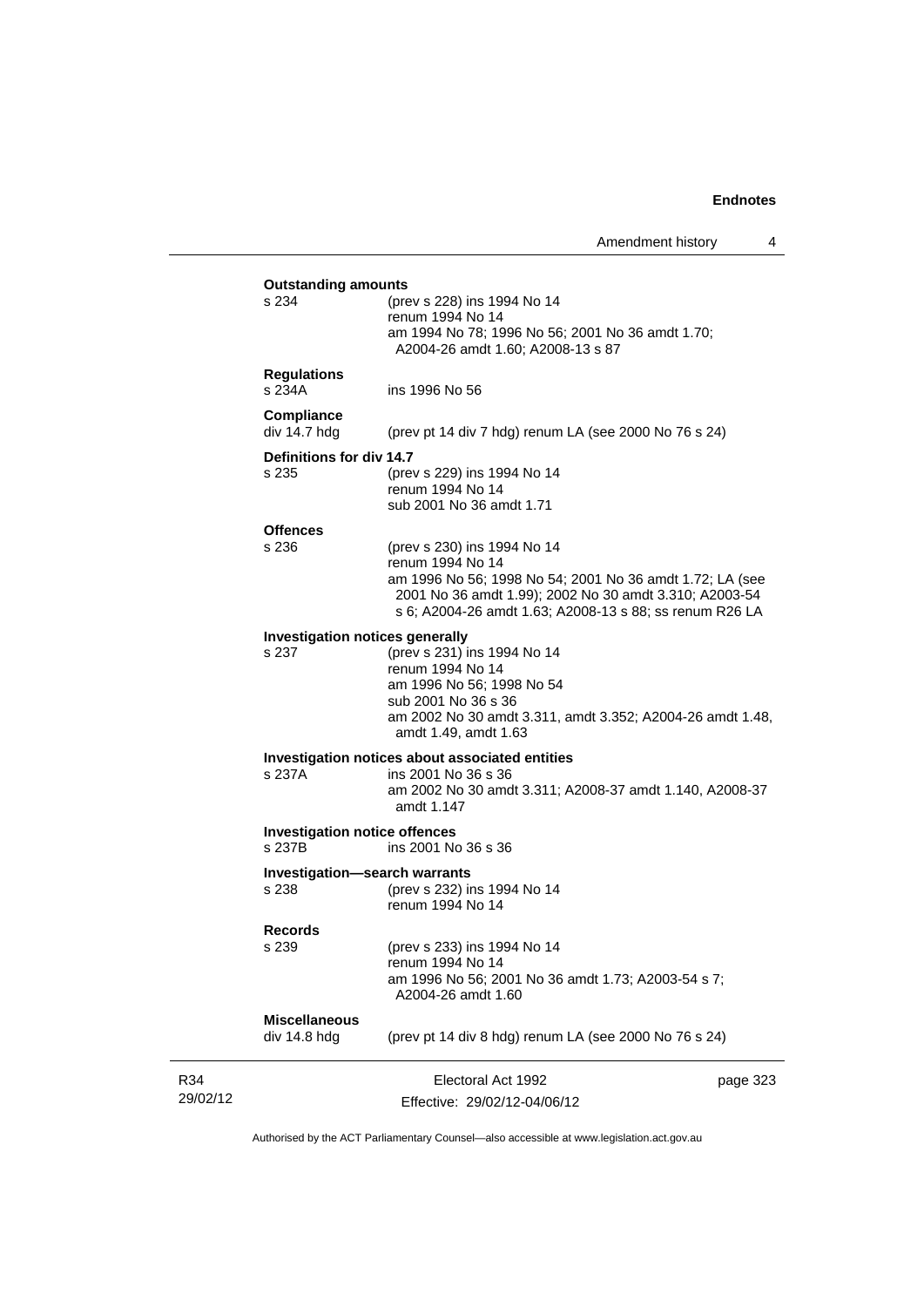4 Amendment history

| Inability to complete returns<br>s 240 | (prev s 234) ins 1994 No 14<br>renum 1994 No 14                                                                                                                                                                                                                                                                                                 |
|----------------------------------------|-------------------------------------------------------------------------------------------------------------------------------------------------------------------------------------------------------------------------------------------------------------------------------------------------------------------------------------------------|
| Noncompliance with pt 14<br>s 241      | (prev s 235) ins 1994 No 14<br>renum 1994 No 14<br>am 2001 No 36 amdt 1.74; A2004-26 s 35; A2008-13 s 89;<br>pars renum R26 LA                                                                                                                                                                                                                  |
| <b>Amendment of returns</b><br>s 242   | (prev s 236) ins 1994 No 14<br>renum 1994 No 14<br>am 1996 No 56; 2001 No 36 amdt 1.75; A2004-26 amdt 1.60,<br>A2008-37 amdt 1.147                                                                                                                                                                                                              |
| s.243                                  | Copies of returns to be available for public inspection<br>(prev s 237) ins 1994 No 14<br>renum 1994 No 14<br>am 1996 No 56<br>sub 2001 No 36 s 37<br>am 2001 No 44 amdt 1.1382, amdt 1.1383                                                                                                                                                    |
| pt 15 hdg                              | <b>Notification and review of decisions</b><br>ins 1994 No 14<br>sub A2008-37 amdt 1.141                                                                                                                                                                                                                                                        |
| s 244 hdg<br>s 244                     | Meaning of internal review notice-Act<br>sub 2001 No 36 amdt 1.76; A2011-28 amdt 3.68<br>(prev s 238) ins 1994 No 14<br>renum 1994 No 14<br>sub A2008-37 amdt 1.141                                                                                                                                                                             |
| Definitions-pt 15                      |                                                                                                                                                                                                                                                                                                                                                 |
| s 245                                  | (prev s 239) ins 1994 No 14<br>renum 1994 No 14<br>am 1996 No 56; 2001 No 36 amdts 1.77-1.79; LA (see 2001<br>No 36 amdt 1.99); A2004-26 amdt 1.61, amdt 1.63<br>sub A2008-37 amdt 1.141<br>def internally reviewable decision ins A2008-37 amdt 1.141<br>def person ins A2008-37 amdt 1.141<br>def reviewable decision ins A2008-37 amdt 1.141 |
| Internal review notices                |                                                                                                                                                                                                                                                                                                                                                 |
| s 246                                  | (prev s 240) ins 1994 No 14<br>renum 1994 No 14<br>sub A2008-37 amdt 1.141                                                                                                                                                                                                                                                                      |

page 324 Electoral Act 1992 Effective: 29/02/12-04/06/12

R34 29/02/12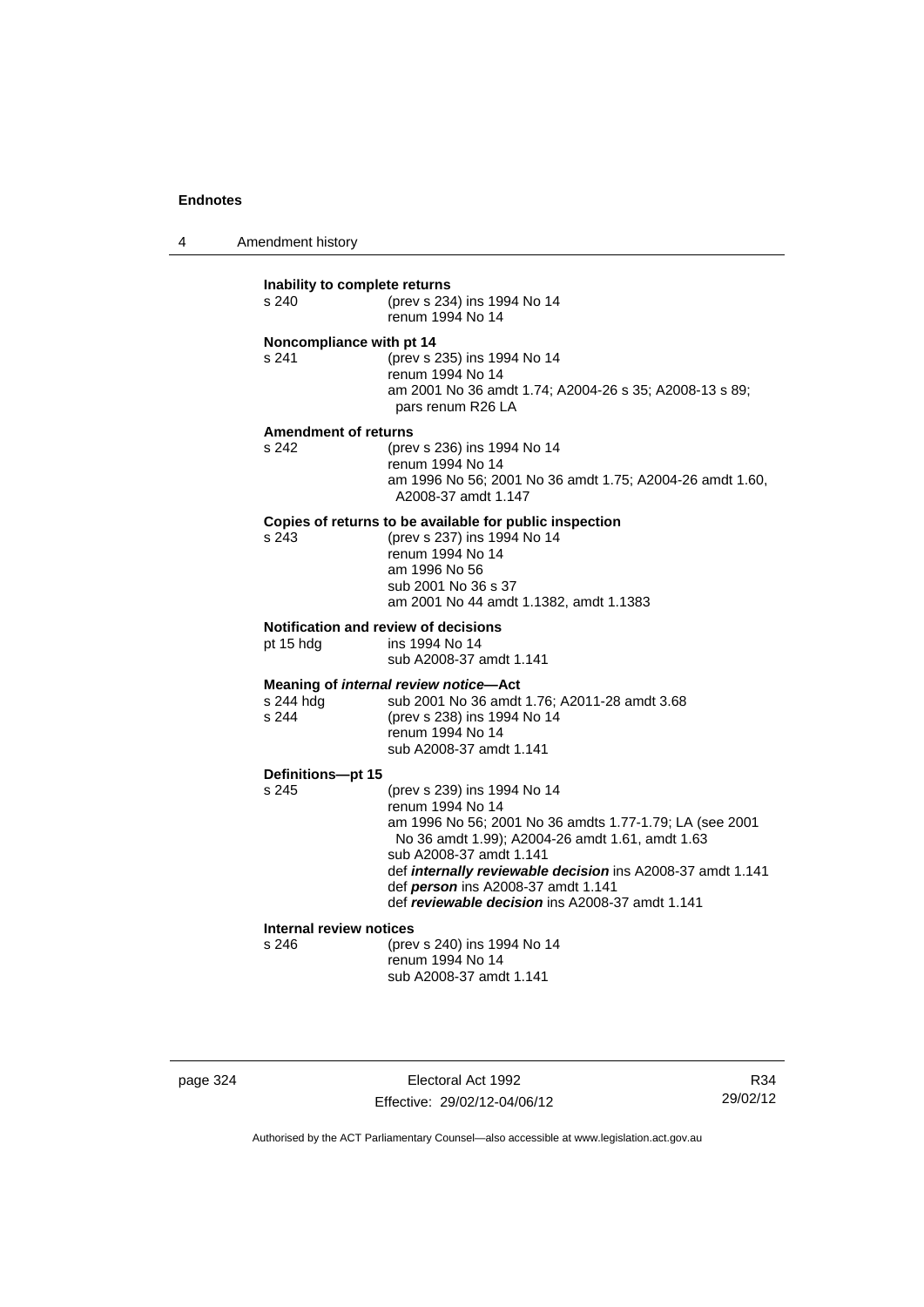| <b>Applications for internal review</b>            |                                                                                                                                                                                                                                                                                                                                                                                                                                                                     |
|----------------------------------------------------|---------------------------------------------------------------------------------------------------------------------------------------------------------------------------------------------------------------------------------------------------------------------------------------------------------------------------------------------------------------------------------------------------------------------------------------------------------------------|
| s 247                                              | (prev s 241) ins 1994 No 14<br>renum 1994 No 14<br>am 2001 No 36 s 38; LA (see 2001 No 36 amdt 1.99); 2001<br>No 44 amdt 1.1384; A2004-26 amdt 1.61, amdt 1.63<br>sub A2008-37 amdt 1.141                                                                                                                                                                                                                                                                           |
| Stay of reviewable decisions<br>s 248              | (prev s 242) ins 1994 No 14<br>renum 1994 No 14<br>sub A2008-37 amdt 1.141                                                                                                                                                                                                                                                                                                                                                                                          |
| <b>Review by electoral commission</b><br>s 249     | (prev s 243) ins 1994 No 14<br>renum 1994 No 14<br>sub A2008-37 amdt 1.141                                                                                                                                                                                                                                                                                                                                                                                          |
| <b>Reviewable decision notices</b><br>s 249A       | ins A2008-37 amdt 1.141                                                                                                                                                                                                                                                                                                                                                                                                                                             |
| <b>Applications for review</b><br>s 249B           | ins A2008-37 amdt 1.141                                                                                                                                                                                                                                                                                                                                                                                                                                             |
| pt 16 hdg                                          | Disputed elections, eligibility and vacancies<br>ins 1994 No 14                                                                                                                                                                                                                                                                                                                                                                                                     |
| Preliminary<br>div 16.1 hdg                        | (prev pt 16 div 1 hdg) renum LA (see 2000 No 76 s 24)                                                                                                                                                                                                                                                                                                                                                                                                               |
| <b>Definitions for pt 16</b><br>s 250 hdg<br>s 250 | sub 2001 No 36 amdt 1.80<br>(prev s 244) ins 1994 No 14<br>renum 1994 No 14<br>am 2001 No 36 amdts 1.81-1.83<br>def contravention ins 2002 No 30 amdt 3.312<br>def <i>court</i> om 2002 No 30 amdt 3.313<br>def Court of Disputed Elections ins 2002 No 30 amdt 3.313<br>def illegal practice om 2002 No 30 amdt 3.314<br>def proceeding sub 2002 No 30 amdt 3.315<br>def Speaker ins 2002 No 30 amdt 3.316<br>def <i>undue influence</i> sub 2002 No 30 amdt 3.317 |
| s 250A                                             | References in pt 16 to contravention of sections<br>(prev s 250 (2)) renum 2001 No 36 amdt 1.82<br>om 2002 No 30 amdt 3.318                                                                                                                                                                                                                                                                                                                                         |
| Meaning of Speaker for pt 16<br>s 251 hdg<br>s 251 | sub 2001 No 36 amdt 1.84<br>(prev s 245) ins 1994 No 14<br>renum 1994 No 14<br>sub 2002 No 30 amdt 3.319                                                                                                                                                                                                                                                                                                                                                            |

R34 29/02/12

Electoral Act 1992 Effective: 29/02/12-04/06/12 page 325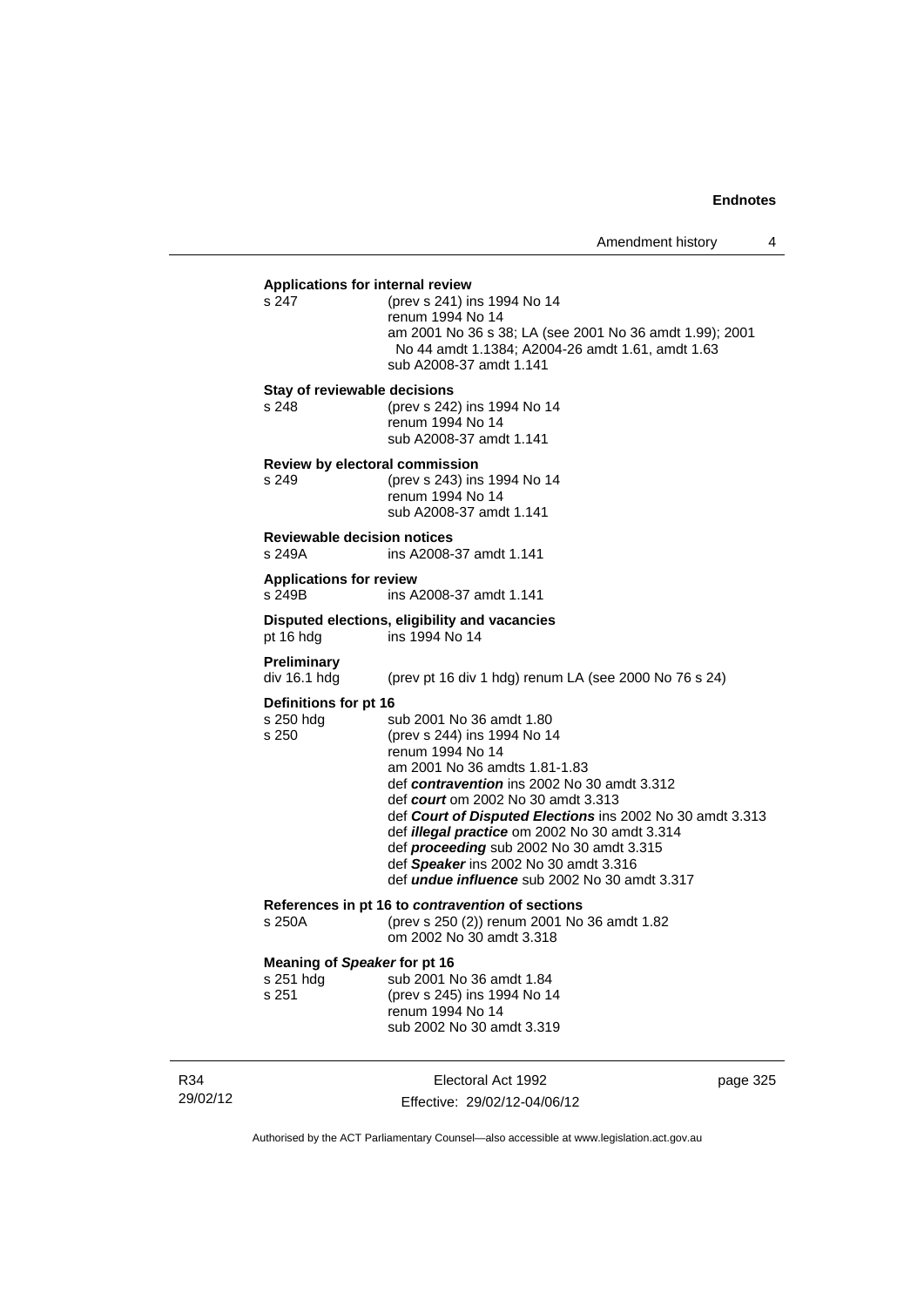| 4 | Amendment history |  |
|---|-------------------|--|
|---|-------------------|--|

| div 16.2 hdg                                                | Jurisdiction and powers of Supreme Court<br>(prev pt 16 div 2 hdg) renum LA (see 2000 No 76 s 24) |  |
|-------------------------------------------------------------|---------------------------------------------------------------------------------------------------|--|
| <b>Court of Disputed Elections</b>                          |                                                                                                   |  |
|                                                             |                                                                                                   |  |
| s 252                                                       | (prev s 246) ins 1994 No 14                                                                       |  |
|                                                             | renum 1994 No 14                                                                                  |  |
|                                                             |                                                                                                   |  |
| <b>Powers of the court</b>                                  |                                                                                                   |  |
| s 253                                                       | (prev s 247) ins 1994 No 14                                                                       |  |
|                                                             |                                                                                                   |  |
|                                                             | renum 1994 No 14                                                                                  |  |
| <b>Rules of court</b>                                       |                                                                                                   |  |
|                                                             |                                                                                                   |  |
| s.254                                                       | (prev s 248) ins 1994 No 14                                                                       |  |
|                                                             | renum 1994 No 14                                                                                  |  |
|                                                             | sub 2001 No 44 amdt 1.1385                                                                        |  |
|                                                             | om 2002 No 30 amdt 3.320                                                                          |  |
|                                                             |                                                                                                   |  |
| <b>Decisions are final</b>                                  |                                                                                                   |  |
| s 255                                                       | (prev s 249) ins 1994 No 14                                                                       |  |
|                                                             |                                                                                                   |  |
|                                                             | renum 1994 No 14                                                                                  |  |
|                                                             | am 2002 No 30 amdt 3.321                                                                          |  |
|                                                             |                                                                                                   |  |
| <b>Disputes elections</b>                                   |                                                                                                   |  |
| div 16.3 hdg                                                | (prev pt 16 div 3 hdg) renum LA (see 2000 No 76 s 24)                                             |  |
|                                                             |                                                                                                   |  |
|                                                             | Validity may be disputed after election                                                           |  |
| s 256                                                       | (prev s 250) ins 1994 No 14                                                                       |  |
|                                                             | renum 1994 No 14                                                                                  |  |
|                                                             | am 2000 No 76 s 17                                                                                |  |
|                                                             |                                                                                                   |  |
|                                                             | <b>Persons entitled to dispute elections</b>                                                      |  |
| s 257                                                       | (prev s 251) ins 1994 No 14                                                                       |  |
|                                                             | renum 1994 No 14                                                                                  |  |
|                                                             |                                                                                                   |  |
| Form of application                                         |                                                                                                   |  |
| s 258                                                       | (prev s 252) ins 1994 No 14                                                                       |  |
|                                                             | renum 1994 No 14                                                                                  |  |
|                                                             |                                                                                                   |  |
| Time for filing application                                 |                                                                                                   |  |
| s 259                                                       | (prev s 253) ins 1994 No 14                                                                       |  |
|                                                             | renum 1994 No 14                                                                                  |  |
|                                                             |                                                                                                   |  |
| Deposit as security for costs                               |                                                                                                   |  |
| s 260                                                       | (prev s 254) ins 1994 No 14                                                                       |  |
|                                                             |                                                                                                   |  |
|                                                             | renum 1994 No 14                                                                                  |  |
| Registrar to serve copies of application on certain persons |                                                                                                   |  |
|                                                             |                                                                                                   |  |
| s 261                                                       | (prev s 255) ins 1994 No 14                                                                       |  |
|                                                             | renum 1994 No 14                                                                                  |  |
|                                                             |                                                                                                   |  |
|                                                             |                                                                                                   |  |
|                                                             |                                                                                                   |  |

page 326 **Electoral Act 1992** Effective: 29/02/12-04/06/12

R34 29/02/12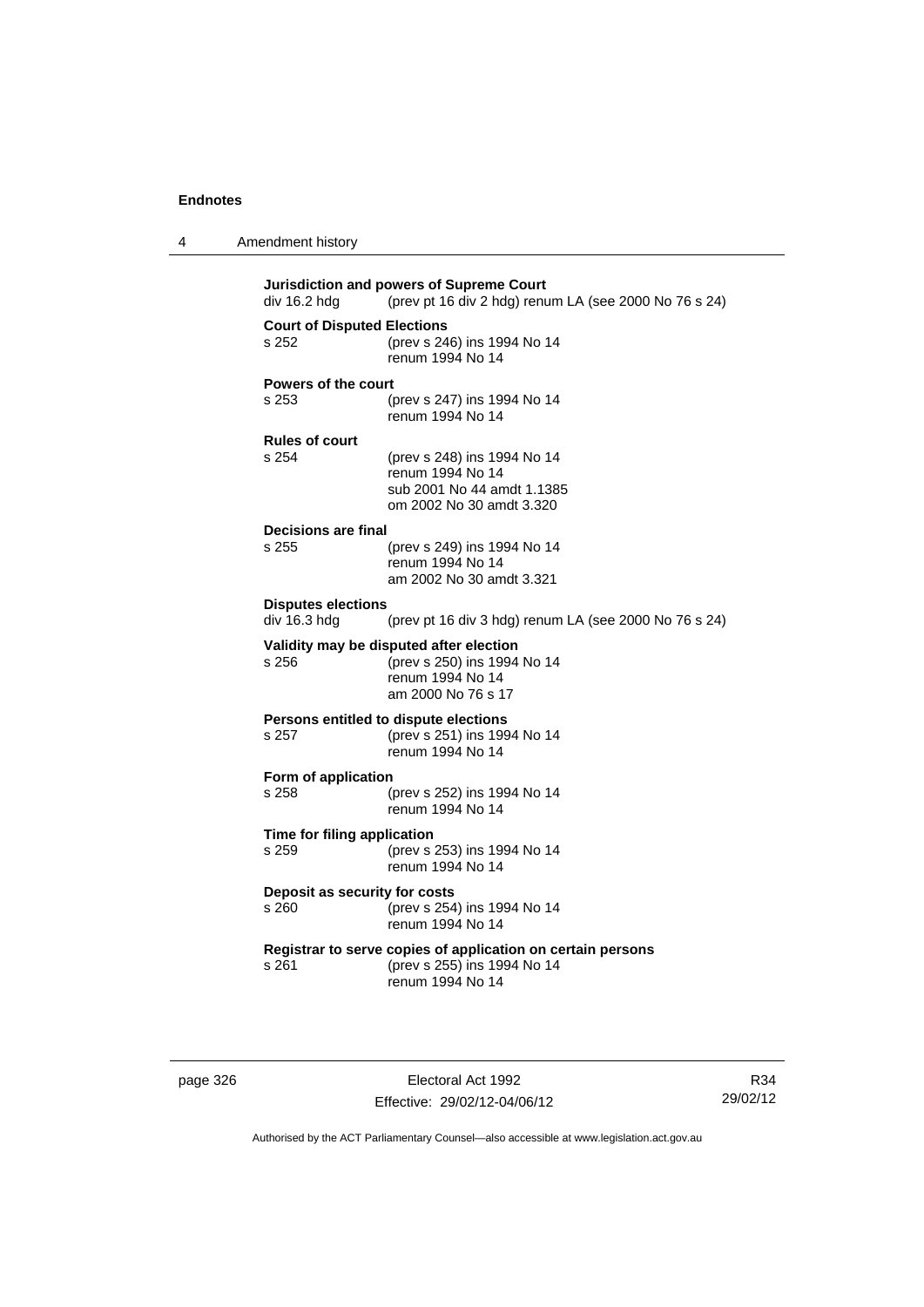| $s$ 262                           | (prev s 256) ins 1994 No 14                               |
|-----------------------------------|-----------------------------------------------------------|
|                                   | renum 1994 No 14<br>sub 2002 No 30 amdt 3.322             |
|                                   | Withdrawal and abatement of application                   |
| s 263                             | (prev s 257) ins 1994 No 14<br>renum 1994 No 14           |
|                                   | am 2001 No 36 amdt 1.85, amdt 1.86; 2002 No 30 amdt 3.323 |
| <b>Hearing of applications</b>    |                                                           |
| s 264                             | (prev s 258) ins 1994 No 14<br>renum 1994 No 14           |
|                                   | am 2002 No 30 amdt 3.324; A2004-60 amdt 1.149             |
| Declarations and orders           |                                                           |
| s 265                             | (prev s 259) ins 1994 No 14                               |
|                                   | renum 1994 No 14                                          |
|                                   | am 2002 No 30 amdt 3.325                                  |
| <b>Illegal practices</b><br>s 266 |                                                           |
|                                   | (prev s 260) ins 1994 No 14<br>renum 1994 No 14           |
|                                   | am 2002 No 30 amdt 3.326, amdt 3.351                      |
|                                   | Bribery or undue influence by person elected              |
| s.267                             | (prev s 261) ins 1994 No 14                               |
|                                   | renum 1994 No 14<br>am 2002 No 30 amdt 3.351              |
|                                   | Immaterial delays and errors                              |
| s 268                             | (prev s 262) ins 1994 No 14                               |
|                                   | renum 1994 No 14                                          |
|                                   | am 2002 No 30 amdt 3.351; A2012-1 s 15                    |
| Inquiries by court<br>s 269       |                                                           |
|                                   | (prev s 263) ins 1994 No 14<br>renum 1994 No 14           |
|                                   | am 2000 No 76 s 18; 2002 No 30 amdt 3.351                 |
| <b>Rejected ballot papers</b>     |                                                           |
| s 270                             | (prev s 264) ins 1994 No 14                               |
|                                   | renum 1994 No 14<br>am 2002 No 30 amdt 3.351              |
|                                   | Evidence that persons were not permitted to vote          |
| s 271                             | (prev s 265) ins 1994 No 14                               |
|                                   | renum 1994 No 14<br>am 2002 No 30 amdt 3.351              |

R34 29/02/12

Electoral Act 1992 Effective: 29/02/12-04/06/12 page 327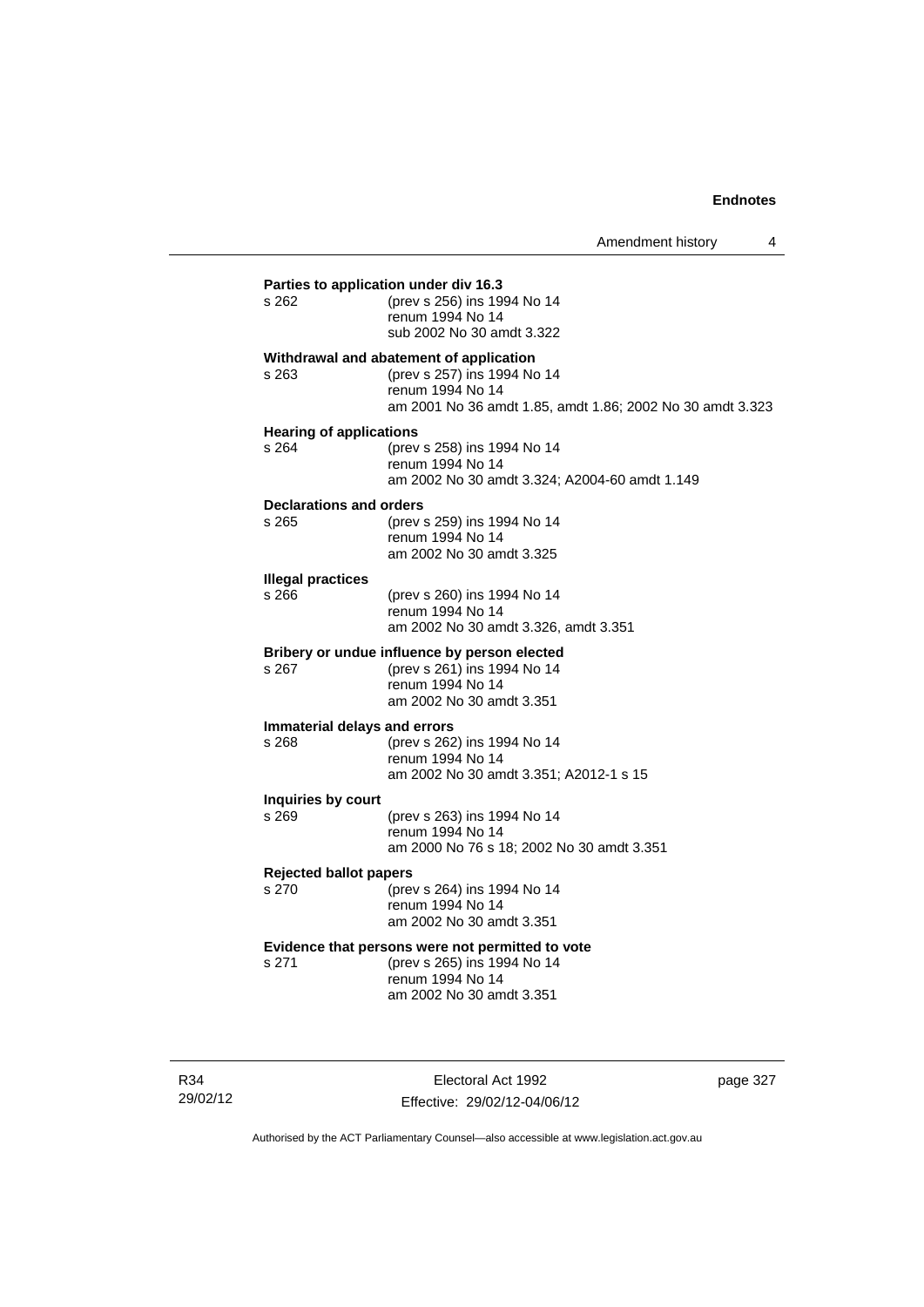4 Amendment history

| Inspection of electoral papers   |                                                                                             |  |
|----------------------------------|---------------------------------------------------------------------------------------------|--|
| s 272                            | (prev s 266) ins 1994 No 14                                                                 |  |
|                                  | renum 1994 No 14                                                                            |  |
|                                  | am 2002 No 30 amdt 3.351                                                                    |  |
|                                  | <b>Commissioner not prevented from accessing documents</b>                                  |  |
| s 273                            | (prev s 267) ins 1994 No 14<br>renum 1994 No 14                                             |  |
|                                  | am 2002 No 30 amdt 3.351                                                                    |  |
|                                  |                                                                                             |  |
| s 274                            | Registrar to serve copies of declarations on certain persons<br>(prev s 268) ins 1994 No 14 |  |
|                                  | renum 1994 No 14                                                                            |  |
|                                  | am 2002 No 30 amdt 3.351                                                                    |  |
| <b>Effect of declarations</b>    |                                                                                             |  |
| s 275                            | (prev s 269) ins 1994 No 14                                                                 |  |
|                                  | renum 1994 No 14                                                                            |  |
|                                  | am 2002 No 30 amdt 3.351                                                                    |  |
| <b>Eligibility and vacancies</b> |                                                                                             |  |
| div 16.4 hdg                     | (prev pt 16 div 4 hdg) renum LA (see 2000 No 76 s 24)                                       |  |
| Speaker to state case            |                                                                                             |  |
| s 276                            | (prev s 270) ins 1994 No 14                                                                 |  |
|                                  | renum 1994 No 14                                                                            |  |
|                                  | am 2002 No 30 amdt 3.351                                                                    |  |
| Parties to a referral            |                                                                                             |  |
| s 277                            | (prev s 271) ins 1994 No 14<br>renum 1994 No 14                                             |  |
|                                  | am 2002 No 30 amdt 3.351                                                                    |  |
| <b>Declarations and orders</b>   |                                                                                             |  |
| s 278                            | (prev s 272) ins 1994 No 14                                                                 |  |
|                                  | renum 1994 No 14                                                                            |  |
|                                  | am 2002 No 30 amdt 3.351                                                                    |  |
|                                  | Registrar to serve copy of declarations on Speaker                                          |  |
| s 279                            | (prev s 273) ins 1994 No 14                                                                 |  |
|                                  | renum 1994 No 14                                                                            |  |
|                                  | am 2002 No 30 amdt 3.351                                                                    |  |
| <b>Effect of declarations</b>    |                                                                                             |  |
| s 280                            | (prev s 274) ins 1994 No 14<br>renum 1994 No 14                                             |  |
|                                  | am 2002 No 30 amdt 3.351                                                                    |  |
|                                  |                                                                                             |  |
| Proceedings                      |                                                                                             |  |
| div 16.5 hdg                     | (prev pt 16 div 5 hdg) renum LA (see 2000 No 76 s 24)                                       |  |
|                                  |                                                                                             |  |

page 328 **Electoral Act 1992** Effective: 29/02/12-04/06/12

R34 29/02/12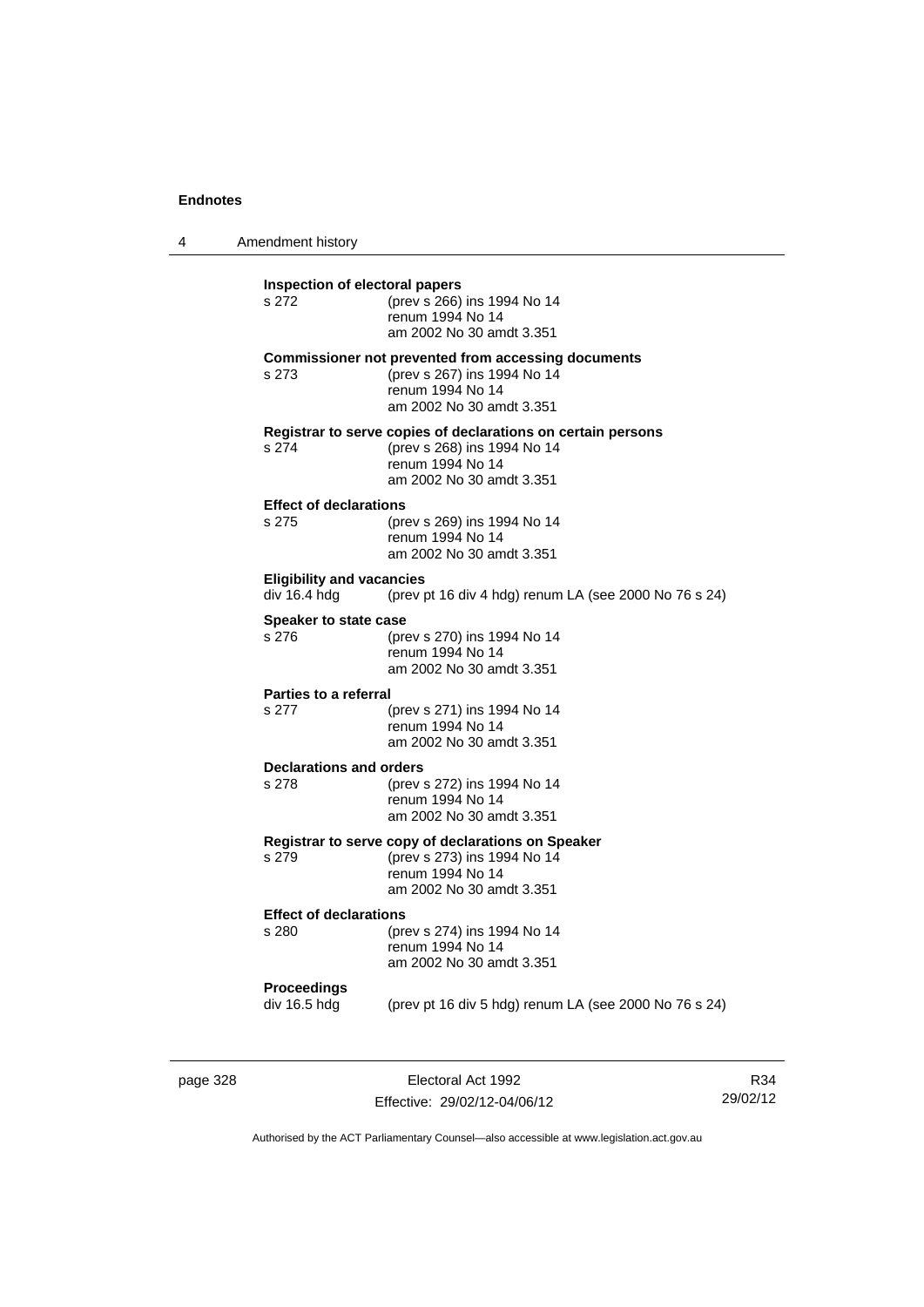| <b>Procedure</b><br>s 281             | (prev s 275) ins 1994 No 14<br>renum 1994 No 14                                         |
|---------------------------------------|-----------------------------------------------------------------------------------------|
|                                       | am 2002 No 30 amdt 3.351                                                                |
| <b>Legal representation limited</b>   |                                                                                         |
| s 282                                 | (prev s 276) ins 1994 No 14<br>renum 1994 No 14<br>am 1997 No 96; 2002 No 30 amdt 3.327 |
| <b>Admissibility of evidence</b>      |                                                                                         |
| s 283                                 | (prev s 277) ins 1994 No 14<br>renum 1994 No 14<br>am 2002 No 30 amdt 3.351             |
|                                       |                                                                                         |
| s 284                                 | <b>Costs may be ordered against Territory</b><br>(prev s 278) ins 1994 No 14            |
|                                       | renum 1994 No 14                                                                        |
|                                       | sub 2002 No 30 amdt 3.328                                                               |
| <b>Electoral offences</b>             |                                                                                         |
| pt 17 hdg                             | ins 1994 No 14                                                                          |
| <b>Bribery and improper influence</b> |                                                                                         |
| div 17.1 hdg                          | (prev pt 17 div 1 hdg) renum LA (see 2000 No 76 s 24)                                   |
| <b>Bribery</b>                        |                                                                                         |
| s 285                                 | (prev s 279) ins 1994 No 14                                                             |
|                                       | renum 1994 No 14                                                                        |
|                                       | am 1998 No 54                                                                           |
| Influencing of votes by officers      |                                                                                         |
| s 286                                 | (prev s 280) ins 1994 No 14<br>renum 1994 No 14                                         |
|                                       | am 1998 No 54; 2002 No 30 amdt 3.329                                                    |
|                                       |                                                                                         |
| s 287                                 | Influencing votes of hospital and nursing home patients<br>(prev s 281) ins 1994 No 14  |
|                                       | renum 1994 No 14                                                                        |
|                                       | am 1998 No 54                                                                           |
| <b>Protection of rights</b>           |                                                                                         |
| div 17.2 hdg                          | (prev pt 17 div 2 hdg) renum LA (see 2000 No 76 s 24)                                   |
| <b>Violence and intimidation</b>      |                                                                                         |
| s 288                                 | (prev s 282) ins 1994 No 14                                                             |
|                                       | renum 1994 No 14                                                                        |
|                                       | am 1998 No 54                                                                           |

R34 29/02/12

Electoral Act 1992 Effective: 29/02/12-04/06/12 page 329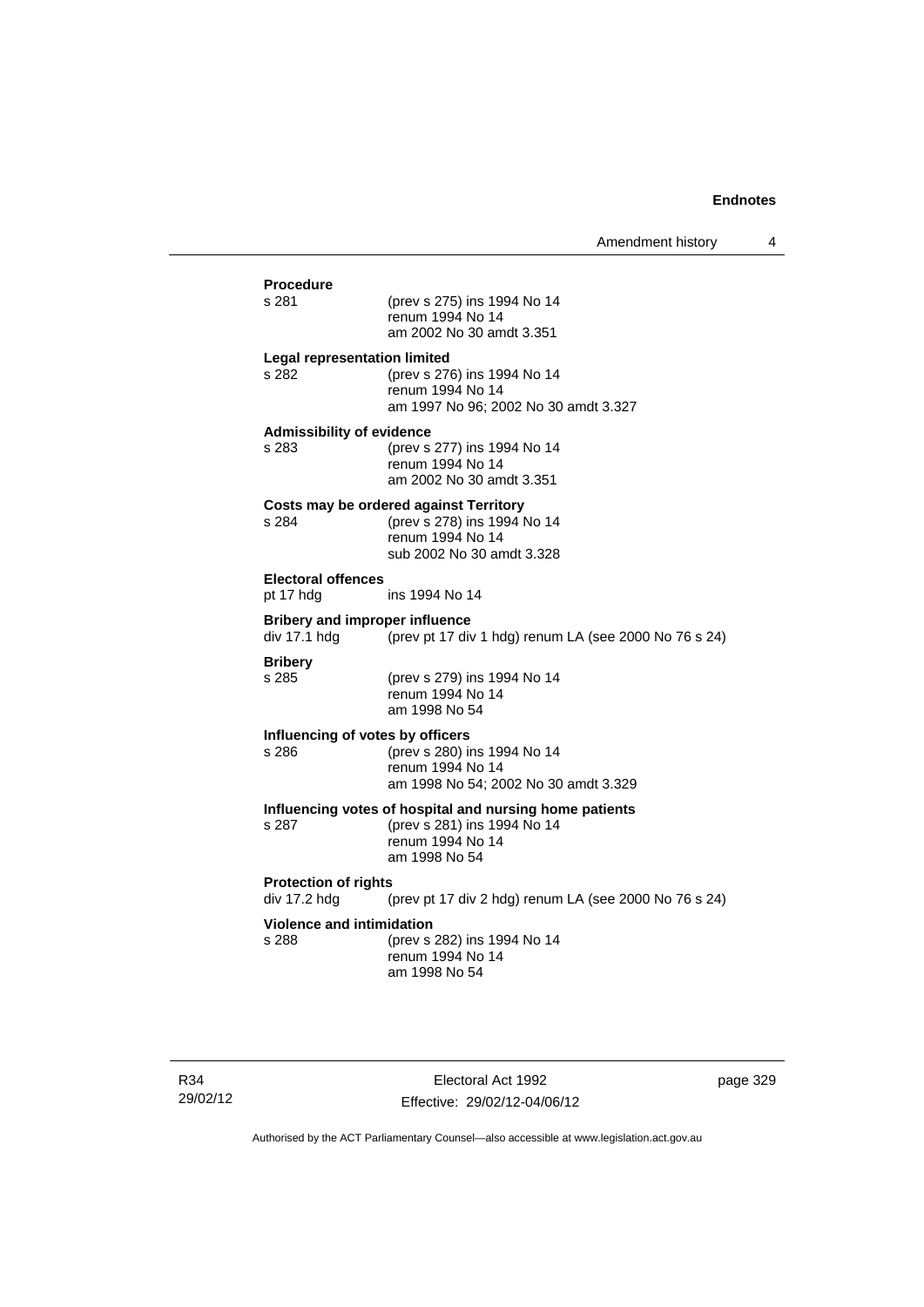4 Amendment history

#### **Discrimination on grounds of political donations**

s 289 (prev s 283) ins 1994 No 14 renum 1994 No 14 am 1998 No 54; 2001 No 36 amdt 1.87; A2004-26 amdt 1.65 **Employees' right to leave of absence for voting** s 290 (prev s 284) ins 1994 No 14 renum 1994 No 14 am 1998 No 54 **Campaigning offences**  div 17.3 hdg (prev pt 17 div 3 hdg) renum LA (see 2000 No 76 s 24) **Definitions for div 17.3**<br>s 291 hdg sub s 291 hdg sub 2001 No 36 amdt 1.88<br>s 291 (prev s 285) ins 1994 No 14 (prev s 285) ins 1994 No 14 renum 1994 No 14 def *address* am 2001 No 36 amdt 1.89; A2004-26 amdt 1.63, amdt 1.65 om A2008-13 s 90 def *disseminate* sub 2001 No 36 s 39 def *polling place* ins 1995 No 33 s 5 am 1997 No 91 sch om 2001 No 36 amdt 1.90 ins A2011-28 amdt 3.69 def *publish* ins 2001 No 36 s 40 def *reportage or commentary* am A2008-13 s 91 **Dissemination of unauthorised electoral matter**<br>s 292 (prev s 286) ins 1994 No 14

s 292 (prev s 286) ins 1994 No 14 renum 1994 No 14 am 1998 No 54 sub 2001 No 36 s 41 am A2004-26 amdt 1.50 ss (3), (4) exp 1 January 2002 (s 292 (4)) sub A2008-13 s 92

**Exceptions for news publications**

s 293 (prev s 287) ins 1994 No 14 renum 1994 No 14 sub A2008-13 s 92

**Exceptions for dissemination of electoral matter on certain items**

s 294 (prev s 288) ins 1994 No 14 renum 1994 No 14 sub A2008-13 s 92

page 330 Electoral Act 1992 Effective: 29/02/12-04/06/12

R34 29/02/12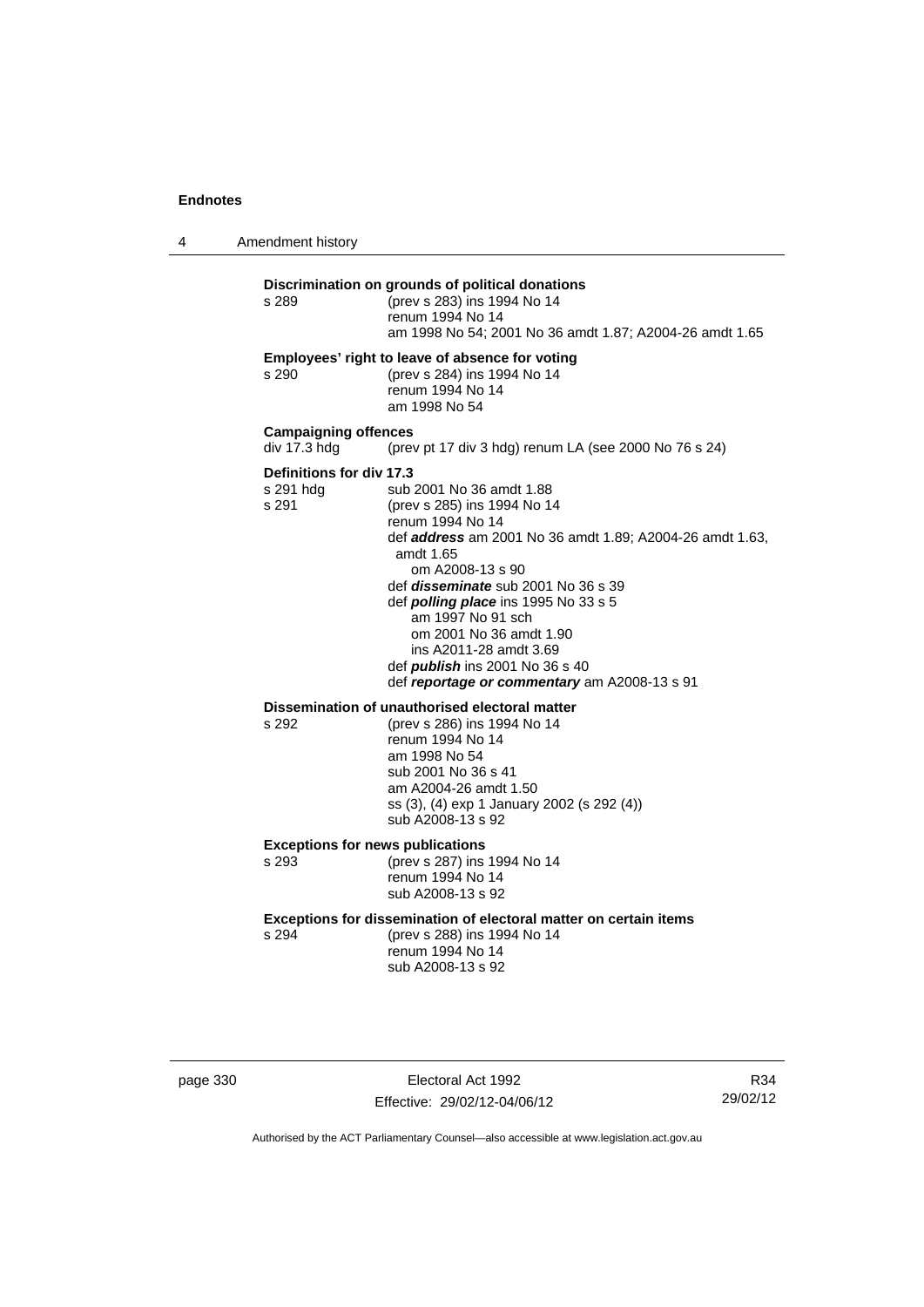Amendment history 4

#### **Exception for certain Commonwealth licence holders**

| (prev s 289) ins 1994 No 14                 |
|---------------------------------------------|
| renum 1994 No 14                            |
| am 1997 No 91                               |
| sub 2001 No 36 s 42                         |
| am 2002 No 30 amdt 3.330; A2004-9 amdt 1.16 |
| sub A2008-13 s 92                           |
|                                             |

## **Advertorials**

 $s$  295

| s 296 | (prev s 290) ins 1994 No 14 |
|-------|-----------------------------|
|       | renum 1994 No 14            |
|       | am 1998 No 54               |
|       | sub A2008-13 s 92           |

#### **Misleading or deceptive electoral matter**

s 297 (prev s 291) ins 1994 No 14 renum 1994 No 14 am 1998 No 54

## **Inducement to illegal voting—representations of ballot papers**

(prev s 292) ins 1994 No 14 renum 1994 No 14 am 1998 No 54

## **Graffiti**

(prev s 293) ins 1994 No 14 renum 1994 No 14 am 1998 No 54; 2002 No 30 amdt 3.331; A2007-25 amdt 1.37

#### **Defamation of candidates**

s 300 (prev s 294) ins 1994 No 14 renum 1994 No 14 am 1998 No 54

## **Publication of statements about candidates**<br>s 301 (orev s 295) ins 1994 No 1-

(prev s 295) ins 1994 No 14 renum 1994 No 14 am 1998 No 54; 2001 No 36 amdt 1.91; A2004-26 amdt 1.62, amdt 1.65

### **Disruption of election meetings**

s 302 (prev s 296) ins 1994 No 14 renum 1994 No 14 am 1998 No 54

#### **Canvassing within 100m of polling places**

s 303 (prev s 297) ins 1994 No 14 renum 1994 No 14 sub 1995 No 33 am 1997 No 91; LA (see 2001 No 36 amdt 1.99); 2001 No 44 amdt 1.1386, amdt 1.1387; A2007-25 amdt 1.38

| R34      | Electoral Act 1992           |
|----------|------------------------------|
| 29/02/12 | Effective: 29/02/12-04/06/12 |

page 331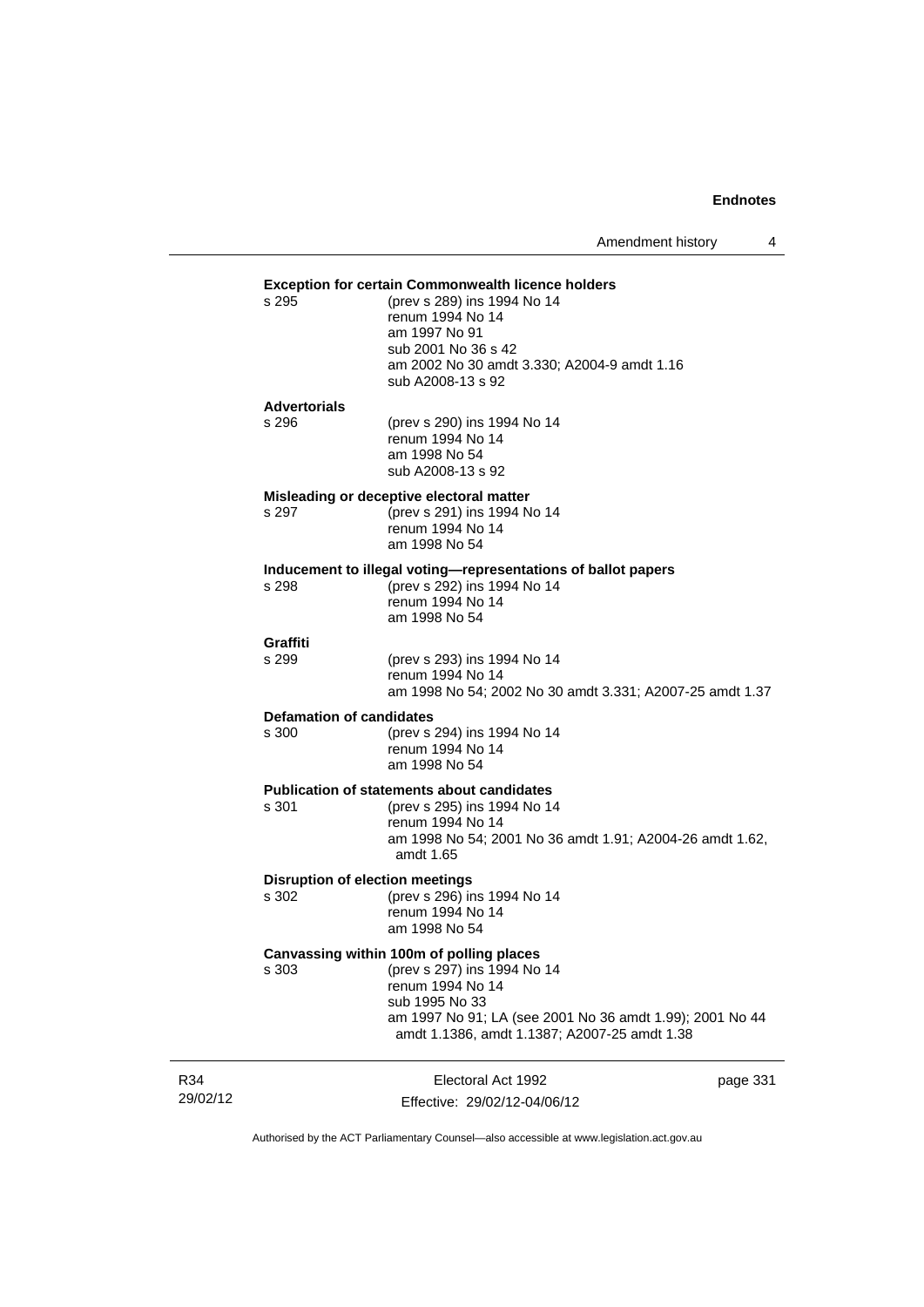4 Amendment history

| page 332 |                                                   | Electoral Act 1992                                                                                                                                                | R34 |
|----------|---------------------------------------------------|-------------------------------------------------------------------------------------------------------------------------------------------------------------------|-----|
|          | Electoral papers-forfeiture<br>s 310              | (prev s 304) ins 1994 No 14<br>renum 1994 No 14<br>am A2004-15 amdt 2.65                                                                                          |     |
|          | Electoral papers-forgery<br>s 309                 | (prev s 303) ins 1994 No 14<br>renum 1994 No 14<br>am 1998 No 54<br>om A2004-15 amdt 2.64                                                                         |     |
|          | <b>Electoral papers</b><br>div 17.6 hdg           | (prev pt 17 div 5 hdg) renum LA (see 2000 No 76 s 24)                                                                                                             |     |
|          | Interpretation-electoral papers<br>s 308          | (prev s 302) ins 1994 No 14<br>renum 1994 No 14<br>om 2001 No 36 amdt 1.93                                                                                        |     |
|          | <b>Voting fraud</b><br>s 307                      | (prev s 301) ins 1994 No 14<br>renum 1994 No 14<br>am 1997 No 91; 1998 No 54                                                                                      |     |
|          | <b>Voting fraud</b><br>div 17.5 hdg               | (prev pt 17 div 4 hdg) renum LA (see 2000 No 76 s 24)                                                                                                             |     |
|          | s 306B                                            | Interfering with electronic counting devices etc<br>ins 2000 No 76 s 19                                                                                           |     |
|          | s 306A                                            | Interfering with electronic voting devices etc<br>ins 2000 No 76 s 19                                                                                             |     |
|          | <b>Electronic voting offences</b><br>div 17.4 hdg | (prev div 17.3A hdg) ins 2000 No 76 s 19<br>renum LA (see 2000 No 76 s 24)                                                                                        |     |
|          | s 306                                             | Evidence of authorisation of electoral matter<br>(prev s 300) ins 1994 No 14<br>renum 1994 No 14<br>am A2008-13 s 93                                              |     |
|          | s 305                                             | How-to-vote material in polling places<br>(prev s 299) ins 1994 No 14<br>renum 1994 No 14<br>am 1995 No 33; 1998 No 54                                            |     |
|          | s 304                                             | Badges and emblems in polling places<br>(prev s 298) ins 1994 No 14<br>renum 1994 No 14<br>am 1995 No 33; 1998 No 54; 2001 No 36 amdt 1.92;<br>A2004-26 amdt 1.51 |     |
|          |                                                   |                                                                                                                                                                   |     |

Authorised by the ACT Parliamentary Counsel—also accessible at www.legislation.act.gov.au

29/02/12

Effective: 29/02/12-04/06/12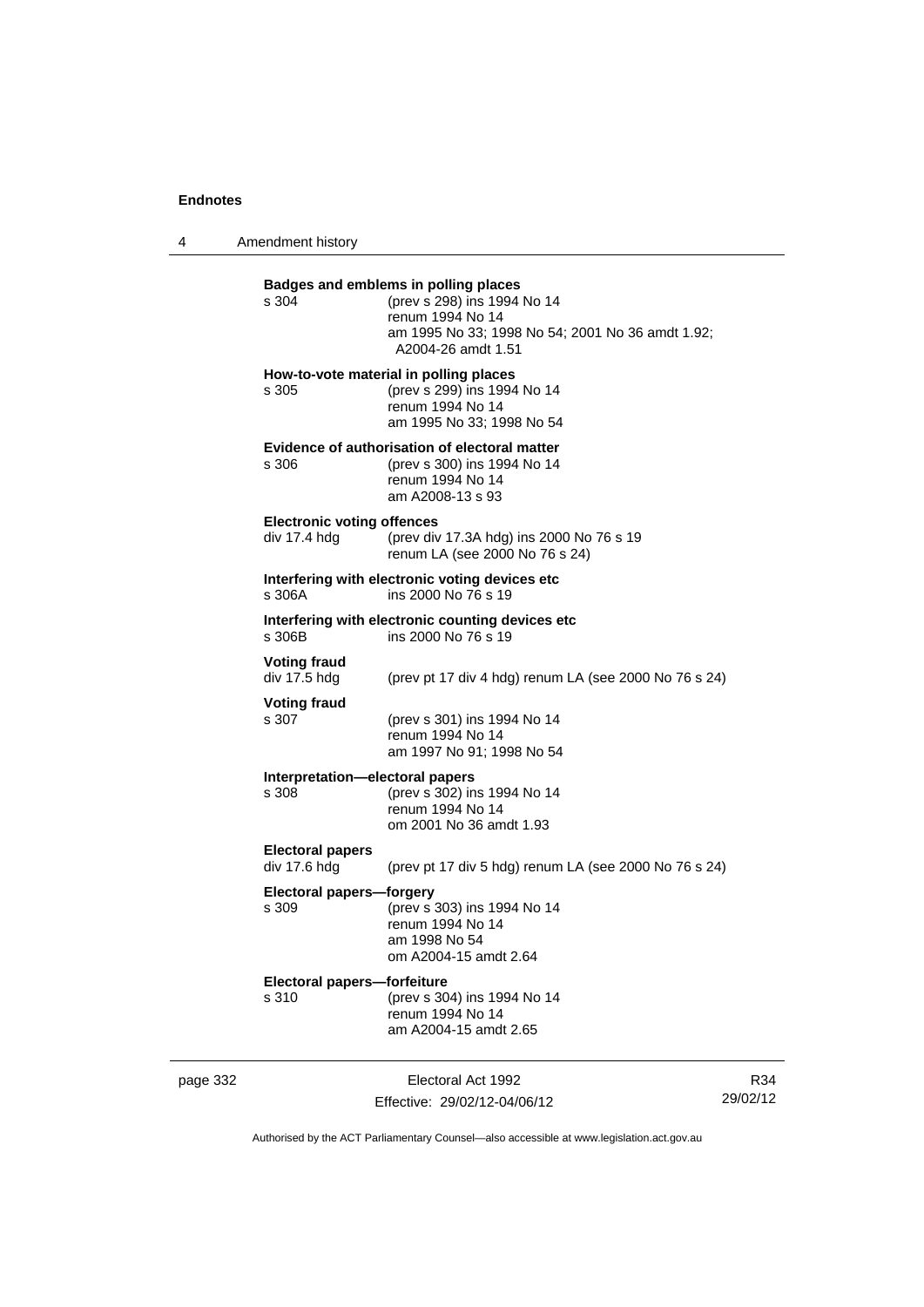| s 311                                              | Electoral papers-unauthorised possession<br>(prev s 305) ins 1994 No 14<br>renum 1994 No 14<br>am 1998 No 54                                 |
|----------------------------------------------------|----------------------------------------------------------------------------------------------------------------------------------------------|
| s 312                                              | Electoral papers—false or misleading statements<br>(prev s 306) ins 1994 No 14<br>renum 1994 No 14<br>am 1998 No 54<br>om A2004-15 amdt 2.66 |
| Electoral papers-defacement etc<br>s 313           | (prev s 307) ins 1994 No 14<br>renum 1994 No 14<br>am 1998 No 54                                                                             |
| <b>Electoral papers-signatures</b><br>s 314        | (prev s 308) ins 1994 No 14<br>renum 1994 No 14<br>am 1998 No 54                                                                             |
| <b>Electoral papers-witnesses</b><br>s 315         | (prev s 309) ins 1994 No 14<br>renum 1994 No 14<br>am 1998 No 54                                                                             |
| <b>Ballot papers-photographs</b><br>s 315A         | ins A2008-13 s 94                                                                                                                            |
| <b>Official functions</b><br>div 17.7 hdg          | (prev pt 17 div 6 hdg) renum LA (see 2000 No 76 s 24)                                                                                        |
| s 316                                              | Improper influence-members of electoral commission etc<br>(prev s 310) ins 1994 No 14<br>renum 1994 No 14<br>am 1998 No 54                   |
| <b>Unauthorised actions by officers</b><br>s 317   | (prev s 311) ins 1994 No 14<br>renum 1994 No 14<br>am 1998 No 54                                                                             |
| <b>Identification of voters and votes</b><br>s 318 | (prev s 312) ins 1994 No 14<br>renum 1994 No 14<br>am 1998 No 54                                                                             |
| <b>Responses to official questions</b><br>s 319    | (prev s 313) ins 1994 No 14<br>renum 1994 No 14<br>am 1998 No 54                                                                             |
|                                                    |                                                                                                                                              |

R34 29/02/12

Electoral Act 1992 Effective: 29/02/12-04/06/12 page 333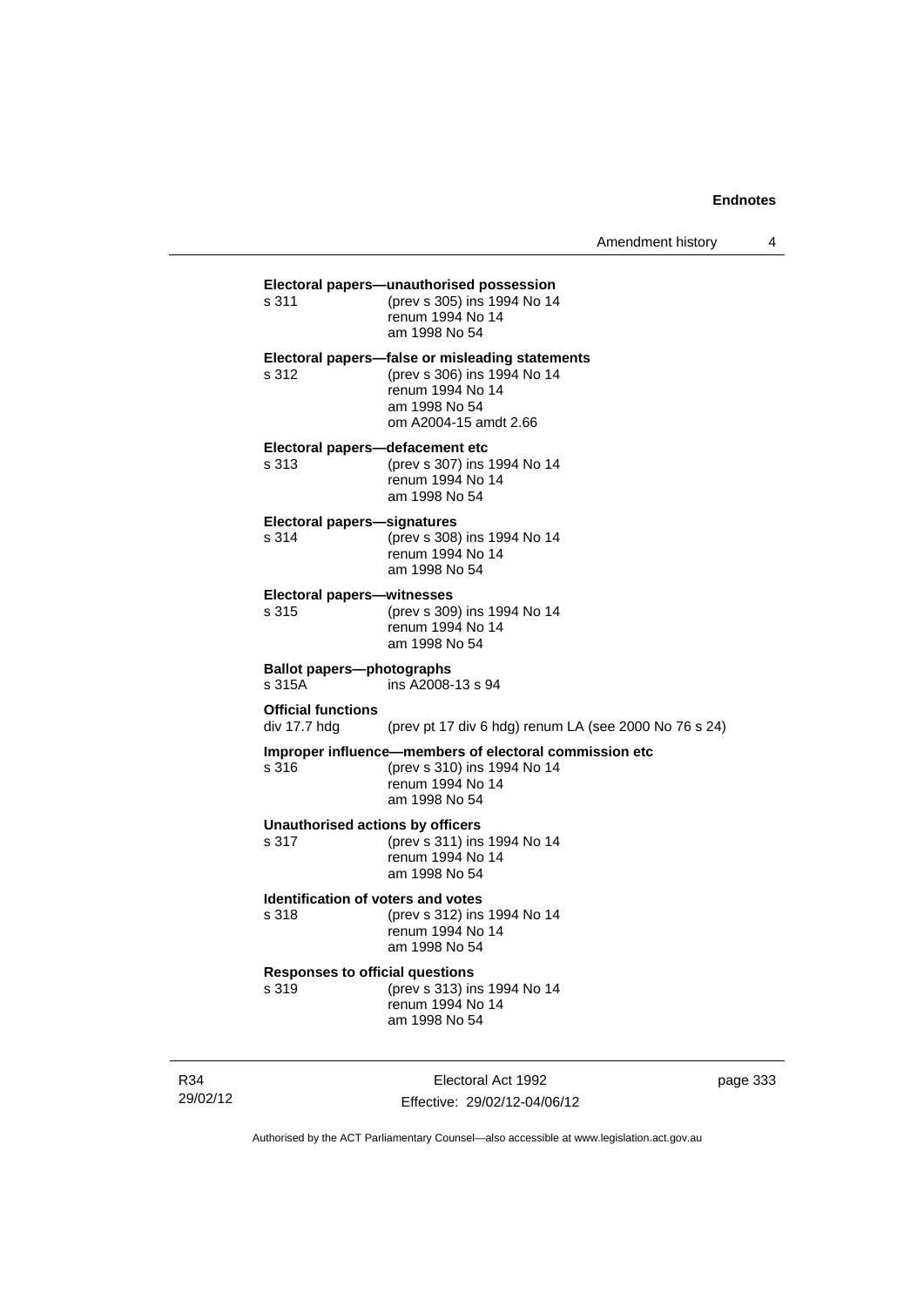4 Amendment history

| s 320                                       | Control of behaviour at voting centres<br>(prev s 314) ins 1994 No 14<br>renum 1994 No 14<br>am 1997 No 91; 1998 No 54                      |
|---------------------------------------------|---------------------------------------------------------------------------------------------------------------------------------------------|
| <b>Enforcement proceedings</b><br>pt 18 hdg | ins 1994 No 14                                                                                                                              |
| <b>Injunctions</b><br>div 18.1 hdg          | (prev pt 18 div 1 hdg) renum LA (see 2000 No 76 s 24)                                                                                       |
| <b>Restraining conduct</b><br>s 321         | (prev s 315) ins 1994 No 14<br>renum 1994 No 14<br>sub 2002 No 30 amdt 3.332                                                                |
| Requiring things to be done<br>s 322        | (prev s 316) ins 1994 No 14<br>renum 1994 No 14<br>sub 2002 No 30 amdt 3.332                                                                |
| s 323                                       | Commissioner not required to give undertakings as to damages<br>(prev s 317) ins 1994 No 14<br>renum 1994 No 14<br>am 2002 No 30 amdt 3.333 |
| Powers of the court<br>s 324                | (prev s 318) ins 1994 No 14<br>renum 1994 No 14                                                                                             |
| <b>Prosecutions</b><br>div 18.2 hdg         | (prev pt 18 div 2 hdg) renum LA (see 2000 No 76 s 24)                                                                                       |
| <b>Investigation of complaints</b><br>s 325 | (prev s 319) ins 1994 No 14<br>renum 1994 No 14                                                                                             |
| s 326                                       | Commissioner may prosecute enrolment and voting offences<br>(prev s 320) ins 1994 No 14<br>renum 1994 No 14                                 |
| Service of certain process by mail<br>s 327 | (prev s 321) ins 1994 No 14<br>renum 1994 No 14<br>am 2002 No 30 amdt 3.334                                                                 |
| <b>Miscellaneous</b><br>pt 19 hdg           | ins 1994 No 14                                                                                                                              |
| s 328                                       | <b>Extension of time for acts by officers</b><br>(prev s 322) ins 1994 No 14<br>renum 1994 No 14                                            |
|                                             |                                                                                                                                             |

page 334 Electoral Act 1992 Effective: 29/02/12-04/06/12

R34 29/02/12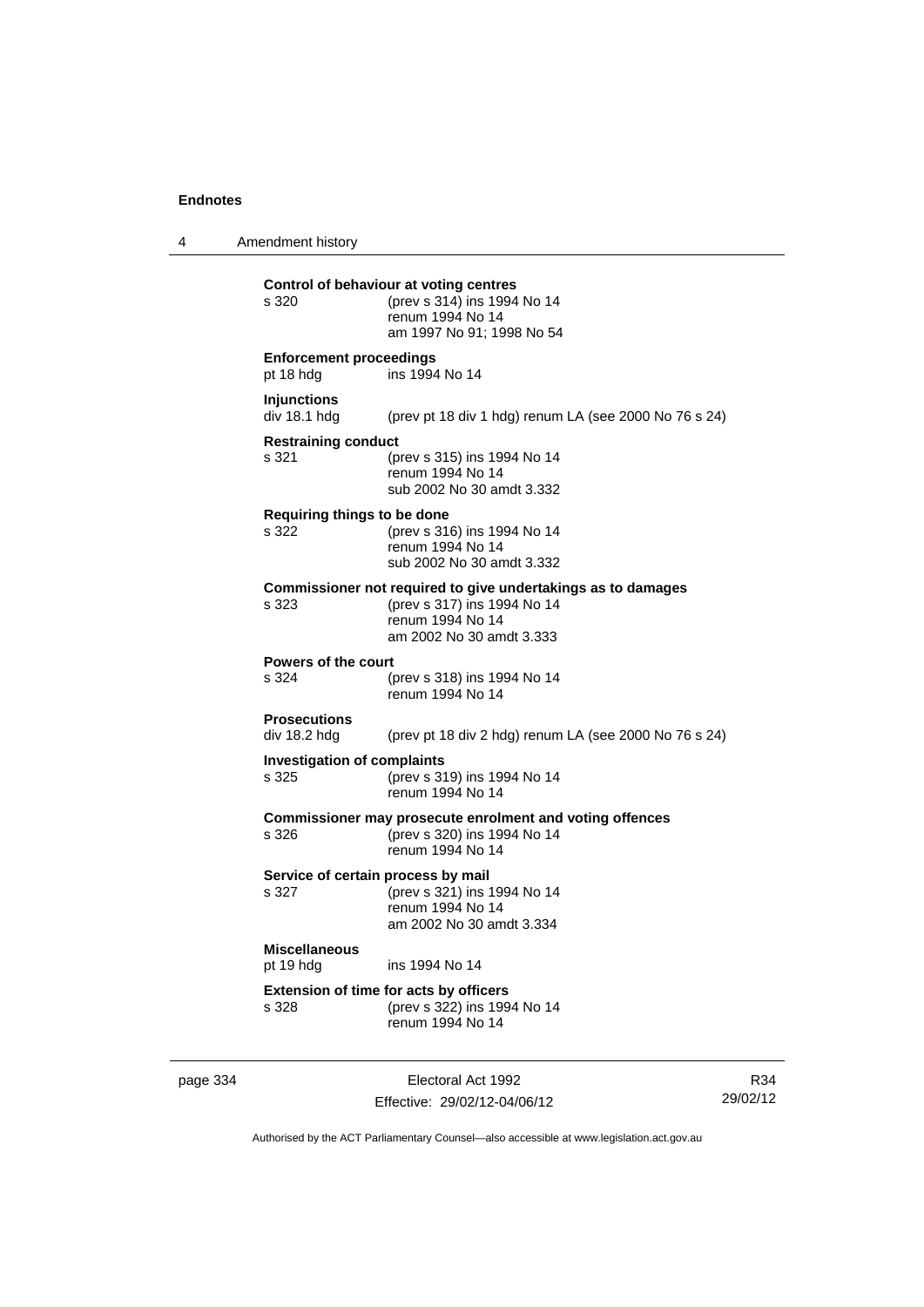| s 329                                          | Restrictions on sending completed ballot and voting papers by fax<br>(prev s 323) ins 1994 No 14<br>renum 1994 No 14<br>sub 2002 No 30 amdt 3.335 |  |
|------------------------------------------------|---------------------------------------------------------------------------------------------------------------------------------------------------|--|
| Forms-provision and assistance<br>s 330        | (prev s 324) ins 1994 No 14<br>renum 1994 No 14                                                                                                   |  |
| <b>Compliance with approved forms</b><br>s 331 | (prev s 325) ins 1994 No 14<br>renum 1994 No 14<br>om 2001 No 44 amdt 1.1388                                                                      |  |
| s 332                                          | Correcting delays, errors and omissions<br>(prev s 326) ins 1994 No 14<br>renum 1994 No 14<br>am 2001 No 44 amdts 1.1389-1.1391; A2012-1 s 16     |  |
| Voting statistics to be published<br>s 333     | (prev s 327) ins 1994 No 14<br>renum 1994 No 14<br>am 2000 No 76 s 20; 2001 No 44 amdt 1.1392, amdt 1.1393                                        |  |
| s 334                                          | <b>Collecting further statistical information</b><br>(prev s 328) ins 1994 No 14<br>renum 1994 No 14                                              |  |
| s 335                                          | Storage and destruction of electoral papers<br>(prev s 329) ins 1994 No 14<br>renum 1994 No 14<br>sub 2002 No 30 amdt 3.336                       |  |
| s 336                                          | <b>Administrative arrangements with Commonwealth and States</b><br>(prev s 330) ins 1994 No 14<br>renum 1994 No 14<br>sub 2001 No 36 amdt 1.94    |  |
| <b>Evidentiary certificates</b><br>s 337       | (prev s 331) ins 1994 No 14<br>renum 1994 No 1499<br>am 2001 No 36 amdt 1.95; LA (see 2001 No 36 amdt 1.99);<br>A2004-26 amdt 1.51                |  |
| s 338                                          | Acts and omissions of representatives<br>(prev s 332) ins 1994 No 14<br>renum 1994 No 14<br>sub 2002 No 30 amdt 3.337; A2004-15 amdt 1.12         |  |

R34 29/02/12

Electoral Act 1992 Effective: 29/02/12-04/06/12 page 335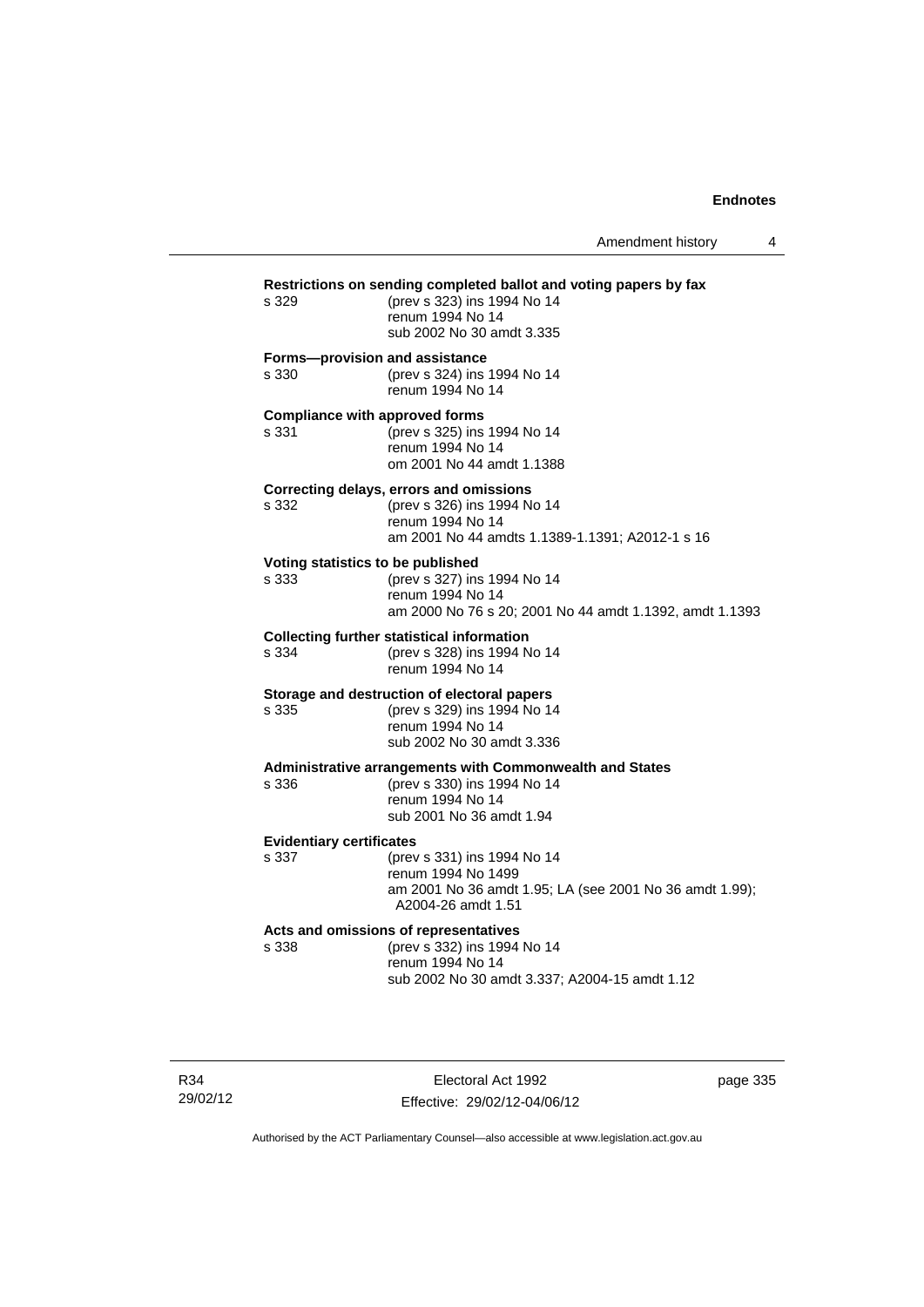4 Amendment history **Corporations—penalties** s 339 (prev s 333) ins 1994 No 14 renum 1994 No 14 om 2000 No 76 s 21 **Director-general to provide assistance etc** s 340 hdg sub 2000 No 76 s 22 am A2011-22 amdt 1.188<br>s 340 (prev s 334) ins 1994 No (prev s 334) ins 1994 No 14 renum 1994 No 14 am 2000 No 76 s 22; A2011-22 amdt 1.188 **Approved forms**  s 340A ins 2001 No 44 amdt 1.1394 am 2002 No 30 amdt 3.338; A2011-28 amdt 3.77 **Regulation-making power**<br>s 341 (prev s)  $S$  (prev s 335) ins 1994 No 14 renum 1994 No 14 am 1998 No 54 sub 2000 No 76 s 23 am 2001 No 44 amdt 1.1395, amdt 1.1396; A2008-13 amdt 1.1 **Transitional** pt 20 hdg ins 2001 No 36 s 43 exp 2 March 2002 (s 345 (2)) ins A2003-54 s 8 exp 31 December 2004 (s 342 (2)) **Application of amendments by Electoral Amendment Act 2003** s 342 ins 2001 No 36 s 43 exp 29 August 2001 (s 345 (1)) ins A2003-54 s 8 exp 31 December 2004 (s 342 (2)) **Registered parties to provide up-to-date copies of their constitutions** s 343 ins 2001 No 36 s 43 exp 29 August 2001 (s 345 (1)) **Application of certain amendments made by Electoral Amendment Act 2001**

s 344 ins 2001 No 36 s 43 exp 2 March 2002 (s 345 (2))

**Expiry of pt 20** s 345 ins 2001 No 36 s 43 exp 2 March 2002 (s 345 (2))

## **Transitional—Electoral Legislation Amendment Act 2008**

 $ins A2008-13 s 95$ exp 21 May 2010 (s 502)

page 336 Electoral Act 1992 Effective: 29/02/12-04/06/12

R34 29/02/12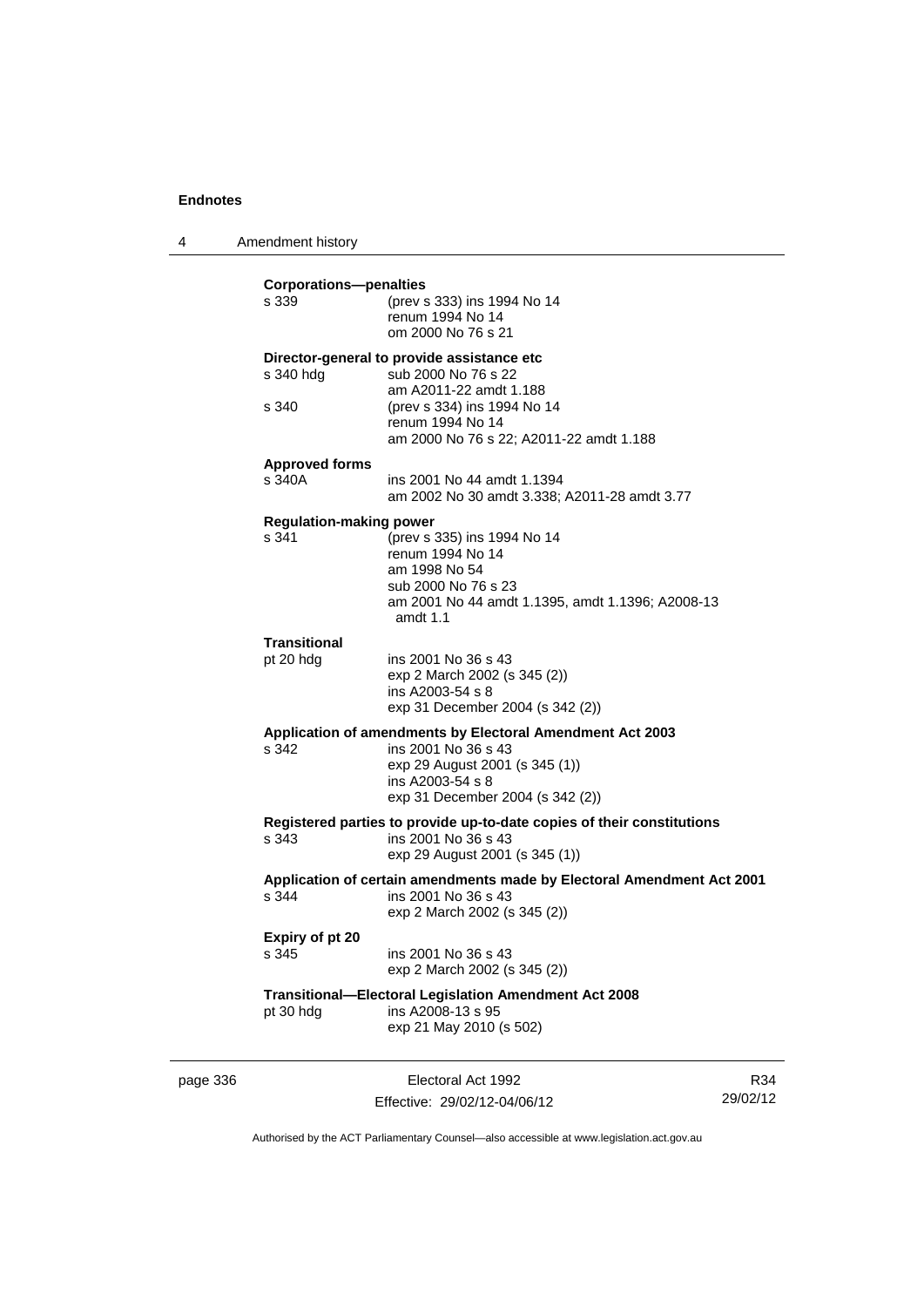## **Transitional—disclosure by candidates**  ins A2008-13 s 95 exp 21 May 2010 (s 502) **Transitional—disclosure by donors**  ins A2008-13 s 95 exp 21 May 2010 (s 502) **Transitional—certain other disclosure thresholds**  s 500B ins A2008-13 s 95 exp 21 May 2010 (s 502) **Transitional—annual returns by parties, MLAs and associated entities**  s 500C ins A2008-13 s 95 exp 21 May 2010 (s 502) **Transitional regulations**  s 501 ins A2008-13 s 95 exp 21 May 2010 (s 502) **Expiry—pt 30**  ins A2008-13 s 95 exp 21 May 2010 (s 502) **Form of ballot paper** sch 1 ins 1994 No 14 am 2001 No 36 amdt 1.97; A2004-26 amdt 1.52 **Ballot papers—printing of names and collation**<br>sch 2 ins 1994 No 14 ins 1994 No 14 am 2001 No 37 s 4 **Preliminary scrutiny of declaration voting papers** sch 3 ins 1994 No 14 am 1997 No 91; 2001 No 36 s 44, s 45; 2001 No 44 amdt 1.1397; A2004-26 s 36; A2008-13 s 96 **Ascertaining result of poll** sch 4 ins 1994 No 14 am 1994 No 78; 1997 No 91; A2008-13 s 97, amdts 1.2-1.7 **Internally reviewable decisions**  sch 5 ins A2008-37 amdt 1.142

R34 29/02/12 page 337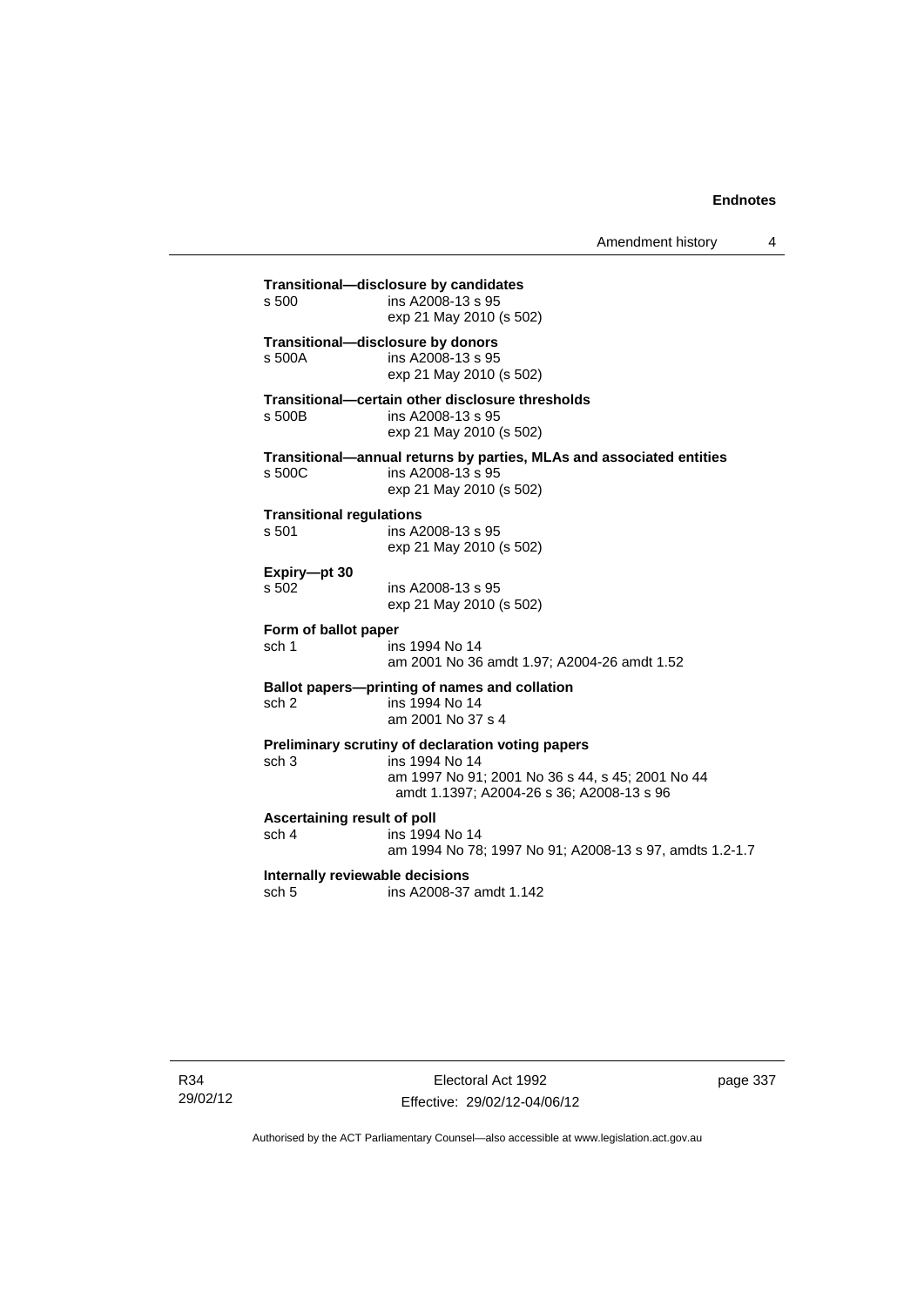4 Amendment history

| <b>Dictionary</b> |                                                                                          |
|-------------------|------------------------------------------------------------------------------------------|
| dict              | ins A2001-36 amdt 1.98                                                                   |
|                   | defs reloc from s 3 A2001-36 amdt 1.3                                                    |
|                   | am A2002-30 amdt 3.339; A2006-23 amdt 1.194; A2006-36                                    |
|                   | s 5; A2007-25 amdt 1.39; A2008-13 amdt 1.8; A2008-37                                     |
|                   | amdt 1.143; A2011-22 amdt 1.189, amdt 1.190; A2011-28                                    |
|                   | amdts 3.70-3.72                                                                          |
|                   | def $AAT$ ins A1994-14 s 6                                                               |
|                   | reloc from s 3 A2001-36 amdt 1.3                                                         |
|                   | om A2008-13 amdt 1.9                                                                     |
|                   | def <i>abbreviation</i> ins A2001-36 amdt 1.98                                           |
|                   | sub A2004-26 amdt 1.53                                                                   |
|                   | def <i>address</i> ins A1994-14 s 6                                                      |
|                   | reloc from s 3 A2001-36 amdt 1.3                                                         |
|                   | sub A2008-13 s 98                                                                        |
|                   | def <i>amount</i> ins A2001-36 amdt 1.98                                                 |
|                   | def <b>Antarctica</b> ins A2001-36 amdt 1.98                                             |
|                   | def <b>Antarctic elector</b> ins A1994-14 s 6                                            |
|                   | reloc from s 3 A2001-36 amdt 1.3                                                         |
|                   | def <i>application</i> ins A2001-36 amdt 1.98                                            |
|                   | def <b>approved</b> ins $A1994-14 s 6$                                                   |
|                   | reloc from s 3 A2001-36 amdt 1.3                                                         |
|                   | om A2001-44 amdt 1.1398                                                                  |
|                   | def <b>approved computer program</b> ins A2000-76 s 4                                    |
|                   | reloc from s 3 A2001-36 amdt 1.3                                                         |
|                   | def Assembly ins A1994-14 s 6                                                            |
|                   | reloc from s 3 A2001-36 amdt 1.3                                                         |
|                   | def <b>assistant returning officer</b> ins A2001-36 amdt 1.98                            |
|                   | def associated entity ins A2001-36 amdt 1.98<br>def augmented commission am A1994-14 s 6 |
|                   | reloc from s 3 A2001-36 amdt 1.3                                                         |
|                   | def authorised delivery service ins A2004-26 s 37                                        |
|                   | def <i>authorised officer</i> ins A1994-14 s 6                                           |
|                   | reloc from s 3 A2001-36 amdt 1.3                                                         |
|                   | def <b>authorised witness</b> ins A2001-36 amdt 1.98                                     |
|                   | om A2012-1 s 17                                                                          |
|                   | def available for public inspection ins A2001-36 amdt 1.98                               |
|                   | def ballot group ins A2001-36 amdt 1.98                                                  |
|                   | om A2004-26 amdt 1.54                                                                    |
|                   | def ballot group candidate ins A2001-36 amdt 1.98                                        |
|                   | om A2004-26 amdt 1.55                                                                    |
|                   | def <b>ballot paper</b> ins A2000-76 s 4                                                 |
|                   | reloc from s 3 A2001-36 amdt 1.3                                                         |
|                   | sub 2002 No 30 amdt 3.340; A2008-13 amdt 1.10                                            |
|                   | def <b>bribery</b> ins A2001-36 amdt 1.98                                                |
|                   | def <b>broadcast</b> ins A1994-14 s 6                                                    |
|                   | reloc from s 3 A2001-36 amdt 1.3                                                         |
|                   |                                                                                          |

page 338 **Electoral Act 1992** Effective: 29/02/12-04/06/12

R34 29/02/12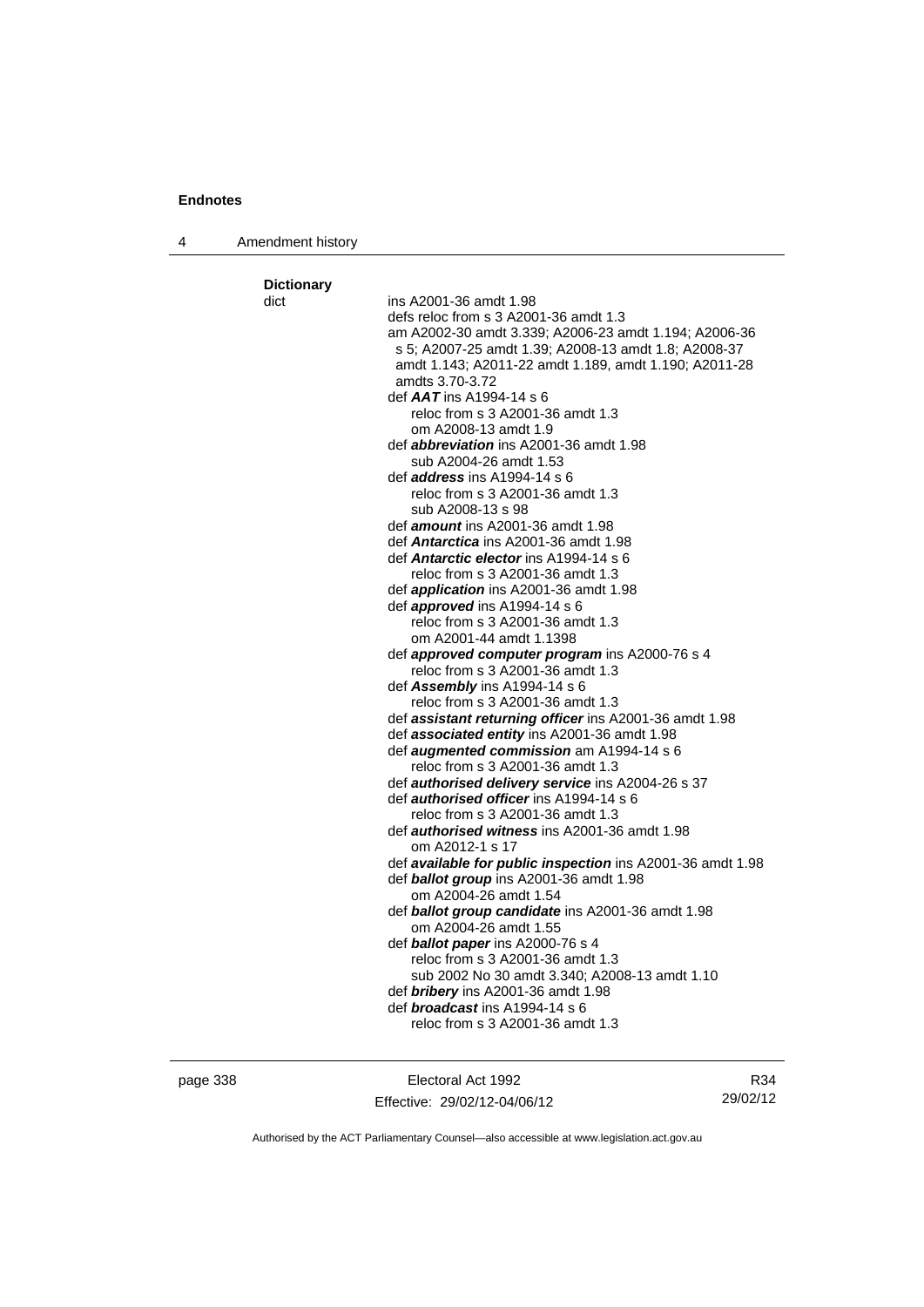def *broadcaster* ins A2001-36 amdt 1.98 def *candidate* ins A2001-36 amdt 1.98 def *candidate square* ins A1994-14 s 6 reloc from s 3 A2001-36 amdt 1.3 sub 2002 No 30 amdt 3.341 def *certified extract of electors* ins A2012-1 s 18 def *certified list of electors* ins A1994-14 s 6 reloc from s 3 A2001-36 amdt 1.3 sub A2012-1 s 18 def *closed* ins A1994-14 s 6 reloc from s 3 A2001-36 amdt 1.3 def *column* ins A2009-13 amdt 1.11 def *commissioner* ins A1994-14 s 6 reloc from s 3 A2001-36 amdt 1.3 def *Commonwealth Electoral Act* ins A1994-14 s 6 reloc from s 3 A2001-36 amdt 1.3 def *Commonwealth roll* ins A1994-14 s 6 reloc from s 3 A2001-36 amdt 1.3 def *continuing candidate* ins A2009-13 amdt 1.11 def *contravention* ins A2001-36 amdt 1.98 sub A2002-30 amdt 3.342 def *count* ins A2009-13 amdt 1.11 def *count votes* ins A2009-13 amdt 1.11 def *court* ins A2001-36 amdt 1.98 om A2002-30 amdt 3.343 def *Court of Disputed Elections* ins A1994-14 s 6 reloc from s 3 A2001-36 amdt 1.3 sub A2002-30 amdt 3.344; A2011-28 amdt 3.73 def *declaration vote* ins A1994-14 s 6 reloc from s 3 A2001-36 amdt 1.3 am A2004-26 s 38 def *declaration voting papers* ins A1994-14 s 6 reloc from s 3 A2001-36 amdt 1.3 am A2001-44 amdt 1.1399; A2012-1 s 19 def *defined details* ins A2001-36 amdt 1.98 def *defined particulars* ins A2001-36 amdt 1.98 def *determined fee* ins A1994-14 s 6 reloc from s 3 A2001-36 amdt 1.3 om A2001-44 amdt 1.1400 def *disclosure period* ins A2001-36 amdt 1.98 def *disposition of property* ins A2001-36 amdt 1.98 def *disseminate* ins A2001-36 amdt 1.98 def *election* ins A1994-14 s 6 reloc from s 3 A2001-36 amdt 1.3 def *election period* ins A1994-14 s 6 reloc from s 3 A2001-36 amdt 1.3

R34 29/02/12

Electoral Act 1992 Effective: 29/02/12-04/06/12 page 339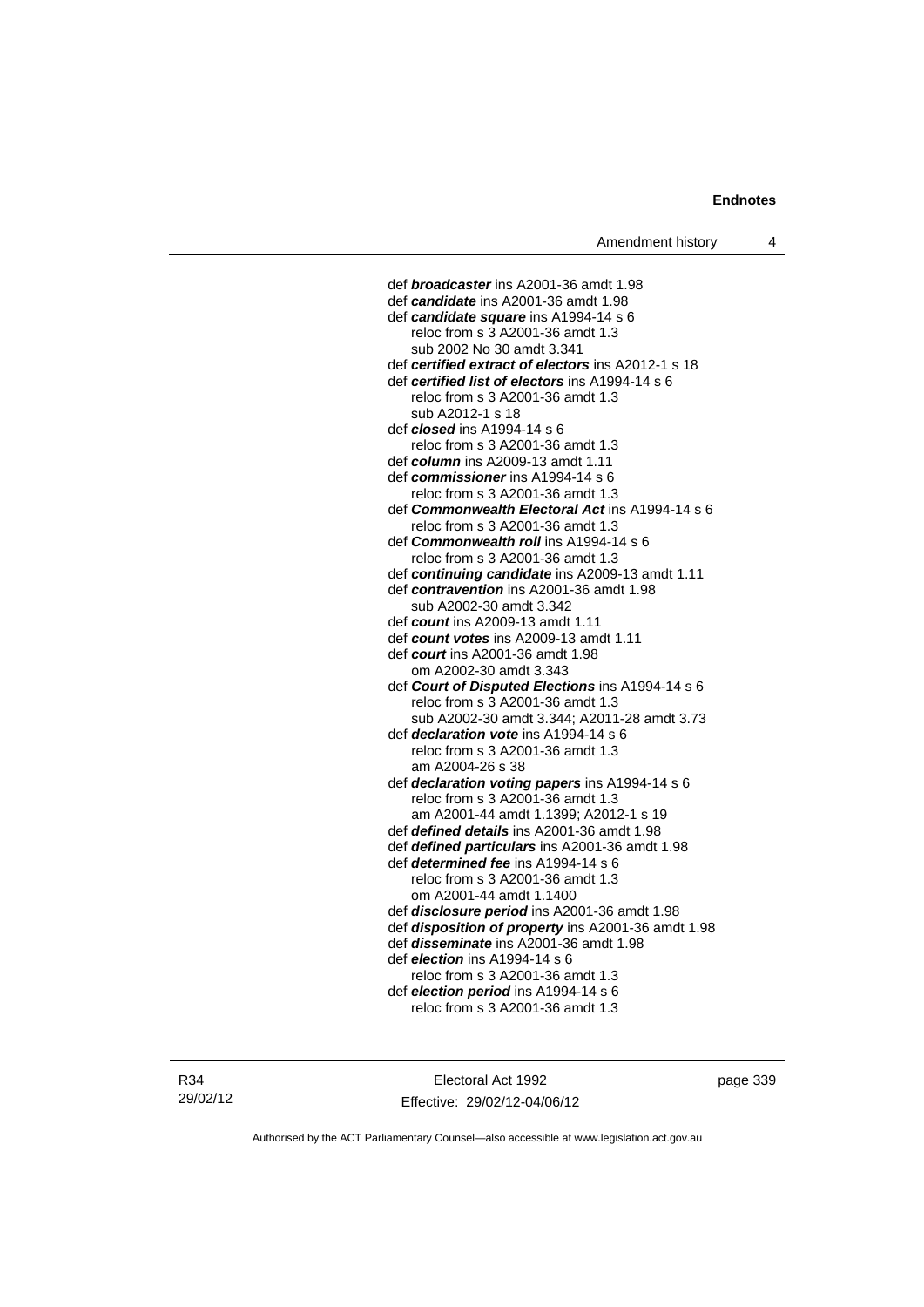4 Amendment history

 def *elector* ins A1994-14 s 6 reloc from s 3 A2001-36 amdt 1.3 def *electoral advertisement* ins A2001-36 amdt 1.98 def *electoral commission* reloc from s 3 A2001-36 amdt 1.3 def *electoral expenditure* ins A2001-36 amdt 1.98 def *electoral matter* ins A1994-14 s 6 reloc from s 3 A2001-36 amdt 1.3 def *electoral paper* ins A2001-36 amdt 1.98 def *electorate* reloc from s 3 A2001-36 amdt 1.3 def *electronic form* ins 2002 No 30 amdt 3.345 def *electronic voting* ins A2000-76 s 4 reloc from s 3 A2001-36 amdt 1.3 def *eligible elector* ins A2001-36 amdt 1.98 sub A2004-26 s 39 om A2008-13 s 99 def *eligible overseas elector* ins A1994-14 s 6 reloc from s 3 A2001-36 amdt 1.3 def *eligible vote* ins A2001-36 amdt 1.98 def *entity* ins A2001-36 amdt 1.98 def *envelope* ins A2009-13 amdt 1.11 def *excluded candidate* ins A2009-13 amdt 1.11 def *extract* ins A1994-14 s 6 reloc from s 3 A2001-36 amdt 1.3 sub A2002-30 amdt 3.346 def *extraordinary election* ins A1994-14 s 6 reloc from s 3 A2001-36 amdt 1.3 def *file* ins A2001-36 amdt 1.98 def *financial controller* ins A2001-36 amdt 1.98 def *former MLA* ins A2001-36 amdt 1.98 def *general election* ins A1994-14 s 6 reloc from s 3 A2001-36 amdt 1.3 def *gift* ins A2001-36 amdt 1.98 def *group* ins A1994-14 s 6 reloc from s 3 A2001-36 amdt 1.3 sub A2002-30 amdt 3.347 am A2008-13 s 100 def *hospital* ins A1994-14 s 6 reloc from s 3 A2001-36 amdt 1.3 def *hour of nomination* ins A1994-14 s 6 reloc from s 3 A2001-36 amdt 1.3 def *illegal practice* ins A2001-36 amdt 1.98 om A2002-30 amdt 3.348 def *internally reviewable decision* ins A2008-37 amdt 1.144 def *internal review notice* ins A2008-37 amdt 1.144 def *investigation notice* ins A2001-36 amdt 1.98 def *judge* reloc from s 3 A2001-36 amdt 1.3 om A2011-28 amdt 3.74

page 340 Electoral Act 1992 Effective: 29/02/12-04/06/12

R34 29/02/12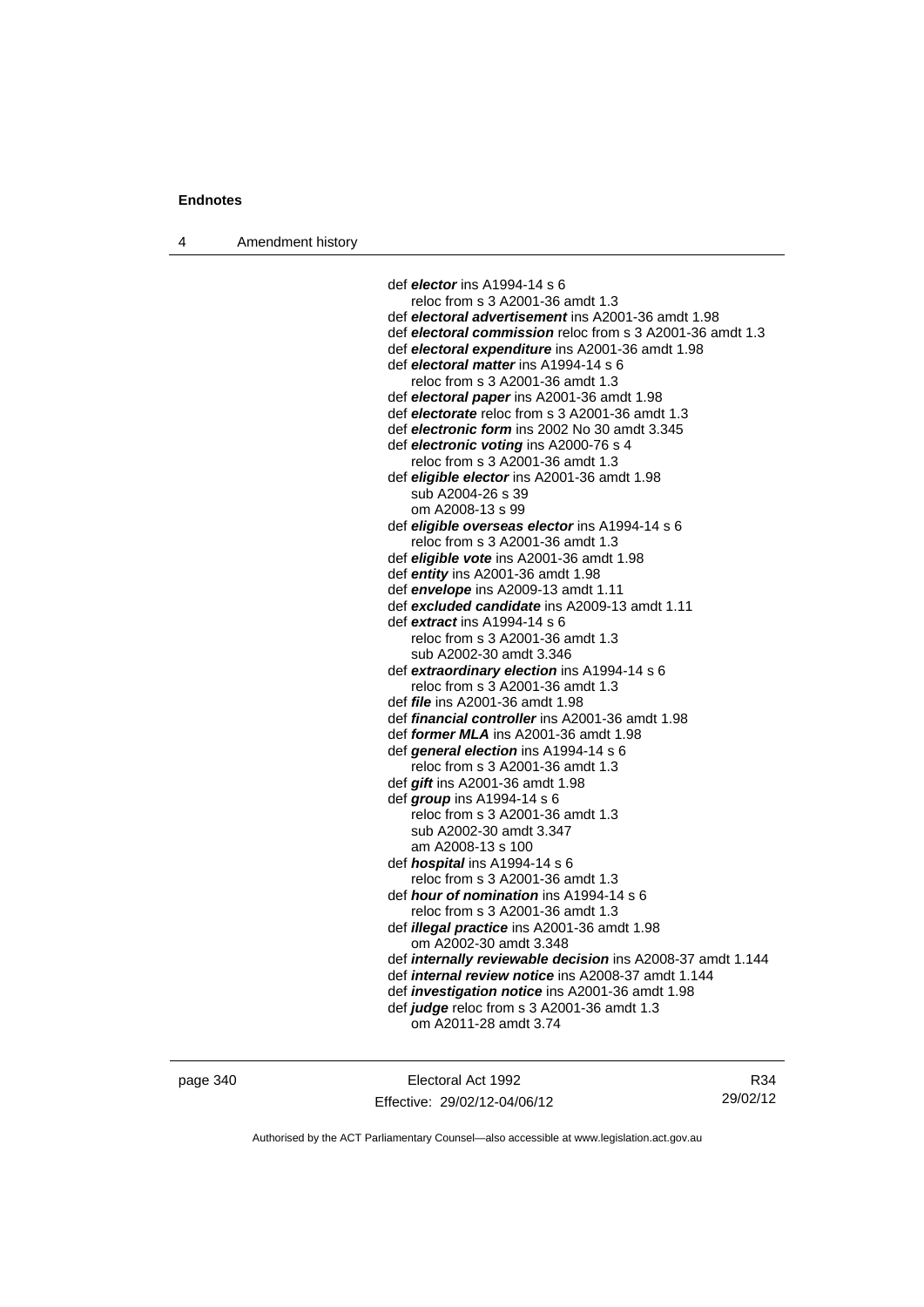def *member* ins A2001-36 amdt 1.98 def *MLA* ins A1994-14 s 6 reloc from s 3 A2001-36 amdt 1.3 def *newspaper* ins A2001-36 amdt 1.98 def *news publication* ins A2008-13 s 101 def *next available preference* ins A2009-13 amdt 1.11 def *non-party group* ins A2001-36 amdt 1.98 om A2008-13 s 102 def *officer* ins A2001-36 amdt 1.98 def *official error* ins A1997-91 s 4 reloc from s 3 A2001-36 amdt 1.3 def *OIC* ins A1994-14 s 6 reloc from s 3 A2001-36 amdt 1.3 def *ordinary election* ins A1994-14 s 6 reloc from s 3 A2001-36 amdt 1.3 def *ordinary vote* ins A1994-14 s 6 reloc from s 3 A2001-36 amdt 1.3 def *participant* ins A2001-36 amdt 1.98 def *party* ins A2001-36 amdt 1.98 def *party candidate* ins A1994-14 s 6 reloc from s 3 A2001-36 amdt 1.3 def *person* ins A2001-36 amdt 1.98 sub A2008-37 amdt 1.145 def *place of nomination* ins A1994-14 s 6 reloc from s 3 A2001-36 amdt 1.3 def *political party* ins A1994-14 s 6 reloc from s 3 A2001-36 amdt 1.3 def *polling day* ins A1994-14 s 6 reloc from s 3 A2001-36 amdt 1.3 sub A2002-30 amdt 3.349 def *polling place* ins A2001-36 amdt 1.98 sub A2011-28 amdt 3.75 def *post* ins A2004-26 s 40 def *postal vote* ins A1994-14 s 6 reloc from s 3 A2001-36 amdt 1.3 sub A2004-26 s 41 def *pre-election period* ins A1994-14 s 6 reloc from s 3 A2001-36 amdt 1.3 def *proceeding* ins A2001-36 amdt 1.98 def *property* ins A2001-36 amdt 1.98 def *publish* ins A2001-36 amdt 1.98 def *quota* ins A2009-13 amdt 1.11 def *redistribution* reloc from s 3 A2001-36 amdt 1.3 def *register* ins A2001-36 amdt 1.98 def *registered* ins A2001-36 amdt 1.98 sub A2004-26 amdt 1.56

R34 29/02/12

Electoral Act 1992 Effective: 29/02/12-04/06/12 page 341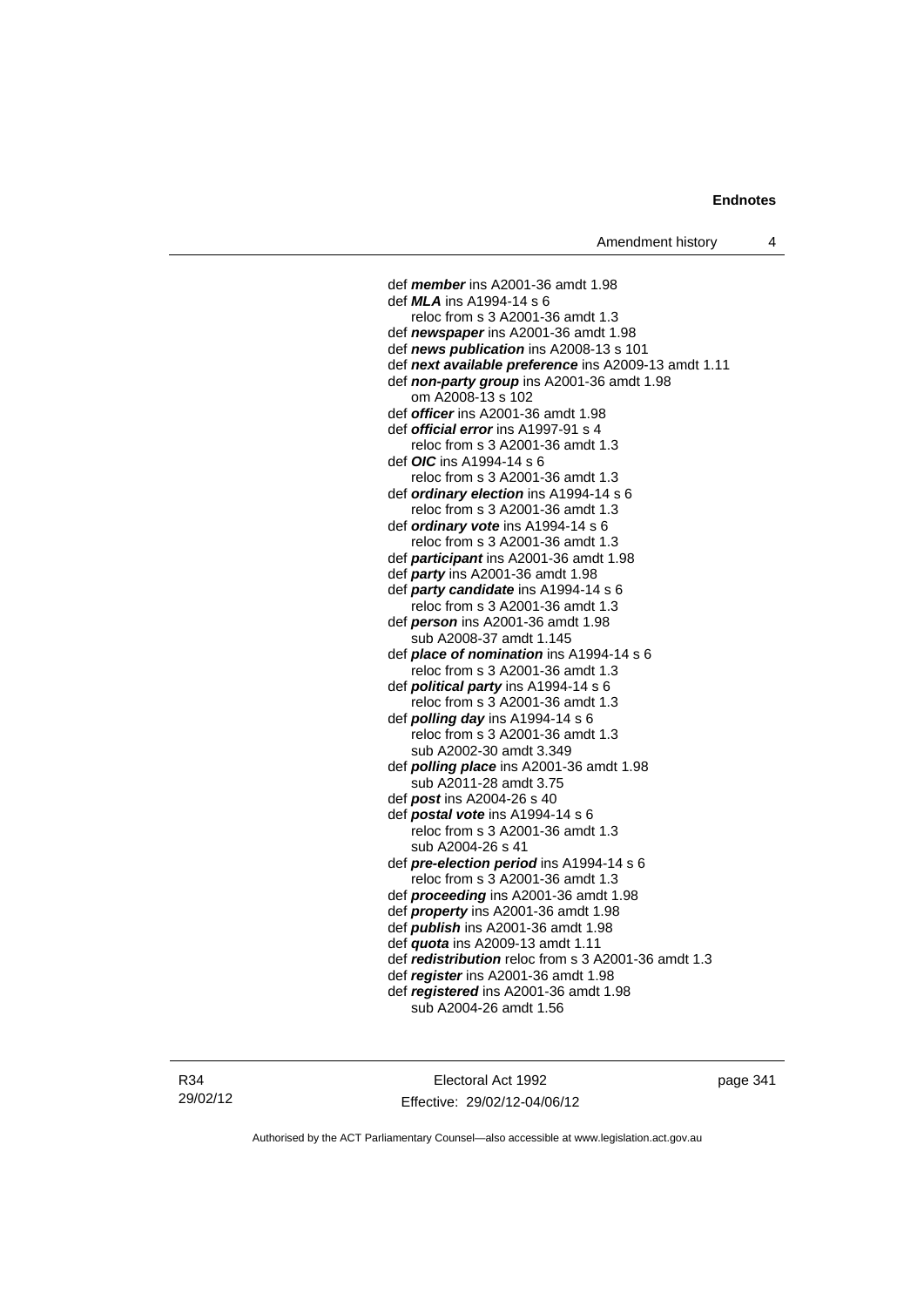4 Amendment history

 def *registered ballot group* ins A2001-36 amdt 1.98 om A2004-26 amdt 1.56 def *registered industrial organisation* ins A2001-36 amdt 1.98 def *registered officer* ins A2001-36 amdt 1.98 sub A2004-26 amdt 1.57 def *registered party* ins A2001-36 amdt 1.98 am A2004-26 amdt 1.61 def *register of ballot groups* ins A2001-36 amdt 1.98 om A2004-26 amdt 1.58 def *register of political parties* ins A2001-36 amdt 1.98 def *registrar* ins A2001-36 amdt 1.98 def *related* ins A2001-36 amdt 1.98 am A2004-26 amdt 1.61; A2008-13 s 103 def *relates* ins A2001-36 amdt 1.98 def *remand centre* ins A2001-36 amdt 1.98 om A2006-23 amdt 1.195 def *reportage or commentary* ins A2001-36 amdt 1.98 def *reporting agent* ins A2009-13 amdt 1.11 def *research personnel* ins A2001-36 amdt 1.98 def *return* ins A2001-36 amdt 1.98 def *returning officer* ins A2001-36 amdt 1.98 def *reviewable decision* ins A2001-36 amdt 1.98 sub A2008-37 amdt 1.145 def *review statement* ins A1994-14 s 6 reloc from s 3 A2001-36 amdt 1.3 om A2008-37 amdt 1.146 def *roll* ins A1994-14 s 6 reloc from s 3 A2001-36 amdt 1.3 am A2011-28 amdt 3.76 def *scrutineer* ins A1994-14 s 6 reloc from s 3 A2001-36 amdt 1.3 def *scrutiny centre* ins A1994-14 s 6 reloc from s 3 A2001-36 amdt 1.3 def *secretary* ins A1994-14 s 6 reloc from s 3 A2001-36 amdt 1.3 def *Speaker* ins A2001-36 amdt 1.98 sub A2002-30 amdt 3.350 def *special hospital* ins A2001-36 amdt 1.98 def *sponsoring MLA* ins A2001-36 amdt 1.98 om A2004-26 amdt 1.59 def *staff* ins A1994-14 s 6 sub A1994-38 sch 1 pt 32 reloc from s 3 A2001-36 amdt 1.3

page 342 Electoral Act 1992 Effective: 29/02/12-04/06/12

R34 29/02/12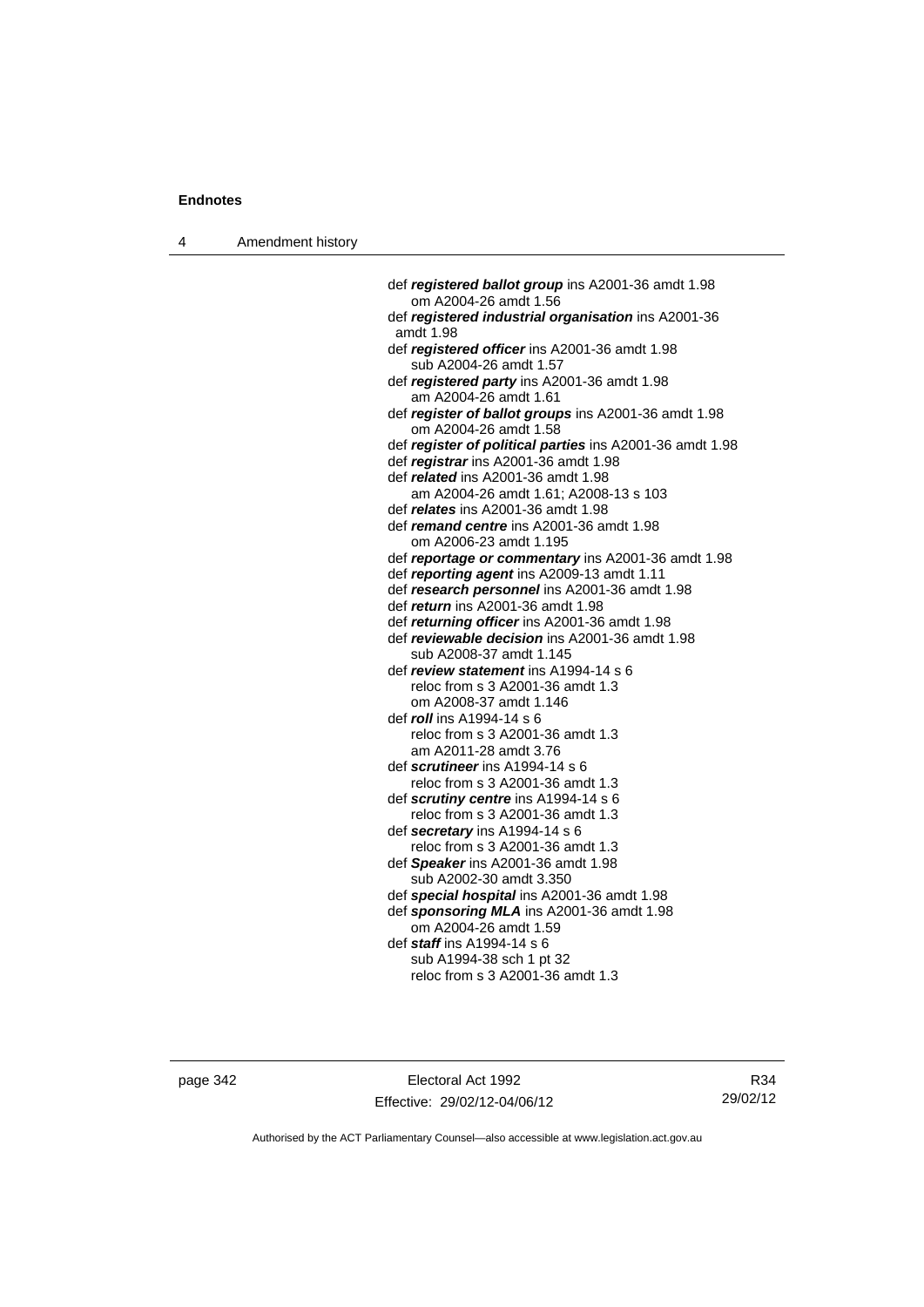### **Endnotes**

Amendment history 4

 def *station* ins A2001-36 amdt 1.98 def *successful candidate* ins A2009-13 amdt 1.11 def *suppressed address* ins A1994-14 s 6 reloc from s 3 A2001-36 amdt 1.3 def *surplus* ins A2009-13 amdt 1.11 def *this Act* ins A1994-14 s 6 reloc from s 3 A2001-36 amdt 1.3 om A2001-44 amdt 1.1400 def *total votes* ins A2009-13 amdt 1.11 def *transfer value* ins A2009-13 amdt 1.11 def *transmit* ins A2001-36 amdt 1.98 def *undue influence* ins A2001-36 amdt 1.98 def *visiting officer* ins A2001-36 amdt 1.98

R34 29/02/12

Electoral Act 1992 Effective: 29/02/12-04/06/12 page 343

Authorised by the ACT Parliamentary Counsel—also accessible at www.legislation.act.gov.au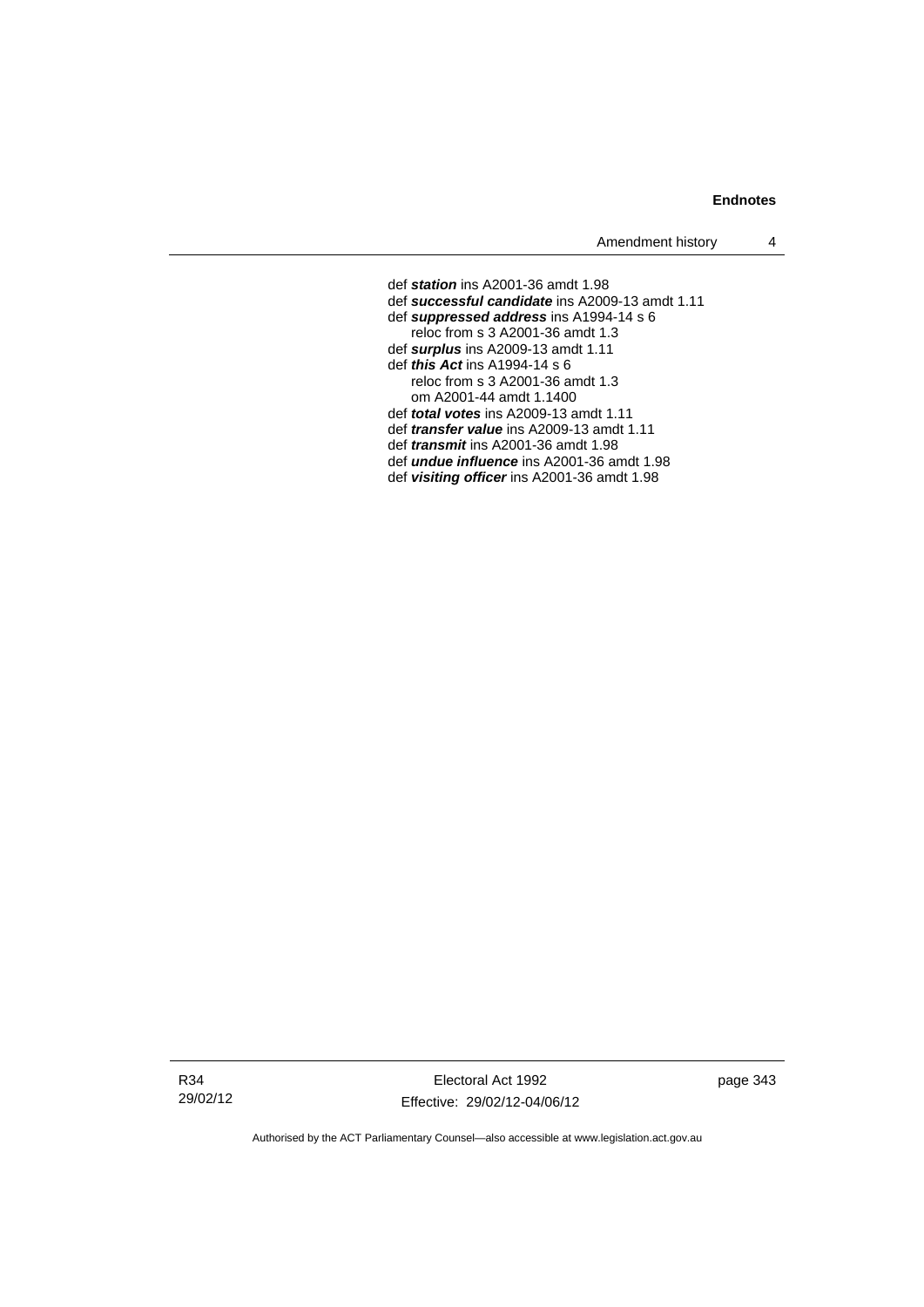### **Endnotes**

5 Earlier republications

## **5 Earlier republications**

Some earlier republications were not numbered. The number in column 1 refers to the publication order.

Since 12 September 2001 every authorised republication has been published in electronic pdf format on the ACT legislation register. A selection of authorised republications have also been published in printed format. These republications are marked with an asterisk (\*) in column 1. Electronic and printed versions of an authorised republication are identical.

| <b>Republication No</b> | <b>Amendments to</b> | <b>Republication date</b> |
|-------------------------|----------------------|---------------------------|
| 1                       | Act 1994 No 78       | 17 November 1994          |
| 2                       | Act 1995 No 56       | 31 January 1996           |
| 3                       | Act 1997 No 96       | 1 December 1997           |
| 4                       | Act 1998 No 61       | 31 March 1999             |
| 5                       | Act 2001 No 44       | 12 September 2001         |
| 6                       | Act 2001 No 38       | 9 January 2002            |
| 7                       | Act 2001 No 44       | 2 March 2002              |
| $8*$                    | Act 2002 No 11       | 30 May 2002               |
| 9                       | Act 2002 No 30       | 17 September 2002         |
| 10                      | Act 2002 No 32       | 9 October 2002            |
| 11                      | Act 2002 No 39       | 11 October 2002           |
| 11 (RI)                 | A2002-39 ‡           | 10 February 2003          |
| 12                      | A2002-56             | 1 July 2003               |
| 13                      | A2003-54             | 4 December 2003           |
| 14                      | A2004-15             | 9 April 2004              |
| 15                      | A2004-15             | 13 April 2004             |
| 16                      | A2004-26             | 22 May 2004               |
| 17                      | A2004-60             | 17 October 2004           |
| 18                      | A2004-60             | 1 January 2005            |
| $19*$                   | A2004-60             | 10 January 2005           |
| 20                      | A2004-60             | 7 July 2005               |
| 21                      | A2006-23             | 2 June 2006               |
|                         |                      |                           |

page 344 Electoral Act 1992 Effective: 29/02/12-04/06/12

R34 29/02/12

Authorised by the ACT Parliamentary Counsel—also accessible at www.legislation.act.gov.au